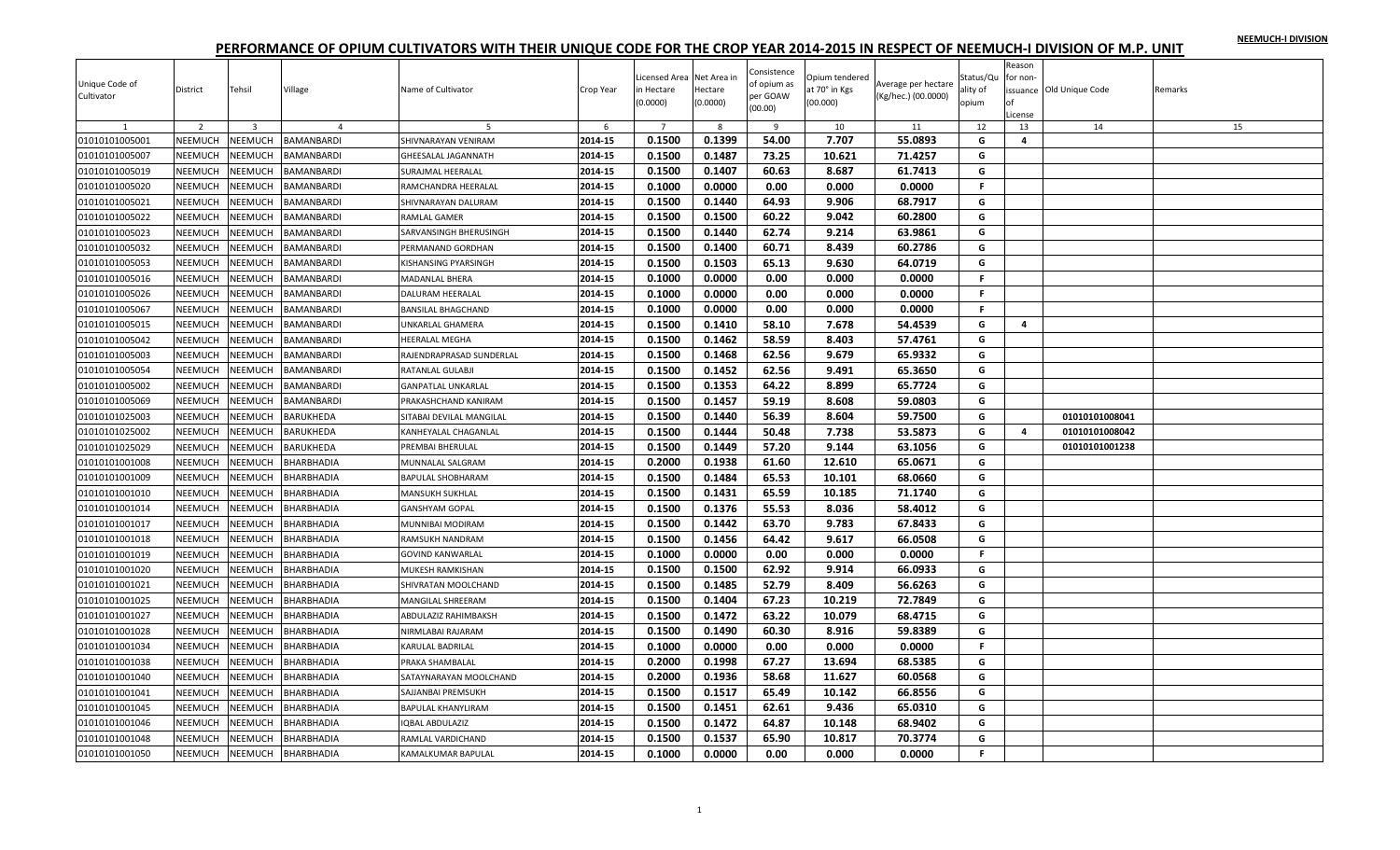|  |  | NEEMUCH-I DIVISION |
|--|--|--------------------|
|  |  |                    |

| Unique Code of<br>Cultivator | District       | Tehsil                  | Village           | Name of Cultivator         | Crop Year | Licensed Area Net Area in<br>in Hectare<br>(0.0000) | Hectare<br>(0.0000) | Consistence<br>of opium as<br>per GOAW<br>(00.00) | Opium tendered<br>at 70° in Kgs<br>(00.000) | Average per hectare<br>(Kg/hec.) (00.0000) | Status/Qu<br>ality of<br>opium | Reason<br>for non-<br>nf<br>License | issuance Old Unique Code | Remarks |
|------------------------------|----------------|-------------------------|-------------------|----------------------------|-----------|-----------------------------------------------------|---------------------|---------------------------------------------------|---------------------------------------------|--------------------------------------------|--------------------------------|-------------------------------------|--------------------------|---------|
|                              | $\overline{2}$ | $\overline{\mathbf{3}}$ | $\overline{4}$    |                            | -6        | $\overline{7}$                                      | 8                   | $\overline{9}$                                    | 10                                          | 11                                         | 12                             | 13                                  | 14                       | 15      |
| 01010101001052               | NEEMUCH        | NEEMUCH                 | BHARBHADIA        | SATAYNARAYAN KACHRULAI     | 2014-15   | 0.1500                                              | 0.1484              | 66.16                                             | 10.538                                      | 71.0108                                    | G                              |                                     |                          |         |
| 01010101001054               | NEEMUCH        | <b>NEEMUCH</b>          | BHARBHADIA        | <b>GOPAL AMBALAL</b>       | 2014-15   | 0.1500                                              | 0.1474              | 68.32                                             | 11.331                                      | 76.8725                                    | G                              |                                     |                          |         |
| 01010101001061               | NEEMUCH        | NEEMUCH                 | BHARBHADIA        | MODIRAM MANGILAL           | 2014-15   | 0.2000                                              | 0.1935              | 67.06                                             | 13.058                                      | 67.4832                                    | G                              |                                     |                          |         |
| 01010101001062               | NEEMUCH        | <b>NEEMUCH</b>          | BHARBHADIA        | AMBALAL JAYKISHAN          | 2014-15   | 0.2000                                              | 0.1968              | 68.08                                             | 13.917                                      | 70.7165                                    | G                              |                                     |                          |         |
| 01010101001063               | <b>NEEMUCH</b> | <b>NEEMUCH</b>          | BHARBHADIA        | RAJKUNWARBAI PANNALAL      | 2014-15   | 0.1500                                              | 0.1476              | 67.84                                             | 10.932                                      | 74.0650                                    | G                              |                                     |                          |         |
| 01010101001065               | NEEMUCH        | NEEMUCH                 | BHARBHADIA        | ASKUNWAR CHATARBHUJ        | 2014-15   | 0.1500                                              | 0.1431              | 66.23                                             | 9.963                                       | 69.6226                                    | G                              |                                     |                          |         |
| 01010101001067               | NEEMUCH        | NEEMUCH                 | BHARBHADIA        | MANGILAL PANNALAL          | 2014-15   | 0.2000                                              | 0.1980              | 67.87                                             | 13.816                                      | 69.7778                                    | G                              |                                     |                          |         |
| 01010101001068               | NEEMUCH        | <b>NEEMUCH</b>          | BHARBHADIA        | MEGRAJ PANNALAL            | 2014-15   | 0.1500                                              | 0.1503              | 55.31                                             | 8.723                                       | 58.0373                                    | G                              |                                     |                          |         |
| 01010101001072               | <b>NEEMUCH</b> | VEEMUCH                 | BHARBHADIA        | RAMPAYRIBAI MANGILAL       | 2014-15   | 0.1500                                              | 0.1521              | 60.26                                             | 9.874                                       | 64.9178                                    | G                              |                                     |                          |         |
| 01010101001081               | NEEMUCH        | <b>NEEMUCH</b>          | BHARBHADIA        | SATAYANARAYAN SALAGRAM     | 2014-15   | 0.1500                                              | 0.1500              | 60.26                                             | 9.719                                       | 64.7933                                    | G                              |                                     |                          |         |
| 01010101001082               | NEEMUCH        | NEEMUCH                 | BHARBHADIA        | VISHULAL MANGILAL          | 2014-15   | 0.1500                                              | 0.1394              | 56.36                                             | 8.478                                       | 60.8178                                    | G                              |                                     |                          |         |
| 01010101001083               | NEEMUCH        | <b>NEEMUCH</b>          | BHARBHADIA        | KHUSALAYBAI GHEESHU        | 2014-15   | 0.1500                                              | 0.1459              | 57.66                                             | 9.209                                       | 63.1186                                    | G                              |                                     |                          |         |
| 01010101001085               | NEEMUCH        | <b>NEEMUCH</b>          | BHARBHADIA        | SUNDERBAI BHANWARLAL       | 2014-15   | 0.1000                                              | 0.0000              | 0.00                                              | 0.000                                       | 0.0000                                     | F.                             |                                     |                          |         |
| 01010101001086               | NEEMUCH        | <b>NEEMUCH</b>          | BHARBHADIA        | <b>BAGDIRAM GHEESHULAL</b> | 2014-15   | 0.1500                                              | 0.1500              | 62.73                                             | 9.750                                       | 65.0000                                    | G                              |                                     |                          |         |
| 01010101001089               | NEEMUCH        | <b>NEEMUCH</b>          | BHARBHADIA        | CHAGANLAL DHANRAJ          | 2014-15   | 0.1000                                              | 0.0000              | 0.00                                              | 0.000                                       | 0.0000                                     | F.                             |                                     |                          |         |
| 01010101001091               | <b>NEEMUCH</b> | <b>NEEMUCH</b>          | BHARBHADIA        | HAZARILAL MOHANLAL         | 2014-15   | 0.1500                                              | 0.1436              | 64.17                                             | 9.846                                       | 68.5655                                    | G                              |                                     |                          |         |
| 01010101001093               | NEEMUCH        | <b>NEEMUCH</b>          | BHARBHADIA        | BHANWARLAL BHAWANIRAM      | 2014-15   | 0.2000                                              | 0.1993              | 66.99                                             | 13.532                                      | 67.8976                                    | G                              |                                     |                          |         |
| 01010101001094               | NEEMUCH        | <b>NEEMUCH</b>          | BHARBHADIA        | SUNIL JAGDISH              | 2014-15   | 0.1500                                              | 0.1510              | 63.08                                             | 10.219                                      | 67.6755                                    | G                              |                                     |                          |         |
| 01010101001095               | NEEMUCH        | <b>NEEMUCH</b>          | BHARBHADIA        | KANWARLAL MANGILAL         | 2014-15   | 0.1500                                              | 0.1358              | 54.93                                             | 7.282                                       | 53.6230                                    | G                              | 4                                   |                          |         |
| 01010101001096               | <b>NEEMUCH</b> | VEEMUCH                 | BHARBHADIA        | MANGILAL KACHRU            | 2014-15   | 0.1500                                              | 0.1491              | 59.23                                             | 9.866                                       | 66.1704                                    | G                              |                                     |                          |         |
| 01010101001102               | NEEMUCH        | <b>NEEMUCH</b>          | BHARBHADIA        | RADHESHYAM BHEEMA          | 2014-15   | 0.1500                                              | 0.1478              | 61.97                                             | 9.508                                       | 64.3302                                    | G                              |                                     |                          |         |
| 01010101001104               | <b>NEEMUCH</b> | <b>NEEMUCH</b>          | BHARBHADIA        | RADHESHYAM KHANYALI        | 2014-15   | 0.1500                                              | 0.1488              | 60.59                                             | 9.357                                       | 62.8831                                    | G                              |                                     |                          |         |
| 01010101001105               | <b>NEEMUCH</b> | <b>NEEMUCH</b>          | BHARBHADIA        | <b>BAPULAL KANWARLAL</b>   | 2014-15   | 0.1500                                              | 0.1500              | 68.30                                             | 10.762                                      | 71.7467                                    | G                              |                                     |                          |         |
| 01010101001108               | NEEMUCH        | <b>NEEMUCH</b>          | BHARBHADIA        | BANSI LALGHASHI            | 2014-15   | 0.1000                                              | 0.0000              | 0.00                                              | 0.000                                       | 0.0000                                     | F.                             |                                     |                          |         |
| 01010101001111               | NEEMUCH        | NEEMUCH                 | BHARBHADIA        | BASANTIBAI VARDICHAND      | 2014-15   | 0.1500                                              | 0.1375              | 56.47                                             | 8.567                                       | 62.3055                                    | G                              |                                     |                          |         |
| 01010101001112               | NEEMUCH        | <b>NEEMUCH</b>          | BHARBHADIA        | CHENRAM BADRILAL           | 2014-15   | 0.1500                                              | 0.1440              | 57.79                                             | 8.569                                       | 59.5069                                    | G                              |                                     |                          |         |
| 01010101001114               | NEEMUCH        | <b>NEEMUCH</b>          | BHARBHADIA        | NIRBHYRAM SITARAM          | 2014-15   | 0.1500                                              | 0.1403              | 66.20                                             | 9.902                                       | 70.5773                                    | G                              |                                     |                          |         |
| 01010101001116               | NEEMUCH        | NEEMUCH                 | BHARBHADIA        | MANGILAL KESHURAM          | 2014-15   | 0.2000                                              | 0.1967              | 70.45                                             | 14.120                                      | 71.7844                                    | G                              |                                     |                          |         |
| 01010101001118               | NEEMUCH        | NEEMUCH                 | BHARBHADIA        | ISHWARLAL PRABHULAL        | 2014-15   | 0.1500                                              | 0.1497              | 63.51                                             | 9.799                                       | 65.4576                                    | G                              |                                     |                          |         |
| 01010101001123               | NEEMUCH        | <b>NEEMUCH</b>          | BHARBHADIA        | MANGILAL CHOKHILAL         | 2014-15   | 0.1500                                              | 0.1411              | 69.06                                             | 10.566                                      | 74.8831                                    | G                              |                                     |                          |         |
| 01010101001126               | <b>NEEMUCH</b> | VEEMUCH                 | BHARBHADIA        | RAMESHWAR DHANRAJ          | 2014-15   | 0.1500                                              | 0.1417              | 66.48                                             | 9.754                                       | 68.8356                                    | G                              |                                     |                          |         |
| 01010101001128               | NEEMUCH        | <b>NEEMUCH</b>          | BHARBHADIA        | SAMPATBAI GANPAT           | 2014-15   | 0.2000                                              | 0.1947              | 60.78                                             | 11.869                                      | 60.9605                                    | G                              |                                     |                          |         |
| 01010101001129               | NEEMUCH        | <b>NEEMUCH</b>          | BHARBHADIA        | BHAGCHAND RAMPRATHAP       | 2014-15   | 0.1500                                              | 0.1420              | 62.06                                             | 9.238                                       | 65.0563                                    | G                              |                                     |                          |         |
| 01010101001132               | NEEMUCH        | <b>NEEMUCH</b>          | BHARBHADIA        | BADAMBAI HAZARILAL         | 2014-15   | 0.1500                                              | 0.1424              | 64.23                                             | 9.524                                       | 66.8820                                    | G                              |                                     |                          |         |
| 01010101001133               | NEEMUCH        | <b>NEEMUCH</b>          | <b>BHARBHADIA</b> | JAMNALAL JITMAL            | 2014-15   | 0.2000                                              | 0.1946              | 61.57                                             | 12.525                                      | 64.3628                                    | G                              |                                     |                          |         |
| 01010101001134               | NEEMUCH        | <b>NEEMUCH</b>          | BHARBHADIA        | SHAMBHULAL RADHU           | 2014-15   | 0.1500                                              | 0.1500              | 65.66                                             | 10.656                                      | 71.0400                                    | G                              |                                     |                          |         |
|                              | NEEMUCH        | <b>NEEMUCH</b>          | BHARBHADIA        |                            | 2014-15   | 0.1500                                              | 0.1473              | 64.53                                             | 10.260                                      |                                            | G                              |                                     |                          |         |
| 01010101001138               |                |                         |                   | BHAPULAL CHATARBHUJ        |           |                                                     |                     |                                                   |                                             | 69.6538                                    |                                |                                     |                          |         |
| 01010101001139               | NEEMUCH        | <b>NEEMUCH</b>          | BHARBHADIA        | SHALIGRAM GANESH           | 2014-15   | 0.1500                                              | 0.1485              | 67.95                                             | 10.532                                      | 70.9226                                    | G                              |                                     |                          |         |
| 01010101001141               | <b>NEEMUCH</b> | <b>NEEMUCH</b>          | BHARBHADIA        | KACHRULAL SHOBHARAM        | 2014-15   | 0.1500                                              | 0.1480              | 66.12                                             | 10.560                                      | 71.3514                                    | G                              |                                     |                          |         |
| 01010101001144               | <b>NEEMUCH</b> | <b>NEEMUCH</b>          | BHARBHADIA        | NATHULAL MANGILAI          | 2014-15   | 0.1500                                              | 0.1421              | 59.41                                             | 9.336                                       | 65.7002                                    | G                              |                                     |                          |         |
| 01010101001146               | <b>NEEMUCH</b> | NEEMUCH                 | <b>BHARBHADIA</b> | <b>MANGILAL SITARAM</b>    | 2014-15   | 0.2000                                              | 0.1802              | 65.11                                             | 11.766                                      | 65.2941                                    | G                              |                                     |                          |         |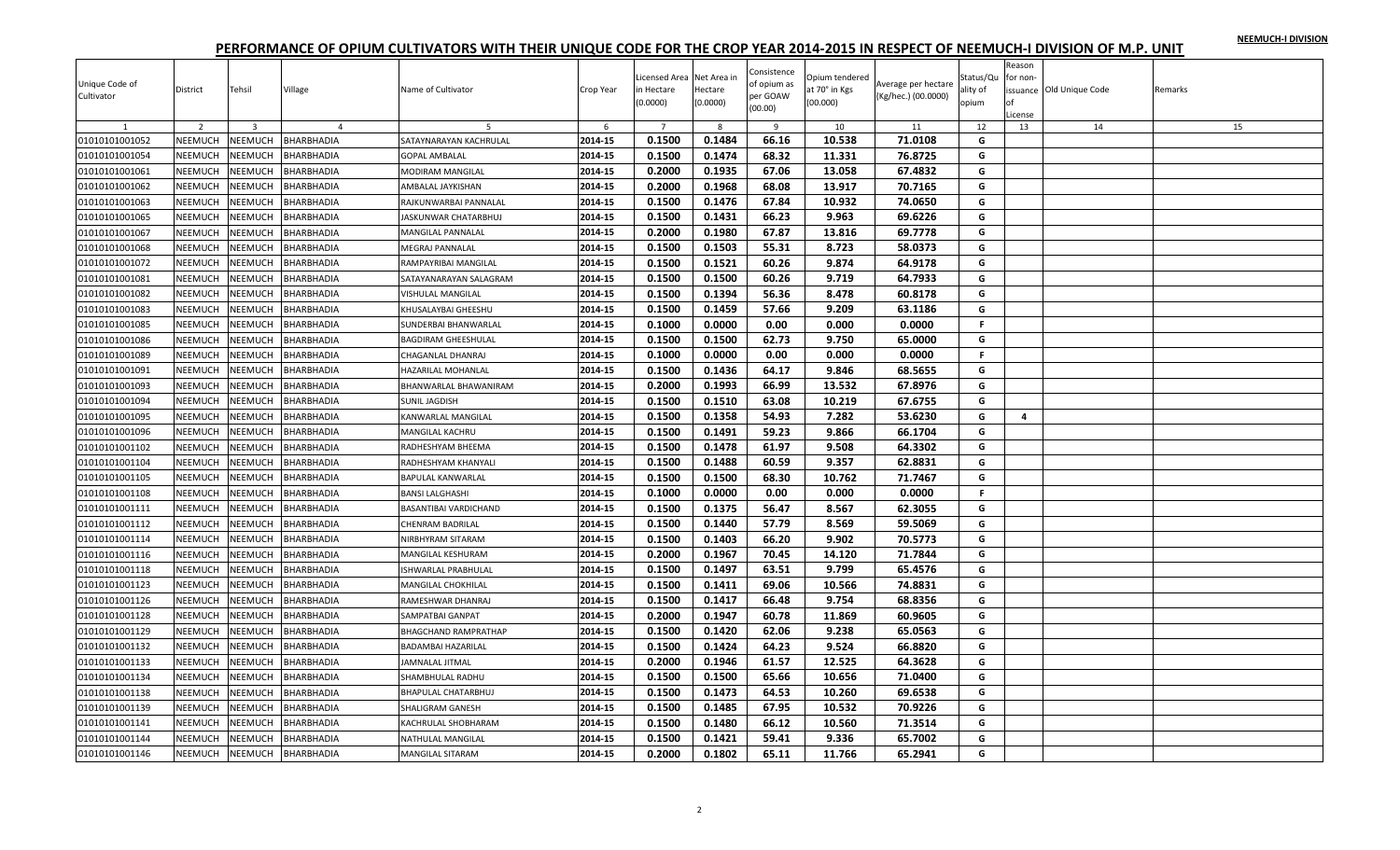| NEEMUCH-I DIVISION |  |
|--------------------|--|
|                    |  |

| $\overline{7}$<br>2<br>$\overline{3}$<br>$\overline{4}$<br>8<br>9<br>10<br>11<br>12<br>13<br>14<br>$\mathbf{1}$<br>-5<br>-6                                  | 15 |
|--------------------------------------------------------------------------------------------------------------------------------------------------------------|----|
|                                                                                                                                                              |    |
| 0.1500<br>0.1469<br>2014-15<br>62.53<br>9.710<br>66.0994<br>01010101001147<br>NEEMUCH<br>NEEMUCH<br><b>BHARBHADIA</b><br>G<br><b>BHULIBAI KANHEIALAL</b>     |    |
| NEEMUCH<br>2014-15<br>0.1000<br>0.0000<br>0.000<br>01010101001149<br><b>NEEMUCH</b><br>BHARBHADIA<br>0.00<br>0.0000<br>F.<br>KACHRULAL BHANWARLAL            |    |
| 2014-15<br>0.1500<br>0.1421<br>59.36<br>8.802<br>61.9423<br>G<br><b>NEEMUCH</b><br><b>NEEMUCH</b><br>01010101001150<br>BHARBHADIA<br>BANSILAL JAYKISHAN      |    |
| NEEMUCH<br>2014-15<br>0.1000<br>0.0000<br>0.00<br>01010101001151<br><b>NEEMUCH</b><br>BHARBHADIA<br>0.000<br>0.0000<br>F.<br>SITABAI KISHANLAL               |    |
| 2014-15<br>0.1500<br>0.1520<br>57.24<br>9.118<br>59.9868<br>G<br>01010101001152<br>NEEMUCH<br><b>NEEMUCH</b><br><b>BHARBHADIA</b><br>MADANLAL MOHANLAL       |    |
| 01010101001154<br>NEEMUCH<br><b>NEEMUCH</b><br>2014-15<br>0.1000<br>0.0000<br>0.00<br>0.000<br>0.0000<br>F.<br>BHARBHADIA<br>NANDLAL KANWARLAL               |    |
| 2014-15<br>0.1500<br>0.1551<br>61.93<br>9.847<br>63.4881<br>G<br>01010101001158<br>NEEMUCH<br>NEEMUCH<br>BHARBHADIA<br>SANTHOSBAI BHANWARLAL                 |    |
| <b>NEEMUCH</b><br>2014-15<br>0.1500<br>0.1430<br>68.51<br>9.963<br>69.6713<br>01010101001160<br><b>NEEMUCH</b><br>BHARBHADIA<br>G<br><b>GULABBAI BALU</b>    |    |
| 01010101001161<br>NEEMUCH<br><b>NEEMUCH</b><br>2014-15<br>0.1000<br>0.0000<br>0.00<br>0.000<br>0.0000<br>F.<br>BHARBHADIA<br>NANDKISHOR JAGDISHCHANDRA       |    |
| 0.1500<br>01010101001162<br>NEEMUCH<br>2014-15<br>0.1501<br>68.32<br>11.234<br>74.8434<br>G<br><b>NEEMUCH</b><br>BHARBHADIA<br><b>BHONIBAI BANSILAL</b>      |    |
| <b>NEEMUCH</b><br>2014-15<br>0.1500<br>0.1440<br>66.06<br>70.4514<br>G<br>01010101001163<br><b>NEEMUCH</b><br>BHARBHADIA<br>10.145<br>RAMNIVASH MANGILAL     |    |
| 2014-15<br>0.1500<br>0.1463<br>66.13<br>10.278<br>70.2529<br>01010101001165<br>NEEMUCH<br>NEEMUCH<br>G<br>BHARBHADIA<br>RAMNIVAS KISHANLAL                   |    |
| 0.1500<br>66.30<br>NEEMUCH<br><b>NEEMUCH</b><br>2014-15<br>0.1479<br>9.936<br>67.1805<br>G<br>01010101001166<br>BHARBHADIA<br>BHANWARIBAI ONKARLAL           |    |
| 0.2000<br>0.1570<br>57.24<br>2014-15<br>9.477<br>60.3631<br>G<br>01010101001167<br>NEEMUCH<br><b>NEEMUCH</b><br>BHARBHADIA<br><b>GOPAL MOHANLAL</b>          |    |
| NEEMUCH<br>2014-15<br>0.1500<br>0.1482<br>56.87<br>9.278<br>01010101001168<br>NEEMUCH<br>BHARBHADIA<br>62.6046<br>G<br>PARVTIBAI BHAGATRAM                   |    |
| NEEMUCH<br>2014-15<br>0.1500<br>0.1481<br>62.47<br>9.745<br>65.8001<br>G<br>01010101001169<br><b>NEEMUCH</b><br>BHARBHADIA<br>KANWARLAL PRABHULAL            |    |
| 0.1500<br>63.68<br>10.007<br>01010101001172<br>NEEMUCH<br><b>NEEMUCH</b><br>2014-15<br>0.1449<br>69.0614<br>G<br>BHARBHADIA<br>SURATRAM NANALAL              |    |
| 01010101001173<br><b>NEEMUCH</b><br>2014-15<br>0.1500<br>0.1428<br>60.85<br>9.553<br>66.8978<br>G<br>NEEMUCH<br>BHARBHADIA<br>SHAMBHRAM NANALAL              |    |
| 0.1000<br>0.0000<br>0.00<br>0.0000<br>01010101001175<br>NEEMUCH<br>2014-15<br>0.000<br><b>NEEMUCH</b><br>BHARBHADIA<br>SUNDERLAL SHANKARLAL<br>F.            |    |
| NEEMUCH<br>2014-15<br>0.1500<br>0.1414<br>66.72<br>9.875<br>69.8373<br>01010101001176<br><b>NEEMUCH</b><br>G<br>BHARBHADIA<br>SHOKINGIR SHIVNARAYAN          |    |
| 0.1500<br>0.1340<br>67.03<br>8.963<br>2014-15<br>66.8881<br>G<br>01010101001177<br><b>NEEMUCH</b><br><b>NEEMUCH</b><br>BHARBHADIA<br><b>GOPAL SHRIRAM</b>    |    |
| NEEMUCH<br>2014-15<br>0.1500<br>0.1463<br>63.17<br>G<br>01010101001180<br><b>NEEMUCH</b><br>BHARBHADIA<br>9.466<br>64.7027<br>SHAMBHUBAI BANSIDAS            |    |
| 2014-15<br>0.1500<br>0.1403<br>60.72<br>8.822<br>62.8795<br>01010101001185<br>NEEMUCH<br>NEEMUCH<br>BHARBHADIA<br><b>BADRILAL NARULAL</b><br>G               |    |
| NEEMUCH<br>2014-15<br>0.1500<br>0.1450<br>66.33<br>9.940<br>68.5517<br>G<br>01010101001186<br><b>NEEMUCH</b><br>BHARBHADIA<br>RAMNIVAS CHOKILAL              |    |
| 0.1500<br>63.95<br>2014-15<br>0.1470<br>10.004<br>68.0544<br>G<br>01010101001188<br>NEEMUCH<br><b>NEEMUCH</b><br>SUNDERLAL HAZARILAL<br>BHARBHADIA           |    |
| NEEMUCH<br>2014-15<br>0.1000<br>0.0000<br>0.00<br>01010101001190<br><b>NEEMUCH</b><br>BHARBHADIA<br>0.000<br>0.0000<br>F.<br>KARULAL VARDICHAND              |    |
| 0.1500<br>01010101001196<br>NEEMUCH<br>NEEMUCH<br><b>BHARBHADIA</b><br>2014-15<br>0.1442<br>63.29<br>9.295<br>64.4591<br>G<br>RAMESHWAR CHOKILAL             |    |
| NEEMUCH<br>0.1500<br>0.1346<br>70.59<br>9.701<br>72.0728<br>01010101001198<br>NEEMUCH<br>BHARBHADIA<br>2014-15<br>G<br>MANGILAL NATHULAL                     |    |
| 01010101001199<br><b>NEEMUCH</b><br>NEEMUCH<br>2014-15<br>0.1500<br>0.1472<br>67.71<br>10.127<br>68.7976<br>G<br>BHARBHADIA<br>SHANTIBAI RAMKAILASH          |    |
| 0.1500<br>2014-15<br>0.1489<br>64.17<br>9.616<br>64.5803<br>01010101001202<br>NEEMUCH<br><b>NEEMUCH</b><br>MANGILAL BALMUKUND<br>G<br>BHARBHADIA             |    |
| 01010101001204<br><b>NEEMUCH</b><br>VEEMUCH<br>2014-15<br>0.1500<br>0.1454<br>65.67<br>9.954<br>68.4594<br>BHARBHADIA<br>G<br>DAHRATH KANHEYALAL             |    |
| 2014-15<br>0.1500<br>0.1470<br>63.08<br>9.795<br>66.6327<br><b>NEEMUCH</b><br>G<br>01010101001210<br><b>NEEMUCH</b><br>BHARBHADIA<br>RAMSUKH MOOLCHAND       |    |
| 0.1500<br>59.53<br>9.635<br>NEEMUCH<br>2014-15<br>0.1548<br>62.2416<br>G<br>01010101001211<br><b>NEEMUCH</b><br>BHARBHADIA<br>RAMESHCHAND ONKARLAL           |    |
| 2014-15<br>0.2000<br>0.1960<br>65.04<br>13.036<br>66.5102<br>01010101001155<br>NEEMUCH<br>NEEMUCH<br><b>BHARBHADIA</b><br>G<br>SAMANDBAI MANGILAL            |    |
| 0.2000<br>NEEMUCH<br>2014-15<br>0.1964<br>63.94<br>12.569<br>63.9969<br>G<br>01010101001201<br><b>NEEMUCH</b><br>BHARBHADIA<br>RAMNARAYAN KHYALIRAM          |    |
| 0.1500<br>0.1320<br>57.34<br>8.413<br>63.7348<br>01010101001122<br><b>NEEMUCH</b><br><b>NEEMUCH</b><br>BHARBHADIA<br>2014-15<br>G<br>AZIMUDHIN KHANZU        |    |
| 0.1505<br>64.59<br>NEEMUCH<br><b>NEEMUCH</b><br>2014-15<br>0.1500<br>10.417<br>69.2159<br>G<br>01010101001088<br>BHARBHADIA<br>GHISIBAI BADRILAL             |    |
| 01010101001110<br>NEEMUCH<br><b>NEEMUCH</b><br><b>BHARBHADIA</b><br>2014-15<br>0.2000<br>0.1817<br>63.82<br>12.226<br>67.2867<br>G<br><b>IBRAHIM FAKHIRA</b> |    |
| 0.1500<br>0.1496<br>65.01<br>9.677<br>64.6858<br>G<br>2014-15<br>01010101001058<br>NEEMUCH<br><b>NEEMUCH</b><br>BHARBHADIA<br>MANGILAL RATANLAL              |    |
| 0.1911<br>NEEMUCH<br>2014-15<br>0.2000<br>66.45<br>13.565<br>70.9838<br>G<br>01010101001071<br>NEEMUCH<br>BHARBHADIA<br>JAGDISH BHANWARLAL                   |    |
| 2014-15<br>0.1500<br>0.1376<br>65.66<br>G<br>9.521<br>69.1933<br>01010101001234<br>NEEMUCH<br>NEEMUCH<br>BHARBHADIA<br>SAMANDBAI RATANLAL                    |    |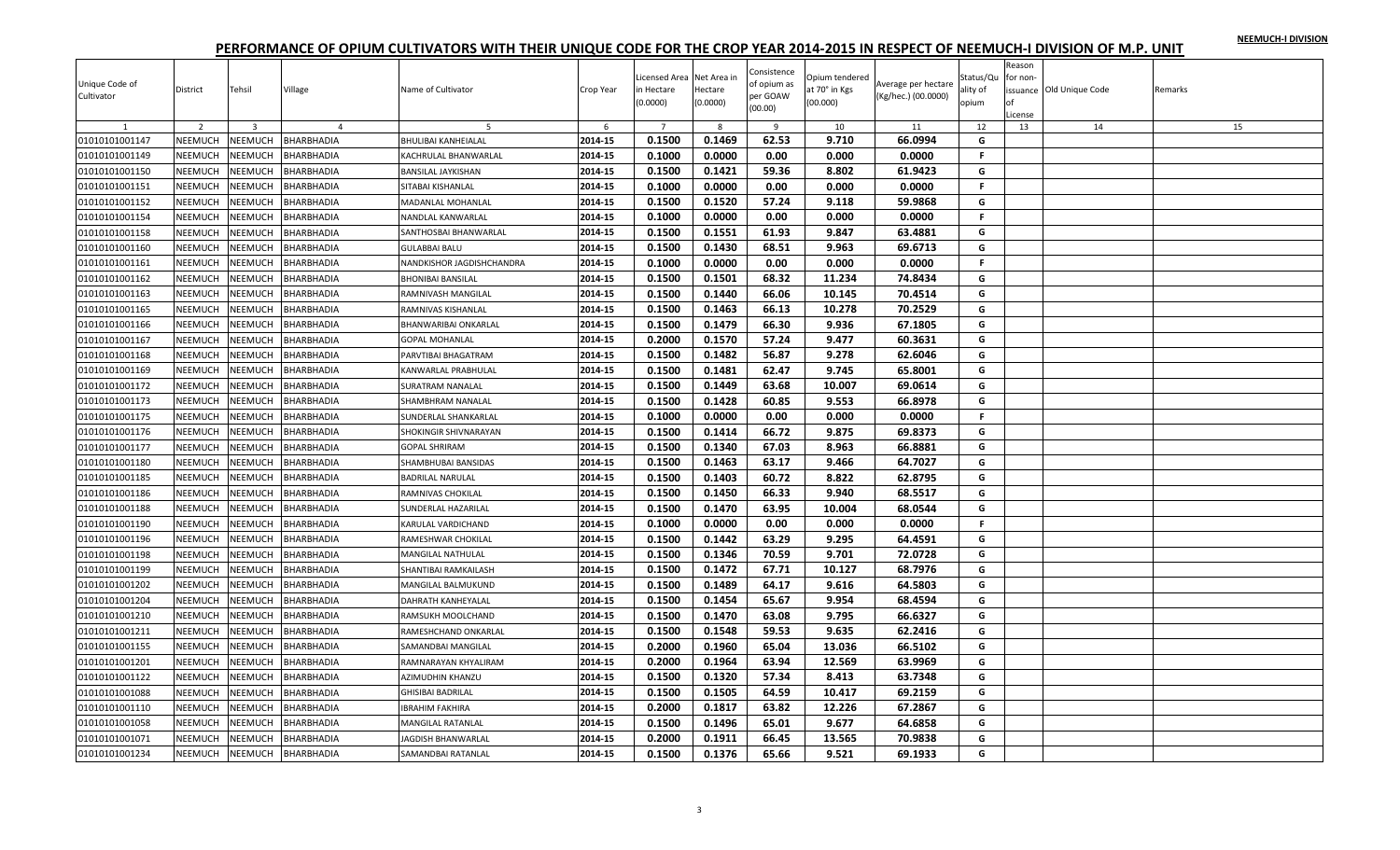| NEEMUCH-I DIVISION |  |
|--------------------|--|
|                    |  |

| Unique Code of<br>Cultivator | District       | Tehsil         | Village              | Name of Cultivator         | Crop Year | Licensed Area Net Area in<br>in Hectare<br>(0.0000) | Hectare<br>(0.0000) | Consistence<br>of opium as<br>per GOAW<br>00.00) | Opium tendered<br>at 70° in Kgs<br>(00.000) | Average per hectare<br>(Kg/hec.) (00.0000) | Status/Qu<br>ality of<br>opium | Reason<br>for non<br>License | issuance Old Unique Code | Remarks                                                  |
|------------------------------|----------------|----------------|----------------------|----------------------------|-----------|-----------------------------------------------------|---------------------|--------------------------------------------------|---------------------------------------------|--------------------------------------------|--------------------------------|------------------------------|--------------------------|----------------------------------------------------------|
|                              | $\overline{2}$ | $\overline{3}$ | $\overline{4}$       | 5                          | 6         | $\overline{7}$                                      | 8                   | 9                                                | 10                                          | 11                                         | 12                             | 13                           | 14                       | 15                                                       |
| 01010101001235               | NEEMUCH        | NEEMUCH        | BHARBHADIA           | MOTILAL MOLCHAND           | 2014-15   | 0.1500                                              | 0.1416              | 65.78                                            | 9.604                                       | 67.8249                                    | G                              |                              |                          |                                                          |
| 01010101001119               | NEEMUCH        | <b>NEEMUCH</b> | BHARBHADIA           | <b>INDRABAI RAMNARAYAN</b> | 2014-15   | 0.1500                                              | 0.1399              | 58.19                                            | 8.645                                       | 61.7941                                    | G                              |                              |                          |                                                          |
| 01010101001207               | NEEMUCH        | NEEMUCH        | BHARBHADIA           | KAMLABAI RATANLAL          | 2014-15   | 0.1500                                              | 0.1527              | 63.59                                            | 9.593                                       | 62.8225                                    | G                              |                              |                          |                                                          |
| 01010101001178               | NEEMUCH        | <b>NEEMUCH</b> | BHARBHADIA           | DINESHCHANDRA BHERULAL     | 2014-15   | 0.1500                                              | 0.1495              | 65.74                                            | 10.171                                      | 68.0334                                    | G                              |                              |                          |                                                          |
| 01010101001037               | NEEMUCH        | NEEMUCH        | BHARBHADIA           | SHOBHARAM HAZARILAI        | 2014-15   | 0.1500                                              | 0.1441              | 64.46                                            | 9.310                                       | 64.6079                                    | G                              |                              |                          |                                                          |
| 01010101001005               | NEEMUCH        | NEEMUCH        | <b>BHARBHADIA</b>    | <b>UDAILAL MANGILAL</b>    | 2014-15   | 0.1500                                              | 0.1486              | 64.55                                            | 9.553                                       | 64.2867                                    | G                              |                              |                          | NAME CHANGE / TRANSFER /<br><b>MAHUDIYA (PRATAPGARH)</b> |
| 01010101001013               | <b>NEEMUCH</b> | <b>NEEMUCH</b> | BHARBHADIA           | RAGUVEER BANSILAL          | 2014-15   | 0.1500                                              | 0.1410              | 60.46                                            | 8.974                                       | 63.6454                                    | G                              |                              |                          |                                                          |
| 01010101001084               | NEEMUCH        | NEEMUCH        | BHARBHADIA           | MANGIBAI RAMNARAYAN        | 2014-15   | 0.1500                                              | 0.1459              | 59.96                                            | 9.696                                       | 66.4565                                    | G                              |                              |                          |                                                          |
| 01010101001103               | NEEMUCH        | <b>NEEMUCH</b> | BHARBHADIA           | YASHODABAI MATHURALAL      | 2014-15   | 0.1500                                              | 0.1485              | 59.67                                            | 9.317                                       | 62.7407                                    | G                              |                              |                          |                                                          |
| 01010101001124               | NEEMUCH        | NEEMUCH        | BHARBHADIA           | RATANLAL GHEESALAL         | 2014-15   | 0.2000                                              | 0.1872              | 68.06                                            | 11.862                                      | 63.3654                                    | G                              |                              |                          |                                                          |
| 01010101001208               | <b>NEEMUCH</b> | <b>NEEMUCH</b> | BHARBHADIA           | SURAJIBAIKA CHRULAL        | 2014-15   | 0.1500                                              | 0.1428              | 60.45                                            | 9.257                                       | 64.8249                                    | G                              |                              |                          |                                                          |
| 01010101001221               | NEEMUCH        | NEEMUCH        | BHARBHADIA           | <b>BALARAM RAMPRATAP</b>   | 2014-15   | 0.1500                                              | 0.1501              | 66.28                                            | 10.576                                      | 70.4597                                    | G                              |                              |                          |                                                          |
| 01010101001145               | NEEMUCH        | <b>NEEMUCH</b> | BHARBHADIA           | RADHESHYAM NANURAM         | 2014-15   | 0.1500                                              | 0.1454              | 62.60                                            | 9.909                                       | 68.1499                                    | G                              |                              |                          |                                                          |
| 01010101001157               | NEEMUCH        | <b>NEEMUCH</b> | BHARBHADIA           | KANWARLAL PANNALAL         | 2014-15   | 0.1500                                              | 0.1240              | 60.21                                            | 7.999                                       | 64.5081                                    | G                              |                              |                          |                                                          |
| 01010101001031               | NEEMUCH        | NEEMUCH        | BHARBHADIA           | <b>BANSILAL PRABHULAL</b>  | 2014-15   | 0.1500                                              | 0.1480              | 61.13                                            | 9.720                                       | 65.6757                                    | G                              |                              |                          |                                                          |
| 01010101001174               | NEEMUCH        | NEEMUCH        | BHARBHADIA           | NARAYAN NATHU              | 2014-15   | 0.2000                                              | 0.1846              | 56.93                                            | 11.459                                      | 62.0748                                    | G                              |                              |                          |                                                          |
| 01010101001187               | NEEMUCH        | <b>NEEMUCH</b> | BHARBHADIA           | <b>BABULAL RATANLAL</b>    | 2014-15   | 0.1500                                              | 0.1465              | 64.64                                            | 9.798                                       | 66.8805                                    | G                              |                              |                          |                                                          |
| 01010101001237               | NEEMUCH        | NEEMUCH        | BHARBHADIA           | <b>GOPAL NARHULAL</b>      | 2014-15   | 0.1500                                              | 0.1404              | 58.65                                            | 9.325                                       | 66.4174                                    | G                              |                              |                          |                                                          |
| 01010101008015               | NEEMUCH        | NEEMUCH        | <b>BHOLIYAWAS</b>    | <b>BABRIBAI PRABHULAL</b>  | 2014-15   | 0.1500                                              | 0.1421              | 64.39                                            | 9.640                                       | 67.8395                                    | G                              |                              |                          |                                                          |
| 01010101008017               | NEEMUCH        | NEEMUCH        | BHOLIYAWAS           | DHAPUBAI MOHANLAL          | 2014-15   | 0.1500                                              | 0.1510              | 57.50                                            | 8.814                                       | 58.3709                                    | G                              |                              |                          |                                                          |
| 01010101008018               | NEEMUCH        | NEEMUCH        | <b>BHOLIYAWAS</b>    | <b>GOPAL NANLAL</b>        | 2014-15   | 0.1500                                              | 0.1481              | 62.76                                            | 9.450                                       | 63.8082                                    | G                              |                              |                          |                                                          |
| 01010101008019               | NEEMUCH        | <b>NEEMUCH</b> | <b>BHOLIYAWAS</b>    | MATHRIBAI DEVILAL          | 2014-15   | 0.2000                                              | 0.1983              | 63.25                                            | 12.650                                      | 63.7922                                    | G                              |                              |                          |                                                          |
| 01010101008030               | NEEMUCH        | NEEMUCH        | BHOLIYAWAS           | DHAPUBAI HEERALAL          | 2014-15   | 0.1500                                              | 0.1409              | 62.55                                            | 9.248                                       | 65.6352                                    | G                              |                              |                          |                                                          |
| 01010101008005               | NEEMUCH        | NEEMUCH        | <b>BHOLIYAWAS</b>    | <b>GANGARAM KANIRAM</b>    | 2014-15   | 0.1500                                              | 0.1462              | 59.13                                            | 8.886                                       | 60.7798                                    | G                              |                              |                          |                                                          |
| 01010101008020               | NEEMUCH        | NEEMUCH        | <b>BHOLIYAWAS</b>    | HUKMICHAND NANURAM         | 2014-15   | 0.2000                                              | 0.1950              | 61.43                                            | 12.488                                      | 64.0410                                    | G                              |                              |                          |                                                          |
| 01010101008027               | NEEMUCH        | NEEMUCH        | <b>BHOLIYAWAS</b>    | NANURAM MANGILAL           | 2014-15   | 0.1500                                              | 0.1485              | 59.32                                            | 9.008                                       | 60.6599                                    | G                              |                              |                          |                                                          |
| 01010101024002               | NEEMUCH        | NEEMUCH        | BISALWASKALAN        | HARISHKUMAR JANKILAL       | 2014-15   | 0.1500                                              | 0.1445              | 70.06                                            | 9.608                                       | 66.4913                                    | G                              |                              |                          |                                                          |
| 01010101024004               | NEEMUCH        | <b>NEEMUCH</b> | BISALWASKALAN        | PHOOLCHAND BHUWANIRAM      | 2014-15   | 0.2000                                              | 0.1980              | 70.75                                            | 13.958                                      | 70.4949                                    | G                              |                              |                          | <b>NAME CHANGE</b>                                       |
| 01010101024005               | <b>NEEMUCH</b> | NEEMUCH        | BISALWASKALAN        | VISHNUPRASHAD AMRATLAL     | 2014-15   | 0.1000                                              | 0.0000              | 0.00                                             | 0.000                                       | 0.0000                                     | F.                             |                              |                          |                                                          |
| 01010101024007               | NEEMUCH        | NEEMUCH        | BISALWASKALAN        | <b>BHPULAL UDAIRAM</b>     | 2014-15   | 0.1500                                              | 0.1435              | 72.09                                            | 10.494                                      | 73.1289                                    | G                              |                              |                          |                                                          |
| 01010101024011               | NEEMUCH        | NEEMUCH        | BISALWASKALAN        | BHUWANIRAM HAZARILAL       | 2014-15   | 0.1500                                              | 0.1103              | 67.93                                            | 7.560                                       | 68.5403                                    | G                              |                              |                          |                                                          |
| 01010101024012               | NEEMUCH        | <b>NEEMUCH</b> | <b>BISALWASKALAN</b> | RAMPRASAD VIJAYRAM         | 2014-15   | 0.1500                                              | 0.1500              | 62.40                                            | 8.335                                       | 55.5667                                    | G                              | $\overline{a}$               |                          |                                                          |
| 01010101024014               | NEEMUCH        | <b>NEEMUCH</b> | BISALWASKALAN        | KAMLABAI NATHULAL          | 2014-15   | 0.1500                                              | 0.1464              | 65.76                                            | 10.136                                      | 69.2350                                    | G                              |                              |                          |                                                          |
| 01010101024015               | NEEMUCH        | NEEMUCH        | BISALWASKALAN        | RAMLAL TORIRAM             | 2014-15   | 0.1500                                              | 0.1458              | 69.25                                            | 10.239                                      | 70.2263                                    | G                              |                              |                          |                                                          |
| 01010101024019               | NEEMUCH        | NEEMUCH        | BISALWASKALAN        | DINESHKUMAR HEERALAL       | 2014-15   | 0.1500                                              | 0.1500              | 68.08                                            | 10.144                                      | 67.6267                                    | G                              |                              |                          |                                                          |
| 01010101024025               | NEEMUCH        | NEEMUCH        | BISALWASKALAN        | RAMNIVASH RAMESHWAR        | 2014-15   | 0.2000                                              | 0.1891              | 63.64                                            | 12.192                                      | 64.4738                                    | G                              |                              |                          |                                                          |
| 01010101024033               | NEEMUCH        | NEEMUCH        | BISALWASKALAN        | <b>BADRILAL MODA</b>       | 2014-15   | 0.2000                                              | 0.1960              | 66.85                                            | 12.472                                      | 63.6327                                    | G                              |                              |                          |                                                          |
| 01010101024036               | NEEMUCH        | NEEMUCH        | <b>BISALWASKALAN</b> | SAVITRIBAI MOTILAL         | 2014-15   | 0.1500                                              | 0.1501              | 62.66                                            | 9.408                                       | 62.6782                                    | G                              |                              |                          |                                                          |
| 01010101024040               | NEEMUCH        | NEEMUCH        | BISALWASKALAN        | <b>GANPATLAL TULSIRAM</b>  | 2014-15   | 0.1000                                              | 0.0000              | 0.00                                             | 0.000                                       | 0.0000                                     | $\mathsf F$                    |                              |                          |                                                          |
| 01010101024045               | NEEMUCH        | <b>NEEMUCH</b> | BISALWASKALAN        | KANWARLALSHAN KARLAL       | 2014-15   | 0.1000                                              | 0.0000              | 0.00                                             | 0.000                                       | 0.0000                                     | F.                             |                              |                          |                                                          |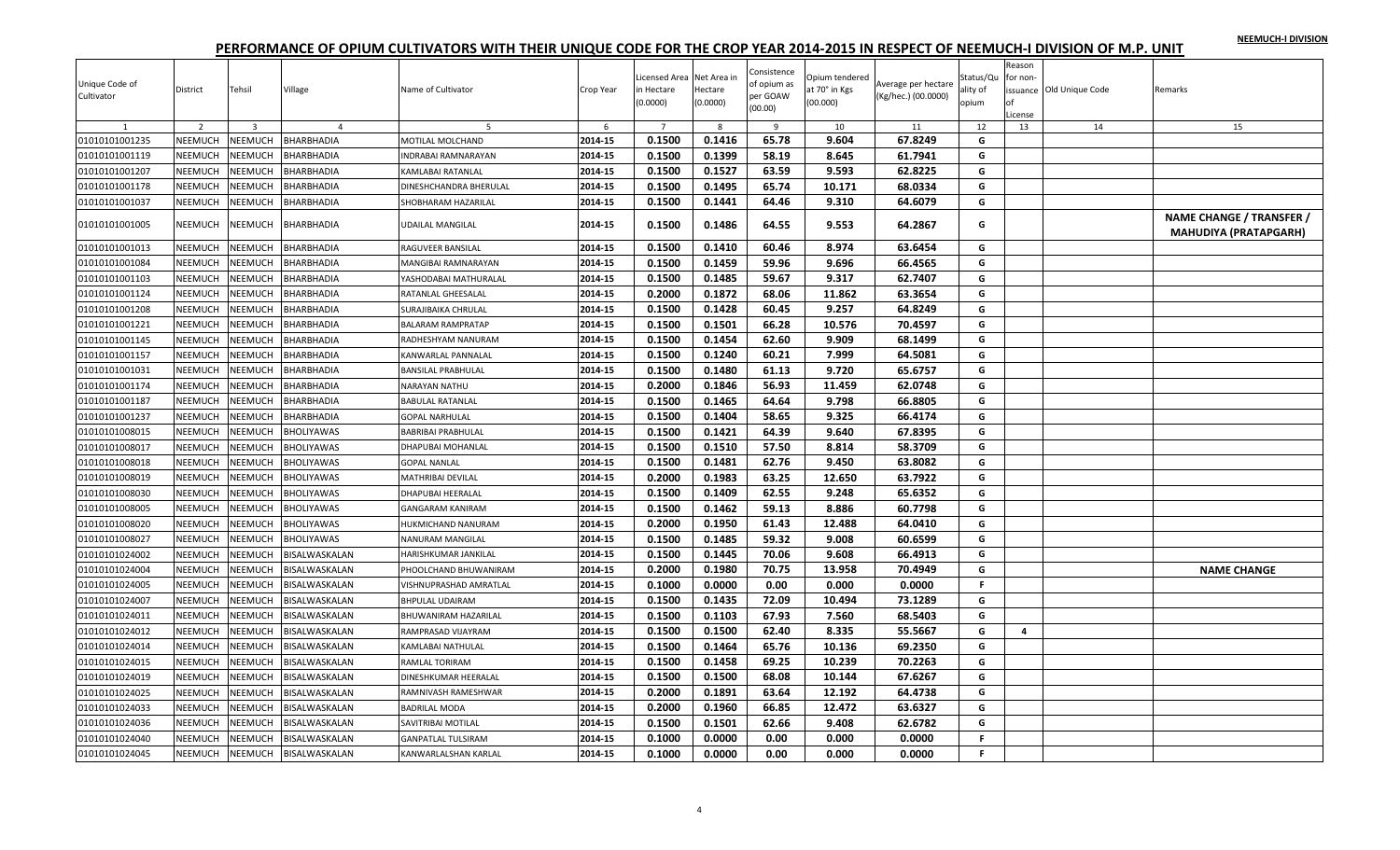|  |  | NEEMUCH-I DIVISION |
|--|--|--------------------|
|  |  |                    |

| Unique Code of<br>Cultivator | District       | Tehsil                  | Village              | Name of Cultivator           | Crop Year | Licensed Area Net Area in<br>in Hectare<br>(0.0000) | Hectare<br>(0.0000) | Consistence<br>of opium as<br>per GOAW<br>(00.00) | Opium tendered<br>at 70° in Kgs<br>(00.000) | Average per hectare<br>(Kg/hec.) (00.0000) | Status/Qu<br>ality of<br>opium | Reason<br>for non<br>License | issuance Old Unique Code | Remarks            |
|------------------------------|----------------|-------------------------|----------------------|------------------------------|-----------|-----------------------------------------------------|---------------------|---------------------------------------------------|---------------------------------------------|--------------------------------------------|--------------------------------|------------------------------|--------------------------|--------------------|
|                              | $\overline{2}$ | $\overline{\mathbf{3}}$ | $\overline{4}$       | -5                           | 6         | $\overline{7}$                                      | 8                   | -9                                                | 10                                          | 11                                         | 12                             | 13                           | 14                       | 15                 |
| 01010101024042               | <b>NEEMUCH</b> | <b>NEEMUCH</b>          | BISALWASKALAN        | <b>BHERULAL SHOBHARAM</b>    | 2014-15   | 0.1500                                              | 0.1480              | 60.07                                             | 9.096                                       | 61.4595                                    | G                              |                              |                          |                    |
| 01010101024051               | NEEMUCH        | <b>NEEMUCH</b>          | BISALWASKALAN        | SURAJMAL ONKARLAL            | 2014-15   | 0.1500                                              | 0.1433              | 69.16                                             | 9.218                                       | 64.3266                                    | G                              |                              |                          |                    |
| 01010101024055               | NEEMUCH        | <b>NEEMUCH</b>          | BISALWASKALAN        | MANGILAL MODIRAM             | 2014-15   | 0.1000                                              | 0.0000              | 0.00                                              | 0.000                                       | 0.0000                                     | F.                             |                              |                          |                    |
| 01010101024059               | NEEMUCH        | NEEMUCH                 | BISALWASKALAN        | BHANWARLAL BHAGATRAM         | 2014-15   | 0.2000                                              | 0.2016              | 57.71                                             | 11.542                                      | 57.2520                                    | G                              |                              |                          |                    |
| 01010101024060               | NEEMUCH        | <b>NEEMUCH</b>          | BISALWASKALAN        | <b>GHEESALAL NANURAM</b>     | 2014-15   | 0.1500                                              | 0.1400              | 67.81                                             | 9.939                                       | 70.9929                                    | G                              |                              |                          |                    |
| 01010101024063               | NEEMUCH        | NEEMUCH                 | BISALWASKALAN        | JANKILAL SALGRAM             | 2014-15   | 0.2000                                              | 0.1862              | 69.75                                             | 12.336                                      | 66.2513                                    | G                              |                              |                          |                    |
| 01010101024064               | NEEMUCH        | <b>NEEMUCH</b>          | BISALWASKALAN        | LAXMINARAYAN UDAIRAM         | 2014-15   | 0.1000                                              | 0.0000              | 0.00                                              | 0.000                                       | 0.0000                                     | F                              |                              |                          |                    |
| 01010101024076               | NEEMUCH        | <b>NEEMUCH</b>          | BISALWASKALAN        | NEHRULAL BHANWARLAL          | 2014-15   | 0.1000                                              | 0.0000              | 0.00                                              | 0.000                                       | 0.0000                                     | F.                             |                              |                          |                    |
| 01010101024077               | NEEMUCH        | NEEMUCH                 | BISALWASKALAN        | <b>BHERULAL SHAVRAM</b>      | 2014-15   | 0.1500                                              | 0.1489              | 64.11                                             | 9.287                                       | 62.3707                                    | G                              |                              |                          |                    |
| 01010101024078               | NEEMUCH        | NEEMUCH                 | BISALWASKALAN        | RAMPRAHALAD MATHURALAL       | 2014-15   | 0.1500                                              | 0.1497              | 70.17                                             | 9.673                                       | 64.6159                                    | $\mathbf{I}$                   | $\overline{2}$               |                          |                    |
| 01010101024079               | NEEMUCH        | NEEMUCH                 | BISALWASKALAN        | GANGARAM SALIGRAM            | 2014-15   | 0.1500                                              | 0.1463              | 58.56                                             | 8.541                                       | 58.3800                                    | G                              |                              |                          |                    |
| 01010101024083               | NEEMUCH        | <b>NEEMUCH</b>          | BISALWASKALAN        | <b>MANGILAL BAGDIRAM</b>     | 2014-15   | 0.2000                                              | 0.1966              | 67.85                                             | 13.560                                      | 68.9725                                    | G                              |                              |                          |                    |
| 01010101024084               | NEEMUCH        | NEEMUCH                 | BISALWASKALAN        | TULSIRAM ONKARLAL            | 2014-15   | 0.1500                                              | 0.1470              | 62.59                                             | 9.532                                       | 64.8435                                    | G                              |                              |                          |                    |
| 01010101024087               | NEEMUCH        | NEEMUCH                 | BISALWASKALAN        | RAMLAL DURGASHANKAR          | 2014-15   | 0.1000                                              | 0.0000              | 0.00                                              | 0.000                                       | 0.0000                                     | F.                             |                              |                          | <b>NAME CHANGE</b> |
| 01010101024088               | NEEMUCH        | <b>NEEMUCH</b>          | BISALWASKALAN        | SOBHARAM ONKAR               | 2014-15   | 0.1500                                              | 0.1500              | 62.16                                             | 9.599                                       | 63.9933                                    | G                              |                              |                          |                    |
| 01010101024081               | NEEMUCH        | NEEMUCH                 | BISALWASKALAN        | <b>MODIRAM DEVRAM</b>        | 2014-15   | 0.1500                                              | 0.1404              | 60.04                                             | 8.723                                       | 62.1296                                    | G                              |                              |                          |                    |
| 01010101024089               | NEEMUCH        | NEEMUCH                 | BISALWASKALAN        | KANHAIYALAL BHERULAL         | 2014-15   | 0.1500                                              | 0.1500              | 59.52                                             | 9.183                                       | 61.2200                                    | G                              |                              |                          |                    |
| 01010101024090               | NEEMUCH        | <b>NEEMUCH</b>          | BISALWASKALAN        | <b>BANSILAL PRITHIVIRAJ</b>  | 2014-15   | 0.1500                                              | 0.1512              | 63.14                                             | 9.543                                       | 63.1151                                    | G                              |                              |                          |                    |
| 01010101024047               | NEEMUCH        | NEEMUCH                 | BISALWASKALAN        | JAGDISHCHANDRA SHOBHARAM     | 2014-15   | 0.1500                                              | 0.1480              | 61.57                                             | 9.244                                       | 62.4595                                    | G                              |                              |                          |                    |
| 01010101024041               | <b>NEEMUCH</b> | NEEMUCH                 | BISALWASKALAN        | SOBHA RAMRAMLAL              | 2014-15   | 0.1500                                              | 0.1480              | 60.57                                             | 9.120                                       | 61.6216                                    | G                              |                              |                          |                    |
| 01010101024049               | NEEMUCH        | NEEMUCH                 | BISALWASKALAN        | <b>BANSILAL DHANRAJ</b>      | 2014-15   | 0.1500                                              | 0.1484              | 61.05                                             | 8.556                                       | 57.6550                                    | G                              |                              |                          |                    |
| 01010101024057               | <b>NEEMUCH</b> | <b>NEEMUCH</b>          | BISALWASKALAN        | <b>BHANWARLAL MULCHAND</b>   | 2014-15   | 0.1500                                              | 0.1485              | 60.19                                             | 9.441                                       | 63.5758                                    | G                              |                              |                          |                    |
| 01010101024092               | NEEMUCH        | <b>NEEMUCH</b>          | BISALWASKALAN        | KISHANLAL BHERULAI           | 2014-15   | 0.2000                                              | 0.1896              | 61.53                                             | 12.148                                      | 64.0717                                    | G                              |                              |                          |                    |
| 01010101024093               | NEEMUCH        | NEEMUCH                 | BISALWASKALAN        | RAMKUNWARBAI RAMNARAYAN      | 2014-15   | 0.1500                                              | 0.1508              | 58.66                                             | 8.874                                       | 58.8462                                    | G                              |                              |                          |                    |
| 01010101022004               | NEEMUCH        | <b>NEEMUCH</b>          | BISALWASKHURD        | <b>BHIMSHANKAR GANPATLAL</b> | 2014-15   | 0.1500                                              | 0.1458              | 66.49                                             | 10.220                                      | 70.0960                                    | G                              |                              |                          |                    |
| 01010101022009               | NEEMUCH        | NEEMUCH                 | BISALWASKHURD        | UMASHANKAR PARTHVIRAJ        | 2014-15   | 0.1500                                              | 0.1490              | 68.92                                             | 10.801                                      | 72.4899                                    | G                              |                              |                          |                    |
| 01010101022013               | NEEMUCH        | NEEMUCH                 | BISALWASKHURD        | <b>BANSILAL MANGILAL</b>     | 2014-15   | 0.1500                                              | 0.1451              | 62.88                                             | 9.288                                       | 64.0110                                    | G                              |                              |                          |                    |
| 01010101022026               | NEEMUCH        | <b>NEEMUCH</b>          | BISALWASKHURD        | KANHAIYLAL BHANWARLAL        | 2014-15   | 0.1500                                              | 0.1483              | 59.90                                             | 9.139                                       | 61.6251                                    | G                              |                              |                          |                    |
| 01010101022028               | NEEMUCH        | <b>NEEMUCH</b>          | BISALWASKHURD        | BHANWARLAL BHUWANIRAM        | 2014-15   | 0.1500                                              | 0.1452              | 58.83                                             | 8.951                                       | 61.6460                                    | G                              |                              |                          |                    |
| 01010101022030               | NEEMUCH        | NEEMUCH                 | BISALWASKHURD        | <b>INDERMAL GOPILAL</b>      | 2014-15   | 0.1500                                              | 0.1480              | 62.68                                             | 9.518                                       | 64.3108                                    | G                              |                              |                          |                    |
| 01010101022034               | NEEMUCH        | NEEMUCH                 | BISALWASKHURD        | NARAYANPRASHAD LALITSHANKAR  | 2014-15   | 0.1500                                              | 0.1433              | 57.03                                             | 8.538                                       | 59.5813                                    | G                              |                              |                          |                    |
| 01010101022035               | NEEMUCH        | <b>NEEMUCH</b>          | BISALWASKHURD        | KAMLASHANKAR GOPILAL         | 2014-15   | 0.1500                                              | 0.1493              | 58.68                                             | 9.196                                       | 61.5941                                    | G                              |                              |                          |                    |
| 01010101022037               | NEEMUCH        | <b>NEEMUCH</b>          | BISALWASKHURD        | SUNDERLAL INDERMAL           | 2014-15   | 0.1500                                              | 0.1488              | 64.07                                             | 9.986                                       | 67.1102                                    | G                              |                              |                          |                    |
| 01010101022039               | NEEMUCH        | <b>NEEMUCH</b>          | BISALWASKHURD        | SHANTILAL NANDRAM            | 2014-15   | 0.1500                                              | 0.1474              | 56.92                                             | 8.961                                       | 60.7938                                    | G                              |                              |                          |                    |
| 01010101022040               | NEEMUCH        | <b>NEEMUCH</b>          | BISALWASKHURD        | KANHAIYLAL NANDRAM           | 2014-15   | 0.1500                                              | 0.1480              | 63.10                                             | 10.051                                      | 67.9122                                    | G                              |                              |                          |                    |
| 01010101022044               | NEEMUCH        | NEEMUCH                 | BISALWASKHURD        | YASHWANT DHANRAJ             | 2014-15   | 0.1500                                              | 0.1472              | 63.10                                             | 9.672                                       | 65.7065                                    | G                              |                              |                          |                    |
| 01010101022045               | NEEMUCH        | NEEMUCH                 | BISALWASKHURD        | SHANTILAL TULSIRAM           | 2014-15   | 0.2000                                              | 0.1556              | 73.50                                             | 12.128                                      | 77.9434                                    | G                              |                              |                          |                    |
| 01010101022060               | NEEMUCH        | NEEMUCH                 | BISALWASKHURD        | <b>DURGABAI DASRATH</b>      | 2014-15   | 0.1500                                              | 0.1430              | 65.54                                             | 9.616                                       | 67.2448                                    | G                              |                              |                          |                    |
| 01010101022062               | NEEMUCH        | NEEMUCH                 | <b>BISALWASKHURD</b> | BHAGWANIBAI NANDRAM          | 2014-15   | 0.1500                                              | 0.1453              | 57.99                                             | 9.030                                       | 62.1473                                    | G                              |                              |                          |                    |
| 01010101022065               | NEEMUCH        | <b>NEEMUCH</b>          | BISALWASKHURD        | PARMANAND DHANRAJ            | 2014-15   | 0.1000                                              | 0.0000              | 0.00                                              | 0.000                                       | 0.0000                                     | $\mathsf F$                    |                              |                          |                    |
| 01010101022067               | NEEMUCH        | <b>NEEMUCH</b>          | BISALWASKHURD        | RANGLAL PARTHVIRAJ           | 2014-15   | 0.1500                                              | 0.1338              | 65.68                                             | 9.176                                       | 68.5800                                    | G                              |                              |                          |                    |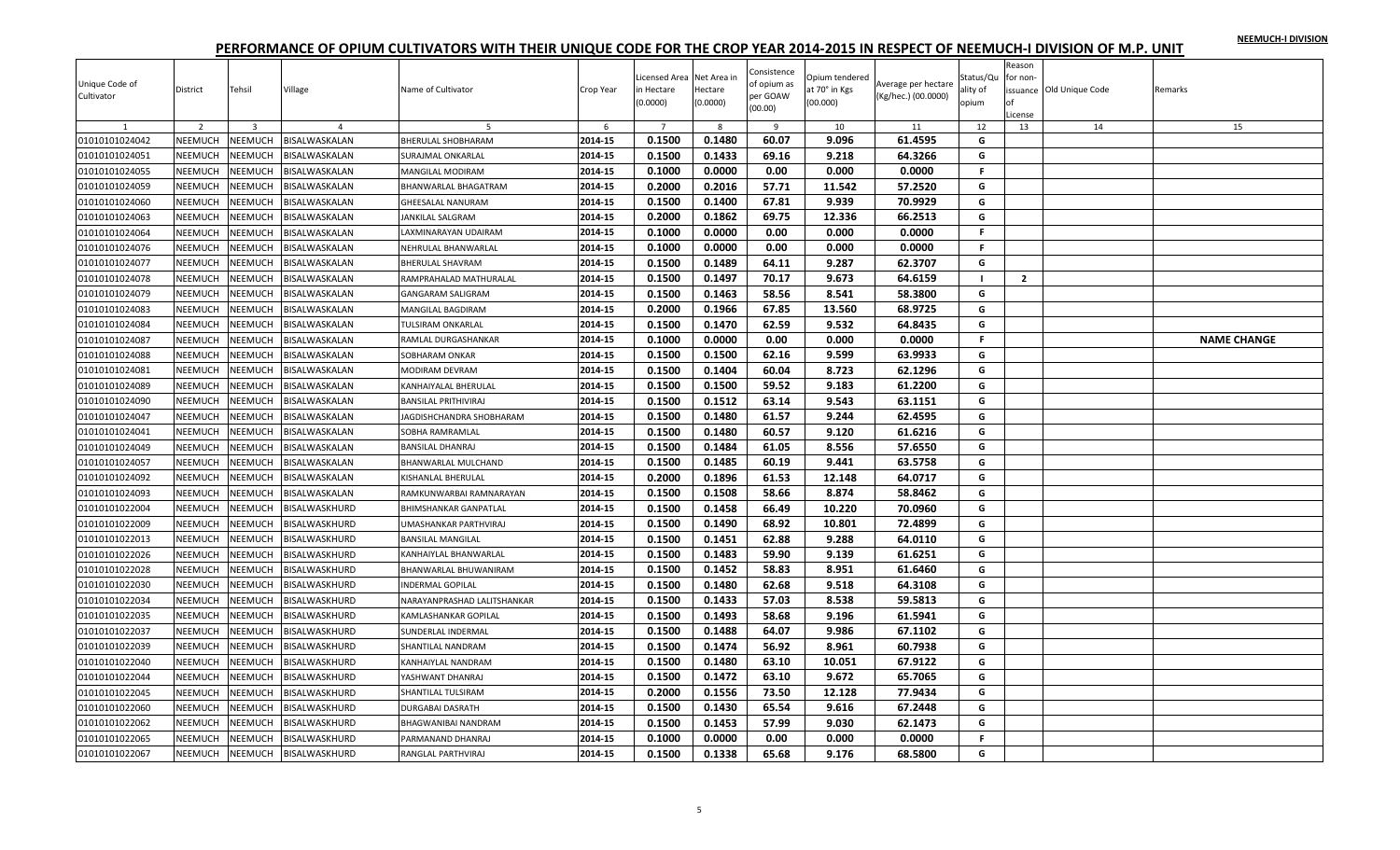|  |  | NEEMUCH-I DIVISION |
|--|--|--------------------|
|  |  |                    |

| Unique Code of<br>Cultivator | District<br>$\overline{\phantom{a}}$ | Tehsil<br>$\mathbf{3}$ | Village<br>$\overline{4}$ | Name of Cultivator       | Crop Year<br>-6 | icensed Area Net Area in<br>in Hectare<br>(0.0000) | Hectare<br>(0.0000)<br>-8 | Consistence<br>of opium as<br>per GOAW<br>(00.00)<br>9 | Opium tendered<br>at 70° in Kgs<br>(00.000)<br>10 | Average per hectare<br>(Kg/hec.) (00.0000)<br>11 | Status/Qu<br>ality of<br>opium<br>12 | Reason<br>for non-<br>of<br>License<br>13 | issuance Old Unique Code<br>14 | Remarks<br>15                  |
|------------------------------|--------------------------------------|------------------------|---------------------------|--------------------------|-----------------|----------------------------------------------------|---------------------------|--------------------------------------------------------|---------------------------------------------------|--------------------------------------------------|--------------------------------------|-------------------------------------------|--------------------------------|--------------------------------|
| 01010101022056               | NEEMUCH                              | NEEMUCH                | BISALWASKHURD             | KAMLABAI JAMNALAL        | 2014-15         | 0.1500                                             | 0.1472                    | 61.94                                                  | 9.601                                             | 65.2242                                          | G                                    |                                           |                                |                                |
| 01010101022027               | NEEMUCH                              | NEEMUCH                | BISALWASKHURD             | HEERALAL BHUWANIRAM      | 2014-15         | 0.1500                                             | 0.1471                    | 56.05                                                  | 8.504                                             | 57.8110                                          | G                                    |                                           |                                |                                |
| 01010101022069               | <b>NEEMUCH</b>                       | NEEMUCH                | BISALWASKHURD             | DHYASHANKAR CHANDMAL     | 2014-15         | 0.1500                                             | 0.1489                    | 58.86                                                  | 9.367                                             | 62.9080                                          | G                                    |                                           |                                |                                |
| 01010101017005               | NEEMUCH                              | <b>NEEMUCH</b>         | BORKHEDIKALAN             | BHANWARLAL MOOLCHAND     | 2014-15         | 0.2000                                             | 0.2000                    | 66.21                                                  | 13.374                                            | 66.8700                                          | G                                    |                                           |                                |                                |
| 01010101017010               | <b>NEEMUCH</b>                       | <b>NEEMUCH</b>         | BORKHEDIKALAN             | RAMNARAYAN GABRULAL      | 2014-15         | 0.1500                                             | 0.1484                    | 56.19                                                  | 8.846                                             | 59.6092                                          | G                                    |                                           |                                |                                |
| 01010101017020               | <b>NEEMUCH</b>                       | NEEMUCH                | BORKHEDIKALAN             | RUGNATH MODIRAM          | 2014-15         | 0.1500                                             | 0.1520                    | 59.38                                                  | 9.526                                             | 62.6711                                          | G                                    |                                           |                                |                                |
| 01010101017040               | NEEMUCH                              | <b>NEEMUCH</b>         | BORKHEDIKALAN             | KAMLIBAI BHAGWAN         | 2014-15         | 0.2000                                             | 0.1990                    | 65.31                                                  | 12.866                                            | 64.6533                                          | G                                    |                                           |                                |                                |
| 01010101017003               | NEEMUCH                              | <b>NEEMUCH</b>         | BORKHEDIKALAN             | PRABHULAL MOOLCHAND      | 2014-15         | 0.2000                                             | 0.2000                    | 62.03                                                  | 13.071                                            | 65.3550                                          | G                                    |                                           |                                |                                |
| 01010101017054               | <b>NEEMUCH</b>                       | NEEMUCH                | BORKHEDIKALAN             | RAMBILASH MOOLCHAND      | 2014-15         | 0.2000                                             | 0.1986                    | 69.56                                                  | 14.429                                            | 72.6536                                          | G                                    |                                           |                                |                                |
| 01010101017013               | NEEMUCH                              | NEEMUCH                | BORKHEDIKALAN             | RADHESHYAM MOOLCHAND     | 2014-15         | 0.2000                                             | 0.2001                    | 69.51                                                  | 14.408                                            | 72.0040                                          | G                                    |                                           |                                |                                |
| 01010101017048               | NEEMUCH                              | NEEMUCH                | BORKHEDIKALAN             | GODAVARIBAI BHERULAL     | 2014-15         | 0.1500                                             | 0.1495                    | 65.67                                                  | 10.366                                            | 69.3378                                          | G                                    |                                           |                                |                                |
| 01010101017026               | NEEMUCH                              | NEEMUCH                | BORKHEDIKALAN             | MUNNALAL MOHANLAL        | 2014-15         | 0.2000                                             | 0.1974                    | 60.35                                                  | 12.225                                            | 61.9301                                          | G                                    |                                           |                                |                                |
| 01010101017055               | NEEMUCH                              | NEEMUCH                | BORKHEDIKALAN             | SHANKARLAL KANHEYALAL    | 2014-15         | 0.1500                                             | 0.1495                    | 67.21                                                  | 10.139                                            | 67.8194                                          | G                                    | 8                                         |                                |                                |
| 01010101017056               | NEEMUCH                              | <b>NEEMUCH</b>         | <b>BORKHEDIKALAN</b>      | <b>GISALAL RATANLAL</b>  | 2014-15         | 0.2000                                             | 0.1998                    | 67.18                                                  | 13.906                                            | 69.5996                                          | G                                    |                                           |                                | <b>TRANSFER / PIPLIYA HADA</b> |
| 01010101017028               | NEEMUCH                              | NEEMUCH                | BORKHEDIKALAN             | PRABHULAL RAMA           | 2014-15         | 0.1500                                             | 0.1511                    | 59.22                                                  | 9.306                                             | 61.5884                                          | G                                    |                                           |                                |                                |
| 01010101017049               | NEEMUCH                              | <b>NEEMUCH</b>         | BORKHEDIKALAN             | KANCHANBAI RAMESHWER     | 2014-15         | 0.1500                                             | 0.1510                    | 70.35                                                  | 11.326                                            | 75.0066                                          | G                                    |                                           |                                |                                |
| 01010101017059               | <b>NEEMUCH</b>                       | NEEMUCH                | BORKHEDIKALAN             | NONDRAM ONKAR            | 2014-15         | 0.2000                                             | 0.2001                    | 64.08                                                  | 13.136                                            | 65.6472                                          | G                                    |                                           |                                |                                |
| 01010101017016               | NEEMUCH                              | <b>NEEMUCH</b>         | BORKHEDIKALAN             | TULSIRAM ONKARLAL        | 2014-15         | 0.2000                                             | 0.2065                    | 66.83                                                  | 13.824                                            | 66.9443                                          | G                                    |                                           |                                |                                |
| 01010101017023               | NEEMUCH                              | NEEMUCH                | BORKHEDIKALAN             | KARULAL RAMA             | 2014-15         | 0.1000                                             | 0.0000                    | 0.00                                                   | 0.000                                             | 0.0000                                           | F.                                   |                                           |                                |                                |
| 01010101017057               | NEEMUCH                              | NEEMUCH                | BORKHEDIKALAN             | KANKUBAI CHAGANLAL       | 2014-15         | 0.2000                                             | 0.2000                    | 60.29                                                  | 12.954                                            | 64.7700                                          | G                                    |                                           |                                | <b>TRANSFER / PIPLIYA HADA</b> |
| 01010101017063               | <b>NEEMUCH</b>                       | <b>NEEMUCH</b>         | BORKHEDIKALAN             | RAJARAM ONKAR            | 2014-15         | 0.1500                                             | 0.1469                    | 64.37                                                  | 10.152                                            | 69.1082                                          | G                                    |                                           |                                |                                |
| 01010101017064               | NEEMUCH                              | <b>NEEMUCH</b>         | BORKHEDIKALAN             | <b>IAGDISH MULCHAND</b>  | 2014-15         | 0.2000                                             | 0.1997                    | 68.82                                                  | 14.108                                            | 70.6460                                          | G                                    |                                           |                                |                                |
| 01010101031004               | NEEMUCH                              | <b>NEEMUCH</b>         | CHANGERA                  | RAMKUNWARBAI PRABHULAL   | 2014-15         | 0.1500                                             | 0.1472                    | 60.88                                                  | 9.158                                             | 62.2147                                          | G                                    |                                           |                                |                                |
| 01010101031006               | NEEMUCH                              | NEEMUCH                | CHANGERA                  | TULSIRAM RAMLAL          | 2014-15         | 0.1000                                             | 0.0000                    | 0.00                                                   | 0.000                                             | 0.0000                                           | F.                                   |                                           |                                |                                |
| 01010101031007               | NEEMUCH                              | <b>NEEMUCH</b>         | CHANGERA                  | VISHNUDAS RAJARAM        | 2014-15         | 0.1500                                             | 0.1505                    | 58.02                                                  | 8.852                                             | 58.8173                                          | G                                    |                                           |                                |                                |
| 01010101031017               | <b>NEEMUCH</b>                       | NEEMUCH                | CHANGERA                  | BHANWARSINGH CHATARSINGH | 2014-15         | 0.1500                                             | 0.1500                    | 62.65                                                  | 9.433                                             | 62.8867                                          | G                                    |                                           |                                |                                |
| 01010101031018               | <b>NEEMUCH</b>                       | <b>NEEMUCH</b>         | CHANGERA                  | DHAPUBAI MOHANLAL        | 2014-15         | 0.1000                                             | 0.0000                    | 0.00                                                   | 0.000                                             | 0.0000                                           | F.                                   |                                           |                                |                                |
| 01010101031002               | NEEMUCH                              | NEEMUCH                | CHANGERA                  | ISHWERSINGH CHATARSINGH  | 2014-15         | 0.1500                                             | 0.1494                    | 63.96                                                  | 9.539                                             | 63.8487                                          | G                                    |                                           |                                |                                |
| 01010101031021               | NEEMUCH                              | <b>NEEMUCH</b>         | CHANGERA                  | MOHANKUNWAR KISHORESINGH | 2014-15         | 0.1500                                             | 0.1493                    | 57.96                                                  | 8.843                                             | 59.2297                                          | G                                    |                                           |                                |                                |
| 01010101031023               | <b>NEEMUCH</b>                       | <b>NEEMUCH</b>         | CHANGERA                  | SHYAMLAL TAKECHANDRA     | 2014-15         | 0.1500                                             | 0.1474                    | 63.04                                                  | 10.267                                            | 69.6540                                          | G                                    |                                           |                                |                                |
| 01010101044029               | NEEMUCH                              | NEEMUCH                | CHENPURA                  | SURESHCHANDRA KANWARLAL  | 2014-15         | 0.1500                                             | 0.1463                    | 63.80                                                  | 10.153                                            | 69.3985                                          | G                                    |                                           |                                |                                |
| 01010101044051               | NEEMUCH                              | NEEMUCH                | CHENPURA                  | LAXMILAL KANWARLAL       | 2014-15         | 0.1500                                             | 0.1386                    | 57.54                                                  | 8.680                                             | 62.6263                                          | G                                    |                                           |                                |                                |
| 01010101023002               | NEEMUCH                              | <b>NEEMUCH</b>         | CHOUTHKHEDA               | CHOTULAL ASHARAM         | 2014-15         | 0.2000                                             | 0.2000                    | 61.44                                                  | 12.499                                            | 62.4950                                          | G                                    |                                           |                                |                                |
| 01010101023008               | NEEMUCH                              | NEEMUCH                | CHOUTHKHEDA               | MANGILAL JIVAN           | 2014-15         | 0.1500                                             | 0.1474                    | 58.17                                                  | 9.598                                             | 65.1153                                          | G                                    |                                           |                                |                                |
| 01010101023013               | <b>NEEMUCH</b>                       | NEEMUCH                | CHOUTHKHEDA               | <b>HARISINGH HARDEV</b>  | 2014-15         | 0.2000                                             | 0.1960                    | 60.72                                                  | 12.994                                            | 66.2959                                          | G                                    |                                           |                                |                                |
| 01010101023015               | NEEMUCH                              | NEEMUCH                | CHOUTHKHEDA               | HARISINGH BHAGCHAND      | 2014-15         | 0.1500                                             | 0.1470                    | 60.35                                                  | 9.389                                             | 63.8707                                          | G                                    |                                           |                                |                                |
| 01010101023006               | NEEMUCH                              | NEEMUCH                | CHOUTHKHEDA               | <b>BANSILAL SURAJMAL</b> | 2014-15         | 0.1500                                             | 0.1528                    | 55.62                                                  | 8.709                                             | 56.9961                                          | G                                    |                                           |                                |                                |
| 01010101023042               | NEEMUCH                              | <b>NEEMUCH</b>         | CHOUTHKHEDA               | RAMESHCHANDRA RATANLAL   | 2014-15         | 0.1500                                             | 0.1363                    | 48.86                                                  | 6.966                                             | 51.1079                                          | G                                    | 4                                         |                                |                                |
| 01010101023017               | NEEMUCH                              | <b>NEEMUCH</b>         | CHOUTHKHEDA               | BHIMSINGH KISHANSINGH    | 2014-15         | 0.1500                                             | 0.1409                    | 55.08                                                  | 8.718                                             | 61.8737                                          | G                                    |                                           |                                |                                |
| 01010101023033               | NEEMUCH                              | <b>NEEMUCH</b>         | CHOUTHKHEDA               | MADANSINGH KHUMANSINGH   | 2014-15         | 0.1000                                             | 0.0000                    | 0.00                                                   | 0.000                                             | 0.0000                                           | F.                                   |                                           |                                |                                |
| 01010101023054               | NEEMUCH                              | NEEMUCH                | <b>CHOUTHKHEDA</b>        | TEJKUNWAR BHAWANISINGH   | 2014-15         | 0.1500                                             | 0.1397                    | 61.35                                                  | 8.808                                             | 63.0494                                          | G                                    |                                           |                                |                                |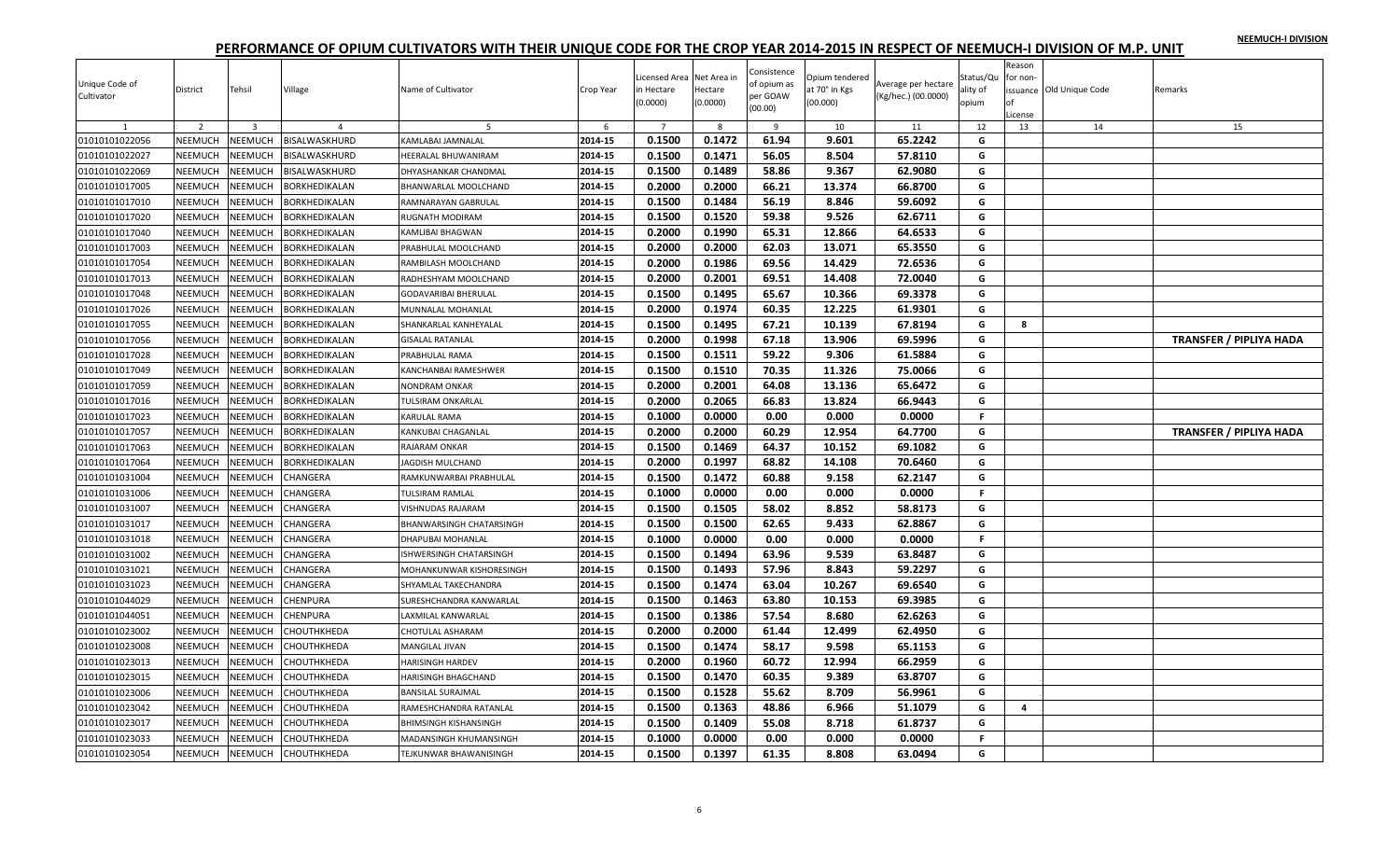| NEEMUCH-I DIVISION |  |
|--------------------|--|
|                    |  |

| Unique Code of<br>Cultivator | District       | Tehsil                  | Village        | Name of Cultivator           | Crop Year | icensed Area Net Area in<br>in Hectare<br>(0.0000) | Hectare<br>(0.0000) | Consistence<br>of opium as<br>per GOAW<br>(00.00) | Opium tendered<br>at 70° in Kgs<br>(00.000) | Average per hectare<br>(Kg/hec.) (00.0000) | Status/Qu<br>ality of<br>opium | Reason<br>for non-<br>License | issuance Old Unique Code | Remarks            |
|------------------------------|----------------|-------------------------|----------------|------------------------------|-----------|----------------------------------------------------|---------------------|---------------------------------------------------|---------------------------------------------|--------------------------------------------|--------------------------------|-------------------------------|--------------------------|--------------------|
|                              | $\overline{2}$ | $\overline{\mathbf{3}}$ | $\overline{a}$ | 5                            | -6        | $\overline{7}$                                     | 8                   | 9                                                 | 10                                          | 11                                         | 12                             | 13                            | 14                       | 15                 |
| 01010101023047               | NEEMUCH        | NEEMUCH                 | CHOUTHKHEDA    | <b>CHOTU PANNA</b>           | 2014-15   | 0.2000                                             | 0.1973              | 61.60                                             | 13.103                                      | 66.4116                                    | G                              |                               |                          |                    |
| 01010101023045               | NEEMUCH        | <b>NEEMUCH</b>          | CHOUTHKHEDA    | RADHAKISHAN GIRDHARI         | 2014-15   | 0.2000                                             | 0.1792              | 53.96                                             | 11.416                                      | 63.7054                                    | G                              |                               |                          |                    |
| 01010101023046               | NEEMUCH        | NEEMUCH                 | CHOUTHKHEDA    | DEVRAM UMRAVSINGH            | 2014-15   | 0.1500                                             | 0.1480              | 61.61                                             | 9.981                                       | 67.4392                                    | G                              |                               |                          |                    |
| 01010101023011               | NEEMUCH        | NEEMUCH                 | CHOUTHKHEDA    | MOHANLAL BHANWARLAL          | 2014-15   | 0.1500                                             | 0.1439              | 53.19                                             | 8.647                                       | 60.0903                                    | G                              |                               |                          |                    |
| 01010101023063               | NEEMUCH        | NEEMUCH                 | СНОИТНКНЕDА    | RAMSINGH ONKARLAI            | 2014-15   | 0.1500                                             | 0.1470              | 50.13                                             | 7.820                                       | 53.1973                                    | G                              | 4                             |                          |                    |
| 01010101014001               | NEEMUCH        | NEEMUCH                 | DARU           | HAJARILAL MODIRAM            | 2014-15   | 0.1500                                             | 0.1420              | 70.03                                             | 10.885                                      | 76.6549                                    | G                              |                               |                          |                    |
| 01010101014004               | NEEMUCH        | NEEMUCH                 | DARU           | VIJESHKUMAR GISALAL          | 2014-15   | 0.1500                                             | 0.1446              | 63.19                                             | 9.939                                       | 68.7344                                    | G                              |                               |                          |                    |
| 01010101014007               | NEEMUCH        | NEEMUCH                 | DARU           | KANWARLAL DHULA              | 2014-15   | 0.2000                                             | 0.1938              | 67.94                                             | 13.918                                      | 71.8163                                    | G                              |                               |                          |                    |
| 01010101014012               | NEEMUCH        | NEEMUCH                 | DARU           | DOULATRAM CHOTELAL           | 2014-15   | 0.2000                                             | 0.1980              | 67.14                                             | 14.013                                      | 70.7727                                    | G                              |                               |                          |                    |
| 01010101014014               | NEEMUCH        | NEEMUCH                 | DARU           | MODIRAM BHERULAL             | 2014-15   | 0.1500                                             | 0.1480              | 66.60                                             | 10.561                                      | 71.3581                                    | G                              |                               |                          |                    |
| 01010101014017               | <b>NEEMUCH</b> | NEEMUCH                 | DARU           | SOHANBAI RAMCHAND            | 2014-15   | 0.1500                                             | 0.1500              | 63.57                                             | 10.798                                      | 71.9867                                    | G                              |                               |                          |                    |
| 01010101014020               | <b>NEEMUCH</b> | <b>NEEMUCH</b>          | DARU           | <b>MANGILAL KISHANLAL</b>    | 2014-15   | 0.1500                                             | 0.1460              | 66.00                                             | 10.362                                      | 70.9726                                    | G                              |                               |                          |                    |
| 01010101014023               | NEEMUCH        | NEEMUCH                 | DARU           | <b>GANGABAI KISHANLAL</b>    | 2014-15   | 0.2000                                             | 0.2000              | 65.50                                             | 13.680                                      | 68.4000                                    | G                              |                               |                          |                    |
| 01010101014055               | NEEMUCH        | NEEMUCH                 | DARU           | SHAMBHUSINGH CHATARBHUJSINGH | 2014-15   | 0.1500                                             | 0.1495              | 62.03                                             | 9.880                                       | 66.0870                                    | G                              |                               |                          |                    |
| 01010101014016               | NEEMUCH        | NEEMUCH                 | DARU           | MOHANLAL LADURAM             | 2014-15   | 0.1500                                             | 0.1460              | 61.19                                             | 9.100                                       | 62.3288                                    | G                              |                               |                          | <b>NAME CHANGE</b> |
| 01010101014058               | NEEMUCH        | NEEMUCH                 | DARU           | <b>SUKKHIBAI .JAGGU</b>      | 2014-15   | 0.1500                                             | 0.1451              | 61.12                                             | 10.303                                      | 71.0062                                    | G                              |                               |                          |                    |
| 01010101014062               | NEEMUCH        | NEEMUCH                 | DARU           | GANPATLAL HUKMICHAND         | 2014-15   | 0.2000                                             | 0.1959              | 60.16                                             | 12.539                                      | 64.0071                                    | G                              |                               |                          |                    |
| 01010101014064               | NEEMUCH        | <b>NEEMUCH</b>          | DARU           | VISHNULAL RAMCHANDRA         | 2014-15   | 0.1500                                             | 0.1453              | 65.08                                             | 10.664                                      | 73.3930                                    | G                              |                               |                          |                    |
| 01010101014079               | NEEMUCH        | NEEMUCH                 | DARU           | <b>BABULAL JAGANNATH</b>     | 2014-15   | 0.1500                                             | 0.1505              | 61.39                                             | 10.059                                      | 66.8372                                    | G                              |                               |                          |                    |
| 01010101014085               | NEEMUCH        | NEEMUCH                 | DARU           | <b>OMPRAKASH BANSILAL</b>    | 2014-15   | 0.1500                                             | 0.1422              | 64.30                                             | 9.737                                       | 68.4740                                    | G                              |                               |                          |                    |
| 01010101014107               | NEEMUCH        | NEEMUCH                 | DARU           | <b>BHAGCHAND KANWARLAL</b>   | 2014-15   | 0.2000                                             | 0.2000              | 67.91                                             | 14.416                                      | 72.0800                                    | G                              |                               |                          |                    |
| 01010101014015               | NEEMUCH        | NEEMUCH                 | DARU           | <b>GANPATLAL CHOTELAL</b>    | 2014-15   | 0.1500                                             | 0.1498              | 65.37                                             | 10.879                                      | 72.6235                                    | G                              |                               |                          |                    |
| 01010101014116               | NEEMUCH        | NEEMUCH                 | DARU           | AYODHYABAI BRIJLAL           | 2014-15   | 0.1000                                             | 0.0000              | 0.00                                              | 0.000                                       | 0.0000                                     | F.                             |                               |                          |                    |
| 01010101014057               | NEEMUCH        | NEEMUCH                 | DARU           | GORDHANBAI ASHARAM           | 2014-15   | 0.1000                                             | 0.0000              | 0.00                                              | 0.000                                       | 0.0000                                     | F.                             |                               |                          |                    |
| 01010101014126               | NEEMUCH        | NEEMUCH                 | DARU           | MOHANLAL JAGANNATH           | 2014-15   | 0.1500                                             | 0.1450              | 57.47                                             | 9.088                                       | 62.6759                                    | G                              |                               |                          |                    |
| 01010101014065               | NEEMUCH        | NEEMUCH                 | DARU           | MANGIBAI RAMCHANDRA          | 2014-15   | 0.1500                                             | 0.1392              | 62.20                                             | 9.063                                       | 65.1078                                    | G                              |                               |                          |                    |
| 01010101014067               | NEEMUCH        | NEEMUCH                 | DARU           | ANTARKUNWAR KALUSINGH        | 2014-15   | 0.1500                                             | 0.1480              | 61.45                                             | 10.236                                      | 69.1622                                    | G                              |                               |                          |                    |
| 01010101014098               | NEEMUCH        | <b>NEEMUCH</b>          | DARU           | <b>GISALAL VARDICHAND</b>    | 2014-15   | 0.1500                                             | 0.1464              | 60.38                                             | 9.506                                       | 64.9317                                    | G                              |                               |                          |                    |
| 01010101014075               | NEEMUCH        | <b>NEEMUCH</b>          | DARU           | PYARIBAI BHAGATRAM           | 2014-15   | 0.1500                                             | 0.1485              | 62.54                                             | 9.997                                       | 67.3199                                    | G                              |                               |                          |                    |
| 01010101014006               | NEEMUCH        | NEEMUCH                 | DARU           | SHAMBHULAL HIRALAL           | 2014-15   | 0.1500                                             | 0.1411              | 65.80                                             | 10.171                                      | 72.0836                                    | G                              |                               |                          |                    |
| 01010101014008               | NEEMUCH        | NEEMUCH                 | DARU           | BASANTILAL JAGANNATH         | 2014-15   | 0.1500                                             | 0.1453              | 60.70                                             | 9.747                                       | 67.0819                                    | G                              |                               |                          |                    |
| 01010101014032               | NEEMUCH        | NEEMUCH                 | DARU           | PURANBAI RAMNARAYAN          | 2014-15   | 0.1000                                             | 0.0000              | 0.00                                              | 0.000                                       | 0.0000                                     | F.                             |                               |                          |                    |
| 01010101014042               | NEEMUCH        | NEEMUCH                 | DARU           | <b>BABULAL RATANLAL</b>      | 2014-15   | 0.1500                                             | 0.1476              | 65.61                                             | 10.526                                      | 71.3144                                    | G                              |                               |                          |                    |
| 01010101014091               | NEEMUCH        | <b>NEEMUCH</b>          | DARU           | <b>GOPAL SATYANARAYAN</b>    | 2014-15   | 0.1500                                             | 0.1500              | 60.67                                             | 9.543                                       | 63.6200                                    | G                              |                               |                          |                    |
| 01010101014108               | NEEMUCH        | NEEMUCH                 | DARU           | SHIVENARAYAN RATANLAL        | 2014-15   | 0.1500                                             | 0.1456              | 66.85                                             | 10.438                                      | 71.6896                                    | G                              |                               |                          |                    |
| 01010101014113               | NEEMUCH        | NEEMUCH                 | DARU           | KAMLABAI TULASIRAM           | 2014-15   | 0.1500                                             | 0.1450              | 60.75                                             | 10.137                                      | 69.9103                                    | G                              |                               |                          | <b>NAME CHANGE</b> |
| 01010101014114               | NEEMUCH        | NEEMUCH                 | DARU           | <b>FULIBAI GASI</b>          | 2014-15   | 0.1500                                             | 0.1457              | 62.36                                             | 9.710                                       | 66.6438                                    | G                              |                               |                          |                    |
| 01010101014128               | NEEMUCH        | NEEMUCH                 | DARU           | PRABHULAL HIRALAL            | 2014-15   | 0.1500                                             | 0.1500              | 65.01                                             | 10.866                                      | 72.4400                                    | G                              |                               |                          |                    |
| 01010101014019               | NEEMUCH        | NEEMUCH                 | DARU           | PUSHPABAI CHAGANLAL          | 2014-15   | 0.1500                                             | 0.1444              | 63.28                                             | 9.935                                       | 68.8019                                    | G                              |                               |                          |                    |
| 01010101027001               | NEEMUCH        | NEEMUCH                 | DHANERIYAKALAN | RAMCHANDRIBAI RATANLAL       | 2014-15   | 0.1000                                             | 0.0000              | 0.00                                              | 0.000                                       | 0.0000                                     | N                              |                               |                          |                    |
| 01010101027002               | NEEMUCH        | <b>NEEMUCH</b>          | DHANERIYAKALAN | DILIPKUMAR RATANLAL          | 2014-15   | 0.1500                                             | 0.1482              | 63.02                                             | 9.264                                       | 62.5101                                    | G                              |                               |                          |                    |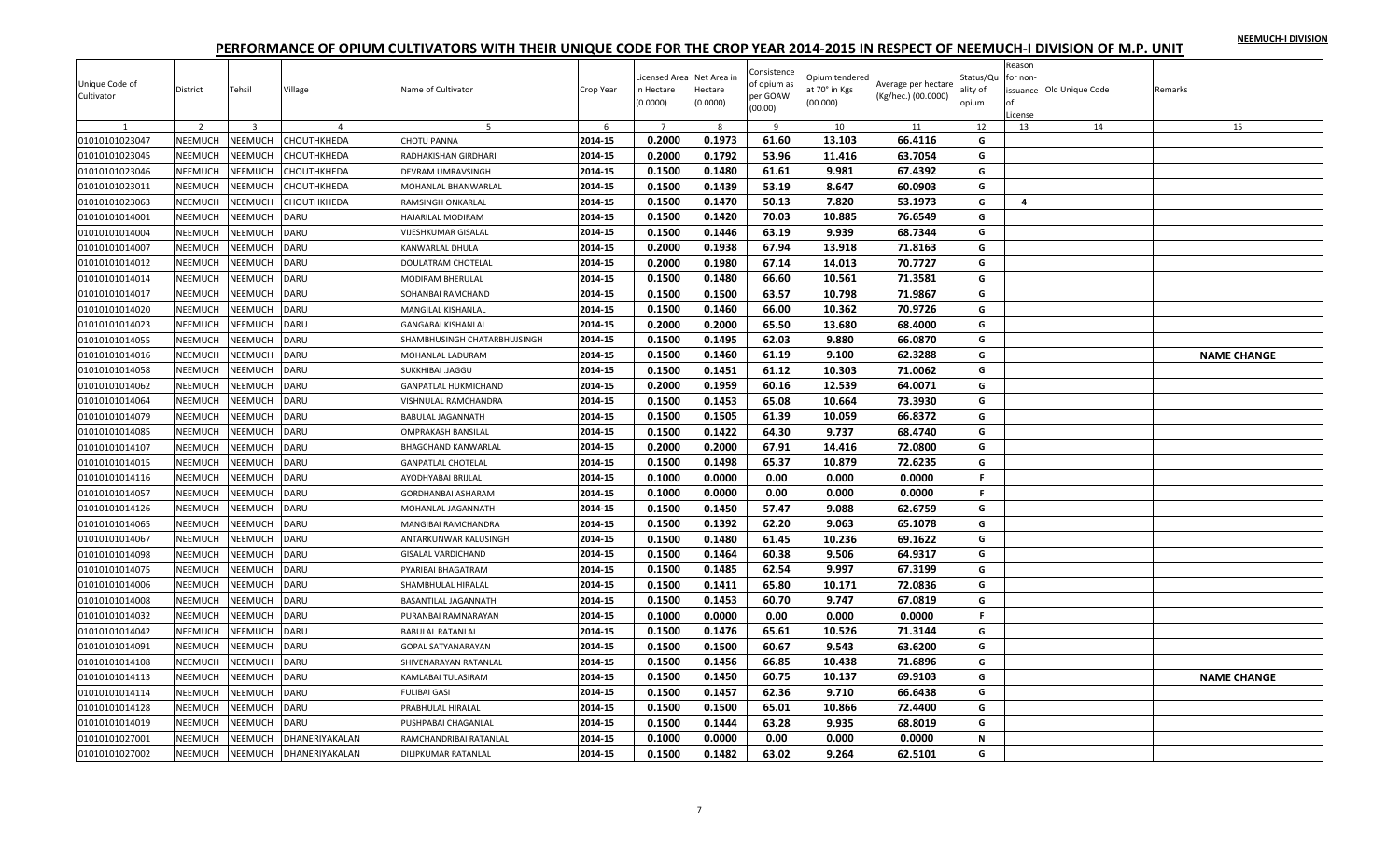|  |  | NEEMUCH-I DIVISION |
|--|--|--------------------|
|  |  |                    |

| Unique Code of<br>Cultivator | District       | Tehsil         | Village           | Name of Cultivator         | Crop Year | Licensed Area Net Area in<br>in Hectare<br>(0.0000) | Hectare<br>(0.0000) | Consistence<br>of opium as<br>per GOAW<br>(00.00) | Opium tendered<br>at 70° in Kgs<br>(00.000) | Average per hectare<br>(Kg/hec.) (00.0000) | Status/Qu<br>ality of<br>opium | Reason<br>for non-<br>License | issuance Old Unique Code | Remarks            |
|------------------------------|----------------|----------------|-------------------|----------------------------|-----------|-----------------------------------------------------|---------------------|---------------------------------------------------|---------------------------------------------|--------------------------------------------|--------------------------------|-------------------------------|--------------------------|--------------------|
| $\mathbf{1}$                 | 2              | $\overline{3}$ | $\overline{a}$    | -5                         | 6         | $\overline{7}$                                      | 8                   | -9                                                | 10                                          | 11                                         | 12                             | 13                            | 14                       | 15                 |
| 01010101027006               | NEEMUCH        | <b>NEEMUCH</b> | DHANERIYAKALAN    | SIVENARAYAN RATANLAL       | 2014-15   | 0.1500                                              | 0.1488              | 58.03                                             | 8.837                                       | 59.3884                                    | G                              |                               |                          |                    |
| 01010101027014               | NEEMUCH        | <b>NEEMUCH</b> | DHANERIYAKALAN    | RAMCHANDRA PRABHULAL       | 2014-15   | 0.1000                                              | 0.0000              | 0.00                                              | 0.000                                       | 0.0000                                     | F.                             |                               |                          |                    |
| 01010101027015               | NEEMUCH        | <b>NEEMUCH</b> | DHANERIYAKALAN    | VARDIBAI KASHIRAM          | 2014-15   | 0.1000                                              | 0.0000              | 0.00                                              | 0.000                                       | 0.0000                                     | F.                             |                               |                          |                    |
| 01010101027017               | NEEMUCH        | <b>NEEMUCH</b> | DHANERIYAKALAN    | RAMCHANDRIBAI MAGNIRAM     | 2014-15   | 0.1500                                              | 0.1482              | 49.06                                             | 7.541                                       | 50.8839                                    | G                              | 4                             |                          |                    |
| 01010101027021               | NEEMUCH        | <b>NEEMUCH</b> | DHANERIYAKALAN    | BHANWARLAL DHANNA          | 2014-15   | 0.1000                                              | 0.0000              | 0.00                                              | 0.000                                       | 0.0000                                     | $\mathbf N$                    |                               |                          | <b>NAME CHANGE</b> |
| 01010101027031               | NEEMUCH        | <b>NEEMUCH</b> | DHANERIYAKALAN    | ABHCHAND RATANLAL          | 2014-15   | 0.2000                                              | 0.1975              | 60.63                                             | 12.247                                      | 62.0101                                    | G                              |                               |                          |                    |
| 01010101027037               | NEEMUCH        | <b>NEEMUCH</b> | DHANERIYAKALAN    | CHANDMAL BHUWANIRAM        | 2014-15   | 0.1000                                              | 0.0000              | 0.00                                              | 0.000                                       | 0.0000                                     | F.                             |                               |                          |                    |
| 01010101027042               | NEEMUCH        | <b>NEEMUCH</b> | DHANERIYAKALAN    | KAILASHCHANDRA PRABHULAL   | 2014-15   | 0.1500                                              | 0.1500              | 58.99                                             | 8.773                                       | 58.4867                                    | G                              |                               |                          |                    |
| 01010101027052               | NEEMUCH        | <b>NEEMUCH</b> | DHANERIYAKALAN    | BANSHILAL RAMLAL           | 2014-15   | 0.1500                                              | 0.1450              | 65.72                                             | 9.107                                       | 62.8069                                    | G                              |                               |                          |                    |
| 01010101027053               | NEEMUCH        | <b>NEEMUCH</b> | DHANERIYAKALAN    | OMPRAKASH PRABHULAL        | 2014-15   | 0.1500                                              | 0.1504              | 64.45                                             | 9.539                                       | 63.4242                                    | G                              |                               |                          |                    |
| 01010101027054               | NEEMUCH        | <b>NEEMUCH</b> | DHANERIYAKALAN    | KANWARLAL RAMLAL           | 2014-15   | 0.1500                                              | 0.1451              | 59.18                                             | 8.649                                       | 59.6072                                    | G                              |                               |                          |                    |
| 01010101027041               | NEEMUCH        | <b>NEEMUCH</b> | DHANERIYAKALAN    | RANGLAL BABRU              | 2014-15   | 0.1000                                              | 0.0000              | 0.00                                              | 0.000                                       | 0.0000                                     | F.                             |                               |                          |                    |
| 01010101027028               | NEEMUCH        | <b>NEEMUCH</b> | DHANERIYAKALAN    | MULCHAND BABRU             | 2014-15   | 0.1000                                              | 0.0000              | 0.00                                              | 0.000                                       | 0.0000                                     | $\mathsf{F}$                   |                               |                          |                    |
| 01010101026004               | NEEMUCH        | <b>NEEMUCH</b> | DHOLPURA          | SHANKARLAL SITARAM         | 2014-15   | 0.1500                                              | 0.1500              | 59.55                                             | 9.460                                       | 63.0667                                    | G                              |                               |                          |                    |
| 01010101026001               | NEEMUCH        | <b>NEEMUCH</b> | DHOLPURA          | HAYAMIBAI HIRALAL          | 2014-15   | 0.1500                                              | 0.1458              | 61.43                                             | 10.066                                      | 69.0398                                    | G                              |                               |                          |                    |
| 01010101026007               | NEEMUCH        | <b>NEEMUCH</b> | DHOLPURA          | BHAGATRAM KANHEYALAL       | 2014-15   | 0.1500                                              | 0.1525              | 55.87                                             | 9.330                                       | 61.1803                                    | G                              |                               |                          |                    |
| 01010101026003               | NEEMUCH        | <b>NEEMUCH</b> | <b>DHOLPURA</b>   | KAILASH HIRALAL            | 2014-15   | 0.1000                                              | 0.0000              | 0.00                                              | 0.000                                       | 0.0000                                     | F.                             |                               |                          |                    |
| 01010101026005               | <b>NEEMUCH</b> | <b>NEEMUCH</b> | <b>DHOLPURA</b>   | <b>JAMNALAL RATANLAL</b>   | 2014-15   | 0.1000                                              | 0.0000              | 0.00                                              | 0.000                                       | 0.0000                                     | $\mathbf{F}$                   |                               |                          |                    |
| 01010101020001               | NEEMUCH        | <b>NEEMUCH</b> | DOORDARSHI        | ASHOK KUMAR HAJARILAL      | 2014-15   | 0.1500                                              | 0.1460              | 63.37                                             | 10.320                                      | 70.6849                                    | G                              |                               |                          |                    |
| 01010101020002               | NEEMUCH        | <b>NEEMUCH</b> | DOORDARSHI        | KARULAL CHUNNILAL          | 2014-15   | 0.1500                                              | 0.1454              | 56.10                                             | 8.896                                       | 61.1829                                    | G                              |                               |                          |                    |
| 01010101020003               | NEEMUCH        | <b>NEEMUCH</b> | <b>DOORDARSHI</b> | BHAGATRAM GISALAL          | 2014-15   | 0.1500                                              | 0.1485              | 57.48                                             | 9.369                                       | 63.0909                                    | G                              |                               |                          |                    |
| 01010101020004               | NEEMUCH        | <b>NEEMUCH</b> | DOORDARSHI        | CHAGANBAI MULCHAND         | 2014-15   | 0.2000                                              | 0.1960              | 57.17                                             | 11.998                                      | 61.2143                                    | G                              |                               |                          |                    |
| 01010101020007               | NEEMUCH        | <b>NEEMUCH</b> | <b>DOORDARSHI</b> | SHIVENARAYAN RAMLAL        | 2014-15   | 0.2000                                              | 0.1920              | 54.03                                             | 11.524                                      | 60.0208                                    | $\blacksquare$                 | $\overline{2}$                |                          |                    |
| 01010101020012               | NEEMUCH        | <b>NEEMUCH</b> | DOORDARSHI        | BHUWANIRAM BABRU           | 2014-15   | 0.2000                                              | 0.1934              | 57.57                                             | 12.402                                      | 64.1262                                    | G                              |                               |                          |                    |
| 01010101020014               | NEEMUCH        | <b>NEEMUCH</b> | DOORDARSHI        | <b>GULABCHAND RARAMLAL</b> | 2014-15   | 0.1500                                              | 0.1487              | 55.17                                             | 8.622                                       | 57.9825                                    | G                              |                               |                          |                    |
| 01010101020018               | NEEMUCH        | <b>NEEMUCH</b> | DOORDARSHI        | <b>IUDIBAI SHRILAL</b>     | 2014-15   | 0.1000                                              | 0.0000              | 0.00                                              | 0.000                                       | 0.0000                                     | F.                             |                               |                          |                    |
| 01010101020019               | NEEMUCH        | <b>NEEMUCH</b> | <b>DOORDARSHI</b> | DHAPUBAI NANURAM           | 2014-15   | 0.2000                                              | 0.1979              | 60.39                                             | 12.483                                      | 63.0773                                    | G                              |                               |                          |                    |
| 01010101020020               | NEEMUCH        | <b>NEEMUCH</b> | DOORDARSHI        | <b>HOOLCHAND HAJARILAL</b> | 2014-15   | 0.2000                                              | 0.1909              | 68.37                                             | 14.104                                      | 73.8816                                    | G                              |                               |                          |                    |
| 01010101020021               | NEEMUCH        | <b>NEEMUCH</b> | DOORDARSHI        | NANDLAL MULCHAND           | 2014-15   | 0.1500                                              | 0.1500              | 59.24                                             | 9.512                                       | 63.4133                                    | G                              |                               |                          |                    |
| 01010101020022               | NEEMUCH        | <b>NEEMUCH</b> | DOORDARSHI        | KANWARLAL BHAGIRATH        | 2014-15   | 0.2000                                              | 0.1887              | 55.93                                             | 11.593                                      | 61.4361                                    | G                              |                               |                          |                    |
| 01010101020028               | NEEMUCH        | <b>NEEMUCH</b> | DOORDARSHI        | DEVILAL HIRALAL            | 2014-15   | 0.2000                                              | 0.1897              | 63.11                                             | 12.865                                      | 67.8176                                    | G                              |                               |                          |                    |
| 01010101020033               | NEEMUCH        | <b>NEEMUCH</b> | DOORDARSHI        | RAMNARAYAN BHANWARLAL      | 2014-15   | 0.2000                                              | 0.0898              | 63.68                                             | 6.841                                       | 76.1804                                    | G                              |                               |                          |                    |
| 01010101020034               | NEEMUCH        | <b>NEEMUCH</b> | DOORDARSHI        | AXMINARAYAN GANESHRAM      | 2014-15   | 0.1500                                              | 0.1478              | 58.93                                             | 9.505                                       | 64.3099                                    | G                              |                               |                          |                    |
| 01010101020039               | NEEMUCH        | <b>NEEMUCH</b> | DOORDARSHI        | KANWARLAL TARACHAND        | 2014-15   | 0.2000                                              | 0.1960              | 59.19                                             | 12.244                                      | 62.4694                                    | G                              |                               |                          |                    |
| 01010101020046               | NEEMUCH        | <b>NEEMUCH</b> | DOORDARSHI        | <b>GULABCHAND VARDA</b>    | 2014-15   | 0.2000                                              | 0.1951              | 57.44                                             | 12.087                                      | 61.9528                                    | G                              |                               |                          |                    |
|                              |                |                |                   |                            |           |                                                     |                     |                                                   |                                             |                                            |                                |                               |                          |                    |
| 01010101020052               | NEEMUCH        | <b>NEEMUCH</b> | DOORDARSHI        | SOHANLAL LAXMINARAYAN      | 2014-15   | 0.2000                                              | 0.1948              | 56.45                                             | 12.242                                      | 62.8439                                    | G                              |                               |                          |                    |
| 01010101020063               | NEEMUCH        | <b>NEEMUCH</b> | DOORDARSHI        | <b>BHONIRAM RAMPRASAD</b>  | 2014-15   | 0.1500                                              | 0.1500              | 64.26                                             | 9.639                                       | 64.2600                                    | G                              |                               |                          |                    |
| 01010101020066               | NEEMUCH        | <b>NEEMUCH</b> | <b>DOORDARSHI</b> | SATYANARAYAN HAJARILAL     | 2014-15   | 0.2000                                              | 0.1899              | 63.49                                             | 12.916                                      | 68.0147                                    | G                              |                               |                          |                    |
| 01010101020056               | NEEMUCH        | <b>NEEMUCH</b> | DOORDARSHI        | <b>ONKARLAL NANDRAM</b>    | 2014-15   | 0.1500                                              | 0.1469              | 58.32                                             | 8.806                                       | 59.9455                                    | G                              |                               |                          |                    |
| 01010101020029               | NEEMUCH        | <b>NEEMUCH</b> | DOORDARSHI        | <b>ABHCHAND PRABHULAL</b>  | 2014-15   | 0.1500                                              | 0.1496              | 63.59                                             | 10.038                                      | 67.0989                                    | G                              |                               |                          |                    |
| 01010101020059               | NEEMUCH        | NEEMUCH        | <b>DOORDARSHI</b> | <b>GOPAL AMBALAL</b>       | 2014-15   | 0.1500                                              | 0.1382              | 57.86                                             | 9.588                                       | 69.3777                                    | G                              |                               |                          |                    |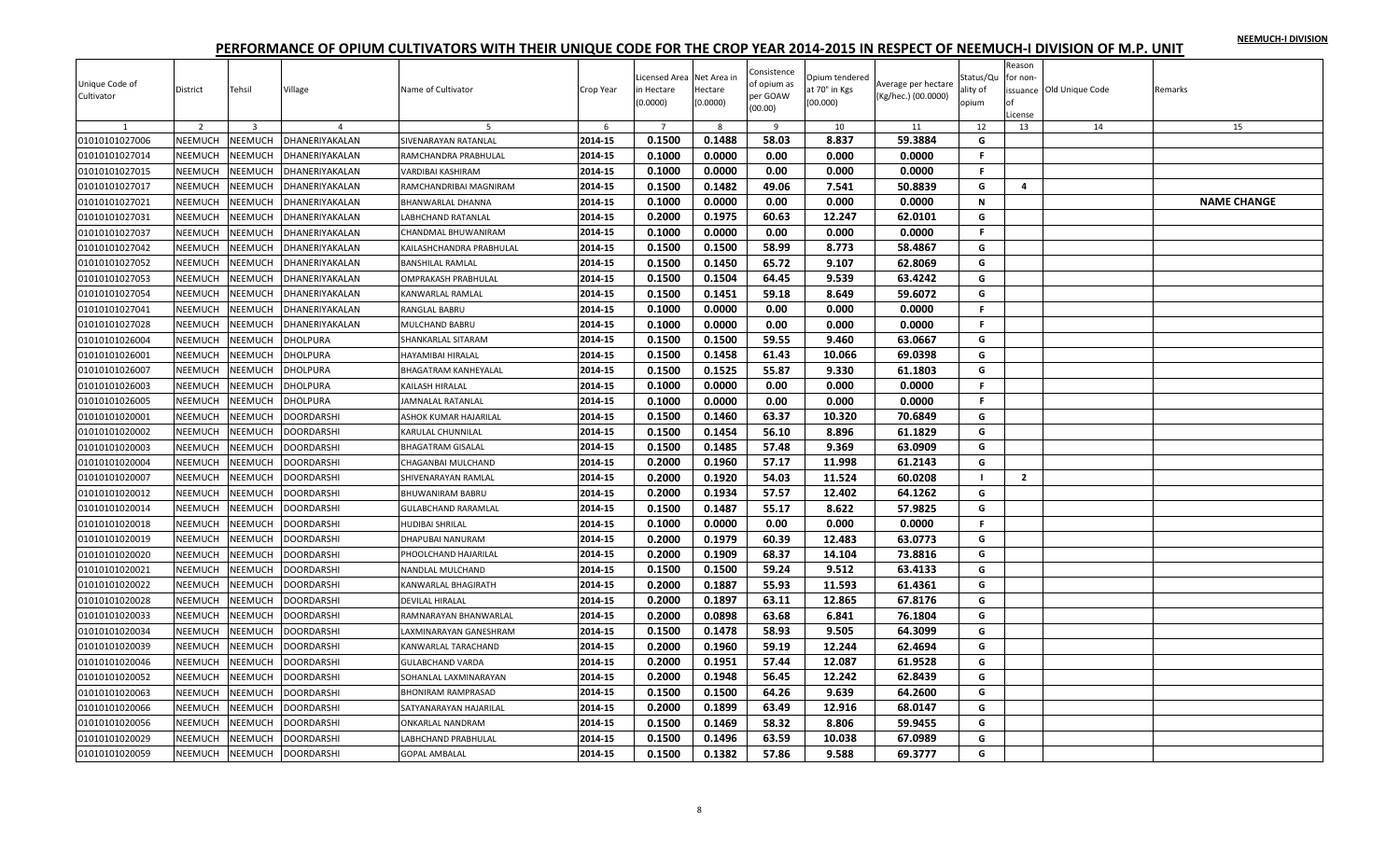|  |  | NEEMUCH-I DIVISION |
|--|--|--------------------|
|  |  |                    |

| Unique Code of<br>Cultivator | District       | Tehsil                  | Village               | Name of Cultivator          | Crop Year | Licensed Area Net Area in<br>in Hectare<br>(0.0000) | Hectare<br>(0.0000) | Consistence<br>of opium as<br>per GOAW<br>(00.00) | Opium tendered<br>at 70° in Kgs<br>(00.000) | Average per hectare<br>(Kg/hec.) (00.0000) | Status/Qu<br>ality of<br>opium | Reason<br>for non-<br>nf<br>License | issuance Old Unique Code | Remarks            |
|------------------------------|----------------|-------------------------|-----------------------|-----------------------------|-----------|-----------------------------------------------------|---------------------|---------------------------------------------------|---------------------------------------------|--------------------------------------------|--------------------------------|-------------------------------------|--------------------------|--------------------|
| 1                            | $\overline{2}$ | $\overline{\mathbf{3}}$ | $\overline{4}$        | 5                           | 6         | $\overline{7}$                                      | 8                   | 9                                                 | 10                                          | 11                                         | 12                             | 13                                  | 14                       | 15                 |
| 01010101020009               | NEEMUCH        | <b>NEEMUCH</b>          | <b>DOORDARSHI</b>     | SHANKARLAL HUKMAJI          | 2014-15   | 0.2000                                              | 0.1902              | 59.14                                             | 11.456                                      | 60.2313                                    | G                              |                                     |                          |                    |
| 01010101020050               | NEEMUCH        | <b>NEEMUCH</b>          | <b>DOORDARSHI</b>     | KANHEYALAL UNKARLAL         | 2014-15   | 0.2000                                              | 0.1947              | 66.44                                             | 14.190                                      | 72.8814                                    | G                              |                                     |                          | <b>NAME CHANGE</b> |
| 01010101020057               | NEEMUCH        | <b>NEEMUCH</b>          | <b>DOORDARSHI</b>     | PHOOLKUNWAR PRATAPSINGH     | 2014-15   | 0.2000                                              | 0.1989              | 60.79                                             | 13.244                                      | 66.5862                                    | G                              |                                     |                          |                    |
| 01010101043006               | NEEMUCH        | <b>NEEMUCH</b>          | DULAKHEDA             | SALAGRAM MANGILAL           | 2014-15   | 0.2000                                              | 0.0000              | 0.00                                              | 0.000                                       | 0.0000                                     | F.                             |                                     |                          |                    |
| 01010101043009               | NEEMUCH        | <b>NEEMUCH</b>          | DULAKHEDA             | DEUBAI GIRDHARI             | 2014-15   | 0.1500                                              | 0.1501              | 65.46                                             | 9.314                                       | 62.0520                                    | G                              |                                     |                          |                    |
| 01010101043018               | <b>NEEMUCH</b> | VEEMUCH                 | DULAKHEDA             | RAMESHCHANDRA SHANKARLAL    | 2014-15   | 0.1500                                              | 0.1509              | 60.61                                             | 9.247                                       | 61.2790                                    | G                              |                                     |                          |                    |
| 01010101043028               | <b>NEEMUCH</b> | <b>NEEMUCH</b>          | DULAKHEDA             | JAGDISHCHANDRA LAXMINARAYAN | 2014-15   | 0.2000                                              | 0.1862              | 63.84                                             | 12.458                                      | 66.9066                                    | G                              |                                     |                          |                    |
| 01010101043033               | NEEMUCH        | <b>NEEMUCH</b>          | DULAKHEDA             | KALABAI UDARAM              | 2014-15   | 0.1500                                              | 0.1482              | 57.72                                             | 8.510                                       | 57.4224                                    | G                              |                                     |                          |                    |
| 01010101043034               | NEEMUCH        | NEEMUCH                 | DULAKHEDA             | NANDUBAI RAMA               | 2014-15   | 0.1500                                              | 0.1520              | 61.12                                             | 9.727                                       | 63.9934                                    | G                              |                                     |                          |                    |
| 01010101019001               | NEEMUCH        | <b>NEEMUCH</b>          | <b>GHASUNDI BAMNI</b> | <b>BAGADIRAM TORIRAM</b>    | 2014-15   | 0.2000                                              | 0.1947              | 64.97                                             | 13.579                                      | 69.7432                                    | G                              |                                     |                          |                    |
| 01010101019002               | <b>NEEMUCH</b> | <b>NEEMUCH</b>          | GHASUNDI BAMNI        | CHAMPALAL BHANWARLAL        | 2014-15   | 0.1500                                              | 0.1415              | 63.54                                             | 9.531                                       | 67.3569                                    | G                              |                                     |                          |                    |
| 01010101019003               | NEEMUCH        | <b>NEEMUCH</b>          | <b>GHASUNDI BAMNI</b> | SHAMBHUBAI RAMCHAND         | 2014-15   | 0.1500                                              | 0.1480              | 57.65                                             | 9.043                                       | 61.1014                                    | G                              |                                     |                          | <b>NAME CHANGE</b> |
| 01010101019004               | NEEMUCH        | <b>NEEMUCH</b>          | GHASUNDI BAMNI        | DINESHCHANDRA NANDLAL       | 2014-15   | 0.2000                                              | 0.1791              | 65.01                                             | 12.714                                      | 70.9883                                    | G                              |                                     |                          |                    |
| 01010101019005               | NEEMUCH        | <b>NEEMUCH</b>          | <b>GHASUNDI BAMNI</b> | <b>VANDLAL RAMCHANDRA</b>   | 2014-15   | 0.1500                                              | 0.1468              | 59.35                                             | 9.326                                       | 63.5286                                    | G                              |                                     |                          |                    |
| 01010101019006               | <b>NEEMUCH</b> | NEEMUCH                 | <b>GHASUNDI BAMNI</b> | RAMESHCHANDRA BHANWARLAL    | 2014-15   | 0.2000                                              | 0.1952              | 63.78                                             | 12.884                                      | 66.0041                                    | G                              |                                     |                          |                    |
| 01010101019007               | NEEMUCH        | <b>NEEMUCH</b>          | <b>GHASUNDI BAMNI</b> | MADHULAL NANURAM            | 2014-15   | 0.1500                                              | 0.1485              | 66.96                                             | 10.790                                      | 72.6599                                    | G                              |                                     |                          |                    |
| 01010101019009               | NEEMUCH        | <b>NEEMUCH</b>          | <b>GHASUNDI BAMNI</b> | <b>AGDISH BHANWARLAL</b>    | 2014-15   | 0.1500                                              | 0.1446              | 62.77                                             | 9.622                                       | 66.5422                                    | G                              |                                     |                          |                    |
| 01010101019010               | <b>NEEMUCH</b> | <b>NEEMUCH</b>          | <b>GHASUNDI BAMNI</b> | <b>AXMAN BOTALLAL</b>       | 2014-15   | 0.1500                                              | 0.1404              | 64.00                                             | 9.472                                       | 67.4644                                    | G                              |                                     |                          |                    |
| 01010101019012               | NEEMUCH        | <b>NEEMUCH</b>          | <b>GHASUNDI BAMNI</b> | KANHEYALAL KHYALIRAM        | 2014-15   | 0.1000                                              | 0.0000              | 0.00                                              | 0.000                                       | 0.0000                                     | F.                             |                                     |                          |                    |
| 01010101019013               | NEEMUCH        | NEEMUCH                 | <b>GHASUNDI BAMNI</b> | <b>BABULAL SITARAM</b>      | 2014-15   | 0.1000                                              | 0.0000              | 0.00                                              | 0.000                                       | 0.0000                                     | $\mathbb F$                    |                                     |                          |                    |
| 01010101019014               | NEEMUCH        | <b>NEEMUCH</b>          | <b>GHASUNDI BAMNI</b> | <b>BABULAL UDAYRAM</b>      | 2014-15   | 0.2000                                              | 0.1956              | 67.58                                             | 14.317                                      | 73.1953                                    | G                              |                                     |                          |                    |
| 01010101019015               | <b>NEEMUCH</b> | NEEMUCH                 | <b>GHASUNDI BAMNI</b> | MADANLAL UDAYRAM            | 2014-15   | 0.1500                                              | 0.1472              | 62.15                                             | 10.051                                      | 68.2813                                    | G                              |                                     |                          |                    |
| 01010101019016               | NEEMUCH        | <b>NEEMUCH</b>          | <b>GHASUNDI BAMNI</b> | RAJMAL JANKILAL             | 2014-15   | 0.1500                                              | 0.1457              | 66.71                                             | 10.464                                      | 71.8188                                    | G                              |                                     |                          |                    |
| 01010101019017               | NEEMUCH        | <b>NEEMUCH</b>          | GHASUNDI BAMNI        | SHIVENARAYAN MANGILAL       | 2014-15   | 0.1500                                              | 0.1500              | 65.24                                             | 10.513                                      | 70.0867                                    | G                              |                                     |                          |                    |
| 01010101019018               | NEEMUCH        | <b>NEEMUCH</b>          | <b>GHASUNDI BAMNI</b> | NARAYAN JAMNALAL            | 2014-15   | 0.2000                                              | 0.2000              | 65.70                                             | 14.107                                      | 70.5350                                    | G                              |                                     |                          |                    |
| 01010101019019               | NEEMUCH        | <b>NEEMUCH</b>          | GHASUNDI BAMNI        | <b>GYARSILAL NARAYAN</b>    | 2014-15   | 0.1500                                              | 0.1467              | 69.65                                             | 10.875                                      | 74.1309                                    | G                              |                                     |                          |                    |
| 01010101019020               | <b>NEEMUCH</b> | NEEMUCH                 | <b>GHASUNDI BAMNI</b> | <b>BANSHILAL DHANNALAL</b>  | 2014-15   | 0.1500                                              | 0.1500              | 64.40                                             | 10.000                                      | 66.6667                                    | G                              |                                     |                          |                    |
|                              | NEEMUCH        | NEEMUCH                 |                       |                             |           |                                                     |                     | 67.60                                             | 12.622                                      |                                            | G                              |                                     |                          |                    |
| 01010101019022               |                |                         | <b>GHASUNDI BAMNI</b> | CHANDRALA LDAMARLAL         | 2014-15   | 0.2000                                              | 0.1824              |                                                   |                                             | 69.1996                                    |                                |                                     |                          |                    |
| 01010101019023               | NEEMUCH        | NEEMUCH                 | <b>GHASUNDI BAMNI</b> | SHAMBHULAL SURAJMAL         | 2014-15   | 0.1500                                              | 0.1504              | 63.64                                             | 10.246                                      | 68.1250                                    | G<br>F.                        |                                     |                          |                    |
| 01010101019027               | NEEMUCH        | <b>NEEMUCH</b>          | <b>GHASUNDI BAMNI</b> | <b>MOTILAL MANGILAL</b>     | 2014-15   | 0.1000                                              | 0.0000              | 0.00                                              | 0.000                                       | 0.0000                                     |                                |                                     |                          |                    |
| 01010101019028               | <b>NEEMUCH</b> | NEEMUCH                 | <b>GHASUNDI BAMNI</b> | KAILASHCHANDRA MANGILAL     | 2014-15   | 0.1500                                              | 0.1428              | 64.66                                             | 9.782                                       | 68.5014                                    | G                              |                                     |                          |                    |
| 01010101019031               | NEEMUCH        | <b>NEEMUCH</b>          | <b>GHASUNDI BAMNI</b> | PRAVIN SHYAMLAL             | 2014-15   | 0.2000                                              | 0.2004              | 62.41                                             | 12.928                                      | 64.5110                                    | G                              |                                     |                          |                    |
| 01010101019033               | <b>NEEMUCH</b> | <b>NEEMUCH</b>          | <b>GHASUNDI BAMNI</b> | VINODKUMAR FATEHLAL         | 2014-15   | 0.2000                                              | 0.1975              | 62.91                                             | 13.436                                      | 68.0304                                    | G                              |                                     |                          |                    |
| 01010101019038               | <b>NEEMUCH</b> | <b>NEEMUCH</b>          | <b>GHASUNDI BAMNI</b> | SHAMBHULAL SESHMAL          | 2014-15   | 0.1500                                              | 0.1483              | 59.81                                             | 9.544                                       | 64.3560                                    | G                              |                                     |                          |                    |
| 01010101019043               | NEEMUCH        | <b>NEEMUCH</b>          | <b>GHASUNDI BAMNI</b> | VISHNUPRASAD RAMCHANDRA     | 2014-15   | 0.1500                                              | 0.1520              | 57.85                                             | 9.306                                       | 61.2237                                    | G                              |                                     |                          |                    |
| 01010101019046               | NEEMUCH        | <b>NEEMUCH</b>          | <b>GHASUNDI BAMNI</b> | PRAKASH BHABHUTIYA          | 2014-15   | 0.2000                                              | 0.1904              | 56.88                                             | 11.717                                      | 61.5389                                    | G                              |                                     |                          |                    |
| 01010101019047               | <b>NEEMUCH</b> | <b>NEEMUCH</b>          | GHASUNDI BAMNI        | SATYANARAYAN RAMLAL         | 2014-15   | 0.1500                                              | 0.1450              | 67.87                                             | 10.471                                      | 72.2138                                    | G                              |                                     |                          |                    |
| 01010101019048               | NEEMUCH        | <b>NEEMUCH</b>          | <b>GHASUNDI BAMNI</b> | MANGILAL VARDICHAND         | 2014-15   | 0.1500                                              | 0.1471              | 64.84                                             | 10.384                                      | 70.5914                                    | G                              |                                     |                          |                    |
| 01010101019049               | NEEMUCH        | <b>NEEMUCH</b>          | <b>GHASUNDI BAMNI</b> | CHANDRAKAILASH KESHURAM     | 2014-15   | 0.1500                                              | 0.1457              | 57.65                                             | 8.911                                       | 61.1599                                    | G                              |                                     |                          |                    |
| 01010101019052               | <b>NEEMUCH</b> | NEEMUCH                 | GHASUNDI BAMNI        | DEVILAL GANGARAM            | 2014-15   | 0.1500                                              | 0.1449              | 59.26                                             | 9.753                                       | 67.3085                                    | G                              |                                     |                          |                    |
| 01010101019037               | <b>NEEMUCH</b> | NEEMUCH                 | <b>GHASUNDI BAMNI</b> | <b>GANSHYAM SESHMAL</b>     | 2014-15   | 0.1500                                              | 0.1433              | 62.23                                             | 9.903                                       | 69.1068                                    | G                              |                                     |                          |                    |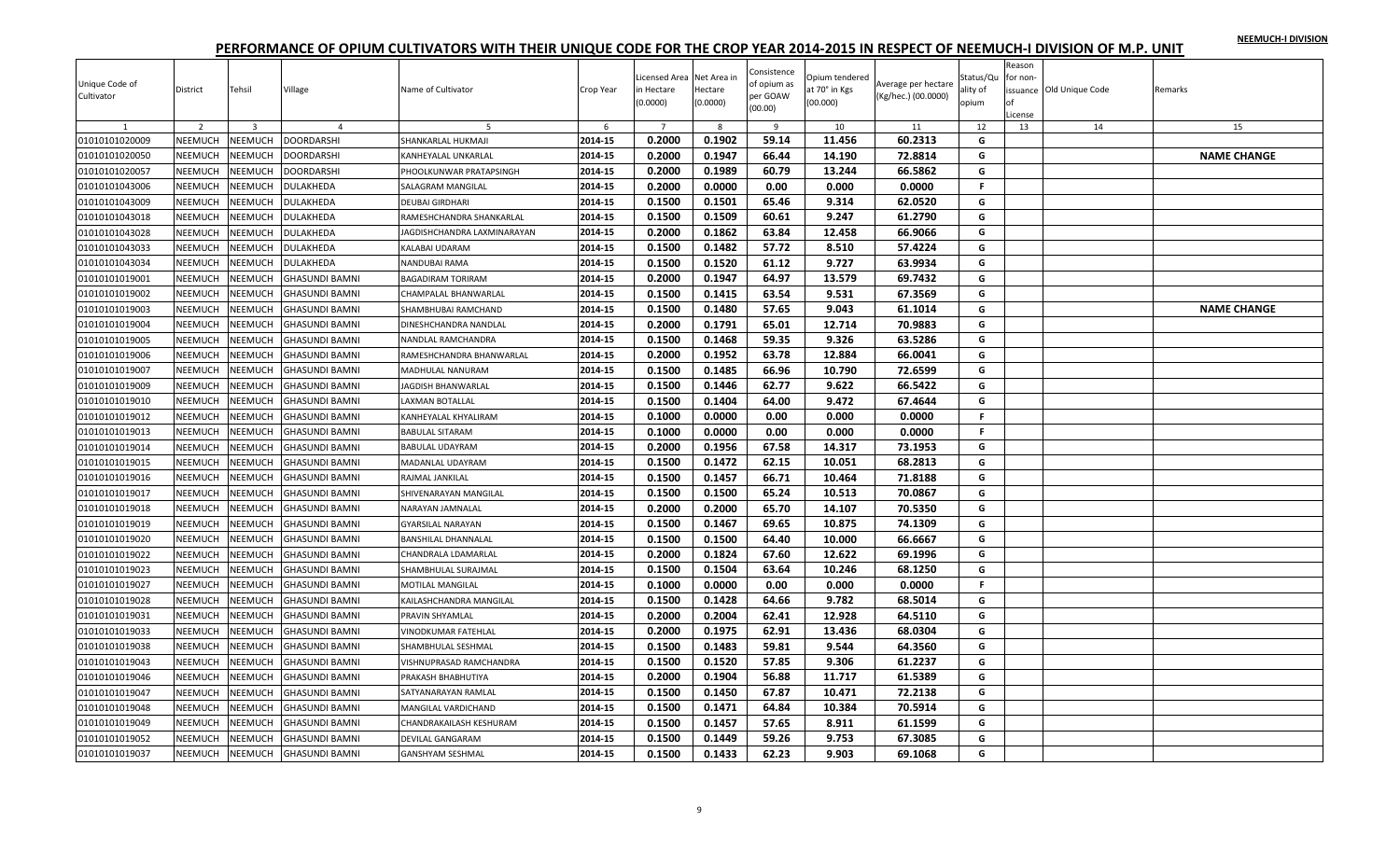| NEEMUCH-I DIVISION |  |
|--------------------|--|
|                    |  |

| Unique Code of<br>Cultivator | District       | Tehsil         | Village               | Name of Cultivator          | Crop Year | Licensed Area Net Area in<br>in Hectare<br>(0.0000) | Hectare<br>(0.0000) | Consistence<br>of opium as<br>per GOAW<br>(00.00) | Opium tendered<br>at 70° in Kgs<br>(00.000) | Average per hectare<br>(Kg/hec.) (00.0000) | Status/Qu<br>ality of<br>opium | Reason<br>for non-<br>Ωf<br>License | issuance Old Unique Code | Remarks |
|------------------------------|----------------|----------------|-----------------------|-----------------------------|-----------|-----------------------------------------------------|---------------------|---------------------------------------------------|---------------------------------------------|--------------------------------------------|--------------------------------|-------------------------------------|--------------------------|---------|
|                              | $\overline{2}$ | $\overline{3}$ | $\overline{a}$        | 5                           | 6         | $\overline{7}$                                      | 8                   | $\mathbf{q}$                                      | 10                                          | 11                                         | 12                             | 13                                  | 14                       | 15      |
| 01010101019054               | <b>NEEMUCH</b> | NEEMUCH        | <b>GHASUNDI BAMNI</b> | <b>BABULAL PARASRAM</b>     | 2014-15   | 0.1000                                              | 0.0000              | 0.00                                              | 0.000                                       | 0.0000                                     | F.                             |                                     |                          |         |
| 01010101019055               | <b>NEEMUCH</b> | NEEMUCH        | <b>GHASUNDI BAMNI</b> | NARMDASHANKAR PURCHAND      | 2014-15   | 0.1500                                              | 0.1460              | 68.00                                             | 10.608                                      | 72.6575                                    | G                              |                                     |                          |         |
| 01010101019056               | NEEMUCH        | NEEMUCH        | <b>GHASUNDI BAMNI</b> | RATANLAL MANGILAL           | 2014-15   | 0.1500                                              | 0.1426              | 61.26                                             | 9.487                                       | 66.5288                                    | G                              |                                     |                          |         |
| 01010101019057               | <b>NEEMUCH</b> | <b>NEEMUCH</b> | <b>GHASUNDI BAMNI</b> | KAILASHCHANDRA MANGILAL     | 2014-15   | 0.1500                                              | 0.1437              | 65.13                                             | 10.291                                      | 71.6145                                    | G                              |                                     |                          |         |
| 01010101019060               | <b>NEEMUCH</b> | <b>NEEMUCH</b> | <b>GHASUNDI BAMNI</b> | <b>DINESH CHETRAM</b>       | 2014-15   | 0.1500                                              | 0.1460              | 68.73                                             | 10.771                                      | 73.7740                                    | G                              |                                     |                          |         |
| 01010101019062               | NEEMUCH        | NEEMUCH        | <b>GHASUNDI BAMNI</b> | GANGARAM PANNALAL           | 2014-15   | 0.1500                                              | 0.1445              | 70.99                                             | 10.973                                      | 75.9377                                    | G                              |                                     |                          |         |
| 01010101019067               | NEEMUCH        | NEEMUCH        | <b>GHASUNDI BAMNI</b> | JAGDISH KHYALI              | 2014-15   | 0.1500                                              | 0.1483              | 66.44                                             | 10.763                                      | 72.5759                                    | G                              |                                     |                          |         |
| 01010101019069               | NEEMUCH        | <b>NEEMUCH</b> | <b>GHASUNDI BAMNI</b> | MOTILAL GANESHRAM           | 2014-15   | 0.1500                                              | 0.1440              | 61.17                                             | 9.307                                       | 64.6319                                    | G                              |                                     |                          |         |
| 01010101019074               | <b>NEEMUCH</b> | NEEMUCH        | <b>GHASUNDI BAMNI</b> | CHANDMAL GANESHRAM          | 2014-15   | 0.1500                                              | 0.1469              | 63.98                                             | 10.465                                      | 71.2389                                    | G                              |                                     |                          |         |
| 01010101019075               | NEEMUCH        | <b>NEEMUCH</b> | <b>GHASUNDI BAMNI</b> | <b>MANGILAL DHANNA</b>      | 2014-15   | 0.1500                                              | 0.1490              | 65.56                                             | 10.143                                      | 68.0738                                    | G                              |                                     |                          |         |
| 01010101019076               | NEEMUCH        | NEEMUCH        | <b>GHASUNDI BAMNI</b> | SURAJMAL MATHURALAL         | 2014-15   | 0.1500                                              | 0.1496              | 63.62                                             | 10.261                                      | 68.5896                                    | G                              |                                     |                          |         |
| 01010101019077               | <b>NEEMUCH</b> | NEEMUCH        | <b>GHASUNDI BAMNI</b> | <b>BADRILAL MTHURALAL</b>   | 2014-15   | 0.2000                                              | 0.1985              | 66.03                                             | 13.593                                      | 68.4786                                    | G                              |                                     |                          |         |
| 01010101019078               | NEEMUCH        | <b>NEEMUCH</b> | <b>GHASUNDI BAMNI</b> | FATEHLAL BHAWANISHANKAR     | 2014-15   | 0.2000                                              | 0.1911              | 64.28                                             | 13.490                                      | 70.5913                                    | G                              |                                     |                          |         |
| 01010101019080               | NEEMUCH        | <b>NEEMUCH</b> | <b>GHASUNDI BAMNI</b> | SOHANLAL NANURAM            | 2014-15   | 0.2000                                              | 0.1752              | 66.66                                             | 12.837                                      | 73.2705                                    | G                              |                                     |                          |         |
| 01010101019081               | <b>NEEMUCH</b> | NEEMUCH        | <b>GHASUNDI BAMNI</b> | BHANWARLAL CHATURBHUJ       | 2014-15   | 0.1500                                              | 0.1438              | 62.11                                             | 9.529                                       | 66.2656                                    | G                              |                                     |                          |         |
| 01010101019083               | <b>NEEMUCH</b> | <b>NEEMUCH</b> | <b>GHASUNDI BAMNI</b> | <b>BHANWARLAL BOTHLAL</b>   | 2014-15   | 0.1500                                              | 0.1460              | 61.12                                             | 9.674                                       | 66.2603                                    | G                              |                                     |                          |         |
| 01010101019084               | NEEMUCH        | <b>NEEMUCH</b> | <b>GHASUNDI BAMNI</b> | NANURAM GANESHRAM           | 2014-15   | 0.1500                                              | 0.1433              | 68.91                                             | 10.681                                      | 74.5359                                    | G                              |                                     |                          |         |
| 01010101019085               | NEEMUCH        | NEEMUCH        | <b>GHASUNDI BAMNI</b> | JMASHANKAR CHATURBHUJ       | 2014-15   | 0.1500                                              | 0.1442              | 63.73                                             | 10.060                                      | 69.7642                                    | G                              |                                     |                          |         |
| 01010101019086               | NEEMUCH        | <b>NEEMUCH</b> | <b>GHASUNDI BAMNI</b> | <b>SURESHCHAND RARUPLAL</b> | 2014-15   | 0.2000                                              | 0.1937              | 69.52                                             | 14.351                                      | 74.0888                                    | G                              |                                     |                          |         |
| 01010101019089               | <b>NEEMUCH</b> | NEEMUCH        | <b>GHASUNDI BAMNI</b> | RUPLAL CHAMPALAL            | 2014-15   | 0.1500                                              | 0.1450              | 72.87                                             | 11.295                                      | 77.8966                                    | G                              |                                     |                          |         |
| 01010101019092               | NEEMUCH        | <b>NEEMUCH</b> | <b>GHASUNDI BAMNI</b> | <b>GENDIBAI GOVINDRAM</b>   | 2014-15   | 0.1500                                              | 0.1462              | 66.82                                             | 10.300                                      | 70.4514                                    | G                              |                                     |                          |         |
| 01010101019093               | NEEMUCH        | NEEMUCH        | <b>GHASUNDI BAMNI</b> | NAROTTAM LADURAM            | 2014-15   | 0.1500                                              | 0.1544              | 59.86                                             | 9.766                                       | 63.2513                                    | G                              |                                     |                          |         |
| 01010101019094               | <b>NEEMUCH</b> | NEEMUCH        | <b>GHASUNDI BAMNI</b> | CHETRAM PURCHAND            | 2014-15   | 0.1500                                              | 0.1458              | 66.10                                             | 10.236                                      | 70.2058                                    | G                              |                                     |                          |         |
| 01010101019097               | NEEMUCH        | <b>NEEMUCH</b> | <b>GHASUNDI BAMNI</b> | DAMARLAL BHUWANISHANKAR     | 2014-15   | 0.2000                                              | 0.2013              | 65.17                                             | 13.676                                      | 67.9384                                    | G                              |                                     |                          |         |
| 01010101019099               | NEEMUCH        | NEEMUCH        | <b>GHASUNDI BAMNI</b> | CHATARBHUJ NANDLAL          | 2014-15   | 0.1000                                              | 0.0000              | 0.00                                              | 0.000                                       | 0.0000                                     | F.                             |                                     |                          |         |
| 01010101019101               | <b>NEEMUCH</b> | <b>NEEMUCH</b> | <b>GHASUNDI BAMNI</b> | GANSHYAM KESHRIMAL          | 2014-15   | 0.2000                                              | 0.1958              | 60.37                                             | 12.376                                      | 63.2074                                    | G                              |                                     |                          |         |
| 01010101019102               | NEEMUCH        | NEEMUCH        | <b>GHASUNDI BAMNI</b> | <b>BASANTILAL NANDLAL</b>   | 2014-15   | 0.2000                                              | 0.1922              | 64.36                                             | 13.608                                      | 70.8012                                    | G                              |                                     |                          |         |
| 01010101019105               | NEEMUCH        | NEEMUCH        | <b>GHASUNDI BAMNI</b> | PRAHALAD NAROTTAM           | 2014-15   | 0.1500                                              | 0.1449              | 59.76                                             | 9.254                                       | 63.8647                                    | G                              |                                     |                          |         |
| 01010101019106               | NEEMUCH        | NEEMUCH        | <b>GHASUNDI BAMNI</b> | RAMESHCHANDRA NANURAM       | 2014-15   | 0.1500                                              | 0.1482              | 66.84                                             | 10.532                                      | 71.0661                                    | G                              |                                     |                          |         |
| 01010101019107               | NEEMUCH        | <b>NEEMUCH</b> | <b>GHASUNDI BAMNI</b> | VISHNUPRASAD MADANLAL       | 2014-15   | 0.1500                                              | 0.1462              | 66.02                                             | 10.167                                      | 69.5417                                    | G                              |                                     |                          |         |
| 01010101019109               | <b>NEEMUCH</b> | NEEMUCH        | <b>GHASUNDI BAMNI</b> | GOPAL KESHRIMALNAGDA        | 2014-15   | 0.2000                                              | 0.2036              | 61.23                                             | 13.191                                      | 64.7888                                    | G                              |                                     |                          |         |
| 01010101019110               | NEEMUCH        | <b>NEEMUCH</b> | <b>GHASUNDI BAMNI</b> | KANHEYALAL GANPATLAL        | 2014-15   | 0.1500                                              | 0.1558              | 65.32                                             | 10.759                                      | 69.0565                                    | G                              |                                     |                          |         |
| 01010101019065               | NEEMUCH        | <b>NEEMUCH</b> | <b>GHASUNDI BAMNI</b> | VISHNUPRASAD AMBALAL        | 2014-15   | 0.2000                                              | 0.1907              | 65.11                                             | 13.078                                      | 68.5789                                    | G                              |                                     |                          |         |
| 01010101019090               | <b>NEEMUCH</b> | NEEMUCH        | <b>GHASUNDI BAMNI</b> | <b>KESHRIMAL LADURAM</b>    | 2014-15   | 0.1500                                              | 0.1472              | 62.59                                             | 9.469                                       | 64.3274                                    | G                              |                                     |                          |         |
| 01010101019051               | NEEMUCH        | <b>NEEMUCH</b> | GHASUNDI BAMNI        | PARASMAL GANGARAM           | 2014-15   | 0.1500                                              | 0.0719              | 58.56                                             | 4.476                                       | 62.2531                                    | G                              |                                     |                          |         |
| 01010101019124               | <b>NEEMUCH</b> | <b>NEEMUCH</b> | <b>GHASUNDI BAMNI</b> | LALITABAI JAGDISH           | 2014-15   | 0.1500                                              | 0.1324              | 66.13                                             | 9.466                                       | 71.4955                                    | G                              |                                     |                          |         |
| 01010101019132               | <b>NEEMUCH</b> | <b>NEEMUCH</b> | <b>GHASUNDI BAMNI</b> |                             | 2014-15   | 0.1500                                              | 0.1429              | 65.50                                             | 10.592                                      | 74.1218                                    | G                              |                                     |                          |         |
|                              |                |                |                       | <b>BIHARILAL NATHULAL</b>   |           |                                                     |                     |                                                   |                                             |                                            |                                |                                     |                          |         |
| 01010101019133               | NEEMUCH        | <b>NEEMUCH</b> | <b>GHASUNDI BAMNI</b> | <b>KESHARBAI RANVIR</b>     | 2014-15   | 0.2000                                              | 0.1898              | 64.63                                             | 13.286                                      | 70.0000                                    | G<br>G                         |                                     |                          |         |
| 01010101019134               | NEEMUCH        | <b>NEEMUCH</b> | <b>GHASUNDI BAMNI</b> | AXMINARAYAN NANURAM         | 2014-15   | 0.1500                                              | 0.1305              | 68.83                                             | 9.587                                       | 73.4636                                    |                                |                                     | 01010101009073           |         |
| 01010101042001               | <b>NEEMUCH</b> | NEEMUCH        | GIRDODA               | RAJENDRA JAYNARAYAN         | 2014-15   | 0.1500                                              | 0.1472              | 62.77                                             | 9.613                                       | 65.3057                                    | G                              |                                     |                          |         |
| 01010101042010               | <b>NEEMUCH</b> | NEEMUCH        | <b>GIRDODA</b>        | SHYAMLAL GISALAL            | 2014-15   | 0.1000                                              | 0.0000              | 0.00                                              | 0.000                                       | 0.0000                                     | N                              |                                     |                          |         |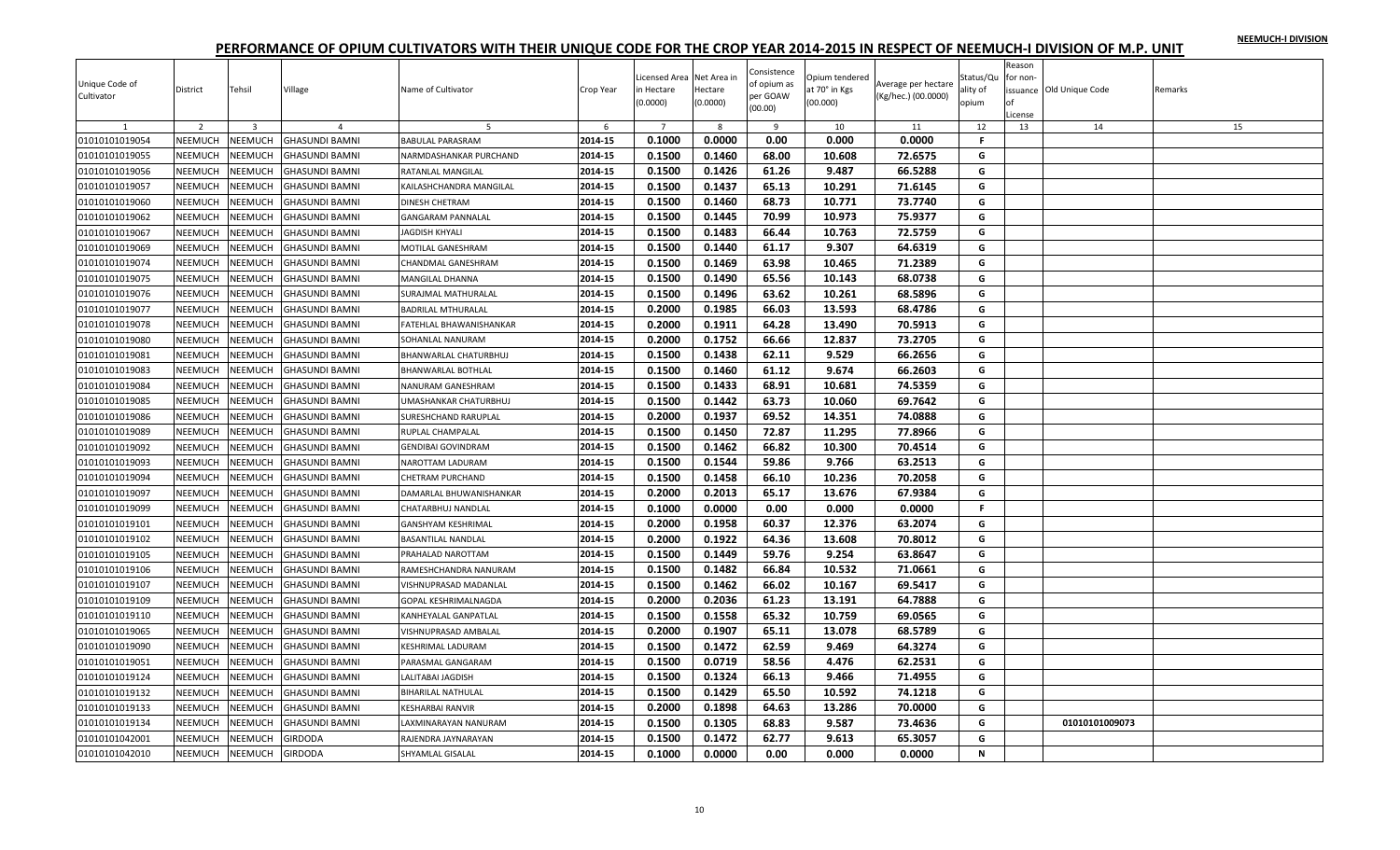|  |  | NEEMUCH-I DIVISION |
|--|--|--------------------|
|  |  |                    |

| Unique Code of<br>Cultivator   | District                  | Tehsil                    | Village                          | Name of Cultivator           | Crop Year    | Licensed Area Net Area in<br>in Hectare<br>(0.0000) | Hectare<br>(0.0000) | Consistence<br>of opium as<br>per GOAW<br>(00.00) | Opium tendered<br>at 70° in Kgs<br>(00.000) | Average per hectare<br>(Kg/hec.) (00.0000) | Status/Qu<br>ality of<br>opium | Reason<br>for non-<br>.icense | issuance Old Unique Code | Remarks                         |
|--------------------------------|---------------------------|---------------------------|----------------------------------|------------------------------|--------------|-----------------------------------------------------|---------------------|---------------------------------------------------|---------------------------------------------|--------------------------------------------|--------------------------------|-------------------------------|--------------------------|---------------------------------|
| $\mathbf{1}$<br>01010101042044 | $\overline{2}$<br>NEEMUCH | $\overline{3}$<br>NEEMUCH | $\overline{4}$<br><b>GIRDODA</b> | 5<br>RAMLAL GORILAL          | 6<br>2014-15 | 0.1000                                              | 8<br>0.0000         | 9<br>0.00                                         | 10<br>0.000                                 | 11<br>0.0000                               | 12<br>N                        | 13                            | 14                       | 15                              |
| 01010101042048                 | NEEMUCH                   | <b>NEEMUCH</b>            | <b>GIRDODA</b>                   | SHANTIBAI JAYNARAYAN         | 2014-15      | 0.1500                                              | 0.1375              | 60.72                                             | 8.692                                       | 63.2145                                    | G                              |                               |                          |                                 |
| 01010101042063                 | NEEMUCH                   | NEEMUCH                   | <b>GIRDODA</b>                   | ANANDIBAI FAKIRCHAND         | 2014-15      | 0.1500                                              | 0.1320              | 57.19                                             | 7.590                                       | 57.5000                                    | G                              |                               |                          |                                 |
| 01010101042007                 | NEEMUCH                   | NEEMUCH                   | GIRDODA                          | NARAPATSINGH GORDHANSINGH    | 2014-15      | 0.1000                                              | 0.0000              | 0.00                                              | 0.000                                       | 0.0000                                     | N                              |                               |                          |                                 |
| 01010101042064                 | <b>NEEMUCH</b>            | <b>NEEMUCH</b>            | <b>GIRDODA</b>                   | KANHEYALAL SHANKARLAL        | 2014-15      | 0.1500                                              | 0.1521              | 61.24                                             | 9.746                                       | 64.0763                                    | G                              |                               |                          |                                 |
| 01010101042026                 | NEEMUCH                   | <b>NEEMUCH</b>            | <b>GIRDODA</b>                   | SHAMBHULAL KANWARLAL         | 2014-15      | 0.1000                                              | 0.0000              | 0.00                                              | 0.000                                       | 0.0000                                     | N                              |                               |                          |                                 |
| 01010101007001                 | NEEMUCH                   | NEEMUCH                   | <b>HINGORIYA</b>                 | RAMRATAN ONKARLAL            | 2014-15      | 0.1500                                              | 0.1408              | 53.68                                             | 7.914                                       | 56.2074                                    | G                              |                               |                          |                                 |
| 01010101007021                 | NEEMUCH                   | <b>NEEMUCH</b>            | <b>HINGORIYA</b>                 | KAMERIBAI BHANWARLAL         | 2014-15      | 0.1000                                              | 0.0000              | 0.00                                              | 0.000                                       | 0.0000                                     | F.                             |                               |                          |                                 |
| 01010101007022                 | <b>NEEMUCH</b>            | NEEMUCH                   | <b>HINGORIYA</b>                 | MANISHKUMAR CHANDRASHEKHAR   | 2014-15      | 0.1500                                              | 0.1451              | 52.51                                             | 8.094                                       | 55.7822                                    | G                              | $\overline{4}$                |                          |                                 |
| 01010101007012                 | NEEMUCH                   | NEEMUCH                   | <b>HINGORIYA</b>                 | DINESH NATHULAL              | 2014-15      | 0.1500                                              | 0.1488              | 60.00                                             | 9.077                                       | 61.0013                                    | G                              |                               |                          |                                 |
| 01010101007013                 | NEEMUCH                   | <b>NEEMUCH</b>            | <b>HINGORIYA</b>                 | GOPALDAS RAMESHWERDAS        | 2014-15      | 0.1500                                              | 0.1439              | 53.68                                             | 7.868                                       | 54.6769                                    | G                              | $\overline{a}$                |                          |                                 |
| 01010101007007                 | NEEMUCH                   | NEEMUCH                   | <b>HINGORIYA</b>                 | <b>GOPAL MANGILAL</b>        | 2014-15      | 0.2000                                              | 0.2008              | 61.79                                             | 11.978                                      | 59.6514                                    | G                              |                               |                          |                                 |
| 01010101007023                 | <b>NEEMUCH</b>            | <b>NEEMUCH</b>            | HINGORIYA                        | BADRIBAI SHIVENARAYAN        | 2014-15      | 0.1000                                              | 0.0000              | 0.00                                              | 0.000                                       | 0.0000                                     | -F.                            |                               |                          |                                 |
| 01010101007018                 | NEEMUCH                   | NEEMUCH                   | <b>HINGORIYA</b>                 | KAILASH NARULAL              | 2014-15      | 0.1500                                              | 0.1500              | 65.09                                             | 9.922                                       | 66.1467                                    | G                              |                               |                          |                                 |
| 01010101007030                 | NEEMUCH                   | NEEMUCH                   | <b>HINGORIYA</b>                 | SUMATILAL GOUTAMLAL          | 2014-15      | 0.1500                                              | 0.1500              | 59.04                                             | 8.822                                       | 58.8133                                    | G                              |                               |                          |                                 |
| 01010101028024                 | NEEMUCH                   | <b>NEEMUCH</b>            | JAMUNIYA KHURD                   | DABBUBAI GANPATLAL           | 2014-15      | 0.1500                                              | 0.1461              | 54.74                                             | 9.407                                       | 64.3874                                    | G                              |                               |                          |                                 |
| 01010101028038                 | NEEMUCH                   | <b>NEEMUCH</b>            | JAMUNIYA KHURD                   | MONABAI BHERULAL             | 2014-15      | 0.1000                                              | 0.0937              | 59.27                                             | 6.274                                       | 66.9584                                    | G                              |                               |                          |                                 |
| 01010101028049                 | NEEMUCH                   | NEEMUCH                   | JAMUNIYA KHURD                   | KISHORELAL SHANKARLAL        | 2014-15      | 0.1500                                              | 0.1465              | 62.07                                             | 9.319                                       | 63.6109                                    | G                              |                               |                          |                                 |
| 01010101028050                 | NEEMUCH                   | <b>NEEMUCH</b>            | JAMUNIYA KHURD                   | <b>ONKARLAL DEVA</b>         | 2014-15      | 0.1000                                              | 0.0000              | 0.00                                              | 0.000                                       | 0.0000                                     | -F                             |                               |                          |                                 |
| 01010101028052                 | <b>NEEMUCH</b>            | NEEMUCH                   | JAMUNIYA KHURD                   | BASANTILAL MATHURALAL        | 2014-15      | 0.1500                                              | 0.1511              | 64.63                                             | 10.332                                      | 68.3786                                    | G                              |                               |                          |                                 |
| 01010101028028                 | NEEMUCH                   | <b>NEEMUCH</b>            | JAMUNIYA KHURD                   | SHAMBHULAL NARSINGH          | 2014-15      | 0.2000                                              | 0.2013              | 60.48                                             | 13.608                                      | 67.6006                                    | G                              |                               |                          |                                 |
| 01010101028027                 | <b>NEEMUCH</b>            | NEEMUCH                   | JAMUNIYA KHURD                   | MANNALAL NARSINGH            | 2014-15      | 0.2000                                              | 0.2047              | 60.14                                             | 13.617                                      | 66.5217                                    | G                              |                               |                          |                                 |
| 01010101028025                 | NEEMUCH                   | NEEMUCH                   | JAMUNIYA KHURD                   | HARIKISHAN GASIRAM           | 2014-15      | 0.1500                                              | 0.1399              | 60.55                                             | 9.281                                       | 66.3402                                    | G                              |                               |                          |                                 |
| 01010101028008                 | NEEMUCH                   | NEEMUCH                   | JAMUNIYA KHURD                   | SUNDERLAL GOPAL              | 2014-15      | 0.2000                                              | 0.1984              | 62.63                                             | 13.367                                      | 67.3740                                    | G                              |                               |                          |                                 |
| 01010101028042                 | NEEMUCH                   | NEEMUCH                   | <b>JAMUNIYA KHURD</b>            | <b>JAGDISH KISHANLAL</b>     | 2014-15      | 0.1500                                              | 0.1527              | 56.14                                             | 9.424                                       | 61.7158                                    | G                              |                               |                          |                                 |
| 01010101028067                 | NEEMUCH                   | NEEMUCH                   | JAMUNIYA KHURD                   | LAXMANSINGH SHISHUPAL        | 2014-15      | 0.1500                                              | 0.1500              | 53.64                                             | 9.870                                       | 65.8000                                    | G                              |                               |                          | <b>TRANSFER / ARNIYA MANGIR</b> |
| 01010101028068                 | <b>NEEMUCH</b>            | <b>NEEMUCH</b>            | <b>JAMUNIYA KHURD</b>            | TARACHAND KALURAM            | 2014-15      | 0.2000                                              | 0.1889              | 60.26                                             | 13.343                                      | 70.6353                                    | G                              |                               |                          | <b>TRANSFER / ARNIYA MANGIR</b> |
| 01010101028026                 | NEEMUCH                   | NEEMUCH                   | JAMUNIYA KHURD                   | DEVIDAS NATHUDAS             | 2014-15      | 0.1000                                              | 0.0970              | 55.94                                             | 5.674                                       | 58.4948                                    | G                              |                               |                          | <b>TRANSFER / KANAKHEDA</b>     |
| 01010101028039                 | NEEMUCH                   | NEEMUCH                   | JAMUNIYA KHURD                   | HARLAL MODA                  | 2014-15      | 0.1500                                              | 0.1471              | 49.06                                             | 8.719                                       | 59.2726                                    | G                              |                               |                          |                                 |
| 01010101028032                 | NEEMUCH                   | NEEMUCH                   | JAMUNIYA KHURD                   | <b>GORDHANSINGH TEJSINGH</b> | 2014-15      | 0.1000                                              | 0.0000              | 0.00                                              | 0.000                                       | 0.0000                                     | F.                             |                               |                          |                                 |
| 01010101028069                 | NEEMUCH                   | NEEMUCH                   | JAMUNIYA KHURD                   | NATHULAL GOUTAM              | 2014-15      | 0.1500                                              | 0.1454              | 51.65                                             | 8.677                                       | 59.6768                                    | G                              |                               |                          |                                 |
| 01010101004002                 | NEEMUCH                   | <b>NEEMUCH</b>            | KANAKHEDA                        | PRABHULAL BHUWANIRAM         | 2014-15      | 0.2000                                              | 0.1958              | 65.34                                             | 13.021                                      | 66.5015                                    | G                              |                               |                          |                                 |
| 01010101004005                 | NEEMUCH                   | <b>NEEMUCH</b>            | KANAKHEDA                        | RADHESHYAM BHUWANIRAM        | 2014-15      | 0.2000                                              | 0.1926              | 66.81                                             | 13.267                                      | 68.8837                                    | G                              |                               |                          |                                 |
| 01010101004007                 | <b>NEEMUCH</b>            | NEEMUCH                   | KANAKHEDA                        | <b>ASHOK RAMNARAYAN</b>      | 2014-15      | 0.2000                                              | 0.1962              | 69.75                                             | 14.408                                      | 73.4353                                    | G                              |                               |                          |                                 |
| 01010101004010                 | NEEMUCH                   | <b>NEEMUCH</b>            | KANAKHEDA                        | RAMESHCHANDRA GISALAL        | 2014-15      | 0.1500                                              | 0.1500              | 67.33                                             | 11.052                                      | 73.6800                                    | G                              |                               |                          |                                 |
| 01010101004012                 | NEEMUCH                   | <b>NEEMUCH</b>            | KANAKHEDA                        | DURGASHANKAR TULSIRAM        | 2014-15      | 0.1500                                              | 0.1499              | 63.98                                             | 10.465                                      | 69.8132                                    | G                              |                               |                          |                                 |
| 01010101004015                 | <b>NEEMUCH</b>            | NEEMUCH                   | KANAKHEDA                        | <b>BADRILAL DHANRAJ</b>      | 2014-15      | 0.2000                                              | 0.1953              | 68.16                                             | 13.953                                      | 71.4439                                    | G                              |                               |                          |                                 |
| 01010101004016                 | NEEMUCH                   | <b>NEEMUCH</b>            | KANAKHEDA                        | <b>GOPAL DALCHAND</b>        | 2014-15      | 0.2000                                              | 0.1975              | 63.70                                             | 13.841                                      | 70.0810                                    | G                              |                               |                          |                                 |
| 01010101004017                 | NEEMUCH                   | NEEMUCH                   | KANAKHEDA                        | SHANTILAL RAMNARAYAN         | 2014-15      | 0.2000                                              | 0.1947              | 67.88                                             | 13.877                                      | 71.2738                                    | G                              |                               |                          |                                 |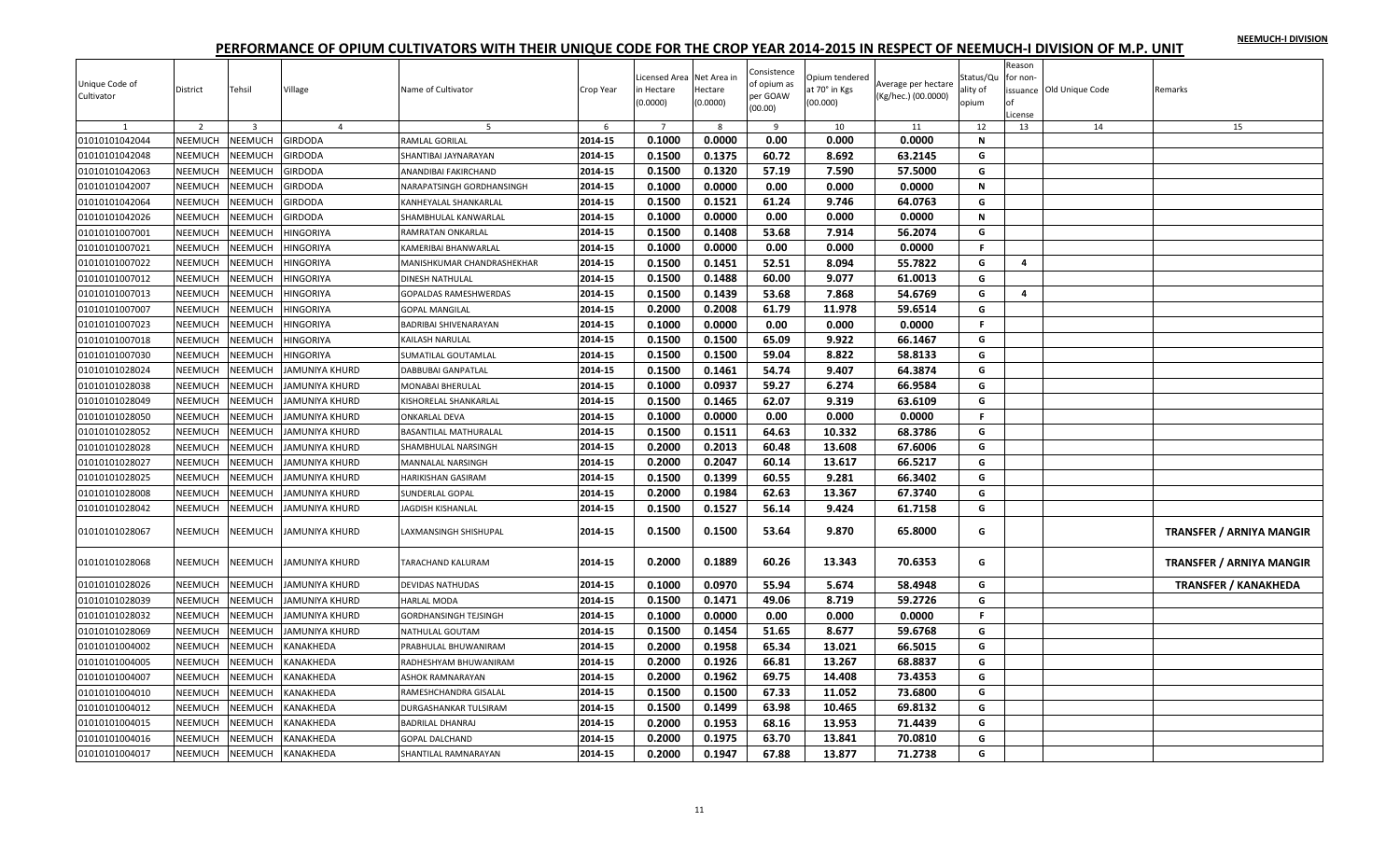|  |  | NEEMUCH-I DIVISION |
|--|--|--------------------|
|  |  |                    |

| Unique Code of<br>Cultivator | District       | Tehsil                  | Village        | Name of Cultivator          | Crop Year | icensed Area Net Area in<br>in Hectare<br>(0.0000) | Hectare<br>(0.0000) | Consistence<br>of opium as<br>per GOAW<br>(00.00) | Opium tendered<br>at 70° in Kgs<br>(00.000) | Average per hectare<br>(Kg/hec.) (00.0000) | Status/Qu<br>ality of<br>opium | Reason<br>for non-<br>Ωf<br>License | issuance Old Unique Code | Remarks |
|------------------------------|----------------|-------------------------|----------------|-----------------------------|-----------|----------------------------------------------------|---------------------|---------------------------------------------------|---------------------------------------------|--------------------------------------------|--------------------------------|-------------------------------------|--------------------------|---------|
| $\mathbf{1}$                 | $\overline{2}$ | $\overline{\mathbf{3}}$ | $\overline{4}$ | 5                           | 6         | $\overline{7}$                                     | 8                   | 9                                                 | 10                                          | 11                                         | 12                             | 13                                  | 14                       | 15      |
| 01010101004018               | NEEMUCH        | <b>NEEMUCH</b>          | KANAKHEDA      | VIRENDRAKUMAR NANDLAL       | 2014-15   | 0.2000                                             | 0.2000              | 63.68                                             | 13.718                                      | 68.5900                                    | G                              |                                     |                          |         |
| 01010101004020               | NEEMUCH        | NEEMUCH                 | KANAKHEDA      | TULSIRAMB HANWARLAL         | 2014-15   | 0.1500                                             | 0.1436              | 61.34                                             | 9.236                                       | 64.3175                                    | G                              |                                     |                          |         |
| 01010101004023               | NEEMUCH        | <b>NEEMUCH</b>          | KANAKHEDA      | <b>BHARATLAL DALCHAND</b>   | 2014-15   | 0.1500                                             | 0.1499              | 62.80                                             | 10.156                                      | 67.7518                                    | G                              |                                     |                          |         |
| 01010101004024               | NEEMUCH        | <b>NEEMUCH</b>          | KANAKHEDA      | <b>BALMUKAND TULSIRAM</b>   | 2014-15   | 0.2000                                             | 0.1996              | 65.90                                             | 14.027                                      | 70.2756                                    | G                              |                                     |                          |         |
| 01010101004025               | NEEMUCH        | <b>NEEMUCH</b>          | KANAKHEDA      | GANESHRAM CHAMPALAL         | 2014-15   | 0.2000                                             | 0.1913              | 64.78                                             | 13.363                                      | 69.8536                                    | G                              |                                     |                          |         |
| 01010101004032               | NEEMUCH        | NEEMUCH                 | KANAKHEDA      | JAGDISH KISHORELAL          | 2014-15   | 0.2000                                             | 0.1963              | 62.53                                             | 13.042                                      | 66.4391                                    | G                              |                                     |                          |         |
| 01010101004038               | NEEMUCH        | <b>NEEMUCH</b>          | KANAKHEDA      | TILEEBAI CHANDMAL           | 2014-15   | 0.1500                                             | 0.1480              | 63.29                                             | 9.837                                       | 66.4662                                    | G                              |                                     |                          |         |
| 01010101004039               | NEEMUCH        | NEEMUCH                 | KANAKHEDA      | KESARBAI PYARCHAND          | 2014-15   | 0.1500                                             | 0.1470              | 60.39                                             | 9.438                                       | 64.2041                                    | G                              |                                     |                          |         |
| 01010101004040               | NEEMUCH        | <b>NEEMUCH</b>          | KANAKHEDA      | RAMESHCHANDRA KARULAL       | 2014-15   | 0.2000                                             | 0.1989              | 69.00                                             | 14.825                                      | 74.5349                                    | G                              |                                     |                          |         |
| 01010101004042               | NEEMUCH        | NEEMUCH                 | KANAKHEDA      | MUKESHKUMAR KARULAL         | 2014-15   | 0.2000                                             | 0.1997              | 69.71                                             | 14.988                                      | 75.0526                                    | G                              |                                     |                          |         |
| 01010101004043               | NEEMUCH        | NEEMUCH                 | KANAKHEDA      | BHAGAVATIBAI SALAGRAM       | 2014-15   | 0.2000                                             | 0.1971              | 65.69                                             | 13.335                                      | 67.6560                                    | G                              |                                     |                          |         |
| 01010101004050               | NEEMUCH        | <b>NEEMUCH</b>          | KANAKHEDA      | NANURAM JAGANNATH           | 2014-15   | 0.2000                                             | 0.1193              | 65.86                                             | 8.806                                       | 73.8139                                    | G                              |                                     |                          |         |
| 01010101004052               | NEEMUCH        | NEEMUCH                 | KANAKHEDA      | HARIVALLABH ONKARLAL        | 2014-15   | 0.2000                                             | 0.2000              | 65.64                                             | 14.009                                      | 70.0450                                    | G                              |                                     |                          |         |
| 01010101004053               | NEEMUCH        | NEEMUCH                 | KANAKHEDA      | KAMLABAI KARULAL            | 2014-15   | 0.1500                                             | 0.1473              | 69.51                                             | 11.171                                      | 75.8384                                    | G                              |                                     |                          |         |
| 01010101004054               | <b>NEEMUCH</b> | <b>NEEMUCH</b>          | KANAKHEDA      | <b>BASANTILAL GORILAL</b>   | 2014-15   | 0.2000                                             | 0.2029              | 62.12                                             | 13.649                                      | 67.2696                                    | G                              |                                     |                          |         |
| 01010101004058               | NEEMUCH        | <b>NEEMUCH</b>          | KANAKHEDA      | KARULAL BHUWANIRAM          | 2014-15   | 0.2000                                             | 0.1938              | 67.98                                             | 14.004                                      | 72.2601                                    | G                              |                                     |                          |         |
| 01010101004062               | NEEMUCH        | NEEMUCH                 | KANAKHEDA      | SALAGRAM KISHANLAL          | 2014-15   | 0.2000                                             | 0.2000              | 62.85                                             | 13.342                                      | 66.7100                                    | G                              |                                     |                          |         |
| 01010101004064               | NEEMUCH        | <b>NEEMUCH</b>          | KANAKHEDA      | KANHEYALAL GISALAL          | 2014-15   | 0.1500                                             | 0.1444              | 57.87                                             | 9.003                                       | 62.3476                                    | G                              |                                     |                          |         |
| 01010101004070               | NEEMUCH        | NEEMUCH                 | KANAKHEDA      | <b>CHUNNILAL RATANLAL</b>   | 2014-15   | 0.1500                                             | 0.1500              | 64.95                                             | 10.605                                      | 70.7000                                    | G                              |                                     |                          |         |
| 01010101004075               | NEEMUCH        | <b>NEEMUCH</b>          | KANAKHEDA      | KANHEYALAL MATHURALAL       | 2014-15   | 0.2000                                             | 0.1907              | 59.03                                             | 11.486                                      | 60.2307                                    | G                              |                                     |                          |         |
| 01010101004079               | NEEMUCH        | NEEMUCH                 | KANAKHEDA      | NANDLAL KARULAL             | 2014-15   | 0.2000                                             | 0.1962              | 67.42                                             | 14.062                                      | 71.6718                                    | G                              |                                     |                          |         |
| 01010101004083               | NEEMUCH        | <b>NEEMUCH</b>          | KANAKHEDA      | HARISHANKAR RATANLAL        | 2014-15   | 0.2000                                             | 0.2020              | 60.00                                             | 12.351                                      | 61.1436                                    | G                              |                                     |                          |         |
| 01010101004084               | NEEMUCH        | <b>NEEMUCH</b>          | KANAKHEDA      | <b>BHAGAVATIBAI HIRALAL</b> | 2014-15   | 0.1500                                             | 0.1510              | 63.93                                             | 9.900                                       | 65.5629                                    | G                              |                                     |                          |         |
| 01010101004088               | NEEMUCH        | NEEMUCH                 | KANAKHEDA      | RAMDHYAL SHANKARLAL         | 2014-15   | 0.2000                                             | 0.1797              | 65.28                                             | 11.247                                      | 62.5876                                    | G                              |                                     |                          |         |
| 01010101004090               | NEEMUCH        | <b>NEEMUCH</b>          | KANAKHEDA      | <b>BHERULAL ONKARLAL</b>    | 2014-15   | 0.1500                                             | 0.1492              | 57.21                                             | 9.260                                       | 62.0643                                    | G                              |                                     |                          |         |
| 01010101004105               | NEEMUCH        | NEEMUCH                 | KANAKHEDA      | NANDALAL NANALAL            | 2014-15   | 0.1500                                             | 0.1498              | 62.88                                             | 10.205                                      | 68.1242                                    | G                              |                                     |                          |         |
| 01010101004116               | <b>NEEMUCH</b> | <b>NEEMUCH</b>          | KANAKHEDA      | BABULAL RAMNARAYAN          | 2014-15   | 0.1500                                             | 0.1464              | 64.65                                             | 9.762                                       | 66.6803                                    | G                              |                                     |                          |         |
| 01010101004102               | NEEMUCH        | <b>NEEMUCH</b>          | KANAKHEDA      | MOHANLAL RATANLAL           | 2014-15   | 0.2000                                             | 0.1990              | 64.63                                             | 13.591                                      | 68.2965                                    | G                              |                                     |                          |         |
| 01010101004029               | NEEMUCH        | <b>NEEMUCH</b>          | KANAKHEDA      | KAILASHCHANDRA KARULAL      | 2014-15   | 0.2000                                             | 0.2000              | 62.26                                             | 13.092                                      | 65.4600                                    | G                              |                                     |                          |         |
| 01010101004057               | NEEMUCH        | NEEMUCH                 | KANAKHEDA      | <b>BANSHILAL KARULAL</b>    | 2014-15   | 0.2000                                             | 0.2021              | 66.72                                             | 14.535                                      | 71.9198                                    | G                              |                                     |                          |         |
| 01010101004044               | NEEMUCH        | NEEMUCH                 | KANAKHEDA      | RADHESHYAM LAXMINARAYAN     | 2014-15   | 0.2000                                             | 0.1951              | 59.55                                             | 13.135                                      | 67.3244                                    | G                              |                                     |                          |         |
| 01010101004008               | NEEMUCH        | NEEMUCH                 | KANAKHEDA      | OMPRAKASH RAMESHCHANDRA     | 2014-15   | 0.1500                                             | 0.1524              | 64.23                                             | 10.359                                      | 67.9724                                    | G                              |                                     |                          |         |
| 01010101004034               | NEEMUCH        | NEEMUCH                 | KANAKHEDA      | RAMPRASAD NANDLAL           | 2014-15   | 0.2000                                             | 0.1916              | 61.98                                             | 12.635                                      | 65.9447                                    | G                              |                                     |                          |         |
| 01010101004104               | NEEMUCH        | <b>NEEMUCH</b>          | KANAKHEDA      | <b>BHANWARLAL ONKARLAL</b>  | 2014-15   | 0.1500                                             | 0.1488              | 60.74                                             | 9.094                                       | 61.1156                                    | G                              |                                     |                          |         |
| 01010101004047               | <b>NEEMUCH</b> | NEEMUCH                 | KANAKHEDA      | <b>GOPAL DHULJI</b>         | 2014-15   | 0.1500                                             | 0.1476              | 60.40                                             | 9.802                                       | 66.4092                                    | G                              |                                     |                          |         |
| 01010101004115               | NEEMUCH        | NEEMUCH                 | KANAKHEDA      | PARASMAL KARULAL            | 2014-15   | 0.1500                                             | 0.1430              | 63.90                                             | 9.667                                       | 67.6014                                    | G                              |                                     |                          |         |
| 01010101004123               | NEEMUCH        | NEEMUCH                 | KANAKHEDA      | RAMESHWER BHANWARLAL        | 2014-15   | 0.2000                                             | 0.1947              | 69.20                                             | 13.880                                      | 71.2892                                    | G                              |                                     |                          |         |
| 01010101004068               | NEEMUCH        | NEEMUCH                 | KANAKHEDA      | KACHARULAL UNKARLAL         | 2014-15   | 0.2000                                             | 0.1965              | 62.42                                             | 13.108                                      | 66.7074                                    | G                              |                                     |                          |         |
| 01010101004056               | NEEMUCH        | NEEMUCH                 | KANAKHEDA      | RAMESHCHANDRA PYARCHAND     | 2014-15   | 0.2000                                             | 0.1965              | 64.34                                             | 13.861                                      | 70.5394                                    | G                              |                                     |                          |         |
| 01010101004021               | NEEMUCH        | NEEMUCH                 | KANAKHEDA      | AMBALAL SHRILAL             | 2014-15   | 0.2000                                             | 0.2000              | 63.72                                             | 12.862                                      | 64.3100                                    | G                              |                                     |                          |         |
| 01010101004082               | NEEMUCH        | <b>NEEMUCH</b>          | KANAKHEDA      | <b>MANGILAL RAMLAL</b>      | 2014-15   | 0.2000                                             | 0.2000              | 64.53                                             | 13.496                                      | 67.4800                                    | G                              |                                     |                          |         |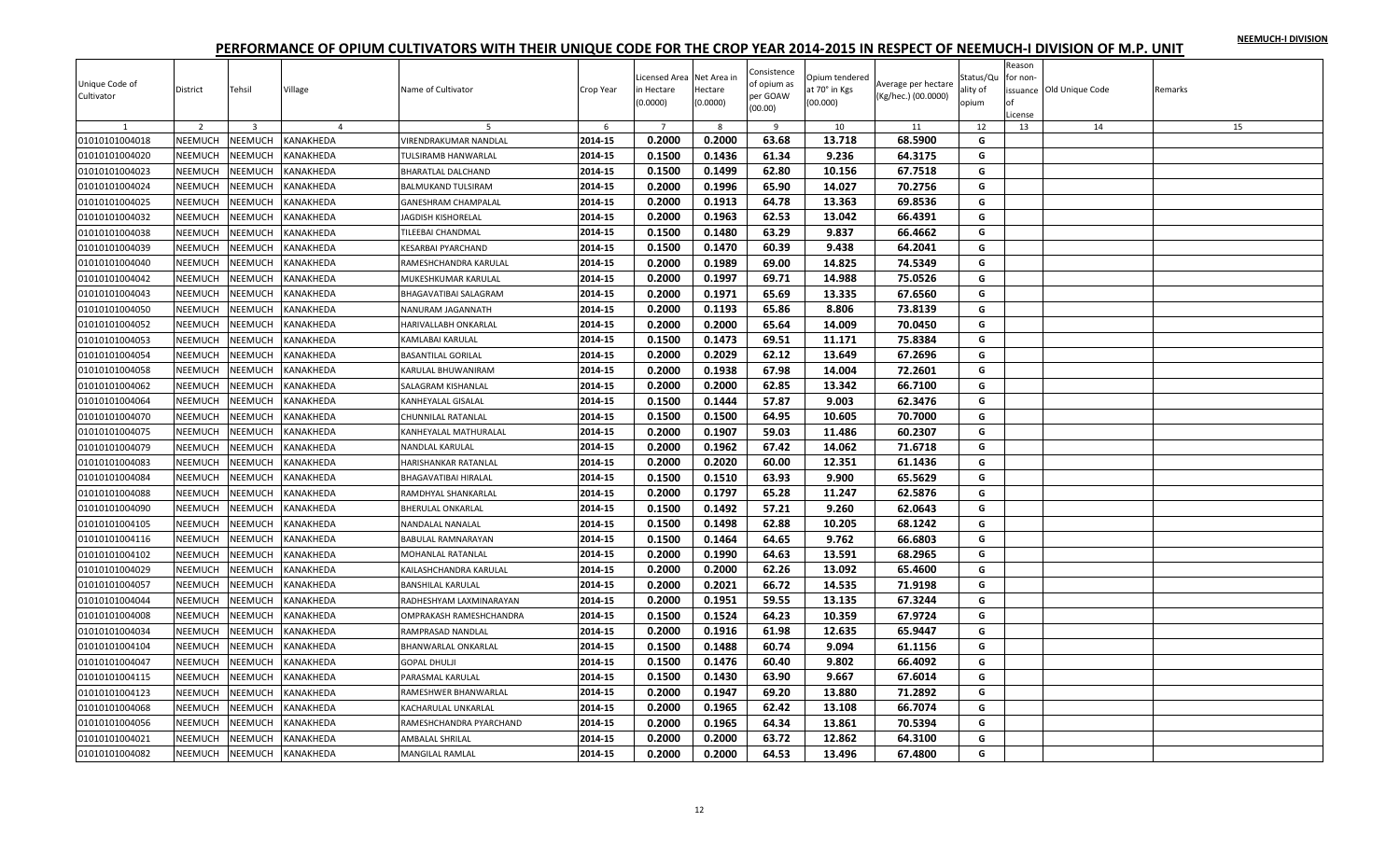|  |  | NEEMUCH-I DIVISION |
|--|--|--------------------|
|  |  |                    |

| Unique Code of<br>Cultivator     | District                  | Tehsil                    | Village                | Name of Cultivator                          | Crop Year          | Licensed Area Net Area in<br>in Hectare<br>(0.0000) | Hectare<br>(0.0000) | Consistence<br>of opium as<br>per GOAW<br>(00.00) | Opium tendered<br>at 70° in Kgs<br>(00.000) | Average per hectare<br>(Kg/hec.) (00.0000) | Status/Qu<br>ality of<br>opium | Reason<br>for non-<br>License | issuance Old Unique Code | Remarks            |
|----------------------------------|---------------------------|---------------------------|------------------------|---------------------------------------------|--------------------|-----------------------------------------------------|---------------------|---------------------------------------------------|---------------------------------------------|--------------------------------------------|--------------------------------|-------------------------------|--------------------------|--------------------|
| $\mathbf{1}$                     | $\overline{2}$            | $\overline{3}$            | $\overline{a}$         | 5                                           | 6                  | 0.1500                                              | 8<br>0.1521         | 9<br>66.49                                        | 10<br>10.515                                | 11<br>69.1321                              | 12                             | 13                            | 14                       | 15                 |
| 01010101004124<br>01010101004063 | NEEMUCH<br>NEEMUCH        | NEEMUCH<br>NEEMUCH        | KANAKHEDA<br>KANAKHEDA | SITABAI RATANLAL                            | 2014-15<br>2014-15 | 0.2000                                              | 0.1980              | 62.88                                             | 13.420                                      | 67.7778                                    | G<br>G                         |                               |                          |                    |
| 01010101004125                   | NEEMUCH                   | NEEMUCH                   | KANAKHEDA              | KISHANLAL GOBARLAL<br>KANCHANBAI PUSHKARLAL | 2014-15            | 0.1500                                              | 0.1470              | 64.32                                             | 9.887                                       | 67.2585                                    | G                              |                               |                          |                    |
| 01010101004126                   | <b>NEEMUCH</b>            | NEEMUCH                   | KANAKHEDA              | MADANLAL BHANWARLAL                         | 2014-15            | 0.1500                                              | 0.1500              | 64.42                                             | 9.884                                       | 65.8933                                    | G                              |                               |                          |                    |
|                                  |                           |                           |                        | SHYAMABAI CHAMPALAL                         | 2014-15            | 0.1500                                              | 0.1431              | 62.60                                             | 9.685                                       | 67.6799                                    | G                              |                               |                          |                    |
| 01010101004127<br>01010101004055 | NEEMUCH<br>NEEMUCH        | NEEMUCH<br>NEEMUCH        | KANAKHEDA<br>KANAKHEDA | RAMNARAYAN NANURAM                          | 2014-15            | 0.2000                                              | 0.1879              | 64.06                                             | 12.528                                      | 66.6738                                    | G                              |                               |                          |                    |
| 01010101004081                   | NEEMUCH                   | NEEMUCH                   | KANAKHEDA              | BHANWARLALNA NURAM                          | 2014-15            | 0.1500                                              | 0.1472              | 63.87                                             | 10.548                                      | 71.6576                                    | G                              |                               |                          |                    |
| 01010101004014                   | NEEMUCH                   | NEEMUCH                   | KANAKHEDA              |                                             | 2014-15            | 0.2000                                              | 0.1958              | 64.25                                             | 13.327                                      | 68.0644                                    | G                              |                               |                          |                    |
|                                  | <b>NEEMUCH</b>            | NEEMUCH                   | KANAKHEDA              | <b>AGDISHCHANDRA MOHANLAL</b>               | 2014-15            | 0.1000                                              | 0.0000              | 0.00                                              | 0.000                                       | 0.0000                                     | F.                             |                               |                          |                    |
| 01010101004073                   |                           |                           |                        | NANIBAI DALCHAND                            |                    |                                                     |                     |                                                   |                                             |                                            |                                |                               |                          |                    |
| 01010101004069<br>01010101004051 | NEEMUCH<br><b>NEEMUCH</b> | <b>NEEMUCH</b><br>NEEMUCH | KANAKHEDA<br>KANAKHEDA | MOHANLAL HIRALAL                            | 2014-15<br>2014-15 | 0.2000<br>0.1500                                    | 0.1450<br>0.1475    | 59.72<br>61.80                                    | 9.240<br>9.941                              | 63.7241<br>67.3966                         | G<br>G                         |                               |                          |                    |
|                                  |                           |                           |                        | BHAGIRATH BHANWARLAL<br>MOHANLAL KARULAL    | 2014-15            | 0.2000                                              | 0.1943              | 67.63                                             | 13.420                                      | 69.0685                                    | G                              |                               |                          |                    |
| 01010101004122                   | <b>NEEMUCH</b><br>NEEMUCH | NEEMUCH<br>NEEMUCH        | KANAKHEDA<br>KANAKHEDA | PREMCHANDRA GASIRAM                         | 2014-15            | 0.1500                                              | 0.1500              | 58.51                                             | 9.094                                       | 60.6267                                    | G                              |                               |                          |                    |
| 01010101004114<br>01010101004089 | NEEMUCH                   | NEEMUCH                   | KANAKHEDA              | NANAKRAM SHANKARLAL                         | 2014-15            | 0.2000                                              | 0.2000              | 64.75                                             | 13.348                                      | 66.7400                                    | G                              |                               |                          |                    |
| 01010101004097                   | NEEMUCH                   | <b>NEEMUCH</b>            | KANAKHEDA              | KAMLASHANKAR NANDLAL                        | 2014-15            | 0.2000                                              | 0.1900              | 60.09                                             | 12.112                                      | 63.7474                                    | G                              |                               |                          |                    |
|                                  | <b>NEEMUCH</b>            | NEEMUCH                   | KANAKHEDA              | <b>BADRILAL BHUWANA</b>                     | 2014-15            | 0.1500                                              | 0.1512              | 65.78                                             | 10.271                                      | 67.9299                                    | G                              |                               |                          |                    |
| 01010101004065                   | NEEMUCH                   |                           |                        |                                             | 2014-15            |                                                     | 0.1976              |                                                   |                                             |                                            | G                              |                               |                          |                    |
| 01010101004077<br>01010101004071 | NEEMUCH                   | NEEMUCH<br>NEEMUCH        | KANAKHEDA<br>KANAKHEDA | BHERULAL BHANWARLAL                         | 2014-15            | 0.2000<br>0.2000                                    | 0.1935              | 60.90<br>66.00                                    | 12.702<br>13.803                            | 64.2814<br>71.3333                         | G                              |                               |                          |                    |
|                                  |                           |                           |                        | KARULAL MULCHAND                            |                    |                                                     | 0.1925              | 60.61                                             |                                             | 64.7688                                    |                                |                               |                          |                    |
| 01010101004035                   | NEEMUCH                   | <b>NEEMUCH</b>            | KANAKHEDA              | RAMBABU NANDLAL                             | 2014-15            | 0.2000                                              |                     |                                                   | 12.468                                      |                                            | G                              |                               |                          |                    |
| 01010101004117                   | <b>NEEMUCH</b>            | NEEMUCH                   | KANAKHEDA              | GOVINDPRASAD KACHARULAL                     | 2014-15            | 0.2000                                              | 0.2005              | 59.68                                             | 12.584                                      | 62.7631                                    | G                              |                               |                          |                    |
| 01010101004060                   | NEEMUCH                   | NEEMUCH                   | KANAKHEDA              | RAMCHANDRA MANGILAL                         | 2014-15            | 0.1500                                              | 0.1445              | 65.48                                             | 9.953                                       | 68.8789                                    | G                              |                               |                          |                    |
| 01010101004099                   | NEEMUCH                   | NEEMUCH                   | KANAKHEDA              | PARVATIBAI TUSIRAM                          | 2014-15            | 0.2000                                              | 0.1950              | 63.81                                             | 13.309                                      | 68.2513                                    | G                              |                               |                          |                    |
| 01010101004131                   | NEEMUCH                   | <b>NEEMUCH</b>            | KANAKHEDA              | BHANWARLAL SHANKARLAL                       | 2014-15            | 0.1000                                              | 0.0988              | 56.82                                             | 5.788                                       | 58.5830                                    | G                              |                               |                          |                    |
| 01010101004132                   | NEEMUCH                   | NEEMUCH                   | KANAKHEDA              | RAMKUNWARBAI CHAMPALAL                      | 2014-15            | 0.1500                                              | 0.1431              | 67.26                                             | 9.993                                       | 69.8323                                    | G                              |                               |                          |                    |
| 01010101004133                   | NEEMUCH                   | NEEMUCH                   | <b>KANAKHEDA</b>       | <b>BHARATLAL JAGANNATH</b>                  | 2014-15            | 0.2000                                              | 0.1935              | 65.87                                             | 14.002                                      | 72.3618                                    | G                              |                               |                          |                    |
| 01010101004134                   | NEEMUCH                   | <b>NEEMUCH</b>            | KANAKHEDA              | <b>BABULAL MANGILAL</b>                     | 2014-15            | 0.1000                                              | 0.0000              | 0.00                                              | 0.000                                       | 0.0000                                     | F                              |                               |                          |                    |
| 01010101004135                   | NEEMUCH                   | NEEMUCH                   | KANAKHEDA              | <b>SURAJMAL KARULAL</b>                     | 2014-15            | 0.2000                                              | 0.1966              | 67.82                                             | 13.612                                      | 69.2370                                    | G                              |                               | 01010101043029           | <b>NAME CHANGE</b> |
| 01010101029001                   | <b>NEEMUCH</b>            | NEEMUCH                   | KANAWATI               | KHEMRAJ PRABHULAL                           | 2014-15            | 0.2000                                              | 0.1960              | 65.03                                             | 13.703                                      | 69.9133                                    | G                              |                               |                          |                    |
| 01010101029003                   | NEEMUCH                   | NEEMUCH                   | KANAWATI               | JAYCHAND DALURAM                            | 2014-15            | 0.1500                                              | 0.1481              | 58.98                                             | 10.027                                      | 67.7043                                    | G                              |                               |                          |                    |
| 01010101029006                   | NEEMUCH                   | <b>NEEMUCH</b>            | KANAWATI               | BADRILAL BHUWANIRAM                         | 2014-15            | 0.1500                                              | 0.1521              | 64.07                                             | 10.919                                      | 71.7883                                    | G                              |                               |                          |                    |
| 01010101029011                   | <b>NEEMUCH</b>            | NEEMUCH                   | KANAWATI               | RAMESHCHANDRA DEVILAL                       | 2014-15            | 0.2000                                              | 0.2015              | 66.35                                             | 14.265                                      | 70.7940                                    | G                              |                               |                          |                    |
| 01010101029012                   | <b>NEEMUCH</b>            | NEEMUCH                   | KANAWATI               | SITABAI BAPULAL                             | 2014-15            | 0.1500                                              | 0.1281              | 68.99                                             | 9.580                                       | 74.7853                                    | G                              |                               |                          |                    |
| 01010101029014                   | NEEMUCH                   | NEEMUCH                   | KANAWATI               | <b>GISALAL DHURILAL</b>                     | 2014-15            | 0.1500                                              | 0.1366              | 64.07                                             | 9.052                                       | 66.2665                                    | G                              |                               |                          |                    |
| 01010101029015                   | NEEMUCH                   | NEEMUCH                   | KANAWATI               | KANIRAM KHYALIRAM                           | 2014-15            | 0.1500                                              | 0.1454              | 64.35                                             | 9.607                                       | 66.0729                                    | G                              |                               |                          |                    |
| 01010101029018                   | NEEMUCH                   | <b>NEEMUCH</b>            | KANAWATI               | PREMBAI PRAKASHCHAND                        | 2014-15            | 0.1500                                              | 0.1415              | 59.07                                             | 8.911                                       | 62.9753                                    | G                              |                               |                          |                    |
| 01010101029021                   | <b>NEEMUCH</b>            | NEEMUCH                   | KANAWATI               | SHANTIBAI BALMUKUND                         | 2014-15            | 0.1500                                              | 0.1463              | 57.39                                             | 8.969                                       | 61.3055                                    | G                              |                               |                          |                    |
| 01010101029024                   | NEEMUCH                   | NEEMUCH                   | KANAWATI               | MANGIBAI HARIKISHAN                         | 2014-15            | 0.1500                                              | 0.1433              | 58.23                                             | 8.926                                       | 62.2889                                    | G                              |                               |                          |                    |
| 01010101029030                   | NEEMUCH                   | NEEMUCH                   | KANAWATI               | HIRALAL BHANWARLAL                          | 2014-15            | 0.1000                                              | 0.0000              | 0.00                                              | 0.000                                       | 0.0000                                     | F.                             |                               |                          |                    |
| 01010101029033                   | NEEMUCH                   | <b>NEEMUCH</b>            | KANAWATI               | RAMPRATAP JAYCHAND                          | 2014-15            | 0.1500                                              | 0.1481              | 59.71                                             | 10.193                                      | 68.8251                                    | G                              |                               |                          |                    |
| 01010101029036                   | NEEMUCH                   | NEEMUCH                   | KANAWATI               | PARASRAM KANIRAM                            | 2014-15            | 0.2000                                              | 0.1965              | 64.30                                             | 13.439                                      | 68.3919                                    | G                              |                               |                          |                    |
| 01010101029039                   | <b>NEEMUCH</b>            | NEEMUCH                   | <b>KANAWATI</b>        | RAMNARAYAN CHUNNILAL                        | 2014-15            | 0.1500                                              | 0.1504              | 62.23                                             | 10.304                                      | 68.5106                                    | G                              |                               |                          |                    |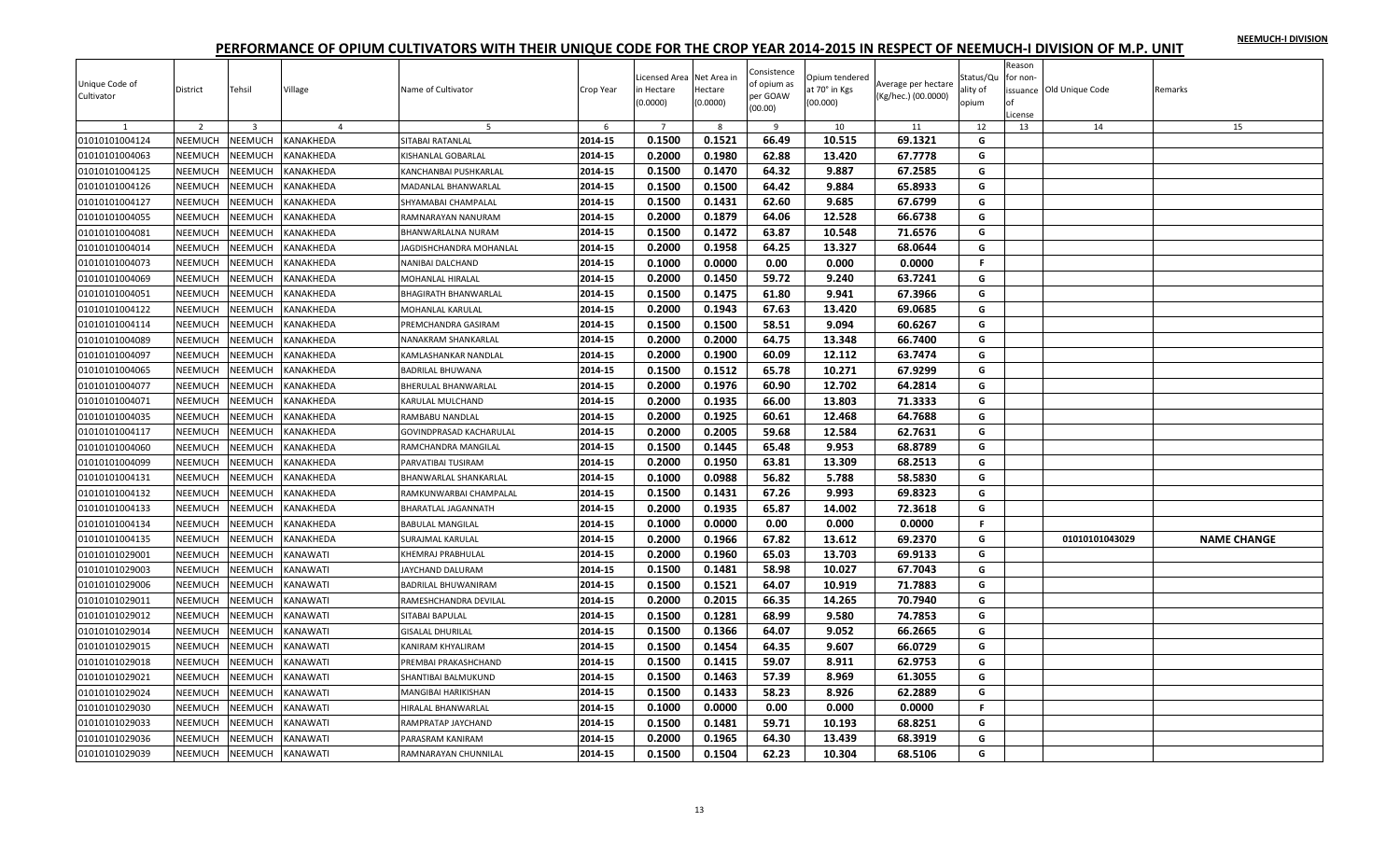|  |  | NEEMUCH-I DIVISION |
|--|--|--------------------|
|  |  |                    |

| $\overline{z}$<br>$\overline{\mathbf{3}}$<br>$\overline{7}$<br>8<br>12<br>13<br>14<br>$\overline{4}$<br>-6<br>$\overline{9}$<br>10<br>11                      | 15                 |
|---------------------------------------------------------------------------------------------------------------------------------------------------------------|--------------------|
|                                                                                                                                                               |                    |
| 0.2000<br>0.1856<br>62.05<br>12.419<br>66.9127<br>01010101029040<br>NEEMUCH<br><b>NEEMUCH</b><br>KANAWATI<br>2014-15<br>VILASCHAND PRABHULAL<br>G             |                    |
| 0.1500<br>0.1500<br>65.82<br>66.8867<br>01010101029044<br>NEEMUCH<br><b>NEEMUCH</b><br>2014-15<br>10.033<br>G<br>KANAWATI<br>RAMDYAL NANURAM                  |                    |
| 0.2000<br>0.2003<br>65.48<br>13.816<br>68.9765<br>2014-15<br>G<br>01010101029045<br>NEEMUCH<br><b>NEEMUCH</b><br>KANAWATI<br>RAMPRASAD BADRILAL               |                    |
| NEEMUCH<br>VEEMUCH<br>0.2000<br>63.15<br>01010101029046<br>KANAWATI<br>2014-15<br>0.2000<br>13.198<br>65.9900<br>G<br>PRAKASHCHANDRA KALURAM                  |                    |
| 0.1500<br>59.47<br>NEEMUCH<br>2014-15<br>0.1518<br>9.889<br>65.1449<br>G<br>01010101029008<br><b>NEEMUCH</b><br>KANAWATI<br>OMPRAKASH MANGILAI                |                    |
| 66.92<br>NEEMUCH<br><b>NEEMUCH</b><br>0.1500<br>0.1475<br>10.143<br>68.7661<br>G<br>01010101029010<br>KANAWATI<br>2014-15<br>SALAGRAM NANURAM                 |                    |
| 54.25<br>01010101029049<br>NEEMUCH<br>NEEMUCH<br>KANAWATI<br>2014-15<br>0.1500<br>0.1488<br>8.510<br>57.1909<br>G<br>PRAKSHCHANDRA KACHARULAL                 |                    |
| 0.2000<br>56.72<br>01010101029004<br>NEEMUCH<br><b>NEEMUCH</b><br>KANAWATI<br>2014-15<br>0.1950<br>11.773<br>60.3744<br>G<br>SHIVENARAYAN KALURAM             |                    |
| 01010101029053<br>NEEMUCH<br>VEEMUCH<br>2014-15<br>0.1500<br>0.1470<br>64.66<br>9.939<br>67.6122<br>G<br>KANAWATI<br>BABRIBAI JAMNALAL                        |                    |
| 01010101035016<br>NEEMUCH<br>2014-15<br>0.2000<br>0.1950<br>59.36<br>11.991<br>61.4923<br><b>NEEMUCH</b><br>KHADAWADA<br>G<br>GOPALSINGH BHANWARSINGH         |                    |
| 0.1500<br>64.40<br>9.844<br>65.6267<br>01010101035017<br>NEEMUCH<br><b>NEEMUCH</b><br>0.1500<br>G<br>KHADAWADA<br>2014-15<br>MANOHARSINGH SHAMBHUSINGH        |                    |
| 0.1500<br>53.24<br>2014-15<br>0.1470<br>7.788<br>52.9796<br>01010101035014<br>NEEMUCH<br><b>NEEMUCH</b><br>KHADAWADA<br>DOULATSINGH BHANWARSINGH<br>G<br>4    |                    |
| NEEMUCH<br>0.1000<br>0.0000<br>0.00<br>0.000<br>0.0000<br>$\mathbf N$<br>01010101035001<br><b>JEEMUCH</b><br>KHADAWADA<br>2014-15<br>RASALKUNWAR SHAMBHUSINGH |                    |
| 0.1500<br>63.96<br>9.914<br>68.6565<br>NEEMUCH<br>2014-15<br>0.1444<br>G<br>01010101035018<br><b>NEEMUCH</b><br>KHADAWADA<br>PRAHALADSINGH SHAMBHUSINGH       |                    |
| 0.1500<br>60.41<br>9.933<br>NEEMUCH<br><b>NEEMUCH</b><br>KHEDADARU<br>2014-15<br>0.1440<br>68.9792<br>G<br>01010101010018<br>AGDISHCHANDRA PYARCHANDRA        |                    |
| 0.1500<br>NEEMUCH<br>2014-15<br>0.1402<br>62.34<br>9.538<br>68.0314<br>G<br>01010101010019<br><b>NEEMUCH</b><br>KHEDADARU<br>JAGDISH JAYRAJ                   |                    |
| NEEMUCH<br>0.2000<br>0.2045<br>61.44<br>13.719<br>67.0856<br>G<br>01010101010020<br><b>NEEMUCH</b><br>KHEDADARU<br>2014-15<br>AXMINARAYAN MANGILAL            |                    |
| 0.2000<br>0.2031<br>62.88<br>13.645<br>67.1837<br>01010101010006<br>NEEMUCH<br><b>NEEMUCH</b><br>KHEDADARU<br>2014-15<br>G<br>MOHANLAL NARAYAN                |                    |
| 0.1500<br>0.1494<br>56.60<br>9.347<br>62.5636<br>01010101010008<br>NEEMUCH<br><b>NEEMUCH</b><br>KHEDADARU<br>2014-15<br>G<br>RADHESHYAM RATANLAL              |                    |
| <b>NEEMUCH</b><br>VEEMUCH<br>KHEDADARU<br>2014-15<br>0.2000<br>0.1640<br>60.94<br>10.856<br>66.1951<br>01010101010009<br>G<br>BHERULAL PYARCHAND              |                    |
| 0.1500<br>0.1485<br>59.39<br>9.952<br>67.0168<br>NEEMUCH<br>2014-15<br>G<br>01010101010010<br><b>NEEMUCH</b><br>KHEDADARU<br><b>JDAYRAM MOTILAL</b>           |                    |
| 0.1500<br>0.1544<br>58.08<br>65.0777<br><b>NEEMUCH</b><br><b>NEEMUCH</b><br>KHEDADARU<br>10.048<br>G<br>01010101010017<br>2014-15<br><b>HIRALAL PYARCHAND</b> |                    |
| 54.26<br>2014-15<br>0.1500<br>0.1481<br>8.945<br>60.3984<br>01010101003004<br><b>NEEMUCH</b><br><b>NEEMUCH</b><br>MALKHEDA<br>CHAGANLAL RAMLAL<br>G           |                    |
| NEEMUCH<br>2014-15<br>0.2000<br>0.1897<br>60.17<br>12.154<br>64.0696<br>01010101003006<br><b>NEEMUCH</b><br>MALKHEDA<br>G<br>BANSHIGIR RATANGIR               |                    |
| 0.1500<br>0.1505<br>59.04<br>9.522<br>63.2691<br>NEEMUCH<br>2014-15<br>G<br>01010101003034<br><b>NEEMUCH</b><br>MALKHEDA<br>SATYANARAYAN GORISHNKAR           |                    |
| 0.1500<br>0.1500<br>58.47<br>NEEMUCH<br><b>NEEMUCH</b><br>MALKHEDA<br>2014-15<br>9.497<br>63.3133<br>G<br>01010101003039<br>KESHARBAI KANHEYALAL              |                    |
| 0.1500<br>57.52<br>01010101003056<br>NEEMUCH<br><b>NEEMUCH</b><br>MALKHEDA<br>2014-15<br>0.1419<br>8.883<br>62.6004<br>G<br>JANIBAI PYARAJI                   |                    |
| 57.76<br>NEEMUCH<br>0.2000<br>0.1872<br>11.676<br>62.3718<br>G<br>01010101003081<br><b>NEEMUCH</b><br>MALKHEDA<br>2014-15<br><b>KAMLESH BABULAL</b>           |                    |
| 01010101003083<br>NEEMUCH<br>NEEMUCH<br>MALKHEDA<br>2014-15<br>0.1500<br>0.1500<br>51.03<br>8.194<br>54.6267<br>G<br>RAMESHWER RAMCHANDRA<br>4                |                    |
| 0.1500<br>55.95<br>2014-15<br>0.1458<br>8.520<br>58.4362<br>G<br>01010101003104<br>NEEMUCH<br><b>NEEMUCH</b><br>MALKHEDA<br>RADHESHYAM RAMNARAYAN             |                    |
| 01010101003106<br>NEEMUCH<br>VEEMUCH<br>MALKHEDA<br>2014-15<br>0.1500<br>0.1500<br>59.98<br>9.640<br>64.2667<br>G<br><b>NIRBHAYRAM MOHANLAL</b>               |                    |
| 2014-15<br>0.1000<br>0.0000<br>0.00<br>0.000<br>01010101003023<br>NEEMUCH<br>0.0000<br>F.<br><b>NEEMUCH</b><br>MALKHEDA<br>RADHESHYAM BHUWANA                 |                    |
| 58.83<br>11.926<br>60.5074<br>NEEMUCH<br><b>NEEMUCH</b><br>0.2000<br>0.1971<br>G<br>01010101003078<br>MALKHEDA<br>2014-15<br>CHAINRAM NARAYAN                 |                    |
| 0.1500<br>0.1440<br>52.65<br>2014-15<br>8.198<br>56.9306<br>01010101003043<br>NEEMUCH<br><b>NEEMUCH</b><br>MALKHEDA<br><b>BADAMBAI MOHANLAL</b><br>G          |                    |
| 0.1500<br>NEEMUCH<br>2014-15<br>0.1440<br>59.98<br>9.040<br>62.7778<br>G<br>01010101003070<br><b>NEEMUCH</b><br>MALKHEDA<br><b>BHERULAL GOTU</b>              | <b>NAME CHANGE</b> |
| 0.1000<br>0.0000<br>0.0000<br>01010101003112<br>NEEMUCH<br><b>NEEMUCH</b><br>MALKHEDA<br>2014-15<br>0.00<br>0.000<br>F.<br>MOTYABAI JAYRAM                    |                    |
| 0.1500<br>59.27<br>NEEMUCH<br><b>NEEMUCH</b><br>MALKHEDA<br>2014-15<br>0.1500<br>9.246<br>61.6400<br>G<br>01010101003044<br>KHEMRAJ VARDICHAND                | <b>NAME CHANGE</b> |
| 0.1500<br>01010101003052<br>NEEMUCH<br><b>NEEMUCH</b><br>MALKHEDA<br>2014-15<br>0.1396<br>63.56<br>9.897<br>70.8954<br>G<br>PRABHULAL RUPAJI                  |                    |
| 61.72<br>0.2000<br>0.1710<br>11.312<br>66.1520<br>2014-15<br>G<br>01010101003102<br><b>NEEMUCH</b><br><b>NEEMUCH</b><br>MALKHEDA<br>RAMGIR ONKARGIR           |                    |
| 0.1915<br>60.59<br>12.490<br>65.2219<br>01010101003027<br><b>NEEMUCH</b><br><b>NEEMUCH</b><br>2014-15<br>0.2000<br>G<br>MALKHEDA<br><b>BABULAL AMARCHAND</b>  |                    |
| 0.1980<br>62.88<br>68.2323<br>G<br>NEEMUCH<br>2014-15<br>0.2000<br>13.510<br>01010101003114<br><b>NEEMUCH</b><br>MALKHEDA<br>ONKARLAL RAMCHANDRA              |                    |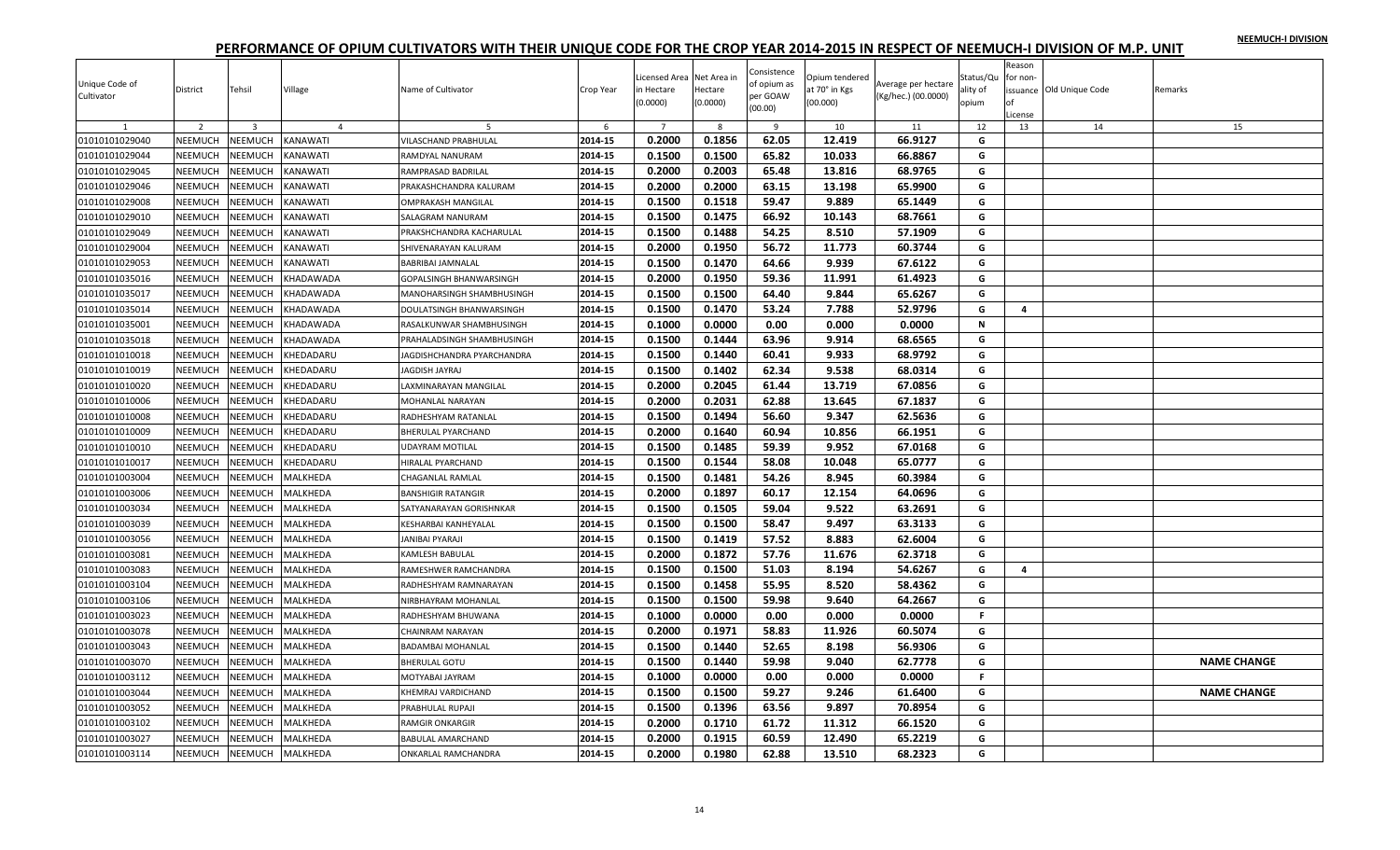|  |  | NEEMUCH-I DIVISION |
|--|--|--------------------|
|  |  |                    |

| Unique Code of<br>Cultivator | District                  | Tehsil                  | Village             | Name of Cultivator             | Crop Year          | Licensed Area Net Area in<br>in Hectare<br>(0.0000) | Hectare<br>(0.0000) | Consistence<br>of opium as<br>per GOAW<br>(00.00) | Opium tendered<br>at 70° in Kgs<br>(00.000) | Average per hectare<br>(Kg/hec.) (00.0000) | Status/Qu<br>ality of<br>opium | Reason<br>for non<br>∩f<br>License | issuance Old Unique Code | Remarks                                      |
|------------------------------|---------------------------|-------------------------|---------------------|--------------------------------|--------------------|-----------------------------------------------------|---------------------|---------------------------------------------------|---------------------------------------------|--------------------------------------------|--------------------------------|------------------------------------|--------------------------|----------------------------------------------|
| $\mathbf{1}$                 | $\overline{2}$            | $\overline{\mathbf{3}}$ | $\overline{4}$      | 5                              | 6                  | $\overline{7}$<br>0.1500                            | 8<br>0.1480         | 9<br>54.79                                        | 10<br>8.892                                 | 11<br>60.0811                              | 12                             | 13                                 | 14                       | 15                                           |
| 01010101003080               | NEEMUCH<br><b>NEEMUCH</b> | NEEMUCH                 | MALKHEDA            | BHUWANIRAM RAMCHANDRA          | 2014-15<br>2014-15 | 0.1500                                              | 0.1490              |                                                   | 8.947                                       | 60.0470                                    | G                              |                                    |                          |                                              |
| 01010101003058               |                           | NEEMUCH                 | MALKHEDA            | SHIVEGIR MANGUGIR              |                    |                                                     |                     | 55.67<br>52.23                                    | 10.148                                      |                                            | G                              |                                    |                          |                                              |
| 01010101003047               | NEEMUCH                   | NEEMUCH                 | MALKHEDA            | SHAMBHULAL BHERULAL            | 2014-15            | 0.2000                                              | 0.1836              |                                                   |                                             | 55.2723                                    | G                              | 4                                  |                          |                                              |
| 01010101003111               | NEEMUCH                   | <b>NEEMUCH</b>          | MALKHEDA            | CHAGANLAL RAMLAL               | 2014-15            | 0.2000                                              | 0.1977              | 49.39                                             | 10.612                                      | 53.6773                                    | G                              | 4                                  |                          |                                              |
| 01010101003053               | NEEMUCH                   | <b>NEEMUCH</b>          | MALKHEDA            | RAMIBAI HARIRAM                | 2014-15            | 0.1000                                              | 0.0000              | 0.00                                              | 0.000                                       | 0.0000                                     | F.                             |                                    |                          |                                              |
| 01010101003057               | <b>NEEMUCH</b>            | NEEMUCH                 | MALKHEDA            | MULCHAND VARDICHAND            | 2014-15            | 0.1500                                              | 0.1383              | 58.77                                             | 8.849                                       | 63.9841                                    | G                              |                                    |                          |                                              |
| 01010101003001               | NEEMUCH                   | <b>NEEMUCH</b>          | MALKHEDA            | SHANTIBAI LAXMINARAYAN         | 2014-15            | 0.1500                                              | 0.1478              | 56.03                                             | 9.021                                       | 61.0352                                    | G                              |                                    |                          |                                              |
| 01010101003026               | NEEMUCH                   | <b>NEEMUCH</b>          | MALKHEDA            | KARULAL UDAYRAM                | 2014-15            | 0.1000                                              | 0.0000              | 0.00                                              | 0.000                                       | 0.0000                                     | F.                             |                                    |                          |                                              |
| 01010101013013               | NEEMUCH                   | <b>NEEMUCH</b>          | NAVALPURA           | <b>GOPILAL KARU</b>            | 2014-15            | 0.1500                                              | 0.1519              | 53.52                                             | 8.724                                       | 57.4325                                    | G                              |                                    |                          |                                              |
| 01010101013017               | NEEMUCH                   | NEEMUCH                 | NAVALPURA           | SHANTILAL MOHANLAL             | 2014-15            | 0.1000                                              | 0.0000              | 0.00                                              | 0.000                                       | 0.0000                                     | F.                             |                                    |                          |                                              |
| 01010101013018               | NEEMUCH                   | <b>NEEMUCH</b>          | NAVALPURA           | <b>BADRILAL CHETRAM</b>        | 2014-15            | 0.1000                                              | 0.0000              | 0.00                                              | 0.000                                       | 0.0000                                     | F.                             |                                    |                          |                                              |
| 01010101013027               | NEEMUCH                   | NEEMUCH                 | NAVALPURA           | RAJKUMAR MANGILAL              | 2014-15            | 0.1000                                              | 0.0000              | 0.00                                              | 0.000                                       | 0.0000                                     | N                              |                                    |                          |                                              |
| 01010101013063               | NEEMUCH                   | NEEMUCH                 | NAVALPURA           | RAMVILAS CHANDMAL              | 2014-15            | 0.1500                                              | 0.1481              | 55.87                                             | 8.867                                       | 59.8717                                    | G                              |                                    |                          |                                              |
| 01010101015001               | NEEMUCH                   | <b>NEEMUCH</b>          | NEEMUCH CITY        | <b>IIMMATSINGH KISHANSINGH</b> | 2014-15            | 0.1500                                              | 0.1325              | 61.13                                             | 9.292                                       | 70.1283                                    | G                              |                                    |                          |                                              |
| 01010101015005               | NEEMUCH                   | NEEMUCH                 | <b>NEEMUCH CITY</b> | BAGDIRAM LAXMINARAYAN          | 2014-15            | 0.1000                                              | 0.0000              | 0.00                                              | 0.000                                       | 0.0000                                     | N                              |                                    |                          | <b>TRANSFER / BANGEDA GHATA</b><br>(COR-III) |
| 01010101015008               | NEEMUCH                   | <b>NEEMUCH</b>          | <b>NEEMUCH CITY</b> | JAFARKHAN ISMALKHAN            | 2014-15            | 0.1500                                              | 0.1403              | 67.06                                             | 8.660                                       | 61.7249                                    | G                              |                                    |                          |                                              |
| 01010101015037               | NEEMUCH                   | <b>NEEMUCH</b>          | <b>NEEMUCH CITY</b> | RUKMANIBAI GANGARAM            | 2014-15            | 0.1500                                              | 0.1490              | 63.92                                             | 10.209                                      | 68.5168                                    | G                              |                                    |                          |                                              |
| 01010101015032               | NEEMUCH                   | NEEMUCH                 | NEEMUCH CITY        | SHAMBHULAL KISHANLAL           | 2014-15            | 0.1500                                              | 0.1480              | 58.64                                             | 8.168                                       | 55.1892                                    | G                              | 4                                  |                          |                                              |
| 01010101015042               | NEEMUCH                   | <b>NEEMUCH</b>          | <b>NEEMUCH CITY</b> | RADHESHYAM MOTILAL             | 2014-15            | 0.1000                                              | 0.0000              | 0.00                                              | 0.000                                       | 0.0000                                     | $\mathsf F$                    |                                    |                          |                                              |
| 01010101015066               | NEEMUCH                   | NEEMUCH                 | NEEMUCH CITY        | BAVARIBAI SHOBHARAM            | 2014-15            | 0.2000                                              | 0.1902              | 66.53                                             | 13.268                                      | 69.7581                                    | G                              |                                    |                          |                                              |
| 01010101015012               | NEEMUCH                   | <b>NEEMUCH</b>          | <b>NEEMUCH CITY</b> | OMPRAKASH PYARCHAND            | 2014-15            | 0.1000                                              | 0.0000              | 0.00                                              | 0.000                                       | 0.0000                                     | $\mathbf N$                    |                                    |                          |                                              |
| 01010101015009               | NEEMUCH                   | NEEMUCH                 | <b>NEEMUCH CITY</b> | GANSHYAM JAGANNATH             | 2014-15            | 0.1000                                              | 0.0000              | 0.00                                              | 0.000                                       | 0.0000                                     | F.                             |                                    |                          |                                              |
| 01010101011019               | NEEMUCH                   | NEEMUCH                 | <b>NEWAD</b>        | HIRALAL NARAYAN                | 2014-15            | 0.1000                                              | 0.0000              | 0.00                                              | 0.000                                       | 0.0000                                     | F.                             |                                    |                          |                                              |
| 01010101011060               | NEEMUCH                   | NEEMUCH                 | NEWAD               | RATANLAL VAJERAM               | 2014-15            | 0.1000                                              | 0.0000              | 0.00                                              | 0.000                                       | 0.0000                                     | F.                             |                                    |                          |                                              |
| 01010101011106               | NEEMUCH                   | <b>NEEMUCH</b>          | NEWAD               | NANDUBAI GORDHANLAL            | 2014-15            | 0.1500                                              | 0.1332              | 59.35                                             | 8.538                                       | 64.0991                                    | G                              |                                    |                          |                                              |
| 01010101002005               | NEEMUCH                   | NEEMUCH                 | PIPLAUN             | PURSHOTTAM RAMGOPAL            | 2014-15            | 0.2000                                              | 0.1536              | 64.89                                             | 10.234                                      | 66.6276                                    | G                              |                                    |                          |                                              |
| 01010101002008               | NEEMUCH                   | NEEMUCH                 | PIPLAUN             | VISHNUPRASAD SHANKARLAL        | 2014-15            | 0.2000                                              | 0.1900              | 69.75                                             | 13.362                                      | 70.3263                                    | G                              |                                    |                          |                                              |
| 01010101002012               | NEEMUCH                   | NEEMUCH                 | PIPLAUN             | <b>FATEHLAL GORILAL</b>        | 2014-15            | 0.1500                                              | 0.1463              | 68.29                                             | 10.224                                      | 69.8838                                    | G                              |                                    |                          |                                              |
| 01010101002013               | NEEMUCH                   | NEEMUCH                 | PIPLAUN             | <b>BABULAL NARAYAN</b>         | 2014-15            | 0.2000                                              | 0.1748              | 70.77                                             | 11.616                                      | 66.4531                                    | G                              |                                    |                          |                                              |
| 01010101002015               | NEEMUCH                   | NEEMUCH                 | PIPLAUN             | RADHESHYAM SHRILAL             | 2014-15            | 0.2000                                              | 0.1926              | 70.41                                             | 14.072                                      | 73.0633                                    | G                              |                                    |                          |                                              |
| 01010101002016               | NEEMUCH                   | NEEMUCH                 | PIPLAUN             | CHAMPALAL NARAYAN              | 2014-15            | 0.2000                                              | 0.2016              | 67.18                                             | 13.388                                      | 66.4087                                    | G                              |                                    |                          |                                              |
| 01010101002019               | NEEMUCH                   | NEEMUCH                 | <b>IPLAUN</b>       | NANDKISHORE CHAGANLAL          | 2014-15            | 0.2000                                              | 0.1908              | 66.54                                             | 12.757                                      | 66.8606                                    | G                              |                                    |                          |                                              |
| 01010101002025               | NEEMUCH                   | NEEMUCH                 | PIPLAUN             | CHENRAM SHOBHARAM              | 2014-15            | 0.2000                                              | 0.1683              | 60.17                                             | 10.874                                      | 64.6108                                    | G                              |                                    |                          |                                              |
| 01010101002026               | <b>NEEMUCH</b>            | <b>NEEMUCH</b>          | PIPLAUN             | RAJENDRAPRASAD BHAGIRATH       | 2014-15            | 0.2000                                              | 0.1956              | 69.23                                             | 14.044                                      | 71.7996                                    | G                              |                                    |                          |                                              |
| 01010101002029               | NEEMUCH                   | NEEMUCH                 | PIPLAUN             | <b>BALARAM BHAGWAN</b>         | 2014-15            | 0.2000                                              | 0.1966              | 54.56                                             | 11.543                                      | 58.7131                                    | G                              |                                    |                          |                                              |
| 01010101002030               | NEEMUCH                   | NEEMUCH                 | PIPLAUN             | <b>GISALAL RAMCHANDRA</b>      | 2014-15            | 0.1500                                              | 0.1452              | 61.48                                             | 9.240                                       | 63.6364                                    | G                              |                                    |                          |                                              |
| 01010101002031               | NEEMUCH                   | NEEMUCH                 | PIPLAUN             | NANDUBAI SURATRAM              | 2014-15            | 0.1500                                              | 0.1488              | 67.55                                             | 10.268                                      | 69.0054                                    | G                              |                                    |                          |                                              |
| 01010101002039               | NEEMUCH                   | NEEMUCH                 | PIPLAUN             | <b>BABULAL ONKARLAL</b>        | 2014-15            | 0.2000                                              | 0.1906              | 70.47                                             | 14.124                                      | 74.1028                                    | G                              |                                    |                          |                                              |
| 01010101002041               | NEEMUCH                   | NEEMUCH                 | PIPLAUN             | CHANDMAL UTTAMCHAND            | 2014-15            | 0.1500                                              | 0.1350              | 56.78                                             | 8.793                                       | 65.1333                                    | G                              |                                    |                          |                                              |
| 01010101002055               | NEEMUCH                   | <b>NEEMUCH</b>          | PIPLAUN             | RAMDYAL SHANKARLAL             | 2014-15            | 0.2000                                              | 0.1080              | 71.16                                             | 8.336                                       | 77.1852                                    | G                              |                                    |                          |                                              |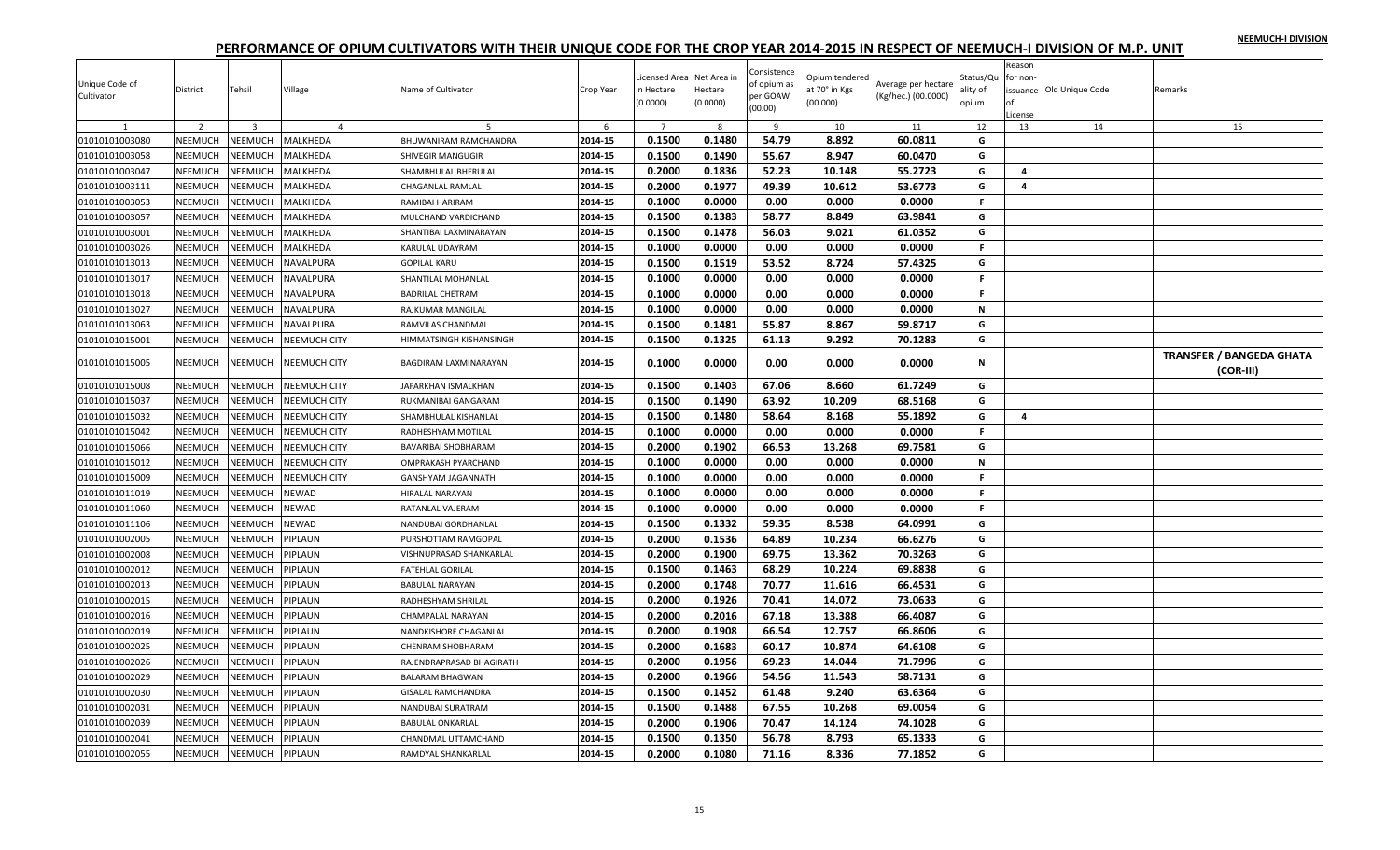|  |  | NEEMUCH-I DIVISION |
|--|--|--------------------|
|  |  |                    |

| Unique Code of<br>Cultivator | District       | Tehsil                  | Village        | Name of Cultivator                                       | Crop Year | Licensed Area Net Area in<br>in Hectare<br>(0.0000) | Hectare<br>(0.0000) | Consistence<br>of opium as<br>per GOAW<br>(00.00) | Opium tendered<br>at 70° in Kgs<br>(00.000) | Average per hectare<br>(Kg/hec.) (00.0000) | Status/Qu<br>ality of<br>opium | Reason<br>for non-<br>Ωf<br>License | issuance Old Unique Code | Remarks                 |
|------------------------------|----------------|-------------------------|----------------|----------------------------------------------------------|-----------|-----------------------------------------------------|---------------------|---------------------------------------------------|---------------------------------------------|--------------------------------------------|--------------------------------|-------------------------------------|--------------------------|-------------------------|
| $\mathbf{1}$                 | 2              | $\overline{\mathbf{3}}$ | $\overline{4}$ | -5                                                       | 6         | $\overline{7}$<br>0.2000                            | 8<br>0.1909         | -9<br>71.22                                       | 10<br>13.644                                | 11<br>71.4720                              | 12                             | 13                                  | 14                       | 15                      |
| 01010101002058               | NEEMUCH        | <b>NEEMUCH</b>          | PIPLAUN        | VISHNUPRASAD ONKARLAL                                    | 2014-15   |                                                     |                     |                                                   |                                             |                                            | G                              |                                     |                          |                         |
| 01010101002059               | NEEMUCH        | <b>NEEMUCH</b>          | PIPLAUN        | <b>GOPALGIR KALUGIR</b>                                  | 2014-15   | 0.2000                                              | 0.1408              | 63.84                                             | 9.229                                       | 65.5469                                    | G                              |                                     |                          |                         |
| 01010101002061               | NEEMUCH        | <b>NEEMUCH</b>          | PIPLAUN        | SUKHDEV RAMCHANDRA                                       | 2014-15   | 0.2000                                              | 0.1547              | 61.75                                             | 10.603                                      | 68.5391                                    | G                              |                                     |                          |                         |
| 01010101002071               | NEEMUCH        | <b>NEEMUCH</b>          | PIPLAUN        | SAREKUWAR RAMESHWER                                      | 2014-15   | 0.2000                                              | 0.1980              | 66.89                                             | 13.216                                      | 66.7475                                    | G                              |                                     |                          |                         |
| 01010101002072               | NEEMUCH        | <b>NEEMUCH</b>          | PIPLAUN        | AMBALAL MOHANLAL                                         | 2014-15   | 0.2000                                              | 0.1887              | 69.60                                             | 13.115                                      | 69.5019                                    | G                              |                                     |                          |                         |
| 01010101002087               | NEEMUCH        | <b>NEEMUCH</b>          | PIPLAUN        | SHERABAI GOVINDRAM                                       | 2014-15   | 0.2000                                              | 0.1940              | 70.31                                             | 14.474                                      | 74.6082                                    | G                              |                                     |                          |                         |
| 01010101002099               | NEEMUCH        | <b>NEEMUCH</b>          | PIPLAUN        | MOHANLAL CHATURBHUJ                                      | 2014-15   | 0.1000                                              | 0.0000              | 0.00                                              | 0.000                                       | 0.0000                                     | F.                             |                                     |                          |                         |
| 01010101002100               | NEEMUCH        | <b>NEEMUCH</b>          | PIPLAUN        | GANGABAI SHYAMLAL                                        | 2014-15   | 0.1500                                              | 0.1529              | 64.88                                             | 9.964                                       | 65.1668                                    | G                              |                                     |                          |                         |
| 01010101002102               | NEEMUCH        | <b>NEEMUCH</b>          | PIPLAUN        | <b>VANALAL RAMNARAYAN</b>                                | 2014-15   | 0.2000                                              | 0.1935              | 62.29                                             | 12.832                                      | 66.3152                                    | G                              |                                     |                          |                         |
| 01010101002105               | NEEMUCH        | <b>NEEMUCH</b>          | PIPLAUN        | SHIVENARAYAN BHANWARLAL                                  | 2014-15   | 0.1500                                              | 0.1050              | 57.23                                             | 6.393                                       | 60.8857                                    | G                              |                                     |                          |                         |
| 01010101002047               | NEEMUCH        | <b>NEEMUCH</b>          | PIPLAUN        | MUKESHKUMAR RAMPRASAD                                    | 2014-15   | 0.2000                                              | 0.1218              | 68.26                                             | 8.591                                       | 70.5337                                    | G                              |                                     |                          |                         |
| 01010101002054               | NEEMUCH        | <b>NEEMUCH</b>          | PIPLAUN        | <b>BANSHILAL RAMCHANDRA</b>                              | 2014-15   | 0.2000                                              | 0.1820              | 70.09                                             | 12.957                                      | 71.1923                                    | G                              |                                     |                          | <b>NAME CHANGE</b>      |
| 01010101002089               | NEEMUCH        | <b>NEEMUCH</b>          | PIPLAUN        | MANOHARLAL JAGANNATH                                     | 2014-15   | 0.2000                                              | 0.1965              | 69.98                                             | 14.446                                      | 73.5165                                    | G                              |                                     |                          |                         |
| 01010101002037               | NEEMUCH        | <b>NEEMUCH</b>          | PIPLAUN        | SHIVELAL CHOGALAL                                        | 2014-15   | 0.2000                                              | 0.1892              | 66.08                                             | 12.744                                      | 67.3573                                    | G                              |                                     |                          |                         |
| 01010101002040               | NEEMUCH        | <b>NEEMUCH</b>          | PIPLAUN        | <b>SUKHDEV CHOGALAL</b>                                  | 2014-15   | 0.2000                                              | 0.1812              | 70.56                                             | 12.771                                      | 70.4801                                    | G                              |                                     |                          |                         |
| 01010101002062               | NEEMUCH        | <b>NEEMUCH</b>          | PIPLAUN        | PRAHALAD CHOGALAL                                        | 2014-15   | 0.2000                                              | 0.1860              | 70.05                                             | 13.390                                      | 71.9892                                    | G                              |                                     |                          |                         |
| 01010101002050               | NEEMUCH        | <b>NEEMUCH</b>          | PIPLAUN        | VARAYANIBAI BHAWAN                                       | 2014-15   | 0.1000                                              | 0.0000              | 0.00                                              | 0.000                                       | 0.0000                                     | F.                             |                                     |                          |                         |
| 01010101002044               | <b>NEEMUCH</b> | <b>NEEMUCH</b>          | PIPLAUN        | MADANLAL MATHURALAL                                      | 2014-15   | 0.1500                                              | 0.1465              | 70.86                                             | 10.649                                      | 72.6894                                    | G                              |                                     |                          |                         |
| 01010101002020               | NEEMUCH        | <b>NEEMUCH</b>          | PIPLAUN        | <b>HANSRAJ CHAGANLAL</b>                                 | 2014-15   | 0.2000                                              | 0.1920              | 67.41                                             | 13.289                                      | 69.2135                                    | G                              |                                     |                          |                         |
| 01010101002111               | NEEMUCH        | <b>NEEMUCH</b>          | PIPLAUN        | <b><i>NMBALAL RAMNARAYAN</i></b>                         | 2014-15   | 0.2000                                              | 0.1972              | 74.11                                             | 14.949                                      | 75.8063                                    | G                              |                                     |                          |                         |
| 01010101002113               | NEEMUCH        | <b>NEEMUCH</b>          | PIPLAUN        | KAMLABAI PRABHU                                          | 2014-15   | 0.2000                                              | 0.1915              | 68.56                                             | 13.261                                      | 69.2480                                    | G                              |                                     |                          |                         |
| 01010101002114               | NEEMUCH        | <b>NEEMUCH</b>          | PIPLAUN        | DAKHIBAI RAMKISHAN                                       | 2014-15   | 0.2000                                              | 0.1935              | 65.86                                             | 13.144                                      | 67.9276                                    | G                              |                                     |                          |                         |
| 01010101002028               | NEEMUCH        | <b>NEEMUCH</b>          | PIPLAUN        | PREMDAS MATHURADAS                                       | 2014-15   | 0.2000                                              | 0.1512              | 63.95                                             | 10.269                                      | 67.9167                                    | G                              |                                     |                          |                         |
| 01010101002023               | NEEMUCH        | <b>NEEMUCH</b>          | PIPLAUN        | MOHANBAI NATHULAL                                        | 2014-15   | 0.1500                                              | 0.1491              | 68.27                                             | 10.006                                      | 67.1093                                    | G                              |                                     |                          |                         |
| 01010101002038               | NEEMUCH        | <b>NEEMUCH</b>          | PIPLAUN        | <b>GOPAL MATHURALAL</b>                                  | 2014-15   | 0.1500                                              | 0.1386              | 63.60                                             | 9.086                                       | 65.5556                                    | G                              |                                     |                          |                         |
| 01010101002045               | NEEMUCH        | <b>NEEMUCH</b>          | PIPLAUN        | AMNALAL NATHULAL                                         | 2014-15   | 0.1500                                              | 0.1454              | 72.26                                             | 10.705                                      | 73.6245                                    | G                              |                                     |                          |                         |
| 01010101002021               | NEEMUCH        | <b>NEEMUCH</b>          | PIPLAUN        | PYARCHAND RAMLAL                                         | 2014-15   | 0.2000                                              | 0.1961              | 69.35                                             | 13.801                                      | 70.3774                                    | G                              |                                     |                          |                         |
| 01010101002017               | NEEMUCH        | <b>NEEMUCH</b>          | PIPLAUN        | <b>DHANRAJ SHOBHARAM</b>                                 | 2014-15   | 0.1500                                              | 0.1470              | 64.96                                             | 9.670                                       | 65.7823                                    | G                              |                                     |                          |                         |
| 01010101002002               | <b>NEEMUCH</b> | <b>NEEMUCH</b>          | PIPLAUN        | <b>NARAYAN ONKAR</b>                                     | 2014-15   | 0.2000                                              | 0.1930              | 62.15                                             | 12.759                                      | 66.1088                                    | G                              |                                     |                          | <b>NAME CHANGE</b>      |
| 01010101002036               | NEEMUCH        | <b>NEEMUCH</b>          | PIPLAUN        | CHANDMAL SHRILAL                                         | 2014-15   | 0.2000                                              | 0.1872              | 65.62                                             | 12.571                                      | 67.1528                                    | G                              |                                     |                          |                         |
| 01010101002063               | NEEMUCH        | <b>NEEMUCH</b>          | PIPLAUN        | AMNALAL RAMKISHAN                                        | 2014-15   | 0.2000                                              | 0.1800              | 67.87                                             | 12.440                                      | 69.1111                                    | G                              |                                     |                          |                         |
| 01010101002115               | NEEMUCH        | <b>NEEMUCH</b>          | PIPLAUN        | <b>AGDISH KISHORE</b>                                    | 2014-15   | 0.1500                                              | 0.1493              | 59.84                                             | 9.814                                       | 65.7334                                    | G                              |                                     |                          |                         |
| 01010101002119               | NEEMUCH        | <b>NEEMUCH</b>          | PIPLAUN        | GORDHANSINGH KISHANSINGH                                 | 2014-15   | 0.1500                                              | 0.1485              | 62.12                                             | 9.788                                       | 65.9125                                    | G                              |                                     |                          |                         |
| 01010101002094               | NEEMUCH        | <b>NEEMUCH</b>          | PIPLAUN        | KRISHNAGOPAL RAMPRATAP                                   | 2014-15   | 0.1500                                              | 0.1484              | 59.63                                             | 8.680                                       | 58.4906                                    | G                              |                                     |                          |                         |
| 01010101002109               | NEEMUCH        | <b>NEEMUCH</b>          | PIPLAUN        | ULABAI NIRBHAYSINGH                                      | 2014-15   | 0.1500                                              | 0.1499              | 66.47                                             | 10.426                                      | 69.5530                                    | G                              |                                     |                          |                         |
| 01010101002014               | NEEMUCH        | <b>NEEMUCH</b>          | PIPLAUN        | BHAGAVATSINGH BHANWARSINGH                               | 2014-15   | 0.2000                                              | 0.1890              | 69.54                                             | 13.024                                      | 68.9101                                    | G                              |                                     |                          |                         |
| 01010101002117               | NEEMUCH        | <b>NEEMUCH</b>          | PIPLAUN        |                                                          | 2014-15   | 0.2000                                              | 0.1891              | 63.53                                             | 13.750                                      | 72.7129                                    | G                              |                                     |                          |                         |
| 01010101002120               | NEEMUCH        | <b>NEEMUCH</b>          | PIPLAUN        | PADMASINGH BHURSINGH<br><b>IUJJARSINGH KISHORE SINGH</b> | 2014-15   | 0.1500                                              | 0.1363              | 59.79                                             | 8.806                                       | 64.6075                                    | G                              |                                     |                          |                         |
|                              |                |                         |                |                                                          |           |                                                     |                     | 58.83                                             | 11.934                                      | 63.6820                                    |                                |                                     |                          |                         |
| 01010101002122               | <b>NEEMUCH</b> | <b>NEEMUCH</b>          | PIPLAUN        | <b>BHAGATSINGH ARJUNSINGH</b>                            | 2014-15   | 0.2000                                              | 0.1874              |                                                   |                                             |                                            | G                              |                                     |                          | <b>TRANSFER / MELKI</b> |
| 01010101040013               | NEEMUCH        | <b>NEEMUCH</b>          | RAJPURIYA      | <b>NDRESH VISHNUPRASAD</b>                               | 2014-15   | 0.1500                                              | 0.1416              | 55.64                                             | 8.394                                       | 59.2797                                    | G                              |                                     |                          |                         |
| 01010101040018               | <b>NEEMUCH</b> | NEEMUCH                 | RAJPURIYA      | <b>GANAPATLAL MANGILAL</b>                               | 2014-15   | 0.1500                                              | 0.1485              | 70.18                                             | 10.717                                      | 72.1684                                    | G                              |                                     |                          |                         |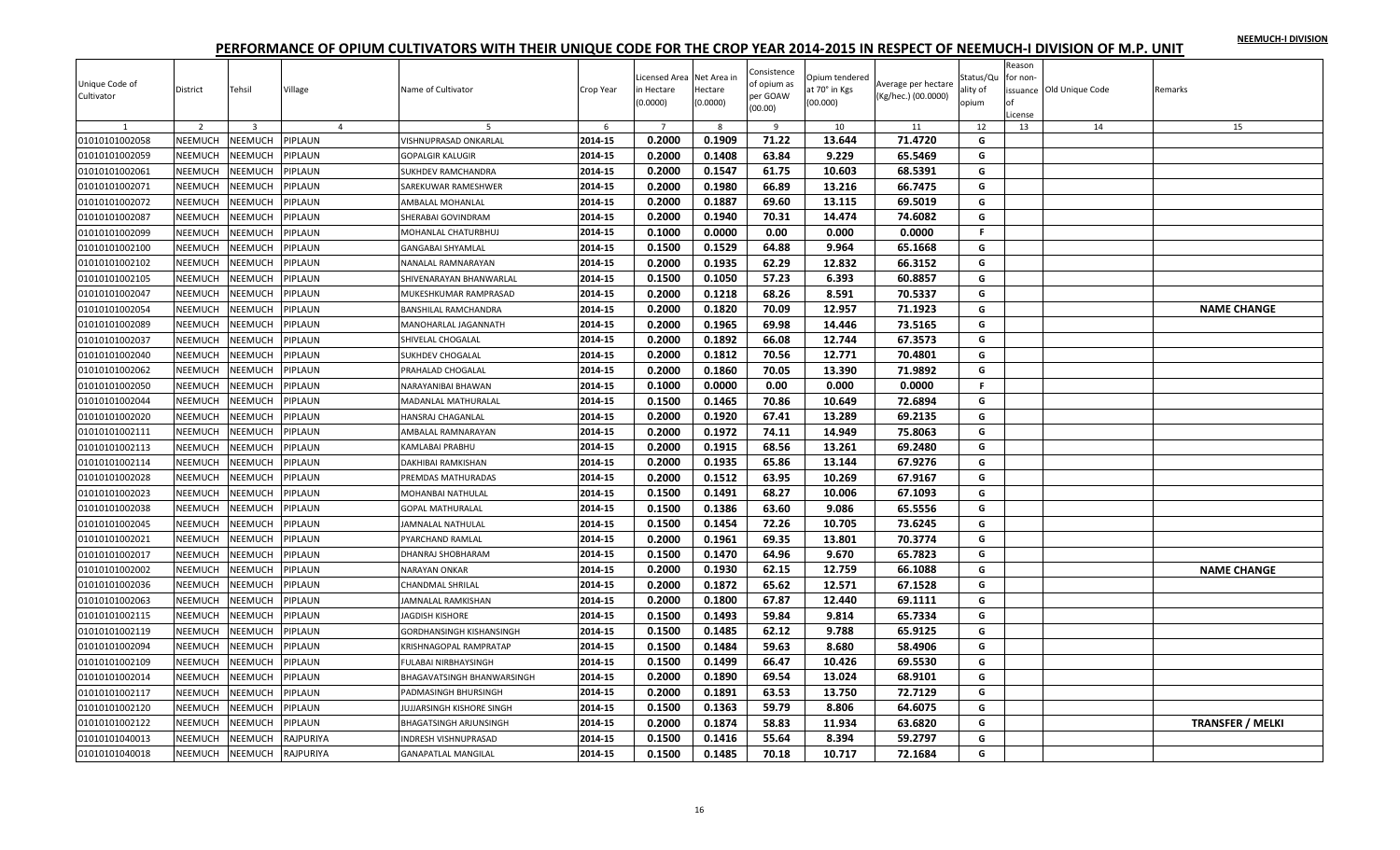|  |  | NEEMUCH-I DIVISION |
|--|--|--------------------|
|  |  |                    |

| Unique Code of<br>Cultivator | District       | Tehsil         | Village         | Name of Cultivator               | Crop Year | Licensed Area Net Area in<br>in Hectare<br>(0.0000) | Hectare<br>(0.0000) | Consistence<br>of opium as<br>per GOAW<br>(00.00) | Opium tendered<br>at 70° in Kgs<br>(00.000) | Average per hectare<br>(Kg/hec.) (00.0000) | Status/Qu<br>ality of<br>opium | Reason<br>for non-<br>оf<br>License | issuance Old Unique Code | Remarks            |
|------------------------------|----------------|----------------|-----------------|----------------------------------|-----------|-----------------------------------------------------|---------------------|---------------------------------------------------|---------------------------------------------|--------------------------------------------|--------------------------------|-------------------------------------|--------------------------|--------------------|
| 1                            | 2              | $\overline{3}$ | $\overline{4}$  | 5                                | 6         | $\overline{7}$                                      | 8                   | 9                                                 | 10                                          | 11                                         | 12                             | 13                                  | 14                       | 15                 |
| 01010101040026               | NEEMUCH        | NEEMUCH        | RAJPURIYA       | <b>BANSHILAL FATEHLAL</b>        | 2014-15   | 0.1500                                              | 0.1468              | 58.69                                             | 8.686                                       | 59.1689                                    | G                              |                                     |                          |                    |
| 01010101040035               | NEEMUCH        | <b>NEEMUCH</b> | RAJPURIYA       | PRAHALAD DAYARAM                 | 2014-15   | 0.1500                                              | 0.1459              | 59.78                                             | 7.618                                       | 52.2138                                    | $\blacksquare$                 | $\overline{2}$                      |                          |                    |
| 01010101040025               | NEEMUCH        | <b>NEEMUCH</b> | RAJPURIYA       | MANOHARLAL GORDHANLAL            | 2014-15   | 0.1500                                              | 0.1405              | 63.61                                             | 9.405                                       | 66.9395                                    | G                              |                                     |                          |                    |
| 01010101040021               | <b>NEEMUCH</b> | <b>NEEMUCH</b> | RAJPURIYA       | <b>GITABAI OMPRAKASH</b>         | 2014-15   | 0.2000                                              | 0.1833              | 62.22                                             | 12.080                                      | 65.9029                                    | G                              |                                     |                          |                    |
| 01010101040019               | <b>NEEMUCH</b> | <b>NEEMUCH</b> | RAJPURIYA       | <b>MANGILAL GANGARAM</b>         | 2014-15   | 0.1500                                              | 0.1420              | 55.97                                             | 8.004                                       | 56.3662                                    | G                              |                                     |                          |                    |
| 01010101009009               | NEEMUCH        | <b>NEEMUCH</b> | SAGARANA        | GOVINDSINGH BHAWANISINGH         | 2014-15   | 0.1500                                              | 0.1428              | 60.04                                             | 9.581                                       | 67.0938                                    | G                              |                                     |                          |                    |
| 01010101009011               | <b>NEEMUCH</b> | <b>NEEMUCH</b> | SAGARANA        | MANOHARSINGH BHAWANISINGH        | 2014-15   | 0.1500                                              | 0.1418              | 55.50                                             | 8.460                                       | 59.6615                                    | G                              |                                     |                          |                    |
| 01010101009013               | NEEMUCH        | <b>NEEMUCH</b> | SAGARANA        | JNKARLAL LADURAM                 | 2014-15   | 0.1500                                              | 0.1418              | 56.36                                             | 9.428                                       | 66.4880                                    | G                              |                                     |                          |                    |
| 01010101009028               | <b>NEEMUCH</b> | NEEMUCH        | SAGARANA        | <b>BALLUSINGH BHERUSINGH</b>     | 2014-15   | 0.1000                                              | 0.0000              | 0.00                                              | 0.000                                       | 0.0000                                     | F.                             |                                     |                          |                    |
| 01010101009072               | NEEMUCH        | <b>NEEMUCH</b> | SAGARANA        | <b>GITABAI BAHADURSINGH</b>      | 2014-15   | 0.1500                                              | 0.1449              | 56.60                                             | 9.485                                       | 65.4589                                    | G                              |                                     |                          |                    |
| 01010101009074               | NEEMUCH        | NEEMUCH        | SAGARANA        | HARISINGH BHANWARSINGH           | 2014-15   | 0.1500                                              | 0.1450              | 55.72                                             | 8.708                                       | 60.0552                                    | G                              |                                     |                          |                    |
| 01010101009089               | NEEMUCH        | <b>NEEMUCH</b> | SAGARANA        | DEVISINGH SHIVESINGH             | 2014-15   | 0.1500                                              | 0.1482              | 62.70                                             | 10.390                                      | 70.1080                                    | G                              |                                     |                          |                    |
| 01010101009094               | NEEMUCH        | <b>NEEMUCH</b> | SAGARANA        | ONGIBAI JAVANISINGH              | 2014-15   | 0.1500                                              | 0.1435              | 55.43                                             | 8.473                                       | 59.0453                                    | G                              |                                     |                          |                    |
| 01010101009096               | NEEMUCH        | <b>NEEMUCH</b> | SAGARANA        | SARDARBAI NAHARSINGH             | 2014-15   | 0.1500                                              | 0.1437              | 51.81                                             | 8.948                                       | 62.2686                                    | G                              |                                     |                          |                    |
| 01010101009085               | <b>NEEMUCH</b> | <b>NEEMUCH</b> | SAGARANA        | MOTYABAI NATHUSINGH              | 2014-15   | 0.1500                                              | 0.1491              | 59.73                                             | 9.941                                       | 66.6734                                    | G                              |                                     |                          |                    |
| 01010101009010               | <b>NEEMUCH</b> | <b>NEEMUCH</b> | SAGARANA        | KACHARUSINGH UDAYSINGH           | 2014-15   | 0.1500                                              | 0.1366              | 49.30                                             | 7.634                                       | 55.8858                                    | G                              | 4                                   |                          |                    |
| 01010101009052               | <b>NEEMUCH</b> | <b>NEEMUCH</b> | SAGARANA        | KUSHALBAI NIRBHAYSINGH           | 2014-15   | 0.1500                                              | 0.0706              | 61.00                                             | 5.037                                       | 71.3456                                    | G                              |                                     |                          |                    |
| 01010101009068               | <b>NEEMUCH</b> | <b>NEEMUCH</b> | SAGARANA        | GORDHANSINGH JAYSINGH            | 2014-15   | 0.1500                                              | 0.1446              | 58.55                                             | 9.569                                       | 66.1757                                    | G                              |                                     |                          |                    |
| 01010101009091               | NEEMUCH        | <b>NEEMUCH</b> | SAGARANA        | MEHATABBAI CHITARSINGH           | 2014-15   | 0.1500                                              | 0.1485              | 56.52                                             | 9.261                                       | 62.3636                                    | G                              |                                     |                          |                    |
| 01010101009061               | NEEMUCH        | <b>NEEMUCH</b> | SAGARANA        | <b>HARIOM RATANLAI</b>           | 2014-15   | 0.1500                                              | 0.1480              | 57.71                                             | 9.811                                       | 66.2905                                    | G                              |                                     |                          |                    |
| 01010101009119               | NEEMUCH        | <b>NEEMUCH</b> | SAGARANA        | SURAJBAI MANSINGH                | 2014-15   | 0.1500                                              | 0.1435              | 57.51                                             | 8.865                                       | 61.7770                                    | G                              |                                     |                          |                    |
| 01010101018008               | NEEMUCH        | NEEMUCH        | SARJANA         | SHANTILAL PANNALAL               | 2014-15   | 0.2000                                              | 0.1651              | 54.90                                             | 9.592                                       | 58.0981                                    | G                              |                                     |                          |                    |
| 01010101018032               | NEEMUCH        | <b>NEEMUCH</b> | SARJANA         | SHYAMSHUNDER DALURAM             | 2014-15   | 0.1000                                              | 0.0000              | 0.00                                              | 0.000                                       | 0.0000                                     | F.                             |                                     |                          |                    |
| 01010101018009               | <b>NEEMUCH</b> | <b>NEEMUCH</b> | SARJANA         | GODAVARIBAI JAYSINGH             | 2014-15   | 0.1500                                              | 0.1419              | 63.83                                             | 9.073                                       | 63.9394                                    | G                              |                                     |                          |                    |
| 01010101018028               | NEEMUCH        | <b>NEEMUCH</b> | SARJANA         | BHARATSINGH JAYSINGH             | 2014-15   | 0.2000                                              | 0.1806              | 63.41                                             | 11.604                                      | 64.2525                                    | G                              |                                     |                          |                    |
| 01010101034007               | NEEMUCH        | <b>NEEMUCH</b> | AMAWALI MAHAL   | JMRAVSINGH MADHOSINGH            | 2014-15   | 0.1500                                              | 0.0965              | 65.23                                             | 6.458                                       | 66.9223                                    | G                              |                                     | 01010101031015           |                    |
| 01010101080007               | <b>NEEMUCH</b> | <b>NEEMUCH</b> | ADMALIYA        | SHRAWANSINGH RAMSINGH            | 2014-15   | 0.1000                                              | 0.0000              | 0.00                                              | 0.000                                       | 0.0000                                     | $\mathbb F$                    |                                     |                          |                    |
| 01010101080009               | <b>NEEMUCH</b> | <b>NEEMUCH</b> | ADMALIYA        | SURESHKUMAR RAMPRASAD            | 2014-15   | 0.1500                                              | 0.1427              | 57.57                                             | 9.367                                       | 65.6412                                    | G                              |                                     |                          |                    |
| 01010101080015               | <b>NEEMUCH</b> | <b>NEEMUCH</b> | ADMALIYA        | GANSHYAMDAS RAMCHANDRADAS        | 2014-15   | 0.1500                                              | 0.1395              | 59.30                                             | 8.438                                       | 60.4875                                    | G                              |                                     |                          |                    |
| 01010101080016               | NEEMUCH        | <b>NEEMUCH</b> | ADMALIYA        | DOULATSINGH NAHARSINGH           | 2014-15   | 0.2000                                              | 0.1845              | 63.01                                             | 12.314                                      | 66.7425                                    | G                              |                                     |                          |                    |
| 01010101080018               | <b>NEEMUCH</b> | NEEMUCH        | ADMALIYA        | GANSHYAM VISHWANATH SIVENATH     | 2014-15   | 0.1500                                              | 0.1343              | 63.58                                             | 8.856                                       | 65.9419                                    | G                              |                                     |                          |                    |
| 01010101080019               | NEEMUCH        | <b>NEEMUCH</b> | ADMALIYA        | VISHNUKUMAR AMRATRAM             | 2014-15   | 0.1500                                              | 0.1402              | 63.04                                             | 9.456                                       | 67.4465                                    | G                              |                                     |                          |                    |
| 01010101080024               | NEEMUCH        | <b>NEEMUCH</b> | ADMALIYA        | RAMKUNWAR NEKSINGH               | 2014-15   | 0.1500                                              | 0.1496              | 57.79                                             | 9.362                                       | 62.5802                                    | G                              |                                     |                          |                    |
| 01010101080032               | NEEMUCH        | <b>NEEMUCH</b> | ADMALIYA        | RADHESHYAM SHIVENARAYAN          | 2014-15   | 0.1500                                              | 0.1425              | 61.38                                             | 9.260                                       | 64.9825                                    | G                              |                                     |                          |                    |
| 01010101080035               | <b>NEEMUCH</b> | <b>NEEMUCH</b> | ADMALIYA        | RAMESHCHANDRA SHIVENARAYAN       | 2014-15   | 0.1500                                              | 0.1470              | 54.23                                             | 8.522                                       | 57.9728                                    | G                              |                                     |                          |                    |
| 01010101080036               | <b>NEEMUCH</b> | <b>NEEMUCH</b> | <b>ADMALIYA</b> | <b>SHIVENATH SHANKARLAL</b>      | 2014-15   | 0.1500                                              | 0.1488              | 60.67                                             | 9.369                                       | 62.9637                                    | G                              |                                     |                          |                    |
|                              |                |                |                 |                                  |           |                                                     |                     |                                                   |                                             |                                            |                                |                                     |                          |                    |
| 01010101080054               | NEEMUCH        | <b>NEEMUCH</b> | ADMALIYA        | KISHANLAL MULCHAND               | 2014-15   | 0.1500                                              | 0.1308              | 64.36                                             | 8.146                                       | 62.2783                                    | G                              |                                     |                          |                    |
| 01010101080044               | <b>NEEMUCH</b> | <b>NEEMUCH</b> | ADMALIYA        | PURANSINGH GOPALSINGH            | 2014-15   | 0.2000                                              | 0.1944              | 59.61                                             | 12.569                                      | 64.6553                                    | G                              |                                     |                          |                    |
| 01010101080052               | NEEMUCH        | <b>NEEMUCH</b> | ADMALIYA        | JMASHANKAR DHANRAJ               | 2014-15   | 0.2000                                              | 0.1825              | 57.99                                             | 11.026                                      | 60.4164                                    | G                              |                                     |                          | <b>NAME CHANGE</b> |
| 01010101080003               | <b>NEEMUCH</b> | <b>NEEMUCH</b> | ADMALIYA        | PRAKASHCHANDRA BHERULAL          | 2014-15   | 0.2000                                              | 0.1938              | 61.85                                             | 12.600                                      | 65.0155                                    | G                              |                                     |                          |                    |
| 01010101080073               | NEEMUCH        | NEEMUCH        | ADMALIYA        | KALAWATIBAI SHANKARLAL RAMPRASAD | 2014-15   | 0.1500                                              | 0.1445              | 61.67                                             | 9.726                                       | 67.3080                                    | G                              |                                     |                          |                    |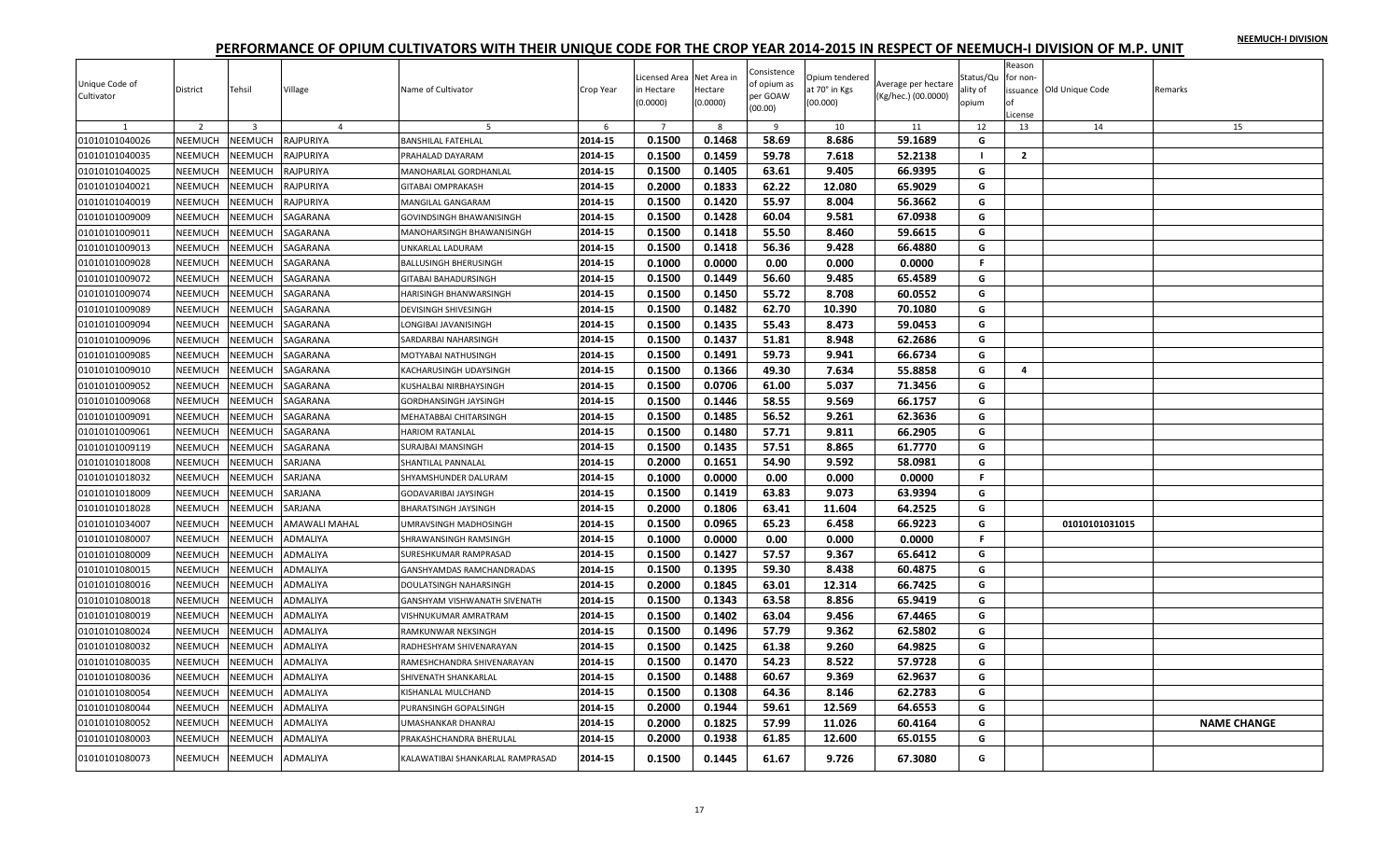| NEEMUCH-I DIVISION |  |
|--------------------|--|
|                    |  |

| Unique Code of<br>Cultivator | District       | Tehsil                  | Village        | Name of Cultivator              | Crop Year | Licensed Area Net Area in<br>in Hectare<br>(0.0000) | Hectare<br>(0.0000) | Consistence<br>of opium as<br>per GOAW<br>(00.00) | Opium tendered<br>at 70° in Kgs<br>(00.000) | Average per hectare<br>(Kg/hec.) (00.0000) | Status/Qu<br>ality of<br>opium | Reason<br>for non-<br>nf<br>License | issuance Old Unique Code | Remarks |
|------------------------------|----------------|-------------------------|----------------|---------------------------------|-----------|-----------------------------------------------------|---------------------|---------------------------------------------------|---------------------------------------------|--------------------------------------------|--------------------------------|-------------------------------------|--------------------------|---------|
|                              | $\overline{2}$ | $\overline{\mathbf{3}}$ | $\overline{4}$ |                                 | -6        | $\overline{7}$                                      | 8                   | - 9                                               | 10                                          | 11                                         | 12                             | 13                                  | 14                       | 15      |
| 01010101080013               | NEEMUCH        | <b>NEEMUCH</b>          | ADMALIYA       | <b>BHOPALSINGH GORDHANSINGH</b> | 2014-15   | 0.1000                                              | 0.0000              | 0.00                                              | 0.000                                       | 0.0000                                     | F.                             |                                     |                          |         |
| 01010101080058               | NEEMUCH        | <b>NEEMUCH</b>          | ADMALIYA       | SHAMBHUSINGH BHAWANISINGH       | 2014-15   | 0.1000                                              | 0.0000              | 0.00                                              | 0.000                                       | 0.0000                                     | F.                             |                                     |                          |         |
| 01010101080008               | NEEMUCH        | NEEMUCH                 | ADMALIYA       | TAMMALAL MODA                   | 2014-15   | 0.1000                                              | 0.0000              | 0.00                                              | 0.000                                       | 0.0000                                     | F.                             |                                     |                          |         |
| 01010101080038               | NEEMUCH        | <b>NEEMUCH</b>          | ADMALIYA       | MEHATAB KUNWAR SAJJAN SINGH     | 2014-15   | 0.2000                                              | 0.1812              | 62.17                                             | 11.031                                      | 60.8775                                    | G                              |                                     |                          |         |
| 01010101095011               | NEEMUCH        | <b>NEEMUCH</b>          | AMLIKHEDA      | CHUNNILAL DHANNALAL             | 2014-15   | 0.1500                                              | 0.1419              | 49.65                                             | 7.909                                       | 55.7364                                    | G                              | $\overline{4}$                      |                          |         |
| 01010101095015               | NEEMUCH        | NEEMUCH                 | AMLIKHEDA      | SITABAI MOHANLAL                | 2014-15   | 0.1500                                              | 0.1470              | 61.37                                             | 10.196                                      | 69.3605                                    | G                              |                                     |                          |         |
| 01010101095016               | NEEMUCH        | NEEMUCH                 | AMLIKHEDA      | KANWARLAL RATANLAL              | 2014-15   | 0.1500                                              | 0.1464              | 63.25                                             | 10.364                                      | 70.7923                                    | G                              |                                     |                          |         |
| 01010101095020               | NEEMUCH        | <b>NEEMUCH</b>          | AMLIKHEDA      | MUNNIBAI HIRALAL                | 2014-15   | 0.1500                                              | 0.1418              | 55.93                                             | 9.085                                       | 64.0691                                    | G                              |                                     |                          |         |
| 01010101095018               | NEEMUCH        | VEEMUCH                 | AMLIKHEDA      | BHANWARLAL SITARAM              | 2014-15   | 0.2000                                              | 0.1965              | 64.22                                             | 14.229                                      | 72.4122                                    | G                              |                                     |                          |         |
| 01010101095003               | NEEMUCH        | <b>NEEMUCH</b>          | AMLIKHEDA      | SOHANBAI BHERULAL               | 2014-15   | 0.2000                                              | 0.1950              | 54.65                                             | 12.195                                      | 62.5385                                    | G                              |                                     |                          |         |
| 01010103070001               | NEEMUCH        | EERAN                   | <b>BAMNIYA</b> | BHARATLAL SHANTILAL             | 2014-15   | 0.1500                                              | 0.1448              | 58.67                                             | 8.968                                       | 61.9337                                    | G                              |                                     |                          |         |
| 01010103070002               | NEEMUCH        | EERAN                   | <b>BAMNIYA</b> | MUNNALAL VAJERAM                | 2014-15   | 0.2000                                              | 0.2013              | 58.25                                             | 12.033                                      | 59.7765                                    | G                              |                                     |                          |         |
| 01010103070005               | NEEMUCH        | EERAN                   | BAMNIYA        | NARSINGH RODA                   | 2014-15   | 0.2000                                              | 0.1980              | 62.06                                             | 12.474                                      | 63.0000                                    | G                              |                                     |                          |         |
| 01010103070007               | NEEMUCH        | EERAN                   | BAMNIYA        | KANKUBAI HAMERCHAND             | 2014-15   | 0.1500                                              | 0.1501              | 61.21                                             | 9.549                                       | 63.6176                                    | G                              |                                     |                          |         |
| 01010103070010               | NEEMUCH        | EERAN                   | <b>BAMNIYA</b> | VIJAYRAM MEGHRAJ                | 2014-15   | 0.2000                                              | 0.2007              | 57.53                                             | 12.344                                      | 61.5047                                    | G                              |                                     |                          |         |
| 01010103070013               | NEEMUCH        | EERAN                   | <b>BAMNIYA</b> | RAMLAL KANIRAM                  | 2014-15   | 0.1500                                              | 0.1505              | 55.34                                             | 8.688                                       | 57.7276                                    | G                              |                                     |                          |         |
| 01010103070014               | NEEMUCH        | EERAN                   | BAMNIYA        | AIRAM FAKIRCHANDRA              | 2014-15   | 0.1000                                              | 0.0416              | 61.00                                             | 2.614                                       | 62.8365                                    | G                              |                                     |                          |         |
| 01010103070017               | NEEMUCH        | EERAN                   | BAMNIYA        | SHANTILAL MEGHRAJ               | 2014-15   | 0.1500                                              | 0.1351              | 61.46                                             | 9.070                                       | 67.1355                                    | G                              |                                     |                          |         |
| 01010103070019               | NEEMUCH        | EERAN                   | <b>BAMNIYA</b> | MOHANLAL MOTILAL                | 2014-15   | 0.1000                                              | 0.0963              | 64.36                                             | 6.234                                       | 64.7352                                    | G                              |                                     |                          |         |
| 01010103070020               | NEEMUCH        | EERAN                   | <b>BAMNIYA</b> | SALAGRAM RATANLAL               | 2014-15   | 0.2000                                              | 0.1992              | 53.36                                             | 10.695                                      | 53.6898                                    | G                              | 4                                   |                          |         |
| 01010103070024               | NEEMUCH        | EERAN                   | BAMNIYA        | RAMNARAYAN GABURCHAND           | 2014-15   | 0.2000                                              | 0.2028              | 61.65                                             | 12.770                                      | 62.9684                                    | G                              |                                     |                          |         |
| 01010103070027               | <b>NEEMUCH</b> | EERAN                   | <b>BAMNIYA</b> | SARJUBAI ONKAR                  | 2014-15   | 0.2000                                              | 0.1931              | 61.56                                             | 12.312                                      | 63.7597                                    | G                              |                                     |                          |         |
| 01010103070035               | <b>NEEMUCH</b> | EERAN                   | <b>BAMNIYA</b> | BHARATLAL JAGANNATH             | 2014-15   | 0.2000                                              | 0.2021              | 62.15                                             | 12.954                                      | 64.0970                                    | G                              |                                     |                          |         |
| 01010103070036               | NEEMUCH        | EERAN                   | BAMNIYA        | NATHULAL NARAYAN                | 2014-15   | 0.2000                                              | 0.1993              | 61.37                                             | 13.177                                      | 66.1164                                    | G                              |                                     |                          |         |
| 01010103070044               | NEEMUCH        | EERAN                   | <b>BAMNIYA</b> | KAMLABAI KHYALIRAM              | 2014-15   | 0.1500                                              | 0.1400              | 60.66                                             | 8.692                                       | 62.0857                                    | G                              |                                     |                          |         |
| 01010103070045               | NEEMUCH        | EERAN                   | <b>BAMNIYA</b> | RAMPRASAD JAGANNATH             | 2014-15   | 0.2000                                              | 0.1561              | 56.72                                             | 9.124                                       | 58.4497                                    | G                              |                                     |                          |         |
| 01010103070049               | <b>NEEMUCH</b> | EERAN                   | <b>BAMNIYA</b> | JAGDISH RAMLAL                  | 2014-15   | 0.2000                                              | 0.1972              | 59.96                                             | 12.112                                      | 61.4199                                    | G                              |                                     |                          |         |
| 01010103070006               | NEEMUCH        | EERAN                   | BAMNIYA        | MANGILAL KACHRU                 | 2014-15   | 0.2000                                              | 0.1613              | 61.32                                             | 10.083                                      | 62.5108                                    | G                              |                                     |                          |         |
| 01010103070050               | NEEMUCH        | EERAN                   | BAMNIYA        | MANGILAL BADRILAL               | 2014-15   | 0.1500                                              | 0.1479              | 61.27                                             | 9.348                                       | 63.2049                                    | G                              |                                     |                          |         |
| 01010103070052               | NEEMUCH        | EERAN                   | <b>BAMNIYA</b> | KANWARLAL RODAJI                | 2014-15   | 0.2000                                              | 0.1594              | 60.13                                             | 9.698                                       | 60.8407                                    | G                              |                                     |                          |         |
| 01010103070062               | NEEMUCH        | EERAN                   | <b>BAMNIYA</b> | DEVILAL KANHAIYALAL             | 2014-15   | 0.2000                                              | 0.1950              | 59.32                                             | 11.957                                      | 61.3179                                    | G                              |                                     |                          |         |
| 01010103070030               | NEEMUCH        | EERAN                   | BAMNIYA        | BADRILAL RAMLAL                 | 2014-15   | 0.2000                                              | 0.1504              | 60.80                                             | 9.276                                       | 61.6755                                    | G                              |                                     |                          |         |
| 01010103070028               | NEEMUCH        | EERAN                   | <b>BAMNIYA</b> | <b>KARU NATHU</b>               | 2014-15   | 0.2000                                              | 0.1380              | 62.81                                             | 9.116                                       | 66.0580                                    | G                              |                                     |                          |         |
| 01010103070031               | NEEMUCH        | EERAN                   | <b>BAMNIYA</b> | KALABAI MANGILAL                | 2014-15   | 0.1500                                              | 0.1529              | 59.29                                             | 9.385                                       | 61.3800                                    | G                              |                                     |                          |         |
|                              | NEEMUCH        | EERAN                   | BAMNIYA        |                                 | 2014-15   | 0.2000                                              | 0.2004              | 62.38                                             | 12.824                                      | 63.9920                                    | G                              |                                     |                          |         |
| 01010103070058               |                |                         |                | SALAGRAM FAKIRCHAND             |           |                                                     |                     |                                                   |                                             |                                            |                                |                                     |                          |         |
| 01010103070059               | NEEMUCH        | EERAN                   | BAMNIYA        | RAMESHWAR GIRDHARI              | 2014-15   | 0.1500                                              | 0.1404              | 63.48                                             | 9.468                                       | 67.4359                                    | G                              |                                     |                          |         |
| 01010103070061               | NEEMUCH        | EERAN                   | <b>BAMNIYA</b> | JAGDISH BHUWANIRAM              | 2014-15   | 0.1500                                              | 0.1428              | 59.51                                             | 9.437                                       | 66.0854                                    | G                              |                                     |                          |         |
| 01010103070048               | NEEMUCH        | EERAN                   | <b>BAMNIYA</b> | ONKARLAL FAKIRCHAND             | 2014-15   | 0.2000                                              | 0.1913              | 56.22                                             | 10.770                                      | 56.2990                                    | G                              |                                     |                          |         |
| 01010103070065               | <b>NEEMUCH</b> | EERAN                   | BAMNIYA        | SATYANARAYAN MEGHRAJ            | 2014-15   | 0.2000                                              | 0.1980              | 57.99                                             | 12.037                                      | 60.7929                                    | G                              |                                     |                          |         |
| 01010103070034               | NEEMUCH        | EERAN                   | <b>BAMNIYA</b> | BALMUKUND GABURCHAND            | 2014-15   | 0.1500                                              | 0.1500              | 59.25                                             | 9.531                                       | 63.5400                                    | G                              |                                     |                          |         |
| 01010103070003               | NEEMUCH        | <b>JEERAN</b>           | <b>BAMNIYA</b> | RAMKUNWARBAI DASRATHSINGH       | 2014-15   | 0.1000                                              | 0.0762              | 53.45                                             | 3.971                                       | 52.1129                                    | G                              | 4                                   |                          |         |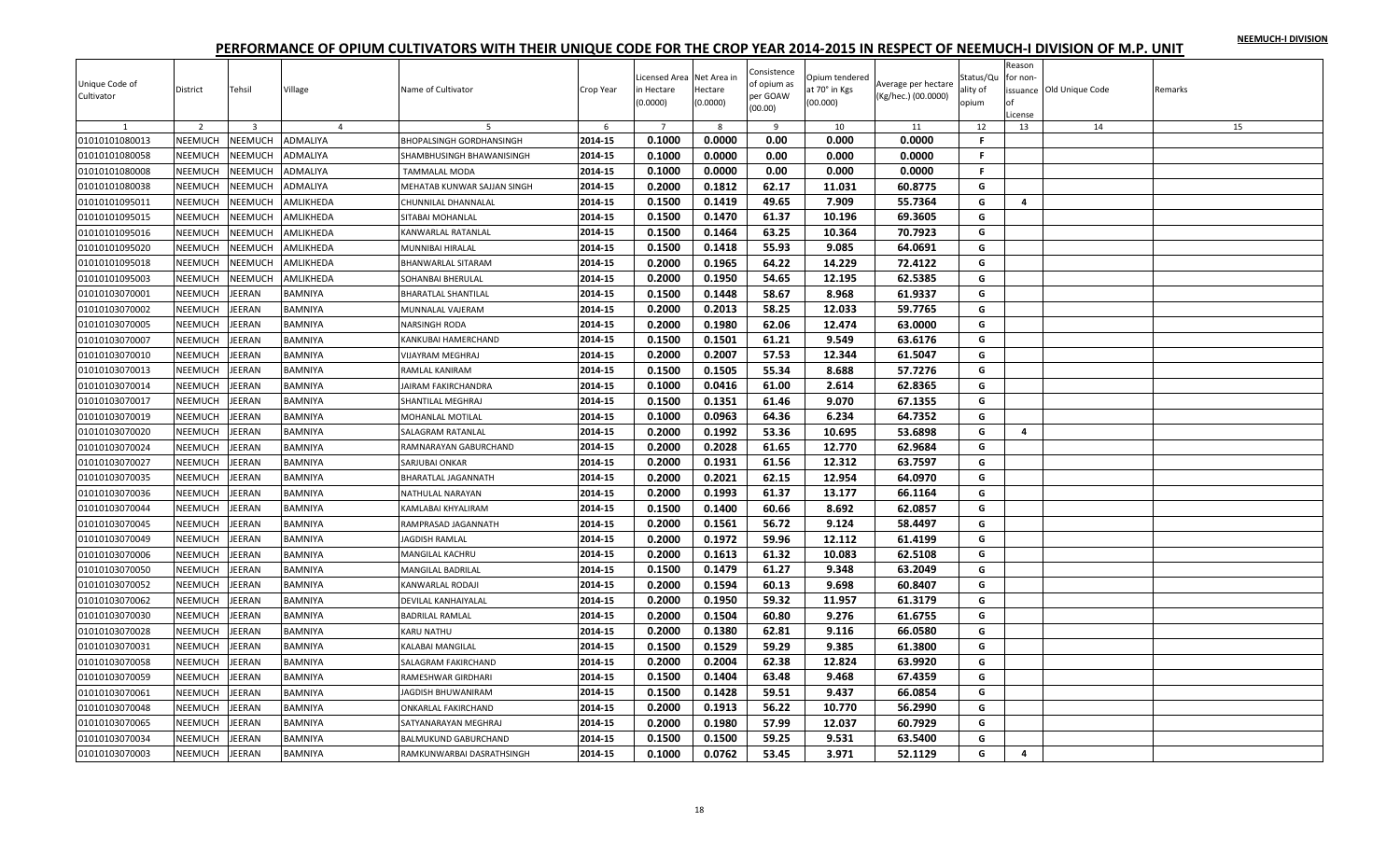|  |  | NEEMUCH-I DIVISION |
|--|--|--------------------|
|  |  |                    |

| 0.2000<br>0.1806<br>57.03<br>10.567<br>58.5105<br>01010103070037<br>NEEMUCH<br>EERAN<br><b>BAMNIYA</b><br>2014-15<br>RUKMANBAI RANCHOD<br>G<br>0.1500<br>0.1525<br>55.17<br>8.599<br>56.3869<br>01010103070046<br><b>NEEMUCH</b><br><b>JEERAN</b><br>2014-15<br>G<br><b>BAMNIYA</b><br>RANGLAL KACHRULAL<br>0.1500<br>0.1260<br>64.68<br>68.8571<br>2014-15<br>8.676<br>G<br>01010103070069<br><b>NEEMUCH</b><br>EERAN<br><b>BAMNIYA</b><br>RAMKANYABAI RAJMAL<br>01030207059100<br><b>NEEMUCH</b><br>2014-15<br>0.1950<br>01010101053004<br><b>NEEMUCH</b><br>BELARI<br>0.2000<br>60.85<br>12.761<br>65.4410<br>G<br>KALUSINGH DEVISINGH<br>0.2000<br>0.1950<br>NEEMUCH<br>2014-15<br>64.42<br>13.418<br>68.8103<br>G<br>01010101053007<br><b>NEEMUCH</b><br>BELARI<br>BHOPALSINGH KALUSINGH<br>NEEMUCH<br>NEEMUCH<br>0.2000<br>0.1960<br>65.24<br>13.896<br>70.8980<br>G<br>01010101053011<br>BELARI<br>2014-15<br>NAGGIBAI BHERUSINGH<br>01010101053012<br>NEEMUCH<br>NEEMUCH<br><b>BELARI</b><br>2014-15<br>0.2000<br>0.1995<br>59.29<br>13.044<br>65.3835<br>G<br>KHUMANSINGH NATHUSINGH<br>0.1925<br>01010101053015<br>NEEMUCH<br><b>NEEMUCH</b><br><b>BELARI</b><br>2014-15<br>0.2000<br>58.24<br>12.189<br>63.3195<br>G<br>SAJJANBAI KACHARU<br>01010101053016<br><b>NEEMUCH</b><br>VEEMUCH<br>BELARI<br>2014-15<br>0.1500<br>0.1439<br>57.24<br>9.330<br>64.8367<br>G<br>PRAHALADSINGH GOBARSINGH<br>59.35<br>01010101053019<br>NEEMUCH<br><b>NEEMUCH</b><br><b>BELARI</b><br>2014-15<br>0.1500<br>0.1500<br>9.182<br>61.2133<br>G<br>GORDHANSINGH JAWANSIGH<br>52.85<br>10.827<br>56.8645<br>NEEMUCH<br>NEEMUCH<br>BELARI<br>2014-15<br>0.2000<br>0.1904<br>G<br>01010101053020<br>RANSINGH BHERUSINGH<br>0.1988<br>2014-15<br>0.2000<br>61.21<br>13.213<br>66.4638<br>01010101053025<br>NEEMUCH<br><b>NEEMUCH</b><br><b>BELARI</b><br>RAJIBAI KALUSINGH<br>G<br>NEEMUCH<br>2014-15<br>0.2000<br>0.1947<br>63.76<br>13.699<br>70.3595<br>G<br>01010101053027<br><b>NEEMUCH</b><br><b>BELARI</b><br>GOVINDSINGH ISHWARSINGH<br>0.1500<br>0.1528<br>58.72<br>9.412<br>61.5969<br><b>BELARI</b><br>2014-15<br>G<br>01010101053029<br>NEEMUCH<br><b>NEEMUCH</b><br>AXMANSINGH MOTISINGH<br>0.1836<br>57.13<br>NEEMUCH<br><b>NEEMUCH</b><br>BELARI<br>2014-15<br>0.2000<br>11.246<br>61.2527<br>G<br>01010101053030<br>MADANSINGH BHANWARSINGH<br>0.2000<br><b>NEEMUCH</b><br>2014-15<br>0.1911<br>60.40<br>12.184<br>63.7572<br>G<br>01010101053031<br><b>NEEMUCH</b><br><b>BELARI</b><br><b>BHULIBAI SAJJANSINGH</b><br>NEEMUCH<br><b>NEEMUCH</b><br>BELARI<br>0.1000<br>0.0000<br>0.00<br>F.<br>01010101053034<br>2014-15<br>0.000<br>0.0000<br>KESHARSINGH KISHANSINGH<br>58.24<br>12.979<br>01010101053036<br>NEEMUCH<br>NEEMUCH<br><b>BELARI</b><br>2014-15<br>0.2000<br>0.1980<br>65.5505<br>G<br>MANGIBAI MOTISINGH<br>0.2000<br>0.1890<br>60.71<br>12.619<br>66.7672<br>01010101053040<br>NEEMUCH<br><b>NEEMUCH</b><br><b>BELARI</b><br>2014-15<br>G<br><b>ANOKHDAS LALDAS</b><br><b>NEEMUCH</b><br>NEEMUCH<br>BELARI<br>2014-15<br>0.2000<br>0.1945<br>58.80<br>12.676<br>65.1722<br>01010101053055<br>G<br>BHERUSINGH RATANSINGH<br>0.1500<br>0.1485<br>60.76<br>9.999<br>67.3333<br>NEEMUCH<br>2014-15<br>G<br>01010101053009<br><b>NEEMUCH</b><br>BELARI<br>LAXMANSINGH RAYSINGH<br>0.1000<br>65.36<br>60.5000<br>NEEMUCH<br><b>JEERAN</b><br>BHANWRASA<br>2014-15<br>0.1000<br>6.050<br>G<br>01010103068001<br>KANHEYALAL GORDHANLAL<br>55.59<br>2014-15<br>0.1500<br>0.1476<br>8.577<br>58.1098<br>01010103068009<br>NEEMUCH<br>EERAN<br><b>BHANWRASA</b><br>AXMANSINGH SWRUPSINGH<br>G<br>NEEMUCH<br>2014-15<br>0.2000<br>0.1980<br>58.39<br>11.486<br>58.0101<br>01010103068010<br><b>JEERAN</b><br>BHANWRASA<br>G<br><b>BHARATSINGH BAPUSINGH</b><br>0.2000<br>0.1980<br>59.14<br>12.648<br>63.8788<br>NEEMUCH<br>2014-15<br>G<br>01010103068011<br>EERAN<br>BHANWRASA<br>SEETALSINGH NAHARSINGH<br>NEEMUCH<br>0.1500<br>0.1530<br>57.25<br>01010103068013<br><b>JEERAN</b><br>2014-15<br>9.487<br>62.0065<br>G<br>BHANWRASA<br><b>BHOPALSINH GAMERSINH</b><br>01010103068014<br>NEEMUCH<br><b>JEERAN</b><br><b>BHANWRASA</b><br>2014-15<br>0.1500<br>0.1488<br>57.00<br>9.120<br>61.2903<br>G<br>PAWANKUMAR KISHANLAL<br>56.97<br>NEEMUCH<br>0.1500<br>0.1500<br>9.311<br>62.0733<br>G<br>01010103068015<br>EERAN<br>BHANWRASA<br>2014-15<br>GULABCHAND RAMKISHAN<br>01010103068019<br>NEEMUCH<br>EERAN<br>BHANWRASA<br>2014-15<br>0.1500<br>0.1501<br>62.67<br>10.135<br>67.5217<br>G<br>VINODSINGH BHUWANISINGH<br>0.1736<br>2014-15<br>0.2000<br>61.29<br>11.768<br>67.7880<br>G<br>01010103068020<br>NEEMUCH<br>EERAN<br>BHANWRASA<br><b>BHERUSINGH NATHUSINGH</b><br>0.1922<br>01010103068021<br>NEEMUCH<br><b>JEERAN</b><br>2014-15<br>0.2000<br>66.36<br>13.367<br>69.5473<br>G<br>BHANWRASA<br><b>GOPAL BAPULAL</b><br>0.1500<br>2014-15<br>0.1520<br>66.07<br>10.222<br>67.2500<br>01010103068023<br>NEEMUCH<br>EERAN<br>G<br>BHANWRASA<br>MANKUNWAR MANGILAL<br>0.2000<br>0.2010<br>59.98<br>11.867<br>59.0398<br>NEEMUCH<br>2014-15<br>G<br>01010103068025<br>EERAN<br>BHANWRASA<br>ISHWARSINGH MEHATABSINGH<br>0.1500<br>2014-15<br>0.1500<br>58.99<br>9.952<br>66.3467<br>01010103068030<br>NEEMUCH<br>EERAN<br><b>BHANWRASA</b><br><b>JMRAV JAWANSINGH</b><br>G<br>0.1500<br>NEEMUCH<br>2014-15<br>0.1500<br>59.44<br>9.816<br>65.4400<br>G<br>01010103068037<br><b>JEERAN</b><br>BHANWRASA<br>DHAPUBAI HARISINGH<br>0.1500<br>0.1500<br>61.11<br>9.926<br>66.1733<br>01010103068038<br>NEEMUCH<br>EERAN<br>BHANWRASA<br>2014-15<br>G<br>RANJITSINGH GAMERSINGH<br>0.1550<br>9.724<br>01010103068047<br>NEEMUCH<br><b>JEERAN</b><br>2014-15<br>0.1500<br>58.08<br>62.7355<br>G<br>BHANWRASA<br>RAMSINGH JAYSINGH<br>01010103068048<br>NEEMUCH<br>EERAN<br><b>BHANWRASA</b><br>2014-15<br>0.2000<br>0.1961<br>66.42<br>12.904<br>65.8032<br>G<br>RADHESHYAM BHAGIRATH<br>0.2000<br>0.1863<br>58.45<br>11.448<br>61.4493<br>G<br>2014-15<br>01010103068054<br>NEEMUCH<br>EERAN<br>BHANWRASA<br>KISHANLAL ONKARLAL<br>14.278<br>01010103068056<br>NEEMUCH<br>EERAN<br>2014-15<br>0.2000<br>0.2000<br>64.94<br>71.3900<br>G<br>BHANWRASA<br>ISHWARSINGH RAYSINGH<br>2014-15<br>0.1500<br>0.1443<br>60.93<br>G<br>9.758<br>67.6230<br>01010103068057<br>NEEMUCH<br><b>JEERAN</b><br>BHANWARSINGH JAWANSINGH<br><b>BHANWRASA</b> | Unique Code of<br>Cultivator | District       | Tehsil                  | Village        | Name of Cultivator | Crop Year | Licensed Area Net Area in<br>in Hectare<br>(0.0000) | Hectare<br>(0.0000) | Consistence<br>of opium as<br>per GOAW<br>(00.00) | Opium tendered<br>at 70° in Kgs<br>(00.000) | Average per hectare<br>(Kg/hec.) (00.0000) | Status/Qu<br>ality of<br>opium | Reason<br>for non-<br>оf<br>License | issuance Old Unique Code | Remarks |
|------------------------------------------------------------------------------------------------------------------------------------------------------------------------------------------------------------------------------------------------------------------------------------------------------------------------------------------------------------------------------------------------------------------------------------------------------------------------------------------------------------------------------------------------------------------------------------------------------------------------------------------------------------------------------------------------------------------------------------------------------------------------------------------------------------------------------------------------------------------------------------------------------------------------------------------------------------------------------------------------------------------------------------------------------------------------------------------------------------------------------------------------------------------------------------------------------------------------------------------------------------------------------------------------------------------------------------------------------------------------------------------------------------------------------------------------------------------------------------------------------------------------------------------------------------------------------------------------------------------------------------------------------------------------------------------------------------------------------------------------------------------------------------------------------------------------------------------------------------------------------------------------------------------------------------------------------------------------------------------------------------------------------------------------------------------------------------------------------------------------------------------------------------------------------------------------------------------------------------------------------------------------------------------------------------------------------------------------------------------------------------------------------------------------------------------------------------------------------------------------------------------------------------------------------------------------------------------------------------------------------------------------------------------------------------------------------------------------------------------------------------------------------------------------------------------------------------------------------------------------------------------------------------------------------------------------------------------------------------------------------------------------------------------------------------------------------------------------------------------------------------------------------------------------------------------------------------------------------------------------------------------------------------------------------------------------------------------------------------------------------------------------------------------------------------------------------------------------------------------------------------------------------------------------------------------------------------------------------------------------------------------------------------------------------------------------------------------------------------------------------------------------------------------------------------------------------------------------------------------------------------------------------------------------------------------------------------------------------------------------------------------------------------------------------------------------------------------------------------------------------------------------------------------------------------------------------------------------------------------------------------------------------------------------------------------------------------------------------------------------------------------------------------------------------------------------------------------------------------------------------------------------------------------------------------------------------------------------------------------------------------------------------------------------------------------------------------------------------------------------------------------------------------------------------------------------------------------------------------------------------------------------------------------------------------------------------------------------------------------------------------------------------------------------------------------------------------------------------------------------------------------------------------------------------------------------------------------------------------------------------------------------------------------------------------------------------------------------------------------------------------------------------------------------------------------------------------------------------------------------------------------------------------------------------------------------------------------------------------------------------------------------------------------------------------------------------------------------------------------------------------------------------------------------------------------------------------------------------------------------------------------------------------------------------------------------------------------------------------------------------------------------------------------------------------------------------------------------------------------------------------------------------------------------------------------------------------------------------------------------------------------------------------------------------------------------------------------------------------------|------------------------------|----------------|-------------------------|----------------|--------------------|-----------|-----------------------------------------------------|---------------------|---------------------------------------------------|---------------------------------------------|--------------------------------------------|--------------------------------|-------------------------------------|--------------------------|---------|
|                                                                                                                                                                                                                                                                                                                                                                                                                                                                                                                                                                                                                                                                                                                                                                                                                                                                                                                                                                                                                                                                                                                                                                                                                                                                                                                                                                                                                                                                                                                                                                                                                                                                                                                                                                                                                                                                                                                                                                                                                                                                                                                                                                                                                                                                                                                                                                                                                                                                                                                                                                                                                                                                                                                                                                                                                                                                                                                                                                                                                                                                                                                                                                                                                                                                                                                                                                                                                                                                                                                                                                                                                                                                                                                                                                                                                                                                                                                                                                                                                                                                                                                                                                                                                                                                                                                                                                                                                                                                                                                                                                                                                                                                                                                                                                                                                                                                                                                                                                                                                                                                                                                                                                                                                                                                                                                                                                                                                                                                                                                                                                                                                                                                                                                                                                                                                                                                                                                                                                                                                                                                                                                                                                                                                                                                                                                                                                  |                              | $\overline{z}$ | $\overline{\mathbf{3}}$ | $\overline{4}$ |                    | 6         | $\overline{7}$                                      | -8                  | - 9                                               | 10                                          | 11                                         | 12                             | 13                                  | 14                       | 15      |
|                                                                                                                                                                                                                                                                                                                                                                                                                                                                                                                                                                                                                                                                                                                                                                                                                                                                                                                                                                                                                                                                                                                                                                                                                                                                                                                                                                                                                                                                                                                                                                                                                                                                                                                                                                                                                                                                                                                                                                                                                                                                                                                                                                                                                                                                                                                                                                                                                                                                                                                                                                                                                                                                                                                                                                                                                                                                                                                                                                                                                                                                                                                                                                                                                                                                                                                                                                                                                                                                                                                                                                                                                                                                                                                                                                                                                                                                                                                                                                                                                                                                                                                                                                                                                                                                                                                                                                                                                                                                                                                                                                                                                                                                                                                                                                                                                                                                                                                                                                                                                                                                                                                                                                                                                                                                                                                                                                                                                                                                                                                                                                                                                                                                                                                                                                                                                                                                                                                                                                                                                                                                                                                                                                                                                                                                                                                                                                  |                              |                |                         |                |                    |           |                                                     |                     |                                                   |                                             |                                            |                                |                                     |                          |         |
|                                                                                                                                                                                                                                                                                                                                                                                                                                                                                                                                                                                                                                                                                                                                                                                                                                                                                                                                                                                                                                                                                                                                                                                                                                                                                                                                                                                                                                                                                                                                                                                                                                                                                                                                                                                                                                                                                                                                                                                                                                                                                                                                                                                                                                                                                                                                                                                                                                                                                                                                                                                                                                                                                                                                                                                                                                                                                                                                                                                                                                                                                                                                                                                                                                                                                                                                                                                                                                                                                                                                                                                                                                                                                                                                                                                                                                                                                                                                                                                                                                                                                                                                                                                                                                                                                                                                                                                                                                                                                                                                                                                                                                                                                                                                                                                                                                                                                                                                                                                                                                                                                                                                                                                                                                                                                                                                                                                                                                                                                                                                                                                                                                                                                                                                                                                                                                                                                                                                                                                                                                                                                                                                                                                                                                                                                                                                                                  |                              |                |                         |                |                    |           |                                                     |                     |                                                   |                                             |                                            |                                |                                     |                          |         |
|                                                                                                                                                                                                                                                                                                                                                                                                                                                                                                                                                                                                                                                                                                                                                                                                                                                                                                                                                                                                                                                                                                                                                                                                                                                                                                                                                                                                                                                                                                                                                                                                                                                                                                                                                                                                                                                                                                                                                                                                                                                                                                                                                                                                                                                                                                                                                                                                                                                                                                                                                                                                                                                                                                                                                                                                                                                                                                                                                                                                                                                                                                                                                                                                                                                                                                                                                                                                                                                                                                                                                                                                                                                                                                                                                                                                                                                                                                                                                                                                                                                                                                                                                                                                                                                                                                                                                                                                                                                                                                                                                                                                                                                                                                                                                                                                                                                                                                                                                                                                                                                                                                                                                                                                                                                                                                                                                                                                                                                                                                                                                                                                                                                                                                                                                                                                                                                                                                                                                                                                                                                                                                                                                                                                                                                                                                                                                                  |                              |                |                         |                |                    |           |                                                     |                     |                                                   |                                             |                                            |                                |                                     |                          |         |
|                                                                                                                                                                                                                                                                                                                                                                                                                                                                                                                                                                                                                                                                                                                                                                                                                                                                                                                                                                                                                                                                                                                                                                                                                                                                                                                                                                                                                                                                                                                                                                                                                                                                                                                                                                                                                                                                                                                                                                                                                                                                                                                                                                                                                                                                                                                                                                                                                                                                                                                                                                                                                                                                                                                                                                                                                                                                                                                                                                                                                                                                                                                                                                                                                                                                                                                                                                                                                                                                                                                                                                                                                                                                                                                                                                                                                                                                                                                                                                                                                                                                                                                                                                                                                                                                                                                                                                                                                                                                                                                                                                                                                                                                                                                                                                                                                                                                                                                                                                                                                                                                                                                                                                                                                                                                                                                                                                                                                                                                                                                                                                                                                                                                                                                                                                                                                                                                                                                                                                                                                                                                                                                                                                                                                                                                                                                                                                  |                              |                |                         |                |                    |           |                                                     |                     |                                                   |                                             |                                            |                                |                                     |                          |         |
|                                                                                                                                                                                                                                                                                                                                                                                                                                                                                                                                                                                                                                                                                                                                                                                                                                                                                                                                                                                                                                                                                                                                                                                                                                                                                                                                                                                                                                                                                                                                                                                                                                                                                                                                                                                                                                                                                                                                                                                                                                                                                                                                                                                                                                                                                                                                                                                                                                                                                                                                                                                                                                                                                                                                                                                                                                                                                                                                                                                                                                                                                                                                                                                                                                                                                                                                                                                                                                                                                                                                                                                                                                                                                                                                                                                                                                                                                                                                                                                                                                                                                                                                                                                                                                                                                                                                                                                                                                                                                                                                                                                                                                                                                                                                                                                                                                                                                                                                                                                                                                                                                                                                                                                                                                                                                                                                                                                                                                                                                                                                                                                                                                                                                                                                                                                                                                                                                                                                                                                                                                                                                                                                                                                                                                                                                                                                                                  |                              |                |                         |                |                    |           |                                                     |                     |                                                   |                                             |                                            |                                |                                     |                          |         |
|                                                                                                                                                                                                                                                                                                                                                                                                                                                                                                                                                                                                                                                                                                                                                                                                                                                                                                                                                                                                                                                                                                                                                                                                                                                                                                                                                                                                                                                                                                                                                                                                                                                                                                                                                                                                                                                                                                                                                                                                                                                                                                                                                                                                                                                                                                                                                                                                                                                                                                                                                                                                                                                                                                                                                                                                                                                                                                                                                                                                                                                                                                                                                                                                                                                                                                                                                                                                                                                                                                                                                                                                                                                                                                                                                                                                                                                                                                                                                                                                                                                                                                                                                                                                                                                                                                                                                                                                                                                                                                                                                                                                                                                                                                                                                                                                                                                                                                                                                                                                                                                                                                                                                                                                                                                                                                                                                                                                                                                                                                                                                                                                                                                                                                                                                                                                                                                                                                                                                                                                                                                                                                                                                                                                                                                                                                                                                                  |                              |                |                         |                |                    |           |                                                     |                     |                                                   |                                             |                                            |                                |                                     |                          |         |
|                                                                                                                                                                                                                                                                                                                                                                                                                                                                                                                                                                                                                                                                                                                                                                                                                                                                                                                                                                                                                                                                                                                                                                                                                                                                                                                                                                                                                                                                                                                                                                                                                                                                                                                                                                                                                                                                                                                                                                                                                                                                                                                                                                                                                                                                                                                                                                                                                                                                                                                                                                                                                                                                                                                                                                                                                                                                                                                                                                                                                                                                                                                                                                                                                                                                                                                                                                                                                                                                                                                                                                                                                                                                                                                                                                                                                                                                                                                                                                                                                                                                                                                                                                                                                                                                                                                                                                                                                                                                                                                                                                                                                                                                                                                                                                                                                                                                                                                                                                                                                                                                                                                                                                                                                                                                                                                                                                                                                                                                                                                                                                                                                                                                                                                                                                                                                                                                                                                                                                                                                                                                                                                                                                                                                                                                                                                                                                  |                              |                |                         |                |                    |           |                                                     |                     |                                                   |                                             |                                            |                                |                                     |                          |         |
|                                                                                                                                                                                                                                                                                                                                                                                                                                                                                                                                                                                                                                                                                                                                                                                                                                                                                                                                                                                                                                                                                                                                                                                                                                                                                                                                                                                                                                                                                                                                                                                                                                                                                                                                                                                                                                                                                                                                                                                                                                                                                                                                                                                                                                                                                                                                                                                                                                                                                                                                                                                                                                                                                                                                                                                                                                                                                                                                                                                                                                                                                                                                                                                                                                                                                                                                                                                                                                                                                                                                                                                                                                                                                                                                                                                                                                                                                                                                                                                                                                                                                                                                                                                                                                                                                                                                                                                                                                                                                                                                                                                                                                                                                                                                                                                                                                                                                                                                                                                                                                                                                                                                                                                                                                                                                                                                                                                                                                                                                                                                                                                                                                                                                                                                                                                                                                                                                                                                                                                                                                                                                                                                                                                                                                                                                                                                                                  |                              |                |                         |                |                    |           |                                                     |                     |                                                   |                                             |                                            |                                |                                     |                          |         |
|                                                                                                                                                                                                                                                                                                                                                                                                                                                                                                                                                                                                                                                                                                                                                                                                                                                                                                                                                                                                                                                                                                                                                                                                                                                                                                                                                                                                                                                                                                                                                                                                                                                                                                                                                                                                                                                                                                                                                                                                                                                                                                                                                                                                                                                                                                                                                                                                                                                                                                                                                                                                                                                                                                                                                                                                                                                                                                                                                                                                                                                                                                                                                                                                                                                                                                                                                                                                                                                                                                                                                                                                                                                                                                                                                                                                                                                                                                                                                                                                                                                                                                                                                                                                                                                                                                                                                                                                                                                                                                                                                                                                                                                                                                                                                                                                                                                                                                                                                                                                                                                                                                                                                                                                                                                                                                                                                                                                                                                                                                                                                                                                                                                                                                                                                                                                                                                                                                                                                                                                                                                                                                                                                                                                                                                                                                                                                                  |                              |                |                         |                |                    |           |                                                     |                     |                                                   |                                             |                                            |                                |                                     |                          |         |
|                                                                                                                                                                                                                                                                                                                                                                                                                                                                                                                                                                                                                                                                                                                                                                                                                                                                                                                                                                                                                                                                                                                                                                                                                                                                                                                                                                                                                                                                                                                                                                                                                                                                                                                                                                                                                                                                                                                                                                                                                                                                                                                                                                                                                                                                                                                                                                                                                                                                                                                                                                                                                                                                                                                                                                                                                                                                                                                                                                                                                                                                                                                                                                                                                                                                                                                                                                                                                                                                                                                                                                                                                                                                                                                                                                                                                                                                                                                                                                                                                                                                                                                                                                                                                                                                                                                                                                                                                                                                                                                                                                                                                                                                                                                                                                                                                                                                                                                                                                                                                                                                                                                                                                                                                                                                                                                                                                                                                                                                                                                                                                                                                                                                                                                                                                                                                                                                                                                                                                                                                                                                                                                                                                                                                                                                                                                                                                  |                              |                |                         |                |                    |           |                                                     |                     |                                                   |                                             |                                            |                                |                                     |                          |         |
|                                                                                                                                                                                                                                                                                                                                                                                                                                                                                                                                                                                                                                                                                                                                                                                                                                                                                                                                                                                                                                                                                                                                                                                                                                                                                                                                                                                                                                                                                                                                                                                                                                                                                                                                                                                                                                                                                                                                                                                                                                                                                                                                                                                                                                                                                                                                                                                                                                                                                                                                                                                                                                                                                                                                                                                                                                                                                                                                                                                                                                                                                                                                                                                                                                                                                                                                                                                                                                                                                                                                                                                                                                                                                                                                                                                                                                                                                                                                                                                                                                                                                                                                                                                                                                                                                                                                                                                                                                                                                                                                                                                                                                                                                                                                                                                                                                                                                                                                                                                                                                                                                                                                                                                                                                                                                                                                                                                                                                                                                                                                                                                                                                                                                                                                                                                                                                                                                                                                                                                                                                                                                                                                                                                                                                                                                                                                                                  |                              |                |                         |                |                    |           |                                                     |                     |                                                   |                                             |                                            |                                |                                     |                          |         |
|                                                                                                                                                                                                                                                                                                                                                                                                                                                                                                                                                                                                                                                                                                                                                                                                                                                                                                                                                                                                                                                                                                                                                                                                                                                                                                                                                                                                                                                                                                                                                                                                                                                                                                                                                                                                                                                                                                                                                                                                                                                                                                                                                                                                                                                                                                                                                                                                                                                                                                                                                                                                                                                                                                                                                                                                                                                                                                                                                                                                                                                                                                                                                                                                                                                                                                                                                                                                                                                                                                                                                                                                                                                                                                                                                                                                                                                                                                                                                                                                                                                                                                                                                                                                                                                                                                                                                                                                                                                                                                                                                                                                                                                                                                                                                                                                                                                                                                                                                                                                                                                                                                                                                                                                                                                                                                                                                                                                                                                                                                                                                                                                                                                                                                                                                                                                                                                                                                                                                                                                                                                                                                                                                                                                                                                                                                                                                                  |                              |                |                         |                |                    |           |                                                     |                     |                                                   |                                             |                                            |                                |                                     |                          |         |
|                                                                                                                                                                                                                                                                                                                                                                                                                                                                                                                                                                                                                                                                                                                                                                                                                                                                                                                                                                                                                                                                                                                                                                                                                                                                                                                                                                                                                                                                                                                                                                                                                                                                                                                                                                                                                                                                                                                                                                                                                                                                                                                                                                                                                                                                                                                                                                                                                                                                                                                                                                                                                                                                                                                                                                                                                                                                                                                                                                                                                                                                                                                                                                                                                                                                                                                                                                                                                                                                                                                                                                                                                                                                                                                                                                                                                                                                                                                                                                                                                                                                                                                                                                                                                                                                                                                                                                                                                                                                                                                                                                                                                                                                                                                                                                                                                                                                                                                                                                                                                                                                                                                                                                                                                                                                                                                                                                                                                                                                                                                                                                                                                                                                                                                                                                                                                                                                                                                                                                                                                                                                                                                                                                                                                                                                                                                                                                  |                              |                |                         |                |                    |           |                                                     |                     |                                                   |                                             |                                            |                                |                                     |                          |         |
|                                                                                                                                                                                                                                                                                                                                                                                                                                                                                                                                                                                                                                                                                                                                                                                                                                                                                                                                                                                                                                                                                                                                                                                                                                                                                                                                                                                                                                                                                                                                                                                                                                                                                                                                                                                                                                                                                                                                                                                                                                                                                                                                                                                                                                                                                                                                                                                                                                                                                                                                                                                                                                                                                                                                                                                                                                                                                                                                                                                                                                                                                                                                                                                                                                                                                                                                                                                                                                                                                                                                                                                                                                                                                                                                                                                                                                                                                                                                                                                                                                                                                                                                                                                                                                                                                                                                                                                                                                                                                                                                                                                                                                                                                                                                                                                                                                                                                                                                                                                                                                                                                                                                                                                                                                                                                                                                                                                                                                                                                                                                                                                                                                                                                                                                                                                                                                                                                                                                                                                                                                                                                                                                                                                                                                                                                                                                                                  |                              |                |                         |                |                    |           |                                                     |                     |                                                   |                                             |                                            |                                |                                     |                          |         |
|                                                                                                                                                                                                                                                                                                                                                                                                                                                                                                                                                                                                                                                                                                                                                                                                                                                                                                                                                                                                                                                                                                                                                                                                                                                                                                                                                                                                                                                                                                                                                                                                                                                                                                                                                                                                                                                                                                                                                                                                                                                                                                                                                                                                                                                                                                                                                                                                                                                                                                                                                                                                                                                                                                                                                                                                                                                                                                                                                                                                                                                                                                                                                                                                                                                                                                                                                                                                                                                                                                                                                                                                                                                                                                                                                                                                                                                                                                                                                                                                                                                                                                                                                                                                                                                                                                                                                                                                                                                                                                                                                                                                                                                                                                                                                                                                                                                                                                                                                                                                                                                                                                                                                                                                                                                                                                                                                                                                                                                                                                                                                                                                                                                                                                                                                                                                                                                                                                                                                                                                                                                                                                                                                                                                                                                                                                                                                                  |                              |                |                         |                |                    |           |                                                     |                     |                                                   |                                             |                                            |                                |                                     |                          |         |
|                                                                                                                                                                                                                                                                                                                                                                                                                                                                                                                                                                                                                                                                                                                                                                                                                                                                                                                                                                                                                                                                                                                                                                                                                                                                                                                                                                                                                                                                                                                                                                                                                                                                                                                                                                                                                                                                                                                                                                                                                                                                                                                                                                                                                                                                                                                                                                                                                                                                                                                                                                                                                                                                                                                                                                                                                                                                                                                                                                                                                                                                                                                                                                                                                                                                                                                                                                                                                                                                                                                                                                                                                                                                                                                                                                                                                                                                                                                                                                                                                                                                                                                                                                                                                                                                                                                                                                                                                                                                                                                                                                                                                                                                                                                                                                                                                                                                                                                                                                                                                                                                                                                                                                                                                                                                                                                                                                                                                                                                                                                                                                                                                                                                                                                                                                                                                                                                                                                                                                                                                                                                                                                                                                                                                                                                                                                                                                  |                              |                |                         |                |                    |           |                                                     |                     |                                                   |                                             |                                            |                                |                                     |                          |         |
|                                                                                                                                                                                                                                                                                                                                                                                                                                                                                                                                                                                                                                                                                                                                                                                                                                                                                                                                                                                                                                                                                                                                                                                                                                                                                                                                                                                                                                                                                                                                                                                                                                                                                                                                                                                                                                                                                                                                                                                                                                                                                                                                                                                                                                                                                                                                                                                                                                                                                                                                                                                                                                                                                                                                                                                                                                                                                                                                                                                                                                                                                                                                                                                                                                                                                                                                                                                                                                                                                                                                                                                                                                                                                                                                                                                                                                                                                                                                                                                                                                                                                                                                                                                                                                                                                                                                                                                                                                                                                                                                                                                                                                                                                                                                                                                                                                                                                                                                                                                                                                                                                                                                                                                                                                                                                                                                                                                                                                                                                                                                                                                                                                                                                                                                                                                                                                                                                                                                                                                                                                                                                                                                                                                                                                                                                                                                                                  |                              |                |                         |                |                    |           |                                                     |                     |                                                   |                                             |                                            |                                |                                     |                          |         |
|                                                                                                                                                                                                                                                                                                                                                                                                                                                                                                                                                                                                                                                                                                                                                                                                                                                                                                                                                                                                                                                                                                                                                                                                                                                                                                                                                                                                                                                                                                                                                                                                                                                                                                                                                                                                                                                                                                                                                                                                                                                                                                                                                                                                                                                                                                                                                                                                                                                                                                                                                                                                                                                                                                                                                                                                                                                                                                                                                                                                                                                                                                                                                                                                                                                                                                                                                                                                                                                                                                                                                                                                                                                                                                                                                                                                                                                                                                                                                                                                                                                                                                                                                                                                                                                                                                                                                                                                                                                                                                                                                                                                                                                                                                                                                                                                                                                                                                                                                                                                                                                                                                                                                                                                                                                                                                                                                                                                                                                                                                                                                                                                                                                                                                                                                                                                                                                                                                                                                                                                                                                                                                                                                                                                                                                                                                                                                                  |                              |                |                         |                |                    |           |                                                     |                     |                                                   |                                             |                                            |                                |                                     |                          |         |
|                                                                                                                                                                                                                                                                                                                                                                                                                                                                                                                                                                                                                                                                                                                                                                                                                                                                                                                                                                                                                                                                                                                                                                                                                                                                                                                                                                                                                                                                                                                                                                                                                                                                                                                                                                                                                                                                                                                                                                                                                                                                                                                                                                                                                                                                                                                                                                                                                                                                                                                                                                                                                                                                                                                                                                                                                                                                                                                                                                                                                                                                                                                                                                                                                                                                                                                                                                                                                                                                                                                                                                                                                                                                                                                                                                                                                                                                                                                                                                                                                                                                                                                                                                                                                                                                                                                                                                                                                                                                                                                                                                                                                                                                                                                                                                                                                                                                                                                                                                                                                                                                                                                                                                                                                                                                                                                                                                                                                                                                                                                                                                                                                                                                                                                                                                                                                                                                                                                                                                                                                                                                                                                                                                                                                                                                                                                                                                  |                              |                |                         |                |                    |           |                                                     |                     |                                                   |                                             |                                            |                                |                                     |                          |         |
|                                                                                                                                                                                                                                                                                                                                                                                                                                                                                                                                                                                                                                                                                                                                                                                                                                                                                                                                                                                                                                                                                                                                                                                                                                                                                                                                                                                                                                                                                                                                                                                                                                                                                                                                                                                                                                                                                                                                                                                                                                                                                                                                                                                                                                                                                                                                                                                                                                                                                                                                                                                                                                                                                                                                                                                                                                                                                                                                                                                                                                                                                                                                                                                                                                                                                                                                                                                                                                                                                                                                                                                                                                                                                                                                                                                                                                                                                                                                                                                                                                                                                                                                                                                                                                                                                                                                                                                                                                                                                                                                                                                                                                                                                                                                                                                                                                                                                                                                                                                                                                                                                                                                                                                                                                                                                                                                                                                                                                                                                                                                                                                                                                                                                                                                                                                                                                                                                                                                                                                                                                                                                                                                                                                                                                                                                                                                                                  |                              |                |                         |                |                    |           |                                                     |                     |                                                   |                                             |                                            |                                |                                     |                          |         |
|                                                                                                                                                                                                                                                                                                                                                                                                                                                                                                                                                                                                                                                                                                                                                                                                                                                                                                                                                                                                                                                                                                                                                                                                                                                                                                                                                                                                                                                                                                                                                                                                                                                                                                                                                                                                                                                                                                                                                                                                                                                                                                                                                                                                                                                                                                                                                                                                                                                                                                                                                                                                                                                                                                                                                                                                                                                                                                                                                                                                                                                                                                                                                                                                                                                                                                                                                                                                                                                                                                                                                                                                                                                                                                                                                                                                                                                                                                                                                                                                                                                                                                                                                                                                                                                                                                                                                                                                                                                                                                                                                                                                                                                                                                                                                                                                                                                                                                                                                                                                                                                                                                                                                                                                                                                                                                                                                                                                                                                                                                                                                                                                                                                                                                                                                                                                                                                                                                                                                                                                                                                                                                                                                                                                                                                                                                                                                                  |                              |                |                         |                |                    |           |                                                     |                     |                                                   |                                             |                                            |                                |                                     |                          |         |
|                                                                                                                                                                                                                                                                                                                                                                                                                                                                                                                                                                                                                                                                                                                                                                                                                                                                                                                                                                                                                                                                                                                                                                                                                                                                                                                                                                                                                                                                                                                                                                                                                                                                                                                                                                                                                                                                                                                                                                                                                                                                                                                                                                                                                                                                                                                                                                                                                                                                                                                                                                                                                                                                                                                                                                                                                                                                                                                                                                                                                                                                                                                                                                                                                                                                                                                                                                                                                                                                                                                                                                                                                                                                                                                                                                                                                                                                                                                                                                                                                                                                                                                                                                                                                                                                                                                                                                                                                                                                                                                                                                                                                                                                                                                                                                                                                                                                                                                                                                                                                                                                                                                                                                                                                                                                                                                                                                                                                                                                                                                                                                                                                                                                                                                                                                                                                                                                                                                                                                                                                                                                                                                                                                                                                                                                                                                                                                  |                              |                |                         |                |                    |           |                                                     |                     |                                                   |                                             |                                            |                                |                                     |                          |         |
|                                                                                                                                                                                                                                                                                                                                                                                                                                                                                                                                                                                                                                                                                                                                                                                                                                                                                                                                                                                                                                                                                                                                                                                                                                                                                                                                                                                                                                                                                                                                                                                                                                                                                                                                                                                                                                                                                                                                                                                                                                                                                                                                                                                                                                                                                                                                                                                                                                                                                                                                                                                                                                                                                                                                                                                                                                                                                                                                                                                                                                                                                                                                                                                                                                                                                                                                                                                                                                                                                                                                                                                                                                                                                                                                                                                                                                                                                                                                                                                                                                                                                                                                                                                                                                                                                                                                                                                                                                                                                                                                                                                                                                                                                                                                                                                                                                                                                                                                                                                                                                                                                                                                                                                                                                                                                                                                                                                                                                                                                                                                                                                                                                                                                                                                                                                                                                                                                                                                                                                                                                                                                                                                                                                                                                                                                                                                                                  |                              |                |                         |                |                    |           |                                                     |                     |                                                   |                                             |                                            |                                |                                     |                          |         |
|                                                                                                                                                                                                                                                                                                                                                                                                                                                                                                                                                                                                                                                                                                                                                                                                                                                                                                                                                                                                                                                                                                                                                                                                                                                                                                                                                                                                                                                                                                                                                                                                                                                                                                                                                                                                                                                                                                                                                                                                                                                                                                                                                                                                                                                                                                                                                                                                                                                                                                                                                                                                                                                                                                                                                                                                                                                                                                                                                                                                                                                                                                                                                                                                                                                                                                                                                                                                                                                                                                                                                                                                                                                                                                                                                                                                                                                                                                                                                                                                                                                                                                                                                                                                                                                                                                                                                                                                                                                                                                                                                                                                                                                                                                                                                                                                                                                                                                                                                                                                                                                                                                                                                                                                                                                                                                                                                                                                                                                                                                                                                                                                                                                                                                                                                                                                                                                                                                                                                                                                                                                                                                                                                                                                                                                                                                                                                                  |                              |                |                         |                |                    |           |                                                     |                     |                                                   |                                             |                                            |                                |                                     |                          |         |
|                                                                                                                                                                                                                                                                                                                                                                                                                                                                                                                                                                                                                                                                                                                                                                                                                                                                                                                                                                                                                                                                                                                                                                                                                                                                                                                                                                                                                                                                                                                                                                                                                                                                                                                                                                                                                                                                                                                                                                                                                                                                                                                                                                                                                                                                                                                                                                                                                                                                                                                                                                                                                                                                                                                                                                                                                                                                                                                                                                                                                                                                                                                                                                                                                                                                                                                                                                                                                                                                                                                                                                                                                                                                                                                                                                                                                                                                                                                                                                                                                                                                                                                                                                                                                                                                                                                                                                                                                                                                                                                                                                                                                                                                                                                                                                                                                                                                                                                                                                                                                                                                                                                                                                                                                                                                                                                                                                                                                                                                                                                                                                                                                                                                                                                                                                                                                                                                                                                                                                                                                                                                                                                                                                                                                                                                                                                                                                  |                              |                |                         |                |                    |           |                                                     |                     |                                                   |                                             |                                            |                                |                                     |                          |         |
|                                                                                                                                                                                                                                                                                                                                                                                                                                                                                                                                                                                                                                                                                                                                                                                                                                                                                                                                                                                                                                                                                                                                                                                                                                                                                                                                                                                                                                                                                                                                                                                                                                                                                                                                                                                                                                                                                                                                                                                                                                                                                                                                                                                                                                                                                                                                                                                                                                                                                                                                                                                                                                                                                                                                                                                                                                                                                                                                                                                                                                                                                                                                                                                                                                                                                                                                                                                                                                                                                                                                                                                                                                                                                                                                                                                                                                                                                                                                                                                                                                                                                                                                                                                                                                                                                                                                                                                                                                                                                                                                                                                                                                                                                                                                                                                                                                                                                                                                                                                                                                                                                                                                                                                                                                                                                                                                                                                                                                                                                                                                                                                                                                                                                                                                                                                                                                                                                                                                                                                                                                                                                                                                                                                                                                                                                                                                                                  |                              |                |                         |                |                    |           |                                                     |                     |                                                   |                                             |                                            |                                |                                     |                          |         |
|                                                                                                                                                                                                                                                                                                                                                                                                                                                                                                                                                                                                                                                                                                                                                                                                                                                                                                                                                                                                                                                                                                                                                                                                                                                                                                                                                                                                                                                                                                                                                                                                                                                                                                                                                                                                                                                                                                                                                                                                                                                                                                                                                                                                                                                                                                                                                                                                                                                                                                                                                                                                                                                                                                                                                                                                                                                                                                                                                                                                                                                                                                                                                                                                                                                                                                                                                                                                                                                                                                                                                                                                                                                                                                                                                                                                                                                                                                                                                                                                                                                                                                                                                                                                                                                                                                                                                                                                                                                                                                                                                                                                                                                                                                                                                                                                                                                                                                                                                                                                                                                                                                                                                                                                                                                                                                                                                                                                                                                                                                                                                                                                                                                                                                                                                                                                                                                                                                                                                                                                                                                                                                                                                                                                                                                                                                                                                                  |                              |                |                         |                |                    |           |                                                     |                     |                                                   |                                             |                                            |                                |                                     |                          |         |
|                                                                                                                                                                                                                                                                                                                                                                                                                                                                                                                                                                                                                                                                                                                                                                                                                                                                                                                                                                                                                                                                                                                                                                                                                                                                                                                                                                                                                                                                                                                                                                                                                                                                                                                                                                                                                                                                                                                                                                                                                                                                                                                                                                                                                                                                                                                                                                                                                                                                                                                                                                                                                                                                                                                                                                                                                                                                                                                                                                                                                                                                                                                                                                                                                                                                                                                                                                                                                                                                                                                                                                                                                                                                                                                                                                                                                                                                                                                                                                                                                                                                                                                                                                                                                                                                                                                                                                                                                                                                                                                                                                                                                                                                                                                                                                                                                                                                                                                                                                                                                                                                                                                                                                                                                                                                                                                                                                                                                                                                                                                                                                                                                                                                                                                                                                                                                                                                                                                                                                                                                                                                                                                                                                                                                                                                                                                                                                  |                              |                |                         |                |                    |           |                                                     |                     |                                                   |                                             |                                            |                                |                                     |                          |         |
|                                                                                                                                                                                                                                                                                                                                                                                                                                                                                                                                                                                                                                                                                                                                                                                                                                                                                                                                                                                                                                                                                                                                                                                                                                                                                                                                                                                                                                                                                                                                                                                                                                                                                                                                                                                                                                                                                                                                                                                                                                                                                                                                                                                                                                                                                                                                                                                                                                                                                                                                                                                                                                                                                                                                                                                                                                                                                                                                                                                                                                                                                                                                                                                                                                                                                                                                                                                                                                                                                                                                                                                                                                                                                                                                                                                                                                                                                                                                                                                                                                                                                                                                                                                                                                                                                                                                                                                                                                                                                                                                                                                                                                                                                                                                                                                                                                                                                                                                                                                                                                                                                                                                                                                                                                                                                                                                                                                                                                                                                                                                                                                                                                                                                                                                                                                                                                                                                                                                                                                                                                                                                                                                                                                                                                                                                                                                                                  |                              |                |                         |                |                    |           |                                                     |                     |                                                   |                                             |                                            |                                |                                     |                          |         |
|                                                                                                                                                                                                                                                                                                                                                                                                                                                                                                                                                                                                                                                                                                                                                                                                                                                                                                                                                                                                                                                                                                                                                                                                                                                                                                                                                                                                                                                                                                                                                                                                                                                                                                                                                                                                                                                                                                                                                                                                                                                                                                                                                                                                                                                                                                                                                                                                                                                                                                                                                                                                                                                                                                                                                                                                                                                                                                                                                                                                                                                                                                                                                                                                                                                                                                                                                                                                                                                                                                                                                                                                                                                                                                                                                                                                                                                                                                                                                                                                                                                                                                                                                                                                                                                                                                                                                                                                                                                                                                                                                                                                                                                                                                                                                                                                                                                                                                                                                                                                                                                                                                                                                                                                                                                                                                                                                                                                                                                                                                                                                                                                                                                                                                                                                                                                                                                                                                                                                                                                                                                                                                                                                                                                                                                                                                                                                                  |                              |                |                         |                |                    |           |                                                     |                     |                                                   |                                             |                                            |                                |                                     |                          |         |
|                                                                                                                                                                                                                                                                                                                                                                                                                                                                                                                                                                                                                                                                                                                                                                                                                                                                                                                                                                                                                                                                                                                                                                                                                                                                                                                                                                                                                                                                                                                                                                                                                                                                                                                                                                                                                                                                                                                                                                                                                                                                                                                                                                                                                                                                                                                                                                                                                                                                                                                                                                                                                                                                                                                                                                                                                                                                                                                                                                                                                                                                                                                                                                                                                                                                                                                                                                                                                                                                                                                                                                                                                                                                                                                                                                                                                                                                                                                                                                                                                                                                                                                                                                                                                                                                                                                                                                                                                                                                                                                                                                                                                                                                                                                                                                                                                                                                                                                                                                                                                                                                                                                                                                                                                                                                                                                                                                                                                                                                                                                                                                                                                                                                                                                                                                                                                                                                                                                                                                                                                                                                                                                                                                                                                                                                                                                                                                  |                              |                |                         |                |                    |           |                                                     |                     |                                                   |                                             |                                            |                                |                                     |                          |         |
|                                                                                                                                                                                                                                                                                                                                                                                                                                                                                                                                                                                                                                                                                                                                                                                                                                                                                                                                                                                                                                                                                                                                                                                                                                                                                                                                                                                                                                                                                                                                                                                                                                                                                                                                                                                                                                                                                                                                                                                                                                                                                                                                                                                                                                                                                                                                                                                                                                                                                                                                                                                                                                                                                                                                                                                                                                                                                                                                                                                                                                                                                                                                                                                                                                                                                                                                                                                                                                                                                                                                                                                                                                                                                                                                                                                                                                                                                                                                                                                                                                                                                                                                                                                                                                                                                                                                                                                                                                                                                                                                                                                                                                                                                                                                                                                                                                                                                                                                                                                                                                                                                                                                                                                                                                                                                                                                                                                                                                                                                                                                                                                                                                                                                                                                                                                                                                                                                                                                                                                                                                                                                                                                                                                                                                                                                                                                                                  |                              |                |                         |                |                    |           |                                                     |                     |                                                   |                                             |                                            |                                |                                     |                          |         |
|                                                                                                                                                                                                                                                                                                                                                                                                                                                                                                                                                                                                                                                                                                                                                                                                                                                                                                                                                                                                                                                                                                                                                                                                                                                                                                                                                                                                                                                                                                                                                                                                                                                                                                                                                                                                                                                                                                                                                                                                                                                                                                                                                                                                                                                                                                                                                                                                                                                                                                                                                                                                                                                                                                                                                                                                                                                                                                                                                                                                                                                                                                                                                                                                                                                                                                                                                                                                                                                                                                                                                                                                                                                                                                                                                                                                                                                                                                                                                                                                                                                                                                                                                                                                                                                                                                                                                                                                                                                                                                                                                                                                                                                                                                                                                                                                                                                                                                                                                                                                                                                                                                                                                                                                                                                                                                                                                                                                                                                                                                                                                                                                                                                                                                                                                                                                                                                                                                                                                                                                                                                                                                                                                                                                                                                                                                                                                                  |                              |                |                         |                |                    |           |                                                     |                     |                                                   |                                             |                                            |                                |                                     |                          |         |
|                                                                                                                                                                                                                                                                                                                                                                                                                                                                                                                                                                                                                                                                                                                                                                                                                                                                                                                                                                                                                                                                                                                                                                                                                                                                                                                                                                                                                                                                                                                                                                                                                                                                                                                                                                                                                                                                                                                                                                                                                                                                                                                                                                                                                                                                                                                                                                                                                                                                                                                                                                                                                                                                                                                                                                                                                                                                                                                                                                                                                                                                                                                                                                                                                                                                                                                                                                                                                                                                                                                                                                                                                                                                                                                                                                                                                                                                                                                                                                                                                                                                                                                                                                                                                                                                                                                                                                                                                                                                                                                                                                                                                                                                                                                                                                                                                                                                                                                                                                                                                                                                                                                                                                                                                                                                                                                                                                                                                                                                                                                                                                                                                                                                                                                                                                                                                                                                                                                                                                                                                                                                                                                                                                                                                                                                                                                                                                  |                              |                |                         |                |                    |           |                                                     |                     |                                                   |                                             |                                            |                                |                                     |                          |         |
|                                                                                                                                                                                                                                                                                                                                                                                                                                                                                                                                                                                                                                                                                                                                                                                                                                                                                                                                                                                                                                                                                                                                                                                                                                                                                                                                                                                                                                                                                                                                                                                                                                                                                                                                                                                                                                                                                                                                                                                                                                                                                                                                                                                                                                                                                                                                                                                                                                                                                                                                                                                                                                                                                                                                                                                                                                                                                                                                                                                                                                                                                                                                                                                                                                                                                                                                                                                                                                                                                                                                                                                                                                                                                                                                                                                                                                                                                                                                                                                                                                                                                                                                                                                                                                                                                                                                                                                                                                                                                                                                                                                                                                                                                                                                                                                                                                                                                                                                                                                                                                                                                                                                                                                                                                                                                                                                                                                                                                                                                                                                                                                                                                                                                                                                                                                                                                                                                                                                                                                                                                                                                                                                                                                                                                                                                                                                                                  |                              |                |                         |                |                    |           |                                                     |                     |                                                   |                                             |                                            |                                |                                     |                          |         |
|                                                                                                                                                                                                                                                                                                                                                                                                                                                                                                                                                                                                                                                                                                                                                                                                                                                                                                                                                                                                                                                                                                                                                                                                                                                                                                                                                                                                                                                                                                                                                                                                                                                                                                                                                                                                                                                                                                                                                                                                                                                                                                                                                                                                                                                                                                                                                                                                                                                                                                                                                                                                                                                                                                                                                                                                                                                                                                                                                                                                                                                                                                                                                                                                                                                                                                                                                                                                                                                                                                                                                                                                                                                                                                                                                                                                                                                                                                                                                                                                                                                                                                                                                                                                                                                                                                                                                                                                                                                                                                                                                                                                                                                                                                                                                                                                                                                                                                                                                                                                                                                                                                                                                                                                                                                                                                                                                                                                                                                                                                                                                                                                                                                                                                                                                                                                                                                                                                                                                                                                                                                                                                                                                                                                                                                                                                                                                                  |                              |                |                         |                |                    |           |                                                     |                     |                                                   |                                             |                                            |                                |                                     |                          |         |
|                                                                                                                                                                                                                                                                                                                                                                                                                                                                                                                                                                                                                                                                                                                                                                                                                                                                                                                                                                                                                                                                                                                                                                                                                                                                                                                                                                                                                                                                                                                                                                                                                                                                                                                                                                                                                                                                                                                                                                                                                                                                                                                                                                                                                                                                                                                                                                                                                                                                                                                                                                                                                                                                                                                                                                                                                                                                                                                                                                                                                                                                                                                                                                                                                                                                                                                                                                                                                                                                                                                                                                                                                                                                                                                                                                                                                                                                                                                                                                                                                                                                                                                                                                                                                                                                                                                                                                                                                                                                                                                                                                                                                                                                                                                                                                                                                                                                                                                                                                                                                                                                                                                                                                                                                                                                                                                                                                                                                                                                                                                                                                                                                                                                                                                                                                                                                                                                                                                                                                                                                                                                                                                                                                                                                                                                                                                                                                  |                              |                |                         |                |                    |           |                                                     |                     |                                                   |                                             |                                            |                                |                                     |                          |         |
|                                                                                                                                                                                                                                                                                                                                                                                                                                                                                                                                                                                                                                                                                                                                                                                                                                                                                                                                                                                                                                                                                                                                                                                                                                                                                                                                                                                                                                                                                                                                                                                                                                                                                                                                                                                                                                                                                                                                                                                                                                                                                                                                                                                                                                                                                                                                                                                                                                                                                                                                                                                                                                                                                                                                                                                                                                                                                                                                                                                                                                                                                                                                                                                                                                                                                                                                                                                                                                                                                                                                                                                                                                                                                                                                                                                                                                                                                                                                                                                                                                                                                                                                                                                                                                                                                                                                                                                                                                                                                                                                                                                                                                                                                                                                                                                                                                                                                                                                                                                                                                                                                                                                                                                                                                                                                                                                                                                                                                                                                                                                                                                                                                                                                                                                                                                                                                                                                                                                                                                                                                                                                                                                                                                                                                                                                                                                                                  |                              |                |                         |                |                    |           |                                                     |                     |                                                   |                                             |                                            |                                |                                     |                          |         |
|                                                                                                                                                                                                                                                                                                                                                                                                                                                                                                                                                                                                                                                                                                                                                                                                                                                                                                                                                                                                                                                                                                                                                                                                                                                                                                                                                                                                                                                                                                                                                                                                                                                                                                                                                                                                                                                                                                                                                                                                                                                                                                                                                                                                                                                                                                                                                                                                                                                                                                                                                                                                                                                                                                                                                                                                                                                                                                                                                                                                                                                                                                                                                                                                                                                                                                                                                                                                                                                                                                                                                                                                                                                                                                                                                                                                                                                                                                                                                                                                                                                                                                                                                                                                                                                                                                                                                                                                                                                                                                                                                                                                                                                                                                                                                                                                                                                                                                                                                                                                                                                                                                                                                                                                                                                                                                                                                                                                                                                                                                                                                                                                                                                                                                                                                                                                                                                                                                                                                                                                                                                                                                                                                                                                                                                                                                                                                                  |                              |                |                         |                |                    |           |                                                     |                     |                                                   |                                             |                                            |                                |                                     |                          |         |
|                                                                                                                                                                                                                                                                                                                                                                                                                                                                                                                                                                                                                                                                                                                                                                                                                                                                                                                                                                                                                                                                                                                                                                                                                                                                                                                                                                                                                                                                                                                                                                                                                                                                                                                                                                                                                                                                                                                                                                                                                                                                                                                                                                                                                                                                                                                                                                                                                                                                                                                                                                                                                                                                                                                                                                                                                                                                                                                                                                                                                                                                                                                                                                                                                                                                                                                                                                                                                                                                                                                                                                                                                                                                                                                                                                                                                                                                                                                                                                                                                                                                                                                                                                                                                                                                                                                                                                                                                                                                                                                                                                                                                                                                                                                                                                                                                                                                                                                                                                                                                                                                                                                                                                                                                                                                                                                                                                                                                                                                                                                                                                                                                                                                                                                                                                                                                                                                                                                                                                                                                                                                                                                                                                                                                                                                                                                                                                  |                              |                |                         |                |                    |           |                                                     |                     |                                                   |                                             |                                            |                                |                                     |                          |         |
|                                                                                                                                                                                                                                                                                                                                                                                                                                                                                                                                                                                                                                                                                                                                                                                                                                                                                                                                                                                                                                                                                                                                                                                                                                                                                                                                                                                                                                                                                                                                                                                                                                                                                                                                                                                                                                                                                                                                                                                                                                                                                                                                                                                                                                                                                                                                                                                                                                                                                                                                                                                                                                                                                                                                                                                                                                                                                                                                                                                                                                                                                                                                                                                                                                                                                                                                                                                                                                                                                                                                                                                                                                                                                                                                                                                                                                                                                                                                                                                                                                                                                                                                                                                                                                                                                                                                                                                                                                                                                                                                                                                                                                                                                                                                                                                                                                                                                                                                                                                                                                                                                                                                                                                                                                                                                                                                                                                                                                                                                                                                                                                                                                                                                                                                                                                                                                                                                                                                                                                                                                                                                                                                                                                                                                                                                                                                                                  |                              |                |                         |                |                    |           |                                                     |                     |                                                   |                                             |                                            |                                |                                     |                          |         |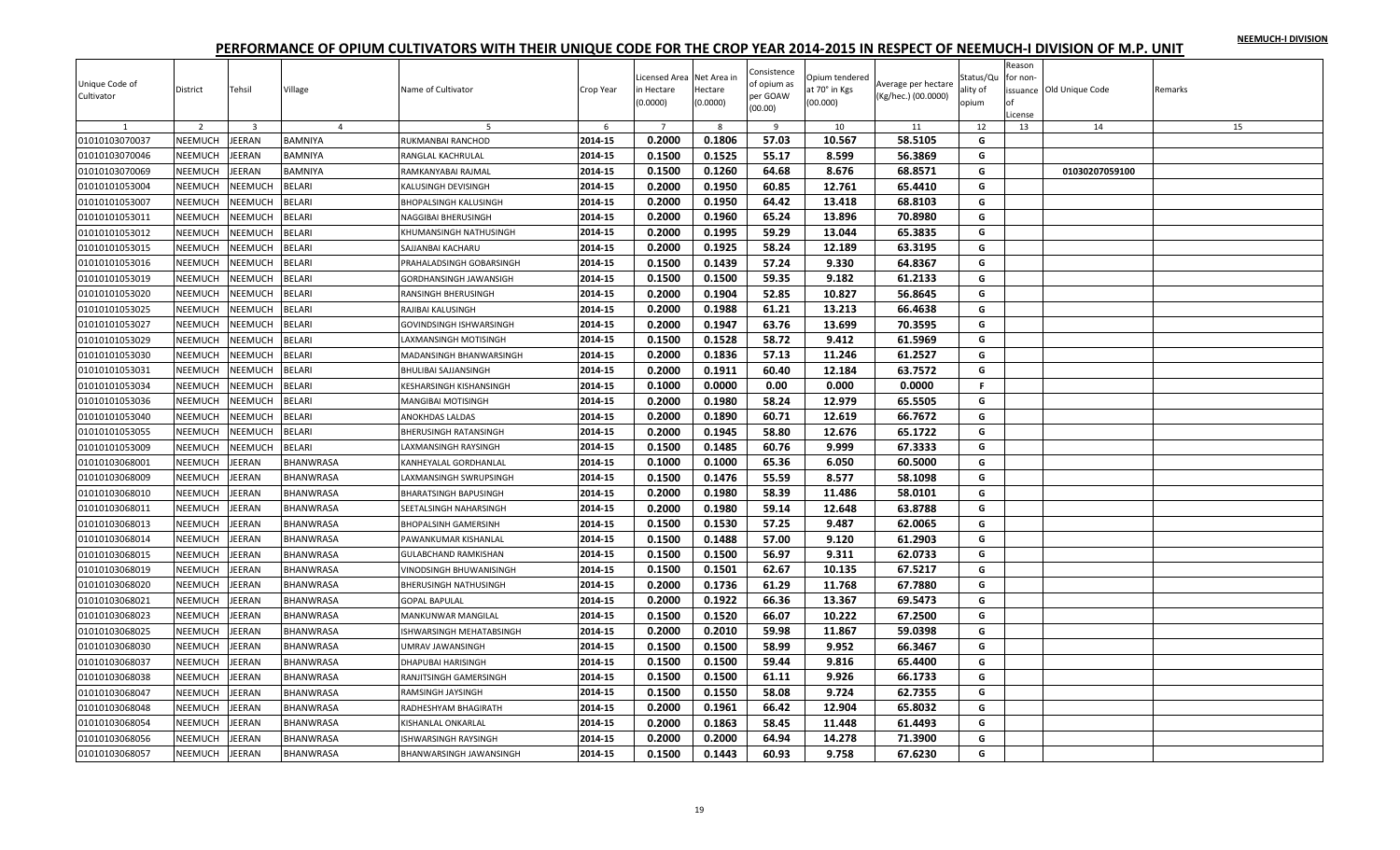|  |  | NEEMUCH-I DIVISION |
|--|--|--------------------|
|  |  |                    |

| Unique Code of<br>Cultivator | District<br>$\overline{\phantom{a}}$ | Tehsil         | Village<br>$\overline{4}$ | Name of Cultivator         | Crop Year<br>-6 | Licensed Area Net Area in<br>in Hectare<br>(0.0000) | Hectare<br>(0.0000) | Consistence<br>of opium as<br>per GOAW<br>(00.00)<br>9 | Opium tendered<br>at 70° in Kgs<br>(00.000)<br>10 | Average per hectare<br>(Kg/hec.) (00.0000)<br>11 | Status/Qu<br>ality of<br>opium<br>12 | Reason<br>for non-<br>of<br>License<br>13 | issuance Old Unique Code<br>14 | Remarks<br>15 |
|------------------------------|--------------------------------------|----------------|---------------------------|----------------------------|-----------------|-----------------------------------------------------|---------------------|--------------------------------------------------------|---------------------------------------------------|--------------------------------------------------|--------------------------------------|-------------------------------------------|--------------------------------|---------------|
| 01010103068058               | NEEMUCH                              | JEERAN         | <b>BHANWRASA</b>          | MANNALAL BHANWARLAL        | 2014-15         | 0.2000                                              | 0.1984              | 68.08                                                  | 13.538                                            | 68.2359                                          | G                                    |                                           |                                |               |
| 01010103068059               | NEEMUCH                              | JEERAN         | <b>BHANWRASA</b>          | BAPUSINGH JAWANSINGH       | 2014-15         | 0.2000                                              | 0.1492              | 58.18                                                  | 9.226                                             | 61.8365                                          | G                                    |                                           |                                |               |
| 01010103068062               | NEEMUCH                              | <b>EERAN</b>   | <b>BHANWRASA</b>          | BAPUSINGH PYARSINGH        | 2014-15         | 0.2000                                              | 0.1969              | 67.97                                                  | 13.507                                            | 68.5983                                          | G                                    |                                           |                                |               |
| 01010103068064               | NEEMUCH                              | <b>EERAN</b>   | BHANWRASA                 | NAJARBAI BHOPALSINGH       | 2014-15         | 0.1500                                              | 0.1540              | 54.52                                                  | 8.684                                             | 56.3896                                          | G                                    |                                           |                                |               |
| 01010103068065               | <b>NEEMUCH</b>                       | <b>EERAN</b>   | <b>BHANWRASA</b>          | PYARSINGH RATANSINGH       | 2014-15         | 0.2000                                              | 0.1920              | 56.52                                                  | 11.958                                            | 62.2813                                          | G                                    |                                           |                                |               |
| 01010103068067               | <b>NEEMUCH</b>                       | JEERAN         | <b>BHANWRASA</b>          | SUSHEELABAI JUJHARSINGH    | 2014-15         | 0.1500                                              | 0.1468              | 60.64                                                  | 9.555                                             | 65.0886                                          | G                                    |                                           |                                |               |
| 01010103068076               | NEEMUCH                              | EERAN          | BHANWRASA                 | NATHUSINGH RAYSINGH        | 2014-15         | 0.2000                                              | 0.1983              | 60.97                                                  | 13.091                                            | 66.0161                                          | G                                    |                                           |                                |               |
| 01010103068061               | NEEMUCH                              | <b>EERAN</b>   | <b>BHANWRASA</b>          | BAPUSINGH BAHADURSINGH     | 2014-15         | 0.2000                                              | 0.1953              | 61.19                                                  | 12.605                                            | 64.5417                                          | G                                    |                                           |                                |               |
| 01010103068022               | NEEMUCH                              | EERAN          | <b>BHANWRASA</b>          | <b>JANIBAI BAPUSINGH</b>   | 2014-15         | 0.2000                                              | 0.1913              | 56.04                                                  | 11.232                                            | 58.7141                                          | G                                    |                                           |                                |               |
| 01010103068026               | NEEMUCH                              | JEERAN         | <b>BHANWRASA</b>          | BHARATSINGH NATHUSINGH     | 2014-15         | 0.1500                                              | 0.1485              | 52.56                                                  | 8.635                                             | 58.1481                                          | G                                    |                                           |                                |               |
| 01010103068027               | NEEMUCH                              | JEERAN         | <b>BHANWRASA</b>          | CHANDRASEKHANR PRATHVIRAJ  | 2014-15         | 0.1500                                              | 0.1416              | 69.28                                                  | 9.165                                             | 64.7246                                          | G                                    |                                           |                                |               |
| 01010103068050               | NEEMUCH                              | <b>EERAN</b>   | <b>BHANWRASA</b>          | BHOPALSINGH JORAWARSINGH   | 2014-15         | 0.1500                                              | 0.1512              | 59.79                                                  | 9.293                                             | 61.4616                                          | G                                    |                                           |                                |               |
| 01010103068052               | <b>NEEMUCH</b>                       | JEERAN         | <b>BHANWRASA</b>          | <b>DEVISINGH HARISINGH</b> | 2014-15         | 0.1500                                              | 0.1500              | 55.32                                                  | 9.025                                             | 60.1667                                          | G                                    |                                           |                                |               |
| 01010103068051               | NEEMUCH                              | <b>IEERAN</b>  | <b>BHANWRASA</b>          | KASTURIBAI KISHANSINGH     | 2014-15         | 0.1500                                              | 0.1496              | 61.56                                                  | 10.149                                            | 67.8409                                          | G                                    |                                           |                                |               |
| 01010103068092               | NEEMUCH                              | JEERAN         | <b>BHANWRASA</b>          | BHULIBHAY HARLAL           | 2014-15         | 0.1500                                              | 0.1510              | 56.20                                                  | 9.096                                             | 60.2384                                          | G                                    |                                           |                                |               |
| 01010103068034               | <b>NEEMUCH</b>                       | JEERAN         | <b>BHANWRASA</b>          | VINODSINGH HARISINGH       | 2014-15         | 0.1500                                              | 0.1488              | 59.76                                                  | 9.707                                             | 65.2352                                          | G                                    |                                           |                                |               |
| 01010101045001               | NEEMUCH                              | NEEMUCH        | <b>BIJALWAS BAMNIYA</b>   | RATANLAL LABHCHAND         | 2014-15         | 0.1500                                              | 0.1500              | 65.19                                                  | 10.077                                            | 67.1800                                          | G                                    |                                           |                                |               |
| 01010101045005               | NEEMUCH                              | <b>NEEMUCH</b> | <b>BIJALWAS BAMNIYA</b>   | RAMBABU RAMNARAYAN         | 2014-15         | 0.1500                                              | 0.1350              | 58.25                                                  | 8.055                                             | 59.6667                                          | G                                    |                                           |                                |               |
| 01010101045008               | <b>NEEMUCH</b>                       | NEEMUCH        | <b>BIJALWAS BAMNIYA</b>   | VISHNUPRASAD NANDLAL       | 2014-15         | 0.2000                                              | 0.1974              | 62.35                                                  | 12.773                                            | 64.7062                                          | G                                    |                                           |                                |               |
| 01010101045009               | NEEMUCH                              | NEEMUCH        | <b>BIJALWAS BAMNIYA</b>   | DASHARATHMAL PANNALAL      | 2014-15         | 0.1500                                              | 0.1501              | 62.71                                                  | 10.007                                            | 66.6689                                          | G                                    |                                           |                                |               |
| 01010101045012               | NEEMUCH                              | NEEMUCH        | <b>BIJALWAS BAMNIYA</b>   | DINESH HARIVALLABH         | 2014-15         | 0.2000                                              | 0.1931              | 62.40                                                  | 12.730                                            | 65.9244                                          | G                                    |                                           |                                |               |
| 01010101045013               | NEEMUCH                              | <b>NEEMUCH</b> | <b>BIJALWAS BAMNIYA</b>   | BHERULAL VARDICHAND        | 2014-15         | 0.2000                                              | 0.1911              | 65.88                                                  | 12.865                                            | 67.3208                                          | G                                    |                                           |                                |               |
| 01010101045014               | <b>NEEMUCH</b>                       | NEEMUCH        | <b>BIJALWAS BAMNIYA</b>   | MANGILAL PRABHULAL         | 2014-15         | 0.2000                                              | 0.1890              | 60.09                                                  | 12.318                                            | 65.1746                                          | G                                    |                                           |                                |               |
| 01010101045016               | NEEMUCH                              | NEEMUCH        | <b>BIJALWAS BAMNIYA</b>   | SESHMAL SHIVENARAYAN       | 2014-15         | 0.1500                                              | 0.1475              | 60.65                                                  | 9.418                                             | 63.8508                                          | G                                    |                                           |                                |               |
| 01010101045020               | NEEMUCH                              | <b>NEEMUCH</b> | <b>BIJALWAS BAMNIYA</b>   | BABULAL BHANWARLAL         | 2014-15         | 0.1500                                              | 0.1464              | 61.92                                                  | 9.208                                             | 62.8962                                          | G                                    |                                           |                                |               |
| 01010101045022               | <b>NEEMUCH</b>                       | NEEMUCH        | <b>BIJALWAS BAMNIYA</b>   | KARULAL LAXMINARAYAN       | 2014-15         | 0.1500                                              | 0.1512              | 69.55                                                  | 10.919                                            | 72.2156                                          | G                                    |                                           |                                |               |
| 01010101045026               | <b>NEEMUCH</b>                       | NEEMUCH        | <b>BIJALWAS BAMNIYA</b>   | RAMESHWAR PANNALAL         | 2014-15         | 0.1500                                              | 0.1450              | 63.26                                                  | 9.453                                             | 65.1931                                          | G                                    |                                           |                                |               |
| 01010101045028               | NEEMUCH                              | NEEMUCH        | <b>BIJALWAS BAMNIYA</b>   | OMPRAKASH RAMVILAS         | 2014-15         | 0.1500                                              | 0.1248              | 61.61                                                  | 8.238                                             | 66.0096                                          | G                                    |                                           |                                |               |
| 01010101045030               | NEEMUCH                              | <b>NEEMUCH</b> | <b>BIJALWAS BAMNIYA</b>   | KANWARLAL PRABHULAL        | 2014-15         | 0.2000                                              | 0.1911              | 66.74                                                  | 13.529                                            | 70.7954                                          | G                                    |                                           |                                |               |
| 01010101045032               | NEEMUCH                              | <b>NEEMUCH</b> | <b>BIJALWAS BAMNIYA</b>   | PRAKASHCHAND CHATURBHUJ    | 2014-15         | 0.2000                                              | 0.1809              | 66.63                                                  | 12.212                                            | 67.5069                                          | G                                    |                                           |                                |               |
| 01010101045038               | NEEMUCH                              | NEEMUCH        | <b>BIJALWAS BAMNIYA</b>   | DURGASHANKAR BHANWARLAL    | 2014-15         | 0.1500                                              | 0.1479              | 64.69                                                  | 10.166                                            | 68.7356                                          | G                                    |                                           |                                |               |
| 01010101045041               | NEEMUCH                              | NEEMUCH        | <b>BIJALWAS BAMNIYA</b>   | KANHEYALAL NATHULAL        | 2014-15         | 0.1500                                              | 0.1490              | 66.08                                                  | 10.148                                            | 68.1074                                          | G                                    |                                           |                                |               |
| 01010101045042               | NEEMUCH                              | NEEMUCH        | <b>BIJALWAS BAMNIYA</b>   | DAMARLAL KISHANLAL         | 2014-15         | 0.1500                                              | 0.1440              | 60.02                                                  | 8.720                                             | 60.5556                                          | G                                    |                                           |                                |               |
| 01010101045044               | <b>NEEMUCH</b>                       | NEEMUCH        | <b>BIJALWAS BAMNIYA</b>   | RAMESHCHAND BHANWAR        | 2014-15         | 0.1500                                              | 0.1428              | 57.72                                                  | 8.609                                             | 60.2871                                          | G                                    |                                           |                                |               |
| 01010101045045               | <b>NEEMUCH</b>                       | NEEMUCH        | <b>BIJALWAS BAMNIYA</b>   | <b>BADRILAL GANAPATLAL</b> | 2014-15         | 0.2000                                              | 0.1960              | 66.89                                                  | 13.521                                            | 68.9847                                          | G                                    |                                           |                                |               |
| 01010101045046               | NEEMUCH                              | NEEMUCH        | <b>BIJALWAS BAMNIYA</b>   | SAMARATHMAL JAGANNATH      | 2014-15         | 0.2000                                              | 0.1940              | 61.26                                                  | 12.243                                            | 63.1082                                          | G                                    |                                           |                                |               |
| 01010101045049               | NEEMUCH                              | NEEMUCH        | <b>BIJALWAS BAMNIYA</b>   | MADANLAL KISHANLAL         | 2014-15         | 0.2000                                              | 0.1879              | 64.48                                                  | 12.537                                            | 66.7217                                          | G                                    |                                           |                                |               |
| 01010101045055               | NEEMUCH                              | NEEMUCH        | <b>BIJALWAS BAMNIYA</b>   | RADHESHYAM KISHANLAL       | 2014-15         | 0.2000                                              | 0.2000              | 68.26                                                  | 13.818                                            | 69.0900                                          | G                                    |                                           |                                |               |
| 01010101045056               | NEEMUCH                              | <b>NEEMUCH</b> | <b>BIJALWAS BAMNIYA</b>   | <b>GOVINDRAM KISHANLAL</b> | 2014-15         | 0.2000                                              | 0.1980              | 65.15                                                  | 13.263                                            | 66.9848                                          | G                                    |                                           |                                |               |
| 01010101045060               | NEEMUCH                              | NEEMUCH        | <b>BIJALWAS BAMNIYA</b>   | GOPILAL JAGANNATH          | 2014-15         | 0.2000                                              | 0.1890              | 66.63                                                  | 13.583                                            | 71.8677                                          | G                                    |                                           |                                |               |
| 01010101045062               | NEEMUCH                              | NEEMUCH        | <b>BIJALWAS BAMNIYA</b>   | KAMLABAI BHANWARLAL        | 2014-15         | 0.2000                                              | 0.2000              | 63.70                                                  | 13.113                                            | 65.5650                                          | G                                    |                                           |                                |               |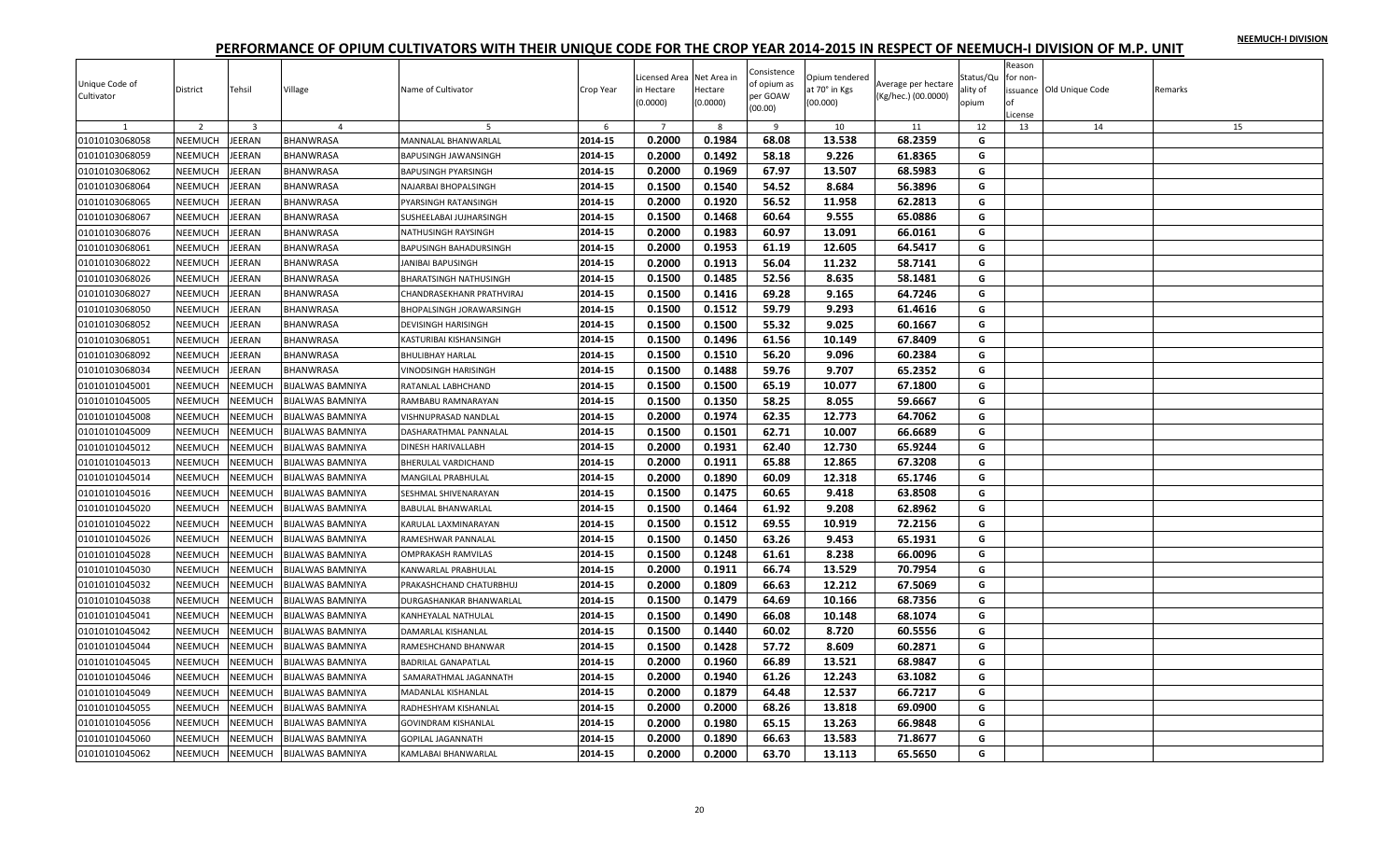|  |  | NEEMUCH-I DIVISION |
|--|--|--------------------|
|  |  |                    |

| Unique Code of<br>Cultivator | District       | Tehsil         | Village                  | Name of Cultivator          | Crop Year          | icensed Area Net Area in<br>in Hectare<br>(0.0000) | Hectare<br>(0.0000) | Consistence<br>of opium as<br>per GOAW<br>(00.00) | Opium tendered<br>at 70° in Kgs<br>(00.000) | Average per hectare<br>(Kg/hec.) (00.0000) | Status/Qu<br>ality of<br>opium | Reason<br>for non-<br>of<br>License | issuance Old Unique Code | Remarks            |
|------------------------------|----------------|----------------|--------------------------|-----------------------------|--------------------|----------------------------------------------------|---------------------|---------------------------------------------------|---------------------------------------------|--------------------------------------------|--------------------------------|-------------------------------------|--------------------------|--------------------|
| 1                            | $\overline{z}$ | 3              | $\overline{4}$           |                             | -6                 | 0.2000                                             | -8<br>0.1690        | 9                                                 | 10                                          | 11                                         | 12                             | 13                                  | 14                       | 15                 |
| 01010101045066               | NEEMUCH        | NEEMUCH        | BIJALWAS BAMNIYA         | CHATURBHUJ BHUWANIRAM       | 2014-15            |                                                    |                     | 61.26                                             | 10.510                                      | 62.1893                                    | G<br>G                         |                                     |                          |                    |
| 01010101045069               | NEEMUCH        | NEEMUCH        | BIJALWAS BAMNIYA         | <b>GANAPATLAL SHRILAL</b>   | 2014-15<br>2014-15 | 0.2000                                             | 0.1980<br>0.1296    | 67.23                                             | 13.638                                      | 68.8788                                    | G                              |                                     |                          |                    |
| 01010101045070               | NEEMUCH        | NEEMUCH        | BIJALWAS BAMNIYA         | <b>BABULAL CHANDMAL</b>     |                    | 0.2000                                             |                     | 60.67                                             | 8.277                                       | 63.8657                                    |                                |                                     |                          | <b>NAME CHANGE</b> |
| 01010101045072               | NEEMUCH        | NEEMUCH        | BIJALWAS BAMNIYA         | MADHULAL SHRILAL            | 2014-15            | 0.2000                                             | 0.1939              | 60.34                                             | 12.318                                      | 63.5276                                    | G<br>G                         |                                     |                          |                    |
| 01010101045073               | NEEMUCH        | <b>NEEMUCH</b> | BIJALWAS BAMNIYA         | DEVILAL VARDICHAND          | 2014-15            | 0.2000                                             | 0.1920              | 62.55                                             | 12.287                                      | 63.9948                                    |                                |                                     |                          |                    |
| 01010101045075               | NEEMUCH        | <b>NEEMUCH</b> | BIJALWAS BAMNIYA         | CHANDIBAI LAXMANPRASAD      | 2014-15            | 0.2000                                             | 0.1859              | 60.49                                             | 11.917                                      | 64.1044                                    | G                              |                                     |                          |                    |
| 01010101045077               | NEEMUCH        | NEEMUCH        | BIJALWAS BAMNIYA         | RAMCHANDRA BHANWARLAL       | 2014-15            | 0.2000                                             | 0.1914              | 61.12                                             | 11.988                                      | 62.6332                                    | G                              |                                     |                          |                    |
| 01010101045078               | NEEMUCH        | NEEMUCH        | BIJALWAS BAMNIYA         | KESHARBAI BANSHILAL         | 2014-15            | 0.1500                                             | 0.1515              | 57.72                                             | 9.417                                       | 62.1584                                    | G                              |                                     |                          |                    |
| 01010101045080               | <b>NEEMUCH</b> | <b>NEEMUCH</b> | BIJALWAS BAMNIYA         | MANGILAL PARMANAND          | 2014-15            | 0.1500                                             | 0.1476              | 60.69                                             | 9.277                                       | 62.8523                                    | G                              |                                     |                          |                    |
| 01010101045081               | NEEMUCH        | NEEMUCH        | BIJALWAS BAMNIYA         | <b>KANHAIYALAL GISALAL</b>  | 2014-15            | 0.1500                                             | 0.1480              | 64.77                                             | 9.762                                       | 65.9595                                    | G                              |                                     |                          |                    |
| 01010101045082               | NEEMUCH        | NEEMUCH        | BIJALWAS BAMNIYA         | ONKARLAL LAXMINARAYAN       | 2014-15            | 0.1500                                             | 0.1500              | 62.17                                             | 9.938                                       | 66.2533                                    | G                              |                                     |                          |                    |
| 01010101045083               | NEEMUCH        | NEEMUCH        | BIJALWAS BAMNIYA         | SHANTILAL KANWARLAL         | 2014-15            | 0.2000                                             | 0.1952              | 60.54                                             | 12.316                                      | 63.0943                                    | G                              |                                     |                          |                    |
| 01010101045090               | NEEMUCH        | NEEMUCH        | BIJALWAS BAMNIYA         | SHOBHARAM CHANDMAL          | 2014-15            | 0.2000                                             | 0.1955              | 65.87                                             | 13.165                                      | 67.3402                                    | G                              |                                     |                          |                    |
| 01010101045093               | NEEMUCH        | NEEMUCH        | BIJALWAS BAMNIYA         | RAMNARAYAN VARDICHAND       | 2014-15            | 0.1500                                             | 0.1480              | 60.30                                             | 9.269                                       | 62.6284                                    | G                              |                                     |                          |                    |
| 01010101045098               | NEEMUCH        | NEEMUCH        | <b>BIJALWAS BAMNIYA</b>  | PYARIBAI BHANWARLAL         | 2014-15            | 0.2000                                             | 0.2000              | 64.61                                             | 13.180                                      | 65.9000                                    | G                              |                                     |                          |                    |
| 01010101045105               | NEEMUCH        | NEEMUCH        | BIJALWAS BAMNIYA         | SHANTILAL BALMUKAND         | 2014-15            | 0.1500                                             | 0.1437              | 61.76                                             | 9.052                                       | 62.9923                                    | G                              |                                     |                          |                    |
| 01010101045107               | NEEMUCH        | NEEMUCH        | <b>BIJALWAS BAMNIYA</b>  | RAMVILAS KISHANLAL          | 2014-15            | 0.2000                                             | 0.1890              | 69.10                                             | 13.159                                      | 69.6243                                    | G                              |                                     |                          |                    |
| 01010101045017               | NEEMUCH        | <b>NEEMUCH</b> | BIJALWAS BAMNIYA         | HARISHANKAR SALAGRAM        | 2014-15            | 0.2000                                             | 0.1920              | 62.93                                             | 12.757                                      | 66.4427                                    | G                              |                                     |                          |                    |
| 01010101045095               | NEEMUCH        | NEEMUCH        | BIJALWAS BAMNIYA         | NANDKISHOR MATHURALAL       | 2014-15            | 0.1500                                             | 0.1499              | 59.29                                             | 9.122                                       | 60.8539                                    | G                              |                                     |                          |                    |
| 01010101045109               | NEEMUCH        | NEEMUCH        | BIJALWAS BAMNIYA         | KANHEYALAL NANDKISHOR       | 2014-15            | 0.1500                                             | 0.1439              | 60.33                                             | 8.937                                       | 62.1056                                    | G                              |                                     |                          |                    |
| 01010101045031               | NEEMUCH        | NEEMUCH        | BIJALWAS BAMNIYA         | PRAHALAD KEVALRAM           | 2014-15            | 0.2000                                             | 0.1972              | 62.09                                             | 12.587                                      | 63.8286                                    | G                              |                                     |                          |                    |
| 01010101045119               | NEEMUCH        | NEEMUCH        | BIJALWAS BAMNIYA         | KAMLASHANKAR BHERULAL       | 2014-15            | 0.2000                                             | 0.2012              | 61.60                                             | 13.033                                      | 64.7763                                    | G                              |                                     |                          |                    |
| 01010101045120               | NEEMUCH        | NEEMUCH        | BIJALWAS BAMNIYA         | SURESHDAS JAMNADAS          | 2014-15            | 0.1000                                             | 0.0000              | 0.00                                              | 0.000                                       | 0.0000                                     | F.                             |                                     |                          |                    |
| 01010101045043               | NEEMUCH        | NEEMUCH        | BIJALWAS BAMNIYA         | DINESH CHANDRA SHIVENARAYAN | 2014-15            | 0.1500                                             | 0.1440              | 59.44                                             | 9.103                                       | 63.2153                                    | G                              |                                     |                          |                    |
| 01010101045112               | NEEMUCH        | NEEMUCH        | BIJALWAS BAMNIYA         | MANGILAL JAGANNATH          | 2014-15            | 0.2000                                             | 0.1914              | 63.08                                             | 12.589                                      | 65.7732                                    | G                              |                                     |                          |                    |
| 01010101045121               | NEEMUCH        | NEEMUCH        | <b>BIJALWAS BAMNIYA</b>  | JAGDISH AMBALAL             | 2014-15            | 0.1500                                             | 0.1450              | 63.99                                             | 9.790                                       | 67.5172                                    | G                              |                                     |                          |                    |
| 01010101045091               | <b>NEEMUCH</b> | NEEMUCH        | BIJALWAS BAMNIYA         | <b>BANSHILAL KISHANLAL</b>  | 2014-15            | 0.2000                                             | 0.1876              | 63.37                                             | 12.402                                      | 66.1087                                    | G                              |                                     |                          |                    |
| 01010101045094               | NEEMUCH        | <b>NEEMUCH</b> | BIJALWAS BAMNIYA         | RAMESHCHANDRA MOTILAL       | 2014-15            | 0.1500                                             | 0.1485              | 61.27                                             | 9.427                                       | 63.4815                                    | G                              |                                     |                          |                    |
| 01010101045122               | NEEMUCH        | NEEMUCH        | BIJALWAS BAMNIYA         | SHIVEPRASAD HARNARAYAN      | 2014-15            | 0.1500                                             | 0.1480              | 64.68                                             | 9.896                                       | 66.8649                                    | G                              |                                     |                          |                    |
| 01010101045067               | NEEMUCH        | NEEMUCH        | BIJALWAS BAMNIYA         | <b>JAMNADAS MODIDAS</b>     | 2014-15            | 0.1000                                             | 0.0000              | 0.00                                              | 0.000                                       | 0.0000                                     | F.                             |                                     |                          |                    |
| 01010101045110               | NEEMUCH        | <b>NEEMUCH</b> | BIJALWAS BAMNIYA         | RAMPRASAD KEWARLAL          | 2014-15            | 0.2000                                             | 0.1943              | 65.56                                             | 13.271                                      | 68.3016                                    | G                              |                                     |                          |                    |
| 01010101045050               | NEEMUCH        | NEEMUCH        | BIJALWAS BAMNIYA         | NARMDASHANKAR PANNALAL      | 2014-15            | 0.1500                                             | 0.1500              | 63.54                                             | 9.903                                       | 66.0200                                    | G                              |                                     |                          |                    |
| 01010101045053               | NEEMUCH        | NEEMUCH        | BIJALWAS BAMNIYA         | <b>BHAGIRATH PRABHULAL</b>  | 2014-15            | 0.1500                                             | 0.1363              | 56.09                                             | 7.732                                       | 56.7278                                    | G                              |                                     |                          |                    |
| 01010101045006               | NEEMUCH        | NEEMUCH        | BIJALWAS BAMNIYA         | RAMSUKH MATHURALAL          | 2014-15            | 0.2000                                             | 0.1993              | 60.36                                             | 13.038                                      | 65.4190                                    | G                              |                                     |                          |                    |
| 01010101045061               | NEEMUCH        | <b>NEEMUCH</b> | <b>BIJALWAS BAMNIYA</b>  | PARVATIBAI MATHURALAL       | 2014-15            | 0.1500                                             | 0.1500              | 60.19                                             | 9.613                                       | 64.0867                                    | G                              |                                     |                          |                    |
| 01010101045025               | NEEMUCH        | NEEMUCH        | BIJALWAS BAMNIYA         | <b>BHARATLAL RAMCHANDRA</b> | 2014-15            | 0.1500                                             | 0.1480              | 63.25                                             | 9.975                                       | 67.3986                                    | G                              |                                     |                          |                    |
| 01010101045123               | NEEMUCH        | NEEMUCH        | BIJALWAS BAMNIYA         | VISNUPRASAD BANSHILAL       | 2014-15            | 0.1000                                             | 0.0000              | 0.00                                              | 0.000                                       | 0.0000                                     | $\mathbb F$                    |                                     |                          |                    |
| 01010101045124               | NEEMUCH        | NEEMUCH        | BIJALWAS BAMNIYA         | <b>GORISHANKAR AMBALAL</b>  | 2014-15            | 0.2000                                             | 0.1740              | 63.48                                             | 11.698                                      | 67.2299                                    | G                              |                                     |                          |                    |
| 01010101045015               | NEEMUCH        | <b>NEEMUCH</b> | <b>BIJALWAS BAMNIYA</b>  | <b>BABULAL AMBALAL</b>      | 2014-15            | 0.1500                                             | 0.1496              | 61.09                                             | 9.626                                       | 64.3449                                    | G                              |                                     |                          |                    |
| 01010101062005               | <b>NEEMUCH</b> | <b>NEEMUCH</b> | <b>BISALWAS SONIGARA</b> | <b>DINESH JAGDISH</b>       | 2014-15            | 0.1500                                             | 0.1482              | 62.96                                             | 10.865                                      | 73.3131                                    | G                              |                                     |                          |                    |
| 01010101062006               | NEEMUCH        | <b>NEEMUCH</b> | <b>BISALWAS SONIGARA</b> | RAMESHCHANDRA GOPILAL       | 2014-15            | 0.1500                                             | 0.1020              | 64.28                                             | 6.658                                       | 65.2745                                    | G                              |                                     |                          |                    |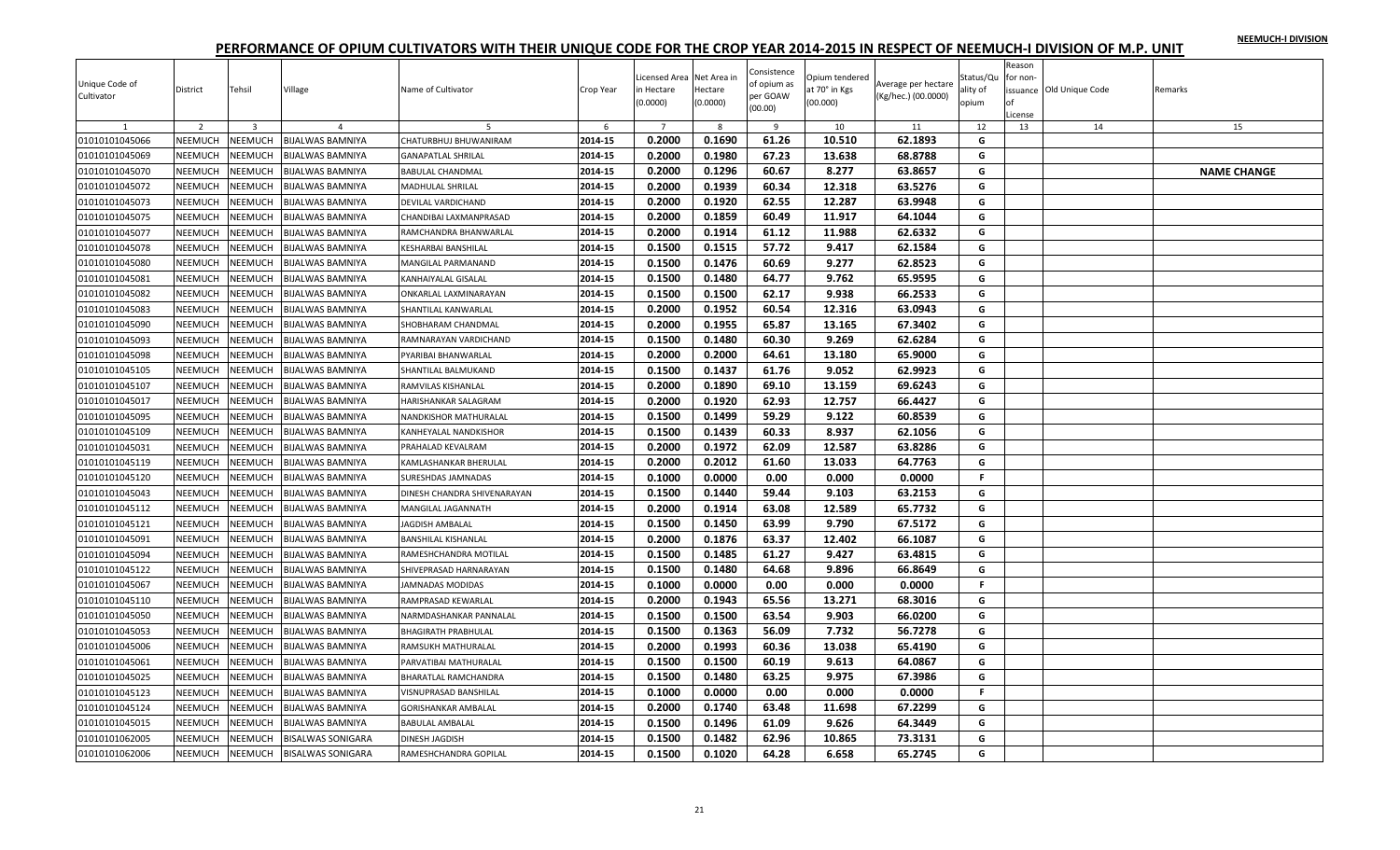|  |  | NEEMUCH-I DIVISION |
|--|--|--------------------|
|  |  |                    |

| Unique Code of<br>Cultivator     | District       | Tehsil         | Village                  | Name of Cultivator            | Crop Year | Licensed Area Net Area in<br>in Hectare<br>(0.0000) | Hectare<br>(0.0000) | Consistence<br>of opium as<br>per GOAW<br>(00.00) | Opium tendered<br>at 70° in Kgs<br>(00.000) | Average per hectare<br>(Kg/hec.) (00.0000) | Status/Qu<br>ality of<br>opium | Reason<br>for non-<br>Ωf<br>License | issuance Old Unique Code | Remarks |
|----------------------------------|----------------|----------------|--------------------------|-------------------------------|-----------|-----------------------------------------------------|---------------------|---------------------------------------------------|---------------------------------------------|--------------------------------------------|--------------------------------|-------------------------------------|--------------------------|---------|
|                                  | $\overline{2}$ | $\overline{3}$ | $\overline{4}$           |                               | 6         | $\overline{7}$                                      | -8                  | - 9                                               | 10                                          | 11                                         | 12                             | 13                                  | 14                       | 15      |
| 01010101062015                   | NEEMUCH        | NEEMUCH        | <b>BISALWAS SONIGARA</b> | DATARSINGH MADHOSINGH         | 2014-15   | 0.2000                                              | 0.1920              | 62.23                                             | 12.188                                      | 63.4792                                    | G                              |                                     |                          |         |
| 01010101062041                   | NEEMUCH        | <b>NEEMUCH</b> | BISALWAS SONIGARA        | <b>BHAGWAN KHEMRAJ</b>        | 2014-15   | 0.1500                                              | 0.1496              | 60.73                                             | 9.812                                       | 65.5882                                    | G                              |                                     |                          |         |
| 01010101062043                   | <b>NEEMUCH</b> | NEEMUCH        | <b>BISALWAS SONIGARA</b> | CHUNNILAL KHEMRAJ             | 2014-15   | 0.2000                                              | 0.1855              | 63.17                                             | 12.805                                      | 69.0296                                    | G                              |                                     |                          |         |
| 01010101062049                   | <b>NEEMUCH</b> | <b>NEEMUCH</b> | BISALWAS SONIGARA        | <b>GITABAI KHEMRAJ</b>        | 2014-15   | 0.1500                                              | 0.1440              | 62.15                                             | 9.562                                       | 66.4028                                    | G                              |                                     |                          |         |
| 01010101062064                   | <b>NEEMUCH</b> | <b>NEEMUCH</b> | <b>BISALWAS SONIGARA</b> | DAMARLAL KANWARLAL            | 2014-15   | 0.1500                                              | 0.1360              | 61.29                                             | 8.861                                       | 65.1544                                    | G                              |                                     |                          |         |
| 01010101062074                   | NEEMUCH        | NEEMUCH        | <b>BISALWAS SONIGARA</b> | FULVATIBAI JAGDISHCHANDRA     | 2014-15   | 0.1000                                              | 0.0000              | 0.00                                              | 0.000                                       | 0.0000                                     | F.                             |                                     |                          |         |
| 01010101062046                   | NEEMUCH        | NEEMUCH        | <b>BISALWAS SONIGARA</b> | DALPATDAS RAMCHANDRADAS       | 2014-15   | 0.1500                                              | 0.1450              | 61.98                                             | 9.545                                       | 65.8276                                    | G                              |                                     |                          |         |
| 01010101062076                   | NEEMUCH        | <b>NEEMUCH</b> | <b>BISALWAS SONIGARA</b> | PREMSINGH DATARSINGH          | 2014-15   | 0.2000                                              | 0.1584              | 60.83                                             | 10.150                                      | 64.0783                                    | G                              |                                     |                          |         |
| 01010101062113                   | <b>NEEMUCH</b> | NEEMUCH        | <b>BISALWAS SONIGARA</b> | SURESHKUMAR GOPILAL           | 2014-15   | 0.2000                                              | 0.1556              | 66.43                                             | 10.439                                      | 67.0887                                    | G                              |                                     |                          |         |
| 01010101062068                   | NEEMUCH        | <b>NEEMUCH</b> | <b>BISALWAS SONIGARA</b> | SATYANARAYAN MOHANLAL         | 2014-15   | 0.2000                                              | 0.1897              | 61.32                                             | 12.474                                      | 65.7565                                    | G                              |                                     |                          |         |
| 01010101062045                   | NEEMUCH        | NEEMUCH        | <b>BISALWAS SONIGARA</b> | MOHANLAL SHANKARLAL           | 2014-15   | 0.2000                                              | 0.1980              | 60.49                                             | 12.254                                      | 61.8889                                    | G                              |                                     |                          |         |
| 01010101062027                   | NEEMUCH        | <b>NEEMUCH</b> | <b>BISALWAS SONIGARA</b> | DINESHCHANDRA BHANWARLAL      | 2014-15   | 0.1000                                              | 0.0000              | 0.00                                              | 0.000                                       | 0.0000                                     | F.                             |                                     |                          |         |
| 01010101062078                   | <b>NEEMUCH</b> | <b>NEEMUCH</b> | BISALWAS SONIGARA        | <b>BADRILAL VARDICHAND</b>    | 2014-15   | 0.2000                                              | 0.1755              | 60.79                                             | 11.411                                      | 65.0199                                    | G                              |                                     |                          |         |
| 01010101062065                   | NEEMUCH        | <b>NEEMUCH</b> | <b>BISALWAS SONIGARA</b> | DEVILAL KHEMRAJ               | 2014-15   | 0.1500                                              | 0.1500              | 57.46                                             | 9.243                                       | 61.6200                                    | G                              |                                     |                          |         |
| 01010101062014                   | NEEMUCH        | NEEMUCH        | BISALWAS SONIGARA        | <b>BABULAL GORILAL</b>        | 2014-15   | 0.1500                                              | 0.1435              | 51.44                                             | 8.899                                       | 62.0139                                    | G                              |                                     |                          |         |
| 01010101062066                   | <b>NEEMUCH</b> | <b>NEEMUCH</b> | <b>BISALWAS SONIGARA</b> | CHAGANLAL UDAIRAM             | 2014-15   | 0.1000                                              | 0.0000              | 0.00                                              | 0.000                                       | 0.0000                                     | F.                             |                                     |                          |         |
| 01010101062091                   | NEEMUCH        | <b>NEEMUCH</b> | BISALWAS SONIGARA        | GORILAL JIVRAJ                | 2014-15   | 0.1500                                              | 0.1446              | 58.04                                             | 10.016                                      | 69.2669                                    | G                              |                                     |                          |         |
| 01010101062075                   | NEEMUCH        | NEEMUCH        | <b>BISALWAS SONIGARA</b> | SHAMBHUSINGH RUGANATHSINGH    | 2014-15   | 0.1500                                              | 0.1508              | 65.69                                             | 10.792                                      | 71.5650                                    | G                              |                                     |                          |         |
| 01010101062053                   | NEEMUCH        | <b>NEEMUCH</b> | <b>BISALWAS SONIGARA</b> | <b>BHAGGA GASI</b>            | 2014-15   | 0.1000                                              | 0.0000              | 0.00                                              | 0.000                                       | 0.0000                                     | F.                             |                                     |                          |         |
| 01010101062028                   | <b>NEEMUCH</b> | NEEMUCH        | <b>BISALWAS SONIGARA</b> | <b>GOPALDAS LAXMANDAS</b>     | 2014-15   | 0.1500                                              | 0.1455              | 59.50                                             | 9.546                                       | 65.6082                                    | G                              |                                     |                          |         |
| 01010101062084                   | NEEMUCH        | <b>NEEMUCH</b> | <b>BISALWAS SONIGARA</b> | SATYANARAYAN DEVRAM           | 2014-15   | 0.1500                                              | 0.1480              | 64.74                                             | 10.275                                      | 69.4257                                    | G                              |                                     |                          |         |
| 01010101062050                   | NEEMUCH        | <b>NEEMUCH</b> | <b>BISALWAS SONIGARA</b> | BASANTIBAI KANWARLAL          | 2014-15   | 0.1000                                              | 0.0000              | 0.00                                              | 0.000                                       | 0.0000                                     | F.                             |                                     |                          |         |
| 01010101062099                   | NEEMUCH        | NEEMUCH        | <b>BISALWAS SONIGARA</b> | BHANWARLAL MULCHAND           | 2014-15   | 0.1000                                              | 0.0000              | 0.00                                              | 0.000                                       | 0.0000                                     | F.                             |                                     |                          |         |
| 01010101062077                   | NEEMUCH        | <b>NEEMUCH</b> | BISALWAS SONIGARA        | <b>BHERUSINGH NANURAM</b>     | 2014-15   | 0.1500                                              | 0.1424              | 58.16                                             | 9.106                                       | 63.9466                                    | G                              |                                     |                          |         |
| 01010101062012                   | NEEMUCH        | NEEMUCH        | <b>BISALWAS SONIGARA</b> | <b>BIHARI BHERA</b>           | 2014-15   | 0.1500                                              | 0.1540              | 60.76                                             | 9.600                                       | 62.3377                                    | - 1                            | $\overline{2}$                      |                          |         |
| 01010101062103                   | NEEMUCH        | <b>NEEMUCH</b> | BISALWAS SONIGARA        | AMARSINGH HEMA                | 2014-15   | 0.1000                                              | 0.0000              | 0.00                                              | 0.000                                       | 0.0000                                     | F.                             |                                     |                          |         |
| 01010101084056                   | NEEMUCH        | NEEMUCH        | <b>BORDIYA KALAN</b>     | SAJJANSINGH DEVISINGH         | 2014-15   | 0.2000                                              | 0.2000              | 57.74                                             | 11.548                                      | 57.7400                                    | G                              |                                     |                          |         |
| 01010101084057                   | NEEMUCH        | NEEMUCH        | <b>BORDIYA KALAN</b>     | NANDALAL RODA                 | 2014-15   | 0.1500                                              | 0.1435              | 57.62                                             | 8.799                                       | 61.3171                                    | G                              |                                     |                          |         |
| 01010101084072                   | NEEMUCH        | NEEMUCH        | BORDIYA KALAN            | NIRMALSINGH NATHUSINGH        | 2014-15   | 0.1500                                              | 0.1450              | 63.02                                             | 9.993                                       | 68.9172                                    | G                              |                                     |                          |         |
| 01010101084077                   | NEEMUCH        | <b>NEEMUCH</b> | <b>BORDIYA KALAN</b>     | <b>BHANWARSINGH DEVISINGH</b> | 2014-15   | 0.2000                                              | 0.1995              | 56.85                                             | 11.874                                      | 59.5188                                    | G                              |                                     |                          |         |
| 01010101084117                   | <b>NEEMUCH</b> | NEEMUCH        | <b>BORDIYA KALAN</b>     | BHANWARSINGH KANIRAM          | 2014-15   | 0.1500                                              | 0.1456              | 66.39                                             | 9.778                                       | 67.1566                                    | G                              |                                     |                          |         |
| 01010101084134                   | NEEMUCH        | <b>NEEMUCH</b> | <b>BORDIYA KALAN</b>     | KANAKLATA MANOHARLAL          | 2014-15   | 0.2000                                              | 0.2000              | 62.08                                             | 12.638                                      | 63.1900                                    | G                              |                                     |                          |         |
| 01010101084145                   | NEEMUCH        | <b>NEEMUCH</b> | <b>BORDIYA KALAN</b>     | BHANWARLAL SHANKARLAL         | 2014-15   | 0.1500                                              | 0.1490              | 56.50                                             | 9.153                                       | 61.4295                                    | G                              |                                     |                          |         |
| 01010101084154                   | NEEMUCH        | <b>NEEMUCH</b> | <b>BORDIYA KALAN</b>     | RAMSINGH DEVISINGH            | 2014-15   | 0.2000                                              | 0.2000              | 60.17                                             | 12.395                                      | 61.9750                                    | G                              |                                     |                          |         |
| 01010101084088                   | NEEMUCH        | <b>NEEMUCH</b> | BORDIYA KALAN            | GORDHANSINGH KISHANSINGH      | 2014-15   | 0.1500                                              | 0.1406              | 57.56                                             | 8.831                                       | 62.8094                                    | G                              |                                     |                          |         |
| 01010101084008                   | <b>NEEMUCH</b> | <b>NEEMUCH</b> | <b>BORDIYA KALAN</b>     | DASHARATHSINGH BHUWANISINGH   | 2014-15   | 0.1500                                              | 0.1470              | 55.56                                             | 8.659                                       | 58.9048                                    | G                              |                                     |                          |         |
|                                  | NEEMUCH        | <b>NEEMUCH</b> | BORDIYA KALAN            | RAMSINGH ONKARSINGH           | 2014-15   | 0.1500                                              | 0.1462              | 61.91                                             | 9.490                                       | 64.9111                                    | G                              |                                     |                          |         |
| 01010101084178<br>01010101084079 | NEEMUCH        | <b>NEEMUCH</b> | <b>BORDIYA KALAN</b>     |                               | 2014-15   | 0.2000                                              | 0.2024              | 54.88                                             | 10.952                                      | 54.1107                                    | G                              | 4                                   |                          |         |
|                                  |                |                |                          | GAJRAJSINGH RUPSINGH          |           |                                                     |                     |                                                   | 9.549                                       |                                            | G                              |                                     |                          |         |
| 01010101084128                   | NEEMUCH        | <b>NEEMUCH</b> | BORDIYA KALAN            | <b>DHAPUBAI LALSINGH</b>      | 2014-15   | 0.1500                                              | 0.1500              | 59.31                                             |                                             | 63.6600                                    |                                |                                     |                          |         |
| 01010101084055                   | <b>NEEMUCH</b> | NEEMUCH        | <b>BORDIYA KALAN</b>     | RAMLAL PYARCHAND              | 2014-15   | 0.2000                                              | 0.1944              | 65.49                                             | 13.575                                      | 69.8302                                    | G                              |                                     |                          |         |
| 01010101084087                   | NEEMUCH        | NEEMUCH        | <b>BORDIYA KALAN</b>     | RAMESHCHANDRA CHUNNILAL       | 2014-15   | 0.1000                                              | 0.0000              | 0.00                                              | 0.000                                       | 0.0000                                     | F.                             |                                     |                          |         |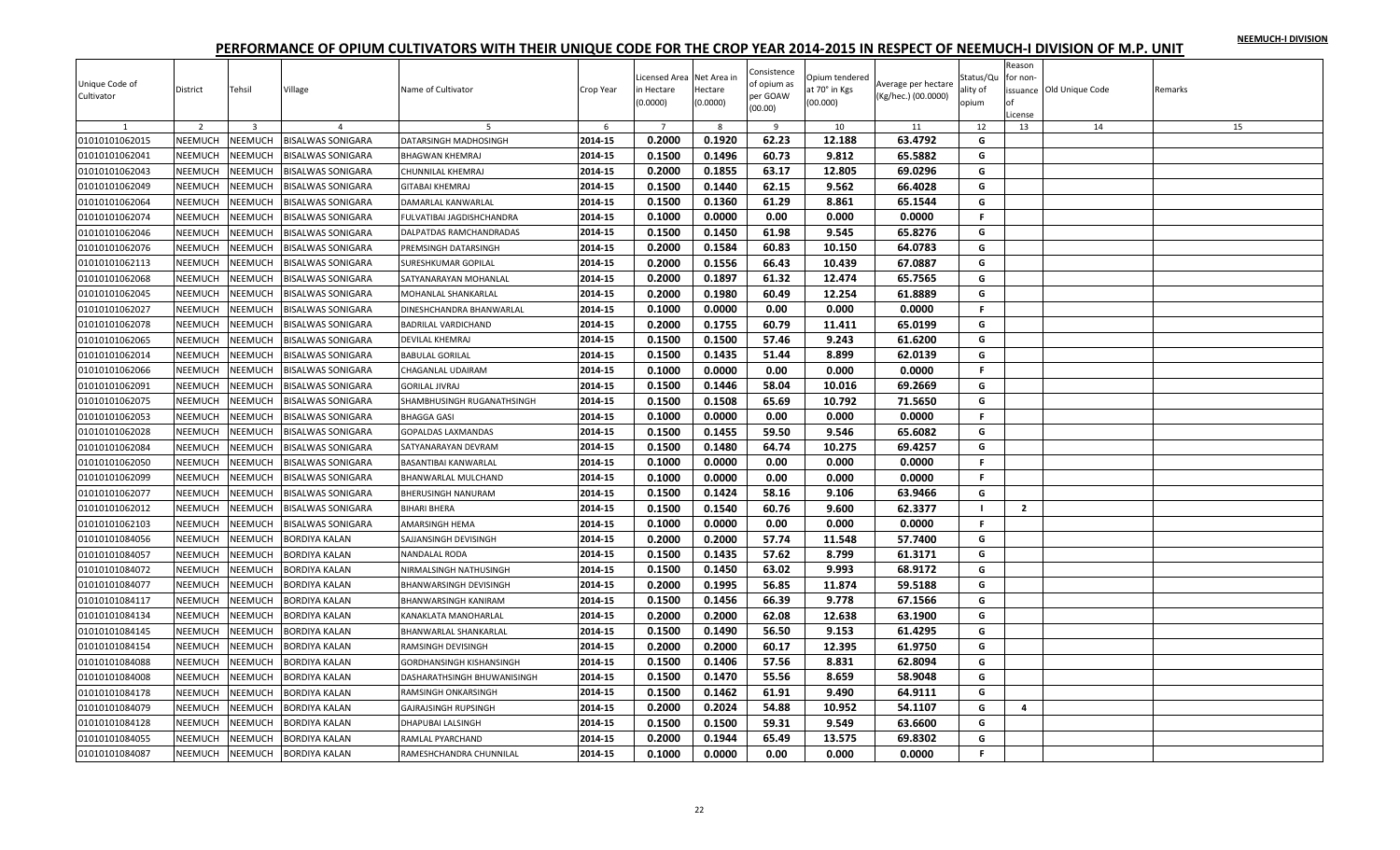|  |  | NEEMUCH-I DIVISION |
|--|--|--------------------|
|  |  |                    |

| Unique Code of<br>Cultivator | District       | Tehsil                  | Village              | Name of Cultivator             | Crop Year | Licensed Area Net Area in<br>in Hectare<br>(0.0000) | Hectare<br>(0.0000) | Consistence<br>of opium as<br>per GOAW<br>(00.00) | Opium tendered<br>at 70° in Kgs<br>(00.000) | Average per hectare<br>(Kg/hec.) (00.0000) | Status/Qu<br>ality of<br>opium | Reason<br>for non-<br>nf<br>License | issuance Old Unique Code | Remarks            |
|------------------------------|----------------|-------------------------|----------------------|--------------------------------|-----------|-----------------------------------------------------|---------------------|---------------------------------------------------|---------------------------------------------|--------------------------------------------|--------------------------------|-------------------------------------|--------------------------|--------------------|
|                              | $\overline{2}$ | $\overline{\mathbf{3}}$ | $\overline{a}$       |                                | -6        | $\overline{7}$                                      | 8                   | $\overline{9}$                                    | 10                                          | 11                                         | 12                             | 13                                  | 14                       | 15                 |
| 01010101084071               | NEEMUCH        | NEEMUCH                 | <b>BORDIYA KALAN</b> | <b>KACHRUSINGH MOTISINGH</b>   | 2014-15   | 0.1500                                              | 0.1485              | 59.61                                             | 9.504                                       | 64.0000                                    | G                              |                                     |                          |                    |
| 01010101084126               | NEEMUCH        | <b>NEEMUCH</b>          | BORDIYA KALAN        | BAPUSINGH KISHANSINGH          | 2014-15   | 0.1500                                              | 0.1494              | 61.80                                             | 10.056                                      | 67.3092                                    | G                              |                                     |                          |                    |
| 01010101084180               | NEEMUCH        | NEEMUCH                 | BORDIYA KALAN        | PADAMSINGH RUPSINGH            | 2014-15   | 0.2000                                              | 0.1951              | 58.74                                             | 12.058                                      | 61.8042                                    | G                              |                                     |                          |                    |
| 01010101084050               | NEEMUCH        | <b>NEEMUCH</b>          | <b>BORDIYA KALAN</b> | MADANLAL KANHEYALAL            | 2014-15   | 0.1500                                              | 0.1479              | 70.70                                             | 11.342                                      | 76.6870                                    | G                              |                                     |                          |                    |
| 01010101084092               | NEEMUCH        | <b>NEEMUCH</b>          | BORDIYA KALAN        | RADHESHYAM RUPLAL              | 2014-15   | 0.2000                                              | 0.1931              | 63.64                                             | 12.428                                      | 64.3604                                    | G                              |                                     |                          |                    |
| 01010101084182               | NEEMUCH        | NEEMUCH                 | BORDIYA KALAN        | ALSINGH RUPSINGH               | 2014-15   | 0.2000                                              | 0.2006              | 59.62                                             | 12.069                                      | 60.1645                                    | G                              |                                     |                          |                    |
| 01010101084078               | NEEMUCH        | NEEMUCH                 | BORDIYA KALAN        | HARISINGH RUPSINGH             | 2014-15   | 0.1500                                              | 0.1521              | 57.56                                             | 8.930                                       | 58.7114                                    | G                              |                                     |                          |                    |
| 01010101084169               | NEEMUCH        | <b>NEEMUCH</b>          | <b>BORDIYA KALAN</b> | MANGIBAI KISHORSINGH           | 2014-15   | 0.1500                                              | 0.1485              | 55.89                                             | 8.735                                       | 58.8215                                    | G                              |                                     |                          |                    |
| 01010101084066               | <b>NEEMUCH</b> | NEEMUCH                 | <b>BORDIYA KALAN</b> | BHURIBAI BAPUSINGH             | 2014-15   | 0.1000                                              | 0.0000              | 0.00                                              | 0.000                                       | 0.0000                                     | $\mathsf{F}$                   |                                     |                          |                    |
| 01010101084109               | NEEMUCH        | <b>NEEMUCH</b>          | <b>BORDIYA KALAN</b> | PREMCHANDRA NARAYAN            | 2014-15   | 0.1500                                              | 0.1438              | 58.86                                             | 9.325                                       | 64.8470                                    | G                              |                                     |                          |                    |
| 01010101084027               | NEEMUCH        | NEEMUCH                 | <b>BORDIYA KALAN</b> | GOVINDSINGH MANSINGH           | 2014-15   | 0.1500                                              | 0.1404              | 59.99                                             | 9.161                                       | 65.2493                                    | G                              |                                     |                          |                    |
| 01010101084107               | NEEMUCH        | <b>NEEMUCH</b>          | <b>BORDIYA KALAN</b> | OMPRAKASH BADRILAL             | 2014-15   | 0.2000                                              | 0.1710              | 55.32                                             | 10.195                                      | 59.6199                                    | G                              |                                     |                          |                    |
| 01010101084095               | NEEMUCH        | <b>NEEMUCH</b>          | BORDIYA KALAN        | SUGANBAI NANDRAM               | 2014-15   | 0.2000                                              | 0.1952              | 60.99                                             | 12.738                                      | 65.2561                                    | G                              |                                     |                          |                    |
| 01010101084098               | NEEMUCH        | <b>NEEMUCH</b>          | BORDIYA KALAN        | AMNALAL SURAJMAL               | 2014-15   | 0.1500                                              | 0.1365              | 62.83                                             | 8.554                                       | 62.6667                                    | G                              |                                     |                          |                    |
| 01010101084045               | NEEMUCH        | <b>NEEMUCH</b>          | BORDIYA KALAN        | BHOPALSINGH KANWARLAL          | 2014-15   | 0.2000                                              | 0.2000              | 60.39                                             | 12.613                                      | 63.0650                                    | G                              |                                     |                          |                    |
| 01010101084091               | NEEMUCH        | <b>NEEMUCH</b>          | BORDIYA KALAN        | SHRILAL KANIRAM                | 2014-15   | 0.2000                                              | 0.1905              | 62.53                                             | 12.747                                      | 66.9134                                    | G                              |                                     |                          |                    |
| 01010101084013               | NEEMUCH        | <b>NEEMUCH</b>          | BORDIYA KALAN        | PAWANSINGH NATHUSINGH          | 2014-15   | 0.1500                                              | 0.1380              | 55.43                                             | 8.718                                       | 63.1739                                    | $\blacksquare$                 | $\overline{2}$                      |                          |                    |
| 01010101084111               | NEEMUCH        | NEEMUCH                 | BORDIYA KALAN        | <b>GEETABAI KANHEYALAL</b>     | 2014-15   | 0.1500                                              | 0.1476              | 63.82                                             | 10.293                                      | 69.7358                                    | G                              |                                     |                          | <b>NAME CHANGE</b> |
| 01010101084051               | NEEMUCH        | <b>NEEMUCH</b>          | <b>BORDIYA KALAN</b> | RAJENDRAKUMAR KANHEYALAL       | 2014-15   | 0.2000                                              | 0.1972              | 62.52                                             | 13.299                                      | 67.4391                                    | G                              |                                     |                          |                    |
| 01010101084002               | <b>NEEMUCH</b> | NEEMUCH                 | <b>BORDIYA KALAN</b> | RAMESHCHANDRA MOTILAL          | 2014-15   | 0.2000                                              | 0.1910              | 60.41                                             | 12.306                                      | 64.4293                                    | G                              |                                     |                          |                    |
| 01010101084133               | NEEMUCH        | <b>NEEMUCH</b>          | BORDIYA KALAN        | <b>HIRALAL NANURAM</b>         | 2014-15   | 0.2000                                              | 0.2008              | 52.77                                             | 11.112                                      | 55.3386                                    | G                              | 4                                   |                          |                    |
| 01010101084003               | NEEMUCH        | <b>NEEMUCH</b>          | BORDIYA KALAN        | <b>MANGILAL MOTILAL</b>        | 2014-15   | 0.1500                                              | 0.1474              | 51.41                                             | 7.278                                       | 49.3758                                    | G                              | $\overline{4}$                      |                          |                    |
| 01010101084142               | NEEMUCH        | <b>NEEMUCH</b>          | <b>BORDIYA KALAN</b> | <b>ALARAM SAVA</b>             | 2014-15   | 0.1000                                              | 0.0936              | 59.96                                             | 5.868                                       | 62.6923                                    | G                              |                                     |                          |                    |
| 01010101084132               | NEEMUCH        | <b>NEEMUCH</b>          | BORDIYA KALAN        | SHEETALSINGH NAVALSINGH        | 2014-15   | 0.1500                                              | 0.1411              | 58.71                                             | 8.697                                       | 61.6371                                    | G                              |                                     |                          |                    |
| 01010101084049               | NEEMUCH        | NEEMUCH                 | BORDIYA KALAN        | NATHUSINGH RUPSINGH            | 2014-15   | 0.2000                                              | 0.1940              | 55.32                                             | 11.056                                      | 56.9897                                    | G                              |                                     |                          |                    |
| 01010101084189               | NEEMUCH        | <b>NEEMUCH</b>          | BORDIYA KALAN        | BAGDULAL KISHANLAL             | 2014-15   | 0.2000                                              | 0.1872              | 60.73                                             | 12.311                                      | 65.7639                                    | G                              |                                     |                          |                    |
| 01010101075006               | NEEMUCH        | <b>NEEMUCH</b>          | <b>BORDIYA KHURD</b> | NATHUSINGH BHANWARSINGH        | 2014-15   | 0.1500                                              | 0.1469              | 59.10                                             | 9.566                                       | 65.1191                                    | G                              |                                     |                          |                    |
| 01010101075007               | NEEMUCH        | NEEMUCH                 | BORDIYA KHURD        | GORDHANSINGH BAPUSINGH         | 2014-15   | 0.1500                                              | 0.1539              | 62.05                                             | 10.141                                      | 65.8934                                    | G                              |                                     |                          |                    |
| 01010101075014               | NEEMUCH        | NEEMUCH                 | <b>BORDIYA KHURD</b> | SAJJANSINGH NIRBHAYSINGH       | 2014-15   | 0.2000                                              | 0.2013              | 63.92                                             | 13.715                                      | 68.1321                                    | G                              |                                     |                          |                    |
| 01010101075017               | NEEMUCH        | <b>NEEMUCH</b>          | <b>BORDIYA KHURD</b> | MANSINGH JUJJARSINGH           | 2014-15   | 0.2000                                              | 0.1947              | 64.19                                             | 12.655                                      | 64.9974                                    | G                              |                                     |                          |                    |
| 01010101075031               | <b>NEEMUCH</b> | NEEMUCH                 | <b>BORDIYA KHURD</b> | <b>VIRBHAYSINGH ONKARSINGH</b> | 2014-15   | 0.1500                                              | 0.1500              | 60.13                                             | 9.552                                       | 63.6800                                    | G                              |                                     |                          |                    |
| 01010101075035               | NEEMUCH        | <b>NEEMUCH</b>          | <b>BORDIYA KHURD</b> | <b>VAHARSINGH BHANWARSINGH</b> | 2014-15   | 0.1500                                              | 0.1500              | 59.09                                             | 9.860                                       | 65.7333                                    | G                              |                                     |                          |                    |
| 01010101075041               | NEEMUCH        | <b>NEEMUCH</b>          | <b>BORDIYA KHURD</b> | BHAGATSINGH LALSINGH           | 2014-15   | 0.2000                                              | 0.1972              | 72.05                                             | 14.606                                      | 74.0669                                    | G                              |                                     |                          |                    |
| 01010101075047               | <b>NEEMUCH</b> | <b>NEEMUCH</b>          | <b>BORDIYA KHURD</b> | <b>HARISINGH LALSINGH</b>      | 2014-15   | 0.2000                                              | 0.1953              | 63.22                                             | 12.843                                      | 65.7604                                    | G                              |                                     |                          |                    |
| 01010101075052               | NEEMUCH        | <b>NEEMUCH</b>          | <b>BORDIYA KHURD</b> | VIJAYSINGH SHIVESINGH          | 2014-15   | 0.2000                                              | 0.1980              | 64.38                                             | 13.483                                      | 68.0960                                    | G                              |                                     |                          |                    |
| 01010101075056               | NEEMUCH        | <b>NEEMUCH</b>          | <b>BORDIYA KHURD</b> | BALAVANTSINGH NIRBHAYSINGH     | 2014-15   | 0.1500                                              | 0.1500              | 59.17                                             | 9.518                                       | 63.4533                                    | G                              |                                     |                          |                    |
| 01010101075057               | NEEMUCH        | <b>NEEMUCH</b>          | <b>BORDIYA KHURD</b> | <b>BHOPALSINGH RAMSINGH</b>    | 2014-15   | 0.1500                                              | 0.1454              | 62.35                                             | 9.896                                       | 68.0605                                    | G                              |                                     |                          |                    |
| 01010101075062               | NEEMUCH        | <b>NEEMUCH</b>          | <b>BORDIYA KHURD</b> | <b>SURAJBAI BAPUSINGH</b>      | 2014-15   | 0.1500                                              | 0.1509              | 62.06                                             | 9.894                                       | 65.5666                                    | G                              |                                     |                          |                    |
| 01010101075040               | NEEMUCH        | <b>NEEMUCH</b>          | BORDIYA KHURD        | <b>DULESINGH KHUMANSING</b>    | 2014-15   | 0.2000                                              | 0.2000              | 59.65                                             | 12.279                                      | 61.3950                                    | G                              |                                     |                          |                    |
| 01010101075063               | <b>NEEMUCH</b> | NEEMUCH                 | BORDIYA KHURD        | ASAVANTSINGH BHUWANISINGH      | 2014-15   | 0.2000                                              | 0.1998              | 67.32                                             | 14.330                                      | 71.7217                                    | G                              |                                     |                          |                    |
| 01010101075058               | <b>NEEMUCH</b> | NEEMUCH                 | <b>BORDIYA KHURD</b> | GAJRAJSINGH SULTANSINGH        | 2014-15   | 0.1500                                              | 0.1500              | 58.60                                             | 9.426                                       | 62.8400                                    | G                              |                                     |                          |                    |
|                              |                |                         |                      |                                |           |                                                     |                     |                                                   |                                             |                                            |                                |                                     |                          |                    |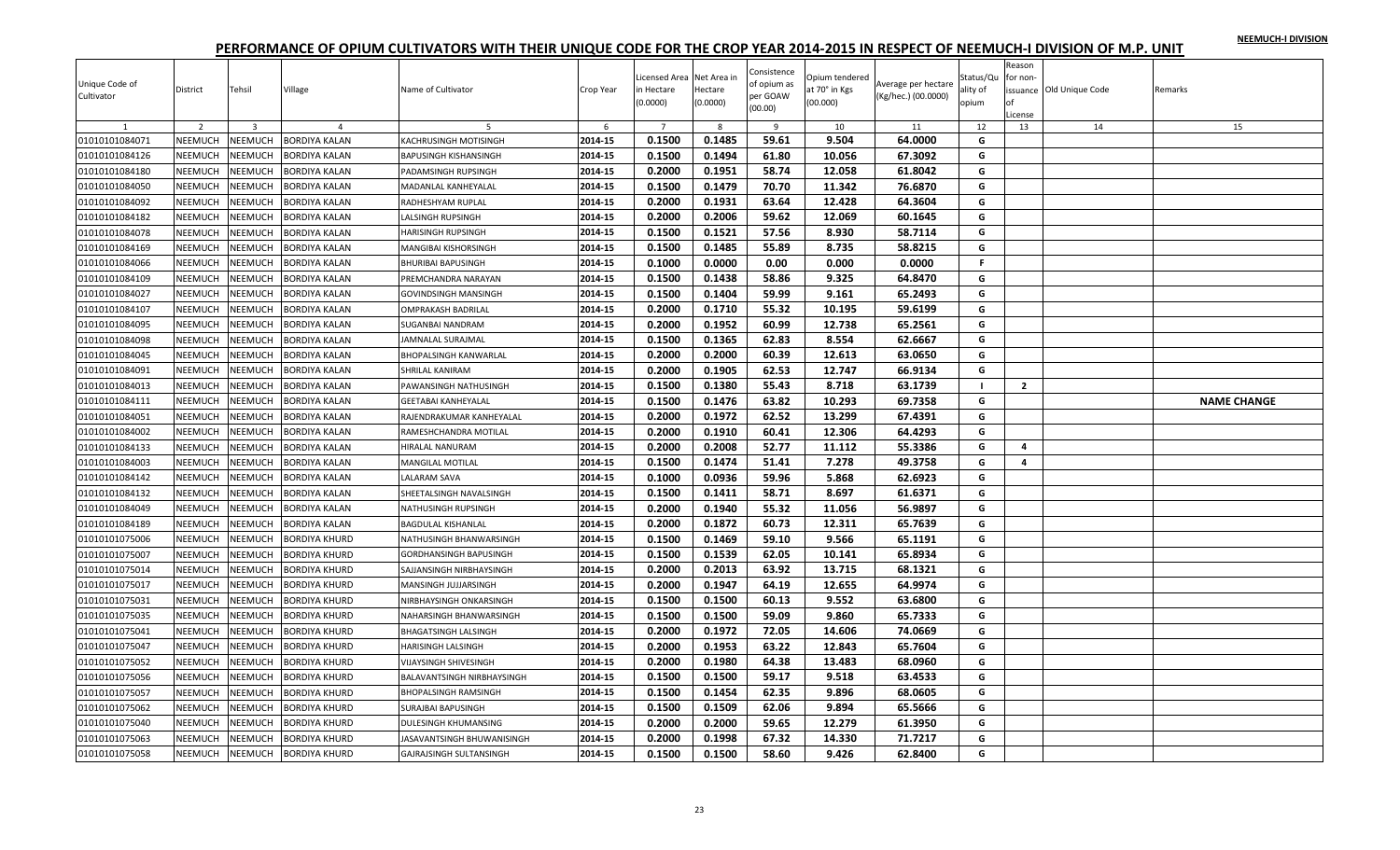|  |  | NEEMUCH-I DIVISION |
|--|--|--------------------|
|  |  |                    |

| Unique Code of<br>Cultivator | District       | Tehsil                  | Village               | Name of Cultivator           | Crop Year | Licensed Area Net Area in<br>in Hectare<br>(0.0000) | Hectare<br>(0.0000) | Consistence<br>of opium as<br>per GOAW<br>(00.00) | Opium tendered<br>at 70° in Kgs<br>(00.000) | Average per hectare<br>(Kg/hec.) (00.0000) | Status/Qu<br>ality of<br>opium | Reason<br>for non-<br>Ωf<br>.icense | issuance Old Unique Code | Remarks |
|------------------------------|----------------|-------------------------|-----------------------|------------------------------|-----------|-----------------------------------------------------|---------------------|---------------------------------------------------|---------------------------------------------|--------------------------------------------|--------------------------------|-------------------------------------|--------------------------|---------|
| 1                            | $\overline{2}$ | $\overline{\mathbf{3}}$ | $\overline{4}$        | 5                            | 6         | $\overline{7}$                                      | 8                   | 9                                                 | 10                                          | 11                                         | 12                             | 13                                  | 14                       | 15      |
| 01010101075033               | NEEMUCH        | NEEMUCH                 | <b>BORDIYA KHURD</b>  | <b>BHUWANISINGH LALSINGH</b> | 2014-15   | 0.2000                                              | 0.1989              | 66.74                                             | 14.244                                      | 71.6139                                    | G                              |                                     |                          |         |
| 01010101075029               | NEEMUCH        | <b>NEEMUCH</b>          | <b>BORDIYA KHURD</b>  | BHUWANISINGH AMARSINGH       | 2014-15   | 0.2000                                              | 0.1953              | 63.76                                             | 13.207                                      | 67.6242                                    | G                              |                                     |                          |         |
| 01010101075022               | <b>NEEMUCH</b> | <b>NEEMUCH</b>          | <b>BORDIYA KHURD</b>  | DEVISINGH UDAYSINGH          | 2014-15   | 0.2000                                              | 0.2013              | 60.35                                             | 12.311                                      | 61.1575                                    | G                              |                                     |                          |         |
| 01010101075034               | NEEMUCH        | NEEMUCH                 | <b>BORDIYA KHURD</b>  | BAPUSINGH KALUSINGH          | 2014-15   | 0.2000                                              | 0.1988              | 64.86                                             | 13.130                                      | 66.0463                                    | G                              |                                     |                          |         |
| 01010101075060               | NEEMUCH        | <b>NEEMUCH</b>          | <b>BORDIYA KHURD</b>  | VIKRAMSINGH ISHWARSINGH      | 2014-15   | 0.2000                                              | 0.2000              | 61.81                                             | 12.812                                      | 64.0600                                    | G                              |                                     |                          |         |
| 01010101075026               | NEEMUCH        | <b>NEEMUCH</b>          | BORDIYA KHURD         | <b>GOVINDSINGH JAYSINGH</b>  | 2014-15   | 0.2000                                              | 0.1943              | 65.55                                             | 13.391                                      | 68.9192                                    | G                              |                                     |                          |         |
| 01010101075025               | <b>NEEMUCH</b> | <b>NEEMUCH</b>          | <b>BORDIYA KHURD</b>  | JALIMSINGH BHUWANISINGH      | 2014-15   | 0.2000                                              | 0.1947              | 61.54                                             | 12.906                                      | 66.2866                                    | G                              |                                     |                          |         |
| 01010101075071               | NEEMUCH        | <b>NEEMUCH</b>          | <b>BORDIYA KHURD</b>  | PADAMSINGH BAPUSINGH         | 2014-15   | 0.2000                                              | 0.1988              | 64.98                                             | 13.172                                      | 66.2575                                    | G                              |                                     |                          |         |
| 01010101075050               | NEEMUCH        | NEEMUCH                 | <b>BORDIYA KHURD</b>  | PREMSINGH JAYSINGH           | 2014-15   | 0.1500                                              | 0.1492              | 57.06                                             | 8.877                                       | 59.4973                                    | G                              |                                     |                          |         |
| 01010101075076               | NEEMUCH        | <b>NEEMUCH</b>          | <b>BORDIYA KHURD</b>  | HARISINGH JAYSINGH           | 2014-15   | 0.2000                                              | 0.1945              | 59.37                                             | 12.366                                      | 63.5784                                    | G                              |                                     |                          |         |
| 01010101075012               | <b>NEEMUCH</b> | NEEMUCH                 | <b>BORDIYA KHURD</b>  | JMRAVSINGH BHANWARSINGH      | 2014-15   | 0.2000                                              | 0.2006              | 61.56                                             | 12.523                                      | 62.4277                                    | G                              |                                     |                          |         |
| 01010101075023               | NEEMUCH        | <b>NEEMUCH</b>          | <b>BORDIYA KHURD</b>  | BHANWARSINGH KALUSINGH       | 2014-15   | 0.1500                                              | 0.1477              | 65.07                                             | 9.844                                       | 66.6486                                    | G                              |                                     |                          |         |
| 01010101075077               | <b>NEEMUCH</b> | <b>NEEMUCH</b>          | <b>BORDIYA KHURD</b>  | NIRMLABAI DALPATSINGH        | 2014-15   | 0.2000                                              | 0.2019              | 61.58                                             | 12.853                                      | 63.6602                                    | G                              |                                     |                          |         |
| 01010101075019               | NEEMUCH        | <b>NEEMUCH</b>          | <b>BORDIYA KHURD</b>  | ARJUNSINGH BHERUSINGH        | 2014-15   | 0.2000                                              | 0.1970              | 59.59                                             | 12.420                                      | 63.0457                                    | G                              |                                     |                          |         |
| 01010101075011               | <b>NEEMUCH</b> | <b>NEEMUCH</b>          | <b>BORDIYA KHURD</b>  | MADANSINGH BHUWANISINGH      | 2014-15   | 0.2000                                              | 0.1952              | 64.49                                             | 13.423                                      | 68.7654                                    | G                              |                                     |                          |         |
| 01010101075032               | NEEMUCH        | <b>NEEMUCH</b>          | <b>BORDIYA KHURD</b>  | <b>ALSINGH BHUWANISINGH</b>  | 2014-15   | 0.2000                                              | 0.1980              | 60.48                                             | 13.090                                      | 66.1111                                    | G                              |                                     |                          |         |
| 01010101075009               | NEEMUCH        | NEEMUCH                 | <b>BORDIYA KHURD</b>  | MUNNIBAI BHAGATSINGH         | 2014-15   | 0.2000                                              | 0.1972              | 62.52                                             | 13.085                                      | 66.3540                                    | G                              |                                     |                          |         |
| 01010101075067               | <b>NEEMUCH</b> | <b>NEEMUCH</b>          | <b>BORDIYA KHURD</b>  | SURENDRASINGH BHERUSINGH     | 2014-15   | 0.2000                                              | 0.1970              | 62.77                                             | 13.029                                      | 66.1371                                    | G                              |                                     |                          |         |
| 01010101075038               | NEEMUCH        | <b>NEEMUCH</b>          | <b>BORDIYA KHURD</b>  | MADHOSINGH NATHUSINGH        | 2014-15   | 0.1500                                              | 0.1485              | 59.29                                             | 9.588                                       | 64.5657                                    | G                              |                                     |                          |         |
| 01010101075073               | NEEMUCH        | NEEMUCH                 | <b>BORDIYA KHURD</b>  | KAMLABAI RAMSINGH            | 2014-15   | 0.2000                                              | 0.1998              | 63.59                                             | 13.127                                      | 65.7007                                    | G                              |                                     |                          |         |
| 01010101075003               | NEEMUCH        | <b>NEEMUCH</b>          | <b>BORDIYA KHURD</b>  | CHENSINGH KESHARSINGH        | 2014-15   | 0.2000                                              | 0.1972              | 59.60                                             | 12.661                                      | 64.2039                                    | G                              |                                     |                          |         |
| 01010101075030               | NEEMUCH        | NEEMUCH                 | <b>BORDIYA KHURD</b>  | KESHARSINGH KALUSINGH        | 2014-15   | 0.1000                                              | 0.0000              | 0.00                                              | 0.000                                       | 0.0000                                     | $\mathbf{F}$                   |                                     |                          |         |
| 01010101075064               | NEEMUCH        | <b>NEEMUCH</b>          | <b>BORDIYA KHURD</b>  | VIRENDRASINGH BAPUSINGH      | 2014-15   | 0.2000                                              | 0.1988              | 63.13                                             | 12.996                                      | 65.3722                                    | G                              |                                     |                          |         |
| 01010101075061               | <b>NEEMUCH</b> | <b>NEEMUCH</b>          | <b>BORDIYA KHURD</b>  | MANSINGH SHIVESINGH          | 2014-15   | 0.1500                                              | 0.1500              | 58.05                                             | 8.956                                       | 59.7067                                    | G                              |                                     |                          |         |
| 01010101075042               | <b>NEEMUCH</b> | NEEMUCH                 | <b>BORDIYA KHURD</b>  | JAWANSINGH SWRUPSINGH        | 2014-15   | 0.1500                                              | 0.1450              | 60.65                                             | 9.253                                       | 63.8138                                    | G                              |                                     |                          |         |
| 01010101075036               | NEEMUCH        | <b>NEEMUCH</b>          | BORDIYA KHURD         | ISHWARSINGH AMARSINGH        | 2014-15   | 0.1500                                              | 0.1357              | 60.22                                             | 8.448                                       | 62.2550                                    | G                              |                                     |                          |         |
| 01010101075068               | <b>NEEMUCH</b> | <b>NEEMUCH</b>          | <b>BORDIYA KHURD</b>  | NAJARBAI GOBAR SINGH         | 2014-15   | 0.1500                                              | 0.1478              | 51.74                                             | 8.411                                       | 56.9080                                    | G                              |                                     |                          |         |
| 01010101097010               | NEEMUCH        | NEEMUCH                 | <b>BORKHEDI PANDI</b> | PRAHLAD ONKAR                | 2014-15   | 0.2000                                              | 0.1952              | 50.31                                             | 9.753                                       | 49.9641                                    | G                              | 4                                   |                          |         |
| 01010101097012               | NEEMUCH        | NEEMUCH                 | <b>BORKHEDI PANDI</b> | MADANLAL RATANLAL            | 2014-15   | 0.1500                                              | 0.1417              | 57.10                                             | 8.304                                       | 58.6027                                    | G                              |                                     |                          |         |
| 01010101097015               | NEEMUCH        | <b>NEEMUCH</b>          | BORKHEDI PANDI        | SATYANARAYAN MEGRAJ          | 2014-15   | 0.1000                                              | 0.0000              | 0.00                                              | 0.000                                       | 0.0000                                     | N                              |                                     |                          |         |
| 01010101097019               | <b>NEEMUCH</b> | NEEMUCH                 | <b>BORKHEDI PANDI</b> | RAMESHCHANDRA MEGRAJ         | 2014-15   | 0.1500                                              | 0.1480              | 51.04                                             | 8.589                                       | 58.0338                                    | G                              |                                     |                          |         |
| 01010101097020               | NEEMUCH        | <b>NEEMUCH</b>          | <b>BORKHEDI PANDI</b> | BHUWANILAL KANHEYALAL        | 2014-15   | 0.2000                                              | 0.1189              | 58.46                                             | 7.508                                       | 63.1455                                    | G                              |                                     |                          |         |
| 01010101097036               | <b>NEEMUCH</b> | <b>NEEMUCH</b>          | <b>BORKHEDI PANDI</b> | <b>ASHOK KANHEYALAL</b>      | 2014-15   | 0.1500                                              | 0.1433              | 53.63                                             | 8.497                                       | 59.2952                                    | G                              |                                     |                          |         |
| 01010101097058               | <b>NEEMUCH</b> | <b>NEEMUCH</b>          | <b>BORKHEDI PANDI</b> | KANHEYALAL SHANKARLAL        | 2014-15   | 0.2000                                              | 0.1380              | 48.19                                             | 5.191                                       | 37.6159                                    | G                              | 4                                   |                          |         |
| 01010101097059               | <b>NEEMUCH</b> | <b>NEEMUCH</b>          | <b>BORKHEDI PANDI</b> | CHAMPALAL BOTLAL             | 2014-15   | 0.1000                                              | 0.0960              | 57.57                                             | 5.625                                       | 58.5938                                    | G                              |                                     |                          |         |
| 01010101097077               | NEEMUCH        | <b>NEEMUCH</b>          | <b>BORKHEDI PANDI</b> | GANPATLAL RAMPRASAD          | 2014-15   | 0.1500                                              | 0.1452              | 63.97                                             | 9.861                                       | 67.9132                                    | G                              |                                     |                          |         |
| 01010101097017               | <b>NEEMUCH</b> | <b>NEEMUCH</b>          | <b>BORKHEDI PANDI</b> | MANGILAL PRABHULAL           | 2014-15   | 0.1500                                              | 0.1479              | 55.00                                             | 8.470                                       | 57.2684                                    | G                              |                                     |                          |         |
| 01010101097022               | <b>NEEMUCH</b> | <b>NEEMUCH</b>          | <b>BORKHEDI PANDI</b> | NANDLAL KANHEYALAL           | 2014-15   | 0.1500                                              | 0.1470              | 53.14                                             | 8.472                                       | 57.6327                                    | G                              |                                     |                          |         |
| 01010101097062               | NEEMUCH        | <b>NEEMUCH</b>          | BORKHEDI PANDI        | PARMANAND MANGILAL           | 2014-15   | 0.1500                                              | 0.1456              | 54.86                                             | 8.339                                       | 57.2734                                    | G                              |                                     |                          |         |
| 01010101097097               | <b>NEEMUCH</b> | NEEMUCH                 | <b>BORKHEDI PANDI</b> | BHERUSINGH HARNARAYAN        | 2014-15   | 0.1000                                              | 0.0000              | 0.00                                              | 0.000                                       | 0.0000                                     | $\mathsf F$                    |                                     |                          |         |
| 01010101097065               | NEEMUCH        | NEEMUCH                 | <b>BORKHEDI PANDI</b> | RAMNARAYAN DHANNA            | 2014-15   | 0.1000                                              | 0.0990              | 48.72                                             | 5.123                                       | 51.7475                                    | G                              | 4                                   |                          |         |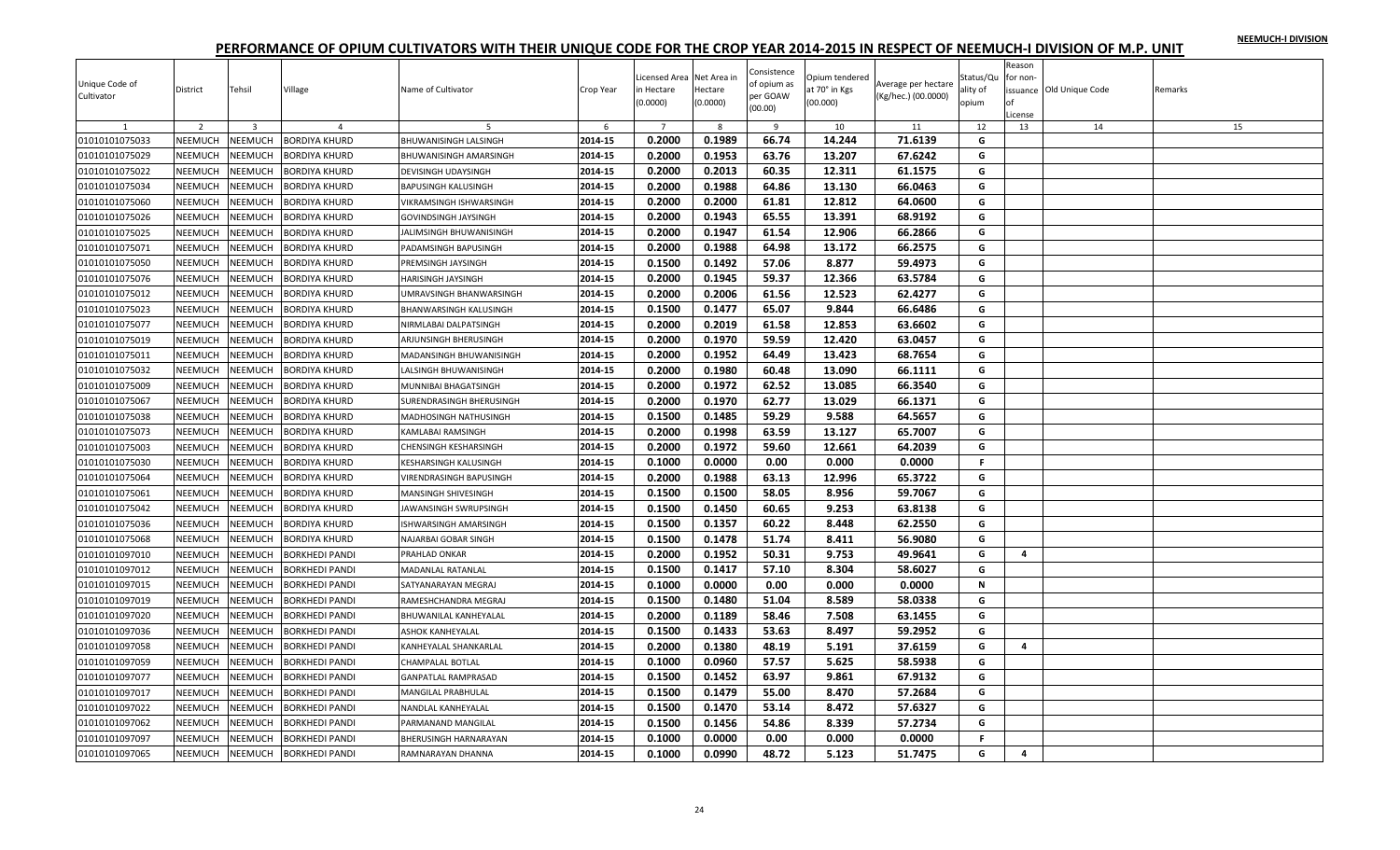|  |  | NEEMUCH-I DIVISION |
|--|--|--------------------|
|  |  |                    |

| Unique Code of<br>Cultivator   | District                  | Tehsil                             | Village                                 | Name of Cultivator          | Crop Year    | icensed Area Net Area in<br>in Hectare<br>(0.0000) | Hectare<br>(0.0000) | Consistence<br>of opium as<br>per GOAW<br>(00.00) | Opium tendered<br>at 70° in Kgs<br>(00.000) | Average per hectare<br>(Kg/hec.) (00.0000) | Status/Qu<br>ality of<br>opium | Reason<br>for non-<br>of<br>License | issuance Old Unique Code | Remarks                       |
|--------------------------------|---------------------------|------------------------------------|-----------------------------------------|-----------------------------|--------------|----------------------------------------------------|---------------------|---------------------------------------------------|---------------------------------------------|--------------------------------------------|--------------------------------|-------------------------------------|--------------------------|-------------------------------|
| $\mathbf{1}$<br>01010101097055 | $\overline{2}$<br>NEEMUCH | $\overline{\mathbf{3}}$<br>NEEMUCH | $\overline{4}$<br><b>BORKHEDI PANDI</b> | -5<br>MATHURALAL KISHNA     | 6<br>2014-15 | $\overline{7}$<br>0.1500                           | 8<br>0.1445         | 9<br>50.01                                        | 10<br>8.116                                 | 11<br>56.1661                              | 12<br>G                        | 13                                  | 14                       | 15                            |
| 01010101097100                 | NEEMUCH                   | NEEMUCH                            | <b>BORKHEDI PANDI</b>                   | RUPSINGH RAMLAL             | 2014-15      | 0.1000                                             | 0.0000              | 0.00                                              | 0.000                                       | 0.0000                                     | F                              |                                     |                          |                               |
| 01010101057020                 | <b>NEEMUCH</b>            | <b>NEEMUCH</b>                     | <b>CHAMPI</b>                           | LAXMANSINGH MODSINGH        | 2014-15      | 0.1000                                             | 0.0840              | 62.70                                             | 4.711                                       | 56.0833                                    | G                              |                                     |                          |                               |
| 01010101057041                 | <b>NEEMUCH</b>            | NEEMUCH                            | <b>CHAMPI</b>                           | KANHEYALAL GHASIRAM         | 2014-15      | 0.2000                                             | 0.1894              | 61.69                                             | 12.232                                      | 64.5829                                    | G                              |                                     |                          |                               |
| 01010101057001                 | NEEMUCH                   | NEEMUCH                            | <b>CHAMPI</b>                           | DILIPSINGH BHOPALSINGH      | 2014-15      | 0.1500                                             | 0.1405              | 58.42                                             | 8.521                                       | 60.6477                                    | G                              |                                     |                          |                               |
| 01010101057036                 | <b>NEEMUCH</b>            | <b>NEEMUCH</b>                     | <b>CHAMPI</b>                           | <b>BAPUSINGH NATHUSINGH</b> | 2014-15      | 0.1000                                             | 0.0792              | 58.56                                             | 4.208                                       | 53.1313                                    | $\mathbf{I}$                   | $\overline{2}$                      |                          |                               |
| 01010101073007                 | <b>NEEMUCH</b>            | <b>NEEMUCH</b>                     | CHAYAN                                  | <b>BHAGATLAL RATANLAL</b>   | 2014-15      | 0.1500                                             | 0.1444              | 50.22                                             | 7.648                                       | 52.9640                                    | G                              | 4                                   |                          |                               |
| 01010101073009                 | NEEMUCH                   | <b>NEEMUCH</b>                     | CHAYAN                                  | GANSHYAM BHAGWAN            | 2014-15      | 0.1500                                             | 0.1440              | 60.31                                             | 9.339                                       | 64.8542                                    | G                              |                                     |                          |                               |
| 01010101073017                 | NEEMUCH                   | NEEMUCH                            | CHAYAN                                  | CHANDBAI RAMSINGH           | 2014-15      | 0.1500                                             | 0.1408              | 50.01                                             | 7.923                                       | 56.2713                                    | G                              |                                     |                          |                               |
| 01010101073018                 | NEEMUCH                   | <b>NEEMUCH</b>                     | CHAYAN                                  | RAMESHCHANDRA KACHARULAL    | 2014-15      | 0.1500                                             | 0.1465              | 48.53                                             | 6.940                                       | 47.3720                                    | G                              | 4                                   |                          |                               |
| 01010101073029                 | NEEMUCH                   | <b>NEEMUCH</b>                     | CHAYAN                                  | DURGASHANKAR KHEMRAJ        | 2014-15      | 0.1500                                             | 0.1470              | 53.20                                             | 7.904                                       | 53.7687                                    | G                              | 4                                   |                          |                               |
| 01010101073036                 | <b>NEEMUCH</b>            | <b>NEEMUCH</b>                     | CHAYAN                                  | RATANSINGH BHERUSINGH       | 2014-15      | 0.2000                                             | 0.1980              | 62.46                                             | 12.697                                      | 64.1263                                    | G                              |                                     |                          |                               |
| 01010101073037                 | NEEMUCH                   | NEEMUCH                            | CHAYAN                                  | LALSINGH BHERUSINGH         | 2014-15      | 0.1500                                             | 0.1469              | 58.58                                             | 9.055                                       | 61.6406                                    | G                              |                                     |                          |                               |
| 01010101073040                 | NEEMUCH                   | <b>NEEMUCH</b>                     | CHAYAN                                  | SAJJANLAL SHANKARLAL        | 2014-15      | 0.1000                                             | 0.0000              | 0.00                                              | 0.000                                       | 0.0000                                     | F                              |                                     |                          |                               |
| 01010101073041                 | NEEMUCH                   | <b>NEEMUCH</b>                     | CHAYAN                                  | RAMESHDAS MOHANDAS          | 2014-15      | 0.1500                                             | 0.1392              | 56.09                                             | 8.446                                       | 60.6753                                    | G                              |                                     |                          |                               |
| 01010101073052                 | NEEMUCH                   | <b>NEEMUCH</b>                     | CHAYAN                                  | JANIBAI BALAKDAS            | 2014-15      | 0.1500                                             | 0.1450              | 62.83                                             | 9.496                                       | 65.4897                                    | G                              |                                     |                          |                               |
| 01010101073057                 | <b>NEEMUCH</b>            | NEEMUCH                            | <b>CHAYAN</b>                           | LAXMAN BHUWANISINGH         | 2014-15      | 0.2000                                             | 0.1925              | 68.80                                             | 13.524                                      | 70.2545                                    | G                              |                                     |                          |                               |
| 01010101073059                 | <b>NEEMUCH</b>            | <b>NEEMUCH</b>                     | CHAYAN                                  | BHANWARLAL BHERULAL         | 2014-15      | 0.1500                                             | 0.1470              | 58.55                                             | 9.284                                       | 63.1565                                    | G                              |                                     |                          |                               |
| 01010101073067                 | NEEMUCH                   | <b>NEEMUCH</b>                     | CHAYAN                                  | BHOPALSINGH RAYSINGH        | 2014-15      | 0.2000                                             | 0.1540              | 51.55                                             | 8.682                                       | 56.3766                                    | G                              |                                     |                          |                               |
| 01010101073005                 | <b>NEEMUCH</b>            | NEEMUCH                            | CHAYAN                                  | <b>BHERULAL MANGILAL</b>    | 2014-15      | 0.1500                                             | 0.1444              | 55.80                                             | 8.091                                       | 56.0319                                    | G                              |                                     |                          | <b>NAME CHANGE</b>            |
| 01010101073056                 | NEEMUCH                   | NEEMUCH                            | CHAYAN                                  | BHANWARSINGH BHAWANISINGH   | 2014-15      | 0.1500                                             | 0.1390              | 60.40                                             | 8.887                                       | 63.9353                                    | G                              |                                     |                          |                               |
| 01010101073042                 | NEEMUCH                   | NEEMUCH                            | CHAYAN                                  | ALAMSINGH BHERUSINGH        | 2014-15      | 0.1500                                             | 0.1485              | 52.90                                             | 8.131                                       | 54.7542                                    | G                              | 4                                   |                          |                               |
| 01010101047002                 | <b>NEEMUCH</b>            | <b>NEEMUCH</b>                     | DABA                                    | MANAKLAL AMARLAL            | 2014-15      | 0.1500                                             | 0.1400              | 56.70                                             | 8.651                                       | 61.7929                                    | G                              |                                     |                          |                               |
| 01010101047004                 | NEEMUCH                   | NEEMUCH                            | <b>DABA</b>                             | BHAGWANLAL BAGIRATH         | 2014-15      | 0.1500                                             | 0.0000              | 0.00                                              | 0.000                                       | 0.0000                                     | F.                             |                                     |                          |                               |
| 01010101047005                 | <b>NEEMUCH</b>            | <b>NEEMUCH</b>                     | <b>DABA</b>                             | <b>BHERULAL RAMA</b>        | 2014-15      | 0.2000                                             | 0.1716              | 58.64                                             | 10.455                                      | 60.9266                                    | G                              |                                     |                          |                               |
| 01010101047007                 | NEEMUCH                   | NEEMUCH                            | <b>DABA</b>                             | MANGILAL NARAYAN            | 2014-15      | 0.1000                                             | 0.0000              | 0.00                                              | 0.000                                       | 0.0000                                     | F                              |                                     |                          |                               |
| 01010101047010                 | <b>NEEMUCH</b>            | NEEMUCH                            | <b>DABA</b>                             | MADANLAL BHAGIRATH          | 2014-15      | 0.1500                                             | 0.1452              | 60.73                                             | 9.708                                       | 66.8595                                    | G                              |                                     |                          |                               |
| 01010101047015                 | <b>NEEMUCH</b>            | NEEMUCH                            | <b>DABA</b>                             | KARULAL LAXMAN              | 2014-15      | 0.2000                                             | 0.1796              | 65.82                                             | 12.854                                      | 71.5702                                    | G                              |                                     |                          |                               |
| 01010101047022                 | <b>NEEMUCH</b>            | <b>NEEMUCH</b>                     | <b>DABA</b>                             | RODSINGH SAJJANSINGH        | 2014-15      | 0.1500                                             | 0.1470              | 51.78                                             | 9.047                                       | 61.5442                                    | G                              |                                     |                          |                               |
| 01010101055024                 | NEEMUCH                   | <b>NEEMUCH</b>                     | <b>DASANI</b>                           | SHIVENARAYAN CHAGANLAL      | 2014-15      | 0.2000                                             | 0.1575              | 61.76                                             | 9.776                                       | 62.0698                                    | G                              |                                     |                          |                               |
| 01010101055042                 | <b>NEEMUCH</b>            | NEEMUCH                            | DASANI                                  | KANHEYALAL JAGANNATH        | 2014-15      | 0.1500                                             | 0.1320              | 57.73                                             | 7.876                                       | 59.6667                                    | G                              |                                     |                          |                               |
| 01010101055021                 | NEEMUCH                   | NEEMUCH                            | <b>DASANI</b>                           | SUNDERBAI OKARALAL          | 2014-15      | 0.1500                                             | 0.1435              | 58.87                                             | 9.268                                       | 64.5854                                    | G                              |                                     |                          |                               |
| 01010101055017                 | <b>NEEMUCH</b>            | <b>NEEMUCH</b>                     | <b>DASANI</b>                           | RAMIBAI MANGILAL            | 2014-15      | 0.1000                                             | 0.0000              | 0.00                                              | 0.000                                       | 0.0000                                     | F                              |                                     |                          |                               |
| 01010101055016                 | <b>NEEMUCH</b>            | NEEMUCH                            | DASANI                                  | RAJARAM RADHAKISHAN         | 2014-15      | 0.1500                                             | 0.1320              | 55.91                                             | 8.083                                       | 61.2348                                    | G                              |                                     |                          |                               |
| 01010101055047                 | NEEMUCH                   | NEEMUCH                            | <b>DASANI</b>                           | SURAJMAL CHAMPALAL          | 2014-15      | 0.2000                                             | 0.1989              | 66.51                                             | 13.483                                      | 67.7878                                    | G                              |                                     |                          | <b>TRANSFER / REWLI DEWLI</b> |
| 01010101071006                 | NEEMUCH                   | <b>NEEMUCH</b>                     | <b>DEEPUKHEDI</b>                       | <b>BALSINGH JAVANSINGH</b>  | 2014-15      | 0.1500                                             | 0.1083              | 53.50                                             | 5.939                                       | 54.8384                                    | G                              | 4                                   |                          |                               |
| 01010101071011                 | NEEMUCH                   | NEEMUCH                            | <b>DEEPUKHEDI</b>                       | PYARSINGH MADHOSINGH        | 2014-15      | 0.1000                                             | 0.0974              | 61.06                                             | 6.045                                       | 62.0637                                    | G                              |                                     |                          |                               |
| 01010101071015                 | NEEMUCH                   | <b>NEEMUCH</b>                     | <b>DEEPUKHEDI</b>                       | PRABHULAL RAMLAL            | 2014-15      | 0.1000                                             | 0.0925              | 58.31                                             | 5.065                                       | 54.7568                                    | G                              | 4                                   |                          |                               |
| 01010101071017                 | <b>NEEMUCH</b>            | NEEMUCH                            | <b>DEEPUKHEDI</b>                       | KACHARUSINGH ONKARSINGH     | 2014-15      | 0.1500                                             | 0.1421              | 65.32                                             | 9.966                                       | 70.1337                                    | G                              |                                     |                          |                               |
| 01010101071019                 | <b>NEEMUCH</b>            | <b>NEEMUCH</b>                     | <b>DEEPUKHEDI</b>                       | VINODSINGH RUPSINGH         | 2014-15      | 0.1500                                             | 0.1397              | 63.06                                             | 9.414                                       | 67.3873                                    | G                              |                                     |                          |                               |
| 01010101071036                 | NEEMUCH                   | NEEMUCH                            | <b>DEEPUKHEDI</b>                       | DEVISINGH RATANSINGH        | 2014-15      | 0.2000                                             | 0.1856              | 63.11                                             | 12.559                                      | 67.6670                                    | G                              |                                     |                          |                               |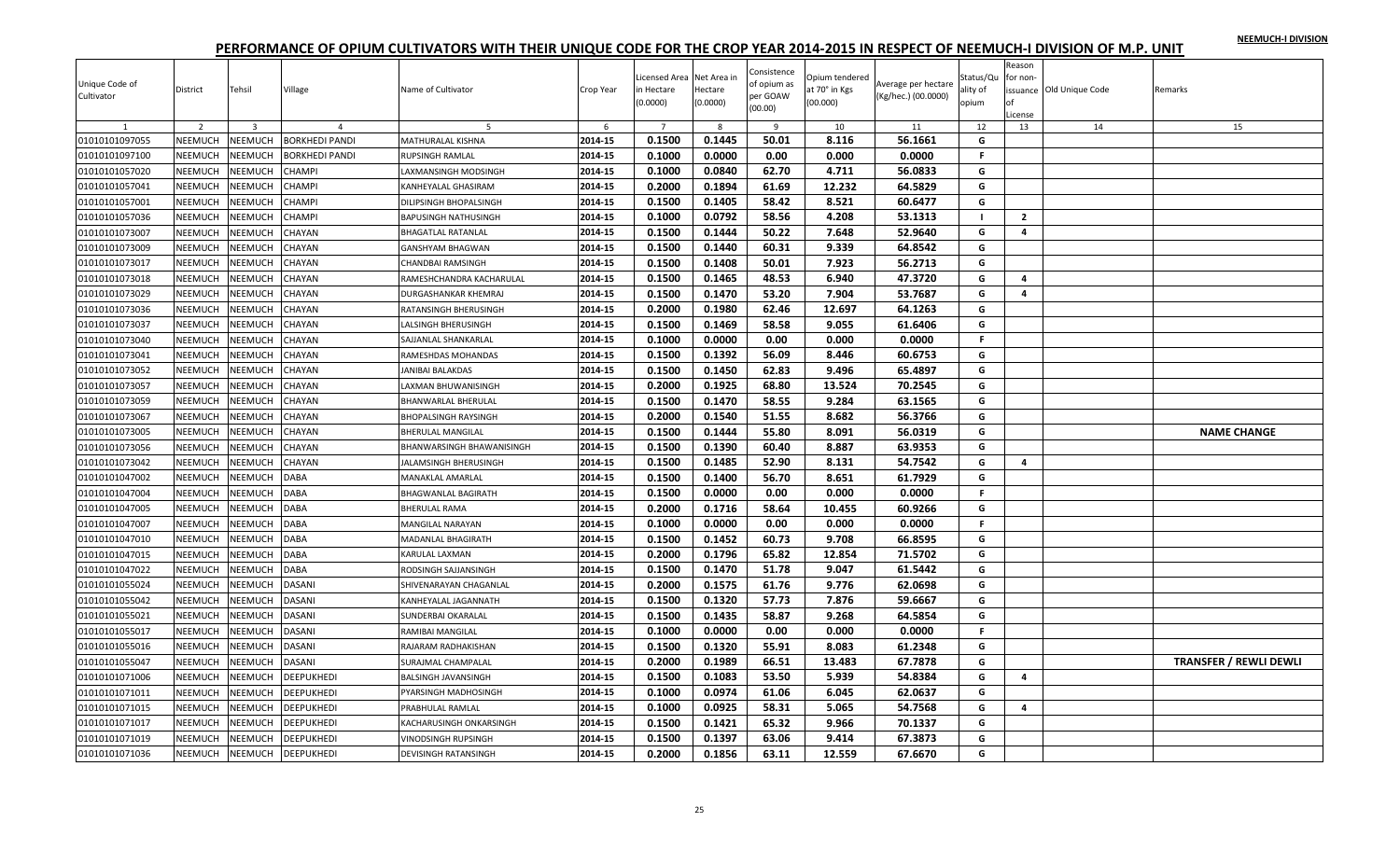| NEEMUCH-I DIVISION |  |
|--------------------|--|
|                    |  |

| per GOAW<br>(Kg/hec.) (00.0000)<br>Cultivator<br>(0.0000)<br>(0.0000)<br>(00.000)<br>opium<br>Ωf<br>(00.00)<br>License                                                    |    |
|---------------------------------------------------------------------------------------------------------------------------------------------------------------------------|----|
| $\overline{2}$<br>$\overline{\mathbf{3}}$<br>$\overline{7}$<br>$\overline{9}$<br>12<br>13<br>14<br>$\overline{4}$<br>6<br>-8<br>10<br>11                                  | 15 |
| 0.1500<br>0.1083<br>51.16<br>3.172<br>29.2890<br>01010101071037<br><b>NEEMUCH</b><br>NEEMUCH<br><b>DEEPUKHEDI</b><br>2014-15<br>KANCHANBAI JAWANSINGH<br>G<br>4           |    |
| 0.1500<br>0.1482<br>53.47<br>8.433<br>56.9028<br>01010101071038<br><b>NEEMUCH</b><br>NEEMUCH<br><b>DEEPUKHEDI</b><br>2014-15<br>G<br>BHERUSINGH KALUSINGH                 |    |
| 0.1500<br>0.1458<br>72.81<br>11.504<br>78.9026<br>2014-15<br>G<br>01010101071024<br><b>NEEMUCH</b><br>NEEMUCH<br>DEEPUKHEDI<br>KAMALSINGH DEVISINGH                       |    |
| <b>NEEMUCH</b><br>0.1500<br>0.1425<br>62.80<br>01010101071014<br><b>NEEMUCH</b><br>DEEPUKHEDI<br>2014-15<br>9.115<br>63.9649<br>G<br>NANIBAI KESHARSINGH                  |    |
| 0.1500<br>0.1394<br><b>NEEMUCH</b><br>2014-15<br>59.18<br>8.522<br>61.1334<br>G<br>01010101071031<br><b>NEEMUCH</b><br><b>DEEPUKHEDI</b><br>LAXMANSINGH BHAWANISINGH      |    |
| 58.23<br>NEEMUCH<br>0.1500<br>0.1428<br>8.951<br>62.6821<br>G<br>01010101071007<br>NEEMUCH<br><b>DEEPUKHEDI</b><br>2014-15<br>KARANSINGH BHUWANISINGH                     |    |
| 01010101071050<br>NEEMUCH<br>NEEMUCH<br>DEEPUKHEDI<br>2014-15<br>0.1500<br>0.1350<br>60.86<br>8.425<br>62.4074<br>G<br>SITABAI LAXMANSINGH                                |    |
| 0.1500<br>0.1500<br>52.15<br>01010101074017<br>NEEMUCH<br><b>NEEMUCH</b><br>GHULABKHEDI<br>2014-15<br>8.754<br>58.3600<br>G<br>LAXMANSINGH GOBARSINGH                     |    |
| <b>NEEMUCH</b><br>NEEMUCH<br>2014-15<br>0.1500<br>0.1440<br>57.30<br>8.742<br>60.7083<br>G<br>01010101074025<br>GHULABKHEDI<br>ANDERBAI RATANSINGH                        |    |
| 58.55<br>01010101074032<br>NEEMUCH<br>2014-15<br>0.1500<br>0.1431<br>9.109<br>63.6548<br><b>NEEMUCH</b><br>GHULABKHEDI<br>G<br>GOBARSINGH NAHARSINGH                      |    |
| 58.26<br>NEEMUCH<br>NEEMUCH<br>2014-15<br>0.1500<br>0.1436<br>9.014<br>62.7716<br>G<br>01010101074009<br><b>GHULABKHEDI</b><br><b>BAPUSINGH BHURSINGH</b>                 |    |
| 57.65<br>2014-15<br>0.1500<br>0.1469<br>8.911<br>60.6603<br>01010101074002<br><b>NEEMUCH</b><br>NEEMUCH<br>GHULABKHEDI<br>RAMSINGH KALUSINGH<br>G                         |    |
| <b>NEEMUCH</b><br>2014-15<br>0.2000<br>0.1901<br>68.03<br>13.441<br>G<br>01010101077001<br><b>NEEMUCH</b><br>70.7049<br>HANUMTIYA PANWAR<br><b>JAGDISH RATANLAL</b>       |    |
| 0.1000<br>0.0000<br>0.000<br>NEEMUCH<br>2014-15<br>0.00<br>0.0000<br>F.<br>01010101077008<br><b>NEEMUCH</b><br>DEVILAL GANGARAM<br>HANUMTIYA PANWAR                       |    |
| 63.41<br><b>NEEMUCH</b><br>NEEMUCH<br>2014-15<br>0.1000<br>0.0905<br>5.961<br>65.8674<br>G<br>01010101077016<br>HANUMTIYA PANWAR<br>CHATARSINGH RATANSINGH                |    |
| 0.1500<br><b>NEEMUCH</b><br>2014-15<br>0.1408<br>61.62<br>9.102<br>64.6449<br>G<br>01010101077018<br><b>NEEMUCH</b><br><b>HANUMTIYA PANWAR</b><br>BALWANTSINGH RATANSINGH |    |
| 62.83<br>NEEMUCH<br>0.2000<br>0.1950<br>12.512<br>G<br>01010101077026<br><b>NEEMUCH</b><br>HANUMTIYA PANWAR<br>2014-15<br>64.1641<br>RATANSINGH NAHARSINGH                |    |
| 0.1386<br>01010101077028<br>NEEMUCH<br>NEEMUCH<br>2014-15<br>0.1500<br>61.73<br>9.145<br>65.9812<br>G<br>HANUMTIYA PANWAR<br>KISHANSINGH RAYSINGH                         |    |
| 0.2000<br>0.1978<br>61.59<br>13.277<br>67.1234<br>01010101077037<br>NEEMUCH<br><b>NEEMUCH</b><br>2014-15<br>G<br>HANUMTIYA PANWAR<br>VARDICHAND DEVILAL                   |    |
| <b>NEEMUCH</b><br>NEEMUCH<br>2014-15<br>0.2000<br>0.1888<br>67.39<br>13.507<br>71.5413<br>01010101077043<br>HANUMTIYA PANWAR<br>G<br><b>MANGILAL RATANLAL</b>             |    |
| 0.2000<br>0.1936<br>53.99<br>10.991<br>56.7717<br>NEEMUCH<br>2014-15<br>G<br>01010101077013<br><b>NEEMUCH</b><br>HANUMTIYA PANWAR<br>MADHOSINGH BHURSINGH                 |    |
| 0.1500<br>0.1340<br>60.13<br>NEEMUCH<br>NEEMUCH<br>2014-15<br>8.410<br>62.7612<br>G<br>01010101077011<br>HANUMTIYA PANWAR<br><b>KESHAR DEVISINGH</b>                      |    |
| 2014-15<br>0.1500<br>0.1518<br>58.99<br>9.632<br>63.4519<br>01010101077020<br><b>NEEMUCH</b><br>NEEMUCH<br>HANUMTIYA PANWAR<br>RAMSINGH MEHATABSINGH<br>G                 |    |
| <b>NEEMUCH</b><br>2014-15<br>0.2000<br>0.1875<br>63.83<br>12.903<br>68.8160<br>01010101077050<br><b>NEEMUCH</b><br>G<br>HANUMTIYA PANWAR<br><b>GOPAL RATANLAL</b>         |    |
| 0.1000<br>0.0936<br>61.89<br>65.2671<br>NEEMUCH<br>2014-15<br>6.109<br>G<br>01010101077033<br>NEEMUCH<br>HANUMTIYA PANWAR<br><b>BHARATSINGH MANSINGH</b>                  |    |
| 0.1470<br>53.50<br>01010101077047<br>NEEMUCH<br><b>NEEMUCH</b><br>2014-15<br>0.1500<br>8.438<br>57.4014<br>G<br>HANUMTIYA PANWAR<br>BHERUSINGH ISHWARSINGH                |    |
| 01010101077036<br>NEEMUCH<br>NEEMUCH<br>2014-15<br>0.1500<br>0.1449<br>55.79<br>8.177<br>56.4320<br>G<br>HANUMTIYA PANWAR<br>SAJJANSINGH MEHATABSINGH                     |    |
| NEEMUCH<br>0.1500<br>0.1508<br>61.50<br>9.656<br>64.0318<br>G<br>01010101077010<br>NEEMUCH<br>HANUMTIYA PANWAR<br>2014-15<br>KARULAL MULCHAND                             |    |
| 01010101077030<br>NEEMUCH<br>NEEMUCH<br>2014-15<br>0.2000<br>0.1920<br>61.77<br>12.363<br>64.3906<br>G<br>HANUMTIYA PANWAR<br>BHAGATSINGH NAHARSING                       |    |
| 0.1500<br>2014-15<br>0.1392<br>51.37<br>7.199<br>51.7170<br>G<br>01010101077006<br>NEEMUCH<br><b>NEEMUCH</b><br>HANUMTIYA PANWAR<br>KANHEYALAL VALAJI<br>4                |    |
| 0.1520<br>01010101066052<br><b>NEEMUCH</b><br>NEEMUCH<br>2014-15<br>0.1500<br>59.30<br>9.810<br>64.5395<br>G<br>JAMUNIYAKALAN<br>DHANNALAL GULAB                          |    |
| 0.1500<br>2014-15<br>0.1519<br>58.42<br>9.264<br>60.9875<br>01010101066022<br>NEEMUCH<br>G<br><b>NEEMUCH</b><br>JAMUNIYAKALAN<br>GYANCHAND CHENRAM                        |    |
| 54.26<br>NEEMUCH<br>2014-15<br>0.1500<br>0.1444<br>8.038<br>55.6648<br>G<br>01010101066043<br><b>NEEMUCH</b><br>JAMUNIYAKALAN<br>$\overline{a}$<br><b>BABULAL MOTILAL</b> |    |
| 2014-15<br>0.1000<br>0.0000<br>0.00<br>0.000<br>0.0000<br>01010101066032<br>NEEMUCH<br><b>NEEMUCH</b><br>JAMUNIYAKALAN<br>SUNDERLAL KESARIMAL<br>F.                       |    |
| 0.1500<br><b>NEEMUCH</b><br>2014-15<br>0.1454<br>58.15<br>8.930<br>61.4168<br>01010101066020<br><b>NEEMUCH</b><br><b>JAMUNIYAKALAN</b><br>G<br>RADHESHYAM KHYALIRAM       |    |
| 0.1000<br>57.20<br>4.592<br>01010101066053<br><b>NEEMUCH</b><br><b>NEEMUCH</b><br>JAMUNIYAKALAN<br>2014-15<br>0.0841<br>54.6017<br>G<br>4<br>MANGILAL NATHULAL            |    |
| NEEMUCH<br><b>NEEMUCH</b><br>2014-15<br>0.1000<br>0.0000<br>0.00<br>0.000<br>N<br>01010101066054<br>JAMUNIYAKALAN<br>RAMCHANDRA UDA<br>0.0000                             |    |
| 01010101066011<br><b>NEEMUCH</b><br><b>NEEMUCH</b><br>JAMUNIYAKALAN<br>2014-15<br>0.1500<br>0.1457<br>59.70<br>9.339<br>64.0975<br>G<br>MANGIBAI RUPA                     |    |
| 0.1500<br>0.1200<br>54.73<br>6.044<br>50.3667<br>2014-15<br>G<br>01010101066029<br>NEEMUCH<br><b>NEEMUCH</b><br>JAMUNIYAKALAN<br><b>AGDISH CHANDMAL</b><br>4              |    |
| 01010101066055<br>2014-15<br>0.1500<br>0.1415<br>52.27<br>7.310<br>51.6608<br>G<br>4<br><b>NEEMUCH</b><br>NEEMUCH<br>JAMUNIYAKALAN<br>HARLAL GANGARAM                     |    |
| 2014-15<br>0.1500<br>0.1488<br>64.04<br>G<br>9.350<br>62.8360<br>01010101096006<br>NEEMUCH<br>NEEMUCH<br><b>JAVASIYA</b><br>SHRILAL TULSIRAM                              |    |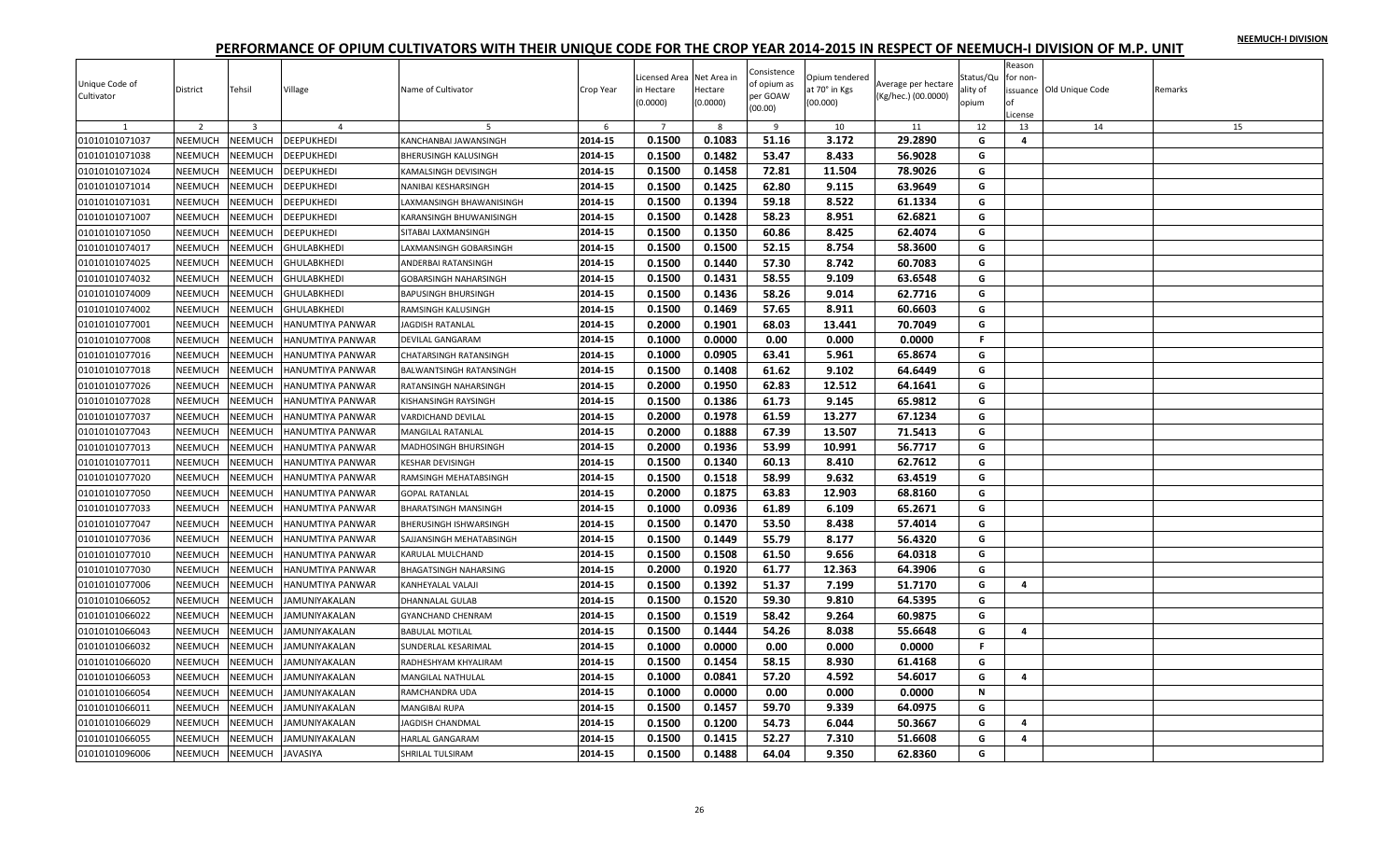| NEEMUCH-I DIVISION |  |
|--------------------|--|
|                    |  |

| Unique Code of<br>Cultivator | District       | Tehsil                  | Village         | Name of Cultivator        | Crop Year | Licensed Area Net Area in<br>in Hectare<br>(0.0000) | Hectare<br>(0.0000) | Consistence<br>of opium as<br>per GOAW<br>(00.00) | Opium tendered<br>at 70° in Kgs<br>(00.000) | Average per hectare<br>(Kg/hec.) (00.0000) | Status/Qu<br>ality of<br>opium | Reason<br>for non-<br>оf<br>License | issuance Old Unique Code | Remarks |
|------------------------------|----------------|-------------------------|-----------------|---------------------------|-----------|-----------------------------------------------------|---------------------|---------------------------------------------------|---------------------------------------------|--------------------------------------------|--------------------------------|-------------------------------------|--------------------------|---------|
|                              | $\overline{2}$ | $\overline{\mathbf{3}}$ | $\overline{4}$  | -5                        | 6         | $\overline{7}$                                      | 8                   | $\mathbf{q}$                                      | 10                                          | 11                                         | 12                             | 13                                  | 14                       | 15      |
| 01010101096009               | NEEMUCH        | NEEMUCH                 | <b>JAVASIYA</b> | <b>GOPAL TULSIRAM</b>     | 2014-15   | 0.1000                                              | 0.0000              | 0.00                                              | 0.000                                       | 0.0000                                     | F.                             |                                     |                          |         |
| 01010101096033               | NEEMUCH        | <b>NEEMUCH</b>          | <b>JAVASIYA</b> | SUKKHIBAI MOHANLAL        | 2014-15   | 0.1500                                              | 0.1440              | 61.51                                             | 9.218                                       | 64.0139                                    | G                              |                                     |                          |         |
| 01010101096036               | <b>NEEMUCH</b> | NEEMUCH                 | JAVASIYA        | HAJARILAL JAGANNATH       | 2014-15   | 0.1000                                              | 0.0000              | 0.00                                              | 0.000                                       | 0.0000                                     | F.                             |                                     |                          |         |
| 01010101096037               | <b>NEEMUCH</b> | <b>NEEMUCH</b>          | <b>JAVASIYA</b> | RUGHNATHSINGH PRATAPSINGH | 2014-15   | 0.1000                                              | 0.0000              | 0.00                                              | 0.000                                       | 0.0000                                     | F.                             |                                     |                          |         |
| 01010101096041               | <b>NEEMUCH</b> | <b>NEEMUCH</b>          | JAVASIYA        | HARISHCHANDRA PRATAPSINGH | 2014-15   | 0.1000                                              | 0.0000              | 0.00                                              | 0.000                                       | 0.0000                                     | $\mathbb F$                    |                                     |                          |         |
| 01010101096050               | NEEMUCH        | NEEMUCH                 | <b>JAVASIYA</b> | MANGILAL NARAYAN          | 2014-15   | 0.1000                                              | 0.0000              | 0.00                                              | 0.000                                       | 0.0000                                     | F.                             |                                     |                          |         |
| 01010101096067               | NEEMUCH        | NEEMUCH                 | <b>JAVASIYA</b> | NANURAM UDA GAYARI        | 2014-15   | 0.1500                                              | 0.1406              | 63.71                                             | 8.837                                       | 62.8521                                    | G                              |                                     |                          |         |
| 01010101096072               | NEEMUCH        | <b>NEEMUCH</b>          | <b>JAVASIYA</b> | SHIVENARAYAN SUNDERLAL    | 2014-15   | 0.1500                                              | 0.1486              | 58.45                                             | 8.475                                       | 57.0323                                    | G                              |                                     |                          |         |
| 01010101096002               | <b>NEEMUCH</b> | VEEMUCH                 | <b>JAVASIYA</b> | MUNNIBAI RADHESHYAM       | 2014-15   | 0.1500                                              | 0.1539              | 56.26                                             | 8.495                                       | 55.1982                                    | G                              | 4                                   |                          |         |
| 01010101096031               | NEEMUCH        | <b>NEEMUCH</b>          | JAVASIYA        | HIRALAL NANDA             | 2014-15   | 0.1500                                              | 0.1472              | 54.94                                             | 8.210                                       | 55.7745                                    | G                              | 4                                   |                          |         |
| 01010101096075               | NEEMUCH        | NEEMUCH                 | JAVASIYA        | JAGDISHCHANDRA GISALAL    | 2014-15   | 0.1500                                              | 0.1384              | 63.02                                             | 8.121                                       | 58.6777                                    | G                              |                                     |                          |         |
| 01010101096048               | NEEMUCH        | <b>NEEMUCH</b>          | <b>JAVASIYA</b> | KARULAL LAXMAN            | 2014-15   | 0.1500                                              | 0.1449              | 63.35                                             | 9.430                                       | 65.0794                                    | G                              |                                     |                          |         |
| 01010101096076               | NEEMUCH        | <b>NEEMUCH</b>          | <b>JAVASIYA</b> | PARASRAM PRABHU           | 2014-15   | 0.1000                                              | 0.0933              | 59.03                                             | 4.714                                       | 50.5252                                    | G                              | 4                                   |                          |         |
| 01010101096054               | NEEMUCH        | <b>NEEMUCH</b>          | JAVASIYA        | KANWARLAL FAKIRCHAND      | 2014-15   | 0.1500                                              | 0.1414              | 64.30                                             | 9.581                                       | 67.7581                                    | G                              |                                     |                          |         |
| 01010101096010               | NEEMUCH        | <b>NEEMUCH</b>          | JAVASIYA        | RAMKISHAN TULSIRAM        | 2014-15   | 0.1500                                              | 0.1479              | 60.14                                             | 9.064                                       | 61.2847                                    | G                              |                                     |                          |         |
| 01010101096034               | <b>NEEMUCH</b> | <b>NEEMUCH</b>          | JAVASIYA        | KASTURIBAI MANGILAL       | 2014-15   | 0.1500                                              | 0.1497              | 56.11                                             | 8.825                                       | 58.9512                                    | G                              |                                     |                          |         |
| 01010101096013               | NEEMUCH        | <b>NEEMUCH</b>          | JAVASIYA        | ROADMAL PRATHIRAJ         | 2014-15   | 0.1500                                              | 0.1467              | 61.76                                             | 9.326                                       | 63.5719                                    | G                              |                                     |                          |         |
| 01010101096059               | NEEMUCH        | <b>NEEMUCH</b>          | JAVASIYA        | JANIBAI MAGNIRAM          | 2014-15   | 0.2000                                              | 0.1944              | 62.36                                             | 12.445                                      | 64.0175                                    | G                              |                                     |                          |         |
| 01010101096061               | NEEMUCH        | <b>NEEMUCH</b>          | <b>JAVASIYA</b> | KOUSHLYABAI RAMNARAYAN    | 2014-15   | 0.1000                                              | 0.0494              | 60.23                                             | 3.020                                       | 61.1336                                    | G                              |                                     |                          |         |
| 01010101096077               | <b>NEEMUCH</b> | VEEMUCH                 | <b>JAVASIYA</b> | MANGILAL FAKIRCHAND       | 2014-15   | 0.1000                                              | 0.0898              | 59.53                                             | 5.162                                       | 57.4833                                    | G                              |                                     |                          |         |
| 01010101096020               | NEEMUCH        | <b>NEEMUCH</b>          | JAVASIYA        | DASHRATHSINGH PRATAPSINGH | 2014-15   | 0.1000                                              | 0.0000              | 0.00                                              | 0.000                                       | 0.0000                                     | F.                             |                                     |                          |         |
| 01010101096071               | NEEMUCH        | <b>NEEMUCH</b>          | JAVASIYA        | BHUWANIRAM MODIRAM        | 2014-15   | 0.1500                                              | 0.1497              | 64.16                                             | 9.496                                       | 63.4335                                    | G                              |                                     |                          |         |
| 01010101096053               | NEEMUCH        | <b>NEEMUCH</b>          | <b>JAVASIYA</b> | PRABHULAL KASHIRAM        | 2014-15   | 0.1500                                              | 0.1368              | 52.39                                             | 7.604                                       | 55.5848                                    | G                              | 4                                   |                          |         |
| 01010101096011               | NEEMUCH        | <b>NEEMUCH</b>          | <b>JAVASIYA</b> | RAMPRASAD GIRDHARI        | 2014-15   | 0.1500                                              | 0.1505              | 53.89                                             | 8.053                                       | 53.5083                                    | G                              | 4                                   |                          |         |
| 01010101096025               | NEEMUCH        | NEEMUCH                 | JAVASIYA        | KAILASHCHANDRA KANHEYALAL | 2014-15   | 0.2000                                              | 0.1903              | 60.70                                             | 11.698                                      | 61.4714                                    | G                              |                                     |                          |         |
| 01010103069001               | NEEMUCH        | <b>JEERAN</b>           | KHELUKHEDA      | VISHNULAL NANDA           | 2014-15   | 0.2000                                              | 0.1453              | 63.67                                             | 9.605                                       | 66.1046                                    | G                              |                                     |                          |         |
| 01010103069004               | NEEMUCH        | <b>JEERAN</b>           | KHELUKHEDA      | SHAMBHULAL NANDA          | 2014-15   | 0.2000                                              | 0.1915              | 65.02                                             | 11.248                                      | 58.7363                                    | G                              |                                     |                          |         |
| 01010103069008               | NEEMUCH        | EERAN                   | KHELUKHEDA      | DURGASHANKAR HIRALAL      | 2014-15   | 0.2000                                              | 0.1921              | 60.38                                             | 11.800                                      | 61.4263                                    | G                              |                                     |                          |         |
| 01010103069015               | NEEMUCH        | EERAN                   | KHELUKHEDA      | DASHRATH NARSINGH         | 2014-15   | 0.2000                                              | 0.1960              | 62.20                                             | 12.129                                      | 61.8827                                    | G                              |                                     |                          |         |
| 01010103069019               | NEEMUCH        | EERAN                   | KHELUKHEDA      | LAXMINARAYAN BAGDIRAM     | 2014-15   | 0.2000                                              | 0.1970              | 63.43                                             | 12.441                                      | 63.1523                                    | G                              |                                     |                          |         |
| 01010103069024               | <b>NEEMUCH</b> | <b>JEERAN</b>           | KHELUKHEDA      | SHAMBHULAL GIRDHARI       | 2014-15   | 0.2000                                              | 0.1822              | 64.82                                             | 12.075                                      | 66.2733                                    | G                              |                                     |                          |         |
| 01010103069034               | NEEMUCH        | EERAN                   | KHELUKHEDA      | GIRDHARI PYARJI           | 2014-15   | 0.2000                                              | 0.2009              | 67.43                                             | 13.447                                      | 66.9338                                    | G                              |                                     |                          |         |
| 01010103069035               | NEEMUCH        | EERAN                   | KHELUKHEDA      | NANURAM JIVA              | 2014-15   | 0.2000                                              | 0.2006              | 60.11                                             | 12.743                                      | 63.5244                                    | G                              |                                     |                          |         |
| 01010103069036               | NEEMUCH        | EERAN                   | KHELUKHEDA      | JNKARLAL MODAJI           | 2014-15   | 0.1500                                              | 0.1494              | 59.46                                             | 8.826                                       | 59.0763                                    | G                              |                                     |                          |         |
| 01010103069045               | NEEMUCH        | <b>JEERAN</b>           | KHELUKHEDA      | PURANDAS TULSIDAS         | 2014-15   | 0.1500                                              | 0.1465              | 67.39                                             | 9.281                                       | 63.3515                                    | G                              |                                     |                          |         |
| 01010103069010               | NEEMUCH        | EERAN                   | KHELUKHEDA      | PARMESHWAR NARSINGH       | 2014-15   | 0.2000                                              | 0.1977              | 62.20                                             | 12.458                                      | 63.0147                                    | G                              |                                     |                          |         |
| 01010103069009               | NEEMUCH        | <b>JEERAN</b>           | KHELUKHEDA      | <b>BANSHILAL GIRDHARI</b> | 2014-15   | 0.1500                                              | 0.1310              | 62.74                                             | 8.013                                       | 61.1679                                    | G                              |                                     |                          |         |
| 01010103069013               | NEEMUCH        | EERAN                   | KHELUKHEDA      | <b>BABULAL BHANWARLAL</b> | 2014-15   | 0.1500                                              | 0.1480              | 55.75                                             | 8.458                                       | 57.1486                                    | G                              |                                     |                          |         |
| 01010103069017               | NEEMUCH        | EERAN                   | KHELUKHEDA      | KISHANLAL JAYRAM          | 2014-15   | 0.2000                                              | 0.1081              | 62.35                                             | 7.081                                       | 65.5042                                    | G                              |                                     |                          |         |
| 01010103069031               | NEEMUCH        | EERAN                   | KHELUKHEDA      | <b>GOPAL BHERULAL</b>     | 2014-15   | 0.1500                                              | 0.1335              | 57.41                                             | 7.578                                       | 56.7640                                    | G                              |                                     |                          |         |
| 01010103069048               | NEEMUCH        | <b>JEERAN</b>           | KHELUKHEDA      | PRABHULAL RAMCHANDRA      | 2014-15   | 0.2000                                              | 0.1707              | 71.93                                             | 12.310                                      | 72.1148                                    | G                              |                                     |                          |         |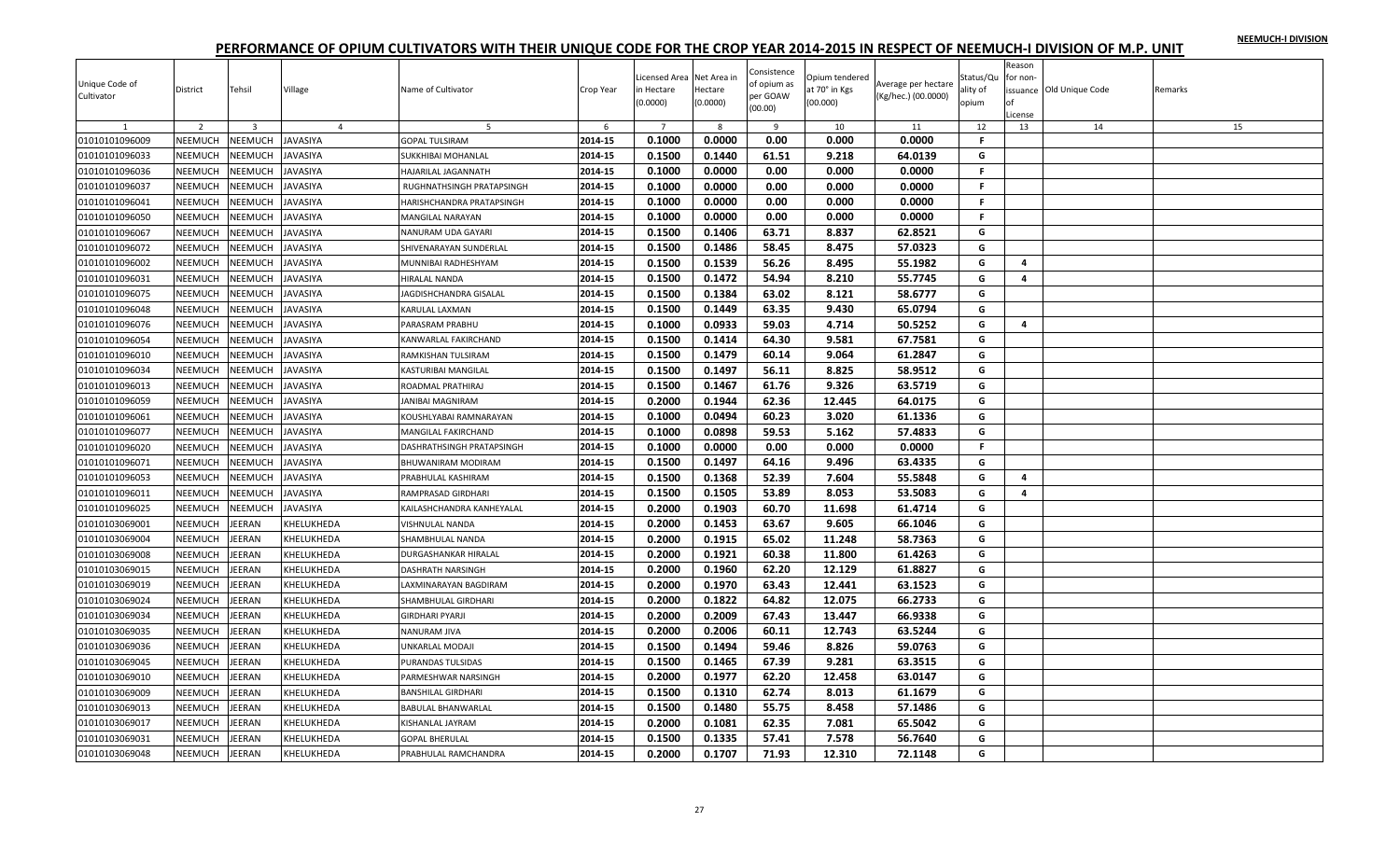|  |  | NEEMUCH-I DIVISION |
|--|--|--------------------|
|  |  |                    |

| Unique Code of<br>Cultivator | District       | Tehsil         | Village        | Name of Cultivator         | Crop Year | Licensed Area Net Area in<br>in Hectare<br>(0.0000) | Hectare<br>(0.0000) | Consistence<br>of opium as<br>per GOAW<br>(00.00) | Opium tendered<br>at 70° in Kgs<br>(00.000) | Average per hectare<br>(Kg/hec.) (00.0000) | Status/Qu<br>ality of<br>opium | Reason<br>for non-<br>оf<br>License | issuance Old Unique Code | Remarks            |
|------------------------------|----------------|----------------|----------------|----------------------------|-----------|-----------------------------------------------------|---------------------|---------------------------------------------------|---------------------------------------------|--------------------------------------------|--------------------------------|-------------------------------------|--------------------------|--------------------|
|                              | $\overline{z}$ | $\overline{3}$ | $\overline{a}$ | 5                          | 6         | $\overline{7}$                                      | -8                  | - 9                                               | 10                                          | 11                                         | 12                             | 13                                  | 14                       | 15                 |
| 01010103069049               | <b>NEEMUCH</b> | EERAN          | KHELUKHEDA     | ISHWARLAL NARAYAN          | 2014-15   | 0.1500                                              | 0.1348              | 59.95                                             | 8.838                                       | 65.5638                                    | G                              |                                     |                          |                    |
| 01010103069050               | NEEMUCH        | <b>JEERAN</b>  | KHELUKHEDA     | MADANLAL KANIRAM           | 2014-15   | 0.1500                                              | 0.1404              | 62.99                                             | 9.314                                       | 66.3390                                    | G                              |                                     |                          |                    |
| 01010103069051               | NEEMUCH        | EERAN          | KHELUKHEDA     | <b>BABULAL KANIRAM</b>     | 2014-15   | 0.2000                                              | 0.1500              | 60.04                                             | 9.169                                       | 61.1267                                    | G                              |                                     |                          |                    |
| 01010103069052               | <b>NEEMUCH</b> | EERAN          | KHELUKHEDA     | GANSHYAM CHANDMAL          | 2014-15   | 0.1500                                              | 0.1504              | 57.50                                             | 8.806                                       | 58.5505                                    | G                              |                                     |                          |                    |
| 01010103069055               | NEEMUCH        | EERAN          | KHELUKHEDA     | RAMESHCHANDRA KANIRAM      | 2014-15   | 0.1500                                              | 0.1033              | 62.24                                             | 6.660                                       | 64.4724                                    | G                              |                                     |                          |                    |
| 01010103069011               | NEEMUCH        | <b>JEERAN</b>  | KHELUKHEDA     | RAMESHWAR KISHANLAL        | 2014-15   | 0.2000                                              | 0.1318              | 63.74                                             | 8.059                                       | 61.1457                                    | G                              |                                     |                          |                    |
| 01010103069027               | NEEMUCH        | EERAN          | KHELUKHEDA     | ISHWARLAL ONKARLAL         | 2014-15   | 0.2000                                              | 0.1536              | 68.95                                             | 11.081                                      | 72.1419                                    | G                              |                                     |                          |                    |
| 01010103069037               | NEEMUCH        | EERAN          | KHELUKHEDA     | SHANKARLAL NAGGA           | 2014-15   | 0.1500                                              | 0.1440              | 56.78                                             | 8.306                                       | 57.6806                                    | G                              |                                     |                          |                    |
| 01010103069047               | NEEMUCH        | EERAN          | KHELUKHEDA     | RAJMAL RAMLAL              | 2014-15   | 0.1000                                              | 0.0000              | 0.00                                              | 0.000                                       | 0.0000                                     | F.                             |                                     |                          |                    |
| 01010103069018               | NEEMUCH        | EERAN          | KHELUKHEDA     | BRAHAMMANAND MANGILAL      | 2014-15   | 0.2000                                              | 0.1980              | 65.24                                             | 12.470                                      | 62.9798                                    | G                              |                                     |                          |                    |
| 01010103069056               | NEEMUCH        | EERAN          | KHELUKHEDA     | <b>GITABAI BADRILAL</b>    | 2014-15   | 0.1000                                              | 0.0000              | 0.00                                              | 0.000                                       | 0.0000                                     | F.                             |                                     |                          |                    |
| 01010103069057               | NEEMUCH        | EERAN          | KHELUKHEDA     | BHERULAL KISHANLAL         | 2014-15   | 0.2000                                              | 0.1093              | 64.98                                             | 6.944                                       | 63.5316                                    | G                              |                                     |                          |                    |
| 01010103069058               | NEEMUCH        | EERAN          | KHELUKHEDA     | KANIRAM NANDA              | 2014-15   | 0.2000                                              | 0.1825              | 66.65                                             | 11.616                                      | 63.6493                                    | G                              |                                     |                          |                    |
| 01010103069014               | NEEMUCH        | EERAN          | KHELUKHEDA     | BHANWRIBAI NANURAM         | 2014-15   | 0.1500                                              | 0.1500              | 65.07                                             | 10.235                                      | 68.2333                                    | G                              |                                     |                          |                    |
| 01010103069059               | NEEMUCH        | EERAN          | KHELUKHEDA     | KAILASHCHANDRA NANURAM     | 2014-15   | 0.1500                                              | 0.1489              | 65.04                                             | 9.784                                       | 65.7085                                    | G                              |                                     |                          |                    |
| 01010103069060               | NEEMUCH        | EERAN          | KHELUKHEDA     | PIRPRAKASH HIRALAL         | 2014-15   | 0.2000                                              | 0.1947              | 60.19                                             | 11.943                                      | 61.3405                                    | G                              |                                     |                          |                    |
| 01010103069061               | NEEMUCH        | EERAN          | KHELUKHEDA     | TULSIBAI NATHULAL          | 2014-15   | 0.1500                                              | 0.1501              | 58.06                                             | 8.643                                       | 57.5816                                    | G                              |                                     |                          |                    |
| 01010103069063               | NEEMUCH        | EERAN          | KHELUKHEDA     | DHAPUBAI NARAYAN           | 2014-15   | 0.2000                                              | 0.1996              | 68.64                                             | 13.581                                      | 68.0411                                    | G                              |                                     |                          |                    |
| 01010103069064               | NEEMUCH        | EERAN          | KHELUKHEDA     | RAMESHCHANDRA NATHULAL     | 2014-15   | 0.2000                                              | 0.2003              | 56.99                                             | 9.876                                       | 49.3060                                    | G                              | 4                                   |                          |                    |
| 01010103069062               | NEEMUCH        | <b>JEERAN</b>  | KHELUKHEDA     | NANIBAI CHAMPALAI          | 2014-15   | 0.1000                                              | 0.0000              | 0.00                                              | 0.000                                       | 0.0000                                     | $\mathbb F$                    |                                     |                          |                    |
| 01010103069065               | NEEMUCH        | EERAN          | KHELUKHEDA     | GITABAI PRABHULAL          | 2014-15   | 0.2000                                              | 0.1839              | 56.33                                             | 10.510                                      | 57.1506                                    | G                              |                                     |                          |                    |
| 01010103069046               | <b>NEEMUCH</b> | EERAN          | KHELUKHEDA     | BRAHMANAND LAXMINARAYAN    | 2014-15   | 0.2000                                              | 0.1993              | 64.01                                             | 12.784                                      | 64.1445                                    | G                              |                                     |                          |                    |
| 01010103069066               | NEEMUCH        | EERAN          | KHELUKHEDA     | AMBALAL BAGDIRAM           | 2014-15   | 0.1500                                              | 0.1490              | 66.69                                             | 9.946                                       | 66.7517                                    | G                              |                                     |                          |                    |
| 01010103069067               | <b>NEEMUCH</b> | EERAN          | KHELUKHEDA     | SHYAMLAL DALURAM           | 2014-15   | 0.1500                                              | 0.1403              | 59.15                                             | 8.442                                       | 60.1711                                    | G                              |                                     |                          |                    |
| 01010103069069               | NEEMUCH        | EERAN          | KHELUKHEDA     | SALIGRAM BAGDIRAM          | 2014-15   | 0.1500                                              | 0.1298              | 67.10                                             | 8.349                                       | 64.3220                                    | G                              |                                     |                          |                    |
| 01010103069070               | <b>NEEMUCH</b> | <b>JEERAN</b>  | KHELUKHEDA     | <b>OMPRAKASH BAGDIRAM</b>  | 2014-15   | 0.2000                                              | 0.1492              | 66.68                                             | 10.554                                      | 70.7373                                    | G                              |                                     |                          |                    |
| 01010103069071               | NEEMUCH        | EERAN          | KHELUKHEDA     | <b>BHULIBAI MOTILAL</b>    | 2014-15   | 0.1500                                              | 0.1398              | 59.36                                             | 8.590                                       | 61.4449                                    | G                              |                                     |                          |                    |
| 01010103069072               | NEEMUCH        | EERAN          | KHELUKHEDA     | MANGILAL BHAGGA            | 2014-15   | 0.1500                                              | 0.1500              | 58.44                                             | 8.657                                       | 57.7133                                    | G                              |                                     |                          |                    |
| 01010103069073               | NEEMUCH        | EERAN          | KHELUKHEDA     | GITABAI JAGDISHCHAND       | 2014-15   | 0.2000                                              | 0.1718              | 62.07                                             | 10.587                                      | 61.6240                                    | G                              |                                     |                          |                    |
| 01010103069074               | NEEMUCH        | <b>JEERAN</b>  | KHELUKHEDA     | RAMLAL BHERULAL            | 2014-15   | 0.1000                                              | 0.0000              | 0.00                                              | 0.000                                       | 0.0000                                     | F.                             |                                     |                          |                    |
| 01010103069075               | NEEMUCH        | <b>JEERAN</b>  | KHELUKHEDA     | KAILASHCHANDRA AMBALAL     | 2014-15   | 0.2000                                              | 0.1470              | 65.27                                             | 9.735                                       | 66.2245                                    | G                              |                                     |                          |                    |
| 01010103069076               | NEEMUCH        | EERAN          | KHELUKHEDA     | BHANWARI BAI KANIRAM       | 2014-15   | 0.1500                                              | 0.1495              | 66.89                                             | 9.699                                       | 64.8763                                    | G                              |                                     | 01030207059125           |                    |
| 01010101082003               | NEEMUCH        | <b>NEEMUCH</b> | LASUDI HADHA   | KANCHANBAI UDAYRAM         | 2014-15   | 0.2000                                              | 0.1928              | 56.81                                             | 12.149                                      | 63.0135                                    | G                              |                                     |                          |                    |
| 01010101082010               | NEEMUCH        | <b>NEEMUCH</b> | LASUDI HADHA   | BHUWANIRAM DOULATRAM       | 2014-15   | 0.1500                                              | 0.1465              | 55.01                                             | 8.809                                       | 60.1297                                    | G                              |                                     |                          |                    |
| 01010101082016               | <b>NEEMUCH</b> | <b>NEEMUCH</b> | LASUDI HADHA   | KANHEYALAL HIRALAI         | 2014-15   | 0.1500                                              | 0.1485              | 57.07                                             | 9.123                                       | 61.4343                                    | G                              |                                     |                          |                    |
| 01010101082021               | NEEMUCH        | VEEMUCH        | LASUDI HADHA   | PARVATSINGH BHUWANISINGH   | 2014-15   | 0.2000                                              | 0.1852              | 59.44                                             | 11.718                                      | 63.2721                                    | G                              |                                     |                          |                    |
| 01010101082030               | NEEMUCH        | <b>NEEMUCH</b> | LASUDI HADHA   | KACHARULAL RATANLAL        | 2014-15   | 0.1500                                              | 0.1456              | 54.31                                             | 8.147                                       | 55.9547                                    | G                              | 4                                   |                          |                    |
| 01010101082007               | NEEMUCH        | <b>NEEMUCH</b> | LASUDI HADHA   | RUPSINGH BHERUSINGH        | 2014-15   | 0.1000                                              | 0.0955              | 57.74                                             | 5.551                                       | 58.1257                                    | G                              |                                     |                          |                    |
|                              |                |                |                |                            | 2014-15   | 0.2000                                              | 0.1978              | 62.79                                             | 13.204                                      | 66.7543                                    | G                              |                                     |                          |                    |
| 01010101082013               | NEEMUCH        | <b>NEEMUCH</b> | LASUDI HADHA   | KISHANSINGH GANGARAM       |           |                                                     |                     |                                                   |                                             |                                            |                                |                                     |                          |                    |
| 01010101082029               | NEEMUCH        | <b>NEEMUCH</b> | LASUDI HADHA   | PANNALAL MOTILAL           | 2014-15   | 0.1500                                              | 0.1473              | 58.51                                             | 8.676                                       | 58.9002                                    | G                              |                                     |                          |                    |
| 01010101082034               | <b>NEEMUCH</b> | NEEMUCH        | LASUDI HADHA   | <b>BHERUSINGH GANGARAM</b> | 2014-15   | 0.1500                                              | 0.1473              | 64.24                                             | 10.177                                      | 69.0903                                    | G                              |                                     |                          | <b>NAME CHANGE</b> |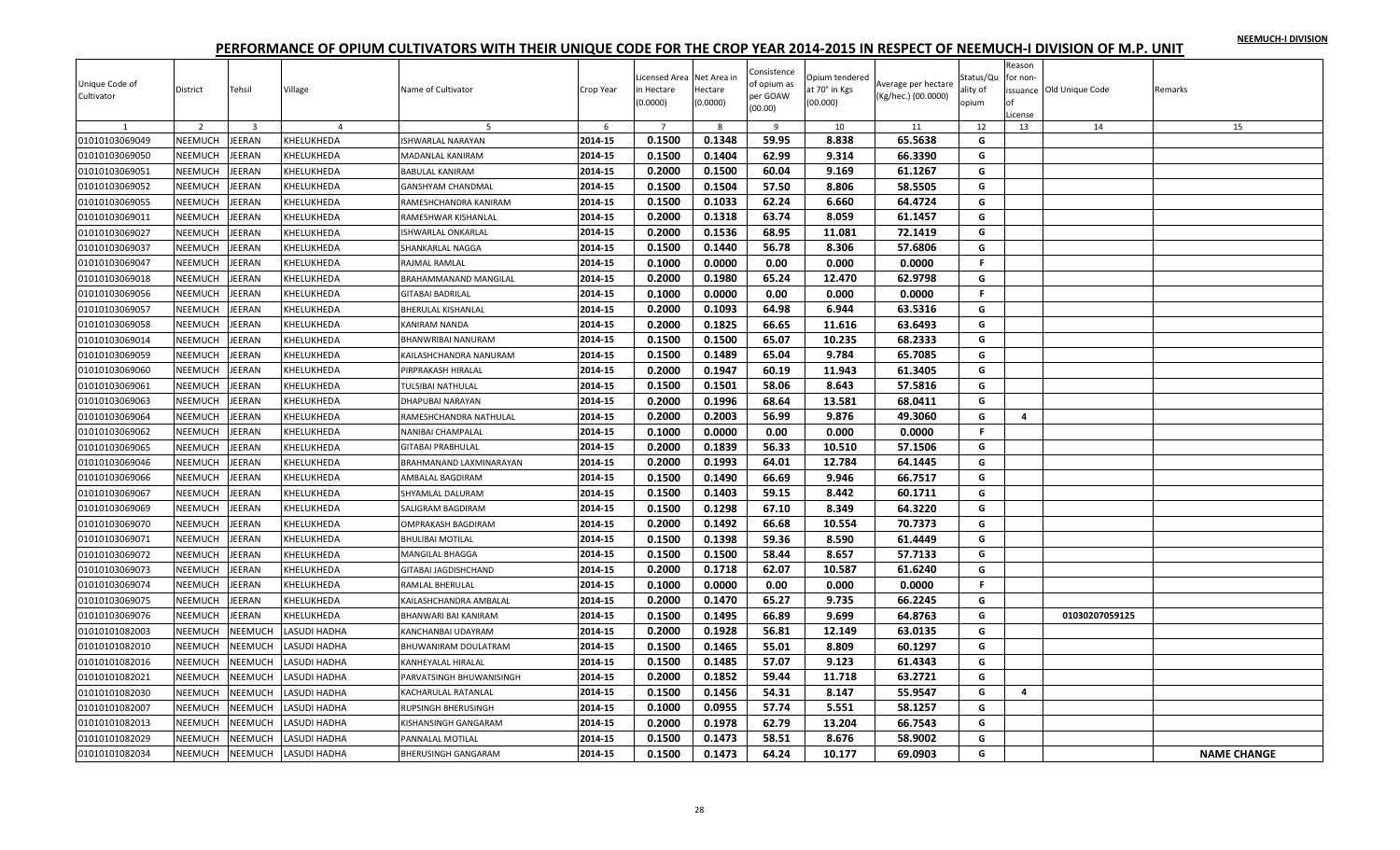|  |  | NEEMUCH-I DIVISION |
|--|--|--------------------|
|  |  |                    |

| Unique Code of<br>Cultivator | District       | Tehsil                  | Village              | Name of Cultivator                              | Crop Year | Licensed Area Net Area in<br>in Hectare<br>(0.0000) | Hectare<br>(0.0000) | Consistence<br>of opium as<br>per GOAW<br>(00.00) | Opium tendered<br>at 70° in Kgs<br>(00.000) | Average per hectare<br>(Kg/hec.) (00.0000) | Status/Qu<br>ality of<br>opium | Reason<br>for non-<br>оf<br>License | issuance Old Unique Code | Remarks                |
|------------------------------|----------------|-------------------------|----------------------|-------------------------------------------------|-----------|-----------------------------------------------------|---------------------|---------------------------------------------------|---------------------------------------------|--------------------------------------------|--------------------------------|-------------------------------------|--------------------------|------------------------|
|                              | $\overline{2}$ | $\overline{\mathbf{3}}$ | $\overline{a}$       | 5                                               | 6         | $\overline{7}$                                      | -8                  | - 9                                               | 10                                          | 11                                         | 12                             | 13                                  | 14                       | 15                     |
| 01010101081014               | NEEMUCH        | NEEMUCH                 | <b>LASUDI TANWAR</b> | <b>BHERUSINGH MODSINGH</b>                      | 2014-15   | 0.1500                                              | 0.1437              | 66.94                                             | 10.586                                      | 73.6674                                    | G                              |                                     |                          |                        |
| 01010101081024               | <b>NEEMUCH</b> | <b>NEEMUCH</b>          | LASUDI TANWAR        | ISHWARSINGH GOBARSINGH                          | 2014-15   | 0.2000                                              | 0.1988              | 52.54                                             | 11.274                                      | 56.7103                                    | G                              |                                     |                          |                        |
| 01010101081025               | NEEMUCH        | NEEMUCH                 | LASUDI TANWAR        | HARISINGH DOULATSINGH                           | 2014-15   | 0.1500                                              | 0.1460              | 64.81                                             | 9.768                                       | 66.9041                                    | G                              |                                     |                          |                        |
| 01010101081039               | <b>NEEMUCH</b> | <b>NEEMUCH</b>          | LASUDI TANWAR        | PYARSINGH ISHWARSINGH                           | 2014-15   | 0.1500                                              | 0.1485              | 57.39                                             | 9.215                                       | 62.0539                                    | G                              |                                     |                          |                        |
| 01010101081044               | <b>NEEMUCH</b> | <b>NEEMUCH</b>          | LASUDI TANWAR        | HARISINGH NATHUSINGH                            | 2014-15   | 0.1500                                              | 0.1483              | 59.45                                             | 8.951                                       | 60.3574                                    | G                              |                                     |                          |                        |
| 01010101081050               | NEEMUCH        | NEEMUCH                 | LASUDI TANWAR        | DULESINGH KISHORSINGH                           | 2014-15   | 0.2000                                              | 0.1894              | 58.01                                             | 11.710                                      | 61.8268                                    | G                              |                                     |                          |                        |
| 01010101081052               | NEEMUCH        | NEEMUCH                 | LASUDI TANWAR        | PREMSINGH NATHUSINGH                            | 2014-15   | 0.1500                                              | 0.1502              | 59.13                                             | 9.140                                       | 60.8522                                    | G                              |                                     |                          |                        |
| 01010101081055               | NEEMUCH        | <b>NEEMUCH</b>          | LASUDI TANWAR        | MODSINGH JALAMSINGH                             | 2014-15   | 0.1500                                              | 0.1445              | 66.78                                             | 10.723                                      | 74.2076                                    | G                              |                                     |                          |                        |
| 01010101081057               | <b>NEEMUCH</b> | NEEMUCH                 | LASUDI TANWAR        | GANGABAI GIRVARSINGH                            | 2014-15   | 0.1000                                              | 0.0969              | 59.09                                             | 5.495                                       | 56.7079                                    | G                              |                                     |                          |                        |
| 01010101081059               | NEEMUCH        | <b>NEEMUCH</b>          | LASUDI TANWAR        | MOTISINGH KALUSINGH                             | 2014-15   | 0.1500                                              | 0.1490              | 59.94                                             | 8.897                                       | 59.7114                                    | G                              |                                     |                          |                        |
| 01010101081072               | NEEMUCH        | NEEMUCH                 | <b>LASUDI TANWAR</b> | SAJJANSINGH DOULATSINGH                         | 2014-15   | 0.1500                                              | 0.1530              | 63.10                                             | 10.024                                      | 65.5163                                    | G                              |                                     |                          |                        |
| 01010101081078               | NEEMUCH        | <b>NEEMUCH</b>          | LASUDI TANWAR        | <b>FULBAI MANGUSINGH</b>                        | 2014-15   | 0.1500                                              | 0.1489              | 60.45                                             | 9.171                                       | 61.5917                                    | G                              |                                     |                          |                        |
| 01010101081097               | <b>NEEMUCH</b> | <b>NEEMUCH</b>          | LASUDI TANWAR        | GORDHANSINGH RUPSINGH                           | 2014-15   | 0.1500                                              | 0.1453              | 59.33                                             | 9.213                                       | 63.4067                                    | G                              |                                     |                          |                        |
| 01010101081103               | NEEMUCH        | <b>NEEMUCH</b>          | LASUDI TANWAR        | MOTISINGH KISHANSINGH                           | 2014-15   | 0.1500                                              | 0.1448              | 62.23                                             | 9.486                                       | 65.5110                                    | G                              |                                     |                          |                        |
| 01010101081106               | NEEMUCH        | <b>NEEMUCH</b>          | LASUDI TANWAR        | GOBARSINGH KACHARUSINGH                         | 2014-15   | 0.2000                                              | 0.2032              | 53.08                                             | 11.716                                      | 57.6575                                    | G                              |                                     |                          |                        |
| 01010101081107               | <b>NEEMUCH</b> | <b>NEEMUCH</b>          | LASUDI TANWAR        | RUPSINGH KANIRAM                                | 2014-15   | 0.1500                                              | 0.1298              | 65.26                                             | 8.708                                       | 67.0878                                    | G                              |                                     |                          |                        |
| 01010101081066               | NEEMUCH        | <b>NEEMUCH</b>          | LASUDI TANWAR        | ISHWARSINGH MODSINGH                            | 2014-15   | 0.1500                                              | 0.1383              | 64.18                                             | 9.700                                       | 70.1374                                    | G                              |                                     |                          |                        |
| 01010101081067               | NEEMUCH        | NEEMUCH                 | LASUDI TANWAR        | KESHARSINGH MODSINGH                            | 2014-15   | 0.1500                                              | 0.1429              | 67.12                                             | 10.758                                      | 75.2834                                    | G                              |                                     |                          |                        |
| 01010101081082               | NEEMUCH        | <b>NEEMUCH</b>          | LASUDI TANWAR        | PRABHULAL NANURAM                               | 2014-15   | 0.1500                                              | 0.1368              | 65.55                                             | 9.729                                       | 71.1184                                    | G                              |                                     |                          |                        |
| 01010101081083               | <b>NEEMUCH</b> | NEEMUCH                 | <b>LASUDI TANWAR</b> | KESHARSINGH KALUSINGH                           | 2014-15   | 0.1500                                              | 0.1492              | 64.14                                             | 9.850                                       | 66.0188                                    | G                              |                                     |                          |                        |
| 01010101081005               | NEEMUCH        | <b>NEEMUCH</b>          | LASUDI TANWAR        | GOVIND SINGH RATANSINGH                         | 2014-15   | 0.1500                                              | 0.1430              | 54.22                                             | 8.551                                       | 59.7972                                    | G                              |                                     |                          |                        |
| 01010101081049               | NEEMUCH        | <b>NEEMUCH</b>          | <b>LASUDI TANWAR</b> | CHATARSINGH ISHWARSINGH                         | 2014-15   | 0.1500                                              | 0.1456              | 60.30                                             | 9.579                                       | 65.7898                                    | G                              |                                     |                          |                        |
| 01010101081051               | NEEMUCH        | NEEMUCH                 | <b>LASUDI TANWAR</b> | MANOHARSINGH MODSINGH                           | 2014-15   | 0.1500                                              | 0.1485              | 60.46                                             | 10.287                                      | 69.2727                                    | G                              |                                     |                          |                        |
| 01010101081070               | <b>NEEMUCH</b> | <b>NEEMUCH</b>          | LASUDI TANWAR        | KAMALSINGH MANGUSINGH                           | 2014-15   | 0.2000                                              | 0.1986              | 58.85                                             | 12.291                                      | 61.8882                                    | G                              |                                     |                          |                        |
| 01010101081032               | NEEMUCH        | NEEMUCH                 | LASUDI TANWAR        | MANSINGH KANIRAM                                | 2014-15   | 0.1000                                              | 0.0908              | 67.72                                             | 5.882                                       | 64.7797                                    | G                              |                                     |                          |                        |
| 01010101081058               | NEEMUCH        | <b>NEEMUCH</b>          | LASUDI TANWAR        | RAYSINGH BHERUSINGH                             | 2014-15   | 0.1500                                              | 0.1430              | 63.75                                             | 9.362                                       | 65.4685                                    | G                              |                                     |                          |                        |
| 01010101081109               | NEEMUCH        | NEEMUCH                 | <b>LASUDI TANWAR</b> | CHUNNILAL SITARAM                               | 2014-15   | 0.1500                                              | 0.1475              | 56.75                                             | 9.218                                       | 62.4949                                    | G                              |                                     |                          | <b>TRANSFER / DABA</b> |
|                              | NEEMUCH        | NEEMUCH                 | LASUDI TANWAR        |                                                 | 2014-15   | 0.1000                                              | 0.0000              | 0.00                                              |                                             |                                            | F.                             |                                     |                          |                        |
| 01010101081073               | NEEMUCH        | NEEMUCH                 |                      | <b>GOPAL NANURAM</b>                            | 2014-15   | 0.1500                                              | 0.1509              | 57.32                                             | 0.000<br>8.827                              | 0.0000<br>58.4957                          | G                              |                                     |                          |                        |
| 01010101081111               |                |                         | LASUDI TANWAR        | HIMMATSINGH PREMSINGH<br>PADAMSINGH KESHARSINGH | 2014-15   | 0.1000                                              | 0.0000              | 0.00                                              | 0.000                                       | 0.0000                                     | F.                             |                                     |                          |                        |
| 01010101081104               | NEEMUCH        | <b>NEEMUCH</b>          | LASUDI TANWAR        |                                                 |           |                                                     |                     |                                                   |                                             |                                            |                                |                                     |                          |                        |
| 01010101081007               | <b>NEEMUCH</b> | NEEMUCH                 | LASUDI TANWAR        | AXMANSINGH DOULATSINGH                          | 2014-15   | 0.2000                                              | 0.1932              | 64.19                                             | 13.122                                      | 67.9193                                    | G                              |                                     |                          |                        |
| 01010101081023               | NEEMUCH        | <b>NEEMUCH</b>          | LASUDI TANWAR        | DEVISINGH DOULATSINGH                           | 2014-15   | 0.1500                                              | 0.1518              | 59.33                                             | 9.137                                       | 60.1910                                    | G                              |                                     |                          |                        |
| 01010101081065               | NEEMUCH        | <b>NEEMUCH</b>          | LASUDI TANWAR        | <b>HARISINGH MODSINGH</b>                       | 2014-15   | 0.1500                                              | 0.1396              | 57.60                                             | 9.150                                       | 65.5444                                    | G                              |                                     |                          |                        |
| 01010101081062               | NEEMUCH        | <b>NEEMUCH</b>          | <b>LASUDI TANWAR</b> | <b>GOBARSINGH RAMSINGH</b>                      | 2014-15   | 0.1500                                              | 0.1527              | 51.00                                             | 8.502                                       | 55.6778                                    | G                              | 4                                   |                          |                        |
| 01010101081114               | <b>NEEMUCH</b> | <b>NEEMUCH</b>          | <b>LASUDI TANWAR</b> | GOVINDSINGH KISHANSINGH                         | 2014-15   | 0.1500                                              | 0.1346              | 61.43                                             | 8.197                                       | 60.8990                                    | G                              |                                     |                          |                        |
| 01010101081115               | <b>NEEMUCH</b> | <b>NEEMUCH</b>          | LASUDI TANWAR        | JDAYSINGH ONKARSINGH                            | 2014-15   | 0.1000                                              | 0.0000              | 0.00                                              | 0.000                                       | 0.0000                                     | F.                             |                                     |                          |                        |
| 01010101081113               | NEEMUCH        | <b>NEEMUCH</b>          | LASUDI TANWAR        | SURAJBAI KANIRAM                                | 2014-15   | 0.1500                                              | 0.1405              | 64.31                                             | 9.251                                       | 65.8434                                    | G                              |                                     |                          |                        |
| 01010101083058               | NEEMUCH        | <b>NEEMUCH</b>          | <b>MANGROL</b>       | MADANSINGH BHAWANISINGH                         | 2014-15   | 0.1500                                              | 0.1402              | 47.40                                             | 7.537                                       | 53.7589                                    | G                              | 4                                   | 01010101084190           |                        |
| 01010101083054               | NEEMUCH        | <b>NEEMUCH</b>          | MANGROL              | <b>GORILAL MANGILAL</b>                         | 2014-15   | 0.1500                                              | 0.1502              | 52.52                                             | 8.951                                       | 59.5939                                    | G                              |                                     | 01010101084184           |                        |
| 01010101067007               | NEEMUCH        | NEEMUCH                 | <b>MELKI MEWAD</b>   | SHAMPATBAI KARANSINGH                           | 2014-15   | 0.1500                                              | 0.1488              | 60.18                                             | 9.448                                       | 63.4946                                    | G                              |                                     |                          |                        |
| 01010101067036               | NEEMUCH        | NEEMUCH                 | <b>MELKI MEWAD</b>   | KANWARLAL MANGU                                 | 2014-15   | 0.2000                                              | 0.1945              | 63.50                                             | 12.165                                      | 62.5450                                    | G                              |                                     |                          |                        |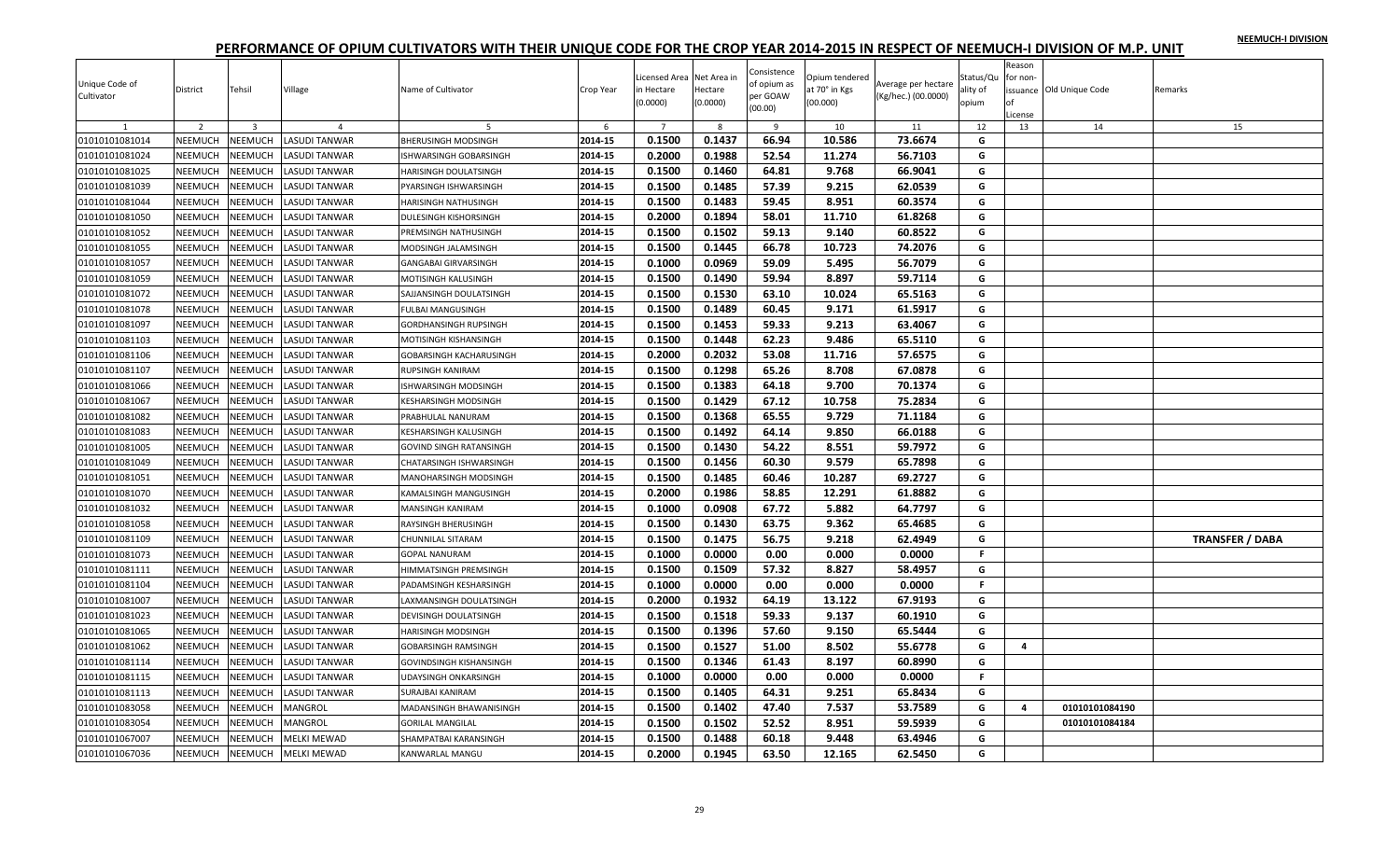|  |  | NEEMUCH-I DIVISION |
|--|--|--------------------|
|  |  |                    |

| Average per hectare<br>Village<br>at 70° in Kgs<br>issuance Old Unique Code<br>District<br>Tehsil<br>Name of Cultivator<br>Crop Year<br>in Hectare<br>Hectare<br>ality of<br>Remarks<br>per GOAW<br>(Kg/hec.) (00.0000)<br>Cultivator<br>(0.0000)<br>(0.0000)<br>(00.000)<br>opium<br>nf<br>(00.00)<br>License |                    |
|----------------------------------------------------------------------------------------------------------------------------------------------------------------------------------------------------------------------------------------------------------------------------------------------------------------|--------------------|
| $\overline{2}$<br>$\overline{\mathbf{3}}$<br>$\overline{7}$<br>8<br>12<br>13<br>14<br>$\overline{a}$<br>-6<br>$\overline{9}$<br>10<br>11                                                                                                                                                                       | 15                 |
| 0.1500<br>0.1455<br>53.38<br>8.129<br>55.8694<br>01010101067038<br>NEEMUCH<br><b>NEEMUCH</b><br><b>MELKI MEWAD</b><br>2014-15<br>MADHOSINGH RAMSINGH<br>G<br>4                                                                                                                                                 |                    |
| 0.2000<br>0.1846<br>63.22<br>12.527<br>67.8602<br>01010101067037<br>NEEMUCH<br><b>NEEMUCH</b><br>MELKI MEWAD<br>2014-15<br>G<br>KACHARUBAI RAMSINGH                                                                                                                                                            |                    |
| 0.1500<br>0.1319<br>55.49<br>8.062<br>61.1221<br>NEEMUCH<br>2014-15<br>G<br>01010101067041<br>NEEMUCH<br><b>MELKI MEWAD</b><br>ALSINGH BHANWARSINGH                                                                                                                                                            |                    |
| NEEMUCH<br>0.1500<br>0.1399<br>66.06<br>01010101067045<br><b>NEEMUCH</b><br><b>MELKI MEWAD</b><br>2014-15<br>10.051<br>71.8442<br>$\overline{2}$<br><b>PYARSINGH RATANSINGH</b><br>$\blacksquare$                                                                                                              |                    |
| 0.1500<br><b>NEEMUCH</b><br>2014-15<br>0.1426<br>58.04<br>9.179<br>64.3689<br>G<br>01010101067035<br><b>NEEMUCH</b><br><b>MELKI MEWAD</b><br>RAMKUNWAR ISHWARSINGH                                                                                                                                             | <b>NAME CHANGE</b> |
| NEEMUCH<br>NEEMUCH<br>0.1500<br>0.1482<br>46.16<br>7.168<br>48.3671<br>01010101067015<br>MELKI MEWAD<br>2014-15<br>G<br>$\overline{a}$<br>SAMPATBAI KALUSINGH                                                                                                                                                  |                    |
| 01010101067012<br>NEEMUCH<br>NEEMUCH<br>MELKI MEWAD<br>2014-15<br>0.2000<br>0.0000<br>0.00<br>0.000<br>0.0000<br>F.<br>KARANSINGH RATANSINGH                                                                                                                                                                   |                    |
| 0.1500<br>01010101067047<br>NEEMUCH<br><b>NEEMUCH</b><br><b>MELKI MEWAD</b><br>2014-15<br>0.1506<br>47.02<br>7.201<br>47.8154<br>$\overline{2}$<br>SUMANBAI BHERUSINGH<br>$\blacksquare$                                                                                                                       |                    |
| 57.29<br>01010101078002<br>NEEMUCH<br>VEEMUCH<br>MUNDLA<br>2014-15<br>0.1500<br>0.1448<br>9.150<br>63.1906<br>G<br>BHERUSINGH GIRVARSINGH                                                                                                                                                                      |                    |
| 01010101078004<br>NEEMUCH<br>2014-15<br>0.1500<br>0.1470<br>56.16<br>9.106<br>61.9456<br><b>NEEMUCH</b><br>MUNDLA<br>KANCHANBAI KALUSINGH<br>G                                                                                                                                                                 |                    |
| 65.18<br>NEEMUCH<br><b>NEEMUCH</b><br>0.2000<br>0.1895<br>12.813<br>67.6148<br>G<br>01010101078005<br>MUNDLA<br>2014-15<br>BALUSINGH SHIVESINGH                                                                                                                                                                |                    |
| 61.78<br>2014-15<br>0.2000<br>0.2006<br>12.771<br>63.6640<br>01010101078006<br>NEEMUCH<br><b>NEEMUCH</b><br><b>MUNDLA</b><br>KALUSINGH NATHUSINGH<br>G                                                                                                                                                         |                    |
| NEEMUCH<br>2014-15<br>0.2000<br>0.1966<br>60.85<br>12.613<br>G<br>01010101078009<br><b>JEEMUCH</b><br>MUNDLA<br>64.1556<br>BHAGATSINGH PANBAI                                                                                                                                                                  |                    |
| 0.1500<br>62.58<br>9.378<br>66.3694<br>NEEMUCH<br>2014-15<br>0.1413<br>G<br>01010101078026<br><b>NEEMUCH</b><br>MUNDLA<br>BHANWARBAI ISHWARSINGH                                                                                                                                                               |                    |
| 0.1500<br>60.17<br>9.163<br>NEEMUCH<br><b>NEEMUCH</b><br>MUNDLA<br>2014-15<br>0.1401<br>65.4033<br>G<br>01010101078013<br>RAJENDRASINGH BHERUSINGH                                                                                                                                                             |                    |
| 0.1500<br>9.239<br>NEEMUCH<br>2014-15<br>0.1424<br>60.27<br>64.8806<br>G<br>01010101078015<br><b>NEEMUCH</b><br>MUNDLA<br>BHANWARSINGH KACHARUSINGH                                                                                                                                                            |                    |
| NEEMUCH<br>0.2000<br>0.1906<br>58.49<br>11.949<br>62.6915<br>G<br>01010101078016<br><b>NEEMUCH</b><br>MUNDLA<br>2014-15<br><b>GOVINDSINGH MANSINGH</b>                                                                                                                                                         |                    |
| 0.1500<br>56.96<br>9.138<br>01010101078017<br>NEEMUCH<br><b>NEEMUCH</b><br><b>MUNDLA</b><br>2014-15<br>0.1495<br>61.1237<br>G<br>PRABHUSINGH MOTISINGH                                                                                                                                                         |                    |
| 0.2000<br>0.1927<br>56.96<br>11.986<br>62.2003<br>01010101078021<br>NEEMUCH<br><b>NEEMUCH</b><br>MUNDLA<br>2014-15<br>G<br>DHAPUBAI MANOHARSINGH                                                                                                                                                               |                    |
| <b>NEEMUCH</b><br>VEEMUCH<br><b>MUNDLA</b><br>2014-15<br>0.2000<br>0.1949<br>62.27<br>13.032<br>66.8651<br>01010101078023<br>G<br>NAVALSINGH MOTISINGH                                                                                                                                                         |                    |
| 0.2000<br>0.1924<br>58.30<br>12.226<br>63.5447<br>NEEMUCH<br>2014-15<br>G<br>01010101078027<br><b>NEEMUCH</b><br>MUNDLA<br>BHERUSINGH NATHUSINGH                                                                                                                                                               |                    |
| 0.1500<br>0.1372<br>61.41<br>9.159<br>01010101078047<br>NEEMUCH<br><b>NEEMUCH</b><br>66.7566<br>G<br>MUNDLA<br>2014-15<br>RANSINGH KACHARUSINGH                                                                                                                                                                |                    |
| 0.1852<br>59.55<br>2014-15<br>0.2000<br>11.961<br>64.5842<br>01010101078061<br>NEEMUCH<br><b>NEEMUCH</b><br><b>MUNDLA</b><br>JUJJARSINGH BAHADURSINGH<br>G                                                                                                                                                     |                    |
| 0.1500<br>NEEMUCH<br>0.1357<br>60.98<br>8.851<br>65.2248<br>01010101078050<br><b>NEEMUCH</b><br>MUNDLA<br>2014-15<br>G<br>SHAMBHUBAI BHOPALSINGH                                                                                                                                                               |                    |
| 0.1500<br>0.1414<br>56.95<br>8.754<br>61.9095<br>NEEMUCH<br>2014-15<br>G<br>01010101078070<br><b>NEEMUCH</b><br><b>MUNDLA</b><br>GOVINDSINGH ISHWARSINGH                                                                                                                                                       |                    |
| 0.1921<br>66.52<br>NEEMUCH<br><b>NEEMUCH</b><br>MUNDLA<br>2014-15<br>0.2000<br>13.998<br>72.8683<br>G<br>01010101078028<br>JMMEDSINGH BHANWARSINGH                                                                                                                                                             |                    |
| 0.2000<br>0.1920<br>01010101078010<br>NEEMUCH<br><b>NEEMUCH</b><br><b>MUNDLA</b><br>2014-15<br>66.48<br>14.027<br>73.0573<br>G<br>SAJJANSINGH ONKARSINGH                                                                                                                                                       |                    |
| 59.76<br>NEEMUCH<br>0.1500<br>0.1463<br>9.877<br>67.5120<br>G<br>01010101078051<br><b>NEEMUCH</b><br>MUNDLA<br>2014-15<br><b>HENSINGH DEVISINGH</b>                                                                                                                                                            |                    |
| 01010101078034<br>NEEMUCH<br>NEEMUCH<br>MUNDLA<br>2014-15<br>0.1000<br>0.0000<br>0.00<br>0.000<br>0.0000<br>F.<br>KARANSINGH NATHUSINGH                                                                                                                                                                        |                    |
| 0.1500<br>53.66<br>8.179<br>2014-15<br>0.1390<br>58.8417<br>G<br>01010101078014<br>NEEMUCH<br><b>NEEMUCH</b><br>MUNDLA<br>JDAYSINGH KESHARSINGH                                                                                                                                                                |                    |
| 01010101078019<br>NEEMUCH<br>VEEMUCH<br>MUNDLA<br>2014-15<br>0.1500<br>0.1494<br>62.41<br>9.611<br>64.3307<br>G<br>PYARSINGH RAMSINGH                                                                                                                                                                          |                    |
| 2014-15<br>0.2000<br>0.1970<br>59.46<br>12.495<br>63.4264<br>NEEMUCH<br>G<br>01010101078003<br><b>NEEMUCH</b><br>MUNDLA<br>DEVISINGH MOTISINGH                                                                                                                                                                 |                    |
| 0.1500<br>50.69<br>8.219<br>57.0764<br>NEEMUCH<br><b>NEEMUCH</b><br>0.1440<br>G<br>01010101078040<br>MUNDLA<br>2014-15<br>RAMSINGH KALUSINGH                                                                                                                                                                   |                    |
| 0.1500<br>0.1395<br>59.68<br>2014-15<br>9.071<br>65.0251<br>01010101078012<br>NEEMUCH<br><b>NEEMUCH</b><br><b>MUNDLA</b><br>DEEPA BALA<br>G                                                                                                                                                                    |                    |
| 0.1500<br>NEEMUCH<br><b>NEEMUCH</b><br>2014-15<br>0.1446<br>56.98<br>8.441<br>58.3748<br>G<br>01010101078032<br>MUNDLA<br>SONABAI BHURSING                                                                                                                                                                     |                    |
| NEEMUCH<br>0.1500<br>0.1376<br>53.24<br>8.146<br>59.2006<br>01010101078078<br><b>NEEMUCH</b><br><b>MUNDLA</b><br>2014-15<br>G<br>BHOPALSINGH GHASISINGH                                                                                                                                                        |                    |
| 0.1936<br>57.36<br>NEEMUCH<br>EERAN<br>2014-15<br>0.2000<br>11.865<br>61.2862<br>G<br>01010103064008<br>PALSHODA<br>NAJARBAI LALSINGH                                                                                                                                                                          |                    |
| 0.1500<br>8.927<br>01010103064011<br>NEEMUCH<br>EERAN<br>PALSHODA<br>2014-15<br>0.1482<br>55.25<br>60.2362<br>G<br>RAMESHCHANDRA NANDLAL                                                                                                                                                                       |                    |
| 55.92<br>0.2000<br>0.1825<br>10.761<br>58.9644<br>2014-15<br>G<br>01010103064012<br><b>NEEMUCH</b><br>EERAN<br>PALSHODA<br>CHANDRAKALA VINODSINGH                                                                                                                                                              |                    |
| 0.1451<br>62.37<br>9.543<br>01010103064014<br>NEEMUCH<br>EERAN<br>PALSHODA<br>2014-15<br>0.1500<br>65.7684<br>G<br>EKHCHANDRA NARAYAN                                                                                                                                                                          |                    |
| 0.2001<br>56.61<br>12.115<br>G<br><b>JEERAN</b><br>2014-15<br>0.2000<br>60.5447<br>01010103064016<br>NEEMUCH<br>PALSHODA<br>RAMPRASAD BHAGIRATH                                                                                                                                                                |                    |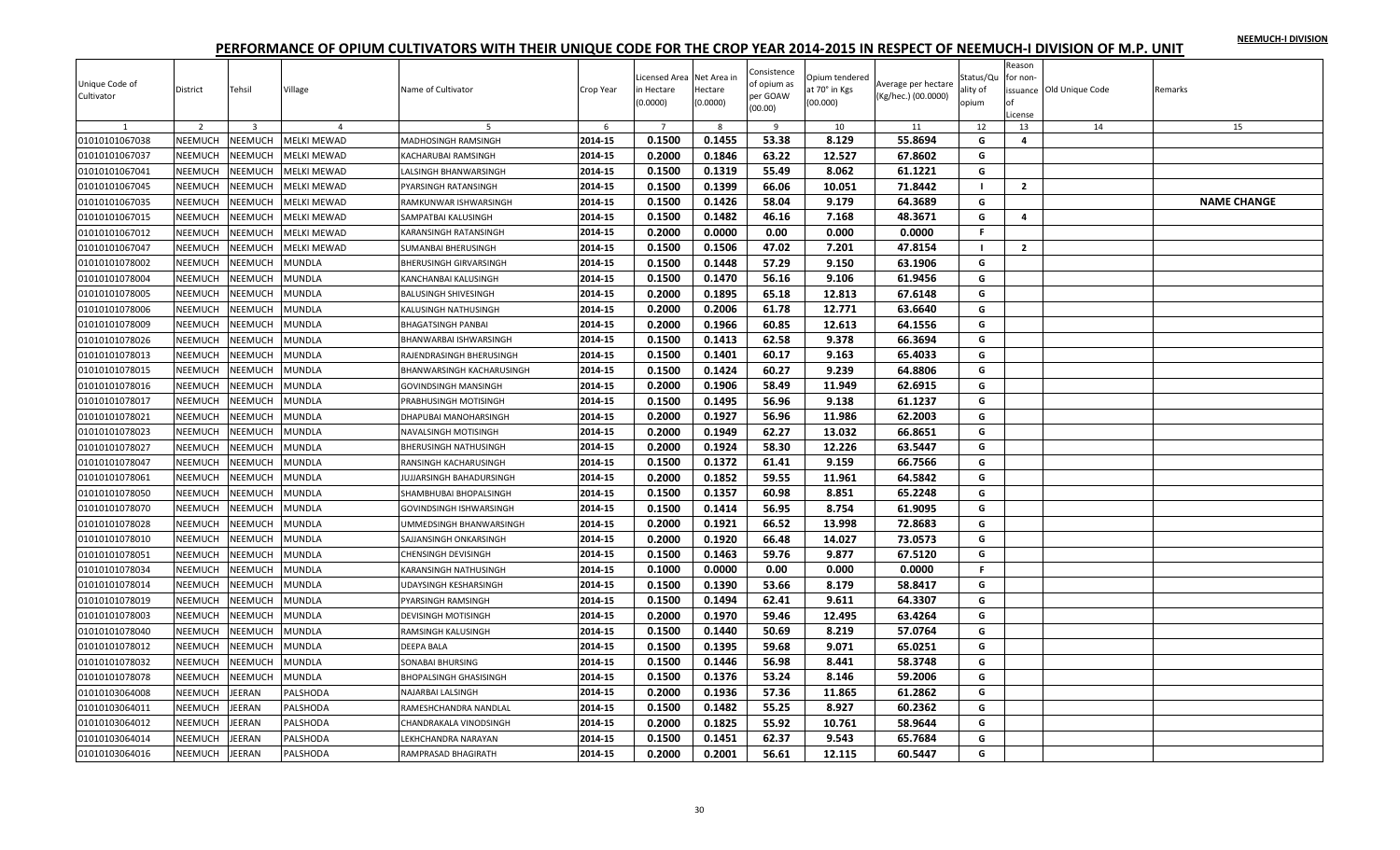|  |  | NEEMUCH-I DIVISION |
|--|--|--------------------|
|  |  |                    |

| Unique Code of<br>Cultivator     | District       | Tehsil                  | Village              | Name of Cultivator                   | Crop Year          | Licensed Area Net Area in<br>in Hectare<br>(0.0000) | Hectare<br>(0.0000) | Consistence<br>of opium as<br>per GOAW<br>(00.00) | Opium tendered<br>at 70° in Kgs<br>(00.000) | Average per hectare<br>(Kg/hec.) (00.0000) | Status/Qu<br>ality of<br>opium | Reason<br>for non-<br>оf<br>License | issuance Old Unique Code | Remarks            |
|----------------------------------|----------------|-------------------------|----------------------|--------------------------------------|--------------------|-----------------------------------------------------|---------------------|---------------------------------------------------|---------------------------------------------|--------------------------------------------|--------------------------------|-------------------------------------|--------------------------|--------------------|
|                                  | $\overline{z}$ | $\overline{\mathbf{3}}$ | $\overline{4}$       | 5                                    | 6                  | $\overline{7}$                                      | -8                  | - 9                                               | 10                                          | 11                                         | 12                             | 13                                  | 14                       | 15                 |
| 01010103064018                   | NEEMUCH        | EERAN                   | PALSHODA             | <b>GISALAL BHAGIRATH</b>             | 2014-15            | 0.1500                                              | 0.1460              | 61.57                                             | 9.816                                       | 67.2329                                    | G                              |                                     |                          |                    |
| 01010103064026                   | NEEMUCH        | <b>JEERAN</b>           | PALSHODA             | RAMSINGH RADHAKISHAN                 | 2014-15            | 0.1500                                              | 0.1421              | 55.83                                             | 8.382                                       | 58.9866                                    | G                              |                                     |                          |                    |
| 01010103064040                   | NEEMUCH        | EERAN                   | PALSHODA             | GOPAL RAMESHWAR PRAJAPAT             | 2014-15            | 0.2000                                              | 0.1616              | 58.68                                             | 10.462                                      | 64.7401                                    | G                              |                                     |                          |                    |
| 01010103064046                   | NEEMUCH        | EERAN                   | PALSHODA             | JAWANSINGH BHANWARSINGH              | 2014-15            | 0.2000                                              | 0.1954              | 51.23                                             | 11.476                                      | 58.7308                                    | G                              |                                     |                          |                    |
| 01010103064050                   | NEEMUCH        | EERAN                   | PALSHODA             | VAJJIBAI MATHURALAL                  | 2014-15            | 0.2000                                              | 0.1891              | 55.90                                             | 11.164                                      | 59.0375                                    | G                              |                                     |                          |                    |
| 01010103064051                   | NEEMUCH        | EERAN                   | PALSHODA             | RAMLAL DHRILAL                       | 2014-15            | 0.1500                                              | 0.1463              | 52.66                                             | 8.727                                       | 59.6514                                    | G                              |                                     |                          |                    |
| 01010103064053                   | NEEMUCH        | EERAN                   | PALSHODA             | SURESHCHANDRA KHYALILAL              | 2014-15            | 0.1500                                              | 0.1462              | 55.78                                             | 9.252                                       | 63.2832                                    | G                              |                                     |                          |                    |
| 01010103064096                   | NEEMUCH        | EERAN                   | PALSHODA             | CHAMPALAL MODIRAM                    | 2014-15            | 0.1500                                              | 0.1462              | 53.83                                             | 8.682                                       | 59.3844                                    | G                              |                                     |                          |                    |
| 01010103064056                   | NEEMUCH        | EERAN                   | PALSHODA             | RADHESHYAM MOHANLAL                  | 2014-15            | 0.2000                                              | 0.1943              | 59.70                                             | 11.957                                      | 61.5389                                    | G                              |                                     |                          |                    |
| 01010103064058                   | NEEMUCH        | EERAN                   | PALSHODA             | JAMNALAL NATHULAL                    | 2014-15            | 0.2000                                              | 0.1958              | 55.77                                             | 11.616                                      | 59.3258                                    | G                              |                                     |                          |                    |
| 01010103064067                   | NEEMUCH        | EERAN                   | PALSHODA             | MANGIBAI MANGILAL                    | 2014-15            | 0.1500                                              | 0.1499              | 58.24                                             | 8.861                                       | 59.1127                                    | G                              |                                     |                          |                    |
| 01010103064069                   | NEEMUCH        | EERAN                   | PALSHODA             | SAGARMAL BHANWARLAL                  | 2014-15            | 0.1500                                              | 0.1468              | 56.05                                             | 8.952                                       | 60.9809                                    | G                              |                                     |                          |                    |
| 01010103064079                   | NEEMUCH        | EERAN                   | PALSHODA             | MADHAVLAL BHERULAL                   | 2014-15            | 0.2000                                              | 0.1923              | 58.12                                             | 12.089                                      | 62.8653                                    | G                              |                                     |                          |                    |
| 01010103064088                   | NEEMUCH        | EERAN                   | PALSHODA             | MANGILAL KACHARU                     | 2014-15            | 0.1500                                              | 0.1483              | 58.91                                             | 9.038                                       | 60.9440                                    | G                              |                                     |                          |                    |
| 01010103064089                   | NEEMUCH        | <b>JEERAN</b>           | PALSHODA             | MOHANLAL RUGHNATH                    | 2014-15            | 0.1500                                              | 0.1425              | 59.93                                             | 9.435                                       | 66.2105                                    | G                              |                                     |                          |                    |
| 01010103064092                   | NEEMUCH        | EERAN                   | PALSHODA             | SHANKAR KACHARU                      | 2014-15            | 0.1500                                              | 0.1177              | 49.66                                             | 7.038                                       | 59.7961                                    | G                              |                                     |                          |                    |
| 01010103064111                   | NEEMUCH        | EERAN                   | PALSHODA             | RAMLAL BHAV SINGH                    | 2014-15            | 0.1500                                              | 0.1541              | 52.73                                             | 8.512                                       | 55.2369                                    | G                              | $\overline{\mathbf{a}}$             |                          |                    |
| 01010103064115                   | NEEMUCH        | EERAN                   | PALSHODA             | SITABAI NANDLAL                      | 2014-15            | 0.2000                                              | 0.1831              | 58.53                                             | 11.096                                      | 60.6008                                    | G                              |                                     |                          |                    |
| 01010103064117                   | NEEMUCH        | EERAN                   | PALSHODA             | BAHNWARBAI NANDLAL                   | 2014-15            | 0.1500                                              | 0.1505              | 52.79                                             | 8.416                                       | 55.9203                                    | G                              | 4                                   |                          |                    |
| 01010103064129                   | <b>NEEMUCH</b> | EERAN                   | <b>PALSHODA</b>      | KARULAL NANDLAL                      | 2014-15            | 0.1500                                              | 0.1462              | 53.45                                             | 8.468                                       | 57.9207                                    | G                              |                                     |                          |                    |
| 01010103064132                   | NEEMUCH        | EERAN                   | PALSHODA             | KANHEYALAL BHANWARLAL                | 2014-15            | 0.1500                                              | 0.1260              | 61.64                                             | 8.744                                       | 69.3968                                    | G                              |                                     |                          |                    |
| 01010103064135                   | NEEMUCH        | EERAN                   | PALSHODA             | DEVRAM HIRALAL                       | 2014-15            | 0.2000                                              | 0.1941              | 61.83                                             | 12.525                                      | 64.5286                                    | G                              |                                     |                          |                    |
| 01010103064152                   | NEEMUCH        | EERAN                   | PALSHODA             | RAMIBAI PRABHULAL                    | 2014-15            | 0.1500                                              | 0.1476              | 58.63                                             | 9.356                                       | 63.3875                                    | G                              |                                     |                          |                    |
| 01010103064146                   | NEEMUCH        | <b>JEERAN</b>           | PALSHODA             | <b>BAPULAL KACHARULAL</b>            | 2014-15            | 0.1500                                              | 0.1459              | 61.19                                             | 9.651                                       | 66.1480                                    | G                              |                                     |                          |                    |
| 01010103064148                   | NEEMUCH        | EERAN                   | PALSHODA             | RADHESHYAM NATHULAL                  | 2014-15            | 0.2000                                              | 0.2012              | 67.49                                             | 13.681                                      | 67.9970                                    | G                              |                                     |                          |                    |
| 01010103064170                   | NEEMUCH        | EERAN                   | PALSHODA             | DEVRAM PRABHULAL                     | 2014-15            | 0.1500                                              | 0.1460              | 59.71                                             | 9.315                                       | 63.8014                                    | G                              |                                     |                          |                    |
| 01010103064071                   | NEEMUCH        | EERAN                   | PALSHODA             | MANGILAL RADHAKISHAN                 | 2014-15            | 0.1500                                              | 0.1380              | 59.18                                             | 8.995                                       | 65.1812                                    | G                              |                                     |                          |                    |
|                                  | NEEMUCH        |                         |                      |                                      |                    |                                                     |                     | 53.19                                             | 8.754                                       |                                            | G                              |                                     |                          |                    |
| 01010103064104<br>01010103064174 | NEEMUCH        | EERAN<br>EERAN          | PALSHODA<br>PALSHODA | BHANWARL RAMA                        | 2014-15<br>2014-15 | 0.1500<br>0.2000                                    | 0.1504<br>0.1960    | 59.04                                             | 12.407                                      | 58.2048<br>63.3010                         | G                              |                                     |                          | <b>NAME CHANGE</b> |
|                                  |                |                         |                      | SALGRAM AMRATRAM<br>SAGARBAI NANALAL | 2014-15            | 0.2000                                              | 0.2007              | 58.64                                             | 12.214                                      | 60.8570                                    | G                              |                                     |                          |                    |
| 01010103064060                   | NEEMUCH        | EERAN                   | PALSHODA             |                                      |                    |                                                     |                     |                                                   |                                             |                                            | G                              |                                     |                          |                    |
| 01010103064176                   | NEEMUCH        | EERAN                   | PALSHODA             | MODIRAM UNKARLAL                     | 2014-15            | 0.2000                                              | 0.1874              | 66.79                                             | 13.577                                      | 72.4493                                    |                                |                                     |                          |                    |
| 01010103064076                   | NEEMUCH        | EERAN                   | PALSHODA             | SOHANBAI SHANKARLAL                  | 2014-15            | 0.1500                                              | 0.1263              | 56.07                                             | 7.786                                       | 61.6469                                    | G                              |                                     |                          |                    |
| 01010103064153                   | NEEMUCH        | EERAN                   | PALSHODA             | KASTURIBAI BAPULAL                   | 2014-15            | 0.1500                                              | 0.1443              | 51.61                                             | 8.228                                       | 57.0201                                    | G                              |                                     |                          | <b>NAME CHANGE</b> |
| 01010103064022                   | NEEMUCH        | EERAN                   | PALSHODA             | RAMNIVAS KACHARU                     | 2014-15            | 0.2000                                              | 0.1496              | 59.69                                             | 9.764                                       | 65.2674                                    | G                              |                                     |                          |                    |
| 01010103064048                   | NEEMUCH        | <b>JEERAN</b>           | PALSHODA             | RAMSWRUP KHYALILAL                   | 2014-15            | 0.1500                                              | 0.1464              | 54.22                                             | 8.900                                       | 60.7923                                    | G                              |                                     |                          |                    |
| 01010103064002                   | NEEMUCH        | EERAN                   | PALSHODA             | GOPAL RAMESHWAR JAT                  | 2014-15            | 0.1500                                              | 0.1464              | 52.43                                             | 8.059                                       | 55.0478                                    | G                              | 4                                   |                          |                    |
| 01010103064005                   | NEEMUCH        | <b>JEERAN</b>           | PALSHODA             | DASHARATH RAMESHWAR                  | 2014-15            | 0.1500                                              | 0.1516              | 65.46                                             | 9.922                                       | 65.4485                                    | G                              |                                     |                          |                    |
| 01010103064055                   | NEEMUCH        | EERAN                   | PALSHODA             | PYARIBAI LAXMINARAYAN                | 2014-15            | 0.2000                                              | 0.1878              | 57.32                                             | 11.661                                      | 62.0927                                    | G                              |                                     |                          |                    |
| 01010103064073                   | NEEMUCH        | EERAN                   | PALSHODA             | <b>BABULAL KACHARU</b>               | 2014-15            | 0.2000                                              | 0.1978              | 58.14                                             | 11.985                                      | 60.5915                                    | G                              |                                     |                          |                    |
| 01010103064119                   | NEEMUCH        | EERAN                   | PALSHODA             | KANWARLAL KESHURAM                   | 2014-15            | 0.1500                                              | 0.1505              | 53.48                                             | 8.404                                       | 55.8405                                    | G                              | $\overline{4}$                      |                          |                    |
| 01010103064127                   | <b>NEEMUCH</b> | <b>JEERAN</b>           | PALSHODA             | PARASRAM MANGILAL                    | 2014-15            | 0.1000                                              | 0.0000              | 0.00                                              | 0.000                                       | 0.0000                                     | F.                             |                                     |                          |                    |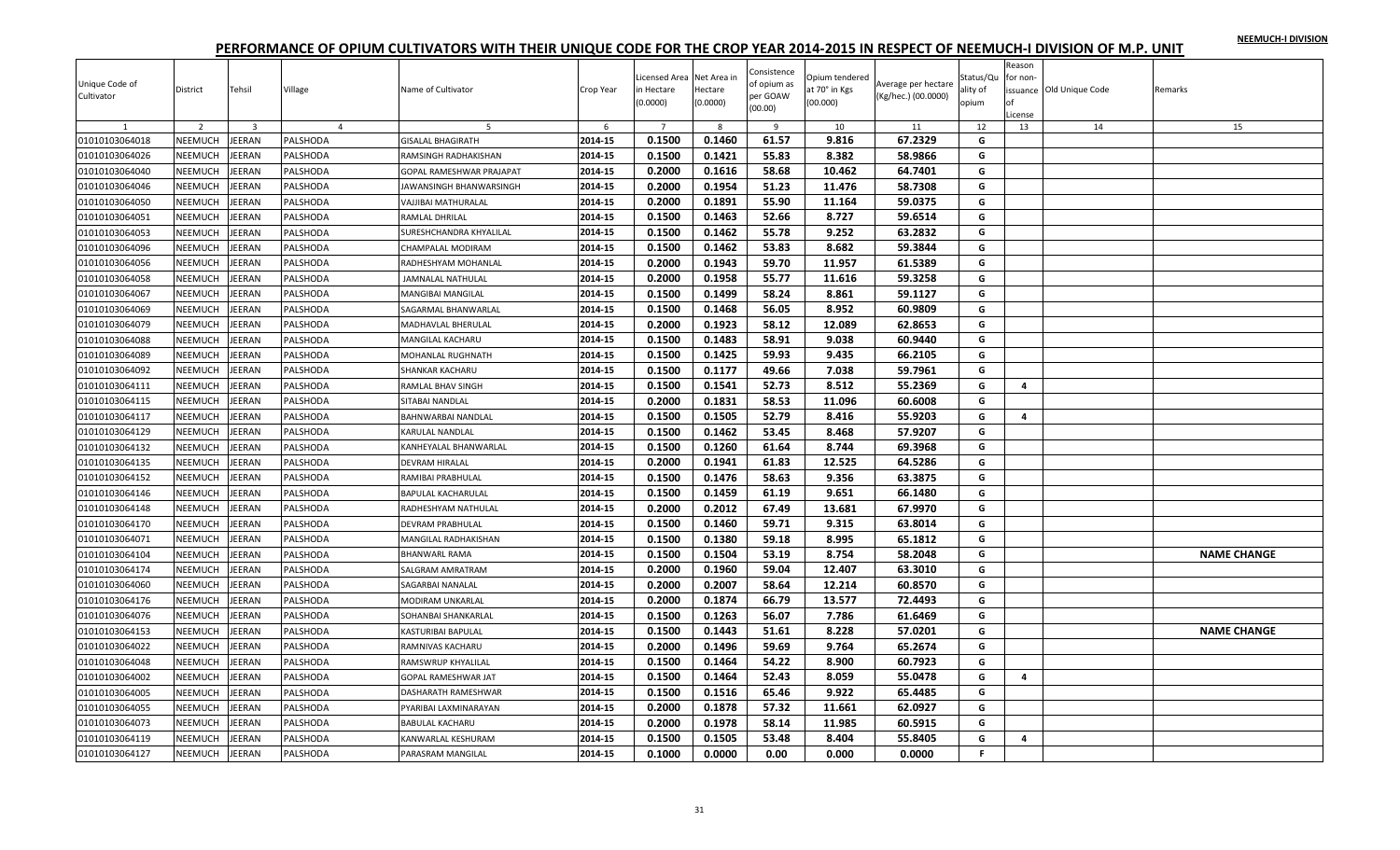|  |  | NEEMUCH-I DIVISION |
|--|--|--------------------|
|  |  |                    |

| Unique Code of<br>Cultivator | District       | Tehsil                  | Village          | Name of Cultivator         | Crop Year | Licensed Area Net Area in<br>in Hectare<br>(0.0000) | Hectare<br>(0.0000) | Consistence<br>of opium as<br>per GOAW<br>(00.00) | Opium tendered<br>at 70° in Kgs<br>(00.000) | Average per hectare<br>(Kg/hec.) (00.0000) | Status/Qu<br>ality of<br>opium | Reason<br>for non-<br>of<br>License | issuance Old Unique Code | Remarks                     |
|------------------------------|----------------|-------------------------|------------------|----------------------------|-----------|-----------------------------------------------------|---------------------|---------------------------------------------------|---------------------------------------------|--------------------------------------------|--------------------------------|-------------------------------------|--------------------------|-----------------------------|
| $\mathbf{1}$                 | $\overline{z}$ | $\overline{\mathbf{3}}$ | $\overline{4}$   | 5                          | 6         | $\overline{7}$                                      | -8                  | 9                                                 | 10                                          | 11                                         | 12                             | 13                                  | 14                       | 15                          |
| 01010103064140               | NEEMUCH        | EERAN                   | PALSHODA         | DHAPUBAI MEGRAJ            | 2014-15   | 0.1500                                              | 0.1492              | 57.28                                             | 9.312                                       | 62.4129                                    | G<br>G                         |                                     |                          |                             |
| 01010103064156               | NEEMUCH        | EERAN                   | PALSHODA         | <b>DAKHIBAI PRABHULAL</b>  | 2014-15   | 0.1500                                              | 0.1521              | 56.97<br>52.51                                    | 8.570                                       | 56.3445                                    |                                | 4                                   |                          |                             |
| 01010103064157               | NEEMUCH        | EERAN                   | PALSHODA         | RAMIBAI RAMCHANDRA         | 2014-15   | 0.1500                                              | 0.1520              |                                                   | 8.402                                       | 55.2763                                    | G                              |                                     |                          |                             |
| 01010103065056               | NEEMUCH        | EERAN                   | PIPLIYAVYAS      | MOHANLAL RAMLAL            | 2014-15   | 0.1500                                              | 0.1409              | 58.79                                             | 8.533                                       | 60.5607                                    | $\blacksquare$                 | $\overline{2}$                      |                          |                             |
| 01010103065078               | NEEMUCH        | EERAN                   | PIPLIYAVYAS      | RAMIBAY GORILAL            | 2014-15   | 0.1000                                              | 0.0993              | 58.84                                             | 6.229                                       | 62.7291                                    | G                              |                                     |                          |                             |
| 01010103065055               | NEEMUCH        | EERAN                   | PIPLIYAVYAS      | MANGILAL KISHAN            | 2014-15   | 0.1500                                              | 0.1496              | 47.56                                             | 7.881                                       | 52.6805                                    | G                              | 4                                   |                          |                             |
| 01010103065059               | NEEMUCH        | EERAN                   | PIPLIYAVYAS      | RAMESHCHANDRA MATHURALAL   | 2014-15   | 0.1500                                              | 0.1506              | 55.66                                             | 9.057                                       | 60.1394                                    | G                              |                                     |                          |                             |
| 01010103065061               | NEEMUCH        | EERAN                   | PIPLIYAVYAS      | VISHNU KISHANLAL           | 2014-15   | 0.1500                                              | 0.1512              | 52.94                                             | 8.705                                       | 57.5728                                    | G                              |                                     |                          |                             |
| 01010103065043               | NEEMUCH        | EERAN                   | PIPLIYAVYAS      | ANILKUMAR SATYANARAYAN     | 2014-15   | 0.1500                                              | 0.1504              | 62.91                                             | 10.057                                      | 66.8684                                    | $\mathbf{I}$                   | $\overline{2}$                      |                          |                             |
| 01010101092005               | NEEMUCH        | <b>NEEMUCH</b>          | PIPLIYA NATHAWAT | JDAYSINGH DEVISINGH        | 2014-15   | 0.1500                                              | 0.1406              | 59.37                                             | 9.270                                       | 65.9317                                    | G                              |                                     | 01010101081116           |                             |
| 01010101092001               | NEEMUCH        | <b>NEEMUCH</b>          | PIPLIYA NATHAWAT | BHANWARSINGH KISHANSINGH   | 2014-15   | 0.1000                                              | 0.0000              | 0.00                                              | 0.000                                       | 0.0000                                     | F.                             |                                     | 01010101104134           |                             |
| 01010101059011               | NEEMUCH        | <b>NEEMUCH</b>          | RATADHIYA        | MANSINGH RATANLAL          | 2014-15   | 0.2000                                              | 0.1988              | 56.47                                             | 12.706                                      | 63.9135                                    | G                              |                                     |                          |                             |
| 01010101059016               | NEEMUCH        | <b>NEEMUCH</b>          | RATADHIYA        | RAMSINGH KANHEYALAL        | 2014-15   | 0.1000                                              | 0.0000              | 0.00                                              | 0.000                                       | 0.0000                                     | F.                             |                                     |                          |                             |
| 01010101059018               | NEEMUCH        | VEEMUCH                 | RATADHIYA        | SHANTILAL KISHORE          | 2014-15   | 0.2000                                              | 0.1894              | 59.21                                             | 12.079                                      | 63.7751                                    | G                              |                                     |                          |                             |
| 01010101059035               | NEEMUCH        | <b>NEEMUCH</b>          | RATADHIYA        | RODILAL NANDA              | 2014-15   | 0.2000                                              | 0.1970              | 63.48                                             | 13.140                                      | 66.7005                                    | G                              |                                     |                          |                             |
| 01010101059039               | NEEMUCH        | <b>NEEMUCH</b>          | RATADHIYA        | CHANDABAI ONKAR            | 2014-15   | 0.1500                                              | 0.1083              | 61.88                                             | 7.081                                       | 65.3832                                    | G                              |                                     |                          |                             |
| 01010101059048               | NEEMUCH        | <b>NEEMUCH</b>          | RATADHIYA        | RAMLAL RATANLAL            | 2014-15   | 0.2000                                              | 0.1982              | 56.91                                             | 12.837                                      | 64.7679                                    | G                              |                                     |                          |                             |
| 01010101059049               | NEEMUCH        | <b>NEEMUCH</b>          | RATADHIYA        | MURLIDAS SHANKARDAS        | 2014-15   | 0.1500                                              | 0.1560              | 56.25                                             | 9.185                                       | 58.8782                                    | G                              |                                     |                          |                             |
| 01010101059053               | NEEMUCH        | <b>NEEMUCH</b>          | RATADHIYA        | MEGRAJ KESHURAM            | 2014-15   | 0.1500                                              | 0.1425              | 59.06                                             | 9.019                                       | 63.2912                                    | G                              |                                     |                          |                             |
| 01010101059055               | NEEMUCH        | <b>NEEMUCH</b>          | RATADHIYA        | RAMNARAYAN MANGILAL        | 2014-15   | 0.1500                                              | 0.1394              | 61.76                                             | 9.167                                       | 65.7604                                    | G                              |                                     |                          |                             |
| 01010101059057               | NEEMUCH        | <b>NEEMUCH</b>          | RATADHIYA        | AXMINARAYAN MEDHRAJ        | 2014-15   | 0.1500                                              | 0.1423              | 59.71                                             | 9.144                                       | 64.2586                                    | G                              |                                     |                          |                             |
| 01010101059059               | NEEMUCH        | <b>NEEMUCH</b>          | RATADHIYA        | <b>NANDLAL CHUNNILAL</b>   | 2014-15   | 0.1000                                              | 0.0000              | 0.00                                              | 0.000                                       | 0.0000                                     | $\mathsf{F}$                   |                                     |                          |                             |
| 01010101059064               | <b>NEEMUCH</b> | NEEMUCH                 | RATADHIYA        | GANSHYAM BASANTILAL        | 2014-15   | 0.2000                                              | 0.1898              | 61.42                                             | 12.003                                      | 63.2403                                    | G                              |                                     |                          | TRANSFER / BIJALWAS BAMNIYA |
| 01010101059069               | NEEMUCH        | NEEMUCH                 | RATADHIYA        | RAJMAL BASANTILAL          | 2014-15   | 0.2000                                              | 0.1910              | 62.92                                             | 12.332                                      | 64.5654                                    | G                              |                                     |                          | TRANSFER / BIJALWAS BAMNIYA |
| 01010101059028               | NEEMUCH        | NEEMUCH                 | RATADHIYA        | KALURAM KACHARU            | 2014-15   | 0.2000                                              | 0.1862              | 60.31                                             | 11.907                                      | 63.9474                                    | G                              |                                     |                          |                             |
| 01010101059041               | NEEMUCH        | <b>NEEMUCH</b>          | RATADHIYA        | <b>JMRAVSINGH SHIVELAL</b> | 2014-15   | 0.1000                                              | 0.0000              | 0.00                                              | 0.000                                       | 0.0000                                     | F.                             |                                     |                          |                             |
| 01010101059071               | NEEMUCH        | <b>NEEMUCH</b>          | RATADHIYA        | NANDLAL GABURCHAND         | 2014-15   | 0.1500                                              | 0.1014              | 59.69                                             | 6.472                                       | 63.8264                                    | G                              |                                     |                          |                             |
| 01010101059046               | NEEMUCH        | <b>NEEMUCH</b>          | RATADHIYA        | AMBALAL JETRAM             | 2014-15   | 0.2000                                              | 0.1683              | 64.45                                             | 11.159                                      | 66.3042                                    | G                              |                                     |                          |                             |
| 01010101059001               | NEEMUCH        | <b>NEEMUCH</b>          | RATADHIYA        | KISHANLAL DEVILAL          | 2014-15   | 0.1500                                              | 0.1522              | 59.36                                             | 9.557                                       | 62.7924                                    | G                              |                                     |                          |                             |
| 01010101059076               | NEEMUCH        | <b>NEEMUCH</b>          | RATADHIYA        | PRABHUSINGH MANOHARSINGH   | 2014-15   | 0.1500                                              | 0.1465              | 59.62                                             | 9.369                                       | 63.9522                                    | G                              |                                     |                          |                             |
| 01010101059019               | NEEMUCH        | <b>NEEMUCH</b>          | RATADHIYA        | RAMESHCHANDRA KARULAL      | 2014-15   | 0.2000                                              | 0.0929              | 61.63                                             | 6.216                                       | 66.9107                                    | G                              |                                     |                          |                             |
| 01010101059024               | NEEMUCH        | <b>NEEMUCH</b>          | RATADHIYA        | KARUSINGH KISHORESINGH     | 2014-15   | 0.1500                                              | 0.1467              | 61.23                                             | 9.666                                       | 65.8896                                    | G                              |                                     |                          |                             |
| 01010101059002               | NEEMUCH        | <b>NEEMUCH</b>          | RATADHIYA        | <b>BAPULAL DEVRAM</b>      | 2014-15   | 0.1500                                              | 0.1356              | 59.32                                             | 9.093                                       | 67.0575                                    | G                              |                                     |                          |                             |
| 01010101059014               | NEEMUCH        | <b>NEEMUCH</b>          | RATADHIYA        | SHERSINGH BANSILAL         | 2014-15   | 0.1500                                              | 0.1465              | 60.87                                             | 9.296                                       | 63.4539                                    | G                              |                                     |                          |                             |
| 01010101059044               | NEEMUCH        | <b>NEEMUCH</b>          | RATADHIYA        | BHAGWAN KESHURAM           | 2014-15   | 0.1500                                              | 0.1433              | 63.18                                             | 10.253                                      | 71.5492                                    | G                              |                                     |                          | <b>NAME CHANGE</b>          |
| 01010101059032               | NEEMUCH        | <b>NEEMUCH</b>          | RATADHIYA        | KAMLABAI CHAMPALAL         | 2014-15   | 0.1500                                              | 0.1509              | 52.11                                             | 8.777                                       | 58.1643                                    | G                              |                                     |                          |                             |
| 01010101059015               | NEEMUCH        | <b>NEEMUCH</b>          | RATADHIYA        | PRABHULAL BHANWARLAL       | 2014-15   | 0.1500                                              | 0.1399              | 58.61                                             | 9.135                                       | 65.2966                                    | G                              |                                     |                          |                             |
| 01010101059045               | NEEMUCH        | <b>NEEMUCH</b>          | RATADHIYA        | <b>GOPAL JETRAM</b>        | 2014-15   | 0.1500                                              | 0.1462              | 57.83                                             | 9.063                                       | 61.9904                                    | G                              |                                     |                          |                             |
| 01010101059010               | NEEMUCH        | NEEMUCH                 | RATADHIYA        | LALURAM MULCHAND           | 2014-15   | 0.2000                                              | 0.1908              | 56.92                                             | 11.986                                      | 62.8197                                    | G                              |                                     |                          |                             |
|                              |                |                         |                  |                            |           |                                                     |                     |                                                   |                                             |                                            |                                |                                     |                          |                             |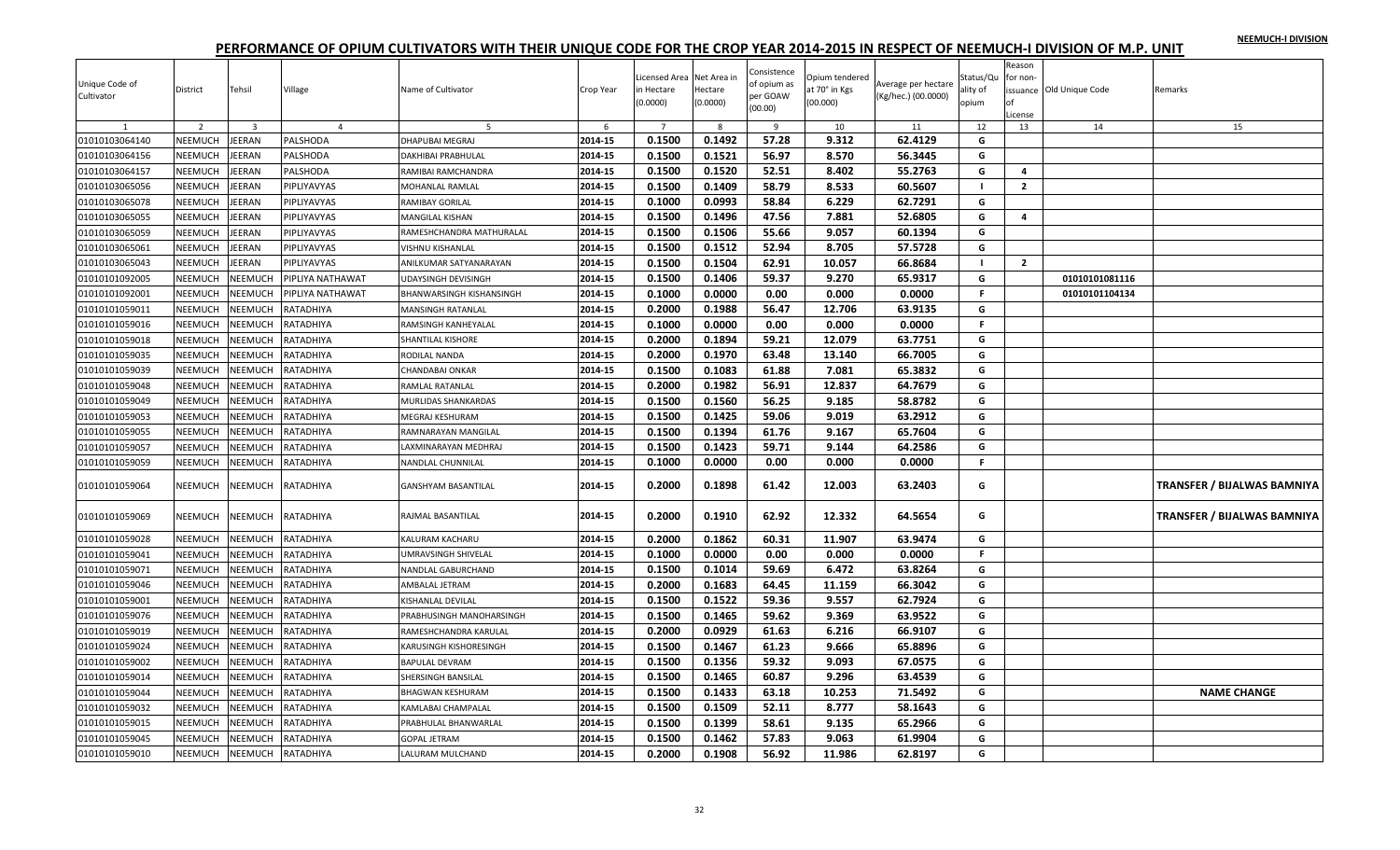|  |  | NEEMUCH-I DIVISION |
|--|--|--------------------|
|  |  |                    |

| 0.2000<br>0.1917<br>63.90<br>13.236<br>69.0454<br><b>NAME CHANGE</b><br>01010101059077<br>NEEMUCH<br>NEEMUCH<br>RATADHIYA<br>AMBALAL RAMLAL<br>2014-15<br>G<br>0.2000<br>62.82<br>01010101059078<br>NEEMUCH<br>NEEMUCH<br>2014-15<br>0.1514<br>10.069<br>66.5059<br>G<br>RATADHIYA<br>MOHANLAL BHANWARLAL<br>0.1500<br>0.1500<br>62.03<br>2014-15<br>9.960<br>66.4000<br>G<br>NEEMUCH<br>NEEMUCH<br>MUKESH RAJARAM<br>01010101059079<br>RATADHIYA<br>NEEMUCH<br><b>NEEMUCH</b><br><b>REWLI DEWLI</b><br>2014-15<br>0.1500<br>0.1494<br>65.93<br>9.767<br>65.3748<br>G<br>01010101098002<br>SHANTILAL GANAPAT<br>2014-15<br>0.1500<br>63.09<br>9.319<br>65.9052<br>01010101098013<br>NEEMUCH<br>NEEMUCH<br><b>REWLI DEWLI</b><br>0.1414<br>G<br><b>JIVANLAL BHERULAL</b><br><b>NEEMUCH</b><br>0.2000<br>0.1949<br>61.72<br>12.661<br>64.9615<br>G<br>01010101098023<br>NEEMUCH<br><b>REWLI DEWLI</b><br>2014-15<br>RAMESHCHANDRA VARDICHAND<br>0.2000<br>0.1918<br>64.39<br>12.722<br>66.3295<br>01010101098024<br>NEEMUCH<br>NEEMUCH<br><b>REWLI DEWLI</b><br>2014-15<br>G<br>AGDISHCHANDRA VARDICHAND<br>12.982<br>67.5794<br><b>NEEMUCH</b><br>0.2000<br>0.1921<br>65.71<br>G<br>01010101098025<br><b>NEEMUCH</b><br>REWLI DEWLI<br>2014-15<br>KAILASHCHANDRA VARDICHAND<br>NEEMUCH<br>NEEMUCH<br><b>REWLI DEWLI</b><br>2014-15<br>0.2000<br>0.1683<br>65.53<br>11.458<br>68.0808<br>01010101098028<br><b>GISALAL RAMESWAR</b><br>G<br>0.2000<br>0.1875<br>58.61<br>11.253<br>01010101098029<br>NEEMUCH<br>NEEMUCH<br><b>REWLI DEWLI</b><br>2014-15<br>60.0160<br>G<br>SHANTILAL GANAPAT<br>0.2000<br>0.1771<br>63.21<br>11.585<br>01010101098032<br>NEEMUCH<br><b>NEEMUCH</b><br><b>REWLI DEWLI</b><br>2014-15<br>65.4150<br>G<br>VINODKUMAR KANWARLAL<br>0.1944<br>58.61<br>12.584<br>64.7325<br>2014-15<br>0.2000<br>G<br>NEEMUCH<br>NEEMUCH<br><b>GOPAL BALMUKUND</b><br>01010101098035<br>REWLI DEWLI<br>0.1500<br>0.1488<br>62.88<br>59.4624<br>01010101098037<br>NEEMUCH<br>NEEMUCH<br><b>REWLI DEWLI</b><br>2014-15<br>8.848<br>G<br>KISHANLAL SHANKARLAL<br>62.95<br>2014-15<br>0.2000<br>0.1636<br>10.585<br>64.7005<br><b>NEEMUCH</b><br>NEEMUCH<br>G<br>01010101098039<br><b>REWLI DEWLI</b><br>RADHESHYAM KANHEYALAL<br>01010101098042<br>NEEMUCH<br>NEEMUCH<br><b>REWLI DEWLI</b><br>2014-15<br>0.1500<br>0.1500<br>65.94<br>10.042<br>66.9467<br>G<br>PREMBAI NANDLAL<br>2014-15<br>0.2000<br>0.1594<br>62.99<br>10.240<br>64.2409<br>G<br>01010101098047<br>NEEMUCH<br>NEEMUCH<br><b>REWLI DEWLI</b><br>KANWARLAL RATANLAL<br>NEEMUCH<br>NEEMUCH<br>2014-15<br>0.1500<br>0.1487<br>54.53<br>8.600<br>57.8346<br>01010101098054<br>REWLI DEWLI<br>G<br>KASTURIBAI SHIVELAI<br>0.1500<br>NEEMUCH<br>2014-15<br>0.1464<br>61.68<br>9.375<br>64.0369<br>G<br>01010101098055<br><b>NEEMUCH</b><br><b>REWLI DEWLI</b><br><b>NAME CHANGE</b><br>KAMALABAI HARNARAYAN<br>0.2000<br>0.1835<br>62.99<br>12.436<br>67.7711<br>NEEMUCH<br>NEEMUCH<br>REWLI DEWLI<br>2014-15<br>G<br>01010101098062<br><b>BABULAL VARDICHAND</b><br>2014-15<br>0.2000<br>0.1902<br>60.88<br>01010101098065<br>NEEMUCH<br>NEEMUCH<br><b>REWLI DEWLI</b><br>11.863<br>62.3712<br>KANHEYALAL BHURALAL<br>G<br>2014-15<br>0.1500<br>0.1445<br>55.31<br>8.249<br>57.0865<br>G<br>NEEMUCH<br>01010101098070<br><b>NEEMUCH</b><br>REWLI DEWLI<br>RADHESHYAM DHANRAJ<br>NEEMUCH<br>NEEMUCH<br>0.1500<br>0.1494<br>69.98<br>10.717<br>71.7336<br>01010101098077<br>REWLI DEWLI<br>2014-15<br>G<br><b>BHURALAL TAKECHAND</b><br>0.2000<br>0.1882<br>64.28<br>12.360<br>65.6748<br>2014-15<br>G<br>NEEMUCH<br>NEEMUCH<br>REWLI DEWLI<br>JAYNARAYAN BHERULAL<br>01010101098086<br>0.1500<br>0.1474<br>9.477<br>64.2944<br>01010101098089<br>NEEMUCH<br><b>NEEMUCH</b><br><b>REWLI DEWLI</b><br>2014-15<br>61.14<br>G<br><b>NAME CHANGE</b><br>LEELABAI AMBALAI<br>0.1500<br>58.78<br>2014-15<br>0.1395<br>10.370<br>74.3369<br>G<br>NEEMUCH<br>NEEMUCH<br>01010101098091<br>REWLI DEWLI<br>JAGDISH PRABHULAL<br>0.0000<br>01010101098103<br>NEEMUCH<br>NEEMUCH<br><b>REWLI DEWLI</b><br>2014-15<br>0.1000<br>0.00<br>0.000<br>0.0000<br>$\mathsf F$<br>CHANDMAL PYARCHAND<br><b>NEEMUCH</b><br><b>NEEMUCH</b><br>0.1500<br>53.37<br>7.922<br>55.9859<br>G<br>01010101098104<br>REWLI DEWLI<br>2014-15<br>0.1415<br>$\overline{4}$<br>KRISHNAKUMAR MULCHAND<br>01010101098124<br>NEEMUCH<br><b>NEEMUCH</b><br>REWLI DEWLI<br>2014-15<br>0.2000<br>0.1954<br>67.08<br>13.531<br>69.2477<br><b>SURAJMAL RAMPRTAP</b><br>G<br>0.2000<br>0.1826<br>64.37<br>12.157<br>66.5772<br>NEEMUCH<br>NEEMUCH<br>REWLI DEWLI<br>2014-15<br>G<br>01010101098131<br>SHRILAL BALMUKAND<br>0.1500<br>62.32<br>9.143<br>63.2296<br>2014-15<br>0.1446<br>G<br>01010101098043<br>NEEMUCH<br>NEEMUCH<br>REWLI DEWLI<br>SHATYANARAYAN RAMAKANT<br>01010101098069<br>NEEMUCH<br>NEEMUCH<br>REWLI DEWLI<br>2014-15<br>0.2000<br>0.1951<br>65.66<br>12.860<br>65.9149<br>NARMDASHANKAR CHAMPALAL<br>G<br>0.2000<br>0.1652<br>NEEMUCH<br>2014-15<br>62.63<br>10.620<br>64.2857<br>G<br>01010101098145<br>NEEMUCH<br>REWLI DEWLI<br><b>BHURIBAI MOTILAL</b><br>67.58<br>0.2000<br>0.1964<br>13.371<br>01010101098038<br>NEEMUCH<br>NEEMUCH<br>REWLI DEWLI<br>2014-15<br>68.0804<br>G<br><b>BALUDAS PRABHUDAS</b><br>2014-15<br>0.2000<br>0.1918<br>60.48<br>11.491<br>59.9114<br>G<br>01010101098132<br><b>NEEMUCH</b><br><b>NEEMUCH</b><br>REWLI DEWLI<br>GORDHANDAS JAMNADAS<br>0.2000<br>01010101098128<br>NEEMUCH<br>NEEMUCH<br>REWLI DEWLI<br>2014-15<br>0.1944<br>61.22<br>12.095<br>62.2171<br>RAMESHCHANDRA SHYAMLAL<br>$\blacksquare$<br>$\overline{2}$<br>NEEMUCH<br>NEEMUCH<br>0.2000<br>0.1970<br>62.06<br>12.527<br>63.5888<br>01010101098123<br>REWLI DEWLI<br>2014-15<br>G<br>SURESHCHANDRA RAMPRASAD<br>2014-15<br>0.2000<br>0.1846<br>65.52<br>12.468<br>67.5406<br>01010101098048<br>NEEMUCH<br><b>NEEMUCH</b><br><b>REWLI DEWLI</b><br>SAGARBAI VARDICHAND<br>G<br>NEEMUCH<br>NEEMUCH<br>REWLI DEWLI<br>0.2000<br>0.1548<br>60.35<br>9.863<br>63.7145<br>G<br>01010101098049<br>2014-15<br>RAMESHWAR VARDICHAND<br>2014-15<br>0.1500<br>0.1409<br>59.53<br>8.640<br>61.3201<br>01010101098033<br>NEEMUCH<br>NEEMUCH<br><b>REWLI DEWLI</b><br>KANHEYALAL BHUWAN<br>G | Unique Code of<br>Cultivator | District       | Tehsil                  | Village        | Name of Cultivator | Crop Year | Licensed Area Net Area in<br>in Hectare<br>(0.0000) | Hectare<br>(0.0000) | Consistence<br>of opium as<br>per GOAW<br>(00.00) | Opium tendered<br>at 70° in Kgs<br>(00.000) | Average per hectare<br>(Kg/hec.) (00.0000) | Status/Qu<br>ality of<br>opium | Reason<br>for non-<br>оf<br>License | issuance Old Unique Code | Remarks |
|------------------------------------------------------------------------------------------------------------------------------------------------------------------------------------------------------------------------------------------------------------------------------------------------------------------------------------------------------------------------------------------------------------------------------------------------------------------------------------------------------------------------------------------------------------------------------------------------------------------------------------------------------------------------------------------------------------------------------------------------------------------------------------------------------------------------------------------------------------------------------------------------------------------------------------------------------------------------------------------------------------------------------------------------------------------------------------------------------------------------------------------------------------------------------------------------------------------------------------------------------------------------------------------------------------------------------------------------------------------------------------------------------------------------------------------------------------------------------------------------------------------------------------------------------------------------------------------------------------------------------------------------------------------------------------------------------------------------------------------------------------------------------------------------------------------------------------------------------------------------------------------------------------------------------------------------------------------------------------------------------------------------------------------------------------------------------------------------------------------------------------------------------------------------------------------------------------------------------------------------------------------------------------------------------------------------------------------------------------------------------------------------------------------------------------------------------------------------------------------------------------------------------------------------------------------------------------------------------------------------------------------------------------------------------------------------------------------------------------------------------------------------------------------------------------------------------------------------------------------------------------------------------------------------------------------------------------------------------------------------------------------------------------------------------------------------------------------------------------------------------------------------------------------------------------------------------------------------------------------------------------------------------------------------------------------------------------------------------------------------------------------------------------------------------------------------------------------------------------------------------------------------------------------------------------------------------------------------------------------------------------------------------------------------------------------------------------------------------------------------------------------------------------------------------------------------------------------------------------------------------------------------------------------------------------------------------------------------------------------------------------------------------------------------------------------------------------------------------------------------------------------------------------------------------------------------------------------------------------------------------------------------------------------------------------------------------------------------------------------------------------------------------------------------------------------------------------------------------------------------------------------------------------------------------------------------------------------------------------------------------------------------------------------------------------------------------------------------------------------------------------------------------------------------------------------------------------------------------------------------------------------------------------------------------------------------------------------------------------------------------------------------------------------------------------------------------------------------------------------------------------------------------------------------------------------------------------------------------------------------------------------------------------------------------------------------------------------------------------------------------------------------------------------------------------------------------------------------------------------------------------------------------------------------------------------------------------------------------------------------------------------------------------------------------------------------------------------------------------------------------------------------------------------------------------------------------------------------------------------------------------------------------------------------------------------------------------------------------------------------------------------------------------------------------------------------------------------------------------------------------------------------------------------------------------------------------------------------------------|------------------------------|----------------|-------------------------|----------------|--------------------|-----------|-----------------------------------------------------|---------------------|---------------------------------------------------|---------------------------------------------|--------------------------------------------|--------------------------------|-------------------------------------|--------------------------|---------|
|                                                                                                                                                                                                                                                                                                                                                                                                                                                                                                                                                                                                                                                                                                                                                                                                                                                                                                                                                                                                                                                                                                                                                                                                                                                                                                                                                                                                                                                                                                                                                                                                                                                                                                                                                                                                                                                                                                                                                                                                                                                                                                                                                                                                                                                                                                                                                                                                                                                                                                                                                                                                                                                                                                                                                                                                                                                                                                                                                                                                                                                                                                                                                                                                                                                                                                                                                                                                                                                                                                                                                                                                                                                                                                                                                                                                                                                                                                                                                                                                                                                                                                                                                                                                                                                                                                                                                                                                                                                                                                                                                                                                                                                                                                                                                                                                                                                                                                                                                                                                                                                                                                                                                                                                                                                                                                                                                                                                                                                                                                                                                                                                                                                                                                                                                                                                                                                                                                                                                                                                                                                                                                                                                                                                                                    | $\mathbf{1}$                 | $\overline{2}$ | $\overline{\mathbf{3}}$ | $\overline{4}$ | 5                  | 6         | $\overline{7}$                                      | 8                   | 9                                                 | 10                                          | 11                                         | 12                             | 13                                  | 14                       | 15      |
|                                                                                                                                                                                                                                                                                                                                                                                                                                                                                                                                                                                                                                                                                                                                                                                                                                                                                                                                                                                                                                                                                                                                                                                                                                                                                                                                                                                                                                                                                                                                                                                                                                                                                                                                                                                                                                                                                                                                                                                                                                                                                                                                                                                                                                                                                                                                                                                                                                                                                                                                                                                                                                                                                                                                                                                                                                                                                                                                                                                                                                                                                                                                                                                                                                                                                                                                                                                                                                                                                                                                                                                                                                                                                                                                                                                                                                                                                                                                                                                                                                                                                                                                                                                                                                                                                                                                                                                                                                                                                                                                                                                                                                                                                                                                                                                                                                                                                                                                                                                                                                                                                                                                                                                                                                                                                                                                                                                                                                                                                                                                                                                                                                                                                                                                                                                                                                                                                                                                                                                                                                                                                                                                                                                                                                    |                              |                |                         |                |                    |           |                                                     |                     |                                                   |                                             |                                            |                                |                                     |                          |         |
|                                                                                                                                                                                                                                                                                                                                                                                                                                                                                                                                                                                                                                                                                                                                                                                                                                                                                                                                                                                                                                                                                                                                                                                                                                                                                                                                                                                                                                                                                                                                                                                                                                                                                                                                                                                                                                                                                                                                                                                                                                                                                                                                                                                                                                                                                                                                                                                                                                                                                                                                                                                                                                                                                                                                                                                                                                                                                                                                                                                                                                                                                                                                                                                                                                                                                                                                                                                                                                                                                                                                                                                                                                                                                                                                                                                                                                                                                                                                                                                                                                                                                                                                                                                                                                                                                                                                                                                                                                                                                                                                                                                                                                                                                                                                                                                                                                                                                                                                                                                                                                                                                                                                                                                                                                                                                                                                                                                                                                                                                                                                                                                                                                                                                                                                                                                                                                                                                                                                                                                                                                                                                                                                                                                                                                    |                              |                |                         |                |                    |           |                                                     |                     |                                                   |                                             |                                            |                                |                                     |                          |         |
|                                                                                                                                                                                                                                                                                                                                                                                                                                                                                                                                                                                                                                                                                                                                                                                                                                                                                                                                                                                                                                                                                                                                                                                                                                                                                                                                                                                                                                                                                                                                                                                                                                                                                                                                                                                                                                                                                                                                                                                                                                                                                                                                                                                                                                                                                                                                                                                                                                                                                                                                                                                                                                                                                                                                                                                                                                                                                                                                                                                                                                                                                                                                                                                                                                                                                                                                                                                                                                                                                                                                                                                                                                                                                                                                                                                                                                                                                                                                                                                                                                                                                                                                                                                                                                                                                                                                                                                                                                                                                                                                                                                                                                                                                                                                                                                                                                                                                                                                                                                                                                                                                                                                                                                                                                                                                                                                                                                                                                                                                                                                                                                                                                                                                                                                                                                                                                                                                                                                                                                                                                                                                                                                                                                                                                    |                              |                |                         |                |                    |           |                                                     |                     |                                                   |                                             |                                            |                                |                                     |                          |         |
|                                                                                                                                                                                                                                                                                                                                                                                                                                                                                                                                                                                                                                                                                                                                                                                                                                                                                                                                                                                                                                                                                                                                                                                                                                                                                                                                                                                                                                                                                                                                                                                                                                                                                                                                                                                                                                                                                                                                                                                                                                                                                                                                                                                                                                                                                                                                                                                                                                                                                                                                                                                                                                                                                                                                                                                                                                                                                                                                                                                                                                                                                                                                                                                                                                                                                                                                                                                                                                                                                                                                                                                                                                                                                                                                                                                                                                                                                                                                                                                                                                                                                                                                                                                                                                                                                                                                                                                                                                                                                                                                                                                                                                                                                                                                                                                                                                                                                                                                                                                                                                                                                                                                                                                                                                                                                                                                                                                                                                                                                                                                                                                                                                                                                                                                                                                                                                                                                                                                                                                                                                                                                                                                                                                                                                    |                              |                |                         |                |                    |           |                                                     |                     |                                                   |                                             |                                            |                                |                                     |                          |         |
|                                                                                                                                                                                                                                                                                                                                                                                                                                                                                                                                                                                                                                                                                                                                                                                                                                                                                                                                                                                                                                                                                                                                                                                                                                                                                                                                                                                                                                                                                                                                                                                                                                                                                                                                                                                                                                                                                                                                                                                                                                                                                                                                                                                                                                                                                                                                                                                                                                                                                                                                                                                                                                                                                                                                                                                                                                                                                                                                                                                                                                                                                                                                                                                                                                                                                                                                                                                                                                                                                                                                                                                                                                                                                                                                                                                                                                                                                                                                                                                                                                                                                                                                                                                                                                                                                                                                                                                                                                                                                                                                                                                                                                                                                                                                                                                                                                                                                                                                                                                                                                                                                                                                                                                                                                                                                                                                                                                                                                                                                                                                                                                                                                                                                                                                                                                                                                                                                                                                                                                                                                                                                                                                                                                                                                    |                              |                |                         |                |                    |           |                                                     |                     |                                                   |                                             |                                            |                                |                                     |                          |         |
|                                                                                                                                                                                                                                                                                                                                                                                                                                                                                                                                                                                                                                                                                                                                                                                                                                                                                                                                                                                                                                                                                                                                                                                                                                                                                                                                                                                                                                                                                                                                                                                                                                                                                                                                                                                                                                                                                                                                                                                                                                                                                                                                                                                                                                                                                                                                                                                                                                                                                                                                                                                                                                                                                                                                                                                                                                                                                                                                                                                                                                                                                                                                                                                                                                                                                                                                                                                                                                                                                                                                                                                                                                                                                                                                                                                                                                                                                                                                                                                                                                                                                                                                                                                                                                                                                                                                                                                                                                                                                                                                                                                                                                                                                                                                                                                                                                                                                                                                                                                                                                                                                                                                                                                                                                                                                                                                                                                                                                                                                                                                                                                                                                                                                                                                                                                                                                                                                                                                                                                                                                                                                                                                                                                                                                    |                              |                |                         |                |                    |           |                                                     |                     |                                                   |                                             |                                            |                                |                                     |                          |         |
|                                                                                                                                                                                                                                                                                                                                                                                                                                                                                                                                                                                                                                                                                                                                                                                                                                                                                                                                                                                                                                                                                                                                                                                                                                                                                                                                                                                                                                                                                                                                                                                                                                                                                                                                                                                                                                                                                                                                                                                                                                                                                                                                                                                                                                                                                                                                                                                                                                                                                                                                                                                                                                                                                                                                                                                                                                                                                                                                                                                                                                                                                                                                                                                                                                                                                                                                                                                                                                                                                                                                                                                                                                                                                                                                                                                                                                                                                                                                                                                                                                                                                                                                                                                                                                                                                                                                                                                                                                                                                                                                                                                                                                                                                                                                                                                                                                                                                                                                                                                                                                                                                                                                                                                                                                                                                                                                                                                                                                                                                                                                                                                                                                                                                                                                                                                                                                                                                                                                                                                                                                                                                                                                                                                                                                    |                              |                |                         |                |                    |           |                                                     |                     |                                                   |                                             |                                            |                                |                                     |                          |         |
|                                                                                                                                                                                                                                                                                                                                                                                                                                                                                                                                                                                                                                                                                                                                                                                                                                                                                                                                                                                                                                                                                                                                                                                                                                                                                                                                                                                                                                                                                                                                                                                                                                                                                                                                                                                                                                                                                                                                                                                                                                                                                                                                                                                                                                                                                                                                                                                                                                                                                                                                                                                                                                                                                                                                                                                                                                                                                                                                                                                                                                                                                                                                                                                                                                                                                                                                                                                                                                                                                                                                                                                                                                                                                                                                                                                                                                                                                                                                                                                                                                                                                                                                                                                                                                                                                                                                                                                                                                                                                                                                                                                                                                                                                                                                                                                                                                                                                                                                                                                                                                                                                                                                                                                                                                                                                                                                                                                                                                                                                                                                                                                                                                                                                                                                                                                                                                                                                                                                                                                                                                                                                                                                                                                                                                    |                              |                |                         |                |                    |           |                                                     |                     |                                                   |                                             |                                            |                                |                                     |                          |         |
|                                                                                                                                                                                                                                                                                                                                                                                                                                                                                                                                                                                                                                                                                                                                                                                                                                                                                                                                                                                                                                                                                                                                                                                                                                                                                                                                                                                                                                                                                                                                                                                                                                                                                                                                                                                                                                                                                                                                                                                                                                                                                                                                                                                                                                                                                                                                                                                                                                                                                                                                                                                                                                                                                                                                                                                                                                                                                                                                                                                                                                                                                                                                                                                                                                                                                                                                                                                                                                                                                                                                                                                                                                                                                                                                                                                                                                                                                                                                                                                                                                                                                                                                                                                                                                                                                                                                                                                                                                                                                                                                                                                                                                                                                                                                                                                                                                                                                                                                                                                                                                                                                                                                                                                                                                                                                                                                                                                                                                                                                                                                                                                                                                                                                                                                                                                                                                                                                                                                                                                                                                                                                                                                                                                                                                    |                              |                |                         |                |                    |           |                                                     |                     |                                                   |                                             |                                            |                                |                                     |                          |         |
|                                                                                                                                                                                                                                                                                                                                                                                                                                                                                                                                                                                                                                                                                                                                                                                                                                                                                                                                                                                                                                                                                                                                                                                                                                                                                                                                                                                                                                                                                                                                                                                                                                                                                                                                                                                                                                                                                                                                                                                                                                                                                                                                                                                                                                                                                                                                                                                                                                                                                                                                                                                                                                                                                                                                                                                                                                                                                                                                                                                                                                                                                                                                                                                                                                                                                                                                                                                                                                                                                                                                                                                                                                                                                                                                                                                                                                                                                                                                                                                                                                                                                                                                                                                                                                                                                                                                                                                                                                                                                                                                                                                                                                                                                                                                                                                                                                                                                                                                                                                                                                                                                                                                                                                                                                                                                                                                                                                                                                                                                                                                                                                                                                                                                                                                                                                                                                                                                                                                                                                                                                                                                                                                                                                                                                    |                              |                |                         |                |                    |           |                                                     |                     |                                                   |                                             |                                            |                                |                                     |                          |         |
|                                                                                                                                                                                                                                                                                                                                                                                                                                                                                                                                                                                                                                                                                                                                                                                                                                                                                                                                                                                                                                                                                                                                                                                                                                                                                                                                                                                                                                                                                                                                                                                                                                                                                                                                                                                                                                                                                                                                                                                                                                                                                                                                                                                                                                                                                                                                                                                                                                                                                                                                                                                                                                                                                                                                                                                                                                                                                                                                                                                                                                                                                                                                                                                                                                                                                                                                                                                                                                                                                                                                                                                                                                                                                                                                                                                                                                                                                                                                                                                                                                                                                                                                                                                                                                                                                                                                                                                                                                                                                                                                                                                                                                                                                                                                                                                                                                                                                                                                                                                                                                                                                                                                                                                                                                                                                                                                                                                                                                                                                                                                                                                                                                                                                                                                                                                                                                                                                                                                                                                                                                                                                                                                                                                                                                    |                              |                |                         |                |                    |           |                                                     |                     |                                                   |                                             |                                            |                                |                                     |                          |         |
|                                                                                                                                                                                                                                                                                                                                                                                                                                                                                                                                                                                                                                                                                                                                                                                                                                                                                                                                                                                                                                                                                                                                                                                                                                                                                                                                                                                                                                                                                                                                                                                                                                                                                                                                                                                                                                                                                                                                                                                                                                                                                                                                                                                                                                                                                                                                                                                                                                                                                                                                                                                                                                                                                                                                                                                                                                                                                                                                                                                                                                                                                                                                                                                                                                                                                                                                                                                                                                                                                                                                                                                                                                                                                                                                                                                                                                                                                                                                                                                                                                                                                                                                                                                                                                                                                                                                                                                                                                                                                                                                                                                                                                                                                                                                                                                                                                                                                                                                                                                                                                                                                                                                                                                                                                                                                                                                                                                                                                                                                                                                                                                                                                                                                                                                                                                                                                                                                                                                                                                                                                                                                                                                                                                                                                    |                              |                |                         |                |                    |           |                                                     |                     |                                                   |                                             |                                            |                                |                                     |                          |         |
|                                                                                                                                                                                                                                                                                                                                                                                                                                                                                                                                                                                                                                                                                                                                                                                                                                                                                                                                                                                                                                                                                                                                                                                                                                                                                                                                                                                                                                                                                                                                                                                                                                                                                                                                                                                                                                                                                                                                                                                                                                                                                                                                                                                                                                                                                                                                                                                                                                                                                                                                                                                                                                                                                                                                                                                                                                                                                                                                                                                                                                                                                                                                                                                                                                                                                                                                                                                                                                                                                                                                                                                                                                                                                                                                                                                                                                                                                                                                                                                                                                                                                                                                                                                                                                                                                                                                                                                                                                                                                                                                                                                                                                                                                                                                                                                                                                                                                                                                                                                                                                                                                                                                                                                                                                                                                                                                                                                                                                                                                                                                                                                                                                                                                                                                                                                                                                                                                                                                                                                                                                                                                                                                                                                                                                    |                              |                |                         |                |                    |           |                                                     |                     |                                                   |                                             |                                            |                                |                                     |                          |         |
|                                                                                                                                                                                                                                                                                                                                                                                                                                                                                                                                                                                                                                                                                                                                                                                                                                                                                                                                                                                                                                                                                                                                                                                                                                                                                                                                                                                                                                                                                                                                                                                                                                                                                                                                                                                                                                                                                                                                                                                                                                                                                                                                                                                                                                                                                                                                                                                                                                                                                                                                                                                                                                                                                                                                                                                                                                                                                                                                                                                                                                                                                                                                                                                                                                                                                                                                                                                                                                                                                                                                                                                                                                                                                                                                                                                                                                                                                                                                                                                                                                                                                                                                                                                                                                                                                                                                                                                                                                                                                                                                                                                                                                                                                                                                                                                                                                                                                                                                                                                                                                                                                                                                                                                                                                                                                                                                                                                                                                                                                                                                                                                                                                                                                                                                                                                                                                                                                                                                                                                                                                                                                                                                                                                                                                    |                              |                |                         |                |                    |           |                                                     |                     |                                                   |                                             |                                            |                                |                                     |                          |         |
|                                                                                                                                                                                                                                                                                                                                                                                                                                                                                                                                                                                                                                                                                                                                                                                                                                                                                                                                                                                                                                                                                                                                                                                                                                                                                                                                                                                                                                                                                                                                                                                                                                                                                                                                                                                                                                                                                                                                                                                                                                                                                                                                                                                                                                                                                                                                                                                                                                                                                                                                                                                                                                                                                                                                                                                                                                                                                                                                                                                                                                                                                                                                                                                                                                                                                                                                                                                                                                                                                                                                                                                                                                                                                                                                                                                                                                                                                                                                                                                                                                                                                                                                                                                                                                                                                                                                                                                                                                                                                                                                                                                                                                                                                                                                                                                                                                                                                                                                                                                                                                                                                                                                                                                                                                                                                                                                                                                                                                                                                                                                                                                                                                                                                                                                                                                                                                                                                                                                                                                                                                                                                                                                                                                                                                    |                              |                |                         |                |                    |           |                                                     |                     |                                                   |                                             |                                            |                                |                                     |                          |         |
|                                                                                                                                                                                                                                                                                                                                                                                                                                                                                                                                                                                                                                                                                                                                                                                                                                                                                                                                                                                                                                                                                                                                                                                                                                                                                                                                                                                                                                                                                                                                                                                                                                                                                                                                                                                                                                                                                                                                                                                                                                                                                                                                                                                                                                                                                                                                                                                                                                                                                                                                                                                                                                                                                                                                                                                                                                                                                                                                                                                                                                                                                                                                                                                                                                                                                                                                                                                                                                                                                                                                                                                                                                                                                                                                                                                                                                                                                                                                                                                                                                                                                                                                                                                                                                                                                                                                                                                                                                                                                                                                                                                                                                                                                                                                                                                                                                                                                                                                                                                                                                                                                                                                                                                                                                                                                                                                                                                                                                                                                                                                                                                                                                                                                                                                                                                                                                                                                                                                                                                                                                                                                                                                                                                                                                    |                              |                |                         |                |                    |           |                                                     |                     |                                                   |                                             |                                            |                                |                                     |                          |         |
|                                                                                                                                                                                                                                                                                                                                                                                                                                                                                                                                                                                                                                                                                                                                                                                                                                                                                                                                                                                                                                                                                                                                                                                                                                                                                                                                                                                                                                                                                                                                                                                                                                                                                                                                                                                                                                                                                                                                                                                                                                                                                                                                                                                                                                                                                                                                                                                                                                                                                                                                                                                                                                                                                                                                                                                                                                                                                                                                                                                                                                                                                                                                                                                                                                                                                                                                                                                                                                                                                                                                                                                                                                                                                                                                                                                                                                                                                                                                                                                                                                                                                                                                                                                                                                                                                                                                                                                                                                                                                                                                                                                                                                                                                                                                                                                                                                                                                                                                                                                                                                                                                                                                                                                                                                                                                                                                                                                                                                                                                                                                                                                                                                                                                                                                                                                                                                                                                                                                                                                                                                                                                                                                                                                                                                    |                              |                |                         |                |                    |           |                                                     |                     |                                                   |                                             |                                            |                                |                                     |                          |         |
|                                                                                                                                                                                                                                                                                                                                                                                                                                                                                                                                                                                                                                                                                                                                                                                                                                                                                                                                                                                                                                                                                                                                                                                                                                                                                                                                                                                                                                                                                                                                                                                                                                                                                                                                                                                                                                                                                                                                                                                                                                                                                                                                                                                                                                                                                                                                                                                                                                                                                                                                                                                                                                                                                                                                                                                                                                                                                                                                                                                                                                                                                                                                                                                                                                                                                                                                                                                                                                                                                                                                                                                                                                                                                                                                                                                                                                                                                                                                                                                                                                                                                                                                                                                                                                                                                                                                                                                                                                                                                                                                                                                                                                                                                                                                                                                                                                                                                                                                                                                                                                                                                                                                                                                                                                                                                                                                                                                                                                                                                                                                                                                                                                                                                                                                                                                                                                                                                                                                                                                                                                                                                                                                                                                                                                    |                              |                |                         |                |                    |           |                                                     |                     |                                                   |                                             |                                            |                                |                                     |                          |         |
|                                                                                                                                                                                                                                                                                                                                                                                                                                                                                                                                                                                                                                                                                                                                                                                                                                                                                                                                                                                                                                                                                                                                                                                                                                                                                                                                                                                                                                                                                                                                                                                                                                                                                                                                                                                                                                                                                                                                                                                                                                                                                                                                                                                                                                                                                                                                                                                                                                                                                                                                                                                                                                                                                                                                                                                                                                                                                                                                                                                                                                                                                                                                                                                                                                                                                                                                                                                                                                                                                                                                                                                                                                                                                                                                                                                                                                                                                                                                                                                                                                                                                                                                                                                                                                                                                                                                                                                                                                                                                                                                                                                                                                                                                                                                                                                                                                                                                                                                                                                                                                                                                                                                                                                                                                                                                                                                                                                                                                                                                                                                                                                                                                                                                                                                                                                                                                                                                                                                                                                                                                                                                                                                                                                                                                    |                              |                |                         |                |                    |           |                                                     |                     |                                                   |                                             |                                            |                                |                                     |                          |         |
|                                                                                                                                                                                                                                                                                                                                                                                                                                                                                                                                                                                                                                                                                                                                                                                                                                                                                                                                                                                                                                                                                                                                                                                                                                                                                                                                                                                                                                                                                                                                                                                                                                                                                                                                                                                                                                                                                                                                                                                                                                                                                                                                                                                                                                                                                                                                                                                                                                                                                                                                                                                                                                                                                                                                                                                                                                                                                                                                                                                                                                                                                                                                                                                                                                                                                                                                                                                                                                                                                                                                                                                                                                                                                                                                                                                                                                                                                                                                                                                                                                                                                                                                                                                                                                                                                                                                                                                                                                                                                                                                                                                                                                                                                                                                                                                                                                                                                                                                                                                                                                                                                                                                                                                                                                                                                                                                                                                                                                                                                                                                                                                                                                                                                                                                                                                                                                                                                                                                                                                                                                                                                                                                                                                                                                    |                              |                |                         |                |                    |           |                                                     |                     |                                                   |                                             |                                            |                                |                                     |                          |         |
|                                                                                                                                                                                                                                                                                                                                                                                                                                                                                                                                                                                                                                                                                                                                                                                                                                                                                                                                                                                                                                                                                                                                                                                                                                                                                                                                                                                                                                                                                                                                                                                                                                                                                                                                                                                                                                                                                                                                                                                                                                                                                                                                                                                                                                                                                                                                                                                                                                                                                                                                                                                                                                                                                                                                                                                                                                                                                                                                                                                                                                                                                                                                                                                                                                                                                                                                                                                                                                                                                                                                                                                                                                                                                                                                                                                                                                                                                                                                                                                                                                                                                                                                                                                                                                                                                                                                                                                                                                                                                                                                                                                                                                                                                                                                                                                                                                                                                                                                                                                                                                                                                                                                                                                                                                                                                                                                                                                                                                                                                                                                                                                                                                                                                                                                                                                                                                                                                                                                                                                                                                                                                                                                                                                                                                    |                              |                |                         |                |                    |           |                                                     |                     |                                                   |                                             |                                            |                                |                                     |                          |         |
|                                                                                                                                                                                                                                                                                                                                                                                                                                                                                                                                                                                                                                                                                                                                                                                                                                                                                                                                                                                                                                                                                                                                                                                                                                                                                                                                                                                                                                                                                                                                                                                                                                                                                                                                                                                                                                                                                                                                                                                                                                                                                                                                                                                                                                                                                                                                                                                                                                                                                                                                                                                                                                                                                                                                                                                                                                                                                                                                                                                                                                                                                                                                                                                                                                                                                                                                                                                                                                                                                                                                                                                                                                                                                                                                                                                                                                                                                                                                                                                                                                                                                                                                                                                                                                                                                                                                                                                                                                                                                                                                                                                                                                                                                                                                                                                                                                                                                                                                                                                                                                                                                                                                                                                                                                                                                                                                                                                                                                                                                                                                                                                                                                                                                                                                                                                                                                                                                                                                                                                                                                                                                                                                                                                                                                    |                              |                |                         |                |                    |           |                                                     |                     |                                                   |                                             |                                            |                                |                                     |                          |         |
|                                                                                                                                                                                                                                                                                                                                                                                                                                                                                                                                                                                                                                                                                                                                                                                                                                                                                                                                                                                                                                                                                                                                                                                                                                                                                                                                                                                                                                                                                                                                                                                                                                                                                                                                                                                                                                                                                                                                                                                                                                                                                                                                                                                                                                                                                                                                                                                                                                                                                                                                                                                                                                                                                                                                                                                                                                                                                                                                                                                                                                                                                                                                                                                                                                                                                                                                                                                                                                                                                                                                                                                                                                                                                                                                                                                                                                                                                                                                                                                                                                                                                                                                                                                                                                                                                                                                                                                                                                                                                                                                                                                                                                                                                                                                                                                                                                                                                                                                                                                                                                                                                                                                                                                                                                                                                                                                                                                                                                                                                                                                                                                                                                                                                                                                                                                                                                                                                                                                                                                                                                                                                                                                                                                                                                    |                              |                |                         |                |                    |           |                                                     |                     |                                                   |                                             |                                            |                                |                                     |                          |         |
|                                                                                                                                                                                                                                                                                                                                                                                                                                                                                                                                                                                                                                                                                                                                                                                                                                                                                                                                                                                                                                                                                                                                                                                                                                                                                                                                                                                                                                                                                                                                                                                                                                                                                                                                                                                                                                                                                                                                                                                                                                                                                                                                                                                                                                                                                                                                                                                                                                                                                                                                                                                                                                                                                                                                                                                                                                                                                                                                                                                                                                                                                                                                                                                                                                                                                                                                                                                                                                                                                                                                                                                                                                                                                                                                                                                                                                                                                                                                                                                                                                                                                                                                                                                                                                                                                                                                                                                                                                                                                                                                                                                                                                                                                                                                                                                                                                                                                                                                                                                                                                                                                                                                                                                                                                                                                                                                                                                                                                                                                                                                                                                                                                                                                                                                                                                                                                                                                                                                                                                                                                                                                                                                                                                                                                    |                              |                |                         |                |                    |           |                                                     |                     |                                                   |                                             |                                            |                                |                                     |                          |         |
|                                                                                                                                                                                                                                                                                                                                                                                                                                                                                                                                                                                                                                                                                                                                                                                                                                                                                                                                                                                                                                                                                                                                                                                                                                                                                                                                                                                                                                                                                                                                                                                                                                                                                                                                                                                                                                                                                                                                                                                                                                                                                                                                                                                                                                                                                                                                                                                                                                                                                                                                                                                                                                                                                                                                                                                                                                                                                                                                                                                                                                                                                                                                                                                                                                                                                                                                                                                                                                                                                                                                                                                                                                                                                                                                                                                                                                                                                                                                                                                                                                                                                                                                                                                                                                                                                                                                                                                                                                                                                                                                                                                                                                                                                                                                                                                                                                                                                                                                                                                                                                                                                                                                                                                                                                                                                                                                                                                                                                                                                                                                                                                                                                                                                                                                                                                                                                                                                                                                                                                                                                                                                                                                                                                                                                    |                              |                |                         |                |                    |           |                                                     |                     |                                                   |                                             |                                            |                                |                                     |                          |         |
|                                                                                                                                                                                                                                                                                                                                                                                                                                                                                                                                                                                                                                                                                                                                                                                                                                                                                                                                                                                                                                                                                                                                                                                                                                                                                                                                                                                                                                                                                                                                                                                                                                                                                                                                                                                                                                                                                                                                                                                                                                                                                                                                                                                                                                                                                                                                                                                                                                                                                                                                                                                                                                                                                                                                                                                                                                                                                                                                                                                                                                                                                                                                                                                                                                                                                                                                                                                                                                                                                                                                                                                                                                                                                                                                                                                                                                                                                                                                                                                                                                                                                                                                                                                                                                                                                                                                                                                                                                                                                                                                                                                                                                                                                                                                                                                                                                                                                                                                                                                                                                                                                                                                                                                                                                                                                                                                                                                                                                                                                                                                                                                                                                                                                                                                                                                                                                                                                                                                                                                                                                                                                                                                                                                                                                    |                              |                |                         |                |                    |           |                                                     |                     |                                                   |                                             |                                            |                                |                                     |                          |         |
|                                                                                                                                                                                                                                                                                                                                                                                                                                                                                                                                                                                                                                                                                                                                                                                                                                                                                                                                                                                                                                                                                                                                                                                                                                                                                                                                                                                                                                                                                                                                                                                                                                                                                                                                                                                                                                                                                                                                                                                                                                                                                                                                                                                                                                                                                                                                                                                                                                                                                                                                                                                                                                                                                                                                                                                                                                                                                                                                                                                                                                                                                                                                                                                                                                                                                                                                                                                                                                                                                                                                                                                                                                                                                                                                                                                                                                                                                                                                                                                                                                                                                                                                                                                                                                                                                                                                                                                                                                                                                                                                                                                                                                                                                                                                                                                                                                                                                                                                                                                                                                                                                                                                                                                                                                                                                                                                                                                                                                                                                                                                                                                                                                                                                                                                                                                                                                                                                                                                                                                                                                                                                                                                                                                                                                    |                              |                |                         |                |                    |           |                                                     |                     |                                                   |                                             |                                            |                                |                                     |                          |         |
|                                                                                                                                                                                                                                                                                                                                                                                                                                                                                                                                                                                                                                                                                                                                                                                                                                                                                                                                                                                                                                                                                                                                                                                                                                                                                                                                                                                                                                                                                                                                                                                                                                                                                                                                                                                                                                                                                                                                                                                                                                                                                                                                                                                                                                                                                                                                                                                                                                                                                                                                                                                                                                                                                                                                                                                                                                                                                                                                                                                                                                                                                                                                                                                                                                                                                                                                                                                                                                                                                                                                                                                                                                                                                                                                                                                                                                                                                                                                                                                                                                                                                                                                                                                                                                                                                                                                                                                                                                                                                                                                                                                                                                                                                                                                                                                                                                                                                                                                                                                                                                                                                                                                                                                                                                                                                                                                                                                                                                                                                                                                                                                                                                                                                                                                                                                                                                                                                                                                                                                                                                                                                                                                                                                                                                    |                              |                |                         |                |                    |           |                                                     |                     |                                                   |                                             |                                            |                                |                                     |                          |         |
|                                                                                                                                                                                                                                                                                                                                                                                                                                                                                                                                                                                                                                                                                                                                                                                                                                                                                                                                                                                                                                                                                                                                                                                                                                                                                                                                                                                                                                                                                                                                                                                                                                                                                                                                                                                                                                                                                                                                                                                                                                                                                                                                                                                                                                                                                                                                                                                                                                                                                                                                                                                                                                                                                                                                                                                                                                                                                                                                                                                                                                                                                                                                                                                                                                                                                                                                                                                                                                                                                                                                                                                                                                                                                                                                                                                                                                                                                                                                                                                                                                                                                                                                                                                                                                                                                                                                                                                                                                                                                                                                                                                                                                                                                                                                                                                                                                                                                                                                                                                                                                                                                                                                                                                                                                                                                                                                                                                                                                                                                                                                                                                                                                                                                                                                                                                                                                                                                                                                                                                                                                                                                                                                                                                                                                    |                              |                |                         |                |                    |           |                                                     |                     |                                                   |                                             |                                            |                                |                                     |                          |         |
|                                                                                                                                                                                                                                                                                                                                                                                                                                                                                                                                                                                                                                                                                                                                                                                                                                                                                                                                                                                                                                                                                                                                                                                                                                                                                                                                                                                                                                                                                                                                                                                                                                                                                                                                                                                                                                                                                                                                                                                                                                                                                                                                                                                                                                                                                                                                                                                                                                                                                                                                                                                                                                                                                                                                                                                                                                                                                                                                                                                                                                                                                                                                                                                                                                                                                                                                                                                                                                                                                                                                                                                                                                                                                                                                                                                                                                                                                                                                                                                                                                                                                                                                                                                                                                                                                                                                                                                                                                                                                                                                                                                                                                                                                                                                                                                                                                                                                                                                                                                                                                                                                                                                                                                                                                                                                                                                                                                                                                                                                                                                                                                                                                                                                                                                                                                                                                                                                                                                                                                                                                                                                                                                                                                                                                    |                              |                |                         |                |                    |           |                                                     |                     |                                                   |                                             |                                            |                                |                                     |                          |         |
|                                                                                                                                                                                                                                                                                                                                                                                                                                                                                                                                                                                                                                                                                                                                                                                                                                                                                                                                                                                                                                                                                                                                                                                                                                                                                                                                                                                                                                                                                                                                                                                                                                                                                                                                                                                                                                                                                                                                                                                                                                                                                                                                                                                                                                                                                                                                                                                                                                                                                                                                                                                                                                                                                                                                                                                                                                                                                                                                                                                                                                                                                                                                                                                                                                                                                                                                                                                                                                                                                                                                                                                                                                                                                                                                                                                                                                                                                                                                                                                                                                                                                                                                                                                                                                                                                                                                                                                                                                                                                                                                                                                                                                                                                                                                                                                                                                                                                                                                                                                                                                                                                                                                                                                                                                                                                                                                                                                                                                                                                                                                                                                                                                                                                                                                                                                                                                                                                                                                                                                                                                                                                                                                                                                                                                    |                              |                |                         |                |                    |           |                                                     |                     |                                                   |                                             |                                            |                                |                                     |                          |         |
|                                                                                                                                                                                                                                                                                                                                                                                                                                                                                                                                                                                                                                                                                                                                                                                                                                                                                                                                                                                                                                                                                                                                                                                                                                                                                                                                                                                                                                                                                                                                                                                                                                                                                                                                                                                                                                                                                                                                                                                                                                                                                                                                                                                                                                                                                                                                                                                                                                                                                                                                                                                                                                                                                                                                                                                                                                                                                                                                                                                                                                                                                                                                                                                                                                                                                                                                                                                                                                                                                                                                                                                                                                                                                                                                                                                                                                                                                                                                                                                                                                                                                                                                                                                                                                                                                                                                                                                                                                                                                                                                                                                                                                                                                                                                                                                                                                                                                                                                                                                                                                                                                                                                                                                                                                                                                                                                                                                                                                                                                                                                                                                                                                                                                                                                                                                                                                                                                                                                                                                                                                                                                                                                                                                                                                    |                              |                |                         |                |                    |           |                                                     |                     |                                                   |                                             |                                            |                                |                                     |                          |         |
|                                                                                                                                                                                                                                                                                                                                                                                                                                                                                                                                                                                                                                                                                                                                                                                                                                                                                                                                                                                                                                                                                                                                                                                                                                                                                                                                                                                                                                                                                                                                                                                                                                                                                                                                                                                                                                                                                                                                                                                                                                                                                                                                                                                                                                                                                                                                                                                                                                                                                                                                                                                                                                                                                                                                                                                                                                                                                                                                                                                                                                                                                                                                                                                                                                                                                                                                                                                                                                                                                                                                                                                                                                                                                                                                                                                                                                                                                                                                                                                                                                                                                                                                                                                                                                                                                                                                                                                                                                                                                                                                                                                                                                                                                                                                                                                                                                                                                                                                                                                                                                                                                                                                                                                                                                                                                                                                                                                                                                                                                                                                                                                                                                                                                                                                                                                                                                                                                                                                                                                                                                                                                                                                                                                                                                    |                              |                |                         |                |                    |           |                                                     |                     |                                                   |                                             |                                            |                                |                                     |                          |         |
|                                                                                                                                                                                                                                                                                                                                                                                                                                                                                                                                                                                                                                                                                                                                                                                                                                                                                                                                                                                                                                                                                                                                                                                                                                                                                                                                                                                                                                                                                                                                                                                                                                                                                                                                                                                                                                                                                                                                                                                                                                                                                                                                                                                                                                                                                                                                                                                                                                                                                                                                                                                                                                                                                                                                                                                                                                                                                                                                                                                                                                                                                                                                                                                                                                                                                                                                                                                                                                                                                                                                                                                                                                                                                                                                                                                                                                                                                                                                                                                                                                                                                                                                                                                                                                                                                                                                                                                                                                                                                                                                                                                                                                                                                                                                                                                                                                                                                                                                                                                                                                                                                                                                                                                                                                                                                                                                                                                                                                                                                                                                                                                                                                                                                                                                                                                                                                                                                                                                                                                                                                                                                                                                                                                                                                    |                              |                |                         |                |                    |           |                                                     |                     |                                                   |                                             |                                            |                                |                                     |                          |         |
|                                                                                                                                                                                                                                                                                                                                                                                                                                                                                                                                                                                                                                                                                                                                                                                                                                                                                                                                                                                                                                                                                                                                                                                                                                                                                                                                                                                                                                                                                                                                                                                                                                                                                                                                                                                                                                                                                                                                                                                                                                                                                                                                                                                                                                                                                                                                                                                                                                                                                                                                                                                                                                                                                                                                                                                                                                                                                                                                                                                                                                                                                                                                                                                                                                                                                                                                                                                                                                                                                                                                                                                                                                                                                                                                                                                                                                                                                                                                                                                                                                                                                                                                                                                                                                                                                                                                                                                                                                                                                                                                                                                                                                                                                                                                                                                                                                                                                                                                                                                                                                                                                                                                                                                                                                                                                                                                                                                                                                                                                                                                                                                                                                                                                                                                                                                                                                                                                                                                                                                                                                                                                                                                                                                                                                    |                              |                |                         |                |                    |           |                                                     |                     |                                                   |                                             |                                            |                                |                                     |                          |         |
|                                                                                                                                                                                                                                                                                                                                                                                                                                                                                                                                                                                                                                                                                                                                                                                                                                                                                                                                                                                                                                                                                                                                                                                                                                                                                                                                                                                                                                                                                                                                                                                                                                                                                                                                                                                                                                                                                                                                                                                                                                                                                                                                                                                                                                                                                                                                                                                                                                                                                                                                                                                                                                                                                                                                                                                                                                                                                                                                                                                                                                                                                                                                                                                                                                                                                                                                                                                                                                                                                                                                                                                                                                                                                                                                                                                                                                                                                                                                                                                                                                                                                                                                                                                                                                                                                                                                                                                                                                                                                                                                                                                                                                                                                                                                                                                                                                                                                                                                                                                                                                                                                                                                                                                                                                                                                                                                                                                                                                                                                                                                                                                                                                                                                                                                                                                                                                                                                                                                                                                                                                                                                                                                                                                                                                    |                              |                |                         |                |                    |           |                                                     |                     |                                                   |                                             |                                            |                                |                                     |                          |         |
|                                                                                                                                                                                                                                                                                                                                                                                                                                                                                                                                                                                                                                                                                                                                                                                                                                                                                                                                                                                                                                                                                                                                                                                                                                                                                                                                                                                                                                                                                                                                                                                                                                                                                                                                                                                                                                                                                                                                                                                                                                                                                                                                                                                                                                                                                                                                                                                                                                                                                                                                                                                                                                                                                                                                                                                                                                                                                                                                                                                                                                                                                                                                                                                                                                                                                                                                                                                                                                                                                                                                                                                                                                                                                                                                                                                                                                                                                                                                                                                                                                                                                                                                                                                                                                                                                                                                                                                                                                                                                                                                                                                                                                                                                                                                                                                                                                                                                                                                                                                                                                                                                                                                                                                                                                                                                                                                                                                                                                                                                                                                                                                                                                                                                                                                                                                                                                                                                                                                                                                                                                                                                                                                                                                                                                    |                              |                |                         |                |                    |           |                                                     |                     |                                                   |                                             |                                            |                                |                                     |                          |         |
|                                                                                                                                                                                                                                                                                                                                                                                                                                                                                                                                                                                                                                                                                                                                                                                                                                                                                                                                                                                                                                                                                                                                                                                                                                                                                                                                                                                                                                                                                                                                                                                                                                                                                                                                                                                                                                                                                                                                                                                                                                                                                                                                                                                                                                                                                                                                                                                                                                                                                                                                                                                                                                                                                                                                                                                                                                                                                                                                                                                                                                                                                                                                                                                                                                                                                                                                                                                                                                                                                                                                                                                                                                                                                                                                                                                                                                                                                                                                                                                                                                                                                                                                                                                                                                                                                                                                                                                                                                                                                                                                                                                                                                                                                                                                                                                                                                                                                                                                                                                                                                                                                                                                                                                                                                                                                                                                                                                                                                                                                                                                                                                                                                                                                                                                                                                                                                                                                                                                                                                                                                                                                                                                                                                                                                    |                              |                |                         |                |                    |           |                                                     |                     |                                                   |                                             |                                            |                                |                                     |                          |         |
|                                                                                                                                                                                                                                                                                                                                                                                                                                                                                                                                                                                                                                                                                                                                                                                                                                                                                                                                                                                                                                                                                                                                                                                                                                                                                                                                                                                                                                                                                                                                                                                                                                                                                                                                                                                                                                                                                                                                                                                                                                                                                                                                                                                                                                                                                                                                                                                                                                                                                                                                                                                                                                                                                                                                                                                                                                                                                                                                                                                                                                                                                                                                                                                                                                                                                                                                                                                                                                                                                                                                                                                                                                                                                                                                                                                                                                                                                                                                                                                                                                                                                                                                                                                                                                                                                                                                                                                                                                                                                                                                                                                                                                                                                                                                                                                                                                                                                                                                                                                                                                                                                                                                                                                                                                                                                                                                                                                                                                                                                                                                                                                                                                                                                                                                                                                                                                                                                                                                                                                                                                                                                                                                                                                                                                    |                              |                |                         |                |                    |           |                                                     |                     |                                                   |                                             |                                            |                                |                                     |                          |         |
|                                                                                                                                                                                                                                                                                                                                                                                                                                                                                                                                                                                                                                                                                                                                                                                                                                                                                                                                                                                                                                                                                                                                                                                                                                                                                                                                                                                                                                                                                                                                                                                                                                                                                                                                                                                                                                                                                                                                                                                                                                                                                                                                                                                                                                                                                                                                                                                                                                                                                                                                                                                                                                                                                                                                                                                                                                                                                                                                                                                                                                                                                                                                                                                                                                                                                                                                                                                                                                                                                                                                                                                                                                                                                                                                                                                                                                                                                                                                                                                                                                                                                                                                                                                                                                                                                                                                                                                                                                                                                                                                                                                                                                                                                                                                                                                                                                                                                                                                                                                                                                                                                                                                                                                                                                                                                                                                                                                                                                                                                                                                                                                                                                                                                                                                                                                                                                                                                                                                                                                                                                                                                                                                                                                                                                    | 01010101098061               | NEEMUCH        | NEEMUCH                 | REWLI DEWLI    | CHAMPALAL PRATIRAJ | 2014-15   | 0.2000                                              | 0.1909              | 67.15                                             | 12.854                                      | 67.3337                                    | G                              |                                     |                          |         |
| 63.70<br>0.2000<br>0.1913<br>12.795<br>66.8845<br>G<br>01010101098148<br>NEEMUCH<br><b>NEEMUCH</b><br>LAXMINARAYAN SURAJMAL<br>2014-15<br><b>REWLI DEWLI</b>                                                                                                                                                                                                                                                                                                                                                                                                                                                                                                                                                                                                                                                                                                                                                                                                                                                                                                                                                                                                                                                                                                                                                                                                                                                                                                                                                                                                                                                                                                                                                                                                                                                                                                                                                                                                                                                                                                                                                                                                                                                                                                                                                                                                                                                                                                                                                                                                                                                                                                                                                                                                                                                                                                                                                                                                                                                                                                                                                                                                                                                                                                                                                                                                                                                                                                                                                                                                                                                                                                                                                                                                                                                                                                                                                                                                                                                                                                                                                                                                                                                                                                                                                                                                                                                                                                                                                                                                                                                                                                                                                                                                                                                                                                                                                                                                                                                                                                                                                                                                                                                                                                                                                                                                                                                                                                                                                                                                                                                                                                                                                                                                                                                                                                                                                                                                                                                                                                                                                                                                                                                                       |                              |                |                         |                |                    |           |                                                     |                     |                                                   |                                             |                                            |                                |                                     |                          |         |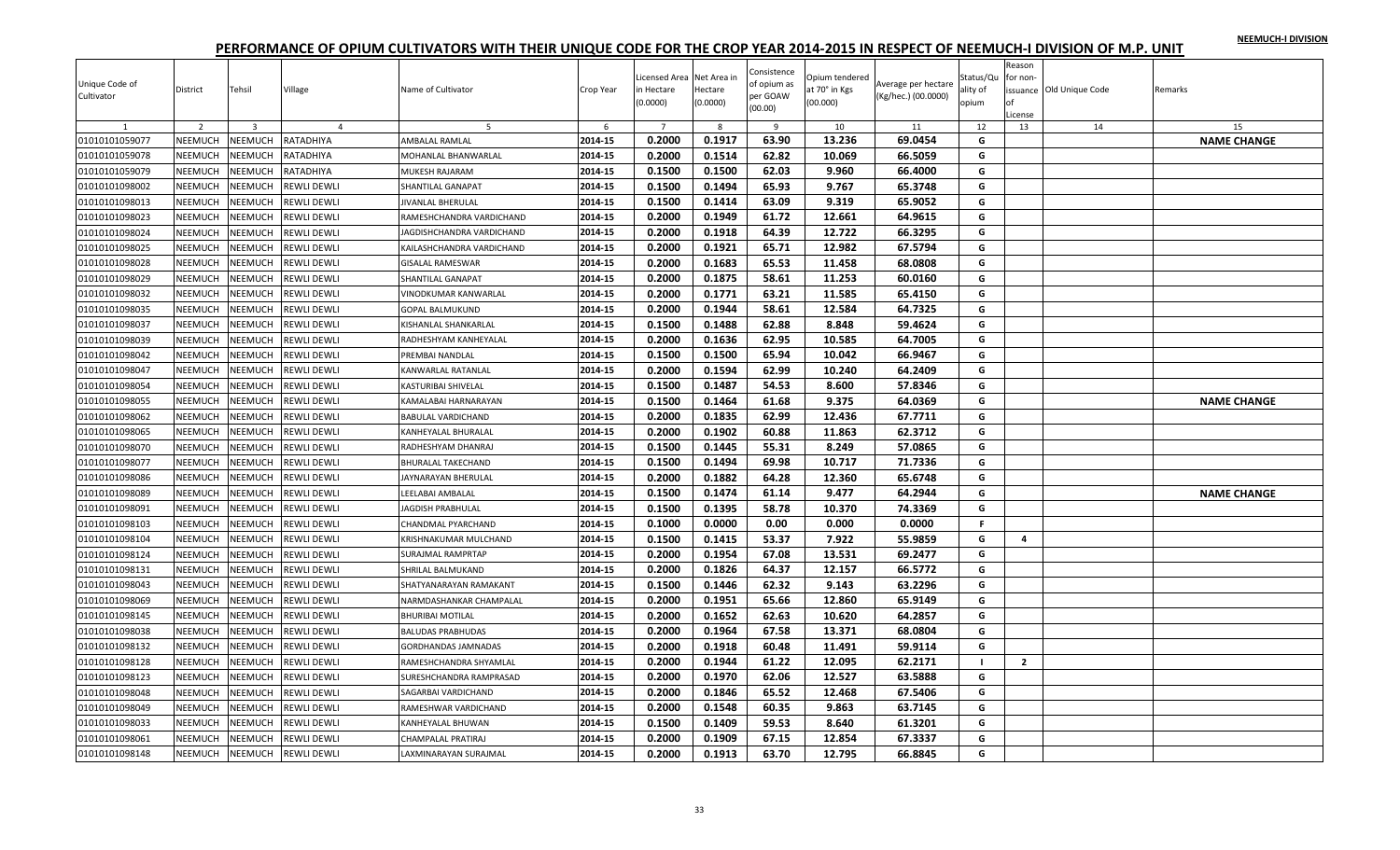| NEEMUCH-I DIVISION |  |
|--------------------|--|
|                    |  |

| Unique Code of<br>Cultivator | District       | Tehsil                  | Village            | Name of Cultivator         | Crop Year | icensed Area Net Area in<br>in Hectare<br>(0.0000) | Hectare<br>(0.0000) | Consistence<br>of opium as<br>per GOAW<br>(00.00) | Opium tendered<br>at 70° in Kgs<br>(00.000) | Average per hectare<br>(Kg/hec.) (00.0000) | Status/Qu<br>ality of<br>opium | Reason<br>for non-<br>License | issuance Old Unique Code | Remarks                     |
|------------------------------|----------------|-------------------------|--------------------|----------------------------|-----------|----------------------------------------------------|---------------------|---------------------------------------------------|---------------------------------------------|--------------------------------------------|--------------------------------|-------------------------------|--------------------------|-----------------------------|
|                              | $\overline{2}$ | $\overline{\mathbf{3}}$ | $\overline{a}$     | -5                         | -6        | $\overline{7}$                                     | 8                   | -9                                                | 10                                          | 11                                         | 12                             | 13                            | 14                       | 15                          |
| 01010101098135               | NEEMUCH        | NEEMUCH                 | <b>REWLI DEWLI</b> | <b>BHAGATIBAI MANGILAL</b> | 2014-15   | 0.1000                                             | 0.0000              | 0.00                                              | 0.000                                       | 0.0000                                     | F.                             |                               |                          |                             |
| 01010101098031               | NEEMUCH        | <b>NEEMUCH</b>          | REWLI DEWLI        | RADHESHYAM RAMNARAYAN      | 2014-15   | 0.2000                                             | 0.1776              | 62.64                                             | 11.472                                      | 64.5946                                    | G                              |                               |                          |                             |
| 01010101098016               | NEEMUCH        | NEEMUCH                 | REWLI DEWLI        | RAJENDRAPRASAD AMBALAL     | 2014-15   | 0.2000                                             | 0.1923              | 61.03                                             | 12.398                                      | 64.4722                                    | G                              |                               |                          |                             |
| 01010101098092               | NEEMUCH        | NEEMUCH                 | REWLI DEWLI        | SHYAMABAI POKHERLAL        | 2014-15   | 0.2000                                             | 0.1803              | 65.92                                             | 11.903                                      | 66.0177                                    | G                              |                               |                          |                             |
| 01010101098115               | NEEMUCH        | NEEMUCH                 | REWLI DEWLI        | NARAYAN BHANWARLAL         | 2014-15   | 0.1500                                             | 0.1397              | 55.34                                             | 7.977                                       | 57.1009                                    | G                              |                               |                          |                             |
| 01010101098137               | NEEMUCH        | NEEMUCH                 | REWLI DEWLI        | RUPLAL GANPATLAL           | 2014-15   | 0.2000                                             | 0.1843              | 66.02                                             | 13.147                                      | 71.3348                                    | G                              |                               |                          |                             |
| 01010101098139               | NEEMUCH        | NEEMUCH                 | REWLI DEWLI        | <b>GOPAL RAMNARAYAN</b>    | 2014-15   | 0.2000                                             | 0.1963              | 57.82                                             | 12.134                                      | 61.8136                                    | G                              |                               |                          |                             |
| 01010101098150               | NEEMUCH        | <b>NEEMUCH</b>          | REWLI DEWLI        | HARISHANKAR BALMUKAND      | 2014-15   | 0.2000                                             | 0.1961              | 61.19                                             | 12.247                                      | 62.4528                                    | G                              |                               |                          |                             |
| 01010101098151               | NEEMUCH        | NEEMUCH                 | REWLI DEWLI        | GOPALKRISHNA MOHANLAL      | 2014-15   | 0.1500                                             | 0.1465              | 57.52                                             | 8.497                                       | 58.0000                                    | G                              |                               |                          |                             |
| 01010101098005               | NEEMUCH        | NEEMUCH                 | <b>REWLI DEWLI</b> | RAMVILAS MOHANLAL          | 2014-15   | 0.1500                                             | 0.1449              | 61.00                                             | 9.211                                       | 63.5680                                    | G                              |                               |                          |                             |
| 01010101098152               | NEEMUCH        | NEEMUCH                 | REWLI DEWLI        | KAMLASHANKAR GOPILAL       | 2014-15   | 0.1500                                             | 0.1512              | 64.69                                             | 9.879                                       | 65.3373                                    | G                              |                               |                          |                             |
| 01010101098011               | NEEMUCH        | <b>NEEMUCH</b>          | REWLI DEWLI        | AMRITRAM LAXMINARAYAN      | 2014-15   | 0.1500                                             | 0.1443              | 62.21                                             | 9.198                                       | 63.7422                                    | G                              |                               |                          |                             |
| 01010101054004               | NEEMUCH        | NEEMUCH                 | SAKRANI REYTWARI   | <b>BANSHILAL MULCHAND</b>  | 2014-15   | 0.1000                                             | 0.0000              | 0.00                                              | 0.000                                       | 0.0000                                     | F.                             |                               |                          |                             |
| 01010101054011               | NEEMUCH        | NEEMUCH                 | SAKRANI REYTWARI   | DOLATRAM SHANKARLAL        | 2014-15   | 0.1000                                             | 0.0000              | 0.00                                              | 0.000                                       | 0.0000                                     | F.                             |                               |                          |                             |
| 01010101054013               | NEEMUCH        | NEEMUCH                 | SAKRANI REYTWARI   | SURAJMAL RAMCHANDRA        | 2014-15   | 0.1500                                             | 0.1461              | 56.67                                             | 9.075                                       | 62.1150                                    | G                              |                               |                          |                             |
| 01010101054014               | NEEMUCH        | NEEMUCH                 | SAKRANI REYTWARI   | LAXMINARAYAN RAMCHANDRA    | 2014-15   | 0.1500                                             | 0.1408              | 55.66                                             | 8.365                                       | 59.4105                                    | G                              |                               |                          |                             |
| 01010101054018               | NEEMUCH        | NEEMUCH                 | SAKRANI REYTWARI   | RAMCHANDRA KISHANLAL       | 2014-15   | 0.2000                                             | 0.1802              | 57.32                                             | 11.620                                      | 64.4839                                    | G                              |                               |                          |                             |
| 01010101054025               | NEEMUCH        | <b>NEEMUCH</b>          | SAKRANI REYTWARI   | HULASIBAI MULCHAND         | 2014-15   | 0.1000                                             | 0.0000              | 0.00                                              | 0.000                                       | 0.0000                                     | F.                             |                               |                          |                             |
| 01010101054030               | NEEMUCH        | NEEMUCH                 | SAKRANI REYTWARI   | CHANDMAL HIRALAL           | 2014-15   | 0.1500                                             | 0.1363              | 55.78                                             | 8.184                                       | 60.0440                                    | G                              |                               |                          |                             |
| 01010101054034               | NEEMUCH        | NEEMUCH                 | SAKRANI REYTWARI   | NARENDRKUMAR RUGNATH       | 2014-15   | 0.2000                                             | 0.1990              | 56.62                                             | 11.462                                      | 57.5980                                    | G                              |                               |                          |                             |
| 01010101054022               | NEEMUCH        | NEEMUCH                 | SAKRANI REYTWARI   | DINESHCHANDRA KEDARLAL     | 2014-15   | 0.1500                                             | 0.1407              | 51.36                                             | 7.535                                       | 53.5537                                    | G                              | 4                             |                          |                             |
| 01010101054036               | NEEMUCH        | NEEMUCH                 | SAKRANI REYTWARI   | RAMCHANDRA DIPA            | 2014-15   | 0.1000                                             | 0.0000              | 0.00                                              | 0.000                                       | 0.0000                                     | N                              |                               |                          | <b>TRANSFER / KENPURIYA</b> |
| 01010101054020               | NEEMUCH        | NEEMUCH                 | SAKRANI REYTWARI   | MANNALAL KEDAR             | 2014-15   | 0.2000                                             | 0.1931              | 53.67                                             | 10.933                                      | 56.6183                                    | G                              |                               |                          |                             |
| 01010101054039               | NEEMUCH        | NEEMUCH                 | SAKRANI REYTWARI   | HAJARILAL PRATHIRAJ        | 2014-15   | 0.1000                                             | 0.0000              | 0.00                                              | 0.000                                       | 0.0000                                     | N                              |                               |                          | <b>TRANSFER / KENPURIYA</b> |
| 01010101054029               | NEEMUCH        | NEEMUCH                 | SAKRANI REYTWARI   | <b>BHURIBAI SHANKARLAL</b> | 2014-15   | 0.1500                                             | 0.1445              | 57.32                                             | 8.893                                       | 61.5433                                    | G                              |                               |                          |                             |
| 01010101060010               | NEEMUCH        | NEEMUCH                 | SEERKHEDA          | PYARSINGH RAYSINGH         | 2014-15   | 0.1500                                             | 0.1342              | 59.01                                             | 8.127                                       | 60.5589                                    | G                              |                               |                          |                             |
| 01010101060009               | NEEMUCH        | NEEMUCH                 | SEERKHEDA          | AMARSINGH RAYSINGH         | 2014-15   | 0.1500                                             | 0.1440              | 52.93                                             | 8.129                                       | 56.4514                                    | G                              |                               |                          |                             |
| 01010101060015               | NEEMUCH        | <b>NEEMUCH</b>          | SEERKHEDA          | ISHWAR SINGH RAYSINGH      | 2014-15   | 0.1500                                             | 0.1310              | 54.28                                             | 7.274                                       | 55.5267                                    | - 1                            | $\overline{2}$                |                          |                             |
| 01010101060011               | NEEMUCH        | <b>NEEMUCH</b>          | SEERKHEDA          | MADANSINGH BHERUSINGH      | 2014-15   | 0.1500                                             | 0.1414              | 54.58                                             | 8.678                                       | 61.3720                                    | G                              |                               |                          |                             |
| 01010101060049               | NEEMUCH        | <b>NEEMUCH</b>          | SEERKHEDA          | NATHUSINGH PAHAD SINGH     | 2014-15   | 0.1500                                             | 0.1478              | 66.43                                             | 10.078                                      | 68.1867                                    | G                              |                               |                          | TRANSFER / KAMLIYA (MDS-II) |
| 01010101079007               | NEEMUCH        | NEEMUCH                 | <b>SEMLI MEWAD</b> | DEVISINGH BHUWANISINGH     | 2014-15   | 0.1500                                             | 0.1483              | 48.88                                             | 7.953                                       | 53.6278                                    | G                              | 4                             |                          |                             |
| 01010101079023               | NEEMUCH        | NEEMUCH                 | <b>SEMLI MEWAD</b> | PYARSINGH SHIVSINGH        | 2014-15   | 0.1000                                             | 0.0000              | 0.00                                              | 0.000                                       | 0.0000                                     | F.                             |                               |                          |                             |
| 01010101079037               | NEEMUCH        | <b>NEEMUCH</b>          | SEMLI MEWAD        | PRAHALADSINGH DUNGARSINGH  | 2014-15   | 0.2000                                             | 0.1900              | 60.35                                             | 13.018                                      | 68.5158                                    | G                              |                               |                          |                             |
| 01010101079024               | NEEMUCH        | <b>NEEMUCH</b>          | <b>SEMLI MEWAD</b> | BHUWANISINGH KALUSINGH     | 2014-15   | 0.1500                                             | 0.1525              | 47.75                                             | 7.783                                       | 51.0361                                    | G                              | 4                             |                          |                             |
| 01010101079012               | NEEMUCH        | NEEMUCH                 | SEMLI MEWAD        | MANSINGH NIRBHAYSINGH      | 2014-15   | 0.1500                                             | 0.1502              | 51.86                                             | 8.424                                       | 56.0852                                    | G                              |                               |                          |                             |
| 01010101079009               | NEEMUCH        | NEEMUCH                 | SEMLI MEWAD        | DEVISINGH JAWANSINGH       | 2014-15   | 0.2000                                             | 0.1921              | 54.90                                             | 11.223                                      | 58.4227                                    | G                              |                               |                          |                             |
| 01010101061001               | NEEMUCH        | NEEMUCH                 | UMAHEDA            | LAXMANSINGH ARJUNSINGH     | 2014-15   | 0.2000                                             | 0.1976              | 64.12                                             | 13.438                                      | 68.0061                                    | G                              |                               |                          |                             |
| 01010101061010               | NEEMUCH        | NEEMUCH                 | JMAHEDA            | MANOHARSINGH DATARSINGH    | 2014-15   | 0.1500                                             | 0.1472              | 61.15                                             | 9.880                                       | 67.1196                                    | G                              |                               |                          |                             |
| 01010101061015               | NEEMUCH        | NEEMUCH                 | <b>UMAHEDA</b>     | KACHARUSINGH NATHUSINGH    | 2014-15   | 0.1500                                             | 0.1488              | 64.44                                             | 9.786                                       | 65.7661                                    | G                              |                               |                          |                             |
| 01010101061026               | NEEMUCH        | <b>NEEMUCH</b>          | <b>UMAHEDA</b>     | <b>VARDICHAND PRATAPJI</b> | 2014-15   | 0.1000                                             | 0.0000              | 0.00                                              | 0.000                                       | 0.0000                                     | F.                             |                               |                          |                             |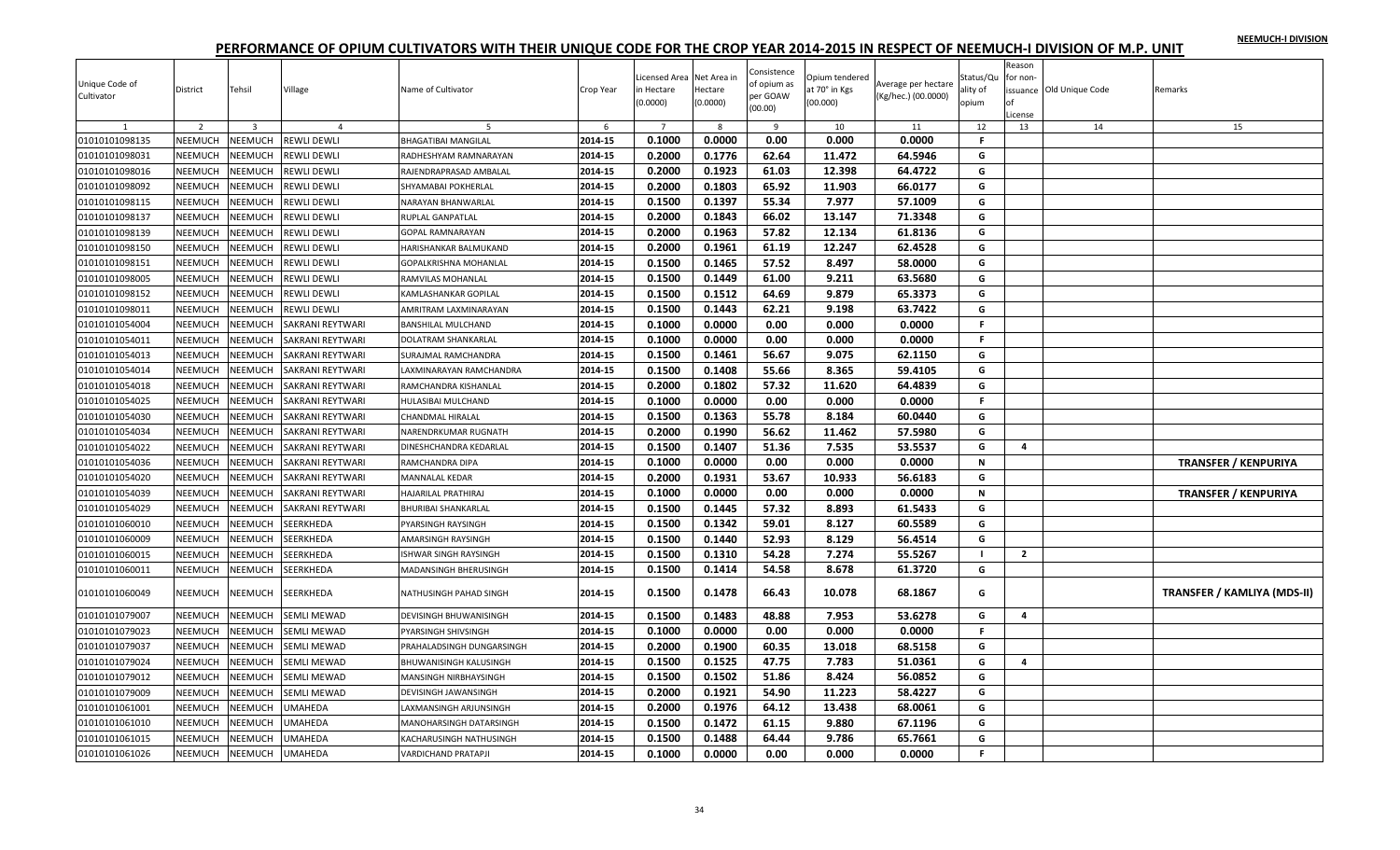|  |  | NEEMUCH-I DIVISION |
|--|--|--------------------|
|  |  |                    |

| Unique Code of<br>Cultivator | District       | Tehsil                  | Village          | Name of Cultivator            | Crop Year | icensed Area Net Area in<br>in Hectare<br>(0.0000) | Hectare<br>(0.0000) | Consistence<br>of opium as<br>per GOAW<br>(00.00) | Opium tendered<br>at 70° in Kgs<br>(00.000) | Average per hectare<br>(Kg/hec.) (00.0000) | Status/Qu<br>ality of<br>opium | Reason<br>for non-<br>of<br>.icense | issuance Old Unique Code | Remarks            |
|------------------------------|----------------|-------------------------|------------------|-------------------------------|-----------|----------------------------------------------------|---------------------|---------------------------------------------------|---------------------------------------------|--------------------------------------------|--------------------------------|-------------------------------------|--------------------------|--------------------|
| 1                            | $\overline{2}$ | $\overline{\mathbf{3}}$ | $\overline{4}$   | 5                             | 6         | $\overline{7}$                                     | 8                   | 9                                                 | 10                                          | 11                                         | 12                             | 13                                  | 14                       | 15                 |
| 01010101061030               | NEEMUCH        | NEEMUCH                 | UMAHEDA          | RUKMANBAI BHANWARLAL          | 2014-15   | 0.1000                                             | 0.0000              | 0.00                                              | 0.000                                       | 0.0000                                     | F.                             |                                     |                          |                    |
| 01010101061002               | NEEMUCH        | <b>NEEMUCH</b>          | <b>UMAHEDA</b>   | <b>BHOPALSINGH ARJUNSINGH</b> | 2014-15   | 0.1500                                             | 0.1515              | 56.00                                             | 9.056                                       | 59.7756                                    | G                              |                                     |                          |                    |
| 01010101061014               | <b>NEEMUCH</b> | VEEMUCH                 | <b>UMAHEDA</b>   | MOTISINGH RODSINGH            | 2014-15   | 0.1000                                             | 0.0000              | 0.00                                              | 0.000                                       | 0.0000                                     | F.                             |                                     |                          | <b>NAME CHANGE</b> |
| 01010101061031               | <b>NEEMUCH</b> | <b>NEEMUCH</b>          | <b>UMAHEDA</b>   | KISHANSINGH DUNGARSINGH       | 2014-15   | 0.2000                                             | 0.1944              | 60.68                                             | 12.205                                      | 62.7829                                    | G                              |                                     |                          |                    |
| 01010101076009               | NEEMUCH        | <b>NEEMUCH</b>          | VISHANIYA        | SHATYANARAYAN BANSILAL        | 2014-15   | 0.1500                                             | 0.1358              | 58.29                                             | 9.093                                       | 66.9588                                    | G                              |                                     |                          |                    |
| 01010101076012               | NEEMUCH        | NEEMUCH                 | VISHANIYA        | SURESHSINGH AMARSINGH         | 2014-15   | 0.1500                                             | 0.1490              | 58.22                                             | 9.357                                       | 62.7987                                    | G                              |                                     |                          |                    |
| 01010101076014               | <b>NEEMUCH</b> | <b>NEEMUCH</b>          | VISHANIYA        | SARDARSINGH KALUSINGH         | 2014-15   | 0.1500                                             | 0.1460              | 56.24                                             | 9.095                                       | 62.2945                                    | G                              |                                     |                          |                    |
| 01010101076024               | <b>NEEMUCH</b> | NEEMUCH                 | VISHANIYA        | <b>BHOPALSINGH MANSINGH</b>   | 2014-15   | 0.1500                                             | 0.1477              | 52.01                                             | 8.218                                       | 55.6398                                    | G                              | $\overline{a}$                      |                          |                    |
| 01010101076027               | NEEMUCH        | <b>NEEMUCH</b>          | VISHANIYA        | <b>BALURAM MAGRU</b>          | 2014-15   | 0.1500                                             | 0.1484              | 62.44                                             | 10.115                                      | 68.1604                                    | G                              |                                     |                          |                    |
| 01010101076031               | NEEMUCH        | <b>NEEMUCH</b>          | VISHANIYA        | AMARSINGH NIRBHAYSINGH        | 2014-15   | 0.1000                                             | 0.0954              | 59.84                                             | 5.822                                       | 61.0273                                    | G                              |                                     |                          |                    |
| 01010101076034               | NEEMUCH        | <b>NEEMUCH</b>          | VISHANIYA        | AXMANSINGH GOBARSINGH         | 2014-15   | 0.1500                                             | 0.1435              | 53.74                                             | 8.399                                       | 58.5296                                    | G                              |                                     |                          |                    |
| 01010101076036               | <b>NEEMUCH</b> | <b>NEEMUCH</b>          | VISHANIYA        | <b>BAPUSINGH SAJJANSINGH</b>  | 2014-15   | 0.1500                                             | 0.1296              | 61.00                                             | 8.244                                       | 63.6111                                    | G                              |                                     |                          |                    |
| 01010101076040               | NEEMUCH        | <b>NEEMUCH</b>          | VISHANIYA        | BHAGATSINGH DEVISINGH         | 2014-15   | 0.1500                                             | 0.1467              | 52.13                                             | 8.371                                       | 57.0620                                    | G                              |                                     |                          |                    |
| 01010101076044               | NEEMUCH        | <b>NEEMUCH</b>          | VISHANIYA        | <b>GIRDHARI KACHARU</b>       | 2014-15   | 0.1500                                             | 0.1369              | 62.12                                             | 9.345                                       | 68.2615                                    | G                              |                                     |                          |                    |
| 01010101076045               | NEEMUCH        | <b>NEEMUCH</b>          | VISHANIYA        | FULVANTIBAI TULSIRAM          | 2014-15   | 0.2000                                             | 0.1935              | 54.89                                             | 11.496                                      | 59.4109                                    | G                              |                                     |                          |                    |
| 01010101076047               | NEEMUCH        | <b>NEEMUCH</b>          | VISHANIYA        | <b>BAGDIRAM KACHRU</b>        | 2014-15   | 0.1500                                             | 0.1460              | 59.90                                             | 9.447                                       | 64.7055                                    | G                              |                                     |                          |                    |
| 01010101076055               | NEEMUCH        | NEEMUCH                 | VISHANIYA        | PREMCHANDRA BHUWAN            | 2014-15   | 0.1500                                             | 0.1303              | 53.74                                             | 7.600                                       | 58.3269                                    | G                              |                                     |                          |                    |
| 01010101076056               | NEEMUCH        | <b>NEEMUCH</b>          | VISHANIYA        | <b>MANGILAL FAKIRA</b>        | 2014-15   | 0.1500                                             | 0.1470              | 61.34                                             | 9.867                                       | 67.1224                                    | G                              |                                     |                          |                    |
| 01010101076059               | NEEMUCH        | <b>NEEMUCH</b>          | VISHANIYA        | AXMANSINGH BHANWARSINGH       | 2014-15   | 0.2000                                             | 0.2003              | 53.70                                             | 10.878                                      | 54.3085                                    | G                              | 4                                   |                          |                    |
| 01010101076063               | NEEMUCH        | <b>NEEMUCH</b>          | VISHANIYA        | <b>BHANWARSINGH BHERULAL</b>  | 2014-15   | 0.1000                                             | 0.0000              | 0.00                                              | 0.000                                       | 0.0000                                     | F.                             |                                     |                          |                    |
| 01010101076065               | <b>NEEMUCH</b> | <b>NEEMUCH</b>          | VISHANIYA        | <b>BHERULAL BHAGIRATH</b>     | 2014-15   | 0.1500                                             | 0.1522              | 61.71                                             | 10.358                                      | 68.0552                                    | G                              |                                     |                          |                    |
| 01010101076066               | NEEMUCH        | <b>NEEMUCH</b>          | VISHANIYA        | ISHWARSINGH RATANSINGH        | 2014-15   | 0.1500                                             | 0.1422              | 58.66                                             | 8.916                                       | 62.7004                                    | G                              |                                     |                          |                    |
| 01010101076073               | <b>NEEMUCH</b> | <b>NEEMUCH</b>          | VISHANIYA        | DHAPUBAI NANURAM              | 2014-15   | 0.1500                                             | 0.1406              | 59.48                                             | 8.914                                       | 63.3997                                    | G                              |                                     |                          |                    |
| 01010101076080               | <b>NEEMUCH</b> | <b>NEEMUCH</b>          | VISHANIYA        | SAJJANBAI BHERULAL            | 2014-15   | 0.2000                                             | 0.1974              | 61.02                                             | 13.023                                      | 65.9726                                    | G                              |                                     |                          |                    |
| 01010101076082               | NEEMUCH        | <b>NEEMUCH</b>          | VISHANIYA        | AXMANSINGH NAHARSINGH         | 2014-15   | 0.1500                                             | 0.1500              | 57.67                                             | 8.741                                       | 58.2733                                    | G                              |                                     |                          |                    |
| 01010101076083               | NEEMUCH        | <b>NEEMUCH</b>          | VISHANIYA        | DHAPUBAI DULESINGH            | 2014-15   | 0.1500                                             | 0.1499              | 57.34                                             | 9.699                                       | 64.7031                                    | G                              |                                     |                          |                    |
| 01010101076086               | NEEMUCH        | <b>NEEMUCH</b>          | VISHANIYA        | <b>BADRILAL FAKIRCHAND</b>    | 2014-15   | 0.1500                                             | 0.1479              | 65.08                                             | 10.636                                      | 71.9135                                    | G                              |                                     |                          |                    |
| 01010101076087               | NEEMUCH        | NEEMUCH                 | VISHANIYA        | RAMNIVAS MANGILAL             | 2014-15   | 0.1500                                             | 0.1536              | 58.42                                             | 9.539                                       | 62.1029                                    | G                              |                                     |                          |                    |
| 01010101076088               | NEEMUCH        | <b>NEEMUCH</b>          | VISHANIYA        | GOVINDSINGH NAHARSINGH        | 2014-15   | 0.1500                                             | 0.1307              | 46.81                                             | 2.849                                       | 21.7980                                    | G                              | 4                                   |                          |                    |
| 01010101076090               | NEEMUCH        | <b>NEEMUCH</b>          | VISHANIYA        | DILIPSINGH PYARSINGH          | 2014-15   | 0.2000                                             | 0.1918              | 56.75                                             | 11.545                                      | 60.1929                                    | G                              |                                     |                          |                    |
| 01010101076091               | <b>NEEMUCH</b> | <b>NEEMUCH</b>          | VISHANIYA        | SHYAMLAL MANGILAL             | 2014-15   | 0.1500                                             | 0.1474              | 60.95                                             | 9.804                                       | 66.5129                                    | G                              |                                     |                          |                    |
| 01010101076093               | NEEMUCH        | <b>NEEMUCH</b>          | VISHANIYA        | PURIBAI KANIRAM               | 2014-15   | 0.1000                                             | 0.0000              | 0.00                                              | 0.000                                       | 0.0000                                     | F.                             |                                     |                          |                    |
| 01010101076095               | NEEMUCH        | <b>NEEMUCH</b>          | VISHANIYA        | BLAWANTSINGH KACHARUSINGH     | 2014-15   | 0.1500                                             | 0.1481              | 58.80                                             | 9.534                                       | 64.3754                                    | G                              |                                     |                          |                    |
| 01010101076096               | NEEMUCH        | <b>NEEMUCH</b>          | VISHANIYA        | PRAKASHLAL BHANWARLAL         | 2014-15   | 0.1500                                             | 0.1484              | 58.91                                             | 9.855                                       | 66.4084                                    | G                              |                                     |                          |                    |
| 01010101076101               | <b>NEEMUCH</b> | <b>NEEMUCH</b>          | VISHANIYA        | MOHANBAI PYARSINGH            | 2014-15   | 0.2000                                             | 0.1488              | 57.67                                             | 8.922                                       | 59.9597                                    | G                              |                                     |                          |                    |
| 01010101076102               | NEEMUCH        | <b>NEEMUCH</b>          | <b>VISHANIYA</b> | PREMSINGH BHUWANISINGH        | 2014-15   | 0.2000                                             | 0.1865              | 56.04                                             | 10.880                                      | 58.3378                                    | G                              |                                     |                          |                    |
| 01010101076104               | <b>NEEMUCH</b> | NEEMUCH                 | VISHANIYA        | BHOPALSINGH LAXMANSINGH       | 2014-15   | 0.1500                                             | 0.1463              | 66.26                                             | 10.715                                      | 73.2399                                    | G                              |                                     |                          |                    |
| 01010101076107               | NEEMUCH        | <b>NEEMUCH</b>          | VISHANIYA        | SHYAMSINGH GOBARSINGH         | 2014-15   | 0.1000                                             | 0.0000              | 0.00                                              | 0.000                                       | 0.0000                                     | F.                             |                                     |                          |                    |
| 01010101076110               | <b>NEEMUCH</b> | <b>NEEMUCH</b>          | VISHANIYA        | <b>GISIBAI BHANWARLAL</b>     | 2014-15   | 0.1000                                             | 0.0000              | 0.00                                              | 0.000                                       | 0.0000                                     | F.                             |                                     |                          |                    |
| 01010101076115               | NEEMUCH        | <b>NEEMUCH</b>          | VISHANIYA        | KANWARLAL BALURAM             | 2014-15   | 0.1500                                             | 0.1219              | 59.38                                             | 7.406                                       | 60.7547                                    | G                              |                                     |                          |                    |
| 01010101076119               | NEEMUCH        | NEEMUCH                 | <b>VISHANIYA</b> | ANILSINGH PRABHUSINGH         | 2014-15   | 0.1500                                             | 0.0000              | 0.00                                              | 0.000                                       | 0.0000                                     | F.                             |                                     |                          |                    |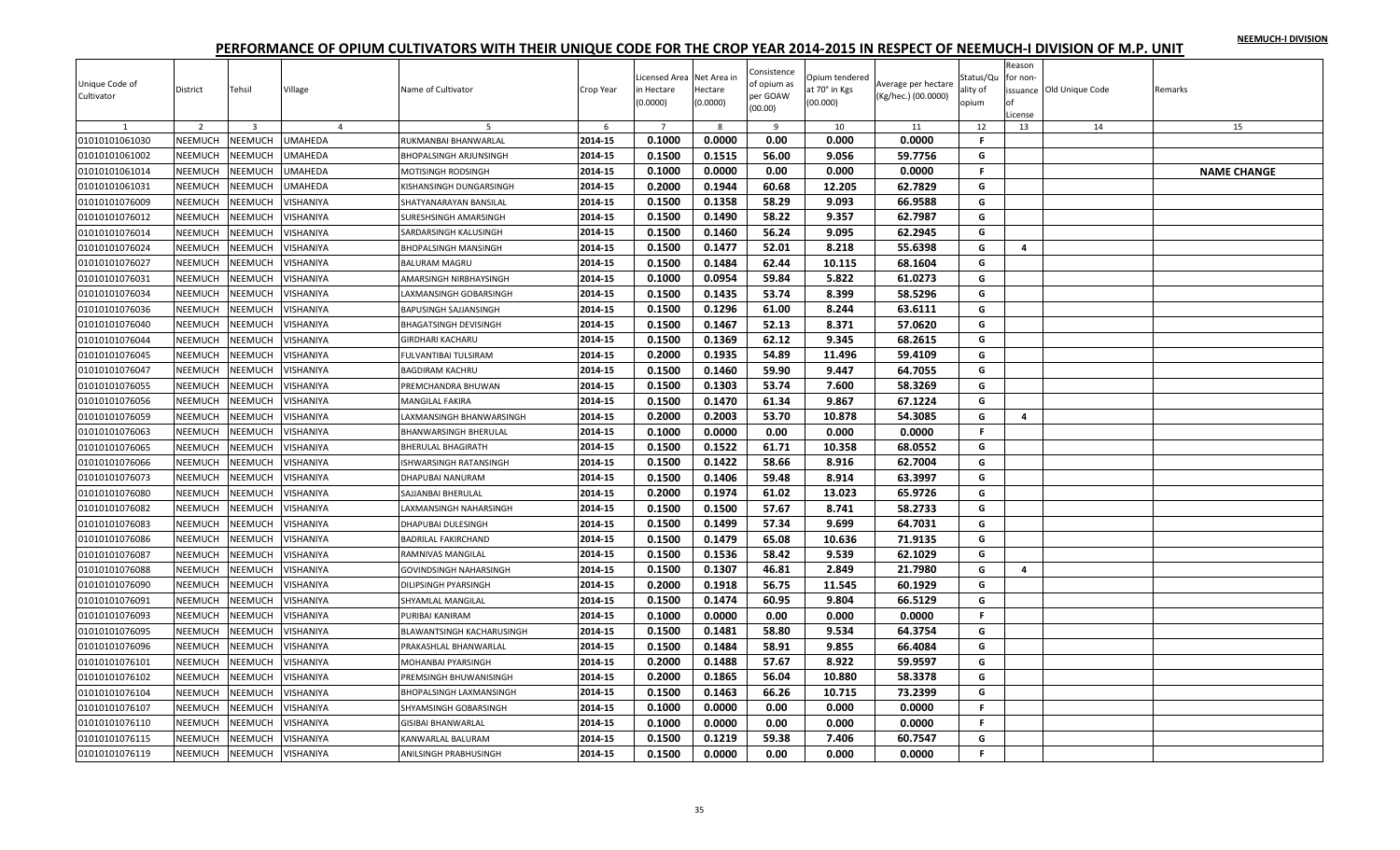|  |  | NEEMUCH-I DIVISION |
|--|--|--------------------|
|  |  |                    |

| Unique Code of<br>Cultivator | District       | Tehsil                  | Village          | Name of Cultivator           | Crop Year | icensed Area Net Area in<br>in Hectare<br>(0.0000) | Hectare<br>(0.0000) | Consistence<br>of opium as<br>per GOAW<br>(00.00) | Opium tendered<br>at 70° in Kgs<br>(00.000) | Average per hectare<br>(Kg/hec.) (00.0000) | Status/Qu<br>ality of<br>opium | Reason<br>for non-<br>Ωf<br>License | issuance Old Unique Code | Remarks            |
|------------------------------|----------------|-------------------------|------------------|------------------------------|-----------|----------------------------------------------------|---------------------|---------------------------------------------------|---------------------------------------------|--------------------------------------------|--------------------------------|-------------------------------------|--------------------------|--------------------|
| $\mathbf{1}$                 | $\overline{2}$ | $\overline{\mathbf{3}}$ | $\overline{4}$   | 5                            | 6         | $7^{\circ}$                                        | 8                   | 9                                                 | 10                                          | 11                                         | 12                             | 13                                  | 14                       | 15                 |
| 01010101076120               | NEEMUCH        | NEEMUCH                 | VISHANIYA        | SHAMBHUSINGH PRABHULAL       | 2014-15   | 0.1500                                             | 0.1473              | 59.61                                             | 9.623                                       | 65.3293                                    | G                              |                                     |                          |                    |
| 01010101076121               | NEEMUCH        | NEEMUCH                 | <b>VISHANIYA</b> | PRABHUSINGH KACHARUSINGH     | 2014-15   | 0.1000                                             | 0.0894              | 52.58                                             | 4.469                                       | 49.9888                                    | G                              | 4                                   |                          |                    |
| 01010101076123               | NEEMUCH        | NEEMUCH                 | VISHANIYA        | SHALUBAI MANOHARSINGH        | 2014-15   | 0.1500                                             | 0.1391              | 62.01                                             | 9.177                                       | 65.9741                                    | G                              |                                     |                          |                    |
| 01010101076124               | NEEMUCH        | <b>NEEMUCH</b>          | VISHANIYA        | <b>BULAKBAI GOBARSINGH</b>   | 2014-15   | 0.1500                                             | 0.1426              | 43.30                                             | 6.248                                       | 43.8149                                    | G                              | 4                                   |                          |                    |
| 01010101076127               | NEEMUCH        | NEEMUCH                 | <b>VISHANIYA</b> | DILIPSINGH LAXMANSINGH       | 2014-15   | 0.1500                                             | 0.1465              | 56.35                                             | 8.428                                       | 57.5290                                    | G                              |                                     |                          |                    |
| 01010101076128               | NEEMUCH        | NEEMUCH                 | <b>VISHANIYA</b> | RUGNATHSINGH LALSINGH        | 2014-15   | 0.1500                                             | 0.1359              | 59.97                                             | 8.293                                       | 61.0228                                    | G                              |                                     |                          |                    |
| 01010101076129               | NEEMUCH        | NEEMUCH                 | VISHANIYA        | HARISINGH NIRBHAYSINGH       | 2014-15   | 0.1000                                             | 0.0000              | 0.00                                              | 0.000                                       | 0.0000                                     | F.                             |                                     |                          |                    |
| 01010101076130               | NEEMUCH        | NEEMUCH                 | VISHANIYA        | PRAHALAD BHERULAL            | 2014-15   | 0.1000                                             | 0.0958              | 58.64                                             | 5.755                                       | 60.0731                                    | G                              |                                     |                          |                    |
| 01010101076006               | NEEMUCH        | NEEMUCH                 | <b>VISHANIYA</b> | RAMBABU BHERULAL             | 2014-15   | 0.1500                                             | 0.1394              | 55.53                                             | 8.401                                       | 60.2654                                    | G                              |                                     |                          |                    |
| 01010101076067               | NEEMUCH        | NEEMUCH                 | <b>VISHANIYA</b> | KANHEYALAL ONKARLAL          | 2014-15   | 0.2000                                             | 0.0994              | 55.70                                             | 5.618                                       | 56.5191                                    | G                              |                                     |                          |                    |
| 01010101076032               | NEEMUCH        | NEEMUCH                 | /ISHANIYA        | BANSHILAL RADHADISHAN        | 2014-15   | 0.1500                                             | 0.1427              | 51.44                                             | 8.194                                       | 57.4212                                    | G                              |                                     |                          |                    |
| 01010101076016               | NEEMUCH        | <b>NEEMUCH</b>          | VISHANIYA        | BAPUSINGH ISHWARSINGH        | 2014-15   | 0.1500                                             | 0.1444              | 57.32                                             | 8.876                                       | 61.4681                                    | G                              |                                     |                          |                    |
| 01010101076008               | NEEMUCH        | NEEMUCH                 | <b>VISHANIYA</b> | KAMALSINGH NAVALSINGH        | 2014-15   | 0.2000                                             | 0.1952              | 59.76                                             | 11.807                                      | 60.4867                                    | G                              |                                     |                          |                    |
| 01010101076002               | NEEMUCH        | NEEMUCH                 | <b>VISHANIYA</b> | PARASRAM BHERULAL            | 2014-15   | 0.1500                                             | 0.1505              | 64.04                                             | 10.567                                      | 70.2126                                    | G                              |                                     |                          |                    |
| 01010101076029               | <b>NEEMUCH</b> | <b>NEEMUCH</b>          | <b>VISHANIYA</b> | RAMCHANDRA RADHAKISHAN       | 2014-15   | 0.1000                                             | 0.0000              | 0.00                                              | 0.000                                       | 0.0000                                     | F.                             | 8                                   |                          |                    |
| 01010101076048               | NEEMUCH        | NEEMUCH                 | <b>VISHANIYA</b> | SULTANSINGH DOULATSINGH      | 2014-15   | 0.1500                                             | 0.1448              | 53.69                                             | 8.437                                       | 58.2666                                    | G                              |                                     |                          |                    |
| 01010101076126               | NEEMUCH        | NEEMUCH                 | <b>VISHANIYA</b> | LALSINGH GOVINDSINGH         | 2014-15   | 0.2000                                             | 0.1903              | 59.71                                             | 12.369                                      | 64.9974                                    | G                              |                                     |                          |                    |
| 01010101076046               | NEEMUCH        | NEEMUCH                 | <b>VISHANIYA</b> | KANWARLAL NANDA              | 2014-15   | 0.1500                                             | 0.1468              | 53.30                                             | 8.163                                       | 55.6063                                    | G                              | 4                                   |                          |                    |
| 01010101076060               | NEEMUCH        | NEEMUCH                 | <b>VISHANIYA</b> | PUNAMCHANDRA BHUWANIRAM      | 2014-15   | 0.1500                                             | 0.1515              | 58.84                                             | 9.179                                       | 60.5875                                    | G                              |                                     |                          |                    |
| 01010101076075               | NEEMUCH        | <b>NEEMUCH</b>          | <b>VISHANIYA</b> | JORAVARSINGH RUPSINGH        | 2014-15   | 0.1500                                             | 0.1450              | 61.50                                             | 9.067                                       | 62.5310                                    | G                              |                                     |                          |                    |
| 01010101076135               | NEEMUCH        | NEEMUCH                 | VISHANIYA        | MOHANBAI NAGULAL             | 2014-15   | 0.2000                                             | 0.1951              | 62.15                                             | 12.767                                      | 65.4382                                    | G                              |                                     |                          |                    |
| 01010101076013               | NEEMUCH        | NEEMUCH                 | <b>VISHANIYA</b> | RAMSINGH ISHWARSINGH         | 2014-15   | 0.1500                                             | 0.1469              | 53.51                                             | 8.302                                       | 56.5146                                    | G                              |                                     |                          |                    |
| 01010101056013               | NEEMUCH        | NEEMUCH                 | ARNIYA MANGIR    | BHAGCHANDRA RAMSUKH          | 2014-15   | 0.1500                                             | 0.1440              | 50.76                                             | 8.781                                       | 60.9792                                    | G                              |                                     | 01010101004130           |                    |
| 01010101072008               | NEEMUCH        | NEEMUCH                 | PIPLIYA MIRCH    | <b>BAGDUSINGH NATHUSINGH</b> | 2014-15   | 0.1500                                             | 0.1438              | 55.18                                             | 8.490                                       | 59.0403                                    | G                              |                                     | 01010101071051           |                    |
| 01010102137021               | NEEMUCH        | <b>JAWAD</b>            | AMLIBHAT         | OMPRAKASH MANGILAL           | 2014-15   | 0.1000                                             | 0.0000              | 0.00                                              | 0.000                                       | 0.0000                                     | F.                             |                                     |                          |                    |
| 01010102137012               | NEEMUCH        | <b>JAWAD</b>            | AMLIBHAT         | MUKESHKUMAR BHUWANIRAM       | 2014-15   | 0.2000                                             | 0.1926              | 57.35                                             | 12.003                                      | 62.3209                                    | G                              |                                     |                          |                    |
| 01010102137010               | NEEMUCH        | <b>JAWAD</b>            | AMLIBHAT         | MANGILAL KALU BHAT           | 2014-15   | 0.1500                                             | 0.1448              | 61.76                                             | 9.511                                       | 65.6837                                    | G                              |                                     |                          |                    |
| 01010102137008               | NEEMUCH        | <b>JAWAD</b>            | AMLIBHAT         | <b>BAGDIBAI PRATHVIRAJ</b>   | 2014-15   | 0.1500                                             | 0.1428              | 63.16                                             | 9.627                                       | 67.4160                                    | G                              |                                     |                          |                    |
| 01010102137055               | NEEMUCH        | <b>JAWAD</b>            | AMLIBHAT         | NAGUSINGH GOPALSINGH         | 2014-15   | 0.1500                                             | 0.1444              | 59.17                                             | 9.298                                       | 64.3906                                    | G                              |                                     |                          |                    |
| 01010102124004               | NEEMUCH        | <b>JAWAD</b>            | ARNIYA TANKA     | LALARAM MANGILAL             | 2014-15   | 0.1500                                             | 0.1480              | 61.09                                             | 9.783                                       | 66.1014                                    | G                              |                                     |                          |                    |
| 01010102124008               | NEEMUCH        | <b>JAWAD</b>            | ARNIYA TANKA     | SAJJANBAI RODA               | 2014-15   | 0.2000                                             | 0.1786              | 60.94                                             | 11.396                                      | 63.8074                                    | G                              |                                     |                          |                    |
| 01010102124024               | NEEMUCH        | <b>JAWAD</b>            | ARNIYA TANKA     | SURAJMAL RUPA                | 2014-15   | 0.1500                                             | 0.0000              | 0.00                                              | 0.000                                       | 0.0000                                     | F.                             |                                     |                          |                    |
| 01010102124023               | NEEMUCH        | <b>JAWAD</b>            | ARNIYA TANKA     | GABBA DEEPA                  | 2014-15   | 0.2000                                             | 0.1931              | 65.52                                             | 13.516                                      | 69.9948                                    | G                              |                                     |                          | <b>NAME CHANGE</b> |
| 01010102124003               | NEEMUCH        | <b>JAWAD</b>            | ARNIYA TANKA     | <b>BALURAM MANGILAL</b>      | 2014-15   | 0.1500                                             | 0.1530              | 63.15                                             | 10.555                                      | 68.9869                                    | G                              |                                     |                          |                    |
| 01010102124034               | <b>NEEMUCH</b> | <b>JAWAD</b>            | ARNIYA TANKA     | <b>MOTYABAI MANGILAL</b>     | 2014-15   | 0.2000                                             | 0.1871              | 58.12                                             | 11.093                                      | 59.2892                                    | G                              |                                     |                          |                    |
| 01010102124021               | NEEMUCH        | <b>JAWAD</b>            | ARNIYA TANKA     | <b>LALU MOTI</b>             | 2014-15   | 0.1000                                             | 0.0000              | 0.00                                              | 0.000                                       | 0.0000                                     | F.                             |                                     |                          |                    |
| 01010102124009               | NEEMUCH        | <b>JAWAD</b>            | ARNIYA TANKA     | DURGA SHIVLAL                | 2014-15   | 0.1500                                             | 0.1465              | 63.98                                             | 10.191                                      | 69.5631                                    | G                              |                                     |                          | <b>NAME CHANGE</b> |
| 01010102124005               | NEEMUCH        | <b>JAWAD</b>            | ARNIYA TANKA     | <b>MANGILAL DIPA</b>         | 2014-15   | 0.1500                                             | 0.1463              | 65.76                                             | 10.052                                      | 68.7081                                    | G                              |                                     |                          |                    |
| 01010102124006               | NEEMUCH        | <b>JAWAD</b>            | ARNIYA TANKA     | <b>JAGDISH GABBA</b>         | 2014-15   | 0.1500                                             | 0.1523              | 66.61                                             | 10.743                                      | 70.5384                                    | G                              |                                     |                          |                    |
| 01010102124035               | NEEMUCH        | <b>JAWAD</b>            | ARNIYA TANKA     | BHAWATI LAKHMICHAND          | 2014-15   | 0.1500                                             | 0.1535              | 62.76                                             | 9.692                                       | 63.1401                                    | G                              |                                     |                          |                    |
| 01010102124066               | NEEMUCH        | <b>JAWAD</b>            | ARNIYA TANKA     | <b>BAGDIBAI BAPULAL</b>      | 2014-15   | 0.1000                                             | 0.0000              | 0.00                                              | 0.000                                       | 0.0000                                     | F.                             |                                     |                          |                    |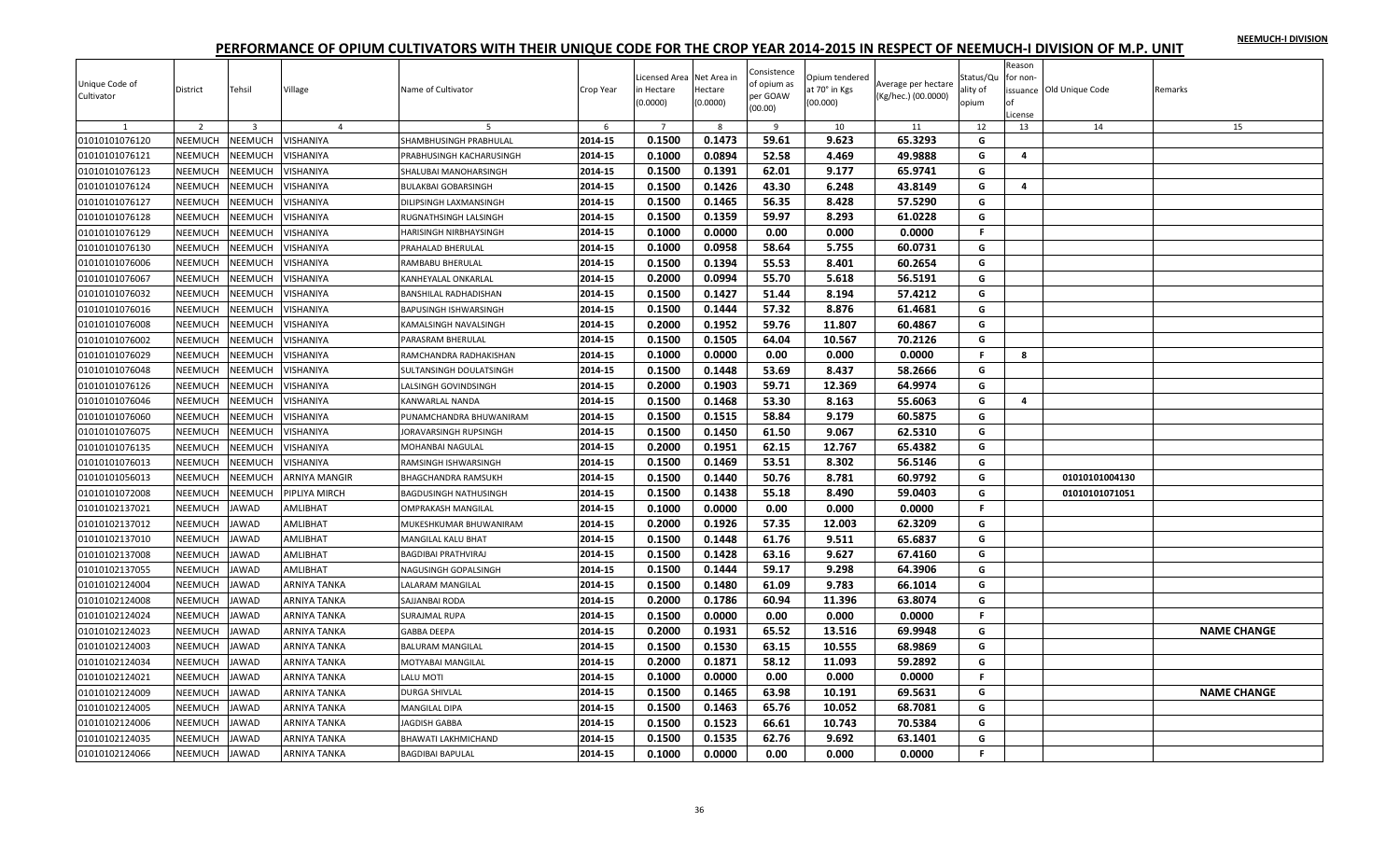|  |  | NEEMUCH-I DIVISION |
|--|--|--------------------|
|  |  |                    |

| Unique Code of<br>Cultivator | District       | Tehsil                  | Village         | Name of Cultivator        | Crop Year | icensed Area Net Area in<br>in Hectare<br>(0.0000) | Hectare<br>(0.0000) | Consistence<br>of opium as<br>per GOAW<br>(00.00) | Opium tendered<br>at 70° in Kgs<br>(00.000) | Average per hectare<br>(Kg/hec.) (00.0000) | Status/Qu<br>ality of<br>opium | Reason<br>for non-<br>of<br>License | issuance Old Unique Code | Remarks |
|------------------------------|----------------|-------------------------|-----------------|---------------------------|-----------|----------------------------------------------------|---------------------|---------------------------------------------------|---------------------------------------------|--------------------------------------------|--------------------------------|-------------------------------------|--------------------------|---------|
| 1                            | $\overline{2}$ | $\overline{\mathbf{3}}$ | $\overline{4}$  | 5                         | 6         | $7\overline{ }$                                    | 8                   | 9                                                 | 10                                          | 11                                         | 12                             | 13                                  | 14                       | 15      |
| 01010102124002               | NEEMUCH        | <b>JAWAD</b>            | ARNIYA TANKA    | <b>DEVILAL RUPA</b>       | 2014-15   | 0.1500                                             | 0.1496              | 58.40                                             | 9.503                                       | 63.5227                                    | G                              |                                     |                          |         |
| 01010102124001               | NEEMUCH        | <b>JAWAD</b>            | ARNIYA TANKA    | KESHARMAL SHOBHARAM       | 2014-15   | 0.1000                                             | 0.0000              | 0.00                                              | 0.000                                       | 0.0000                                     | F.                             |                                     |                          |         |
| 01010102124010               | <b>NEEMUCH</b> | <b>JAWAD</b>            | ARNIYA TANKA    | NOJIBAI SHOLA             | 2014-15   | 0.2000                                             | 0.1722              | 62.96                                             | 11.540                                      | 67.0151                                    | G                              |                                     |                          |         |
| 01010102124037               | <b>NEEMUCH</b> | <b>JAWAD</b>            | ARNIYA TANKA    | <b>GANGARAM SHOLA</b>     | 2014-15   | 0.2000                                             | 0.1770              | 63.94                                             | 12.048                                      | 68.0678                                    | G                              |                                     |                          |         |
| 01010102124073               | NEEMUCH        | <b>JAWAD</b>            | ARNIYA TANKA    | KANCHANBAI GISALAL        | 2014-15   | 0.1500                                             | 0.1489              | 61.00                                             | 9.716                                       | 65.2518                                    | G                              |                                     |                          |         |
| 01010101109002               | NEEMUCH        | <b>NEEMUCH</b>          | <b>BADOLI</b>   | ASHOKEKUMAR RAMCHANDRA    | 2014-15   | 0.1500                                             | 0.1400              | 61.36                                             | 8.897                                       | 63.5500                                    | G                              |                                     |                          |         |
| 01010101109004               | NEEMUCH        | NEEMUCH                 | BADOLI          | HARIVALLABH RAMESHWAR     | 2014-15   | 0.1500                                             | 0.1352              | 61.00                                             | 8.488                                       | 62.7811                                    | G                              |                                     |                          |         |
| 01010101109005               | NEEMUCH        | NEEMUCH                 | BADOLI          | BANSHILAL BHUWANISHANKAR  | 2014-15   | 0.1500                                             | 0.1460              | 63.18                                             | 9.495                                       | 65.0342                                    | G                              |                                     |                          |         |
| 01010101109010               | NEEMUCH        | NEEMUCH                 | <b>BADOLI</b>   | KESHRIMAL MOTILAL         | 2014-15   | 0.2000                                             | 0.1836              | 65.82                                             | 13.192                                      | 71.8519                                    | G                              |                                     |                          |         |
| 01010101109016               | NEEMUCH        | NEEMUCH                 | <b>BADOLI</b>   | MOHANLAL MOTILAL          | 2014-15   | 0.1500                                             | 0.1479              | 70.08                                             | 11.343                                      | 76.6937                                    | G                              |                                     |                          |         |
| 01010101109019               | NEEMUCH        | NEEMUCH                 | BADOLI          | LILASHANKAR SHIVESHANKAR  | 2014-15   | 0.2000                                             | 0.1871              | 68.31                                             | 14.082                                      | 75.2646                                    | G                              |                                     |                          |         |
| 01010101109020               | <b>NEEMUCH</b> | <b>NEEMUCH</b>          | BADOLI          | GANSHYAM MODIRAM          | 2014-15   | 0.1500                                             | 0.1491              | 67.36                                             | 10.826                                      | 72.6090                                    | G                              |                                     |                          |         |
| 01010101109028               | NEEMUCH        | NEEMUCH                 | BADOLI          | PRABHULAL NANALAL         | 2014-15   | 0.2000                                             | 0.1925              | 67.86                                             | 14.464                                      | 75.1377                                    | G                              |                                     |                          |         |
| 01010101109035               | NEEMUCH        | NEEMUCH                 | <b>BADOLI</b>   | MOTI NAGGA                | 2014-15   | 0.1500                                             | 0.1490              | 64.24                                             | 10.297                                      | 69.1074                                    | G                              |                                     |                          |         |
| 01010101109043               | NEEMUCH        | <b>NEEMUCH</b>          | <b>BADOLI</b>   | SHANTILAL HIRALAL         | 2014-15   | 0.1000                                             | 0.0000              | 0.00                                              | 0.000                                       | 0.0000                                     | $\mathbb F$                    |                                     |                          |         |
| 01010101109044               | NEEMUCH        | NEEMUCH                 | BADOLI          | HARIVALLABH VARDICHAND    | 2014-15   | 0.1500                                             | 0.1396              | 63.64                                             | 9.119                                       | 65.3223                                    | G                              |                                     |                          |         |
| 01010101109046               | NEEMUCH        | <b>NEEMUCH</b>          | BADOLI          | USHABAI JAWANSINGH        | 2014-15   | 0.1500                                             | 0.1485              | 64.33                                             | 10.550                                      | 71.0438                                    | G                              |                                     |                          |         |
| 01010101109050               | NEEMUCH        | NEEMUCH                 | BADOLI          | RAMPRASAD LALAJI          | 2014-15   | 0.1500                                             | 0.1436              | 56.91                                             | 9.333                                       | 64.9930                                    | G                              |                                     |                          |         |
| 01010101109062               | NEEMUCH        | NEEMUCH                 | BADOLI          | BHANWARLAL HIRALAL        | 2014-15   | 0.1500                                             | 0.1492              | 64.01                                             | 10.260                                      | 68.7668                                    | G                              |                                     |                          |         |
| 01010101109066               | NEEMUCH        | <b>NEEMUCH</b>          | BADOLI          | <b>JAGDISH HIRALAL</b>    | 2014-15   | 0.2000                                             | 0.1847              | 65.68                                             | 12.592                                      | 68.1754                                    | G                              |                                     |                          |         |
| 01010101109068               | NEEMUCH        | NEEMUCH                 | BADOLI          | SHANITLAL CHOGALAL        | 2014-15   | 0.1500                                             | 0.1336              | 55.99                                             | 7.823                                       | 58.5554                                    | G                              |                                     |                          |         |
| 01010101109013               | NEEMUCH        | NEEMUCH                 | <b>BADOLI</b>   | <b>GOPAL BAGDIRAM</b>     | 2014-15   | 0.1500                                             | 0.1500              | 65.63                                             | 10.351                                      | 69.0067                                    | G                              |                                     |                          |         |
| 01010101109001               | NEEMUCH        | <b>NEEMUCH</b>          | <b>BADOLI</b>   | KAILASHCHANDRA RAMCHANDRA | 2014-15   | 0.1500                                             | 0.1403              | 63.96                                             | 9.128                                       | 65.0606                                    | G                              |                                     |                          |         |
| 01010101109048               | NEEMUCH        | <b>NEEMUCH</b>          | BADOLI          | GANSHYAM PRABHUDAS        | 2014-15   | 0.1000                                             | 0.0000              | 0.00                                              | 0.000                                       | 0.0000                                     | F.                             |                                     |                          |         |
| 01010101109006               | NEEMUCH        | NEEMUCH                 | BADOLI          | SHAMBHULAL MODIRAM        | 2014-15   | 0.1500                                             | 0.1500              | 62.60                                             | 10.141                                      | 67.6067                                    | G                              |                                     |                          |         |
| 01010102122003               | NEEMUCH        | <b>JAWAD</b>            | <b>BANGRAID</b> | TULSIRAM JAGANNATH        | 2014-15   | 0.1000                                             | 0.0000              | 0.00                                              | 0.000                                       | 0.0000                                     | $\mathbb F$                    |                                     |                          |         |
| 01010102122030               | NEEMUCH        | <b>JAWAD</b>            | BANGRAID        | MOTILAL NANURAM           | 2014-15   | 0.1500                                             | 0.0000              | 0.00                                              | 0.000                                       | 0.0000                                     | F.                             |                                     |                          |         |
| 01010102122082               | NEEMUCH        | <b>JAWAD</b>            | BANGRAID        | MADANLAL KASHIRAM         | 2014-15   | 0.1000                                             | 0.0000              | 0.00                                              | 0.000                                       | 0.0000                                     | F.                             |                                     |                          |         |
| 01010102122084               | NEEMUCH        | <b>JAWAD</b>            | BANGRAID        | PARVATIBAI LAXMINARAYAN   | 2014-15   | 0.1000                                             | 0.0000              | 0.00                                              | 0.000                                       | 0.0000                                     | F.                             |                                     |                          |         |
| 01010102122098               | NEEMUCH        | <b>JAWAD</b>            | BANGRAID        | RAMKANYABAI NANDLAL       | 2014-15   | 0.1500                                             | 0.0000              | 0.00                                              | 0.000                                       | 0.0000                                     | F.                             |                                     |                          |         |
| 01010102122111               | NEEMUCH        | <b>JAWAD</b>            | BANGRAID        | AVANTIBAI DEVILAL         | 2014-15   | 0.1500                                             | 0.1458              | 64.42                                             | 9.405                                       | 64.5062                                    | G                              |                                     |                          |         |
| 01010102122115               | <b>NEEMUCH</b> | <b>JAWAD</b>            | <b>BANGRAID</b> | RAMCHANDRA BABRU          | 2014-15   | 0.1000                                             | 0.0000              | 0.00                                              | 0.000                                       | 0.0000                                     | F.                             |                                     |                          |         |
| 01010102122118               | NEEMUCH        | <b>JAWAD</b>            | BANGRAID        | BANSHILAL JAGANNATH       | 2014-15   | 0.1500                                             | 0.1454              | 68.76                                             | 9.774                                       | 67.2215                                    | G                              |                                     |                          |         |
| 01010102122121               | NEEMUCH        | <b>JAWAD</b>            | <b>BANGRAID</b> | RATANLAL BHUWAN           | 2014-15   | 0.1000                                             | 0.0000              | 0.00                                              | 0.000                                       | 0.0000                                     | F.                             |                                     |                          |         |
| 01010102122123               | NEEMUCH        | <b>JAWAD</b>            | <b>BANGRAID</b> | MANGAILAL BABRU           | 2014-15   | 0.1500                                             | 0.1498              | 64.11                                             | 9.507                                       | 63.4646                                    | G                              |                                     |                          |         |
| 01010102122132               | <b>NEEMUCH</b> | <b>JAWAD</b>            | BANGRAID        | <b>GOPAL RAMCHANDRA</b>   | 2014-15   | 0.1000                                             | 0.0000              | 0.00                                              | 0.000                                       | 0.0000                                     | F.                             |                                     |                          |         |
| 01010102122140               | NEEMUCH        | <b>JAWAD</b>            | <b>BANGRAID</b> | BHUWANIRAM NANDRAM        | 2014-15   | 0.1500                                             | 0.1495              | 58.93                                             | 9.353                                       | 62.5619                                    | G                              |                                     |                          |         |
| 01010102122144               | NEEMUCH        | <b>JAWAD</b>            | BANGRAID        | RAMNIVAS TEJA             | 2014-15   | 0.1000                                             | 0.0000              | 0.00                                              | 0.000                                       | 0.0000                                     | F.                             |                                     |                          |         |
| 01010102122153               | <b>NEEMUCH</b> | <b>JAWAD</b>            | BANGRAID        | DEVIKISHAN NANDA          | 2014-15   | 0.1500                                             | 0.1421              | 60.21                                             | 8.859                                       | 62.3434                                    | G                              |                                     |                          |         |
| 01010102122160               | NEEMUCH        | <b>JAWAD</b>            | BANGRAID        | PARASRAM SOLA             | 2014-15   | 0.1000                                             | 0.0000              | 0.00                                              | 0.000                                       | 0.0000                                     | F.                             |                                     |                          |         |
| 01010102122075               | NEEMUCH        | <b>JAWAD</b>            | BANGRAID        | <b>BALURAM CHAGNA</b>     | 2014-15   | 0.1500                                             | 0.0000              | 0.00                                              | 0.000                                       | 0.0000                                     | F.                             |                                     |                          |         |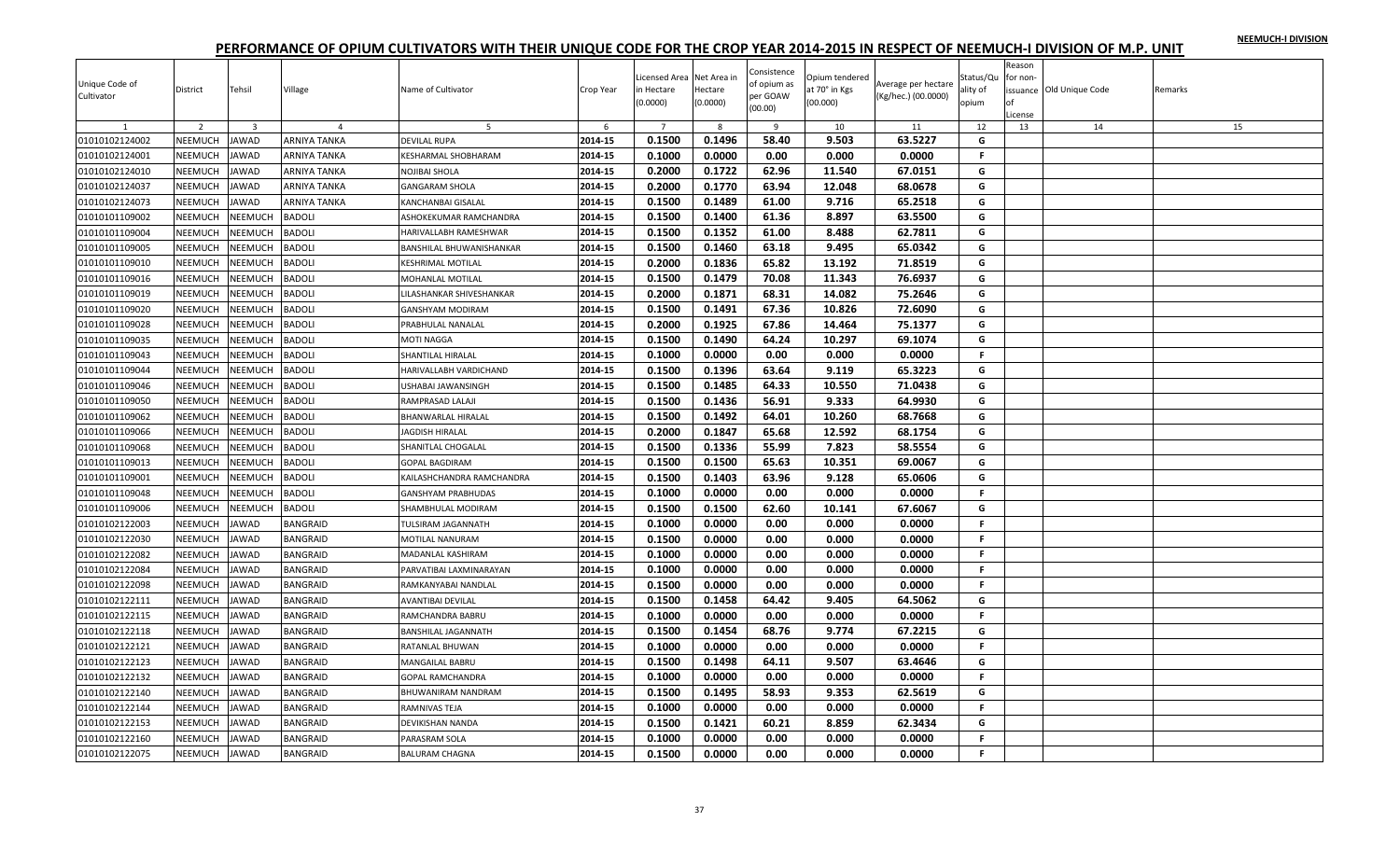|  |  | NEEMUCH-I DIVISION |
|--|--|--------------------|
|  |  |                    |

| Unique Code of<br>Cultivator | District<br>$\overline{2}$ | Tehsil<br>-3   | Village<br>$\overline{4}$ | Name of Cultivator<br>-5  | Crop Year<br>-6 | icensed Area Net Area in<br>in Hectare<br>(0.0000) | Hectare<br>(0.0000)<br>-8 | Consistence<br>of opium as<br>per GOAW<br>(00.00)<br>-9 | Opium tendered<br>at 70° in Kgs<br>(00.000)<br>10 | Average per hectare<br>(Kg/hec.) (00.0000)<br>11 | Status/Qu<br>ality of<br>opium<br>12 | Reason<br>for non-<br>оf<br>License<br>13 | issuance Old Unique Code<br>14 | Remarks<br>15                   |
|------------------------------|----------------------------|----------------|---------------------------|---------------------------|-----------------|----------------------------------------------------|---------------------------|---------------------------------------------------------|---------------------------------------------------|--------------------------------------------------|--------------------------------------|-------------------------------------------|--------------------------------|---------------------------------|
| 01010102122022               | NEEMUCH                    | <b>JAWAD</b>   | BANGRAID                  | PREMA SHOJI               | 2014-15         | 0.1000                                             | 0.0000                    | 0.00                                                    | 0.000                                             | 0.0000                                           | F.                                   |                                           |                                |                                 |
| 01010102122072               | NEEMUCH                    | <b>JAWAD</b>   | BANGRAID                  | UDAIRAM MANSHA            | 2014-15         | 0.1500                                             | 0.0000                    | 0.00                                                    | 0.000                                             | 0.0000                                           | F.                                   |                                           |                                |                                 |
| 01010102122147               | NEEMUCH                    | <b>JAWAD</b>   | <b>BANGRAID</b>           | BAHADURSINGH BALURAM      | 2014-15         | 0.1500                                             | 0.0000                    | 0.00                                                    | 0.000                                             | 0.0000                                           | F.                                   |                                           |                                |                                 |
| 01010102122016               | NEEMUCH                    | JAWAD          | <b>BANGRAID</b>           | CHATRA MANNA              | 2014-15         | 0.1500                                             | 0.0000                    | 0.00                                                    | 0.000                                             | 0.0000                                           | F.                                   |                                           |                                |                                 |
| 01010102122048               | NEEMUCH                    | JAWAD          | <b>BANGRAID</b>           | <b>MANGILAL DOLA</b>      | 2014-15         | 0.1000                                             | 0.0000                    | 0.00                                                    | 0.000                                             | 0.0000                                           | F.                                   |                                           |                                |                                 |
| 01010102122061               | NEEMUCH                    | <b>JAWAD</b>   | <b>BANGRAID</b>           | <b>DURGALAL SOJI</b>      | 2014-15         | 0.1000                                             | 0.0000                    | 0.00                                                    | 0.000                                             | 0.0000                                           | F.                                   |                                           |                                |                                 |
| 01010102122088               | NEEMUCH                    | <b>JAWAD</b>   | <b>BANGRAID</b>           | SHOLA BHAVSINGH           | 2014-15         | 0.1500                                             | 0.0000                    | 0.00                                                    | 0.000                                             | 0.0000                                           | F.                                   |                                           |                                |                                 |
| 01010102122165               | NEEMUCH                    | <b>AWAD</b>    | BANGRAID                  | <b>JANIBAI BHANWARLAL</b> | 2014-15         | 0.1000                                             | 0.0000                    | 0.00                                                    | 0.000                                             | 0.0000                                           | F.                                   |                                           |                                |                                 |
| 01010102122073               | NEEMUCH                    | JAWAD          | <b>BANGRAID</b>           | <b>GABBA SOJI</b>         | 2014-15         | 0.1500                                             | 0.0000                    | 0.00                                                    | 0.000                                             | 0.0000                                           | F.                                   |                                           |                                |                                 |
| 01010102122170               | NEEMUCH                    | <b>JAWAD</b>   | BANGRAID                  | JAYSINGH SOJI             | 2014-15         | 0.1000                                             | 0.0000                    | 0.00                                                    | 0.000                                             | 0.0000                                           | $\mathbb F$                          |                                           |                                |                                 |
| 01010101099002               | NEEMUCH                    | <b>NEEMUCH</b> | BHADWAMATA                | NIRANJAN DEVILAL          | 2014-15         | 0.1500                                             | 0.1450                    | 62.54                                                   | 9.274                                             | 63.9586                                          | G                                    |                                           |                                |                                 |
| 01010101099003               | NEEMUCH                    | NEEMUCH        | BHADWAMATA                | LADKUNWAR MANSINGH        | 2014-15         | 0.1000                                             | 0.0000                    | 0.00                                                    | 0.000                                             | 0.0000                                           | F.                                   |                                           |                                |                                 |
| 01010101099007               | NEEMUCH                    | NEEMUCH        | BHADWAMATA                | SHYAMLAL MANGILAL         | 2014-15         | 0.1500                                             | 0.1504                    | 59.62                                                   | 9.181                                             | 61.0439                                          | G                                    |                                           |                                | <b>TRANSFER / JAWASIYA</b>      |
| 01010101099011               | NEEMUCH                    | <b>NEEMUCH</b> | BHADWAMATA                | BAGDIBAI MADHULAI         | 2014-15         | 0.1500                                             | 0.1425                    | 60.37                                                   | 9.030                                             | 63.3684                                          | G                                    |                                           |                                |                                 |
| 01010101099014               | NEEMUCH                    | NEEMUCH        | BHADWAMATA                | NAGESH BHERULAL           | 2014-15         | 0.2000                                             | 0.1984                    | 57.43                                                   | 11.847                                            | 59.7127                                          | G                                    |                                           |                                |                                 |
| 01010101099030               | <b>NEEMUCH</b>             | NEEMUCH        | BHADWAMATA                | KAMLABAI BHERULAL         | 2014-15         | 0.2000                                             | 0.1998                    | 63.11                                                   | 13.704                                            | 68.5886                                          | G                                    |                                           |                                |                                 |
| 01010101099010               | NEEMUCH                    | NEEMUCH        | BHADWAMATA                | HIRALAL PANNALAL          | 2014-15         | 0.1500                                             | 0.1485                    | 59.14                                                   | 9.420                                             | 63.4343                                          | G                                    |                                           |                                |                                 |
| 01010101099031               | NEEMUCH                    | <b>NEEMUCH</b> | BHADWAMATA                | SHANTIBAI RAMCHADRA       | 2014-15         | 0.1000                                             | 0.0000                    | 0.00                                                    | 0.000                                             | 0.0000                                           | F.                                   |                                           |                                | <b>TRANSFER / JAWASIYA</b>      |
| 01010101099027               | NEEMUCH                    | <b>NEEMUCH</b> | BHADWAMATA                | <b>DEVILAL PANNALAL</b>   | 2014-15         | 0.1500                                             | 0.1511                    | 65.41                                                   | 9.821                                             | 64.9967                                          | G                                    |                                           |                                |                                 |
| 01010101099044               | <b>NEEMUCH</b>             | NEEMUCH        | BHADWAMATA                | VIPINBIHARI KESHURAM      | 2014-15         | 0.2000                                             | 0.2025                    | 63.86                                                   | 13.319                                            | 65.7728                                          | G                                    |                                           |                                | <b>TRANSFER / RAYSINGHPURA</b>  |
| 01010101099047               | NEEMUCH                    | NEEMUCH        | BHADWAMATA                | DALLA MURLI               | 2014-15         | 0.2000                                             | 0.1891                    | 61.05                                                   | 12.698                                            | 67.1497                                          | G                                    |                                           |                                |                                 |
| 01010101099048               | NEEMUCH                    | <b>NEEMUCH</b> | BHADWAMATA                | UDAYLAL NARAYAN           | 2014-15         | 0.1500                                             | 0.1490                    | 57.97                                                   | 9.399                                             | 63.0805                                          | G                                    |                                           |                                |                                 |
| 01010101099046               | NEEMUCH                    | <b>NEEMUCH</b> | BHADWAMATA                | MOHANLAL UMEDA GURJAR     | 2014-15         | 0.1500                                             | 0.1484                    | 61.89                                                   | 10.309                                            | 69.4677                                          | G                                    |                                           |                                |                                 |
| 01010101099050               | NEEMUCH                    | NEEMUCH        | BHADWAMATA                | VIKASH NATHULAL           | 2014-15         | 0.1500                                             | 0.1485                    | 64.08                                                   | 10.427                                            | 70.2155                                          | G                                    |                                           |                                |                                 |
| 01010101099051               | NEEMUCH                    | <b>NEEMUCH</b> | BHADWAMATA                | SATYANARAYAN HAJARILAL    | 2014-15         | 0.1500                                             | 0.1470                    | 60.04                                                   | 9.495                                             | 64.5918                                          | G                                    |                                           |                                | <b>TRANSFER / TINKIYA KHEDI</b> |
| 01010101099052               | NEEMUCH                    | NEEMUCH        | BHADWAMATA                | VARDIBAI NATHUSINGH       | 2014-15         | 0.1500                                             | 0.1496                    | 65.78                                                   | 10.384                                            | 69.4118                                          | G                                    |                                           |                                |                                 |
| 01010101112008               | NEEMUCH                    | <b>NEEMUCH</b> | <b>BORKHEDI KHURD</b>     | KANHEYALAL PARTHA         | 2014-15         | 0.1500                                             | 0.1454                    | 56.68                                                   | 9.045                                             | 62.2077                                          | G                                    |                                           |                                |                                 |
| 01010101112029               | <b>NEEMUCH</b>             | NEEMUCH        | <b>BORKHEDI KHURD</b>     | DEVKANYABAI OMPRAKASH     | 2014-15         | 0.1500                                             | 0.1454                    | 56.32                                                   | 8.899                                             | 61.2036                                          | G                                    |                                           |                                |                                 |
| 01010101112017               | NEEMUCH                    | NEEMUCH        | <b>BORKHEDI KHURD</b>     | KAMLABAI BHAGCHAND        | 2014-15         | 0.1500                                             | 0.0943                    | 59.39                                                   | 6.626                                             | 70.2651                                          | G                                    |                                           |                                |                                 |
| 01010101112035               | NEEMUCH                    | <b>NEEMUCH</b> | <b>BORKHEDI KHURD</b>     | SANTOSHKUMAR KANHEYALAL   | 2014-15         | 0.1000                                             | 0.0000                    | 0.00                                                    | 0.000                                             | 0.0000                                           | F.                                   |                                           |                                |                                 |
| 01010101112036               | <b>NEEMUCH</b>             | NEEMUCH        | <b>BORKHEDI KHURD</b>     | <b>BHERULAL DEVA</b>      | 2014-15         | 0.1500                                             | 0.1391                    | 65.87                                                   | 10.558                                            | 75.9022                                          | G                                    |                                           |                                |                                 |
| 01010101112009               | NEEMUCH                    | NEEMUCH        | <b>BORKHEDI KHURD</b>     | <b>MANNALAL MOTILAL</b>   | 2014-15         | 0.1500                                             | 0.1407                    | 51.50                                                   | 8.005                                             | 56.8941                                          | G                                    |                                           |                                |                                 |
| 01010101112014               | NEEMUCH                    | <b>NEEMUCH</b> | BORKHEDI KHURD            | <b>GANGARAM LACHIRAM</b>  | 2014-15         | 0.2000                                             | 0.1940                    | 61.94                                                   | 13.804                                            | 71.1546                                          | G                                    |                                           |                                |                                 |
| 01010101112021               | NEEMUCH                    | NEEMUCH        | <b>BORKHEDI KHURD</b>     | AMARSINGH LACHIRAM        | 2014-15         | 0.1000                                             | 0.0000                    | 0.00                                                    | 0.000                                             | 0.0000                                           | $\mathbb F$                          |                                           |                                |                                 |
| 01010101112037               | NEEMUCH                    | NEEMUCH        | <b>BORKHEDI KHURD</b>     | JAVANSINGH BHAGCHAND      | 2014-15         | 0.1000                                             | 0.0496                    | 60.22                                                   | 3.372                                             | 67.9839                                          | G                                    |                                           |                                |                                 |
| 01010101112038               | NEEMUCH                    | NEEMUCH        | <b>BORKHEDI KHURD</b>     | BHAGATSINGH CHAINSINGH    | 2014-15         | 0.1500                                             | 0.1457                    | 55.53                                                   | 9.488                                             | 65.1201                                          | G                                    |                                           |                                |                                 |
| 01010101112019               | NEEMUCH                    | <b>NEEMUCH</b> | <b>BORKHEDI KHURD</b>     | SHRAVAN DEVA              | 2014-15         | 0.1500                                             | 0.1433                    | 64.09                                                   | 10.529                                            | 73.4752                                          | G                                    |                                           |                                |                                 |
| 01010102125003               | NEEMUCH                    | JAWAD          | <b>BRADA TANKA</b>        | <b>BADRILAL MULCHAND</b>  | 2014-15         | 0.2000                                             | 0.1908                    | 60.46                                                   | 12.178                                            | 63.8260                                          | G                                    |                                           |                                |                                 |
| 01010102125004               | NEEMUCH                    | <b>JAWAD</b>   | <b>BRADA TANKA</b>        | SATYANARAYAN KANWARLAL    | 2014-15         | 0.1500                                             | 0.1438                    | 59.77                                                   | 8.812                                             | 61.2796                                          | G                                    |                                           |                                |                                 |
| 01010102125006               | NEEMUCH                    | <b>JAWAD</b>   | <b>BRADA TANKA</b>        | LAXMINARAYAN SHOBHARAM    | 2014-15         | 0.1500                                             | 0.1494                    | 67.10                                                   | 9.749                                             | 65.2544                                          | G                                    |                                           |                                |                                 |
| 01010102125009               | NEEMUCH                    | JAWAD          | <b>BRADA TANKA</b>        | PRABHULAL PRATAP          | 2014-15         | 0.1000                                             | 0.0000                    | 0.00                                                    | 0.000                                             | 0.0000                                           | $\mathbb F$                          |                                           |                                |                                 |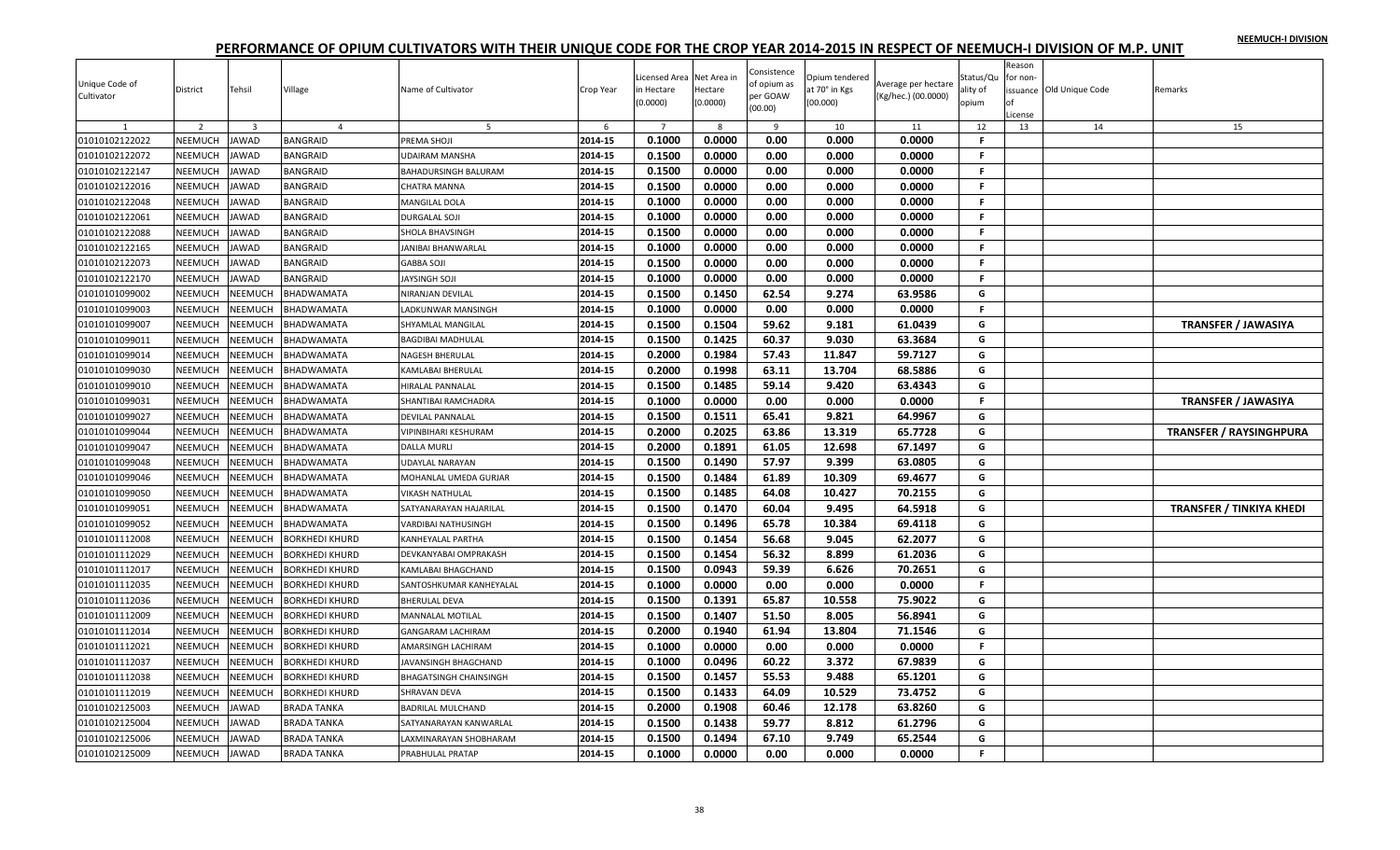| NEEMUCH-I DIVISION |  |
|--------------------|--|
|                    |  |

| Unique Code of<br>Cultivator | District       | Tehsil                  | Village            | Name of Cultivator          | Crop Year | icensed Area Net Area in<br>in Hectare<br>(0.0000) | Hectare<br>(0.0000) | Consistence<br>of opium as<br>per GOAW<br>(00.00) | Opium tendered<br>at 70° in Kgs<br>(00.000) | Average per hectare<br>(Kg/hec.) (00.0000) | Status/Qu<br>ality of<br>opium | Reason<br>for non-<br>Ωf<br>License | issuance Old Unique Code | Remarks |
|------------------------------|----------------|-------------------------|--------------------|-----------------------------|-----------|----------------------------------------------------|---------------------|---------------------------------------------------|---------------------------------------------|--------------------------------------------|--------------------------------|-------------------------------------|--------------------------|---------|
| 1                            | $\overline{2}$ | $\overline{\mathbf{3}}$ | $\overline{4}$     | 5                           | 6         | $\overline{7}$                                     | 8                   | 9                                                 | 10                                          | 11                                         | 12                             | 13                                  | 14                       | 15      |
| 01010102125011               | NEEMUCH        | <b>JAWAD</b>            | <b>BRADA TANKA</b> | MANGIBAI GOPALDAS           | 2014-15   | 0.1500                                             | 0.1480              | 64.39                                             | 10.284                                      | 69.4865                                    | G                              |                                     |                          |         |
| 01010102125013               | NEEMUCH        | <b>JAWAD</b>            | BRADA TANKA        | SAMANDERKUNWAR RAMSINGH     | 2014-15   | 0.1500                                             | 0.1485              | 59.49                                             | 9.654                                       | 65.0101                                    | G                              |                                     |                          |         |
| 01010102125015               | NEEMUCH        | <b>JAWAD</b>            | BRADA TANKA        | MANGILAL PYARA              | 2014-15   | 0.1000                                             | 0.0000              | 0.00                                              | 0.000                                       | 0.0000                                     | F.                             |                                     |                          |         |
| 01010102125020               | NEEMUCH        | <b>JAWAD</b>            | <b>BRADA TANKA</b> | MANGILAL NARAYAN            | 2014-15   | 0.1500                                             | 0.1456              | 62.73                                             | 9.284                                       | 63.7637                                    | G                              |                                     |                          |         |
| 01010102125046               | NEEMUCH        | <b>JAWAD</b>            | <b>BRADA TANKA</b> | RADHESHYAM BALURAM          | 2014-15   | 0.1500                                             | 0.1418              | 64.43                                             | 9.931                                       | 70.0353                                    | G                              |                                     |                          |         |
| 01010102125049               | NEEMUCH        | <b>JAWAD</b>            | BRADA TANKA        | MADANLAL RATANLAL           | 2014-15   | 0.1000                                             | 0.0000              | 0.00                                              | 0.000                                       | 0.0000                                     | F.                             |                                     |                          |         |
| 01010102125052               | NEEMUCH        | <b>JAWAD</b>            | <b>BRADA TANKA</b> | KALURAM MANGILAL            | 2014-15   | 0.1500                                             | 0.1436              | 58.31                                             | 8.880                                       | 61.8384                                    | G                              |                                     |                          |         |
| 01010102125012               | NEEMUCH        | <b>JAWAD</b>            | BRADA TANKA        | <b>GANGARAM MANGILAL</b>    | 2014-15   | 0.1500                                             | 0.1460              | 64.49                                             | 9.618                                       | 65.8767                                    | G                              |                                     |                          |         |
| 01010102125005               | NEEMUCH        | <b>JAWAD</b>            | <b>BRADA TANKA</b> | SHANKARLAL RAMCHANDRA       | 2014-15   | 0.2000                                             | 0.2016              | 60.70                                             | 12.600                                      | 62.5000                                    | G                              |                                     |                          |         |
| 01010102125045               | NEEMUCH        | <b>JAWAD</b>            | <b>BRADA TANKA</b> | NARAYAN MANGILAL            | 2014-15   | 0.1500                                             | 0.1485              | 67.09                                             | 10.236                                      | 68.9293                                    | G                              |                                     |                          |         |
| 01010102125010               | NEEMUCH        | <b>JAWAD</b>            | <b>BRADA TANKA</b> | <b>BHARATLAL SALAGRAM</b>   | 2014-15   | 0.1500                                             | 0.1482              | 66.16                                             | 9.962                                       | 67.2200                                    | G                              |                                     |                          |         |
| 01010102125038               | NEEMUCH        | <b>JAWAD</b>            | <b>BRADA TANKA</b> | VISHNUKUNWAR CHENSINGH      | 2014-15   | 0.1500                                             | 0.1213              | 52.78                                             | 7.208                                       | 59.4229                                    | G                              |                                     |                          |         |
| 01010102125041               | NEEMUCH        | <b>JAWAD</b>            | <b>BRADA TANKA</b> | JAMNALAL PYARA              | 2014-15   | 0.1500                                             | 0.1411              | 53.85                                             | 7.970                                       | 56.4848                                    | G                              |                                     |                          |         |
| 01010102125070               | NEEMUCH        | <b>JAWAD</b>            | BRADA TANKA        | MANGILAL LAXMICHAND         | 2014-15   | 0.1500                                             | 0.1400              | 65.99                                             | 10.125                                      | 72.3214                                    |                                | $\overline{2}$                      |                          |         |
| 01010102125039               | <b>NEEMUCH</b> | <b>JAWAD</b>            | <b>BRADA TANKA</b> | KANWARLAL VARDHMAN          | 2014-15   | 0.1500                                             | 0.1406              | 60.75                                             | 9.104                                       | 64.7511                                    | G                              |                                     |                          |         |
| 01010102125014               | NEEMUCH        | <b>JAWAD</b>            | <b>BRADA TANKA</b> | BHERUSINGH CHAGANSINGH      | 2014-15   | 0.1500                                             | 0.1435              | 59.82                                             | 9.204                                       | 64.1394                                    | G                              |                                     |                          |         |
| 01010102125021               | NEEMUCH        | <b>JAWAD</b>            | BRADA TANKA        | DEUBAI MULCHAND             | 2014-15   | 0.1500                                             | 0.1436              | 59.41                                             | 9.166                                       | 63.8301                                    | G                              |                                     |                          |         |
| 01010102125025               | NEEMUCH        | <b>JAWAD</b>            | <b>BRADA TANKA</b> | VIJAYSINGH DEVISINGH        | 2014-15   | 0.1500                                             | 0.1430              | 61.64                                             | 9.457                                       | 66.1329                                    | G                              |                                     |                          |         |
| 01010102125037               | NEEMUCH        | <b>JAWAD</b>            | BRADA TANKA        | <b>BHANWARLAL PYARA</b>     | 2014-15   | 0.2000                                             | 0.1938              | 67.95                                             | 14.493                                      | 74.7833                                    | G                              |                                     |                          |         |
| 01010102125044               | NEEMUCH        | <b>JAWAD</b>            | <b>BRADA TANKA</b> | DINESHCHANDRA HIRALAL       | 2014-15   | 0.1000                                             | 0.0000              | 0.00                                              | 0.000                                       | 0.0000                                     | F.                             |                                     |                          |         |
| 01010102125060               | NEEMUCH        | <b>JAWAD</b>            | <b>BRADA TANKA</b> | RUPCHANDRA HIRA             | 2014-15   | 0.1000                                             | 0.0000              | 0.00                                              | 0.000                                       | 0.0000                                     | F.                             |                                     |                          |         |
| 01010102125008               | NEEMUCH        | <b>JAWAD</b>            | <b>BRADA TANKA</b> | BHANWARKUNWAR DULSINGH      | 2014-15   | 0.1500                                             | 0.1449              | 56.48                                             | 8.464                                       | 58.4127                                    | G                              |                                     |                          |         |
| 01010102125058               | NEEMUCH        | <b>JAWAD</b>            | <b>BRADA TANKA</b> | <b>SHANTIBAI KISHANLAL</b>  | 2014-15   | 0.1500                                             | 0.1500              | 52.50                                             | 8.175                                       | 54.5000                                    | G                              | 4                                   |                          |         |
| 01010102125018               | NEEMUCH        | <b>JAWAD</b>            | <b>BRADA TANKA</b> | <b>BHERULAL NANDA</b>       | 2014-15   | 0.2000                                             | 0.1896              | 65.23                                             | 13.726                                      | 72.3945                                    | G                              |                                     |                          |         |
| 01010101103007               | NEEMUCH        | <b>NEEMUCH</b>          | DAUBAD             | DARYAVBAI BHANWARLAL        | 2014-15   | 0.1500                                             | 0.1032              | 62.62                                             | 6.638                                       | 64.3217                                    | G                              |                                     |                          |         |
| 01010101103010               | NEEMUCH        | NEEMUCH                 | DAUBAD             | DASHRATH MANOHARLAL         | 2014-15   | 0.1500                                             | 0.1498              | 63.75                                             | 10.992                                      | 73.3778                                    | G                              |                                     |                          |         |
| 01010101103018               | <b>NEEMUCH</b> | <b>NEEMUCH</b>          | DAUBAD             | RADHESHYAM MATHURALAL       | 2014-15   | 0.1500                                             | 0.1484              | 62.73                                             | 10.350                                      | 69.7439                                    | G                              |                                     |                          |         |
| 01010101103021               | NEEMUCH        | <b>NEEMUCH</b>          | DAUBAD             | RAMCHANDRA DHULJI           | 2014-15   | 0.1500                                             | 0.1438              | 58.30                                             | 8.912                                       | 61.9750                                    | G                              |                                     |                          |         |
| 01010101103023               | NEEMUCH        | <b>NEEMUCH</b>          | DAUBAD             | PAWANKUMAR DHANRAJ          | 2014-15   | 0.2000                                             | 0.1456              | 64.89                                             | 9.873                                       | 67.8091                                    | G                              |                                     |                          |         |
| 01010101103033               | NEEMUCH        | <b>NEEMUCH</b>          | DAUBAD             | <b>GANSHYAM NANURAM</b>     | 2014-15   | 0.1500                                             | 0.1484              | 62.97                                             | 10.102                                      | 68.0728                                    | G                              |                                     |                          |         |
| 01010101103036               | NEEMUCH        | NEEMUCH                 | <b>DAUBAD</b>      | FULVANTIBAI INDRANARAYAN    | 2014-15   | 0.2000                                             | 0.1820              | 63.08                                             | 11.805                                      | 64.8626                                    | G                              |                                     |                          |         |
| 01010101103037               | NEEMUCH        | NEEMUCH                 | DAUBAD             | SHAMBHULAL BHANWARLAL       | 2014-15   | 0.1500                                             | 0.1095              | 60.48                                             | 6.912                                       | 63.1233                                    | G                              |                                     |                          |         |
| 01010101103038               | NEEMUCH        | NEEMUCH                 | DAUBAD             | DEVILAL MANOHARLAL          | 2014-15   | 0.2000                                             | 0.1823              | 61.08                                             | 12.268                                      | 67.2957                                    | G                              |                                     |                          |         |
| 01010101103039               | NEEMUCH        | <b>NEEMUCH</b>          | DAUBAD             | ONKARLAL RAMCHANDRA         | 2014-15   | 0.1500                                             | 0.1438              | 58.36                                             | 9.004                                       | 62.6147                                    | G                              |                                     |                          |         |
| 01010101103040               | <b>NEEMUCH</b> | <b>NEEMUCH</b>          | DAUBAD             | <b>FATEHLAL TULSIRAM</b>    | 2014-15   | 0.2000                                             | 0.1900              | 65.41                                             | 13.493                                      | 71.0158                                    | G                              |                                     |                          |         |
| 01010101103043               | NEEMUCH        | NEEMUCH                 | DAUBAD             | RAMESHSCHANDRA NANURAM      | 2014-15   | 0.1500                                             | 0.1456              | 64.48                                             | 10.096                                      | 69.3407                                    | G                              |                                     |                          |         |
| 01010101103048               | NEEMUCH        | NEEMUCH                 | DAUBAD             | DURGASHANKAR VARDICHAND     | 2014-15   | 0.1500                                             | 0.1448              | 65.43                                             | 10.366                                      | 71.5884                                    | G                              |                                     |                          |         |
| 01010101103052               | NEEMUCH        | NEEMUCH                 | DAUBAD             | AMRITLAL KANHEYALAL         | 2014-15   | 0.1500                                             | 0.1381              | 66.41                                             | 9.876                                       | 71.5134                                    | G                              |                                     |                          |         |
| 01010101103062               | NEEMUCH        | NEEMUCH                 | DAUBAD             | <b>BHARATKUMAR TULSIRAM</b> | 2014-15   | 0.1500                                             | 0.1473              | 62.07                                             | 9.727                                       | 66.0353                                    | G                              |                                     |                          |         |
| 01010101103058               | NEEMUCH        | NEEMUCH                 | DAUBAD             | JITMAL KESHURAM             | 2014-15   | 0.1500                                             | 0.1481              | 63.86                                             | 9.889                                       | 66.7725                                    | G                              |                                     |                          |         |
| 01010101103012               | NEEMUCH        | <b>NEEMUCH</b>          | <b>DAUBAD</b>      | <b>JAGDISH KISHANLAL</b>    | 2014-15   | 0.1500                                             | 0.1471              | 66.09                                             | 10.027                                      | 68.1645                                    | G                              |                                     |                          |         |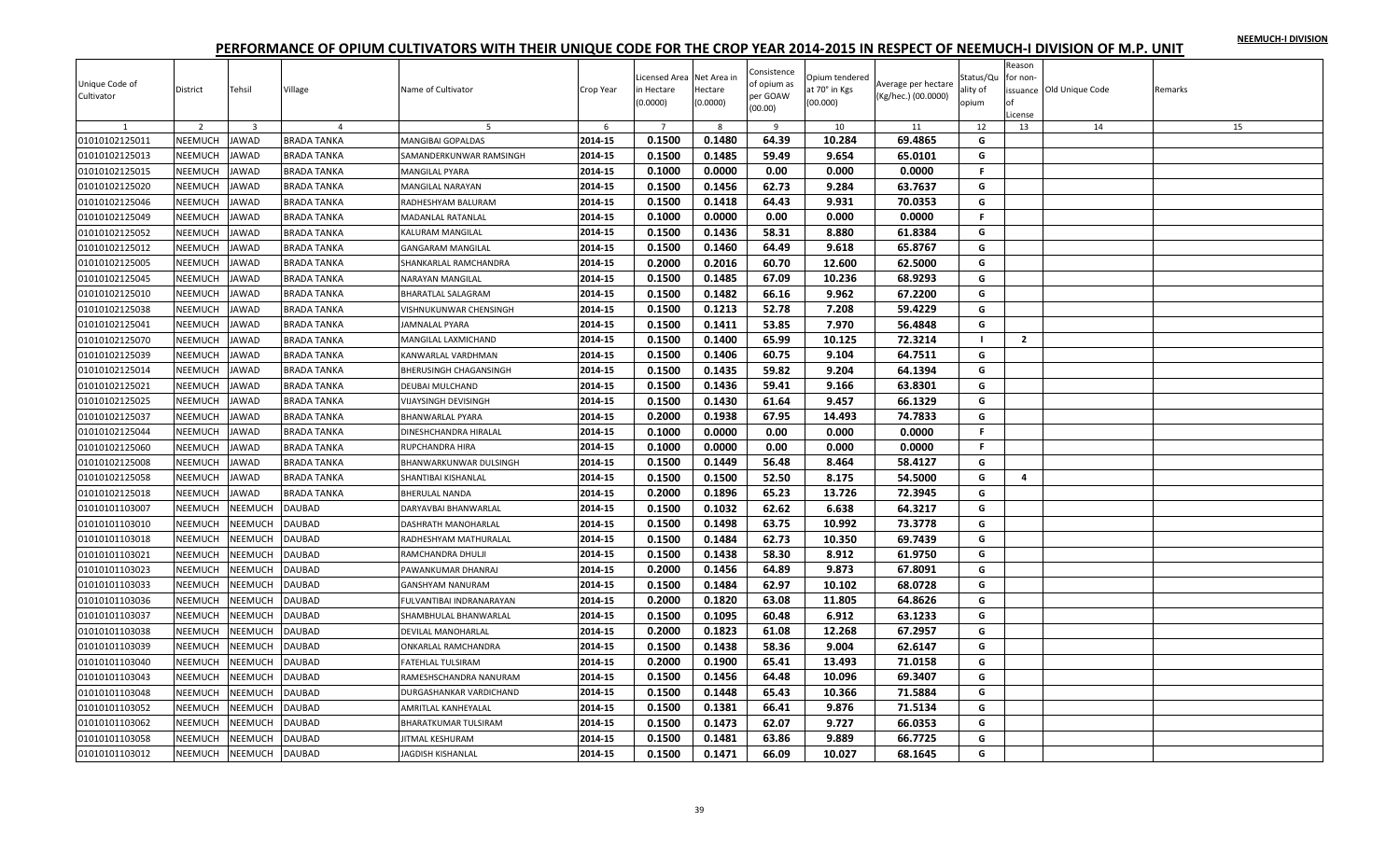|  |  | NEEMUCH-I DIVISION |
|--|--|--------------------|
|  |  |                    |

| Unique Code of<br>Cultivator | District       | Tehsil         | Village        | Name of Cultivator        | Crop Year | Licensed Area Net Area in<br>in Hectare<br>(0.0000) | Hectare<br>(0.0000) | Consistence<br>of opium as<br>per GOAW<br>(00.00) | Opium tendered<br>at 70° in Kgs<br>(00.000) | Average per hectare<br>(Kg/hec.) (00.0000) | Status/Qu<br>ality of<br>opium | Reason<br>for non<br>License | issuance Old Unique Code | Remarks            |
|------------------------------|----------------|----------------|----------------|---------------------------|-----------|-----------------------------------------------------|---------------------|---------------------------------------------------|---------------------------------------------|--------------------------------------------|--------------------------------|------------------------------|--------------------------|--------------------|
|                              | $\overline{2}$ | $\overline{3}$ | $\overline{4}$ | -5                        | 6         | $\overline{7}$                                      | 8                   | -9                                                | 10                                          | 11                                         | 12                             | 13                           | 14                       | 15                 |
| 01010101103005               | <b>NEEMUCH</b> | <b>NEEMUCH</b> | <b>DAUBAD</b>  | KAMLASHANKAR BHANWARLAL   | 2014-15   | 0.1500                                              | 0.1303              | 64.95                                             | 8.982                                       | 68.9332                                    | G                              |                              |                          |                    |
| 01010101103026               | NEEMUCH        | NEEMUCH        | DAUBAD         | BHANWARLAL TULSIRAM       | 2014-15   | 0.1500                                              | 0.1500              | 63.24                                             | 10.155                                      | 67.7000                                    | G                              |                              |                          |                    |
| 01010101103028               | NEEMUCH        | <b>NEEMUCH</b> | DAUBAD         | SHIVENARAYAN NANURAM      | 2014-15   | 0.1500                                              | 0.1482              | 61.31                                             | 9.958                                       | 67.1930                                    | G                              |                              |                          |                    |
| 01010101103030               | NEEMUCH        | NEEMUCH        | <b>DAUBAD</b>  | VISHNULAL MANGILAL        | 2014-15   | 0.2000                                              | 0.1900              | 63.70                                             | 13.395                                      | 70.5000                                    | G                              |                              |                          |                    |
| 01010101103042               | NEEMUCH        | <b>NEEMUCH</b> | DAUBAD         | SHANTILAL TULSIRAM        | 2014-15   | 0.1500                                              | 0.1473              | 58.44                                             | 9.309                                       | 63.1976                                    | G                              |                              |                          |                    |
| 01010101103019               | NEEMUCH        | NEEMUCH        | DAUBAD         | SITABAI TULSIRAM          | 2014-15   | 0.1000                                              | 0.0000              | 0.00                                              | 0.000                                       | 0.0000                                     | $\mathsf F$                    |                              |                          |                    |
| 01010101103031               | NEEMUCH        | <b>NEEMUCH</b> | <b>DAUBAD</b>  | RADHABAI RAMGOPAL         | 2014-15   | 0.1500                                              | 0.0978              | 62.08                                             | 6.110                                       | 62.4744                                    | G                              |                              |                          |                    |
| 01010101103049               | NEEMUCH        | <b>NEEMUCH</b> | DAUBAD         | GHANSHYAM VARDICHAND      | 2014-15   | 0.1500                                              | 0.1465              | 70.06                                             | 11.100                                      | 75.7679                                    | G                              |                              |                          |                    |
| 01010101103017               | NEEMUCH        | NEEMUCH        | <b>DAUBAD</b>  | MANNALAL KISHAN           | 2014-15   | 0.1500                                              | 0.1470              | 61.44                                             | 9.558                                       | 65.0204                                    | G                              |                              |                          |                    |
| 01010101103020               | NEEMUCH        | NEEMUCH        | DAUBAD         | NARAYAN MULCHAND          | 2014-15   | 0.1000                                              | 0.0000              | 0.00                                              | 0.000                                       | 0.0000                                     | $\mathsf F$                    |                              |                          |                    |
| 01010101103046               | NEEMUCH        | NEEMUCH        | DAUBAD         | UNKARLAL MANGILAL         | 2014-15   | 0.1500                                              | 0.1525              | 63.65                                             | 10.966                                      | 71.9082                                    | G                              |                              |                          |                    |
| 01010101103044               | NEEMUCH        | NEEMUCH        | DAUBAD         | SURESHCHANDRA RADHESHYAM  | 2014-15   | 0.1500                                              | 0.1467              | 60.68                                             | 9.345                                       | 63.7014                                    | G                              |                              |                          |                    |
| 01010101103008               | NEEMUCH        | NEEMUCH        | DAUBAD         | MADANLAL AMBALAL          | 2014-15   | 0.2000                                              | 0.1863              | 59.75                                             | 11.967                                      | 64.2351                                    | G                              |                              |                          |                    |
| 01010101103001               | NEEMUCH        | NEEMUCH        | DAUBAD         | KISHAN NAGGA              | 2014-15   | 0.1500                                              | 0.1450              | 58.26                                             | 8.764                                       | 60.4414                                    | G                              |                              |                          |                    |
| 01010101103016               | NEEMUCH        | NEEMUCH        | DAUBAD         | SHYAMSINGH DURGALAL       | 2014-15   | 0.1500                                              | 0.1512              | 63.01                                             | 9.785                                       | 64.7156                                    | G                              |                              |                          |                    |
| 01010101103015               | NEEMUCH        | NEEMUCH        | DAUBAD         | RATANLAL MANSINGH         | 2014-15   | 0.1500                                              | 0.1432              | 55.10                                             | 8.320                                       | 58.1006                                    | G                              |                              |                          |                    |
| 01010101103082               | NEEMUCH        | NEEMUCH        | <b>DAUBAD</b>  | YASHODHABAI SANVATRAM     | 2014-15   | 0.1500                                              | 0.1508              | 65.14                                             | 9.929                                       | 65.8422                                    | G                              |                              |                          |                    |
| 01010102123001               | NEEMUCH        | <b>JAWAD</b>   | DHAMNIYA       | AJAYKUMAR SAGARMAL        | 2014-15   | 0.1000                                              | 0.0000              | 0.00                                              | 0.000                                       | 0.0000                                     | F.                             |                              |                          |                    |
| 01010102123026               | NEEMUCH        | <b>JAWAD</b>   | DHAMNIYA       | RODMAL MANGILAL           | 2014-15   | 0.1500                                              | 0.1500              | 60.25                                             | 9.872                                       | 65.8133                                    | G                              |                              |                          |                    |
| 01010102123030               | <b>NEEMUCH</b> | <b>JAWAD</b>   | DHAMNIYA       | BHANWARLAL RAMLAL         | 2014-15   | 0.2000                                              | 0.2086              | 57.58                                             | 12.232                                      | 58.6385                                    | G                              |                              |                          | <b>NAME CHANGE</b> |
| 01010102123033               | NEEMUCH        | <b>JAWAD</b>   | DHAMNIYA       | KANWARLAL PRABHULAL       | 2014-15   | 0.1500                                              | 0.1488              | 61.98                                             | 9.961                                       | 66.9422                                    | G                              |                              |                          |                    |
| 01010102123035               | <b>NEEMUCH</b> | <b>JAWAD</b>   | DHAMNIYA       | SHANKARLAL GASI           | 2014-15   | 0.2000                                              | 0.2052              | 64.74                                             | 14.095                                      | 68.6891                                    | G                              |                              |                          |                    |
| 01010102123045               | NEEMUCH        | <b>JAWAD</b>   | DHAMNIYA       | <b>BAGDIRAM GIRDHARI</b>  | 2014-15   | 0.2000                                              | 0.1995              | 62.25                                             | 13.402                                      | 67.1779                                    | G                              |                              |                          |                    |
| 01010102123048               | NEEMUCH        | <b>JAWAD</b>   | DHAMNIYA       | RATANLAL SHANKARLAL       | 2014-15   | 0.2000                                              | 0.2016              | 64.63                                             | 14.440                                      | 71.6270                                    | G                              |                              |                          |                    |
| 01010102123052               | NEEMUCH        | JAWAD          | DHAMNIYA       | RAMNARAYAN RAMLAL         | 2014-15   | 0.1500                                              | 0.1525              | 58.79                                             | 9.448                                       | 61.9541                                    | G                              |                              |                          | <b>NAME CHANGE</b> |
| 01010102123058               | NEEMUCH        | <b>JAWAD</b>   | DHAMNIYA       | DEUBAI NATHULAL           | 2014-15   | 0.1500                                              | 0.1470              | 66.78                                             | 10.971                                      | 74.6327                                    | G                              |                              |                          |                    |
| 01010102123061               | NEEMUCH        | <b>JAWAD</b>   | DHAMNIYA       | <b>BHAGIRATH RAMLAL</b>   | 2014-15   | 0.2000                                              | 0.1974              | 61.01                                             | 12.533                                      | 63.4904                                    | G                              |                              |                          |                    |
| 01010102123065               | NEEMUCH        | <b>JAWAD</b>   | DHAMNIYA       | RAMPRASAD HIRALAL         | 2014-15   | 0.1500                                              | 0.1475              | 64.42                                             | 9.295                                       | 63.0169                                    | G                              |                              |                          |                    |
| 01010102123073               | NEEMUCH        | <b>JAWAD</b>   | DHAMNIYA       | JAMNALAL BANSILAL         | 2014-15   | 0.1500                                              | 0.1470              | 67.10                                             | 11.302                                      | 76.8844                                    | G                              |                              |                          |                    |
| 01010102123027               | NEEMUCH        | <b>JAWAD</b>   | DHAMNIYA       | <b>GASI NANDAPATIDAR</b>  | 2014-15   | 0.1500                                              | 0.1387              | 62.06                                             | 9.300                                       | 67.0512                                    | G                              |                              |                          |                    |
| 01010102123057               | NEEMUCH        | <b>JAWAD</b>   | DHAMNIYA       | SHOBHARAM JAGGA           | 2014-15   | 0.1500                                              | 0.1530              | 62.85                                             | 10.083                                      | 65.9020                                    | G                              |                              |                          |                    |
| 01010102123064               | NEEMUCH        | JAWAD          | DHAMNIYA       | PARASRAM NONDRAM          | 2014-15   | 0.1500                                              | 0.1036              | 63.89                                             | 6.973                                       | 67.3069                                    | G                              |                              |                          |                    |
| 01010102123091               | NEEMUCH        | JAWAD          | DHAMNIYA       | JAHUR MO. IBRAHIM         | 2014-15   | 0.1500                                              | 0.1385              | 56.65                                             | 8.878                                       | 64.1011                                    | G                              |                              |                          |                    |
| 01010102123094               | NEEMUCH        | <b>JAWAD</b>   | DHAMNIYA       | <b>BHERULAL HIRALAL</b>   | 2014-15   | 0.1500                                              | 0.1458              | 64.73                                             | 9.719                                       | 66.6598                                    | G                              |                              |                          |                    |
| 01010102123099               | <b>NEEMUCH</b> | <b>JAWAD</b>   | DHAMNIYA       | DHAPUBAI BHANWARLAL       | 2014-15   | 0.1500                                              | 0.1463              | 63.58                                             | 10.127                                      | 69.2208                                    | G                              |                              |                          |                    |
| 01010102123028               | NEEMUCH        | <b>JAWAD</b>   | DHAMNIYA       | <b>BAGDIBAI HAJARILAL</b> | 2014-15   | 0.1500                                              | 0.1500              | 62.76                                             | 10.167                                      | 67.7800                                    | G                              |                              |                          |                    |
| 01010102123041               | NEEMUCH        | <b>JAWAD</b>   | DHAMNIYA       | NARMDABAI SAGARMAL        | 2014-15   | 0.2000                                              | 0.1989              | 66.20                                             | 14.034                                      | 70.5581                                    | G                              |                              |                          |                    |
| 01010102123074               | NEEMUCH        | <b>JAWAD</b>   | DHAMNIYA       | KALURAM BHERULAL          | 2014-15   | 0.1500                                              | 0.1462              | 59.46                                             | 9.046                                       | 61.8741                                    | G                              |                              |                          |                    |
| 01010102123083               | NEEMUCH        | <b>JAWAD</b>   | DHAMNIYA       | <b>MOTILAL INDRAMAL</b>   | 2014-15   | 0.1500                                              | 0.1495              | 59.86                                             | 9.475                                       | 63.3779                                    | G                              |                              |                          |                    |
| 01010102123092               | NEEMUCH        | JAWAD          | DHAMNIYA       | KOUSHLYABAI KANHEYALAL    | 2014-15   | 0.1500                                              | 0.1470              | 60.07                                             | 9.826                                       | 66.8435                                    | G                              |                              |                          |                    |
| 01010102123018               | NEEMUCH        | <b>JAWAD</b>   | DHAMNIYA       | <b>GOPA NANDALAL</b>      | 2014-15   | 0.2000                                              | 0.2009              | 60.45                                             | 12.401                                      | 61.7272                                    | G                              |                              |                          |                    |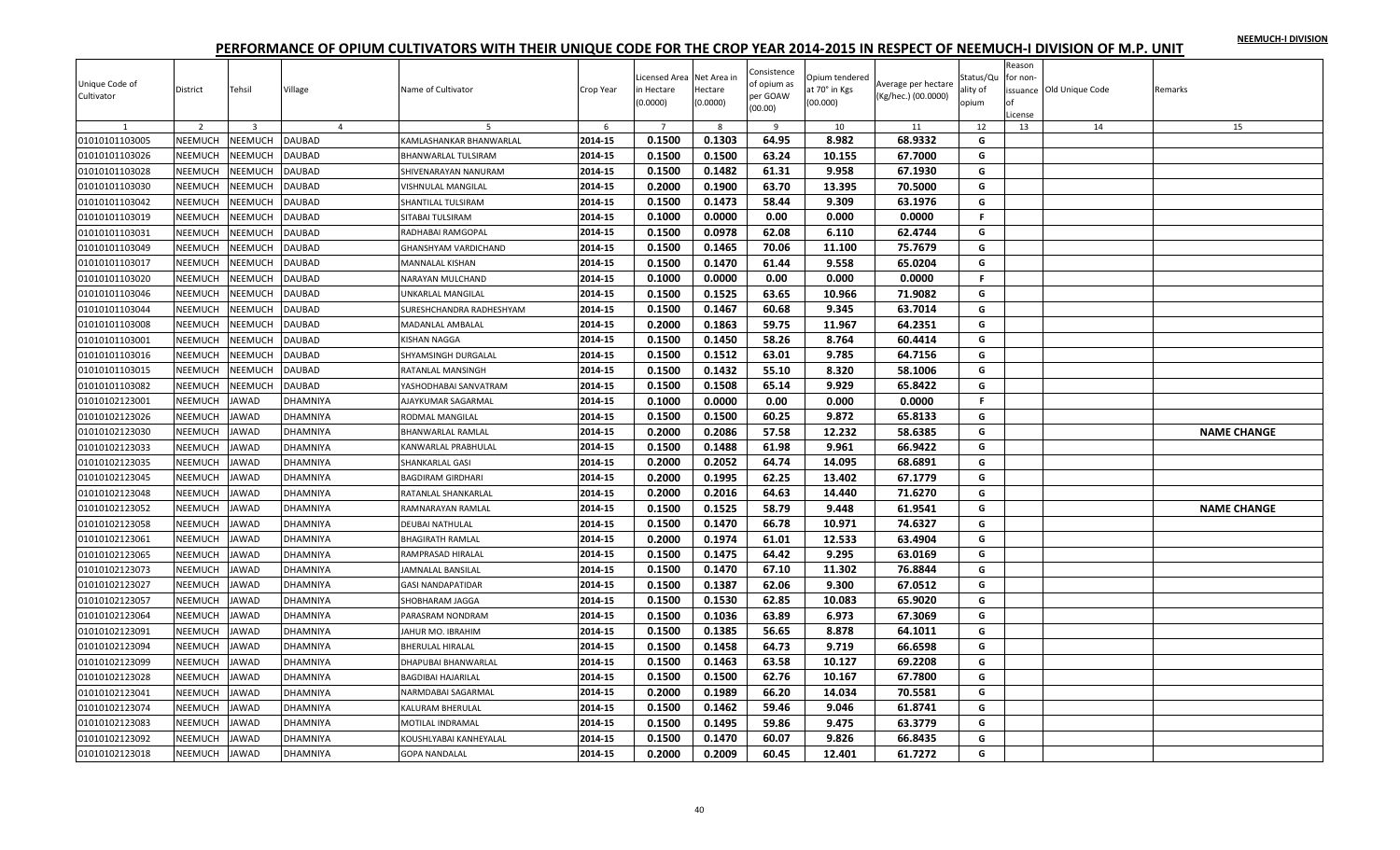|  |  | NEEMUCH-I DIVISION |
|--|--|--------------------|
|  |  |                    |

| Unique Code of<br>Cultivator | District       | Tehsil                  | Village          | Name of Cultivator          | Crop Year | Licensed Area Net Area in<br>in Hectare<br>(0.0000) | Hectare<br>(0.0000) | Consistence<br>of opium as<br>per GOAW<br>(00.00) | Opium tendered<br>at 70° in Kgs<br>(00.000) | Average per hectare<br>(Kg/hec.) (00.0000) | Status/Qu<br>ality of<br>opium | Reason<br>for non-<br>оf<br>License | issuance Old Unique Code | Remarks |
|------------------------------|----------------|-------------------------|------------------|-----------------------------|-----------|-----------------------------------------------------|---------------------|---------------------------------------------------|---------------------------------------------|--------------------------------------------|--------------------------------|-------------------------------------|--------------------------|---------|
|                              | $\overline{z}$ | $\overline{\mathbf{3}}$ | $\overline{4}$   |                             | 6         | $\overline{7}$                                      | -8                  | - 9                                               | 10                                          | 11                                         | 12                             | 13                                  | 14                       | 15      |
| 01010102123093               | <b>NEEMUCH</b> | AWAD                    | <b>DHAMNIYA</b>  | SUBHASHCHANDRA NARAYAN      | 2014-15   | 0.1500                                              | 0.1408              | 62.10                                             | 9.421                                       | 66.9105                                    | G                              |                                     |                          |         |
| 01010102123079               | NEEMUCH        | <b>AWAD</b>             | <b>DHAMNIYA</b>  | MANGILAL JAGGAJI            | 2014-15   | 0.1000                                              | 0.0000              | 0.00                                              | 0.000                                       | 0.0000                                     | F.                             |                                     |                          |         |
| 01010102123076               | NEEMUCH        | AWAD                    | DHAMNIYA         | NANDUBAI KANWARLAL          | 2014-15   | 0.1500                                              | 0.1480              | 57.42                                             | 9.105                                       | 61.5203                                    | G                              |                                     |                          |         |
| 01010102123090               | <b>NEEMUCH</b> | AWAD                    | DHAMNIYA         | SUHAGIBAI SHANRAJ           | 2014-15   | 0.2000                                              | 0.1922              | 55.29                                             | 11.966                                      | 62.2581                                    | G                              |                                     |                          |         |
| 01010102123016               | <b>NEEMUCH</b> | <b>AWAD</b>             | DHAMNIYA         | RODMAL RUPALAL              | 2014-15   | 0.1500                                              | 0.1473              | 57.78                                             | 9.352                                       | 63.4895                                    | G                              |                                     |                          |         |
| 01010102123055               | NEEMUCH        | <b>JAWAD</b>            | DHAMNIYA         | BAGDIRAM BAPULAL            | 2014-15   | 0.2000                                              | 0.1949              | 57.75                                             | 11.938                                      | 61.2519                                    | G                              |                                     |                          |         |
| 01010102138004               | NEEMUCH        | <b>JAWAD</b>            | <b>GADOLA</b>    | ROOPNARAYAN PYARA           | 2014-15   | 0.1000                                              | 0.0000              | 0.00                                              | 0.000                                       | 0.0000                                     | $\mathbb F$                    |                                     |                          |         |
| 01010102138007               | NEEMUCH        | <b>AWAD</b>             | <b>GADOLA</b>    | SHYAMLAL NARSINGH           | 2014-15   | 0.1500                                              | 0.1475              | 56.17                                             | 8.771                                       | 59.4644                                    | G                              |                                     |                          |         |
| 01010102138018               | <b>NEEMUCH</b> | <b>AWAD</b>             | <b>GADOLA</b>    | KARULAL PANNALAL            | 2014-15   | 0.1500                                              | 0.1512              | 63.31                                             | 10.301                                      | 68.1283                                    | G                              |                                     |                          |         |
| 01010102138022               | NEEMUCH        | <b>JAWAD</b>            | <b>GADOLA</b>    | <b>BHERULAL NARHINGH</b>    | 2014-15   | 0.1500                                              | 0.1453              | 62.43                                             | 9.659                                       | 66.4763                                    | G                              |                                     |                          |         |
| 01010102138023               | NEEMUCH        | AWAD                    | <b>GADOLA</b>    | RAJMAL NARSINGH             | 2014-15   | 0.1500                                              | 0.1500              | 62.01                                             | 9.992                                       | 66.6133                                    | G                              |                                     |                          |         |
| 01010102138033               | <b>NEEMUCH</b> | AWAD                    | <b>GADOLA</b>    | RAMESHCHANDRA BHERULAL      | 2014-15   | 0.1500                                              | 0.1458              | 61.02                                             | 9.170                                       | 62.8944                                    | G                              |                                     |                          |         |
| 01010102138002               | NEEMUCH        | <b>AWAD</b>             | GADOLA           | AMRITLAL MADHOLAL           | 2014-15   | 0.1500                                              | 0.1482              | 62.68                                             | 10.297                                      | 69.4804                                    | G                              |                                     |                          |         |
| 01010102138032               | NEEMUCH        | AWAD                    | GADOLA           | RAMLAL BHIMA                | 2014-15   | 0.1000                                              | 0.0000              | 0.00                                              | 0.000                                       | 0.0000                                     | F.                             |                                     |                          |         |
| 01010102138030               | NEEMUCH        | <b>JAWAD</b>            | <b>GADOLA</b>    | SOHANBAI BHUWANIDAS         | 2014-15   | 0.1500                                              | 0.1357              | 55.67                                             | 8.303                                       | 61.1864                                    | G                              |                                     |                          |         |
| 01010102138038               | <b>NEEMUCH</b> | <b>AWAD</b>             | <b>GADOLA</b>    | <b>SUNDERLAL MANGILAL</b>   | 2014-15   | 0.1500                                              | 0.1424              | 57.35                                             | 8.832                                       | 62.0225                                    | G                              |                                     |                          |         |
| 01010102138013               | NEEMUCH        | AWAD                    | GADOLA           | BANSHILAL SHOBHARAM         | 2014-15   | 0.1500                                              | 0.1480              | 59.14                                             | 9.572                                       | 64.6757                                    | G                              |                                     |                          |         |
| 01010101110064               | NEEMUCH        | NEEMUCH                 | HANUMANTIYATANKA | <b>HIRADAS SOHANDAS</b>     | 2014-15   | 0.1500                                              | 0.1426              | 61.56                                             | 10.078                                      | 70.6732                                    | G                              |                                     | 01010101115065           |         |
| 01010101110069               | NEEMUCH        | <b>NEEMUCH</b>          | HANUMANTIYATANKA | PREMDAS DEVIDAS             | 2014-15   | 0.1500                                              | 0.1415              | 55.58                                             | 8.901                                       | 62.9046                                    | G                              |                                     | 01010101115066           |         |
| 01010102126002               | <b>NEEMUCH</b> | <b>AWAD</b>             | JAGEPUR MEENA    | MOHANLAL GIRDHARI           | 2014-15   | 0.1500                                              | 0.1443              | 54.79                                             | 8.829                                       | 61.1850                                    | G                              |                                     | 01010102147071           |         |
| 01010102126024               | NEEMUCH        | <b>JAWAD</b>            | JAGEPUR MEENA    | <b>BHANWARLAL HEERA</b>     | 2014-15   | 0.1500                                              | 0.1500              | 49.91                                             | 7.986                                       | 53.2400                                    | G                              | 4                                   | 01010101017065           |         |
| 01010101106007               | <b>NEEMUCH</b> | NEEMUCH                 | JAVI             | SATYANARAYAN DOULATRAM      | 2014-15   | 0.1500                                              | 0.1452              | 63.99                                             | 10.202                                      | 70.2617                                    | G                              |                                     |                          |         |
| 01010101106014               | <b>NEEMUCH</b> | NEEMUCH                 | <b>JAVI</b>      | <b>JAGDISH DOULATRAM</b>    | 2014-15   | 0.2000                                              | 0.2040              | 65.78                                             | 14.519                                      | 71.1716                                    | G                              |                                     |                          |         |
| 01010101106016               | NEEMUCH        | <b>NEEMUCH</b>          | <b>IVAL</b>      | <b>BADRILAL NANDLAL</b>     | 2014-15   | 0.1500                                              | 0.1527              | 69.95                                             | 11.012                                      | 72.1153                                    | G                              |                                     |                          |         |
| 01010101106020               | NEEMUCH        | NEEMUCH                 | <b>IVAL</b>      | VALIBAI DHANNALAL           | 2014-15   | 0.1500                                              | 0.1525              | 63.85                                             | 9.970                                       | 65.3770                                    | G                              |                                     |                          |         |
| 01010101106021               | NEEMUCH        | <b>NEEMUCH</b>          | <b>IVAL</b>      | NANDKISHORE BHERULAL        | 2014-15   | 0.1500                                              | 0.1510              | 59.76                                             | 9.382                                       | 62.1325                                    | G                              |                                     |                          |         |
| 01010101106026               | NEEMUCH        | NEEMUCH                 | <b>IVAL</b>      | DALURAM BHAGULAI            | 2014-15   | 0.1500                                              | 0.1458              | 57.67                                             | 8.576                                       | 58.8203                                    | G                              |                                     |                          |         |
| 01010101106028               | NEEMUCH        | NEEMUCH                 | JAVI             | <b>NANDKISHORE MOTILAL</b>  | 2014-15   | 0.1000                                              | 0.0000              | 0.00                                              | 0.000                                       | 0.0000                                     | F.                             |                                     |                          |         |
| 01010101106036               | NEEMUCH        | NEEMUCH                 | <b>IVAL</b>      | MANGIBAI PRAHALAD           | 2014-15   | 0.1500                                              | 0.1485              | 60.09                                             | 8.962                                       | 60.3502                                    | G                              |                                     |                          |         |
| 01010101106049               | NEEMUCH        | <b>NEEMUCH</b>          | <b>IVAL</b>      | <b>DEVILAL HARLAL</b>       | 2014-15   | 0.1500                                              | 0.1504              | 61.37                                             | 9.451                                       | 62.8391                                    | G                              |                                     |                          |         |
| 01010101106052               | <b>NEEMUCH</b> | VEEMUCH                 | <b>JAVI</b>      | SAGARBAI KHAYALILAL         | 2014-15   | 0.1500                                              | 0.1494              | 62.15                                             | 9.713                                       | 65.0134                                    | G                              |                                     |                          |         |
| 01010101106077               | NEEMUCH        | <b>NEEMUCH</b>          | IVAL             | PARASRAM GANGARAM KHYALIRAM | 2014-15   | 0.2000                                              | 0.2025              | 66.26                                             | 13.773                                      | 68.0148                                    | G                              |                                     |                          |         |
| 01010101106080               | NEEMUCH        | <b>NEEMUCH</b>          | <b>IVAL</b>      | KANHEYALAL CHATURBHUJ       | 2014-15   | 0.1500                                              | 0.1471              | 65.36                                             | 9.216                                       | 62.6513                                    | G                              |                                     |                          |         |
| 01010101106084               | NEEMUCH        | NEEMUCH                 | <b>JAVI</b>      | KAMLESH SATYANARAYAN        | 2014-15   | 0.1500                                              | 0.1489              | 64.00                                             | 8.603                                       | 57.7770                                    | G                              |                                     |                          |         |
| 01010101106094               | NEEMUCH        | <b>NEEMUCH</b>          | <b>IVAL</b>      | <b>GANESHRAM DHANNALAL</b>  | 2014-15   | 0.2000                                              | 0.2000              | 66.31                                             | 13.546                                      | 67.7300                                    | G                              |                                     |                          |         |
| 01010101106105               | <b>NEEMUCH</b> | <b>NEEMUCH</b>          | JAVI             | PRABHULAL HAJARILAL         | 2014-15   | 0.1000                                              | 0.0000              | 0.00                                              | 0.000                                       | 0.0000                                     | F.                             |                                     |                          |         |
| 01010101106106               | NEEMUCH        | <b>NEEMUCH</b>          | <b>IVAL</b>      | DEVILAL HAJARILAL           | 2014-15   | 0.1500                                              | 0.1500              | 56.35                                             | 8.702                                       | 58.0133                                    | G                              |                                     |                          |         |
| 01010101106107               | NEEMUCH        | <b>NEEMUCH</b>          | <b>IVAL</b>      | KANHEYALAL HAJARILALBAVARI  | 2014-15   | 0.1000                                              | 0.0000              | 0.00                                              | 0.000                                       | 0.0000                                     | F.                             |                                     |                          |         |
| 01010101106115               | NEEMUCH        | <b>NEEMUCH</b>          | IVAL             | BANSATIBAI KANHEYALAL       | 2014-15   | 0.1000                                              | 0.0000              | 0.00                                              | 0.000                                       | 0.0000                                     | F.                             |                                     |                          |         |
| 01010101106128               | NEEMUCH        | NEEMUCH                 | IVAI             | SHOBHARAM GANESHRAM         | 2014-15   | 0.1000                                              | 0.0000              | 0.00                                              | 0.000                                       | 0.0000                                     | $\mathbb F$                    |                                     |                          |         |
| 01010101106129               | <b>NEEMUCH</b> | NEEMUCH                 | <b>JAVI</b>      | <b>BABULAL RAMNARAYAN</b>   | 2014-15   | 0.1500                                              | 0.1508              | 70.99                                             | 10.811                                      | 71.6910                                    | G                              |                                     |                          |         |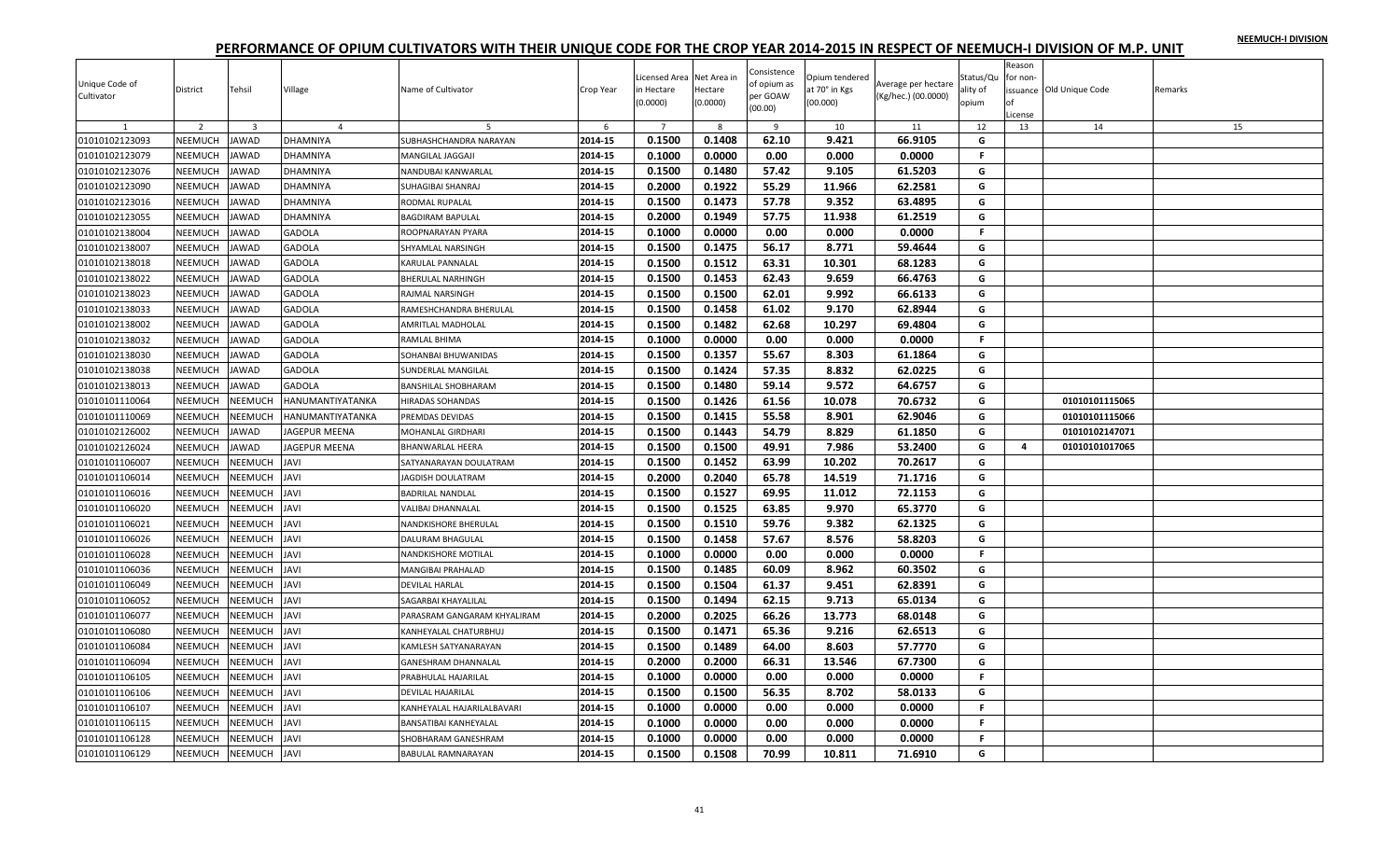|  |  | NEEMUCH-I DIVISION |
|--|--|--------------------|
|  |  |                    |

| Unique Code of<br>Cultivator | District       | Tehsil         | Village        | Name of Cultivator       | Crop Year | Licensed Area Net Area in<br>in Hectare<br>(0.0000) | Hectare<br>(0.0000) | Consistence<br>of opium as<br>per GOAW<br>(00.00) | Opium tendered<br>at 70° in Kgs<br>(00.000) | Average per hectare<br>(Kg/hec.) (00.0000) | Status/Qu<br>ality of<br>opium | Reason<br>for non-<br>оf<br>License | issuance Old Unique Code | Remarks            |
|------------------------------|----------------|----------------|----------------|--------------------------|-----------|-----------------------------------------------------|---------------------|---------------------------------------------------|---------------------------------------------|--------------------------------------------|--------------------------------|-------------------------------------|--------------------------|--------------------|
|                              | $\overline{z}$ | $\overline{3}$ | $\overline{4}$ | 5                        | 6         | $\overline{7}$                                      | -8                  | $\alpha$                                          | 10                                          | 11                                         | 12                             | 13                                  | 14                       | 15                 |
| 01010101106130               | <b>NEEMUCH</b> | NEEMUCH        | <b>JAVI</b>    | SATYANARAYAN KALURAM     | 2014-15   | 0.1500                                              | 0.1524              | 64.81                                             | 10.101                                      | 66.2795                                    | G                              |                                     |                          |                    |
| 01010101106137               | NEEMUCH        | <b>NEEMUCH</b> | <b>IVAL</b>    | KHYALILAL MANGILAL       | 2014-15   | 0.1500                                              | 0.1478              | 62.48                                             | 9.622                                       | 65.1015                                    | G                              |                                     |                          |                    |
| 01010101106138               | NEEMUCH        | <b>NEEMUCH</b> | <b>IVAL</b>    | KESHURAM MANGILAL        | 2014-15   | 0.1500                                              | 0.1509              | 65.67                                             | 9.738                                       | 64.5328                                    | G                              |                                     |                          |                    |
| 01010101106169               | <b>NEEMUCH</b> | VEEMUCH        | <b>IVAL</b>    | DASHARATH MODIRAM        | 2014-15   | 0.1500                                              | 0.1470              | 65.67                                             | 9.682                                       | 65.8639                                    | G                              |                                     |                          |                    |
| 01010101106172               | <b>NEEMUCH</b> | <b>NEEMUCH</b> | <b>IVAL</b>    | SAMPATBAI RAMESHWAR      | 2014-15   | 0.1500                                              | 0.1482              | 55.86                                             | 8.954                                       | 60.4184                                    | G                              |                                     |                          |                    |
| 01010101106139               | NEEMUCH        | NEEMUCH        | <b>IVAL</b>    | ANIBAI KANHEYALAL        | 2014-15   | 0.1500                                              | 0.1544              | 57.46                                             | 9.456                                       | 61.2435                                    | - 1                            | $\overline{2}$                      |                          |                    |
| 01010101106155               | NEEMUCH        | <b>NEEMUCH</b> | <b>IVAL</b>    | <b>ONKARLAL AMRITLAL</b> | 2014-15   | 0.1500                                              | 0.1477              | 59.73                                             | 9.454                                       | 64.0081                                    | G                              |                                     |                          |                    |
| 01010101106156               | NEEMUCH        | <b>NEEMUCH</b> | <b>IVAL</b>    | MOHANLAL GASIRAM         | 2014-15   | 0.1000                                              | 0.0000              | 0.00                                              | 0.000                                       | 0.0000                                     | F.                             |                                     |                          |                    |
| 01010101106161               | NEEMUCH        | NEEMUCH        | <b>IVAL</b>    | KAILASHBAI NANDLAL       | 2014-15   | 0.1500                                              | 0.0000              | 0.00                                              | 0.000                                       | 0.0000                                     | F.                             |                                     |                          |                    |
| 01010101106072               | NEEMUCH        | <b>NEEMUCH</b> | <b>IVAL</b>    | <b>BADRILAL MULCHAND</b> | 2014-15   | 0.1000                                              | 0.0000              | 0.00                                              | 0.000                                       | 0.0000                                     | $\mathbb F$                    |                                     |                          |                    |
| 01010101106103               | NEEMUCH        | NEEMUCH        | <b>IVAL</b>    | SUSHILABAI PURANMAL      | 2014-15   | 0.1500                                              | 0.1493              | 60.60                                             | 9.229                                       | 61.8151                                    | G                              |                                     |                          |                    |
| 01010101106146               | NEEMUCH        | <b>NEEMUCH</b> | <b>IVAL</b>    | NANURAM PYARCHAND        | 2014-15   | 0.1000                                              | 0.0000              | 0.00                                              | 0.000                                       | 0.0000                                     | F.                             |                                     |                          |                    |
| 01010101106179               | NEEMUCH        | <b>NEEMUCH</b> | <b>IVAL</b>    | KALURAM BADRILALRATANLAL | 2014-15   | 0.1500                                              | 0.1480              | 61.59                                             | 9.467                                       | 63.9662                                    | G                              |                                     |                          |                    |
| 01010101106047               | NEEMUCH        | <b>NEEMUCH</b> | <b>IVAL</b>    | RADHESHYAM SURATRAM      | 2014-15   | 0.2000                                              | 0.2000              | 65.83                                             | 13.561                                      | 67.8050                                    | G                              |                                     |                          |                    |
| 01010101106180               | NEEMUCH        | VEEMUCH        | <b>IVAL</b>    | VIRENDRAKUMAR PARASRAM   | 2014-15   | 0.1500                                              | 0.1496              | 67.78                                             | 10.487                                      | 70.1003                                    | G                              |                                     |                          |                    |
| 01010101106182               | NEEMUCH        | <b>NEEMUCH</b> | <b>IVAL</b>    | <b>BHAGATRAM RAMLAI</b>  | 2014-15   | 0.1000                                              | 0.0000              | 0.00                                              | 0.000                                       | 0.0000                                     | F.                             |                                     |                          |                    |
| 01010101106132               | NEEMUCH        | <b>NEEMUCH</b> | <b>JAVI</b>    | MANGIBAI KISHANLAL       | 2014-15   | 0.1500                                              | 0.1446              | 65.41                                             | 9.653                                       | 66.7566                                    | G                              |                                     |                          |                    |
| 01010101106136               | NEEMUCH        | <b>NEEMUCH</b> | <b>IVAL</b>    | DILIPCHAND NARAYAN       | 2014-15   | 0.2000                                              | 0.1985              | 61.74                                             | 12.569                                      | 63.3199                                    | G                              |                                     |                          |                    |
| 01010101106164               | NEEMUCH        | <b>NEEMUCH</b> | <b>IVAL</b>    | KAILASHBAI RADHESHYAM    | 2014-15   | 0.1500                                              | 0.1519              | 59.82                                             | 9.041                                       | 59.5194                                    | G                              |                                     |                          |                    |
| 01010101106189               | NEEMUCH        | VEEMUCH        | <b>JAVI</b>    | <b>BALWANT SURAJMAL</b>  | 2014-15   | 0.1500                                              | 0.1482              | 61.20                                             | 9.372                                       | 63.2389                                    | G                              |                                     |                          |                    |
| 01010101106191               | NEEMUCH        | <b>NEEMUCH</b> | <b>IVAL</b>    | KAMLABAI SHIVELAL        | 2014-15   | 0.2000                                              | 0.1943              | 66.06                                             | 13.061                                      | 67.2208                                    | G                              |                                     |                          |                    |
| 01010101106208               | <b>NEEMUCH</b> | <b>NEEMUCH</b> | <b>IVAL</b>    | MODIRAM BAKSHU           | 2014-15   | 0.1500                                              | 0.1485              | 62.23                                             | 9.272                                       | 62.4377                                    | G                              |                                     |                          |                    |
| 01010101106017               | NEEMUCH        | <b>NEEMUCH</b> | <b>JAVI</b>    | NARENDRAKUMAR RAMKARAN   | 2014-15   | 0.1500                                              | 0.1494              | 62.14                                             | 9.250                                       | 61.9143                                    | G                              |                                     |                          |                    |
| 01010101106212               | <b>NEEMUCH</b> | <b>NEEMUCH</b> | <b>IVAL</b>    | GANSHYAM BHAGATRAM       | 2014-15   | 0.1500                                              | 0.1495              | 63.22                                             | 10.016                                      | 66.9967                                    | - 1                            | $\overline{2}$                      |                          |                    |
| 01010101106148               | NEEMUCH        | <b>NEEMUCH</b> | <b>IVAL</b>    | DAKULAL LALAJI           | 2014-15   | 0.1500                                              | 0.1541              | 58.48                                             | 9.365                                       | 60.7722                                    |                                | $\overline{2}$                      |                          |                    |
| 01010101106116               | <b>NEEMUCH</b> | <b>NEEMUCH</b> | <b>IVAL</b>    | KHYALIRAM NANURAM        | 2014-15   | 0.1500                                              | 0.1481              | 66.59                                             | 10.369                                      | 70.0135                                    | G                              |                                     |                          |                    |
| 01010101106022               | NEEMUCH        | <b>NEEMUCH</b> | <b>JAVI</b>    | SATYANARAYAN NANDLAL     | 2014-15   | 0.1500                                              | 0.1478              | 57.75                                             | 8.407                                       | 56.8809                                    | G                              |                                     |                          |                    |
| 01010101106031               | NEEMUCH        | VEEMUCH        | <b>IVAL</b>    | RAMLAL CHUNNILAI         | 2014-15   | 0.1000                                              | 0.0000              | 0.00                                              | 0.000                                       | 0.0000                                     | F.                             |                                     |                          |                    |
| 01010101106038               | <b>NEEMUCH</b> | <b>NEEMUCH</b> | <b>JAVI</b>    | BHERULAL PRATHVIRAJ      | 2014-15   | 0.1500                                              | 0.1473              | 54.44                                             | 8.508                                       | 57.7597                                    | G                              |                                     |                          |                    |
| 01010101106056               | NEEMUCH        | <b>NEEMUCH</b> | <b>IVAL</b>    | BHAVARIBAI CHENRAM       | 2014-15   | 0.1500                                              | 0.1468              | 60.79                                             | 9.796                                       | 66.7302                                    | G                              |                                     |                          |                    |
| 01010101106079               | NEEMUCH        | NEEMUCH        | <b>JAVI</b>    | SURATRAM BAKSHUKHANTI    | 2014-15   | 0.1500                                              | 0.1469              | 64.34                                             | 9.403                                       | 64.0095                                    | G                              |                                     |                          |                    |
| 01010101106142               | NEEMUCH        | <b>JEEMUCH</b> | <b>IVAL</b>    | <b>BHANWARLAL GASI</b>   | 2014-15   | 0.1500                                              | 0.1505              | 60.11                                             | 9.017                                       | 59.9136                                    | G                              |                                     |                          |                    |
| 01010101106157               | NEEMUCH        | <b>NEEMUCH</b> | IVAL           | <b>GANESHRAM GASI</b>    | 2014-15   | 0.1000                                              | 0.0000              | 0.00                                              | 0.000                                       | 0.0000                                     | F.                             |                                     |                          |                    |
| 01010101106173               | NEEMUCH        | <b>NEEMUCH</b> | <b>JAVI</b>    | RAMRAJ DHANRAJ           | 2014-15   | 0.1000                                              | 0.0000              | 0.00                                              | 0.000                                       | 0.0000                                     | F.                             |                                     |                          |                    |
| 01010101106174               | <b>NEEMUCH</b> | <b>NEEMUCH</b> | <b>IVAL</b>    | GANSHYAM DHANRAJ         | 2014-15   | 0.1500                                              | 0.1488              | 62.84                                             | 9.516                                       | 63.9516                                    | G                              |                                     |                          |                    |
| 01010101106067               | NEEMUCH        | VEEMUCH        | <b>IVAL</b>    | ANIBAI KHEMRAJ           | 2014-15   | 0.1000                                              | 0.0000              | 0.00                                              | 0.000                                       | 0.0000                                     | F.                             |                                     |                          |                    |
| 01010101106030               | NEEMUCH        | <b>NEEMUCH</b> | <b>IVAL</b>    | BAPULAL CHOUTHMAL        | 2014-15   | 0.1500                                              | 0.1475              | 60.89                                             | 9.134                                       | 61.9254                                    | G                              |                                     |                          |                    |
| 01010101106184               | NEEMUCH        | <b>NEEMUCH</b> | <b>IVAL</b>    | NAGAJIRAM GASI           | 2014-15   | 0.1500                                              | 0.1515              | 55.86                                             | 8.411                                       | 55.5182                                    | G                              | 4                                   |                          |                    |
| 01010101106192               | NEEMUCH        | <b>VEEMUCH</b> | <b>IVAL</b>    | MUNNIBAI DINESHKUMAR     | 2014-15   | 0.1500                                              | 0.1488              | 63.15                                             | 9.518                                       | 63.9651                                    | G                              |                                     |                          |                    |
| 01010101106198               | NEEMUCH        | <b>NEEMUCH</b> | <b>IVAL</b>    | RAMKUNWARBAI SHANTILAL   | 2014-15   | 0.1500                                              | 0.1480              | 61.50                                             | 10.086                                      | 68.1486                                    | G                              |                                     |                          |                    |
| 01010101106202               | <b>NEEMUCH</b> | NEEMUCH        | <b>IVAI</b>    | HIRALAL SURATRAM         | 2014-15   | 0.1500                                              | 0.1485              | 61.51                                             | 9.235                                       | 62.1886                                    | G                              |                                     |                          | <b>NAME CHANGE</b> |
|                              |                |                |                |                          |           |                                                     |                     |                                                   |                                             |                                            |                                |                                     |                          |                    |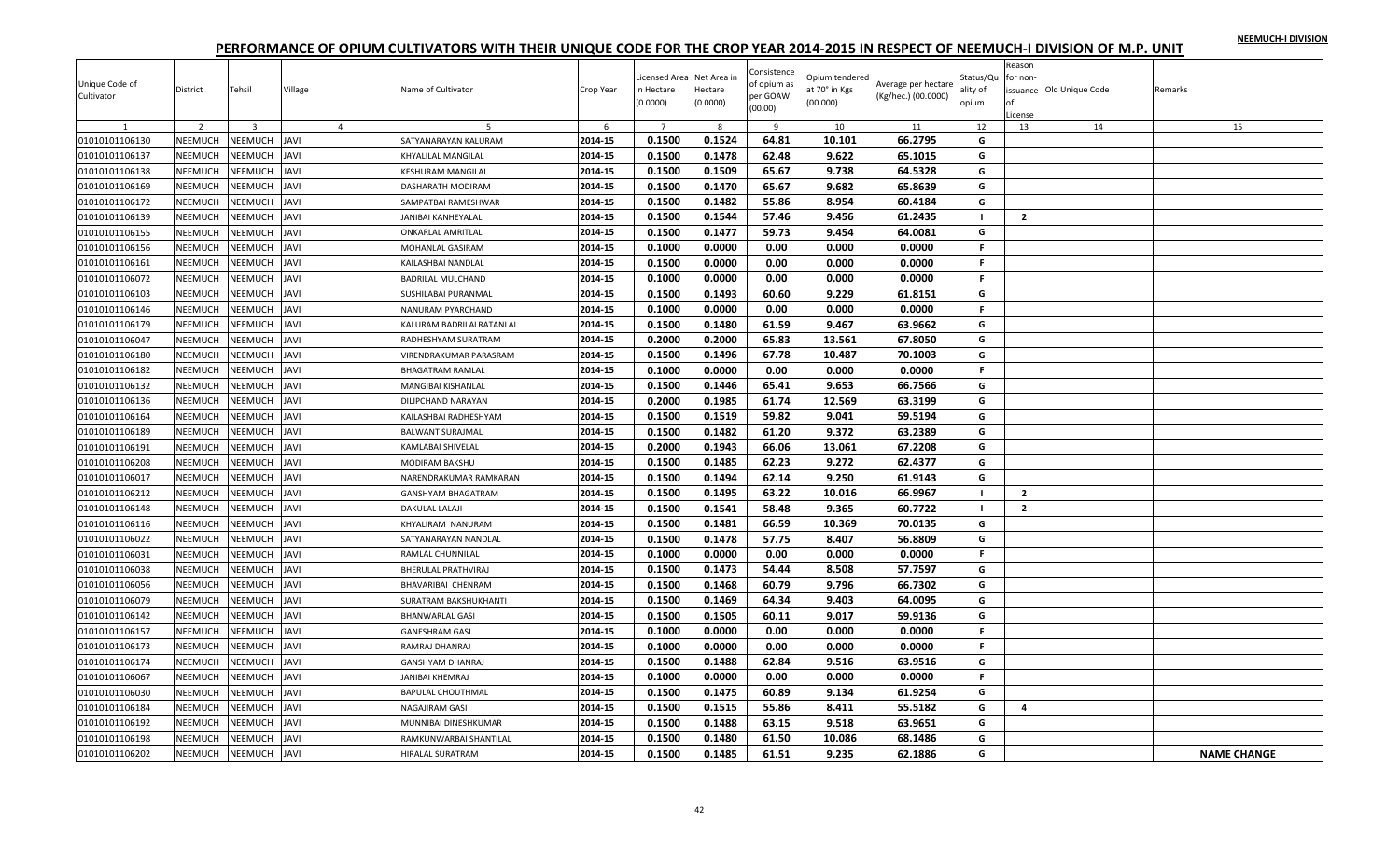|  |  | NEEMUCH-I DIVISION |
|--|--|--------------------|
|  |  |                    |

| Unique Code of<br>Cultivator     | <b>District</b>           | Tehsil                  | Village        | Name of Cultivator                | Crop Year | icensed Area Net Area in<br>in Hectare<br>0.0000 | Hectare<br>(0.0000) | Consistence<br>of opium as<br>oer GOAW<br>(00.00) | Opium tendered<br>at 70° in Kgs<br>(00.000) | Average per hectare<br>(Kg/hec.) (00.0000) | Status/Qu<br>ality of<br>opium | Reason<br>for non-<br>License | issuance Old Unique Code | Remarks            |
|----------------------------------|---------------------------|-------------------------|----------------|-----------------------------------|-----------|--------------------------------------------------|---------------------|---------------------------------------------------|---------------------------------------------|--------------------------------------------|--------------------------------|-------------------------------|--------------------------|--------------------|
| 1                                | $\overline{2}$            | $\overline{\mathbf{3}}$ | $\overline{4}$ | -5                                | 6         | $\overline{7}$                                   | 8                   | 9                                                 | 10                                          | 11                                         | 12                             | 13                            | 14                       | 15                 |
| 01010101106081                   | NEEMUCH                   | <b>NEEMUCH</b>          | <b>JAVI</b>    | VANDUBAI KHYALILAL                | 2014-15   | 0.1000                                           | 0.0000              | 0.00                                              | 0.000                                       | 0.0000                                     | F.                             |                               |                          |                    |
| 01010101106126                   | NEEMUCH                   | <b>NEEMUCH</b>          | <b>IVAL</b>    | <b>GOBARLAL NANURAM</b>           | 2014-15   | 0.1500                                           | 0.1166              | 64.06                                             | 8.108                                       | 69.5369                                    | G                              |                               |                          |                    |
| 01010101106211                   | NEEMUCH                   | <b>NEEMUCH</b>          | IVAL           | <b>HAGANLAL KASHIRAM</b>          | 2014-15   | 0.1000                                           | 0.0000              | 0.00                                              | 0.000                                       | 0.0000                                     | $\mathbf N$                    |                               |                          |                    |
| 01010101106188                   | <b>NEEMUCH</b>            | <b>NEEMUCH</b>          | <b>IVAL</b>    | PYRELAL RATANLAL                  | 2014-15   | 0.1500                                           | 0.1515              | 67.11                                             | 10.440                                      | 68.9109                                    | G                              |                               |                          |                    |
| 01010101106203                   | NEEMUCH                   | <b>NEEMUCH</b>          | <b>IVAL</b>    | JNKAR CHUNYA                      | 2014-15   | 0.1000                                           | 0.0000              | 0.00                                              | 0.000                                       | 0.0000                                     | F.                             |                               |                          | <b>NAME CHANGE</b> |
| 01010101106206                   | NEEMUCH                   | <b>NEEMUCH</b>          | IVAL           | BADAMBAI DOULATRAM                | 2014-15   | 0.1000                                           | 0.0000              | 0.00                                              | 0.000                                       | 0.0000                                     | F.                             |                               |                          |                    |
| 01010101106060                   | NEEMUCH                   | <b>NEEMUCH</b>          | <b>IVAL</b>    | SHAYAMSUNDAR DASHRATH             | 2014-15   | 0.1500                                           | 0.1485              | 63.17                                             | 9.205                                       | 61.9865                                    | G                              |                               |                          |                    |
| 01010101106215                   | NEEMUCH                   | <b>NEEMUCH</b>          | <b>IVAL</b>    | BHAGATRAM AMRITRAM                | 2014-15   | 0.1000                                           | 0.0000              | 0.00                                              | 0.000                                       | 0.0000                                     | F.                             |                               |                          |                    |
| 01010101106216                   | <b>NEEMUCH</b>            | <b>NEEMUCH</b>          | <b>IVAL</b>    | DINESHKUMAR BHAGATRAM             | 2014-15   | 0.1500                                           | 0.1470              | 58.61                                             | 8.875                                       | 60.3741                                    | G                              |                               |                          |                    |
| 01010101104008                   | NEEMUCH                   | <b>NEEMUCH</b>          | <b>JHALRI</b>  | BHURALAL LAXMAN                   | 2014-15   | 0.1000                                           | 0.0000              | 0.00                                              | 0.000                                       | 0.0000                                     | F.                             |                               |                          |                    |
| 01010101104040                   | NEEMUCH                   | <b>NEEMUCH</b>          | <b>JHALRI</b>  | ASHOKE RAMPRATAP                  | 2014-15   | 0.1000                                           | 0.0000              | 0.00                                              | 0.000                                       | 0.0000                                     | F.                             |                               |                          |                    |
| 01010101104062                   | NEEMUCH                   | <b>JEEMUCH</b>          | <b>IHALRI</b>  | MUKESH RAMPRATAP                  | 2014-15   | 0.1000                                           | 0.0000              | 0.00                                              | 0.000                                       | 0.0000                                     | $\mathsf{F}$                   |                               |                          |                    |
| 01010101104083                   | NEEMUCH                   | <b>NEEMUCH</b>          | <b>JHALRI</b>  | RAMSWRUP KISHAN                   | 2014-15   | 0.1500                                           | 0.1485              | 61.41                                             | 10.071                                      | 67.8182                                    | G                              |                               |                          |                    |
| 01010101104107                   | NEEMUCH                   | <b>NEEMUCH</b>          | <b>JHALRI</b>  | SANGRAMSINGH DALLA                | 2014-15   | 0.2000                                           | 0.1885              | 63.13                                             | 13.050                                      | 69.2308                                    | G                              |                               |                          |                    |
| 01010101104133                   | <b>NEEMUCH</b>            | NEEMUCH                 | <b>JHALRI</b>  | KISHANLAL OR RAMKISHAN BHANWARLAL | 2014-15   | 0.1500                                           | 0.1509              | 64.11                                             | 10.890                                      | 72.1670                                    | G                              |                               |                          |                    |
| 01010101104020                   | <b>NEEMUCH</b>            | <b>NEEMUCH</b>          | <b>JHALRI</b>  | HARISINGH BHANWARLAL              | 2014-15   | 0.1500                                           | 0.1404              | 65.37                                             | 9.852                                       | 70.1709                                    | G                              |                               |                          |                    |
| 01010101104049                   | NEEMUCH                   | <b>NEEMUCH</b>          | <b>JHALRI</b>  | GYANSINGH DULICHAND               | 2014-15   | 0.1000                                           | 0.0000              | 0.00                                              | 0.000                                       | 0.0000                                     | F.                             |                               |                          |                    |
| 01010101104079                   | <b>NEEMUCH</b>            | <b>NEEMUCH</b>          | <b>JHALRI</b>  | RAMCHANDRA GOVRDHAN               | 2014-15   | 0.1000                                           | 0.0000              | 0.00                                              | 0.000                                       | 0.0000                                     | F.                             |                               |                          |                    |
| 01010101104125                   | NEEMUCH                   | <b>NEEMUCH</b>          | <b>JHALRI</b>  | <b>GANSHYAM RAMSINGH</b>          | 2014-15   | 0.1500                                           | 0.1451              | 58.02                                             | 9.043                                       | 62.3225                                    | G                              |                               |                          |                    |
| 01010101104066                   | NEEMUCH                   | <b>VEEMUCH</b>          | <b>JHALRI</b>  | GYANSINGH BHANWARLAL              | 2014-15   | 0.1500                                           | 0.1394              | 61.81                                             | 9.307                                       | 66.7647                                    | G                              |                               |                          |                    |
| 01010101104065                   | NEEMUCH                   | <b>NEEMUCH</b>          | <b>IHALRI</b>  | <b>HAJARILAL BHANWARLAL</b>       | 2014-15   | 0.1000                                           | 0.0000              | 0.00                                              | 0.000                                       | 0.0000                                     | F.                             |                               |                          |                    |
| 01010101104094                   | NEEMUCH                   | <b>NEEMUCH</b>          | <b>JHALRI</b>  | NARAYANSINGH ARJUN                | 2014-15   | 0.2000                                           | 0.1907              | 62.49                                             | 12.846                                      | 67.3623                                    | G                              |                               |                          |                    |
| 01010101104135                   | NEEMUCH                   | <b>NEEMUCH</b>          | <b>IHALRI</b>  | KANTABAI BHANWARLAL               | 2014-15   | 0.1000                                           | 0.0000              | 0.00                                              | 0.000                                       | 0.0000                                     | F.                             |                               |                          |                    |
| 01010101104136                   | NEEMUCH                   | <b>NEEMUCH</b>          | <b>JHALRI</b>  | MANGIBAI BADRILAL                 | 2014-15   | 0.1000                                           | 0.0000              | 0.00                                              | 0.000                                       | 0.0000                                     | F.                             |                               |                          |                    |
| 01010101104138                   | NEEMUCH                   | <b>JEEMUCH</b>          | <b>IHALRI</b>  | BHARATSINGH CHOTUSINGH            | 2014-15   | 0.2000                                           | 0.1888              | 71.02                                             | 14.498                                      | 76.7903                                    | G                              |                               | 01010101097098           |                    |
| 01010101104139                   | NEEMUCH                   | <b>NEEMUCH</b>          | <b>JHALRI</b>  | AGDISH DEVARAM                    | 2014-15   | 0.1000                                           | 0.0000              | 0.00                                              | 0.000                                       | 0.0000                                     | F.                             |                               | 01010101112002           |                    |
| 01010102140002                   | <b>NEEMUCH</b>            | AWAD                    | LASOOR         | AMBALAL KISHANLAL                 | 2014-15   | 0.1500                                           | 0.1440              | 62.30                                             | 9.710                                       | 67.4306                                    | G                              |                               |                          |                    |
| 01010102140012                   | NEEMUCH                   | AWAD                    | LASOOR         | KACHARU KANWARLAL                 | 2014-15   | 0.1500                                           | 0.1490              | 67.40                                             | 10.226                                      | 68.6309                                    | G                              |                               |                          |                    |
| 01010102140013                   | NEEMUCH                   | AWAD                    | LASOOR         | RADHABAI NANALAL                  | 2014-15   | 0.1500                                           | 0.0000              | 0.00                                              | 0.000                                       | 0.0000                                     | $\mathsf{F}$                   |                               |                          |                    |
| 01010102140014                   | NEEMUCH                   | AWAD                    | LASOOR         | SURESHCHANDRA BANSHILAL           | 2014-15   | 0.1500                                           | 0.1480              | 56.80                                             | 8.674                                       | 58.6081                                    | $\mathbf{I}$                   | $\overline{2}$                |                          |                    |
| 01010102140019                   | NEEMUCH                   | AWAD                    | LASOOR         | RAMRATAN DHANNA                   | 2014-15   | 0.1000                                           | 0.0000              | 0.00                                              | 0.000                                       | 0.0000                                     | F.                             |                               |                          |                    |
| 01010102140020                   | NEEMUCH                   | AWAD                    | LASOOR         | BABULAL PRABHU                    | 2014-15   | 0.1500                                           | 0.1484              | 57.98                                             | 8.656                                       | 58.3288                                    | $\mathbf{I}$                   | $\overline{2}$                |                          |                    |
| 01010102140024                   | NEEMUCH                   | AWAD                    | LASOOR         | RAMKUNWARBAI RAMBILAS             | 2014-15   | 0.1000                                           | 0.0000              | 0.00                                              | 0.000                                       | 0.0000                                     | F.                             |                               |                          |                    |
| 01010102140029                   | <b>NEEMUCH</b>            | AWAD                    | LASOOR         | BHERULAL RAMCHANDRA               | 2014-15   | 0.1500                                           | 0.1300              | 56.56                                             | 7.232                                       | 55.6308                                    | G                              | $\overline{a}$                |                          |                    |
| 01010102140030                   | NEEMUCH                   | AWAD                    | LASOOR         | BANSHILAL MATHURALAL              | 2014-15   | 0.1500                                           | 0.1498              | 57.52                                             | 8.981                                       | 59.9533                                    | G                              |                               |                          |                    |
| 01010102140032                   | NEEMUCH                   | AWAD                    | LASOOR         | RAMKANYABAI GANESHCHANDRA         | 2014-15   | 0.2000                                           | 0.1952              | 66.27                                             | 13.065                                      | 66.9314                                    | G                              |                               |                          |                    |
| 01010102140041                   | NEEMUCH                   | AWAD                    | LASOOR         | SITHARAM RAMNARAYAN               | 2014-15   | 0.1500                                           | 0.1478              | 63.02                                             | 9.453                                       | 63.9581                                    | G                              |                               |                          |                    |
| 01010102140049                   | NEEMUCH                   | AWAD                    | LASOOR         | OMPRAKASH TULSIRAM                | 2014-15   | 0.2000                                           | 0.2025              | 64.21                                             | 13.291                                      | 65.6346                                    | G                              |                               |                          |                    |
|                                  |                           |                         | LASOOR         | <b>BANSHILAL SALAGRAM</b>         | 2014-15   | 0.2000                                           | 0.1950              | 69.26                                             | 13.911                                      | 71.3385                                    | G                              |                               |                          |                    |
| 01010102140050<br>01010102140059 | <b>NEEMUCH</b><br>NEEMUCH | AWAD<br>AWAD            | LASOOR         |                                   | 2014-15   | 0.1000                                           | 0.0000              | 0.00                                              | 0.000                                       | 0.0000                                     | $\mathsf{F}$                   |                               |                          |                    |
|                                  |                           |                         |                | RADHESHYAM DEVAJI                 |           | 0.1500                                           |                     |                                                   |                                             |                                            | $\blacksquare$                 | $\overline{2}$                |                          |                    |
| 01010102140011                   | <b>NEEMUCH</b>            | <b>JAWAD</b>            | LASOOR         | RAJARAM BHUWANIRAM                | 2014-15   |                                                  | 0.1485              | 64.74                                             | 9.988                                       | 67.2593                                    |                                |                               |                          |                    |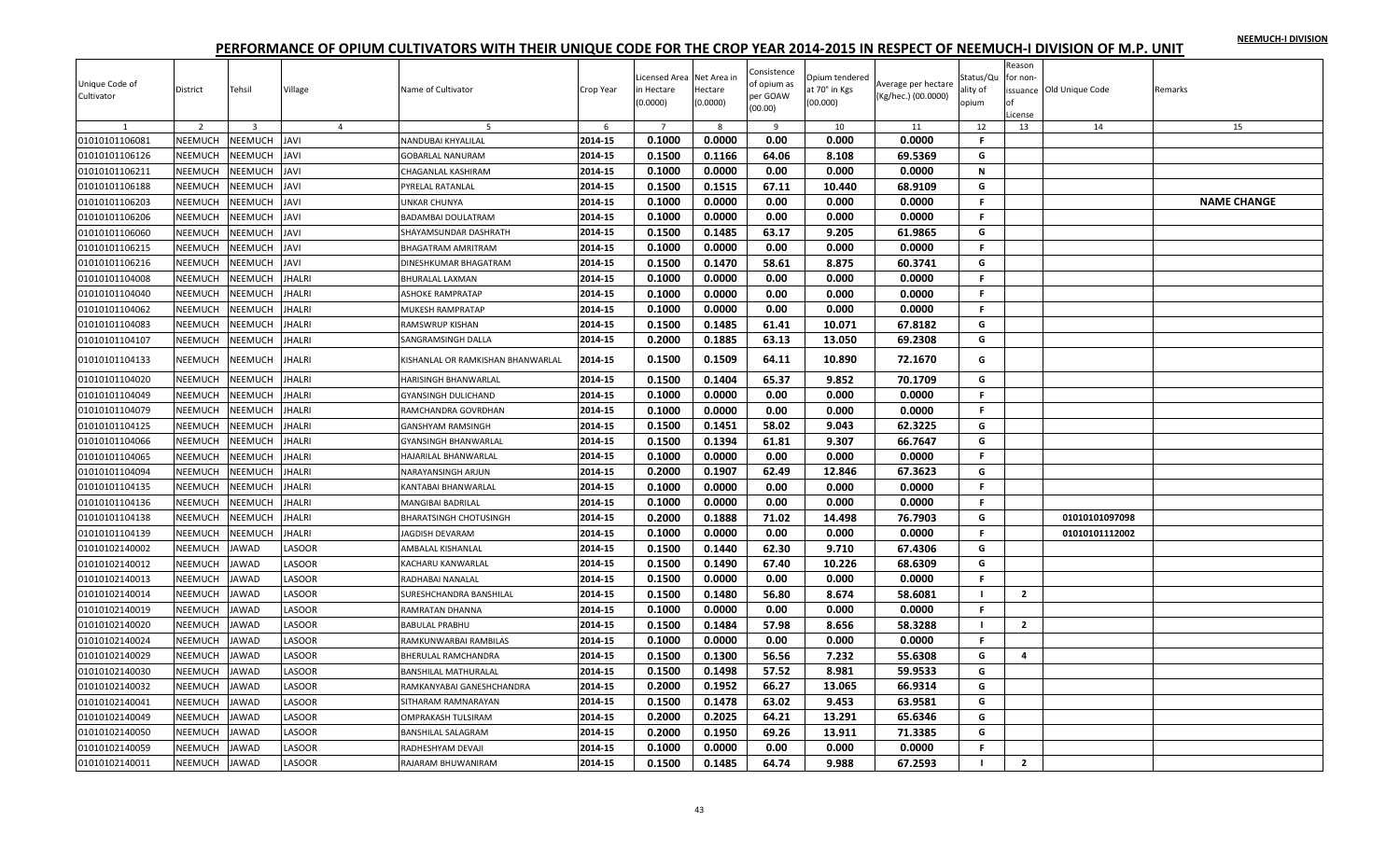|  |  | NEEMUCH-I DIVISION |
|--|--|--------------------|
|  |  |                    |

| Unique Code of<br>Cultivator | District       | Tehsil         | Village        | Name of Cultivator         | Crop Year | Licensed Area Net Area in<br>in Hectare<br>(0.0000) | Hectare<br>(0.0000) | Consistence<br>of opium as<br>per GOAW<br>(00.00) | Opium tendered<br>at 70° in Kgs<br>(00.000) | Average per hectare<br>(Kg/hec.) (00.0000) | Status/Qu<br>ality of<br>opium | Reason<br>for non-<br>nf<br>License | issuance Old Unique Code | Remarks |
|------------------------------|----------------|----------------|----------------|----------------------------|-----------|-----------------------------------------------------|---------------------|---------------------------------------------------|---------------------------------------------|--------------------------------------------|--------------------------------|-------------------------------------|--------------------------|---------|
|                              | $\overline{2}$ | $\overline{3}$ | $\overline{4}$ |                            | -6        | $\overline{7}$                                      | -8                  | q                                                 | 10                                          | 11                                         | 12                             | 13                                  | 14                       | 15      |
| 01010102140008               | NEEMUCH        | <b>JAWAD</b>   | LASOOR         | <b>DAKHIBAI BHERU LAL</b>  | 2014-15   | 0.1500                                              | 0.1449              | 63.01                                             | 9.506                                       | 65.6039                                    | G                              |                                     |                          |         |
| 01010102140010               | NEEMUCH        | <b>JAWAD</b>   | LASOOR         | SURATRAM KISHANLAL         | 2014-15   | 0.1000                                              | 0.0000              | 0.00                                              | 0.000                                       | 0.0000                                     | F.                             |                                     |                          |         |
| 01010102140028               | NEEMUCH        | <b>JAWAD</b>   | LASOOR         | <b>BHERUDAS ONKARDAS</b>   | 2014-15   | 0.1000                                              | 0.0000              | 0.00                                              | 0.000                                       | 0.0000                                     | F.                             |                                     |                          |         |
| 01010102140033               | NEEMUCH        | <b>JAWAD</b>   | LASOOR         | NANDUBAI RAMNIWAS          | 2014-15   | 0.1500                                              | 0.1504              | 62.97                                             | 9.625                                       | 63.9960                                    | $\blacksquare$                 | $\overline{2}$                      |                          |         |
| 01010102140036               | NEEMUCH        | <b>JAWAD</b>   | LASOOR         | CHANDRASINGH PRATAPSINGH   | 2014-15   | 0.1500                                              | 0.1391              | 57.08                                             | 7.861                                       | 56.5133                                    | G                              |                                     |                          |         |
| 01010102140051               | NEEMUCH        | <b>JAWAD</b>   | LASOOR         | DALURAM SALAGRAM           | 2014-15   | 0.1500                                              | 0.1458              | 60.75                                             | 8.939                                       | 61.3100                                    | G                              |                                     |                          |         |
| 01010102140061               | NEEMUCH        | <b>JAWAD</b>   | LASOOR         | SITHABAI CHENRAM TELI      | 2014-15   | 0.1000                                              | 0.0000              | 0.00                                              | 0.000                                       | 0.0000                                     | F.                             |                                     |                          |         |
| 01010102140067               | NEEMUCH        | <b>JAWAD</b>   | LASOOR         | MODIRAM MOHANLAL           | 2014-15   | 0.1500                                              | 0.1397              | 57.60                                             | 7.965                                       | 57.0150                                    | G                              |                                     |                          |         |
| 01010102140072               | NEEMUCH        | <b>JAWAD</b>   | <b>ASOOR</b>   | VIKRAMSINGH BHERUSINGH     | 2014-15   | 0.1500                                              | 0.0000              | 0.00                                              | 0.000                                       | 0.0000                                     | F.                             |                                     |                          |         |
| 01010102140066               | NEEMUCH        | <b>JAWAD</b>   | LASOOR         | RAMESHCHANDRA POKHERLAL    | 2014-15   | 0.1500                                              | 0.1432              | 62.27                                             | 9.527                                       | 66.5293                                    | G                              |                                     |                          |         |
| 01010102140023               | NEEMUCH        | <b>JAWAD</b>   | LASOOR         | MEGRAJ KANWARLAL           | 2014-15   | 0.1500                                              | 0.1495              | 61.63                                             | 9.667                                       | 64.6622                                    | G                              |                                     |                          |         |
| 01010102140075               | NEEMUCH        | <b>JAWAD</b>   | LASOOR         | MANGILAL BHIMA             | 2014-15   | 0.1000                                              | 0.0000              | 0.00                                              | 0.000                                       | 0.0000                                     | F.                             |                                     |                          |         |
| 01010102140076               | NEEMUCH        | <b>JAWAD</b>   | LASOOR         | VALI MOHAMMAD ALLANUR      | 2014-15   | 0.1500                                              | 0.1484              | 46.12                                             | 6.141                                       | 41.3814                                    | - 1                            | $\overline{2}$                      |                          |         |
| 01010102140079               | NEEMUCH        | <b>JAWAD</b>   | LASOOR         | HARIDAS NANDRAMDAS         | 2014-15   | 0.1500                                              | 0.1473              | 56.89                                             | 8.517                                       | 57.8208                                    | G                              |                                     |                          |         |
| 01010102130004               | NEEMUCH        | <b>JAWAD</b>   | MADAWADA       | BALURAM NONDRAM            | 2014-15   | 0.1500                                              | 0.1480              | 61.72                                             | 9.452                                       | 63.8649                                    | G                              |                                     |                          |         |
| 01010102130009               | NEEMUCH        | <b>JAWAD</b>   | MADAWADA       | RAMNIVAS MANGILAL          | 2014-15   | 0.1500                                              | 0.1500              | 60.13                                             | 9.415                                       | 62.7667                                    | G                              |                                     |                          |         |
| 01010102130015               | NEEMUCH        | <b>JAWAD</b>   | MADAWADA       | <b>BABULAL NARAYAN</b>     | 2014-15   | 0.1000                                              | 0.0000              | 0.00                                              | 0.000                                       | 0.0000                                     | F.                             |                                     |                          |         |
| 01010102130029               | NEEMUCH        | <b>JAWAD</b>   | MADAWADA       | DALURAM GODAJI             | 2014-15   | 0.1000                                              | 0.0000              | 0.00                                              | 0.000                                       | 0.0000                                     | $\mathbb F$                    |                                     |                          |         |
| 01010102130032               | NEEMUCH        | <b>JAWAD</b>   | MADAWADA       | SHIVELAL KALURAM           | 2014-15   | 0.1500                                              | 0.1449              | 65.54                                             | 10.149                                      | 70.0414                                    | G                              |                                     |                          |         |
| 01010102130040               | NEEMUCH        | <b>JAWAD</b>   | MADAWADA       | NARAYAN MODA               | 2014-15   | 0.1000                                              | 0.0948              | 61.93                                             | 5.751                                       | 60.6646                                    | G                              |                                     |                          |         |
| 01010102130012               | NEEMUCH        | <b>JAWAD</b>   | MADAWADA       | <b>GISALAL BAPULAL</b>     | 2014-15   | 0.1500                                              | 0.1500              | 60.55                                             | 9.074                                       | 60.4933                                    | G                              |                                     |                          |         |
| 01010102130002               | NEEMUCH        | <b>JAWAD</b>   | MADAWADA       | TULSIBAI BALMUKAND         | 2014-15   | 0.1500                                              | 0.1525              | 61.52                                             | 9.052                                       | 59.3574                                    | G                              |                                     |                          |         |
| 01010101115019               | NEEMUCH        | <b>NEEMUCH</b> | NARSINGHPURA   | SITHABAI JAYSINGH          | 2014-15   | 0.1500                                              | 0.1406              | 49.29                                             | 6.675                                       | 47.4751                                    | G                              | 4                                   |                          |         |
| 01010101115043               | NEEMUCH        | <b>NEEMUCH</b> | NARSINGHPURA   | RAMCHANDRA MANGILAL        | 2014-15   | 0.1000                                              | 0.0000              | 0.00                                              | 0.000                                       | 0.0000                                     | F.                             |                                     |                          |         |
| 01010101115032               | NEEMUCH        | <b>NEEMUCH</b> | NARSINGHPURA   | NARAYAN VAJERAM            | 2014-15   | 0.1000                                              | 0.0000              | 0.00                                              | 0.000                                       | 0.0000                                     | F.                             |                                     |                          |         |
| 01010101115030               | NEEMUCH        | NEEMUCH        | NARSINGHPURA   | <b>ONKARLAL MEGA</b>       | 2014-15   | 0.1500                                              | 0.1462              | 62.21                                             | 10.007                                      | 68.4473                                    | G                              |                                     |                          |         |
| 01010101115064               | NEEMUCH        | NEEMUCH        | NARSINGHPURA   | SHAMBHULAL BAGDIRAM        | 2014-15   | 0.1500                                              | 0.0928              | 64.11                                             | 6.136                                       | 66.1207                                    | G                              |                                     |                          |         |
| 01010101115062               | NEEMUCH        | <b>NEEMUCH</b> | NARSINGHPURA   | <b>BAGDIRAM PANNALAL</b>   | 2014-15   | 0.1500                                              | 0.1402              | 63.61                                             | 9.332                                       | 66.5621                                    | G                              |                                     |                          |         |
| 01010102133003               | NEEMUCH        | <b>JAWAD</b>   | RAANPUR JAWAD  | MADANSINGH BHANWARLAL      | 2014-15   | 0.2000                                              | 0.1873              | 64.07                                             | 11.331                                      | 60.4965                                    | $\blacksquare$                 | $\overline{2}$                      |                          |         |
| 01010102133014               | NEEMUCH        | <b>JAWAD</b>   | RAANPUR JAWAD  | <b>BAGDIRAM MADHUJI</b>    | 2014-15   | 0.1000                                              | 0.0000              | 0.00                                              | 0.000                                       | 0.0000                                     | F.                             |                                     |                          |         |
| 01010102133016               | NEEMUCH        | <b>JAWAD</b>   | RAANPUR JAWAD  | VISHNUDAS BHANWARDAS       | 2014-15   | 0.1000                                              | 0.0000              | 0.00                                              | 0.000                                       | 0.0000                                     | F.                             |                                     |                          |         |
| 01010102133017               | NEEMUCH        | <b>JAWAD</b>   | RAANPUR JAWAD  | <b>GISALAL HEMAJI</b>      | 2014-15   | 0.1500                                              | 0.1476              | 62.41                                             | 10.057                                      | 68.1369                                    | G                              |                                     |                          |         |
| 01010102133010               | NEEMUCH        | <b>JAWAD</b>   | RAANPUR JAWAD  | <b>BHAGATRAM MADHU</b>     | 2014-15   | 0.1500                                              | 0.1430              | 60.01                                             | 9.242                                       | 64.6294                                    | G                              |                                     |                          |         |
| 01010102133009               | NEEMUCH        | <b>JAWAD</b>   | RAANPUR JAWAD  | <b>GANGABAI BHANWARLAL</b> | 2014-15   | 0.1500                                              | 0.1463              | 61.07                                             | 9.893                                       | 67.6213                                    | G                              |                                     |                          |         |
| 01010102133020               | <b>NEEMUCH</b> | <b>JAWAD</b>   | RAANPUR JAWAD  | JITENDRASINGH BALWANTSINGH | 2014-15   | 0.1500                                              | 0.1452              | 65.20                                             | 10.283                                      | 70.8196                                    | G                              |                                     |                          |         |
| 01010101114005               | NEEMUCH        | <b>NEEMUCH</b> | RANPUR NMH     | GANSHYAM NARVARSINGH       | 2014-15   | 0.1500                                              | 0.1440              | 60.88                                             | 9.776                                       | 67.8889                                    | G                              |                                     | 01010101115063           |         |
| 01010101102001               | NEEMUCH        | NEEMUCH        | RAYSINGHPURA   | CHAMPABAI GIRDHARI         | 2014-15   | 0.1500                                              | 0.1485              | 58.43                                             | 9.791                                       | 65.9327                                    | G                              |                                     |                          |         |
| 01010101102002               | NEEMUCH        | NEEMUCH        | RAYSINGHPURA   | BAHADURSINGH NATHUSINGH    | 2014-15   | 0.1500                                              | 0.1501              | 64.78                                             | 10.180                                      | 67.8215                                    | G                              |                                     |                          |         |
| 01010101102003               | NEEMUCH        | NEEMUCH        | RAYSINGHPURA   | NARAYAN KISHNA             | 2014-15   | 0.1500                                              | 0.1510              | 65.55                                             | 10.348                                      | 68.5298                                    | G                              |                                     |                          |         |
| 01010101102006               | NEEMUCH        | NEEMUCH        | RAYSINGHPURA   | <b>GOMSINGH KARUNA</b>     | 2014-15   | 0.1500                                              | 0.1425              | 59.51                                             | 8.688                                       | 60.9684                                    | G                              |                                     |                          |         |
| 01010101102007               | NEEMUCH        | <b>NEEMUCH</b> | RAYSINGHPURA   | <b>DURGALAL LAXMAN</b>     | 2014-15   | 0.1500                                              | 0.1190              | 60.39                                             | 7.359                                       | 61.8403                                    | G                              |                                     |                          |         |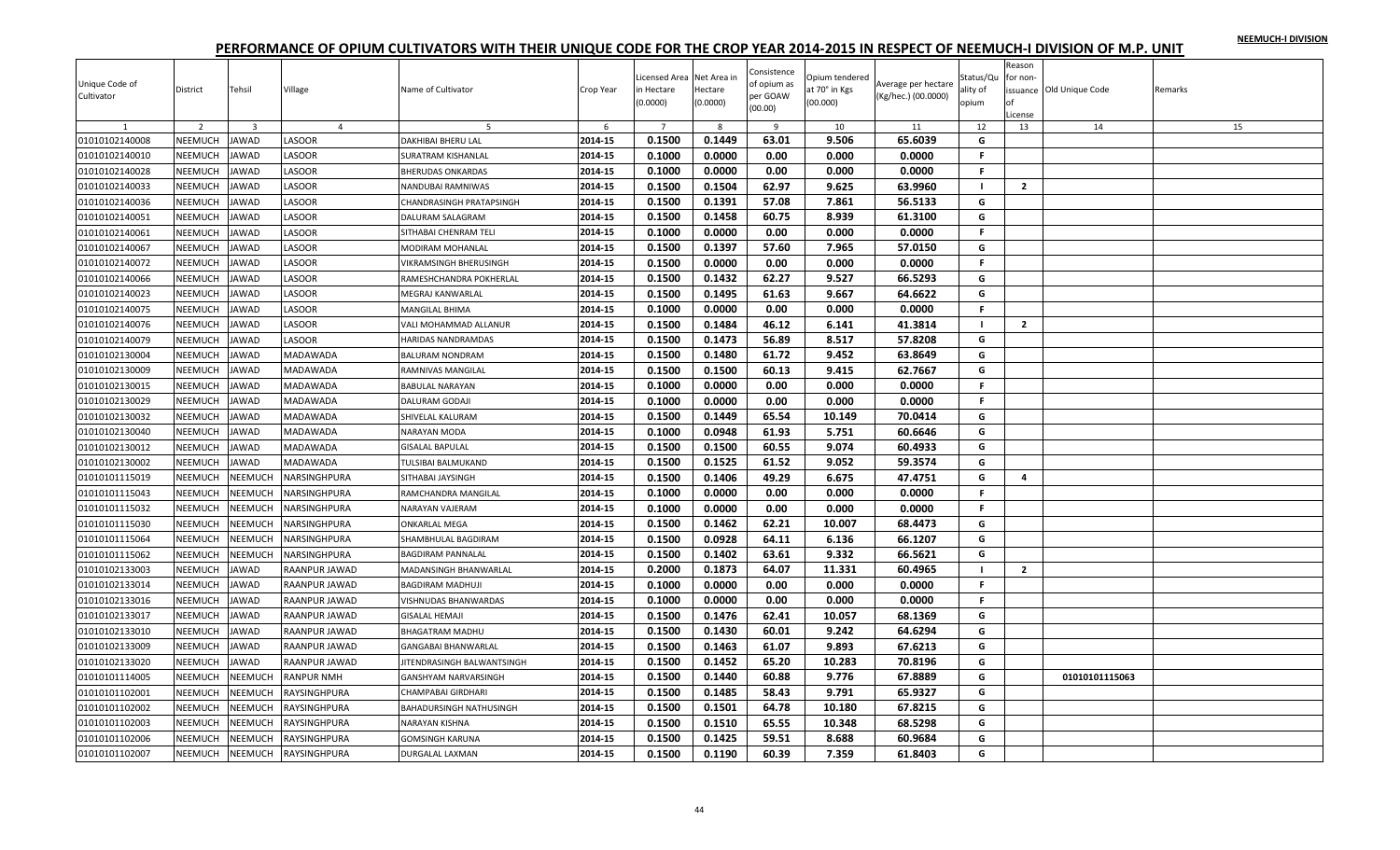| NEEMUCH-I DIVISION |  |
|--------------------|--|
|                    |  |

| Unique Code of<br>Cultivator | District       | Tehsil                  | Village        | Name of Cultivator                               | Crop Year | Licensed Area Net Area in<br>in Hectare<br>(0.0000) | Hectare<br>(0.0000) | Consistence<br>of opium as<br>per GOAW<br>(00.00) | Opium tendered<br>at 70° in Kgs<br>(00.000) | Average per hectare<br>(Kg/hec.) (00.0000) | Status/Qu<br>ality of<br>opium | Reason<br>for non-<br>.icense | issuance Old Unique Code | Remarks |
|------------------------------|----------------|-------------------------|----------------|--------------------------------------------------|-----------|-----------------------------------------------------|---------------------|---------------------------------------------------|---------------------------------------------|--------------------------------------------|--------------------------------|-------------------------------|--------------------------|---------|
| $\mathbf{1}$                 | 2              | $\overline{\mathbf{3}}$ | $\overline{4}$ | -5                                               | 6         | $\overline{7}$                                      | 8                   | - 9                                               | 10                                          | 11                                         | 12                             | 13                            | 14                       | 15      |
| 01010101102011               | NEEMUCH        | NEEMUCH                 | RAYSINGHPURA   | SHANTIBAI AMARSINGH                              | 2014-15   | 0.1500                                              | 0.1521              | 64.70                                             | 10.324                                      | 67.8764                                    | G                              |                               |                          |         |
| 01010101102017               | NEEMUCH        | <b>NEEMUCH</b>          | RAYSINGHPURA   | SHRAVAN BHIMA                                    | 2014-15   | 0.1500                                              | 0.1516              | 62.63                                             | 9.690                                       | 63.9182                                    | G                              |                               |                          |         |
| 01010101102018               | NEEMUCH        | <b>NEEMUCH</b>          | RAYSINGHPURA   | GOMSINGH AMARSINGH                               | 2014-15   | 0.1500                                              | 0.1520              | 63.57                                             | 10.053                                      | 66.1382                                    | G                              |                               |                          |         |
| 01010101102022               | NEEMUCH        | <b>NEEMUCH</b>          | RAYSINGHPURA   | KAMLIBAI BHIMA                                   | 2014-15   | 0.1500                                              | 0.1495              | 63.04                                             | 9.834                                       | 65.7793                                    | G                              |                               |                          |         |
| 01010101102024               | NEEMUCH        | <b>NEEMUCH</b>          | RAYSINGHPURA   | <b>GANGARAM SOJI</b>                             | 2014-15   | 0.1500                                              | 0.1512              | 63.88                                             | 10.358                                      | 68.5053                                    | G                              |                               |                          |         |
| 01010101102026               | NEEMUCH        | <b>NEEMUCH</b>          | RAYSINGHPURA   | <b>BANSILAL BHIMA</b>                            | 2014-15   | 0.1500                                              | 0.1500              | 65.76                                             | 10.334                                      | 68.8933                                    | G                              |                               |                          |         |
| 01010101102029               | <b>NEEMUCH</b> | <b>NEEMUCH</b>          | RAYSINGHPURA   | AMARSINGH BHIMA                                  | 2014-15   | 0.1500                                              | 0.1520              | 63.83                                             | 10.103                                      | 66.4671                                    | G                              |                               |                          |         |
| 01010101102040               | NEEMUCH        | <b>NEEMUCH</b>          | RAYSINGHPURA   | SHANTIBAI SHYAMSINGH                             | 2014-15   | 0.1500                                              | 0.1500              | 64.67                                             | 10.061                                      | 67.0733                                    | G                              |                               |                          |         |
| 01010101102023               | NEEMUCH        | <b>NEEMUCH</b>          | RAYSINGHPURA   | NATHU SHOJI                                      | 2014-15   | 0.2000                                              | 0.2016              | 64.88                                             | 13.606                                      | 67.4901                                    | G                              |                               |                          |         |
| 01010101102042               | NEEMUCH        | <b>NEEMUCH</b>          | RAYSINGHPURA   | DURGA MEGAJI                                     | 2014-15   | 0.1000                                              | 0.0000              | 0.00                                              | 0.000                                       | 0.0000                                     | F.                             |                               |                          |         |
| 01010101102010               | NEEMUCH        | <b>NEEMUCH</b>          | RAYSINGHPURA   | <b>GENDALAL SHOJI</b>                            | 2014-15   | 0.1500                                              | 0.1482              | 66.55                                             | 10.325                                      | 69.6694                                    | G                              |                               |                          |         |
| 01010101102041               | NEEMUCH        | NEEMUCH                 | RAYSINGHPURA   | KISHNA LALAJI                                    | 2014-15   | 0.1500                                              | 0.1520              | 67.67                                             | 10.644                                      | 70.0263                                    | G                              |                               |                          |         |
| 01010101102009               | NEEMUCH        | <b>NEEMUCH</b>          | RAYSINGHPURA   | BIHARI SHOJI                                     | 2014-15   | 0.1500                                              | 0.1519              | 64.73                                             | 10.153                                      | 66.8400                                    | G                              |                               |                          |         |
| 01010101102058               | NEEMUCH        | <b>NEEMUCH</b>          | RAYSINGHPURA   | GANGARAM KESHURAM                                | 2014-15   | 0.1500                                              | 0.1500              | 68.76                                             | 10.599                                      | 70.6600                                    | G                              |                               |                          |         |
| 01010101102039               | NEEMUCH        | NEEMUCH                 | RAYSINGHPURA   | AMARSINGH SABBU                                  | 2014-15   | 0.1500                                              | 0.1463              | 58.47                                             | 9.338                                       | 63.8278                                    | G                              |                               |                          |         |
| 01010102128069               | NEEMUCH        | AWAD                    | SAMAIL         | KANHEYALAL BHANWARLAL                            | 2014-15   | 0.2000                                              | 0.1976              | 55.19                                             | 11.109                                      | 56.2196                                    | G                              |                               |                          |         |
| 01010102128035               | NEEMUCH        | <b>JAWAD</b>            | SAMAIL         | SHIVELAL MANSINGH                                | 2014-15   | 0.1500                                              | 0.1500              | 60.84                                             | 9.491                                       | 63.2733                                    | G                              |                               |                          |         |
| 01010102128132               | <b>NEEMUCH</b> | <b>JAWAD</b>            | SAMAIL         | <b>NANDLAL RAMLAL</b>                            | 2014-15   | 0.1500                                              | 0.1490              | 60.21                                             | 9.135                                       | 61.3087                                    | G                              |                               |                          |         |
| 01010102128065               | NEEMUCH        | <b>JAWAD</b>            | SAMAIL         | MOHANLAL MANGILAL                                | 2014-15   | 0.2000                                              | 0.1881              | 61.79                                             | 11.846                                      | 62.9771                                    | G                              |                               |                          |         |
| 01010102128032               | NEEMUCH        | AWAD                    | SAMAIL         | MOHANLAL NARAYAN                                 | 2014-15   | 0.1500                                              | 0.1443              | 59.49                                             | 8.974                                       | 62.1899                                    | G                              |                               |                          |         |
| 01010102128099               | <b>NEEMUCH</b> | AWAD                    | SAMAIL         | JAMKUBAI GORILAL                                 | 2014-15   | 0.1500                                              | 0.1416              | 46.47                                             | 7.004                                       | 49.4633                                    | G                              | 4                             |                          |         |
| 01010101100353               | NEEMUCH        | <b>NEEMUCH</b>          | SAWAN          | <b>GOPAL RAMCHANDRA</b>                          | 2014-15   | 0.1500                                              | 0.1411              | 61.34                                             | 9.753                                       | 69.1212                                    | G                              |                               |                          |         |
| 01010101100173               | NEEMUCH        | <b>NEEMUCH</b>          | SAWAN          | SUKHLAL PRABHULAL                                | 2014-15   | 0.1500                                              | 0.1425              | 63.48                                             | 9.894                                       | 69.4316                                    | G                              |                               |                          |         |
| 01010101100071               | NEEMUCH        | <b>NEEMUCH</b>          | SAWAN          | <b>KESHURAM HAJARILAL</b>                        | 2014-15   | 0.1500                                              | 0.1498              | 65.04                                             | 10.527                                      | 70.2737                                    | G                              |                               |                          |         |
| 01010101100305               | NEEMUCH        | <b>NEEMUCH</b>          | SAWAN          | MADANLAL KANWARLAL                               | 2014-15   | 0.1500                                              | 0.1450              | 61.26                                             | 9.810                                       | 67.6552                                    | G                              |                               |                          |         |
| 01010101100016               | NEEMUCH        | <b>NEEMUCH</b>          | SAWAN          | BHERULAL SUKHRAM                                 | 2014-15   | 0.2000                                              | 0.2010              | 64.28                                             | 13.260                                      | 65.9701                                    | G                              |                               |                          |         |
| 01010101100003               | NEEMUCH        | <b>NEEMUCH</b>          | SAWAN          | KAILASHCHANDRA NARAYAN                           | 2014-15   | 0.1500                                              | 0.1531              | 61.46                                             | 10.317                                      | 67.3873                                    | G                              |                               |                          |         |
| 01010101100004               | NEEMUCH        | <b>NEEMUCH</b>          | SAWAN          | GOPALPRASAD KANWARLAL                            | 2014-15   | 0.1500                                              | 0.1502              | 64.24                                             | 10.719                                      | 71.3648                                    | G                              |                               |                          |         |
| 01010101100005               | <b>NEEMUCH</b> | NEEMUCH                 | SAWAN          | FAKIRCHAND LAXMINARAYAN                          | 2014-15   | 0.1500                                              | 0.1466              | 64.40                                             | 10.138                                      | 69.1542                                    | G                              |                               |                          |         |
| 01010101100010               | NEEMUCH        | <b>NEEMUCH</b>          | SAWAN          | SURESHCHANDRA AMRITRAM                           | 2014-15   | 0.2000                                              | 0.1932              | 59.90                                             | 12.836                                      | 66.4389                                    | G                              |                               |                          |         |
| 01010101100014               | NEEMUCH        | VEEMUCH                 | SAWAN          | NANDUBAI PANNALAL                                | 2014-15   | 0.1500                                              | 0.1470              | 62.24                                             | 10.216                                      | 69.4966                                    | G                              |                               |                          |         |
| 01010101100024               | <b>NEEMUCH</b> | <b>NEEMUCH</b>          | SAWAN          | JAGDISH PANNALAL                                 | 2014-15   | 0.1500                                              | 0.1484              | 58.80                                             | 9.702                                       | 65.3774                                    | G                              |                               |                          |         |
| 01010101100025               | NEEMUCH        | <b>NEEMUCH</b>          | SAWAN          | <b>GOPAL BHERULAL</b>                            | 2014-15   | 0.1500                                              | 0.1480              | 71.53                                             | 11.700                                      | 79.0541                                    | G                              |                               |                          |         |
| 01010101100028               | NEEMUCH        | <b>NEEMUCH</b>          | SAWAN          | <b>VIRANJAN MANGILAL</b>                         | 2014-15   | 0.1500                                              | 0.1500              | 66.24                                             | 10.750                                      | 71.6667                                    | G                              |                               |                          |         |
| 01010101100029               | NEEMUCH        | <b>NEEMUCH</b>          | SAWAN          | RADHESHYAM MANGILAL                              | 2014-15   | 0.2000                                              | 0.1903              | 60.96                                             | 12.566                                      | 66.0326                                    | G                              |                               |                          |         |
| 01010101100030               | <b>NEEMUCH</b> | <b>NEEMUCH</b>          | SAWAN          | RAGUNATH NANALAL                                 | 2014-15   | 0.1500                                              | 0.1475              | 64.90                                             | 10.495                                      | 71.1525                                    | G                              |                               |                          |         |
| 01010101100031               | NEEMUCH        | <b>NEEMUCH</b>          | SAWAN          | GANSHYAM BADRILAL                                | 2014-15   | 0.2000                                              | 0.1914              | 64.78                                             | 13.335                                      | 69.6708                                    | G                              |                               |                          |         |
| 01010101100032               | NEEMUCH        | <b>NEEMUCH</b>          | SAWAN          | KAMLESH PANNALAI                                 | 2014-15   | 0.2000                                              | 0.2012              | 65.01                                             | 14.172                                      | 70.4374                                    | G                              |                               |                          |         |
| 01010101100036               | <b>NEEMUCH</b> | <b>NEEMUCH</b>          |                | KOUSHLYABAI SHANTILAL                            | 2014-15   | 0.1500                                              | 0.1496              | 53.80                                             | 8.439                                       | 56.4104                                    | G                              |                               |                          |         |
| 01010101100042               | NEEMUCH        | NEEMUCH                 | SAWAN<br>SAWAN |                                                  | 2014-15   | 0.1000                                              | 0.0000              | 0.00                                              | 0.000                                       | 0.0000                                     | $\mathsf F$                    |                               |                          |         |
|                              | <b>NEEMUCH</b> |                         |                | <b>BALWANT NANALAL</b><br><b>BALMUKAND GOPAL</b> | 2014-15   | 0.1500                                              | 0.1481              | 62.81                                             | 10.094                                      | 68.1567                                    | G                              |                               |                          |         |
| 01010101100045               |                | NEEMUCH                 | SAWAN          |                                                  |           |                                                     |                     |                                                   |                                             |                                            |                                |                               |                          |         |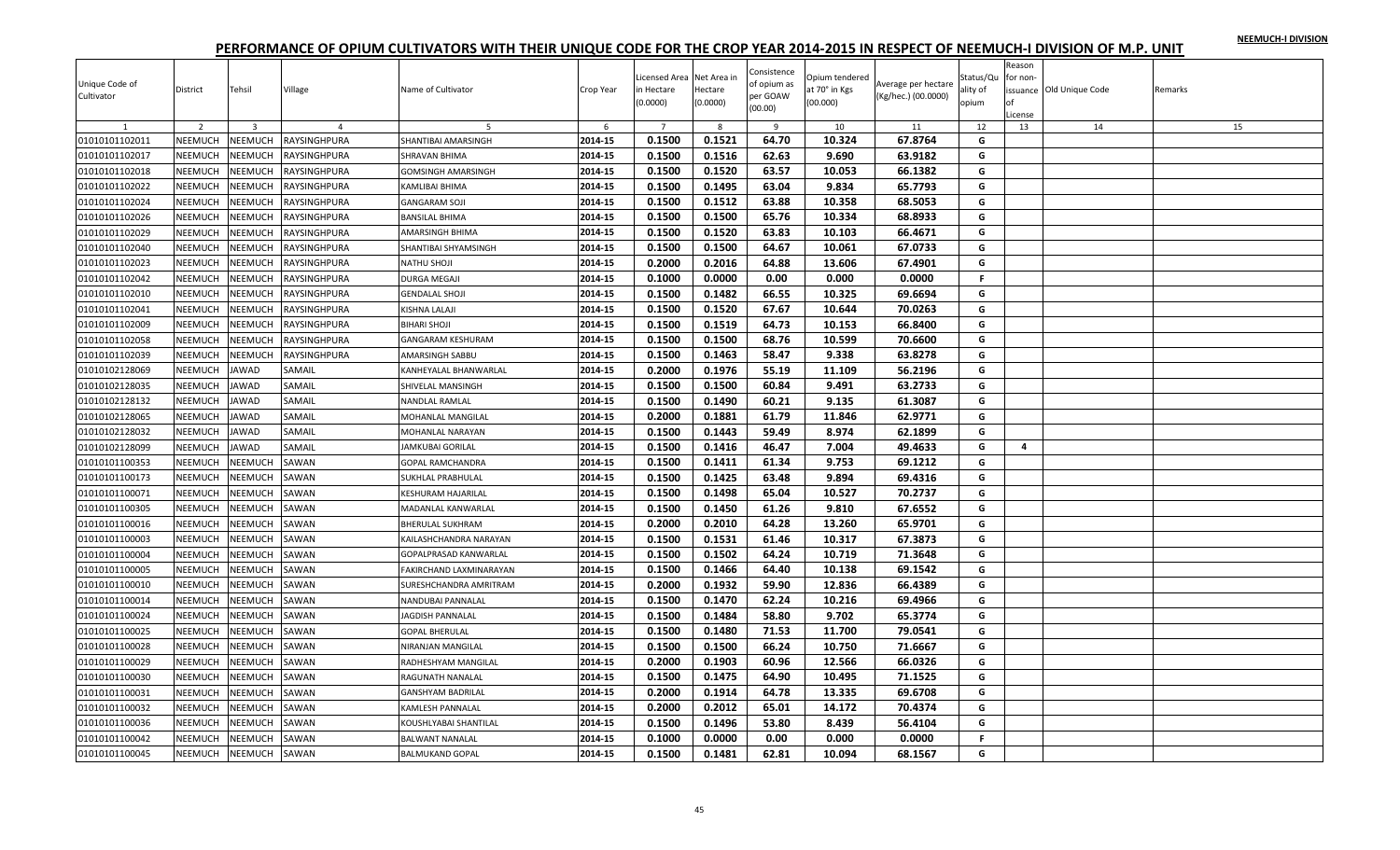|  |  | NEEMUCH-I DIVISION |
|--|--|--------------------|
|  |  |                    |

| Unique Code of<br>Cultivator | District       | Tehsil                  | Village        | Name of Cultivator        | Crop Year          | Licensed Area Net Area in<br>in Hectare<br>(0.0000) | Hectare<br>(0.0000) | Consistence<br>of opium as<br>per GOAW<br>(00.00) | Opium tendered<br>at 70° in Kgs<br>(00.000) | Average per hectare<br>(Kg/hec.) (00.0000) | Status/Qu<br>ality of<br>opium | Reason<br>for non-<br>nf<br>.icense | issuance Old Unique Code | Remarks |
|------------------------------|----------------|-------------------------|----------------|---------------------------|--------------------|-----------------------------------------------------|---------------------|---------------------------------------------------|---------------------------------------------|--------------------------------------------|--------------------------------|-------------------------------------|--------------------------|---------|
| 1                            | $\overline{2}$ | $\overline{\mathbf{3}}$ | $\overline{4}$ | 5                         | 6                  | $\overline{7}$                                      | 8                   | 9                                                 | 10                                          | 11                                         | 12                             | 13                                  | 14                       | 15      |
| 01010101100047               | NEEMUCH        | <b>NEEMUCH</b>          | SAWAN          | <b>BADRILAL DEVRAM</b>    | 2014-15            | 0.2000                                              | 0.1971              | 59.69                                             | 13.157                                      | 66.7529                                    | G                              |                                     |                          |         |
| 01010101100052               | NEEMUCH        | <b>NEEMUCH</b>          | SAWAN          | SHANTIBAI RADHESHYAM      | 2014-15            | 0.1500                                              | 0.1500              | 63.95                                             | 10.597                                      | 70.6467                                    | G                              |                                     |                          |         |
| 01010101100055               | NEEMUCH        | <b>NEEMUCH</b>          | SAWAN          | TULSIRAM MANGILAL         | 2014-15            | 0.2000                                              | 0.1914              | 61.02                                             | 12.588                                      | 65.7680                                    | G                              |                                     |                          |         |
| 01010101100058               | NEEMUCH        | <b>NEEMUCH</b>          | SAWAN          | RUKMANIBAI RADHESHYAM     | 2014-15            | 0.1500                                              | 0.1505              | 55.11                                             | 8.999                                       | 59.7940                                    | G                              |                                     |                          |         |
| 01010101100068               | NEEMUCH        | <b>NEEMUCH</b>          | SAWAN          | RATANBAI GANSHYAM         | 2014-15            | 0.1500                                              | 0.1540              | 63.69                                             | 10.309                                      | 66.9416                                    | G                              |                                     |                          |         |
| 01010101100076               | NEEMUCH        | VEEMUCH                 | SAWAN          | <b>BADRILAL ONKARLAL</b>  | 2014-15            | 0.1500                                              | 0.1450              | 64.20                                             | 9.813                                       | 67.6759                                    | G                              |                                     |                          |         |
| 01010101100077               | <b>NEEMUCH</b> | <b>NEEMUCH</b>          | SAWAN          | BALWANTSINGH MOHANLAL     | 2014-15            | 0.1500                                              | 0.1421              | 56.24                                             | 8.934                                       | 62.8712                                    | G                              |                                     |                          |         |
| 01010101100081               | NEEMUCH        | <b>NEEMUCH</b>          | SAWAN          | BHERULAL TULSIRAM         | 2014-15            | 0.1500                                              | 0.1450              | 61.14                                             | 9.416                                       | 64.9379                                    | G                              |                                     |                          |         |
| 01010101100086               | NEEMUCH        | <b>NEEMUCH</b>          | SAWAN          | KANWARLAL NARAYAN         | 2014-15            | 0.1000                                              | 0.0000              | 0.00                                              | 0.000                                       | 0.0000                                     | F.                             |                                     |                          |         |
| 01010101100088               | NEEMUCH        | <b>NEEMUCH</b>          | SAWAN          | NANURAM SHIVELAL          | 2014-15            | 0.1500                                              | 0.1410              | 61.62                                             | 9.208                                       | 65.3050                                    | G                              |                                     |                          |         |
| 01010101100091               | NEEMUCH        | <b>NEEMUCH</b>          | SAWAN          | RAMIBAI BHERULAL          | 2014-15            | 0.1500                                              | 0.1482              | 70.26                                             | 11.402                                      | 76.9366                                    | G                              |                                     |                          |         |
| 01010101100094               | NEEMUCH        | <b>NEEMUCH</b>          | SAWAN          | KRISHNAGOPAL MOTILAL      | 2014-15            | 0.1500                                              | 0.1495              | 63.11                                             | 10.747                                      | 71.8863                                    | G                              |                                     |                          |         |
| 01010101100095               | NEEMUCH        | <b>NEEMUCH</b>          | SAWAN          | KANHEYALAL NARAYAN        | 2014-15            | 0.1500                                              | 0.1440              | 62.79                                             | 9.876                                       | 68.5833                                    | G                              |                                     |                          |         |
| 01010101100101               | NEEMUCH        | <b>NEEMUCH</b>          | SAWAN          | KARULAL NANDRAM           | 2014-15            | 0.1500                                              | 0.1463              | 64.68                                             | 10.820                                      | 73.9576                                    | G                              |                                     |                          |         |
| 01010101100108               | <b>NEEMUCH</b> | <b>NEEMUCH</b>          | SAWAN          | <b>BHARATLAL MOHANLAL</b> | 2014-15            | 0.1000                                              | 0.0000              | 0.00                                              | 0.000                                       | 0.0000                                     | F.                             |                                     |                          |         |
| 01010101100109               | NEEMUCH        | <b>NEEMUCH</b>          | SAWAN          | <b>GOPAL ONKARLAL</b>     | 2014-15            | 0.1500                                              | 0.1458              | 65.25                                             | 10.002                                      | 68.6008                                    | G                              |                                     |                          |         |
| 01010101100118               | NEEMUCH        | <b>NEEMUCH</b>          | SAWAN          | RAMNIVAS MEGRAJ           | 2014-15            | 0.2000                                              | 0.1900              | 61.84                                             | 12.783                                      | 67.2789                                    | G                              |                                     |                          |         |
| 01010101100120               | NEEMUCH        | <b>NEEMUCH</b>          | SAWAN          | KANWARLAL CHUNNILAL       | 2014-15            | 0.1500                                              | 0.1470              | 55.76                                             | 9.169                                       | 62.3741                                    | G                              |                                     |                          |         |
| 01010101100122               | NEEMUCH        | <b>NEEMUCH</b>          | SAWAN          | KARULAL KANHEYALAL        | 2014-15            | 0.2000                                              | 0.1998              | 65.65                                             | 14.330                                      | 71.7217                                    | G                              |                                     |                          |         |
| 01010101100126               | NEEMUCH        | NEEMUCH                 | SAWAN          | <b>JAGANNATH RAMLAL</b>   | 2014-15            | 0.2000                                              | 0.1936              | 68.10                                             | 14.359                                      | 74.1684                                    | G                              |                                     |                          |         |
| 01010101100138               | NEEMUCH        | <b>NEEMUCH</b>          | SAWAN          | KANWARLAL ONKARLAL        | 2014-15            | 0.1500                                              | 0.1480              | 61.42                                             | 10.310                                      | 69.6622                                    | G                              |                                     |                          |         |
| 01010101100139               | <b>NEEMUCH</b> | NEEMUCH                 | SAWAN          | <b>BABULAL KHEMRAJ</b>    | 2014-15            | 0.2000                                              | 0.2000              | 64.37                                             | 13.886                                      | 69.4300                                    | G                              |                                     |                          |         |
| 01010101100141               | NEEMUCH        | <b>NEEMUCH</b>          | SAWAN          | <b>BHURIBAI UDAYRAM</b>   | 2014-15            | 0.2000                                              | 0.1992              | 70.96                                             | 14.628                                      | 73.4337                                    | G                              |                                     |                          |         |
| 01010101100142               | NEEMUCH        | <b>NEEMUCH</b>          | SAWAN          | CHAGANLAL BHERULAL        | 2014-15            | 0.1500                                              | 0.1441              | 60.99                                             | 10.055                                      | 69.7779                                    | G                              |                                     |                          |         |
| 01010101100147               | NEEMUCH        | <b>NEEMUCH</b>          | SAWAN          | RAMLAL KISHANLAL          | 2014-15            | 0.1500                                              | 0.1456              | 60.34                                             | 9.551                                       | 65.5975                                    | G                              |                                     |                          |         |
| 01010101100151               | NEEMUCH        | <b>NEEMUCH</b>          | SAWAN          | AMBALAL HAJARILAL         | 2014-15            | 0.1500                                              | 0.1302              | 67.92                                             | 9.383                                       | 72.0661                                    | G                              |                                     |                          |         |
| 01010101100165               | NEEMUCH        | <b>NEEMUCH</b>          | SAWAN          | RAMESHCHANDRA KHEMRAJ     | 2014-15            | 0.1500                                              | 0.1512              | 68.09                                             | 11.186                                      | 73.9815                                    | G                              |                                     |                          |         |
| 01010101100168               | NEEMUCH        | <b>NEEMUCH</b>          | SAWAN          | <b>BAPULAL RATANLAL</b>   | 2014-15            | 0.1000                                              | 0.0000              | 0.00                                              | 0.000                                       | 0.0000                                     | F.                             |                                     |                          |         |
| 01010101100171               | NEEMUCH        | NEEMUCH                 | SAWAN          | DEVRAM NARAYAN            | 2014-15            | 0.1000                                              | 0.0000              | 0.00                                              | 0.000                                       | 0.0000                                     | F.                             |                                     |                          |         |
| 01010101100172               | NEEMUCH        | <b>NEEMUCH</b>          | SAWAN          | AGDISH KESHURAM           | 2014-15            | 0.1500                                              | 0.1500              | 64.13                                             | 10.563                                      | 70.4200                                    | G                              |                                     |                          |         |
| 01010101100180               | <b>NEEMUCH</b> | <b>NEEMUCH</b>          | SAWAN          | MODIBAI BAGIRATH          | 2014-15            | 0.1500                                              | 0.1495              | 68.24                                             | 11.279                                      | 75.4448                                    | G                              |                                     |                          |         |
| 01010101100191               | NEEMUCH        | <b>NEEMUCH</b>          | SAWAN          | MANGILAL HIRALAL          | 2014-15            | 0.2000                                              | 0.1974              | 59.59                                             | 12.786                                      | 64.7720                                    | G                              |                                     |                          |         |
| 01010101100192               | NEEMUCH        | <b>NEEMUCH</b>          | SAWAN          | BADRILAL NARAYAN          | 2014-15            | 0.1500                                              | 0.1505              | 61.44                                             | 9.997                                       | 66.4252                                    | G                              |                                     |                          |         |
| 01010101100193               | <b>NEEMUCH</b> | <b>NEEMUCH</b>          | SAWAN          | PRABHULAL KANWARLAL       | 2014-15            | 0.2000                                              | 0.1978              | 60.87                                             | 12.748                                      | 64.4489                                    | G                              |                                     |                          |         |
| 01010101100204               | NEEMUCH        | <b>NEEMUCH</b>          | SAWAN          | RADHESHYAM NATHULAL       | 2014-15            | 0.1500                                              | 0.1443              | 64.00                                             | 10.368                                      | 71.8503                                    | G                              |                                     |                          |         |
| 01010101100214               | NEEMUCH        | <b>NEEMUCH</b>          | SAWAN          | <b>GORDHAN CHOTU</b>      | 2014-15            | 0.1000                                              | 0.0000              | 0.00                                              | 0.000                                       | 0.0000                                     | F.                             |                                     |                          |         |
| 01010101100215               | NEEMUCH        | <b>NEEMUCH</b>          | SAWAN          | RAMPRASAD RAMLAL          | 2014-15            | 0.2000                                              | 0.1914              | 60.06                                             | 12.269                                      | 64.1014                                    | G                              |                                     |                          |         |
| 01010101100229               | NEEMUCH        | <b>NEEMUCH</b>          | SAWAN          | OMPRAKASH KHEMRAJ         | 2014-15            | 0.1500                                              | 0.1505              | 65.25                                             | 10.533                                      | 69.9867                                    | G                              |                                     |                          |         |
|                              |                |                         |                | <b>VANDLAL SHIVELAL</b>   | 2014-15            | 0.1500                                              | 0.1438              | 63.97                                             | 10.025                                      | 69.7149                                    | G                              |                                     |                          |         |
| 01010101100231               | <b>NEEMUCH</b> | <b>NEEMUCH</b>          | SAWAN          |                           |                    |                                                     |                     |                                                   |                                             |                                            |                                |                                     |                          |         |
| 01010101100235               | <b>NEEMUCH</b> | <b>NEEMUCH</b>          | SAWAN          | VIDHYAKUMARI KAMLASHANKAR | 2014-15<br>2014-15 | 0.1000                                              | 0.0000              | 0.00                                              | 0.000                                       | 0.0000                                     | $\mathsf F$<br>G               |                                     |                          |         |
| 01010101100238               | <b>NEEMUCH</b> | NEEMUCH                 | SAWAN          | RAMCHANDRA SHIVLAL        |                    | 0.1000                                              | 0.0840              | 62.78                                             | 5.256                                       | 62.5714                                    |                                |                                     |                          |         |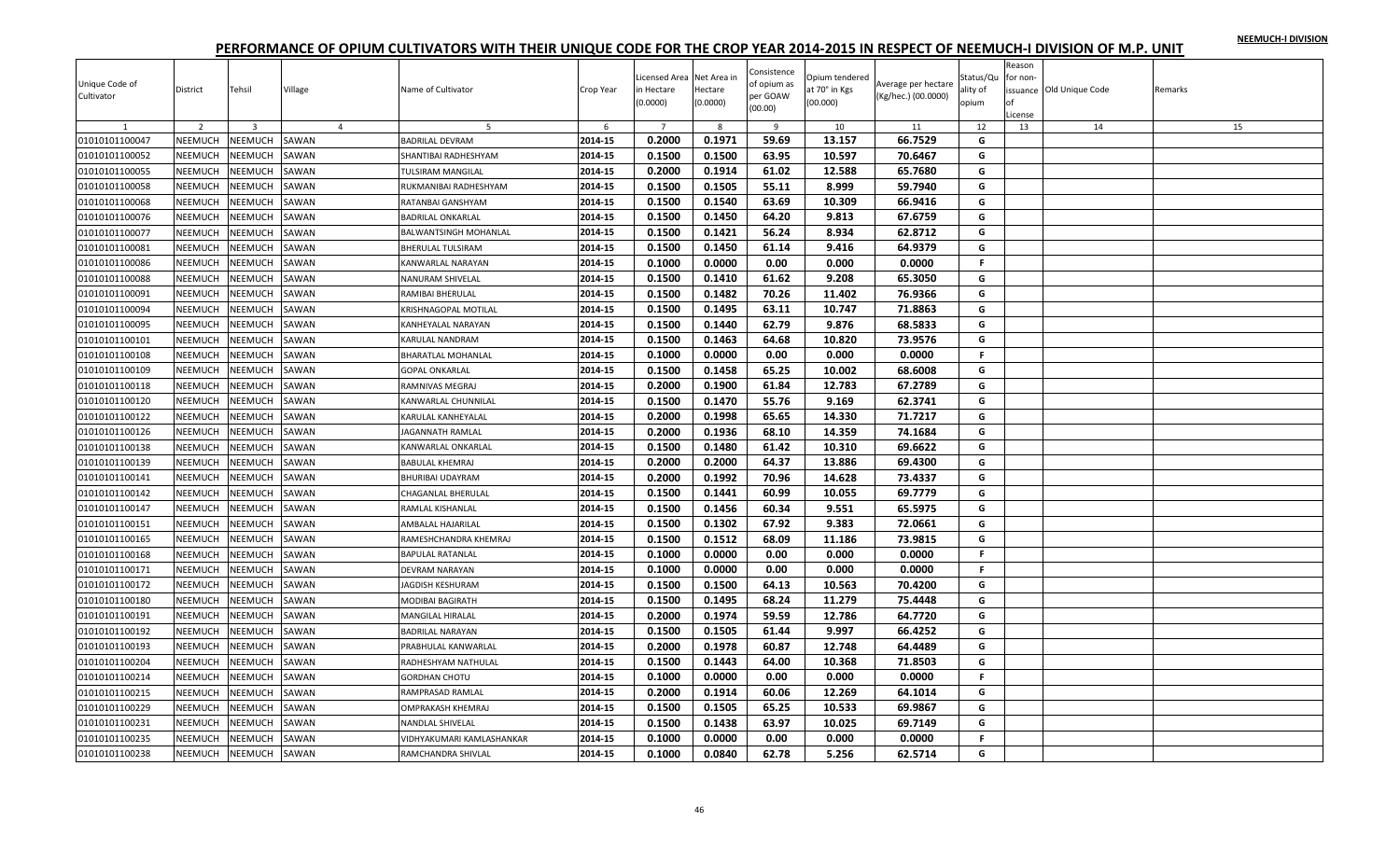|  |  | NEEMUCH-I DIVISION |
|--|--|--------------------|
|  |  |                    |

| Unique Code of<br>Cultivator | District       | Tehsil                  | Village        | Name of Cultivator         | Crop Year | Licensed Area Net Area in<br>in Hectare<br>(0.0000) | Hectare<br>(0.0000) | Consistence<br>of opium as<br>per GOAW<br>(00.00) | Opium tendered<br>at 70° in Kgs<br>(00.000) | Average per hectare<br>(Kg/hec.) (00.0000) | Status/Qu<br>ality of<br>opium | Reason<br>for non-<br>nf<br>.icense | issuance Old Unique Code | Remarks |
|------------------------------|----------------|-------------------------|----------------|----------------------------|-----------|-----------------------------------------------------|---------------------|---------------------------------------------------|---------------------------------------------|--------------------------------------------|--------------------------------|-------------------------------------|--------------------------|---------|
| 1                            | $\overline{2}$ | $\overline{\mathbf{3}}$ | $\overline{4}$ | 5                          | 6         | $\overline{7}$                                      | 8                   | 9                                                 | 10                                          | 11                                         | 12                             | 13                                  | 14                       | 15      |
| 01010101100251               | NEEMUCH        | <b>NEEMUCH</b>          | SAWAN          | SHANTIBAI MOTILAL          | 2014-15   | 0.1500                                              | 0.1488              | 62.50                                             | 10.500                                      | 70.5645                                    | G                              |                                     |                          |         |
| 01010101100303               | NEEMUCH        | <b>NEEMUCH</b>          | SAWAN          | RAMLAL RAMNARAYAN          | 2014-15   | 0.2000                                              | 0.1938              | 59.95                                             | 12.401                                      | 63.9886                                    | G                              |                                     |                          |         |
| 01010101100307               | NEEMUCH        | <b>NEEMUCH</b>          | SAWAN          | OMPRAKASH DEVRAM           | 2014-15   | 0.2000                                              | 0.1992              | 63.82                                             | 13.749                                      | 69.0211                                    | G                              |                                     |                          |         |
| 01010101100326               | <b>NEEMUCH</b> | <b>NEEMUCH</b>          | SAWAN          | KANWARLAL DEVRAM           | 2014-15   | 0.1000                                              | 0.0000              | 0.00                                              | 0.000                                       | 0.0000                                     | $\mathbf{F}$                   |                                     |                          |         |
| 01010101100327               | NEEMUCH        | <b>NEEMUCH</b>          | SAWAN          | BALRAM BHUWANIRAM          | 2014-15   | 0.1000                                              | 0.0000              | 0.00                                              | 0.000                                       | 0.0000                                     | F.                             |                                     |                          |         |
| 01010101100343               | NEEMUCH        | VEEMUCH                 | SAWAN          | MEGHRAJ HAJARILAL          | 2014-15   | 0.1500                                              | 0.1509              | 65.28                                             | 10.510                                      | 69.6488                                    | G                              |                                     |                          |         |
| 01010101100356               | NEEMUCH        | <b>NEEMUCH</b>          | SAWAN          | JAMNASHANKAR MANGILAL      | 2014-15   | 0.1500                                              | 0.1527              | 64.26                                             | 10.998                                      | 72.0236                                    | G                              |                                     |                          |         |
| 01010101100357               | NEEMUCH        | <b>NEEMUCH</b>          | SAWAN          | HARISHKUMAR SHANTILAL      | 2014-15   | 0.1500                                              | 0.1368              | 63.20                                             | 9.336                                       | 68.2456                                    | G                              |                                     |                          |         |
| 01010101100360               | NEEMUCH        | NEEMUCH                 | SAWAN          | <b>JAGDISH RATANLAL</b>    | 2014-15   | 0.1000                                              | 0.0000              | 0.00                                              | 0.000                                       | 0.0000                                     | F.                             |                                     |                          |         |
| 01010101100364               | NEEMUCH        | <b>NEEMUCH</b>          | SAWAN          | PREMSUKH KANWARLAL         | 2014-15   | 0.1500                                              | 0.1480              | 61.54                                             | 10.348                                      | 69.9189                                    | G                              |                                     |                          |         |
| 01010101100246               | <b>NEEMUCH</b> | <b>NEEMUCH</b>          | SAWAN          | <b>MANGILAL KALURAM</b>    | 2014-15   | 0.1500                                              | 0.1320              | 61.31                                             | 9.135                                       | 69.2045                                    | G                              |                                     |                          |         |
| 01010101100063               | NEEMUCH        | <b>NEEMUCH</b>          | SAWAN          | KANWARLAL BHAGIRATH        | 2014-15   | 0.1500                                              | 0.1518              | 68.25                                             | 11.339                                      | 74.6970                                    | G                              |                                     |                          |         |
| 01010101100207               | NEEMUCH        | <b>NEEMUCH</b>          | SAWAN          | MANGILAL SUKHLAL           | 2014-15   | 0.1500                                              | 0.1476              | 64.62                                             | 9.887                                       | 66.9851                                    | G                              |                                     |                          |         |
| 01010101100059               | NEEMUCH        | <b>NEEMUCH</b>          | SAWAN          | ALITKUMAR GOPAL            | 2014-15   | 0.1500                                              | 0.1500              | 63.76                                             | 10.347                                      | 68.9800                                    | G                              |                                     |                          |         |
| 01010101100123               | <b>NEEMUCH</b> | <b>NEEMUCH</b>          | SAWAN          | <b>BHAGATRAM HAJARILAL</b> | 2014-15   | 0.2000                                              | 0.1742              | 65.23                                             | 12.431                                      | 71.3605                                    | G                              |                                     |                          |         |
| 01010101100162               | NEEMUCH        | <b>NEEMUCH</b>          | SAWAN          | RAMLAL KASHIRAM            | 2014-15   | 0.1500                                              | 0.1385              | 50.66                                             | 8.127                                       | 58.6787                                    | G                              |                                     |                          |         |
| 01010101100228               | NEEMUCH        | <b>NEEMUCH</b>          | SAWAN          | RAMKUNWARBAI HIRALAL       | 2014-15   | 0.1000                                              | 0.0000              | 0.00                                              | 0.000                                       | 0.0000                                     | $\mathsf{F}$                   |                                     |                          |         |
| 01010101100379               | <b>NEEMUCH</b> | <b>NEEMUCH</b>          | SAWAN          | GORILAL BHANAJI            | 2014-15   | 0.1500                                              | 0.1485              | 61.31                                             | 9.818                                       | 66.1145                                    | G                              |                                     |                          |         |
| 01010101100383               | NEEMUCH        | <b>NEEMUCH</b>          | SAWAN          | SHAITANKUMAR RADHAKISHAN   | 2014-15   | 0.1000                                              | 0.0948              | 65.40                                             | 6.204                                       | 65.4430                                    | G                              |                                     |                          |         |
| 01010101100380               | NEEMUCH        | NEEMUCH                 | SAWAN          | KAMLABAI NANALAL           | 2014-15   | 0.1500                                              | 0.1360              | 64.06                                             | 9.472                                       | 69.6471                                    | G                              |                                     |                          |         |
| 01010101100012               | NEEMUCH        | <b>NEEMUCH</b>          | SAWAN          | NARAYAN PANNALAL           | 2014-15   | 0.2000                                              | 0.1898              | 62.31                                             | 12.845                                      | 67.6765                                    | G                              |                                     |                          |         |
| 01010101100153               | <b>NEEMUCH</b> | NEEMUCH                 | SAWAN          | HAJARILAL UNKARLAL         | 2014-15   | 0.2000                                              | 0.1979              | 64.98                                             | 13.980                                      | 70.6417                                    | G                              |                                     |                          |         |
| 01010101100155               | NEEMUCH        | <b>NEEMUCH</b>          | SAWAN          | PANNALAL DEVILAL           | 2014-15   | 0.1500                                              | 0.1278              | 62.41                                             | 9.112                                       | 71.2989                                    | G                              |                                     |                          |         |
| 01010101100253               | NEEMUCH        | <b>NEEMUCH</b>          | SAWAN          | MADANLAL GANPATLAL         | 2014-15   | 0.1500                                              | 0.1295              | 55.73                                             | 7.810                                       | 60.3089                                    | G                              |                                     |                          |         |
| 01010101100367               | NEEMUCH        | <b>NEEMUCH</b>          | SAWAN          | KANWARLAL BHERA            | 2014-15   | 0.2000                                              | 0.1944              | 66.21                                             | 13.687                                      | 70.4064                                    | G                              |                                     |                          |         |
| 01010101100200               | NEEMUCH        | <b>NEEMUCH</b>          | SAWAN          | MOHANLAL KESHURAM          | 2014-15   | 0.1500                                              | 0.1480              | 59.95                                             | 10.123                                      | 68.3986                                    | G                              |                                     |                          |         |
| 01010101100116               | <b>NEEMUCH</b> | <b>NEEMUCH</b>          | SAWAN          | <b>BABULAL JETRAM</b>      | 2014-15   | 0.1000                                              | 0.0000              | 0.00                                              | 0.000                                       | 0.0000                                     | F.                             |                                     |                          |         |
| 01010101100018               | NEEMUCH        | NEEMUCH                 | SAWAN          | BANSHILAL BOTHLAL          | 2014-15   | 0.1500                                              | 0.1435              | 58.61                                             | 8.967                                       | 62.4878                                    | G                              |                                     |                          |         |
| 01010101100098               | NEEMUCH        | NEEMUCH                 | SAWAN          | ONKARLAL CHAMPALAL         | 2014-15   | 0.2000                                              | 0.2009              | 64.77                                             | 14.166                                      | 70.5127                                    | G                              |                                     |                          |         |
| 01010101100152               | NEEMUCH        | <b>NEEMUCH</b>          | SAWAN          | <b>GORDHAN SHIVELAL</b>    | 2014-15   | 0.1000                                              | 0.0000              | 0.00                                              | 0.000                                       | 0.0000                                     | $\mathbf{F}$                   |                                     |                          |         |
| 01010101100306               | <b>NEEMUCH</b> | <b>NEEMUCH</b>          | SAWAN          | RAMLAL LAXMAN              | 2014-15   | 0.1500                                              | 0.1215              | 53.37                                             | 6.801                                       | 55.9753                                    | G                              | $\overline{a}$                      |                          |         |
|                              |                |                         |                | <b>SEETABAI MEGHRAJ</b>    | 2014-15   | 0.1500                                              | 0.1400              | 62.85                                             | 9.724                                       |                                            | G                              |                                     |                          |         |
| 01010101100074               | NEEMUCH        | <b>NEEMUCH</b>          | SAWAN          |                            |           |                                                     |                     |                                                   |                                             | 69.4571                                    |                                |                                     |                          |         |
| 01010101100339               | <b>NEEMUCH</b> | <b>NEEMUCH</b>          | SAWAN          | RAGUNANDAN BHAGIRATH       | 2014-15   | 0.1000                                              | 0.0483              | 67.17                                             | 3.656                                       | 75.6936                                    | G                              |                                     |                          |         |
| 01010101100013               | <b>NEEMUCH</b> | <b>NEEMUCH</b>          | SAWAN          | <b>SUNIL SUKHRAM</b>       | 2014-15   | 0.1500                                              | 0.1418              | 62.49                                             | 9.543                                       | 67.2990                                    | G                              |                                     |                          |         |
| 01010101100269               | NEEMUCH        | <b>NEEMUCH</b>          | SAWAN          | RAMKUNWARBAI SITARAM       | 2014-15   | 0.1500                                              | 0.1455              | 65.09                                             | 10.108                                      | 69.4708                                    | G                              |                                     |                          |         |
| 01010101100355               | NEEMUCH        | <b>NEEMUCH</b>          | SAWAN          | MANNALAL CHAGANLAL         | 2014-15   | 0.1500                                              | 0.1466              | 61.73                                             | 9.868                                       | 67.3124                                    | G                              |                                     |                          |         |
| 01010101100019               | NEEMUCH        | <b>NEEMUCH</b>          | SAWAN          | MUKESHKUMAR KESHURAM       | 2014-15   | 0.1000                                              | 0.0000              | 0.00                                              | 0.000                                       | 0.0000                                     | F                              |                                     |                          |         |
| 01010101100337               | NEEMUCH        | <b>NEEMUCH</b>          | SAWAN          | <b>BHAGIRATH NANDLAL</b>   | 2014-15   | 0.1500                                              | 0.1459              | 55.61                                             | 8.627                                       | 59.1295                                    | G                              |                                     |                          |         |
| 01010101100350               | <b>NEEMUCH</b> | <b>NEEMUCH</b>          | SAWAN          | RODSINGH UDA               | 2014-15   | 0.1500                                              | 0.1407              | 55.32                                             | 8.472                                       | 60.2132                                    | G                              |                                     |                          |         |
| 01010101100384               | <b>NEEMUCH</b> | NEEMUCH                 | SAWAN          | <b>BAPULAL MANGILAL</b>    | 2014-15   | 0.1500                                              | 0.1440              | 58.80                                             | 8.366                                       | 58.0972                                    | G                              |                                     |                          |         |
| 01010101100385               | <b>NEEMUCH</b> | NEEMUCH                 | SAWAN          | PRAHALAD KISHORELAL        | 2014-15   | 0.1000                                              | 0.0956              | 62.93                                             | 5.835                                       | 61.0356                                    | G                              |                                     |                          |         |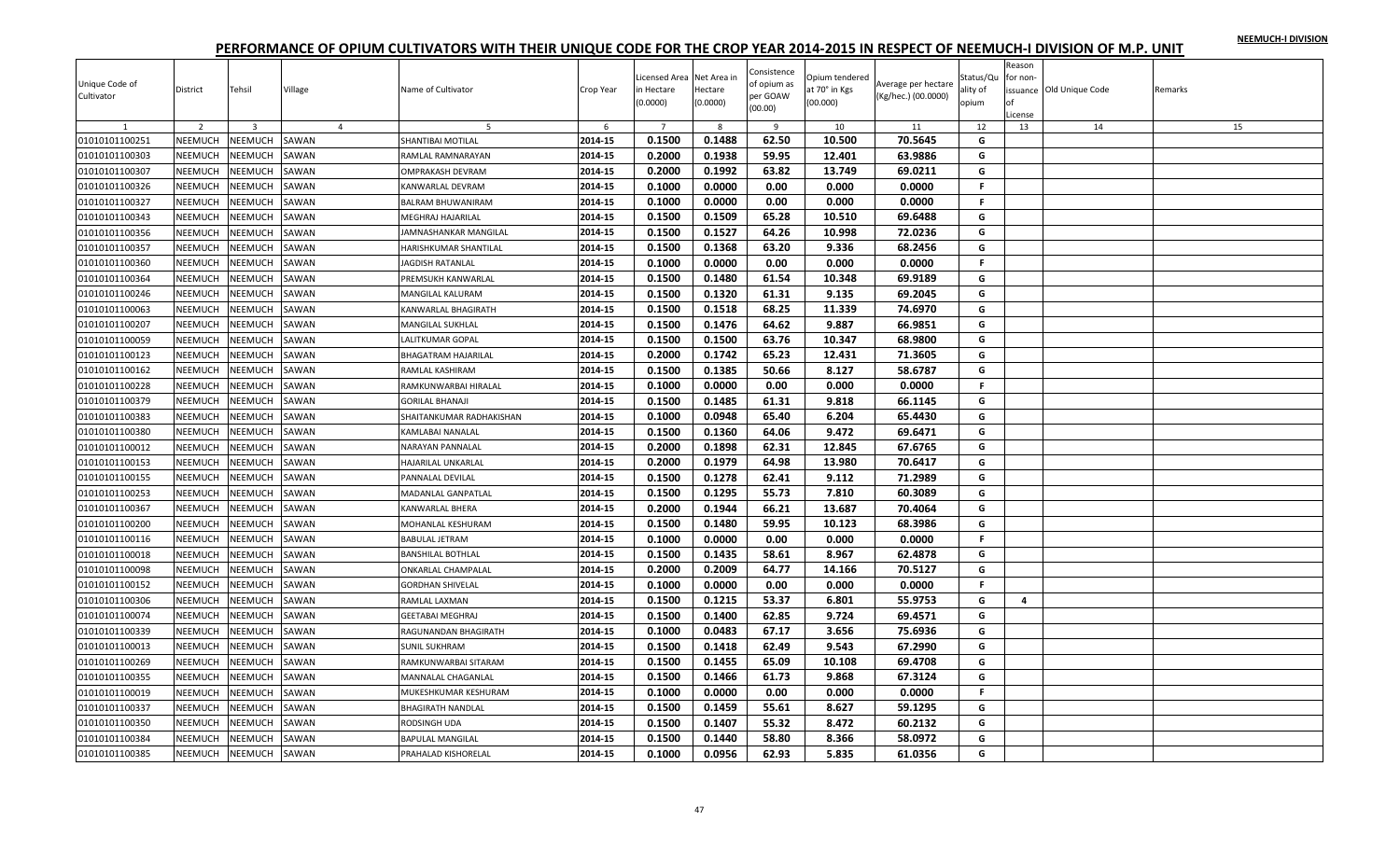|  |  | NEEMUCH-I DIVISION |
|--|--|--------------------|
|  |  |                    |

| Unique Code of<br>Cultivator | District       | Tehsil                  | Village        | Name of Cultivator         | Crop Year | icensed Area Net Area in<br>in Hectare<br>(0.0000) | Hectare<br>(0.0000) | Consistence<br>of opium as<br>per GOAW<br>(00.00) | Opium tendered<br>at 70° in Kgs<br>(00.000) | Average per hectare<br>(Kg/hec.) (00.0000) | Status/Qu<br>ality of<br>opium | Reason<br>for non-<br>оf<br>.icense | issuance Old Unique Code | Remarks                  |
|------------------------------|----------------|-------------------------|----------------|----------------------------|-----------|----------------------------------------------------|---------------------|---------------------------------------------------|---------------------------------------------|--------------------------------------------|--------------------------------|-------------------------------------|--------------------------|--------------------------|
| 1                            | $\overline{2}$ | $\overline{\mathbf{3}}$ | $\overline{4}$ | 5                          | 6         | $\overline{7}$                                     | 8                   | 9                                                 | 10                                          | 11                                         | 12                             | 13                                  | 14                       | 15                       |
| 01010101100137               | NEEMUCH        | NEEMUCH                 | SAWAN          | KOUSHLYABAI BHAGIRATH      | 2014-15   | 0.1500                                             | 0.1484              | 59.74                                             | 9.388                                       | 63.2615                                    | G                              |                                     |                          |                          |
| 01010101100053               | NEEMUCH        | <b>NEEMUCH</b>          | SAWAN          | SURESHKUMAR SHYAMLAL       | 2014-15   | 0.1500                                             | 0.1509              | 60.18                                             | 9.930                                       | 65.8052                                    | G                              |                                     |                          |                          |
| 01010101100386               | <b>NEEMUCH</b> | VEEMUCH                 | SAWAN          | RAMESHWAR KARULAL          | 2014-15   | 0.1000                                             | 0.0000              | 0.00                                              | 0.000                                       | 0.0000                                     | $\mathbf N$                    |                                     |                          | <b>TRANSFER / PIRANA</b> |
| 01010101108003               | <b>NEEMUCH</b> | <b>NEEMUCH</b>          | <b>THADOLI</b> | SHANTILAL LAXMILAL         | 2014-15   | 0.1000                                             | 0.0000              | 0.00                                              | 0.000                                       | 0.0000                                     | F.                             |                                     |                          |                          |
| 01010101108004               | NEEMUCH        | <b>NEEMUCH</b>          | THADOLI        | KAILASHCHANDRA TULSIRAM    | 2014-15   | 0.1000                                             | 0.0000              | 0.00                                              | 0.000                                       | 0.0000                                     | F.                             |                                     |                          |                          |
| 01010101108007               | NEEMUCH        | <b>NEEMUCH</b>          | <b>THADOLI</b> | KAILASHCHANDRA RAMCHANDRA  | 2014-15   | 0.1000                                             | 0.0000              | 0.00                                              | 0.000                                       | 0.0000                                     | F.                             |                                     |                          |                          |
| 01010101108012               | NEEMUCH        | <b>NEEMUCH</b>          | THADOLI        | PURANMAL KANWARLAL         | 2014-15   | 0.1000                                             | 0.0000              | 0.00                                              | 0.000                                       | 0.0000                                     | F.                             |                                     |                          |                          |
| 01010101108015               | <b>NEEMUCH</b> | <b>NEEMUCH</b>          | <b>THADOLI</b> | MOHANLAL BADRILAL          | 2014-15   | 0.1500                                             | 0.1219              | 63.86                                             | 8.566                                       | 70.2707                                    | G                              |                                     |                          |                          |
| 01010101108017               | NEEMUCH        | <b>NEEMUCH</b>          | THADOLI        | MANOHARLAL LAXMILAL        | 2014-15   | 0.1500                                             | 0.1383              | 68.56                                             | 9.491                                       | 68.6262                                    | G                              |                                     |                          |                          |
| 01010101108018               | NEEMUCH        | <b>NEEMUCH</b>          | THADOLI        | KANHEYALAL BADRILAL        | 2014-15   | 0.1500                                             | 0.1458              | 71.35                                             | 11.141                                      | 76.4129                                    | G                              |                                     |                          |                          |
| 01010101108020               | NEEMUCH        | <b>NEEMUCH</b>          | THADOLI        | SHYAMLAL JAGDISH           | 2014-15   | 0.1000                                             | 0.0000              | 0.00                                              | 0.000                                       | 0.0000                                     | F.                             |                                     |                          |                          |
| 01010101108028               | <b>NEEMUCH</b> | <b>NEEMUCH</b>          | THADOLI        | KISHOREKUMAR TULSIRAM      | 2014-15   | 0.1000                                             | 0.0000              | 0.00                                              | 0.000                                       | 0.0000                                     | F.                             |                                     |                          |                          |
| 01010101108035               | NEEMUCH        | <b>NEEMUCH</b>          | THADOLI        | KANCHANBAI KARULAL         | 2014-15   | 0.1000                                             | 0.0000              | 0.00                                              | 0.000                                       | 0.0000                                     | F.                             |                                     |                          |                          |
| 01010101108037               | NEEMUCH        | <b>JEEMUCH</b>          | THADOLI        | CHANDMAL BHUWANIRAM        | 2014-15   | 0.1500                                             | 0.1369              | 66.00                                             | 9.881                                       | 72.1768                                    | G                              |                                     |                          |                          |
| 01010101108050               | <b>NEEMUCH</b> | <b>NEEMUCH</b>          | <b>THADOLI</b> | KAMLABAI TULSIRAM          | 2014-15   | 0.1000                                             | 0.0000              | 0.00                                              | 0.000                                       | 0.0000                                     | $\mathbb F$                    |                                     |                          |                          |
| 01010101108051               | NEEMUCH        | <b>NEEMUCH</b>          | THADOLI        | BHERULAL HIRALAL           | 2014-15   | 0.1500                                             | 0.1305              | 58.54                                             | 8.614                                       | 66.0077                                    | G                              |                                     |                          |                          |
| 01010101108053               | NEEMUCH        | <b>NEEMUCH</b>          | THADOLI        | <b>GISALAL HARIRAM</b>     | 2014-15   | 0.1500                                             | 0.1238              | 57.22                                             | 7.896                                       | 63.7803                                    | G                              |                                     |                          |                          |
| 01010101108059               | NEEMUCH        | <b>NEEMUCH</b>          | THADOLI        | PURUSHOTTAM HIRALAL        | 2014-15   | 0.2000                                             | 0.1891              | 67.67                                             | 13.360                                      | 70.6504                                    | G                              |                                     |                          |                          |
| 01010101108066               | <b>NEEMUCH</b> | <b>NEEMUCH</b>          | THADOLI        | MANGIBAI BADRILAL          | 2014-15   | 0.1500                                             | 0.1440              | 60.32                                             | 9.324                                       | 64.7500                                    | G                              |                                     |                          |                          |
| 01010101108071               | <b>NEEMUCH</b> | <b>NEEMUCH</b>          | <b>THADOLI</b> | SHYAMLAL HAMPALAL          | 2014-15   | 0.1500                                             | 0.1375              | 66.18                                             | 9.719                                       | 70.6836                                    | G                              |                                     |                          |                          |
| 01010101108074               | NEEMUCH        | <b>NEEMUCH</b>          | <b>THADOLI</b> | BHAGAWATIBAI RAMCHANDRA    | 2014-15   | 0.1500                                             | 0.1442              | 61.30                                             | 9.554                                       | 66.2552                                    | G                              |                                     |                          |                          |
| 01010101108081               | NEEMUCH        | <b>NEEMUCH</b>          | THADOLI        | SHANTILAL DEVILAL          | 2014-15   | 0.1000                                             | 0.0000              | 0.00                                              | 0.000                                       | 0.0000                                     | F.                             |                                     |                          |                          |
| 01010101108083               | NEEMUCH        | <b>NEEMUCH</b>          | THADOLI        | SHYAMLAL NANALAL           | 2014-15   | 0.1000                                             | 0.0000              | 0.00                                              | 0.000                                       | 0.0000                                     | F.                             |                                     |                          |                          |
| 01010101108088               | <b>NEEMUCH</b> | <b>NEEMUCH</b>          | THADOLI        | RAMGOPAL RUPCHAND          | 2014-15   | 0.1500                                             | 0.1449              | 64.45                                             | 10.947                                      | 75.5487                                    | G                              |                                     |                          |                          |
| 01010101108100               | NEEMUCH        | <b>NEEMUCH</b>          | THADOLI        | AXMINARAYAN HARIRAM        | 2014-15   | 0.1500                                             | 0.1410              | 66.71                                             | 9.301                                       | 65.9645                                    | G                              |                                     |                          |                          |
| 01010101108102               | NEEMUCH        | <b>NEEMUCH</b>          | THADOLI        | <b>FAKIRCHAND RAMAJI</b>   | 2014-15   | 0.1500                                             | 0.1500              | 64.12                                             | 9.829                                       | 65.5267                                    | G                              |                                     |                          |                          |
| 01010101108103               | <b>NEEMUCH</b> | <b>NEEMUCH</b>          | THADOLI        | MUNNIBAI KANWARLAL         | 2014-15   | 0.2000                                             | 0.1786              | 67.07                                             | 12.801                                      | 71.6741                                    | G                              |                                     |                          |                          |
| 01010101108025               | NEEMUCH        | NEEMUCH                 | THADOLI        | SURESHCHANDRA PURUSHOTTOM  | 2014-15   | 0.1500                                             | 0.1464              | 68.84                                             | 10.493                                      | 71.6735                                    | G                              |                                     |                          |                          |
| 01010101108014               | NEEMUCH        | <b>NEEMUCH</b>          | THADOLI        | MUNNIBAI CHANDRAPRAKASH    | 2014-15   | 0.1500                                             | 0.1485              | 63.33                                             | 10.567                                      | 71.1582                                    | G                              |                                     |                          |                          |
| 01010101108061               | <b>NEEMUCH</b> | <b>NEEMUCH</b>          | THADOLI        | <b>MANGILAL BAGDIRAM</b>   | 2014-15   | 0.1500                                             | 0.1406              | 64.28                                             | 9.835                                       | 69.9502                                    | G                              |                                     |                          |                          |
| 01010101108021               | NEEMUCH        | <b>NEEMUCH</b>          | <b>THADOLI</b> | CHANDRAPRAKASH PRAHALAD    | 2014-15   | 0.1500                                             | 0.1471              | 60.08                                             | 9.493                                       | 64.5343                                    | G                              |                                     |                          |                          |
| 01010101108110               | NEEMUCH        | <b>NEEMUCH</b>          | THADOLI        | RADHESHYAM BHANAWAR        | 2014-15   | 0.1500                                             | 0.1491              | 63.16                                             | 9.609                                       | 64.4467                                    | G                              |                                     |                          |                          |
| 01010101108032               | NEEMUCH        | <b>NEEMUCH</b>          | THADOLI        | CHAGANLAL BHERULAL         | 2014-15   | 0.1500                                             | 0.1482              | 54.20                                             | 8.068                                       | 54.4399                                    | G                              | 4                                   |                          |                          |
| 01010101108056               | <b>NEEMUCH</b> | <b>NEEMUCH</b>          | <b>THADOLI</b> | FULIBAI BANSHILAL          | 2014-15   | 0.1000                                             | 0.0000              | 0.00                                              | 0.000                                       | 0.0000                                     | F.                             |                                     |                          |                          |
| 01010101108063               | <b>NEEMUCH</b> | <b>NEEMUCH</b>          | THADOLI        | <b>KESHARBAI CHAGANLAL</b> | 2014-15   | 0.1500                                             | 0.1402              | 62.00                                             | 9.025                                       | 64.3723                                    | G                              |                                     |                          |                          |
| 01010101108117               | NEEMUCH        | <b>NEEMUCH</b>          | <b>THADOLI</b> | VARDICHAND PRATHVIRAJ      | 2014-15   | 0.1500                                             | 0.1424              | 63.59                                             | 8.785                                       | 61.6924                                    | G                              |                                     |                          |                          |
| 01010101108046               | NEEMUCH        | <b>NEEMUCH</b>          | THADOLI        | <b>BHANWARLAL BABRU</b>    | 2014-15   | 0.1500                                             | 0.1259              | 57.05                                             | 7.718                                       | 61.3026                                    | G                              |                                     |                          |                          |
| 01010101108029               | NEEMUCH        | <b>NEEMUCH</b>          | THADOLI        | <b>GIRIRAJ SHANTILAL</b>   | 2014-15   | 0.1500                                             | 0.1482              | 56.63                                             | 8.341                                       | 56.2821                                    | G                              |                                     |                          |                          |
| 01010101108005               | NEEMUCH        | <b>NEEMUCH</b>          | THADOLI        | <b>BABULAL BHUWANI</b>     | 2014-15   | 0.1500                                             | 0.1438              | 66.45                                             | 11.012                                      | 76.5786                                    | G                              |                                     |                          |                          |
| 01010101108089               | NEEMUCH        | <b>NEEMUCH</b>          | THADOLI        | DINESHKUMAR JAGANNATH      | 2014-15   | 0.1500                                             | 0.1410              | 63.71                                             | 10.285                                      | 72.9433                                    | G                              |                                     |                          |                          |
| 01010101108106               | NEEMUCH        | NEEMUCH                 | <b>THADOLI</b> | DHANNA MODA                | 2014-15   | 0.1000                                             | 0.0000              | 0.00                                              | 0.000                                       | 0.0000                                     | F.                             |                                     |                          |                          |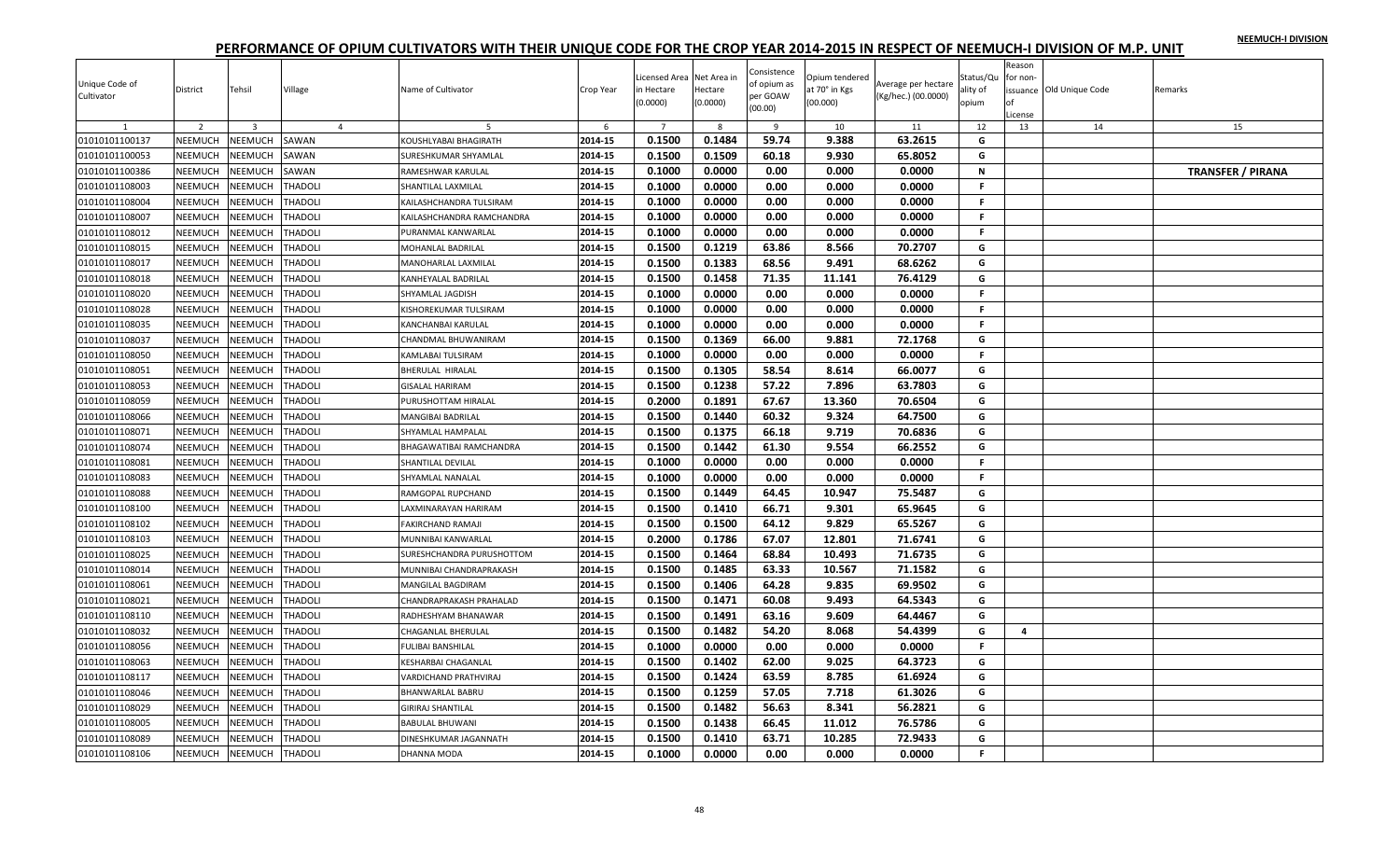| NEEMUCH-I DIVISION |  |
|--------------------|--|
|                    |  |

| Unique Code of<br>Cultivator<br>$\mathbf{1}$ | District<br>$\overline{2}$ | Tehsil<br>$\overline{\mathbf{3}}$ | Village<br>$\overline{4}$ | Name of Cultivator<br>.5 | Crop Year<br>6 | Licensed Area Net Area in<br>in Hectare<br>(0.0000)<br>$\overline{7}$ | Hectare<br>(0.0000)<br>8 | Consistence<br>of opium as<br>per GOAW<br>(00.00)<br>9 | Opium tendered<br>at 70° in Kgs<br>(00.000)<br>10 | Average per hectare<br>(Kg/hec.) (00.0000)<br>11 | Status/Qu<br>ality of<br>opium<br>12 | Reason<br>for non-<br>License<br>13 | issuance Old Unique Code<br>14 | Remarks<br>15                      |
|----------------------------------------------|----------------------------|-----------------------------------|---------------------------|--------------------------|----------------|-----------------------------------------------------------------------|--------------------------|--------------------------------------------------------|---------------------------------------------------|--------------------------------------------------|--------------------------------------|-------------------------------------|--------------------------------|------------------------------------|
| 01010101108111                               | NEEMUCH                    | <b>NEEMUCH</b>                    | <b>THADOLI</b>            | BAPULAL HAJARI           | 2014-15        | 0.1000                                                                | 0.0000                   | 0.00                                                   | 0.000                                             | 0.0000                                           | F                                    |                                     |                                |                                    |
| 01010101108141                               | NEEMUCH                    | NEEMUCH                           | <b>THADOLI</b>            | <b>GOPAL MATHURALAL</b>  | 2014-15        | 0.1500                                                                | 0.1440                   | 50.56                                                  | 7.512                                             | 52.1667                                          | G                                    | 4                                   |                                |                                    |
| 01010101108011                               | NEEMUCH                    | <b>NEEMUCH</b>                    | <b>THADOLI</b>            | <b>GISALAL CHAMPALAL</b> | 2014-15        | 0.1500                                                                | 0.1484                   | 63.82                                                  | 9.892                                             | 66.6577                                          | G                                    |                                     |                                |                                    |
| 01010101108022                               | NEEMUCH                    | <b>NEEMUCH</b>                    | <b>THADOLI</b>            | BADRILAL HIRALAL         | 2014-15        | 0.1500                                                                | 0.1470                   | 63.43                                                  | 10.113                                            | 68.7959                                          | G                                    |                                     |                                |                                    |
| 01010101108098                               | NEEMUCH                    | <b>NEEMUCH</b>                    | <b>THADOLI</b>            | OMPRAKASH DHANNALAL      | 2014-15        | 0.1000                                                                | 0.0000                   | 0.00                                                   | 0.000                                             | 0.0000                                           | F.                                   |                                     |                                |                                    |
| 01010101108075                               | NEEMUCH                    | <b>NEEMUCH</b>                    | <b>THADOLI</b>            | <b>GOPAL MANGILAL</b>    | 2014-15        | 0.1500                                                                | 0.1110                   | 62.10                                                  | 7.159                                             | 64.4955                                          | G                                    |                                     |                                |                                    |
| 01010101108107                               | NEEMUCH                    | <b>NEEMUCH</b>                    | <b>THADOLI</b>            | <b>TEJPAL GANSHYAM</b>   | 2014-15        | 0.1000                                                                | 0.0000                   | 0.00                                                   | 0.000                                             | 0.0000                                           | F                                    |                                     |                                |                                    |
| 01010101108120                               | NEEMUCH                    | <b>NEEMUCH</b>                    | <b>THADOLI</b>            | <b>BABULAL NANALAL</b>   | 2014-15        | 0.1500                                                                | 0.1188                   | 54.66                                                  | 7.012                                             | 59.0236                                          | G                                    |                                     |                                | <b>NAME CHANGE</b>                 |
| 01010102131009                               | NEEMUCH                    | <b>JAWAD</b>                      | AKHEPUR                   | HUSAINKHAN AHEMADKHAN    | 2014-15        | 0.2000                                                                | 0.1980                   | 62.06                                                  | 13.290                                            | 67.1212                                          | G                                    |                                     | 01010102123089                 |                                    |
| 01010102131005                               | <b>NEEMUCH</b>             | <b>AWAD</b>                       | AKHEPUR                   | MEHABUBKHAN AHAMADKHAN   | 2014-15        | 0.2000                                                                | 0.1980                   | 58.48                                                  | 12.331                                            | 62.2778                                          | G                                    |                                     | 01010102123100                 |                                    |
| 01010102135004                               | <b>NEEMUCH</b>             | <b>JAWAD</b>                      | <b>DHABI</b>              | <b>BAGDIRAM BHAGU</b>    | 2014-15        | 0.1000                                                                | 0.0000                   | 0.00                                                   | 0.000                                             | 0.0000                                           | F.                                   |                                     | 01010102138031                 |                                    |
| 01010101113015                               | NEEMUCH                    | <b>NEEMUCH</b>                    | <b>DHANERIYA KHURD</b>    | NANUSINGH RAYSINGH       | 2014-15        | 0.1000                                                                | 0.0000                   | 0.00                                                   | 0.000                                             | 0.0000                                           | F.                                   |                                     | 01010101002121                 |                                    |
| 01010101118003                               | NEEMUCH                    | <b>NEEMUCH</b>                    | <b>SEMLI CHAK</b>         | DEVILAL JODHRAJ          | 2014-15        | 0.1500                                                                | 0.1197                   | 61.01                                                  | 7.844                                             | 65.5305                                          | G                                    |                                     | 01010102240320                 |                                    |
| 01010101118002                               | <b>NEEMUCH</b>             | <b>NEEMUCH</b>                    | <b>SEMLI CHAK</b>         | DINESHKUMAR JODHRAJ      | 2014-15        | 0.1500                                                                | 0.1419                   | 62.23                                                  | 8.863                                             | 62.4595                                          | G                                    |                                     | 01010102240321                 |                                    |
| 01010101119065                               | NEEMUCH                    | <b>NEEMUCH</b>                    | SEMLICHANDRAWAT           | SHANKARLAL TULSIRAM      | 2014-15        | 0.1500                                                                | 0.1349                   | 59.29                                                  | 8.089                                             | 59.9629                                          | G                                    |                                     | 01010102147068                 |                                    |
| 01010102166001                               | NEEMUCH                    | AWAD                              | AATA                      | VISHVAS GHEESALAL        | 2014-15        | 0.2000                                                                | 0.1991                   | 64.48                                                  | 14.609                                            | 73.3752                                          | G                                    |                                     |                                |                                    |
| 01010102166013                               | <b>NEEMUCH</b>             | <b>JAWAD</b>                      | <b>AATA</b>               | SOHANIBAI VARDICHAND     | 2014-15        | 0.1500                                                                | 0.1455                   | 60.82                                                  | 10.001                                            | 68.7354                                          | G                                    |                                     |                                |                                    |
| 01010102166016                               | NEEMUCH                    | <b>JAWAD</b>                      | AATA                      | PHOOLCHAND PRABHULAL     | 2014-15        | 0.2000                                                                | 0.1990                   | 62.08                                                  | 13.693                                            | 68.8090                                          | G                                    |                                     |                                |                                    |
| 01010102166017                               | <b>NEEMUCH</b>             | <b>AWAD</b>                       | AATA                      | SHOBHARAM GHEESALAL      | 2014-15        | 0.2000                                                                | 0.2016                   | 65.21                                                  | 14.803                                            | 73.4276                                          | G                                    |                                     |                                |                                    |
| 01010102166020                               | NEEMUCH                    | <b>JAWAD</b>                      | <b>AATA</b>               | MOHANLAL EKLING          | 2014-15        | 0.2000                                                                | 0.1979                   | 58.97                                                  | 12.839                                            | 64.8762                                          | G                                    |                                     |                                |                                    |
| 01010102166024                               | NEEMUCH                    | <b>AWAD</b>                       | AATA                      | BHERULAL VARDICHANDRA    | 2014-15        | 0.1500                                                                | 0.1462                   | 63.19                                                  | 10.444                                            | 71.4364                                          | G                                    |                                     |                                |                                    |
| 01010102166032                               | NEEMUCH                    | <b>AWAD</b>                       | AATA                      | PHOOLCHAND HEMRAJ        | 2014-15        | 0.2000                                                                | 0.1833                   | 61.71                                                  | 12.192                                            | 66.5139                                          | G                                    |                                     |                                |                                    |
| 01010102166036                               | <b>NEEMUCH</b>             | <b>JAWAD</b>                      | <b>AATA</b>               | SHAMBHULAL SHANKARLAL    | 2014-15        | 0.1500                                                                | 0.1470                   | 60.62                                                  | 10.184                                            | 69.2789                                          | G                                    |                                     |                                |                                    |
| 01010102166040                               | NEEMUCH                    | <b>JAWAD</b>                      | AATA                      | SHANKARLAL MATHURALAL    | 2014-15        | 0.2000                                                                | 0.1309                   | 61.78                                                  | 8.967                                             | 68.5027                                          | G                                    |                                     |                                |                                    |
| 01010102166041                               | NEEMUCH                    | <b>JAWAD</b>                      | AATA                      | BAGDIRAM MANGILAL        | 2014-15        | 0.2000                                                                | 0.1991                   | 56.65                                                  | 12.601                                            | 63.2898                                          | G                                    |                                     |                                |                                    |
| 01010102166042                               | <b>NEEMUCH</b>             | <b>JAWAD</b>                      | <b>AATA</b>               | <b>GHEESALAL HIRALAL</b> | 2014-15        | 0.1500                                                                | 0.1472                   | 60.71                                                  | 10.381                                            | 70.5231                                          | G                                    |                                     |                                |                                    |
| 01010102166014                               | NEEMUCH                    | <b>JAWAD</b>                      | AATA                      | <b>GORILAL RATANLAL</b>  | 2014-15        | 0.2000                                                                | 0.1950                   | 60.49                                                  | 13.230                                            | 67.8462                                          | G                                    |                                     |                                |                                    |
| 01010102166002                               | <b>NEEMUCH</b>             | <b>AWAD</b>                       | AATA                      | BHERULAL KISHANLAL       | 2014-15        | 0.1500                                                                | 0.1456                   | 61.75                                                  | 10.339                                            | 71.0096                                          | G                                    |                                     |                                |                                    |
| 01010102166044                               | NEEMUCH                    | <b>AWAD</b>                       | AATA                      | SHAMBHULAL GANGARAM      | 2014-15        | 0.1500                                                                | 0.1472                   | 60.01                                                  | 10.502                                            | 71.3451                                          | G                                    |                                     |                                |                                    |
| 01010102170011                               | NEEMUCH                    | <b>AWAD</b>                       | <b>ATHANA</b>             | CHUNNIBAI MANGILAL       | 2014-15        | 0.2000                                                                | 0.1924                   | 55.99                                                  | 11.118                                            | 57.7859                                          | G                                    |                                     |                                |                                    |
| 01010102170013                               | <b>NEEMUCH</b>             | <b>JAWAD</b>                      | <b>ATHANA</b>             | LAXMAN MANNALAL DHAKAD   | 2014-15        | 0.1500                                                                | 0.1428                   | 51.07                                                  | 7.084                                             | 49.6078                                          | G                                    | 4                                   |                                |                                    |
| 01010102170020                               | NEEMUCH                    | <b>JAWAD</b>                      | <b>ATHANA</b>             | KANHEYALAL PYARA         | 2014-15        | 0.1000                                                                | 0.0000                   | 0.00                                                   | 0.000                                             | 0.0000                                           | F.                                   |                                     |                                |                                    |
| 01010102170062                               | NEEMUCH                    | <b>AWAD</b>                       | <b>ATHANA</b>             | RATANLAL GOKULJI         | 2014-15        | 0.1500                                                                | 0.1505                   | 49.71                                                  | 7.719                                             | 51.2890                                          | G                                    | 4                                   |                                |                                    |
| 01010102170063                               | NEEMUCH                    | JAWAD                             | <b>ATHANA</b>             | NATHULAL LAXMAN          | 2014-15        | 0.1500                                                                | 0.1476                   | 61.07                                                  | 9.318                                             | 63.1301                                          | G                                    |                                     |                                | <b>TRANSFER / KOCHWA (COR-III)</b> |
| 01010102170069                               | NEEMUCH                    | <b>AWAD</b>                       | ATHANA                    | <b>JAGDISH JAYRAM</b>    | 2014-15        | 0.1500                                                                | 0.0000                   | 0.00                                                   | 0.000                                             | 0.0000                                           | F.                                   |                                     |                                |                                    |
| 01010102170026                               | NEEMUCH                    | <b>JAWAD</b>                      | ATHANA                    | MODIBAI GULABCHAND       | 2014-15        | 0.1500                                                                | 0.1544                   | 56.80                                                  | 9.104                                             | 58.9637                                          | G                                    |                                     |                                |                                    |
| 01010102170168                               | <b>NEEMUCH</b>             | <b>JAWAD</b>                      | <b>ATHANA</b>             | SHANKARLAL PHOOLCHAND    | 2014-15        | 0.1000                                                                | 0.0000                   | 0.00                                                   | 0.000                                             | 0.0000                                           | F                                    |                                     |                                |                                    |
| 01010102170102                               | NEEMUCH                    | <b>JAWAD</b>                      | <b>ATHANA</b>             | RUPLAL PRABHULAL         | 2014-15        | 0.1500                                                                | 0.1474                   | 55.92                                                  | 8.260                                             | 56.0380                                          | G                                    |                                     |                                | <b>TRANSFER / KANERA (COR-III)</b> |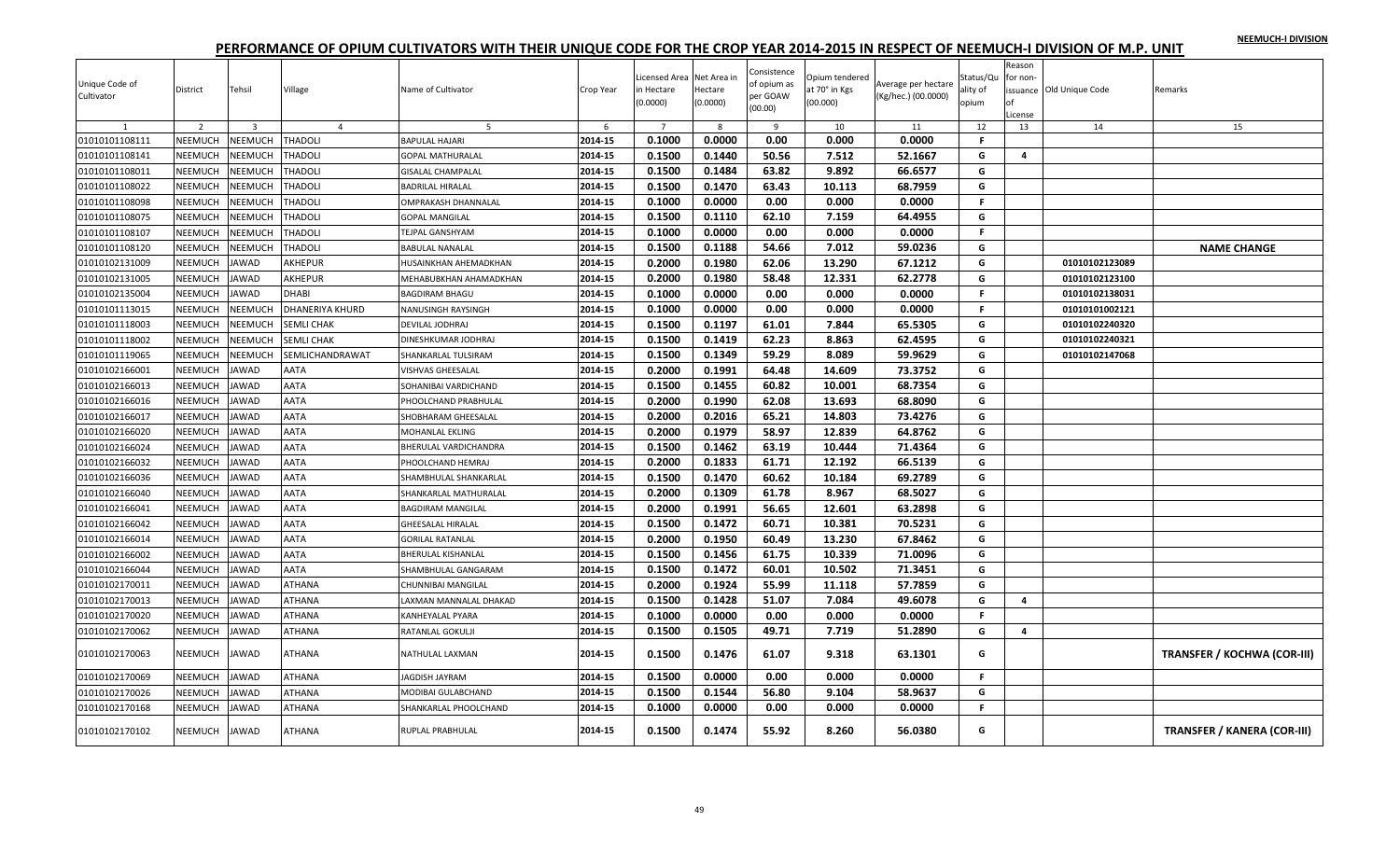|  |  | NEEMUCH-I DIVISION |
|--|--|--------------------|
|  |  |                    |

| Unique Code of<br>Cultivator | District       | Tehsil         | Village               | Name of Cultivator              | Crop Year | Licensed Area Net Area in<br>in Hectare<br>(0.0000) | Hectare<br>(0.0000) | Consistence<br>of opium as<br>per GOAW<br>(00.00) | Opium tendered<br>at 70° in Kgs<br>(00.000) | Average per hectare<br>(Kg/hec.) (00.0000) | Status/Qu<br>ality of<br>opium | Reason<br>for non<br>nf<br>License | issuance Old Unique Code | Remarks                            |
|------------------------------|----------------|----------------|-----------------------|---------------------------------|-----------|-----------------------------------------------------|---------------------|---------------------------------------------------|---------------------------------------------|--------------------------------------------|--------------------------------|------------------------------------|--------------------------|------------------------------------|
|                              | $\overline{2}$ | $\overline{3}$ | $\overline{4}$        | $\overline{a}$                  | -6        | $\overline{7}$                                      | 8                   | 9                                                 | 10                                          | 11                                         | 12                             | 13                                 | 14                       | 15                                 |
| 01010102170142               | NEEMUCH        | <b>JAWAD</b>   | <b>ATHANA</b>         | HUKMICHAND PRABHULAL            | 2014-15   | 0.1500                                              | 0.1481              | 58.52                                             | 9.388                                       | 63.3896                                    | G                              |                                    |                          | <b>TRANSFER / KANERA (COR-III)</b> |
| 01010102170073               | NEEMUCH        | <b>JAWAD</b>   | <b>ATHANA</b>         | <b>BADRILAL PYARA</b>           | 2014-15   | 0.1500                                              | 0.1522              | 60.62                                             | 9.994                                       | 65.6636                                    | G                              |                                    |                          |                                    |
| 01010102170022               | NEEMUCH        | <b>JAWAD</b>   | <b>ATHANA</b>         | JAGANNATHIBAI BHANWARLAL        | 2014-15   | 0.2000                                              | 0.1985              | 63.04                                             | 12.941                                      | 65.1940                                    | G                              |                                    |                          |                                    |
| 01010102144001               | NEEMUCH        | <b>JAWAD</b>   | <b>BARKHEDA MEENA</b> | LAXMINARAYAN NANDLLAL           | 2014-15   | 0.1500                                              | 0.1544              | 56.99                                             | 9.371                                       | 60.6930                                    | G                              |                                    |                          |                                    |
| 01010102144012               | NEEMUCH        | <b>JAWAD</b>   | <b>BARKHEDA MEENA</b> | SITARAM SHIVELAL                | 2014-15   | 0.2000                                              | 0.1966              | 65.59                                             | 13.109                                      | 66.6785                                    | G                              |                                    |                          |                                    |
| 01010102144013               | NEEMUCH        | <b>JAWAD</b>   | <b>BARKHEDA MEENA</b> | SHIVELAL NARAYAN                | 2014-15   | 0.2000                                              | 0.1953              | 65.16                                             | 12.902                                      | 66.0625                                    | G                              |                                    |                          |                                    |
| 01010102144016               | NEEMUCH        | <b>JAWAD</b>   | <b>BARKHEDA MEENA</b> | SHOBHARAM NANDLAL               | 2014-15   | 0.1500                                              | 0.1497              | 60.55                                             | 9.403                                       | 62.8123                                    | G                              |                                    |                          |                                    |
| 01010102144017               | NEEMUCH        | <b>JAWAD</b>   | <b>BARKHEDA MEENA</b> | <b>GOVINDRAM GANGARAM</b>       | 2014-15   | 0.2000                                              | 0.1937              | 67.11                                             | 13.949                                      | 72.0134                                    | G                              |                                    |                          |                                    |
| 01010102144033               | NEEMUCH        | <b>JAWAD</b>   | BARKHEDA MEENA        | OMPRAKASH MAGNIRAM              | 2014-15   | 0.2000                                              | 0.1954              | 64.17                                             | 13.696                                      | 70.0921                                    | G                              |                                    |                          |                                    |
| 01010102144037               | NEEMUCH        | <b>JAWAD</b>   | <b>BARKHEDA MEENA</b> | BHERULAL RAMCHANDRA             | 2014-15   | 0.1500                                              | 0.1500              | 64.41                                             | 10.499                                      | 69.9933                                    | G                              |                                    |                          |                                    |
| 01010102235011               | NEEMUCH        | <b>JAWAD</b>   | <b>BASEDIBHATI</b>    | LABHCHAND PANNALAL              | 2014-15   | 0.2000                                              | 0.1993              | 61.46                                             | 13.565                                      | 68.0632                                    | G                              |                                    |                          |                                    |
| 01010102235017               | NEEMUCH        | <b>JAWAD</b>   | <b>BASEDIBHATI</b>    | HANGAMIBAI LAXMINARAYAN         | 2014-15   | 0.2000                                              | 0.1973              | 58.75                                             | 12.329                                      | 62.4886                                    | G                              |                                    |                          | <b>NAME CHANGE</b>                 |
| 01010102235024               | NEEMUCH        | <b>JAWAD</b>   | <b>BASEDIBHATI</b>    | JAGDISH DAMARLAL                | 2014-15   | 0.1500                                              | 0.1500              | 58.71                                             | 9.603                                       | 64.0200                                    | G                              |                                    |                          |                                    |
| 01010102235027               | NEEMUCH        | <b>JAWAD</b>   | <b>BASEDIBHATI</b>    | SATYANARAYAN DAMARLAL           | 2014-15   | 0.1500                                              | 0.1522              | 59.47                                             | 9.881                                       | 64.9212                                    | G                              |                                    |                          |                                    |
| 01010102235032               | NEEMUCH        | <b>JAWAD</b>   | <b>BASEDIBHATI</b>    | <b>LALA KALU</b>                | 2014-15   | 0.1500                                              | 0.1515              | 64.61                                             | 9.996                                       | 65.9802                                    | G                              |                                    |                          |                                    |
| 01010102235039               | NEEMUCH        | <b>JAWAD</b>   | <b>BASEDIBHATI</b>    | KESHURAM CHANDA                 | 2014-15   | 0.1500                                              | 0.1505              | 61.37                                             | 9.425                                       | 62.6246                                    | G                              |                                    |                          |                                    |
| 01010102235043               | NEEMUCH        | <b>JAWAD</b>   | BASEDIBHATI           | HANGAMIBAI DEVILAL              | 2014-15   | 0.1500                                              | 0.1511              | 62.74                                             | 10.191                                      | 67.4454                                    | G                              |                                    |                          |                                    |
| 01010102235047               | NEEMUCH        | <b>JAWAD</b>   | BASEDIBHATI           | MANSHA BANSHILAL CHANDA         | 2014-15   | 0.2000                                              | 0.2001              | 62.11                                             | 13.265                                      | 66.2919                                    | G                              |                                    |                          |                                    |
| 01010102235049               | NEEMUCH        | <b>JAWAD</b>   | <b>BASEDIBHATI</b>    | SATYANARAYAN SITARAM            | 2014-15   | 0.1500                                              | 0.1543              | 62.24                                             | 10.607                                      | 68.7427                                    | G                              |                                    |                          |                                    |
| 01010102235052               | NEEMUCH        | JAWAD          | BASEDIBHATI           | NANDLAL MAGNIRAM                | 2014-15   | 0.1500                                              | 0.1488              | 57.81                                             | 9.539                                       | 64.1062                                    | G                              |                                    |                          |                                    |
| 01010102235053               | NEEMUCH        | <b>JAWAD</b>   | <b>BASEDIBHATI</b>    | LAXMANDAS MURLIDAS              | 2014-15   | 0.1500                                              | 0.1465              | 59.67                                             | 9.573                                       | 65.3447                                    | G                              |                                    |                          |                                    |
| 01010102235054               | NEEMUCH        | <b>JAWAD</b>   | <b>BASEDIBHATI</b>    | MOTILAL HEMRAJ                  | 2014-15   | 0.2000                                              | 0.1969              | 60.27                                             | 13.070                                      | 66.3789                                    | G                              |                                    |                          |                                    |
| 01010102235055               | NEEMUCH        | <b>JAWAD</b>   | BASEDIBHATI           | HEMRAJ MANGNIRAM                | 2014-15   | 0.2000                                              | 0.1950              | 55.82                                             | 12.041                                      | 61.7487                                    | G                              |                                    |                          |                                    |
| 01010102235056               | NEEMUCH        | <b>JAWAD</b>   | BASEDIBHATI           | DAMARLAL MAGANIRAM              | 2014-15   | 0.2000                                              | 0.1989              | 60.07                                             | 12.864                                      | 64.6757                                    | G                              |                                    |                          |                                    |
| 01010102235057               | NEEMUCH        | <b>JAWAD</b>   | <b>BASEDIBHATI</b>    | RAMGOPAL BHUWANIRAM             | 2014-15   | 0.2000                                              | 0.1932              | 65.80                                             | 13.658                                      | 70.6936                                    | G                              |                                    |                          |                                    |
| 01010102235061               | NEEMUCH        | <b>JAWAD</b>   | <b>BASEDIBHATI</b>    | RADHESHYAM UDAIRAM              | 2014-15   | 0.2000                                              | 0.1943              | 63.38                                             | 13.391                                      | 68.9192                                    | G                              |                                    |                          |                                    |
| 01010102235063               | NEEMUCH        | <b>JAWAD</b>   | <b>BASEDIBHATI</b>    | MANGILAL DEVILAL                | 2014-15   | 0.1500                                              | 0.1496              | 55.40                                             | 8.587                                       | 57.3997                                    | G                              |                                    |                          |                                    |
| 01010102235064               | NEEMUCH        | <b>JAWAD</b>   | <b>BASEDIBHATI</b>    | RAJARAM BHANWARLAL              | 2014-15   | 0.1500                                              | 0.1483              | 59.15                                             | 9.870                                       | 66.5543                                    | G                              |                                    |                          |                                    |
| 01010102235065               | NEEMUCH        | <b>JAWAD</b>   | <b>BASEDIBHATI</b>    | TULSIBAI MOHANLAL               | 2014-15   | 0.1500                                              | 0.1500              | 54.29                                             | 8.842                                       | 58.9467                                    | G                              |                                    |                          | <b>NAME CHANGE</b>                 |
| 01010102235068               | NEEMUCH        | <b>JAWAD</b>   | <b>BASEDIBHATI</b>    | <b>BAGDIRAM SHRILAL</b>         | 2014-15   | 0.1500                                              | 0.1487              | 59.15                                             | 9.489                                       | 63.8130                                    | G                              |                                    |                          |                                    |
| 01010102235058               | NEEMUCH        | <b>JAWAD</b>   | <b>BASEDIBHATI</b>    | PRAHALAD RAMNARAYAN             | 2014-15   | 0.2000                                              | 0.2022              | 54.76                                             | 10.936                                      | 54.0851                                    | G                              | 4                                  |                          |                                    |
| 01010102235073               | NEEMUCH        | <b>JAWAD</b>   | <b>BASEDIBHATI</b>    | RAMSUKH RAMNARAYAN              | 2014-15   | 0.1500                                              | 0.1500              | 61.76                                             | 9.987                                       | 66.5800                                    | G                              |                                    |                          |                                    |
| 01010102235075               | NEEMUCH        | <b>JAWAD</b>   | BASEDIBHATI           | PANNALAL BHERULAL               | 2014-15   | 0.1500                                              | 0.1488              | 61.30                                             | 10.036                                      | 67.4462                                    | G                              |                                    |                          |                                    |
| 01010102235081               | <b>NEEMUCH</b> | <b>JAWAD</b>   | <b>BASEDIBHATI</b>    | RAMESHCHANDRA RAMCHANDRA        | 2014-15   | 0.1500                                              | 0.1512              | 56.21                                             | 9.170                                       | 60.6481                                    | G                              |                                    |                          |                                    |
| 01010102235082               | NEEMUCH        | <b>JAWAD</b>   | <b>BASEDIBHATI</b>    | RAMDYAL RAMNARAYAN              | 2014-15   | 0.1500                                              | 0.1479              | 60.37                                             | 9.694                                       | 65.5443                                    | G                              |                                    |                          |                                    |
| 01010102235014               | NEEMUCH        | <b>JAWAD</b>   | BASEDIBHATI           | RAMNIVAS NANURAM BHANWARLAL     | 2014-15   | 0.2000                                              | 0.2030              | 63.59                                             | 13.908                                      | 68.5123                                    | G                              |                                    |                          |                                    |
| 01010102235087               | NEEMUCH        | <b>JAWAD</b>   | BASEDIBHATI           | RAKESH RAMPRASAD D.P. KANWARLAL | 2014-15   | 0.2000                                              | 0.1980              | 55.97                                             | 12.010                                      | 60.6566                                    | G                              |                                    |                          |                                    |
| 01010102235093               | NEEMUCH        | <b>JAWAD</b>   | <b>BASEDIBHATI</b>    | KANCHANBAI BANSHILAL            | 2014-15   | 0.2000                                              | 0.1974              | 59.78                                             | 12.853                                      | 65.1114                                    | G                              |                                    |                          |                                    |
| 01010102235096               | NEEMUCH        | <b>JAWAD</b>   | <b>BASEDIBHATI</b>    | MANGIBAI BHUWANISHANKAR         | 2014-15   | 0.2000                                              | 0.2005              | 62.19                                             | 13.398                                      | 66.8229                                    | G                              |                                    |                          |                                    |
| 01010102235023               | NEEMUCH        | <b>JAWAD</b>   | <b>BASEDIBHATI</b>    | MULCHAND RAMA                   | 2014-15   | 0.1000                                              | 0.0000              | 0.00                                              | 0.000                                       | 0.0000                                     | $\mathsf F$                    |                                    |                          |                                    |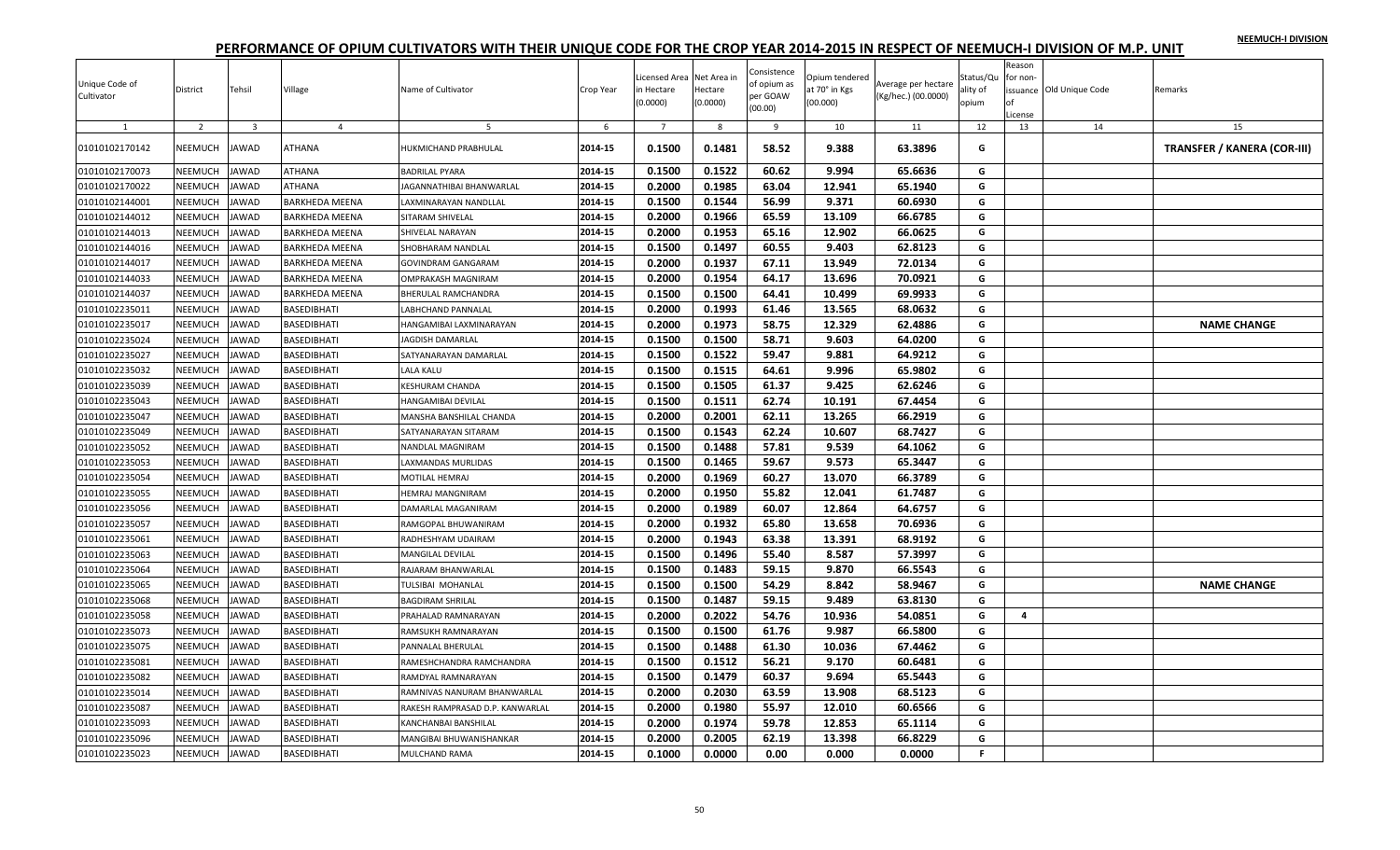|  |  | NEEMUCH-I DIVISION |
|--|--|--------------------|
|  |  |                    |

| Unique Code of<br>Cultivator | District       | Tehsil                  | Village           | Name of Cultivator         | Crop Year | Licensed Area Net Area in<br>n Hectare<br>(0.0000) | Hectare<br>(0.0000) | Consistence<br>of opium as<br>per GOAW<br>(00.00) | Opium tendered<br>at 70° in Kgs<br>(00.000) | Average per hectare<br>(Kg/hec.) (00.0000) | Status/Qu<br>ality of<br>opium | Reason<br>for non-<br>nf<br>License | issuance Old Unique Code | Remarks                            |
|------------------------------|----------------|-------------------------|-------------------|----------------------------|-----------|----------------------------------------------------|---------------------|---------------------------------------------------|---------------------------------------------|--------------------------------------------|--------------------------------|-------------------------------------|--------------------------|------------------------------------|
|                              | $\overline{2}$ | $\overline{\mathbf{3}}$ | $\overline{a}$    | 5                          | -6        | $\overline{7}$                                     | 8                   | $\mathbf{q}$                                      | 10                                          | 11                                         | 12                             | 13                                  | 14                       | 15                                 |
| 01010102235072               | NEEMUCH        | <b>JAWAD</b>            | BASEDIBHATI       | RAMDAS MURLIDAS            | 2014-15   | 0.2000                                             | 0.2005              | 59.04                                             | 12.559                                      | 62.6384                                    | G                              |                                     |                          |                                    |
| 01010102235084               | NEEMUCH        | <b>JAWAD</b>            | BASEDIBHATI       | KANWARLAL NANURAM          | 2014-15   | 0.1500                                             | 0.1500              | 60.46                                             | 9.872                                       | 65.8133                                    | G                              |                                     |                          |                                    |
| 01010102235038               | NEEMUCH        | <b>JAWAD</b>            | BASEDIBHATI       | KISHANLAL BHIMA            | 2014-15   | 0.1500                                             | 0.1481              | 58.79                                             | 9.482                                       | 64.0243                                    | G                              |                                     |                          |                                    |
| 01010102235022               | NEEMUCH        | <b>JAWAD</b>            | BASEDIBHATI       | RAGUVIRSINGH RATANSINGH    | 2014-15   | 0.1500                                             | 0.1481              | 56.04                                             | 9.038                                       | 61.0263                                    | G                              |                                     |                          |                                    |
| 01010102235008               | NEEMUCH        | <b>JAWAD</b>            | BASEDIBHATI       | RAMPRASAD PANNALAI         | 2014-15   | 0.2000                                             | 0.1998              | 58.86                                             | 12.672                                      | 63.4234                                    | G                              |                                     |                          |                                    |
| 01010102235026               | NEEMUCH        | <b>JAWAD</b>            | BASEDIBHATI       | NARAYAN DURGA              | 2014-15   | 0.1500                                             | 0.1480              | 58.33                                             | 9.408                                       | 63.5676                                    | G                              |                                     |                          |                                    |
| 01010102235062               | NEEMUCH        | <b>JAWAD</b>            | BASEDIBHATI       | RAMCHANDRA DEVILAL         | 2014-15   | 0.1500                                             | 0.1543              | 58.45                                             | 10.012                                      | 64.8866                                    | G                              |                                     |                          |                                    |
| 01010102235045               | NEEMUCH        | <b>JAWAD</b>            | BASEDIBHATI       | <b>KESHARBAI MANGU</b>     | 2014-15   | 0.1500                                             | 0.1534              | 63.93                                             | 10.631                                      | 69.3025                                    | G                              |                                     |                          |                                    |
| 01010102235078               | NEEMUCH        | <b>JAWAD</b>            | BASEDIBHATI       | HARISINGH ONKARSINGH       | 2014-15   | 0.1500                                             | 0.1468              | 58.87                                             | 9.562                                       | 65.1362                                    | G                              |                                     |                          |                                    |
| 01010102229003               | NEEMUCH        | <b>JAWAD</b>            | <b>BAWAL JUNI</b> | BHAGAVANTIBAI RATANLAL     | 2014-15   | 0.2000                                             | 0.2000              | 69.38                                             | 13.926                                      | 69.6300                                    | G                              |                                     |                          |                                    |
| 01010102229006               | NEEMUCH        | <b>JAWAD</b>            | <b>BAWAL JUNI</b> | DAKHIBAI RAMCHANDRA        | 2014-15   | 0.1500                                             | 0.1470              | 60.36                                             | 9.071                                       | 61.7075                                    | G                              |                                     |                          |                                    |
| 01010102229009               | NEEMUCH        | <b>JAWAD</b>            | <b>BAWAL JUNI</b> | MOTYABAI BHANWARLAL        | 2014-15   | 0.2000                                             | 0.1923              | 65.47                                             | 12.561                                      | 65.3198                                    | G                              |                                     |                          |                                    |
| 01010102229010               | NEEMUCH        | <b>JAWAD</b>            | <b>BAWAL JUNI</b> | RAMKUNWARBAI BADRILAL      | 2014-15   | 0.1500                                             | 0.1478              | 54.48                                             | 8.047                                       | 54.4452                                    | G                              | 4                                   |                          |                                    |
| 01010102229012               | NEEMUCH        | <b>JAWAD</b>            | BAWAL JUNI        | MADHULAL KALUJI            | 2014-15   | 0.1500                                             | 0.1513              | 61.71                                             | 9.547                                       | 63.0998                                    | G                              |                                     |                          |                                    |
| 01010102229017               | NEEMUCH        | <b>JAWAD</b>            | BAWAL JUNI        | NATHULAL SUKHDEV           | 2014-15   | 0.2000                                             | 0.1978              | 67.81                                             | 13.591                                      | 68.7108                                    | G                              |                                     |                          |                                    |
| 01010102229019               | NEEMUCH        | <b>JAWAD</b>            | <b>BAWAL JUNI</b> | NANDUBAI MADHOLAL          | 2014-15   | 0.1000                                             | 0.0000              | 0.00                                              | 0.000                                       | 0.0000                                     | F.                             |                                     |                          |                                    |
| 01010102229020               | NEEMUCH        | <b>JAWAD</b>            | BAWAL JUNI        | <b>BALIBAI PANNALAL</b>    | 2014-15   | 0.1500                                             | 0.1512              | 62.75                                             | 9.413                                       | 62.2553                                    | G                              |                                     |                          |                                    |
| 01010102229022               | NEEMUCH        | <b>JAWAD</b>            | <b>BAWAL JUNI</b> | PARWATIBAI SHANKAR         | 2014-15   | 0.2000                                             | 0.2009              | 66.93                                             | 13.950                                      | 69.4375                                    | G                              |                                     |                          |                                    |
| 01010102229023               | NEEMUCH        | <b>JAWAD</b>            | <b>BAWAL JUNI</b> | RAMESHCHANDRA MAGNIRAM     | 2014-15   | 0.1500                                             | 0.1514              | 62.77                                             | 9.416                                       | 62.1929                                    | G                              |                                     |                          |                                    |
| 01010102229015               | NEEMUCH        | <b>JAWAD</b>            | <b>BAWAL JUNI</b> | <b>GOPAL BADRILAL</b>      | 2014-15   | 0.1000                                             | 0.0000              | 0.00                                              | 0.000                                       | 0.0000                                     | F.                             |                                     |                          |                                    |
| 01010102229026               | NEEMUCH        | <b>JAWAD</b>            | BAWAL JUNI        | RAMCHANDRA SHRILAL         | 2014-15   | 0.1500                                             | 0.1406              | 65.76                                             | 9.065                                       | 64.4737                                    | G                              |                                     |                          |                                    |
| 01010102229034               | NEEMUCH        | <b>JAWAD</b>            | BAWAL JUNI        | RADHESHYAM HIRALAL         | 2014-15   | 0.1500                                             | 0.1455              | 60.70                                             | 9.183                                       | 63.1134                                    | G                              |                                     |                          |                                    |
| 01010102229035               | NEEMUCH        | <b>JAWAD</b>            | <b>BAWAL JUNI</b> | <b>KHYALIRAM BHAGIRATH</b> | 2014-15   | 0.1500                                             | 0.1496              | 56.88                                             | 8.678                                       | 58.0080                                    | G                              |                                     |                          |                                    |
| 01010102229040               | NEEMUCH        | <b>JAWAD</b>            | <b>BAWAL JUNI</b> | <b>DEVILAL PRABHULAL</b>   | 2014-15   | 0.1500                                             | 0.1520              | 66.50                                             | 10.289                                      | 67.6908                                    | G                              |                                     |                          |                                    |
| 01010102229041               | NEEMUCH        | <b>JAWAD</b>            | BAWAL JUNI        | MOHANLAL BHAGIRATH         | 2014-15   | 0.1500                                             | 0.1516              | 60.69                                             | 9.199                                       | 60.6794                                    | G                              |                                     |                          |                                    |
| 01010102228063               | NEEMUCH        | <b>JAWAD</b>            | BAWAL NAI         | SURESHCHANDRA MOTILAL      | 2014-15   | 0.2000                                             | 0.1969              | 63.69                                             | 13.275                                      | 67.4200                                    | G                              |                                     |                          |                                    |
| 01010102228064               | NEEMUCH        | <b>JAWAD</b>            | <b>BAWAL NAI</b>  | <b>BHERULAL NANALAL</b>    | 2014-15   | 0.1000                                             | 0.0000              | 0.00                                              | 0.000                                       | 0.0000                                     | F.                             |                                     |                          |                                    |
| 01010102228065               | NEEMUCH        | <b>JAWAD</b>            | BAWAL NAI         | LAXMINARAYAN AMARCHAND     | 2014-15   | 0.1500                                             | 0.1412              | 62.28                                             | 9.191                                       | 65.0921                                    | G                              |                                     |                          |                                    |
| 01010102228066               | NEEMUCH        | <b>JAWAD</b>            | <b>BAWAL NAI</b>  | RAMCHANDRA PYARAJI         | 2014-15   | 0.1000                                             | 0.0000              | 0.00                                              | 0.000                                       | 0.0000                                     | $\mathbb F$                    |                                     |                          |                                    |
| 01010102228070               | NEEMUCH        | <b>JAWAD</b>            | <b>BAWAL NAI</b>  | KISHANLAL PARTHA           | 2014-15   | 0.2000                                             | 0.2080              | 58.55                                             | 13.291                                      | 63.8990                                    | G                              |                                     |                          |                                    |
| 01010102228076               | NEEMUCH        | <b>JAWAD</b>            | <b>BAWAL NAI</b>  | ONKARLAL DALCHAND          | 2014-15   | 0.2000                                             | 0.1739              | 63.28                                             | 11.381                                      | 65.4457                                    | G                              |                                     |                          |                                    |
| 01010102228042               | NEEMUCH        | <b>JAWAD</b>            | <b>BAWAL NAI</b>  | TULSIBAI CHATARBHUJ        | 2014-15   | 0.1500                                             | 0.1443              | 56.58                                             | 8.139                                       | 56.4033                                    | G                              |                                     |                          |                                    |
| 01010102228078               | NEEMUCH        | <b>JAWAD</b>            | BAWAL NAI         | AMRITRAM MATHURALAL        | 2014-15   | 0.1500                                             | 0.1470              | 62.16                                             | 10.026                                      | 68.2041                                    | G                              |                                     |                          |                                    |
| 01010102228079               | NEEMUCH        | <b>JAWAD</b>            | <b>BAWAL NAI</b>  | SHANTILAL BHAGWAN          | 2014-15   | 0.1500                                             | 0.1463              | 48.46                                             | 4.465                                       | 30.5195                                    | G                              | 4                                   |                          |                                    |
| 01010102228080               | NEEMUCH        | <b>JAWAD</b>            | <b>BAWAL NAI</b>  | <b>GANGARAM MAGNIRAM</b>   | 2014-15   | 0.1000                                             | 0.0000              | 0.00                                              | 0.000                                       | 0.0000                                     | F.                             |                                     |                          |                                    |
| 01010102228085               | NEEMUCH        | <b>JAWAD</b>            | BAWAL NAI         | PYARIBAI HIRALAL           | 2014-15   | 0.2000                                             | 0.2000              | 62.20                                             | 13.560                                      | 67.8000                                    | G                              |                                     |                          |                                    |
| 01010102228086               | NEEMUCH        | <b>JAWAD</b>            | BAWAL NAI         | <b>UDAYRAM BHERA</b>       | 2014-15   | 0.1500                                             | 0.1513              | 57.78                                             | 8.849                                       | 58.4865                                    | G                              |                                     |                          |                                    |
| 01010102228088               | NEEMUCH        | <b>JAWAD</b>            | <b>BAWAL NAI</b>  | DHAPUBAI NAVALRAM          | 2014-15   | 0.2000                                             | 0.1896              | 60.55                                             | 12.309                                      | 64.9209                                    | G                              |                                     |                          |                                    |
| 01010102228089               | NEEMUCH        | <b>JAWAD</b>            | <b>BAWAL NAI</b>  | NANDKISHORE PRABHULAL      | 2014-15   | 0.1500                                             | 0.0000              | 0.00                                              | 0.000                                       | 0.0000                                     | N                              |                                     |                          | <b>TRANSFER / KANERA (COR-III)</b> |
| 01010102228090               | NEEMUCH        | <b>JAWAD</b>            | <b>BAWAL NAI</b>  | MATHURALAL NATHUJI         | 2014-15   | 0.1500                                             | 0.1465              | 55.46                                             | 8.858                                       | 60.4642                                    | G                              |                                     |                          |                                    |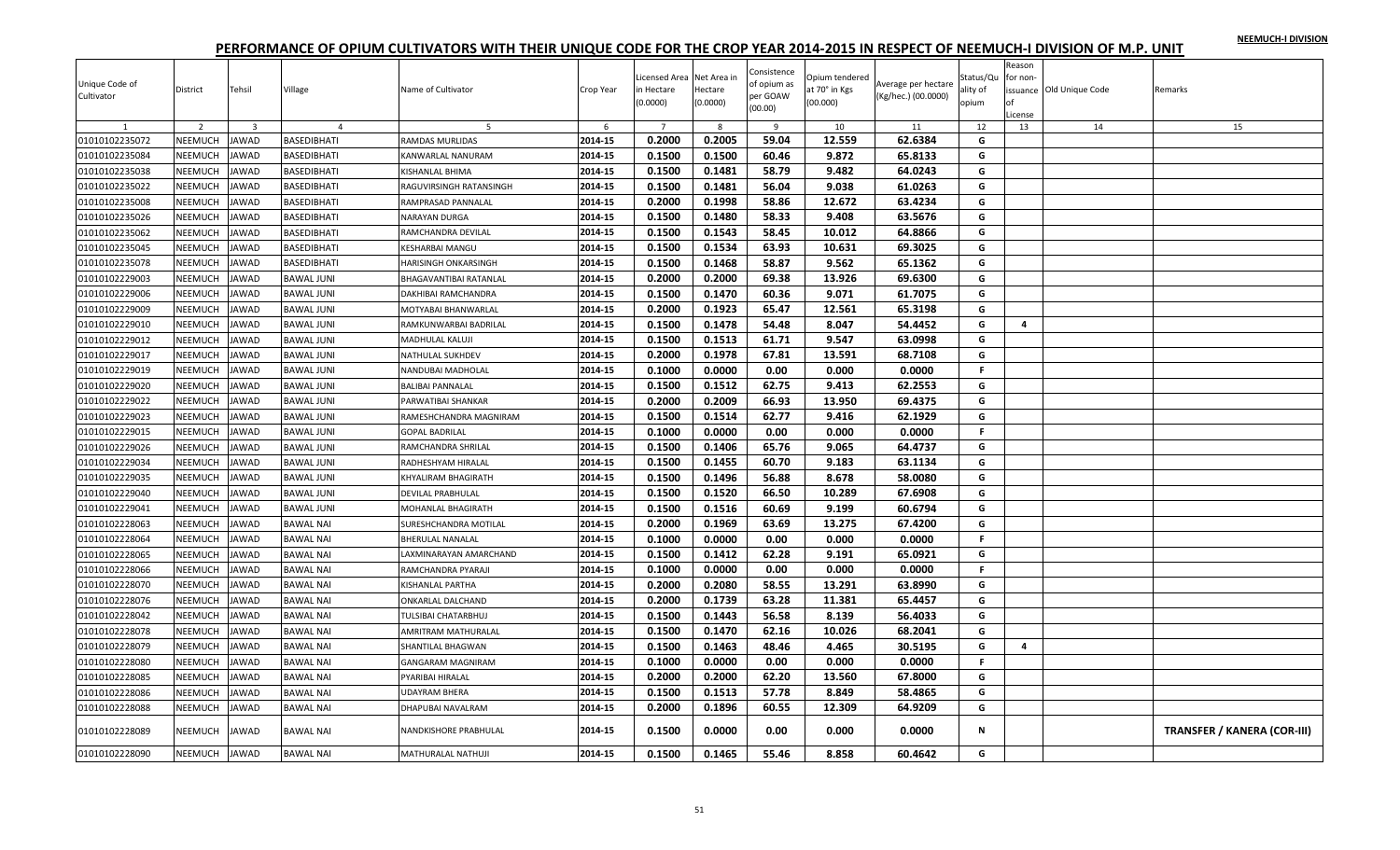|  |  | NEEMUCH-I DIVISION |
|--|--|--------------------|
|  |  |                    |

| Unique Code of<br>Cultivator | District       | Tehsil                  | Village                  | Name of Cultivator           | Crop Year | Licensed Area Net Area in<br>in Hectare<br>(0.0000) | Hectare<br>(0.0000) | Consistence<br>of opium as<br>per GOAW<br>(00.00) | Opium tendered<br>at 70° in Kgs<br>(00.000) | Average per hectare<br>(Kg/hec.) (00.0000) | Status/Qu<br>ality of<br>opium | Reason<br>for non-<br>nf<br>.icense | issuance Old Unique Code | Remarks            |
|------------------------------|----------------|-------------------------|--------------------------|------------------------------|-----------|-----------------------------------------------------|---------------------|---------------------------------------------------|---------------------------------------------|--------------------------------------------|--------------------------------|-------------------------------------|--------------------------|--------------------|
| 1                            | $\overline{2}$ | $\overline{\mathbf{3}}$ | $\overline{4}$           | 5                            | 6         | $\overline{7}$                                      | 8                   | 9                                                 | 10                                          | 11                                         | 12                             | 13                                  | 14                       | 15                 |
| 01010102157001               | NEEMUCH        | <b>JAWAD</b>            | CHADAUL                  | <b>BANSHILAL NARAYAN</b>     | 2014-15   | 0.2000                                              | 0.1952              | 60.64                                             | 12.795                                      | 65.5482                                    | G                              |                                     |                          |                    |
| 01010102157011               | NEEMUCH        | AWAD                    | CHADAUL                  | RAMESHCHANDRA DOLATRAM       | 2014-15   | 0.1500                                              | 0.1470              | 50.22                                             | 8.078                                       | 54.9524                                    | G                              | $\overline{4}$                      |                          |                    |
| 01010102157015               | NEEMUCH        | AWAD                    | CHADAUL                  | TULSIRAM BHERULAL            | 2014-15   | 0.1500                                              | 0.1495              | 59.30                                             | 9.208                                       | 61.5920                                    | G                              |                                     |                          |                    |
| 01010102157016               | NEEMUCH        | AWAD                    | CHADAUL                  | NANDULAL BHERULAL            | 2014-15   | 0.2000                                              | 0.1938              | 58.88                                             | 12.306                                      | 63.4985                                    | G                              |                                     |                          |                    |
| 01010102157019               | NEEMUCH        | AWAD                    | CHADAUL                  | AMARCHAND HAJARI             | 2014-15   | 0.1500                                              | 0.1430              | 57.20                                             | 8.899                                       | 62.2308                                    | G                              |                                     |                          |                    |
| 01010102157022               | NEEMUCH        | AWAD                    | CHADAUL                  | JDAYRAM NAULA                | 2014-15   | 0.1500                                              | 0.1480              | 52.43                                             | 8.651                                       | 58.4527                                    | G                              |                                     |                          |                    |
| 01010102157024               | NEEMUCH        | <b>IAWAD</b>            | CHADAUL                  | RATANLAL NATHULAL            | 2014-15   | 0.1500                                              | 0.1470              | 59.55                                             | 9.928                                       | 67.5374                                    | G                              |                                     |                          |                    |
| 01010102157038               | NEEMUCH        | AWAD                    | CHADAUL                  | DHAPUBAI NARAYAN             | 2014-15   | 0.2000                                              | 0.1958              | 60.81                                             | 12.892                                      | 65.8427                                    | G                              |                                     |                          |                    |
| 01010102157046               | NEEMUCH        | AWAD                    | CHADAUL                  | CHATARIBAI BHERULAL          | 2014-15   | 0.1500                                              | 0.1500              | 59.41                                             | 9.421                                       | 62.8067                                    | G                              |                                     |                          |                    |
| 01010102157055               | NEEMUCH        | <b>AWAD</b>             | CHADAUL                  | GIRDHARI NARAYAN             | 2014-15   | 0.1500                                              | 0.1480              | 59.88                                             | 10.000                                      | 67.5676                                    | G                              |                                     |                          |                    |
| 01010102157061               | NEEMUCH        | AWAD                    | CHADAUL                  | DOULATRAM NARAYAN            | 2014-15   | 0.1500                                              | 0.1480              | 60.80                                             | 10.032                                      | 67.7838                                    | G                              |                                     |                          |                    |
| 01010102157089               | NEEMUCH        | AWAD                    | CHADAUL                  | <b>GENDIBAI MANGU</b>        | 2014-15   | 0.1500                                              | 0.1500              | 62.93                                             | 10.365                                      | 69.1000                                    | G                              |                                     |                          |                    |
| 01010102209029               | NEEMUCH        | AWAD                    | DADAULI                  | PARASRAM KANHEYALAL          | 2014-15   | 0.1500                                              | 0.1504              | 65.71                                             | 10.448                                      | 69.4681                                    | G                              |                                     |                          |                    |
| 01010102209031               | NEEMUCH        | AWAD                    | DADAULI                  | <b>DEUBAI BHAGATRAM</b>      | 2014-15   | 0.2000                                              | 0.1966              | 62.05                                             | 12.419                                      | 63.1689                                    | G                              |                                     |                          |                    |
| 01010102209037               | NEEMUCH        | AWAD                    | <b>DADAULI</b>           | <b>DURGA HAJARI</b>          | 2014-15   | 0.1500                                              | 0.1373              | 61.86                                             | 8.572                                       | 62.4326                                    | G                              |                                     |                          |                    |
| 01010102209048               | NEEMUCH        | AWAD                    | DADAULI                  | RAMLAL DALLA JI              | 2014-15   | 0.1500                                              | 0.1410              | 57.84                                             | 8.932                                       | 63.3475                                    | G                              |                                     |                          | <b>NAME CHANGE</b> |
| 01010102209050               | NEEMUCH        | AWAD                    | DADAULI                  | SHANTILAL CHUNNILAL          | 2014-15   | 0.1500                                              | 0.1489              | 62.66                                             | 9.309                                       | 62.5185                                    | $\blacksquare$                 | $\overline{2}$                      |                          |                    |
| 01010102209060               | NEEMUCH        | <b>JAWAD</b>            | <b>DADAULI</b>           | GANSHYAM DEVRAM              | 2014-15   | 0.1500                                              | 0.1470              | 56.78                                             | 8.882                                       | 60.4218                                    | G                              |                                     |                          |                    |
| 01010102209081               | NEEMUCH        | <b>IAWAD</b>            | <b>DADAULI</b>           | KALURAM MEGRAJ               | 2014-15   | 0.1500                                              | 0.1482              | 58.75                                             | 9.157                                       | 61.7881                                    | G                              |                                     |                          |                    |
| 01010102209032               | NEEMUCH        | <b>JAWAD</b>            | <b>DADAULI</b>           | KAILASH RUPA                 | 2014-15   | 0.2000                                              | 0.2008              | 62.39                                             | 12.621                                      | 62.8536                                    | G                              |                                     |                          |                    |
| 01010102209062               | NEEMUCH        | <b>JAWAD</b>            | DADAULI                  | RADHESHYAM SHANKARLAL        | 2014-15   | 0.1500                                              | 0.1479              | 58.37                                             | 8.614                                       | 58.2421                                    | G                              |                                     |                          |                    |
| 01010102209039               | <b>NEEMUCH</b> | AWAD                    | DADAULI                  | DWARKADHISH MANNALAL         | 2014-15   | 0.1500                                              | 0.1493              | 60.34                                             | 8.965                                       | 60.0469                                    | G                              |                                     |                          |                    |
| 01010102209016               | NEEMUCH        | AWAD                    | DADAULI                  | DIPSINGH BIHARI              | 2014-15   | 0.1500                                              | 0.1323              | 62.07                                             | 8.468                                       | 64.0060                                    | G                              |                                     |                          |                    |
| 01010102209069               | NEEMUCH        | AWAD                    | DADAULI                  | <b>TULSIBAI MAHADEV</b>      | 2014-15   | 0.1000                                              | 0.0000              | 0.00                                              | 0.000                                       | 0.0000                                     | F.                             |                                     |                          |                    |
| 01010102209085               | NEEMUCH        | AWAD                    | DADAULI                  | SHANTILAL KISHANLAL          | 2014-15   | 0.1500                                              | 0.1517              | 56.43                                             | 8.207                                       | 54.1002                                    | G                              | 4                                   |                          |                    |
| 01010102209086               | NEEMUCH        | AWAD                    | DADAULI                  | FULKUNWARBAI PRAHALADSINGH   | 2014-15   | 0.2000                                              | 0.1950              | 67.32                                             | 13.560                                      | 69.5385                                    | G                              |                                     |                          |                    |
| 01010102209088               | NEEMUCH        | <b>IAWAD</b>            | <b>DADAULI</b>           | AXMINARAYAN KHEMRAJ          | 2014-15   | 0.1500                                              | 0.1292              | 68.43                                             | 8.818                                       | 68.2508                                    | G                              |                                     |                          |                    |
| 01010102209089               | NEEMUCH        | AWAD                    | <b>DADAULI</b>           | <b>HARIOM PRAHALAD SINGH</b> | 2014-15   | 0.2000                                              | 0.1950              | 63.75                                             | 12.714                                      | 65.2000                                    | G                              |                                     |                          |                    |
| 01010102209090               | NEEMUCH        | <b>JAWAD</b>            | DADAULI                  | PREMBAI SHYAM DAS            | 2014-15   | 0.1000                                              | 0.0000              | 0.00                                              | 0.000                                       | 0.0000                                     | F.                             | 8                                   |                          |                    |
| 01010102209091               | NEEMUCH        | AWAD                    | <b>DADAULI</b>           | PRABHULAL NATHULAL           | 2014-15   | 0.1500                                              | 0.1483              | 64.31                                             | 10.051                                      | 67.7748                                    | G                              |                                     |                          |                    |
| 01010102180025               | NEEMUCH        | AWAD                    | DHANERIYA TANKA          | SUHAGIBAI DEVAJI             | 2014-15   | 0.1500                                              | 0.1451              | 57.62                                             | 9.227                                       | 63.5906                                    | G                              | 8                                   | 01010102179067           |                    |
| 01010102180006               | NEEMUCH        | <b>JAWAD</b>            | DHANERIYA TANKA          | MOTILAL DHURAJI              | 2014-15   | 0.1500                                              | 0.1496              | 52.25                                             | 8.345                                       | 55.7821                                    | G                              | 4                                   | 01010102170182           |                    |
| 01010102167021               | NEEMUCH        | AWAD                    | <b>GOTHA</b>             | SHANKARLAL BHOLAJI           | 2014-15   | 0.1500                                              | 0.1484              | 58.66                                             | 8.506                                       | 57.3181                                    | G                              |                                     |                          |                    |
| 01010102167025               | NEEMUCH        | AWAD                    | <b>GOTHA</b>             | GHISA LALUJI                 | 2014-15   | 0.1500                                              | 0.1452              | 59.16                                             | 8.173                                       | 56.2879                                    | G                              |                                     |                          |                    |
| 01010102167041               | NEEMUCH        | <b>AWAD</b>             | <b>GOTHA</b>             | NANIBAI BHURA                | 2014-15   | 0.1500                                              | 0.1469              | 70.63                                             | 9.969                                       | 67.8625                                    | G                              |                                     |                          |                    |
| 01010102167002               | NEEMUCH        | AWAD                    | GOTHA                    | RAMLAL BHURA                 | 2014-15   | 0.1500                                              | 0.1500              | 56.73                                             | 8.996                                       | 59.9733                                    | G                              |                                     |                          |                    |
| 01010102167006               | NEEMUCH        | AWAD                    | <b>GOTHA</b>             | <b>BHERULAL BHURALAL</b>     | 2014-15   | 0.2000                                              | 0.1440              | 71.94                                             | 9.589                                       | 66.5903                                    | G                              |                                     |                          |                    |
| 01010102167022               | NEEMUCH        | AWAD                    | <b>GOTHA</b>             | RAMIBAI NATHU                | 2014-15   | 0.1500                                              | 0.1424              | 57.50                                             | 7.927                                       | 55.6671                                    | G                              | 4                                   |                          |                    |
| 01010102154016               | <b>NEEMUCH</b> | <b>AWAD</b>             | GUJARKHEDI SANKLA        | RAMBAKSH BADRILAL            | 2014-15   | 0.2000                                              | 0.1936              | 60.41                                             | 12.203                                      | 63.0320                                    | G                              |                                     |                          |                    |
| 01010102154021               | NEEMUCH        | <b>JAWAD</b>            | GUJARKHEDI SANKLA        | KALUSINGH BHERUSINGH         | 2014-15   | 0.1500                                              | 0.1500              | 67.32                                             | 10.098                                      | 67.3200                                    | $\blacksquare$                 | $\overline{2}$                      |                          |                    |
| 01010102154032               | <b>NEEMUCH</b> | <b>JAWAD</b>            | <b>GUJARKHEDI SANKLA</b> | NANDLAL NARU                 | 2014-15   | 0.1500                                              | 0.1543              | 55.29                                             | 7.662                                       | 49.6565                                    | G                              | 4                                   |                          |                    |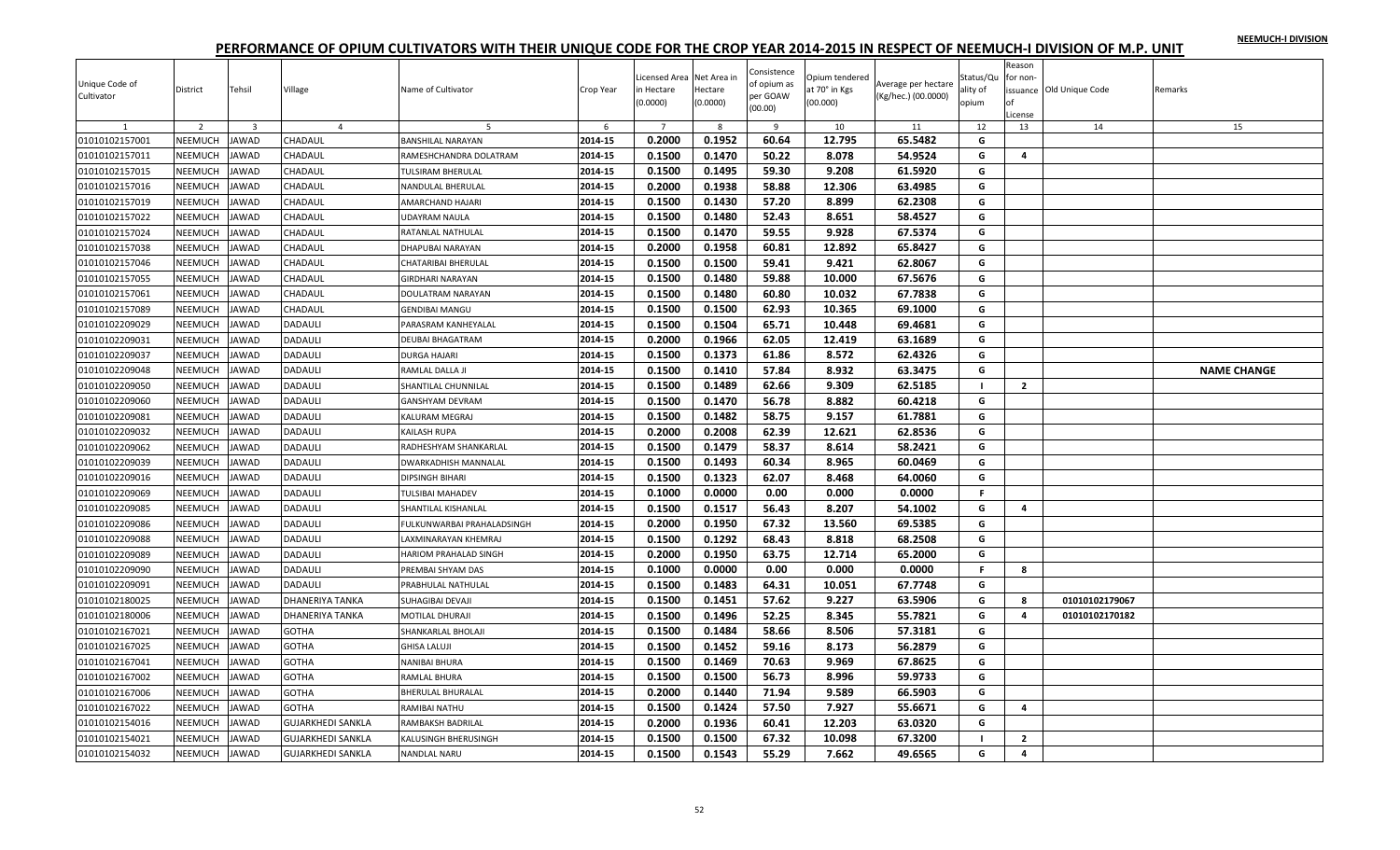| NEEMUCH-I DIVISION |  |
|--------------------|--|
|                    |  |

| Unique Code of<br>Cultivator | District       | Tehsil                  | Village           | Name of Cultivator        | Crop Year | Licensed Area Net Area in<br>in Hectare<br>(0.0000) | Hectare<br>(0.0000) | Consistence<br>of opium as<br>per GOAW<br>(00.00) | Opium tendered<br>at 70° in Kgs<br>(00.000) | Average per hectare<br>(Kg/hec.) (00.0000) | Status/Qu<br>ality of<br>opium | Reason<br>for non-<br>nf<br>License | issuance Old Unique Code | Remarks |
|------------------------------|----------------|-------------------------|-------------------|---------------------------|-----------|-----------------------------------------------------|---------------------|---------------------------------------------------|---------------------------------------------|--------------------------------------------|--------------------------------|-------------------------------------|--------------------------|---------|
|                              | $\overline{z}$ | $\overline{\mathbf{3}}$ | $\overline{a}$    |                           | -6        | $\overline{7}$                                      | 8                   | $\overline{9}$                                    | 10                                          | 11                                         | 12                             | 13                                  | 14                       | 15      |
| 01010102181004               | NEEMUCH        | AWAD                    | HANUMANTIYA TANKA | BHANWARIBAI KANIRAM       | 2014-15   | 0.1500                                              | 0.1415              | 61.19                                             | 9.380                                       | 66.2898                                    | G                              |                                     |                          |         |
| 01010102181005               | NEEMUCH        | AWAD                    | HANUMANTIYA TANKA | CHUNNILAL MOTILAL         | 2014-15   | 0.2000                                              | 0.2009              | 62.92                                             | 13.267                                      | 66.0378                                    | G                              |                                     |                          |         |
| 01010102181035               | NEEMUCH        | AWAD                    | HANUMANTIYA TANKA | SHANTILAL ONKARLAL        | 2014-15   | 0.1500                                              | 0.1523              | 58.07                                             | 9.366                                       | 61.4970                                    | G                              |                                     |                          |         |
| 01010102181056               | NEEMUCH        | AWAD                    | HANUMANTIYA TANKA | MANGILAL LAXMICHAND       | 2014-15   | 0.1500                                              | 0.1474              | 57.05                                             | 9.120                                       | 61.8725                                    | G                              |                                     |                          |         |
| 01010102181049               | <b>NEEMUCH</b> | AWAD                    | HANUMANTIYA TANKA | <b>OMPRAKASH RAMLAL</b>   | 2014-15   | 0.1000                                              | 0.0000              | 0.00                                              | 0.000                                       | 0.0000                                     | F.                             |                                     |                          |         |
| 01010102181078               | NEEMUCH        | <b>JAWAD</b>            | HANUMANTIYA TANKA | RADHESHYAM GOPAL          | 2014-15   | 0.1000                                              | 0.0000              | 0.00                                              | 0.000                                       | 0.0000                                     | F.                             |                                     |                          |         |
| 01010102181039               | NEEMUCH        | <b>JAWAD</b>            | HANUMANTIYA TANKA | PRABHULAL SHANKARLAL      | 2014-15   | 0.1500                                              | 0.1462              | 54.90                                             | 8.541                                       | 58.4200                                    | G                              |                                     |                          |         |
| 01010102181057               | NEEMUCH        | <b>JAWAD</b>            | HANUMANTIYA TANKA | <b>ONKARLAL KHEMRAJ</b>   | 2014-15   | 0.1000                                              | 0.0000              | 0.00                                              | 0.000                                       | 0.0000                                     | F.                             |                                     |                          |         |
| 01010102181012               | <b>NEEMUCH</b> | AWAD                    | HANUMANTIYA TANKA | GOPAL KASHIRAM            | 2014-15   | 0.1000                                              | 0.0000              | 0.00                                              | 0.000                                       | 0.0000                                     | F.                             |                                     |                          |         |
| 01010102181023               | NEEMUCH        | <b>JAWAD</b>            | HANUMANTIYA TANKA | GANGABAI KISHANLAL        | 2014-15   | 0.1500                                              | 0.1430              | 54.90                                             | 8.408                                       | 58.7972                                    | G                              |                                     |                          |         |
| 01010102181083               | NEEMUCH        | AWAD                    | HANUMANTIYA TANKA | <b>BABULAL PANNALAL</b>   | 2014-15   | 0.1500                                              | 0.1523              | 61.43                                             | 10.075                                      | 66.1523                                    | G                              |                                     |                          |         |
| 01010102239001               | NEEMUCH        | AWAD                    | <b>JANAKPUR</b>   | SUSHILABAI AMBALAL        | 2014-15   | 0.1500                                              | 0.1400              | 74.39                                             | 10.510                                      | 75.0714                                    | G                              |                                     |                          |         |
| 01010102239007               | NEEMUCH        | AWAD                    | <b>JANAKPUR</b>   | RAMPRASAD RAMDYAL         | 2014-15   | 0.2000                                              | 0.1448              | 69.83                                             | 10.185                                      | 70.3384                                    | G                              |                                     |                          |         |
| 01010102239008               | NEEMUCH        | AWAD                    | JANAKPUR          | PREMSUKH PRAHALAD         | 2014-15   | 0.2000                                              | 0.1961              | 68.82                                             | 13.764                                      | 70.1887                                    | G                              |                                     |                          |         |
| 01010102239009               | NEEMUCH        | <b>IAWAD</b>            | <b>JANAKPUR</b>   | KALURAM NANURAM           | 2014-15   | 0.2000                                              | 0.1984              | 64.14                                             | 12.920                                      | 65.1210                                    | G                              |                                     |                          |         |
| 01010102239015               | NEEMUCH        | AWAD                    | JANAKPUR          | RAMNIVAS ONKARLAL         | 2014-15   | 0.2000                                              | 0.1997              | 64.37                                             | 12.957                                      | 64.8823                                    | G                              |                                     |                          |         |
| 01010102239020               | NEEMUCH        | AWAD                    | JANAKPUR          | PANNALAL BHANWARLAL       | 2014-15   | 0.1500                                              | 0.1479              | 61.89                                             | 9.628                                       | 65.0980                                    | G                              |                                     |                          |         |
| 01010102239022               | NEEMUCH        | <b>JAWAD</b>            | <b>JANAKPUR</b>   | NEHARULAL BHUWANIRAM      | 2014-15   | 0.2000                                              | 0.2005              | 68.12                                             | 13.896                                      | 69.3067                                    | G                              |                                     |                          |         |
| 01010102239028               | NEEMUCH        | <b>JAWAD</b>            | <b>JANAKPUR</b>   | <b>BHULIBAI RAGHUNATH</b> | 2014-15   | 0.1000                                              | 0.0000              | 0.00                                              | 0.000                                       | 0.0000                                     | F.                             |                                     |                          |         |
| 01010102239030               | <b>NEEMUCH</b> | AWAD                    | <b>JANAKPUR</b>   | GANGABAI CHHAGANLAL       | 2014-15   | 0.1500                                              | 0.1453              | 69.82                                             | 10.443                                      | 71.8720                                    | G                              |                                     |                          |         |
| 01010102239033               | NEEMUCH        | <b>JAWAD</b>            | <b>JANAKPUR</b>   | KANHEYALAL KHAYALILAL     | 2014-15   | 0.2000                                              | 0.1994              | 62.03                                             | 12.566                                      | 63.0191                                    | G                              |                                     |                          |         |
| 01010102239034               | NEEMUCH        | AWAD                    | <b>JANAKPUR</b>   | SANTOSHBAI MOHANLAL       | 2014-15   | 0.1500                                              | 0.1500              | 62.29                                             | 9.335                                       | 62.2333                                    | G                              |                                     |                          |         |
| 01010102239035               | <b>NEEMUCH</b> | AWAD                    | <b>JANAKPUR</b>   | SHANTILAL BHAGATRAM       | 2014-15   | 0.1500                                              | 0.1462              | 64.06                                             | 9.463                                       | 64.7264                                    | G                              |                                     |                          |         |
| 01010102239017               | NEEMUCH        | AWAD                    | JANAKPUR          | AXMINARAYAN RUPAJI        | 2014-15   | 0.2000                                              | 0.1962              | 63.80                                             | 12.961                                      | 66.0601                                    | G                              |                                     |                          |         |
| 01010102239037               | NEEMUCH        | AWAD                    | JANAKPUR          | SITARAM NANDLAL           | 2014-15   | 0.1500                                              | 0.1426              | 66.80                                             | 10.239                                      | 71.8022                                    | G                              |                                     |                          |         |
| 01010102239010               | NEEMUCH        | AWAD                    | <b>JANAKPUR</b>   | RAMGOPAL BHAGIRATH        | 2014-15   | 0.1500                                              | 0.1481              | 67.49                                             | 10.422                                      | 70.3714                                    | G                              |                                     |                          |         |
| 01010102239023               | <b>NEEMUCH</b> | <b>JAWAD</b>            | <b>JANAKPUR</b>   | MADHUSUDAN RAMNIVAS       | 2014-15   | 0.2000                                              | 0.1964              | 64.33                                             | 13.013                                      | 66.2576                                    | G                              |                                     |                          |         |
| 01010102239038               | NEEMUCH        | <b>JAWAD</b>            | JANAKPUR          | RAMESHCHAND RAGUNATH      | 2014-15   | 0.1500                                              | 0.1471              | 69.29                                             | 10.522                                      | 71.5296                                    | G                              |                                     |                          |         |
| 01010102239006               | NEEMUCH        | <b>JAWAD</b>            | <b>JANAKPUR</b>   | AMBALAL RAJARAM           | 2014-15   | 0.2000                                              | 0.1975              | 66.51                                             | 13.416                                      | 67.9291                                    | G                              |                                     |                          |         |
| 01010102239005               | NEEMUCH        | AWAD                    | <b>JANAKPUR</b>   | BHANWARIBAI NANURAM       | 2014-15   | 0.2000                                              | 0.1968              | 59.12                                             | 12.153                                      | 61.7530                                    | G                              |                                     |                          |         |
| 01010102239025               | NEEMUCH        | AWAD                    | <b>JANAKPUR</b>   | CHANDRAKANT NANURAM       | 2014-15   | 0.2000                                              | 0.1731              | 54.38                                             | 9.695                                       | 56.0081                                    | G                              |                                     |                          |         |
| 01010102239002               | NEEMUCH        | <b>JAWAD</b>            | <b>JANAKPUR</b>   | <b>BADRILAL CHHOGALAL</b> | 2014-15   | 0.2000                                              | 0.1579              | 66.96                                             | 10.685                                      | 67.6694                                    | G                              |                                     |                          |         |
| 01010102179028               | NEEMUCH        | AWAD                    | JAWAD             | NANALAL MOTIJI            | 2014-15   | 0.2000                                              | 0.1920              | 62.52                                             | 12.960                                      | 67.5000                                    | G                              |                                     |                          |         |
| 01010102179025               | NEEMUCH        | AWAD                    | <b>JAWAD</b>      | NANALAL MOHANLAL          | 2014-15   | 0.1500                                              | 0.1512              | 60.43                                             | 9.764                                       | 64.5767                                    | G                              |                                     |                          |         |
| 01010102179068               | NEEMUCH        | AWAD                    | <b>JAWAD</b>      | <b>DHANRAJ BADRILAL</b>   | 2014-15   | 0.1500                                              | 0.1406              | 64.71                                             | 9.364                                       | 66.6003                                    | G                              |                                     |                          |         |
| 01010102179009               | NEEMUCH        | <b>JAWAD</b>            | JAWAD             | <b>BABRU KALU</b>         | 2014-15   | 0.1500                                              | 0.1391              | 54.69                                             | 8.008                                       | 57.5701                                    | G                              |                                     |                          |         |
| 01010102179034               | NEEMUCH        | <b>IAWAD</b>            | <b>JAWAD</b>      | HARJUBAI BADRILAL         | 2014-15   | 0.1000                                              | 0.0000              | 0.00                                              | 0.000                                       | 0.0000                                     | F                              |                                     |                          |         |
| 01010102179011               | <b>NEEMUCH</b> | AWAD                    | <b>JAWAD</b>      | GANGABAI LAXMINARAYAN     | 2014-15   | 0.1500                                              | 0.1550              | 63.18                                             | 10.569                                      | 68.1871                                    | G                              |                                     |                          |         |
| 01010102179001               | <b>NEEMUCH</b> | <b>AWAD</b>             | JAWAD             | NATWARLAL TULSIRAM        | 2014-15   | 0.2000                                              | 0.1961              | 63.98                                             | 13.235                                      | 67.4911                                    | G                              |                                     |                          |         |
| 01010102149009               | NEEMUCH        | <b>IAWAD</b>            | KANKA             | BHAGAWATIBAI KANHEYALAL   | 2014-15   | 0.1500                                              | 0.1425              | 63.63                                             | 10.317                                      | 72.4000                                    | G                              |                                     |                          |         |
| 01010102149007               | <b>NEEMUCH</b> | <b>JAWAD</b>            | KANKA             | HARISHANKAR KISHANLAL     | 2014-15   | 0.1000                                              | 0.0000              | 0.00                                              | 0.000                                       | 0.0000                                     | F.                             |                                     |                          |         |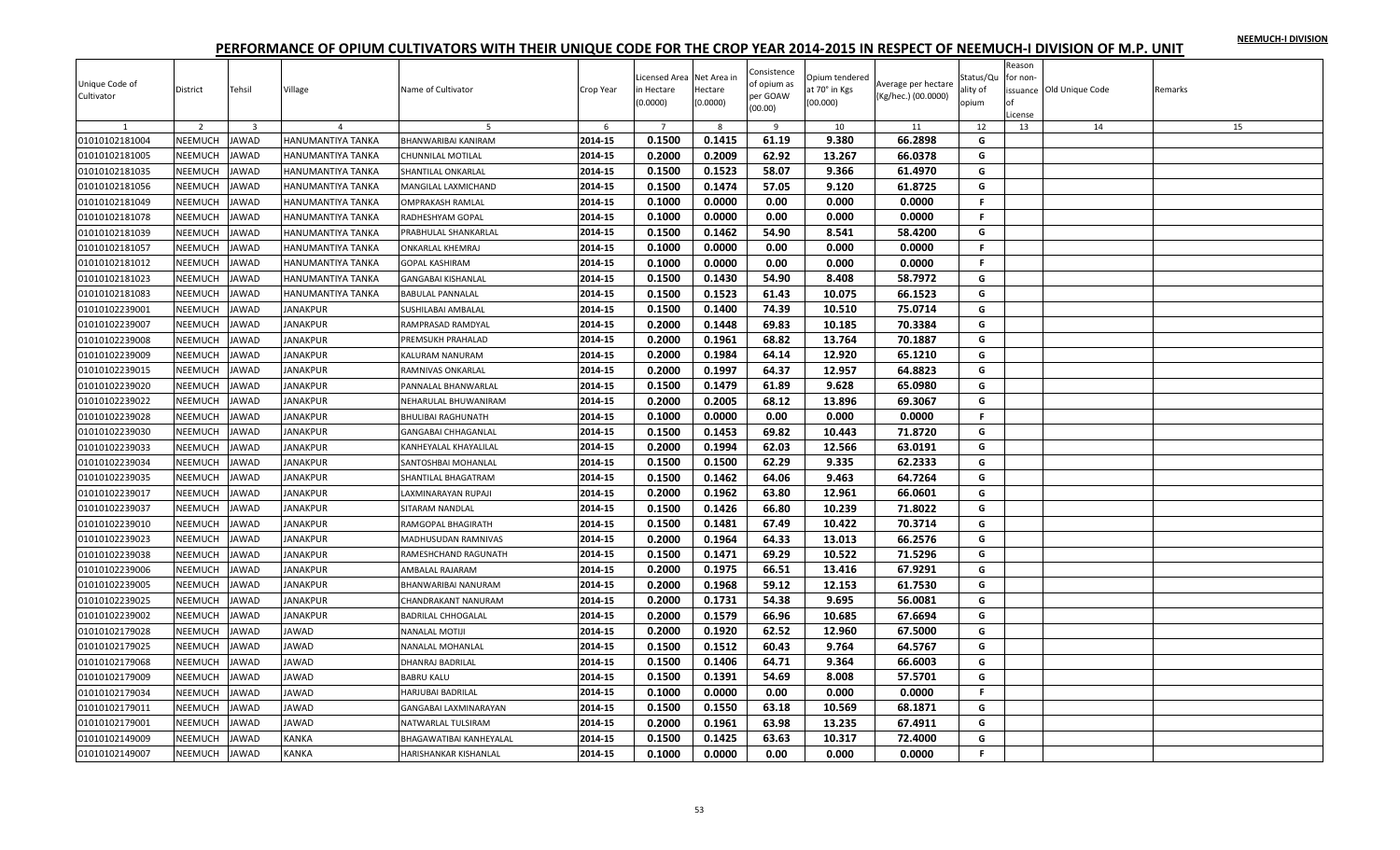| NEEMUCH-I DIVISION |  |
|--------------------|--|
|                    |  |

| Unique Code of<br>Cultivator | District       | Tehsil                  | Village          | Name of Cultivator              | Crop Year | icensed Area Net Area in<br>n Hectare<br>(0.0000) | Hectare<br>(0.0000) | Consistence<br>of opium as<br>per GOAW<br>(00.00) | Opium tendered<br>at 70° in Kgs<br>(00.000) | Average per hectare<br>(Kg/hec.) (00.0000) | Status/Qu<br>ality of<br>opium | Reason<br>for non-<br>оf<br>License | issuance Old Unique Code | Remarks                 |
|------------------------------|----------------|-------------------------|------------------|---------------------------------|-----------|---------------------------------------------------|---------------------|---------------------------------------------------|---------------------------------------------|--------------------------------------------|--------------------------------|-------------------------------------|--------------------------|-------------------------|
|                              | $\overline{2}$ | $\overline{\mathbf{3}}$ | $\overline{4}$   |                                 | -6        | $\overline{7}$                                    | 8                   | $\mathbf{q}$                                      | 10                                          | 11                                         | 12                             | 13                                  | 14                       | 15                      |
| 01010102149008               | NEEMUCH        | <b>JAWAD</b>            | KANKA            | RAMESHWAR KISHANLAL             | 2014-15   | 0.1500                                            | 0.1471              | 56.16                                             | 8.970                                       | 60.9789                                    | G                              |                                     |                          |                         |
| 01010102149003               | NEEMUCH        | <b>JAWAD</b>            | KANKA            | DURGAPRASAD NATHULAL            | 2014-15   | 0.1500                                            | 0.1448              | 62.95                                             | 9.730                                       | 67.1961                                    | G                              |                                     |                          |                         |
| 01010102149025               | NEEMUCH        | <b>JAWAD</b>            | KANKA            | DADAMCHANDRA GOPILAL            | 2014-15   | 0.1500                                            | 0.1506              | 64.98                                             | 10.258                                      | 68.1142                                    | G                              |                                     |                          |                         |
| 01010102149014               | NEEMUCH        | <b>JAWAD</b>            | KANKA            | NATHULAL GHASIRAM               | 2014-15   | 0.1000                                            | 0.0000              | 0.00                                              | 0.000                                       | 0.0000                                     | F.                             |                                     |                          |                         |
| 01010102149017               | NEEMUCH        | <b>JAWAD</b>            | <b>KANKA</b>     | OMPRAKASH MATHURALAL            | 2014-15   | 0.1500                                            | 0.1470              | 57.82                                             | 9.276                                       | 63.1020                                    | G                              |                                     |                          |                         |
| 01010102231007               | NEEMUCH        | <b>JAWAD</b>            | KELUKHEDA        | AGDISH PRABHULAL                | 2014-15   | 0.1500                                            | 0.1488              | 63.18                                             | 10.515                                      | 70.6653                                    | G                              |                                     |                          |                         |
| 01010102231011               | NEEMUCH        | <b>JAWAD</b>            | KELUKHEDA        | DINESHCHANDRA SHRILAL           | 2014-15   | 0.2000                                            | 0.1916              | 63.52                                             | 13.085                                      | 68.2933                                    | G                              |                                     |                          |                         |
| 01010102231018               | NEEMUCH        | <b>JAWAD</b>            | KELUKHEDA        | RATANLAL GHEESALAL              | 2014-15   | 0.2000                                            | 0.2022              | 64.97                                             | 13.857                                      | 68.5312                                    | G                              |                                     |                          |                         |
| 01010102231020               | NEEMUCH        | <b>JAWAD</b>            | KELUKHEDA        | <b>BHAKTIRAM PRABHULAL</b>      | 2014-15   | 0.1500                                            | 0.1469              | 67.58                                             | 10.803                                      | 73.5398                                    | G                              |                                     |                          |                         |
| 01010102231002               | NEEMUCH        | <b>JAWAD</b>            | KELUKHEDA        | PHOOLCHAND BADRILAL             | 2014-15   | 0.2000                                            | 0.1998              | 64.80                                             | 13.738                                      | 68.7588                                    | G                              |                                     |                          |                         |
| 01010102231030               | NEEMUCH        | <b>JAWAD</b>            | KELUKHEDA        | KAMLABAI SHANTIDAS              | 2014-15   | 0.1500                                            | 0.1487              | 62.70                                             | 10.113                                      | 68.0094                                    | G                              |                                     |                          |                         |
| 01010102231033               | NEEMUCH        | <b>JAWAD</b>            | KELUKHEDA        | <b>BADRILAL MATHURALAL</b>      | 2014-15   | 0.1500                                            | 0.1488              | 61.64                                             | 9.898                                       | 66.5188                                    | G                              |                                     |                          |                         |
| 01010102231035               | NEEMUCH        | <b>JAWAD</b>            | KELUKHEDA        | RATANLAL SUKHLAL                | 2014-15   | 0.1500                                            | 0.1479              | 65.47                                             | 9.998                                       | 67.5997                                    | G                              |                                     |                          |                         |
| 01010102231036               | NEEMUCH        | <b>JAWAD</b>            | KELUKHEDA        | CHHAGANLAL BHANWARLAL           | 2014-15   | 0.1500                                            | 0.1478              | 58.55                                             | 8.816                                       | 59.6482                                    | G                              |                                     |                          |                         |
| 01010102231037               | NEEMUCH        | <b>JAWAD</b>            | KELUKHEDA        | KHYALIRAM NARAYAN               | 2014-15   | 0.1500                                            | 0.1496              | 67.81                                             | 10.423                                      | 69.6725                                    | G                              |                                     |                          |                         |
| 01010102231038               | NEEMUCH        | <b>JAWAD</b>            | KELUKHEDA        | <b>SUKHIBAI MOTILAL</b>         | 2014-15   | 0.1500                                            | 0.1488              | 57.97                                             | 8.737                                       | 58.7164                                    | G                              |                                     |                          |                         |
| 01010102231039               | NEEMUCH        | <b>JAWAD</b>            | KELUKHEDA        | CHAMPALAL PRABHULAL             | 2014-15   | 0.1500                                            | 0.1496              | 65.70                                             | 10.184                                      | 68.0749                                    | G                              |                                     |                          |                         |
| 01010102231041               | NEEMUCH        | <b>JAWAD</b>            | KELUKHEDA        | SHANTIBAI DO MOHANBAI WO SURESH | 2014-15   | 0.1500                                            | 0.1482              | 64.84                                             | 10.254                                      | 69.1903                                    | G                              |                                     |                          |                         |
| 01010102231042               | NEEMUCH        | <b>JAWAD</b>            | KELUKHEDA        | <b>GANGABAI HIRALAL</b>         | 2014-15   | 0.1500                                            | 0.1500              | 66.39                                             | 10.537                                      | 70.2467                                    | G                              |                                     |                          |                         |
| 01010102231043               | NEEMUCH        | <b>JAWAD</b>            | KELUKHEDA        | SHRILAL SUKHLAL                 | 2014-15   | 0.2000                                            | 0.1944              | 65.30                                             | 13.582                                      | 69.8663                                    | G                              |                                     |                          |                         |
| 01010102231023               | NEEMUCH        | <b>JAWAD</b>            | KELUKHEDA        | LAVKUSH BHANWARLAL              | 2014-15   | 0.2000                                            | 0.1974              | 68.89                                             | 14.388                                      | 72.8875                                    | G                              |                                     |                          |                         |
| 01010102231006               | NEEMUCH        | <b>JAWAD</b>            | KELUKHEDA        | BHANWARLAL KANIRAM              | 2014-15   | 0.2000                                            | 0.1989              | 69.00                                             | 14.411                                      | 72.4535                                    | G                              |                                     |                          |                         |
| 01010102231044               | NEEMUCH        | <b>JAWAD</b>            | KELUKHEDA        | JAGANNATHIBAI PRABHULAL         | 2014-15   | 0.1500                                            | 0.1476              | 68.96                                             | 11.024                                      | 74.6883                                    | G                              |                                     |                          |                         |
| 01010102194006               | NEEMUCH        | <b>JAWAD</b>            | KESARPURA        | MODIRAM RAMCHANDRA              | 2014-15   | 0.2000                                            | 0.1931              | 64.20                                             | 12.702                                      | 65.7794                                    | G                              |                                     |                          |                         |
| 01010102194010               | NEEMUCH        | <b>JAWAD</b>            | <b>KESARPURA</b> | SHANKARLAL GHAMANDIRAM          | 2014-15   | 0.1500                                            | 0.1488              | 64.89                                             | 9.845                                       | 66.1626                                    | G                              |                                     |                          |                         |
| 01010102194021               | NEEMUCH        | <b>JAWAD</b>            | KESARPURA        | <b>GITABAI BHERULAL</b>         | 2014-15   | 0.2000                                            | 0.1990              | 62.13                                             | 12.639                                      | 63.5126                                    | G                              |                                     |                          |                         |
| 01010102194026               | NEEMUCH        | <b>JAWAD</b>            | KESARPURA        | SWRUPSINGH DADAMCHAND           | 2014-15   | 0.2000                                            | 0.1960              | 68.69                                             | 13.385                                      | 68.2908                                    | G                              |                                     |                          |                         |
| 01010102194027               | NEEMUCH        | <b>JAWAD</b>            | <b>KESARPURA</b> | DHAPUBAI PARASURAM              | 2014-15   | 0.2000                                            | 0.1950              | 68.69                                             | 13.159                                      | 67.4821                                    | G                              |                                     |                          |                         |
| 01010102194005               | NEEMUCH        | <b>JAWAD</b>            | KESARPURA        | <b>BANSHILAL SHANKARLAL</b>     | 2014-15   | 0.2000                                            | 0.2006              | 69.55                                             | 13.920                                      | 69.3918                                    | G                              |                                     |                          |                         |
| 01010102194028               | NEEMUCH        | <b>JAWAD</b>            | KESARPURA        | MANOHARLAL SUKHLAL              | 2014-15   | 0.1500                                            | 0.1497              | 57.90                                             | 8.917                                       | 59.5658                                    | G                              |                                     |                          |                         |
| 01010102194029               | NEEMUCH        | <b>JAWAD</b>            | <b>KESARPURA</b> | BHANWARLAL NANDLAL              | 2014-15   | 0.1000                                            | 0.0000              | 0.00                                              | 0.000                                       | 0.0000                                     | F.                             |                                     |                          |                         |
| 01010102194032               | NEEMUCH        | <b>JAWAD</b>            | KESARPURA        | HIRALAL BHAGIRATH               | 2014-15   | 0.1500                                            | 0.1475              | 60.86                                             | 9.199                                       | 62.3661                                    | G                              |                                     |                          |                         |
| 01010102194033               | NEEMUCH        | <b>JAWAD</b>            | KESARPURA        | PRABHUBAI SUKHLAL               | 2014-15   | 0.1000                                            | 0.0000              | 0.00                                              | 0.000                                       | 0.0000                                     | F.                             |                                     |                          |                         |
| 01010102194034               | NEEMUCH        | <b>JAWAD</b>            | KESARPURA        | RAMCHANDRA LALA                 | 2014-15   | 0.1000                                            | 0.0000              | 0.00                                              | 0.000                                       | 0.0000                                     | F.                             |                                     |                          |                         |
| 01010102194008               | NEEMUCH        | <b>JAWAD</b>            | KESARPURA        | <b>ONKARLAL HAJARILAL</b>       | 2014-15   | 0.1000                                            | 0.0000              | 0.00                                              | 0.000                                       | 0.0000                                     | F.                             |                                     |                          | <b>NAME CHANGE</b>      |
| 01010102194001               | NEEMUCH        | <b>JAWAD</b>            | <b>KESARPURA</b> | RAMDAYAL SHANKARLAL             | 2014-15   | 0.1500                                            | 0.1436              | 64.86                                             | 9.646                                       | 67.1727                                    | G                              |                                     |                          |                         |
| 01010102194019               | NEEMUCH        | <b>JAWAD</b>            | KESARPURA        | CHATURBHUJ HIRALAL              | 2014-15   | 0.2000                                            | 0.2000              | 60.65                                             | 12.312                                      | 61.5600                                    | G                              |                                     |                          |                         |
| 01010102194022               | NEEMUCH        | <b>JAWAD</b>            | KESARPURA        | RAMESHCHANDRA RAMLAL            | 2014-15   | 0.1500                                            | 0.1513              | 60.20                                             | 9.907                                       | 65.4792                                    | G                              |                                     |                          |                         |
| 01010102194049               | NEEMUCH        | <b>JAWAD</b>            | <b>KESARPURA</b> | SHOBHARAM MANGILAL              | 2014-15   | 0.2000                                            | 0.1984              | 60.56                                             | 12.207                                      | 61.5272                                    | G                              |                                     |                          | <b>TRANSFER / SEGWA</b> |
| 01010102194051               | NEEMUCH        | <b>JAWAD</b>            | KESARPURA        | CHAMPALAL DHANRAJ               | 2014-15   | 0.1000                                            | 0.0000              | 0.00                                              | 0.000                                       | 0.0000                                     | F.                             |                                     |                          |                         |
| 01010102237002               | NEEMUCH        | <b>JAWAD</b>            | <b>KUNDLA</b>    | SHANKARNATH KASHINATH           | 2014-15   | 0.1500                                            | 0.1404              | 61.58                                             | 9.492                                       | 67.6068                                    | G                              |                                     |                          |                         |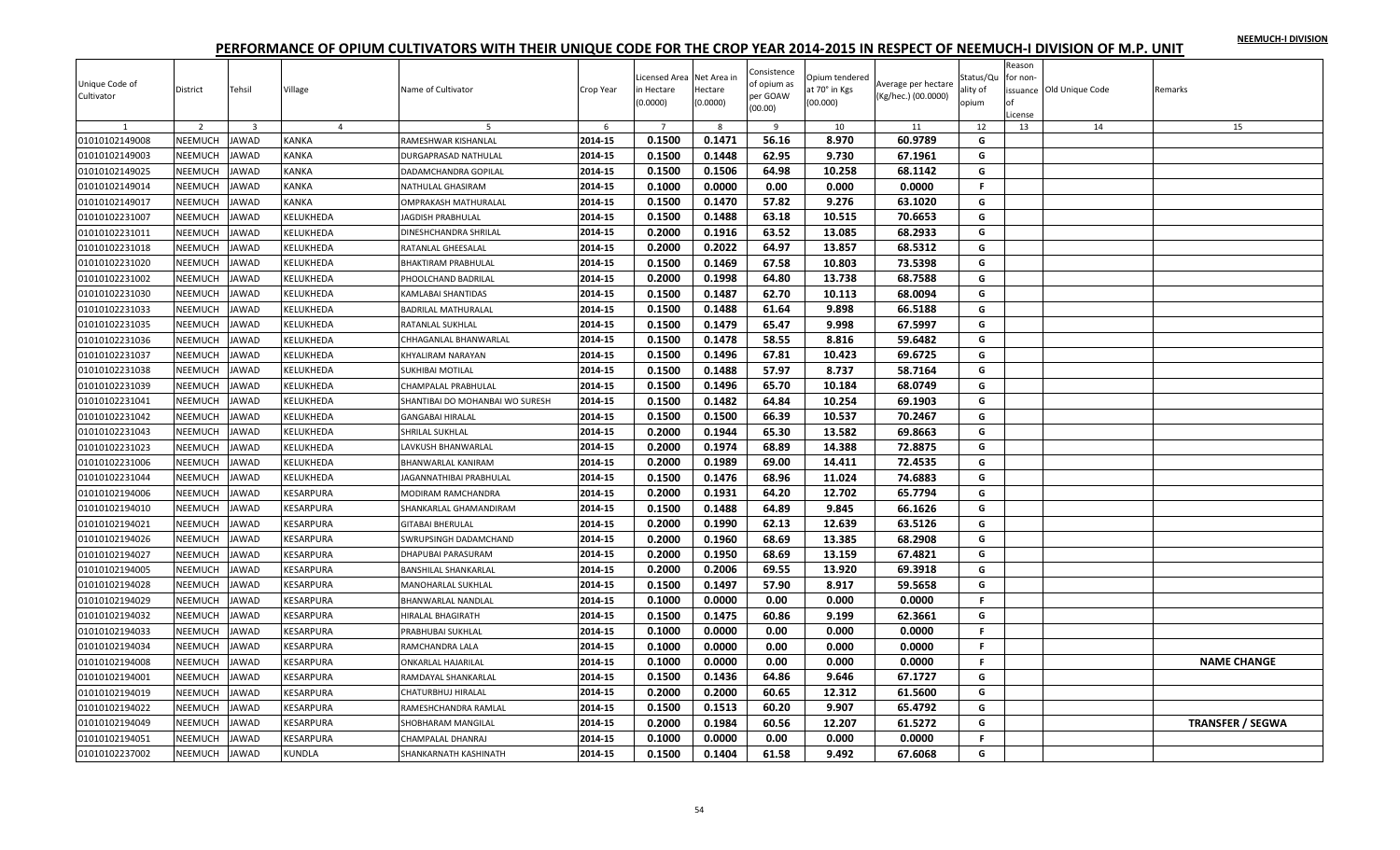|  |  | NEEMUCH-I DIVISION |
|--|--|--------------------|
|  |  |                    |

| Unique Code of<br>Cultivator     | District                  | Tehsil                  | Village        | Name of Cultivator                    | Crop Year | Licensed Area Net Area in<br>in Hectare<br>(0.0000) | Hectare<br>(0.0000) | Consistence<br>of opium as<br>per GOAW<br>(00.00) | Opium tendered<br>at 70° in Kgs<br>(00.000) | Average per hectare<br>(Kg/hec.) (00.0000) | Status/Qu<br>ality of<br>opium | Reason<br>for non-<br>nf<br>.icense | issuance Old Unique Code | Remarks |
|----------------------------------|---------------------------|-------------------------|----------------|---------------------------------------|-----------|-----------------------------------------------------|---------------------|---------------------------------------------------|---------------------------------------------|--------------------------------------------|--------------------------------|-------------------------------------|--------------------------|---------|
| 1                                | $\overline{2}$            | $\overline{\mathbf{3}}$ | $\overline{4}$ | 5                                     | 6         | $\overline{7}$                                      | 8                   | 9                                                 | 10                                          | 11                                         | 12                             | 13                                  | 14                       | 15      |
| 01010102237032                   | NEEMUCH                   | <b>JAWAD</b>            | <b>KUNDLA</b>  | HARISINGH RAMAJI                      | 2014-15   | 0.1500                                              | 0.0000              | 0.00                                              | 0.000                                       | 0.0000                                     | F.                             |                                     |                          |         |
| 01010102237025                   | NEEMUCH                   | AWAD                    | <b>KUNDLA</b>  | KAILASHNATH RUPNATH                   | 2014-15   | 0.1500                                              | 0.1490              | 60.33                                             | 9.618                                       | 64.5503                                    | G                              |                                     |                          |         |
| 01010102237019                   | NEEMUCH                   | <b>IAWAD</b>            | <b>KUNDLA</b>  | KESHURAM ONKARLAL                     | 2014-15   | 0.1000                                              | 0.0000              | 0.00                                              | 0.000                                       | 0.0000                                     | F.                             |                                     |                          |         |
| 01010102237009                   | NEEMUCH                   | <b>IAWAD</b>            | <b>KUNDLA</b>  | SITARAM GAMER                         | 2014-15   | 0.1000                                              | 0.0000              | 0.00                                              | 0.000                                       | 0.0000                                     | F.                             |                                     |                          |         |
| 01010102237041                   | <b>NEEMUCH</b>            | AWAD                    | <b>KUNDLA</b>  | CHHAGANLAL KESHURAM                   | 2014-15   | 0.1000                                              | 0.0000              | 0.00                                              | 0.000                                       | 0.0000                                     | F.                             |                                     |                          |         |
| 01010102237018                   | NEEMUCH                   | AWAD                    | KUNDLA         | <b>GOVINDRAM GANGARAM</b>             | 2014-15   | 0.1000                                              | 0.0000              | 0.00                                              | 0.000                                       | 0.0000                                     | $\mathsf{F}$                   |                                     |                          |         |
| 01010102237022                   | <b>NEEMUCH</b>            | <b>IAWAD</b>            | <b>KUNDLA</b>  | PARMANAND SHIVELAL                    | 2014-15   | 0.1500                                              | 0.1438              | 68.70                                             | 10.894                                      | 75.7580                                    | G                              |                                     |                          |         |
| 01010102237037                   | NEEMUCH                   | <b>JAWAD</b>            | KUNDLA         | VARDICHAND BHERA                      | 2014-15   | 0.1500                                              | 0.1313              | 54.96                                             | 7.286                                       | 55.4912                                    | G                              | 4                                   |                          |         |
| 01010102237014                   | <b>NEEMUCH</b>            | AWAD                    | <b>KUNDLA</b>  | NARAYANLAL KISHANLAL                  | 2014-15   | 0.1500                                              | 0.1460              | 57.64                                             | 8.695                                       | 59.5548                                    | $\blacksquare$                 | $\overline{2}$                      |                          |         |
| 01010102237045                   | NEEMUCH                   | AWAD                    | KUNDLA         | MANSINGH VAKTAWAR SINGH               | 2014-15   | 0.2000                                              | 0.1848              | 58.79                                             | 11.246                                      | 60.8550                                    | G                              |                                     |                          |         |
| 01010102237049                   | <b>NEEMUCH</b>            | AWAD                    | <b>KUNDLA</b>  | RAMKUNWARBAI SATYANARAYAN             | 2014-15   | 0.2000                                              | 0.1980              | 65.83                                             | 13.091                                      | 66.1162                                    | G                              |                                     |                          |         |
| 01010102237050                   | NEEMUCH                   | AWAD                    | <b>KUNDLA</b>  | <b>IEMANTKUMAR RAMPRASAD</b>          | 2014-15   | 0.2000                                              | 0.2008              | 57.75                                             | 11.872                                      | 59.1235                                    | G                              |                                     |                          |         |
| 01010102237051                   | <b>NEEMUCH</b>            | AWAD                    | KUNDLA         | SOHANBAI RAMPRASAD                    | 2014-15   | 0.2000                                              | 0.2010              | 57.81                                             | 11.934                                      | 59.3731                                    | G                              |                                     |                          |         |
| 01010102252002                   | NEEMUCH                   | AWAD                    | MALGARH        | BASANTIBAI AMBALAL                    | 2014-15   | 0.1500                                              | 0.1495              | 66.28                                             | 10.349                                      | 69.2241                                    | G                              |                                     | 01010102238046           |         |
| 01010102252009                   | NEEMUCH                   | <b>IAWAD</b>            | <b>MALGARH</b> | MITTHULAL ONKARLAL                    | 2014-15   | 0.1000                                              | 0.0000              | 0.00                                              | 0.000                                       | 0.0000                                     | F.                             |                                     | 01010102238048           |         |
| 01010102211003                   | NEEMUCH                   | AWAD                    | <b>MANDA</b>   | <b>BOTHLAL MANGILAL</b>               | 2014-15   | 0.1000                                              | 0.0000              | 0.00                                              | 0.000                                       | 0.0000                                     | F.                             |                                     |                          |         |
| 01010102211005                   | NEEMUCH                   | AWAD                    | MANDA          | KAILASHCHANDRA RAMLAL                 | 2014-15   | 0.2000                                              | 0.1531              | 61.36                                             | 9.984                                       | 65.2123                                    | G                              |                                     |                          |         |
| 01010102211008                   | NEEMUCH                   | <b>JAWAD</b>            | <b>MANDA</b>   | GHEESALAL LAXMINARAYAN                | 2014-15   | 0.1500                                              | 0.1478              | 64.56                                             | 10.413                                      | 70.4533                                    | G                              |                                     |                          |         |
| 01010102211011                   | NEEMUCH                   | <b>IAWAD</b>            | MANDA          | <b>SUSHILABAI SITARAM</b>             | 2014-15   | 0.1500                                              | 0.1470              | 61.34                                             | 9.403                                       | 63.9660                                    | G                              |                                     |                          |         |
| 01010102211017                   | NEEMUCH                   | <b>JAWAD</b>            | <b>MANDA</b>   | JAGDISHCHAND KANWARLAL                | 2014-15   | 0.1500                                              | 0.1485              | 61.83                                             | 9.380                                       | 63.1650                                    | G                              |                                     |                          |         |
| 01010102211022                   | NEEMUCH                   | <b>JAWAD</b>            | MANDA          | PRABHULAL RAMCHANDRA                  | 2014-15   | 0.2000                                              | 0.1982              | 67.95                                             | 13.425                                      | 67.7346                                    | G                              |                                     |                          |         |
| 01010102211023                   | <b>NEEMUCH</b>            | AWAD                    | <b>MANDA</b>   | AXMINARAYAN BHANWARLAL                | 2014-15   | 0.1500                                              | 0.1451              | 64.51                                             | 10.276                                      | 70.8201                                    | G                              |                                     |                          |         |
| 01010102211025                   | NEEMUCH                   | AWAD                    | <b>MANDA</b>   | HARIRAM KANWARLAL                     | 2014-15   | 0.1500                                              | 0.1441              | 64.99                                             | 9.256                                       | 64.2332                                    | G                              |                                     |                          |         |
| 01010102211039                   | NEEMUCH                   | AWAD                    | MANDA          | HIRIBAI PRABHULAL                     | 2014-15   | 0.1500                                              | 0.1444              | 58.59                                             | 8.387                                       | 58.0817                                    | G                              |                                     |                          |         |
| 01010102211041                   | NEEMUCH                   | AWAD                    | MANDA          | CHATARI BAI CHAMPALAL                 | 2014-15   | 0.1000                                              | 0.0000              | 0.00                                              | 0.000                                       | 0.0000                                     | F.                             |                                     |                          |         |
| 01010102211047                   | NEEMUCH                   | AWAD                    | MANDA          | BHAGWANTIBAI SHANKARLAL               | 2014-15   | 0.1500                                              | 0.1469              | 61.52                                             | 9.887                                       | 67.3043                                    | G                              |                                     |                          |         |
| 01010102211049                   | <b>NEEMUCH</b>            | <b>IAWAD</b>            | <b>MANDA</b>   | JAMNALAL BHANWARLAL                   | 2014-15   | 0.1500                                              | 0.1503              | 67.96                                             | 10.505                                      | 69.8935                                    | G                              |                                     |                          |         |
| 01010102211031                   | NEEMUCH                   | AWAD                    | MANDA          |                                       | 2014-15   | 0.1500                                              | 0.1500              | 57.70                                             | 8.597                                       | 57.3133                                    | G                              |                                     |                          |         |
| 01010102211018                   | <b>NEEMUCH</b>            | <b>JAWAD</b>            | <b>MANDA</b>   | JDAYRAM BHANWARLAL<br>BABULAL UDAYRAM | 2014-15   | 0.1000                                              | 0.0000              | 0.00                                              | 0.000                                       | 0.0000                                     | F.                             |                                     |                          |         |
|                                  |                           |                         |                | VINOD MANNALAL                        | 2014-15   | 0.1500                                              | 0.1500              | 56.41                                             | 9.034                                       | 60.2267                                    | G                              |                                     |                          |         |
| 01010102211016<br>01010102211042 | NEEMUCH<br><b>NEEMUCH</b> | AWAD<br>AWAD            | MANDA<br>MANDA |                                       | 2014-15   | 0.1000                                              | 0.0000              | 0.00                                              | 0.000                                       | 0.0000                                     | F.                             |                                     |                          |         |
|                                  |                           |                         |                | SHAMBHULAL RAMRATAN                   |           |                                                     |                     |                                                   |                                             |                                            |                                |                                     |                          |         |
| 01010102211062                   | NEEMUCH                   | <b>JAWAD</b>            | MANDA          | GOPAL BHANWARLAL                      | 2014-15   | 0.1500                                              | 0.1491              | 60.43                                             | 9.591                                       | 64.3260                                    | G                              |                                     |                          |         |
| 01010102146019                   | NEEMUCH                   | AWAD                    | <b>MODI</b>    | SAMARATHMAL KISHANLAL                 | 2014-15   | 0.2000                                              | 0.1977              | 66.17                                             | 13.243                                      | 66.9853                                    | G                              |                                     |                          |         |
| 01010102146097                   | NEEMUCH                   | AWAD                    | <b>MODI</b>    | RAMESHWAR BHERA                       | 2014-15   | 0.1500                                              | 0.1507              | 62.52                                             | 9.959                                       | 66.0849                                    | G                              |                                     |                          |         |
| 01010102146102                   | NEEMUCH                   | <b>AWAD</b>             | <b>MODI</b>    | <b>BAPULAL DEVILAL</b>                | 2014-15   | 0.1500                                              | 0.1497              | 66.60                                             | 10.637                                      | 71.0554                                    | G                              |                                     |                          |         |
| 01010102146111                   | NEEMUCH                   | AWAD                    | MODI           | <b>TULSIBAI KANHEYALAL</b>            | 2014-15   | 0.2000                                              | 0.1980              | 62.28                                             | 13.408                                      | 67.7172                                    | G                              |                                     |                          |         |
| 01010102146149                   | NEEMUCH                   | <b>IAWAD</b>            | <b>MODI</b>    | HAJARILAL MANGILAL                    | 2014-15   | 0.1500                                              | 0.1510              | 62.17                                             | 10.187                                      | 67.4636                                    | G                              |                                     |                          |         |
| 01010102146107                   | <b>NEEMUCH</b>            | AWAD                    | <b>MODI</b>    | PRABHULAL BHAGIRATH                   | 2014-15   | 0.1500                                              | 0.1500              | 61.68                                             | 9.789                                       | 65.2600                                    | G                              |                                     |                          |         |
| 01010102146098                   | <b>NEEMUCH</b>            | AWAD                    | MODI           | <b>DAULATRAM GIRADHARI</b>            | 2014-15   | 0.1000                                              | 0.0508              | 59.14                                             | 3.227                                       | 63.5236                                    | G                              |                                     |                          |         |
| 01010102146157                   | <b>NEEMUCH</b>            | <b>IAWAD</b>            | <b>MODI</b>    | JDIBAI UDAJI                          | 2014-15   | 0.2000                                              | 0.1964              | 60.67                                             | 12.177                                      | 62.0010                                    | G                              |                                     |                          |         |
| 01010102146065                   | <b>NEEMUCH</b>            | <b>JAWAD</b>            | <b>MODI</b>    | LAXMICHANDRA BHUWANIRAM               | 2014-15   | 0.1000                                              | 0.0000              | 0.00                                              | 0.000                                       | 0.0000                                     | F.                             |                                     |                          |         |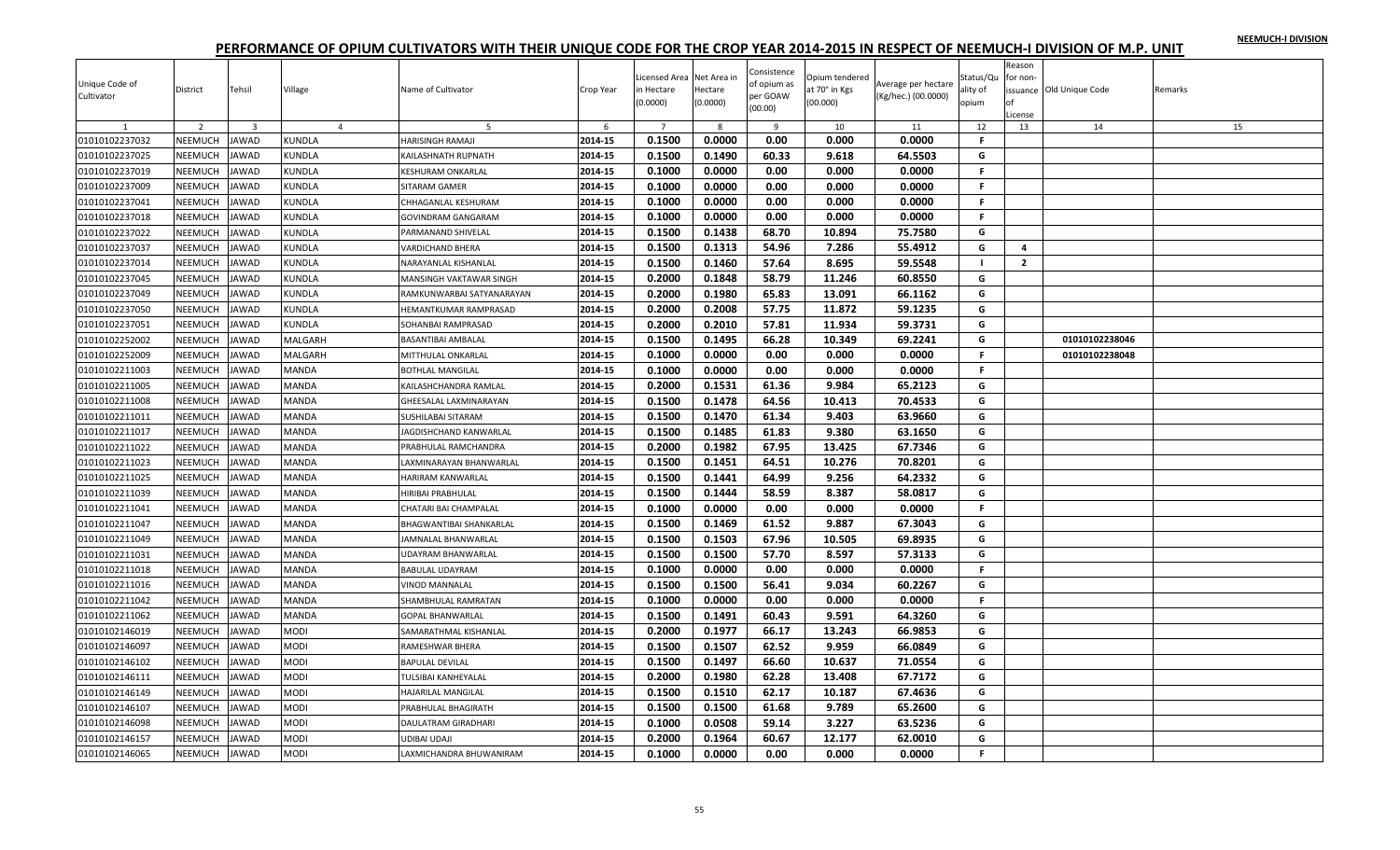|  |  | NEEMUCH-I DIVISION |
|--|--|--------------------|
|  |  |                    |

| Unique Code of<br>Cultivator | District<br>$\overline{2}$ | Tehsil<br>$\overline{3}$ | Village                       | Name of Cultivator         | Crop Year    | Licensed Area Net Area in<br>n Hectare<br>(0.0000)<br>$\overline{7}$ | Hectare<br>(0.0000) | Consistence<br>of opium as<br>per GOAW<br>(00.00) | Opium tendered<br>at 70° in Kgs<br>(00.000) | Average per hectare<br>(Kg/hec.) (00.0000) | Status/Qu<br>ility of<br>opium | Reason<br>for non<br>nf<br>License | issuance Old Unique Code | Remarks                        |
|------------------------------|----------------------------|--------------------------|-------------------------------|----------------------------|--------------|----------------------------------------------------------------------|---------------------|---------------------------------------------------|---------------------------------------------|--------------------------------------------|--------------------------------|------------------------------------|--------------------------|--------------------------------|
|                              | NEEMUCH                    | <b>JAWAD</b>             | $\overline{4}$<br><b>MODI</b> | 5                          | 6<br>2014-15 | 0.1500                                                               | 8<br>0.1456         | 9<br>64.08                                        | 10<br>10.180                                | 11<br>69.9176                              | 12                             | 13                                 | 14                       | 15                             |
| 01010102146041               | NEEMUCH                    | <b>JAWAD</b>             | MODI                          | PREMBAI MADANLAL           | 2014-15      |                                                                      |                     |                                                   | 9.984                                       |                                            | G<br>G                         |                                    |                          |                                |
| 01010102146106               |                            |                          |                               | SUSHILABAI RADHESHYAM      |              | 0.1500                                                               | 0.1454              | 62.79                                             |                                             | 68.6657                                    |                                |                                    |                          |                                |
| 01010102146117               | NEEMUCH                    | JAWAD                    | <b>MODI</b>                   | PRAHLAD SITARAM            | 2014-15      | 0.1500                                                               | 0.1459              | 56.42                                             | 8.890                                       | 60.9321                                    | G                              |                                    |                          |                                |
| 01010102146152               | NEEMUCH                    | <b>JAWAD</b>             | MODI                          | RUPLAL RAMLAL              | 2014-15      | 0.2000                                                               | 0.2020              | 54.83                                             | 11.906                                      | 58.9406                                    | G                              |                                    |                          |                                |
| 01010102146014               | <b>NEEMUCH</b>             | <b>JAWAD</b>             | <b>MODI</b>                   | KISHOREKUMAR MOHANLAL      | 2014-15      | 0.2000                                                               | 0.1972              | 63.23                                             | 12.890                                      | 65.3651                                    | G                              |                                    |                          |                                |
| 01010102146161               | NEEMUCH                    | JAWAD                    | MODI                          | SHANTIBAI BHUWANIRAM       | 2014-15      | 0.1500                                                               | 0.1443              | 58.91                                             | 8.786                                       | 60.8870                                    | G                              |                                    |                          | <b>TRANSFER / KHEDA MODI</b>   |
| 01010102234053               | NEEMUCH                    | <b>JAWAD</b>             | <b>MORVAN</b>                 | RAMBAKSH KISHANLAL         | 2014-15      | 0.1500                                                               | 0.1513              | 59.81                                             | 9.441                                       | 62.3992                                    | G                              |                                    | 01010102237052           |                                |
| 01010102234163               | NEEMUCH                    | <b>JAWAD</b>             | <b>MORVAN</b>                 | SHYAMLAL MANGILAL TAILOR   | 2014-15      | 0.2000                                                               | 0.1954              | 51.74                                             | 9.594                                       | 49.0993                                    | G                              | 4                                  | 01010102237053           |                                |
| 01010102234148               | NEEMUCH                    | <b>JAWAD</b>             | <b>MORVAN</b>                 | KALABAI ONKARLAL           | 2014-15      | 0.1500                                                               | 0.1478              | 57.44                                             | 9.010                                       | 60.9608                                    | G                              |                                    | 01010102194050           |                                |
| 01010102159003               | NEEMUCH                    | <b>JAWAD</b>             | NAAGTHUN                      | LALCHAND KANA              | 2014-15      | 0.2000                                                               | 0.1916              | 59.13                                             | 11.868                                      | 61.9415                                    | G                              |                                    | 01010102154027           |                                |
| 01010102238005               | NEEMUCH                    | <b>JAWAD</b>             | NEELIYA                       | <b>GHASILAL GORILAL</b>    | 2014-15      | 0.1500                                                               | 0.1487              | 55.71                                             | 8.603                                       | 57.8547                                    | G                              |                                    |                          |                                |
| 01010102238008               | NEEMUCH                    | <b>JAWAD</b>             | NEELIYA                       | <b>GHEESALAL CHUNNILAL</b> | 2014-15      | 0.1500                                                               | 0.1466              | 58.00                                             | 8.924                                       | 60.8731                                    | $\mathbf{I}$                   | $\overline{2}$                     |                          |                                |
| 01010102238012               | NEEMUCH                    | <b>JAWAD</b>             | NEELIYA                       | KALAWANTIBAI CHUNNILAL     | 2014-15      | 0.1500                                                               | 0.1440              | 59.74                                             | 8.918                                       | 61.9306                                    | G                              |                                    |                          |                                |
| 01010102238017               | NEEMUCH                    | <b>AWAD</b>              | NEELIYA                       | NARAYANIBAI RAMNARAYAN     | 2014-15      | 0.1500                                                               | 0.1290              | 58.11                                             | 7.911                                       | 61.3256                                    | G                              |                                    |                          |                                |
| 01010102238018               | NEEMUCH                    | <b>JAWAD</b>             | NEELIYA                       | LALCHAND RATANLAL          | 2014-15      | 0.1500                                                               | 0.1525              | 55.30                                             | 8.327                                       | 54.6033                                    | G                              | $\overline{a}$                     |                          |                                |
| 01010102238020               | <b>NEEMUCH</b>             | <b>JAWAD</b>             | NEELIYA                       | PRAHALAD SALIGRAM          | 2014-15      | 0.1000                                                               | 0.0000              | 0.00                                              | 0.000                                       | 0.0000                                     | F.                             |                                    |                          |                                |
| 01010102238022               | NEEMUCH                    | JAWAD                    | NEELIYA                       | <b>ONKARLAL RAMLAL</b>     | 2014-15      | 0.1500                                                               | 0.1295              | 56.55                                             | 3.724                                       | 28.7568                                    | $\blacksquare$                 | $\overline{2}$                     |                          |                                |
| 01010102238031               | NEEMUCH                    | <b>JAWAD</b>             | NEELIYA                       | GOVINDRAM CHUNNILAL        | 2014-15      | 0.1500                                                               | 0.1440              | 59.88                                             | 8.742                                       | 60.7083                                    | G                              |                                    |                          |                                |
| 01010102238032               | NEEMUCH                    | <b>JAWAD</b>             | NEELIYA                       | MULCHAND GOPALLAL          | 2014-15      | 0.1500                                                               | 0.1462              | 58.18                                             | 8.536                                       | 58.3858                                    | G                              |                                    |                          |                                |
| 01010102238010               | NEEMUCH                    | <b>JAWAD</b>             | NEELIYA                       | <b>INDRABAI GOPAL</b>      | 2014-15      | 0.1000                                                               | 0.0000              | 0.00                                              | 0.000                                       | 0.0000                                     | $\mathsf{F}$                   |                                    |                          |                                |
| 01010102238040               | NEEMUCH                    | <b>JAWAD</b>             | NEELIYA                       | <b>INDRIBAI BADRILAL</b>   | 2014-15      | 0.2000                                                               | 0.1966              | 61.92                                             | 13.516                                      | 68.7487                                    | G                              |                                    |                          |                                |
| 01010102238027               | NEEMUCH                    | <b>JAWAD</b>             | NEELIYA                       | CHHAGANLAL RAMLAL          | 2014-15      | 0.1500                                                               | 0.1510              | 63.35                                             | 10.136                                      | 67.1258                                    | G                              |                                    |                          |                                |
| 01010102238038               | <b>NEEMUCH</b>             | <b>JAWAD</b>             | NEELIYA                       | <b>BABULAL MOTILAL</b>     | 2014-15      | 0.2000                                                               | 0.2008              | 63.83                                             | 13.350                                      | 66.4841                                    | G                              |                                    |                          |                                |
| 01010102188003               | NEEMUCH                    | <b>JAWAD</b>             | PALRAKHEDA                    | BHERULAL RAMCHANDRA        | 2014-15      | 0.1500                                                               | 0.1483              | 55.19                                             | 9.028                                       | 60.8766                                    | G                              |                                    |                          |                                |
| 01010102188071               | NEEMUCH                    | <b>AWAD</b>              | PALRAKHEDA                    | DURGABAI KISHANLAL         | 2014-15      | 0.1500                                                               | 0.1513              | 56.47                                             | 8.471                                       | 55.9881                                    | G                              | 4                                  |                          |                                |
| 01010102188090               | NEEMUCH                    | <b>JAWAD</b>             | PALRAKHEDA                    | <b>BHAGIRATH KALU</b>      | 2014-15      | 0.1000                                                               | 0.0000              | 0.00                                              | 0.000                                       | 0.0000                                     | F.                             |                                    |                          |                                |
| 01010102188092               | NEEMUCH                    | <b>JAWAD</b>             | PALRAKHEDA                    | AZADSINGH MODSINGH         | 2014-15      | 0.1000                                                               | 0.0000              | 0.00                                              | 0.000                                       | 0.0000                                     | F.                             |                                    |                          |                                |
| 01010102188104               | NEEMUCH                    | JAWAD                    | PALRAKHEDA                    | RAMLAL KALUJI              | 2014-15      | 0.1500                                                               | 0.1543              | 54.38                                             | 8.771                                       | 56.8438                                    | G                              |                                    |                          |                                |
| 01010102188137               | NEEMUCH                    | <b>JAWAD</b>             | PALRAKHEDA                    | NARAYAN SHRINIVAS          | 2014-15      | 0.1000                                                               | 0.0000              | 0.00                                              | 0.000                                       | 0.0000                                     | $\mathsf F$                    |                                    |                          |                                |
| 01010102188059               | NEEMUCH                    | <b>JAWAD</b>             | PALRAKHEDA                    | <b>BAHGIRATH MANGILAL</b>  | 2014-15      | 0.1000                                                               | 0.0000              | 0.00                                              | 0.000                                       | 0.0000                                     | F.                             |                                    |                          |                                |
| 01010102188156               | <b>NEEMUCH</b>             | <b>JAWAD</b>             | PALRAKHEDA                    | SURAJBAI NATHULAL          | 2014-15      | 0.1000                                                               | 0.0000              | 0.00                                              | 0.000                                       | 0.0000                                     | F.                             |                                    |                          |                                |
| 01010102188046               | NEEMUCH                    | <b>JAWAD</b>             | PALRAKHEDA                    | BHANWARSINGH DHULSINGH     | 2014-15      | 0.1000                                                               | 0.0000              | 0.00                                              | 0.000                                       | 0.0000                                     | F.                             |                                    |                          |                                |
| 01010102188099               | NEEMUCH                    | <b>JAWAD</b>             | PALRAKHEDA                    | <b>BABRU RUPA</b>          | 2014-15      | 0.1000                                                               | 0.0000              | 0.00                                              | 0.000                                       | 0.0000                                     | F.                             |                                    |                          |                                |
| 01010102188117               | NEEMUCH                    | <b>JAWAD</b>             | PALRAKHEDA                    | BHUWANIRAM NANURAM         | 2014-15      | 0.1500                                                               | 0.1447              | 60.39                                             | 9.473                                       | 65.4665                                    | G                              |                                    |                          |                                |
| 01010102188132               | NEEMUCH                    | <b>JAWAD</b>             | PALRAKHEDA                    | <b>BHANWARLAL TORIRAM</b>  | 2014-15      | 0.1500                                                               | 0.1478              | 51.96                                             | 8.462                                       | 57.2530                                    | G                              |                                    |                          |                                |
| 01010102188089               | NEEMUCH                    | JAWAD                    | PALRAKHEDA                    | MEGHRAJ BHERULAL           | 2014-15      | 0.1000                                                               | 0.0000              | 0.00                                              | 0.000                                       | 0.0000                                     | F.                             |                                    |                          | <b>NAME CHANGE</b>             |
| 01010102188002               | NEEMUCH                    | <b>JAWAD</b>             | PALRAKHEDA                    | DALAPATSINGH RAMSINGH      | 2014-15      | 0.1500                                                               | 0.1440              | 51.45                                             | 7.887                                       | 54.7708                                    | G                              | 4                                  |                          |                                |
| 01010102188130               | NEEMUCH                    | <b>JAWAD</b>             | PALRAKHEDA                    | HEMKUNWAR JUGALSINGH       | 2014-15      | 0.1500                                                               | 0.1498              | 47.45                                             | 7.612                                       | 50.8144                                    | G                              | $\overline{\mathbf{4}}$            |                          |                                |
| 01010102188158               | NEEMUCH                    | <b>AWAD</b>              | PALRAKHEDA                    | KALABAI MOTHILAL           | 2014-15      | 0.1000                                                               | 0.0000              | 0.00                                              | 0.000                                       | 0.0000                                     | F.                             |                                    |                          |                                |
| 01010102188159               | NEEMUCH                    | <b>JAWAD</b>             | PALRAKHEDA                    | AMBALAL KISHANLAL          | 2014-15      | 0.1000                                                               | 0.0000              | 0.00                                              | 0.000                                       | 0.0000                                     | $\mathsf F$                    |                                    |                          | <b>TRANSFER / KHEDA RATHOR</b> |
| 01010102188160               | NEEMUCH                    | <b>JAWAD</b>             | PALRAKHEDA                    | <b>FAKIRCHAND ONKARLAL</b> | 2014-15      | 0.1000                                                               | 0.0000              | 0.00                                              | 0.000                                       | 0.0000                                     | F.                             |                                    |                          |                                |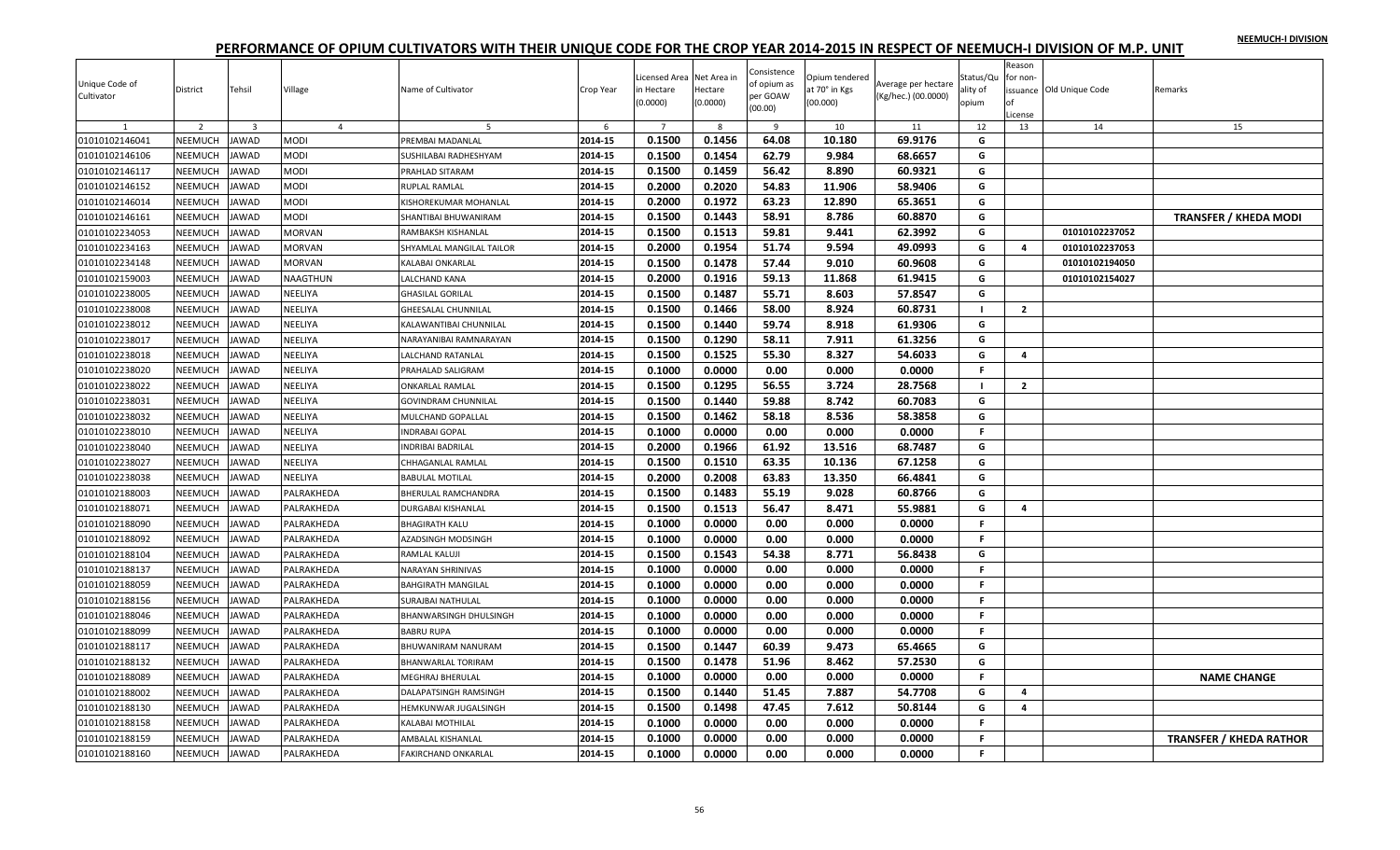|  |  | NEEMUCH-I DIVISION |
|--|--|--------------------|
|  |  |                    |

| Unique Code of<br>Cultivator | District       | Tehsil                  | Village           | Name of Cultivator          | Crop Year | icensed Area Net Area in<br>in Hectare<br>(0.0000) | Hectare<br>(0.0000) | Consistence<br>of opium as<br>per GOAW<br>(00.00) | Opium tendered<br>at 70° in Kgs<br>(00.000) | Average per hectare<br>(Kg/hec.) (00.0000) | Status/Qu<br>ality of<br>opium | Reason<br>for non-<br>Ωf<br>License | issuance Old Unique Code | Remarks            |
|------------------------------|----------------|-------------------------|-------------------|-----------------------------|-----------|----------------------------------------------------|---------------------|---------------------------------------------------|---------------------------------------------|--------------------------------------------|--------------------------------|-------------------------------------|--------------------------|--------------------|
| $\mathbf{1}$                 | $\overline{2}$ | $\overline{\mathbf{3}}$ | $\overline{4}$    | 5                           | 6         | $7^{\circ}$                                        | 8                   | 9                                                 | 10                                          | 11                                         | 12                             | 13                                  | 14                       | 15                 |
| 01010102188040               | NEEMUCH        | <b>JAWAD</b>            | PALRAKHEDA        | GANSHYAMSINGH LOKENDRASINGH | 2014-15   | 0.1500                                             | 0.1493              | 57.48                                             | 9.312                                       | 62.3711                                    | G                              |                                     |                          |                    |
| 01010102233024               | NEEMUCH        | <b>JAWAD</b>            | RUPPURA           | RAMCHANDRA MAGNIRAM         | 2014-15   | 0.1500                                             | 0.1460              | 59.42                                             | 9.558                                       | 65.4658                                    | G                              |                                     |                          |                    |
| 01010102233028               | NEEMUCH        | <b>JAWAD</b>            | RUPPURA           | TAKHATSINGH VEDRAJ          | 2014-15   | 0.2000                                             | 0.1915              | 57.17                                             | 11.769                                      | 61.4569                                    | G                              |                                     |                          |                    |
| 01010102233014               | NEEMUCH        | <b>JAWAD</b>            | <b>RUPPURA</b>    | CHANDIBAI BANSHILAL         | 2014-15   | 0.1500                                             | 0.1475              | 55.76                                             | 9.129                                       | 61.8915                                    | G                              |                                     |                          |                    |
| 01010102233019               | NEEMUCH        | <b>JAWAD</b>            | <b>RUPPURA</b>    | PRABHUBAI SHANKARLAL        | 2014-15   | 0.2000                                             | 0.1918              | 62.94                                             | 13.101                                      | 68.3055                                    | G                              |                                     |                          |                    |
| 01010102233083               | NEEMUCH        | <b>JAWAD</b>            | RUPPURA           | RUKMANIBAI MOHANLAL         | 2014-15   | 0.1500                                             | 0.1498              | 61.23                                             | 9.946                                       | 66.3952                                    | G                              |                                     |                          |                    |
| 01010102233094               | NEEMUCH        | <b>JAWAD</b>            | RUPPURA           | LAXMINARAYAN RANCHHOD       | 2014-15   | 0.1500                                             | 0.1476              | 63.48                                             | 10.302                                      | 69.7967                                    | G                              |                                     |                          |                    |
| 01010102233120               | NEEMUCH        | <b>JAWAD</b>            | RUPPURA           | AMBALAL RANCHHOD            | 2014-15   | 0.1500                                             | 0.1493              | 65.73                                             | 10.695                                      | 71.6343                                    | G                              |                                     |                          |                    |
| 01010102233058               | NEEMUCH        | <b>JAWAD</b>            | <b>RUPPURA</b>    | LAXMAN CHAMPA               | 2014-15   | 0.1500                                             | 0.1478              | 62.35                                             | 10.341                                      | 69.9662                                    | G                              |                                     |                          |                    |
| 01010102233007               | NEEMUCH        | <b>JAWAD</b>            | RUPPURA           | RAMSINGH GOVINDSINGH        | 2014-15   | 0.1500                                             | 0.1478              | 60.94                                             | 9.864                                       | 66.7388                                    | G                              |                                     |                          |                    |
| 01010102233008               | NEEMUCH        | <b>JAWAD</b>            | RUPPURA           | ONKARLAL VENIRAM            | 2014-15   | 0.1500                                             | 0.1468              | 66.45                                             | 10.822                                      | 73.7193                                    | G                              |                                     |                          |                    |
| 01010102233062               | NEEMUCH        | <b>JAWAD</b>            | RUPPURA           | HARISINGH CHENRAM           | 2014-15   | 0.2000                                             | 0.1970              | 60.88                                             | 13.037                                      | 66.1777                                    | G                              |                                     |                          |                    |
| 01010102233125               | NEEMUCH        | <b>JAWAD</b>            | RUPPURA           | <b>GANGARAM BHAGGA</b>      | 2014-15   | 0.1500                                             | 0.1472              | 56.64                                             | 9.273                                       | 62.9959                                    | G                              |                                     |                          |                    |
| 01010102233042               | NEEMUCH        | <b>JAWAD</b>            | RUPPURA           | CHENRAM VAJERAM             | 2014-15   | 0.2000                                             | 0.1908              | 58.61                                             | 12.032                                      | 63.0608                                    | G                              |                                     |                          |                    |
| 01010102233069               | <b>NEEMUCH</b> | <b>JAWAD</b>            | RUPPURA           | <b>DHARMCHAND GOKUL</b>     | 2014-15   | 0.1500                                             | 0.1458              | 64.23                                             | 10.488                                      | 71.9342                                    | G                              |                                     |                          |                    |
| 01010102162001               | NEEMUCH        | <b>JAWAD</b>            | RUPPURA CHADAUL   | KAMALSINGH GOVINDSINGH      | 2014-15   | 0.2000                                             | 0.2006              | 66.03                                             | 14.159                                      | 70.5833                                    | G                              |                                     | 01010102164059           |                    |
| 01010102162003               | NEEMUCH        | <b>JAWAD</b>            | RUPPURA CHADAUL   | PAPPUSINGH GOVINDSINGH      | 2014-15   | 0.1500                                             | 0.1518              | 65.21                                             | 10.350                                      | 68.1818                                    | G                              |                                     | 01010102164060           |                    |
| 01010102162015               | NEEMUCH        | <b>JAWAD</b>            | RUPPURA CHADAUL   | PREMSINGH RAYSINGH          | 2014-15   | 0.1500                                             | 0.1517              | 62.92                                             | 1.951                                       | 12.8609                                    | G                              | 4                                   | 01010102164062           |                    |
| 01010102164002               | NEEMUCH        | <b>JAWAD</b>            | SARODA            | JAGDISH MOHANLAL            | 2014-15   | 0.2000                                             | 0.1960              | 58.27                                             | 12.253                                      | 62.5153                                    | G                              |                                     |                          |                    |
| 01010102164003               | NEEMUCH        | <b>JAWAD</b>            | SARODA            | RAMCHANDRA KISHANLAL        | 2014-15   | 0.1500                                             | 0.1500              | 62.14                                             | 10.289                                      | 68.5933                                    | G                              |                                     |                          |                    |
| 01010102164007               | NEEMUCH        | <b>JAWAD</b>            | SARODA            | RAMCHANDRA NANURAM          | 2014-15   | 0.2000                                             | 0.1983              | 64.51                                             | 13.648                                      | 68.8250                                    | G                              |                                     |                          |                    |
| 01010102164010               | NEEMUCH        | <b>JAWAD</b>            | SARODA            | KALURAM MANGILAL            | 2014-15   | 0.2000                                             | 0.1968              | 61.42                                             | 12.951                                      | 65.8079                                    | G                              |                                     |                          |                    |
| 01010102164013               | NEEMUCH        | <b>JAWAD</b>            | SARODA            | <b>GHEESALAL BHAGWAN</b>    | 2014-15   | 0.2000                                             | 0.1999              | 63.53                                             | 13.632                                      | 68.1941                                    | G                              |                                     |                          |                    |
| 01010102164016               | NEEMUCH        | <b>JAWAD</b>            | SARODA            | DHAPUBAI MADHULAL           | 2014-15   | 0.2000                                             | 0.1970              | 64.42                                             | 13.381                                      | 67.9239                                    | G                              |                                     |                          |                    |
| 01010102164019               | NEEMUCH        | <b>JAWAD</b>            | SARODA            | <b>GHISIBAI PRABHULAL</b>   | 2014-15   | 0.2000                                             | 0.1909              | 53.86                                             | 10.764                                      | 56.3855                                    | G                              |                                     |                          |                    |
| 01010102164022               | NEEMUCH        | <b>JAWAD</b>            | SARODA            | DHAPUBAI VARDA              | 2014-15   | 0.1500                                             | 0.1485              | 64.74                                             | 9.914                                       | 66.7609                                    | G                              |                                     |                          | <b>NAME CHANGE</b> |
| 01010102164041               | NEEMUCH        | <b>JAWAD</b>            | SARODA            | RAMESHWAR PREMCHAND         | 2014-15   | 0.2000                                             | 0.2003              | 68.65                                             | 14.789                                      | 73.8342                                    | G                              |                                     |                          |                    |
| 01010102164017               | NEEMUCH        | <b>JAWAD</b>            | SARODA            | SOHANIBAI BADRILAL          | 2014-15   | 0.1500                                             | 0.1480              | 56.32                                             | 9.124                                       | 61.6486                                    | G                              |                                     |                          |                    |
| 01010102164048               | NEEMUCH        | <b>JAWAD</b>            | SARODA            | PRABHULAL CHUNNILAL         | 2014-15   | 0.2000                                             | 0.1978              | 62.84                                             | 13.196                                      | 66.7139                                    | G                              |                                     |                          |                    |
| 01010102164049               | NEEMUCH        | <b>JAWAD</b>            | SARODA            | <b>BALIBAI CHUNNILAL</b>    | 2014-15   | 0.1500                                             | 0.1492              | 58.00                                             | 9.479                                       | 63.5322                                    | G                              |                                     |                          |                    |
| 01010102164050               | NEEMUCH        | <b>JAWAD</b>            | SARODA            | SOHANIBAI BHAGWAN           | 2014-15   | 0.1500                                             | 0.1456              | 65.28                                             | 10.398                                      | 71.4148                                    | G                              |                                     |                          |                    |
| 01010102164051               | NEEMUCH        | <b>JAWAD</b>            | SARODA            | NARAYAN HIRALAL             | 2014-15   | 0.2000                                             | 0.1985              | 62.67                                             | 13.447                                      | 67.7431                                    | G                              |                                     |                          |                    |
| 01010102164052               | NEEMUCH        | <b>JAWAD</b>            | SARODA            | <b>BAGDIRAM MADHOLAL</b>    | 2014-15   | 0.2000                                             | 0.1960              | 61.64                                             | 12.830                                      | 65.4592                                    | G                              |                                     |                          |                    |
| 01010102164053               | NEEMUCH        | <b>JAWAD</b>            | SARODA            | MOHANLAL HIRALAL            | 2014-15   | 0.1500                                             | 0.1444              | 57.72                                             | 9.227                                       | 63.8989                                    | G                              |                                     |                          |                    |
| 01010102164054               | <b>NEEMUCH</b> | <b>JAWAD</b>            | SARODA            | PREMCHAND JAGANNATH         | 2014-15   | 0.1500                                             | 0.1505              | 61.65                                             | 9.952                                       | 66.1262                                    | G                              |                                     |                          |                    |
| 01010102164055               | NEEMUCH        | <b>JAWAD</b>            | SARODA            | RADHESHYAM HIRALAL          | 2014-15   | 0.2000                                             | 0.1980              | 57.34                                             | 12.156                                      | 61.3939                                    | G                              |                                     |                          |                    |
| 01010102164057               | NEEMUCH        | <b>JAWAD</b>            | SARODA            | RAMCHANDRA KASHIRAM         | 2014-15   | 0.2000                                             | 0.2013              | 54.40                                             | 11.743                                      | 58.3358                                    | G                              |                                     |                          |                    |
| 01010102164058               | NEEMUCH        | <b>JAWAD</b>            | SARODA            | MAKHALIBAI MADHU            | 2014-15   | 0.2000                                             | 0.1950              | 59.35                                             | 12.362                                      | 63.3949                                    | G                              |                                     |                          |                    |
| 01010102164061               | NEEMUCH        | <b>JAWAD</b>            | SARODA            | KISHANLAL GHEESALAL         | 2014-15   | 0.2000                                             | 0.1996              | 62.74                                             | 13.597                                      | 68.1212                                    | G                              |                                     |                          |                    |
| 01010102164043               | NEEMUCH        | <b>JAWAD</b>            | SARODA            | PREMSINGH SHIVESINGH        | 2014-15   | 0.2000                                             | 0.1970              | 65.38                                             | 13.777                                      | 69.9340                                    | G                              |                                     |                          |                    |
| 01010102148018               | NEEMUCH        | <b>JAWAD</b>            | SARWANIYA MAHARAJ | <b>UDAYRAM KANIRAM</b>      | 2014-15   | 0.2000                                             | 0.2009              | 59.35                                             | 12.252                                      | 60.9856                                    | G                              |                                     |                          |                    |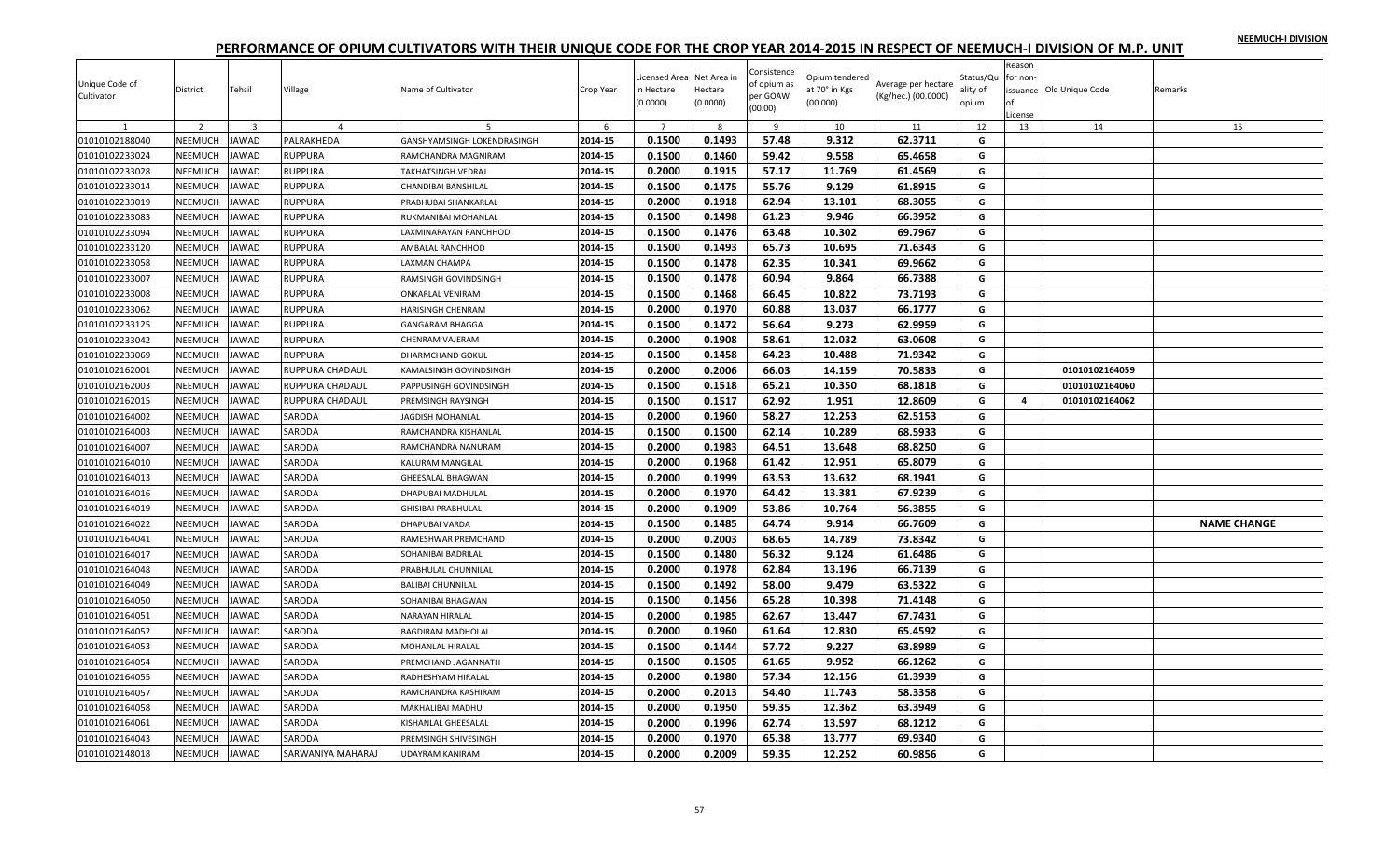|  |  | NEEMUCH-I DIVISION |
|--|--|--------------------|
|  |  |                    |

| Unique Code of<br>Cultivator | District           | Tehsil                  | Village           | Name of Cultivator                       | Crop Year          | Licensed Area Net Area in<br>in Hectare<br>(0.0000) | Hectare<br>(0.0000) | Consistence<br>of opium as<br>per GOAW<br>(00.00) | Opium tendered<br>at 70° in Kgs<br>(00.000) | Average per hectare<br>(Kg/hec.) (00.0000) | Status/Qu<br>ality of<br>opium | Reason<br>for non-<br>of<br>License | issuance Old Unique Code | Remarks            |
|------------------------------|--------------------|-------------------------|-------------------|------------------------------------------|--------------------|-----------------------------------------------------|---------------------|---------------------------------------------------|---------------------------------------------|--------------------------------------------|--------------------------------|-------------------------------------|--------------------------|--------------------|
| 1                            | $\overline{2}$     | $\overline{\mathbf{3}}$ | $\overline{a}$    | -5                                       | 6                  | $7\overline{ }$<br>0.1500                           | 8<br>0.1474         | 9<br>60.86                                        | 10<br>9.877                                 | 11<br>67.0081                              | 12<br>G                        | 13                                  | 14                       | 15                 |
| 01010102148070               | <b>NEEMUCH</b>     | <b>JAWAD</b>            | SARWANIYA MAHARAJ | KANHEYALAL RAMNARAYAN                    | 2014-15            |                                                     |                     |                                                   |                                             |                                            | F.                             |                                     |                          |                    |
| 01010102148113               | NEEMUCH<br>NEEMUCH | <b>JAWAD</b>            | SARWANIYA MAHARAJ | MOHANLAL BHERA<br>RAMKANYABAI RAMNARAYAN | 2014-15<br>2014-15 | 0.1000<br>0.1500                                    | 0.0000<br>0.1492    | 0.00<br>62.97                                     | 0.000<br>10.120                             | 0.0000<br>67.8284                          | G                              |                                     |                          |                    |
| 01010102148118               |                    | <b>JAWAD</b>            | SARWANIYA MAHARAJ |                                          |                    |                                                     |                     |                                                   |                                             |                                            |                                |                                     |                          |                    |
| 01010102148022               | <b>NEEMUCH</b>     | JAWAD                   | SARWANIYA MAHARAJ | RAMESHCHANDRA BAGDIRAM                   | 2014-15            | 0.1500                                              | 0.1483              | 56.49                                             | 9.038                                       | 60.9440                                    | G                              |                                     |                          |                    |
| 01010102148078               | NEEMUCH            | JAWAD                   | SARWANIYA MAHARAJ | SAKURANBAI ALLANUR                       | 2014-15            | 0.1500                                              | 0.1387              | 56.33                                             | 7.782                                       | 56.1067                                    | G                              |                                     |                          |                    |
| 01010102185003               | NEEMUCH            | <b>JAWAD</b>            | SUVAKHEDA         | LAXMIBAI TEJSINGH                        | 2014-15            | 0.1500                                              | 0.1502              | 63.01                                             | 9.758                                       | 64.9667                                    | G                              |                                     |                          |                    |
| 01010102185004               | NEEMUCH            | <b>JAWAD</b>            | SUVAKHEDA         | BHUWANIRAM PRABHULAL                     | 2014-15            | 0.1500                                              | 0.1500              | 63.98                                             | 9.880                                       | 65.8667                                    | G                              |                                     |                          |                    |
| 01010102185005               | <b>NEEMUCH</b>     | JAWAD                   | SUVAKHEDA         | RAMCHANDRA RAMNARAYAN                    | 2014-15            | 0.1500                                              | 0.1502              | 58.36                                             | 9.288                                       | 61.8375                                    | G                              |                                     |                          |                    |
| 01010102185007               | NEEMUCH            | JAWAD                   | SUVAKHEDA         | KANHEYALAL NANURAM                       | 2014-15            | 0.1500                                              | 0.1516              | 61.79                                             | 9.966                                       | 65.7388                                    | G                              |                                     |                          |                    |
| 01010102185008               | <b>NEEMUCH</b>     | <b>JAWAD</b>            | SUVAKHEDA         | <b>BANSHILAL RAMNARAYAN</b>              | 2014-15            | 0.1500                                              | 0.1510              | 62.54                                             | 9.980                                       | 66.0927                                    | G                              |                                     |                          |                    |
| 01010102185011               | NEEMUCH            | <b>JAWAD</b>            | SUVAKHEDA         | RAMGOPAL MANGILAL                        | 2014-15            | 0.1500                                              | 0.1477              | 61.48                                             | 10.109                                      | 68.4428                                    | G                              |                                     |                          |                    |
| 01010102185014               | NEEMUCH            | JAWAD                   | SUVAKHEDA         | RAMCHANDRA BAPULAL                       | 2014-15            | 0.1000                                              | 0.0000              | 0.00                                              | 0.000                                       | 0.0000                                     | F.                             |                                     |                          |                    |
| 01010102185015               | NEEMUCH            | <b>JAWAD</b>            | SUVAKHEDA         | <b>BABULAL MANGILAL</b>                  | 2014-15            | 0.1000                                              | 0.0000              | 0.00                                              | 0.000                                       | 0.0000                                     | F.                             |                                     |                          |                    |
| 01010102185018               | NEEMUCH            | <b>JAWAD</b>            | SUVAKHEDA         | AVANTIBAI CHHAGANLAL                     | 2014-15            | 0.1500                                              | 0.1500              | 62.28                                             | 9.707                                       | 64.7133                                    | G                              |                                     |                          |                    |
| 01010102185028               | NEEMUCH            | <b>JAWAD</b>            | SUVAKHEDA         | GOUTAMLAL VARDICHAND                     | 2014-15            | 0.1000                                              | 0.0000              | 0.00                                              | 0.000                                       | 0.0000                                     | F.                             |                                     |                          |                    |
| 01010102185029               | NEEMUCH            | <b>JAWAD</b>            | SUVAKHEDA         | <b>MODIRAM MANGILAL</b>                  | 2014-15            | 0.1500                                              | 0.1472              | 62.08                                             | 10.252                                      | 69.6467                                    | G                              |                                     |                          |                    |
| 01010102185030               | NEEMUCH            | <b>JAWAD</b>            | SUVAKHEDA         | LALARAM MANGILAL                         | 2014-15            | 0.1500                                              | 0.1461              | 54.97                                             | 8.944                                       | 61.2183                                    | G                              |                                     |                          |                    |
| 01010102185034               | NEEMUCH            | <b>JAWAD</b>            | SUVAKHEDA         | RATANLAL NANALAL                         | 2014-15            | 0.1000                                              | 0.0000              | 0.00                                              | 0.000                                       | 0.0000                                     | F                              |                                     |                          |                    |
| 01010102185035               | <b>NEEMUCH</b>     | <b>JAWAD</b>            | SUVAKHEDA         | DEVKISHAN BADRILAL                       | 2014-15            | 0.2000                                              | 0.1640              | 62.12                                             | 10.818                                      | 65.9634                                    | G                              |                                     |                          |                    |
| 01010102185041               | NEEMUCH            | JAWAD                   | <b>SUVAKHEDA</b>  | KANHEYALAL RATANLAL                      | 2014-15            | 0.1500                                              | 0.1465              | 68.40                                             | 10.983                                      | 74.9693                                    | G                              |                                     |                          |                    |
| 01010102185043               | NEEMUCH            | <b>JAWAD</b>            | SUVAKHEDA         | SATYANARAYAN HIRALAL                     | 2014-15            | 0.1500                                              | 0.1463              | 68.38                                             | 10.062                                      | 68.7765                                    | G                              |                                     |                          |                    |
| 01010102185045               | NEEMUCH            | <b>JAWAD</b>            | SUVAKHEDA         | <b>/ALLABHRAM RAMNARAYAN</b>             | 2014-15            | 0.1000                                              | 0.0000              | 0.00                                              | 0.000                                       | 0.0000                                     | F                              |                                     |                          |                    |
| 01010102185055               | <b>NEEMUCH</b>     | JAWAD                   | SUVAKHEDA         | KAILASHCHANDRA MANGILAL                  | 2014-15            | 0.1000                                              | 0.0000              | 0.00                                              | 0.000                                       | 0.0000                                     | F.                             |                                     |                          |                    |
| 01010102185057               | NEEMUCH            | <b>JAWAD</b>            | SUVAKHEDA         | JAGDISH RATANLAL                         | 2014-15            | 0.1500                                              | 0.1497              | 56.51                                             | 8.614                                       | 57.5418                                    | G                              |                                     |                          |                    |
| 01010102185069               | NEEMUCH            | <b>AWAD</b>             | SUVAKHEDA         | RADHESHYAM HIRALAL                       | 2014-15            | 0.1500                                              | 0.1474              | 59.08                                             | 9.402                                       | 63.7856                                    | G                              |                                     |                          |                    |
| 01010102185068               | NEEMUCH            | <b>JAWAD</b>            | SUVAKHEDA         | <b>SURESH ONKAR</b>                      | 2014-15            | 0.1500                                              | 0.1482              | 57.84                                             | 9.031                                       | 60.9379                                    | G                              |                                     |                          |                    |
| 01010102185071               | NEEMUCH            | <b>JAWAD</b>            | SUVAKHEDA         | SOHANLAL NANURAM                         | 2014-15            | 0.1500                                              | 0.1475              | 57.94                                             | 9.337                                       | 63.3017                                    | G                              |                                     |                          |                    |
| 01010102185073               | NEEMUCH            | JAWAD                   | SUVAKHEDA         | SHRIGARBAI RADHAKISHAN                   | 2014-15            | 0.1500                                              | 0.1463              | 60.61                                             | 9.637                                       | 65.8715                                    | G                              |                                     |                          |                    |
| 01010102185065               | NEEMUCH            | JAWAD                   | SUVAKHEDA         | RUKMANIBAI BALAWANTSINGH                 | 2014-15            | 0.1000                                              | 0.0000              | 0.00                                              | 0.000                                       | 0.0000                                     | F                              |                                     |                          | <b>NAME CHANGE</b> |
| 01010102185080               | NEEMUCH            | <b>JAWAD</b>            | SUVAKHEDA         | <b>IAGDISH RAMCHANDRA</b>                | 2014-15            | 0.1500                                              | 0.1465              | 60.46                                             | 9.769                                       | 66.6826                                    | G                              |                                     |                          |                    |
| 01010102185081               | NEEMUCH            | <b>JAWAD</b>            | SUVAKHEDA         | VALLABHRAM NAVALRAM                      | 2014-15            | 0.1500                                              | 0.1469              | 59.65                                             | 9.433                                       | 64.2138                                    | G                              |                                     |                          | <b>NAME CHANGE</b> |
| 01010102185049               | NEEMUCH            | <b>JAWAD</b>            | SUVAKHEDA         | GANSHYAM BAPULAI                         | 2014-15            | 0.1500                                              | 0.1478              | 69.84                                             | 10.845                                      | 73.3762                                    | G                              |                                     |                          |                    |
| 01010102185089               | NEEMUCH            | <b>JAWAD</b>            | SUVAKHEDA         | GABBUBAI NATHUJI                         | 2014-15            | 0.1000                                              | 0.0000              | 0.00                                              | 0.000                                       | 0.0000                                     | F                              |                                     |                          |                    |
| 01010102168029               | NEEMUCH            | <b>JAWAD</b>            | <b>TUMBA</b>      | NATHIBAI PREMCHAND                       | 2014-15            | 0.1500                                              | 0.1472              | 61.43                                             | 9.346                                       | 63.4918                                    | G                              |                                     |                          |                    |
| 01010102168037               | <b>NEEMUCH</b>     | <b>JAWAD</b>            | <b>TUMBA</b>      | LABHCHANDRA PRABHULAL                    | 2014-15            | 0.1500                                              | 0.1502              | 65.12                                             | 9.917                                       | 66.0253                                    | G                              |                                     |                          |                    |
| 01010102168043               | <b>NEEMUCH</b>     | <b>JAWAD</b>            | <b>TUMBA</b>      | RAMESHWAR GHASI                          | 2014-15            | 0.1500                                              | 0.1459              | 59.44                                             | 8.772                                       | 60.1234                                    | G                              |                                     |                          |                    |
| 01010102168041               | NEEMUCH            | <b>JAWAD</b>            | <b>TUMBA</b>      | RATANLAL NARAYAN                         | 2014-15            | 0.1500                                              | 0.1478              | 45.68                                             | 2.721                                       | 18.4100                                    | G                              | 4                                   |                          |                    |
| 01010102168007               | NEEMUCH            | <b>JAWAD</b>            | <b>TUMBA</b>      | PREMCHANDRA KESHURAM                     | 2014-15            | 0.1500                                              | 0.1496              | 55.89                                             | 7.968                                       | 53.2620                                    | G                              | 4                                   |                          |                    |
| 01010102168035               | NEEMUCH            | <b>JAWAD</b>            | <b>TUMBA</b>      | BHAGWANLAL KESHURAM                      | 2014-15            | 0.1500                                              | 0.1395              | 58.47                                             | 8.111                                       | 58.1434                                    | G                              |                                     |                          |                    |
| 01010102168011               | NEEMUCH            | JAWAD                   | TUMBA             | NANIBAI KISHANLAL                        | 2014-15            | 0.1000                                              | 0.0000              | 0.00                                              | 0.000                                       | 0.0000                                     | F                              |                                     |                          |                    |
| 01010102147003               | NEEMUCH            | <b>JAWAD</b>            | UPREDA            | <b>BANSHILAL MOHANLAL</b>                | 2014-15            | 0.2000                                              | 0.1959              | 63.05                                             | 13.727                                      | 70.0715                                    | G                              |                                     |                          |                    |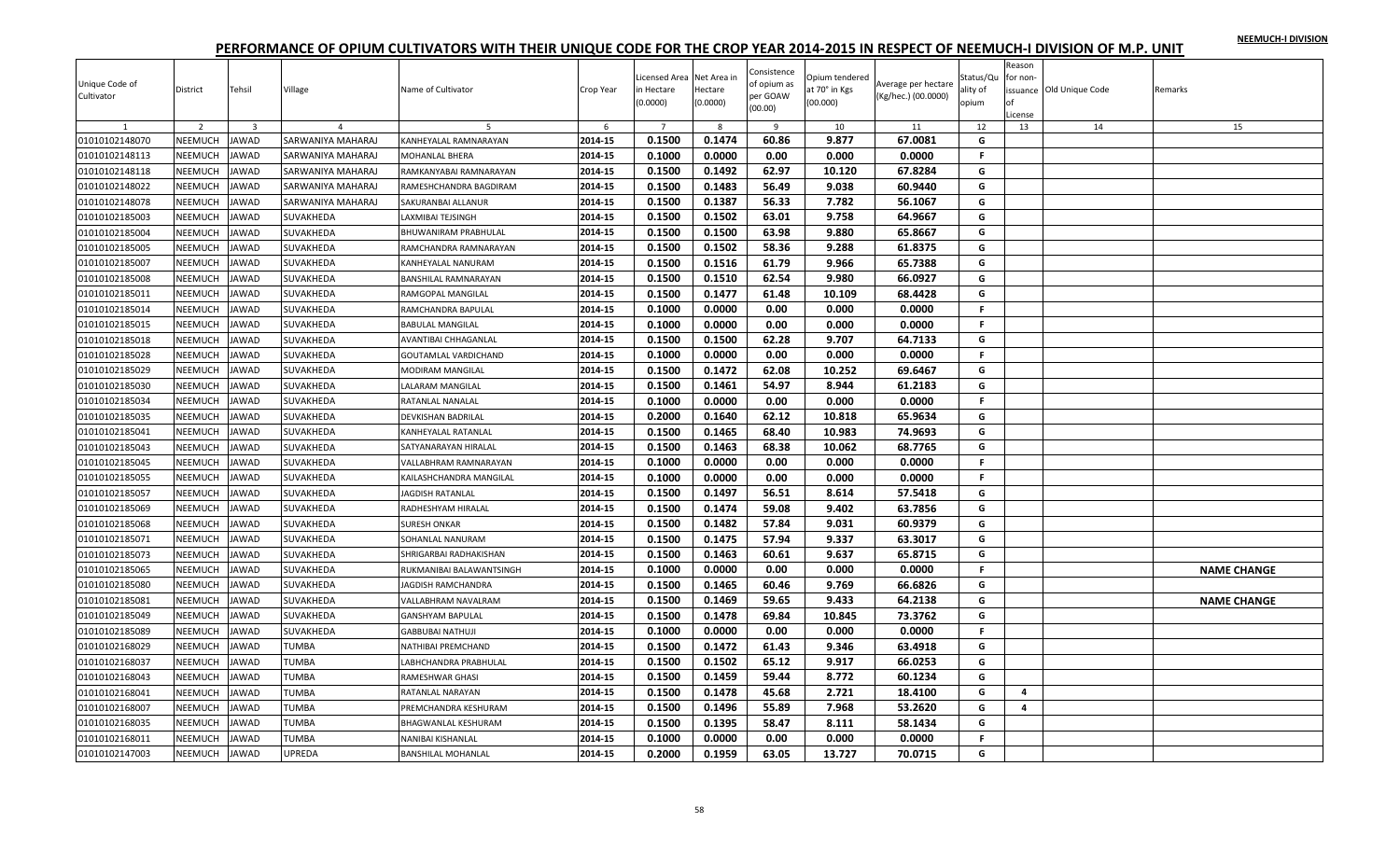|  |  | NEEMUCH-I DIVISION |
|--|--|--------------------|
|  |  |                    |

| Unique Code of<br>Cultivator | District       | Tehsil                  | Village        | Name of Cultivator         | Crop Year | Licensed Area Net Area in<br>in Hectare<br>(0.0000) | Hectare<br>(0.0000) | Consistence<br>of opium as<br>per GOAW<br>(00.00) | Opium tendered<br>at 70° in Kgs<br>(00.000) | Average per hectare<br>(Kg/hec.) (00.0000) | Status/Qu<br>ality of<br>opium | Reason<br>for non<br>∩f<br>License | issuance Old Unique Code | Remarks                      |
|------------------------------|----------------|-------------------------|----------------|----------------------------|-----------|-----------------------------------------------------|---------------------|---------------------------------------------------|---------------------------------------------|--------------------------------------------|--------------------------------|------------------------------------|--------------------------|------------------------------|
|                              | $\overline{2}$ | $\overline{\mathbf{3}}$ | $\overline{4}$ | $\overline{5}$             | 6         | $\overline{7}$                                      | 8                   | 9                                                 | 10                                          | 11                                         | 12                             | 13                                 | 14                       | 15                           |
| 01010102147004               | NEEMUCH        | <b>JAWAD</b>            | UPREDA         | KRISHNAGOPAL UNKARLAL      | 2014-15   | 0.2000                                              | 0.2003              | 64.61                                             | 13.651                                      | 68.1528                                    | G                              |                                    |                          |                              |
| 01010102147005               | NEEMUCH        | <b>JAWAD</b>            | UPREDA         | <b>HANGAMIBAI RAMDYAL</b>  | 2014-15   | 0.2000                                              | 0.1997              | 62.81                                             | 13.289                                      | 66.5448                                    | G                              |                                    |                          |                              |
| 01010102147006               | NEEMUCH        | <b>JAWAD</b>            | UPREDA         | SATYANARAYAN KACHARULAL    | 2014-15   | 0.2000                                              | 0.1949              | 61.11                                             | 12.877                                      | 66.0698                                    | G                              |                                    |                          |                              |
| 01010102147012               | NEEMUCH        | <b>JAWAD</b>            | UPREDA         | RAMPRASAD AMRITRAM         | 2014-15   | 0.2000                                              | 0.1956              | 59.70                                             | 12.324                                      | 63.0061                                    | G                              |                                    |                          |                              |
| 01010102147020               | <b>NEEMUCH</b> | <b>JAWAD</b>            | UPREDA         | SURESHKUMAR JAMNALAL       | 2014-15   | 0.1500                                              | 0.1505              | 68.70                                             | 10.413                                      | 69.1894                                    | G                              |                                    |                          |                              |
| 01010102147022               | NEEMUCH        | JAWAD                   | UPREDA         | <b>BAPULAL NATHULAL</b>    | 2014-15   | 0.2000                                              | 0.1989              | 65.24                                             | 13.794                                      | 69.3514                                    | G                              |                                    |                          |                              |
| 01010102147023               | NEEMUCH        | <b>JAWAD</b>            | UPREDA         | <b>BANSHILAL KACHRULAL</b> | 2014-15   | 0.2000                                              | 0.1915              | 63.01                                             | 12.971                                      | 67.7337                                    | G                              |                                    |                          | <b>NAME CHANGE</b>           |
| 01010102147033               | NEEMUCH        | <b>JAWAD</b>            | UPREDA         | RAMESHWAR NATHULAL         | 2014-15   | 0.2000                                              | 0.1980              | 63.50                                             | 13.489                                      | 68.1263                                    | G                              |                                    |                          |                              |
| 01010102147036               | NEEMUCH        | <b>JAWAD</b>            | UPREDA         | RADHESHYAM NANURAM         | 2014-15   | 0.2000                                              | 0.2034              | 69.09                                             | 14.687                                      | 72.2075                                    | G                              |                                    |                          |                              |
| 01010102147038               | NEEMUCH        | <b>JAWAD</b>            | UPREDA         | <b>GOPAL BADRILAL</b>      | 2014-15   | 0.1500                                              | 0.1492              | 61.38                                             | 9.891                                       | 66.2936                                    | G                              |                                    |                          |                              |
| 01010102147040               | NEEMUCH        | <b>JAWAD</b>            | UPREDA         | NANDLAL BHANWARLAL         | 2014-15   | 0.2000                                              | 0.1951              | 65.70                                             | 13.806                                      | 70.7637                                    | G                              |                                    |                          |                              |
| 01010102147045               | NEEMUCH        | <b>JAWAD</b>            | UPREDA         | <b>BAPULAL MANGILAL</b>    | 2014-15   | 0.2000                                              | 0.2035              | 63.31                                             | 13.132                                      | 64.5307                                    | G                              |                                    |                          |                              |
| 01010102147042               | NEEMUCH        | <b>JAWAD</b>            | UPREDA         | <b>BADRILAL CHHAGANLAL</b> | 2014-15   | 0.1500                                              | 0.1449              | 64.38                                             | 9.473                                       | 65.3761                                    | G                              |                                    |                          |                              |
| 01010102147046               | NEEMUCH        | <b>JAWAD</b>            | UPREDA         | BANSHILAL MATHURALAL       | 2014-15   | 0.2000                                              | 0.1946              | 64.53                                             | 13.459                                      | 69.1624                                    | G                              |                                    |                          |                              |
| 01010102147010               | NEEMUCH        | <b>JAWAD</b>            | UPREDA         | SONIBAI BHANWARLAL         | 2014-15   | 0.2000                                              | 0.1936              | 67.86                                             | 14.163                                      | 73.1560                                    | G                              |                                    |                          |                              |
| 01010102147044               | <b>NEEMUCH</b> | <b>JAWAD</b>            | UPREDA         | PARASRAM MODIRAM           | 2014-15   | 0.2000                                              | 0.1991              | 66.37                                             | 13.729                                      | 68.9553                                    | G                              |                                    |                          |                              |
| 01010102147009               | NEEMUCH        | JAWAD                   | UPREDA         | NANDUBAI AMBALAL           | 2014-15   | 0.2000                                              | 0.2003              | 65.62                                             | 14.071                                      | 70.2496                                    | G                              |                                    |                          |                              |
| 01010102147050               | NEEMUCH        | <b>JAWAD</b>            | UPREDA         | <b>BADRILAL MANGILAL</b>   | 2014-15   | 0.2000                                              | 0.1963              | 60.91                                             | 12.452                                      | 63.4335                                    | G                              |                                    |                          |                              |
| 01010102147052               | NEEMUCH        | <b>JAWAD</b>            | UPREDA         | VAJJABAI PRABHULAL         | 2014-15   | 0.1500                                              | 0.1544              | 57.68                                             | 9.468                                       | 61.3212                                    | G                              |                                    |                          |                              |
| 01010102147054               | NEEMUCH        | <b>JAWAD</b>            | UPREDA         | DHAPUBAI RAMLAI            | 2014-15   | 0.2000                                              | 0.1970              | 64.29                                             | 13.731                                      | 69.7005                                    | G                              |                                    |                          | <b>NAME CHANGE</b>           |
| 01010102147061               | NEEMUCH        | <b>JAWAD</b>            | UPREDA         | <b>SUKHIBAI SURATRAM</b>   | 2014-15   | 0.1500                                              | 0.1485              | 64.16                                             | 10.504                                      | 70.7340                                    | G                              |                                    |                          |                              |
| 01010102147062               | NEEMUCH        | <b>JAWAD</b>            | UPREDA         | KISHANLAL CHOTU            | 2014-15   | 0.2000                                              | 0.1800              | 64.27                                             | 12.367                                      | 68.7056                                    | G                              |                                    |                          |                              |
| 01010102147063               | NEEMUCH        | <b>JAWAD</b>            | UPREDA         | <b>INDRABAI GANSHYAM</b>   | 2014-15   | 0.1500                                              | 0.1488              | 63.14                                             | 10.193                                      | 68.5013                                    | G                              |                                    |                          |                              |
| 01010102147064               | NEEMUCH        | <b>JAWAD</b>            | UPREDA         | SAMPATBAI PARASRAM         | 2014-15   | 0.2000                                              | 0.1984              | 57.82                                             | 12.382                                      | 62.4093                                    | G                              |                                    |                          | <b>TRANSFER / KHEDA MODI</b> |
| 01010102147065               | NEEMUCH        | JAWAD                   | <b>JPREDA</b>  | KACHARULAL KALURAM         | 2014-15   | 0.2000                                              | 0.1987              | 59.88                                             | 12.258                                      | 61.6910                                    | G                              |                                    |                          |                              |
| 01010102147066               | NEEMUCH        | <b>JAWAD</b>            | UPREDA         | VISHNULAL RAMNATH          | 2014-15   | 0.2000                                              | 0.1953              | 62.46                                             | 13.250                                      | 67.8443                                    | G                              |                                    |                          | <b>TRANSFER / KHEDA MODI</b> |
| 01010102147067               | NEEMUCH        | <b>JAWAD</b>            | UPREDA         | SHYAMLAL RAMNATH           | 2014-15   | 0.1500                                              | 0.1464              | 61.28                                             | 9.805                                       | 66.9740                                    | G                              |                                    |                          |                              |
| 01010102147069               | NEEMUCH        | JAWAD                   | UPREDA         | KAILASHSINGH RATANSINGH    | 2014-15   | 0.2000                                              | 0.2060              | 65.12                                             | 14.085                                      | 68.3738                                    | G                              |                                    |                          |                              |
| 01010102147032               | NEEMUCH        | <b>JAWAD</b>            | UPREDA         | <b>HIRALAL MANGILAL</b>    | 2014-15   | 0.2000                                              | 0.1972              | 63.76                                             | 13.244                                      | 67.1602                                    | G                              |                                    |                          |                              |
| 01010102147041               | NEEMUCH        | <b>JAWAD</b>            | UPREDA         | LALAPRASAD MOHANDAS        | 2014-15   | 0.1500                                              | 0.1513              | 60.65                                             | 9.825                                       | 64.9372                                    | G                              | 8                                  |                          |                              |
| 01010102147001               | NEEMUCH        | <b>JAWAD</b>            | UPREDA         | ASHOKKUMAR RAMCHANDRA      | 2014-15   | 0.1500                                              | 0.1386              | 65.23                                             | 9.859                                       | 71.1328                                    | G                              |                                    |                          | <b>NAME CHANGE</b>           |
| 01010102147007               | NEEMUCH        | <b>JAWAD</b>            | UPREDA         | BAPULAL RAMCHANDRA         | 2014-15   | 0.1500                                              | 0.1409              | 66.98                                             | 10.133                                      | 71.9163                                    | G                              |                                    |                          |                              |
| 01010102147017               | NEEMUCH        | JAWAD                   | UPREDA         | PRAHALAD HAJARI            | 2014-15   | 0.1500                                              | 0.1415              | 52.39                                             | 8.360                                       | 59.0813                                    | G                              |                                    |                          |                              |
| 01010102147018               | NEEMUCH        | <b>JAWAD</b>            | UPREDA         | RAMKISHAN BHUWANIRAM       | 2014-15   | 0.1500                                              | 0.1519              | 66.40                                             | 10.643                                      | 70.0658                                    | G                              |                                    |                          |                              |
| 01010102147021               | <b>NEEMUCH</b> | <b>JAWAD</b>            | UPREDA         | VISHNULAL NANDRAM          | 2014-15   | 0.2000                                              | 0.1958              | 65.92                                             | 13.645                                      | 69.6885                                    | G                              |                                    |                          |                              |
| 01010102147027               | NEEMUCH        | <b>JAWAD</b>            | UPREDA         | RAMESHWAR BHERULAL         | 2014-15   | 0.2000                                              | 0.2006              | 59.99                                             | 12.855                                      | 64.0828                                    | G                              |                                    |                          |                              |
| 01010102147051               | NEEMUCH        | <b>JAWAD</b>            | UPREDA         | <b>BANSHILAL PRABHULAL</b> | 2014-15   | 0.1500                                              | 0.1444              | 73.27                                             | 11.294                                      | 78.2133                                    | G                              |                                    |                          |                              |
| 01010102147055               | NEEMUCH        | <b>JAWAD</b>            | UPREDA         | DHAPUBAI LAXMINARAYAN      | 2014-15   | 0.1500                                              | 0.1493              | 58.68                                             | 9.540                                       | 63.8982                                    | G                              |                                    |                          |                              |
| 01010102147015               | NEEMUCH        | <b>JAWAD</b>            | <b>JPREDA</b>  | MATHARIBAI LACHHIRAM       | 2014-15   | 0.1500                                              | 0.1473              | 56.03                                             | 8.989                                       | 61.0251                                    | G                              |                                    |                          |                              |
| 01010102147019               | NEEMUCH        | <b>JAWAD</b>            | UPREDA         | SHANKARLAL SAJJANLAL       | 2014-15   | 0.2000                                              | 0.2029              | 57.52                                             | 12.531                                      | 61.7595                                    | G                              |                                    |                          |                              |
| 01010102147070               | NEEMUCH        | <b>JAWAD</b>            | UPREDA         | <b>ONKARLAL BHERULAL</b>   | 2014-15   | 0.2000                                              | 0.2003              | 65.67                                             | 13.969                                      | 69.7404                                    | G                              |                                    |                          |                              |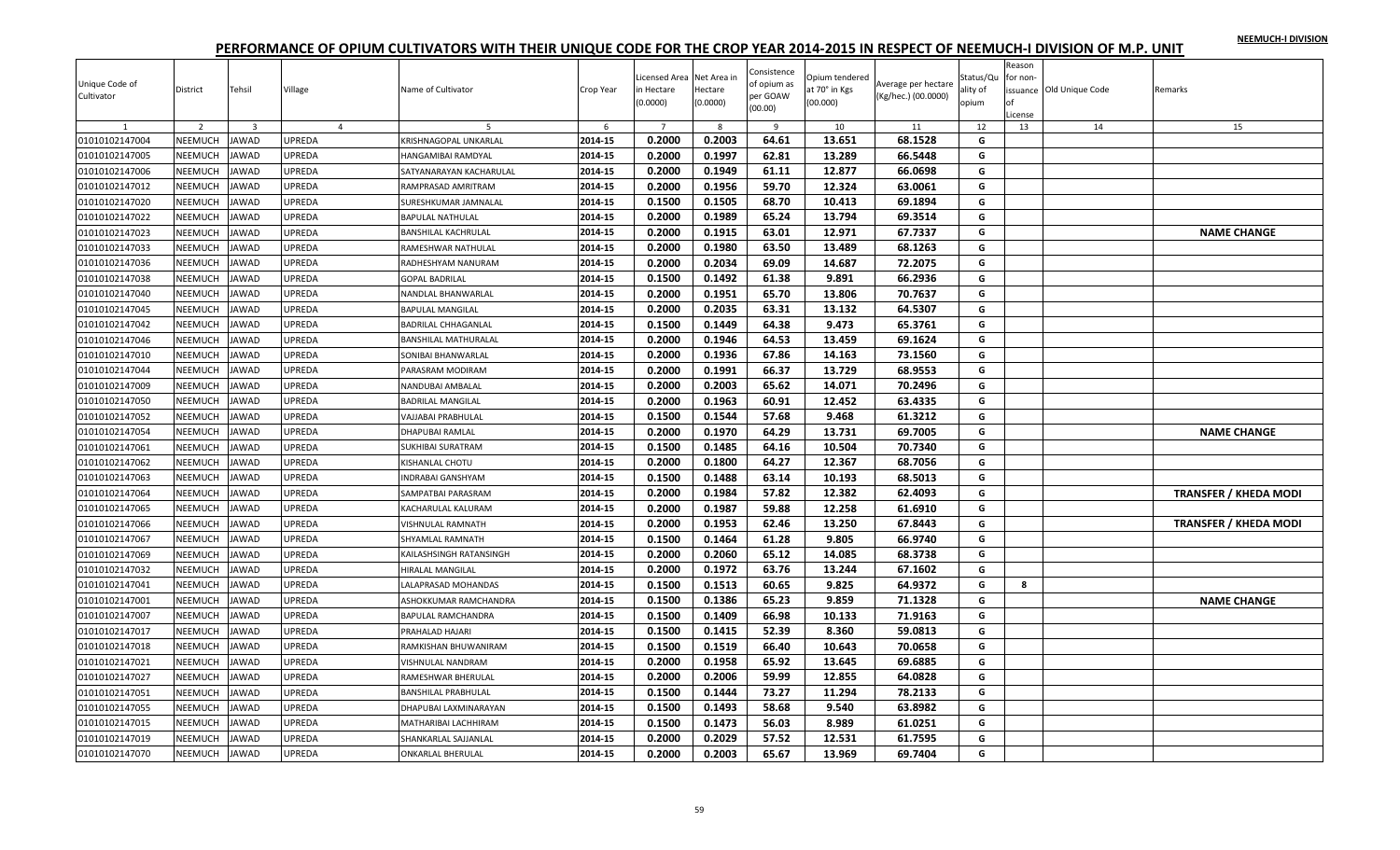|  |  | NEEMUCH-I DIVISION |
|--|--|--------------------|
|  |  |                    |

| Unique Code of<br>Cultivator<br>$\mathbf{1}$ | District<br>$\overline{z}$ | Tehsil<br>$\overline{3}$ | Village<br>$\overline{4}$ | Name of Cultivator<br>-5   | Crop Year<br>6 | icensed Area<br>in Hectare<br>(0.0000)<br>$\overline{7}$ | Net Area in<br>Hectare<br>(0.0000)<br>$\mathbf{R}$ | Consistence<br>of opium as<br>per GOAW<br>(00.00)<br>9 | Opium tendered<br>at 70° in Kgs<br>(00.000)<br>10 | Average per hectare<br>(Kg/hec.) (00.0000)<br>11 | Status/Qu<br>ality of<br>opium<br>12 | Reason<br>for non-<br>License<br>13 | issuance Old Unique Code<br>14 | Remarks<br>15 |
|----------------------------------------------|----------------------------|--------------------------|---------------------------|----------------------------|----------------|----------------------------------------------------------|----------------------------------------------------|--------------------------------------------------------|---------------------------------------------------|--------------------------------------------------|--------------------------------------|-------------------------------------|--------------------------------|---------------|
| 01010102147035                               | NEEMUCH                    | JAWAD                    | <b>UPREDA</b>             | BANSHILAL RAMNARAYAN       | 2014-15        | 0.1500                                                   | 0.1503                                             | 59.88                                                  | 9.487                                             | 63.1204                                          | G                                    |                                     |                                |               |
| 01010102183023                               | <b>NEEMUCH</b>             | <b>JAWAD</b>             | <b>BARKHEDA KAMLIYA</b>   | <b>BABUPARASAD DEVILAL</b> | 2014-15        | 0.1500                                                   | 0.1418                                             | 65.88                                                  | 10.371                                            | 73.1382                                          | - 1                                  | $\overline{2}$                      | 01010101001236                 |               |
| 01010102145010                               | NEEMUCH                    | <b>JAWAD</b>             | KHEDAMODI                 | <b>BAPULAL BHAGIRATH</b>   | 2014-15        | 0.1000                                                   | 0.0000                                             | 0.00                                                   | 0.000                                             | 0.0000                                           | F.                                   |                                     | 01010102146162                 |               |
| 01010102187007                               | NEEMUCH                    | <b>JAWAD</b>             | MAHESHPURIYA              | <b>BRIJRAJ RATANSINGH</b>  | 2014-15        | 0.1500                                                   | 0.1439                                             | 60.00                                                  | 9.343                                             | 64.9270                                          | G                                    |                                     | 01010102185087                 |               |
| 01010102165011                               | NEEMUCH                    | <b>JAWAD</b>             | <b>MEGHPURA</b>           | <b>BADRILAL MIYARAM</b>    | 2014-15        | 0.2000                                                   | 0.1915                                             | 57.58                                                  | 11.031                                            | 57.6031                                          | G                                    |                                     | 01010102154024                 |               |
| 01010102165018                               | <b>NEEMUCH</b>             | JAWAD                    | <b>MEGHPURA</b>           | TAMMUBAI NANURAM           | 2014-15        | 0.1500                                                   | 0.1500                                             | 58.71                                                  | 9.016                                             | 60.1067                                          | G                                    |                                     | 01010102154025                 |               |
| 01010102165013                               | <b>NEEMUCH</b>             | <b>JAWAD</b>             | MEGHPURA                  | MOHANDAS MANGUDAS          | 2014-15        | 0.1000                                                   | 0.0000                                             | 0.00                                                   | 0.000                                             | 0.0000                                           | F.                                   |                                     | 01010102154026                 |               |
| 01010102178008                               | NEEMUCH                    | JAWAD                    | PIPLIYA PREMJI            | <b>GOPAL BADRILAL</b>      | 2014-15        | 0.1500                                                   | 0.1500                                             | 62.96                                                  | 9.930                                             | 66.2000                                          | G                                    |                                     | 01010102231032                 |               |
| 01010102178015                               | <b>NEEMUCH</b>             | <b>JAWAD</b>             | PIPLIYA PREMJI            | SITABAI NATHULAL           | 2014-15        | 0.1500                                                   | 0.1470                                             | 65.29                                                  | 10.400                                            | 70.7483                                          | G                                    |                                     | 01010102231034                 |               |
| 01010102178003                               | <b>NEEMUCH</b>             | <b>JAWAD</b>             | PIPLIYA PREMJI            | PRAKASHCHAND MOTILAL       | 2014-15        | 0.1500                                                   | 0.1484                                             | 67.73                                                  | 10.721                                            | 72.2439                                          | G                                    |                                     | 01010102164044                 |               |
| 01010105208004                               | NEEMUCH                    | SINGOLI                  | <b>BALDAR KHA</b>         | BHUPENDRASINGH BHOPALSINGH | 2014-15        | 0.2000                                                   | 0.2020                                             | 52.60                                                  | 10.543                                            | 52.1931                                          | G                                    | $\overline{a}$                      |                                |               |
| 01010105208007                               | NEEMUCH                    | SINGOLI                  | <b>BALDAR KHA</b>         | <b>BHOLIBAI JAGANNATH</b>  | 2014-15        | 0.1500                                                   | 0.1469                                             | 55.67                                                  | 8.327                                             | 56.6848                                          | G                                    |                                     |                                |               |
| 01010105208015                               | NEEMUCH                    | SINGOLI                  | <b>BALDAR KHA</b>         | RAMESHWAR RUPAJI           | 2014-15        | 0.1500                                                   | 0.1494                                             | 57.94                                                  | 8.699                                             | 58.2262                                          | G                                    |                                     |                                |               |
| 01010105208017                               | NEEMUCH                    | SINGOLI                  | <b>BALDAR KHA</b>         | <b>BABARULAL NANALAL</b>   | 2014-15        | 0.1500                                                   | 0.1482                                             | 59.61                                                  | 8.916                                             | 60.1619                                          | G                                    |                                     |                                |               |
| 01010105208021                               | NEEMUCH                    | SINGOLI                  | <b>BALDAR KHA</b>         | HIRALAL BALU               | 2014-15        | 0.2000                                                   | 0.1950                                             | 55.88                                                  | 11.535                                            | 59.1538                                          | G                                    |                                     |                                |               |
| 01010105208024                               | <b>NEEMUCH</b>             | SINGOLI                  | <b>BALDAR KHA</b>         | MADHU BHURALAL             | 2014-15        | 0.1500                                                   | 0.1481                                             | 56.50                                                  | 8.580                                             | 57.9338                                          | G                                    |                                     |                                |               |
| 01010105208029                               | <b>NEEMUCH</b>             | SINGOLI                  | <b>BALDAR KHA</b>         | MAGILAL RUPA               | 2014-15        | 0.1000                                                   | 0.0000                                             | 0.00                                                   | 0.000                                             | 0.0000                                           | F.                                   |                                     |                                |               |
| 01010105208009                               | NEEMUCH                    | SINGOLI                  | <b>BALDAR KHA</b>         | RADHESHYAM SUKHLAL         | 2014-15        | 0.1500                                                   | 0.1500                                             | 53.51                                                  | 8.164                                             | 54.4267                                          | G                                    | $\overline{a}$                      |                                |               |
| 01010105208035                               | NEEMUCH                    | SINGOLI                  | <b>BALDAR KHA</b>         | KANHEYALAL HIRALAL         | 2014-15        | 0.1500                                                   | 0.1489                                             | 49.64                                                  | 6.765                                             | 45.4332                                          | G                                    | $\overline{a}$                      |                                |               |
| 01010102218001                               | <b>NEEMUCH</b>             | JAWAD                    | <b>BRAHAMPURI</b>         | UDAIRAM KISHANLAL          | 2014-15        | 0.2000                                                   | 0.2000                                             | 65.62                                                  | 13.115                                            | 65.5750                                          | G                                    |                                     |                                |               |
| 01010102218003                               | <b>NEEMUCH</b>             | JAWAD                    | <b>BRAHAMPURI</b>         | KANCHANBAI HIRALAL         | 2014-15        | 0.2000                                                   | 0.1999                                             | 57.37                                                  | 11.859                                            | 59.3247                                          | G                                    |                                     |                                |               |
| 01010102218004                               | NEEMUCH                    | <b>JAWAD</b>             | <b>BRAHAMPURI</b>         | RAMESHWAR HIRALAL          | 2014-15        | 0.2000                                                   | 0.1970                                             | 61.14                                                  | 12.446                                            | 63.1777                                          | G                                    |                                     |                                |               |
| 01010102218005                               | <b>NEEMUCH</b>             | <b>JAWAD</b>             | <b>BRAHAMPURI</b>         | NARAYANIBAI HARJI          | 2014-15        | 0.1500                                                   | 0.1500                                             | 59.77                                                  | 9.666                                             | 64.4400                                          | G                                    |                                     |                                |               |
| 01010102218009                               | NEEMUCH                    | <b>JAWAD</b>             | <b>BRAHAMPURI</b>         | KANWARLAL BHERULAL         | 2014-15        | 0.2000                                                   | 0.1600                                             | 63.72                                                  | 10.195                                            | 63.7188                                          | G                                    |                                     |                                |               |
| 01010102218010                               | NEEMUCH                    | <b>JAWAD</b>             | <b>BRAHAMPURI</b>         | NANDLAL MULCHAND           | 2014-15        | 0.1500                                                   | 0.1520                                             | 63.26                                                  | 9.950                                             | 65.4605                                          | G                                    |                                     |                                |               |
| 01010102218013                               | NEEMUCH                    | JAWAD                    | <b>BRAHAMPURI</b>         | AMRITLAL BHERULAL          | 2014-15        | 0.2000                                                   | 0.1958                                             | 59.77                                                  | 12.364                                            | 63.1461                                          | G                                    |                                     |                                |               |
| 01010102218018                               | <b>NEEMUCH</b>             | <b>JAWAD</b>             | <b>BRAHAMPURI</b>         | <b>BAGDIRAM DHANNALAL</b>  | 2014-15        | 0.2000                                                   | 0.1972                                             | 64.47                                                  | 13.272                                            | 67.3022                                          | G                                    |                                     |                                |               |
| 01010102218019                               | <b>NEEMUCH</b>             | <b>JAWAD</b>             | <b>BRAHAMPURI</b>         | <b>SHANTILAL HIRALAL</b>   | 2014-15        | 0.2000                                                   | 0.2016                                             | 59.97                                                  | 12.868                                            | 63.8294                                          | G                                    |                                     |                                |               |
| 01010102218023                               | NEEMUCH                    | <b>JAWAD</b>             | <b>BRAHAMPURI</b>         | PREMLAL BHAGIRATH          | 2014-15        | 0.2000                                                   | 0.1960                                             | 60.46                                                  | 12.576                                            | 64.1633                                          | G                                    |                                     |                                |               |
| 01010102218027                               | <b>NEEMUCH</b>             | JAWAD                    | <b>BRAHAMPURI</b>         | <b>BHAGIRATH PRABHULAL</b> | 2014-15        | 0.2000                                                   | 0.1992                                             | 62.12                                                  | 12.930                                            | 64.9096                                          | G                                    |                                     |                                |               |
| 01010102218029                               | NEEMUCH                    | JAWAD                    | <b>BRAHAMPURI</b>         | DINESHKUMAR RAMKISHAN      | 2014-15        | 0.1500                                                   | 0.1436                                             | 65.14                                                  | 10.115                                            | 70.4387                                          | G                                    |                                     |                                |               |
| 01010102218030                               | <b>NEEMUCH</b>             | <b>JAWAD</b>             | <b>BRAHAMPURI</b>         | LAXMINARAYAN NANDLAL       | 2014-15        | 0.1500                                                   | 0.1509                                             | 62.49                                                  | 9.722                                             | 64.4268                                          | G                                    |                                     |                                |               |
| 01010102218008                               | NEEMUCH                    | <b>JAWAD</b>             | <b>BRAHAMPURI</b>         | RAMKANYABAI BAGADIRAM      | 2014-15        | 0.1500                                                   | 0.1389                                             | 51.41                                                  | 6.764                                             | 48.6969                                          | G                                    | $\overline{a}$                      |                                |               |
| 01010102218031                               | <b>NEEMUCH</b>             | <b>JAWAD</b>             | <b>BRAHAMPURI</b>         | <b>BANSHILAL GHISALAL</b>  | 2014-15        | 0.2000                                                   | 0.1960                                             | 62.16                                                  | 12.183                                            | 62.1582                                          | G                                    |                                     |                                |               |
| 01010102218033                               | <b>NEEMUCH</b>             | <b>JAWAD</b>             | <b>BRAHAMPURI</b>         | DEEPAK KUMAR DAULATRAM     | 2014-15        | 0.2000                                                   | 0.1818                                             | 63.57                                                  | 11.706                                            | 64.3894                                          | G                                    |                                     |                                |               |
| 01010102218035                               | NEEMUCH                    | <b>JAWAD</b>             | <b>BRAHAMPURI</b>         | KANHEYALAL CHAMPALAL       | 2014-15        | 0.1500                                                   | 0.1476                                             | 57.85                                                  | 8.413                                             | 56.9986                                          | G                                    |                                     |                                |               |
| 01010102218037                               | NEEMUCH                    | <b>JAWAD</b>             | <b>BRAHAMPURI</b>         | TULASIBAI JAMANALAL        | 2014-15        | 0.2000                                                   | 0.1993                                             | 60.89                                                  | 12.717                                            | 63.8083                                          | G                                    |                                     | 01010102240112                 |               |
| 01010105243002                               | NEEMUCH                    | SINGOLI                  | CHAWNDIYA                 | OMPRAKASH MOHANLAL         | 2014-15        | 0.2000                                                   | 0.1936                                             | 56.89                                                  | 11.939                                            | 61.6684                                          | G                                    |                                     |                                |               |
| 01010105243008                               | <b>NEEMUCH</b>             | SINGOLI                  | <b>CHAWNDIYA</b>          | <b>BOTHLAL KALU JI</b>     | 2014-15        | 0.2000                                                   | 0.1989                                             | 58.56                                                  | 12.365                                            | 62.1669                                          | G                                    |                                     |                                |               |
| 01010105243022                               | NEEMUCH                    | SINGOLI                  | <b>CHAWNDIYA</b>          | NARAYANBAI SOHAN           | 2014-15        | 0.2000                                                   | 0.2003                                             | 59.50                                                  | 12.784                                            | 63.8243                                          | G                                    |                                     |                                |               |
| 01010105243032                               | NEEMUCH                    | <b>SINGOLI</b>           | <b>CHAWNDIYA</b>          | HARISINGH JODHSINGH        | 2014-15        | 0.2000                                                   | 0.1894                                             | 57.00                                                  | 11.449                                            | 60.4488                                          | G                                    |                                     |                                |               |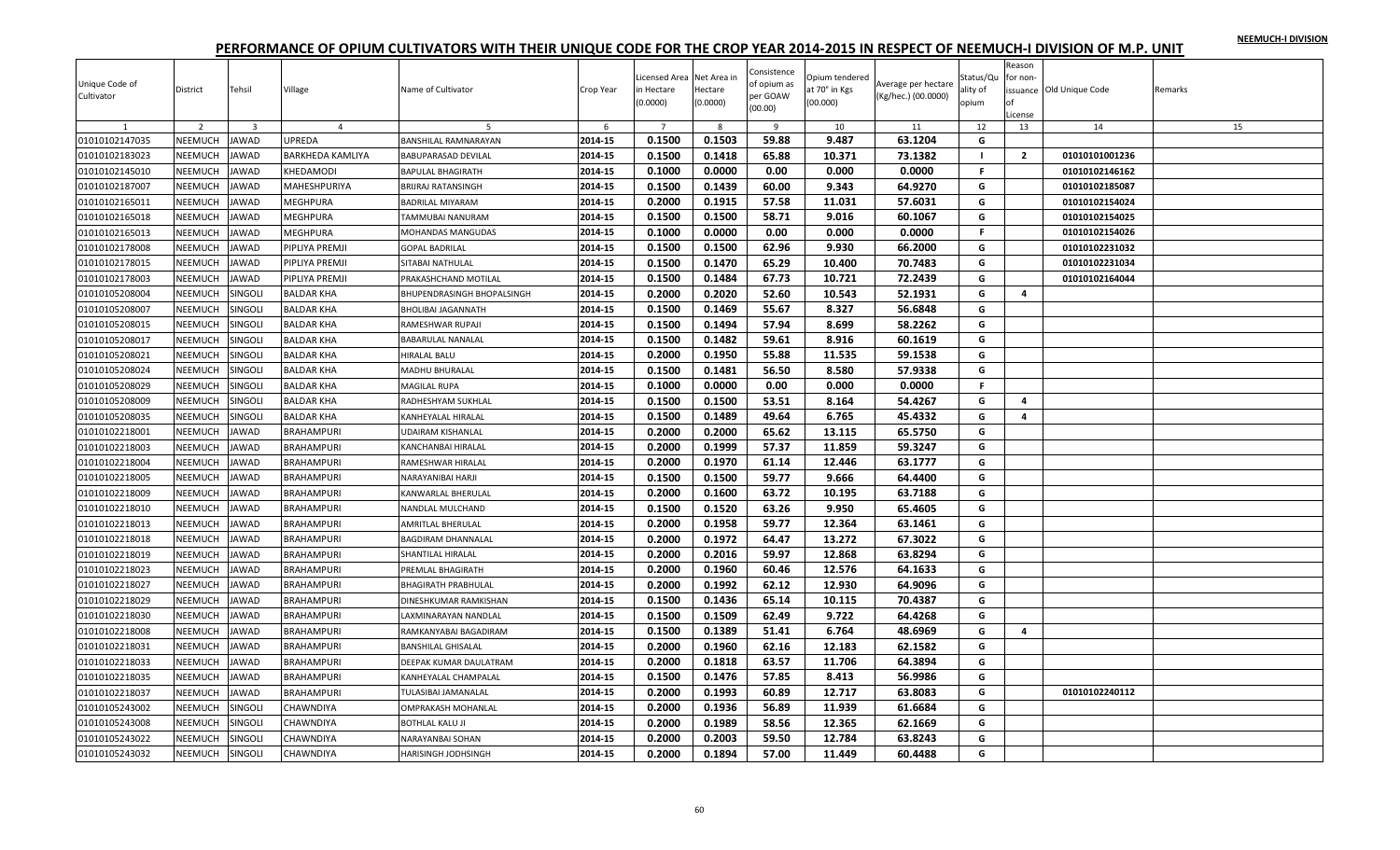|  |  | NEEMUCH-I DIVISION |
|--|--|--------------------|
|  |  |                    |

| Unique Code of<br>Cultivator | District       | Tehsil         | Village           | Name of Cultivator          | Crop Year | Licensed Area Net Area in<br>in Hectare<br>(0.0000) | Hectare<br>(0.0000) | Consistence<br>of opium as<br>per GOAW<br>(00.00) | Opium tendered<br>at 70° in Kgs<br>(00.000) | Average per hectare<br>(Kg/hec.) (00.0000) | Status/Qu<br>ality of<br>opium | Reason<br>for non-<br>of<br>License | issuance Old Unique Code | Remarks |
|------------------------------|----------------|----------------|-------------------|-----------------------------|-----------|-----------------------------------------------------|---------------------|---------------------------------------------------|---------------------------------------------|--------------------------------------------|--------------------------------|-------------------------------------|--------------------------|---------|
| $\mathbf{1}$                 | $\overline{2}$ | $\overline{3}$ | $\overline{4}$    | 5                           | 6         | $\overline{7}$                                      | 8                   | 9                                                 | 10                                          | 11                                         | 12                             | 13                                  | 14                       | 15      |
| 01010105243037               | NEEMUCH        | SINGOLI        | CHAWNDIYA         | SHRAWANDAS KAJODDAS         | 2014-15   | 0.1500                                              | 0.1245              | 58.40                                             | 7.867                                       | 63.1888                                    | G                              |                                     |                          |         |
| 01010105243039               | NEEMUCH        | Singoli        | CHAWNDIYA         | GORDHANSINGH JODHSINGH      | 2014-15   | 0.2000                                              | 0.1931              | 60.95                                             | 12.608                                      | 65.2926                                    | G                              |                                     |                          |         |
| 01010105243041               | NEEMUCH        | SINGOLI        | CHAWNDIYA         | BHAGWATSINGH JODHSINGH      | 2014-15   | 0.2000                                              | 0.1949              | 61.20                                             | 12.730                                      | 65.3155                                    | G                              |                                     |                          |         |
| 01010105243045               | NEEMUCH        | SINGOLI        | CHAWNDIYA         | MOTYABAI MOHANLAL           | 2014-15   | 0.2000                                              | 0.1907              | 59.35                                             | 12.396                                      | 65.0026                                    | G                              |                                     |                          |         |
| 01010105243054               | NEEMUCH        | SINGOLI        | CHAWNDIYA         | NANDLAL GHEESALAL           | 2014-15   | 0.2000                                              | 0.1973              | 59.24                                             | 12.432                                      | 63.0106                                    | G                              |                                     |                          |         |
| 01010105243056               | NEEMUCH        | Singoli        | CHAWNDIYA         | <b>BADRILAL MANGILAL</b>    | 2014-15   | 0.1500                                              | 0.1478              | 60.47                                             | 9.891                                       | 66.9215                                    | G                              |                                     |                          |         |
| 01010105243034               | NEEMUCH        | SINGOLI        | CHAWNDIYA         | CHHAGANLAL SHANKARLAL       | 2014-15   | 0.1500                                              | 0.1465              | 56.26                                             | 9.170                                       | 62.5939                                    | G                              |                                     |                          |         |
| 01010105243038               | NEEMUCH        | SINGOLI        | CHAWNDIYA         | KISHANDAS KAJODDAS          | 2014-15   | 0.2000                                              | 0.1918              | 58.90                                             | 12.007                                      | 62.6017                                    | G                              |                                     |                          |         |
| 01010105243042               | <b>NEEMUCH</b> | SINGOLI        | CHAWNDIYA         | GHEESALAL GABURCHAND        | 2014-15   | 0.2000                                              | 0.1970              | 58.21                                             | 12.224                                      | 62.0508                                    | G                              |                                     |                          |         |
| 01010105243049               | NEEMUCH        | SINGOLI        | CHAWNDIYA         | NARAYANIBAI RAMCHANDRADAS   | 2014-15   | 0.2000                                              | 0.1552              | 64.35                                             | 10.406                                      | 67.0490                                    | G                              |                                     |                          |         |
| 01010105243058               | NEEMUCH        | SINGOLI        | CHAWNDIYA         | KANHEYADAS RAMCHANDRA DAS   | 2014-15   | 0.2000                                              | 0.1975              | 63.68                                             | 13.318                                      | 67.4329                                    | G                              |                                     |                          |         |
| 01010105243021               | NEEMUCH        | SINGOLI        | CHAWNDIYA         | <b>BHURIBAI MATHURALAL</b>  | 2014-15   | 0.2000                                              | 0.1987              | 58.41                                             | 12.541                                      | 63.1152                                    | G                              |                                     |                          |         |
| 01010105243013               | NEEMUCH        | SINGOLI        | CHAWNDIYA         | LABHCHAND ONKARLAL          | 2014-15   | 0.2000                                              | 0.1986              | 56.92                                             | 12.173                                      | 61.2941                                    | G                              |                                     |                          |         |
| 01010105243018               | NEEMUCH        | SINGOLI        | CHAWNDIYA         | HARKUBAI SHANKARLAL         | 2014-15   | 0.1500                                              | 0.1462              | 56.97                                             | 9.457                                       | 64.6854                                    | G                              |                                     |                          |         |
| 01010105243026               | NEEMUCH        | SINGOLI        | CHAWNDIYA         | SOHANLAL DALU               | 2014-15   | 0.2000                                              | 0.1980              | 58.92                                             | 12.626                                      | 63.7677                                    | G                              |                                     |                          |         |
| 01010105243035               | NEEMUCH        | SINGOLI        | CHAWNDIYA         | MANSINGH JODHSINGH          | 2014-15   | 0.2000                                              | 0.1960              | 62.70                                             | 13.086                                      | 66.7653                                    | G                              |                                     |                          |         |
| 01010105243057               | NEEMUCH        | SINGOLI        | CHAWNDIYA         | LALIBAI JAGDISH             | 2014-15   | 0.1500                                              | 0.1470              | 58.62                                             | 9.262                                       | 63.0068                                    | G                              |                                     |                          |         |
| 01010105243059               | <b>NEEMUCH</b> | SINGOLI        | CHAWNDIYA         | NANDKUNWAR RAMCHANDRA       | 2014-15   | 0.2000                                              | 0.1835              | 56.79                                             | 11.358                                      | 61.8965                                    | G                              |                                     |                          |         |
| 01010105243012               | NEEMUCH        | Singoli        | CHAWNDIYA         | SOHANIBAI MOHANLAL          | 2014-15   | 0.2000                                              | 0.1846              | 57.13                                             | 11.197                                      | 60.6555                                    | G                              |                                     |                          |         |
| 01010105243061               | NEEMUCH        | SINGOLI        | CHAWNDIYA         | <b>NANALAL GOPI</b>         | 2014-15   | 0.1500                                              | 0.1441              | 54.52                                             | 8.497                                       | 58.9660                                    | G                              |                                     |                          |         |
| 01010105243027               | NEEMUCH        | SINGOLI        | CHAWNDIYA         | RAMCHANDRA BALU             | 2014-15   | 0.2000                                              | 0.1913              | 58.41                                             | 12.158                                      | 63.5546                                    | G                              |                                     |                          |         |
| 01010105246001               | <b>NEEMUCH</b> | SINGOLI        | <b>DABRIYA</b>    | JAHURHUSAIN MAULABAKSH      | 2014-15   | 0.1500                                              | 0.1450              | 52.76                                             | 8.110                                       | 55.9310                                    | G                              | 4                                   |                          |         |
| 01010105246004               | <b>NEEMUCH</b> | SINGOLI        | <b>DABRIYA</b>    | AZADMOHAMMAD MAJID          | 2014-15   | 0.1500                                              | 0.1471              | 59.43                                             | 8.813                                       | 59.9116                                    | G                              |                                     |                          |         |
| 01010105246005               | NEEMUCH        | SINGOLI        | DABRIYA           | HAKIM IBRAHIMKHAN           | 2014-15   | 0.1000                                              | 0.0000              | 0.00                                              | 0.000                                       | 0.0000                                     | F.                             |                                     |                          |         |
| 01010105246008               | NEEMUCH        | SINGOLI        | <b>DABRIYA</b>    | HIRA UDA                    | 2014-15   | 0.2000                                              | 0.1972              | 52.03                                             | 10.703                                      | 54.2748                                    | G                              | 4                                   |                          |         |
| 01010105246013               | NEEMUCH        | SINGOLI        | <b>DABRIYA</b>    | HURABAI RHAMAN              | 2014-15   | 0.1500                                              | 0.1489              | 57.46                                             | 8.594                                       | 57.7166                                    | G                              |                                     |                          |         |
| 01010105246014               | NEEMUCH        | SINGOLI        | DABRIYA           | IQBALHUSAIN MOHAMMAD HUSAIN | 2014-15   | 0.1500                                              | 0.1428              | 51.10                                             | 7.388                                       | 51.7367                                    | G                              | $\overline{4}$                      |                          |         |
| 01010105246011               | NEEMUCH        | SINGOLI        | DABRIYA           | MURADASHAH NURSHAH          | 2014-15   | 0.1000                                              | 0.0000              | 0.00                                              | 0.000                                       | 0.0000                                     | F.                             |                                     |                          |         |
| 01010105205001               | NEEMUCH        | SINGOLI        | <b>DAULATPURA</b> | AGDISHCHANDRA KASHIRAM      | 2014-15   | 0.2000                                              | 0.1955              | 60.32                                             | 12.107                                      | 61.9284                                    | G                              |                                     |                          |         |
| 01010105205002               | NEEMUCH        | SINGOLI        | <b>DAULATPURA</b> | BADRILALRAMSUKH SUKHLAL     | 2014-15   | 0.2000                                              | 0.1984              | 62.09                                             | 12.959                                      | 65.3175                                    | G                              |                                     |                          |         |
| 01010105205004               | <b>NEEMUCH</b> | SINGOLI        | <b>DAULATPURA</b> | OMPRAKASH ONKARLAL          | 2014-15   | 0.1500                                              | 0.1535              | 65.67                                             | 10.498                                      | 68.3909                                    | G                              |                                     |                          |         |
| 01010105205005               | NEEMUCH        | SINGOLI        | <b>DAULATPURA</b> | SOHANLAL DALURAM            | 2014-15   | 0.2000                                              | 0.1955              | 59.41                                             | 12.459                                      | 63.7289                                    | G                              |                                     |                          |         |
| 01010105205006               | NEEMUCH        | SINGOLI        | DAULATPURA        | PURANMAL BHARMAL            | 2014-15   | 0.2000                                              | 0.1966              | 60.95                                             | 12.817                                      | 65.1933                                    | G                              |                                     |                          |         |
| 01010105205008               | NEEMUCH        | SINGOLI        | <b>DAULATPURA</b> | <b>JAGDISH BALURAM</b>      | 2014-15   | 0.1500                                              | 0.1492              | 59.22                                             | 9.467                                       | 63.4517                                    | G                              |                                     |                          |         |
| 01010105205009               | NEEMUCH        | Singoli        | <b>DAULATPURA</b> | LALURAM MANGILAL            | 2014-15   | 0.2000                                              | 0.1954              | 60.08                                             | 12.316                                      | 63.0297                                    | G                              |                                     |                          |         |
| 01010105205010               | NEEMUCH        | SINGOLI        | <b>DAULATPURA</b> | <b>BADRILAL LALURAM</b>     | 2014-15   | 0.2000                                              | 0.1960              | 56.01                                             | 11.554                                      | 58.9490                                    | G                              |                                     |                          |         |
| 01010105205011               | NEEMUCH        | SINGOLI        | <b>DAULATPURA</b> | CHHAGANLAL LALURAM          | 2014-15   | 0.2000                                              | 0.1972              | 56.62                                             | 11.462                                      | 58.1237                                    | G                              |                                     |                          |         |
| 01010105205012               | NEEMUCH        | SINGOLI        | <b>DAULATPURA</b> | JAYRAM BHERULAL             | 2014-15   | 0.1500                                              | 0.1427              | 62.18                                             | 9.283                                       | 65.0526                                    | G                              |                                     |                          |         |
| 01010105205013               | NEEMUCH        | SINGOLI        | <b>DAULATPURA</b> | <b>BHARATLAL SHIVELAL</b>   | 2014-15   | 0.2000                                              | 0.1907              | 61.80                                             | 12.687                                      | 66.5286                                    | G                              |                                     |                          |         |
| 01010105205014               | NEEMUCH        | SINGOLI        | DAULATPURA        | ASHARAM BHERULAL            | 2014-15   | 0.1500                                              | 0.1484              | 56.39                                             | 8.982                                       | 60.5256                                    | G                              |                                     |                          |         |
|                              |                |                |                   |                             |           |                                                     |                     |                                                   |                                             |                                            |                                |                                     |                          |         |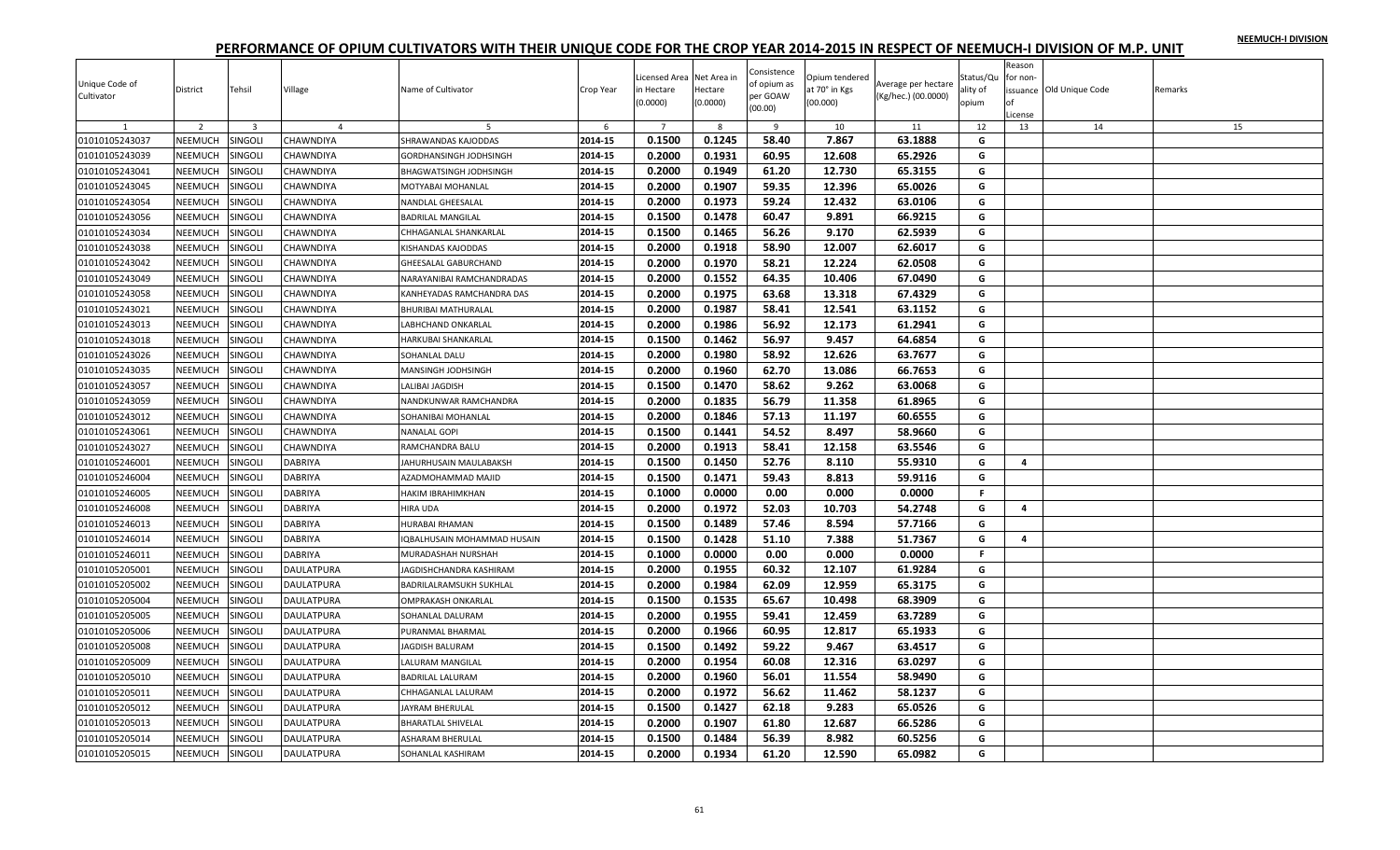| NEEMUCH-I DIVISION |  |
|--------------------|--|
|                    |  |

| Unique Code of<br>Cultivator | District       | Tehsil                  | Village           | Name of Cultivator          | Crop Year | Licensed Area Net Area in<br>in Hectare<br>(0.0000) | Hectare<br>(0.0000) | Consistence<br>of opium as<br>per GOAW<br>(00.00) | Opium tendered<br>at 70° in Kgs<br>(00.000) | Average per hectare<br>(Kg/hec.) (00.0000) | Status/Qu<br>ality of<br>opium | Reason<br>for non-<br>оf<br>License | issuance Old Unique Code | Remarks            |
|------------------------------|----------------|-------------------------|-------------------|-----------------------------|-----------|-----------------------------------------------------|---------------------|---------------------------------------------------|---------------------------------------------|--------------------------------------------|--------------------------------|-------------------------------------|--------------------------|--------------------|
|                              | $\overline{z}$ | $\overline{\mathbf{3}}$ | $\overline{a}$    | 5                           | 6         | $\overline{7}$                                      | 8                   | $\overline{9}$                                    | 10                                          | 11                                         | 12                             | 13                                  | 14                       | 15                 |
| 01010105205017               | NEEMUCH        | SINGOLI                 | <b>DAULATPURA</b> | NANDLAL UNKARLAL            | 2014-15   | 0.2000                                              | 0.2002              | 63.11                                             | 13.280                                      | 66.3337                                    | G                              |                                     |                          |                    |
| 01010105205018               | NEEMUCH        | SINGOLI                 | DAULATPURA        | <b>GITALAL RAMLAL</b>       | 2014-15   | 0.2000                                              | 0.1958              | 58.80                                             | 12.222                                      | 62.4208                                    | G                              |                                     |                          |                    |
| 01010105205019               | NEEMUCH        | SINGOLI                 | <b>DAULATPURA</b> | GOPAL LAXMICHAND            | 2014-15   | 0.2000                                              | 0.1989              | 63.40                                             | 13.088                                      | 65.8019                                    | G                              |                                     |                          |                    |
| 01010105205020               | NEEMUCH        | SINGOLI                 | DAULATPURA        | RAMESHWARDAS GIRDHARIDAS    | 2014-15   | 0.2000                                              | 0.1946              | 58.71                                             | 11.734                                      | 60.2980                                    | G                              |                                     |                          |                    |
| 01010105205021               | <b>NEEMUCH</b> | SINGOLI                 | <b>DAULATPURA</b> | NANDLAL KAJOD               | 2014-15   | 0.2000                                              | 0.1854              | 56.77                                             | 11.468                                      | 61.8554                                    | G                              |                                     |                          |                    |
| 01010105205023               | NEEMUCH        | Singoli                 | DAULATPURA        | ONKARLAL KISHANLAL          | 2014-15   | 0.1500                                              | 0.1524              | 65.60                                             | 10.459                                      | 68.6286                                    | G                              |                                     |                          |                    |
| 01010105205024               | NEEMUCH        | SINGOLI                 | <b>DAULATPURA</b> | SHANTILAL NANALAL           | 2014-15   | 0.2000                                              | 0.1972              | 64.89                                             | 13.089                                      | 66.3742                                    | G                              |                                     |                          |                    |
| 01010105205025               | NEEMUCH        | SINGOLI                 | DAULATPURA        | CHHAGANLAL DAULATRAM        | 2014-15   | 0.2000                                              | 0.1918              | 59.88                                             | 12.010                                      | 62.6173                                    | G                              |                                     |                          |                    |
| 01010105205026               | <b>NEEMUCH</b> | SINGOLI                 | <b>DAULATPURA</b> | <b>NATHU HIRA</b>           | 2014-15   | 0.2000                                              | 0.1925              | 59.30                                             | 12.258                                      | 63.6779                                    | G                              |                                     |                          |                    |
| 01010105205027               | NEEMUCH        | SINGOLI                 | <b>DAULATPURA</b> | BHANAWARIBAI GULABCHAND     | 2014-15   | 0.1500                                              | 0.1473              | 64.66                                             | 10.235                                      | 69.4840                                    | G                              |                                     |                          |                    |
| 01010105205029               | NEEMUCH        | SINGOLI                 | <b>DAULATPURA</b> | BHANWARLAL JAYCHAND         | 2014-15   | 0.2000                                              | 0.1948              | 60.42                                             | 12.576                                      | 64.5585                                    | G                              |                                     |                          |                    |
| 01010105205030               | NEEMUCH        | SINGOLI                 | DAULATPURA        | <b>GITALAL KISHANLAL</b>    | 2014-15   | 0.2000                                              | 0.1998              | 59.09                                             | 12.603                                      | 63.0781                                    | G                              |                                     |                          |                    |
| 01010105205031               | NEEMUCH        | SINGOLI                 | DAULATPURA        | NARAYANLAL AMARCHAND        | 2014-15   | 0.2000                                              | 0.1932              | 61.62                                             | 12.324                                      | 63.7888                                    | G                              |                                     |                          |                    |
| 01010105205032               | NEEMUCH        | <b>SINGOLI</b>          | DAULATPURA        | SOHANLAL RAMSUKH            | 2014-15   | 0.2000                                              | 0.1971              | 59.81                                             | 12.415                                      | 62.9883                                    | G                              |                                     |                          |                    |
| 01010105205033               | NEEMUCH        | SINGOLI                 | DAULATPURA        | RAMLAL TAKECHAND            | 2014-15   | 0.1500                                              | 0.1468              | 59.50                                             | 9.699                                       | 66.0695                                    | G                              |                                     |                          |                    |
| 01010105205034               | NEEMUCH        | SINGOLI                 | <b>DAULATPURA</b> | JODHRAJ SHANKARLAL          | 2014-15   | 0.1500                                              | 0.1491              | 57.95                                             | 9.214                                       | 61.7975                                    | G                              |                                     |                          |                    |
| 01010105205035               | NEEMUCH        | SINGOLI                 | DAULATPURA        | RUKAMNIBAI BHARMAL          | 2014-15   | 0.1500                                              | 0.1404              | 59.80                                             | 8.697                                       | 61.9444                                    | G                              |                                     |                          |                    |
| 01010105205036               | NEEMUCH        | SINGOLI                 | <b>DAULATPURA</b> | SITABAI LALURAM             | 2014-15   | 0.1500                                              | 0.1416              | 59.47                                             | 9.065                                       | 64.0184                                    | G                              |                                     |                          |                    |
| 01010105205039               | NEEMUCH        | SINGOLI                 | DAULATPURA        | <b>BOTHLAL HIRALAL</b>      | 2014-15   | 0.1500                                              | 0.1470              | 57.32                                             | 9.089                                       | 61.8299                                    | G                              |                                     |                          |                    |
| 01010105205040               | <b>NEEMUCH</b> | SINGOLI                 | <b>DAULATPURA</b> | SHYAMLAL VENIRAM            | 2014-15   | 0.1500                                              | 0.1466              | 57.29                                             | 9.576                                       | 65.3206                                    | G                              |                                     |                          |                    |
| 01010105205042               | NEEMUCH        | SINGOLI                 | <b>DAULATPURA</b> | KHYALIRAM BHARMAL           | 2014-15   | 0.2000                                              | 0.1879              | 58.42                                             | 11.484                                      | 61.1176                                    | G                              |                                     |                          |                    |
| 01010105205043               | NEEMUCH        | SINGOLI                 | DAULATPURA        | HUDIBAI NARAYAN             | 2014-15   | 0.2000                                              | 0.1891              | 58.56                                             | 11.829                                      | 62.5542                                    | G                              |                                     |                          |                    |
| 01010105205044               | NEEMUCH        | SINGOLI                 | <b>DAULATPURA</b> | <b>TULSIRAM ONKAR</b>       | 2014-15   | 0.2000                                              | 0.1806              | 55.50                                             | 10.910                                      | 60.4097                                    | G                              |                                     |                          |                    |
| 01010105205045               | NEEMUCH        | SINGOLI                 | DAULATPURA        | CHAMPALAL CHUNNILAL         | 2014-15   | 0.2000                                              | 0.1943              | 62.71                                             | 13.339                                      | 68.6516                                    | G                              |                                     |                          |                    |
| 01010105205047               | NEEMUCH        | SINGOLI                 | <b>DAULATPURA</b> | <b>BHURIBAI ONKARLAL</b>    | 2014-15   | 0.1500                                              | 0.1471              | 50.70                                             | 7.815                                       | 53.1271                                    | G                              | 4                                   |                          |                    |
| 01010105205048               | NEEMUCH        | SINGOLI                 | <b>DAULATPURA</b> | RADHESHYAM DALURAM          | 2014-15   | 0.2000                                              | 0.1970              | 58.17                                             | 11.925                                      | 60.5330                                    | G                              |                                     |                          |                    |
| 01010105205049               | NEEMUCH        | SINGOLI                 | DAULATPURA        | DULICHAND NANALAI           | 2014-15   | 0.2000                                              | 0.1984              | 57.85                                             | 12.289                                      | 61.9405                                    | G                              |                                     |                          |                    |
| 01010105205050               | NEEMUCH        | Singoli                 | DAULATPURA        | MANGILAL RAMSUKH            | 2014-15   | 0.2000                                              | 0.1910              | 62.91                                             | 12.420                                      | 65.0262                                    | G                              |                                     |                          |                    |
| 01010105205051               | NEEMUCH        | SINGOLI                 | <b>DAULATPURA</b> | DEVILAL RAMSUKH             | 2014-15   | 0.2000                                              | 0.1964              | 61.84                                             | 12.819                                      | 65.2699                                    | G                              |                                     |                          |                    |
| 01010105205054               | NEEMUCH        | SINGOLI                 | DAULATPURA        | KANHEYALAL BALURAM          | 2014-15   | 0.2000                                              | 0.2025              | 58.29                                             | 12.574                                      | 62.0938                                    | G                              |                                     |                          |                    |
| 01010105205055               | <b>NEEMUCH</b> | SINGOLI                 | <b>DAULATPURA</b> | <b>AMARCHAND JITMAL</b>     | 2014-15   | 0.2000                                              | 0.1956              | 55.91                                             | 11.637                                      | 59.4939                                    | G                              |                                     |                          |                    |
| 01010105205056               | NEEMUCH        | SINGOLI                 | <b>DAULATPURA</b> | NAGAJIRAM MANGILAL          | 2014-15   | 0.2000                                              | 0.1990              | 61.12                                             | 12.774                                      | 64.1910                                    | G                              |                                     |                          |                    |
| 01010105205057               | NEEMUCH        | SINGOLI                 | DAULATPURA        | MOHANLAL RUPA               | 2014-15   | 0.2000                                              | 0.1935              | 64.25                                             | 12.960                                      | 66.9767                                    | G                              |                                     |                          |                    |
|                              |                |                         |                   | <b>BHERULAL RAMLAL</b>      | 2014-15   | 0.2000                                              | 0.1986              | 59.46                                             | 12.368                                      | 62.2759                                    | G                              |                                     |                          |                    |
| 01010105205058               | NEEMUCH        | SINGOLI                 | <b>DAULATPURA</b> |                             |           |                                                     |                     |                                                   |                                             |                                            |                                |                                     |                          |                    |
| 01010105205059               | NEEMUCH        | SINGOLI                 | DAULATPURA        | JAGDISHCHANDRA ONKARLAL     | 2014-15   | 0.1500                                              | 0.1456              | 59.36                                             | 9.430                                       | 64.7665                                    | G                              |                                     |                          |                    |
| 01010105205060               | NEEMUCH        | singoli                 | DAULATPURA        | RATANLAL VENIRAM            | 2014-15   | 0.2000                                              | 0.1899              | 62.15                                             | 12.466                                      | 65.6451                                    | G                              |                                     |                          |                    |
| 01010105205061               | NEEMUCH        | SINGOLI                 | <b>DAULATPURA</b> | MADANLAL HIRALAL            | 2014-15   | 0.2000                                              | 0.1953              | 61.69                                             | 12.594                                      | 64.4854                                    | G                              |                                     |                          |                    |
| 01010105205063               | NEEMUCH        | SINGOLI                 | DAULATPURA        | SHAMBHULAL NARAYAN          | 2014-15   | 0.2000                                              | 0.1800              | 56.70                                             | 10.773                                      | 59.8500                                    | G                              |                                     |                          |                    |
| 01010105205067               | NEEMUCH        | SINGOLI                 | DAULATPURA        | <b>GHEESALAL RAMCHANDRA</b> | 2014-15   | 0.2000                                              | 0.1978              | 63.08                                             | 12.769                                      | 64.5551                                    | G                              |                                     |                          |                    |
| 01010105205068               | NEEMUCH        | SINGOLI                 | DAULATPURA        | ALIBAI BHURALAL             | 2014-15   | 0.1500                                              | 0.1426              | 57.76                                             | 8.788                                       | 61.6269                                    | G                              |                                     |                          | <b>NAME CHANGE</b> |
| 01010105205069               | NEEMUCH        | SINGOLI                 | <b>DAULATPURA</b> | <b>SHYAMDAS GIRDHARIDAS</b> | 2014-15   | 0.2000                                              | 0.1989              | 58.47                                             | 12.170                                      | 61.1865                                    | G                              |                                     |                          |                    |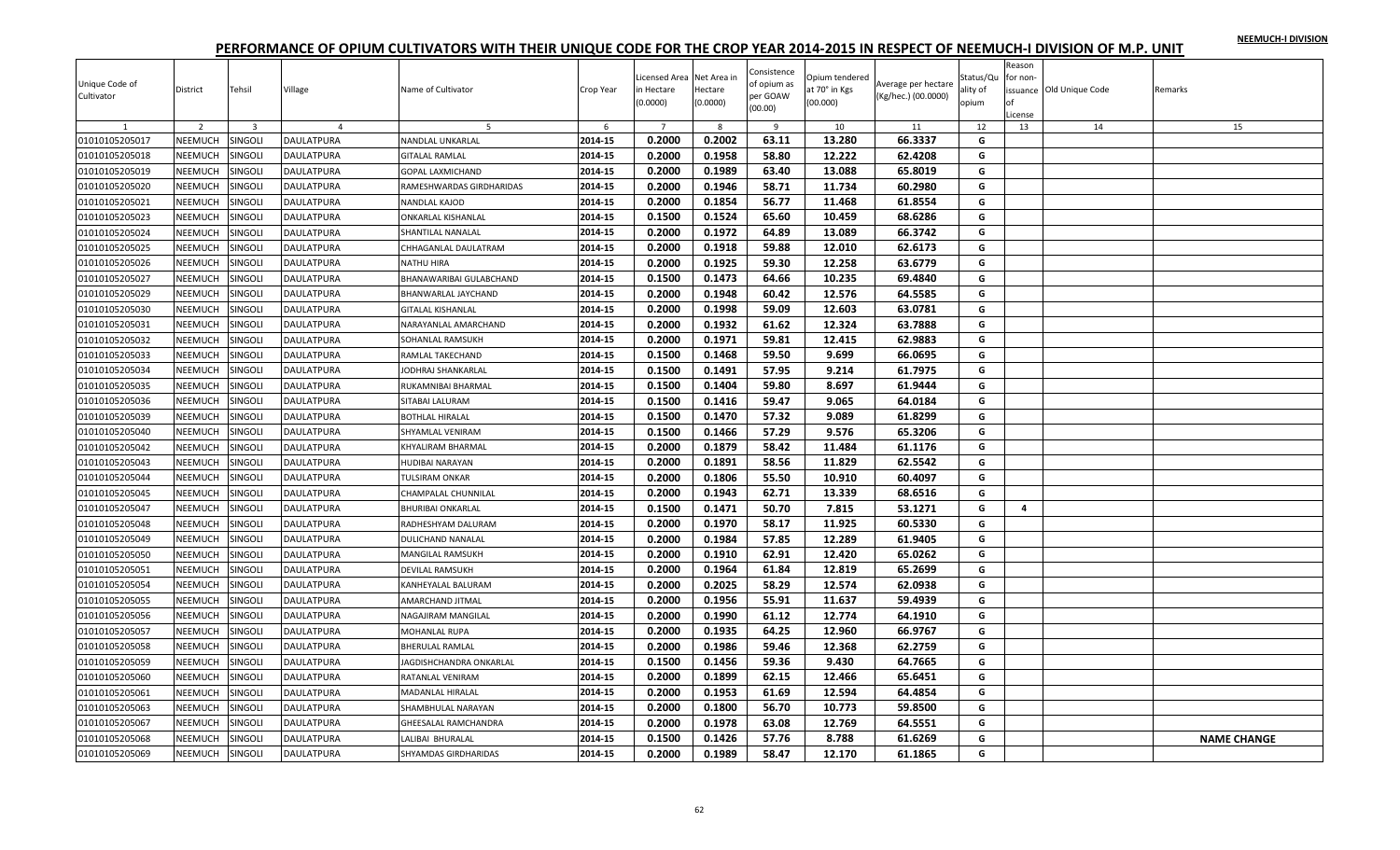|  |  | NEEMUCH-I DIVISION |
|--|--|--------------------|
|  |  |                    |

| Unique Code of<br>Cultivator | District       | Tehsil                  | Village           | Name of Cultivator              | Crop Year | Licensed Area Net Area in<br>in Hectare<br>(0.0000) | Hectare<br>(0.0000) | Consistence<br>of opium as<br>per GOAW<br>(00.00) | Opium tendered<br>at 70° in Kgs<br>(00.000) | Average per hectare<br>(Kg/hec.) (00.0000) | Status/Qu<br>ality of<br>opium | Reason<br>for non-<br>оf<br>License | issuance Old Unique Code | Remarks            |
|------------------------------|----------------|-------------------------|-------------------|---------------------------------|-----------|-----------------------------------------------------|---------------------|---------------------------------------------------|---------------------------------------------|--------------------------------------------|--------------------------------|-------------------------------------|--------------------------|--------------------|
|                              | $\overline{z}$ | $\overline{\mathbf{3}}$ | $\overline{a}$    | 5                               | 6         | $\overline{7}$                                      | -8                  | $\overline{9}$                                    | 10                                          | 11                                         | 12                             | 13                                  | 14                       | 15                 |
| 01010105205070               | NEEMUCH        | SINGOLI                 | <b>DAULATPURA</b> | KASHIRAM JITUJI                 | 2014-15   | 0.2000                                              | 0.1936              | 58.75                                             | 11.859                                      | 61.2552                                    | G                              |                                     |                          |                    |
| 01010105205071               | NEEMUCH        | SINGOLI                 | DAULATPURA        | ONKARLAL JITU JI                | 2014-15   | 0.2000                                              | 0.1920              | 61.70                                             | 12.358                                      | 64.3646                                    | G                              |                                     |                          | <b>NAME CHANGE</b> |
| 01010105205073               | NEEMUCH        | SINGOLI                 | <b>DAULATPURA</b> | DEVILAL NATHUJI                 | 2014-15   | 0.1500                                              | 0.1502              | 59.26                                             | 9.642                                       | 64.1944                                    | G                              |                                     |                          |                    |
| 01010105205075               | <b>NEEMUCH</b> | SINGOLI                 | DAULATPURA        | <b>BABULAL HIRALAL</b>          | 2014-15   | 0.2000                                              | 0.1890              | 62.27                                             | 12.721                                      | 67.3069                                    | G                              |                                     |                          |                    |
| 01010105205076               | <b>NEEMUCH</b> | SINGOLI                 | <b>DAULATPURA</b> | KANHEYALAL MANGILAL             | 2014-15   | 0.2000                                              | 0.2005              | 58.02                                             | 12.259                                      | 61.1421                                    | G                              |                                     |                          |                    |
| 01010105205079               | NEEMUCH        | SINGOLI                 | DAULATPURA        | <b>BHAGAWATIDAS GIRDHARI</b>    | 2014-15   | 0.2000                                              | 0.1907              | 57.44                                             | 11.800                                      | 61.8773                                    | G                              |                                     |                          |                    |
| 01010105205081               | NEEMUCH        | SINGOLI                 | <b>DAULATPURA</b> | DAULATRAM CHATARBHUJ            | 2014-15   | 0.2000                                              | 0.1944              | 62.26                                             | 12.772                                      | 65.6996                                    | G                              |                                     |                          |                    |
| 01010105205082               | NEEMUCH        | SINGOLI                 | DAULATPURA        | BALMUKUND LAXMICHAND            | 2014-15   | 0.1500                                              | 0.1465              | 60.88                                             | 9.523                                       | 65.0034                                    | G                              |                                     |                          |                    |
| 01010105205083               | <b>NEEMUCH</b> | SINGOLI                 | <b>DAULATPURA</b> | BHAGWANLAL LALURAM              | 2014-15   | 0.2000                                              | 0.1965              | 64.73                                             | 13.205                                      | 67.2010                                    | G                              |                                     |                          |                    |
| 01010105205084               | NEEMUCH        | SINGOLI                 | <b>DAULATPURA</b> | BHANWARLAL LALURAM              | 2014-15   | 0.2000                                              | 0.1985              | 59.01                                             | 12.105                                      | 60.9824                                    | G                              |                                     |                          |                    |
| 01010105205086               | NEEMUCH        | SINGOLI                 | <b>DAULATPURA</b> | MAGANLAL HIRALAL                | 2014-15   | 0.2000                                              | 0.1964              | 55.83                                             | 11.389                                      | 57.9888                                    | G                              |                                     |                          |                    |
| 01010105205087               | NEEMUCH        | SINGOLI                 | DAULATPURA        | MURLIDHAR KELASHCHANDRA GITALAL | 2014-15   | 0.1500                                              | 0.1438              | 59.65                                             | 9.322                                       | 64.8261                                    | G                              |                                     |                          |                    |
| 01010105205088               | NEEMUCH        | SINGOLI                 | DAULATPURA        | SHIVELAL KISHANLAL              | 2014-15   | 0.2000                                              | 0.1917              | 61.52                                             | 12.392                                      | 64.6427                                    | G                              |                                     |                          |                    |
| 01010105205092               | NEEMUCH        | <b>SINGOLI</b>          | DAULATPURA        | RANGLAL CHUNNILAL               | 2014-15   | 0.2000                                              | 0.1958              | 57.77                                             | 12.008                                      | 61.3279                                    | G                              |                                     |                          |                    |
| 01010105205095               | NEEMUCH        | SINGOLI                 | DAULATPURA        | MANOHARLAL GANSHYAM             | 2014-15   | 0.2000                                              | 0.1909              | 57.39                                             | 11.494                                      | 60.2095                                    | G                              |                                     |                          |                    |
| 01010105205096               | NEEMUCH        | SINGOLI                 | <b>DAULATPURA</b> | RAMLAL KALUJI                   | 2014-15   | 0.2000                                              | 0.1988              | 56.34                                             | 11.856                                      | 59.6378                                    | G                              |                                     |                          |                    |
| 01010105205097               | NEEMUCH        | SINGOLI                 | DAULATPURA        | <b>BABULAL RUPA</b>             | 2014-15   | 0.2000                                              | 0.1956              | 61.53                                             | 12.411                                      | 63.4509                                    | G                              |                                     |                          |                    |
| 01010105205099               | NEEMUCH        | SINGOLI                 | <b>DAULATPURA</b> | <b>AGDISH KALUDHAKAR</b>        | 2014-15   | 0.2000                                              | 0.1933              | 61.16                                             | 12.494                                      | 64.6353                                    | G                              |                                     |                          |                    |
| 01010105205007               | NEEMUCH        | SINGOLI                 | DAULATPURA        | GAUTAMLAL LAXMICHAND            | 2014-15   | 0.1500                                              | 0.1416              | 58.41                                             | 8.762                                       | 61.8785                                    | G                              |                                     |                          |                    |
| 01010105205046               | <b>NEEMUCH</b> | SINGOLI                 | <b>DAULATPURA</b> | SHANKARLAL GITALAI              | 2014-15   | 0.2000                                              | 0.1934              | 59.20                                             | 12.144                                      | 62.7921                                    | G                              |                                     |                          |                    |
| 01010105205052               | NEEMUCH        | SINGOLI                 | <b>DAULATPURA</b> | LALURAM MADHU                   | 2014-15   | 0.2000                                              | 0.1922              | 59.63                                             | 12.429                                      | 64.6670                                    | G                              |                                     |                          |                    |
| 01010105205066               | <b>NEEMUCH</b> | SINGOLI                 | DAULATPURA        | TULSIRAM MANGILAL               | 2014-15   | 0.2000                                              | 0.1991              | 62.28                                             | 13.088                                      | 65.7358                                    | G                              |                                     |                          |                    |
| 01010105205072               | <b>NEEMUCH</b> | SINGOLI                 | <b>DAULATPURA</b> | PYARIBAI PRABHULAL              | 2014-15   | 0.2000                                              | 0.1833              | 52.01                                             | 10.380                                      | 56.6285                                    | G                              |                                     |                          |                    |
| 01010105205003               | NEEMUCH        | SINGOLI                 | DAULATPURA        | <b>GHISULAL LALURAM</b>         | 2014-15   | 0.2000                                              | 0.1961              | 57.10                                             | 11.999                                      | 61.1882                                    | G                              |                                     |                          |                    |
| 01010105205091               | NEEMUCH        | SINGOLI                 | <b>DAULATPURA</b> | JAMKUBAI DALURAM                | 2014-15   | 0.2000                                              | 0.1931              | 55.67                                             | 11.341                                      | 58.7312                                    | G                              |                                     |                          |                    |
| 01010105205093               | NEEMUCH        | SINGOLI                 | DAULATPURA        | MOHANLAL SHANKARLAL             | 2014-15   | 0.1500                                              | 0.1449              | 58.13                                             | 9.035                                       | 62.3533                                    | G                              |                                     |                          |                    |
| 01010105205053               | <b>NEEMUCH</b> | SINGOLI                 | DAULATPURA        | SHYAMLAL SHANKARLAL             | 2014-15   | 0.2000                                              | 0.1964              | 57.84                                             | 11.907                                      | 60.6263                                    | G                              |                                     |                          |                    |
| 01010105205102               | NEEMUCH        | Singoli                 | DAULATPURA        | SAJJANSINGH MADANSINGH          | 2014-15   | 0.2000                                              | 0.2013              | 61.86                                             | 13.388                                      | 66.5077                                    | G                              |                                     |                          |                    |
| 01010105205103               | NEEMUCH        | SINGOLI                 | <b>DAULATPURA</b> | GOPAL RAMCHANDRADAS             | 2014-15   | 0.2000                                              | 0.1943              | 61.20                                             | 12.861                                      | 66.1915                                    | G                              |                                     |                          |                    |
| 01010105205104               | NEEMUCH        | SINGOLI                 | DAULATPURA        | RAMKUNWARIBAI SHOUKINLAL        | 2014-15   | 0.2000                                              | 0.1980              | 56.44                                             | 11.820                                      | 59.6970                                    | G                              |                                     |                          |                    |
| 01010105205105               | <b>NEEMUCH</b> | SINGOLI                 | <b>DAULATPURA</b> | ABDULSATTAR KARIM               | 2014-15   | 0.2000                                              | 0.1969              | 61.40                                             | 12.569                                      | 63.8344                                    | G                              |                                     | 01010105206015           |                    |
| 01010105205106               | NEEMUCH        | SINGOLI                 | <b>DAULATPURA</b> | SAMPATBAI JAMNALAL              | 2014-15   | 0.1500                                              | 0.1453              | 62.63                                             | 9.743                                       | 67.0544                                    | G                              |                                     | 01010105206075           |                    |
| 01010105205107               | NEEMUCH        | SINGOLI                 | DAULATPURA        | KAMLIBAI BHANWARLAL             | 2014-15   | 0.1500                                              | 0.1435              | 59.22                                             | 9.238                                       | 64.3763                                    | G                              |                                     | 01010105206125           |                    |
| 01010105205108               | <b>NEEMUCH</b> | SINGOLI                 | <b>DAULATPURA</b> | PAPPU DEVILAL                   | 2014-15   | 0.1500                                              | 0.1153              | 62.54                                             | 7.666                                       | 66.4874                                    | G                              |                                     | 01010105206016           |                    |
| 01010105205109               | NEEMUCH        | SINGOLI                 | DAULATPURA        | KALURAM RAMLAL                  | 2014-15   | 0.1500                                              | 0.1446              | 60.18                                             | 9.457                                       | 65.4011                                    | G                              |                                     | 01010105200050           |                    |
| 01010105205110               | NEEMUCH        | singoli                 | DAULATPURA        | <b>BHURA NARU</b>               | 2014-15   | 0.1500                                              | 0.1556              | 62.23                                             | 10.384                                      | 66.7352                                    | G                              |                                     | 01010105244025           |                    |
| 01010102240002               | NEEMUCH        | AWAD                    | <b>DIKEN</b>      | SITARAM SALIGRAM                | 2014-15   | 0.1500                                              | 0.1535              | 62.34                                             | 10.197                                      | 66.4300                                    | G                              |                                     |                          |                    |
| 01010102240005               | <b>NEEMUCH</b> | AWAD                    | <b>DIKEN</b>      | DEUBAI MULCHAND                 | 2014-15   | 0.1500                                              | 0.1523              | 58.54                                             | 9.224                                       | 60.5647                                    | G                              |                                     |                          |                    |
| 01010102240008               | NEEMUCH        | <b>AWAD</b>             | DIKEN             | SHOBHARAM RAMCHANDRA            | 2014-15   | 0.1500                                              | 0.1512              | 58.93                                             | 9.252                                       | 61.1905                                    | G                              |                                     |                          |                    |
| 01010102240009               | <b>NEEMUCH</b> | <b>JAWAD</b>            | <b>DIKEN</b>      | MOHANLAL CHHITARMAL             | 2014-15   | 0.1500                                              | 0.1505              | 63.28                                             | 9.646                                       | 64.0930                                    | G                              |                                     |                          |                    |
| 01010102240015               | NEEMUCH        | <b>JAWAD</b>            | <b>DIKEN</b>      | PRABHULAL NANDA                 | 2014-15   | 0.2000                                              | 0.2008              | 61.00                                             | 12.758                                      | 63.5359                                    | G                              |                                     |                          |                    |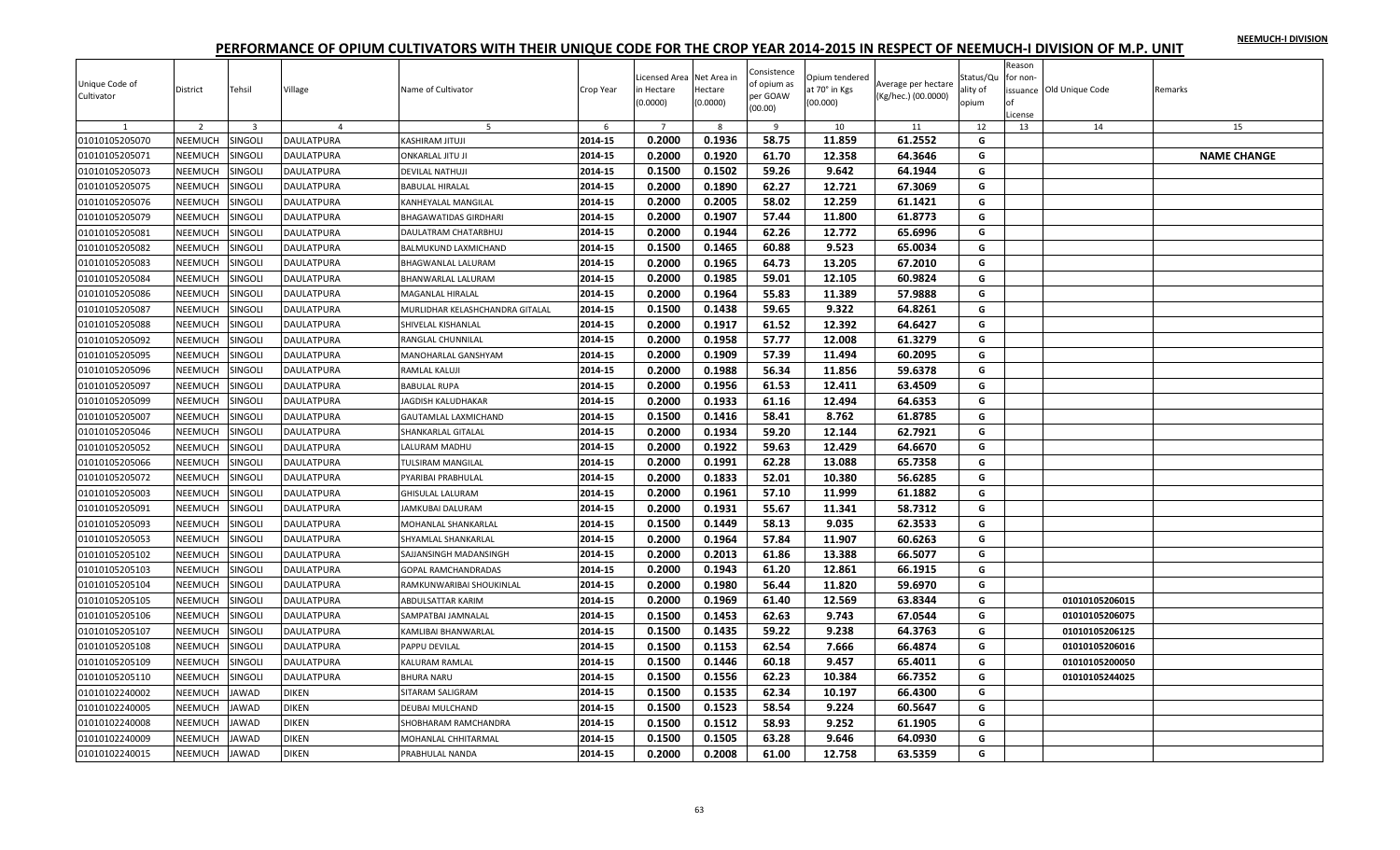|  |  | NEEMUCH-I DIVISION |
|--|--|--------------------|
|  |  |                    |

| Unique Code of<br>Cultivator | District       | Tehsil                  | Village        | Name of Cultivator            | Crop Year | Licensed Area Net Area in<br>in Hectare<br>(0.0000) | Hectare<br>(0.0000) | Consistence<br>of opium as<br>per GOAW<br>(00.00) | Opium tendered<br>at 70° in Kgs<br>(00.000) | Average per hectare<br>(Kg/hec.) (00.0000) | Status/Qu<br>ality of<br>opium | Reason<br>for non-<br>оf<br>License | issuance Old Unique Code | Remarks            |
|------------------------------|----------------|-------------------------|----------------|-------------------------------|-----------|-----------------------------------------------------|---------------------|---------------------------------------------------|---------------------------------------------|--------------------------------------------|--------------------------------|-------------------------------------|--------------------------|--------------------|
|                              | $\overline{z}$ | $\overline{\mathbf{3}}$ | $\overline{4}$ | 5                             | -6        | $\overline{7}$                                      | $\mathbf{8}$        | $\overline{9}$                                    | 10                                          | 11                                         | 12                             | 13                                  | 14                       | 15                 |
| 01010102240018               | NEEMUCH        | AWAD                    | <b>DIKEN</b>   | RAMKANYABAI NEHRULAL          | 2014-15   | 0.2000                                              | 0.2042              | 58.41                                             | 11.907                                      | 58.3105                                    | G                              |                                     |                          |                    |
| 01010102240019               | NEEMUCH        | <b>AWAD</b>             | <b>DIKEN</b>   | RAMESHWAR RAMGOPAL            | 2014-15   | 0.1500                                              | 0.0997              | 61.35                                             | 6.687                                       | 67.0712                                    | G                              |                                     |                          |                    |
| 01010102240020               | NEEMUCH        | AWAD                    | <b>DIKEN</b>   | MOOLCHAND RAMCHANDRA          | 2014-15   | 0.2000                                              | 0.2009              | 58.47                                             | 11.761                                      | 58.5416                                    | G                              |                                     |                          |                    |
| 01010102240022               | NEEMUCH        | AWAD                    | <b>DIKEN</b>   | JAMANALAL RAMCHANDRA          | 2014-15   | 0.2000                                              | 0.1918              | 64.34                                             | 13.199                                      | 68.8165                                    | G                              |                                     |                          |                    |
| 01010102240023               | <b>NEEMUCH</b> | <b>AWAD</b>             | <b>DIKEN</b>   | RAMESHWAR BHURA               | 2014-15   | 0.1500                                              | 0.1472              | 56.63                                             | 8.875                                       | 60.2921                                    | G                              |                                     |                          |                    |
| 01010102240027               | NEEMUCH        | <b>JAWAD</b>            | <b>DIKEN</b>   | GORDHAN DEVILAL               | 2014-15   | 0.1500                                              | 0.1501              | 60.43                                             | 9.453                                       | 62.9780                                    | G                              |                                     |                          |                    |
| 01010102240028               | NEEMUCH        | <b>JAWAD</b>            | <b>DIKEN</b>   | KARIBAI PYARCHAND             | 2014-15   | 0.1000                                              | 0.0000              | 0.00                                              | 0.000                                       | 0.0000                                     | $\mathbb F$                    |                                     |                          |                    |
| 01010102240029               | NEEMUCH        | <b>AWAD</b>             | <b>DIKEN</b>   | PYARIBAI MOHANLAL             | 2014-15   | 0.2000                                              | 0.1980              | 58.47                                             | 11.911                                      | 60.1566                                    | G                              |                                     |                          |                    |
| 01010102240030               | <b>NEEMUCH</b> | <b>AWAD</b>             | <b>DIKEN</b>   | DEVILAL PRABHULAL             | 2014-15   | 0.2000                                              | 0.1910              | 61.78                                             | 11.818                                      | 61.8743                                    | G                              |                                     |                          |                    |
| 01010102240032               | NEEMUCH        | <b>AWAD</b>             | <b>DIKEN</b>   | NANURAM KOJUKELWAR            | 2014-15   | 0.1500                                              | 0.1530              | 60.80                                             | 8.972                                       | 58.6405                                    | G                              |                                     |                          |                    |
| 01010102240033               | NEEMUCH        | <b>AWAD</b>             | <b>DIKEN</b>   | SURESHCHANDRA ONKARLAL        | 2014-15   | 0.2000                                              | 0.1981              | 61.86                                             | 12.752                                      | 64.3715                                    | G                              |                                     |                          |                    |
| 01010102240035               | NEEMUCH        | <b>AWAD</b>             | <b>DIKEN</b>   | AMRITLAL BHANWARLAL           | 2014-15   | 0.2000                                              | 0.1943              | 62.01                                             | 12.623                                      | 64.9665                                    | G                              |                                     |                          |                    |
| 01010102240036               | NEEMUCH        | <b>AWAD</b>             | <b>DIKEN</b>   | SOMABAI HIRALAL               | 2014-15   | 0.2000                                              | 0.1970              | 61.32                                             | 12.378                                      | 62.8325                                    | G                              |                                     |                          |                    |
| 01010102240038               | NEEMUCH        | AWAD                    | <b>DIKEN</b>   | MANGILAL DAULATRAM            | 2014-15   | 0.2000                                              | 0.2003              | 58.62                                             | 12.067                                      | 60.2446                                    | G                              |                                     |                          |                    |
| 01010102240039               | NEEMUCH        | <b>AWAD</b>             | <b>DIKEN</b>   | RAMPRASAD KANA                | 2014-15   | 0.2000                                              | 0.1980              | 59.61                                             | 12.288                                      | 62.0606                                    | G                              |                                     |                          |                    |
| 01010102240040               | NEEMUCH        | <b>AWAD</b>             | <b>DIKEN</b>   | DALLA DHULJI                  | 2014-15   | 0.1500                                              | 0.1500              | 62.11                                             | 9.831                                       | 65.5400                                    | G                              |                                     |                          |                    |
| 01010102240041               | NEEMUCH        | AWAD                    | DIKEN          | ABHCHAND JANAKILAL KANHEYALAL | 2014-15   | 0.2000                                              | 0.2010              | 61.21                                             | 12.644                                      | 62.9055                                    | G                              |                                     |                          |                    |
| 01010102240042               | NEEMUCH        | <b>JAWAD</b>            | <b>DIKEN</b>   | KAILASH RAMCHANDRA KHOKHANWAT | 2014-15   | 0.2000                                              | 0.2010              | 62.67                                             | 12.301                                      | 61.1990                                    | G                              |                                     |                          |                    |
| 01010102240046               | NEEMUCH        | <b>JAWAD</b>            | <b>DIKEN</b>   | <b>BHANWARIBAI GORDHAN</b>    | 2014-15   | 0.1500                                              | 0.1551              | 61.31                                             | 9.766                                       | 62.9658                                    | G                              |                                     |                          |                    |
| 01010102240048               | <b>NEEMUCH</b> | <b>AWAD</b>             | <b>DIKEN</b>   | SHYAMLAL RAMSUKH              | 2014-15   | 0.2000                                              | 0.2013              | 59.91                                             | 12.230                                      | 60.7551                                    | G                              |                                     |                          |                    |
| 01010102240052               | NEEMUCH        | AWAD                    | <b>DIKEN</b>   | SHANKARLAL BALURAM            | 2014-15   | 0.2000                                              | 0.1835              | 64.61                                             | 12.322                                      | 67.1499                                    | G                              |                                     |                          | <b>NAME CHANGE</b> |
| 01010102240054               | <b>NEEMUCH</b> | AWAD                    | <b>DIKEN</b>   | SUKHIBAI KESHURAM             | 2014-15   | 0.1500                                              | 0.1533              | 58.25                                             | 9.353                                       | 61.0111                                    | G                              |                                     |                          |                    |
| 01010102240055               | <b>NEEMUCH</b> | AWAD                    | <b>DIKEN</b>   | RAMCHANDRA ONKARLAL           | 2014-15   | 0.1500                                              | 0.1489              | 58.92                                             | 9.166                                       | 61.5581                                    | G                              |                                     |                          |                    |
| 01010102240056               | NEEMUCH        | <b>AWAD</b>             | <b>DIKEN</b>   | SATYANARAIN RAMNARAYAN        | 2014-15   | 0.2000                                              | 0.1984              | 63.82                                             | 12.673                                      | 63.8760                                    | G                              |                                     |                          |                    |
| 01010102240057               | NEEMUCH        | AWAD                    | <b>DIKEN</b>   | KANHEYALAL JAGDISHCHAND       | 2014-15   | 0.1500                                              | 0.1520              | 59.19                                             | 9.056                                       | 59.5789                                    | G                              |                                     |                          |                    |
| 01010102240060               | NEEMUCH        | AWAD                    | <b>DIKEN</b>   | PHOOLWANTIBAI KHYALI          | 2014-15   | 0.2000                                              | 0.1988              | 56.73                                             | 11.622                                      | 58.4608                                    | G                              |                                     |                          |                    |
| 01010102240061               | <b>NEEMUCH</b> | <b>JAWAD</b>            | <b>DIKEN</b>   | PARASRAM NANDA                | 2014-15   | 0.2000                                              | 0.2048              | 59.41                                             | 12.646                                      | 61.7480                                    | G                              |                                     |                          |                    |
| 01010102240063               | NEEMUCH        | <b>JAWAD</b>            | <b>DIKEN</b>   | <b>ANAKILAL KANHEYALAL</b>    | 2014-15   | 0.2000                                              | 0.2007              | 60.17                                             | 12.266                                      | 61.1161                                    | G                              |                                     |                          |                    |
| 01010102240066               | NEEMUCH        | <b>JAWAD</b>            | <b>DIKEN</b>   | <b>BHAGATRAM ONKARLAL</b>     | 2014-15   | 0.2000                                              | 0.2003              | 62.31                                             | 13.299                                      | 66.3954                                    | G                              |                                     |                          |                    |
| 01010102240067               | NEEMUCH        | AWAD                    | <b>DIKEN</b>   | LALU DHURA                    | 2014-15   | 0.2000                                              | 0.1944              | 62.31                                             | 13.183                                      | 67.8138                                    | G                              |                                     |                          |                    |
| 01010102240068               | <b>NEEMUCH</b> | <b>AWAD</b>             | <b>DIKEN</b>   | MANGILAL RADHAKISHAN          | 2014-15   | 0.1500                                              | 0.1482              | 58.56                                             | 8.725                                       | 58.8731                                    | G                              |                                     |                          |                    |
| 01010102240071               | NEEMUCH        | <b>JAWAD</b>            | <b>DIKEN</b>   | RAJENDRA BADRILAL             | 2014-15   | 0.2000                                              | 0.2005              | 60.58                                             | 12.488                                      | 62.2843                                    | G                              |                                     |                          |                    |
| 01010102240072               | NEEMUCH        | <b>AWAD</b>             | <b>DIKEN</b>   | PREMSUKH KHYALILAL            | 2014-15   | 0.2000                                              | 0.1970              | 64.18                                             | 12.671                                      | 64.3198                                    | G                              |                                     |                          |                    |
| 01010102240073               | <b>NEEMUCH</b> | <b>AWAD</b>             | <b>DIKEN</b>   | JAMANALAL HAZARILAL           | 2014-15   | 0.2000                                              | 0.1914              | 60.52                                             | 11.845                                      | 61.8861                                    | G                              |                                     |                          |                    |
| 01010102240075               | NEEMUCH        | <b>AWAD</b>             | <b>DIKEN</b>   | KANHEYALAL DALURAM            | 2014-15   | 0.1500                                              | 0.1518              | 63.99                                             | 9.781                                       | 64.4335                                    | G                              |                                     |                          |                    |
| 01010102240076               | NEEMUCH        | AWAD                    | <b>DIKEN</b>   | SHAMBHULAL BHURA              | 2014-15   | 0.2000                                              | 0.1960              | 57.70                                             | 11.936                                      | 60.8980                                    | G                              |                                     |                          |                    |
| 01010102240079               | NEEMUCH        | <b>AWAD</b>             | <b>DIKEN</b>   | DHAPUBAI NANURAM              | 2014-15   | 0.2000                                              | 0.0000              | 0.00                                              | 0.000                                       | 0.0000                                     | F.                             |                                     |                          |                    |
| 01010102240081               | NEEMUCH        | <b>AWAD</b>             | <b>DIKEN</b>   | MATHURALAL KANWARLAL          | 2014-15   | 0.1500                                              | 0.1526              | 60.84                                             | 9.621                                       | 63.0472                                    | G                              |                                     |                          |                    |
| 01010102240086               | <b>NEEMUCH</b> | AWAD                    | DIKEN          | <b>DEVESH GOPAL</b>           | 2014-15   | 0.1500                                              | 0.1455              | 57.76                                             | 9.011                                       | 61.9313                                    | G                              |                                     |                          |                    |
| 01010102240089               | NEEMUCH        | <b>JAWAD</b>            | <b>DIKEN</b>   | KANHEYALAL TULASIRAM          | 2014-15   | 0.1500                                              | 0.1441              | 60.10                                             | 8.860                                       | 61.4851                                    | G                              |                                     |                          |                    |
| 01010102240092               | <b>NEEMUCH</b> | <b>JAWAD</b>            | <b>DIKEN</b>   | JAMANALAL KANHEYALAL          | 2014-15   | 0.1500                                              | 0.1481              | 59.44                                             | 9.052                                       | 61.1209                                    | G                              |                                     |                          |                    |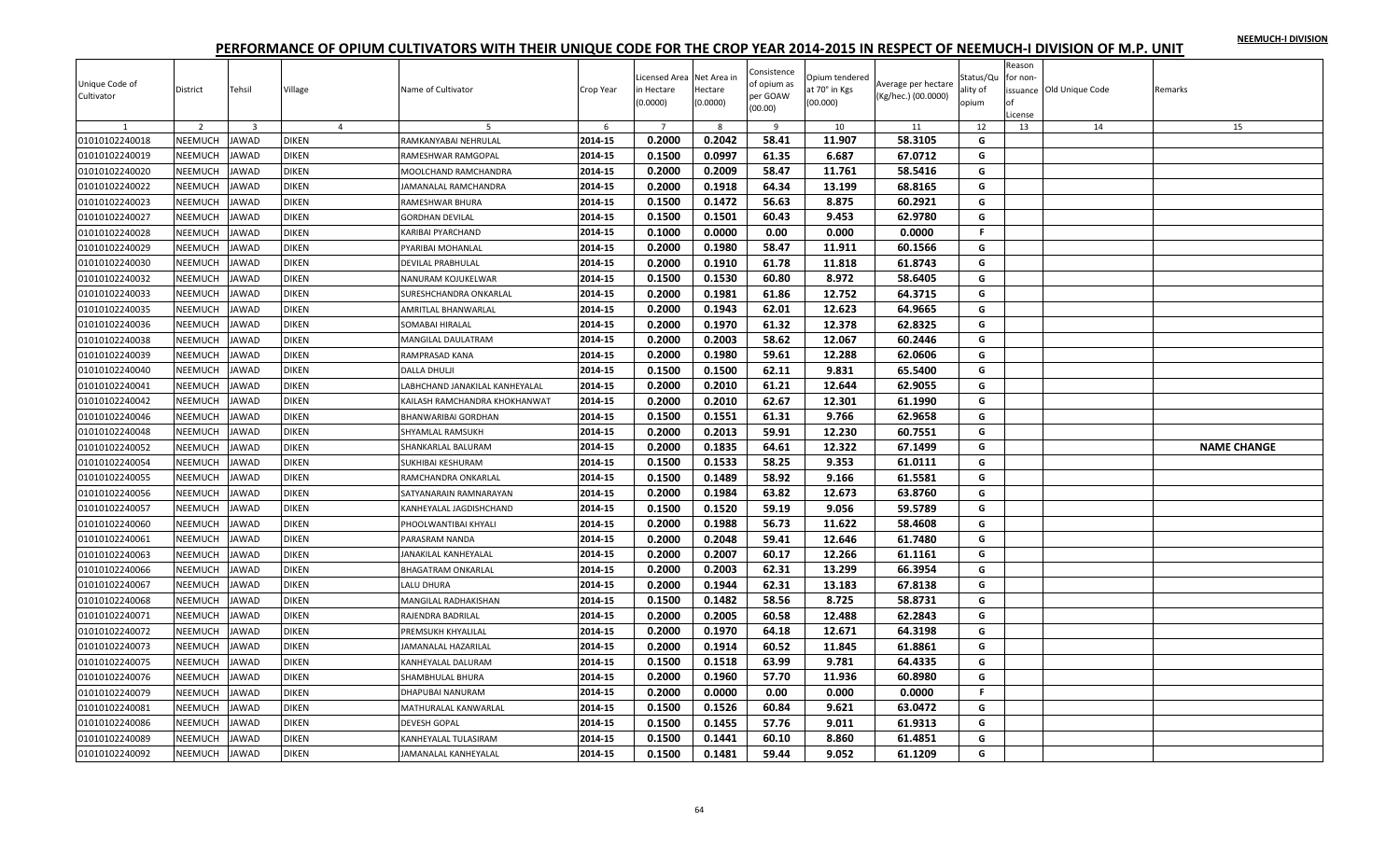|  |  | NEEMUCH-I DIVISION |
|--|--|--------------------|
|  |  |                    |

| Unique Code of<br>Cultivator | District       | Tehsil                  | Village        | Name of Cultivator         | Crop Year | Licensed Area Net Area in<br>in Hectare<br>(0.0000) | Hectare<br>(0.0000) | Consistence<br>of opium as<br>per GOAW<br>(00.00) | Opium tendered<br>at 70° in Kgs<br>(00.000) | Average per hectare<br>(Kg/hec.) (00.0000) | Status/Qu<br>ality of<br>opium | Reason<br>for non-<br>nf<br>.icense | issuance Old Unique Code | Remarks |
|------------------------------|----------------|-------------------------|----------------|----------------------------|-----------|-----------------------------------------------------|---------------------|---------------------------------------------------|---------------------------------------------|--------------------------------------------|--------------------------------|-------------------------------------|--------------------------|---------|
| 1                            | $\overline{2}$ | $\overline{\mathbf{3}}$ | $\overline{4}$ | -5                         | 6         | $\overline{7}$                                      | 8                   | 9                                                 | 10                                          | 11                                         | 12                             | 13                                  | 14                       | 15      |
| 01010102240094               | NEEMUCH        | <b>JAWAD</b>            | <b>DIKEN</b>   | BALMUKUND RAMRATAN         | 2014-15   | 0.1500                                              | 0.1501              | 62.48                                             | 9.979                                       | 66.4823                                    | G                              |                                     |                          |         |
| 01010102240100               | NEEMUCH        | AWAD                    | <b>DIKEN</b>   | NANURAM NAVLA              | 2014-15   | 0.1000                                              | 0.0000              | 0.00                                              | 0.000                                       | 0.0000                                     | F.                             |                                     |                          |         |
| 01010102240101               | NEEMUCH        | <b>IAWAD</b>            | <b>DIKEN</b>   | JANIBAI LAKHMA             | 2014-15   | 0.2000                                              | 0.1887              | 60.48                                             | 12.217                                      | 64.7430                                    | G                              |                                     |                          |         |
| 01010102240107               | NEEMUCH        | <b>JAWAD</b>            | <b>DIKEN</b>   | BANSHILAL MOHANLAL         | 2014-15   | 0.2000                                              | 0.2039              | 60.30                                             | 12.422                                      | 60.9220                                    | G                              |                                     |                          |         |
| 01010102240113               | NEEMUCH        | AWAD                    | <b>DIKEN</b>   | PRAHLAD CHHAGANLAL         | 2014-15   | 0.2000                                              | 0.1956              | 58.90                                             | 11.923                                      | 60.9560                                    | G                              |                                     |                          |         |
| 01010102240115               | NEEMUCH        | AWAD                    | <b>DIKEN</b>   | ANOKHBAI DEVRAM            | 2014-15   | 0.2000                                              | 0.1979              | 66.34                                             | 13.789                                      | 69.6766                                    | G                              |                                     |                          |         |
| 01010102240117               | NEEMUCH        | <b>IAWAD</b>            | <b>DIKEN</b>   | KANHEYALAL MODAJI          | 2014-15   | 0.2000                                              | 0.1947              | 63.46                                             | 12.991                                      | 66.7232                                    | G                              |                                     |                          |         |
| 01010102240119               | NEEMUCH        | <b>JAWAD</b>            | <b>DIKEN</b>   | ASHOKKUMAR RAMDAYAL        | 2014-15   | 0.2000                                              | 0.1995              | 59.20                                             | 12.119                                      | 60.7469                                    | G                              |                                     |                          |         |
| 01010102240120               | NEEMUCH        | AWAD                    | <b>DIKEN</b>   | KANCHAN BAI JAGDISHCHANDRA | 2014-15   | 0.1500                                              | 0.1504              | 60.88                                             | 10.028                                      | 66.6755                                    | G                              |                                     |                          |         |
| 01010102240122               | NEEMUCH        | AWAD                    | DIKEN          | YESHODABAI RAMESHWAR       | 2014-15   | 0.2000                                              | 0.2006              | 59.03                                             | 12.042                                      | 60.0299                                    | G                              |                                     |                          |         |
| 01010102240123               | NEEMUCH        | AWAD                    | <b>DIKEN</b>   | PREMSUKH RAMDAYAL          | 2014-15   | 0.2000                                              | 0.1943              | 62.55                                             | 12.519                                      | 64.4313                                    | G                              |                                     |                          |         |
| 01010102240125               | NEEMUCH        | AWAD                    | <b>DIKEN</b>   | SANJEEVKUMAR SATYANARAIN   | 2014-15   | 0.1500                                              | 0.1475              | 58.02                                             | 8.877                                       | 60.1831                                    | G                              |                                     |                          |         |
| 01010102240133               | NEEMUCH        | AWAD                    | <b>DIKEN</b>   | ISHWARLAL RADHESHYAM       | 2014-15   | 0.2000                                              | 0.1861              | 59.63                                             | 11.866                                      | 63.7614                                    | G                              |                                     |                          |         |
| 01010102240134               | NEEMUCH        | AWAD                    | DIKEN          | OMPRAKASH RAJARAM          | 2014-15   | 0.2000                                              | 0.1984              | 62.48                                             | 13.460                                      | 67.8427                                    | G                              |                                     |                          |         |
| 01010102240137               | NEEMUCH        | <b>IAWAD</b>            | <b>DIKEN</b>   | MUKESHKUMAR BANSHILAL      | 2014-15   | 0.2000                                              | 0.1950              | 61.95                                             | 12.186                                      | 62.4923                                    | G                              |                                     |                          |         |
| 01010102240138               | NEEMUCH        | AWAD                    | <b>DIKEN</b>   | <b>JAGDISH VILAS</b>       | 2014-15   | 0.1500                                              | 0.1410              | 61.55                                             | 8.837                                       | 62.6738                                    | G                              |                                     |                          |         |
| 01010102240139               | NEEMUCH        | AWAD                    | DIKEN          | KALURAM RAMGOPAL           | 2014-15   | 0.2000                                              | 0.2043              | 56.24                                             | 11.666                                      | 57.1023                                    | G                              |                                     |                          |         |
| 01010102240143               | NEEMUCH        | <b>JAWAD</b>            | <b>DIKEN</b>   | SUNILKUMAR KALURAM         | 2014-15   | 0.1500                                              | 0.1458              | 60.04                                             | 9.032                                       | 61.9479                                    | G                              |                                     |                          |         |
| 01010102240144               | NEEMUCH        | <b>IAWAD</b>            | <b>DIKEN</b>   | SATYANARAIN BADRILAL       | 2014-15   | 0.2000                                              | 0.1980              | 64.34                                             | 13.567                                      | 68.5202                                    | G                              |                                     |                          |         |
| 01010102240145               | NEEMUCH        | <b>JAWAD</b>            | <b>DIKEN</b>   | RMANARAYAN KALURAM         | 2014-15   | 0.1500                                              | 0.1451              | 57.46                                             | 8.906                                       | 61.3784                                    | G                              |                                     |                          |         |
| 01010102240150               | NEEMUCH        | <b>JAWAD</b>            | <b>DIKEN</b>   | SHANIBAI CHAMPALAL         | 2014-15   | 0.1500                                              | 0.1450              | 57.51                                             | 8.980                                       | 61.9310                                    | G                              |                                     |                          |         |
| 01010102240158               | NEEMUCH        | AWAD                    | <b>DIKEN</b>   | INDRAMAL BHONIRAM          | 2014-15   | 0.2000                                              | 0.1896              | 58.57                                             | 11.078                                      | 58.4283                                    | G                              |                                     |                          |         |
| 01010102240164               | NEEMUCH        | AWAD                    | <b>DIKEN</b>   | DROPDIBAI BAPULAL          | 2014-15   | 0.2000                                              | 0.2087              | 61.27                                             | 12.989                                      | 62.2377                                    | G                              |                                     |                          |         |
| 01010102240169               | NEEMUCH        | AWAD                    | DIKEN          | KANHEYALAL PYARCHAND       | 2014-15   | 0.1500                                              | 0.1442              | 57.76                                             | 8.656                                       | 60.0277                                    | G                              |                                     |                          |         |
| 01010102240172               | NEEMUCH        | <b>JAWAD</b>            | <b>DIKEN</b>   | AMRITRAM RAMNIWAS          | 2014-15   | 0.2000                                              | 0.1900              | 60.07                                             | 11.508                                      | 60.5684                                    | G                              |                                     |                          |         |
| 01010102240173               | NEEMUCH        | AWAD                    | <b>DIKEN</b>   | SALIGRAM RAMNIWAS          | 2014-15   | 0.1500                                              | 0.1516              | 61.51                                             | 9.938                                       | 65.5541                                    | G                              |                                     |                          |         |
| 01010102240177               | NEEMUCH        | <b>IAWAD</b>            | <b>DIKEN</b>   | BANSHILAL MOOLCHAND        | 2014-15   | 0.2000                                              | 0.1944              | 59.41                                             | 11.279                                      | 58.0195                                    | G                              |                                     |                          |         |
| 01010102240178               | NEEMUCH        | <b>JAWAD</b>            | DIKEN          | <b>AGDISH RAMCHANDRA</b>   | 2014-15   | 0.2000                                              | 0.2025              | 61.53                                             | 12.561                                      | 62.0296                                    | G                              |                                     |                          |         |
| 01010102240180               | NEEMUCH        | <b>JAWAD</b>            | <b>DIKEN</b>   | <b>AGRAM DEVRAM</b>        | 2014-15   | 0.2000                                              | 0.1922              | 62.97                                             | 12.198                                      | 63.4651                                    | G                              |                                     |                          |         |
| 01010102240188               | NEEMUCH        | AWAD                    | <b>DIKEN</b>   | <b>AGDISH PARASRAM</b>     | 2014-15   | 0.2000                                              | 0.2000              | 60.17                                             | 12.240                                      | 61.2000                                    | G                              |                                     |                          |         |
| 01010102240189               | NEEMUCH        | AWAD                    | <b>DIKEN</b>   | OMPRAKASH MOOLCHAND        | 2014-15   | 0.1500                                              | 0.1511              | 65.38                                             | 9.863                                       | 65.2747                                    | G                              |                                     |                          |         |
| 01010102240198               | NEEMUCH        | <b>JAWAD</b>            | DIKEN          | OMPRAKASH GIRDHARI         | 2014-15   | 0.2000                                              | 0.1960              | 60.32                                             | 12.288                                      | 62.6939                                    | G                              |                                     |                          |         |
| 01010102240213               | NEEMUCH        | AWAD                    | <b>DIKEN</b>   | OMPRAKASH NANURAM          | 2014-15   | 0.2000                                              | 0.2045              | 61.65                                             | 12.920                                      | 63.1785                                    | G                              |                                     |                          |         |
| 01010102240215               | NEEMUCH        | AWAD                    | <b>DIKEN</b>   | RAMESHWAR CHAMPALAL        | 2014-15   | 0.1500                                              | 0.1544              | 56.66                                             | 8.782                                       | 56.8782                                    | G                              |                                     |                          |         |
| 01010102240216               | NEEMUCH        | <b>AWAD</b>             | <b>DIKEN</b>   | SURESHCHANDRA KANHEYALAL   | 2014-15   | 0.1500                                              | 0.1415              | 57.86                                             | 8.522                                       | 60.2261                                    | G                              |                                     |                          |         |
| 01010102240218               | NEEMUCH        | AWAD                    | DIKEN          | ALDAS KASHIRAM             | 2014-15   | 0.1500                                              | 0.1478              | 52.86                                             | 7.937                                       | 53.7009                                    | G                              | 4                                   |                          |         |
| 01010102240221               | NEEMUCH        | <b>JAWAD</b>            | <b>DIKEN</b>   | MANGIBAI KHYALIRAM         | 2014-15   | 0.2000                                              | 0.1990              | 59.31                                             | 12.167                                      | 61.1407                                    | G                              |                                     |                          |         |
| 01010102240222               | NEEMUCH        | AWAD                    | <b>DIKEN</b>   | MOHANBAI RADHESHYAM        | 2014-15   | 0.2000                                              | 0.1947              | 56.81                                             | 11.232                                      | 57.6888                                    | G                              |                                     |                          |         |
| 01010102240223               | <b>NEEMUCH</b> | AWAD                    | DIKEN          | CHANDERBAI JAGDISHCHANDRA  | 2014-15   | 0.2000                                              | 0.2000              | 64.51                                             | 12.644                                      | 63.2200                                    | G                              |                                     |                          |         |
| 01010102240228               | NEEMUCH        | <b>IAWAD</b>            | <b>DIKEN</b>   | OMPRAKASH NEHRULAL         | 2014-15   | 0.2000                                              | 0.2009              | 67.07                                             | 13.730                                      | 68.3425                                    | G                              |                                     |                          |         |
| 01010102240229               | <b>NEEMUCH</b> | <b>JAWAD</b>            | <b>DIKEN</b>   | KALURAM MODIRAM            | 2014-15   | 0.2000                                              | 0.1998              | 59.04                                             | 12.466                                      | 62.3924                                    | G                              |                                     |                          |         |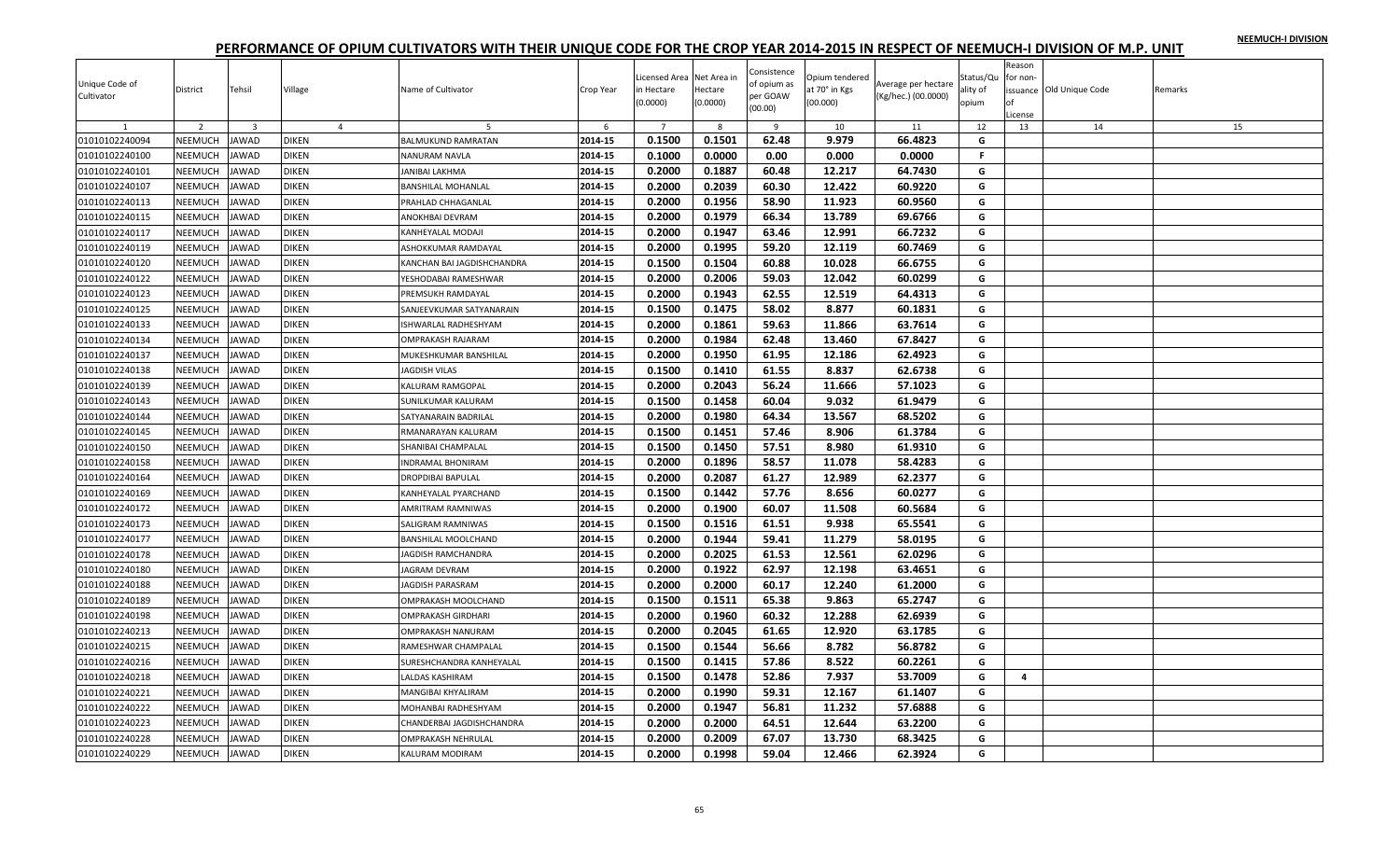|  |  | NEEMUCH-I DIVISION |
|--|--|--------------------|
|  |  |                    |

| Unique Code of<br>Cultivator | District       | Tehsil         | Village        | Name of Cultivator            | Crop Year | Licensed Area Net Area in<br>in Hectare<br>0.0000 | Hectare<br>(0.0000) | Consistence<br>of opium as<br>per GOAW<br>(00.00) | Opium tendered<br>at 70° in Kgs<br>(00.000) | Average per hectare<br>(Kg/hec.) (00.0000) | Status/Qu<br>ılity of<br>opium | Reason<br>for non<br>∩f<br>License | issuance Old Unique Code | Remarks                            |
|------------------------------|----------------|----------------|----------------|-------------------------------|-----------|---------------------------------------------------|---------------------|---------------------------------------------------|---------------------------------------------|--------------------------------------------|--------------------------------|------------------------------------|--------------------------|------------------------------------|
|                              | $\overline{z}$ | $\overline{3}$ | $\overline{4}$ | .5                            | 6         | $\overline{7}$                                    | 8                   | $\overline{9}$                                    | 10                                          | 11                                         | 12                             | 13                                 | 14                       | 15                                 |
| 01010102240231               | NEEMUCH        | <b>JAWAD</b>   | <b>DIKEN</b>   | AMBALAL DEVILAL               | 2014-15   | 0.2000                                            | 0.1960              | 66.78                                             | 13.499                                      | 68.8724                                    | G                              |                                    |                          |                                    |
| 01010102240236               | NEEMUCH        | JAWAD          | <b>DIKEN</b>   | CHENRAM MOOLCHAND             | 2014-15   | 0.2000                                            | 0.2025              | 63.31                                             | 13.241                                      | 65.3877                                    | G                              |                                    |                          |                                    |
| 01010102240240               | NEEMUCH        | <b>JAWAD</b>   | <b>DIKEN</b>   | SHANKARLAL HARLAL             | 2014-15   | 0.1500                                            | 0.1470              | 59.23                                             | 8.842                                       | 60.1497                                    | G                              |                                    |                          |                                    |
| 01010102240241               | NEEMUCH        | <b>JAWAD</b>   | <b>DIKEN</b>   | ISHWARLAL JAMANALAL           | 2014-15   | 0.1500                                            | 0.1454              | 62.20                                             | 10.290                                      | 70.7703                                    | G                              |                                    |                          |                                    |
| 01010102240243               | NEEMUCH        | <b>JAWAD</b>   | <b>DIKEN</b>   | <b>BANSHILAL MATHURALAL</b>   | 2014-15   | 0.2000                                            | 0.1950              | 58.68                                             | 11.568                                      | 59.3231                                    | G                              |                                    |                          |                                    |
| 01010102240245               | NEEMUCH        | <b>JAWAD</b>   | DIKEN          | KAILASHCHANDRA DALLA          | 2014-15   | 0.2000                                            | 0.1968              | 61.11                                             | 12.475                                      | 63.3892                                    | G                              |                                    |                          |                                    |
| 01010102240249               | NEEMUCH        | <b>JAWAD</b>   | <b>DIKEN</b>   | SARDARBAI SHIVLAL             | 2014-15   | 0.1500                                            | 0.1395              | 56.56                                             | 7.805                                       | 55.9498                                    | G                              | $\overline{a}$                     |                          |                                    |
| 01010102240251               | NEEMUCH        | <b>JAWAD</b>   | <b>DIKEN</b>   | NANDLAL JEEVANRAM             | 2014-15   | 0.1500                                            | 0.1518              | 61.81                                             | 9.872                                       | 65.0329                                    | G                              |                                    |                          |                                    |
| 01010102240253               | <b>NEEMUCH</b> | <b>JAWAD</b>   | <b>DIKEN</b>   | SHIVLAL BHANWARLAL            | 2014-15   | 0.2000                                            | 0.1911              | 55.47                                             | 11.300                                      | 59.1313                                    | G                              |                                    |                          |                                    |
| 01010102240257               | NEEMUCH        | <b>JAWAD</b>   | <b>DIKEN</b>   | AMBALAL NEHRULAL              | 2014-15   | 0.2000                                            | 0.2048              | 58.32                                             | 11.989                                      | 58.5400                                    | G                              |                                    |                          |                                    |
| 01010102240259               | NEEMUCH        | <b>JAWAD</b>   | <b>DIKEN</b>   | <b>JDAIRAM CHOGARAM</b>       | 2014-15   | 0.2000                                            | 0.2003              | 56.86                                             | 7.156                                       | 35.7264                                    | G                              | 4                                  |                          |                                    |
| 01010102240264               | NEEMUCH        | <b>JAWAD</b>   | <b>DIKEN</b>   | JAGDISHCHANDRA RAMNARAYAN     | 2014-15   | 0.1500                                            | 0.1509              | 62.01                                             | 9.151                                       | 60.6428                                    | G                              |                                    |                          | <b>TRANSFER / BORDIYA (NMH-II)</b> |
| 01010102240265               | <b>NEEMUCH</b> | <b>JAWAD</b>   | <b>DIKEN</b>   | SHYAMLAL CHOGALAL             | 2014-15   | 0.2000                                            | 0.1909              | 60.91                                             | 11.843                                      | 62.0377                                    | G                              |                                    |                          |                                    |
| 01010102240025               | NEEMUCH        | <b>JAWAD</b>   | <b>DIKEN</b>   | TULSIRAM SURATRAM             | 2014-15   | 0.2000                                            | 0.2032              | 55.10                                             | 11.107                                      | 54.6604                                    | G                              | $\overline{a}$                     |                          |                                    |
| 01010102240043               | NEEMUCH        | <b>JAWAD</b>   | <b>DIKEN</b>   | JAGDISH SOBHARAM              | 2014-15   | 0.1500                                            | 0.1552              | 57.73                                             | 8.354                                       | 53.8273                                    | G                              | 4                                  |                          |                                    |
| 01010102240051               | <b>NEEMUCH</b> | <b>JAWAD</b>   | <b>DIKEN</b>   | MATHURALAL PRABHULAL          | 2014-15   | 0.2000                                            | 0.1984              | 61.37                                             | 12.467                                      | 62.8377                                    | G                              |                                    |                          |                                    |
| 01010102240102               | NEEMUCH        | <b>JAWAD</b>   | <b>DIKEN</b>   | MUKESH DEVILAL                | 2014-15   | 0.1500                                            | 0.0000              | 0.00                                              | 0.000                                       | 0.0000                                     | $\mathsf F$                    |                                    |                          |                                    |
| 01010102240152               | <b>NEEMUCH</b> | <b>JAWAD</b>   | <b>DIKEN</b>   | RUKMANIBAI PARASRAM           | 2014-15   | 0.2000                                            | 0.2000              | 59.28                                             | 12.051                                      | 60.2550                                    | G                              |                                    |                          |                                    |
| 01010102240267               | NEEMUCH        | <b>JAWAD</b>   | <b>DIKEN</b>   | BHANWARIBAI BHAGATRAM         | 2014-15   | 0.1500                                            | 0.1500              | 58.82                                             | 9.428                                       | 62.8533                                    | G                              |                                    |                          |                                    |
| 01010102240026               | NEEMUCH        | <b>JAWAD</b>   | <b>DIKEN</b>   | MANGILAL RAMCHANDRA           | 2014-15   | 0.2000                                            | 0.2000              | 59.58                                             | 12.188                                      | 60.9400                                    | G                              |                                    |                          |                                    |
| 01010102240012               | NEEMUCH        | JAWAD          | <b>DIKEN</b>   | SATYANARAYAN KANHAIYALAL      | 2014-15   | 0.2000                                            | 0.2020              | 55.02                                             | 12.372                                      | 61.2475                                    | G                              |                                    |                          |                                    |
| 01010102240108               | NEEMUCH        | JAWAD          | <b>DIKEN</b>   | GOVINDRAM RAMNARAYAN          | 2014-15   | 0.2000                                            | 0.2010              | 65.95                                             | 13.510                                      | 67.2139                                    | G                              |                                    |                          |                                    |
| 01010102240179               | NEEMUCH        | <b>JAWAD</b>   | <b>DIKEN</b>   | JAGDISHCHANDRA KHANYALIRAM    | 2014-15   | 0.1500                                            | 0.1524              | 62.94                                             | 9.900                                       | 64.9606                                    | G                              |                                    |                          |                                    |
| 01010102240192               | NEEMUCH        | <b>JAWAD</b>   | DIKEN          | CHANDRASHKEKHANR KANHAIYALAL  | 2014-15   | 0.2000                                            | 0.2030              | 61.73                                             | 11.367                                      | 55.9951                                    | G                              | 4                                  |                          |                                    |
| 01010102240217               | NEEMUCH        | <b>JAWAD</b>   | <b>DIKEN</b>   | KANHAIYALAL CHOGALALTELI      | 2014-15   | 0.1500                                            | 0.1500              | 53.94                                             | 8.476                                       | 56.5067                                    | G                              |                                    |                          |                                    |
| 01010102240220               | NEEMUCH        | <b>JAWAD</b>   | <b>DIKEN</b>   | <b>BANSILAL CHAGANLAL</b>     | 2014-15   | 0.1500                                            | 0.1566              | 64.81                                             | 10.157                                      | 64.8595                                    | G                              |                                    |                          |                                    |
| 01010102240226               | NEEMUCH        | JAWAD          | <b>DIKEN</b>   | JASRAJ MANGILAL               | 2014-15   | 0.1500                                            | 0.1525              | 55.41                                             | 8.193                                       | 53.7246                                    | G                              | 4                                  |                          |                                    |
| 01010102240237               | NEEMUCH        | JAWAD          | <b>DIKEN</b>   | <b>PUSHPABAI JAGDISH</b>      | 2014-15   | 0.2000                                            | 0.1981              | 60.59                                             | 12.196                                      | 61.5649                                    | G                              |                                    |                          |                                    |
| 01010102240194               | NEEMUCH        | <b>JAWAD</b>   | <b>DIKEN</b>   | CHANDRAKALADEVI JAMNALAL      | 2014-15   | 0.1500                                            | 0.1398              | 61.88                                             | 9.008                                       | 64.4349                                    | G                              |                                    |                          |                                    |
| 01010102240271               | NEEMUCH        | <b>JAWAD</b>   | <b>DIKEN</b>   | <b>DALURAM JAIRAM</b>         | 2014-15   | 0.1500                                            | 0.1519              | 54.77                                             | 8.466                                       | 55.7340                                    | G                              | 4                                  |                          |                                    |
| 01010102240272               | NEEMUCH        | JAWAD          | <b>DIKEN</b>   | NATHULAL CHHAGANLAL           | 2014-15   | 0.2000                                            | 0.1987              | 60.62                                             | 12.774                                      | 64.2879                                    | G                              |                                    |                          |                                    |
| 01010102240273               | NEEMUCH        | <b>JAWAD</b>   | <b>DIKEN</b>   | RADHESHYAM CHHOGALAL          | 2014-15   | 0.2000                                            | 0.1976              | 58.04                                             | 11.716                                      | 59.2915                                    | G                              |                                    |                          |                                    |
| 01010102240274               | <b>NEEMUCH</b> | <b>JAWAD</b>   | <b>DIKEN</b>   | SOBHARAM ONKAR                | 2014-15   | 0.2000                                            | 0.1968              | 60.50                                             | 12.273                                      | 62.3628                                    | G                              |                                    |                          |                                    |
| 01010102240275               | NEEMUCH        | JAWAD          | <b>DIKEN</b>   | <b>BILASIBAI GHEESULAL</b>    | 2014-15   | 0.1500                                            | 0.1535              | 59.49                                             | 9.484                                       | 61.7850                                    | G                              |                                    |                          |                                    |
| 01010102240276               | NEEMUCH        | <b>JAWAD</b>   | <b>DIKEN</b>   | KALABAI PREMCHAND             | 2014-15   | 0.1500                                            | 0.1530              | 61.11                                             | 9.847                                       | 64.3595                                    | G                              |                                    |                          | <b>TRANSFER / BORDIYA (NMH-II)</b> |
| 01010102240062               | NEEMUCH        | <b>JAWAD</b>   | <b>DIKEN</b>   | KANHAIYALAL CHHOGALAL PATIDAR | 2014-15   | 0.2000                                            | 0.2017              | 58.90                                             | 11.982                                      | 59.4051                                    | G                              |                                    |                          |                                    |
| 01010102240007               | NEEMUCH        | <b>JAWAD</b>   | <b>DIKEN</b>   | BHUPENDRAKUMAR RAMKISHAN      | 2014-15   | 0.1500                                            | 0.1537              | 57.13                                             | 9.280                                       | 60.3774                                    | G                              |                                    |                          |                                    |
| 01010102240280               | NEEMUCH        | <b>JAWAD</b>   | DIKEN          | <b>BADRILAL DAULATRAM</b>     | 2014-15   | 0.2000                                            | 0.2003              | 58.24                                             | 11.989                                      | 59.8552                                    | G                              |                                    |                          |                                    |
| 01010102240281               | NEEMUCH        | <b>JAWAD</b>   | DIKEN          | <b>BAGDIRAM MODA</b>          | 2014-15   | 0.1500                                            | 0.1523              | 56.32                                             | 8.657                                       | 56.8418                                    | G                              |                                    |                          | <b>NAME CHANGE</b>                 |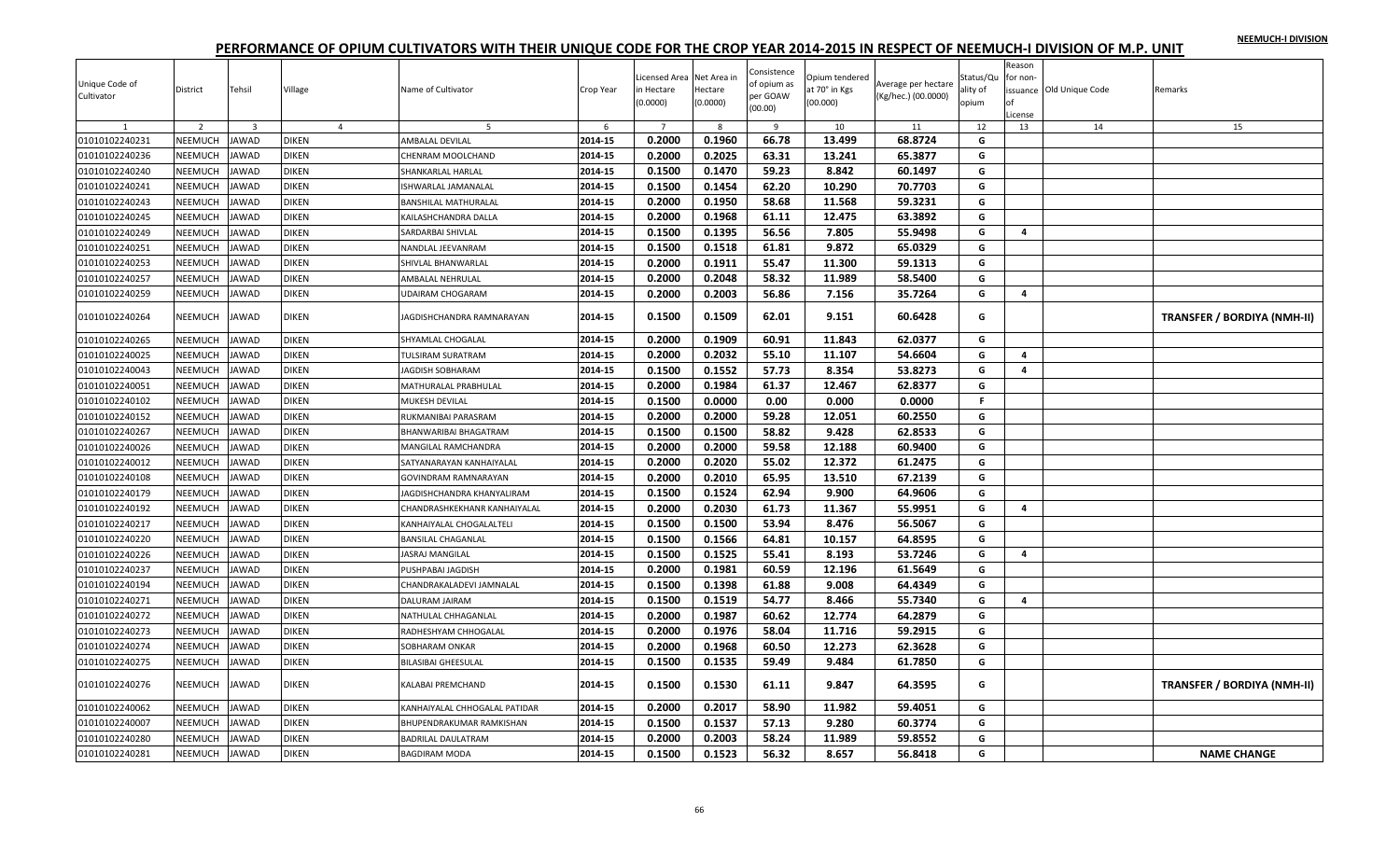|  |  | NEEMUCH-I DIVISION |
|--|--|--------------------|
|  |  |                    |

| Unique Code of<br>Cultivator | District       | Tehsil         | Village      | Name of Cultivator         | Crop Year | Licensed Area Net Area in<br>in Hectare<br>(0.0000) | Hectare<br>(0.0000) | Consistence<br>of opium as<br>per GOAW<br>(00.00) | Opium tendered<br>at 70° in Kgs<br>(00.000) | Average per hectare<br>(Kg/hec.) (00.0000) | Status/Qu<br>ality of<br>opium | Reason<br>for non-<br>nf<br>License | issuance Old Unique Code | Remarks |
|------------------------------|----------------|----------------|--------------|----------------------------|-----------|-----------------------------------------------------|---------------------|---------------------------------------------------|---------------------------------------------|--------------------------------------------|--------------------------------|-------------------------------------|--------------------------|---------|
|                              | $\overline{2}$ | $\overline{3}$ |              | $\overline{4}$             | -6        | $\overline{7}$                                      | -8                  | <sup>9</sup>                                      | 10                                          | 11                                         | 12                             | 13                                  | 14                       | 15      |
| 01010102240283               | NEEMUCH        | <b>JAWAD</b>   | <b>DIKEN</b> | JANKILAL CHHOGALAL         | 2014-15   | 0.2000                                              | 0.1979              | 58.61                                             | 11.873                                      | 59.9949                                    | G                              |                                     |                          |         |
| 01010102240284               | NEEMUCH        | <b>JAWAD</b>   | <b>DIKEN</b> | JAGDISHCHANDRA JATASHANKER | 2014-15   | 0.1500                                              | 0.1455              | 60.23                                             | 9.215                                       | 63.3333                                    | G                              |                                     |                          |         |
| 01010102240285               | NEEMUCH        | <b>JAWAD</b>   | <b>DIKEN</b> | BASANTILAL CHHAGANLAL      | 2014-15   | 0.2000                                              | 0.1978              | 58.21                                             | 12.041                                      | 60.8746                                    | G                              |                                     |                          |         |
| 01010102240287               | NEEMUCH        | <b>JAWAD</b>   | <b>DIKEN</b> | KESHURAM BHUWANIRAM        | 2014-15   | 0.1500                                              | 0.1568              | 59.70                                             | 9.313                                       | 59.3941                                    | G                              |                                     |                          |         |
| 01010102240290               | NEEMUCH        | <b>JAWAD</b>   | <b>DIKEN</b> | <b>BHUWANIRAM NANDLAL</b>  | 2014-15   | 0.2000                                              | 0.2002              | 60.09                                             | 12.198                                      | 60.9291                                    | G                              |                                     |                          |         |
| 01010102240292               | NEEMUCH        | <b>JAWAD</b>   | <b>DIKEN</b> | BANSILAL BHANWARLAL        | 2014-15   | 0.1000                                              | 0.0998              | 63.14                                             | 6.512                                       | 65.2505                                    | G                              |                                     |                          |         |
| 01010102240293               | NEEMUCH        | <b>JAWAD</b>   | <b>DIKEN</b> | DEVA NARAYAN GURJAR        | 2014-15   | 0.2000                                              | 0.1980              | 61.08                                             | 12.408                                      | 62.6667                                    | G                              |                                     |                          |         |
| 01010102240296               | NEEMUCH        | <b>JAWAD</b>   | <b>DIKEN</b> | MOHANBAI SOBHARAM          | 2014-15   | 0.2000                                              | 0.2016              | 61.56                                             | 12.752                                      | 63.2540                                    | $\blacksquare$                 | $\overline{2}$                      |                          |         |
| 01010102240298               | NEEMUCH        | <b>JAWAD</b>   | <b>DIKEN</b> | KAUSHALYABAI MOHANLAL      | 2014-15   | 0.1500                                              | 0.1519              | 57.95                                             | 9.189                                       | 60.4937                                    | G                              |                                     |                          |         |
| 01010102240299               | NEEMUCH        | <b>JAWAD</b>   | <b>DIKEN</b> | <b>BHULIBAI HARLAL</b>     | 2014-15   | 0.1500                                              | 0.1500              | 59.15                                             | 9.016                                       | 60.1067                                    | G                              |                                     |                          |         |
| 01010102240306               | NEEMUCH        | <b>JAWAD</b>   | <b>DIKEN</b> | HARIRAM RAMCHANDRA         | 2014-15   | 0.2000                                              | 0.1982              | 65.18                                             | 13.688                                      | 69.0616                                    | G                              |                                     |                          |         |
| 01010102240225               | NEEMUCH        | <b>JAWAD</b>   | <b>DIKEN</b> | DADAMCHAND KANHAIYALAL     | 2014-15   | 0.1500                                              | 0.1484              | 60.86                                             | 9.503                                       | 64.0364                                    | G                              |                                     |                          |         |
| 01010102240312               | NEEMUCH        | <b>JAWAD</b>   | <b>DIKEN</b> | <b>TILURAM ONKARLAL</b>    | 2014-15   | 0.1500                                              | 0.1502              | 64.25                                             | 9.885                                       | 65.8123                                    | G                              |                                     |                          |         |
| 01010102240314               | NEEMUCH        | <b>JAWAD</b>   | DIKEN        | RAJARAM RAMNARAYAN         | 2014-15   | 0.1000                                              | 0.0000              | 0.00                                              | 0.000                                       | 0.0000                                     | F.                             |                                     |                          |         |
| 01010102240315               | NEEMUCH        | <b>JAWAD</b>   | <b>DIKEN</b> | BOTLAL RAMCHANDRA          | 2014-15   | 0.1500                                              | 0.1470              | 58.41                                             | 8.620                                       | 58.6395                                    | G                              |                                     |                          |         |
| 01010102240316               | NEEMUCH        | <b>JAWAD</b>   | <b>DIKEN</b> | HARKUBAI NANURAM           | 2014-15   | 0.1500                                              | 0.1466              | 58.32                                             | 8.898                                       | 60.6958                                    | G                              |                                     |                          |         |
| 01010102240317               | NEEMUCH        | <b>JAWAD</b>   | DIKEN        | MANGILAL RAJARAM           | 2014-15   | 0.2000                                              | 0.2022              | 61.92                                             | 13.339                                      | 65.9693                                    | G                              |                                     |                          |         |
| 01010102240319               | NEEMUCH        | <b>JAWAD</b>   | <b>DIKEN</b> | SHANTIBAI SALAGRAM         | 2014-15   | 0.1500                                              | 0.1506              | 58.80                                             | 8.904                                       | 59.1235                                    | G                              |                                     |                          |         |
| 01010102240129               | NEEMUCH        | <b>JAWAD</b>   | <b>DIKEN</b> | NIRMALADEVI MADANLAL       | 2014-15   | 0.2000                                              | 0.1525              | 57.88                                             | 9.186                                       | 60.2361                                    | G                              |                                     |                          |         |
| 01010102240037               | NEEMUCH        | <b>JAWAD</b>   | <b>DIKEN</b> | <b>GATTUBAI HARIRAM</b>    | 2014-15   | 0.1500                                              | 0.1500              | 58.25                                             | 8.829                                       | 58.8600                                    | G                              |                                     |                          |         |
| 01010102240151               | NEEMUCH        | <b>JAWAD</b>   | <b>DIKEN</b> | INDERBAI GULABCHAND        | 2014-15   | 0.1500                                              | 0.1482              | 57.31                                             | 8.621                                       | 58.1714                                    | $\blacksquare$                 | $\overline{2}$                      |                          |         |
| 01010102240175               | NEEMUCH        | <b>JAWAD</b>   | <b>DIKEN</b> | KALURAM MOTILAL            | 2014-15   | 0.1500                                              | 0.1440              | 58.93                                             | 8.907                                       | 61.8542                                    | G                              |                                     |                          |         |
| 01010102240204               | NEEMUCH        | <b>JAWAD</b>   | <b>DIKEN</b> | <b>DEVILAL BHURAJI</b>     | 2014-15   | 0.1500                                              | 0.1491              | 54.96                                             | 8.291                                       | 55.6070                                    | G                              | 4                                   |                          |         |
| 01010102240242               | NEEMUCH        | <b>JAWAD</b>   | <b>DIKEN</b> | <b>DEVILAL KALURAM</b>     | 2014-15   | 0.2000                                              | 0.2021              | 58.29                                             | 12.291                                      | 60.8164                                    | G                              |                                     |                          |         |
| 01010102240248               | NEEMUCH        | <b>JAWAD</b>   | <b>DIKEN</b> | RAMPRASAD SALAGRAM         | 2014-15   | 0.1500                                              | 0.1502              | 59.80                                             | 9.312                                       | 61.9973                                    | G                              |                                     |                          |         |
| 01010102240202               | NEEMUCH        | <b>JAWAD</b>   | DIKEN        | PRABHULAL RUPA             | 2014-15   | 0.1500                                              | 0.1531              | 55.71                                             | 8.961                                       | 58.5304                                    | G                              |                                     |                          |         |
| 01010102240044               | NEEMUCH        | <b>JAWAD</b>   | <b>DIKEN</b> | <b>BADRILAL RATANLAL</b>   | 2014-15   | 0.1500                                              | 0.1472              | 62.70                                             | 10.148                                      | 68.9402                                    | G                              |                                     |                          |         |
| 01010102240087               | NEEMUCH        | <b>JAWAD</b>   | <b>DIKEN</b> | OMPRAKASH GHEESALAL        | 2014-15   | 0.1500                                              | 0.1520              | 59.17                                             | 9.467                                       | 62.2829                                    | G                              |                                     |                          |         |
| 01010102240091               | NEEMUCH        | <b>JAWAD</b>   | <b>DIKEN</b> | MANGILAL BHANWARLAL        | 2014-15   | 0.1000                                              | 0.0000              | 0.00                                              | 0.000                                       | 0.0000                                     | $\mathbb F$                    |                                     |                          |         |
| 01010102240104               | NEEMUCH        | <b>JAWAD</b>   | <b>DIKEN</b> | <b>BHAGATRAM BHEEMA</b>    | 2014-15   | 0.1000                                              | 0.0000              | 0.00                                              | 0.000                                       | 0.0000                                     | F.                             |                                     |                          |         |
| 01010102240127               | NEEMUCH        | <b>JAWAD</b>   | <b>DIKEN</b> | <b>BHAGATRAM KISHANLAL</b> | 2014-15   | 0.1500                                              | 0.1419              | 56.54                                             | 8.223                                       | 57.9493                                    | G                              |                                     |                          |         |
| 01010102240149               | NEEMUCH        | <b>JAWAD</b>   | <b>DIKEN</b> | CHAMPALAL HEERALAL         | 2014-15   | 0.2000                                              | 0.2027              | 64.62                                             | 12.721                                      | 62.7578                                    |                                | $\mathbf{2}$                        |                          |         |
| 01010102240156               | NEEMUCH        | <b>JAWAD</b>   | <b>DIKEN</b> | <b>HEERALAL MODIRAM</b>    | 2014-15   | 0.1500                                              | 0.1472              | 63.14                                             | 9.498                                       | 64.5245                                    | G                              |                                     |                          |         |
| 01010102240166               | NEEMUCH        | <b>JAWAD</b>   | <b>DIKEN</b> | SATYANARAYAN NANURAM       | 2014-15   | 0.1500                                              | 0.1535              | 58.11                                             | 8.990                                       | 58.5668                                    | G                              |                                     |                          |         |
| 01010102240238               | <b>NEEMUCH</b> | <b>JAWAD</b>   | <b>DIKEN</b> | <b>CHETRAM DEVILAL</b>     | 2014-15   | 0.2000                                              | 0.1940              | 60.62                                             | 11.873                                      | 61.2010                                    | G                              |                                     |                          |         |
| 01010102240013               | NEEMUCH        | <b>JAWAD</b>   | <b>DIKEN</b> | <b>BAGDIRAM NATHUJI</b>    | 2014-15   | 0.2000                                              | 0.2009              | 60.81                                             | 11.858                                      | 59.0244                                    | G                              |                                     |                          |         |
| 01010102240070               | NEEMUCH        | <b>JAWAD</b>   | <b>DIKEN</b> | BHUWANIRAM KASHIRAM        | 2014-15   | 0.2000                                              | 0.2000              | 61.27                                             | 12.490                                      | 62.4500                                    | G                              |                                     |                          |         |
| 01010102240279               | NEEMUCH        | <b>JAWAD</b>   | <b>DIKEN</b> | <b>KESHARBAI MANGILAL</b>  | 2014-15   | 0.1000                                              | 0.0000              | 0.00                                              | 0.000                                       | 0.0000                                     | F.                             |                                     |                          |         |
| 01010102240282               | NEEMUCH        | <b>JAWAD</b>   | DIKEN        | JAGDISHCHANDRA RAMCHANDRA  | 2014-15   | 0.2000                                              | 0.1980              | 58.83                                             | 12.413                                      | 62.6919                                    | G                              |                                     |                          |         |
| 01010102240001               | NEEMUCH        | <b>JAWAD</b>   | DIKEN        | KANHAIYALAL BANSILAL       | 2014-15   | 0.2000                                              | 0.1958              | 62.71                                             | 12.811                                      | 65.4290                                    | G                              |                                     |                          |         |
| 01010102240142               | NEEMUCH        | <b>JAWAD</b>   | <b>DIKEN</b> | MOHANLAL BHERULAL          | 2014-15   | 0.2000                                              | 0.1298              | 58.35                                             | 7.694                                       | 59.2758                                    | G                              |                                     |                          |         |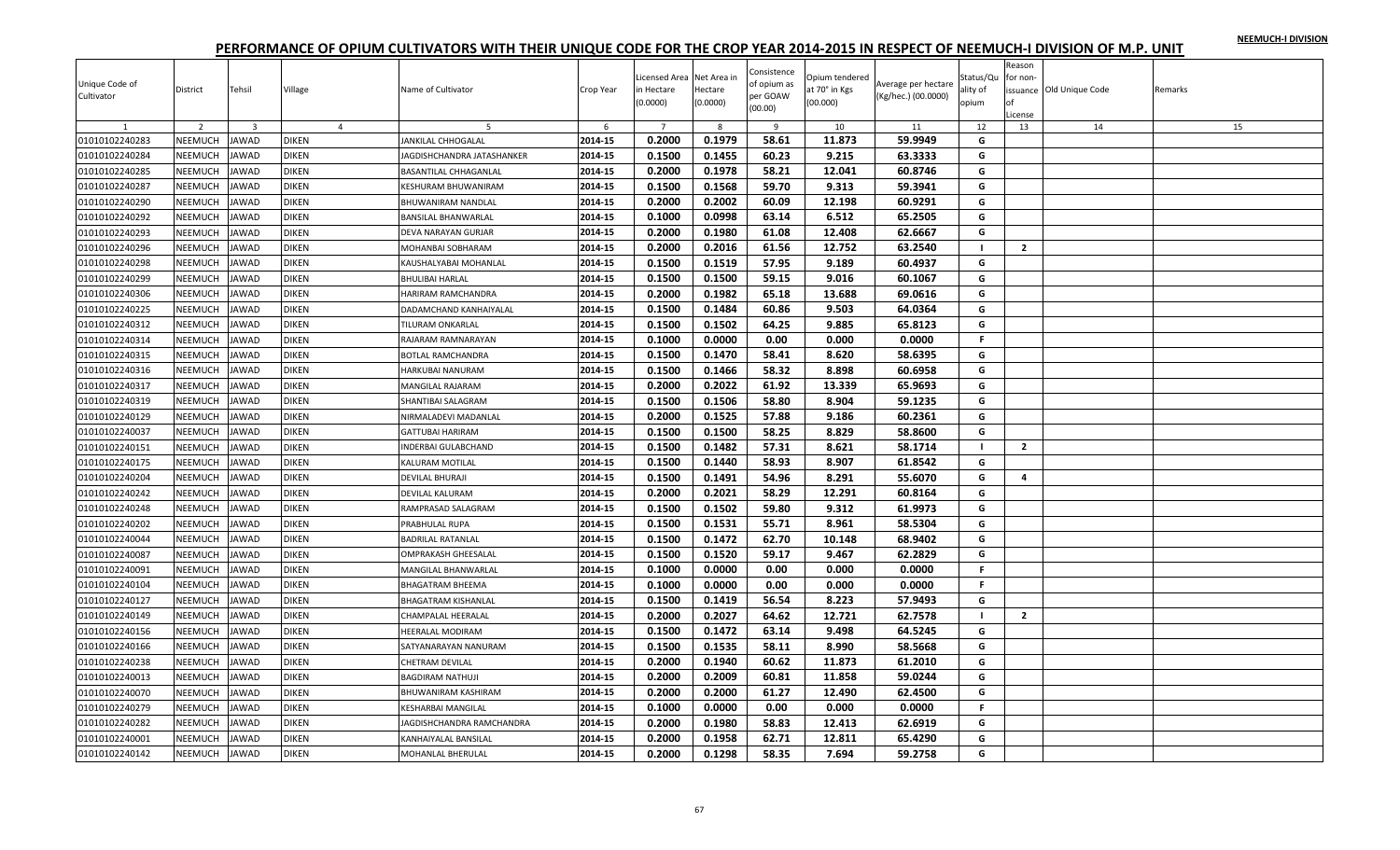|  |  | NEEMUCH-I DIVISION |
|--|--|--------------------|
|  |  |                    |

| Unique Code of<br>Cultivator | District       | Tehsil                  | Village        | Name of Cultivator         | Crop Year | Licensed Area Net Area in<br>in Hectare<br>(0.0000) | Hectare<br>(0.0000) | Consistence<br>of opium as<br>per GOAW<br>(00.00) | Opium tendered<br>at 70° in Kgs<br>(00.000) | Average per hectare<br>(Kg/hec.) (00.0000) | Status/Qu<br>ality of<br>opium | Reason<br>for non-<br>nf<br>License | issuance Old Unique Code | Remarks            |
|------------------------------|----------------|-------------------------|----------------|----------------------------|-----------|-----------------------------------------------------|---------------------|---------------------------------------------------|---------------------------------------------|--------------------------------------------|--------------------------------|-------------------------------------|--------------------------|--------------------|
| 1                            | $\overline{2}$ | $\overline{\mathbf{3}}$ | $\overline{4}$ | 5                          | 6         | $\overline{7}$                                      | 8                   | 9                                                 | 10                                          | 11                                         | 12                             | 13                                  | 14                       | 15                 |
| 01010102240322               | NEEMUCH        | <b>JAWAD</b>            | <b>DIKEN</b>   | SITARAM RAMGOPAL           | 2014-15   | 0.2000                                              | 0.2033              | 57.51                                             | 12.529                                      | 61.6281                                    | G                              |                                     |                          |                    |
| 01010102240323               | NEEMUCH        | AWAD                    | <b>DIKEN</b>   | ASHOKKUMAR MISHRILAL       | 2014-15   | 0.1500                                              | 0.1515              | 63.55                                             | 9.333                                       | 61.6040                                    | G                              |                                     |                          |                    |
| 01010102240324               | NEEMUCH        | <b>IAWAD</b>            | <b>DIKEN</b>   | SHANTIBAI LAKHMICHAND      | 2014-15   | 0.1500                                              | 0.0000              | 0.00                                              | 0.000                                       | 0.0000                                     | F.                             |                                     |                          |                    |
| 01010102240305               | NEEMUCH        | AWAD                    | <b>DIKEN</b>   | RADHAVALLABH SUNDARLAL     | 2014-15   | 0.2000                                              | 0.1897              | 55.61                                             | 10.312                                      | 54.3595                                    | G                              | 4                                   |                          |                    |
| 01010102240325               | NEEMUCH        | AWAD                    | <b>DIKEN</b>   | <b>BANSHILAL RAMCHNDRA</b> | 2014-15   | 0.1500                                              | 0.1440              | 63.99                                             | 9.800                                       | 68.0556                                    | G                              |                                     |                          |                    |
| 01010102240326               | NEEMUCH        | AWAD                    | <b>DIKEN</b>   | <b>HOGALAL LAKKHA</b>      | 2014-15   | 0.2000                                              | 0.1944              | 61.18                                             | 12.996                                      | 66.8519                                    | G                              |                                     |                          |                    |
| 01010102240313               | NEEMUCH        | <b>IAWAD</b>            | <b>DIKEN</b>   | SITABAI PRATHVIRAJ         | 2014-15   | 0.1500                                              | 0.1471              | 60.42                                             | 9.106                                       | 61.9035                                    | G                              |                                     |                          |                    |
| 01010102240327               | NEEMUCH        | AWAD                    | <b>DIKEN</b>   | <b>DASHRATH KANHEYALAL</b> | 2014-15   | 0.1500                                              | 0.0000              | 0.00                                              | 0.000                                       | 0.0000                                     | F.                             |                                     |                          |                    |
| 01010102240328               | NEEMUCH        | AWAD                    | <b>DIKEN</b>   | AZIZKHANN KASAMKHANN       | 2014-15   | 0.1500                                              | 0.1458              | 63.07                                             | 9.857                                       | 67.6063                                    | G                              |                                     |                          |                    |
| 01010105242001               | NEEMUCH        | SINGOLI                 | DORAI          | <b>ABHCHAND NARAYAN</b>    | 2014-15   | 0.2000                                              | 0.1806              | 59.32                                             | 10.940                                      | 60.5759                                    | G                              |                                     |                          |                    |
| 01010105242008               | NEEMUCH        | <b>SINGOLI</b>          | <b>DORAI</b>   | DEVILAL BHANWARLAL         | 2014-15   | 0.2000                                              | 0.1782              | 60.55                                             | 10.588                                      | 59.4164                                    | G                              |                                     |                          |                    |
| 01010105242012               | NEEMUCH        | SINGOLI                 | <b>DORAI</b>   | BHUWANISINGH HARISINGH     | 2014-15   | 0.1500                                              | 0.1439              | 56.96                                             | 9.049                                       | 62.8839                                    | G                              |                                     |                          |                    |
| 01010105242017               | NEEMUCH        | SINGOLI                 | <b>DORAI</b>   | BANSHILAL DEVA             | 2014-15   | 0.2000                                              | 0.1841              | 58.82                                             | 10.999                                      | 59.7447                                    | G                              |                                     |                          | <b>NAME CHANGE</b> |
| 01010105242020               | NEEMUCH        | <b>SINGOLI</b>          | <b>DORAI</b>   | <b>ITU LAL PRABHULAL</b>   | 2014-15   | 0.2000                                              | 0.1980              | 62.11                                             | 12.919                                      | 65.2475                                    | G                              |                                     |                          |                    |
| 01010105242044               | NEEMUCH        | SINGOLI                 | <b>DORAI</b>   | <b>GHISIBAI SHAMBHULAL</b> | 2014-15   | 0.1500                                              | 0.1443              | 56.72                                             | 8.889                                       | 61.6008                                    | G                              |                                     |                          |                    |
| 01010105242031               | NEEMUCH        | SINGOLI                 | <b>DORAI</b>   | <b>BHERULAL KUKA</b>       | 2014-15   | 0.1000                                              | 0.0000              | 0.00                                              | 0.000                                       | 0.0000                                     | F.                             |                                     |                          |                    |
| 01010105242039               | NEEMUCH        | SINGOLI                 | DORAI          | CHUNNILAL MAGNIRAM         | 2014-15   | 0.2000                                              | 0.1782              | 61.35                                             | 10.780                                      | 60.4938                                    | G                              |                                     |                          |                    |
| 01010105242041               | NEEMUCH        | SINGOLI                 | <b>DORAI</b>   | PREMBAI GOPALDAS           | 2014-15   | 0.2000                                              | 0.1903              | 61.29                                             | 12.284                                      | 64.5507                                    | G                              |                                     |                          |                    |
| 01010105242043               | NEEMUCH        | SINGOLI                 | <b>DORAI</b>   | JITMAL NARAYAN             | 2014-15   | 0.2000                                              | 0.1951              | 57.68                                             | 11.750                                      | 60.2255                                    | G                              |                                     |                          |                    |
| 01010105242014               | NEEMUCH        | SINGOLI                 | <b>DORAI</b>   | HARLAL PRATHVIRAJ          | 2014-15   | 0.1500                                              | 0.1508              | 58.48                                             | 8.822                                       | 58.5013                                    | G                              |                                     |                          |                    |
| 01010105242046               | NEEMUCH        | SINGOLI                 | <b>DORAI</b>   | MANGILAL DEVA              | 2014-15   | 0.2000                                              | 0.1990              | 59.36                                             | 12.678                                      | 63.7085                                    | G                              |                                     |                          |                    |
| 01010105242004               | NEEMUCH        | <b>SINGOLI</b>          | <b>DORAI</b>   | NARENDRA KHUMANSINGH       | 2014-15   | 0.1500                                              | 0.1452              | 57.57                                             | 8.833                                       | 60.8333                                    | G                              |                                     |                          |                    |
| 01010105242002               | NEEMUCH        | SINGOLI                 | <b>DORAI</b>   | AGANNATH NARAYAN           | 2014-15   | 0.2000                                              | 0.1936              | 56.32                                             | 11.143                                      | 57.5568                                    | G                              |                                     |                          |                    |
| 01010105242007               | NEEMUCH        | SINGOLI                 | <b>DORAI</b>   | PANNALAL BHANWARLAL        | 2014-15   | 0.2000                                              | 0.1884              | 60.80                                             | 12.316                                      | 65.3715                                    | G                              |                                     |                          |                    |
| 01010105242013               | NEEMUCH        | SINGOLI                 | <b>DORAI</b>   | ONKAR MODA                 | 2014-15   | 0.2000                                              | 0.1978              | 56.82                                             | 11.543                                      | 58.3569                                    | G                              |                                     |                          |                    |
| 01010105242016               | NEEMUCH        | <b>SINGOLI</b>          | DORAI          | NANDLAL MODA               | 2014-15   | 0.1500                                              | 0.1482              | 52.64                                             | 8.445                                       | 56.9838                                    | G                              |                                     |                          |                    |
| 01010105242019               | NEEMUCH        | SINGOLI                 | <b>DORAI</b>   | KAMLIBAI PANNALAL          | 2014-15   | 0.2000                                              | 0.1954              | 60.60                                             | 12.492                                      | 63.9304                                    | G                              |                                     |                          |                    |
| 01010105242045               | NEEMUCH        | SINGOLI                 | <b>DORAI</b>   | MANGIBAI RAMLAL            | 2014-15   | 0.2000                                              | 0.2000              | 57.71                                             | 11.748                                      | 58.7400                                    | G                              |                                     |                          |                    |
| 01010105242037               | NEEMUCH        | SINGOLI                 | <b>DORAI</b>   | CHHAGANLAL MAGNIRAM        | 2014-15   | 0.2000                                              | 0.0981              | 63.40                                             | 6.938                                       | 70.7238                                    | G                              |                                     |                          |                    |
| 01010105200001               | NEEMUCH        | SINGOLI                 | <b>GHATI</b>   | <b>KHEMDAS BHAGWANDAS</b>  | 2014-15   | 0.2000                                              | 0.1932              | 54.41                                             | 12.001                                      | 62.1170                                    | G                              |                                     |                          |                    |
| 01010105200005               | NEEMUCH        | SINGOLI                 | <b>GHATI</b>   | <b>HEMRAJ PYARCHAND</b>    | 2014-15   | 0.1500                                              | 0.1433              | 62.99                                             | 9.988                                       | 69.6999                                    | G                              |                                     |                          |                    |
| 01010105200010               | NEEMUCH        | SINGOLI                 | <b>GHATI</b>   | DEVILAL NANALAL            | 2014-15   | 0.2000                                              | 0.1922              | 61.45                                             | 12.413                                      | 64.5838                                    | G                              |                                     |                          |                    |
| 01010105200011               | NEEMUCH        | <b>SINGOLI</b>          | <b>GHATI</b>   | BAGDIRAM NANALAL           | 2014-15   | 0.2000                                              | 0.1866              | 57.80                                             | 11.568                                      | 61.9936                                    | G                              |                                     |                          |                    |
| 01010105200012               | NEEMUCH        | SINGOLI                 | <b>GHATI</b>   | RAMNIVAS JAGDISHCHANDRA    | 2014-15   | 0.2000                                              | 0.1952              | 57.58                                             | 11.730                                      | 60.0922                                    | G                              |                                     |                          |                    |
| 01010105200013               | NEEMUCH        | SINGOLI                 | <b>GHATI</b>   | <b>HIRALAL GOMA</b>        | 2014-15   | 0.2000                                              | 0.2006              | 59.83                                             | 13.214                                      | 65.8724                                    | G                              |                                     |                          |                    |
| 01010105200017               | NEEMUCH        | SINGOLI                 | <b>GHATI</b>   | ALURAM MEGRAJ              | 2014-15   | 0.2000                                              | 0.1911              | 61.94                                             | 12.760                                      | 66.7713                                    | G                              |                                     |                          |                    |
| 01010105200018               | NEEMUCH        | SINGOLI                 | <b>GHATI</b>   | <b>BALURAM GOMA</b>        | 2014-15   | 0.2000                                              | 0.1980              | 65.03                                             | 13.991                                      | 70.6616                                    | G                              |                                     |                          |                    |
| 01010105200020               | NEEMUCH        | SINGOLI                 | <b>GHATI</b>   | TARACHAND SUKHLAL          | 2014-15   | 0.2000                                              | 0.1914              | 61.58                                             | 12.615                                      | 65.9091                                    | G                              |                                     |                          |                    |
| 01010105200023               | <b>NEEMUCH</b> | SINGOLI                 | GHATI          | RAMLAL NANALAL             | 2014-15   | 0.2000                                              | 0.1990              | 60.73                                             | 12.519                                      | 62.9095                                    | G                              |                                     |                          |                    |
| 01010105200031               | NEEMUCH        | SINGOLI                 | <b>GHATI</b>   | DEVILAL BHAGWANDAS         | 2014-15   | 0.2000                                              | 0.2003              | 60.05                                             | 12.979                                      | 64.7978                                    | G                              |                                     |                          |                    |
| 01010105200032               | NEEMUCH        | SINGOLI                 | <b>GHATI</b>   | JODHRAJ BHANA              | 2014-15   | 0.2000                                              | 0.1916              | 57.41                                             | 11.753                                      | 61.3413                                    | G                              |                                     |                          |                    |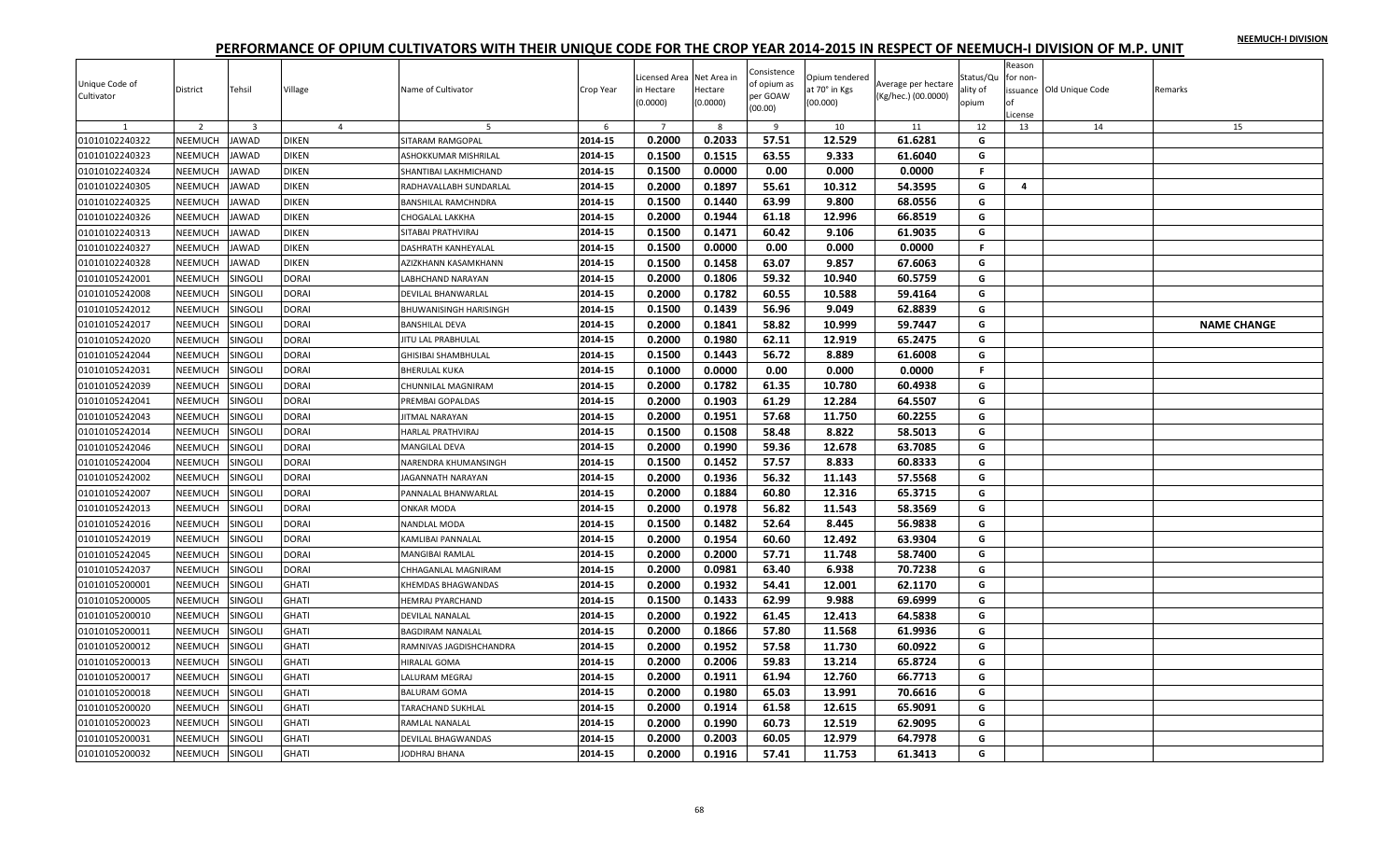|  |  | NEEMUCH-I DIVISION |
|--|--|--------------------|
|  |  |                    |

| Unique Code of<br>Cultivator | District       | Tehsil                  | Village         | Name of Cultivator         | Crop Year | Licensed Area Net Area in<br>in Hectare<br>(0.0000) | Hectare<br>(0.0000) | Consistence<br>of opium as<br>per GOAW<br>(00.00) | Opium tendered<br>at 70° in Kgs<br>(00.000) | Average per hectare<br>(Kg/hec.) (00.0000) | Status/Qu<br>ality of<br>opium | Reason<br>for non-<br>оf<br>License | issuance Old Unique Code | Remarks            |
|------------------------------|----------------|-------------------------|-----------------|----------------------------|-----------|-----------------------------------------------------|---------------------|---------------------------------------------------|---------------------------------------------|--------------------------------------------|--------------------------------|-------------------------------------|--------------------------|--------------------|
|                              | $\overline{z}$ | $\overline{\mathbf{3}}$ | $\overline{4}$  | 5                          | 6         | $\overline{7}$                                      | $\mathbf{8}$        | $\overline{9}$                                    | 10                                          | 11                                         | 12                             | 13                                  | 14                       | 15                 |
| 01010105200036               | NEEMUCH        | SINGOLI                 | <b>GHATI</b>    | MUKUNDDAS KUKADAS          | 2014-15   | 0.1500                                              | 0.1479              | 62.38                                             | 9.785                                       | 66.1596                                    | G                              |                                     |                          |                    |
| 01010105200037               | NEEMUCH        | SINGOLI                 | <b>GHATI</b>    | SOHANLAL CHATARBHUJ        | 2014-15   | 0.2000                                              | 0.2003              | 61.13                                             | 13.021                                      | 65.0075                                    | G                              |                                     |                          |                    |
| 01010105200038               | NEEMUCH        | SINGOLI                 | <b>GHATI</b>    | ANIBAI AMARCHAND           | 2014-15   | 0.2000                                              | 0.1980              | 61.82                                             | 13.009                                      | 65.7020                                    | G                              |                                     |                          |                    |
| 01010105200003               | NEEMUCH        | SINGOLI                 | <b>GHATI</b>    | NARAYANLAL JITU            | 2014-15   | 0.2000                                              | 0.1846              | 60.04                                             | 11.871                                      | 64.3066                                    | G                              |                                     |                          |                    |
| 01010105200040               | <b>NEEMUCH</b> | SINGOLI                 | <b>GHATI</b>    | RAMLAL GHASILAL            | 2014-15   | 0.2000                                              | 0.1931              | 55.04                                             | 11.055                                      | 57.2501                                    | G                              |                                     |                          |                    |
| 01010105200002               | NEEMUCH        | SINGOLI                 | <b>GHATI</b>    | PYARCHAND MANGILAL         | 2014-15   | 0.2000                                              | 0.1868              | 54.32                                             | 10.701                                      | 57.2859                                    | G                              |                                     |                          |                    |
| 01010105200029               | NEEMUCH        | SINGOLI                 | <b>GHATI</b>    | <b>BANSHIDAS RAMDAS</b>    | 2014-15   | 0.2000                                              | 0.1969              | 58.61                                             | 12.291                                      | 62.4225                                    | G                              |                                     |                          |                    |
| 01010105200014               | NEEMUCH        | SINGOLI                 | <b>GHATI</b>    | SATYANARAYAN GANESHRAM     | 2014-15   | 0.2000                                              | 0.1961              | 65.08                                             | 13.016                                      | 66.3743                                    | G                              |                                     |                          |                    |
| 01010105200022               | <b>NEEMUCH</b> | SINGOLI                 | <b>GHATI</b>    | <b>GOPAL GHASI</b>         | 2014-15   | 0.2000                                              | 0.1968              | 58.32                                             | 12.022                                      | 61.0874                                    | G                              |                                     |                          |                    |
| 01010105200027               | NEEMUCH        | SINGOLI                 | <b>GHATI</b>    | MUKUNDLAL NARAYAN          | 2014-15   | 0.1500                                              | 0.1453              | 58.16                                             | 9.123                                       | 62.7873                                    | G                              |                                     |                          |                    |
| 01010105200035               | NEEMUCH        | SINGOLI                 | <b>GHATI</b>    | KUKIBAI NANDLAL            | 2014-15   | 0.2000                                              | 0.1948              | 58.09                                             | 11.834                                      | 60.7495                                    | G                              |                                     |                          |                    |
| 01010105200041               | NEEMUCH        | SINGOLI                 | <b>GHATI</b>    | SHANTILAL BALURAM          | 2014-15   | 0.2000                                              | 0.1933              | 61.30                                             | 12.654                                      | 65.4630                                    | G                              |                                     |                          |                    |
| 01010105200042               | NEEMUCH        | SINGOLI                 | <b>GHATI</b>    | <b>GHISULAL BHANWARLAL</b> | 2014-15   | 0.2000                                              | 0.1933              | 63.61                                             | 12.849                                      | 66.4718                                    | G                              |                                     |                          |                    |
| 01010105200043               | NEEMUCH        | <b>SINGOLI</b>          | <b>GHATI</b>    | KAILASH JIVRAM             | 2014-15   | 0.2000                                              | 0.1981              | 60.78                                             | 12.382                                      | 62.5038                                    | G                              |                                     |                          |                    |
| 01010105200044               | NEEMUCH        | SINGOLI                 | <b>GHATI</b>    | <b>BABULAL LALURAM</b>     | 2014-15   | 0.1500                                              | 0.1450              | 63.33                                             | 10.124                                      | 69.8207                                    | G                              |                                     |                          |                    |
| 01010105200045               | NEEMUCH        | SINGOLI                 | <b>GHATI</b>    | RATANLAL CHUNNILA          | 2014-15   | 0.1500                                              | 0.1482              | 60.49                                             | 9.540                                       | 64.3725                                    | G                              |                                     |                          |                    |
| 01010105200046               | NEEMUCH        | SINGOLI                 | <b>GHATI</b>    | <b>GHASILAL PRATHVIRAJ</b> | 2014-15   | 0.2000                                              | 0.2017              | 58.32                                             | 12.089                                      | 59.9355                                    | G                              |                                     |                          |                    |
| 01010105200048               | NEEMUCH        | SINGOLI                 | <b>GHATI</b>    | SHIVELAL NARAYAN           | 2014-15   | 0.2000                                              | 0.1968              | 60.22                                             | 12.638                                      | 64.2175                                    | G                              |                                     |                          |                    |
| 01010105200049               | NEEMUCH        | SINGOLI                 | <b>GHATI</b>    | <b>BHAGWANDAS UNKARDAS</b> | 2014-15   | 0.2000                                              | 0.2011              | 57.50                                             | 11.960                                      | 59.4729                                    | G                              |                                     |                          |                    |
| 01010105200026               | <b>NEEMUCH</b> | SINGOLI                 | <b>GHATI</b>    | GANGABAI KASHIRAM          | 2014-15   | 0.1500                                              | 0.1502              | 53.28                                             | 9.035                                       | 60.1531                                    | G                              |                                     |                          |                    |
| 01010105200052               | NEEMUCH        | SINGOLI                 | <b>GHATI</b>    | RAMESHCHANDRA RAMLAL       | 2014-15   | 0.1500                                              | 0.1566              | 58.95                                             | 9.390                                       | 59.9617                                    | G                              |                                     |                          |                    |
| 01010105200053               | NEEMUCH        | SINGOLI                 | <b>GHATI</b>    | RATANLAL DHANNALAL         | 2014-15   | 0.1500                                              | 0.1503              | 61.54                                             | 9.433                                       | 62.7611                                    | G                              |                                     |                          |                    |
| 01010102217003               | <b>NEEMUCH</b> | <b>AWAD</b>             | <b>GUDAHOLA</b> | SHANKARLAL NATHULAL        | 2014-15   | 0.1500                                              | 0.1500              | 66.17                                             | 10.880                                      | 72.5333                                    | G                              |                                     |                          |                    |
| 01010102217004               | NEEMUCH        | <b>AWAD</b>             | <b>GUDAHOLA</b> | AXMINARAYAN NATHU          | 2014-15   | 0.2000                                              | 0.2046              | 59.17                                             | 12.738                                      | 62.2581                                    | G                              |                                     |                          |                    |
| 01010102217005               | NEEMUCH        | AWAD                    | <b>GUDAHOLA</b> | OMPRAKASH BADRILAL         | 2014-15   | 0.1500                                              | 0.1416              | 56.51                                             | 8.654                                       | 61.1158                                    | G                              |                                     |                          |                    |
| 01010102217006               | NEEMUCH        | <b>AWAD</b>             | <b>GUDAHOLA</b> | SHIVNARAYAN DEVILAL        | 2014-15   | 0.2000                                              | 0.1960              | 67.58                                             | 13.902                                      | 70.9286                                    | G                              |                                     |                          |                    |
| 01010102217013               | NEEMUCH        | <b>JAWAD</b>            | <b>GUDAHOLA</b> | RAMLAL GANGARAM            | 2014-15   | 0.1000                                              | 0.0000              | 0.00                                              | 0.000                                       | 0.0000                                     | $\mathbb F$                    |                                     |                          |                    |
| 01010102217022               | NEEMUCH        | <b>JAWAD</b>            | <b>GUDAHOLA</b> | SATYANARAYAN LAXMINARAYAN  | 2014-15   | 0.1500                                              | 0.1439              | 59.98                                             | 9.691                                       | 67.3454                                    | G                              |                                     |                          |                    |
| 01010102217023               | NEEMUCH        | <b>JAWAD</b>            | <b>GUDAHOLA</b> | ISHWARLAL SUNDERLAL        | 2014-15   | 0.2000                                              | 0.1960              | 64.32                                             | 13.305                                      | 67.8827                                    | G                              |                                     |                          |                    |
| 01010102217024               | NEEMUCH        | <b>AWAD</b>             | <b>GUDAHOLA</b> | SUNDERLAL SHANKARLAL       | 2014-15   | 0.2000                                              | 0.1965              | 65.51                                             | 13.785                                      | 70.1527                                    | G                              |                                     |                          |                    |
| 01010102217026               | <b>NEEMUCH</b> | <b>AWAD</b>             | <b>GUDAHOLA</b> | NANDKISHORE KALURAM        | 2014-15   | 0.2000                                              | 0.2000              | 57.62                                             | 12.306                                      | 61.5300                                    | G                              |                                     |                          |                    |
| 01010102217027               | NEEMUCH        | <b>JAWAD</b>            | <b>GUDAHOLA</b> | DEVRAM HIRALAL             | 2014-15   | 0.1500                                              | 0.1497              | 57.64                                             | 9.313                                       | 62.2111                                    | G                              |                                     |                          |                    |
| 01010102217028               | NEEMUCH        | <b>AWAD</b>             | <b>GUDAHOLA</b> | SUBHAN BADRUDHIN           | 2014-15   | 0.1500                                              | 0.1499              | 64.84                                             | 10.652                                      | 71.0607                                    | - 1                            | $\overline{2}$                      |                          |                    |
| 01010102217038               | <b>NEEMUCH</b> | <b>AWAD</b>             | <b>GUDAHOLA</b> | MOHAN BAI KHAYALIRAM       | 2014-15   | 0.1500                                              | 0.1408              | 61.41                                             | 9.387                                       | 66.6690                                    | G                              |                                     |                          | <b>NAME CHANGE</b> |
| 01010102217039               | NEEMUCH        | <b>AWAD</b>             | <b>GUDAHOLA</b> | <b>GAFUR VAJIR</b>         | 2014-15   | 0.1500                                              | 0.1513              | 57.14                                             | 9.126                                       | 60.3173                                    | G                              |                                     |                          |                    |
| 01010102217040               | NEEMUCH        | AWAD                    | <b>GUDAHOLA</b> | SUNDERBAI BALAKDAS         | 2014-15   | 0.1000                                              | 0.0000              | 0.00                                              | 0.000                                       | 0.0000                                     | F.                             |                                     |                          |                    |
| 01010102217012               | NEEMUCH        | <b>JAWAD</b>            | <b>GUDAHOLA</b> | <b>GOPAL LAXMINARAYAN</b>  | 2014-15   | 0.2000                                              | 0.2007              | 61.22                                             | 12.987                                      | 64.7085                                    | G                              |                                     |                          |                    |
| 01010102217017               | NEEMUCH        | <b>AWAD</b>             | <b>GUDAHOLA</b> | <b>BHONIBAI MODIRAM</b>    | 2014-15   | 0.1500                                              | 0.1466              | 62.79                                             | 9.777                                       | 66.6917                                    | G                              |                                     |                          |                    |
| 01010102217002               | <b>NEEMUCH</b> | <b>AWAD</b>             | <b>GUDAHOLA</b> | <b>GOPAL LALAJI</b>        | 2014-15   | 0.1500                                              | 0.1461              | 61.89                                             | 10.176                                      | 69.6509                                    | G                              |                                     |                          |                    |
| 01010102217041               |                |                         |                 |                            |           |                                                     |                     |                                                   |                                             |                                            |                                |                                     |                          |                    |
|                              | NEEMUCH        | <b>JAWAD</b>            | <b>GUDAHOLA</b> | SUNDERLAL MODA             | 2014-15   | 0.1500                                              | 0.1457              | 61.04                                             | 9.548                                       | 65.5319                                    | G                              |                                     |                          |                    |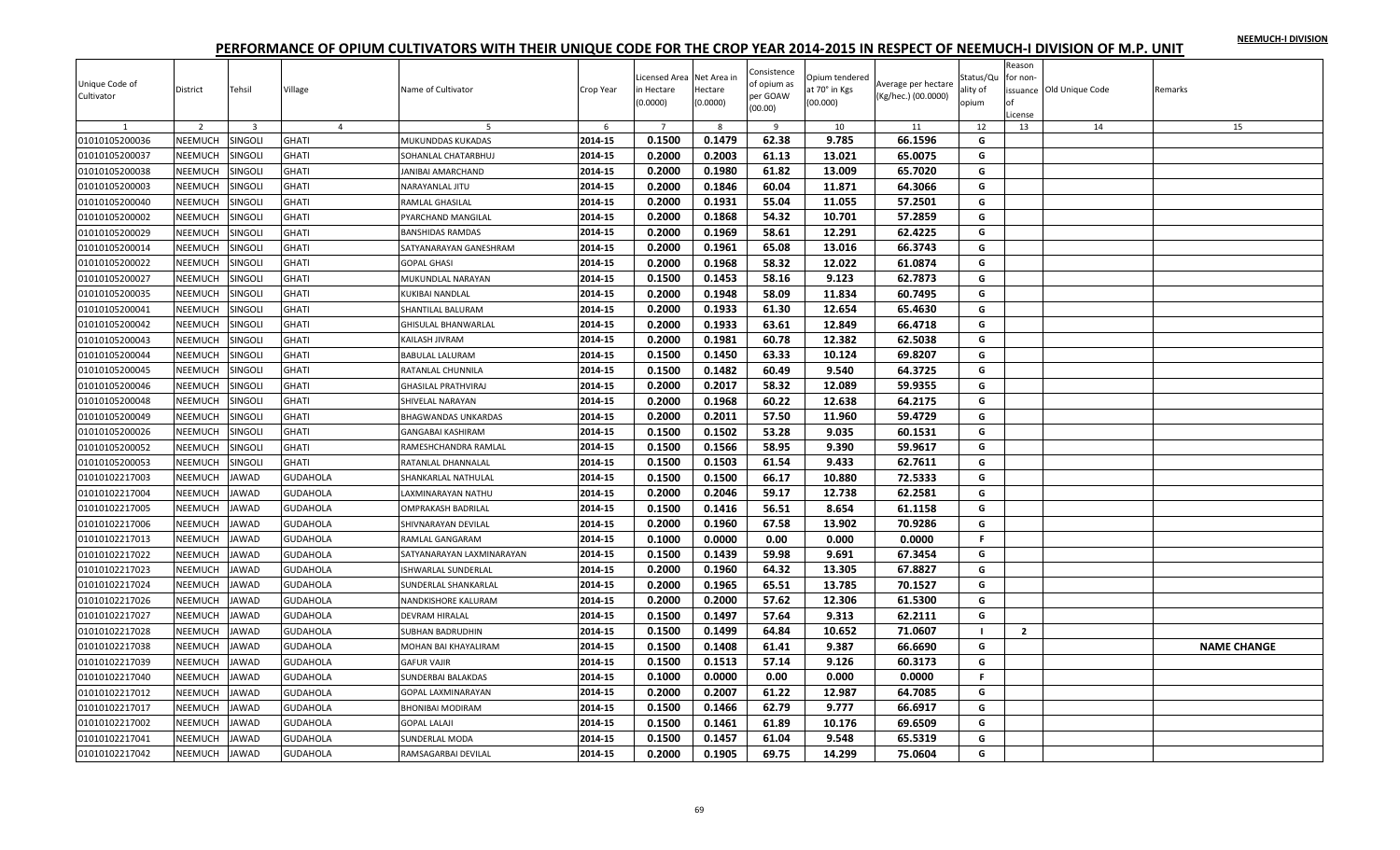|  |  | NEEMUCH-I DIVISION |
|--|--|--------------------|
|  |  |                    |

| Unique Code of<br>Cultivator | District       | Tehsil                  | Village            | Name of Cultivator             | Crop Year | Licensed Area Net Area in<br>in Hectare<br>(0.0000) | Hectare<br>(0.0000) | Consistence<br>of opium as<br>per GOAW<br>(00.00) | Opium tendered<br>at 70° in Kgs<br>(00.000) | Average per hectare<br>(Kg/hec.) (00.0000) | Status/Qu<br>ality of<br>opium | Reason<br>for non-<br>оf<br>License | issuance Old Unique Code | Remarks |
|------------------------------|----------------|-------------------------|--------------------|--------------------------------|-----------|-----------------------------------------------------|---------------------|---------------------------------------------------|---------------------------------------------|--------------------------------------------|--------------------------------|-------------------------------------|--------------------------|---------|
|                              | $\overline{2}$ | $\overline{\mathbf{3}}$ | $\overline{4}$     |                                | -6        | $\overline{7}$                                      | -8                  | $\mathbf{q}$                                      | 10                                          | 11                                         | 12                             | 13                                  | 14                       | 15      |
| 01010102217043               | NEEMUCH        | <b>JAWAD</b>            | <b>GUDAHOLA</b>    | DINESH KUMAR KALURAM           | 2014-15   | 0.1500                                              | 0.1463              | 64.33                                             | 9.861                                       | 67.4026                                    | G                              |                                     |                          |         |
| 01010102217044               | NEEMUCH        | <b>JAWAD</b>            | <b>GUDAHOLA</b>    | <b>GUNVANT BASANTILAL</b>      | 2014-15   | 0.2000                                              | 0.2000              | 56.31                                             | 11.954                                      | 59.7700                                    | G                              |                                     |                          |         |
| 01010102217046               | NEEMUCH        | <b>JAWAD</b>            | <b>GUDAHOLA</b>    | AVANTILAL JITMAL               | 2014-15   | 0.2000                                              | 0.1963              | 56.55                                             | 11.698                                      | 59.5925                                    | G                              |                                     |                          |         |
| 01010102219001               | NEEMUCH        | <b>JAWAD</b>            | <b>GUDAPARIHAR</b> | MODIRAM DEVA                   | 2014-15   | 0.1000                                              | 0.0000              | 0.00                                              | 0.000                                       | 0.0000                                     | F.                             |                                     |                          |         |
| 01010102219002               | NEEMUCH        | <b>JAWAD</b>            | <b>GUDAPARIHAR</b> | MAHESHKUMAR MISHRILAL          | 2014-15   | 0.1500                                              | 0.1416              | 54.42                                             | 7.634                                       | 53.9124                                    | G                              | 4                                   |                          |         |
| 01010102219005               | NEEMUCH        | <b>JAWAD</b>            | <b>GUDAPARIHAR</b> | <b>BAGDIRAM TILA</b>           | 2014-15   | 0.1500                                              | 0.1392              | 61.25                                             | 8.803                                       | 63.2399                                    | G                              |                                     |                          |         |
| 01010102219010               | NEEMUCH        | <b>JAWAD</b>            | <b>GUDAPARIHAR</b> | MOHAN DHANNA                   | 2014-15   | 0.2000                                              | 0.2000              | 61.87                                             | 12.887                                      | 64.4350                                    | G                              |                                     |                          |         |
| 01010102219012               | NEEMUCH        | <b>JAWAD</b>            | <b>GUDAPARIHAR</b> | NARAYAN MOHANLAL               | 2014-15   | 0.1500                                              | 0.0000              | 0.00                                              | 0.000                                       | 0.0000                                     | F.                             |                                     |                          |         |
| 01010102219021               | NEEMUCH        | <b>JAWAD</b>            | <b>GUDAPARIHAR</b> | <b>BABULAL DHANNA</b>          | 2014-15   | 0.1500                                              | 0.1500              | 55.52                                             | 8.288                                       | 55.2533                                    | G                              | 4                                   |                          |         |
| 01010102219022               | NEEMUCH        | <b>JAWAD</b>            | <b>GUDAPARIHAR</b> | HARISINGH RAMSINGH             | 2014-15   | 0.1000                                              | 0.0000              | 0.00                                              | 0.000                                       | 0.0000                                     | F.                             |                                     |                          |         |
| 01010102219029               | NEEMUCH        | <b>JAWAD</b>            | <b>GUDAPARIHAR</b> | LALARAM GOVINDJI               | 2014-15   | 0.2000                                              | 0.1989              | 56.00                                             | 11.176                                      | 56.1890                                    | G                              |                                     |                          |         |
| 01010102219015               | NEEMUCH        | <b>JAWAD</b>            | <b>GUDAPARIHAR</b> | NANDA GOVIND                   | 2014-15   | 0.1500                                              | 0.1495              | 54.92                                             | 8.615                                       | 57.6254                                    | G                              |                                     |                          |         |
| 01010102219026               | NEEMUCH        | <b>JAWAD</b>            | <b>GUDAPARIHAR</b> | PYARIBAI BANSHILAL             | 2014-15   | 0.1500                                              | 0.1442              | 62.70                                             | 9.405                                       | 65.2219                                    | G                              |                                     |                          |         |
| 01010102219053               | NEEMUCH        | <b>JAWAD</b>            | GUDAPARIHAR        | SARDARBAI CHAINRAM             | 2014-15   | 0.2000                                              | 0.1286              | 57.74                                             | 7.506                                       | 58.3670                                    | G                              |                                     |                          |         |
| 01010105224023               | NEEMUCH        | SINGOLI                 | <b>GUNJALIYA</b>   | PREMSINGH LAXMAN               | 2014-15   | 0.1500                                              | 0.1499              | 59.67                                             | 7.399                                       | 49.3596                                    | G                              | 4                                   | 01010105225055           |         |
| 01010102213010               | NEEMUCH        | <b>JAWAD</b>            | HARIPURA           | BHOPALSINGH NARVARSINGH        | 2014-15   | 0.2000                                              | 0.1997              | 59.42                                             | 11.994                                      | 60.0601                                    | $\blacksquare$                 | $\mathbf{2}$                        |                          |         |
| 01010102213016               | NEEMUCH        | <b>JAWAD</b>            | <b>HARIPURA</b>    | DALURAM BHAVARLAL              | 2014-15   | 0.2000                                              | 0.1938              | 58.22                                             | 11.278                                      | 58.1940                                    | G                              |                                     |                          |         |
| 01010102213025               | NEEMUCH        | <b>JAWAD</b>            | HARIPURA           | SARDARBABU SHAKURKHANN         | 2014-15   | 0.2000                                              | 0.1979              | 57.95                                             | 11.623                                      | 58.7317                                    | G                              |                                     |                          |         |
| 01010102213009               | NEEMUCH        | <b>JAWAD</b>            | HARIPURA           | HEMKUNWAR NARVARSINGH          | 2014-15   | 0.2000                                              | 0.1932              | 59.30                                             | 11.182                                      | 57.8778                                    | $\blacksquare$                 | $\overline{2}$                      |                          |         |
| 01010102213013               | NEEMUCH        | <b>JAWAD</b>            | HARIPURA           | SAMANSINGH ARJUNSINGH          | 2014-15   | 0.1500                                              | 0.1469              | 61.07                                             | 9.213                                       | 62.7161                                    | $\blacksquare$                 | $\overline{2}$                      |                          |         |
| 01010102213019               | NEEMUCH        | <b>JAWAD</b>            | HARIPURA           | BHIMSINGH NARVARSINGH          | 2014-15   | 0.2000                                              | 0.1898              | 64.53                                             | 12.215                                      | 64.3572                                    | $\blacksquare$                 | $\overline{2}$                      |                          |         |
| 01010102213046               | NEEMUCH        | <b>JAWAD</b>            | HARIPURA           | <b>BHANWARSINGH ARJUNSINGH</b> | 2014-15   | 0.1500                                              | 0.0980              | 54.22                                             | 5.554                                       | 56.6735                                    | G                              |                                     |                          |         |
| 01010102213050               | NEEMUCH        | <b>JAWAD</b>            | HARIPURA           | CHATARBHUJ RAMA                | 2014-15   | 0.1500                                              | 0.1472              | 59.72                                             | 9.342                                       | 63.4647                                    | G                              |                                     |                          |         |
| 01010105206001               | NEEMUCH        | SINGOLI                 | JAT                | SHYAMDAS KANHEYADAS            | 2014-15   | 0.2000                                              | 0.1980              | 59.27                                             | 11.862                                      | 59.9091                                    | G                              |                                     |                          |         |
| 01010105206002               | NEEMUCH        | SINGOLI                 | <b>AT</b>          | BHAGWANIBAI SHAMBHULAL         | 2014-15   | 0.2000                                              | 0.1932              | 62.16                                             | 12.317                                      | 63.7526                                    | G                              |                                     |                          |         |
| 01010105206003               | NEEMUCH        | SINGOLI                 | <b>TAI</b>         | DEVILAL ONKARLAL               | 2014-15   | 0.2000                                              | 0.1950              | 59.39                                             | 11.920                                      | 61.1282                                    | G                              |                                     |                          |         |
| 01010105206004               | NEEMUCH        | SINGOLI                 | <b>AT</b>          | HIRALAL RATANLAL               | 2014-15   | 0.2000                                              | 0.1958              | 61.43                                             | 12.137                                      | 61.9867                                    | G                              |                                     |                          |         |
| 01010105206005               | NEEMUCH        | SINGOLI                 | AT                 | SHAMBHULAL BHAGWANJI           | 2014-15   | 0.2000                                              | 0.1970              | 63.40                                             | 12.852                                      | 65.2386                                    | G                              |                                     |                          |         |
| 01010105206007               | NEEMUCH        | SINGOLI                 | JAT                | SITARAM BALURAM                | 2014-15   | 0.2000                                              | 0.1955              | 66.22                                             | 13.272                                      | 67.8875                                    | G                              |                                     |                          |         |
| 01010105206008               | NEEMUCH        | SINGOLI                 | <b>AT</b>          | <b>GANGABAI HIRALAL</b>        | 2014-15   | 0.2000                                              | 0.2030              | 64.72                                             | 13.406                                      | 66.0394                                    | G                              |                                     |                          |         |
| 01010105206009               | NEEMUCH        | SINGOLI                 | <b>AT</b>          | KANHEYALAL SURAJMAL            | 2014-15   | 0.2000                                              | 0.1987              | 61.55                                             | 12.459                                      | 62.7026                                    | G                              |                                     |                          |         |
| 01010105206012               | NEEMUCH        | SINGOLI                 | IAT                | UDIBAI DEVILAL                 | 2014-15   | 0.2000                                              | 0.1844              | 57.62                                             | 10.890                                      | 59.0564                                    | G                              |                                     |                          |         |
| 01010105206013               | NEEMUCH        | SINGOLI                 | <b>AT</b>          | <b>GORILAL RAMNARAYAN</b>      | 2014-15   | 0.1500                                              | 0.1510              | 62.55                                             | 9.427                                       | 62.4305                                    | G                              |                                     |                          |         |
| 01010105206017               | NEEMUCH        | SINGOLI                 | <b>AT</b>          | <b>OMPRAKASH PANNALAL</b>      | 2014-15   | 0.2000                                              | 0.2032              | 61.90                                             | 12.734                                      | 62.6673                                    | G                              |                                     |                          |         |
| 01010105206018               | <b>NEEMUCH</b> | SINGOLI                 | <b>AT</b>          | SEETABAI CHHAGANLAL            | 2014-15   | 0.2000                                              | 0.1960              | 58.62                                             | 11.766                                      | 60.0306                                    | G                              |                                     |                          |         |
| 01010105206019               | NEEMUCH        | SINGOLI                 | IAT                | RADHESHYAM BALU                | 2014-15   | 0.2000                                              | 0.1993              | 64.29                                             | 13.088                                      | 65.6698                                    | G                              |                                     |                          |         |
| 01010105206020               | NEEMUCH        | SINGOLI                 | <b>AT</b>          | <b>DEVILAL NATHU</b>           | 2014-15   | 0.2000                                              | 0.2025              | 63.20                                             | 13.128                                      | 64.8296                                    | G                              |                                     |                          |         |
| 01010105206023               | NEEMUCH        | SINGOLI                 | <b>AT</b>          | MOHANLAL BHURA                 | 2014-15   | 0.2000                                              | 0.1991              | 62.07                                             | 12.609                                      | 63.3300                                    | G                              |                                     |                          |         |
| 01010105206024               | NEEMUCH        | SINGOLI                 | AT                 | <b>IAGDISH ANOPBAI</b>         | 2014-15   | 0.2000                                              | 0.2040              | 57.88                                             | 11.874                                      | 58.2059                                    | G                              |                                     |                          |         |
| 01010105206026               | NEEMUCH        | SINGOLI                 | <b>AT</b>          | KISHANLAL SOHANLAL             | 2014-15   | 0.2000                                              | 0.1931              | 62.65                                             | 12.270                                      | 63.5422                                    | G                              |                                     |                          |         |
| 01010105206027               | NEEMUCH        | SINGOLI                 | <b>JAT</b>         | RAMESHCHANDRA KISHANLAL        | 2014-15   | 0.2000                                              | 0.2013              | 60.28                                             | 12.452                                      | 61.8579                                    | G                              |                                     |                          |         |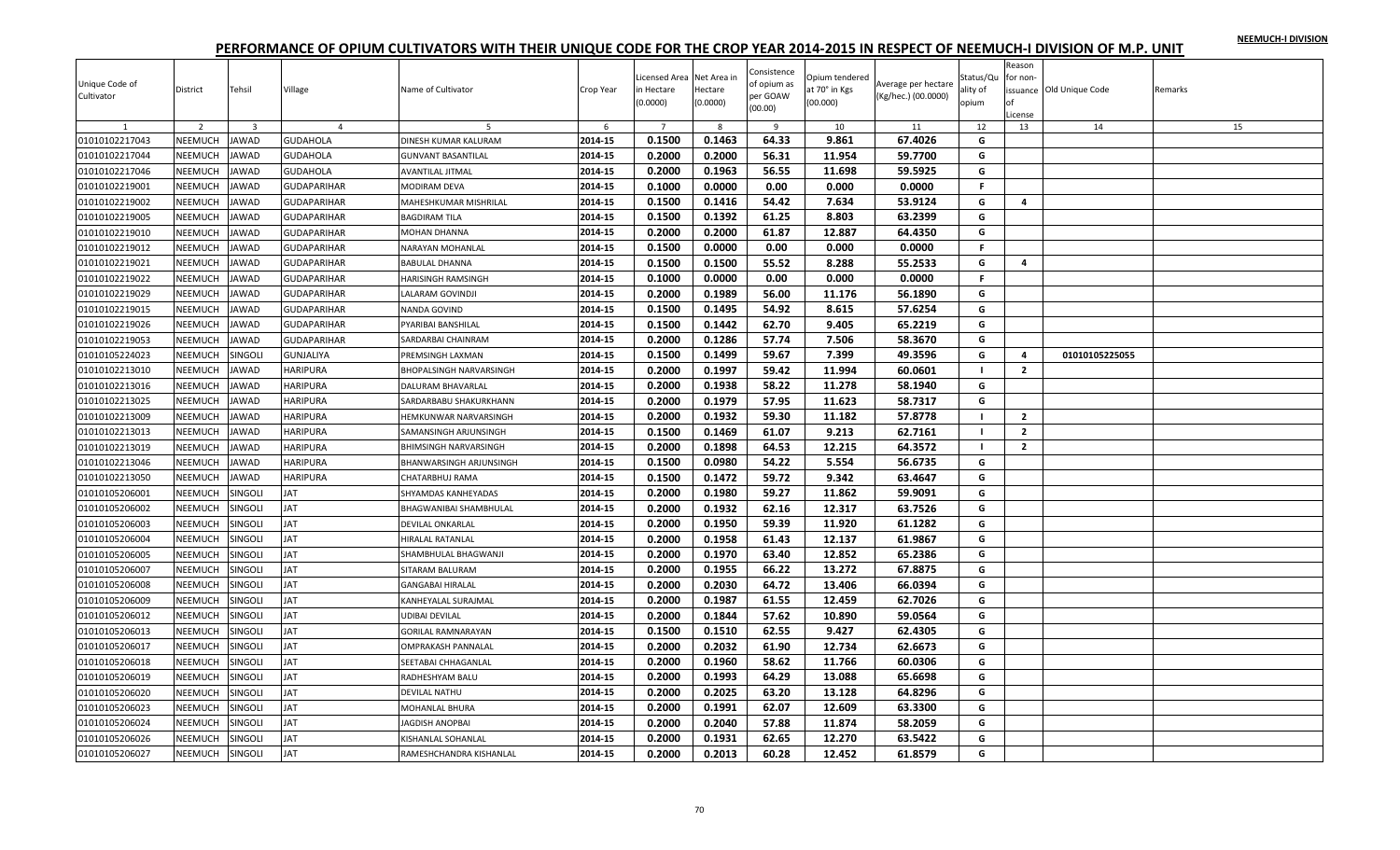|  |  | NEEMUCH-I DIVISION |
|--|--|--------------------|
|  |  |                    |

| Unique Code of<br>Cultivator | District       | Tehsil                  | Village        | Name of Cultivator          | Crop Year | Licensed Area Net Area in<br>in Hectare<br>(0.0000) | Hectare<br>(0.0000) | Consistence<br>of opium as<br>per GOAW<br>(00.00) | Opium tendered<br>at 70° in Kgs<br>(00.000) | Average per hectare<br>(Kg/hec.) (00.0000) | Status/Qu<br>ality of<br>opium | Reason<br>for non-<br>nf<br>.icense | issuance Old Unique Code | Remarks                      |
|------------------------------|----------------|-------------------------|----------------|-----------------------------|-----------|-----------------------------------------------------|---------------------|---------------------------------------------------|---------------------------------------------|--------------------------------------------|--------------------------------|-------------------------------------|--------------------------|------------------------------|
| 1                            | $\overline{2}$ | $\overline{\mathbf{3}}$ | $\overline{4}$ | 5                           | 6         | $\overline{7}$                                      | 8                   | 9                                                 | 10                                          | 11                                         | 12                             | 13                                  | 14                       | 15                           |
| 01010105206028               | NEEMUCH        | SINGOLI                 | <b>JAT</b>     | KAILASH BOTHLAL             | 2014-15   | 0.2000                                              | 0.2017              | 64.65                                             | 13.419                                      | 66.5295                                    | G                              |                                     |                          |                              |
| 01010105206030               | NEEMUCH        | SINGOLI                 | <b>JAT</b>     | <b>BALURAM GITARAM</b>      | 2014-15   | 0.2000                                              | 0.2034              | 61.73                                             | 12.752                                      | 62.6942                                    | G                              |                                     |                          |                              |
| 01010105206031               | NEEMUCH        | SINGOLI                 | <b>JAT</b>     | SATYNARAYAN SOHANLAL        | 2014-15   | 0.2000                                              | 0.1980              | 63.68                                             | 12.945                                      | 65.3788                                    | G                              |                                     |                          |                              |
| 01010105206034               | NEEMUCH        | SINGOLI                 | <b>JAT</b>     | DEVILAL PRABHULAL           | 2014-15   | 0.2000                                              | 0.1998              | 60.46                                             | 12.325                                      | 61.6867                                    | G                              |                                     |                          |                              |
| 01010105206035               | NEEMUCH        | SINGOLI                 | <b>JAT</b>     | MANGIBAI MANGILAL           | 2014-15   | 0.1500                                              | 0.1487              | 64.91                                             | 9.783                                       | 65.7902                                    | G                              |                                     |                          |                              |
| 01010105206036               | NEEMUCH        | <b>SINGOLI</b>          | <b>TAL</b>     | KANHEYALAL KASHIRAM         | 2014-15   | 0.2000                                              | 0.2000              | 62.21                                             | 12.957                                      | 64.7850                                    | G                              |                                     |                          |                              |
| 01010105206037               | NEEMUCH        | SINGOLI                 | JAT            | DHAPUBAI CHHAGANLAL         | 2014-15   | 0.1500                                              | 0.1475              | 59.10                                             | 8.840                                       | 59.9322                                    | G                              |                                     |                          |                              |
| 01010105206038               | NEEMUCH        | singoli                 | JAT            | RADHABAI GIRDHARI           | 2014-15   | 0.2000                                              | 0.1928              | 65.62                                             | 13.415                                      | 69.5799                                    | G                              |                                     |                          |                              |
| 01010105206039               | NEEMUCH        | SINGOLI                 | <b>JAT</b>     | ONKARLAL MODIRAM            | 2014-15   | 0.1500                                              | 0.1560              | 67.05                                             | 10.603                                      | 67.9679                                    | G                              |                                     |                          |                              |
| 01010105206041               | NEEMUCH        | SINGOLI                 | <b>JAT</b>     | MOHANLAL RATANLAL           | 2014-15   | 0.2000                                              | 0.1980              | 62.00                                             | 12.506                                      | 63.1616                                    | G                              |                                     |                          |                              |
| 01010105206042               | NEEMUCH        | <b>SINGOLI</b>          | <b>JAT</b>     | SUNDERBAI RAMNARAYAN        | 2014-15   | 0.2000                                              | 0.2008              | 62.91                                             | 12.609                                      | 62.7938                                    | G                              |                                     |                          |                              |
| 01010105206045               | NEEMUCH        | SINGOLI                 | <b>JAT</b>     | KANHEYALAL NARAYAN          | 2014-15   | 0.2000                                              | 0.2000              | 65.00                                             | 13.279                                      | 66.3950                                    | G                              |                                     |                          |                              |
| 01010105206046               | NEEMUCH        | SINGOLI                 | JAT            | HANGAMIBAI SHIVENATH        | 2014-15   | 0.1500                                              | 0.1566              | 62.78                                             | 9.892                                       | 63.1673                                    | G                              |                                     |                          |                              |
| 01010105206047               | NEEMUCH        | <b>SINGOLI</b>          | JAT            | SHIVENARAYAN MANGILAL       | 2014-15   | 0.2000                                              | 0.1947              | 65.22                                             | 13.063                                      | 67.0930                                    | G                              |                                     |                          |                              |
| 01010105206048               | NEEMUCH        | SINGOLI                 | <b>JAT</b>     | MANGILAL CHUNNILAL          | 2014-15   | 0.1500                                              | 0.1470              | 57.29                                             | 8.675                                       | 59.0136                                    | G                              |                                     |                          |                              |
| 01010105206049               | NEEMUCH        | <b>SINGOLI</b>          | JAT            | <b>BADAMBAI BABULAL</b>     | 2014-15   | 0.2000                                              | 0.1953              | 63.51                                             | 12.648                                      | 64.7619                                    | G                              |                                     |                          |                              |
| 01010105206051               | NEEMUCH        | <b>SINGOLI</b>          | <b>JAT</b>     | RAMCHANDRA AMARCHANDRA      | 2014-15   | 0.2000                                              | 0.2000              | 59.47                                             | 12.191                                      | 60.9550                                    | G                              |                                     |                          |                              |
| 01010105206052               | NEEMUCH        | SINGOLI                 | <b>JAT</b>     | KESHARBAI KANHEYALAL        | 2014-15   | 0.2000                                              | 0.1938              | 56.32                                             | 11.248                                      | 58.0392                                    | G                              |                                     |                          |                              |
| 01010105206053               | NEEMUCH        | SINGOLI                 | <b>JAT</b>     | JODHRAJ KALUJI              | 2014-15   | 0.2000                                              | 0.2007              | 63.78                                             | 12.847                                      | 64.0110                                    | G                              |                                     |                          |                              |
| 01010105206054               | NEEMUCH        | SINGOLI                 | <b>JAT</b>     | BAGDIRAM BAINAJI            | 2014-15   | 0.2000                                              | 0.1943              | 58.00                                             | 11.484                                      | 59.1045                                    | G                              |                                     |                          | <b>TRANSFER / DAULATPURA</b> |
| 01010105206055               | NEEMUCH        | SINGOLI                 | <b>JAT</b>     | MANGIBAI NANDRAM            | 2014-15   | 0.1500                                              | 0.1460              | 59.96                                             | 9.003                                       | 61.6644                                    | G                              |                                     |                          |                              |
| 01010105206056               | NEEMUCH        | <b>SINGOLI</b>          | <b>JAT</b>     | SHAMBHULAL KASHIRAM         | 2014-15   | 0.2000                                              | 0.1932              | 63.32                                             | 12.709                                      | 65.7816                                    | G                              |                                     |                          |                              |
| 01010105206058               | NEEMUCH        | SINGOLI                 | <b>JAT</b>     | <b>INDRABAI LAXMICHAND</b>  | 2014-15   | 0.2000                                              | 0.1953              | 66.74                                             | 13.453                                      | 68.8838                                    | G                              |                                     |                          |                              |
| 01010105206059               | NEEMUCH        | <b>SINGOLI</b>          | JAT            | JAMKUBAI NANALAL            | 2014-15   | 0.2000                                              | 0.1998              | 65.04                                             | 13.185                                      | 65.9910                                    | G                              |                                     |                          |                              |
| 01010105206060               | NEEMUCH        | <b>SINGOLI</b>          | JAT            | <b>DEVILAL LALU</b>         | 2014-15   | 0.2000                                              | 0.1934              | 61.71                                             | 12.227                                      | 63.2213                                    | G                              |                                     |                          |                              |
| 01010105206061               | NEEMUCH        | <b>SINGOLI</b>          | <b>JAT</b>     | DEVISINGH MADHOSINGH        | 2014-15   | 0.1500                                              | 0.1505              | 51.83                                             | 7.700                                       | 51.1628                                    | G                              | $\overline{4}$                      |                          |                              |
| 01010105206062               | NEEMUCH        | SINGOLI                 | JAT            | RAMCHANDRA KISHANLAL        | 2014-15   | 0.2000                                              | 0.1982              | 66.41                                             | 13.519                                      | 68.2089                                    | G                              |                                     |                          |                              |
| 01010105206063               | NEEMUCH        | SINGOLI                 | <b>JAT</b>     | <b>URANSINGH MADHUSINGH</b> | 2014-15   | 0.2000                                              | 0.1991              | 62.76                                             | 12.785                                      | 64.2140                                    | G                              |                                     |                          |                              |
| 01010105206064               | NEEMUCH        | SINGOLI                 | JAT            | JAIBUNBAI ISMILESHAH        | 2014-15   | 0.2000                                              | 0.1955              | 58.50                                             | 11.809                                      | 60.4041                                    | G                              |                                     |                          |                              |
| 01010105206066               | NEEMUCH        | SINGOLI                 | <b>JAT</b>     | SHANTIBAI SUJANMAL          | 2014-15   | 0.1500                                              | 0.1510              | 61.67                                             | 9.532                                       | 63.1258                                    | G                              |                                     |                          |                              |
| 01010105206068               | NEEMUCH        | <b>SINGOLI</b>          | <b>JAT</b>     | MITTHUBAI RADHESHYAM        | 2014-15   | 0.2000                                              | 0.2034              | 56.87                                             | 11.740                                      | 57.7188                                    | G                              |                                     |                          |                              |
| 01010105206071               | NEEMUCH        | SINGOLI                 | <b>JAT</b>     | BASANTILAL NANDLAL          | 2014-15   | 0.1500                                              | 0.1458              | 61.85                                             | 9.083                                       | 62.2977                                    | G                              |                                     |                          |                              |
| 01010105206072               | NEEMUCH        | <b>SINGOLI</b>          | JAT            | DEVILAL NANALAL             | 2014-15   | 0.2000                                              | 0.1884              | 64.43                                             | 12.435                                      | 66.0032                                    | G                              |                                     |                          |                              |
| 01010105206074               | NEEMUCH        | SINGOLI                 | <b>JAT</b>     | <b>SULEMAN ISSA</b>         | 2014-15   | 0.2000                                              | 0.1830              | 60.99                                             | 11.370                                      | 62.1311                                    | G                              |                                     |                          |                              |
| 01010105206077               | NEEMUCH        | SINGOLI                 | <b>JAT</b>     | <b>HIRALAL SHORAM</b>       | 2014-15   | 0.2000                                              | 0.1884              | 61.86                                             | 12.151                                      | 64.4958                                    | G                              |                                     |                          |                              |
| 01010105206080               | NEEMUCH        | singoli                 | <b>JAT</b>     | RATTIBAI RAMLAL             | 2014-15   | 0.2000                                              | 0.2009              | 59.84                                             | 12.173                                      | 60.5923                                    | G                              |                                     |                          |                              |
| 01010105206082               | NEEMUCH        | SINGOLI                 | <b>JAT</b>     | RAJMAL MANGILAL             | 2014-15   | 0.2000                                              | 0.1977              | 58.84                                             | 11.852                                      | 59.9494                                    | G                              |                                     |                          |                              |
| 01010105206083               | NEEMUCH        | SINGOLI                 | <b>JAT</b>     | ALLABAKSH HARUN             | 2014-15   | 0.2000                                              | 0.1953              | 68.53                                             | 12.942                                      | 66.2673                                    | G                              |                                     |                          |                              |
| 01010105206084               | <b>NEEMUCH</b> | SINGOLI                 | <b>TAL</b>     | CHOTUPURI GOKULPURI         | 2014-15   | 0.1500                                              | 0.1445              | 62.66                                             | 9.256                                       | 64.0554                                    | G                              |                                     |                          |                              |
| 01010105206085               | NEEMUCH        | <b>SINGOLI</b>          | JAT            | KANHEYALAL GOKULPURI        | 2014-15   | 0.2000                                              | 0.1458              | 60.77                                             | 8.968                                       | 61.5089                                    | G                              |                                     |                          |                              |
| 01010105206089               | NEEMUCH        | SINGOLI                 | <b>JAT</b>     | SHAMBHULAL PRABHULAL        | 2014-15   | 0.1500                                              | 0.1467              | 61.07                                             | 9.222                                       | 62.8630                                    | G                              |                                     |                          |                              |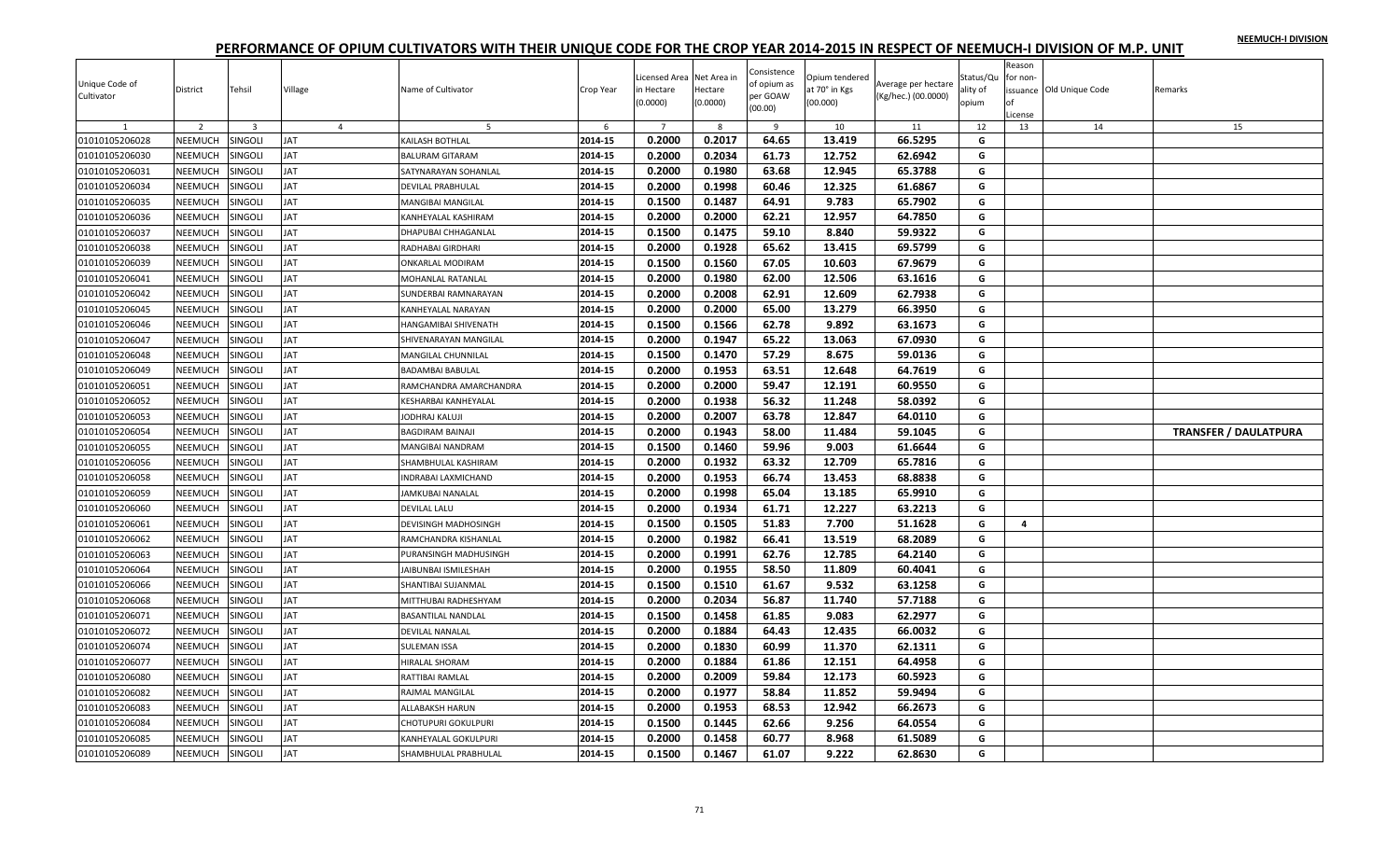|  |  | NEEMUCH-I DIVISION |
|--|--|--------------------|
|  |  |                    |

| Unique Code of<br>Cultivator | District       | Tehsil                  | Village        | Name of Cultivator          | Crop Year | Licensed Area Net Area in<br>in Hectare<br>(0.0000) | Hectare<br>(0.0000) | Consistence<br>of opium as<br>per GOAW<br>(00.00) | Opium tendered<br>at 70° in Kgs<br>(00.000) | Average per hectare<br>(Kg/hec.) (00.0000) | Status/Qu<br>ality of<br>opium | Reason<br>for non-<br>of<br>.icense | ssuance Old Unique Code | Remarks                      |
|------------------------------|----------------|-------------------------|----------------|-----------------------------|-----------|-----------------------------------------------------|---------------------|---------------------------------------------------|---------------------------------------------|--------------------------------------------|--------------------------------|-------------------------------------|-------------------------|------------------------------|
| 1                            | 2              | $\overline{\mathbf{3}}$ | $\overline{4}$ | 5                           | 6         | $\overline{7}$                                      | 8                   | 9                                                 | 10                                          | 11                                         | 12                             | 13                                  | 14                      | 15                           |
| 01010105206091               | NEEMUCH        | SINGOLI                 | <b>JAT</b>     | <b>BHOJRAJ NAGAJIRAM</b>    | 2014-15   | 0.1500                                              | 0.1440              | 62.45                                             | 9.376                                       | 65.1111                                    | G                              |                                     |                         |                              |
| 01010105206092               | NEEMUCH        | SINGOLI                 | <b>JAT</b>     | RAMPAL BALUJI               | 2014-15   | 0.2000                                              | 0.1941              | 65.06                                             | 13.003                                      | 66.9912                                    | G                              |                                     |                         |                              |
| 01010105206093               | NEEMUCH        | SINGOLI                 | <b>JAT</b>     | RAMCHANDRA UDAYRAM          | 2014-15   | 0.2000                                              | 0.1984              | 60.86                                             | 12.346                                      | 62.2278                                    | G                              |                                     |                         |                              |
| 01010105206094               | NEEMUCH        | SINGOLI                 | <b>JAT</b>     | SUNDARBAI GHASI             | 2014-15   | 0.1500                                              | 0.1521              | 60.81                                             | 9.547                                       | 62.7679                                    | G                              |                                     |                         |                              |
| 01010105206095               | NEEMUCH        | SINGOLI                 | <b>JAT</b>     | SHIVELAL SHANTILAL          | 2014-15   | 0.2000                                              | 0.1975              | 59.69                                             | 12.109                                      | 61.3114                                    | G                              |                                     |                         |                              |
| 01010105206096               | NEEMUCH        | <b>SINGOLI</b>          | <b>TAL</b>     | KACHARULAL RAMCHANDRA       | 2014-15   | 0.1500                                              | 0.1517              | 58.76                                             | 8.932                                       | 58.8794                                    | G                              |                                     |                         |                              |
| 01010105206097               | NEEMUCH        | SINGOLI                 | JAT            | KALUPRABHU GHISA            | 2014-15   | 0.2000                                              | 0.1845              | 64.47                                             | 12.249                                      | 66.3902                                    | G                              |                                     |                         |                              |
| 01010105206099               | NEEMUCH        | SINGOLI                 | <b>JAT</b>     | RAMPAL RAMSWRUP             | 2014-15   | 0.1500                                              | 0.1429              | 65.90                                             | 9.584                                       | 67.0679                                    | G                              |                                     |                         |                              |
| 01010105206101               | NEEMUCH        | SINGOLI                 | <b>JAT</b>     | DEVILAL BHURALAL            | 2014-15   | 0.2000                                              | 0.1966              | 62.55                                             | 12.689                                      | 64.5422                                    | G                              |                                     |                         |                              |
| 01010105206105               | NEEMUCH        | SINGOLI                 | <b>TAL</b>     | MOHAMMAD MUNAVAR SATTAR     | 2014-15   | 0.2000                                              | 0.2002              | 61.74                                             | 12.639                                      | 63.1319                                    | G                              |                                     |                         |                              |
| 01010105206111               | NEEMUCH        | <b>SINGOLI</b>          | JAT            | <b>MANGILAL DEVA</b>        | 2014-15   | 0.2000                                              | 0.1750              | 65.01                                             | 11.590                                      | 66.2286                                    | G                              |                                     |                         |                              |
| 01010105206116               | NEEMUCH        | SINGOLI                 | <b>JAT</b>     | NURMOHAMMAD MOHAMMAD        | 2014-15   | 0.2000                                              | 0.1840              | 64.92                                             | 11.463                                      | 62.2989                                    | G                              |                                     |                         |                              |
| 01010105206122               | NEEMUCH        | SINGOLI                 | <b>JAT</b>     | ABDULGAFUR RAHIMBAKSH       | 2014-15   | 0.2000                                              | 0.1907              | 64.57                                             | 12.693                                      | 66.5600                                    | G                              |                                     |                         |                              |
| 01010105206123               | NEEMUCH        | SINGOLI                 | <b>TAL</b>     | SHAHAZADALI HUSAINALI       | 2014-15   | 0.1500                                              | 0.1518              | 55.95                                             | 8.584                                       | 56.5481                                    | G                              |                                     |                         |                              |
| 01010105206124               | NEEMUCH        | SINGOLI                 | JAT            | MODIRAM CHHOGALAL           | 2014-15   | 0.2000                                              | 0.1819              | 61.25                                             | 11.463                                      | 63.0181                                    | G                              |                                     |                         |                              |
| 01010105206127               | NEEMUCH        | <b>SINGOLI</b>          | <b>JAT</b>     | ABDULSALAM RAHMAN           | 2014-15   | 0.2000                                              | 0.2023              | 67.66                                             | 12.237                                      | 60.4894                                    | G                              |                                     |                         |                              |
| 01010105206128               | <b>NEEMUCH</b> | SINGOLI                 | <b>JAT</b>     | MOHANLAL BALURAM            | 2014-15   | 0.1500                                              | 0.1521              | 59.50                                             | 9.104                                       | 59.8554                                    | G                              |                                     |                         |                              |
| 01010105206129               | NEEMUCH        | SINGOLI                 | JAT            | DEVILAL KHEMRAJ             | 2014-15   | 0.1500                                              | 0.1492              | 62.93                                             | 9.592                                       | 64.2895                                    | G                              |                                     |                         |                              |
| 01010105206130               | NEEMUCH        | <b>SINGOLI</b>          | <b>JAT</b>     | MOHAMMAD HUSAIN NURMOHAMMAD | 2014-15   | 0.2000                                              | 0.1888              | 65.12                                             | 12.503                                      | 66.2235                                    | G                              |                                     |                         |                              |
| 01010105206132               | <b>NEEMUCH</b> | SINGOLI                 | <b>JAT</b>     | GHEESIBAI SUKHDEVPURI       | 2014-15   | 0.1500                                              | 0.1500              | 61.78                                             | 9.188                                       | 61.2533                                    | G                              |                                     |                         | <b>TRANSFER / DAULATPURA</b> |
| 01010105206133               | NEEMUCH        | SINGOLI                 | <b>JAT</b>     | SHANTIBAI MADHULAL          | 2014-15   | 0.1000                                              | 0.0000              | 0.00                                              | 0.000                                       | 0.0000                                     | F.                             |                                     |                         |                              |
| 01010105206135               | NEEMUCH        | SINGOLI                 | JAT            | SOHANLAL NOLAJI             | 2014-15   | 0.2000                                              | 0.1996              | 57.70                                             | 11.416                                      | 57.1944                                    | G                              |                                     |                         |                              |
| 01010105206140               | NEEMUCH        | SINGOLI                 | <b>JAT</b>     | ABDULJABBAR ABDULRAHMAN     | 2014-15   | 0.2000                                              | 0.2015              | 68.51                                             | 12.097                                      | 60.0347                                    | G                              |                                     |                         |                              |
| 01010105206143               | NEEMUCH        | SINGOLI                 | <b>JAT</b>     | MOHNIBAI SHIVEPRASAD        | 2014-15   | 0.1500                                              | 0.1440              | 54.58                                             | 8.140                                       | 56.5278                                    | G                              |                                     |                         |                              |
| 01010105206144               | NEEMUCH        | SINGOLI                 | <b>JAT</b>     | DEVILAL NARAYAN             | 2014-15   | 0.2000                                              | 0.1965              | 63.60                                             | 12.447                                      | 63.3435                                    | G                              |                                     |                         |                              |
| 01010105206148               | NEEMUCH        | <b>SINGOLI</b>          | <b>JAT</b>     | ABDULJABBAR NUR             | 2014-15   | 0.1500                                              | 0.1470              | 64.31                                             | 9.757                                       | 66.3741                                    | G                              |                                     |                         |                              |
| 01010105206150               | NEEMUCH        | SINGOLI                 | <b>JAT</b>     | MANGIBAI LAXMINARAYAN       | 2014-15   | 0.2000                                              | 0.1958              | 64.52                                             | 12.913                                      | 65.9499                                    | G                              |                                     |                         |                              |
| 01010105206153               | NEEMUCH        | <b>SINGOLI</b>          | <b>TAL</b>     | AXMINARAYAN SOHANLAL        | 2014-15   | 0.1500                                              | 0.1491              | 60.70                                             | 9.200                                       | 61.7036                                    | G                              |                                     |                         |                              |
| 01010105206155               | NEEMUCH        | SINGOLI                 | JAT            | MANGILAL RAMAREGAR          | 2014-15   | 0.1500                                              | 0.1477              | 54.96                                             | 8.346                                       | 56.5064                                    | G                              |                                     |                         |                              |
| 01010105206159               | NEEMUCH        | SINGOLI                 | <b>JAT</b>     | SHAMBHULAL NANDLAL          | 2014-15   | 0.2000                                              | 0.2023              | 61.08                                             | 12.582                                      | 62.1948                                    | G                              |                                     |                         |                              |
| 01010105206160               | NEEMUCH        | SINGOLI                 | <b>JAT</b>     | MOHAMMADHARUN RAHIMBAKSH    | 2014-15   | 0.2000                                              | 0.2002              | 61.75                                             | 12.579                                      | 62.8322                                    | G                              |                                     |                         |                              |
| 01010105206162               | NEEMUCH        | <b>SINGOLI</b>          | <b>TAL</b>     | PREMCHAND NANALAL           | 2014-15   | 0.2000                                              | 0.1998              | 66.83                                             | 13.643                                      | 68.2833                                    | G                              |                                     |                         |                              |
| 01010105206166               | NEEMUCH        | <b>SINGOLI</b>          | JAT            | MANGILAL DEVAPURI           | 2014-15   | 0.2000                                              | 0.2001              | 62.34                                             | 12.789                                      | 63.9130                                    | G                              |                                     |                         |                              |
| 01010105206168               | NEEMUCH        | SINGOLI                 | <b>JAT</b>     | RAMCHANDRA LALU             | 2014-15   | 0.2000                                              | 0.2014              | 65.06                                             | 13.505                                      | 67.0556                                    | G                              |                                     |                         |                              |
| 01010105206169               | NEEMUCH        | SINGOLI                 | <b>JAT</b>     | <b>GHEESALAL NATHU</b>      | 2014-15   | 0.1500                                              | 0.1369              | 62.36                                             | 8.588                                       | 62.7319                                    | G                              |                                     |                         |                              |
| 01010105206171               | NEEMUCH        | <b>SINGOLI</b>          | <b>TAL</b>     | SHAHIDABEGAM KADARKHAN      | 2014-15   | 0.1500                                              | 0.1493              | 54.38                                             | 8.211                                       | 54.9967                                    | G                              | $\overline{\mathbf{a}}$             |                         |                              |
| 01010105206173               | NEEMUCH        | <b>SINGOLI</b>          | JAT            | DAULATRAM GOKUL             | 2014-15   | 0.1500                                              | 0.1472              | 59.78                                             | 8.984                                       | 61.0326                                    | G                              |                                     |                         |                              |
| 01010105206174               | NEEMUCH        | SINGOLI                 | JAT            | DEVILAL KUKA                | 2014-15   | 0.2000                                              | 0.2016              | 64.95                                             | 13.324                                      | 66.0913                                    | G                              |                                     |                         |                              |
| 01010105206178               | NEEMUCH        | <b>SINGOLI</b>          | <b>TAL</b>     | MOHAMMAD ISHAK ABDULGANI    | 2014-15   | 0.2000                                              | 0.2023              | 62.68                                             | 12.760                                      | 63.0746                                    | G                              |                                     |                         |                              |
| 01010105206181               | NEEMUCH        | Singoli                 | JAT            | SHANTILAL BHAGWAN           | 2014-15   | 0.2000                                              | 0.1860              | 61.05                                             | 11.722                                      | 63.0215                                    | G                              |                                     |                         |                              |
| 01010105206182               | <b>NEEMUCH</b> | SINGOLI                 | <b>JAT</b>     | <b>HIIRALAL PARSA</b>       | 2014-15   | 0.1500                                              | 0.1523              | 63.43                                             | 9.823                                       | 64.4977                                    | G                              |                                     |                         |                              |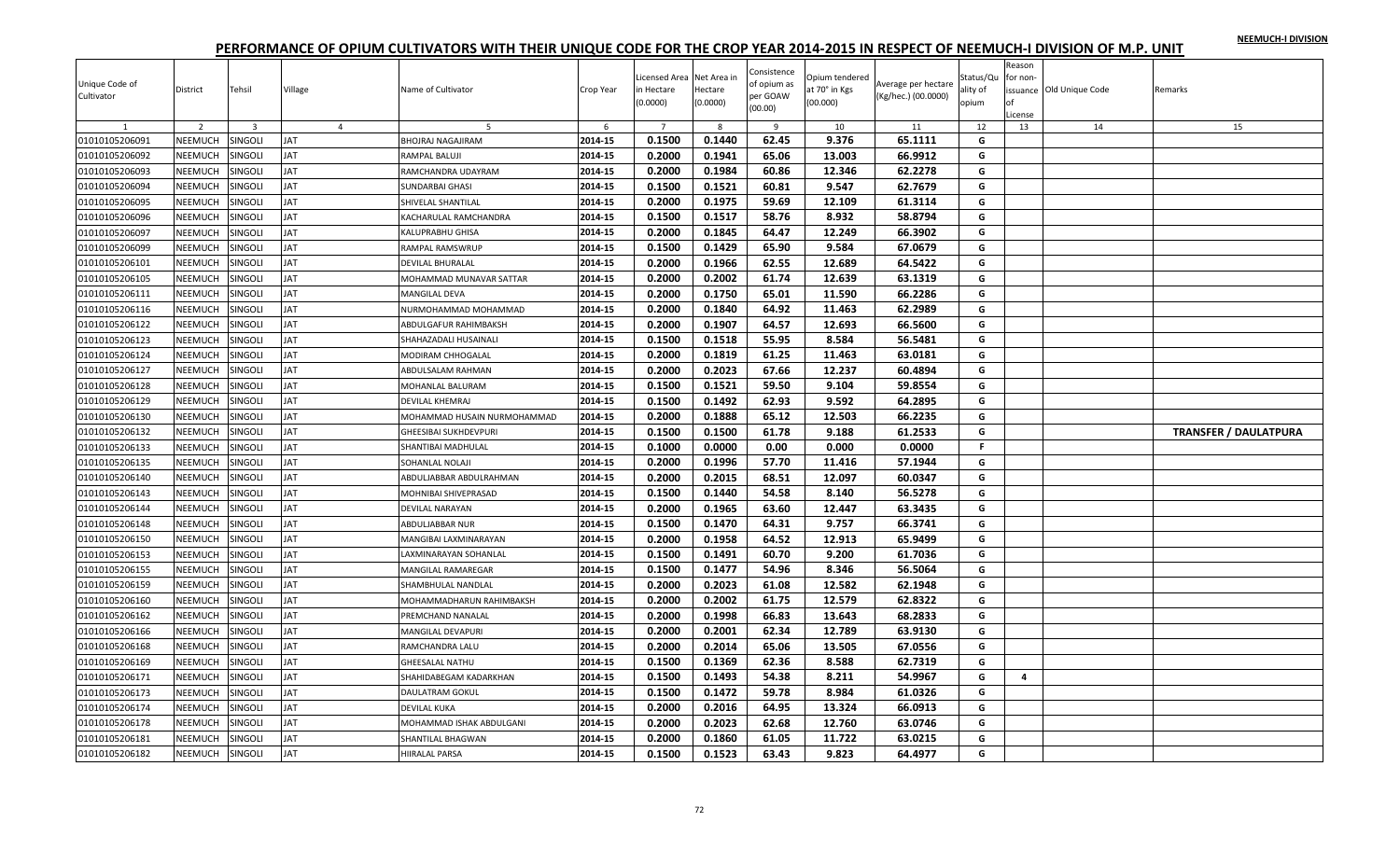|  |  | NEEMUCH-I DIVISION |
|--|--|--------------------|
|  |  |                    |

| Unique Code of<br>Cultivator | District       | Tehsil                  | Village        | Name of Cultivator        | Crop Year | Licensed Area Net Area in<br>in Hectare<br>(0.0000) | Hectare<br>(0.0000) | Consistence<br>of opium as<br>per GOAW<br>(00.00) | Opium tendered<br>at 70° in Kgs<br>(00.000) | Average per hectare<br>(Kg/hec.) (00.0000) | Status/Qu<br>ality of<br>opium | Reason<br>for non-<br>nf<br>.icense | issuance Old Unique Code | Remarks |
|------------------------------|----------------|-------------------------|----------------|---------------------------|-----------|-----------------------------------------------------|---------------------|---------------------------------------------------|---------------------------------------------|--------------------------------------------|--------------------------------|-------------------------------------|--------------------------|---------|
| 1                            | $\overline{2}$ | $\overline{\mathbf{3}}$ | $\overline{4}$ | 5                         | 6         | $\overline{7}$                                      | 8                   | 9                                                 | 10                                          | 11                                         | 12                             | 13                                  | 14                       | 15      |
| 01010105206183               | NEEMUCH        | SINGOLI                 | <b>JAT</b>     | MOHANLAL GHISA            | 2014-15   | 0.2000                                              | 0.1980              | 61.40                                             | 12.938                                      | 65.3434                                    | G                              |                                     |                          |         |
| 01010105206184               | NEEMUCH        | SINGOLI                 | <b>JAT</b>     | KANIBAI DHANRAJ           | 2014-15   | 0.2000                                              | 0.2015              | 59.92                                             | 12.249                                      | 60.7891                                    | G                              |                                     |                          |         |
| 01010105206110               | NEEMUCH        | SINGOLI                 | <b>JAT</b>     | KAILASH VARDICHANDRA      | 2014-15   | 0.2000                                              | 0.1953              | 63.44                                             | 13.051                                      | 66.8254                                    | G                              |                                     |                          |         |
| 01010105206119               | <b>NEEMUCH</b> | SINGOLI                 | <b>JAT</b>     | MOHAMMAD RAFIK HAFIJABAI  | 2014-15   | 0.1500                                              | 0.1491              | 58.61                                             | 8.800                                       | 59.0208                                    | G                              |                                     |                          |         |
| 01010105206029               | NEEMUCH        | SINGOLI                 | JAT            | SOHANBAI MANGILAL         | 2014-15   | 0.2000                                              | 0.1984              | 59.64                                             | 12.158                                      | 61.2802                                    | G                              |                                     |                          |         |
| 01010105206191               | NEEMUCH        | <b>SINGOLI</b>          | <b>JAT</b>     | MARIYAM MOHAMMAD MUSA     | 2014-15   | 0.1500                                              | 0.1394              | 67.10                                             | 7.832                                       | 56.1836                                    | G                              |                                     |                          |         |
| 01010105206192               | NEEMUCH        | Singoli                 | JAT            | JAMKUBAI BABULAL          | 2014-15   | 0.1500                                              | 0.1419              | 63.65                                             | 9.338                                       | 65.8069                                    | G                              |                                     |                          |         |
| 01010105206050               | NEEMUCH        | singoli                 | JAT            | NANIBAI PRAKASH           | 2014-15   | 0.1500                                              | 0.1511              | 64.34                                             | 9.982                                       | 66.0622                                    | G                              |                                     |                          |         |
| 01010105206137               | NEEMUCH        | SINGOLI                 | <b>JAT</b>     | MOHAMMAD MUSA NURMOHAMMAD | 2014-15   | 0.2000                                              | 0.1991              | 63.39                                             | 12.986                                      | 65.2235                                    | G                              |                                     |                          |         |
| 01010105206177               | NEEMUCH        | SINGOLI                 | <b>JAT</b>     | JAMNIBAI NANDLAL          | 2014-15   | 0.1500                                              | 0.1400              | 58.45                                             | 8.267                                       | 59.0500                                    | G                              |                                     |                          |         |
| 01010105206100               | NEEMUCH        | <b>SINGOLI</b>          | <b>JAT</b>     | SOHANBAI HAJARILAL        | 2014-15   | 0.2000                                              | 0.2060              | 68.18                                             | 14.074                                      | 68.3204                                    | G                              |                                     |                          |         |
| 01010105206131               | NEEMUCH        | SINGOLI                 | <b>JAT</b>     | <b>GHISA DEVA</b>         | 2014-15   | 0.1500                                              | 0.1446              | 58.94                                             | 8.757                                       | 60.5602                                    | G                              |                                     |                          |         |
| 01010105206010               | NEEMUCH        | SINGOLI                 | JAT            | RAMCHANDRA HARLAL         | 2014-15   | 0.2000                                              | 0.1981              | 62.52                                             | 12.352                                      | 62.3523                                    | G                              |                                     |                          |         |
| 01010105206057               | NEEMUCH        | <b>SINGOLI</b>          | JAT            | <b>SHISIBAI BADRILAL</b>  | 2014-15   | 0.2000                                              | 0.2033              | 52.86                                             | 10.685                                      | 52.5578                                    | G                              | 4                                   |                          |         |
| 01010105206067               | NEEMUCH        | SINGOLI                 | <b>JAT</b>     | DEVILAL JODHAJI           | 2014-15   | 0.1500                                              | 0.1455              | 55.25                                             | 8.351                                       | 57.3952                                    | G                              |                                     |                          |         |
| 01010105206106               | NEEMUCH        | SINGOLI                 | JAT            | OBHIRAM KANHEYALAL        | 2014-15   | 0.2000                                              | 0.1872              | 59.92                                             | 11.650                                      | 62.2329                                    | G                              |                                     |                          |         |
| 01010105206126               | NEEMUCH        | SINGOLI                 | <b>JAT</b>     | RAMESHWARLAL KESHRIMAL    | 2014-15   | 0.2000                                              | 0.1965              | 59.17                                             | 11.792                                      | 60.0102                                    | G                              |                                     |                          |         |
| 01010105206185               | NEEMUCH        | SINGOLI                 | JAT            | JAMNALAL NANDLAL          | 2014-15   | 0.2000                                              | 0.1951              | 60.01                                             | 11.848                                      | 60.7278                                    | G                              |                                     |                          |         |
| 01010105206109               | NEEMUCH        | SINGOLI                 | <b>JAT</b>     | DHANNALAL PRATHVIRAJ      | 2014-15   | 0.1500                                              | 0.1468              | 63.02                                             | 9.516                                       | 64.8229                                    | G                              |                                     |                          |         |
| 01010105206141               | NEEMUCH        | SINGOLI                 | <b>JAT</b>     | AKHMICHANDRA MANGILAL     | 2014-15   | 0.2000                                              | 0.1861              | 73.33                                             | 11.932                                      | 64.1161                                    | G                              |                                     |                          |         |
| 01010105206195               | NEEMUCH        | SINGOLI                 | JAT            | AKHMICHAND RATANA         | 2014-15   | 0.1500                                              | 0.1454              | 60.10                                             | 8.981                                       | 61.7675                                    | G                              |                                     | 01010105242018           |         |
| 01010105220005               | <b>NEEMUCH</b> | SINGOLI                 | KASHMARIYA     | <b>BHAGIRATH ONKAR</b>    | 2014-15   | 0.1500                                              | 0.1474              | 58.60                                             | 8.757                                       | 59.4098                                    | G                              |                                     |                          |         |
| 01010105220006               | NEEMUCH        | SINGOLI                 | KASHMARIYA     | <b>AGDISH VARDICHAND</b>  | 2014-15   | 0.1000                                              | 0.0000              | 0.00                                              | 0.000                                       | 0.0000                                     | F.                             |                                     |                          |         |
| 01010105220009               | NEEMUCH        | SINGOLI                 | KASHMARIYA     | AMBALAL NANDAMALU         | 2014-15   | 0.1500                                              | 0.1474              | 59.49                                             | 9.008                                       | 61.1126                                    | G                              |                                     |                          |         |
| 01010105220011               | NEEMUCH        | SINGOLI                 | KASHMARIYA     | BABULAL BHAGWANLAL        | 2014-15   | 0.1500                                              | 0.1495              | 59.49                                             | 9.085                                       | 60.7692                                    | G                              |                                     |                          |         |
| 01010105220024               | NEEMUCH        | SINGOLI                 | KASHMARIYA     | TULSIRAM ONKAR            | 2014-15   | 0.1500                                              | 0.1470              | 58.34                                             | 8.601                                       | 58.5102                                    | $\mathbf{I}$                   | $\overline{2}$                      |                          |         |
| 01010105220033               | <b>NEEMUCH</b> | SINGOLI                 | KASHMARIYA     | MANGILAL RAMLAL           | 2014-15   | 0.1000                                              | 0.0000              | 0.00                                              | 0.000                                       | 0.0000                                     | F.                             |                                     |                          |         |
| 01010105220008               | NEEMUCH        | SINGOLI                 | KASHMARIYA     | BANVARILAL GULABCHAND     | 2014-15   | 0.1500                                              | 0.1469              | 62.13                                             | 8.938                                       | 60.8441                                    | G                              |                                     |                          |         |
| 01010105220034               | NEEMUCH        | SINGOLI                 | KASHMARIYA     | MOHANLAL RATANLAL         | 2014-15   | 0.1000                                              | 0.0000              | 0.00                                              | 0.000                                       | 0.0000                                     | F.                             |                                     |                          |         |
| 01010105220041               | NEEMUCH        | SINGOLI                 | KASHMARIYA     | HUKMICHAND PYARA          | 2014-15   | 0.1500                                              | 0.1475              | 53.45                                             | 8.216                                       | 55.7017                                    | G                              | 4                                   |                          |         |
| 01010105220062               | NEEMUCH        | SINGOLI                 | KASHMARIYA     | <b>GIRDHARI GANGARAM</b>  | 2014-15   | 0.1500                                              | 0.1440              | 54.74                                             | 8.055                                       | 55.9375                                    | G                              | 4                                   |                          |         |
| 01010105248002               | NEEMUCH        | SINGOLI                 | KIRTA          | MANGILAL BHAGGAJI         | 2014-15   | 0.2000                                              | 0.1978              | 56.50                                             | 11.671                                      | 59.0040                                    | G                              |                                     |                          |         |
| 01010105248003               | NEEMUCH        | <b>SINGOLI</b>          | KIRTA          | MANGILAL BHOLAJI          | 2014-15   | 0.2000                                              | 0.1960              | 58.23                                             | 12.037                                      | 61.4133                                    | G                              |                                     |                          |         |
| 01010105248019               | NEEMUCH        | Singoli                 | KIRTA          | MANGILAL JITU             | 2014-15   | 0.2000                                              | 0.1932              | 55.66                                             | 11.697                                      | 60.5435                                    | G                              |                                     |                          |         |
| 01010105248024               | NEEMUCH        | SINGOLI                 | <b>KIRTA</b>   | TEJSINGH NAHARSINGH       | 2014-15   | 0.2000                                              | 0.1914              | 59.03                                             | 11.747                                      | 61.3741                                    | G                              |                                     |                          |         |
| 01010105248027               | NEEMUCH        | SINGOLI                 | KIRTA          | HAMKUBAI BHANWARLAL       | 2014-15   | 0.1500                                              | 0.1450              | 58.38                                             | 8.907                                       | 61.4276                                    | G                              |                                     |                          |         |
| 01010105248028               | NEEMUCH        | SINGOLI                 | <b>KIRTA</b>   | TEJA NANA                 | 2014-15   | 0.1500                                              | 0.1418              | 54.76                                             | 8.261                                       | 58.2581                                    | G                              |                                     |                          |         |
| 01010105248035               | NEEMUCH        | SINGOLI                 | <b>KIRTA</b>   | PANNALAL GANGARAM         | 2014-15   | 0.2000                                              | 0.1764              | 58.57                                             | 11.287                                      | 63.9853                                    | G                              |                                     |                          |         |
| 01010105248022               | <b>NEEMUCH</b> | SINGOLI                 | KIRTA          | RAJKUNWAR UDAYSINGH       | 2014-15   | 0.2000                                              | 0.2010              | 54.23                                             | 11.458                                      | 57.0050                                    | G                              |                                     |                          |         |
| 01010105248025               | NEEMUCH        | <b>SINGOLI</b>          | KIRTA          | <b>IITU KISHANA</b>       | 2014-15   | 0.2000                                              | 0.1925              | 59.10                                             | 12.056                                      | 62.6286                                    | G                              |                                     |                          |         |
| 01010105248015               | <b>NEEMUCH</b> | SINGOLI                 | KIRTA          | BHARATSINGH DAULATSINGH   | 2014-15   | 0.2000                                              | 0.1900              | 61.21                                             | 12.539                                      | 65.9947                                    | G                              |                                     |                          |         |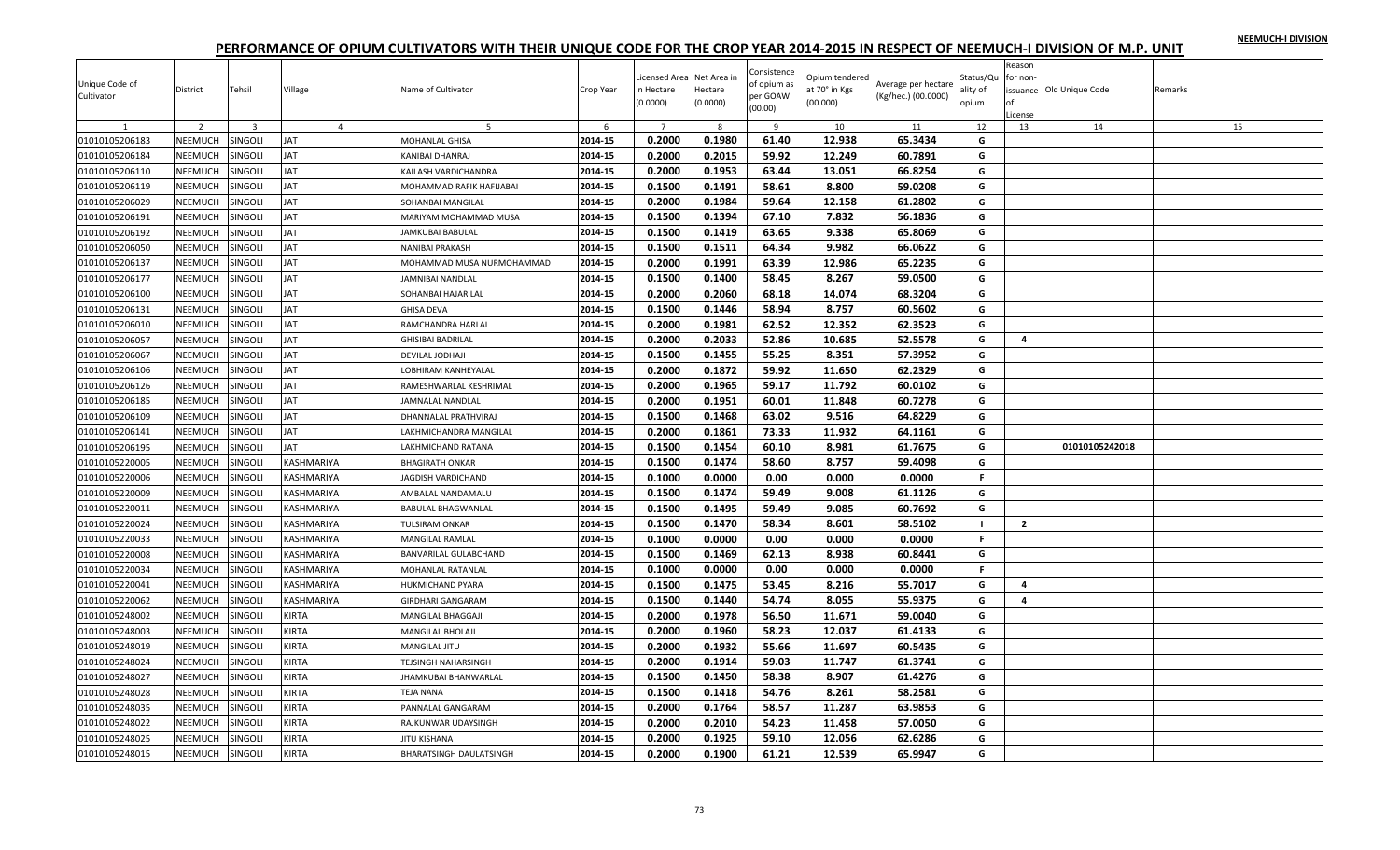|  |  | NEEMUCH-I DIVISION |
|--|--|--------------------|
|  |  |                    |

| Unique Code of<br>Cultivator | District       | Tehsil                  | Village            | Name of Cultivator          | Crop Year | Licensed Area Net Area in<br>in Hectare<br>(0.0000) | Hectare<br>(0.0000) | Consistence<br>of opium as<br>per GOAW | Opium tendered<br>at 70° in Kgs<br>(00.000) | Average per hectare<br>(Kg/hec.) (00.0000) | Status/Qu<br>ality of<br>opium | Reason<br>for non-<br>Ωf | ssuance Old Unique Code | Remarks |
|------------------------------|----------------|-------------------------|--------------------|-----------------------------|-----------|-----------------------------------------------------|---------------------|----------------------------------------|---------------------------------------------|--------------------------------------------|--------------------------------|--------------------------|-------------------------|---------|
|                              |                |                         |                    |                             |           |                                                     |                     | (00.00)                                |                                             |                                            |                                | License                  |                         |         |
| 1                            | $\overline{2}$ | $\overline{\mathbf{3}}$ | $\overline{4}$     | 5                           | 6         | $\overline{7}$                                      | 8                   | 9                                      | 10                                          | 11                                         | 12                             | 13                       | 14                      | 15      |
| 01010105202005               | NEEMUCH        | SINGOLI                 | <b>KUNTLI</b>      | KANA BHOJA                  | 2014-15   | 0.2000                                              | 0.1936              | 55.28                                  | 11.317                                      | 58.4556                                    | G                              |                          |                         |         |
| 01010105202017               | NEEMUCH        | SINGOLI                 | <b>KUNTLI</b>      | JANKIDAS MOHANDAS           | 2014-15   | 0.2000                                              | 0.1983              | 56.75                                  | 11.536                                      | 58.1745                                    | G                              |                          |                         |         |
| 01010105202019               | <b>NEEMUCH</b> | SINGOLI                 | <b>KUNTLI</b>      | <b>BAGDIRAM PRATHVIRAJ</b>  | 2014-15   | 0.1500                                              | 0.1460              | 50.07                                  | 7.568                                       | 51.8356                                    | G                              | 4                        |                         |         |
| 01010105202026               | NEEMUCH        | SINGOLI                 | <b>KUNTLI</b>      | HAJARI NANDA                | 2014-15   | 0.2000                                              | 0.1929              | 54.87                                  | 11.256                                      | 58.3515                                    | G                              |                          |                         |         |
| 01010105202036               | NEEMUCH        | SINGOLI                 | <b>KUNTLI</b>      | MOHANDAS JAGANNATH          | 2014-15   | 0.2000                                              | 0.1988              | 53.96                                  | 11.054                                      | 55.6036                                    | G                              | 4                        |                         |         |
| 01010105202041               | NEEMUCH        | SINGOLI                 | <b>KUNTLI</b>      | <b>DEVINATH LALUNATH</b>    | 2014-15   | 0.2000                                              | 0.1639              | 56.63                                  | 9.999                                       | 61.0067                                    | G                              |                          |                         |         |
| 01010105202042               | <b>NEEMUCH</b> | SINGOLI                 | <b>KUNTLI</b>      | DHANNA BHAGGA               | 2014-15   | 0.2000                                              | 0.1976              | 54.63                                  | 11.418                                      | 57.7834                                    | G                              |                          |                         |         |
| 01010105202003               | NEEMUCH        | SINGOLI                 | <b>KUNTLI</b>      | LAXMAN BHOJA                | 2014-15   | 0.2000                                              | 0.1984              | 54.69                                  | 11.321                                      | 57.0615                                    | G                              |                          |                         |         |
| 01010105202013               | NEEMUCH        | SINGOLI                 | <b>KUNTLI</b>      | AMARCHAND BHAGGA            | 2014-15   | 0.2000                                              | 0.1927              | 58.56                                  | 11.821                                      | 61.3441                                    | G                              |                          |                         |         |
| 01010105202006               | NEEMUCH        | SINGOLI                 | <b>KUNTLI</b>      | SHAMBHU HIRA                | 2014-15   | 0.1500                                              | 0.1487              | 52.11                                  | 8.300                                       | 55.8171                                    | G                              | 4                        |                         |         |
| 01010105202004               | <b>NEEMUCH</b> | <b>SINGOLI</b>          | <b>KUNTLI</b>      | <b>BHAGIRATH PYARCHAND</b>  | 2014-15   | 0.2000                                              | 0.1965              | 53.94                                  | 11.081                                      | 56.3919                                    | G                              |                          |                         |         |
| 01010105202035               | NEEMUCH        | SINGOLI                 | <b>KUNTLI</b>      | RUKAMANIBAI HIRADAS         | 2014-15   | 0.2000                                              | 0.1947              | 56.23                                  | 11.704                                      | 60.1130                                    | G                              |                          |                         |         |
| 01010105204006               | NEEMUCH        | SINGOLI                 | <b>LALPURA JAT</b> | SAVARAM ANNA                | 2014-15   | 0.1500                                              | 0.1377              | 29.88                                  | 2.181                                       | 15.8388                                    | G                              | 4                        |                         |         |
| 01010105204007               | NEEMUCH        | SINGOLI                 | LALPURA JAT        | SHRILAL PABUDAN             | 2014-15   | 0.1500                                              | 0.1436              | 62.91                                  | 9.356                                       | 65.1532                                    | G                              |                          |                         |         |
| 01010105204008               | <b>NEEMUCH</b> | SINGOLI                 | LALPURA JAT        | HAJARINATH HIRANATH         | 2014-15   | 0.1500                                              | 0.1500              | 55.03                                  | 8.247                                       | 54.9800                                    | G                              | 4                        |                         |         |
| 01010105204011               | NEEMUCH        | SINGOLI                 | LALPURA JAT        | KISHAN BAGGA                | 2014-15   | 0.2000                                              | 0.1926              | 58.04                                  | 11.285                                      | 58.5929                                    | G                              |                          |                         |         |
| 01010105204012               | NEEMUCH        | SINGOLI                 | LALPURA JAT        | SHANKARNATH HIRANATH        | 2014-15   | 0.2000                                              | 0.1875              | 57.07                                  | 11.104                                      | 59.2213                                    | G                              |                          |                         |         |
| 01010105204013               | <b>NEEMUCH</b> | SINGOLI                 | <b>LALPURA JAT</b> | SHAMBHUNATH HIRANATH        | 2014-15   | 0.2000                                              | 0.1965              | 58.30                                  | 12.110                                      | 61.6285                                    | G                              |                          |                         |         |
| 01010105204021               | NEEMUCH        | SINGOLI                 | LALPURA JAT        | <b>BHANWARLAL GIRVAR</b>    | 2014-15   | 0.2000                                              | 0.1964              | 57.21                                  | 11.556                                      | 58.8391                                    | G                              |                          |                         |         |
| 01010105204022               | NEEMUCH        | SINGOLI                 | LALPURA JAT        | <b>NARAYAN BHURA</b>        | 2014-15   | 0.2000                                              | 0.1527              | 57.79                                  | 9.205                                       | 60.2816                                    | G                              |                          |                         |         |
| 01010105204009               | NEEMUCH        | SINGOLI                 | LALPURA JAT        | <b>BAGDIRAM BHURA</b>       | 2014-15   | 0.2000                                              | 0.1520              | 59.86                                  | 9.330                                       | 61.3816                                    | G                              |                          |                         |         |
| 01010105204002               | <b>NEEMUCH</b> | SINGOLI                 | <b>LALPURA JAT</b> | DEVBAI BIJAL                | 2014-15   | 0.2000                                              | 0.1972              | 56.82                                  | 11.478                                      | 58.2049                                    | G                              |                          |                         |         |
| 01010105204020               | NEEMUCH        | Singoli                 | LALPURA JAT        | PURANNATH HIRANATH          | 2014-15   | 0.1500                                              | 0.1482              | 58.86                                  | 9.258                                       | 62.4696                                    | G                              |                          |                         |         |
| 01010105245005               | <b>NEEMUCH</b> | SINGOLI                 | LUHARIYA JAT       | DEVALIBAI KANA              | 2014-15   | 0.2000                                              | 0.1306              | 57.92                                  | 7.621                                       | 58.3538                                    | G                              |                          | 01010105246019          |         |
| 01010105245009               | NEEMUCH        | SINGOLI                 | LUHARIYA JAT       | CHANDIBAI RAMSUKH           | 2014-15   | 0.1500                                              | 0.1470              | 60.06                                  | 9.730                                       | 66.1905                                    | G                              |                          | 01010105246016          |         |
| 01010105245003               | NEEMUCH        | SINGOLI                 | LUHARIYA JAT       | DHAPUBAI KELURAM            | 2014-15   | 0.2000                                              | 0.1890              | 59.53                                  | 11.132                                      | 58.8995                                    | G                              |                          | 01010105242051          |         |
| 01010105227006               | <b>NEEMUCH</b> | SINGOLI                 | <b>MADHOPURA</b>   | <b>GATTUBAI DEVILAL</b>     | 2014-15   | 0.2000                                              | 0.1867              | 46.31                                  | 2.699                                       | 14.4563                                    | G                              | 4                        | 01010105208039          |         |
| 01010102215001               | NEEMUCH        | <b>JAWAD</b>            | MAHARAJPURA        | <b>ONKAR NARAYAN</b>        | 2014-15   | 0.2000                                              | 0.1974              | 63.95                                  | 12.589                                      | 63.7741                                    | G                              |                          |                         |         |
| 01010102215002               | NEEMUCH        | <b>JAWAD</b>            | MAHARAJPURA        | KELASHBAI CHUNNILAL         | 2014-15   | 0.1500                                              | 0.1485              | 61.47                                  | 9.352                                       | 62.9764                                    | G                              |                          |                         |         |
| 01010102215003               | NEEMUCH        | <b>AWAD</b>             | MAHARAJPURA        | JAGDISHCHANDRA MOTILAL      | 2014-15   | 0.2000                                              | 0.2010              | 63.71                                  | 12.906                                      | 64.2090                                    | G                              |                          |                         |         |
| 01010102215004               | <b>NEEMUCH</b> | AWAD                    | MAHARAJPURA        | SUKHIBAI PRABHULAI          | 2014-15   | 0.2000                                              | 0.1993              | 59.77                                  | 12.185                                      | 61.1390                                    | G                              |                          |                         |         |
| 01010102215006               | NEEMUCH        | <b>JAWAD</b>            | MAHARAJPURA        | DALCHAND SEVA               | 2014-15   | 0.2000                                              | 0.1983              | 60.42                                  | 12.188                                      | 61.4624                                    | G                              |                          |                         |         |
| 01010102215007               | <b>NEEMUCH</b> | <b>AWAD</b>             | MAHARAJPURA        | CHHAGANLAL PYARJI           | 2014-15   | 0.2000                                              | 0.1995              | 57.66                                  | 11.606                                      | 58.1754                                    | G                              |                          |                         |         |
| 01010102215008               | <b>NEEMUCH</b> | <b>AWAD</b>             | MAHARAJPURA        | SHOBHARAM KANHEYALAL        | 2014-15   | 0.2000                                              | 0.1976              | 60.44                                  | 11.976                                      | 60.6073                                    | G                              |                          |                         |         |
| 01010102215009               | <b>NEEMUCH</b> | <b>AWAD</b>             | MAHARAJPURA        | <b>GORDHANLAL SEVARAM</b>   | 2014-15   | 0.2000                                              | 0.1983              | 60.26                                  | 12.173                                      | 61.3868                                    | G                              |                          |                         |         |
| 01010102215011               | NEEMUCH        | AWAD                    | MAHARAJPURA        | SOHANBAI MANGILAL           | 2014-15   | 0.2000                                              | 0.1971              | 60.26                                  | 12.104                                      | 61.4105                                    | G                              |                          |                         |         |
| 01010102215012               | <b>NEEMUCH</b> | <b>JAWAD</b>            |                    | PRABHUBAI BHERULAL          | 2014-15   | 0.2000                                              | 0.2018              | 60.10                                  | 11.797                                      | 58.4589                                    | G                              |                          |                         |         |
|                              |                |                         | MAHARAJPURA        |                             |           |                                                     |                     |                                        |                                             |                                            | G                              | 4                        |                         |         |
| 01010102215013               | <b>NEEMUCH</b> | AWAD                    | MAHARAJPURA        | <b>GHEESALAL PYARJI</b>     | 2014-15   | 0.2000                                              | 0.1980              | 59.07                                  | 5.038                                       | 25.4444                                    | G                              |                          |                         |         |
| 01010102215017               | NEEMUCH        | <b>AWAD</b>             | MAHARAJPURA        | <b>GANSHYAM RADHESHYAM</b>  | 2014-15   | 0.2000                                              | 0.2053              | 66.88                                  | 13.987                                      | 68.1296                                    |                                |                          |                         |         |
| 01010102215022               | <b>NEEMUCH</b> | <b>JAWAD</b>            | MAHARAJPURA        | <b>BADRILAL PRABHULAL</b>   | 2014-15   | 0.2000                                              | 0.1944              | 65.64                                  | 12.734                                      | 65.5041                                    | G                              |                          |                         |         |
| 01010102215023               | <b>NEEMUCH</b> | <b>JAWAD</b>            | MAHARAJPURA        | <b>OMPRAKASH SHANKARLAL</b> | 2014-15   | 0.1500                                              | 0.1519              | 58.55                                  | 8.975                                       | 59.0849                                    | G                              |                          |                         |         |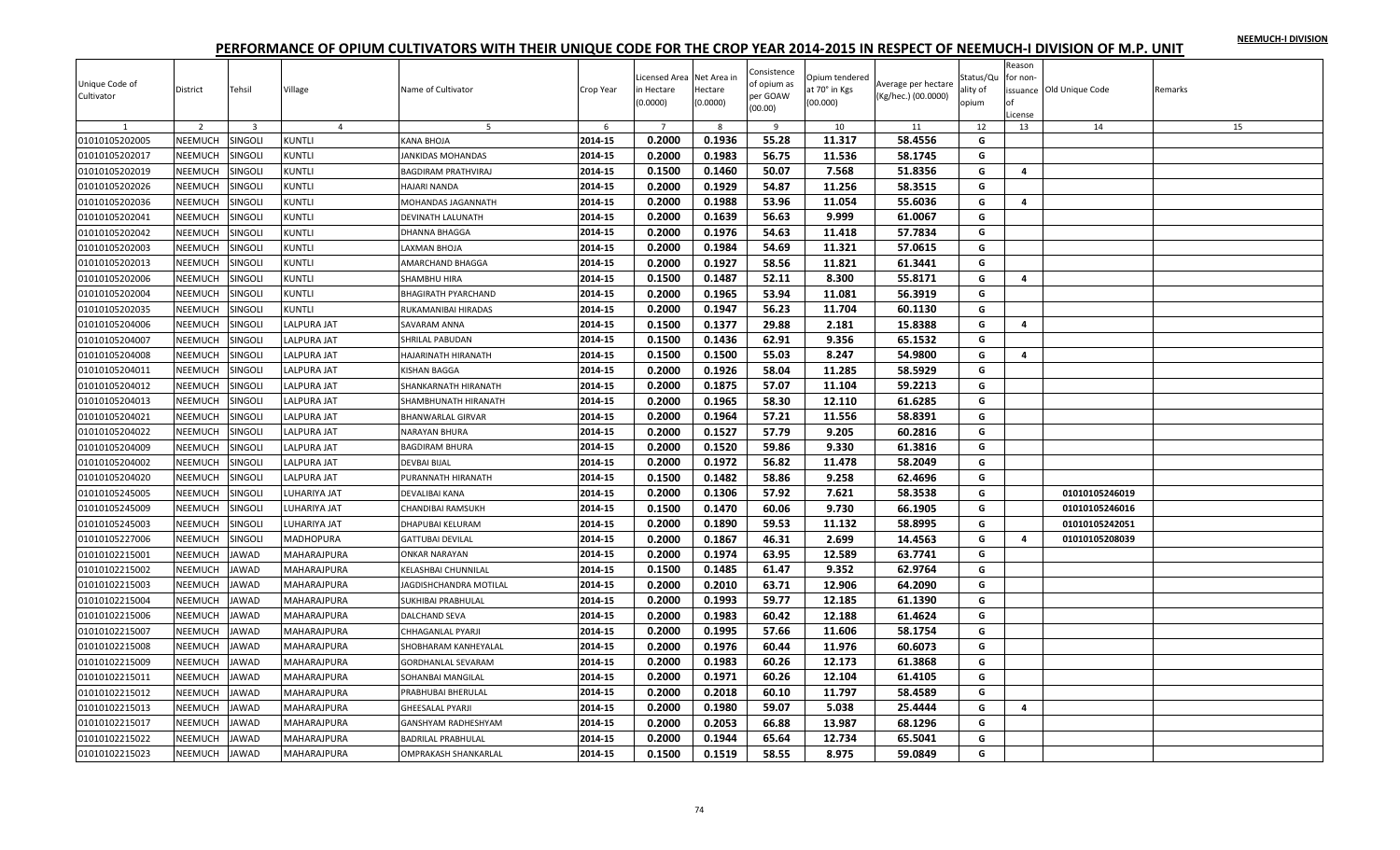|  |  | NEEMUCH-I DIVISION |
|--|--|--------------------|
|  |  |                    |

| Unique Code of<br>Cultivator | District       | Tehsil                  | Village        | Name of Cultivator         | Crop Year | icensed Area Net Area in<br>in Hectare<br>(0.0000) | Hectare<br>(0.0000) | Consistence<br>of opium as<br>per GOAW<br>(00.00) | Opium tendered<br>at 70° in Kgs<br>(00.000) | Average per hectare<br>(Kg/hec.) (00.0000) | Status/Qu<br>ality of<br>opium | Reason<br>for non-<br>Ωf<br>License | issuance Old Unique Code | Remarks            |
|------------------------------|----------------|-------------------------|----------------|----------------------------|-----------|----------------------------------------------------|---------------------|---------------------------------------------------|---------------------------------------------|--------------------------------------------|--------------------------------|-------------------------------------|--------------------------|--------------------|
| 1                            | $\overline{2}$ | $\overline{\mathbf{3}}$ | $\overline{4}$ | - 5                        | 6         | $\overline{7}$                                     | 8                   | 9                                                 | 10                                          | 11                                         | 12                             | 13                                  | 14                       | 15                 |
| 01010102215024               | NEEMUCH        | <b>JAWAD</b>            | MAHARAJPURA    | <b>BABULAL SHANKARLAL</b>  | 2014-15   | 0.2000                                             | 0.2031              | 58.50                                             | 12.110                                      | 59.6258                                    | G                              |                                     |                          |                    |
| 01010102215027               | NEEMUCH        | <b>JAWAD</b>            | MAHARAJPURA    | RAMESHWAR HIRALAL          | 2014-15   | 0.1500                                             | 0.1488              | 61.21                                             | 9.584                                       | 64.4086                                    | G                              |                                     |                          |                    |
| 01010102215028               | NEEMUCH        | <b>JAWAD</b>            | MAHARAJPURA    | LAXMICHANDRA SHANKARLAL    | 2014-15   | 0.1500                                             | 0.0000              | 0.00                                              | 0.000                                       | 0.0000                                     | F.                             |                                     |                          |                    |
| 01010102215029               | NEEMUCH        | <b>JAWAD</b>            | MAHARAJPURA    | PREMSUKH SHAMBHULAL        | 2014-15   | 0.2000                                             | 0.1973              | 62.01                                             | 12.420                                      | 62.9498                                    | G                              |                                     |                          |                    |
| 01010102215030               | NEEMUCH        | <b>JAWAD</b>            | MAHARAJPURA    | SITARAM SHAMHULAL          | 2014-15   | 0.1500                                             | 0.0000              | 0.00                                              | 0.000                                       | 0.0000                                     | F.                             |                                     |                          |                    |
| 01010102215032               | NEEMUCH        | <b>JAWAD</b>            | MAHARAJPURA    | RAMESHWAR DADAMCHAND       | 2014-15   | 0.2000                                             | 0.1967              | 63.30                                             | 12.461                                      | 63.3503                                    | G                              |                                     |                          |                    |
| 01010102215033               | NEEMUCH        | <b>JAWAD</b>            | MAHARAJPURA    | RAMESHWAR SHAMBHULAL       | 2014-15   | 0.1500                                             | 0.0000              | 0.00                                              | 0.000                                       | 0.0000                                     | F.                             |                                     |                          |                    |
| 01010102215035               | NEEMUCH        | <b>JAWAD</b>            | MAHARAJPURA    | DWARKAPRASAD MANGILAL      | 2014-15   | 0.2000                                             | 0.2052              | 66.73                                             | 13.861                                      | 67.5487                                    | G                              |                                     |                          |                    |
| 01010102215037               | NEEMUCH        | <b>JAWAD</b>            | MAHARAJPURA    | SURESHCHANDRA MOHANLAL     | 2014-15   | 0.1500                                             | 0.1292              | 60.08                                             | 7.956                                       | 61.5789                                    | G                              |                                     |                          |                    |
| 01010102215038               | NEEMUCH        | <b>JAWAD</b>            | MAHARAJPURA    | KANHEYALAL DADAMCHAND      | 2014-15   | 0.2000                                             | 0.2003              | 59.63                                             | 12.386                                      | 61.8372                                    | G                              |                                     |                          |                    |
| 01010102215039               | NEEMUCH        | <b>JAWAD</b>            | MAHARAJPURA    | FULKUNWARBAI SHAMBHULAL    | 2014-15   | 0.2000                                             | 0.1973              | 60.66                                             | 12.141                                      | 61.5357                                    | G                              |                                     |                          |                    |
| 01010102215010               | NEEMUCH        | <b>JAWAD</b>            | MAHARAJPURA    | MOHANLAL HIRALAL           | 2014-15   | 0.1500                                             | 0.0000              | 0.00                                              | 0.000                                       | 0.0000                                     | F.                             |                                     |                          |                    |
| 01010102215005               | NEEMUCH        | <b>JAWAD</b>            | MAHARAJPURA    | DADAMCHAND RAMLAL          | 2014-15   | 0.2000                                             | 0.1911              | 58.67                                             | 11.365                                      | 59.4715                                    | G                              |                                     |                          |                    |
| 01010102215018               | NEEMUCH        | <b>JAWAD</b>            | MAHARAJPURA    | MADANLAL SHANKARLAL        | 2014-15   | 0.2000                                             | 0.0995              | 60.77                                             | 6.320                                       | 63.5176                                    | G                              |                                     |                          |                    |
| 01010105244007               | <b>NEEMUCH</b> | <b>SINGOLI</b>          | <b>MUKERA</b>  | <b>CHAINRAM NARU</b>       | 2014-15   | 0.1500                                             | 0.1350              | 48.41                                             | 6.418                                       | 47.5407                                    | G                              | 4                                   |                          |                    |
| 01010105244012               | NEEMUCH        | SINGOLI                 | <b>MUKERA</b>  | BHOJRAJ CHATARBHUJ         | 2014-15   | 0.2000                                             | 0.1835              | 54.06                                             | 10.673                                      | 58.1635                                    | G                              |                                     |                          |                    |
| 01010105244018               | NEEMUCH        | SINGOLI                 | MUKERA         | GOPALDAS SALIGRAM          | 2014-15   | 0.1500                                             | 0.1388              | 57.31                                             | 8.580                                       | 61.8156                                    | G                              |                                     |                          |                    |
| 01010105244017               | NEEMUCH        | <b>SINGOLI</b>          | MUKERA         | RATANLAL RAMAJI            | 2014-15   | 0.1500                                             | 0.1490              | 56.62                                             | 8.930                                       | 59.9329                                    | G                              |                                     |                          |                    |
| 01010105244027               | NEEMUCH        | SINGOLI                 | MUKERA         | <b>BADRILAL CHATARBHUJ</b> | 2014-15   | 0.1500                                             | 0.1520              | 59.34                                             | 9.867                                       | 64.9145                                    | G                              |                                     |                          |                    |
| 01010105244028               | NEEMUCH        | SINGOLI                 | <b>MUKERA</b>  | HARJUBAI DEVA              | 2014-15   | 0.1500                                             | 0.1446              | 50.68                                             | 7.218                                       | 49.9170                                    | G                              | 4                                   |                          |                    |
| 01010105244013               | NEEMUCH        | SINGOLI                 | <b>MUKERA</b>  | MANGILAL UDA               | 2014-15   | 0.1500                                             | 0.1453              | 54.78                                             | 8.350                                       | 57.4673                                    | G                              |                                     |                          | <b>NAME CHANGE</b> |
| 01010105207001               | NEEMUCH        | SINGOLI                 | PALCHA         | KHEMRAJ GANGRAM            | 2014-15   | 0.2000                                             | 0.1923              | 59.59                                             | 11.858                                      | 61.6641                                    | G                              |                                     |                          |                    |
| 01010105207006               | NEEMUCH        | SINGOLI                 | PALCHA         | <b>BAGDIRAM MANGILAL</b>   | 2014-15   | 0.1500                                             | 0.1440              | 54.87                                             | 8.622                                       | 59.8750                                    | G                              |                                     |                          |                    |
| 01010105207023               | NEEMUCH        | SINGOLI                 | PALCHA         | <b>RUPA PRATAP</b>         | 2014-15   | 0.2000                                             | 0.1932              | 61.94                                             | 12.627                                      | 65.3571                                    | G                              |                                     |                          | <b>NAME CHANGE</b> |
| 01010105207013               | NEEMUCH        | SINGOLI                 | PALCHA         | NANDLAL GANGARAM           | 2014-15   | 0.2000                                             | 0.1856              | 47.97                                             | 9.149                                       | 49.2942                                    | G                              | 4                                   |                          |                    |
| 01010105207017               | NEEMUCH        | SINGOLI                 | PALCHA         | <b>GHEESALAL MAGNA</b>     | 2014-15   | 0.1500                                             | 0.1480              | 62.16                                             | 9.688                                       | 65.4595                                    | G                              |                                     |                          |                    |
| 01010105207005               | NEEMUCH        | <b>SINGOLI</b>          | PALCHA         | MANGILAL LAXMAN            | 2014-15   | 0.1500                                             | 0.1387              | 60.82                                             | 8.941                                       | 64.4629                                    | G                              |                                     |                          |                    |
| 01010105207021               | NEEMUCH        | SINGOLI                 | PALCHA         | LAXMAN HIRA                | 2014-15   | 0.1500                                             | 0.1402              | 63.96                                             | 9.402                                       | 67.0613                                    | G                              |                                     |                          |                    |
| 01010102253007               | NEEMUCH        | <b>JAWAD</b>            | PANOLI         | BHAGATRAM LAXMINARAYAN     | 2014-15   | 0.1500                                             | 0.1500              | 53.40                                             | 8.170                                       | 54.4667                                    | G                              | 4                                   |                          |                    |
| 01010105199003               | NEEMUCH        | SINGOLI                 | RANAWATKHEDA   | <b>BHERULAL NARAYAN</b>    | 2014-15   | 0.2000                                             | 0.2002              | 55.38                                             | 11.369                                      | 56.7882                                    | G                              |                                     |                          |                    |
| 01010105199005               | NEEMUCH        | <b>SINGOLI</b>          | RANAWATKHEDA   | <b>DEVILAL MANGILAL</b>    | 2014-15   | 0.2000                                             | 0.1936              | 55.89                                             | 11.290                                      | 58.3161                                    | G                              |                                     |                          |                    |
| 01010105199006               | NEEMUCH        | SINGOLI                 | RANAWATKHEDA   | <b>BALMUKUND GHASI</b>     | 2014-15   | 0.2000                                             | 0.1971              | 61.17                                             | 13.029                                      | 66.1035                                    | G                              |                                     |                          |                    |
| 01010105199009               | NEEMUCH        | SINGOLI                 | RANAWATKHEDA   | MANGILAL LAXMICHAND        | 2014-15   | 0.2000                                             | 0.1824              | 57.20                                             | 11.056                                      | 60.6140                                    | G                              |                                     |                          |                    |
| 01010105199010               | NEEMUCH        | <b>SINGOLI</b>          | RANAWATKHEDA   | SURESHCHAND MANGILAL       | 2014-15   | 0.2000                                             | 0.1935              | 59.81                                             | 12.389                                      | 64.0258                                    | G                              |                                     |                          |                    |
| 01010105199012               | <b>NEEMUCH</b> | SINGOLI                 | RANAWATKHEDA   | KACHARULAL PANNALAL        | 2014-15   | 0.2000                                             | 0.1929              | 56.28                                             | 11.658                                      | 60.4355                                    | G                              |                                     |                          |                    |
| 01010105199013               | NEEMUCH        | SINGOLI                 | RANAWATKHEDA   | SHIVELAL HIRALAL           | 2014-15   | 0.2000                                             | 0.1986              | 63.93                                             | 13.151                                      | 66.2185                                    | G                              |                                     |                          |                    |
| 01010105199014               | NEEMUCH        | SINGOLI                 | RANAWATKHEDA   | CHHAGANLAL NANALAL         | 2014-15   | 0.2000                                             | 0.2024              | 63.70                                             | 13.177                                      | 65.1038                                    | G                              |                                     |                          |                    |
| 01010105199015               | NEEMUCH        | SINGOLI                 | RANAWATKHEDA   | MANGILAL KISHANLAL         | 2014-15   | 0.2000                                             | 0.1931              | 63.98                                             | 13.491                                      | 69.8654                                    | G                              |                                     |                          |                    |
| 01010105199016               | NEEMUCH        | SINGOLI                 | RANAWATKHEDA   | MOHANLAL MANGILAL          | 2014-15   | 0.2000                                             | 0.1974              | 60.18                                             | 12.500                                      | 63.3232                                    | G                              |                                     |                          |                    |
| 01010105199017               | NEEMUCH        | SINGOLI                 | RANAWATKHEDA   | MULCHAND KHEMRAJ           | 2014-15   | 0.2000                                             | 0.1960              | 59.83                                             | 12.231                                      | 62.4031                                    | G                              |                                     |                          |                    |
| 01010105199019               | NEEMUCH        | <b>SINGOLI</b>          | RANAWATKHEDA   | <b>JASRAJ MANGILAL</b>     | 2014-15   | 0.1500                                             | 0.1451              | 56.18                                             | 8.435                                       | 58.1323                                    | G                              |                                     |                          |                    |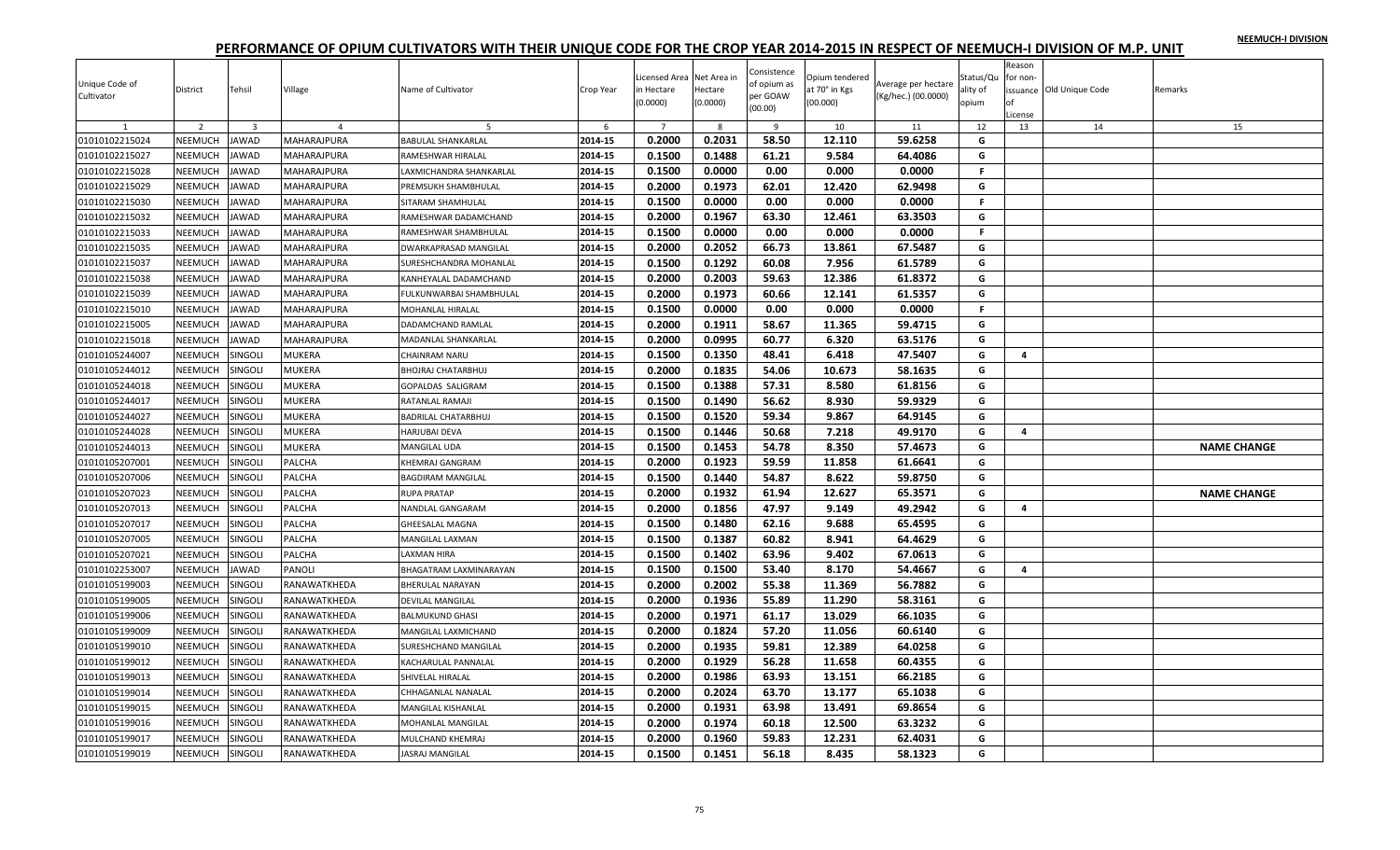|  |  | NEEMUCH-I DIVISION |
|--|--|--------------------|
|  |  |                    |

| Unique Code of<br>Cultivator | District       | Tehsil                  | Village        | Name of Cultivator        | Crop Year | Licensed Area Net Area in<br>in Hectare<br>(0.0000) | Hectare<br>(0.0000) | Consistence<br>of opium as<br>per GOAW<br>(00.00) | Opium tendered<br>at 70° in Kgs<br>(00.000) | Average per hectare<br>(Kg/hec.) (00.0000) | Status/Qu<br>ality of<br>opium | Reason<br>for non-<br>nf<br>License | issuance Old Unique Code | Remarks |
|------------------------------|----------------|-------------------------|----------------|---------------------------|-----------|-----------------------------------------------------|---------------------|---------------------------------------------------|---------------------------------------------|--------------------------------------------|--------------------------------|-------------------------------------|--------------------------|---------|
|                              | $\overline{z}$ | $\overline{\mathbf{3}}$ | $\overline{a}$ |                           | -6        | $\overline{7}$                                      | 8                   | $\overline{9}$                                    | 10                                          | 11                                         | 12                             | 13                                  | 14                       | 15      |
| 01010105199020               | NEEMUCH        | SINGOLI                 | RANAWATKHEDA   | RADHESHYAM SHANKARLAL     | 2014-15   | 0.2000                                              | 0.1901              | 56.36                                             | 11.385                                      | 59.8895                                    | G                              |                                     |                          |         |
| 01010105199021               | NEEMUCH        | SINGOLI                 | RANAWATKHEDA   | <b>HIRALAL MANGILAL</b>   | 2014-15   | 0.2000                                              | 0.1985              | 60.69                                             | 12.268                                      | 61.8035                                    | G                              |                                     |                          |         |
| 01010105199023               | NEEMUCH        | SINGOLI                 | RANAWATKHEDA   | NANDLAL MANGILAL          | 2014-15   | 0.2000                                              | 0.1920              | 58.33                                             | 11.758                                      | 61.2396                                    | G                              |                                     |                          |         |
| 01010105199024               | NEEMUCH        | SINGOLI                 | RANAWATKHEDA   | KAILASHCHANDRA LAXMICHAND | 2014-15   | 0.2000                                              | 0.1955              | 59.65                                             | 12.373                                      | 63.2890                                    | G                              |                                     |                          |         |
| 01010105199027               | <b>NEEMUCH</b> | SINGOLI                 | RANAWATKHEDA   | CHUNNILAL KAJOD           | 2014-15   | 0.2000                                              | 0.1955              | 57.44                                             | 11.849                                      | 60.6087                                    | G                              |                                     |                          |         |
| 01010105199028               | NEEMUCH        | Singoli                 | RANAWATKHEDA   | <b>HIRALAL NARAYAN</b>    | 2014-15   | 0.2000                                              | 0.1947              | 60.27                                             | 12.295                                      | 63.1484                                    | G                              |                                     |                          |         |
| 01010105199030               | NEEMUCH        | SINGOLI                 | RANAWATKHEDA   | CHANDRIBAI LALU           | 2014-15   | 0.2000                                              | 0.2000              | 60.89                                             | 12.970                                      | 64.8500                                    | G                              |                                     |                          |         |
| 01010105199031               | NEEMUCH        | SINGOLI                 | RANAWATKHEDA   | SOSARBAI KHEMRAJ          | 2014-15   | 0.2000                                              | 0.1973              | 60.46                                             | 12.558                                      | 63.6493                                    | G                              |                                     |                          |         |
| 01010105199034               | NEEMUCH        | SINGOLI                 | RANAWATKHEDA   | SHANTIBAI MOTILAL         | 2014-15   | 0.2000                                              | 0.1933              | 59.35                                             | 12.141                                      | 62.8091                                    | G                              |                                     |                          |         |
| 01010105199039               | NEEMUCH        | SINGOLI                 | RANAWATKHEDA   | SURESHCHAND RATANLAL      | 2014-15   | 0.2000                                              | 0.1999              | 56.55                                             | 11.827                                      | 59.1646                                    | G                              |                                     |                          |         |
| 01010105199040               | NEEMUCH        | SINGOLI                 | RANAWATKHEDA   | AMBALAL RATANLAL          | 2014-15   | 0.2000                                              | 0.1946              | 54.95                                             | 11.437                                      | 58.7718                                    | G                              |                                     |                          |         |
| 01010105199044               | NEEMUCH        | SINGOLI                 | RANAWATKHEDA   | KAILASHCHANDRA SHANKARLAL | 2014-15   | 0.2000                                              | 0.1967              | 61.67                                             | 12.783                                      | 64.9873                                    | G                              |                                     |                          |         |
| 01010105199045               | NEEMUCH        | SINGOLI                 | RANAWATKHEDA   | RAMCHANDRA BHERULAL       | 2014-15   | 0.2000                                              | 0.2040              | 55.11                                             | 11.612                                      | 56.9216                                    | G                              |                                     |                          |         |
| 01010105199046               | NEEMUCH        | SINGOLI                 | RANAWATKHEDA   | HAJARILAL KAJOD           | 2014-15   | 0.2000                                              | 0.1945              | 57.27                                             | 11.912                                      | 61.2442                                    | G                              |                                     |                          |         |
| 01010105199047               | NEEMUCH        | SINGOLI                 | RANAWATKHEDA   | SHOBHALAL KASHIRAM        | 2014-15   | 0.2000                                              | 0.2017              | 58.89                                             | 12.417                                      | 61.5617                                    | G                              |                                     |                          |         |
| 01010105199049               | <b>NEEMUCH</b> | SINGOLI                 | RANAWATKHEDA   | MANGILAL JITMAL           | 2014-15   | 0.2000                                              | 0.1958              | 64.03                                             | 12.843                                      | 65.5924                                    | G                              |                                     |                          |         |
| 01010105199050               | NEEMUCH        | SINGOLI                 | RANAWATKHEDA   | MANGIBAI MANGILAL         | 2014-15   | 0.2000                                              | 0.1980              | 57.77                                             | 11.950                                      | 60.3535                                    | G                              |                                     |                          |         |
| 01010105199054               | NEEMUCH        | SINGOLI                 | RANAWATKHEDA   | DHANRAJ CHHAGANLAL        | 2014-15   | 0.2000                                              | 0.2064              | 61.18                                             | 13.285                                      | 64.3653                                    | G                              |                                     |                          |         |
| 01010105199056               | NEEMUCH        | SINGOLI                 | RANAWATKHEDA   | PRABHULAL CHHAGANLAL      | 2014-15   | 0.1500                                              | 0.1517              | 63.39                                             | 10.496                                      | 69.1892                                    | G                              |                                     |                          |         |
| 01010105199061               | <b>NEEMUCH</b> | SINGOLI                 | RANAWATKHEDA   | SHANKARLAL GIRDHARI       | 2014-15   | 0.2000                                              | 0.1923              | 59.37                                             | 12.069                                      | 62.7613                                    | G                              |                                     |                          |         |
| 01010105199067               | NEEMUCH        | Singoli                 | RANAWATKHEDA   | MADANLAL GHISA            | 2014-15   | 0.1500                                              | 0.1449              | 55.37                                             | 8.646                                       | 59.6687                                    | G                              |                                     |                          |         |
| 01010105199069               | <b>NEEMUCH</b> | SINGOLI                 | RANAWATKHEDA   | HIRALAL GHEESALAL         | 2014-15   | 0.2000                                              | 0.1937              | 59.22                                             | 12.487                                      | 64.4657                                    | G                              |                                     |                          |         |
| 01010105199076               | <b>NEEMUCH</b> | SINGOLI                 | RANAWATKHEDA   | MOTYABAI MOHANLAL         | 2014-15   | 0.1500                                              | 0.1494              | 61.70                                             | 9.863                                       | 66.0174                                    | G                              |                                     |                          |         |
| 01010105199032               | NEEMUCH        | SINGOLI                 | RANAWATKHEDA   | KAMLESH KHEMRAJ           | 2014-15   | 0.2000                                              | 0.1910              | 61.72                                             | 12.591                                      | 65.9215                                    | G                              |                                     |                          |         |
| 01010105199081               | NEEMUCH        | SINGOLI                 | RANAWATKHEDA   | PANNA GHASI               | 2014-15   | 0.2000                                              | 0.1989              | 56.41                                             | 11.451                                      | 57.5716                                    | G                              |                                     |                          |         |
| 01010105199025               | NEEMUCH        | SINGOLI                 | RANAWATKHEDA   | KANCHANBAI BABULAL        | 2014-15   | 0.2000                                              | 0.1905              | 57.22                                             | 11.493                                      | 60.3307                                    | G                              |                                     |                          |         |
| 01010105199035               | <b>NEEMUCH</b> | SINGOLI                 | RANAWATKHEDA   | <b>GORILAL GHEESALAL</b>  | 2014-15   | 0.2000                                              | 0.1954              | 58.40                                             | 12.256                                      | 62.7226                                    | G                              |                                     |                          |         |
| 01010105199036               | NEEMUCH        | Singoli                 | RANAWATKHEDA   | SHANTILAL GHEESALAL       | 2014-15   | 0.2000                                              | 0.1997              | 61.57                                             | 13.053                                      | 65.3630                                    | G                              |                                     |                          |         |
| 01010105199041               | NEEMUCH        | SINGOLI                 | RANAWATKHEDA   | DHAPUBAI LAXMICHAND       | 2014-15   | 0.2000                                              | 0.1955              | 60.09                                             | 12.567                                      | 64.2813                                    | G                              |                                     |                          |         |
| 01010105199043               | NEEMUCH        | SINGOLI                 | RANAWATKHEDA   | ASHARAM KISHANLAL         | 2014-15   | 0.2000                                              | 0.1923              | 58.58                                             | 11.917                                      | 61.9709                                    | G                              |                                     |                          |         |
| 01010105199066               | NEEMUCH        | SINGOLI                 | RANAWATKHEDA   | TALAKUBAI KISHANLAL       | 2014-15   | 0.1500                                              | 0.1485              | 59.99                                             | 9.710                                       | 65.3872                                    | G                              |                                     |                          |         |
| 01010105199068               | NEEMUCH        | <b>SINGOLI</b>          | RANAWATKHEDA   | KISHANLAL GOPAL           | 2014-15   | 0.2000                                              | 0.1956              | 56.29                                             | 11.338                                      | 57.9652                                    | G                              |                                     |                          |         |
| 01010105199008               | NEEMUCH        | SINGOLI                 | RANAWATKHEDA   | MADANLAL CHUNNILAL        | 2014-15   | 0.1500                                              | 0.1500              | 74.44                                             | 12.251                                      | 81.6733                                    | $\mathbf{I}$                   | $\overline{2}$                      |                          |         |
| 01010105199026               | NEEMUCH        | SINGOLI                 | RANAWATKHEDA   | SUSHILABAI SHANKARLAL     | 2014-15   | 0.2000                                              | 0.1949              | 58.29                                             | 11.949                                      | 61.3084                                    | G                              |                                     |                          |         |
| 01010105199002               | NEEMUCH        | SINGOLI                 | RANAWATKHEDA   | <b>BABULAL CHUNNILAL</b>  | 2014-15   | 0.1500                                              | 0.1489              | 59.32                                             | 9.559                                       | 64.1974                                    | G                              |                                     |                          |         |
| 01010105199093               | NEEMUCH        | singoli                 | RANAWATKHEDA   | <b>ABHCHAND RATANLAL</b>  | 2014-15   | 0.2000                                              | 0.1510              | 63.88                                             | 10.212                                      | 67.6291                                    | G                              |                                     |                          |         |
| 01010105199094               | NEEMUCH        | SINGOLI                 | RANAWATKHEDA   | BIHARILAL KUKAJI          | 2014-15   | 0.2000                                              | 0.1982              | 63.50                                             | 13.135                                      | 66.2714                                    | G                              |                                     |                          |         |
| 01010105199095               | <b>NEEMUCH</b> | SINGOLI                 | RANAWATKHEDA   | <b>BADRILAL JITMAL</b>    | 2014-15   | 0.1500                                              | 0.1491              | 59.65                                             | 9.570                                       | 64.1851                                    | G                              |                                     |                          |         |
| 01010105199096               | NEEMUCH        | SINGOLI                 | RANAWATKHEDA   | VANDUBAI MANGILAL         | 2014-15   | 0.1500                                              | 0.1500              | 54.62                                             | 8.466                                       | 56.4400                                    | G                              |                                     |                          |         |
| 01010105199097               | <b>NEEMUCH</b> | SINGOLI                 | RANAWATKHEDA   | DHANNIBAI BHERULAL        | 2014-15   | 0.2000                                              | 0.1999              | 61.54                                             | 12.827                                      | 64.1671                                    | G                              |                                     |                          |         |
| 01010105199098               | <b>NEEMUCH</b> | SINGOLI                 | RANAWATKHEDA   | NANALAL GANGARAM          | 2014-15   | 0.1500                                              | 0.1469              | 57.29                                             | 9.101                                       | 61.9537                                    | G                              |                                     |                          |         |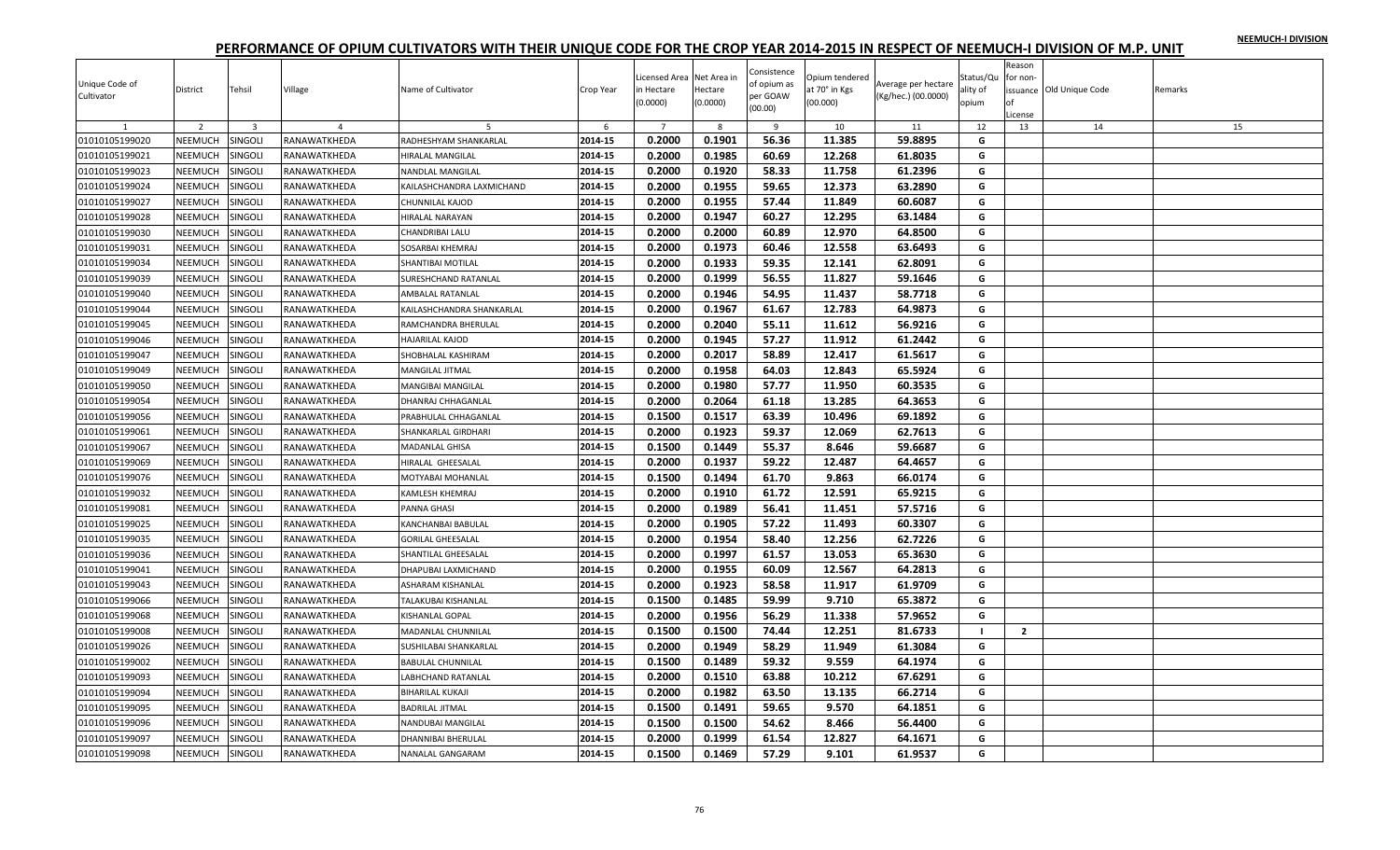| NEEMUCH-I DIVISION |  |
|--------------------|--|
|                    |  |

| Unique Code of<br>Cultivator | District       | Tehsil                  | Village         | Name of Cultivator         | Crop Year | Licensed Area Net Area in<br>in Hectare<br>(0.0000) | Hectare<br>(0.0000) | Consistence<br>of opium as<br>per GOAW<br>(00.00) | Opium tendered<br>at 70° in Kgs<br>(00.000) | Average per hectare<br>(Kg/hec.) (00.0000) | Status/Qu<br>ality of<br>opium | Reason<br>for non-<br>nf<br>License | issuance Old Unique Code | Remarks                                     |
|------------------------------|----------------|-------------------------|-----------------|----------------------------|-----------|-----------------------------------------------------|---------------------|---------------------------------------------------|---------------------------------------------|--------------------------------------------|--------------------------------|-------------------------------------|--------------------------|---------------------------------------------|
|                              | $\overline{z}$ | $\overline{\mathbf{3}}$ | $\overline{a}$  |                            | -6        | $\overline{7}$                                      | 8                   | $\overline{9}$                                    | 10                                          | 11                                         | 12                             | 13                                  | 14                       | 15                                          |
| 01010105199055               | NEEMUCH        | SINGOLI                 | RANAWATKHEDA    | <b>BANSHILAL KASHIRAM</b>  | 2014-15   | 0.2000                                              | 0.1913              | 62.15                                             | 12.590                                      | 65.8129                                    | G                              |                                     |                          |                                             |
| 01010105225010               | NEEMUCH        | SINGOLI                 | RATANGARH       | <b>GHANSHYAM MOHANLAL</b>  | 2014-15   | 0.1500                                              | 0.1499              | 64.28                                             | 9.431                                       | 62.9153                                    | G                              |                                     |                          |                                             |
| 01010105225051               | NEEMUCH        | SINGOLI                 | RATANGARH       | CHANDABAI SHANTILAL        | 2014-15   | 0.1500                                              | 0.1485              | 52.42                                             | 7.474                                       | 50.3300                                    | G                              | $\overline{a}$                      |                          |                                             |
| 01010105225009               | NEEMUCH        | SINGOLI                 | RATANGARH       | ASHOKEKUMAR BHANWARLAL     | 2014-15   | 0.1000                                              | 0.0000              | 0.00                                              | 0.000                                       | 0.0000                                     | F.                             |                                     |                          |                                             |
| 01010105225020               | <b>NEEMUCH</b> | SINGOLI                 | RATANGARH       | AXMINARAYAN JAGANNATH      | 2014-15   | 0.1500                                              | 0.1480              | 52.63                                             | 4.135                                       | 27.9392                                    | G                              | 4                                   |                          |                                             |
| 01010105225030               | NEEMUCH        | SINGOLI                 | RATANGARH       | JAGDISH BALURAM            | 2014-15   | 0.1000                                              | 0.0000              | 0.00                                              | 0.000                                       | 0.0000                                     | F.                             |                                     |                          | <b>TRANSFER / NEEM KA KHEDA</b><br>(NMH-II) |
| 01010105225054               | NEEMUCH        | SINGOLI                 | RATANGARH       | MOTILAL BHURA              | 2014-15   | 0.1500                                              | 0.1463              | 51.72                                             | 2.712                                       | 18.5373                                    | G                              | $\overline{4}$                      |                          |                                             |
| 01010105241006               | NEEMUCH        | SINGOLI                 | SANDA           | SOHANKUNWAR HAMIRSINGH     | 2014-15   | 0.2000                                              | 0.1975              | 55.23                                             | 12.024                                      | 60.8810                                    | G                              |                                     |                          |                                             |
| 01010105241001               | NEEMUCH        | SINGOLI                 | SANDA           | KAILASHCHANDRA JAGANNATH   | 2014-15   | 0.1000                                              | 0.0000              | 0.00                                              | 0.000                                       | 0.0000                                     | F.                             |                                     |                          |                                             |
| 01010105241018               | NEEMUCH        | SINGOLI                 | SANDA           | MOHANLAL SHOLA             | 2014-15   | 0.1500                                              | 0.1440              | 58.89                                             | 8.539                                       | 59.2986                                    | G                              |                                     |                          |                                             |
| 01010105241012               | NEEMUCH        | SINGOLI                 | SANDA           | NANIBAI VARDICHAND         | 2014-15   | 0.2000                                              | 0.1985              | 58.99                                             | 12.590                                      | 63.4257                                    | G                              |                                     |                          |                                             |
| 01010105241005               | NEEMUCH        | SINGOLI                 | SANDA           | KHUMANSINGH CHAINSINGH     | 2014-15   | 0.1500                                              | 0.1456              | 60.39                                             | 9.421                                       | 64.7047                                    | G                              |                                     |                          |                                             |
| 01010105241002               | NEEMUCH        | <b>SINGOLI</b>          | SANDA           | BHARAT SINGH KUMAN SINGH   | 2014-15   | 0.2000                                              | 0.2000              | 58.34                                             | 12.668                                      | 63.3400                                    | G                              |                                     |                          |                                             |
| 01010105241013               | NEEMUCH        | SINGOLI                 | SANDA           | JMRAVSINGH DEVISINGH       | 2014-15   | 0.1500                                              | 0.1448              | 64.37                                             | 9.628                                       | 66.4917                                    | G                              |                                     |                          |                                             |
| 01010105132001               | NEEMUCH        | <b>SINGOLI</b>          | SHRIPURA        | JAGDISHCHANDRA GHISULAL    | 2014-15   | 0.2000                                              | 0.1968              | 61.93                                             | 12.996                                      | 66.0366                                    | G                              |                                     |                          |                                             |
| 01010105132002               | NEEMUCH        | SINGOLI                 | SHRIPURA        | <b>IIRALAL BHAGIRATH</b>   | 2014-15   | 0.2000                                              | 0.1887              | 57.17                                             | 11.499                                      | 60.9380                                    | G                              |                                     |                          |                                             |
| 01010105132008               | NEEMUCH        | SINGOLI                 | <b>SHRIPURA</b> | KANHEYALAL KALURAM         | 2014-15   | 0.2000                                              | 0.2048              | 56.41                                             | 12.233                                      | 59.7314                                    | G                              |                                     |                          |                                             |
| 01010105132009               | NEEMUCH        | SINGOLI                 | <b>SHRIPURA</b> | NAGJIRAM LOBHIRAM          | 2014-15   | 0.2000                                              | 0.1975              | 59.20                                             | 12.356                                      | 62.5620                                    | G                              |                                     |                          |                                             |
| 01010105132010               | <b>NEEMUCH</b> | SINGOLI                 | <b>SHRIPURA</b> | RUPLAL BHERULAL            | 2014-15   | 0.2000                                              | 0.1734              | 61.02                                             | 11.306                                      | 65.2018                                    | G                              |                                     |                          |                                             |
| 01010105132016               | NEEMUCH        | SINGOLI                 | SHRIPURA        | BHAGWANLAL BHERULAL        | 2014-15   | 0.2000                                              | 0.1644              | 58.86                                             | 10.023                                      | 60.9672                                    | G                              |                                     |                          |                                             |
| 01010105132019               | NEEMUCH        | SINGOLI                 | <b>SHRIPURA</b> | RAMLAL LOBHIRAM            | 2014-15   | 0.2000                                              | 0.1898              | 65.35                                             | 12.818                                      | 67.5342                                    | G                              |                                     |                          |                                             |
| 01010105132021               | <b>NEEMUCH</b> | SINGOLI                 | <b>SHRIPURA</b> | ABHCHAND KALURAM           | 2014-15   | 0.2000                                              | 0.2040              | 60.62                                             | 12.678                                      | 62.1471                                    | G                              |                                     |                          |                                             |
| 01010105132022               | NEEMUCH        | SINGOLI                 | SHRIPURA        | SHIVELAL GHASILAL          | 2014-15   | 0.2000                                              | 0.1899              | 61.70                                             | 12.217                                      | 64.3339                                    | G                              |                                     |                          |                                             |
| 01010105132024               | NEEMUCH        | <b>SINGOLI</b>          | <b>SHRIPURA</b> | SUKHLAL DHOKAL             | 2014-15   | 0.2000                                              | 0.1957              | 58.15                                             | 12.261                                      | 62.6520                                    | G                              |                                     |                          |                                             |
| 01010105132026               | NEEMUCH        | SINGOLI                 | <b>SHRIPURA</b> | SHAMBHULAL HIRA            | 2014-15   | 0.2000                                              | 0.2008              | 58.40                                             | 12.456                                      | 62.0319                                    | G                              |                                     |                          |                                             |
| 01010105132027               | <b>NEEMUCH</b> | SINGOLI                 | <b>SHRIPURA</b> | RUKMANBAI HIRALAL          | 2014-15   | 0.2000                                              | 0.1943              | 57.47                                             | 11.855                                      | 61.0139                                    | G                              |                                     |                          |                                             |
| 01010105132028               | NEEMUCH        | SINGOLI                 | SHRIPURA        | VANALAL KHEMRAJ            | 2014-15   | 0.2000                                              | 0.1981              | 62.76                                             | 13.099                                      | 66.1232                                    | G                              |                                     |                          |                                             |
| 01010105132029               | NEEMUCH        | SINGOLI                 | SHRIPURA        | KANHEYALAL VARDICHAND      | 2014-15   | 0.2000                                              | 0.1925              | 58.81                                             | 12.190                                      | 63.3247                                    | G                              |                                     |                          |                                             |
| 01010105132031               | NEEMUCH        | SINGOLI                 | <b>SHRIPURA</b> | ANACHHIBAI GHASILAL        | 2014-15   | 0.2000                                              | 0.2041              | 59.74                                             | 12.656                                      | 62.0088                                    | G                              |                                     |                          |                                             |
| 01010105132032               | NEEMUCH        | <b>SINGOLI</b>          | <b>SHRIPURA</b> | ONKARLAL DULICHAND         | 2014-15   | 0.2000                                              | 0.1894              | 59.65                                             | 12.015                                      | 63.4372                                    | G                              |                                     |                          |                                             |
| 01010105132033               | NEEMUCH        | SINGOLI                 | SHRIPURA        | <b>HIRALAL DEVA</b>        | 2014-15   | 0.2000                                              | 0.2002              | 61.39                                             | 13.269                                      | 66.2787                                    | G                              |                                     |                          |                                             |
| 01010105132034               | NEEMUCH        | <b>SINGOLI</b>          | SHRIPURA        | SHYAMLAL HARLAL            | 2014-15   | 0.2000                                              | 0.2022              | 55.66                                             | 12.150                                      | 60.0890                                    | G                              |                                     |                          |                                             |
| 01010105132037               | NEEMUCH        | SINGOLI                 | <b>SHRIPURA</b> | SHANKARLAL NANALAL         | 2014-15   | 0.2000                                              | 0.1887              | 58.42                                             | 12.068                                      | 63.9534                                    | G                              |                                     |                          |                                             |
| 01010105132038               | NEEMUCH        | SINGOLI                 | <b>SHRIPURA</b> | SHANKARLAL BHAGWAN         | 2014-15   | 0.2000                                              | 0.2025              | 59.25                                             | 12.866                                      | 63.5358                                    | G                              |                                     |                          |                                             |
| 01010105132039               | NEEMUCH        | SINGOLI                 | SHRIPURA        | SHANKARLAL GHASILAL        | 2014-15   | 0.2000                                              | 0.2013              | 60.19                                             | 13.078                                      | 64.9677                                    | G                              |                                     |                          |                                             |
| 01010105132040               | NEEMUCH        | SINGOLI                 | <b>SHRIPURA</b> | GHEESALAL CHUNNILAL        | 2014-15   | 0.2000                                              | 0.2013              | 59.26                                             | 12.817                                      | 63.6711                                    | G                              |                                     |                          |                                             |
| 01010105132042               | <b>NEEMUCH</b> | SINGOLI                 | <b>SHRIPURA</b> | MULCHAND DHOKAL            | 2014-15   | 0.2000                                              | 0.1957              | 59.44                                             | 12.508                                      | 63.9142                                    | G                              |                                     |                          |                                             |
| 01010105132044               | <b>NEEMUCH</b> | SINGOLI                 | SHRIPURA        | <b>DHAPUBAI VARDICHAND</b> | 2014-15   | 0.2000                                              | 0.1943              | 58.94                                             | 12.327                                      | 63.4431                                    | G                              |                                     |                          |                                             |
| 01010105132045               | NEEMUCH        | SINGOLI                 | <b>SHRIPURA</b> | NANALAL ONKAR              | 2014-15   | 0.2000                                              | 0.1993              | 58.61                                             | 12.651                                      | 63.4772                                    | G                              |                                     |                          |                                             |
| 01010105132049               | <b>NEEMUCH</b> | SINGOLI                 | <b>SHRIPURA</b> | PRABHULAL DHOKAL           | 2014-15   | 0.2000                                              | 0.1993              | 61.23                                             | 13.217                                      | 66.3171                                    | G                              |                                     |                          |                                             |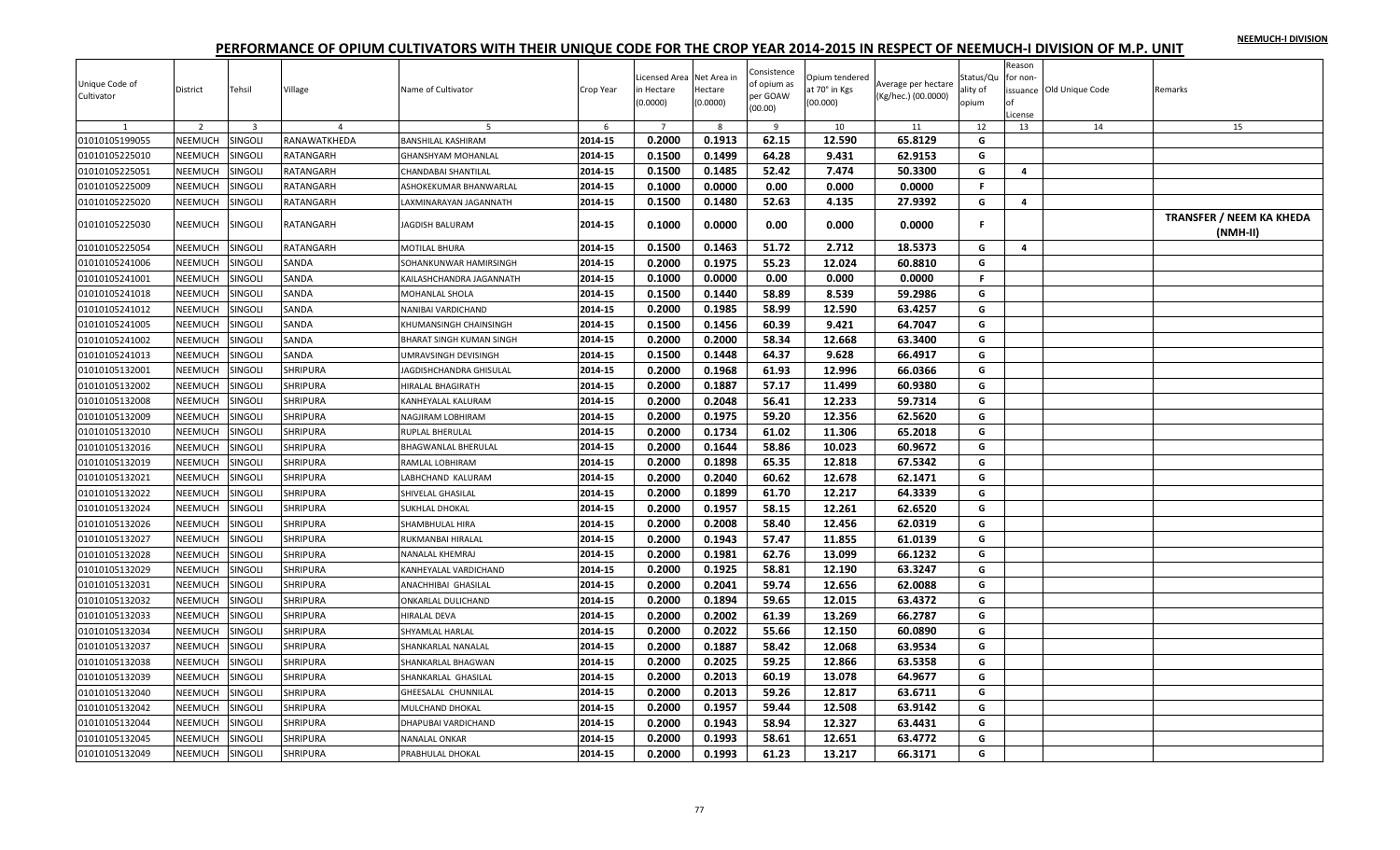|  |  | NEEMUCH-I DIVISION |
|--|--|--------------------|
|  |  |                    |

| 5<br>6<br>10<br>11<br>0.1732<br>0.2000<br>58.36<br>10.430<br>60.2194<br>01010105132046<br><b>NEEMUCH</b><br>SINGOLI<br><b>SHRIPURA</b><br>2014-15<br>RAMESHWAR MANGILAL<br>G<br>0.2000<br>0.1795<br>62.86<br>61.4819<br>01010105132006<br>NEEMUCH<br>SINGOLI<br>SHRIPURA<br>2014-15<br>11.036<br>G<br>SHIVELAL ONKARLAL<br>0.2000<br>0.1977<br>50.04<br>10.230<br>51.7451<br>NEEMUCH<br>2014-15<br>G<br>4<br>01010105132014<br>SINGOLI<br>SHRIPURA<br>NANDLAL SURAJMAL<br><b>NEEMUCH</b><br>2014-15<br>0.2020<br>62.51<br>01010105132023<br>SINGOLI<br><b>SHRIPURA</b><br>0.2000<br>12.859<br>63.6584<br>G<br>NANDLAL CHHAGANLAL<br>2014-15<br>0.1500<br>0.1553<br><b>NEEMUCH</b><br>SINGOLI<br>53.33<br>8.830<br>56.8577<br>G<br>01010105132025<br><b>SHRIPURA</b><br><b>HEERIBAI BADRILAL</b><br>62.20<br>9.552<br>NEEMUCH<br>SINGOLI<br>0.1500<br>0.1474<br>64.8033<br>G<br>01010105132003<br><b>SHRIPURA</b><br>2014-15<br>01010105200051<br><b>IIRALAL LOBHIRAM</b><br>2014-15<br>12.656<br>01010102216047<br>NEEMUCH<br><b>JAWAD</b><br><b>SUTHOLI</b><br>0.2000<br>0.1948<br>61.65<br>64.9692<br>G<br>BAPULAL JAGANNATH<br>0.2000<br>0.2016<br>62.62<br>12.837<br>01010102216049<br>NEEMUCH<br><b>AWAD</b><br><b>SUTHOLI</b><br>2014-15<br>63.6756<br>G<br>CHHAGANLAL LAXMINARAYAN<br>01010102216050<br><b>NEEMUCH</b><br><b>SUTHOLI</b><br>2014-15<br>0.2000<br>0.1872<br>58.67<br>11.256<br>60.1282<br>G<br><b>AWAD</b><br>GANGABAI RADHESHYAM<br>0.2000<br>01010102216053<br>NEEMUCH<br><b>JAWAD</b><br><b>SUTHOLI</b><br>2014-15<br>0.2016<br>60.25<br>12.644<br>62.7183<br>OMPRAKSH BHANWARLAL<br>G<br>0.2000<br>0.1922<br>NEEMUCH<br>AWAD<br><b>SUTHOLI</b><br>2014-15<br>60.38<br>12.111<br>63.0125<br>G<br>01010102216054<br>JAMNALAL PRABHULAL<br>0.1500<br>0.1460<br>60.62<br>2014-15<br>9.110<br>62.3973<br>G<br>01010102216055<br><b>NEEMUCH</b><br>AWAD<br><b>SUTHOLI</b><br><b>BHANWARLAL RAMNIVAS</b><br>NEEMUCH<br>2014-15<br>0.2000<br>0.2017<br>62.49<br>12.891<br>63.9118<br>G<br>01010102216056<br><b>AWAD</b><br><b>SUTHOLI</b><br>MAHENDRAKUMAR SHRIRAM<br>0.2000<br>0.1980<br>62.14<br>12.836<br>64.8283<br>NEEMUCH<br>2014-15<br>G<br>01010102216057<br>AWAD<br><b>SUTHOLI</b><br>GANESHRAM PRABHULAL<br>NEEMUCH<br>0.2020<br>64.77<br>01010102216058<br><b>JAWAD</b><br><b>SUTHOLI</b><br>2014-15<br>0.2000<br>13.500<br>66.8317<br>G<br>KISHANLAL HIRALAL<br>2014-15<br>0.2000<br>0.2015<br>64.82<br><b>NEEMUCH</b><br>13.677<br>67.8759<br>G<br>01010102216059<br><b>AWAD</b><br><b>SUTHOLI</b><br>AMRITLAL MANGILAL<br>NEEMUCH<br>0.2000<br>0.2045<br>65.59<br>13.596<br>66.4841<br>G<br>01010102216060<br>AWAD<br>SUTHOLI<br>2014-15<br>AXMAN VARDA<br>0.2000<br>0.1960<br>58.37<br>11.707<br>01010102216062<br>NEEMUCH<br><b>JAWAD</b><br><b>SUTHOLI</b><br>2014-15<br>59.7296<br>G<br>ONKARLAL PRABHULAL<br>0.2000<br>0.1955<br>63.04<br>12.833<br>65.6419<br>01010102216066<br>NEEMUCH<br><b>JAWAD</b><br><b>SUTHOLI</b><br>2014-15<br>G<br>PANNALAL RAMNIVAS<br>0.1968<br>01010102216067<br><b>NEEMUCH</b><br><b>AWAD</b><br><b>SUTHOLI</b><br>2014-15<br>0.2000<br>65.81<br>13.444<br>68.3130<br>G<br>CHHOGALAL MANGILAL<br>2014-15<br>0.2000<br>0.2016<br>60.23<br>12.786<br>63.4226<br>G<br>NEEMUCH<br><b>SUTHOLI</b><br>01010102216068<br><b>JAWAD</b><br>RAJARAM BALURAM<br>0.2000<br>0.1940<br>64.21<br>12.980<br>66.9072<br>NEEMUCH<br><b>AWAD</b><br>2014-15<br>G<br>01010102216069<br><b>SUTHOLI</b><br>MOHANLAL KISHANLAL<br>0.1500<br>0.1523<br><b>NEEMUCH</b><br>2014-15<br>58.01<br>9.050<br>59.4222<br>01010102216070<br><b>AWAD</b><br><b>SUTHOLI</b><br>NARAYAN BHUWANA<br>G<br><b>NEEMUCH</b><br>2014-15<br>0.2000<br>0.1955<br>60.33<br>12.109<br>61.9386<br>G<br>01010102216072<br><b>AWAD</b><br><b>SUTHOLI</b><br>NANDLAL ONKARLAL<br>0.2000<br>0.2024<br>62.77<br>12.895<br>63.7105<br>NEEMUCH<br>RAMLAL SALIGRAM<br>2014-15<br>G<br>01010102216073<br>AWAD<br><b>SUTHOLI</b><br>NEEMUCH<br>2014-15<br>0.1500<br>0.1501<br>01010102216075<br><b>AWAD</b><br><b>SUTHOLI</b><br>60.64<br>9.399<br>62.6183<br>G<br>MADANLAL ONKAR<br>0.1500<br>0.0507<br>01010102216077<br><b>NEEMUCH</b><br><b>JAWAD</b><br><b>SUTHOLI</b><br>2014-15<br>65.30<br>3.489<br>68.8166<br>G<br><b>MANGU BALA</b><br>60.46<br>NEEMUCH<br>0.2000<br>0.2013<br>12.498<br>62.0864<br>G<br>01010102216080<br><b>JAWAD</b><br><b>SUTHOLI</b><br>2014-15<br>RAMRATAN GANGARAM<br>2014-15<br>0.2017<br>13.835<br>01010102216081<br>NEEMUCH<br><b>JAWAD</b><br><b>SUTHOLI</b><br>0.2000<br>65.13<br>68.5920<br>G<br>HIRALAL BHANWARLAL<br>0.2000<br>2014-15<br>0.1980<br>56.10<br>11.693<br>59.0556<br>G<br>01010102216082<br>NEEMUCH<br><b>AWAD</b><br><b>SUTHOLI</b><br>RAMCHANDRA KISHANLAL<br>01010102216083<br><b>NEEMUCH</b><br><b>SUTHOLI</b><br>2014-15<br>0.1500<br>0.1515<br>62.34<br>9.556<br>63.0759<br>G<br><b>AWAD</b><br>KANHEYALAL NANDLAL<br>0.2000<br>2014-15<br>0.1997<br>59.16<br>10.885<br>54.5068<br>01010102216084<br>NEEMUCH<br><b>JAWAD</b><br><b>SUTHOLI</b><br>G<br>SITARAM BHUWANIRAM<br>4<br>0.1500<br>0.1504<br>58.76<br>9.032<br>NEEMUCH<br>2014-15<br>60.0532<br>G<br>01010102216085<br><b>AWAD</b><br><b>SUTHOLI</b><br>RAMSUKH BHUWANA<br>0.2016<br>2014-15<br>0.2000<br>61.85<br>12.679<br>62.8919<br>01010102216086<br>NEEMUCH<br><b>AWAD</b><br><b>SUTHOLI</b><br>SHRIRAM KANHEYALAL<br>G<br>0.1500<br>01010102216087<br>NEEMUCH<br><b>SUTHOLI</b><br>2014-15<br>0.1500<br>61.97<br>9.481<br>63.2067<br>G<br><b>AWAD</b><br>SHANTIBAI CHENRAM<br>NEEMUCH<br>0.2000<br>0.2041<br>58.91<br>12.085<br>59.2112<br>01010102216090<br><b>JAWAD</b><br><b>SUTHOLI</b><br>2014-15<br>G<br>GOMRAJ MUNSHIJI<br>NEEMUCH<br>0.1994<br>58.90<br><b>JAWAD</b><br><b>SUTHOLI</b><br>2014-15<br>0.2000<br>11.730<br>58.8265<br>G<br>01010102216091<br><b>IEMRAJ MUNSHIJI</b><br>0.2000<br>01010102216093<br>NEEMUCH<br><b>AWAD</b><br><b>SUTHOLI</b><br>2014-15<br>0.2000<br>56.96<br>11.685<br>58.4250<br>G<br>SHANTILAL KALUJI<br>0.1500<br>0.1490<br>63.66<br>9.976<br>66.9530<br>G<br>NEEMUCH<br>2014-15<br>01010102216096<br><b>AWAD</b><br><b>SUTHOLI</b><br>SHIVENARAYAN GULABCHAND<br>0.2024<br>13.063<br>01010102216098<br>NEEMUCH<br><b>JAWAD</b><br><b>SUTHOLI</b><br>2014-15<br>0.2000<br>63.90<br>64.5405<br>G<br>DEVILAL BANSHILAL<br>2014-15<br>0.2000<br>0.2080<br>57.92<br>12.229<br>G<br><b>NEEMUCH</b><br>58.7933<br>01010102216103<br><b>JAWAD</b><br><b>SUTHOLI</b><br><b>NOJIBAI BHERULAL</b> | Unique Code of<br>Cultivator | District       | Tehsil                  | Village        | Name of Cultivator | Crop Year | Licensed Area Net Area in<br>in Hectare<br>(0.0000) | Hectare<br>(0.0000) | Consistence<br>of opium as<br>per GOAW<br>(00.00) | Opium tendered<br>at 70° in Kgs<br>(00.000) | Average per hectare<br>(Kg/hec.) (00.0000) | Status/Qu<br>ality of<br>opium | Reason<br>for non-<br>оf<br>License | issuance Old Unique Code | Remarks |
|-------------------------------------------------------------------------------------------------------------------------------------------------------------------------------------------------------------------------------------------------------------------------------------------------------------------------------------------------------------------------------------------------------------------------------------------------------------------------------------------------------------------------------------------------------------------------------------------------------------------------------------------------------------------------------------------------------------------------------------------------------------------------------------------------------------------------------------------------------------------------------------------------------------------------------------------------------------------------------------------------------------------------------------------------------------------------------------------------------------------------------------------------------------------------------------------------------------------------------------------------------------------------------------------------------------------------------------------------------------------------------------------------------------------------------------------------------------------------------------------------------------------------------------------------------------------------------------------------------------------------------------------------------------------------------------------------------------------------------------------------------------------------------------------------------------------------------------------------------------------------------------------------------------------------------------------------------------------------------------------------------------------------------------------------------------------------------------------------------------------------------------------------------------------------------------------------------------------------------------------------------------------------------------------------------------------------------------------------------------------------------------------------------------------------------------------------------------------------------------------------------------------------------------------------------------------------------------------------------------------------------------------------------------------------------------------------------------------------------------------------------------------------------------------------------------------------------------------------------------------------------------------------------------------------------------------------------------------------------------------------------------------------------------------------------------------------------------------------------------------------------------------------------------------------------------------------------------------------------------------------------------------------------------------------------------------------------------------------------------------------------------------------------------------------------------------------------------------------------------------------------------------------------------------------------------------------------------------------------------------------------------------------------------------------------------------------------------------------------------------------------------------------------------------------------------------------------------------------------------------------------------------------------------------------------------------------------------------------------------------------------------------------------------------------------------------------------------------------------------------------------------------------------------------------------------------------------------------------------------------------------------------------------------------------------------------------------------------------------------------------------------------------------------------------------------------------------------------------------------------------------------------------------------------------------------------------------------------------------------------------------------------------------------------------------------------------------------------------------------------------------------------------------------------------------------------------------------------------------------------------------------------------------------------------------------------------------------------------------------------------------------------------------------------------------------------------------------------------------------------------------------------------------------------------------------------------------------------------------------------------------------------------------------------------------------------------------------------------------------------------------------------------------------------------------------------------------------------------------------------------------------------------------------------------------------------------------------------------------------------------------------------------------------------------------------------------------------------------------------------------------------------------------------------------------------------------------------------------------------------------------------------------------------------------------------------------------------------------------------------------------------------------------------------------------------------------------------------------------------------------------------------------------------------------------------------------------------------------------------------------------------------------------------------------------------------------------------------------------------------------------------------------------------------------------------------------------------------------|------------------------------|----------------|-------------------------|----------------|--------------------|-----------|-----------------------------------------------------|---------------------|---------------------------------------------------|---------------------------------------------|--------------------------------------------|--------------------------------|-------------------------------------|--------------------------|---------|
|                                                                                                                                                                                                                                                                                                                                                                                                                                                                                                                                                                                                                                                                                                                                                                                                                                                                                                                                                                                                                                                                                                                                                                                                                                                                                                                                                                                                                                                                                                                                                                                                                                                                                                                                                                                                                                                                                                                                                                                                                                                                                                                                                                                                                                                                                                                                                                                                                                                                                                                                                                                                                                                                                                                                                                                                                                                                                                                                                                                                                                                                                                                                                                                                                                                                                                                                                                                                                                                                                                                                                                                                                                                                                                                                                                                                                                                                                                                                                                                                                                                                                                                                                                                                                                                                                                                                                                                                                                                                                                                                                                                                                                                                                                                                                                                                                                                                                                                                                                                                                                                                                                                                                                                                                                                                                                                                                                                                                                                                                                                                                                                                                                                                                                                                                                                                                                                                                                                                                                                                                                                                                                                                                                                                                                                                                                                                                                                                                                                                         |                              | $\overline{z}$ | $\overline{\mathbf{3}}$ | $\overline{4}$ |                    |           | $\overline{7}$                                      | 8                   | $\overline{9}$                                    |                                             |                                            | 12                             | 13                                  | 14                       | 15      |
|                                                                                                                                                                                                                                                                                                                                                                                                                                                                                                                                                                                                                                                                                                                                                                                                                                                                                                                                                                                                                                                                                                                                                                                                                                                                                                                                                                                                                                                                                                                                                                                                                                                                                                                                                                                                                                                                                                                                                                                                                                                                                                                                                                                                                                                                                                                                                                                                                                                                                                                                                                                                                                                                                                                                                                                                                                                                                                                                                                                                                                                                                                                                                                                                                                                                                                                                                                                                                                                                                                                                                                                                                                                                                                                                                                                                                                                                                                                                                                                                                                                                                                                                                                                                                                                                                                                                                                                                                                                                                                                                                                                                                                                                                                                                                                                                                                                                                                                                                                                                                                                                                                                                                                                                                                                                                                                                                                                                                                                                                                                                                                                                                                                                                                                                                                                                                                                                                                                                                                                                                                                                                                                                                                                                                                                                                                                                                                                                                                                                         |                              |                |                         |                |                    |           |                                                     |                     |                                                   |                                             |                                            |                                |                                     |                          |         |
|                                                                                                                                                                                                                                                                                                                                                                                                                                                                                                                                                                                                                                                                                                                                                                                                                                                                                                                                                                                                                                                                                                                                                                                                                                                                                                                                                                                                                                                                                                                                                                                                                                                                                                                                                                                                                                                                                                                                                                                                                                                                                                                                                                                                                                                                                                                                                                                                                                                                                                                                                                                                                                                                                                                                                                                                                                                                                                                                                                                                                                                                                                                                                                                                                                                                                                                                                                                                                                                                                                                                                                                                                                                                                                                                                                                                                                                                                                                                                                                                                                                                                                                                                                                                                                                                                                                                                                                                                                                                                                                                                                                                                                                                                                                                                                                                                                                                                                                                                                                                                                                                                                                                                                                                                                                                                                                                                                                                                                                                                                                                                                                                                                                                                                                                                                                                                                                                                                                                                                                                                                                                                                                                                                                                                                                                                                                                                                                                                                                                         |                              |                |                         |                |                    |           |                                                     |                     |                                                   |                                             |                                            |                                |                                     |                          |         |
|                                                                                                                                                                                                                                                                                                                                                                                                                                                                                                                                                                                                                                                                                                                                                                                                                                                                                                                                                                                                                                                                                                                                                                                                                                                                                                                                                                                                                                                                                                                                                                                                                                                                                                                                                                                                                                                                                                                                                                                                                                                                                                                                                                                                                                                                                                                                                                                                                                                                                                                                                                                                                                                                                                                                                                                                                                                                                                                                                                                                                                                                                                                                                                                                                                                                                                                                                                                                                                                                                                                                                                                                                                                                                                                                                                                                                                                                                                                                                                                                                                                                                                                                                                                                                                                                                                                                                                                                                                                                                                                                                                                                                                                                                                                                                                                                                                                                                                                                                                                                                                                                                                                                                                                                                                                                                                                                                                                                                                                                                                                                                                                                                                                                                                                                                                                                                                                                                                                                                                                                                                                                                                                                                                                                                                                                                                                                                                                                                                                                         |                              |                |                         |                |                    |           |                                                     |                     |                                                   |                                             |                                            |                                |                                     |                          |         |
|                                                                                                                                                                                                                                                                                                                                                                                                                                                                                                                                                                                                                                                                                                                                                                                                                                                                                                                                                                                                                                                                                                                                                                                                                                                                                                                                                                                                                                                                                                                                                                                                                                                                                                                                                                                                                                                                                                                                                                                                                                                                                                                                                                                                                                                                                                                                                                                                                                                                                                                                                                                                                                                                                                                                                                                                                                                                                                                                                                                                                                                                                                                                                                                                                                                                                                                                                                                                                                                                                                                                                                                                                                                                                                                                                                                                                                                                                                                                                                                                                                                                                                                                                                                                                                                                                                                                                                                                                                                                                                                                                                                                                                                                                                                                                                                                                                                                                                                                                                                                                                                                                                                                                                                                                                                                                                                                                                                                                                                                                                                                                                                                                                                                                                                                                                                                                                                                                                                                                                                                                                                                                                                                                                                                                                                                                                                                                                                                                                                                         |                              |                |                         |                |                    |           |                                                     |                     |                                                   |                                             |                                            |                                |                                     |                          |         |
|                                                                                                                                                                                                                                                                                                                                                                                                                                                                                                                                                                                                                                                                                                                                                                                                                                                                                                                                                                                                                                                                                                                                                                                                                                                                                                                                                                                                                                                                                                                                                                                                                                                                                                                                                                                                                                                                                                                                                                                                                                                                                                                                                                                                                                                                                                                                                                                                                                                                                                                                                                                                                                                                                                                                                                                                                                                                                                                                                                                                                                                                                                                                                                                                                                                                                                                                                                                                                                                                                                                                                                                                                                                                                                                                                                                                                                                                                                                                                                                                                                                                                                                                                                                                                                                                                                                                                                                                                                                                                                                                                                                                                                                                                                                                                                                                                                                                                                                                                                                                                                                                                                                                                                                                                                                                                                                                                                                                                                                                                                                                                                                                                                                                                                                                                                                                                                                                                                                                                                                                                                                                                                                                                                                                                                                                                                                                                                                                                                                                         |                              |                |                         |                |                    |           |                                                     |                     |                                                   |                                             |                                            |                                |                                     |                          |         |
|                                                                                                                                                                                                                                                                                                                                                                                                                                                                                                                                                                                                                                                                                                                                                                                                                                                                                                                                                                                                                                                                                                                                                                                                                                                                                                                                                                                                                                                                                                                                                                                                                                                                                                                                                                                                                                                                                                                                                                                                                                                                                                                                                                                                                                                                                                                                                                                                                                                                                                                                                                                                                                                                                                                                                                                                                                                                                                                                                                                                                                                                                                                                                                                                                                                                                                                                                                                                                                                                                                                                                                                                                                                                                                                                                                                                                                                                                                                                                                                                                                                                                                                                                                                                                                                                                                                                                                                                                                                                                                                                                                                                                                                                                                                                                                                                                                                                                                                                                                                                                                                                                                                                                                                                                                                                                                                                                                                                                                                                                                                                                                                                                                                                                                                                                                                                                                                                                                                                                                                                                                                                                                                                                                                                                                                                                                                                                                                                                                                                         |                              |                |                         |                |                    |           |                                                     |                     |                                                   |                                             |                                            |                                |                                     |                          |         |
|                                                                                                                                                                                                                                                                                                                                                                                                                                                                                                                                                                                                                                                                                                                                                                                                                                                                                                                                                                                                                                                                                                                                                                                                                                                                                                                                                                                                                                                                                                                                                                                                                                                                                                                                                                                                                                                                                                                                                                                                                                                                                                                                                                                                                                                                                                                                                                                                                                                                                                                                                                                                                                                                                                                                                                                                                                                                                                                                                                                                                                                                                                                                                                                                                                                                                                                                                                                                                                                                                                                                                                                                                                                                                                                                                                                                                                                                                                                                                                                                                                                                                                                                                                                                                                                                                                                                                                                                                                                                                                                                                                                                                                                                                                                                                                                                                                                                                                                                                                                                                                                                                                                                                                                                                                                                                                                                                                                                                                                                                                                                                                                                                                                                                                                                                                                                                                                                                                                                                                                                                                                                                                                                                                                                                                                                                                                                                                                                                                                                         |                              |                |                         |                |                    |           |                                                     |                     |                                                   |                                             |                                            |                                |                                     |                          |         |
|                                                                                                                                                                                                                                                                                                                                                                                                                                                                                                                                                                                                                                                                                                                                                                                                                                                                                                                                                                                                                                                                                                                                                                                                                                                                                                                                                                                                                                                                                                                                                                                                                                                                                                                                                                                                                                                                                                                                                                                                                                                                                                                                                                                                                                                                                                                                                                                                                                                                                                                                                                                                                                                                                                                                                                                                                                                                                                                                                                                                                                                                                                                                                                                                                                                                                                                                                                                                                                                                                                                                                                                                                                                                                                                                                                                                                                                                                                                                                                                                                                                                                                                                                                                                                                                                                                                                                                                                                                                                                                                                                                                                                                                                                                                                                                                                                                                                                                                                                                                                                                                                                                                                                                                                                                                                                                                                                                                                                                                                                                                                                                                                                                                                                                                                                                                                                                                                                                                                                                                                                                                                                                                                                                                                                                                                                                                                                                                                                                                                         |                              |                |                         |                |                    |           |                                                     |                     |                                                   |                                             |                                            |                                |                                     |                          |         |
|                                                                                                                                                                                                                                                                                                                                                                                                                                                                                                                                                                                                                                                                                                                                                                                                                                                                                                                                                                                                                                                                                                                                                                                                                                                                                                                                                                                                                                                                                                                                                                                                                                                                                                                                                                                                                                                                                                                                                                                                                                                                                                                                                                                                                                                                                                                                                                                                                                                                                                                                                                                                                                                                                                                                                                                                                                                                                                                                                                                                                                                                                                                                                                                                                                                                                                                                                                                                                                                                                                                                                                                                                                                                                                                                                                                                                                                                                                                                                                                                                                                                                                                                                                                                                                                                                                                                                                                                                                                                                                                                                                                                                                                                                                                                                                                                                                                                                                                                                                                                                                                                                                                                                                                                                                                                                                                                                                                                                                                                                                                                                                                                                                                                                                                                                                                                                                                                                                                                                                                                                                                                                                                                                                                                                                                                                                                                                                                                                                                                         |                              |                |                         |                |                    |           |                                                     |                     |                                                   |                                             |                                            |                                |                                     |                          |         |
|                                                                                                                                                                                                                                                                                                                                                                                                                                                                                                                                                                                                                                                                                                                                                                                                                                                                                                                                                                                                                                                                                                                                                                                                                                                                                                                                                                                                                                                                                                                                                                                                                                                                                                                                                                                                                                                                                                                                                                                                                                                                                                                                                                                                                                                                                                                                                                                                                                                                                                                                                                                                                                                                                                                                                                                                                                                                                                                                                                                                                                                                                                                                                                                                                                                                                                                                                                                                                                                                                                                                                                                                                                                                                                                                                                                                                                                                                                                                                                                                                                                                                                                                                                                                                                                                                                                                                                                                                                                                                                                                                                                                                                                                                                                                                                                                                                                                                                                                                                                                                                                                                                                                                                                                                                                                                                                                                                                                                                                                                                                                                                                                                                                                                                                                                                                                                                                                                                                                                                                                                                                                                                                                                                                                                                                                                                                                                                                                                                                                         |                              |                |                         |                |                    |           |                                                     |                     |                                                   |                                             |                                            |                                |                                     |                          |         |
|                                                                                                                                                                                                                                                                                                                                                                                                                                                                                                                                                                                                                                                                                                                                                                                                                                                                                                                                                                                                                                                                                                                                                                                                                                                                                                                                                                                                                                                                                                                                                                                                                                                                                                                                                                                                                                                                                                                                                                                                                                                                                                                                                                                                                                                                                                                                                                                                                                                                                                                                                                                                                                                                                                                                                                                                                                                                                                                                                                                                                                                                                                                                                                                                                                                                                                                                                                                                                                                                                                                                                                                                                                                                                                                                                                                                                                                                                                                                                                                                                                                                                                                                                                                                                                                                                                                                                                                                                                                                                                                                                                                                                                                                                                                                                                                                                                                                                                                                                                                                                                                                                                                                                                                                                                                                                                                                                                                                                                                                                                                                                                                                                                                                                                                                                                                                                                                                                                                                                                                                                                                                                                                                                                                                                                                                                                                                                                                                                                                                         |                              |                |                         |                |                    |           |                                                     |                     |                                                   |                                             |                                            |                                |                                     |                          |         |
|                                                                                                                                                                                                                                                                                                                                                                                                                                                                                                                                                                                                                                                                                                                                                                                                                                                                                                                                                                                                                                                                                                                                                                                                                                                                                                                                                                                                                                                                                                                                                                                                                                                                                                                                                                                                                                                                                                                                                                                                                                                                                                                                                                                                                                                                                                                                                                                                                                                                                                                                                                                                                                                                                                                                                                                                                                                                                                                                                                                                                                                                                                                                                                                                                                                                                                                                                                                                                                                                                                                                                                                                                                                                                                                                                                                                                                                                                                                                                                                                                                                                                                                                                                                                                                                                                                                                                                                                                                                                                                                                                                                                                                                                                                                                                                                                                                                                                                                                                                                                                                                                                                                                                                                                                                                                                                                                                                                                                                                                                                                                                                                                                                                                                                                                                                                                                                                                                                                                                                                                                                                                                                                                                                                                                                                                                                                                                                                                                                                                         |                              |                |                         |                |                    |           |                                                     |                     |                                                   |                                             |                                            |                                |                                     |                          |         |
|                                                                                                                                                                                                                                                                                                                                                                                                                                                                                                                                                                                                                                                                                                                                                                                                                                                                                                                                                                                                                                                                                                                                                                                                                                                                                                                                                                                                                                                                                                                                                                                                                                                                                                                                                                                                                                                                                                                                                                                                                                                                                                                                                                                                                                                                                                                                                                                                                                                                                                                                                                                                                                                                                                                                                                                                                                                                                                                                                                                                                                                                                                                                                                                                                                                                                                                                                                                                                                                                                                                                                                                                                                                                                                                                                                                                                                                                                                                                                                                                                                                                                                                                                                                                                                                                                                                                                                                                                                                                                                                                                                                                                                                                                                                                                                                                                                                                                                                                                                                                                                                                                                                                                                                                                                                                                                                                                                                                                                                                                                                                                                                                                                                                                                                                                                                                                                                                                                                                                                                                                                                                                                                                                                                                                                                                                                                                                                                                                                                                         |                              |                |                         |                |                    |           |                                                     |                     |                                                   |                                             |                                            |                                |                                     |                          |         |
|                                                                                                                                                                                                                                                                                                                                                                                                                                                                                                                                                                                                                                                                                                                                                                                                                                                                                                                                                                                                                                                                                                                                                                                                                                                                                                                                                                                                                                                                                                                                                                                                                                                                                                                                                                                                                                                                                                                                                                                                                                                                                                                                                                                                                                                                                                                                                                                                                                                                                                                                                                                                                                                                                                                                                                                                                                                                                                                                                                                                                                                                                                                                                                                                                                                                                                                                                                                                                                                                                                                                                                                                                                                                                                                                                                                                                                                                                                                                                                                                                                                                                                                                                                                                                                                                                                                                                                                                                                                                                                                                                                                                                                                                                                                                                                                                                                                                                                                                                                                                                                                                                                                                                                                                                                                                                                                                                                                                                                                                                                                                                                                                                                                                                                                                                                                                                                                                                                                                                                                                                                                                                                                                                                                                                                                                                                                                                                                                                                                                         |                              |                |                         |                |                    |           |                                                     |                     |                                                   |                                             |                                            |                                |                                     |                          |         |
|                                                                                                                                                                                                                                                                                                                                                                                                                                                                                                                                                                                                                                                                                                                                                                                                                                                                                                                                                                                                                                                                                                                                                                                                                                                                                                                                                                                                                                                                                                                                                                                                                                                                                                                                                                                                                                                                                                                                                                                                                                                                                                                                                                                                                                                                                                                                                                                                                                                                                                                                                                                                                                                                                                                                                                                                                                                                                                                                                                                                                                                                                                                                                                                                                                                                                                                                                                                                                                                                                                                                                                                                                                                                                                                                                                                                                                                                                                                                                                                                                                                                                                                                                                                                                                                                                                                                                                                                                                                                                                                                                                                                                                                                                                                                                                                                                                                                                                                                                                                                                                                                                                                                                                                                                                                                                                                                                                                                                                                                                                                                                                                                                                                                                                                                                                                                                                                                                                                                                                                                                                                                                                                                                                                                                                                                                                                                                                                                                                                                         |                              |                |                         |                |                    |           |                                                     |                     |                                                   |                                             |                                            |                                |                                     |                          |         |
|                                                                                                                                                                                                                                                                                                                                                                                                                                                                                                                                                                                                                                                                                                                                                                                                                                                                                                                                                                                                                                                                                                                                                                                                                                                                                                                                                                                                                                                                                                                                                                                                                                                                                                                                                                                                                                                                                                                                                                                                                                                                                                                                                                                                                                                                                                                                                                                                                                                                                                                                                                                                                                                                                                                                                                                                                                                                                                                                                                                                                                                                                                                                                                                                                                                                                                                                                                                                                                                                                                                                                                                                                                                                                                                                                                                                                                                                                                                                                                                                                                                                                                                                                                                                                                                                                                                                                                                                                                                                                                                                                                                                                                                                                                                                                                                                                                                                                                                                                                                                                                                                                                                                                                                                                                                                                                                                                                                                                                                                                                                                                                                                                                                                                                                                                                                                                                                                                                                                                                                                                                                                                                                                                                                                                                                                                                                                                                                                                                                                         |                              |                |                         |                |                    |           |                                                     |                     |                                                   |                                             |                                            |                                |                                     |                          |         |
|                                                                                                                                                                                                                                                                                                                                                                                                                                                                                                                                                                                                                                                                                                                                                                                                                                                                                                                                                                                                                                                                                                                                                                                                                                                                                                                                                                                                                                                                                                                                                                                                                                                                                                                                                                                                                                                                                                                                                                                                                                                                                                                                                                                                                                                                                                                                                                                                                                                                                                                                                                                                                                                                                                                                                                                                                                                                                                                                                                                                                                                                                                                                                                                                                                                                                                                                                                                                                                                                                                                                                                                                                                                                                                                                                                                                                                                                                                                                                                                                                                                                                                                                                                                                                                                                                                                                                                                                                                                                                                                                                                                                                                                                                                                                                                                                                                                                                                                                                                                                                                                                                                                                                                                                                                                                                                                                                                                                                                                                                                                                                                                                                                                                                                                                                                                                                                                                                                                                                                                                                                                                                                                                                                                                                                                                                                                                                                                                                                                                         |                              |                |                         |                |                    |           |                                                     |                     |                                                   |                                             |                                            |                                |                                     |                          |         |
|                                                                                                                                                                                                                                                                                                                                                                                                                                                                                                                                                                                                                                                                                                                                                                                                                                                                                                                                                                                                                                                                                                                                                                                                                                                                                                                                                                                                                                                                                                                                                                                                                                                                                                                                                                                                                                                                                                                                                                                                                                                                                                                                                                                                                                                                                                                                                                                                                                                                                                                                                                                                                                                                                                                                                                                                                                                                                                                                                                                                                                                                                                                                                                                                                                                                                                                                                                                                                                                                                                                                                                                                                                                                                                                                                                                                                                                                                                                                                                                                                                                                                                                                                                                                                                                                                                                                                                                                                                                                                                                                                                                                                                                                                                                                                                                                                                                                                                                                                                                                                                                                                                                                                                                                                                                                                                                                                                                                                                                                                                                                                                                                                                                                                                                                                                                                                                                                                                                                                                                                                                                                                                                                                                                                                                                                                                                                                                                                                                                                         |                              |                |                         |                |                    |           |                                                     |                     |                                                   |                                             |                                            |                                |                                     |                          |         |
|                                                                                                                                                                                                                                                                                                                                                                                                                                                                                                                                                                                                                                                                                                                                                                                                                                                                                                                                                                                                                                                                                                                                                                                                                                                                                                                                                                                                                                                                                                                                                                                                                                                                                                                                                                                                                                                                                                                                                                                                                                                                                                                                                                                                                                                                                                                                                                                                                                                                                                                                                                                                                                                                                                                                                                                                                                                                                                                                                                                                                                                                                                                                                                                                                                                                                                                                                                                                                                                                                                                                                                                                                                                                                                                                                                                                                                                                                                                                                                                                                                                                                                                                                                                                                                                                                                                                                                                                                                                                                                                                                                                                                                                                                                                                                                                                                                                                                                                                                                                                                                                                                                                                                                                                                                                                                                                                                                                                                                                                                                                                                                                                                                                                                                                                                                                                                                                                                                                                                                                                                                                                                                                                                                                                                                                                                                                                                                                                                                                                         |                              |                |                         |                |                    |           |                                                     |                     |                                                   |                                             |                                            |                                |                                     |                          |         |
|                                                                                                                                                                                                                                                                                                                                                                                                                                                                                                                                                                                                                                                                                                                                                                                                                                                                                                                                                                                                                                                                                                                                                                                                                                                                                                                                                                                                                                                                                                                                                                                                                                                                                                                                                                                                                                                                                                                                                                                                                                                                                                                                                                                                                                                                                                                                                                                                                                                                                                                                                                                                                                                                                                                                                                                                                                                                                                                                                                                                                                                                                                                                                                                                                                                                                                                                                                                                                                                                                                                                                                                                                                                                                                                                                                                                                                                                                                                                                                                                                                                                                                                                                                                                                                                                                                                                                                                                                                                                                                                                                                                                                                                                                                                                                                                                                                                                                                                                                                                                                                                                                                                                                                                                                                                                                                                                                                                                                                                                                                                                                                                                                                                                                                                                                                                                                                                                                                                                                                                                                                                                                                                                                                                                                                                                                                                                                                                                                                                                         |                              |                |                         |                |                    |           |                                                     |                     |                                                   |                                             |                                            |                                |                                     |                          |         |
|                                                                                                                                                                                                                                                                                                                                                                                                                                                                                                                                                                                                                                                                                                                                                                                                                                                                                                                                                                                                                                                                                                                                                                                                                                                                                                                                                                                                                                                                                                                                                                                                                                                                                                                                                                                                                                                                                                                                                                                                                                                                                                                                                                                                                                                                                                                                                                                                                                                                                                                                                                                                                                                                                                                                                                                                                                                                                                                                                                                                                                                                                                                                                                                                                                                                                                                                                                                                                                                                                                                                                                                                                                                                                                                                                                                                                                                                                                                                                                                                                                                                                                                                                                                                                                                                                                                                                                                                                                                                                                                                                                                                                                                                                                                                                                                                                                                                                                                                                                                                                                                                                                                                                                                                                                                                                                                                                                                                                                                                                                                                                                                                                                                                                                                                                                                                                                                                                                                                                                                                                                                                                                                                                                                                                                                                                                                                                                                                                                                                         |                              |                |                         |                |                    |           |                                                     |                     |                                                   |                                             |                                            |                                |                                     |                          |         |
|                                                                                                                                                                                                                                                                                                                                                                                                                                                                                                                                                                                                                                                                                                                                                                                                                                                                                                                                                                                                                                                                                                                                                                                                                                                                                                                                                                                                                                                                                                                                                                                                                                                                                                                                                                                                                                                                                                                                                                                                                                                                                                                                                                                                                                                                                                                                                                                                                                                                                                                                                                                                                                                                                                                                                                                                                                                                                                                                                                                                                                                                                                                                                                                                                                                                                                                                                                                                                                                                                                                                                                                                                                                                                                                                                                                                                                                                                                                                                                                                                                                                                                                                                                                                                                                                                                                                                                                                                                                                                                                                                                                                                                                                                                                                                                                                                                                                                                                                                                                                                                                                                                                                                                                                                                                                                                                                                                                                                                                                                                                                                                                                                                                                                                                                                                                                                                                                                                                                                                                                                                                                                                                                                                                                                                                                                                                                                                                                                                                                         |                              |                |                         |                |                    |           |                                                     |                     |                                                   |                                             |                                            |                                |                                     |                          |         |
|                                                                                                                                                                                                                                                                                                                                                                                                                                                                                                                                                                                                                                                                                                                                                                                                                                                                                                                                                                                                                                                                                                                                                                                                                                                                                                                                                                                                                                                                                                                                                                                                                                                                                                                                                                                                                                                                                                                                                                                                                                                                                                                                                                                                                                                                                                                                                                                                                                                                                                                                                                                                                                                                                                                                                                                                                                                                                                                                                                                                                                                                                                                                                                                                                                                                                                                                                                                                                                                                                                                                                                                                                                                                                                                                                                                                                                                                                                                                                                                                                                                                                                                                                                                                                                                                                                                                                                                                                                                                                                                                                                                                                                                                                                                                                                                                                                                                                                                                                                                                                                                                                                                                                                                                                                                                                                                                                                                                                                                                                                                                                                                                                                                                                                                                                                                                                                                                                                                                                                                                                                                                                                                                                                                                                                                                                                                                                                                                                                                                         |                              |                |                         |                |                    |           |                                                     |                     |                                                   |                                             |                                            |                                |                                     |                          |         |
|                                                                                                                                                                                                                                                                                                                                                                                                                                                                                                                                                                                                                                                                                                                                                                                                                                                                                                                                                                                                                                                                                                                                                                                                                                                                                                                                                                                                                                                                                                                                                                                                                                                                                                                                                                                                                                                                                                                                                                                                                                                                                                                                                                                                                                                                                                                                                                                                                                                                                                                                                                                                                                                                                                                                                                                                                                                                                                                                                                                                                                                                                                                                                                                                                                                                                                                                                                                                                                                                                                                                                                                                                                                                                                                                                                                                                                                                                                                                                                                                                                                                                                                                                                                                                                                                                                                                                                                                                                                                                                                                                                                                                                                                                                                                                                                                                                                                                                                                                                                                                                                                                                                                                                                                                                                                                                                                                                                                                                                                                                                                                                                                                                                                                                                                                                                                                                                                                                                                                                                                                                                                                                                                                                                                                                                                                                                                                                                                                                                                         |                              |                |                         |                |                    |           |                                                     |                     |                                                   |                                             |                                            |                                |                                     |                          |         |
|                                                                                                                                                                                                                                                                                                                                                                                                                                                                                                                                                                                                                                                                                                                                                                                                                                                                                                                                                                                                                                                                                                                                                                                                                                                                                                                                                                                                                                                                                                                                                                                                                                                                                                                                                                                                                                                                                                                                                                                                                                                                                                                                                                                                                                                                                                                                                                                                                                                                                                                                                                                                                                                                                                                                                                                                                                                                                                                                                                                                                                                                                                                                                                                                                                                                                                                                                                                                                                                                                                                                                                                                                                                                                                                                                                                                                                                                                                                                                                                                                                                                                                                                                                                                                                                                                                                                                                                                                                                                                                                                                                                                                                                                                                                                                                                                                                                                                                                                                                                                                                                                                                                                                                                                                                                                                                                                                                                                                                                                                                                                                                                                                                                                                                                                                                                                                                                                                                                                                                                                                                                                                                                                                                                                                                                                                                                                                                                                                                                                         |                              |                |                         |                |                    |           |                                                     |                     |                                                   |                                             |                                            |                                |                                     |                          |         |
|                                                                                                                                                                                                                                                                                                                                                                                                                                                                                                                                                                                                                                                                                                                                                                                                                                                                                                                                                                                                                                                                                                                                                                                                                                                                                                                                                                                                                                                                                                                                                                                                                                                                                                                                                                                                                                                                                                                                                                                                                                                                                                                                                                                                                                                                                                                                                                                                                                                                                                                                                                                                                                                                                                                                                                                                                                                                                                                                                                                                                                                                                                                                                                                                                                                                                                                                                                                                                                                                                                                                                                                                                                                                                                                                                                                                                                                                                                                                                                                                                                                                                                                                                                                                                                                                                                                                                                                                                                                                                                                                                                                                                                                                                                                                                                                                                                                                                                                                                                                                                                                                                                                                                                                                                                                                                                                                                                                                                                                                                                                                                                                                                                                                                                                                                                                                                                                                                                                                                                                                                                                                                                                                                                                                                                                                                                                                                                                                                                                                         |                              |                |                         |                |                    |           |                                                     |                     |                                                   |                                             |                                            |                                |                                     |                          |         |
|                                                                                                                                                                                                                                                                                                                                                                                                                                                                                                                                                                                                                                                                                                                                                                                                                                                                                                                                                                                                                                                                                                                                                                                                                                                                                                                                                                                                                                                                                                                                                                                                                                                                                                                                                                                                                                                                                                                                                                                                                                                                                                                                                                                                                                                                                                                                                                                                                                                                                                                                                                                                                                                                                                                                                                                                                                                                                                                                                                                                                                                                                                                                                                                                                                                                                                                                                                                                                                                                                                                                                                                                                                                                                                                                                                                                                                                                                                                                                                                                                                                                                                                                                                                                                                                                                                                                                                                                                                                                                                                                                                                                                                                                                                                                                                                                                                                                                                                                                                                                                                                                                                                                                                                                                                                                                                                                                                                                                                                                                                                                                                                                                                                                                                                                                                                                                                                                                                                                                                                                                                                                                                                                                                                                                                                                                                                                                                                                                                                                         |                              |                |                         |                |                    |           |                                                     |                     |                                                   |                                             |                                            |                                |                                     |                          |         |
|                                                                                                                                                                                                                                                                                                                                                                                                                                                                                                                                                                                                                                                                                                                                                                                                                                                                                                                                                                                                                                                                                                                                                                                                                                                                                                                                                                                                                                                                                                                                                                                                                                                                                                                                                                                                                                                                                                                                                                                                                                                                                                                                                                                                                                                                                                                                                                                                                                                                                                                                                                                                                                                                                                                                                                                                                                                                                                                                                                                                                                                                                                                                                                                                                                                                                                                                                                                                                                                                                                                                                                                                                                                                                                                                                                                                                                                                                                                                                                                                                                                                                                                                                                                                                                                                                                                                                                                                                                                                                                                                                                                                                                                                                                                                                                                                                                                                                                                                                                                                                                                                                                                                                                                                                                                                                                                                                                                                                                                                                                                                                                                                                                                                                                                                                                                                                                                                                                                                                                                                                                                                                                                                                                                                                                                                                                                                                                                                                                                                         |                              |                |                         |                |                    |           |                                                     |                     |                                                   |                                             |                                            |                                |                                     |                          |         |
|                                                                                                                                                                                                                                                                                                                                                                                                                                                                                                                                                                                                                                                                                                                                                                                                                                                                                                                                                                                                                                                                                                                                                                                                                                                                                                                                                                                                                                                                                                                                                                                                                                                                                                                                                                                                                                                                                                                                                                                                                                                                                                                                                                                                                                                                                                                                                                                                                                                                                                                                                                                                                                                                                                                                                                                                                                                                                                                                                                                                                                                                                                                                                                                                                                                                                                                                                                                                                                                                                                                                                                                                                                                                                                                                                                                                                                                                                                                                                                                                                                                                                                                                                                                                                                                                                                                                                                                                                                                                                                                                                                                                                                                                                                                                                                                                                                                                                                                                                                                                                                                                                                                                                                                                                                                                                                                                                                                                                                                                                                                                                                                                                                                                                                                                                                                                                                                                                                                                                                                                                                                                                                                                                                                                                                                                                                                                                                                                                                                                         |                              |                |                         |                |                    |           |                                                     |                     |                                                   |                                             |                                            |                                |                                     |                          |         |
|                                                                                                                                                                                                                                                                                                                                                                                                                                                                                                                                                                                                                                                                                                                                                                                                                                                                                                                                                                                                                                                                                                                                                                                                                                                                                                                                                                                                                                                                                                                                                                                                                                                                                                                                                                                                                                                                                                                                                                                                                                                                                                                                                                                                                                                                                                                                                                                                                                                                                                                                                                                                                                                                                                                                                                                                                                                                                                                                                                                                                                                                                                                                                                                                                                                                                                                                                                                                                                                                                                                                                                                                                                                                                                                                                                                                                                                                                                                                                                                                                                                                                                                                                                                                                                                                                                                                                                                                                                                                                                                                                                                                                                                                                                                                                                                                                                                                                                                                                                                                                                                                                                                                                                                                                                                                                                                                                                                                                                                                                                                                                                                                                                                                                                                                                                                                                                                                                                                                                                                                                                                                                                                                                                                                                                                                                                                                                                                                                                                                         |                              |                |                         |                |                    |           |                                                     |                     |                                                   |                                             |                                            |                                |                                     |                          |         |
|                                                                                                                                                                                                                                                                                                                                                                                                                                                                                                                                                                                                                                                                                                                                                                                                                                                                                                                                                                                                                                                                                                                                                                                                                                                                                                                                                                                                                                                                                                                                                                                                                                                                                                                                                                                                                                                                                                                                                                                                                                                                                                                                                                                                                                                                                                                                                                                                                                                                                                                                                                                                                                                                                                                                                                                                                                                                                                                                                                                                                                                                                                                                                                                                                                                                                                                                                                                                                                                                                                                                                                                                                                                                                                                                                                                                                                                                                                                                                                                                                                                                                                                                                                                                                                                                                                                                                                                                                                                                                                                                                                                                                                                                                                                                                                                                                                                                                                                                                                                                                                                                                                                                                                                                                                                                                                                                                                                                                                                                                                                                                                                                                                                                                                                                                                                                                                                                                                                                                                                                                                                                                                                                                                                                                                                                                                                                                                                                                                                                         |                              |                |                         |                |                    |           |                                                     |                     |                                                   |                                             |                                            |                                |                                     |                          |         |
|                                                                                                                                                                                                                                                                                                                                                                                                                                                                                                                                                                                                                                                                                                                                                                                                                                                                                                                                                                                                                                                                                                                                                                                                                                                                                                                                                                                                                                                                                                                                                                                                                                                                                                                                                                                                                                                                                                                                                                                                                                                                                                                                                                                                                                                                                                                                                                                                                                                                                                                                                                                                                                                                                                                                                                                                                                                                                                                                                                                                                                                                                                                                                                                                                                                                                                                                                                                                                                                                                                                                                                                                                                                                                                                                                                                                                                                                                                                                                                                                                                                                                                                                                                                                                                                                                                                                                                                                                                                                                                                                                                                                                                                                                                                                                                                                                                                                                                                                                                                                                                                                                                                                                                                                                                                                                                                                                                                                                                                                                                                                                                                                                                                                                                                                                                                                                                                                                                                                                                                                                                                                                                                                                                                                                                                                                                                                                                                                                                                                         |                              |                |                         |                |                    |           |                                                     |                     |                                                   |                                             |                                            |                                |                                     |                          |         |
|                                                                                                                                                                                                                                                                                                                                                                                                                                                                                                                                                                                                                                                                                                                                                                                                                                                                                                                                                                                                                                                                                                                                                                                                                                                                                                                                                                                                                                                                                                                                                                                                                                                                                                                                                                                                                                                                                                                                                                                                                                                                                                                                                                                                                                                                                                                                                                                                                                                                                                                                                                                                                                                                                                                                                                                                                                                                                                                                                                                                                                                                                                                                                                                                                                                                                                                                                                                                                                                                                                                                                                                                                                                                                                                                                                                                                                                                                                                                                                                                                                                                                                                                                                                                                                                                                                                                                                                                                                                                                                                                                                                                                                                                                                                                                                                                                                                                                                                                                                                                                                                                                                                                                                                                                                                                                                                                                                                                                                                                                                                                                                                                                                                                                                                                                                                                                                                                                                                                                                                                                                                                                                                                                                                                                                                                                                                                                                                                                                                                         |                              |                |                         |                |                    |           |                                                     |                     |                                                   |                                             |                                            |                                |                                     |                          |         |
|                                                                                                                                                                                                                                                                                                                                                                                                                                                                                                                                                                                                                                                                                                                                                                                                                                                                                                                                                                                                                                                                                                                                                                                                                                                                                                                                                                                                                                                                                                                                                                                                                                                                                                                                                                                                                                                                                                                                                                                                                                                                                                                                                                                                                                                                                                                                                                                                                                                                                                                                                                                                                                                                                                                                                                                                                                                                                                                                                                                                                                                                                                                                                                                                                                                                                                                                                                                                                                                                                                                                                                                                                                                                                                                                                                                                                                                                                                                                                                                                                                                                                                                                                                                                                                                                                                                                                                                                                                                                                                                                                                                                                                                                                                                                                                                                                                                                                                                                                                                                                                                                                                                                                                                                                                                                                                                                                                                                                                                                                                                                                                                                                                                                                                                                                                                                                                                                                                                                                                                                                                                                                                                                                                                                                                                                                                                                                                                                                                                                         |                              |                |                         |                |                    |           |                                                     |                     |                                                   |                                             |                                            |                                |                                     |                          |         |
|                                                                                                                                                                                                                                                                                                                                                                                                                                                                                                                                                                                                                                                                                                                                                                                                                                                                                                                                                                                                                                                                                                                                                                                                                                                                                                                                                                                                                                                                                                                                                                                                                                                                                                                                                                                                                                                                                                                                                                                                                                                                                                                                                                                                                                                                                                                                                                                                                                                                                                                                                                                                                                                                                                                                                                                                                                                                                                                                                                                                                                                                                                                                                                                                                                                                                                                                                                                                                                                                                                                                                                                                                                                                                                                                                                                                                                                                                                                                                                                                                                                                                                                                                                                                                                                                                                                                                                                                                                                                                                                                                                                                                                                                                                                                                                                                                                                                                                                                                                                                                                                                                                                                                                                                                                                                                                                                                                                                                                                                                                                                                                                                                                                                                                                                                                                                                                                                                                                                                                                                                                                                                                                                                                                                                                                                                                                                                                                                                                                                         |                              |                |                         |                |                    |           |                                                     |                     |                                                   |                                             |                                            |                                |                                     |                          |         |
|                                                                                                                                                                                                                                                                                                                                                                                                                                                                                                                                                                                                                                                                                                                                                                                                                                                                                                                                                                                                                                                                                                                                                                                                                                                                                                                                                                                                                                                                                                                                                                                                                                                                                                                                                                                                                                                                                                                                                                                                                                                                                                                                                                                                                                                                                                                                                                                                                                                                                                                                                                                                                                                                                                                                                                                                                                                                                                                                                                                                                                                                                                                                                                                                                                                                                                                                                                                                                                                                                                                                                                                                                                                                                                                                                                                                                                                                                                                                                                                                                                                                                                                                                                                                                                                                                                                                                                                                                                                                                                                                                                                                                                                                                                                                                                                                                                                                                                                                                                                                                                                                                                                                                                                                                                                                                                                                                                                                                                                                                                                                                                                                                                                                                                                                                                                                                                                                                                                                                                                                                                                                                                                                                                                                                                                                                                                                                                                                                                                                         |                              |                |                         |                |                    |           |                                                     |                     |                                                   |                                             |                                            |                                |                                     |                          |         |
|                                                                                                                                                                                                                                                                                                                                                                                                                                                                                                                                                                                                                                                                                                                                                                                                                                                                                                                                                                                                                                                                                                                                                                                                                                                                                                                                                                                                                                                                                                                                                                                                                                                                                                                                                                                                                                                                                                                                                                                                                                                                                                                                                                                                                                                                                                                                                                                                                                                                                                                                                                                                                                                                                                                                                                                                                                                                                                                                                                                                                                                                                                                                                                                                                                                                                                                                                                                                                                                                                                                                                                                                                                                                                                                                                                                                                                                                                                                                                                                                                                                                                                                                                                                                                                                                                                                                                                                                                                                                                                                                                                                                                                                                                                                                                                                                                                                                                                                                                                                                                                                                                                                                                                                                                                                                                                                                                                                                                                                                                                                                                                                                                                                                                                                                                                                                                                                                                                                                                                                                                                                                                                                                                                                                                                                                                                                                                                                                                                                                         |                              |                |                         |                |                    |           |                                                     |                     |                                                   |                                             |                                            |                                |                                     |                          |         |
|                                                                                                                                                                                                                                                                                                                                                                                                                                                                                                                                                                                                                                                                                                                                                                                                                                                                                                                                                                                                                                                                                                                                                                                                                                                                                                                                                                                                                                                                                                                                                                                                                                                                                                                                                                                                                                                                                                                                                                                                                                                                                                                                                                                                                                                                                                                                                                                                                                                                                                                                                                                                                                                                                                                                                                                                                                                                                                                                                                                                                                                                                                                                                                                                                                                                                                                                                                                                                                                                                                                                                                                                                                                                                                                                                                                                                                                                                                                                                                                                                                                                                                                                                                                                                                                                                                                                                                                                                                                                                                                                                                                                                                                                                                                                                                                                                                                                                                                                                                                                                                                                                                                                                                                                                                                                                                                                                                                                                                                                                                                                                                                                                                                                                                                                                                                                                                                                                                                                                                                                                                                                                                                                                                                                                                                                                                                                                                                                                                                                         |                              |                |                         |                |                    |           |                                                     |                     |                                                   |                                             |                                            |                                |                                     |                          |         |
|                                                                                                                                                                                                                                                                                                                                                                                                                                                                                                                                                                                                                                                                                                                                                                                                                                                                                                                                                                                                                                                                                                                                                                                                                                                                                                                                                                                                                                                                                                                                                                                                                                                                                                                                                                                                                                                                                                                                                                                                                                                                                                                                                                                                                                                                                                                                                                                                                                                                                                                                                                                                                                                                                                                                                                                                                                                                                                                                                                                                                                                                                                                                                                                                                                                                                                                                                                                                                                                                                                                                                                                                                                                                                                                                                                                                                                                                                                                                                                                                                                                                                                                                                                                                                                                                                                                                                                                                                                                                                                                                                                                                                                                                                                                                                                                                                                                                                                                                                                                                                                                                                                                                                                                                                                                                                                                                                                                                                                                                                                                                                                                                                                                                                                                                                                                                                                                                                                                                                                                                                                                                                                                                                                                                                                                                                                                                                                                                                                                                         |                              |                |                         |                |                    |           |                                                     |                     |                                                   |                                             |                                            |                                |                                     |                          |         |
|                                                                                                                                                                                                                                                                                                                                                                                                                                                                                                                                                                                                                                                                                                                                                                                                                                                                                                                                                                                                                                                                                                                                                                                                                                                                                                                                                                                                                                                                                                                                                                                                                                                                                                                                                                                                                                                                                                                                                                                                                                                                                                                                                                                                                                                                                                                                                                                                                                                                                                                                                                                                                                                                                                                                                                                                                                                                                                                                                                                                                                                                                                                                                                                                                                                                                                                                                                                                                                                                                                                                                                                                                                                                                                                                                                                                                                                                                                                                                                                                                                                                                                                                                                                                                                                                                                                                                                                                                                                                                                                                                                                                                                                                                                                                                                                                                                                                                                                                                                                                                                                                                                                                                                                                                                                                                                                                                                                                                                                                                                                                                                                                                                                                                                                                                                                                                                                                                                                                                                                                                                                                                                                                                                                                                                                                                                                                                                                                                                                                         |                              |                |                         |                |                    |           |                                                     |                     |                                                   |                                             |                                            |                                |                                     |                          |         |
|                                                                                                                                                                                                                                                                                                                                                                                                                                                                                                                                                                                                                                                                                                                                                                                                                                                                                                                                                                                                                                                                                                                                                                                                                                                                                                                                                                                                                                                                                                                                                                                                                                                                                                                                                                                                                                                                                                                                                                                                                                                                                                                                                                                                                                                                                                                                                                                                                                                                                                                                                                                                                                                                                                                                                                                                                                                                                                                                                                                                                                                                                                                                                                                                                                                                                                                                                                                                                                                                                                                                                                                                                                                                                                                                                                                                                                                                                                                                                                                                                                                                                                                                                                                                                                                                                                                                                                                                                                                                                                                                                                                                                                                                                                                                                                                                                                                                                                                                                                                                                                                                                                                                                                                                                                                                                                                                                                                                                                                                                                                                                                                                                                                                                                                                                                                                                                                                                                                                                                                                                                                                                                                                                                                                                                                                                                                                                                                                                                                                         |                              |                |                         |                |                    |           |                                                     |                     |                                                   |                                             |                                            |                                |                                     |                          |         |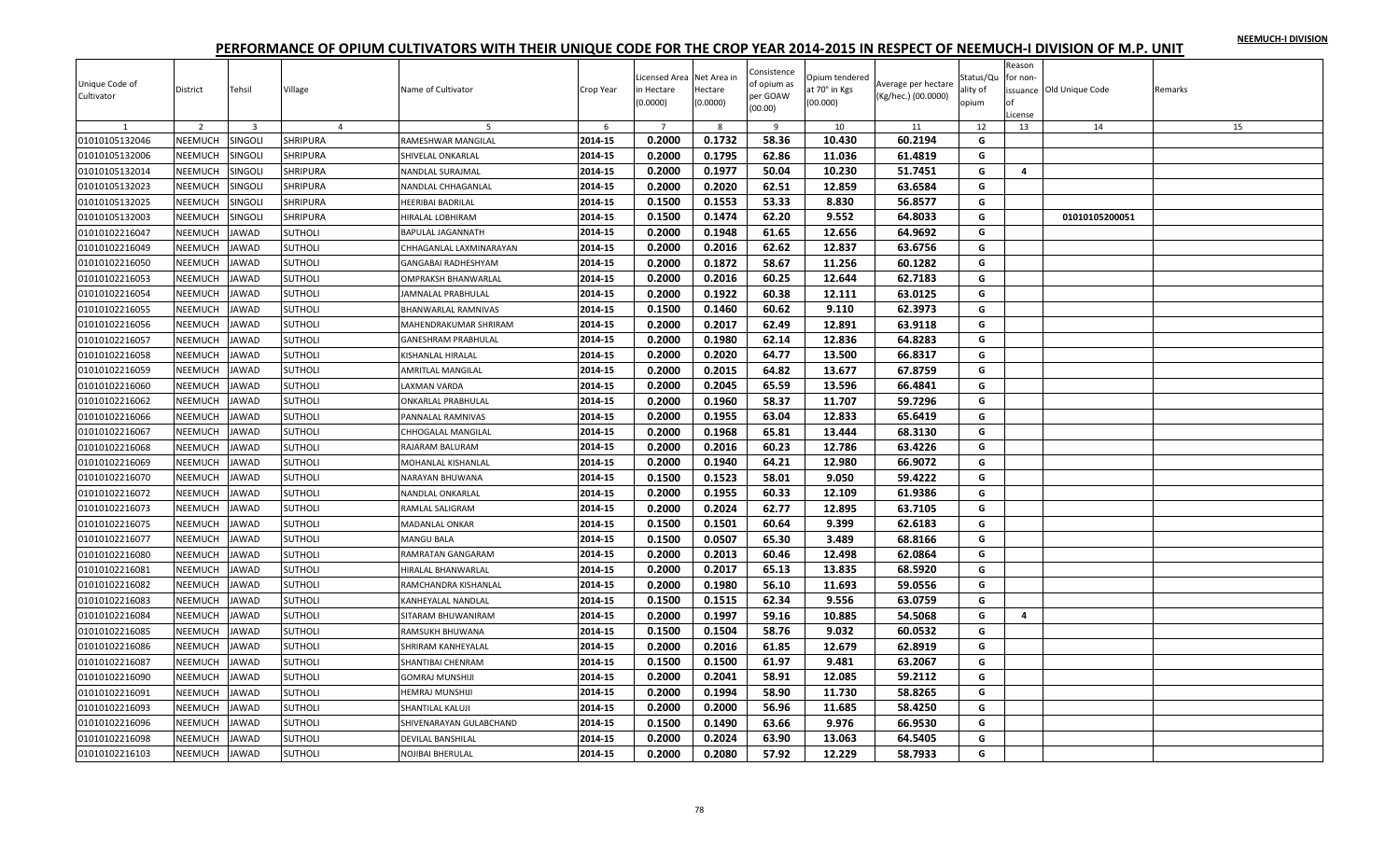|  |  | NEEMUCH-I DIVISION |
|--|--|--------------------|
|  |  |                    |

| Unique Code of<br>Cultivator | District       | Tehsil                  | Village        | Name of Cultivator      | Crop Year | Licensed Area Net Area in<br>in Hectare<br>(0.0000) | Hectare<br>(0.0000) | Consistence<br>of opium as<br>per GOAW<br>(00.00) | Opium tendered<br>at 70° in Kgs<br>(00.000) | Average per hectare<br>(Kg/hec.) (00.0000) | Status/Qu<br>ality of<br>opium | Reason<br>for non-<br>оf | issuance Old Unique Code | Remarks |
|------------------------------|----------------|-------------------------|----------------|-------------------------|-----------|-----------------------------------------------------|---------------------|---------------------------------------------------|---------------------------------------------|--------------------------------------------|--------------------------------|--------------------------|--------------------------|---------|
| 1                            | 2              | $\overline{\mathbf{3}}$ | $\overline{4}$ | 5                       | 6         | $\overline{7}$                                      | 8                   | 9                                                 | 10                                          | 11                                         | 12                             | License<br>13            | 14                       | 15      |
| 01010102216105               | NEEMUCH        | <b>JAWAD</b>            | <b>SUTHOLI</b> | <b>BALIBAI RATANLAL</b> | 2014-15   | 0.2000                                              | 0.2000              | 62.99                                             | 12.832                                      | 64.1600                                    | G                              |                          |                          |         |
| 01010102216106               | NEEMUCH        | <b>JAWAD</b>            | <b>SUTHOLI</b> | DEVRAM RAMNIVAS         | 2014-15   | 0.2000                                              | 0.1960              | 62.69                                             | 12.645                                      | 64.5153                                    | G                              |                          |                          |         |
| 01010102216107               | NEEMUCH        | <b>JAWAD</b>            | <b>SUTHOLI</b> | <b>IIRALAL MALAJI</b>   | 2014-15   | 0.2000                                              | 0.2010              | 61.67                                             | 12.625                                      | 62.8109                                    | G                              |                          |                          |         |
| 01010102216108               | NEEMUCH        | <b>JAWAD</b>            | <b>SUTHOLI</b> | SOHANBAI ONKARLAL       | 2014-15   | 0.1500                                              | 0.1569              | 64.56                                             | 10.182                                      | 64.8948                                    | G                              |                          |                          |         |
| 01010102216109               | NEEMUCH        | <b>AWAD</b>             | <b>SUTHOLI</b> | PARMANAND MOTILAL       | 2014-15   | 0.1500                                              | 0.1518              | 62.09                                             | 9.544                                       | 62.8722                                    | G                              |                          |                          |         |
| 01010102216110               | <b>NEEMUCH</b> | <b>AWAD</b>             | <b>SUTHOLI</b> | PRABHULAL NANDRAM       | 2014-15   | 0.2000                                              | 0.1841              | 52.76                                             | 10.567                                      | 57.3982                                    | G                              |                          |                          |         |
| 01010102216111               | NEEMUCH        | <b>JAWAD</b>            | <b>SUTHOLI</b> | HAJARILAL NARAYAN       | 2014-15   | 0.1500                                              | 0.1512              | 60.88                                             | 9.602                                       | 63.5053                                    | G                              |                          |                          |         |
| 01010102216112               | NEEMUCH        | <b>AWAD</b>             | <b>SUTHOLI</b> | SABUBAI SEVA            | 2014-15   | 0.1500                                              | 0.1530              | 54.85                                             | 8.674                                       | 56.6928                                    | G                              |                          |                          |         |
| 01010102216113               | NEEMUCH        | <b>JAWAD</b>            | <b>SUTHOLI</b> | PRATHVIRAJ HABU         | 2014-15   | 0.1500                                              | 0.1518              | 55.67                                             | 9.106                                       | 59.9868                                    | $\blacksquare$                 | $\overline{2}$           |                          |         |
| 01010102216115               | NEEMUCH        | <b>JAWAD</b>            | <b>SUTHOLI</b> | JAGDISHCHAND PARASRAM   | 2014-15   | 0.2000                                              | 0.1750              | 60.88                                             | 10.793                                      | 61.6743                                    | G                              |                          |                          |         |
| 01010102216117               | NEEMUCH        | <b>JAWAD</b>            | <b>SUTHOLI</b> | MOHANLAL MANGILAL       | 2014-15   | 0.2000                                              | 0.2000              | 64.16                                             | 13.107                                      | 65.5350                                    | G                              |                          |                          |         |
| 01010102216120               | NEEMUCH        | <b>JAWAD</b>            | <b>SUTHOLI</b> | RAMLAL KESHURAM         | 2014-15   | 0.2000                                              | 0.1810              | 61.36                                             | 11.878                                      | 65.6243                                    | G                              |                          |                          |         |
| 01010102216121               | NEEMUCH        | <b>JAWAD</b>            | <b>SUTHOLI</b> | <b>BADRILAL BAPULAL</b> | 2014-15   | 0.2000                                              | 0.2012              | 63.57                                             | 13.277                                      | 65.9891                                    | G                              | 1                        |                          |         |
| 01010102216123               | NEEMUCH        | AWAD                    | <b>SUTHOLI</b> | KANHEYALAL JAMNALAL     | 2014-15   | 0.2000                                              | 0.2012              | 60.95                                             | 12.721                                      | 63.2256                                    | G                              |                          |                          |         |
| 01010102216126               | NEEMUCH        | <b>AWAD</b>             | <b>SUTHOLI</b> | SAMARATHMAL TILARAM     | 2014-15   | 0.2000                                              | 0.2061              | 55.99                                             | 11.702                                      | 56.7783                                    | G                              |                          |                          |         |
| 01010102216127               | <b>NEEMUCH</b> | <b>JAWAD</b>            | <b>SUTHOLI</b> | GOPALKRISHNA ONKARLAL   | 2014-15   | 0.2000                                              | 0.1980              | 57.28                                             | 11.857                                      | 59.8838                                    | G                              |                          |                          |         |
| 01010102216128               | NEEMUCH        | <b>AWAD</b>             | <b>SUTHOLI</b> | SHIVELAL KESHURAM       | 2014-15   | 0.2000                                              | 0.2011              | 56.65                                             | 11.702                                      | 58.1900                                    | G                              |                          |                          |         |
| 01010102216129               | NEEMUCH        | <b>JAWAD</b>            | <b>SUTHOLI</b> | KAMLESH SHRIRAM         | 2014-15   | 0.2000                                              | 0.2016              | 62.80                                             | 12.865                                      | 63.8145                                    | G                              |                          |                          |         |
| 01010102216130               | NEEMUCH        | <b>JAWAD</b>            | <b>SUTHOLI</b> | CHHAGANLAL NARAYAN      | 2014-15   | 0.2000                                              | 0.1968              | 64.21                                             | 12.860                                      | 65.3455                                    | G                              |                          |                          |         |
| 01010102216134               | NEEMUCH        | <b>JAWAD</b>            | <b>SUTHOLI</b> | MANOHARLAL BAPULAL      | 2014-15   | 0.2000                                              | 0.1993              | 59.98                                             | 12.407                                      | 62.2529                                    | G                              |                          |                          |         |
| 01010102216135               | NEEMUCH        | <b>JAWAD</b>            | SUTHOLI        | SHYAMSUNDER KANWARLAL   | 2014-15   | 0.2000                                              | 0.2024              | 57.53                                             | 11.859                                      | 58.5919                                    | G                              |                          |                          |         |
| 01010102216137               | NEEMUCH        | AWAD                    | <b>SUTHOLI</b> | PURANMAL KANWARLAL      | 2014-15   | 0.2000                                              | 0.1966              | 60.71                                             | 12.116                                      | 61.6277                                    | G                              |                          |                          |         |
| 01010102216138               | NEEMUCH        | <b>JAWAD</b>            | <b>SUTHOLI</b> | BHAIYYALAL MODIRAM      | 2014-15   | 0.1500                                              | 0.1474              | 57.66                                             | 8.484                                       | 57.5577                                    | $\blacksquare$                 | $\overline{2}$           |                          |         |
| 01010102216139               | <b>NEEMUCH</b> | <b>AWAD</b>             | <b>SUTHOLI</b> | AXMINARAYAN JADAVCHAND  | 2014-15   | 0.2000                                              | 0.1979              | 62.11                                             | 12.768                                      | 64.5174                                    | G                              |                          |                          |         |
| 01010102216140               | NEEMUCH        | <b>AWAD</b>             | <b>SUTHOLI</b> | <b>AGDISH RAMPRASAD</b> | 2014-15   | 0.2000                                              | 0.1960              | 61.24                                             | 12.248                                      | 62.4898                                    | G                              |                          |                          |         |
| 01010102216141               | NEEMUCH        | AWAD                    | <b>SUTHOLI</b> | MANOHARLAL AMRITRAM     | 2014-15   | 0.1500                                              | 0.1520              | 66.30                                             | 10.617                                      | 69.8487                                    | G                              |                          |                          |         |
| 01010102216142               | NEEMUCH        | <b>JAWAD</b>            | <b>SUTHOLI</b> | <b>BADRILAL LAXMAN</b>  | 2014-15   | 0.2000                                              | 0.1914              | 66.08                                             | 12.423                                      | 64.9060                                    | G                              |                          |                          |         |
| 01010102216143               | NEEMUCH        | AWAD                    | <b>SUTHOLI</b> | <b>ANKILAL JAMNALAL</b> | 2014-15   | 0.2000                                              | 0.1918              | 61.21                                             | 12.259                                      | 63.9155                                    | G                              |                          |                          |         |
| 01010102216144               | NEEMUCH        | <b>JAWAD</b>            | <b>SUTHOLI</b> | GANSHYAM RAMSUKH        | 2014-15   | 0.1500                                              | 0.1532              | 58.81                                             | 9.124                                       | 59.5561                                    | G                              |                          |                          |         |
| 01010102216145               | NEEMUCH        | <b>AWAD</b>             | <b>SUTHOLI</b> | NANDKISHORE KANHEYALAL  | 2014-15   | 0.2000                                              | 0.1472              | 65.25                                             | 10.067                                      | 68.3899                                    | G                              |                          |                          |         |
| 01010102216146               | NEEMUCH        | <b>AWAD</b>             | <b>SUTHOLI</b> | RADHESHYAM SITARAM      | 2014-15   | 0.2000                                              | 0.1948              | 57.65                                             | 11.431                                      | 58.6807                                    | G                              |                          |                          |         |
| 01010102216147               | NEEMUCH        | <b>JAWAD</b>            | <b>SUTHOLI</b> | VISHNUKUMAR BHARATLAL   | 2014-15   | 0.1500                                              | 0.1512              | 59.07                                             | 9.088                                       | 60.1058                                    | G                              |                          |                          |         |
| 01010102216148               | NEEMUCH        | <b>AWAD</b>             | <b>SUTHOLI</b> | RAMKISHAN CHHAGANLAL    | 2014-15   | 0.2000                                              | 0.2010              | 56.83                                             | 11.813                                      | 58.7711                                    | G                              |                          |                          |         |
| 01010102216149               | NEEMUCH        | <b>AWAD</b>             | <b>SUTHOLI</b> | <b>GANSHYAM NANDLAL</b> | 2014-15   | 0.2000                                              | 0.1920              | 60.21                                             | 11.689                                      | 60.8802                                    | G                              |                          |                          |         |
| 01010102216153               | <b>NEEMUCH</b> | <b>AWAD</b>             | <b>SUTHOLI</b> | PURANMAL NARAYAN        | 2014-15   | 0.2000                                              | 0.2000              | 57.65                                             | 11.703                                      | 58.5150                                    | G                              |                          |                          |         |
| 01010102216156               | NEEMUCH        | AWAD                    | <b>SUTHOLI</b> | OMPRAKASH SHRIRAM       | 2014-15   | 0.2000                                              | 0.1958              | 61.50                                             | 12.634                                      | 64.5250                                    | G                              |                          |                          |         |
| 01010102216158               | <b>NEEMUCH</b> | <b>JAWAD</b>            | <b>SUTHOLI</b> | RATANLAL SITARAM        | 2014-15   | 0.2000                                              | 0.1953              | 55.36                                             | 11.048                                      | 56.5694                                    | G                              |                          |                          |         |
| 01010102216159               | <b>NEEMUCH</b> | <b>AWAD</b>             | <b>SUTHOLI</b> | KANHEYALAL SITARAM      | 2014-15   | 0.2000                                              | 0.1932              | 57.93                                             | 11.586                                      | 59.9689                                    | G                              |                          |                          |         |
| 01010102216003               | NEEMUCH        | <b>AWAD</b>             | <b>SUTHOLI</b> | RADHESHYAM GULABCHAND   | 2014-15   | 0.2000                                              | 0.1968              | 62.78                                             | 12.726                                      | 64.6646                                    | G                              |                          |                          |         |
| 01010102216004               | NEEMUCH        | <b>JAWAD</b>            | <b>SUTHOLI</b> | PRATHVIRAJ PREMA        | 2014-15   | 0.1500                                              | 0.1543              | 56.05                                             | 8.872                                       | 57.4984                                    | G                              |                          |                          |         |
| 01010102216007               | <b>NEEMUCH</b> | <b>JAWAD</b>            | <b>SUTHOLI</b> | PRABHULAL VARDA         | 2014-15   | 0.1500                                              | 0.1541              | 60.02                                             | 9.963                                       | 64.6528                                    | G                              |                          |                          |         |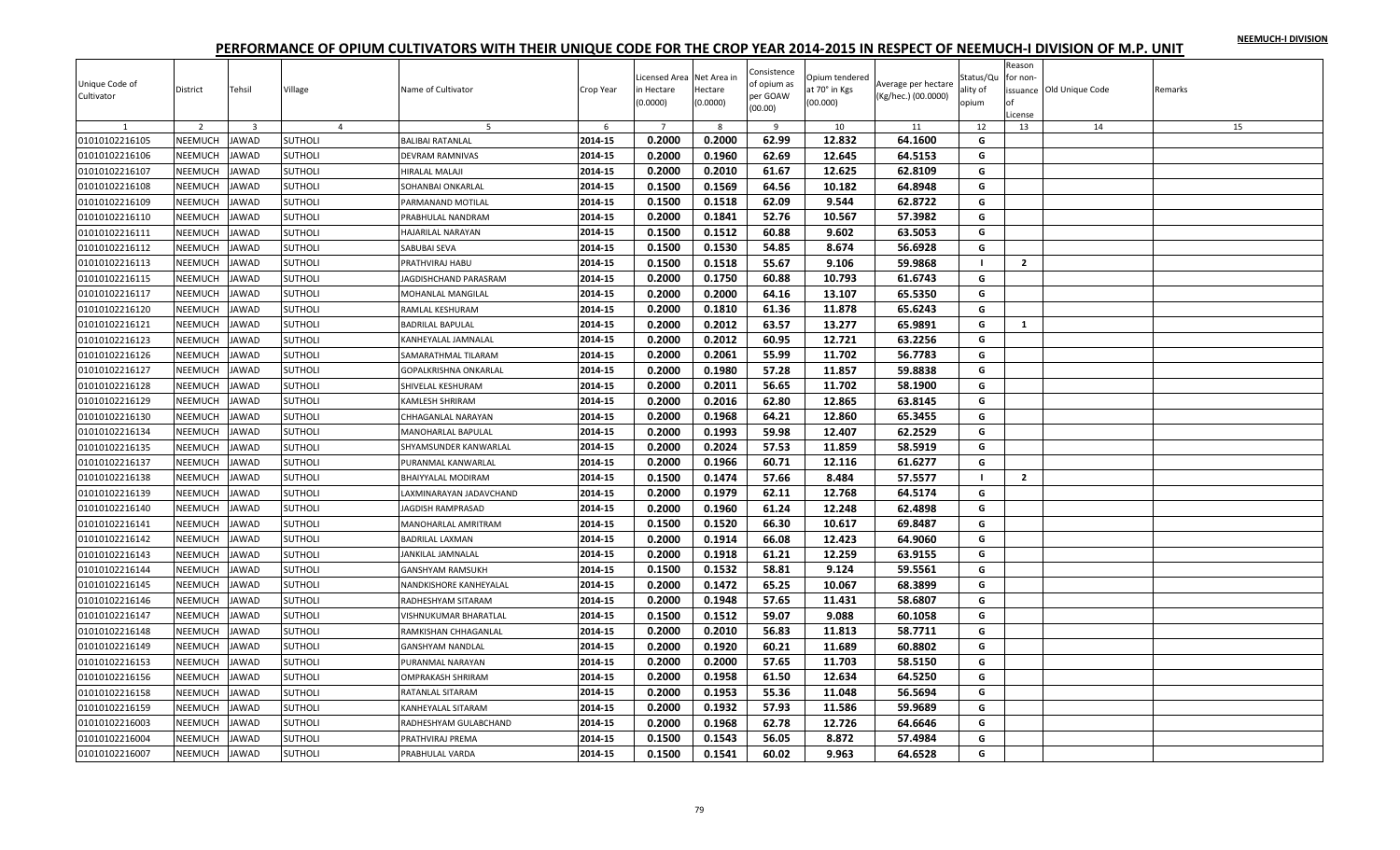|  |  | NEEMUCH-I DIVISION |
|--|--|--------------------|
|  |  |                    |

| Unique Code of<br>Cultivator | District       | Tehsil                  | Village        | Name of Cultivator        | Crop Year          | Licensed Area Net Area in<br>in Hectare<br>(0.0000) | Hectare<br>(0.0000) | Consistence<br>of opium as<br>per GOAW<br>(00.00) | Opium tendered<br>at 70° in Kgs<br>(00.000) | Average per hectare<br>(Kg/hec.) (00.0000) | Status/Qu<br>ality of<br>opium | Reason<br>for non-<br>оf<br>License | issuance Old Unique Code | Remarks |
|------------------------------|----------------|-------------------------|----------------|---------------------------|--------------------|-----------------------------------------------------|---------------------|---------------------------------------------------|---------------------------------------------|--------------------------------------------|--------------------------------|-------------------------------------|--------------------------|---------|
|                              | $\overline{2}$ | $\overline{\mathbf{3}}$ | $\overline{4}$ | 5                         | 6                  | $\overline{7}$                                      | 8                   | $\overline{9}$                                    | 10                                          | 11                                         | 12                             | 13                                  | 14                       | 15      |
| 01010102216009               | NEEMUCH        | <b>AWAD</b>             | <b>SUTHOLI</b> | <b>BALCHAND GHEESALAL</b> | 2014-15            | 0.2000                                              | 0.2002              | 58.51                                             | 12.195                                      | 60.9141                                    | G                              |                                     |                          |         |
| 01010102216010               | NEEMUCH        | <b>AWAD</b>             | <b>SUTHOLI</b> | PRABHULAL MEVA            | 2014-15            | 0.1500                                              | 0.0495              | 58.97                                             | 3.159                                       | 63.8182                                    | G                              |                                     |                          |         |
| 01010102216014               | NEEMUCH        | AWAD                    | <b>SUTHOLI</b> | KANA RATNA                | 2014-15            | 0.1500                                              | 0.1513              | 59.59                                             | 9.458                                       | 62.5116                                    | G                              |                                     |                          |         |
| 01010102216016               | <b>NEEMUCH</b> | <b>AWAD</b>             | <b>SUTHOLI</b> | DHANNA RATNA              | 2014-15            | 0.1500                                              | 0.1470              | 54.85                                             | 8.431                                       | 57.3537                                    | G                              |                                     |                          |         |
| 01010102216021               | <b>NEEMUCH</b> | <b>AWAD</b>             | <b>SUTHOLI</b> | MOTILAL NARAYAN           | 2014-15            | 0.2000                                              | 0.2000              | 63.38                                             | 12.957                                      | 64.7850                                    | G                              |                                     |                          |         |
| 01010102216027               | NEEMUCH        | <b>JAWAD</b>            | <b>SUTHOLI</b> | <b>AXMAN JIVAN</b>        | 2014-15            | 0.1500                                              | 0.1505              | 54.46                                             | 8.270                                       | 54.9502                                    | G                              | $\overline{\mathbf{a}}$             |                          |         |
| 01010102216028               | NEEMUCH        | <b>JAWAD</b>            | <b>SUTHOLI</b> | LALSINGH JIVAN            | 2014-15            | 0.1500                                              | 0.1537              | 62.11                                             | 9.512                                       | 61.8868                                    | G                              |                                     |                          |         |
| 01010102216029               | NEEMUCH        | <b>AWAD</b>             | <b>SUTHOLI</b> | JAGANNATH BHANWARLAL      | 2014-15            | 0.1500                                              | 0.1505              | 58.17                                             | 9.166                                       | 60.9037                                    | G                              |                                     |                          |         |
| 01010102216030               | <b>NEEMUCH</b> | <b>AWAD</b>             | <b>SUTHOLI</b> | DEVILAL SEVARAM           | 2014-15            | 0.1500                                              | 0.1510              | 56.79                                             | 8.908                                       | 58.9934                                    | G                              |                                     |                          |         |
| 01010102216032               | NEEMUCH        | <b>JAWAD</b>            | <b>SUTHOLI</b> | TOTHARAM CHUNNILAL        | 2014-15            | 0.1500                                              | 0.1560              | 59.49                                             | 9.671                                       | 61.9936                                    | G                              |                                     |                          |         |
| 01010102216033               | NEEMUCH        | <b>AWAD</b>             | <b>SUTHOLI</b> | <b>AXMAN HIRALAL</b>      | 2014-15            | 0.1500                                              | 0.1539              | 55.85                                             | 9.088                                       | 59.0513                                    | G                              |                                     |                          |         |
| 01010102216040               | NEEMUCH        | <b>AWAD</b>             | <b>SUTHOLI</b> | AMARLAL KISHANJI          | 2014-15            | 0.1500                                              | 0.1512              | 57.30                                             | 9.103                                       | 60.2050                                    | G                              |                                     |                          |         |
| 01010102216041               | NEEMUCH        | <b>AWAD</b>             | <b>SUTHOLI</b> | KISHANA CHITTAR           | 2014-15            | 0.1000                                              | 0.0000              | 0.00                                              | 0.000                                       | 0.0000                                     | F.                             |                                     |                          |         |
| 01010102216045               | NEEMUCH        | AWAD                    | <b>SUTHOLI</b> | AMARSINGH HAJARI          | 2014-15            | 0.2000                                              | 0.2016              | 60.44                                             | 12.459                                      | 61.8006                                    | G                              |                                     |                          |         |
| 01010102216046               | NEEMUCH        | <b>JAWAD</b>            | <b>SUTHOLI</b> | PRATHVISINGH HAJARISINGH  | 2014-15            | 0.2000                                              | 0.0000              | 0.00                                              | 0.000                                       | 0.0000                                     | F.                             |                                     |                          |         |
| 01010102216167               | <b>NEEMUCH</b> | <b>AWAD</b>             | <b>SUTHOLI</b> | RAMKARAN CHHITTAR         | 2014-15            | 0.1500                                              | 0.0507              | 64.33                                             | 3.557                                       | 70.1578                                    | G                              |                                     |                          |         |
| 01010102216168               | NEEMUCH        | AWAD                    | SUTHOLI        | BHAGIRATH CHAINRAM        | 2014-15            | 0.2000                                              | 0.2004              | 60.29                                             | 12.325                                      | 61.5020                                    | G                              |                                     |                          |         |
| 01010102216169               | NEEMUCH        | <b>JAWAD</b>            | <b>SUTHOLI</b> | BHAGATRAM AMBALAL         | 2014-15            | 0.2000                                              | 0.2000              | 65.29                                             | 13.403                                      | 67.0150                                    | G                              |                                     |                          |         |
| 01010102216170               | NEEMUCH        | <b>JAWAD</b>            | <b>SUTHOLI</b> | NARENDRAKUMAR CHHAGANLAL  | 2014-15            | 0.2000                                              | 0.2021              | 62.76                                             | 12.848                                      | 63.5725                                    | G                              |                                     |                          |         |
| 01010102216171               | <b>NEEMUCH</b> | AWAD                    | <b>SUTHOLI</b> | LAXMINARAYAN SALIGRAM     | 2014-15            | 0.2000                                              | 0.2013              | 62.04                                             | 12.975                                      | 64.4560                                    | G                              |                                     |                          |         |
| 01010102216172               | NEEMUCH        | <b>JAWAD</b>            | <b>SUTHOLI</b> | OMPRAKASH HIRALAL         | 2014-15            | 0.2000                                              | 0.2047              | 62.53                                             | 13.489                                      | 65.8964                                    | G                              |                                     |                          |         |
| 01010102216173               | NEEMUCH        | <b>AWAD</b>             | <b>SUTHOLI</b> | <b>GOPAL JIVAN</b>        | 2014-15            | 0.1500                                              | 0.1533              | 56.94                                             | 8.866                                       | 57.8343                                    | G                              |                                     |                          |         |
| 01010102216174               | <b>NEEMUCH</b> | <b>AWAD</b>             | <b>SUTHOLI</b> | MANOHARLAL AMBALAL        | 2014-15            | 0.2000                                              | 0.2003              | 59.17                                             | 12.240                                      | 61.1083                                    | G                              |                                     |                          |         |
| 01010102216175               | NEEMUCH        | <b>AWAD</b>             | <b>SUTHOLI</b> | RAMESHWAR AMRITRAM        | 2014-15            | 0.2000                                              | 0.2022              | 64.65                                             | 13.669                                      | 67.6014                                    | G                              |                                     |                          |         |
| 01010102216178               | NEEMUCH        | AWAD                    | <b>SUTHOLI</b> | SAMPATBAI AMBALAL         | 2014-15            | 0.2000                                              | 0.2000              | 61.42                                             | 13.074                                      | 65.3700                                    | G                              |                                     |                          |         |
| 01010102216182               | NEEMUCH        | <b>AWAD</b>             | <b>SUTHOLI</b> | SHYAMLAL GHEESALAL        | 2014-15            | 0.2000                                              | 0.2040              | 58.80                                             | 12.340                                      | 60.4902                                    | G                              |                                     |                          |         |
| 01010102216184               | <b>NEEMUCH</b> | <b>JAWAD</b>            | <b>SUTHOLI</b> | MALARAM DEVRAJ            | 2014-15            | 0.1500                                              | 0.1494              | 55.70                                             | 8.260                                       | 55.2878                                    | G                              | 4                                   |                          |         |
| 01010102216187               | NEEMUCH        | <b>JAWAD</b>            | <b>SUTHOLI</b> | <b>METAB CHUNA</b>        | 2014-15            | 0.2000                                              | 0.1913              | 56.86                                             | 11.876                                      | 62.0805                                    | G                              |                                     |                          |         |
| 01010102216188               | NEEMUCH        | <b>JAWAD</b>            | <b>SUTHOLI</b> | HARIBAI VISHNU            | 2014-15            | 0.2000                                              | 0.2036              | 56.89                                             | 11.752                                      | 57.7210                                    | G                              |                                     |                          |         |
| 01010102216192               | NEEMUCH        | <b>AWAD</b>             | <b>SUTHOLI</b> | SHANKARLAL GOVINDRAM      | 2014-15            | 0.1500                                              | 0.1520              | 66.15                                             | 1.947                                       | 12.8092                                    | G                              | 4                                   |                          |         |
| 01010102216195               | <b>NEEMUCH</b> | <b>AWAD</b>             | <b>SUTHOLI</b> | NANDUBAI RATANLAL         | 2014-15            | 0.1500                                              | 0.1520              | 59.48                                             | 4.563                                       | 30.0197                                    | G                              | 4                                   |                          |         |
| 01010102216196               | NEEMUCH        | <b>JAWAD</b>            | <b>SUTHOLI</b> | KAMALSINGH NARAYAN        | 2014-15            | 0.1500                                              | 0.1515              | 54.30                                             | 8.269                                       | 54.5809                                    | G                              | 4                                   |                          |         |
| 01010102216197               | NEEMUCH        | <b>AWAD</b>             | <b>SUTHOLI</b> | SANJAYKUMAR RAMKISHAN     | 2014-15            | 0.2000                                              | 0.0496              | 63.49                                             | 3.265                                       | 65.8266                                    | G                              |                                     |                          |         |
| 01010102216198               | <b>NEEMUCH</b> | <b>AWAD</b>             | <b>SUTHOLI</b> | MANGILAL KANHEYALAL       | 2014-15            | 0.2000                                              | 0.1026              | 62.39                                             | 6.658                                       | 64.8928                                    | G                              |                                     |                          |         |
| 01010102216199               | NEEMUCH        | <b>AWAD</b>             | <b>SUTHOLI</b> | <b>HIRALAL NARAYAN</b>    | 2014-15            | 0.1500                                              | 0.1515              | 48.64                                             | 3.050                                       | 20.1320                                    | G                              | 4                                   |                          |         |
| 01010102216201               | NEEMUCH        | <b>JAWAD</b>            | <b>SUTHOLI</b> | MOHANLAL HIRAJI           | 2014-15            | 0.1500                                              | 0.1491              | 56.22                                             | 9.027                                       | 60.5433                                    | G                              |                                     |                          |         |
| 01010102216203               | NEEMUCH        | <b>JAWAD</b>            | <b>SUTHOLI</b> | <b>ONKAR BALU</b>         | 2014-15            | 0.2000                                              | 0.2000              | 61.91                                             | 12.488                                      | 62.4400                                    | G                              |                                     |                          |         |
| 01010102216204               | <b>NEEMUCH</b> | <b>AWAD</b>             | <b>SUTHOLI</b> | PARASRAM ONKARLAL         | 2014-15            | 0.2000                                              | 0.2024              | 61.29                                             | 12.030                                      | 59.4368                                    | G                              |                                     |                          |         |
|                              | NEEMUCH        |                         |                | RAMLAL JAGANNATH          | 2014-15            | 0.2000                                              | 0.1992              | 60.51                                             | 12.474                                      | 62.6205                                    | G                              |                                     |                          |         |
| 01010102216052               |                | <b>AWAD</b>             | <b>SUTHOLI</b> |                           |                    |                                                     | 0.2033              | 56.52                                             | 11.780                                      |                                            | G                              |                                     |                          |         |
| 01010102216042               | NEEMUCH        | <b>JAWAD</b>            | <b>SUTHOLI</b> | NERUBAI MOHANLAL          | 2014-15<br>2014-15 | 0.2000                                              |                     |                                                   |                                             | 57.9439                                    | G                              |                                     |                          |         |
| 01010102216063               | <b>NEEMUCH</b> | <b>JAWAD</b>            | <b>SUTHOLI</b> | DHAPUBAI KANWARLAL        |                    | 0.2000                                              | 0.2003              | 56.61                                             | 11.718                                      | 58.5022                                    |                                |                                     |                          |         |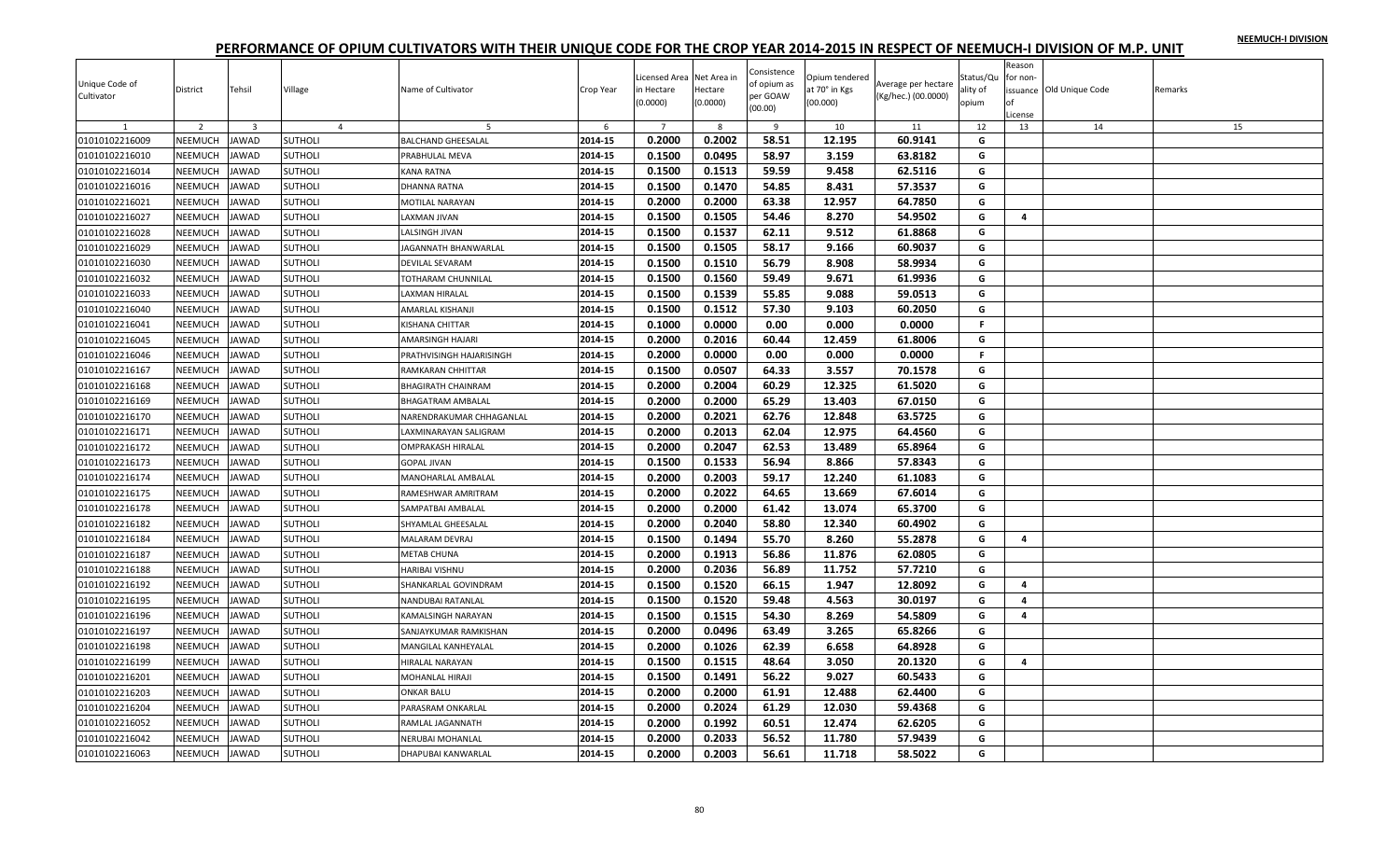|  |  | NEEMUCH-I DIVISION |
|--|--|--------------------|
|  |  |                    |

| Unique Code of<br>Cultivator | District       | Tehsil                  | Village           | Name of Cultivator           | Crop Year | Licensed Area Net Area in<br>in Hectare<br>(0.0000) | Hectare<br>(0.0000) | Consistence<br>of opium as<br>per GOAW<br>(00.00) | Opium tendered<br>at 70° in Kgs<br>(00.000) | Average per hectare<br>(Kg/hec.) (00.0000) | Status/Qu<br>ality of<br>opium | Reason<br>for non-<br>Ωf<br>.icense | ssuance Old Unique Code | Remarks |
|------------------------------|----------------|-------------------------|-------------------|------------------------------|-----------|-----------------------------------------------------|---------------------|---------------------------------------------------|---------------------------------------------|--------------------------------------------|--------------------------------|-------------------------------------|-------------------------|---------|
| 1                            | $\overline{2}$ | $\overline{\mathbf{3}}$ | $\overline{4}$    | 5                            | 6         | $\overline{7}$                                      | 8                   | 9                                                 | 10                                          | 11                                         | 12                             | 13                                  | 14                      | 15      |
| 01010102216155               | NEEMUCH        | <b>JAWAD</b>            | <b>SUTHOLI</b>    | <b>BALMUKUND CHHOGALAL</b>   | 2014-15   | 0.2000                                              | 0.1970              | 63.53                                             | 12.915                                      | 65.5584                                    | G                              |                                     |                         |         |
| 01010102216100               | <b>NEEMUCH</b> | <b>AWAD</b>             | <b>SUTHOLI</b>    | RAMKISHAN BHANWARLAL         | 2014-15   | 0.2000                                              | 0.1987              | 62.32                                             | 12.633                                      | 63.5783                                    | G                              |                                     |                         |         |
| 01010102216119               | <b>NEEMUCH</b> | <b>JAWAD</b>            | <b>SUTHOLI</b>    | SHIVENARAYAN PARMANAND       | 2014-15   | 0.1500                                              | 0.1512              | 60.86                                             | 9.529                                       | 63.0225                                    | G                              |                                     |                         |         |
| 01010102216205               | NEEMUCH        | <b>JAWAD</b>            | <b>SUTHOLI</b>    | FUMABAI PRABHULAL            | 2014-15   | 0.2000                                              | 0.2020              | 67.40                                             | 14.058                                      | 69.5941                                    | -1                             | $\overline{2}$                      |                         |         |
| 01010102216161               | NEEMUCH        | <b>JAWAD</b>            | <b>SUTHOLI</b>    | KANWARLAL RATANLAL           | 2014-15   | 0.2000                                              | 0.2017              | 62.80                                             | 12.892                                      | 63.9167                                    | G                              |                                     |                         |         |
| 01010102216162               | NEEMUCH        | <b>AWAD</b>             | <b>SUTHOLI</b>    | GANSHYAM RAMKISHAN           | 2014-15   | 0.2000                                              | 0.1977              | 64.29                                             | 13.262                                      | 67.0814                                    | G                              |                                     |                         |         |
| 01010102216212               | <b>NEEMUCH</b> | <b>JAWAD</b>            | <b>SUTHOLI</b>    | BABULAL KACHARULAL           | 2014-15   | 0.2000                                              | 0.2065              | 57.30                                             | 12.401                                      | 60.0533                                    | G                              |                                     |                         |         |
| 01010102216183               | NEEMUCH        | <b>JAWAD</b>            | <b>SUTHOLI</b>    | NOJIBAI NARU                 | 2014-15   | 0.2000                                              | 0.2079              | 61.32                                             | 13.026                                      | 62.6551                                    | G                              |                                     |                         |         |
| 01010102216221               | NEEMUCH        | <b>JAWAD</b>            | <b>SUTHOLI</b>    | RAMESHWAR RAMSUKH            | 2014-15   | 0.2000                                              | 0.2019              | 59.22                                             | 12.335                                      | 61.0946                                    | G                              |                                     |                         |         |
| 01010102216222               | NEEMUCH        | <b>AWAD</b>             | <b>SUTHOLI</b>    | <b>JAGDISH RAMSUKH</b>       | 2014-15   | 0.2000                                              | 0.1998              | 57.51                                             | 11.814                                      | 59.1291                                    | G                              |                                     |                         |         |
| 01010102216031               | <b>NEEMUCH</b> | <b>AWAD</b>             | <b>SUTHOLI</b>    | <b>GOPAL MOHANLAL</b>        | 2014-15   | 0.1500                                              | 0.1484              | 58.00                                             | 9.321                                       | 62.8100                                    | - 1                            | $\overline{2}$                      |                         |         |
| 01010102216151               | NEEMUCH        | <b>AWAD</b>             | <b>SUTHOLI</b>    | <b>GOPAL LAXMAN</b>          | 2014-15   | 0.2000                                              | 0.1985              | 65.09                                             | 13.157                                      | 66.2821                                    | G                              |                                     |                         |         |
| 01010102216224               | <b>NEEMUCH</b> | <b>AWAD</b>             | <b>SUTHOLI</b>    | AMBALAL HABU                 | 2014-15   | 0.2000                                              | 0.1991              | 57.93                                             | 11.793                                      | 59.2315                                    | G                              |                                     |                         |         |
| 01010102216225               | NEEMUCH        | <b>AWAD</b>             | <b>SUTHOLI</b>    | <b>BAGDIRAM KALUJI</b>       | 2014-15   | 0.1500                                              | 0.1500              | 57.68                                             | 8.916                                       | 59.4400                                    | G                              |                                     |                         |         |
| 01010102216044               | <b>NEEMUCH</b> | <b>JAWAD</b>            | <b>SUTHOLI</b>    | AMRA HARIRAM                 | 2014-15   | 0.1500                                              | 0.1494              | 57.72                                             | 9.079                                       | 60.7697                                    | G                              |                                     |                         |         |
| 01010102216210               | NEEMUCH        | <b>AWAD</b>             | <b>SUTHOLI</b>    | RAGUDAS BALAKDAS             | 2014-15   | 0.1500                                              | 0.1569              | 64.55                                             | 10.107                                      | 64.4168                                    | G                              |                                     |                         |         |
| 01010102216213               | NEEMUCH        | AWAD                    | <b>SUTHOLI</b>    | SHIVELAL NANURAM             | 2014-15   | 0.2000                                              | 0.1994              | 65.91                                             | 13.314                                      | 66.7703                                    | G                              |                                     |                         |         |
| 01010102216092               | <b>NEEMUCH</b> | <b>JAWAD</b>            | <b>SUTHOLI</b>    | KAMLABAI UDAYRAM             | 2014-15   | 0.2000                                              | 0.2016              | 63.16                                             | 13.038                                      | 64.6726                                    | G                              |                                     |                         |         |
| 01010102216034               | NEEMUCH        | <b>JAWAD</b>            | <b>SUTHOLI</b>    | <b>GOPAL CHUNNILAL</b>       | 2014-15   | 0.1500                                              | 0.1518              | 51.82                                             | 8.077                                       | 53.2082                                    | G                              | 4                                   |                         |         |
| 01010102216101               | NEEMUCH        | <b>JAWAD</b>            | <b>SUTHOLI</b>    | LAXMAN BHUWANI               | 2014-15   | 0.1500                                              | 0.1488              | 57.86                                             | 8.836                                       | 59.3817                                    | G                              |                                     |                         |         |
| 01010102216131               | NEEMUCH        | <b>JAWAD</b>            | <b>SUTHOLI</b>    | CHARANSINGH BHAVSINGH        | 2014-15   | 0.1500                                              | 0.1494              | 47.87                                             | 7.283                                       | 48.7483                                    | G                              | 4                                   |                         |         |
| 01010102216023               | <b>NEEMUCH</b> | <b>AWAD</b>             | <b>SUTHOLI</b>    | SHANTILAL JAGDISH            | 2014-15   | 0.2000                                              | 0.2025              | 56.74                                             | 11.899                                      | 58.7605                                    | G                              | 1                                   |                         |         |
| 01010102216094               | NEEMUCH        | AWAD                    | <b>SUTHOLI</b>    | SHAMBHULAL GULAB             | 2014-15   | 0.1500                                              | 0.1500              | 57.47                                             | 8.982                                       | 59.8800                                    | G                              |                                     |                         |         |
| 01010102216051               | <b>NEEMUCH</b> | <b>AWAD</b>             | <b>SUTHOLI</b>    | RAJESHKUMAR BHANWARLAL       | 2014-15   | 0.2000                                              | 0.1974              | 61.36                                             | 12.649                                      | 64.0780                                    | G                              |                                     |                         |         |
| 01010102216228               | NEEMUCH        | <b>JAWAD</b>            | <b>SUTHOLI</b>    | DINESHCHAND GULABCHAND       | 2014-15   | 0.2000                                              | 0.1809              | 54.75                                             | 10.418                                      | 57.5898                                    | G                              |                                     |                         |         |
| 01010102216078               | NEEMUCH        | <b>AWAD</b>             | <b>SUTHOLI</b>    | RADHABAI MANGILAL            | 2014-15   | 0.1500                                              | 0.1485              | 59.44                                             | 9.196                                       | 61.9259                                    | G                              |                                     |                         |         |
| 01010102216229               | <b>NEEMUCH</b> | <b>JAWAD</b>            | <b>SUTHOLI</b>    | <b>BHERUSINGH MADANSINGH</b> | 2014-15   | 0.1500                                              | 0.1500              | 52.54                                             | 7.896                                       | 52.6400                                    | G                              | $\overline{4}$                      |                         |         |
| 01010102212001               | NEEMUCH        | <b>JAWAD</b>            | AAMBA             | KALU NANURAM                 | 2014-15   | 0.2000                                              | 0.1980              | 61.96                                             | 12.498                                      | 63.1212                                    | G                              |                                     | 01010102215045          |         |
| 01010102212015               | NEEMUCH        | <b>JAWAD</b>            | AAMBA             | RADHESHYAM DHANNAJI          | 2014-15   | 0.1500                                              | 0.1458              | 49.90                                             | 3.978                                       | 27.2840                                    | G                              | 4                                   | 01010102215046          |         |
| 01010102212012               | NEEMUCH        | <b>AWAD</b>             | AAMBA             | MADHULAL NANURAM             | 2014-15   | 0.1500                                              | 0.0700              | 63.96                                             | 4.587                                       | 65.5286                                    | G                              |                                     | 01010102215048          |         |
| 01010102212017               | <b>NEEMUCH</b> | AWAD                    | AAMBA             | <b>BHAGIRATH MOTI</b>        | 2014-15   | 0.1500                                              | 0.0452              | 58.40                                             | 2.803                                       | 62.0133                                    | G                              |                                     | 01010102213055          |         |
| 01010105247001               | NEEMUCH        | SINGOLI                 | CHADOL            | MANGILAL RAMAJI              | 2014-15   | 0.1500                                              | 0.1482              | 58.27                                             | 8.674                                       | 58.5290                                    | G                              |                                     | 01010105246018          |         |
| 01010105226013               | NEEMUCH        | SINGOLI                 | <b>GUNDIKHEDA</b> | KOUSHALYABAI SHANKARLAL      | 2014-15   | 0.2000                                              | 0.1975              | 58.51                                             | 11.761                                      | 59.5494                                    | G                              |                                     | 01010105205101          |         |
| 01010103294002               | <b>NEEMUCH</b> | EERAN                   | AMBA              | DEVILAL BHUWANIRAM           | 2014-15   | 0.1000                                              | 0.0000              | 0.00                                              | 0.000                                       | 0.0000                                     | F.                             |                                     |                         |         |
| 01010103294005               | NEEMUCH        | <b>JEERAN</b>           | AMBA              | PADAMSINGH KALUSINGH         | 2014-15   | 0.2000                                              | 0.1986              | 58.62                                             | 12.578                                      | 63.3333                                    | G                              |                                     |                         |         |
| 01010103294006               | NEEMUCH        | EERAN                   | AMBA              | JMRAVSINGH MEHATABSINGH      | 2014-15   | 0.2000                                              | 0.1967              | 55.48                                             | 11.904                                      | 60.5186                                    | G                              |                                     |                         |         |
| 01010103294011               | NEEMUCH        | <b>JEERAN</b>           | AMBA              | MEHATABSINGH DEVISINGH       | 2014-15   | 0.2000                                              | 0.1909              | 55.76                                             | 11.383                                      | 59.6281                                    | G                              |                                     |                         |         |
| 01010103294012               | <b>NEEMUCH</b> | EERAN                   | AMBA              | NARAYANIBAI RAJARAM          | 2014-15   | 0.1500                                              | 0.1490              | 59.72                                             | 9.376                                       | 62.9262                                    | G                              |                                     |                         |         |
| 01010103302009               | <b>NEEMUCH</b> | EERAN                   | ARNIYA KUCHROD    | MADANKUNWAR SHAMBHUSINGH     | 2014-15   | 0.2000                                              | 0.1947              | 60.69                                             | 12.103                                      | 62.1623                                    | $\blacksquare$                 | $\overline{2}$                      | 01010103261117          |         |
| 01010103286003               | <b>NEEMUCH</b> | EERAN                   | ASPURA            | RAMESHCHAND BHERULAL         | 2014-15   | 0.1000                                              | 0.0000              | 0.00                                              | 0.000                                       | 0.0000                                     | $\mathbb F$                    |                                     |                         |         |
| 01010103286009               | <b>NEEMUCH</b> | JEERAN                  | <b>ASPURA</b>     | <b>SHOKIN MOHANLAL</b>       | 2014-15   | 0.2000                                              | 0.1991              | 59.16                                             | 12.533                                      | 62.9483                                    | G                              |                                     |                         |         |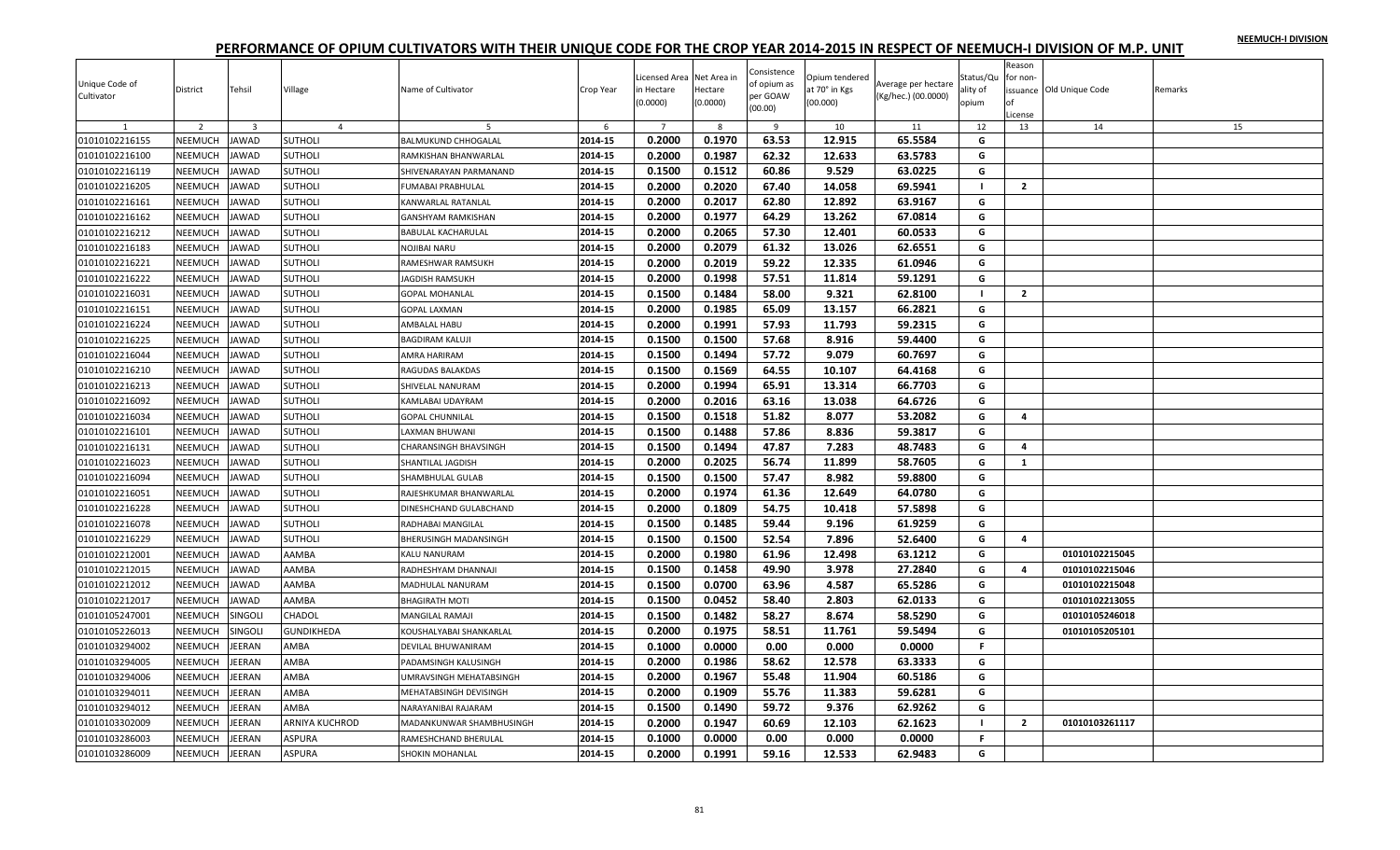|  |  | NEEMUCH-I DIVISION |
|--|--|--------------------|
|  |  |                    |

| (00.00)<br>.icense                                                                                                                                                  |                           |
|---------------------------------------------------------------------------------------------------------------------------------------------------------------------|---------------------------|
| $\overline{2}$<br>$\overline{\mathbf{3}}$<br>$\overline{4}$<br>5<br>$\overline{7}$<br>8<br>9<br>10<br>11<br>12<br>13<br>14<br>1<br>6                                | 15                        |
| 0.1000<br>0.0980<br>67.40<br>6.307<br>64.3571<br>01010103286013<br>NEEMUCH<br>EERAN<br><b>ASPURA</b><br>2014-15<br>GULABCHANDRA SHANKARLAI<br>G                     |                           |
| NEEMUCH<br>EERAN<br>ASPURA<br>0.1000<br>0.0000<br>0.00<br>0.000<br>0.0000<br>01010103286018<br>2014-15<br>F.<br><b>GITABAI HIRALAL</b>                              |                           |
| 2014-15<br>0.1000<br>0.0000<br>0.00<br>0.000<br>0.0000<br>NEEMUCH<br>EERAN<br>ASPURA<br>F.<br>01010103286019<br>VARDIBAI HARLAL                                     |                           |
| 0.2000<br>0.1991<br>58.13<br>12.332<br>61.9387<br>01010103286025<br><b>NEEMUCH</b><br>EERAN<br><b>ASPURA</b><br>2014-15<br>G<br>AXMICHAND KISHANLAL                 |                           |
| 0.1500<br>52.81<br>2014-15<br>0.1478<br>8.616<br>58.2950<br>01010103286039<br>NEEMUCH<br>EERAN<br><b>ASPURA</b><br>SHAMBHULAL CHATARBHUJ<br>G                       |                           |
| NEEMUCH<br>EERAN<br>ASPURA<br>2014-15<br>0.1000<br>0.0000<br>0.00<br>0.000<br>0.0000<br>$\mathsf{F}$<br>01010103286044<br><b>AGDISHDAS RAMCHANDRADAS</b>            |                           |
| 0.2000<br>0.1934<br>64.56<br>13.207<br>68.2885<br>01010103286004<br>NEEMUCH<br>EERAN<br>ASPURA<br>2014-15<br>G<br>KANWARLAL HARLAL                                  |                           |
| 54.42<br>NEEMUCH<br>EERAN<br>ASPURA<br>2014-15<br>0.2000<br>0.2016<br>11.599<br>57.5347<br>G<br>01010103286023<br>MOHANLAL KISHANLAL                                |                           |
| <b>NEEMUCH</b><br>ASPURA<br>2014-15<br>0.1500<br>0.1484<br>52.56<br>01010103286050<br>EERAN<br>8.560<br>57.6819<br>G<br>PUSHPABAI BHARATSINGH                       |                           |
| NEEMUCH<br>0.1500<br>0.1411<br>59.41<br>9.472<br>67.1297<br>G<br>01010103286052<br>EERAN<br>ASPURA<br>2014-15<br>RAMKUNWARBAI MOHANDAS                              |                           |
| NEEMUCH<br>EERAN<br>ASPURA<br>0.1000<br>0.0000<br>0.00<br>0.000<br>0.0000<br>01010103286054<br>2014-15<br>F.<br>CHATARBHUJ HARLAL                                   |                           |
| 2014-15<br>0.1000<br>0.0000<br>0.00<br>0.000<br>$\mathsf F$<br>01010103286011<br>NEEMUCH<br>EERAN<br><b>ASPURA</b><br>KASHIRAM BHERULAL<br>0.0000                   |                           |
| 0.1500<br>0.1465<br>53.34<br>8.291<br>56.5939<br>01010103286030<br>NEEMUCH<br>EERAN<br><b>ASPURA</b><br>2014-15<br>G<br>MOHANLAL MANGU                              |                           |
| 0.1500<br>0.1413<br>48.46<br>7.407<br>52.4204<br>2014-15<br>G<br>01010103286001<br>NEEMUCH<br>EERAN<br>ASPURA<br><b>AVANTILAL RAMNARAYAN</b><br>4                   |                           |
| 0.1500<br>58.27<br>9.298<br>NEEMUCH<br>EERAN<br><b>ASPURA</b><br>2014-15<br>0.1485<br>62.6128<br>01010103286051<br>G<br><b>ISHWARDAS FAKIRDAS</b>                   |                           |
| 2014-15<br>0.2000<br>0.2016<br>63.15<br>13.180<br>65.3770<br>01010103286042<br>NEEMUCH<br>EERAN<br>ASPURA<br>SHOBHARAM RAJARAM<br>G                                 |                           |
| 56.46<br>0.2000<br>0.1998<br>12.816<br>G<br>NEEMUCH<br>EERAN<br><b>BAMBORA</b><br>2014-15<br>64.1441<br>01010103307003<br><b>VANALAL NARAYAN</b>                    |                           |
| <b>BAMBORA</b><br>2014-15<br>0.1500<br>0.1509<br>57.38<br>9.214<br>61.0603<br>01010103307007<br>NEEMUCH<br>EERAN<br>G<br>SAJJANBAI CHANDMAL                         |                           |
| 0.1500<br>0.1479<br>60.48<br>9.780<br>66.1258<br>NEEMUCH<br>EERAN<br>2014-15<br>01010103307012<br><b>BAMBORA</b><br>G<br>RAMPRASAD VARDICHANDRA                     |                           |
| 0.2000<br>0.1987<br>57.46<br>12.502<br>01010103307013<br>NEEMUCH<br>EERAN<br><b>BAMBORA</b><br>2014-15<br>62.9190<br>G<br><b>BALDEV SHAKARLAI</b>                   |                           |
| 0.1500<br>0.1503<br>59.53<br>9.542<br>G<br>2014-15<br>63.4864<br>01010103307014<br>NEEMUCH<br>EERAN<br><b>BAMBORA</b><br>MANGIBAI BALMUKAND                         |                           |
| <b>NEEMUCH</b><br>EERAN<br><b>BAMBORA</b><br>0.2000<br>0.1991<br>62.69<br>13.407<br>67.3380<br>G<br>01010103307016<br>2014-15<br>NARAYAN JAGANNATH                  |                           |
| 2014-15<br>0.2000<br>0.2015<br>55.15<br>11.928<br>59.1960<br>NEEMUCH<br>EERAN<br><b>BAMBORA</b><br>BASANTILAL HEMRAJ KHEMA<br>G<br>01010103307017                   |                           |
| 0.1500<br>0.1417<br>56.16<br>8.905<br>62.8440<br>01010103307005<br>NEEMUCH<br>EERAN<br><b>BAMBORA</b><br>2014-15<br>G<br>DEUBAI NARAYAN                             |                           |
| 0.1500<br>56.59<br>2014-15<br>0.1460<br>8.788<br>60.1918<br>G<br>NEEMUCH<br>EERAN<br><b>BAMBORA</b><br>AMRITRAM BHANWARLAL<br>01010103307026                        | <b>TRANSFER / BAMBORI</b> |
| NEEMUCH<br>EERAN<br>2014-15<br>0.1500<br>0.1481<br>57.34<br>9.568<br>G<br>01010103307015<br><b>BAMBORA</b><br>64.6050<br>DEVKANYABAI KAMALRAM                       |                           |
| <b>NEEMUCH</b><br>2014-15<br>0.1500<br>0.1496<br>59.25<br>9.641<br>64.4452<br>01010103307018<br>EERAN<br><b>BAMBORA</b><br>G<br><b>HIRALAL RATANLAL</b>             |                           |
| 0.1500<br>0.1506<br>57.89<br>NEEMUCH<br>EERAN<br><b>BAMBORA</b><br>2014-15<br>9.676<br>64.2497<br>G<br>01010103307022<br>KANWARLAL UDAYLAL                          |                           |
| 2014-15<br>0.1500<br>0.1467<br>57.91<br>9.390<br>01010103307010<br>NEEMUCH<br>EERAN<br><b>BAMBORA</b><br>64.0082<br>G<br>BHAGIRATH DULICHANDRA                      |                           |
| 2014-15<br>0.2000<br>0.1902<br>53.58<br>11.083<br>58.2702<br>G<br>NEEMUCH<br>01010103307011<br>EERAN<br><b>BAMBORA</b><br>AXMINARAYAN GHASI                         | <b>NAME CHANGE</b>        |
| 0.1500<br>0.1441<br>56.94<br>01010103307023<br>NEEMUCH<br>EERAN<br><b>BAMBORA</b><br>2014-15<br>8.704<br>60.4025<br>G<br>MOTILAL BHERA                              |                           |
| 0.2000<br>0.1989<br>57.08<br>12.631<br>2014-15<br>63.5043<br>G<br>01010103307001<br>NEEMUCH<br>EERAN<br><b>BAMBORA</b><br><b>GOPAL HARLAL</b>                       |                           |
| 0.1500<br>0.1470<br>55.34<br>8.175<br>55.6122<br>NEEMUCH<br>EERAN<br>2014-15<br>G<br>$\overline{a}$<br>01010103313001<br>BANSKHEDA<br>VARDICHAND JAYCHAND           |                           |
| 2014-15<br>0.1500<br>0.1472<br>54.90<br>8.698<br>NEEMUCH<br>59.0897<br>G<br>01010103310001<br>EERAN<br><b>BARKHEDA SONDHIYA</b><br>ARJUNSINGH RAMSINGH              |                           |
| <b>NEEMUCH</b><br>0.2000<br>0.1963<br>56.05<br>11.722<br>01010103310002<br>EERAN<br>2014-15<br>59.7147<br>G<br><b>BARKHEDA SONDHIYA</b><br>MOHANBAI NATHUSINGH      |                           |
| 54.18<br>NEEMUCH<br>EERAN<br>0.1500<br>0.1412<br>8.189<br>57.9958<br>01010103310020<br><b>BARKHEDA SONDHIYA</b><br>2014-15<br>G<br>BALMUKUND SAHNKARLAL             |                           |
| NEEMUCH<br>0.1500<br>0.1474<br>56.96<br>8.926<br>01010103310022<br>EERAN<br>2014-15<br>60.5563<br>G<br><b>BARKHEDA SONDHIYA</b><br>BHANWARSINGH MEHATABSINGH        |                           |
| 0.1500<br>0.1502<br>56.8309<br>01010103310024<br>NEEMUCH<br>EERAN<br><b>BARKHEDA SONDHIYA</b><br>2014-15<br>55.84<br>8.536<br>G<br>SAJJANSINGH NAHARSINGH           |                           |
| 55.09<br>57.2621<br>0.1500<br>0.1461<br>8.366<br>G<br><b>NEEMUCH</b><br>2014-15<br>01010103310007<br>EERAN<br><b>BARKHEDA SONDHIYA</b><br>SUNDERBAI NAHARSINGH      |                           |
| 0.1500<br>0.1427<br>57.98<br>8.970<br>62.8591<br>01010103310003<br>NEEMUCH<br>EERAN<br>2014-15<br>G<br><b>BARKHEDA SONDHIYA</b><br>NATHUSINGH KISHORESINGH          |                           |
| 2014-15<br>0.1000<br>0.0000<br>0.00<br>F.<br><b>JEERAN</b><br>0.000<br>0.0000<br>01010103310026<br><b>NEEMUCH</b><br><b>BARKHEDA SONDHIYA</b><br>RAMIBAI SHIVESINGH |                           |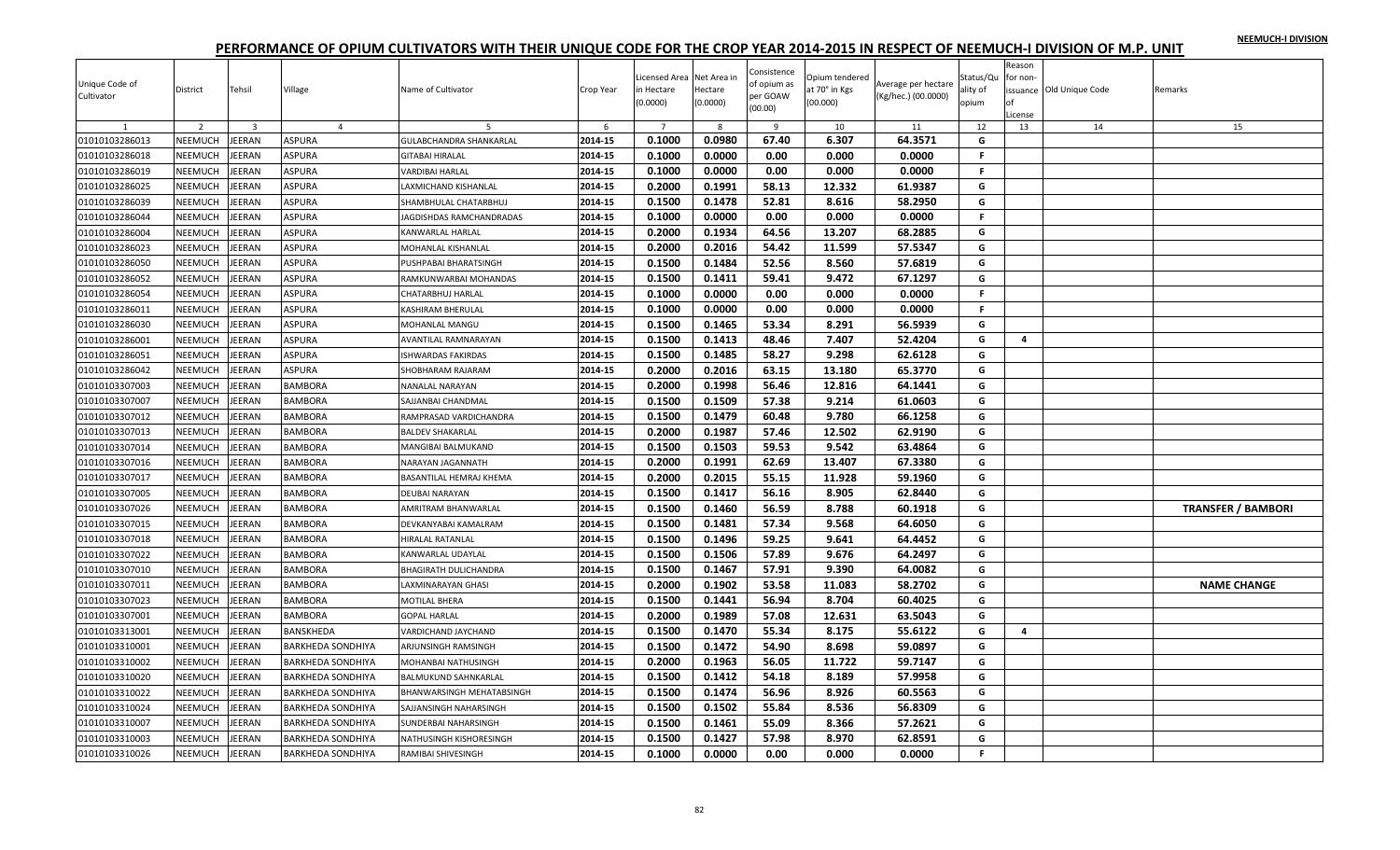|  |  | NEEMUCH-I DIVISION |
|--|--|--------------------|
|  |  |                    |

| Reason<br>Consistence<br>Licensed Area Net Area in<br>Status/Qu<br>Opium tendered<br>for non-<br>Unique Code of<br>of opium as<br>Average per hectare<br>Village<br>at 70° in Kgs<br>issuance Old Unique Code<br>District<br>Tehsil<br>Name of Cultivator<br>Crop Year<br>in Hectare<br>Hectare<br>ality of<br>per GOAW<br>(Kg/hec.) (00.0000)<br>Cultivator<br>(0.0000)<br>(00.000)<br>(0.0000)<br>opium<br>nf<br>(00.00)<br>License | Remarks |
|---------------------------------------------------------------------------------------------------------------------------------------------------------------------------------------------------------------------------------------------------------------------------------------------------------------------------------------------------------------------------------------------------------------------------------------|---------|
| $\overline{z}$<br>$\overline{\mathbf{3}}$<br>$\overline{7}$<br>8<br>11<br>12<br>13<br>14<br>$\overline{a}$<br>-6<br>$\overline{9}$<br>10                                                                                                                                                                                                                                                                                              | 15      |
| 0.2000<br>0.1897<br>56.78<br>11.534<br>60.8013<br>01010103310029<br>NEEMUCH<br>EERAN<br><b>BARKHEDA SONDHIYA</b><br>2014-15<br>MUKESH HIMMATSINGH<br>G                                                                                                                                                                                                                                                                                |         |
| 0.1500<br>0.1477<br>55.38<br>8.821<br>59.7224<br>01010103284001<br>NEEMUCH<br><b>JEERAN</b><br><b>BHIMPURA</b><br>2014-15<br>G<br>NARAYAN RAMLAL                                                                                                                                                                                                                                                                                      |         |
| 0.1500<br>0.1501<br>48.95<br>50.9660<br>2014-15<br>7.650<br>G<br>4<br>01010103284004<br>NEEMUCH<br>EERAN<br><b>BHIMPURA</b><br>SHANTILAL DHARAMCHAND                                                                                                                                                                                                                                                                                  |         |
| NEEMUCH<br>0.1500<br>0.1447<br>63.03<br>01010103284009<br>EERAN<br>BHIMPURA<br>2014-15<br>9.617<br>66.4616<br>G<br>BOTHLAL CHHAGANLAL                                                                                                                                                                                                                                                                                                 |         |
| 0.1500<br>0.1423<br>NEEMUCH<br>2014-15<br>60.11<br>9.343<br>65.6571<br>G<br>01010103284010<br>EERAN<br><b>BHIMPURA</b><br>CHAMPALAL BHERULAL                                                                                                                                                                                                                                                                                          |         |
| 57.29<br>NEEMUCH<br>0.2000<br>0.1966<br>11.769<br>59.8627<br>G<br>01010103284011<br>EERAN<br><b>BHIMPURA</b><br>2014-15<br>DEVILAL BHERULAL                                                                                                                                                                                                                                                                                           |         |
| 01010103284013<br>NEEMUCH<br>EERAN<br>BHIMPURA<br>2014-15<br>0.1000<br>0.0000<br>0.00<br>0.000<br>0.0000<br>F.<br>KANKUBAI RAMCHANDRA                                                                                                                                                                                                                                                                                                 |         |
| 0.1500<br>55.15<br>01010103284017<br>NEEMUCH<br>EERAN<br>BHIMPURA<br>2014-15<br>0.1410<br>8.178<br>58.0000<br>G<br><b>BHERULAL VAJERAM</b>                                                                                                                                                                                                                                                                                            |         |
| 01010103284006<br>NEEMUCH<br>EERAN<br><b>BHIMPURA</b><br>2014-15<br>0.1500<br>0.1448<br>48.76<br>6.980<br>48.2044<br>G<br>$\overline{a}$<br>KESHRIMAL SITARAM                                                                                                                                                                                                                                                                         |         |
| 0.1500<br>52.94<br>01010103284022<br>NEEMUCH<br>EERAN<br>2014-15<br>0.1460<br>7.661<br>52.4726<br><b>BHIMPURA</b><br>G<br>4<br>CHOUTHMAL SHANKARLAL                                                                                                                                                                                                                                                                                   |         |
| 0.1500<br>56.14<br>8.686<br>61.8661<br>NEEMUCH<br>EERAN<br>BHIMPURA<br>2014-15<br>0.1404<br>G<br>01010103284021<br>HARLAL KHIMA                                                                                                                                                                                                                                                                                                       |         |
| 0.1500<br>61.33<br>2014-15<br>0.1491<br>9.217<br>61.8176<br>01010103284023<br>NEEMUCH<br>EERAN<br><b>BHIMPURA</b><br>PYARIBAI BHANWARLAL<br>G                                                                                                                                                                                                                                                                                         |         |
| 0.1500<br>NEEMUCH<br>2014-15<br>0.1351<br>50.51<br>7.793<br>57.6832<br>G<br>01010103258107<br>EERAN<br>CHALDU<br>KAMLABAI KANHEYALAL                                                                                                                                                                                                                                                                                                  |         |
| 0.1500<br>0.1471<br>53.18<br>8.273<br>56.2407<br>NEEMUCH<br>EERAN<br>2014-15<br>G<br>01010103258077<br>CHALDU<br>VISHNUSINGH MOTISINGH                                                                                                                                                                                                                                                                                                |         |
| NEEMUCH<br>0.1500<br>51.31<br>8.334<br>01010103258090<br><b>JEERAN</b><br>CHALDU<br>2014-15<br>0.1446<br>57.6349<br>G<br>SOSARBAI LAXMIRAM                                                                                                                                                                                                                                                                                            |         |
| 0.2000<br>0.1928<br>51.82<br>NEEMUCH<br>2014-15<br>11.304<br>58.6307<br>G<br>01010103258126<br>EERAN<br>CHALDU<br>KAMALGIR KESHARSINGH                                                                                                                                                                                                                                                                                                |         |
| 0.1393<br>NEEMUCH<br>0.1500<br>51.86<br>7.890<br>56.6403<br>G<br>01010103258092<br>EERAN<br>CHALDU<br>2014-15<br><b>DALELSINGH MOHANLAL</b>                                                                                                                                                                                                                                                                                           |         |
| 0.1500<br>0.1400<br>52.47<br>7.871<br>01010103258056<br>NEEMUCH<br>EERAN<br>CHALDU<br>2014-15<br>56.2214<br>G<br>BAGDIRAM CHHAGANLAL                                                                                                                                                                                                                                                                                                  |         |
| 0.2000<br>0.1292<br>59.67<br>8.277<br>64.0635<br>01010103258024<br>NEEMUCH<br>EERAN<br>CHALDU<br>2014-15<br>G<br>SHYAMBAI VARJIBAI                                                                                                                                                                                                                                                                                                    |         |
| 01010103258103<br><b>NEEMUCH</b><br>EERAN<br>CHALDU<br>2014-15<br>0.1500<br>0.1150<br>53.62<br>6.281<br>54.6174<br>G<br>RATANLAL UDA<br>4                                                                                                                                                                                                                                                                                             |         |
| 2014-15<br>0.1000<br>0.0955<br>50.16<br>4.414<br>46.2199<br>NEEMUCH<br>CHALDU<br>G<br>$\overline{a}$<br>01010103258136<br>EERAN<br>RAJENDRASINGH DASHRATHSINGH                                                                                                                                                                                                                                                                        |         |
| 0.2000<br>52.16<br>53.2899<br>NEEMUCH<br>EERAN<br>2014-15<br>0.1994<br>10.626<br>G<br>01010103258170<br>CHALDU<br>$\overline{a}$<br>KUSHALKUNWAR RAMSINGH                                                                                                                                                                                                                                                                             |         |
| 0.1500<br>0.1358<br>47.14<br>2014-15<br>7.125<br>52.4669<br>01010103258172<br><b>NEEMUCH</b><br>EERAN<br>CHALDU<br><b>BANSHILAL MOHANLAL</b><br>G<br>4                                                                                                                                                                                                                                                                                |         |
| NEEMUCH<br>2014-15<br>0.2000<br>0.1933<br>68.40<br>13.993<br>72.3901<br>01010103258173<br><b>JEERAN</b><br>CHALDU<br>G<br>KISHORSINGH GAMERSINGH                                                                                                                                                                                                                                                                                      |         |
| 0.2000<br>0.1254<br>55.57<br>6.986<br>55.7097<br>NEEMUCH<br>EERAN<br>2014-15<br>G<br>4<br>01010103315228<br>CHEETAKHEDA<br>DADAMCHAND HUKMICHAND                                                                                                                                                                                                                                                                                      |         |
| NEEMUCH<br>0.1500<br>0.1354<br>50.51<br>01010103315229<br>EERAN<br>CHEETAKHEDA<br>2014-15<br>6.574<br>48.5524<br>SUKHLAL HUKMICHAND<br>G<br>$\overline{a}$                                                                                                                                                                                                                                                                            |         |
| 0.1500<br>0.0697<br>01010103315122<br><b>NEEMUCH</b><br><b>JEERAN</b><br>CHEETAKHEDA<br>2014-15<br>54.48<br>3.736<br>53.6011<br>G<br>SESHMAL RUGANNATH<br>4                                                                                                                                                                                                                                                                           |         |
| NEEMUCH<br>0.1500<br>0.0000<br>0.00<br>0.000<br>0.0000<br>01010103315125<br>EERAN<br>CHEETAKHEDA<br>2014-15<br>$\mathbf N$<br>ALITABAI BABULAL                                                                                                                                                                                                                                                                                        |         |
| 01010103315237<br>NEEMUCH<br>EERAN<br>CHEETAKHEDA<br>2014-15<br>0.2000<br>0.1974<br>65.90<br>13.152<br>66.6261<br>G<br>MODIRAM RATANLAL                                                                                                                                                                                                                                                                                               |         |
| 0.1500<br>57.81<br>2014-15<br>0.1477<br>9.018<br>61.0562<br>G<br>01010103315239<br>NEEMUCH<br>EERAN<br>CHEETAKHEDA<br>AMBALAL RATANLAL                                                                                                                                                                                                                                                                                                |         |
| 56.12<br>01010103315243<br>NEEMUCH<br>EERAN<br>2014-15<br>0.2000<br>0.1935<br>11.320<br>58.5013<br>G<br>CHEETAKHEDA<br>SHANTILAL NANDA                                                                                                                                                                                                                                                                                                |         |
| 0.2000<br>57.53<br>2014-15<br>0.1916<br>11.424<br>59.6242<br>01010103315244<br>NEEMUCH<br>EERAN<br>G<br>CHEETAKHEDA<br>SHOBHAGMAL CHANDMAL                                                                                                                                                                                                                                                                                            |         |
| 0.2000<br>0.1776<br>54.39<br>57.4887<br>NEEMUCH<br>EERAN<br>10.210<br>G<br>01010103315161<br>CHEETAKHEDA<br>2014-15<br>SOHANBAI SITARAM                                                                                                                                                                                                                                                                                               |         |
| 0.1500<br>0.1503<br>60.41<br>2014-15<br>8.069<br>53.6860<br>01010103315240<br>NEEMUCH<br>EERAN<br>CHEETAKHEDA<br>MOTILAL MODA<br>G<br>4                                                                                                                                                                                                                                                                                               |         |
| 0.1500<br>58.52<br>NEEMUCH<br><b>JEERAN</b><br>2014-15<br>0.1499<br>8.745<br>58.3389<br>G<br>01010103315005<br>CHEETAKHEDA<br>ANANDILAL BHANWARLAL                                                                                                                                                                                                                                                                                    |         |
| NEEMUCH<br>0.1500<br>0.1473<br>52.89<br>7.813<br>53.0414<br>01010103315013<br>EERAN<br>CHEETAKHEDA<br>2014-15<br>G<br>4<br>KOUSHLYABAI MAHESH                                                                                                                                                                                                                                                                                         |         |
| NEEMUCH<br>0.1500<br>62.70<br><b>JEERAN</b><br>2014-15<br>0.1455<br>9.280<br>63.7801<br>G<br>01010103315015<br>CHEETAKHEDA<br>VARDICHAND GOPAL                                                                                                                                                                                                                                                                                        |         |
| 0.1500<br>01010103315016<br><b>NEEMUCH</b><br>EERAN<br>CHEETAKHEDA<br>2014-15<br>0.1490<br>61.01<br>9.396<br>63.0604<br>G<br>JANIBAI DADAMCHAND                                                                                                                                                                                                                                                                                       |         |
| 0.1500<br>0.1292<br>59.20<br>7.476<br>57.8638<br><b>NEEMUCH</b><br>2014-15<br>G<br>01010103315032<br>EERAN<br>CHEETAKHEDA<br><b>GOPAL MOTILAL</b>                                                                                                                                                                                                                                                                                     |         |
| 0.1554<br>57.28<br>8.780<br>01010103315071<br>NEEMUCH<br>EERAN<br>2014-15<br>0.2000<br>56.4994<br>G<br>CHEETAKHEDA<br>GHEESALAL DHANNA                                                                                                                                                                                                                                                                                                |         |
| 0.1000<br>0.00<br>F.<br><b>NEEMUCH</b><br><b>JEERAN</b><br>2014-15<br>0.0000<br>0.000<br>0.0000<br>01010103315042<br>CHEETAKHEDA<br>RAMESHCHAND PUNAMCHAND                                                                                                                                                                                                                                                                            |         |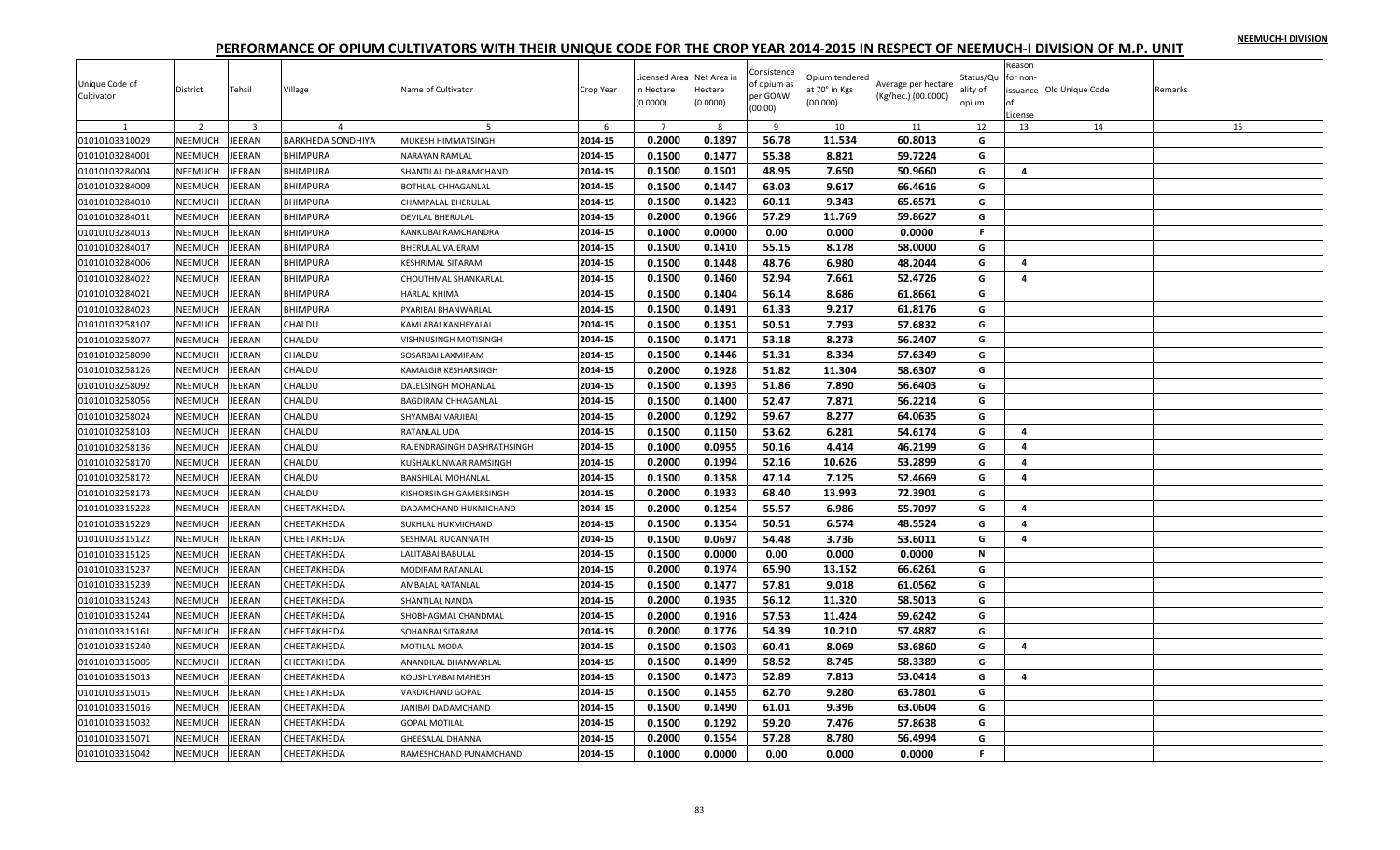| NEEMUCH-I DIVISION |  |
|--------------------|--|
|                    |  |

| $\overline{z}$<br>$\overline{\mathbf{3}}$<br>$\overline{7}$<br>8<br>11<br>12<br>13<br>14<br>15<br>$\overline{a}$<br>5<br>-6<br>$\overline{9}$<br>10<br>0.1500<br>0.1467<br>69.37<br>10.386<br>70.7975<br>01010103315044<br>NEEMUCH<br>EERAN<br>CHEETAKHEDA<br>2014-15<br>MADANLAL MOTILAL<br>G<br>0.1500<br>0.1516<br>65.33<br>8.745<br>57.6847<br>01010103315045<br>NEEMUCH<br><b>JEERAN</b><br>2014-15<br>G<br>CHEETAKHEDA<br>MADHOLAL BHUWANI<br>0.1000<br>0.0000<br>0.0000<br>2014-15<br>0.00<br>0.000<br>F.<br>01010103315046<br>NEEMUCH<br>EERAN<br>CHEETAKHEDA<br>RAKESHKUMAR PUNAMCHAND<br>NEEMUCH<br>0.1500<br>0.1458<br>62.54<br>01010103315052<br>EERAN<br>CHEETAKHEDA<br>2014-15<br>9.131<br>62.6269<br>G<br>BAGDIRAM DHULA<br>0.2000<br><b>NEEMUCH</b><br>2014-15<br>0.1859<br>65.04<br>12.218<br>65.7235<br>G<br>01010103315055<br><b>JEERAN</b><br>CHEETAKHEDA<br>KARULAL KESHARBAI<br>64.16<br>NEEMUCH<br>0.2000<br>0.1962<br>11.081<br>56.4781<br>G<br>01010103315060<br>EERAN<br>CHEETAKHEDA<br>2014-15<br>AXMICHAND CHAMPALAL<br>01010103315062<br>NEEMUCH<br>EERAN<br>CHEETAKHEDA<br>2014-15<br>0.2000<br>0.1974<br>63.71<br>11.340<br>57.4468<br>G<br>AXMINARAYAN CHAMPALAL<br>0.1500<br>58.73<br>01010103315066<br>NEEMUCH<br>EERAN<br>CHEETAKHEDA<br>2014-15<br>0.1492<br>8.851<br>59.3231<br>G<br>KESHRIBAI HIRALAL<br>01010103315067<br><b>NEEMUCH</b><br>EERAN<br>2014-15<br>0.1500<br>0.1457<br>55.82<br>8.485<br>58.2361<br>CHEETAKHEDA<br>G<br><b>BAGDIRAM MOTILAL</b><br>01010103315069<br>NEEMUCH<br>EERAN<br>2014-15<br>0.2000<br>0.2001<br>70.06<br>12.190<br>60.9195<br>CHEETAKHEDA<br><b>GHEESALAL DEVA</b><br>G<br>0.1500<br>56.22<br>8.642<br>NEEMUCH<br>EERAN<br>2014-15<br>0.1505<br>57.4219<br>G<br>01010103315072<br>CHEETAKHEDA<br>NANALAL MODA<br>0.1500<br>0.1550<br>55.17<br>2014-15<br>8.709<br>56.1871<br>01010103315082<br>NEEMUCH<br>EERAN<br>CHEETAKHEDA<br>PANNALAL NANDA<br>G<br>NEEMUCH<br>2014-15<br>0.1500<br>0.1513<br>56.54<br>8.134<br>53.7607<br>G<br>01010103315086<br><b>JEERAN</b><br>CHEETAKHEDA<br>RAMCHAND CHAMPALAL<br>4<br>0.2000<br>0.2019<br>60.13<br>12.378<br>61.3076<br>NEEMUCH<br>EERAN<br>2014-15<br>G<br>01010103315087<br>CHEETAKHEDA<br>MOHANLAL VARDICHAND<br>NEEMUCH<br>0.1500<br>0.1518<br>63.38<br>01010103315088<br><b>JEERAN</b><br>2014-15<br>9.616<br>63.3465<br>G<br>CHEETAKHEDA<br>RADHESHYAM DOLA<br>0.1500<br>58.55<br>NEEMUCH<br>2014-15<br>0.1495<br>8.808<br>58.9164<br>G<br>01010103315089<br>EERAN<br>CHEETAKHEDA<br>VISHNULAL SHIVELAL<br>NEEMUCH<br>0.1500<br>0.1468<br>56.50<br>41.4033<br>G<br>01010103315102<br>EERAN<br>CHEETAKHEDA<br>2014-15<br>6.078<br>4<br>BHAGCHAND MATHURALAL<br>0.1500<br>0.1516<br>59.8351<br>01010103315108<br>NEEMUCH<br>EERAN<br>2014-15<br>56.44<br>9.071<br>G<br>CHEETAKHEDA<br>RADHESHYAM RUPCHAND<br>0.1500<br>0.1517<br>54.48<br>7.946<br>52.3797<br>01010103315143<br>NEEMUCH<br>EERAN<br>CHEETAKHEDA<br>2014-15<br>G<br>PANCHAMLAL DADAMCHAND<br>$\overline{4}$<br>01010103315148<br><b>NEEMUCH</b><br><b>JEERAN</b><br>2014-15<br>0.1500<br>0.1387<br>55.33<br>7.272<br>52.4297<br>CHEETAKHEDA<br>G<br>4<br>PREMCHAND RATANLAL<br>2014-15<br>0.2000<br>0.1998<br>59.99<br>10.798<br>54.0440<br>NEEMUCH<br>G<br>$\overline{a}$<br>01010103315149<br>EERAN<br>CHEETAKHEDA<br>RAMRATAN CHUNNILAL<br>0.1500<br>54.49<br>55.7626<br><b>NEEMUCH</b><br>EERAN<br>0.1449<br>8.080<br>G<br>01010103315169<br>CHEETAKHEDA<br>2014-15<br>$\overline{a}$<br>KAILASHIBAI BABULAL<br>0.1758<br>2014-15<br>0.2000<br>61.90<br>10.894<br>61.9681<br>01010103315176<br><b>NEEMUCH</b><br>EERAN<br>CHEETAKHEDA<br>OMPRAKASH SHIVELAL<br>G<br>NEEMUCH<br>0.2000<br>0.1972<br>49.05<br>3.833<br>19.4371<br>01010103315184<br><b>JEERAN</b><br>2014-15<br>G<br>CHEETAKHEDA<br>SHANTIBAI RADHAKISHAN<br>4<br>0.1500<br>0.1474<br>54.32<br>NEEMUCH<br>2014-15<br>8.257<br>56.0176<br>G<br>01010103315206<br>EERAN<br>CHEETAKHEDA<br>PUKHRAJ MANGILAL<br>NEEMUCH<br>01010103315211<br>EERAN<br>2014-15<br>0.1000<br>0.0000<br>0.00<br>0.000<br>0.0000<br>$\mathbf{F}$<br>CHEETAKHEDA<br>JDIBAI VIRAMLAL<br>0.1500<br>01010103315214<br><b>NEEMUCH</b><br><b>JEERAN</b><br>CHEETAKHEDA<br>2014-15<br>0.1506<br>66.66<br>10.132<br>67.2776<br>G<br>RAMESHCHAND GHEESALAL<br>55.21<br>NEEMUCH<br>0.1500<br>0.1473<br>8.124<br>55.1527<br>G<br>01010103315217<br>EERAN<br>CHEETAKHEDA<br>2014-15<br>$\overline{a}$<br>RAJESHKUMAR RAMESHCHAND<br>01010103315222<br>NEEMUCH<br>EERAN<br>CHEETAKHEDA<br>2014-15<br>0.1500<br>0.1449<br>54.25<br>7.944<br>54.8240<br>G<br>4<br>CHANDIBAI GEHARILAL<br>0.1500<br>2014-15<br>0.1495<br>47.48<br>6.857<br>45.8662<br>G<br>01010103315008<br>NEEMUCH<br>EERAN<br>CHEETAKHEDA<br><b>BANSHILAL LALURAM</b><br>$\overline{a}$<br>59.51<br>01010103315104<br>NEEMUCH<br><b>JEERAN</b><br>2014-15<br>0.1500<br>0.1389<br>8.391<br>60.4104<br>CHEETAKHEDA<br>G<br>BHANWARIBAI RATANLAL<br>0.1500<br>58.35<br>2014-15<br>0.1514<br>8.778<br>57.9789<br>01010103315076<br>NEEMUCH<br>EERAN<br>G<br>CHEETAKHEDA<br>SOHANBAI KESHURAM<br>0.1500<br>51.86<br>6.542<br>48.6756<br>NEEMUCH<br>0.1344<br>G<br>01010103315074<br>EERAN<br>CHEETAKHEDA<br>2014-15<br>$\overline{a}$<br><b>BAGDIRAM UDAJI</b><br>0.1487<br>2014-15<br>0.1500<br>51.93<br>7.834<br>52.6833<br>01010103315054<br>NEEMUCH<br>EERAN<br>CHEETAKHEDA<br>JASRAJ DEVILAL<br>G<br>4<br>0.2000<br>NEEMUCH<br>2014-15<br>0.1484<br>54.25<br>7.285<br>49.0903<br>01010103315208<br><b>JEERAN</b><br>CHEETAKHEDA<br>G<br>MANGILAL VARDA<br>4<br>NEEMUCH<br>0.1500<br>0.1557<br>61.50<br>9.559<br>61.3937<br>01010103315012<br>EERAN<br>CHEETAKHEDA<br>2014-15<br>G<br>SHIKHANRCHAND VARDICHAND<br>01010103315022<br>NEEMUCH<br><b>JEERAN</b><br>2014-15<br>0.1000<br>0.0000<br>0.00<br>0.000<br>0.0000<br>F<br>CHEETAKHEDA<br>KISHORESINGH CHHAGANLAL<br>0.1500<br>01010103315224<br><b>NEEMUCH</b><br>EERAN<br>CHEETAKHEDA<br>2014-15<br>0.1481<br>56.42<br>8.761<br>59.1560<br>G<br>OMPRAKASH CHOUTHMAL<br>0.1000<br>0.0000<br>0.00<br>0.000<br>0.0000<br>F.<br><b>NEEMUCH</b><br>2014-15<br>01010103315196<br>EERAN<br>CHEETAKHEDA<br><b>BRAHIM AJIJBAKSH</b><br>01010103315006<br><b>NEEMUCH</b><br>EERAN<br>2014-15<br>0.1500<br>0.1455<br>48.94<br>5.614<br>38.5842<br>G<br>CHEETAKHEDA<br>4<br>PRATHVIRAJ GANGARAM<br>0.1500<br>0.1525<br>58.13<br>8.927<br>G<br><b>NEEMUCH</b><br><b>JEERAN</b><br>2014-15<br>58.5377<br>01010103315223<br>CHEETAKHEDA<br>LAXMICHAND PHOOLCHAND | Unique Code of<br>Cultivator | District | Tehsil | Village | Name of Cultivator | Crop Year | Licensed Area Net Area in<br>in Hectare<br>(0.0000) | Hectare<br>(0.0000) | Consistence<br>of opium as<br>per GOAW<br>(00.00) | Opium tendered<br>at 70° in Kgs<br>(00.000) | Average per hectare<br>(Kg/hec.) (00.0000) | Status/Qu<br>ality of<br>opium | Reason<br>for non-<br>nf<br>License | issuance Old Unique Code | Remarks |
|------------------------------------------------------------------------------------------------------------------------------------------------------------------------------------------------------------------------------------------------------------------------------------------------------------------------------------------------------------------------------------------------------------------------------------------------------------------------------------------------------------------------------------------------------------------------------------------------------------------------------------------------------------------------------------------------------------------------------------------------------------------------------------------------------------------------------------------------------------------------------------------------------------------------------------------------------------------------------------------------------------------------------------------------------------------------------------------------------------------------------------------------------------------------------------------------------------------------------------------------------------------------------------------------------------------------------------------------------------------------------------------------------------------------------------------------------------------------------------------------------------------------------------------------------------------------------------------------------------------------------------------------------------------------------------------------------------------------------------------------------------------------------------------------------------------------------------------------------------------------------------------------------------------------------------------------------------------------------------------------------------------------------------------------------------------------------------------------------------------------------------------------------------------------------------------------------------------------------------------------------------------------------------------------------------------------------------------------------------------------------------------------------------------------------------------------------------------------------------------------------------------------------------------------------------------------------------------------------------------------------------------------------------------------------------------------------------------------------------------------------------------------------------------------------------------------------------------------------------------------------------------------------------------------------------------------------------------------------------------------------------------------------------------------------------------------------------------------------------------------------------------------------------------------------------------------------------------------------------------------------------------------------------------------------------------------------------------------------------------------------------------------------------------------------------------------------------------------------------------------------------------------------------------------------------------------------------------------------------------------------------------------------------------------------------------------------------------------------------------------------------------------------------------------------------------------------------------------------------------------------------------------------------------------------------------------------------------------------------------------------------------------------------------------------------------------------------------------------------------------------------------------------------------------------------------------------------------------------------------------------------------------------------------------------------------------------------------------------------------------------------------------------------------------------------------------------------------------------------------------------------------------------------------------------------------------------------------------------------------------------------------------------------------------------------------------------------------------------------------------------------------------------------------------------------------------------------------------------------------------------------------------------------------------------------------------------------------------------------------------------------------------------------------------------------------------------------------------------------------------------------------------------------------------------------------------------------------------------------------------------------------------------------------------------------------------------------------------------------------------------------------------------------------------------------------------------------------------------------------------------------------------------------------------------------------------------------------------------------------------------------------------------------------------------------------------------------------------------------------------------------------------------------------------------------------------------------------------------------------------------------------------------------------------------------------------------------------------------------------------------------------------------------------------------------------------------------------------------------------------------------------------------------------------------------------------------------------------------------------------------------------------------------------------------------------------------------------------------------------------------------------------------------------------------------------------------------------------------------------------|------------------------------|----------|--------|---------|--------------------|-----------|-----------------------------------------------------|---------------------|---------------------------------------------------|---------------------------------------------|--------------------------------------------|--------------------------------|-------------------------------------|--------------------------|---------|
|                                                                                                                                                                                                                                                                                                                                                                                                                                                                                                                                                                                                                                                                                                                                                                                                                                                                                                                                                                                                                                                                                                                                                                                                                                                                                                                                                                                                                                                                                                                                                                                                                                                                                                                                                                                                                                                                                                                                                                                                                                                                                                                                                                                                                                                                                                                                                                                                                                                                                                                                                                                                                                                                                                                                                                                                                                                                                                                                                                                                                                                                                                                                                                                                                                                                                                                                                                                                                                                                                                                                                                                                                                                                                                                                                                                                                                                                                                                                                                                                                                                                                                                                                                                                                                                                                                                                                                                                                                                                                                                                                                                                                                                                                                                                                                                                                                                                                                                                                                                                                                                                                                                                                                                                                                                                                                                                                                                                                                                                                                                                                                                                                                                                                                                                                                                                                                                                                                                                                                                                                                                                                                                                                                                                                                                                                                                                                                                                                                                                                                |                              |          |        |         |                    |           |                                                     |                     |                                                   |                                             |                                            |                                |                                     |                          |         |
|                                                                                                                                                                                                                                                                                                                                                                                                                                                                                                                                                                                                                                                                                                                                                                                                                                                                                                                                                                                                                                                                                                                                                                                                                                                                                                                                                                                                                                                                                                                                                                                                                                                                                                                                                                                                                                                                                                                                                                                                                                                                                                                                                                                                                                                                                                                                                                                                                                                                                                                                                                                                                                                                                                                                                                                                                                                                                                                                                                                                                                                                                                                                                                                                                                                                                                                                                                                                                                                                                                                                                                                                                                                                                                                                                                                                                                                                                                                                                                                                                                                                                                                                                                                                                                                                                                                                                                                                                                                                                                                                                                                                                                                                                                                                                                                                                                                                                                                                                                                                                                                                                                                                                                                                                                                                                                                                                                                                                                                                                                                                                                                                                                                                                                                                                                                                                                                                                                                                                                                                                                                                                                                                                                                                                                                                                                                                                                                                                                                                                                |                              |          |        |         |                    |           |                                                     |                     |                                                   |                                             |                                            |                                |                                     |                          |         |
|                                                                                                                                                                                                                                                                                                                                                                                                                                                                                                                                                                                                                                                                                                                                                                                                                                                                                                                                                                                                                                                                                                                                                                                                                                                                                                                                                                                                                                                                                                                                                                                                                                                                                                                                                                                                                                                                                                                                                                                                                                                                                                                                                                                                                                                                                                                                                                                                                                                                                                                                                                                                                                                                                                                                                                                                                                                                                                                                                                                                                                                                                                                                                                                                                                                                                                                                                                                                                                                                                                                                                                                                                                                                                                                                                                                                                                                                                                                                                                                                                                                                                                                                                                                                                                                                                                                                                                                                                                                                                                                                                                                                                                                                                                                                                                                                                                                                                                                                                                                                                                                                                                                                                                                                                                                                                                                                                                                                                                                                                                                                                                                                                                                                                                                                                                                                                                                                                                                                                                                                                                                                                                                                                                                                                                                                                                                                                                                                                                                                                                |                              |          |        |         |                    |           |                                                     |                     |                                                   |                                             |                                            |                                |                                     |                          |         |
|                                                                                                                                                                                                                                                                                                                                                                                                                                                                                                                                                                                                                                                                                                                                                                                                                                                                                                                                                                                                                                                                                                                                                                                                                                                                                                                                                                                                                                                                                                                                                                                                                                                                                                                                                                                                                                                                                                                                                                                                                                                                                                                                                                                                                                                                                                                                                                                                                                                                                                                                                                                                                                                                                                                                                                                                                                                                                                                                                                                                                                                                                                                                                                                                                                                                                                                                                                                                                                                                                                                                                                                                                                                                                                                                                                                                                                                                                                                                                                                                                                                                                                                                                                                                                                                                                                                                                                                                                                                                                                                                                                                                                                                                                                                                                                                                                                                                                                                                                                                                                                                                                                                                                                                                                                                                                                                                                                                                                                                                                                                                                                                                                                                                                                                                                                                                                                                                                                                                                                                                                                                                                                                                                                                                                                                                                                                                                                                                                                                                                                |                              |          |        |         |                    |           |                                                     |                     |                                                   |                                             |                                            |                                |                                     |                          |         |
|                                                                                                                                                                                                                                                                                                                                                                                                                                                                                                                                                                                                                                                                                                                                                                                                                                                                                                                                                                                                                                                                                                                                                                                                                                                                                                                                                                                                                                                                                                                                                                                                                                                                                                                                                                                                                                                                                                                                                                                                                                                                                                                                                                                                                                                                                                                                                                                                                                                                                                                                                                                                                                                                                                                                                                                                                                                                                                                                                                                                                                                                                                                                                                                                                                                                                                                                                                                                                                                                                                                                                                                                                                                                                                                                                                                                                                                                                                                                                                                                                                                                                                                                                                                                                                                                                                                                                                                                                                                                                                                                                                                                                                                                                                                                                                                                                                                                                                                                                                                                                                                                                                                                                                                                                                                                                                                                                                                                                                                                                                                                                                                                                                                                                                                                                                                                                                                                                                                                                                                                                                                                                                                                                                                                                                                                                                                                                                                                                                                                                                |                              |          |        |         |                    |           |                                                     |                     |                                                   |                                             |                                            |                                |                                     |                          |         |
|                                                                                                                                                                                                                                                                                                                                                                                                                                                                                                                                                                                                                                                                                                                                                                                                                                                                                                                                                                                                                                                                                                                                                                                                                                                                                                                                                                                                                                                                                                                                                                                                                                                                                                                                                                                                                                                                                                                                                                                                                                                                                                                                                                                                                                                                                                                                                                                                                                                                                                                                                                                                                                                                                                                                                                                                                                                                                                                                                                                                                                                                                                                                                                                                                                                                                                                                                                                                                                                                                                                                                                                                                                                                                                                                                                                                                                                                                                                                                                                                                                                                                                                                                                                                                                                                                                                                                                                                                                                                                                                                                                                                                                                                                                                                                                                                                                                                                                                                                                                                                                                                                                                                                                                                                                                                                                                                                                                                                                                                                                                                                                                                                                                                                                                                                                                                                                                                                                                                                                                                                                                                                                                                                                                                                                                                                                                                                                                                                                                                                                |                              |          |        |         |                    |           |                                                     |                     |                                                   |                                             |                                            |                                |                                     |                          |         |
|                                                                                                                                                                                                                                                                                                                                                                                                                                                                                                                                                                                                                                                                                                                                                                                                                                                                                                                                                                                                                                                                                                                                                                                                                                                                                                                                                                                                                                                                                                                                                                                                                                                                                                                                                                                                                                                                                                                                                                                                                                                                                                                                                                                                                                                                                                                                                                                                                                                                                                                                                                                                                                                                                                                                                                                                                                                                                                                                                                                                                                                                                                                                                                                                                                                                                                                                                                                                                                                                                                                                                                                                                                                                                                                                                                                                                                                                                                                                                                                                                                                                                                                                                                                                                                                                                                                                                                                                                                                                                                                                                                                                                                                                                                                                                                                                                                                                                                                                                                                                                                                                                                                                                                                                                                                                                                                                                                                                                                                                                                                                                                                                                                                                                                                                                                                                                                                                                                                                                                                                                                                                                                                                                                                                                                                                                                                                                                                                                                                                                                |                              |          |        |         |                    |           |                                                     |                     |                                                   |                                             |                                            |                                |                                     |                          |         |
|                                                                                                                                                                                                                                                                                                                                                                                                                                                                                                                                                                                                                                                                                                                                                                                                                                                                                                                                                                                                                                                                                                                                                                                                                                                                                                                                                                                                                                                                                                                                                                                                                                                                                                                                                                                                                                                                                                                                                                                                                                                                                                                                                                                                                                                                                                                                                                                                                                                                                                                                                                                                                                                                                                                                                                                                                                                                                                                                                                                                                                                                                                                                                                                                                                                                                                                                                                                                                                                                                                                                                                                                                                                                                                                                                                                                                                                                                                                                                                                                                                                                                                                                                                                                                                                                                                                                                                                                                                                                                                                                                                                                                                                                                                                                                                                                                                                                                                                                                                                                                                                                                                                                                                                                                                                                                                                                                                                                                                                                                                                                                                                                                                                                                                                                                                                                                                                                                                                                                                                                                                                                                                                                                                                                                                                                                                                                                                                                                                                                                                |                              |          |        |         |                    |           |                                                     |                     |                                                   |                                             |                                            |                                |                                     |                          |         |
|                                                                                                                                                                                                                                                                                                                                                                                                                                                                                                                                                                                                                                                                                                                                                                                                                                                                                                                                                                                                                                                                                                                                                                                                                                                                                                                                                                                                                                                                                                                                                                                                                                                                                                                                                                                                                                                                                                                                                                                                                                                                                                                                                                                                                                                                                                                                                                                                                                                                                                                                                                                                                                                                                                                                                                                                                                                                                                                                                                                                                                                                                                                                                                                                                                                                                                                                                                                                                                                                                                                                                                                                                                                                                                                                                                                                                                                                                                                                                                                                                                                                                                                                                                                                                                                                                                                                                                                                                                                                                                                                                                                                                                                                                                                                                                                                                                                                                                                                                                                                                                                                                                                                                                                                                                                                                                                                                                                                                                                                                                                                                                                                                                                                                                                                                                                                                                                                                                                                                                                                                                                                                                                                                                                                                                                                                                                                                                                                                                                                                                |                              |          |        |         |                    |           |                                                     |                     |                                                   |                                             |                                            |                                |                                     |                          |         |
|                                                                                                                                                                                                                                                                                                                                                                                                                                                                                                                                                                                                                                                                                                                                                                                                                                                                                                                                                                                                                                                                                                                                                                                                                                                                                                                                                                                                                                                                                                                                                                                                                                                                                                                                                                                                                                                                                                                                                                                                                                                                                                                                                                                                                                                                                                                                                                                                                                                                                                                                                                                                                                                                                                                                                                                                                                                                                                                                                                                                                                                                                                                                                                                                                                                                                                                                                                                                                                                                                                                                                                                                                                                                                                                                                                                                                                                                                                                                                                                                                                                                                                                                                                                                                                                                                                                                                                                                                                                                                                                                                                                                                                                                                                                                                                                                                                                                                                                                                                                                                                                                                                                                                                                                                                                                                                                                                                                                                                                                                                                                                                                                                                                                                                                                                                                                                                                                                                                                                                                                                                                                                                                                                                                                                                                                                                                                                                                                                                                                                                |                              |          |        |         |                    |           |                                                     |                     |                                                   |                                             |                                            |                                |                                     |                          |         |
|                                                                                                                                                                                                                                                                                                                                                                                                                                                                                                                                                                                                                                                                                                                                                                                                                                                                                                                                                                                                                                                                                                                                                                                                                                                                                                                                                                                                                                                                                                                                                                                                                                                                                                                                                                                                                                                                                                                                                                                                                                                                                                                                                                                                                                                                                                                                                                                                                                                                                                                                                                                                                                                                                                                                                                                                                                                                                                                                                                                                                                                                                                                                                                                                                                                                                                                                                                                                                                                                                                                                                                                                                                                                                                                                                                                                                                                                                                                                                                                                                                                                                                                                                                                                                                                                                                                                                                                                                                                                                                                                                                                                                                                                                                                                                                                                                                                                                                                                                                                                                                                                                                                                                                                                                                                                                                                                                                                                                                                                                                                                                                                                                                                                                                                                                                                                                                                                                                                                                                                                                                                                                                                                                                                                                                                                                                                                                                                                                                                                                                |                              |          |        |         |                    |           |                                                     |                     |                                                   |                                             |                                            |                                |                                     |                          |         |
|                                                                                                                                                                                                                                                                                                                                                                                                                                                                                                                                                                                                                                                                                                                                                                                                                                                                                                                                                                                                                                                                                                                                                                                                                                                                                                                                                                                                                                                                                                                                                                                                                                                                                                                                                                                                                                                                                                                                                                                                                                                                                                                                                                                                                                                                                                                                                                                                                                                                                                                                                                                                                                                                                                                                                                                                                                                                                                                                                                                                                                                                                                                                                                                                                                                                                                                                                                                                                                                                                                                                                                                                                                                                                                                                                                                                                                                                                                                                                                                                                                                                                                                                                                                                                                                                                                                                                                                                                                                                                                                                                                                                                                                                                                                                                                                                                                                                                                                                                                                                                                                                                                                                                                                                                                                                                                                                                                                                                                                                                                                                                                                                                                                                                                                                                                                                                                                                                                                                                                                                                                                                                                                                                                                                                                                                                                                                                                                                                                                                                                |                              |          |        |         |                    |           |                                                     |                     |                                                   |                                             |                                            |                                |                                     |                          |         |
|                                                                                                                                                                                                                                                                                                                                                                                                                                                                                                                                                                                                                                                                                                                                                                                                                                                                                                                                                                                                                                                                                                                                                                                                                                                                                                                                                                                                                                                                                                                                                                                                                                                                                                                                                                                                                                                                                                                                                                                                                                                                                                                                                                                                                                                                                                                                                                                                                                                                                                                                                                                                                                                                                                                                                                                                                                                                                                                                                                                                                                                                                                                                                                                                                                                                                                                                                                                                                                                                                                                                                                                                                                                                                                                                                                                                                                                                                                                                                                                                                                                                                                                                                                                                                                                                                                                                                                                                                                                                                                                                                                                                                                                                                                                                                                                                                                                                                                                                                                                                                                                                                                                                                                                                                                                                                                                                                                                                                                                                                                                                                                                                                                                                                                                                                                                                                                                                                                                                                                                                                                                                                                                                                                                                                                                                                                                                                                                                                                                                                                |                              |          |        |         |                    |           |                                                     |                     |                                                   |                                             |                                            |                                |                                     |                          |         |
|                                                                                                                                                                                                                                                                                                                                                                                                                                                                                                                                                                                                                                                                                                                                                                                                                                                                                                                                                                                                                                                                                                                                                                                                                                                                                                                                                                                                                                                                                                                                                                                                                                                                                                                                                                                                                                                                                                                                                                                                                                                                                                                                                                                                                                                                                                                                                                                                                                                                                                                                                                                                                                                                                                                                                                                                                                                                                                                                                                                                                                                                                                                                                                                                                                                                                                                                                                                                                                                                                                                                                                                                                                                                                                                                                                                                                                                                                                                                                                                                                                                                                                                                                                                                                                                                                                                                                                                                                                                                                                                                                                                                                                                                                                                                                                                                                                                                                                                                                                                                                                                                                                                                                                                                                                                                                                                                                                                                                                                                                                                                                                                                                                                                                                                                                                                                                                                                                                                                                                                                                                                                                                                                                                                                                                                                                                                                                                                                                                                                                                |                              |          |        |         |                    |           |                                                     |                     |                                                   |                                             |                                            |                                |                                     |                          |         |
|                                                                                                                                                                                                                                                                                                                                                                                                                                                                                                                                                                                                                                                                                                                                                                                                                                                                                                                                                                                                                                                                                                                                                                                                                                                                                                                                                                                                                                                                                                                                                                                                                                                                                                                                                                                                                                                                                                                                                                                                                                                                                                                                                                                                                                                                                                                                                                                                                                                                                                                                                                                                                                                                                                                                                                                                                                                                                                                                                                                                                                                                                                                                                                                                                                                                                                                                                                                                                                                                                                                                                                                                                                                                                                                                                                                                                                                                                                                                                                                                                                                                                                                                                                                                                                                                                                                                                                                                                                                                                                                                                                                                                                                                                                                                                                                                                                                                                                                                                                                                                                                                                                                                                                                                                                                                                                                                                                                                                                                                                                                                                                                                                                                                                                                                                                                                                                                                                                                                                                                                                                                                                                                                                                                                                                                                                                                                                                                                                                                                                                |                              |          |        |         |                    |           |                                                     |                     |                                                   |                                             |                                            |                                |                                     |                          |         |
|                                                                                                                                                                                                                                                                                                                                                                                                                                                                                                                                                                                                                                                                                                                                                                                                                                                                                                                                                                                                                                                                                                                                                                                                                                                                                                                                                                                                                                                                                                                                                                                                                                                                                                                                                                                                                                                                                                                                                                                                                                                                                                                                                                                                                                                                                                                                                                                                                                                                                                                                                                                                                                                                                                                                                                                                                                                                                                                                                                                                                                                                                                                                                                                                                                                                                                                                                                                                                                                                                                                                                                                                                                                                                                                                                                                                                                                                                                                                                                                                                                                                                                                                                                                                                                                                                                                                                                                                                                                                                                                                                                                                                                                                                                                                                                                                                                                                                                                                                                                                                                                                                                                                                                                                                                                                                                                                                                                                                                                                                                                                                                                                                                                                                                                                                                                                                                                                                                                                                                                                                                                                                                                                                                                                                                                                                                                                                                                                                                                                                                |                              |          |        |         |                    |           |                                                     |                     |                                                   |                                             |                                            |                                |                                     |                          |         |
|                                                                                                                                                                                                                                                                                                                                                                                                                                                                                                                                                                                                                                                                                                                                                                                                                                                                                                                                                                                                                                                                                                                                                                                                                                                                                                                                                                                                                                                                                                                                                                                                                                                                                                                                                                                                                                                                                                                                                                                                                                                                                                                                                                                                                                                                                                                                                                                                                                                                                                                                                                                                                                                                                                                                                                                                                                                                                                                                                                                                                                                                                                                                                                                                                                                                                                                                                                                                                                                                                                                                                                                                                                                                                                                                                                                                                                                                                                                                                                                                                                                                                                                                                                                                                                                                                                                                                                                                                                                                                                                                                                                                                                                                                                                                                                                                                                                                                                                                                                                                                                                                                                                                                                                                                                                                                                                                                                                                                                                                                                                                                                                                                                                                                                                                                                                                                                                                                                                                                                                                                                                                                                                                                                                                                                                                                                                                                                                                                                                                                                |                              |          |        |         |                    |           |                                                     |                     |                                                   |                                             |                                            |                                |                                     |                          |         |
|                                                                                                                                                                                                                                                                                                                                                                                                                                                                                                                                                                                                                                                                                                                                                                                                                                                                                                                                                                                                                                                                                                                                                                                                                                                                                                                                                                                                                                                                                                                                                                                                                                                                                                                                                                                                                                                                                                                                                                                                                                                                                                                                                                                                                                                                                                                                                                                                                                                                                                                                                                                                                                                                                                                                                                                                                                                                                                                                                                                                                                                                                                                                                                                                                                                                                                                                                                                                                                                                                                                                                                                                                                                                                                                                                                                                                                                                                                                                                                                                                                                                                                                                                                                                                                                                                                                                                                                                                                                                                                                                                                                                                                                                                                                                                                                                                                                                                                                                                                                                                                                                                                                                                                                                                                                                                                                                                                                                                                                                                                                                                                                                                                                                                                                                                                                                                                                                                                                                                                                                                                                                                                                                                                                                                                                                                                                                                                                                                                                                                                |                              |          |        |         |                    |           |                                                     |                     |                                                   |                                             |                                            |                                |                                     |                          |         |
|                                                                                                                                                                                                                                                                                                                                                                                                                                                                                                                                                                                                                                                                                                                                                                                                                                                                                                                                                                                                                                                                                                                                                                                                                                                                                                                                                                                                                                                                                                                                                                                                                                                                                                                                                                                                                                                                                                                                                                                                                                                                                                                                                                                                                                                                                                                                                                                                                                                                                                                                                                                                                                                                                                                                                                                                                                                                                                                                                                                                                                                                                                                                                                                                                                                                                                                                                                                                                                                                                                                                                                                                                                                                                                                                                                                                                                                                                                                                                                                                                                                                                                                                                                                                                                                                                                                                                                                                                                                                                                                                                                                                                                                                                                                                                                                                                                                                                                                                                                                                                                                                                                                                                                                                                                                                                                                                                                                                                                                                                                                                                                                                                                                                                                                                                                                                                                                                                                                                                                                                                                                                                                                                                                                                                                                                                                                                                                                                                                                                                                |                              |          |        |         |                    |           |                                                     |                     |                                                   |                                             |                                            |                                |                                     |                          |         |
|                                                                                                                                                                                                                                                                                                                                                                                                                                                                                                                                                                                                                                                                                                                                                                                                                                                                                                                                                                                                                                                                                                                                                                                                                                                                                                                                                                                                                                                                                                                                                                                                                                                                                                                                                                                                                                                                                                                                                                                                                                                                                                                                                                                                                                                                                                                                                                                                                                                                                                                                                                                                                                                                                                                                                                                                                                                                                                                                                                                                                                                                                                                                                                                                                                                                                                                                                                                                                                                                                                                                                                                                                                                                                                                                                                                                                                                                                                                                                                                                                                                                                                                                                                                                                                                                                                                                                                                                                                                                                                                                                                                                                                                                                                                                                                                                                                                                                                                                                                                                                                                                                                                                                                                                                                                                                                                                                                                                                                                                                                                                                                                                                                                                                                                                                                                                                                                                                                                                                                                                                                                                                                                                                                                                                                                                                                                                                                                                                                                                                                |                              |          |        |         |                    |           |                                                     |                     |                                                   |                                             |                                            |                                |                                     |                          |         |
|                                                                                                                                                                                                                                                                                                                                                                                                                                                                                                                                                                                                                                                                                                                                                                                                                                                                                                                                                                                                                                                                                                                                                                                                                                                                                                                                                                                                                                                                                                                                                                                                                                                                                                                                                                                                                                                                                                                                                                                                                                                                                                                                                                                                                                                                                                                                                                                                                                                                                                                                                                                                                                                                                                                                                                                                                                                                                                                                                                                                                                                                                                                                                                                                                                                                                                                                                                                                                                                                                                                                                                                                                                                                                                                                                                                                                                                                                                                                                                                                                                                                                                                                                                                                                                                                                                                                                                                                                                                                                                                                                                                                                                                                                                                                                                                                                                                                                                                                                                                                                                                                                                                                                                                                                                                                                                                                                                                                                                                                                                                                                                                                                                                                                                                                                                                                                                                                                                                                                                                                                                                                                                                                                                                                                                                                                                                                                                                                                                                                                                |                              |          |        |         |                    |           |                                                     |                     |                                                   |                                             |                                            |                                |                                     |                          |         |
|                                                                                                                                                                                                                                                                                                                                                                                                                                                                                                                                                                                                                                                                                                                                                                                                                                                                                                                                                                                                                                                                                                                                                                                                                                                                                                                                                                                                                                                                                                                                                                                                                                                                                                                                                                                                                                                                                                                                                                                                                                                                                                                                                                                                                                                                                                                                                                                                                                                                                                                                                                                                                                                                                                                                                                                                                                                                                                                                                                                                                                                                                                                                                                                                                                                                                                                                                                                                                                                                                                                                                                                                                                                                                                                                                                                                                                                                                                                                                                                                                                                                                                                                                                                                                                                                                                                                                                                                                                                                                                                                                                                                                                                                                                                                                                                                                                                                                                                                                                                                                                                                                                                                                                                                                                                                                                                                                                                                                                                                                                                                                                                                                                                                                                                                                                                                                                                                                                                                                                                                                                                                                                                                                                                                                                                                                                                                                                                                                                                                                                |                              |          |        |         |                    |           |                                                     |                     |                                                   |                                             |                                            |                                |                                     |                          |         |
|                                                                                                                                                                                                                                                                                                                                                                                                                                                                                                                                                                                                                                                                                                                                                                                                                                                                                                                                                                                                                                                                                                                                                                                                                                                                                                                                                                                                                                                                                                                                                                                                                                                                                                                                                                                                                                                                                                                                                                                                                                                                                                                                                                                                                                                                                                                                                                                                                                                                                                                                                                                                                                                                                                                                                                                                                                                                                                                                                                                                                                                                                                                                                                                                                                                                                                                                                                                                                                                                                                                                                                                                                                                                                                                                                                                                                                                                                                                                                                                                                                                                                                                                                                                                                                                                                                                                                                                                                                                                                                                                                                                                                                                                                                                                                                                                                                                                                                                                                                                                                                                                                                                                                                                                                                                                                                                                                                                                                                                                                                                                                                                                                                                                                                                                                                                                                                                                                                                                                                                                                                                                                                                                                                                                                                                                                                                                                                                                                                                                                                |                              |          |        |         |                    |           |                                                     |                     |                                                   |                                             |                                            |                                |                                     |                          |         |
|                                                                                                                                                                                                                                                                                                                                                                                                                                                                                                                                                                                                                                                                                                                                                                                                                                                                                                                                                                                                                                                                                                                                                                                                                                                                                                                                                                                                                                                                                                                                                                                                                                                                                                                                                                                                                                                                                                                                                                                                                                                                                                                                                                                                                                                                                                                                                                                                                                                                                                                                                                                                                                                                                                                                                                                                                                                                                                                                                                                                                                                                                                                                                                                                                                                                                                                                                                                                                                                                                                                                                                                                                                                                                                                                                                                                                                                                                                                                                                                                                                                                                                                                                                                                                                                                                                                                                                                                                                                                                                                                                                                                                                                                                                                                                                                                                                                                                                                                                                                                                                                                                                                                                                                                                                                                                                                                                                                                                                                                                                                                                                                                                                                                                                                                                                                                                                                                                                                                                                                                                                                                                                                                                                                                                                                                                                                                                                                                                                                                                                |                              |          |        |         |                    |           |                                                     |                     |                                                   |                                             |                                            |                                |                                     |                          |         |
|                                                                                                                                                                                                                                                                                                                                                                                                                                                                                                                                                                                                                                                                                                                                                                                                                                                                                                                                                                                                                                                                                                                                                                                                                                                                                                                                                                                                                                                                                                                                                                                                                                                                                                                                                                                                                                                                                                                                                                                                                                                                                                                                                                                                                                                                                                                                                                                                                                                                                                                                                                                                                                                                                                                                                                                                                                                                                                                                                                                                                                                                                                                                                                                                                                                                                                                                                                                                                                                                                                                                                                                                                                                                                                                                                                                                                                                                                                                                                                                                                                                                                                                                                                                                                                                                                                                                                                                                                                                                                                                                                                                                                                                                                                                                                                                                                                                                                                                                                                                                                                                                                                                                                                                                                                                                                                                                                                                                                                                                                                                                                                                                                                                                                                                                                                                                                                                                                                                                                                                                                                                                                                                                                                                                                                                                                                                                                                                                                                                                                                |                              |          |        |         |                    |           |                                                     |                     |                                                   |                                             |                                            |                                |                                     |                          |         |
|                                                                                                                                                                                                                                                                                                                                                                                                                                                                                                                                                                                                                                                                                                                                                                                                                                                                                                                                                                                                                                                                                                                                                                                                                                                                                                                                                                                                                                                                                                                                                                                                                                                                                                                                                                                                                                                                                                                                                                                                                                                                                                                                                                                                                                                                                                                                                                                                                                                                                                                                                                                                                                                                                                                                                                                                                                                                                                                                                                                                                                                                                                                                                                                                                                                                                                                                                                                                                                                                                                                                                                                                                                                                                                                                                                                                                                                                                                                                                                                                                                                                                                                                                                                                                                                                                                                                                                                                                                                                                                                                                                                                                                                                                                                                                                                                                                                                                                                                                                                                                                                                                                                                                                                                                                                                                                                                                                                                                                                                                                                                                                                                                                                                                                                                                                                                                                                                                                                                                                                                                                                                                                                                                                                                                                                                                                                                                                                                                                                                                                |                              |          |        |         |                    |           |                                                     |                     |                                                   |                                             |                                            |                                |                                     |                          |         |
|                                                                                                                                                                                                                                                                                                                                                                                                                                                                                                                                                                                                                                                                                                                                                                                                                                                                                                                                                                                                                                                                                                                                                                                                                                                                                                                                                                                                                                                                                                                                                                                                                                                                                                                                                                                                                                                                                                                                                                                                                                                                                                                                                                                                                                                                                                                                                                                                                                                                                                                                                                                                                                                                                                                                                                                                                                                                                                                                                                                                                                                                                                                                                                                                                                                                                                                                                                                                                                                                                                                                                                                                                                                                                                                                                                                                                                                                                                                                                                                                                                                                                                                                                                                                                                                                                                                                                                                                                                                                                                                                                                                                                                                                                                                                                                                                                                                                                                                                                                                                                                                                                                                                                                                                                                                                                                                                                                                                                                                                                                                                                                                                                                                                                                                                                                                                                                                                                                                                                                                                                                                                                                                                                                                                                                                                                                                                                                                                                                                                                                |                              |          |        |         |                    |           |                                                     |                     |                                                   |                                             |                                            |                                |                                     |                          |         |
|                                                                                                                                                                                                                                                                                                                                                                                                                                                                                                                                                                                                                                                                                                                                                                                                                                                                                                                                                                                                                                                                                                                                                                                                                                                                                                                                                                                                                                                                                                                                                                                                                                                                                                                                                                                                                                                                                                                                                                                                                                                                                                                                                                                                                                                                                                                                                                                                                                                                                                                                                                                                                                                                                                                                                                                                                                                                                                                                                                                                                                                                                                                                                                                                                                                                                                                                                                                                                                                                                                                                                                                                                                                                                                                                                                                                                                                                                                                                                                                                                                                                                                                                                                                                                                                                                                                                                                                                                                                                                                                                                                                                                                                                                                                                                                                                                                                                                                                                                                                                                                                                                                                                                                                                                                                                                                                                                                                                                                                                                                                                                                                                                                                                                                                                                                                                                                                                                                                                                                                                                                                                                                                                                                                                                                                                                                                                                                                                                                                                                                |                              |          |        |         |                    |           |                                                     |                     |                                                   |                                             |                                            |                                |                                     |                          |         |
|                                                                                                                                                                                                                                                                                                                                                                                                                                                                                                                                                                                                                                                                                                                                                                                                                                                                                                                                                                                                                                                                                                                                                                                                                                                                                                                                                                                                                                                                                                                                                                                                                                                                                                                                                                                                                                                                                                                                                                                                                                                                                                                                                                                                                                                                                                                                                                                                                                                                                                                                                                                                                                                                                                                                                                                                                                                                                                                                                                                                                                                                                                                                                                                                                                                                                                                                                                                                                                                                                                                                                                                                                                                                                                                                                                                                                                                                                                                                                                                                                                                                                                                                                                                                                                                                                                                                                                                                                                                                                                                                                                                                                                                                                                                                                                                                                                                                                                                                                                                                                                                                                                                                                                                                                                                                                                                                                                                                                                                                                                                                                                                                                                                                                                                                                                                                                                                                                                                                                                                                                                                                                                                                                                                                                                                                                                                                                                                                                                                                                                |                              |          |        |         |                    |           |                                                     |                     |                                                   |                                             |                                            |                                |                                     |                          |         |
|                                                                                                                                                                                                                                                                                                                                                                                                                                                                                                                                                                                                                                                                                                                                                                                                                                                                                                                                                                                                                                                                                                                                                                                                                                                                                                                                                                                                                                                                                                                                                                                                                                                                                                                                                                                                                                                                                                                                                                                                                                                                                                                                                                                                                                                                                                                                                                                                                                                                                                                                                                                                                                                                                                                                                                                                                                                                                                                                                                                                                                                                                                                                                                                                                                                                                                                                                                                                                                                                                                                                                                                                                                                                                                                                                                                                                                                                                                                                                                                                                                                                                                                                                                                                                                                                                                                                                                                                                                                                                                                                                                                                                                                                                                                                                                                                                                                                                                                                                                                                                                                                                                                                                                                                                                                                                                                                                                                                                                                                                                                                                                                                                                                                                                                                                                                                                                                                                                                                                                                                                                                                                                                                                                                                                                                                                                                                                                                                                                                                                                |                              |          |        |         |                    |           |                                                     |                     |                                                   |                                             |                                            |                                |                                     |                          |         |
|                                                                                                                                                                                                                                                                                                                                                                                                                                                                                                                                                                                                                                                                                                                                                                                                                                                                                                                                                                                                                                                                                                                                                                                                                                                                                                                                                                                                                                                                                                                                                                                                                                                                                                                                                                                                                                                                                                                                                                                                                                                                                                                                                                                                                                                                                                                                                                                                                                                                                                                                                                                                                                                                                                                                                                                                                                                                                                                                                                                                                                                                                                                                                                                                                                                                                                                                                                                                                                                                                                                                                                                                                                                                                                                                                                                                                                                                                                                                                                                                                                                                                                                                                                                                                                                                                                                                                                                                                                                                                                                                                                                                                                                                                                                                                                                                                                                                                                                                                                                                                                                                                                                                                                                                                                                                                                                                                                                                                                                                                                                                                                                                                                                                                                                                                                                                                                                                                                                                                                                                                                                                                                                                                                                                                                                                                                                                                                                                                                                                                                |                              |          |        |         |                    |           |                                                     |                     |                                                   |                                             |                                            |                                |                                     |                          |         |
|                                                                                                                                                                                                                                                                                                                                                                                                                                                                                                                                                                                                                                                                                                                                                                                                                                                                                                                                                                                                                                                                                                                                                                                                                                                                                                                                                                                                                                                                                                                                                                                                                                                                                                                                                                                                                                                                                                                                                                                                                                                                                                                                                                                                                                                                                                                                                                                                                                                                                                                                                                                                                                                                                                                                                                                                                                                                                                                                                                                                                                                                                                                                                                                                                                                                                                                                                                                                                                                                                                                                                                                                                                                                                                                                                                                                                                                                                                                                                                                                                                                                                                                                                                                                                                                                                                                                                                                                                                                                                                                                                                                                                                                                                                                                                                                                                                                                                                                                                                                                                                                                                                                                                                                                                                                                                                                                                                                                                                                                                                                                                                                                                                                                                                                                                                                                                                                                                                                                                                                                                                                                                                                                                                                                                                                                                                                                                                                                                                                                                                |                              |          |        |         |                    |           |                                                     |                     |                                                   |                                             |                                            |                                |                                     |                          |         |
|                                                                                                                                                                                                                                                                                                                                                                                                                                                                                                                                                                                                                                                                                                                                                                                                                                                                                                                                                                                                                                                                                                                                                                                                                                                                                                                                                                                                                                                                                                                                                                                                                                                                                                                                                                                                                                                                                                                                                                                                                                                                                                                                                                                                                                                                                                                                                                                                                                                                                                                                                                                                                                                                                                                                                                                                                                                                                                                                                                                                                                                                                                                                                                                                                                                                                                                                                                                                                                                                                                                                                                                                                                                                                                                                                                                                                                                                                                                                                                                                                                                                                                                                                                                                                                                                                                                                                                                                                                                                                                                                                                                                                                                                                                                                                                                                                                                                                                                                                                                                                                                                                                                                                                                                                                                                                                                                                                                                                                                                                                                                                                                                                                                                                                                                                                                                                                                                                                                                                                                                                                                                                                                                                                                                                                                                                                                                                                                                                                                                                                |                              |          |        |         |                    |           |                                                     |                     |                                                   |                                             |                                            |                                |                                     |                          |         |
|                                                                                                                                                                                                                                                                                                                                                                                                                                                                                                                                                                                                                                                                                                                                                                                                                                                                                                                                                                                                                                                                                                                                                                                                                                                                                                                                                                                                                                                                                                                                                                                                                                                                                                                                                                                                                                                                                                                                                                                                                                                                                                                                                                                                                                                                                                                                                                                                                                                                                                                                                                                                                                                                                                                                                                                                                                                                                                                                                                                                                                                                                                                                                                                                                                                                                                                                                                                                                                                                                                                                                                                                                                                                                                                                                                                                                                                                                                                                                                                                                                                                                                                                                                                                                                                                                                                                                                                                                                                                                                                                                                                                                                                                                                                                                                                                                                                                                                                                                                                                                                                                                                                                                                                                                                                                                                                                                                                                                                                                                                                                                                                                                                                                                                                                                                                                                                                                                                                                                                                                                                                                                                                                                                                                                                                                                                                                                                                                                                                                                                |                              |          |        |         |                    |           |                                                     |                     |                                                   |                                             |                                            |                                |                                     |                          |         |
|                                                                                                                                                                                                                                                                                                                                                                                                                                                                                                                                                                                                                                                                                                                                                                                                                                                                                                                                                                                                                                                                                                                                                                                                                                                                                                                                                                                                                                                                                                                                                                                                                                                                                                                                                                                                                                                                                                                                                                                                                                                                                                                                                                                                                                                                                                                                                                                                                                                                                                                                                                                                                                                                                                                                                                                                                                                                                                                                                                                                                                                                                                                                                                                                                                                                                                                                                                                                                                                                                                                                                                                                                                                                                                                                                                                                                                                                                                                                                                                                                                                                                                                                                                                                                                                                                                                                                                                                                                                                                                                                                                                                                                                                                                                                                                                                                                                                                                                                                                                                                                                                                                                                                                                                                                                                                                                                                                                                                                                                                                                                                                                                                                                                                                                                                                                                                                                                                                                                                                                                                                                                                                                                                                                                                                                                                                                                                                                                                                                                                                |                              |          |        |         |                    |           |                                                     |                     |                                                   |                                             |                                            |                                |                                     |                          |         |
|                                                                                                                                                                                                                                                                                                                                                                                                                                                                                                                                                                                                                                                                                                                                                                                                                                                                                                                                                                                                                                                                                                                                                                                                                                                                                                                                                                                                                                                                                                                                                                                                                                                                                                                                                                                                                                                                                                                                                                                                                                                                                                                                                                                                                                                                                                                                                                                                                                                                                                                                                                                                                                                                                                                                                                                                                                                                                                                                                                                                                                                                                                                                                                                                                                                                                                                                                                                                                                                                                                                                                                                                                                                                                                                                                                                                                                                                                                                                                                                                                                                                                                                                                                                                                                                                                                                                                                                                                                                                                                                                                                                                                                                                                                                                                                                                                                                                                                                                                                                                                                                                                                                                                                                                                                                                                                                                                                                                                                                                                                                                                                                                                                                                                                                                                                                                                                                                                                                                                                                                                                                                                                                                                                                                                                                                                                                                                                                                                                                                                                |                              |          |        |         |                    |           |                                                     |                     |                                                   |                                             |                                            |                                |                                     |                          |         |
|                                                                                                                                                                                                                                                                                                                                                                                                                                                                                                                                                                                                                                                                                                                                                                                                                                                                                                                                                                                                                                                                                                                                                                                                                                                                                                                                                                                                                                                                                                                                                                                                                                                                                                                                                                                                                                                                                                                                                                                                                                                                                                                                                                                                                                                                                                                                                                                                                                                                                                                                                                                                                                                                                                                                                                                                                                                                                                                                                                                                                                                                                                                                                                                                                                                                                                                                                                                                                                                                                                                                                                                                                                                                                                                                                                                                                                                                                                                                                                                                                                                                                                                                                                                                                                                                                                                                                                                                                                                                                                                                                                                                                                                                                                                                                                                                                                                                                                                                                                                                                                                                                                                                                                                                                                                                                                                                                                                                                                                                                                                                                                                                                                                                                                                                                                                                                                                                                                                                                                                                                                                                                                                                                                                                                                                                                                                                                                                                                                                                                                |                              |          |        |         |                    |           |                                                     |                     |                                                   |                                             |                                            |                                |                                     |                          |         |
|                                                                                                                                                                                                                                                                                                                                                                                                                                                                                                                                                                                                                                                                                                                                                                                                                                                                                                                                                                                                                                                                                                                                                                                                                                                                                                                                                                                                                                                                                                                                                                                                                                                                                                                                                                                                                                                                                                                                                                                                                                                                                                                                                                                                                                                                                                                                                                                                                                                                                                                                                                                                                                                                                                                                                                                                                                                                                                                                                                                                                                                                                                                                                                                                                                                                                                                                                                                                                                                                                                                                                                                                                                                                                                                                                                                                                                                                                                                                                                                                                                                                                                                                                                                                                                                                                                                                                                                                                                                                                                                                                                                                                                                                                                                                                                                                                                                                                                                                                                                                                                                                                                                                                                                                                                                                                                                                                                                                                                                                                                                                                                                                                                                                                                                                                                                                                                                                                                                                                                                                                                                                                                                                                                                                                                                                                                                                                                                                                                                                                                |                              |          |        |         |                    |           |                                                     |                     |                                                   |                                             |                                            |                                |                                     |                          |         |
|                                                                                                                                                                                                                                                                                                                                                                                                                                                                                                                                                                                                                                                                                                                                                                                                                                                                                                                                                                                                                                                                                                                                                                                                                                                                                                                                                                                                                                                                                                                                                                                                                                                                                                                                                                                                                                                                                                                                                                                                                                                                                                                                                                                                                                                                                                                                                                                                                                                                                                                                                                                                                                                                                                                                                                                                                                                                                                                                                                                                                                                                                                                                                                                                                                                                                                                                                                                                                                                                                                                                                                                                                                                                                                                                                                                                                                                                                                                                                                                                                                                                                                                                                                                                                                                                                                                                                                                                                                                                                                                                                                                                                                                                                                                                                                                                                                                                                                                                                                                                                                                                                                                                                                                                                                                                                                                                                                                                                                                                                                                                                                                                                                                                                                                                                                                                                                                                                                                                                                                                                                                                                                                                                                                                                                                                                                                                                                                                                                                                                                |                              |          |        |         |                    |           |                                                     |                     |                                                   |                                             |                                            |                                |                                     |                          |         |
|                                                                                                                                                                                                                                                                                                                                                                                                                                                                                                                                                                                                                                                                                                                                                                                                                                                                                                                                                                                                                                                                                                                                                                                                                                                                                                                                                                                                                                                                                                                                                                                                                                                                                                                                                                                                                                                                                                                                                                                                                                                                                                                                                                                                                                                                                                                                                                                                                                                                                                                                                                                                                                                                                                                                                                                                                                                                                                                                                                                                                                                                                                                                                                                                                                                                                                                                                                                                                                                                                                                                                                                                                                                                                                                                                                                                                                                                                                                                                                                                                                                                                                                                                                                                                                                                                                                                                                                                                                                                                                                                                                                                                                                                                                                                                                                                                                                                                                                                                                                                                                                                                                                                                                                                                                                                                                                                                                                                                                                                                                                                                                                                                                                                                                                                                                                                                                                                                                                                                                                                                                                                                                                                                                                                                                                                                                                                                                                                                                                                                                |                              |          |        |         |                    |           |                                                     |                     |                                                   |                                             |                                            |                                |                                     |                          |         |
|                                                                                                                                                                                                                                                                                                                                                                                                                                                                                                                                                                                                                                                                                                                                                                                                                                                                                                                                                                                                                                                                                                                                                                                                                                                                                                                                                                                                                                                                                                                                                                                                                                                                                                                                                                                                                                                                                                                                                                                                                                                                                                                                                                                                                                                                                                                                                                                                                                                                                                                                                                                                                                                                                                                                                                                                                                                                                                                                                                                                                                                                                                                                                                                                                                                                                                                                                                                                                                                                                                                                                                                                                                                                                                                                                                                                                                                                                                                                                                                                                                                                                                                                                                                                                                                                                                                                                                                                                                                                                                                                                                                                                                                                                                                                                                                                                                                                                                                                                                                                                                                                                                                                                                                                                                                                                                                                                                                                                                                                                                                                                                                                                                                                                                                                                                                                                                                                                                                                                                                                                                                                                                                                                                                                                                                                                                                                                                                                                                                                                                |                              |          |        |         |                    |           |                                                     |                     |                                                   |                                             |                                            |                                |                                     |                          |         |
|                                                                                                                                                                                                                                                                                                                                                                                                                                                                                                                                                                                                                                                                                                                                                                                                                                                                                                                                                                                                                                                                                                                                                                                                                                                                                                                                                                                                                                                                                                                                                                                                                                                                                                                                                                                                                                                                                                                                                                                                                                                                                                                                                                                                                                                                                                                                                                                                                                                                                                                                                                                                                                                                                                                                                                                                                                                                                                                                                                                                                                                                                                                                                                                                                                                                                                                                                                                                                                                                                                                                                                                                                                                                                                                                                                                                                                                                                                                                                                                                                                                                                                                                                                                                                                                                                                                                                                                                                                                                                                                                                                                                                                                                                                                                                                                                                                                                                                                                                                                                                                                                                                                                                                                                                                                                                                                                                                                                                                                                                                                                                                                                                                                                                                                                                                                                                                                                                                                                                                                                                                                                                                                                                                                                                                                                                                                                                                                                                                                                                                |                              |          |        |         |                    |           |                                                     |                     |                                                   |                                             |                                            |                                |                                     |                          |         |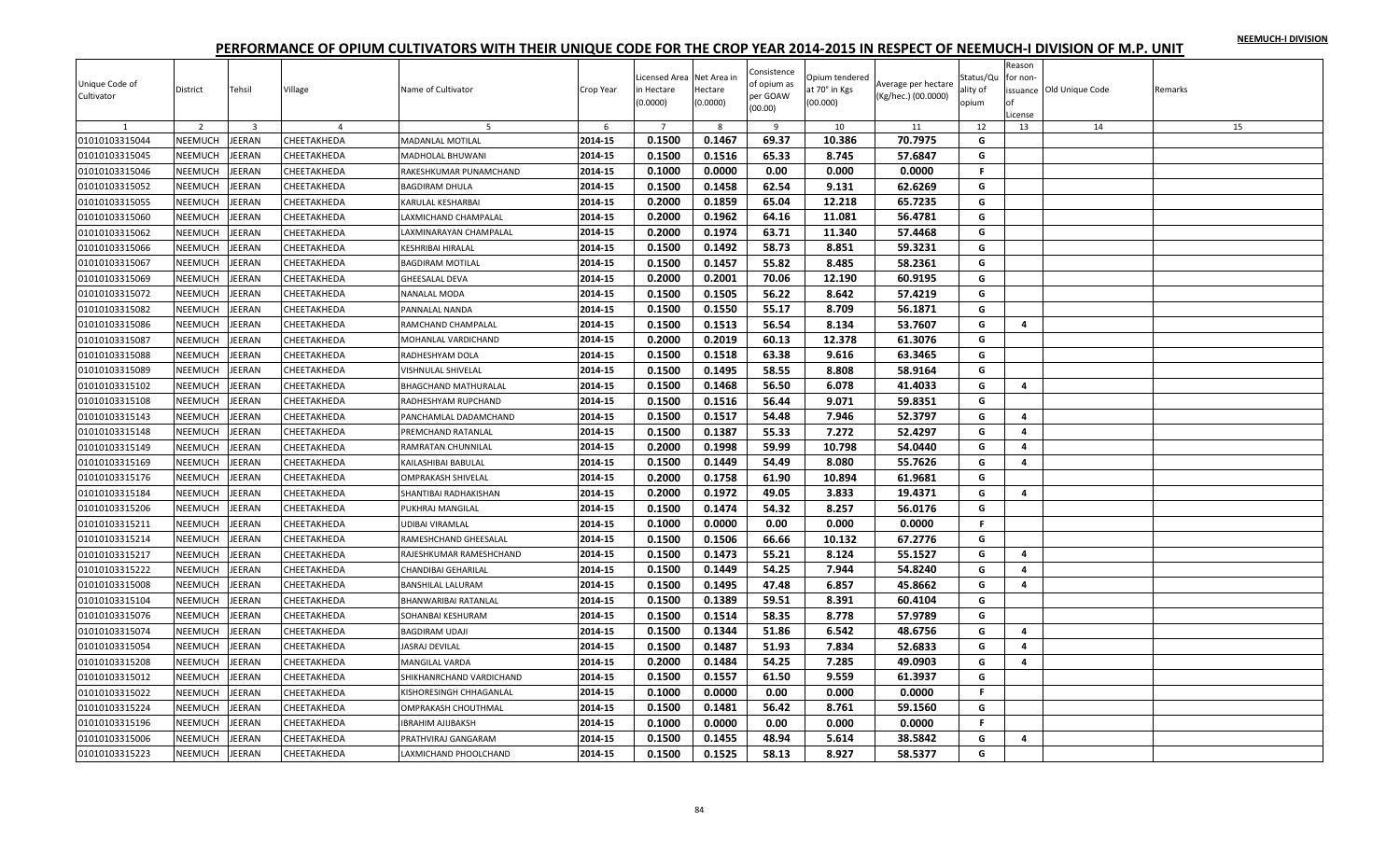|  |  | NEEMUCH-I DIVISION |
|--|--|--------------------|
|  |  |                    |

| Unique Code of<br>Cultivator | District       | Tehsil                  | Village            | Name of Cultivator        | Crop Year | Licensed Area Net Area in<br>in Hectare<br>(0.0000) | Hectare<br>(0.0000) | Consistence<br>of opium as<br>per GOAW<br>(00.00) | Opium tendered<br>at 70° in Kgs<br>(00.000) | Average per hectare<br>(Kg/hec.) (00.0000) | Status/Qu<br>ality of<br>opium | Reason<br>for non-<br>оf<br>License | issuance Old Unique Code | Remarks                   |
|------------------------------|----------------|-------------------------|--------------------|---------------------------|-----------|-----------------------------------------------------|---------------------|---------------------------------------------------|---------------------------------------------|--------------------------------------------|--------------------------------|-------------------------------------|--------------------------|---------------------------|
|                              | $\overline{2}$ | $\overline{\mathbf{3}}$ | $\overline{a}$     |                           | -6        | $\overline{7}$                                      | -8                  | <sup>9</sup>                                      | 10                                          | 11                                         | 12                             | 13                                  | 14                       | 15                        |
| 01010103315246               | NEEMUCH        | JEERAN                  | CHEETAKHEDA        | VARDIBAI GANGARAM         | 2014-15   | 0.1500                                              | 0.1413              | 58.90                                             | 8.078                                       | 57.1691                                    | G                              |                                     |                          |                           |
| 01010103315182               | NEEMUCH        | JEERAN                  | СНЕЕТАКНЕDА        | MATHURALAL GHASI          | 2014-15   | 0.1500                                              | 0.1469              | 60.17                                             | 8.063                                       | 54.8877                                    | G                              | 4                                   |                          |                           |
| 01010103315212               | NEEMUCH        | JEERAN                  | CHEETAKHEDA        | KESHARBAI GORDHANLAL      | 2014-15   | 0.1500                                              | 0.1419              | 57.49                                             | 7.868                                       | 55.4475                                    | - 1                            | $\overline{2}$                      |                          |                           |
| 01010103315247               | NEEMUCH        | JEERAN                  | CHEETAKHEDA        | HIRALAL CHAMPALAL         | 2014-15   | 0.1000                                              | 0.0000              | 0.00                                              | 0.000                                       | 0.0000                                     | F.                             |                                     |                          |                           |
| 01010103315248               | NEEMUCH        | JEERAN                  | CHEETAKHEDA        | RADHESHYAM ONKAR          | 2014-15   | 0.1500                                              | 0.1471              | 58.58                                             | 9.423                                       | 64.0585                                    | G                              |                                     |                          |                           |
| 01010103305001               | NEEMUCH        | JEERAN                  | CHHACHKHEDI        | MANGALSINGH DUNGARSINGH   | 2014-15   | 0.1500                                              | 0.1473              | 55.84                                             | 8.958                                       | 60.8147                                    | G                              |                                     |                          |                           |
| 01010103305018               | NEEMUCH        | JEERAN                  | <b>СННАСНКНЕDI</b> | RAMESHWAR BAGWAN          | 2014-15   | 0.1500                                              | 0.1489              | 58.27                                             | 9.490                                       | 63.7340                                    | G                              |                                     |                          |                           |
| 01010103305033               | NEEMUCH        | JEERAN                  | <b>СННАСНКНЕDI</b> | <b>DEUBAI BHERULAL</b>    | 2014-15   | 0.1500                                              | 0.1433              | 55.89                                             | 8.671                                       | 60.5094                                    | G                              |                                     |                          |                           |
| 01010103305034               | NEEMUCH        | JEERAN                  | CHHACHKHEDI        | JAGDISH BHAGWAN           | 2014-15   | 0.1500                                              | 0.1532              | 56.09                                             | 9.207                                       | 60.0979                                    | G                              |                                     |                          |                           |
| 01010103305035               | NEEMUCH        | JEERAN                  | СННАСНКНЕDІ        | LAXMAN CHAMPA             | 2014-15   | 0.1000                                              | 0.0000              | 0.00                                              | 0.000                                       | 0.0000                                     | F.                             |                                     |                          |                           |
| 01010103305041               | NEEMUCH        | JEERAN                  | CHHACHKHEDI        | TEJKUNWAR LALSINGH        | 2014-15   | 0.1500                                              | 0.1535              | 53.57                                             | 8.785                                       | 57.2313                                    | G                              |                                     |                          |                           |
| 01010103305044               | NEEMUCH        | JEERAN                  | <b>СННАСНКНЕDI</b> | MUKANDLAL GULABCHAND      | 2014-15   | 0.1500                                              | 0.1463              | 58.37                                             | 9.031                                       | 61.7293                                    | G                              |                                     |                          |                           |
| 01010103305046               | NEEMUCH        | JEERAN                  | СННАСНКНЕDІ        | VAJEKUNWAR GUMANSINGH     | 2014-15   | 0.1000                                              | 0.0000              | 0.00                                              | 0.000                                       | 0.0000                                     | F.                             |                                     |                          |                           |
| 01010103305048               | NEEMUCH        | JEERAN                  | СННАСНКНЕDІ        | <b>BADAMBAI BHAGWAN</b>   | 2014-15   | 0.1500                                              | 0.1500              | 55.77                                             | 9.019                                       | 60.1267                                    | G                              |                                     |                          |                           |
| 01010103305050               | NEEMUCH        | JEERAN                  | CHHACHKHEDI        | MUKUNANDLAL NANDA         | 2014-15   | 0.1500                                              | 0.1430              | 53.75                                             | 8.316                                       | 58.1538                                    | G                              |                                     |                          |                           |
| 01010103305053               | NEEMUCH        | JEERAN                  | СННАСНКНЕDІ        | KANHEYALAL HAJARILAI      | 2014-15   | 0.1500                                              | 0.1522              | 57.99                                             | 9.022                                       | 59.2773                                    | $\blacksquare$                 | $\mathbf{2}$                        |                          |                           |
| 01010103305056               | NEEMUCH        | JEERAN                  | СННАСНКНЕDІ        | SHRIRAM NANDA             | 2014-15   | 0.1500                                              | 0.1458              | 60.27                                             | 9.178                                       | 62.9492                                    | G                              |                                     |                          |                           |
| 01010103305065               | NEEMUCH        | JEERAN                  | CHHACHKHEDI        | AMBALAL MOHANLAL          | 2014-15   | 0.2000                                              | 0.1960              | 59.01                                             | 12.266                                      | 62.5816                                    | G                              |                                     |                          |                           |
| 01010103305072               | NEEMUCH        | JEERAN                  | <b>СННАСНКНЕDI</b> | DIPLAL NANURAM            | 2014-15   | 0.1500                                              | 0.1514              | 55.34                                             | 8.862                                       | 58.5337                                    | G                              |                                     |                          |                           |
| 01010103305042               | NEEMUCH        | JEERAN                  | <b>СННАСНКНЕDI</b> | SWRUPSINGH LAXMANSINGH    | 2014-15   | 0.1000                                              | 0.0000              | 0.00                                              | 0.000                                       | 0.0000                                     | F.                             |                                     |                          |                           |
| 01010103305026               | NEEMUCH        | JEERAN                  | CHHACHKHEDI        | CHAINRAM MANGILAL         | 2014-15   | 0.2000                                              | 0.1980              | 57.02                                             | 11.868                                      | 59.9394                                    | G                              |                                     |                          |                           |
| 01010103305028               | NEEMUCH        | JEERAN                  | CHHACHKHEDI        | JAGDISHCHANDRA MADANLAL   | 2014-15   | 0.1500                                              | 0.1426              | 52.75                                             | 7.815                                       | 54.8036                                    | G                              | $\overline{a}$                      |                          |                           |
| 01010103305037               | NEEMUCH        | JEERAN                  | <b>СННАСНКНЕDI</b> | <b>BHAGIRATH KISHAN</b>   | 2014-15   | 0.1500                                              | 0.1485              | 57.02                                             | 8.993                                       | 60.5589                                    | G                              |                                     |                          |                           |
| 01010103305043               | NEEMUCH        | JEERAN                  | СННАСНКНЕDІ        | RAGUVIRSINGH DUNGERSINGH  | 2014-15   | 0.2000                                              | 0.1778              | 58.50                                             | 11.023                                      | 61.9966                                    | G                              |                                     |                          |                           |
| 01010103305045               | NEEMUCH        | JEERAN                  | CHHACHKHEDI        | <b>GITABAI GOPALDAS</b>   | 2014-15   | 0.1500                                              | 0.1500              | 53.64                                             | 8.605                                       | 57.3667                                    | G                              |                                     |                          |                           |
| 01010103305019               | NEEMUCH        | JEERAN                  | CHHACHKHEDI        | BHANWARSINGH DIPSINGH     | 2014-15   | 0.1000                                              | 0.0000              | 0.00                                              | 0.000                                       | 0.0000                                     | F.                             |                                     |                          |                           |
| 01010103305020               | NEEMUCH        | JEERAN                  | <b>СННАСНКНЕDI</b> | RAMESHCHAND MANGILAL      | 2014-15   | 0.1000                                              | 0.0000              | 0.00                                              | 0.000                                       | 0.0000                                     | F.                             |                                     |                          |                           |
| 01010103305075               | NEEMUCH        | JEERAN                  | CHHACHKHEDI        | JANIBAI DULICHAND         | 2014-15   | 0.1000                                              | 0.0000              | 0.00                                              | 0.000                                       | 0.0000                                     | F.                             |                                     |                          | <b>TRANSFER / KUCHROD</b> |
| 01010103305025               | NEEMUCH        | <b>JEERAN</b>           | <b>СННАСНКНЕDI</b> | KESHARIMAL BHAGWAN        | 2014-15   | 0.1500                                              | 0.1554              | 59.69                                             | 9.968                                       | 64.1441                                    | G                              |                                     |                          |                           |
| 01010103305012               | NEEMUCH        | JEERAN                  | <b>СННАСНКНЕDI</b> | SAMARATHMAL RAMCHANDRA    | 2014-15   | 0.1500                                              | 0.1401              | 52.40                                             | 7.897                                       | 56.3669                                    | G                              |                                     |                          |                           |
| 01010103305002               | NEEMUCH        | JEERAN                  | CHHACHKHEDI        | CHHITARSINGH GOKULSINGH   | 2014-15   | 0.1500                                              | 0.1456              | 59.84                                             | 8.976                                       | 61.6484                                    | G                              |                                     |                          |                           |
| 01010103305022               | NEEMUCH        | JEERAN                  | СННАСНКНЕDІ        | SHYAMLAL MADANLAL         | 2014-15   | 0.1500                                              | 0.1479              | 48.91                                             | 7.595                                       | 51.3523                                    | G                              | 4                                   |                          |                           |
| 01010103305038               | NEEMUCH        | JEERAN                  | CHHACHKHEDI        | ANTARKUNWAR SHAMBHUSINGH  | 2014-15   | 0.2000                                              | 0.1744              | 60.53                                             | 11.406                                      | 65.4014                                    | G                              |                                     |                          |                           |
| 01010103305057               | NEEMUCH        | JEERAN                  | <b>СННАСНКНЕDI</b> | <b>SUNDARBAI BHERULAL</b> | 2014-15   | 0.1500                                              | 0.1446              | 58.36                                             | 9.062                                       | 62.6694                                    | G                              |                                     |                          |                           |
| 01010103305010               | <b>NEEMUCH</b> | <b>JEERAN</b>           | СННАСНКНЕDІ        | SOHANSINGH BHOPATSINGH    | 2014-15   | 0.1500                                              | 0.1418              | 52.36                                             | 7.884                                       | 55.5994                                    | G                              | 4                                   |                          |                           |
| 01010103266005               | NEEMUCH        | JEERAN                  | <b>FOFLIYA</b>     | SAJJANSINGH JORAVARSINGH  | 2014-15   | 0.1500                                              | 0.1482              | 60.39                                             | 9.438                                       | 63.6842                                    | G                              |                                     |                          |                           |
| 01010103266021               | NEEMUCH        | JEERAN                  | <b>FOFLIYA</b>     | <b>DEUBAI KANIRAM</b>     | 2014-15   | 0.1500                                              | 0.1338              | 63.91                                             | 8.911                                       | 66.5994                                    | G                              |                                     |                          |                           |
| 01010103266034               | NEEMUCH        | JEERAN                  | <b>FOFLIYA</b>     | FAKIRDAS TULSIRAM         | 2014-15   | 0.1500                                              | 0.1474              | 53.89                                             | 8.276                                       | 56.1465                                    | G                              |                                     |                          |                           |
| 01010103266043               | NEEMUCH        | JEERAN                  | FOFLIYA            | KACHARIBAI BAGDIRAM       | 2014-15   | 0.2000                                              | 0.1981              | 60.71                                             | 12.940                                      | 65.3205                                    | G                              |                                     |                          |                           |
| 01010103266044               | NEEMUCH        | JEERAN                  | FOFLIYA            | RAMSINGH JORAVARSINGH     | 2014-15   | 0.1500                                              | 0.1497              | 57.70                                             | 8.713                                       | 58.2031                                    | G                              |                                     |                          |                           |
| 01010103266046               | NEEMUCH        | <b>JEERAN</b>           | <b>FOFLIYA</b>     | CHAMPALAL ONKARLAL        | 2014-15   | 0.1500                                              | 0.1492              | 58.62                                             | 9.254                                       | 62.0241                                    | G                              |                                     |                          |                           |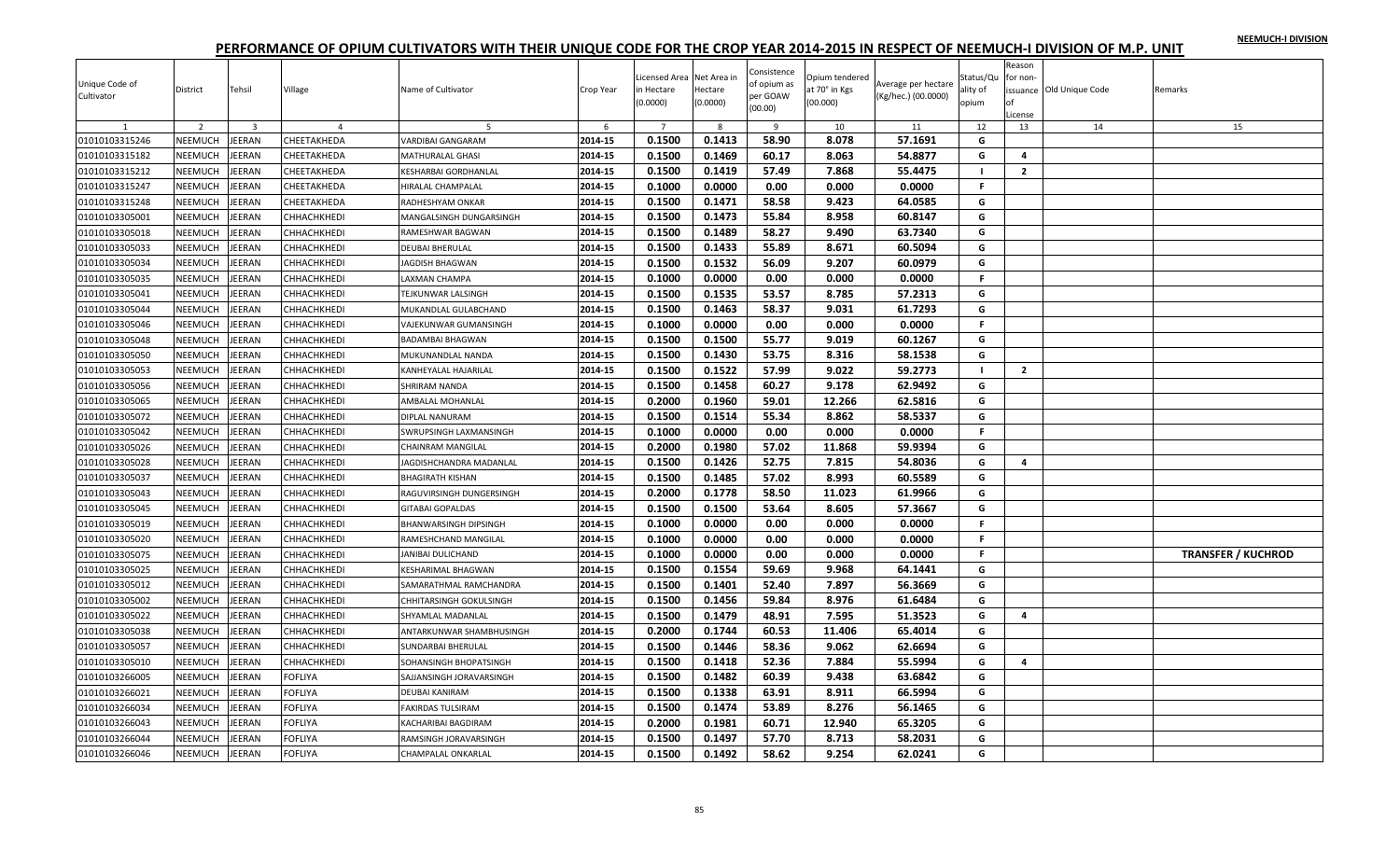|  |  | NEEMUCH-I DIVISION |
|--|--|--------------------|
|  |  |                    |

| Unique Code of<br>Cultivator | District       | Tehsil                  | Village        | Name of Cultivator        | Crop Year | Licensed Area Net Area in<br>in Hectare<br>(0.0000) | Hectare<br>(0.0000) | Consistence<br>of opium as<br>per GOAW<br>(00.00) | Opium tendered<br>at 70° in Kgs<br>(00.000) | Average per hectare<br>(Kg/hec.) (00.0000) | Status/Qu<br>ality of<br>opium | Reason<br>for non-<br>of<br>License | issuance Old Unique Code | Remarks                  |
|------------------------------|----------------|-------------------------|----------------|---------------------------|-----------|-----------------------------------------------------|---------------------|---------------------------------------------------|---------------------------------------------|--------------------------------------------|--------------------------------|-------------------------------------|--------------------------|--------------------------|
| 1                            | 2              | $\overline{\mathbf{3}}$ | $\overline{4}$ | - 5                       | 6         | $\overline{7}$                                      | 8                   | 9                                                 | 10                                          | 11                                         | 12                             | 13                                  | 14                       | 15                       |
| 01010103266048               | NEEMUCH        | JEERAN                  | <b>FOFLIYA</b> | RAMPRASAD HAJARILAL       | 2014-15   | 0.1500                                              | 0.1434              | 59.70                                             | 9.109                                       | 63.5216                                    | G                              |                                     |                          | <b>TRANSFER / HARWAR</b> |
| 01010103266049               | NEEMUCH        | JEERAN                  | <b>FOFLIYA</b> | MANGIBAI GAUTAMLAL        | 2014-15   | 0.1500                                              | 0.1440              | 58.10                                             | 8.748                                       | 60.7500                                    | G                              |                                     |                          |                          |
| 01010103266050               | NEEMUCH        | JEERAN                  | <b>FOFLIYA</b> | <b>HAJARILAL DOLA</b>     | 2014-15   | 0.1500                                              | 0.1495              | 55.94                                             | 9.054                                       | 60.5619                                    | G                              |                                     |                          |                          |
| 01010103266052               | <b>NEEMUCH</b> | JEERAN                  | <b>FOFLIYA</b> | DEVILAL RAKHABCHAND       | 2014-15   | 0.1500                                              | 0.1451              | 62.92                                             | 9.501                                       | 65.4790                                    | G                              |                                     |                          |                          |
| 01010103266041               | NEEMUCH        | JEERAN                  | <b>FOFLIYA</b> | BHAGAVANTIBAI RAMNARAYAN  | 2014-15   | 0.1500                                              | 0.1481              | 56.64                                             | 9.070                                       | 61.2424                                    | G                              |                                     |                          |                          |
| 01010103266047               | NEEMUCH        | <b>EERAN</b>            | <b>FOFLIYA</b> | NANIBAI KHEMA             | 2014-15   | 0.1000                                              | 0.0000              | 0.00                                              | 0.000                                       | 0.0000                                     | F.                             |                                     |                          |                          |
| 01010103289016               | NEEMUCH        | JEERAN                  | GAWALDEVIYA    | KARULAL GHEESALAL         | 2014-15   | 0.1500                                              | 0.1473              | 64.15                                             | 10.282                                      | 69.8031                                    | G                              |                                     |                          |                          |
| 01010103289022               | NEEMUCH        | JEERAN                  | GAWALDEVIYA    | VALLABHSINGH MANGILAL     | 2014-15   | 0.2000                                              | 0.1988              | 64.07                                             | 13.629                                      | 68.5563                                    | G                              |                                     |                          |                          |
| 01010103289023               | NEEMUCH        | JEERAN                  | GAWALDEVIYA    | NANDLAL KACHARU           | 2014-15   | 0.1500                                              | 0.1468              | 61.24                                             | 9.536                                       | 64.9591                                    | G                              |                                     |                          |                          |
| 01010103289009               | NEEMUCH        | JEERAN                  | GAWALDEVIYA    | KISHANLAL GHEESALAL       | 2014-15   | 0.1500                                              | 0.1349              | 60.15                                             | 8.258                                       | 61.2157                                    | G                              |                                     |                          |                          |
| 01010103289035               | NEEMUCH        | JEERAN                  | GAWALDEVIYA    | KESHURAM NONDRAM          | 2014-15   | 0.2000                                              | 0.1937              | 65.50                                             | 13.680                                      | 70.6247                                    | G                              |                                     |                          |                          |
| 01010103289036               | <b>NEEMUCH</b> | JEERAN                  | GAWALDEVIYA    | NANALAL BHANWARLAL        | 2014-15   | 0.2000                                              | 0.1853              | 64.86                                             | 13.130                                      | 70.8581                                    | G                              |                                     |                          |                          |
| 01010103289050               | NEEMUCH        | JEERAN                  | GAWALDEVIYA    | GANGARAM KASHIRAM         | 2014-15   | 0.1500                                              | 0.1408              | 61.88                                             | 9.220                                       | 65.4830                                    | G                              |                                     |                          |                          |
| 01010103289051               | NEEMUCH        | JEERAN                  | GAWALDEVIYA    | BHAGAVANTIBAI NATHU       | 2014-15   | 0.1500                                              | 0.1422              | 60.77                                             | 9.116                                       | 64.1069                                    | G                              |                                     |                          |                          |
| 01010103289052               | <b>NEEMUCH</b> | JEERAN                  | GAWALDEVIYA    | RAMKANYABAI KANIRAM       | 2014-15   | 0.1500                                              | 0.1457              | 58.24                                             | 8.811                                       | 60.4736                                    | G                              |                                     |                          |                          |
| 01010103289054               | NEEMUCH        | JEERAN                  | GAWALDEVIYA    | <b>ONKAR SHIVELAL</b>     | 2014-15   | 0.2000                                              | 0.2001              | 60.49                                             | 12.936                                      | 64.6477                                    | G                              |                                     |                          |                          |
| 01010103289055               | <b>NEEMUCH</b> | JEERAN                  | GAWALDEVIYA    | LALIBAI RANGLAL           | 2014-15   | 0.2000                                              | 0.1971              | 62.37                                             | 12.875                                      | 65.3222                                    | G                              |                                     |                          |                          |
| 01010103289059               | NEEMUCH        | JEERAN                  | GAWALDEVIYA    | NANDLAL JETRAM            | 2014-15   | 0.1500                                              | 0.1403              | 57.23                                             | 9.075                                       | 64.6828                                    | G                              |                                     |                          |                          |
| 01010103289069               | NEEMUCH        | JEERAN                  | GAWALDEVIYA    | RATANLAL SHIVELAL         | 2014-15   | 0.2000                                              | 0.2004              | 62.44                                             | 13.737                                      | 68.5479                                    | G                              |                                     |                          |                          |
| 01010103289070               | NEEMUCH        | JEERAN                  | GAWALDEVIYA    | RAMESHWAR NONDRAM         | 2014-15   | 0.2000                                              | 0.1948              | 58.81                                             | 12.300                                      | 63.1417                                    | G                              |                                     |                          |                          |
| 01010103289075               | NEEMUCH        | JEERAN                  | GAWALDEVIYA    | JANIBAI DEVILAL           | 2014-15   | 0.2000                                              | 0.1874              | 61.56                                             | 12.585                                      | 67.1558                                    | G                              |                                     |                          |                          |
| 01010103289077               | NEEMUCH        | JEERAN                  | GAWALDEVIYA    | MOHANBAI NONDRAM          | 2014-15   | 0.2000                                              | 0.1970              | 65.04                                             | 13.575                                      | 68.9086                                    | G                              |                                     |                          |                          |
| 01010103289078               | NEEMUCH        | JEERAN                  | GAWALDEVIYA    | NAKSHTRAMAL CHIMANLAL     | 2014-15   | 0.2000                                              | 0.2019              | 60.52                                             | 13.098                                      | 64.8737                                    | G                              |                                     |                          |                          |
| 01010103289082               | NEEMUCH        | JEERAN                  | GAWALDEVIYA    | KANIRAM NATHU             | 2014-15   | 0.1500                                              | 0.1399              | 63.62                                             | 9.479                                       | 67.7555                                    | G                              |                                     |                          |                          |
| 01010103289090               | NEEMUCH        | <b>IEERAN</b>           | GAWALDEVIYA    | RAGUNATH ONKAR            | 2014-15   | 0.1500                                              | 0.1444              | 53.80                                             | 8.554                                       | 59.2382                                    | G                              |                                     |                          |                          |
| 01010103289013               | NEEMUCH        | JEERAN                  | GAWALDEVIYA    | CHATARBHUJ SUKHLAL        | 2014-15   | 0.1500                                              | 0.1485              | 61.48                                             | 9.459                                       | 63.6970                                    | G                              |                                     |                          |                          |
| 01010103289031               | NEEMUCH        | JEERAN                  | GAWALDEVIYA    | SHYAMLAL KISHORE          | 2014-15   | 0.1500                                              | 0.1364              | 60.94                                             | 9.393                                       | 68.8636                                    | G                              |                                     |                          |                          |
| 01010103289032               | NEEMUCH        | JEERAN                  | GAWALDEVIYA    | DHANRAJ NANDLAL           | 2014-15   | 0.1500                                              | 0.1428              | 60.37                                             | 9.297                                       | 65.1050                                    | G                              |                                     |                          |                          |
| 01010103289044               | NEEMUCH        | JEERAN                  | GAWALDEVIYA    | <b>BHAGATRAM SHIVERAM</b> | 2014-15   | 0.1500                                              | 0.1493              | 61.31                                             | 9.792                                       | 65.5861                                    | G                              |                                     |                          |                          |
| 01010103289034               | NEEMUCH        | JEERAN                  | GAWALDEVIYA    | <b>KESHURAM ONKAR</b>     | 2014-15   | 0.2000                                              | 0.1127              | 60.97                                             | 7.639                                       | 67.7817                                    | G                              |                                     |                          |                          |
| 01010103289003               | NEEMUCH        | JEERAN                  | GAWALDEVIYA    | RAMLAL CHAMPALAL          | 2014-15   | 0.2000                                              | 0.1936              | 63.24                                             | 13.615                                      | 70.3254                                    | G                              |                                     |                          |                          |
| 01010103289008               | <b>NEEMUCH</b> | JEERAN                  | GAWALDEVIYA    | <b>KESHURAM BHERULAL</b>  | 2014-15   | 0.2000                                              | 0.1898              | 57.22                                             | 11.738                                      | 61.8440                                    | G                              |                                     |                          |                          |
| 01010103289030               | NEEMUCH        | JEERAN                  | GAWALDEVIYA    | VINOD RAMESHWAR           | 2014-15   | 0.2000                                              | 0.1558              | 61.22                                             | 10.425                                      | 66.9127                                    | G                              |                                     |                          |                          |
| 01010103289037               | NEEMUCH        | JEERAN                  | GAWALDEVIYA    | CHAMPALAL KESHURAM        | 2014-15   | 0.2000                                              | 0.1997              | 63.89                                             | 13.618                                      | 68.1923                                    | G                              |                                     |                          |                          |
| 01010103289065               | NEEMUCH        | JEERAN                  | GAWALDEVIYA    | <b>BAPULAL MOHANLAL</b>   | 2014-15   | 0.1500                                              | 0.1368              | 59.26                                             | 9.041                                       | 66.0892                                    | G                              |                                     |                          |                          |
| 01010103289048               | NEEMUCH        | JEERAN                  | GAWALDEVIYA    | UDAYLAL LALJI             | 2014-15   | 0.2000                                              | 0.1715              | 56.44                                             | 10.732                                      | 62.5773                                    | G                              |                                     |                          |                          |
| 01010103289049               | NEEMUCH        | JEERAN                  | GAWALDEVIYA    | KASHIBAI RAMSINGH         | 2014-15   | 0.1500                                              | 0.1493              | 65.86                                             | 10.989                                      | 73.6035                                    | G                              |                                     |                          |                          |
| 01010103289053               | NEEMUCH        | JEERAN                  | GAWALDEVIYA    | RAJIBAI BAPULAL           | 2014-15   | 0.1500                                              | 0.1530              | 54.40                                             | 8.362                                       | 54.6536                                    | G                              | $\overline{a}$                      |                          |                          |
| 01010103289067               | NEEMUCH        | JEERAN                  | GAWALDEVIYA    | DEVILAL BHANWARLAL        | 2014-15   | 0.2000                                              | 0.1925              | 59.53                                             | 12.399                                      | 64.4104                                    | G                              |                                     |                          |                          |
| 01010103289068               | NEEMUCH        | JEERAN                  | GAWALDEVIYA    | BAPULAL GIRVARLAL         | 2014-15   | 0.2000                                              | 0.2015              | 63.44                                             | 13.422                                      | 66.6104                                    | G                              |                                     |                          |                          |
| 01010103289058               | NEEMUCH        | JEERAN                  | GAWALDEVIYA    | MANGIBAI BASANTILAL       | 2014-15   | 0.2000                                              | 0.1880              | 53.92                                             | 10.838                                      | 57.6489                                    | G                              |                                     |                          |                          |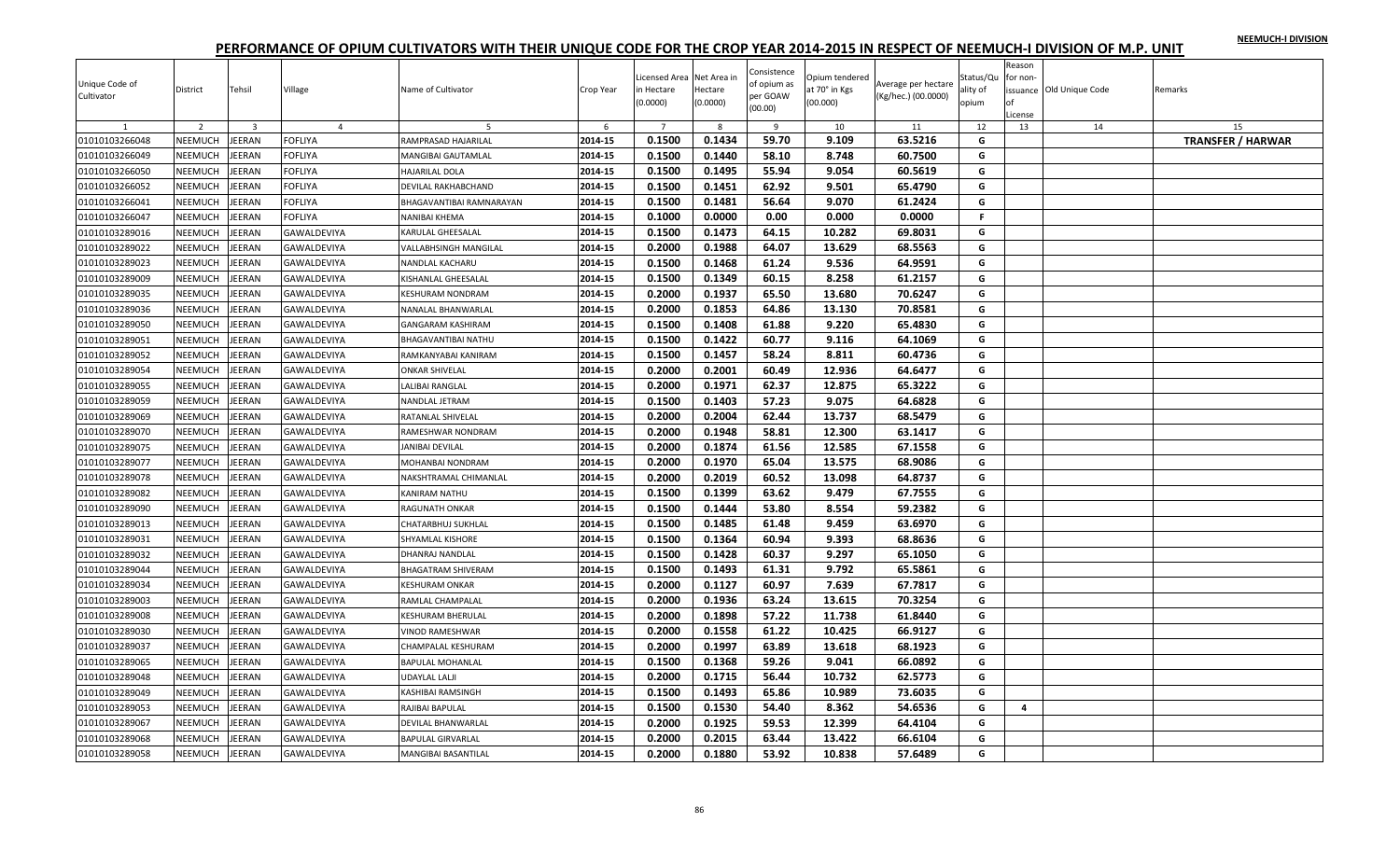|  |  | NEEMUCH-I DIVISION |
|--|--|--------------------|
|  |  |                    |

| Unique Code of<br>Cultivator | District       | Tehsil                  | Village                | Name of Cultivator          | Crop Year | Licensed Area Net Area in<br>in Hectare<br>(0.0000) | Hectare<br>(0.0000) | Consistence<br>of opium as<br>per GOAW<br>(00.00) | Opium tendered<br>at 70° in Kgs<br>(00.000) | Average per hectare<br>(Kg/hec.) (00.0000) | Status/Qu<br>ality of<br>opium | Reason<br>for non-<br>оf<br>License | issuance Old Unique Code | Remarks |
|------------------------------|----------------|-------------------------|------------------------|-----------------------------|-----------|-----------------------------------------------------|---------------------|---------------------------------------------------|---------------------------------------------|--------------------------------------------|--------------------------------|-------------------------------------|--------------------------|---------|
|                              | $\overline{z}$ | $\overline{\mathbf{3}}$ | $\overline{a}$         | 5                           | 6         | $\overline{7}$                                      | -8                  | $\overline{9}$                                    | 10                                          | 11                                         | 12                             | 13                                  | 14                       | 15      |
| 01010103289081               | NEEMUCH        | EERAN                   | GAWALDEVIYA            | <b>SUSHILABAI BABULAL</b>   | 2014-15   | 0.1500                                              | 0.1331              | 62.01                                             | 9.053                                       | 68.0165                                    | G                              |                                     | 01010103288046           |         |
| 01010103282004               | NEEMUCH        | JEERAN                  | <b>GHASUNDI NANKAR</b> | <b>ONKARLAL GAUTAMLAL</b>   | 2014-15   | 0.1500                                              | 0.1388              | 58.47                                             | 8.612                                       | 62.0461                                    | G                              |                                     |                          |         |
| 01010103282008               | NEEMUCH        | EERAN                   | <b>GHASUNDI NANKAR</b> | CHHAGANLAL KACHARULAL       | 2014-15   | 0.1000                                              | 0.0918              | 54.83                                             | 4.943                                       | 53.8453                                    | G                              | 4                                   |                          |         |
| 01010103282012               | <b>NEEMUCH</b> | <b>JEERAN</b>           | <b>GHASUNDI NANKAR</b> | RAMLAL LACHHIRAM            | 2014-15   | 0.1000                                              | 0.0000              | 0.00                                              | 0.000                                       | 0.0000                                     | F.                             |                                     |                          |         |
| 01010103282013               | <b>NEEMUCH</b> | <b>JEERAN</b>           | <b>GHASUNDI NANKAR</b> | NARAYAN RAMLAL              | 2014-15   | 0.1500                                              | 0.1429              | 59.26                                             | 8.711                                       | 60.9587                                    | G                              |                                     |                          |         |
| 01010103282073               | NEEMUCH        | <b>JEERAN</b>           | <b>GHASUNDI NANKAR</b> | DULICHAND LACHHIRAM         | 2014-15   | 0.1000                                              | 0.0000              | 0.00                                              | 0.000                                       | 0.0000                                     | F.                             |                                     |                          |         |
| 01010103282016               | NEEMUCH        | <b>JEERAN</b>           | <b>GHASUNDI NANKAR</b> | LAKHMICHANDRA VARDA         | 2014-15   | 0.1000                                              | 0.0000              | 0.00                                              | 0.000                                       | 0.0000                                     | $\mathbb F$                    |                                     |                          |         |
| 01010103282059               | NEEMUCH        | EERAN                   | <b>GHASUNDI NANKAR</b> | PRITHVIRAJ PANNALAI         | 2014-15   | 0.1500                                              | 0.1450              | 58.77                                             | 7.304                                       | 50.3724                                    | G                              | 4                                   |                          |         |
| 01010103282066               | <b>NEEMUCH</b> | <b>JEERAN</b>           | <b>GHASUNDI NANKAR</b> | VAKTUBAI KESHURAM           | 2014-15   | 0.1500                                              | 0.1481              | 52.33                                             | 8.283                                       | 55.9284                                    | G                              | 4                                   |                          |         |
| 01010103282074               | NEEMUCH        | EERAN                   | <b>GHASUNDI NANKAR</b> | <b>MODIRAM KISHAN</b>       | 2014-15   | 0.2000                                              | 0.1953              | 61.41                                             | 12.738                                      | 65.2227                                    | G                              |                                     |                          |         |
| 01010103282026               | NEEMUCH        | <b>JEERAN</b>           | <b>GHASUNDI NANKAR</b> | CHHAGANBAI NATHU            | 2014-15   | 0.1000                                              | 0.0000              | 0.00                                              | 0.000                                       | 0.0000                                     | F.                             |                                     |                          |         |
| 01010103282036               | NEEMUCH        | EERAN                   | <b>GHASUNDI NANKAR</b> | KALURAM AMRA                | 2014-15   | 0.1500                                              | 0.1384              | 50.53                                             | 7.652                                       | 55.2890                                    | G                              | 4                                   |                          |         |
| 01010103282078               | NEEMUCH        | <b>JEERAN</b>           | GHASUNDI NANKAR        | DAKHIBAI DHARAMCHAND        | 2014-15   | 0.2000                                              | 0.1961              | 54.50                                             | 11.118                                      | 56.6956                                    | G                              |                                     |                          |         |
| 01010103282052               | NEEMUCH        | EERAN                   | <b>GHASUNDI NANKAR</b> | RAMCHANDRA KHUBCHAND        | 2014-15   | 0.1500                                              | 0.1456              | 55.05                                             | 8.202                                       | 56.3324                                    | G                              |                                     |                          |         |
| 01010103282076               | NEEMUCH        | <b>JEERAN</b>           | <b>GHASUNDI NANKAR</b> | HIRALAL PANNALAL            | 2014-15   | 0.1000                                              | 0.0000              | 0.00                                              | 0.000                                       | 0.0000                                     | F.                             |                                     |                          |         |
| 01010103282019               | <b>NEEMUCH</b> | EERAN                   | <b>GHASUNDI NANKAR</b> | KAMLIBAI MODIRAM            | 2014-15   | 0.1000                                              | 0.0000              | 0.00                                              | 0.000                                       | 0.0000                                     | F.                             |                                     |                          |         |
| 01010103282056               | NEEMUCH        | EERAN                   | <b>GHASUNDI NANKAR</b> | KALAVATIBAI HARIRAM         | 2014-15   | 0.1500                                              | 0.1445              | 55.98                                             | 8.365                                       | 57.8893                                    | G                              |                                     |                          |         |
| 01010103291001               | NEEMUCH        | EERAN                   | <b>HARNAVDA</b>        | RADHESHYAM PRATHVIRAJ       | 2014-15   | 0.1500                                              | 0.1498              | 60.57                                             | 9.198                                       | 61.4019                                    | G                              |                                     |                          |         |
| 01010103291008               | NEEMUCH        | EERAN                   | <b>HARNAVDA</b>        | RAMESHWAR CHAINRAM          | 2014-15   | 0.2000                                              | 0.2015              | 58.02                                             | 12.035                                      | 59.7270                                    | G                              |                                     |                          |         |
| 01010103291025               | <b>NEEMUCH</b> | <b>JEERAN</b>           | <b>HARNAVDA</b>        | MOTILAL JAMAKLAL            | 2014-15   | 0.2000                                              | 0.1935              | 58.76                                             | 12.306                                      | 63.5969                                    | G                              |                                     |                          |         |
| 01010103291028               | NEEMUCH        | EERAN                   | <b>HARNAVDA</b>        | LABHCHAND NANDLAL           | 2014-15   | 0.2000                                              | 0.1994              | 61.12                                             | 12.669                                      | 63.5356                                    | G                              |                                     |                          |         |
| 01010103291030               | NEEMUCH        | <b>JEERAN</b>           | <b>HARNAVDA</b>        | RAMNARAYAN BHAGIRATH        | 2014-15   | 0.1500                                              | 0.1549              | 58.29                                             | 8.977                                       | 57.9535                                    | G                              |                                     |                          |         |
| 01010103291031               | NEEMUCH        | EERAN                   | <b>HARNAVDA</b>        | ASHOKE KUMAR KESHARIMAL     | 2014-15   | 0.1500                                              | 0.1478              | 59.52                                             | 9.353                                       | 63.2815                                    | G                              |                                     |                          |         |
| 01010103291033               | NEEMUCH        | <b>JEERAN</b>           | HARNAVDA               | DAKHIBAI RAMA               | 2014-15   | 0.1500                                              | 0.1511              | 61.44                                             | 9.927                                       | 65.6982                                    | G                              |                                     |                          |         |
| 01010103291040               | NEEMUCH        | EERAN                   | <b>HARNAVDA</b>        | NARAYAN GIRADHARI           | 2014-15   | 0.2000                                              | 0.1944              | 58.55                                             | 12.178                                      | 62.6440                                    | G                              |                                     |                          |         |
| 01010103291041               | NEEMUCH        | EERAN                   | <b>HARNAVDA</b>        | <b>HIRALAL ONKARLAL</b>     | 2014-15   | 0.1500                                              | 0.1484              | 54.18                                             | 8.661                                       | 58.3625                                    | G                              |                                     |                          |         |
| 01010103291043               | NEEMUCH        | <b>JEERAN</b>           | <b>HARNAVDA</b>        | HARLAL HEMRAJ               | 2014-15   | 0.1500                                              | 0.1447              | 59.26                                             | 9.253                                       | 63.9461                                    | G                              |                                     |                          |         |
| 01010103291044               | NEEMUCH        | EERAN                   | HARNAVDA               | SHOBHARAM BHANWARLAL        | 2014-15   | 0.2000                                              | 0.1908              | 64.75                                             | 12.506                                      | 65.5451                                    | G                              |                                     |                          |         |
| 01010103291047               | NEEMUCH        | EERAN                   | HARNAVDA               | SOHANBAI BHERULAL           | 2014-15   | 0.1000                                              | 0.0000              | 0.00                                              | 0.000                                       | 0.0000                                     | N                              |                                     |                          |         |
| 01010103291048               | NEEMUCH        | EERAN                   | <b>HARNAVDA</b>        | NANDLAL ONKARLAL            | 2014-15   | 0.2000                                              | 0.1990              | 62.15                                             | 12.954                                      | 65.0955                                    | G                              |                                     |                          |         |
| 01010103291053               | <b>NEEMUCH</b> | <b>JEERAN</b>           | <b>HARNAVDA</b>        | AMARSINGH KISHORE           | 2014-15   | 0.2000                                              | 0.1964              | 57.32                                             | 11.579                                      | 58.9562                                    | G                              |                                     |                          |         |
| 01010103291059               | NEEMUCH        | EERAN                   | <b>HARNAVDA</b>        | SHANTILAL NANDLAL           | 2014-15   | 0.2000                                              | 0.1870              | 59.58                                             | 12.001                                      | 64.1765                                    | G                              |                                     |                          |         |
| 01010103291042               | NEEMUCH        | EERAN                   | <b>HARNAVDA</b>        | BHAGATRAM BHERULAL          | 2014-15   | 0.1500                                              | 0.1472              | 57.35                                             | 8.529                                       | 57.9416                                    | G                              |                                     |                          |         |
| 01010103291069               | NEEMUCH        | EERAN                   | <b>HARNAVDA</b>        | <b>BALVIR SHRIRAM</b>       | 2014-15   | 0.2000                                              | 0.1987              | 61.73                                             | 13.166                                      | 66.2607                                    | G                              |                                     |                          |         |
| 01010103291052               | NEEMUCH        | <b>JEERAN</b>           | <b>HARNAVDA</b>        | <b>GANGABAI BHERULAL</b>    | 2014-15   | 0.1500                                              | 0.1461              | 56.82                                             | 8.693                                       | 59.5003                                    | G                              |                                     |                          |         |
| 01010103291009               | NEEMUCH        | EERAN                   | <b>HARNAVDA</b>        | <b>GANPATLAL PRATHVIRAJ</b> | 2014-15   | 0.2000                                              | 0.2003              | 62.82                                             | 12.869                                      | 64.2486                                    | G                              |                                     |                          |         |
| 01010103291024               | NEEMUCH        | <b>JEERAN</b>           | <b>HARNAVDA</b>        | KANHEYALAL BHUWAN           | 2014-15   | 0.1500                                              | 0.1477              | 58.01                                             | 9.124                                       | 61.7739                                    | G                              |                                     |                          |         |
| 01010103291078               | NEEMUCH        | EERAN                   | <b>HARNAVDA</b>        | VAJERAM GANGARAM            | 2014-15   | 0.1500                                              | 0.1462              | 54.22                                             | 8.714                                       | 59.6033                                    | G                              |                                     |                          |         |
| 01010103291017               | NEEMUCH        | EERAN                   | HARNAVDA               | <b>MANGU HAJARI</b>         | 2014-15   | 0.1500                                              | 0.1480              | 52.88                                             | 8.529                                       | 57.6284                                    | G                              |                                     |                          |         |
| 01010103291002               | NEEMUCH        | EERAN                   | <b>HARNAVDA</b>        | MOTILAL CHAINRAM            | 2014-15   | 0.2000                                              | 0.1912              | 60.34                                             | 12.801                                      | 66.9508                                    | G                              |                                     |                          |         |
| 01010103291060               | <b>NEEMUCH</b> | JEERAN                  | <b>HARNAVDA</b>        | <b>BAGDIBAI MANGILAL</b>    | 2014-15   | 0.1500                                              | 0.1434              | 54.97                                             | 8.803                                       | 61.3877                                    | G                              |                                     |                          |         |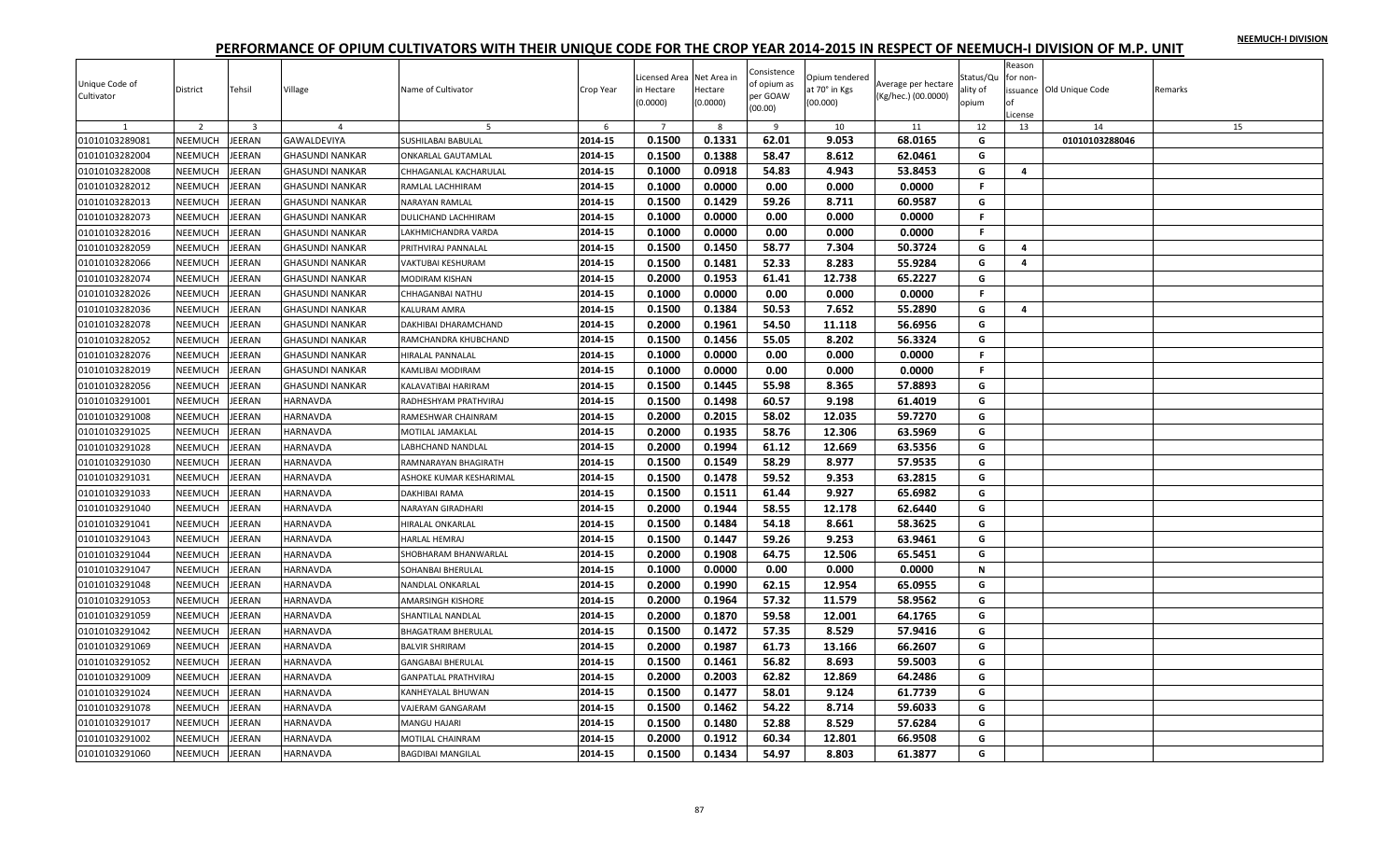|  |  | NEEMUCH-I DIVISION |
|--|--|--------------------|
|  |  |                    |

| Unique Code of<br>Cultivator | District       | Tehsil                  | Village        | Name of Cultivator           | Crop Year | icensed Area Net Area in<br>in Hectare<br>(0.0000) | Hectare<br>(0.0000) | Consistence<br>of opium as<br>per GOAW<br>(00.00) | Opium tendered<br>at 70° in Kgs<br>(00.000) | Average per hectare<br>(Kg/hec.) (00.0000) | Status/Qu<br>ality of<br>opium | Reason<br>for non-<br>nf<br>License | issuance Old Unique Code | Remarks                    |
|------------------------------|----------------|-------------------------|----------------|------------------------------|-----------|----------------------------------------------------|---------------------|---------------------------------------------------|---------------------------------------------|--------------------------------------------|--------------------------------|-------------------------------------|--------------------------|----------------------------|
| $\mathbf{1}$                 | $\overline{2}$ | $\overline{\mathbf{3}}$ | $\overline{4}$ | 5                            | 6         | $7^{\circ}$                                        | 8                   | 9                                                 | 10                                          | 11                                         | 12                             | 13                                  | 14                       | 15                         |
| 01010103291032               | NEEMUCH        | JEERAN                  | HARNAVDA       | VARDIBAI NANURAM             | 2014-15   | 0.1500                                             | 0.1515              | 49.66                                             | 7.790                                       | 51.4191                                    | G                              | 4                                   |                          |                            |
| 01010103291011               | NEEMUCH        | JEERAN                  | HARNAVDA       | NEMICHAND SHAVRAM            | 2014-15   | 0.1500                                             | 0.1478              | 53.77                                             | 8.050                                       | 54.4655                                    | G                              | 4                                   |                          |                            |
| 01010103291087               | NEEMUCH        | JEERAN                  | HARNAVDA       | TARABAI DHANNALAL            | 2014-15   | 0.1500                                             | 0.1531              | 54.67                                             | 8.732                                       | 57.0346                                    | G                              |                                     |                          |                            |
| 01010103298009               | NEEMUCH        | JEERAN                  | <b>HARVAR</b>  | ASHARAM MAGNIRAM             | 2014-15   | 0.2000                                             | 0.1824              | 61.05                                             | 11.887                                      | 65.1700                                    | G                              |                                     |                          |                            |
| 01010103298011               | NEEMUCH        | JEERAN                  | <b>HARVAR</b>  | VASRAJ AMRITRAM              | 2014-15   | 0.1500                                             | 0.1460              | 48.82                                             | 7.853                                       | 53.7877                                    | G                              | 4                                   |                          |                            |
| 01010103298012               | NEEMUCH        | JEERAN                  | <b>HARVAR</b>  | RAMBILAS RAMGOPAL            | 2014-15   | 0.1500                                             | 0.1481              | 54.43                                             | 8.701                                       | 58.7508                                    | G                              |                                     |                          |                            |
| 01010103298031               | NEEMUCH        | JEERAN                  | HARVAR         | SHYAMLAL KISHANLAL           | 2014-15   | 0.1500                                             | 0.1467              | 56.96                                             | 8.935                                       | 60.9066                                    | G                              |                                     |                          |                            |
| 01010103298040               | NEEMUCH        | JEERAN                  | <b>HARVAR</b>  | MOHANLAL HEMRAJ              | 2014-15   | 0.1500                                             | 0.1355              | 52.26                                             | 7.533                                       | 55.5941                                    | G                              | $\overline{a}$                      |                          |                            |
| 01010103298041               | NEEMUCH        | JEERAN                  | <b>HARVAR</b>  | CHANDIBAI GOVINDRAM          | 2014-15   | 0.1000                                             | 0.0000              | 0.00                                              | 0.000                                       | 0.0000                                     | $\mathbb F$                    |                                     |                          |                            |
| 01010103298043               | NEEMUCH        | JEERAN                  | <b>HARVAR</b>  | NETRAM JITMAL                | 2014-15   | 0.1000                                             | 0.0000              | 0.00                                              | 0.000                                       | 0.0000                                     | F.                             |                                     |                          |                            |
| 01010103298049               | NEEMUCH        | JEERAN                  | HARVAR         | CHANDIBAI HAJARILAL RAMSINGH | 2014-15   | 0.1500                                             | 0.1472              | 55.50                                             | 8.745                                       | 59.4090                                    | G                              |                                     |                          |                            |
| 01010103298055               | NEEMUCH        | JEERAN                  | <b>HARVAR</b>  | HANGAMIBAI MANGILAL          | 2014-15   | 0.2000                                             | 0.2004              | 55.88                                             | 11.990                                      | 59.8303                                    | G                              |                                     |                          |                            |
| 01010103298082               | NEEMUCH        | JEERAN                  | <b>HARVAR</b>  | CHAINRAM BHAGCHAND           | 2014-15   | 0.1500                                             | 0.1517              | 55.04                                             | 8.956                                       | 59.0376                                    | G                              |                                     |                          |                            |
| 01010103298063               | NEEMUCH        | JEERAN                  | <b>HARVAR</b>  | BADAMBAI BHANWARLAL          | 2014-15   | 0.2000                                             | 0.1987              | 58.73                                             | 12.434                                      | 62.5767                                    | G                              |                                     |                          |                            |
| 01010103298065               | <b>NEEMUCH</b> | <b>JEERAN</b>           | <b>HARVAR</b>  | <b>KESARBAI SUKHLAL</b>      | 2014-15   | 0.1500                                             | 0.1490              | 51.90                                             | 8.356                                       | 56.0805                                    | G                              |                                     |                          |                            |
| 01010103298066               | NEEMUCH        | JEERAN                  | <b>HARVAR</b>  | <b>GULAB DIYALA</b>          | 2014-15   | 0.1500                                             | 0.1469              | 50.37                                             | 7.887                                       | 53.6896                                    | G                              | 4                                   |                          |                            |
| 01010103298070               | NEEMUCH        | JEERAN                  | <b>HARVAR</b>  | NOJIBAI KISHANA              | 2014-15   | 0.1500                                             | 0.1466              | 57.21                                             | 9.039                                       | 61.6576                                    | G                              |                                     |                          |                            |
| 01010103298078               | NEEMUCH        | JEERAN                  | <b>HARVAR</b>  | BHERULAL CHAMPALAL           | 2014-15   | 0.1500                                             | 0.1407              | 55.01                                             | 8.291                                       | 58.9268                                    | G                              |                                     |                          |                            |
| 01010103298076               | NEEMUCH        | JEERAN                  | HARVAR         | <b>GAMANDIRAM JITMAL</b>     | 2014-15   | 0.1000                                             | 0.0000              | 0.00                                              | 0.000                                       | 0.0000                                     | F.                             |                                     |                          |                            |
| 01010103298088               | NEEMUCH        | JEERAN                  | <b>HARVAR</b>  | LALSINGH GAMANDIRAM          | 2014-15   | 0.1500                                             | 0.1489              | 61.31                                             | 9.547                                       | 64.1169                                    | G                              |                                     |                          |                            |
| 01010103298056               | NEEMUCH        | JEERAN                  | <b>HARVAR</b>  | KAMLABAI HAJARILAL           | 2014-15   | 0.1500                                             | 0.1440              | 58.31                                             | 9.338                                       | 64.8472                                    | G                              |                                     |                          |                            |
| 01010103298087               | NEEMUCH        | JEERAN                  | <b>HARVAR</b>  | DAKHIBAI HARLAL              | 2014-15   | 0.2000                                             | 0.1993              | 60.32                                             | 12.495                                      | 62.6944                                    | G                              |                                     |                          |                            |
| 01010103298051               | NEEMUCH        | JEERAN                  | <b>HARVAR</b>  | <b>SOHANLAL HIRALAL</b>      | 2014-15   | 0.1500                                             | 0.1485              | 55.49                                             | 8.974                                       | 60.4310                                    | G                              |                                     |                          |                            |
| 01010103298092               | NEEMUCH        | JEERAN                  | <b>HARVAR</b>  | BHUMIPAL DHULCHANDRA         | 2014-15   | 0.1500                                             | 0.1488              | 56.68                                             | 9.158                                       | 61.5457                                    | G                              |                                     |                          |                            |
| 01010103298029               | NEEMUCH        | <b>JEERAN</b>           | <b>HARVAR</b>  | RAMPRASAD TRILOKCHANDRA      | 2014-15   | 0.1500                                             | 0.1477              | 56.61                                             | 9.203                                       | 62.3087                                    | G                              |                                     |                          |                            |
| 01010103298015               | NEEMUCH        | JEERAN                  | <b>HARVAR</b>  | MANJUBAI DEVILAL             | 2014-15   | 0.1500                                             | 0.1467              | 57.92                                             | 9.259                                       | 63.1152                                    | G                              |                                     |                          |                            |
| 01010103298094               | NEEMUCH        | JEERAN                  | HARVAR         | <b>HARLAL KALU</b>           | 2014-15   | 0.1500                                             | 0.1466              | 59.36                                             | 9.472                                       | 64.6112                                    | G                              |                                     |                          |                            |
| 01010103298050               | NEEMUCH        | JEERAN                  | <b>HARVAR</b>  | <b>GENDIBAI RAMGOPAL</b>     | 2014-15   | 0.2000                                             | 0.2005              | 58.03                                             | 12.327                                      | 61.4813                                    | G                              |                                     |                          |                            |
| 01010103298106               | NEEMUCH        | JEERAN                  | <b>HARVAR</b>  | RAMNARAYAN CHATARBHUJ        | 2014-15   | 0.1000                                             | 0.1016              | 61.12                                             | 6.330                                       | 62.3031                                    | G                              |                                     |                          |                            |
| 01010103298107               | NEEMUCH        | JEERAN                  | HARVAR         | MUKESHKUMAR GOVINDRAM        | 2014-15   | 0.1500                                             | 0.1488              | 63.11                                             | 9.962                                       | 66.9489                                    | G                              |                                     |                          |                            |
| 01010103298095               | NEEMUCH        | JEERAN                  | <b>HARVAR</b>  | SHIVENARAYAN SHRIRAM         | 2014-15   | 0.1500                                             | 0.1418              | 57.48                                             | 8.753                                       | 61.7278                                    | G                              |                                     |                          |                            |
| 01010103298097               | NEEMUCH        | JEERAN                  | <b>HARVAR</b>  | AMBALAL CHATURBHUJ           | 2014-15   | 0.1000                                             | 0.0000              | 0.00                                              | 0.000                                       | 0.0000                                     | F.                             |                                     |                          |                            |
| 01010103298047               | NEEMUCH        | JEERAN                  | <b>HARVAR</b>  | RAMNIVAS MOHANLAL            | 2014-15   | 0.1000                                             | 0.0000              | 0.00                                              | 0.000                                       | 0.0000                                     | F.                             |                                     |                          |                            |
| 01010103298105               | NEEMUCH        | JEERAN                  | <b>HARVAR</b>  | PRAHALAD BHERULAL            | 2014-15   | 0.1500                                             | 0.0000              | 0.00                                              | 0.000                                       | 0.0000                                     | F.                             |                                     |                          | <b>TRANSFER / AGHORIYA</b> |
| 01010103298016               | <b>NEEMUCH</b> | JEERAN                  | <b>HARVAR</b>  | MOHANLAL GANGARAM            | 2014-15   | 0.1000                                             | 0.0000              | 0.00                                              | 0.000                                       | 0.0000                                     | F.                             |                                     |                          |                            |
| 01010103298108               | NEEMUCH        | JEERAN                  | <b>HARVAR</b>  | SHANKARLAL GAMANDIRAM        | 2014-15   | 0.1500                                             | 0.1529              | 55.87                                             | 9.115                                       | 59.6141                                    | G                              |                                     |                          | <b>TRANSFER / KUCHROD</b>  |
| 01010103298109               | NEEMUCH        | JEERAN                  | <b>HARVAR</b>  | <b>GANGARAM KANIRAM</b>      | 2014-15   | 0.2000                                             | 0.1949              | 55.87                                             | 11.836                                      | 60.7286                                    | G                              |                                     |                          |                            |
| 01010103298010               | NEEMUCH        | JEERAN                  | <b>HARVAR</b>  | KAMLABAI DAULATRAM           | 2014-15   | 0.1500                                             | 0.1386              | 52.50                                             | 7.958                                       | 57.4170                                    | G                              |                                     |                          |                            |
| 01010103298019               | NEEMUCH        | JEERAN                  | <b>HARVAR</b>  | KANCHANBAI FATEHSINGH        | 2014-15   | 0.1500                                             | 0.1494              | 54.89                                             | 8.743                                       | 58.5207                                    | G                              |                                     |                          |                            |
| 01010103298110               | NEEMUCH        | JEERAN                  | <b>HARVAR</b>  | RUKMANIBAI NANDA             | 2014-15   | 0.1500                                             | 0.1540              | 55.35                                             | 9.022                                       | 58.5844                                    | G                              |                                     | 01010103266020           |                            |
| 01010103275010               | NEEMUCH        | <b>JEERAN</b>           | KACHOLI        | NARAYANSINGH BADANSINGH      | 2014-15   | 0.1500                                             | 0.0990              | 60.90                                             | 6.690                                       | 67.5758                                    | G                              |                                     |                          |                            |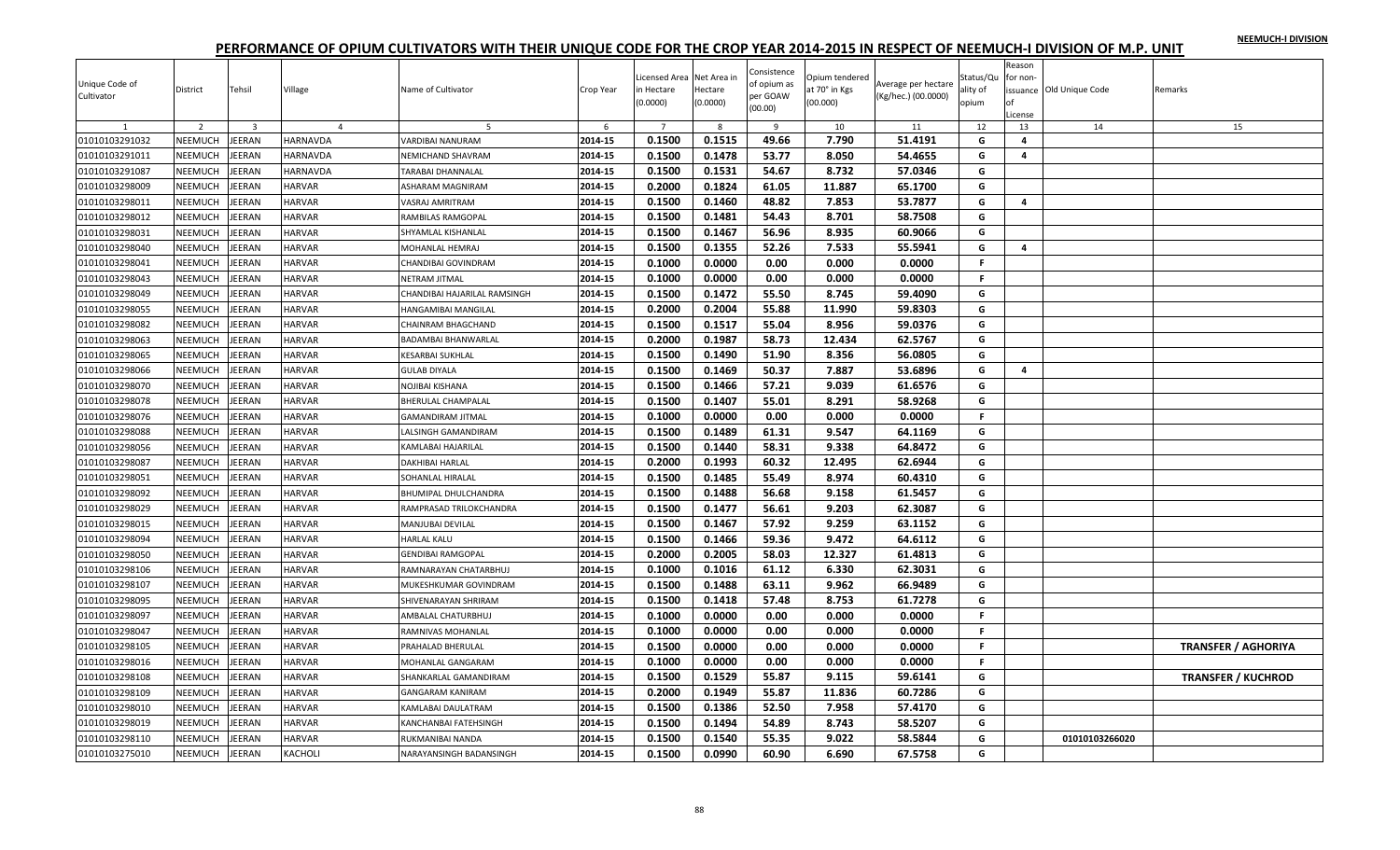**NEEMUCH-I DIVISION**

| Unique Code of<br>Cultivator | District       | Tehsil                  | Village         | Name of Cultivator        | Crop Year | Licensed Area Net Area in<br>in Hectare<br>(0.0000) | Hectare<br>(0.0000) | Consistence<br>of opium as<br>per GOAW<br>(00.00) | Opium tendered<br>at 70° in Kgs<br>(00.000) | Average per hectare<br>(Kg/hec.) (00.0000) | Status/Qu<br>ality of<br>opium | Reason<br>for non<br>License | issuance Old Unique Code | Remarks                            |
|------------------------------|----------------|-------------------------|-----------------|---------------------------|-----------|-----------------------------------------------------|---------------------|---------------------------------------------------|---------------------------------------------|--------------------------------------------|--------------------------------|------------------------------|--------------------------|------------------------------------|
|                              | $\overline{2}$ | $\overline{\mathbf{3}}$ | $\overline{4}$  | -5                        | 6         | $\overline{7}$                                      | 8                   | -9                                                | 10                                          | 11                                         | 12                             | 13                           | 14                       | 15                                 |
| 01010103275022               | <b>NEEMUCH</b> | JEERAN                  | KACHOLI         | UNKARLAL CHUNNILAL        | 2014-15   | 0.1000                                              | 0.0689              | 61.14                                             | 4.175                                       | 60.5951                                    | G                              |                              |                          |                                    |
| 01010103275006               | NEEMUCH        | <b>JEERAN</b>           | KACHOLI         | RAMESHCHAND BHANWARSINGH  | 2014-15   | 0.2000                                              | 0.1967              | 64.02                                             | 13.161                                      | 66.9090                                    | G                              |                              |                          |                                    |
| 01010103275044               | NEEMUCH        | JEERAN                  | KACHOLI         | RANSINGH DHANNALAL        | 2014-15   | 0.1500                                              | 0.1371              | 54.63                                             | 8.655                                       | 63.1291                                    | G                              |                              |                          | <b>TRANSFER / KHETAKHEDA DORIA</b> |
| 01010103275009               | NEEMUCH        | <b>JEERAN</b>           | KACHOLI         | FAKIRCHANDRA BABRU        | 2014-15   | 0.1000                                              | 0.0475              | 60.48                                             | 2.799                                       | 58.9263                                    | G                              |                              |                          |                                    |
| 01010103293001               | NEEMUCH        | JEERAN                  | KRADIYA MAHARAJ | UDAYLAL MOTILAL           | 2014-15   | 0.1500                                              | 0.1469              | 59.30                                             | 9.412                                       | 64.0708                                    | G                              |                              |                          |                                    |
| 01010103293004               | NEEMUCH        | JEERAN                  | KRADIYA MAHARAJ | VIKRAMSINGH CHAINSINGH    | 2014-15   | 0.1500                                              | 0.1513              | 53.40                                             | 8.414                                       | 55.6114                                    | G                              | $\overline{a}$               |                          |                                    |
| 01010103293006               | NEEMUCH        | JEERAN                  | KRADIYA MAHARAJ | JAMNALAL MANGILAL         | 2014-15   | 0.2000                                              | 0.1832              | 63.36                                             | 12.310                                      | 67.1943                                    | G                              |                              |                          |                                    |
| 01010103293007               | NEEMUCH        | JEERAN                  | KRADIYA MAHARAJ | <b>BABULAL NARULAL</b>    | 2014-15   | 0.1500                                              | 0.1488              | 59.53                                             | 9.720                                       | 65.3226                                    | G                              |                              |                          |                                    |
| 01010103293015               | NEEMUCH        | JEERAN                  | KRADIYA MAHARAJ | PRABHULAL MODIRAM         | 2014-15   | 0.2000                                              | 0.1953              | 58.94                                             | 12.226                                      | 62.6011                                    | G                              |                              |                          |                                    |
| 01010103293016               | NEEMUCH        | JEERAN                  | KRADIYA MAHARAJ | DEVILAL SHANKARLAL        | 2014-15   | 0.2000                                              | 0.2036              | 63.65                                             | 13.903                                      | 68.2859                                    | G                              |                              |                          |                                    |
| 01010103293040               | NEEMUCH        | JEERAN                  | KRADIYA MAHARAJ | MOHANLAL CHUNNILAL        | 2014-15   | 0.1500                                              | 0.1476              | 61.68                                             | 9.798                                       | 66.3821                                    | G                              |                              |                          |                                    |
| 01010103293042               | NEEMUCH        | JEERAN                  | KRADIYA MAHARAJ | KANWARLAL CHUNNILAL       | 2014-15   | 0.2000                                              | 0.1892              | 59.63                                             | 12.199                                      | 64.4767                                    | G                              |                              |                          |                                    |
| 01010103293044               | NEEMUCH        | <b>JEERAN</b>           | KRADIYA MAHARAJ | RAMKUNWARBAI HIRALAL      | 2014-15   | 0.2000                                              | 0.1914              | 63.99                                             | 13.301                                      | 69.4932                                    | G                              |                              |                          |                                    |
| 01010103293045               | NEEMUCH        | JEERAN                  | KRADIYA MAHARAJ | <b>BAGDIBAI SALAGRAM</b>  | 2014-15   | 0.2000                                              | 0.1936              | 57.00                                             | 11.978                                      | 61.8698                                    | G                              |                              |                          |                                    |
| 01010103293104               | NEEMUCH        | JEERAN                  | KRADIYA MAHARAJ | LAXMINARAYAN DHANRAJ      | 2014-15   | 0.1500                                              | 0.1501              | 59.73                                             | 9.659                                       | 64.3504                                    | G                              |                              |                          |                                    |
| 01010103293105               | NEEMUCH        | JEERAN                  | KRADIYA MAHARAJ | DEVILAL BHANWARLAL        | 2014-15   | 0.2000                                              | 0.2045              | 64.08                                             | 14.116                                      | 69.0269                                    | G                              |                              |                          |                                    |
| 01010103293112               | NEEMUCH        | JEERAN                  | KRADIYA MAHARAJ | KANHEYALAL DHANRAJ        | 2014-15   | 0.1500                                              | 0.1509              | 58.88                                             | 9.581                                       | 63.4924                                    | G                              |                              |                          |                                    |
| 01010103293113               | NEEMUCH        | JEERAN                  | KRADIYA MAHARAJ | MOHANGIR KAILASHGIR       | 2014-15   | 0.1000                                              | 0.0000              | 0.00                                              | 0.000                                       | 0.0000                                     | F.                             |                              |                          |                                    |
| 01010103293116               | <b>NEEMUCH</b> | <b>JEERAN</b>           | KRADIYA MAHARAJ | <b>ABHCHAND MOHANLAL</b>  | 2014-15   | 0.1500                                              | 0.1476              | 61.62                                             | 9.842                                       | 66.6802                                    | G                              |                              |                          |                                    |
| 01010103293123               | NEEMUCH        | <b>JEERAN</b>           | KRADIYA MAHARAJ | <b>JAGDISH BHERULAL</b>   | 2014-15   | 0.1000                                              | 0.0000              | 0.00                                              | 0.000                                       | 0.0000                                     | F.                             |                              |                          |                                    |
| 01010103293124               | NEEMUCH        | <b>JEERAN</b>           | KRADIYA MAHARAJ | MOHANDAS RANCHHOD DAS     | 2014-15   | 0.1500                                              | 0.1453              | 59.72                                             | 9.709                                       | 66.8204                                    | G                              |                              |                          |                                    |
| 01010103293128               | NEEMUCH        | JEERAN                  | KRADIYA MAHARAJ | PREMBAI RAMESHCHANDRA     | 2014-15   | 0.2000                                              | 0.1969              | 68.89                                             | 13.001                                      | 66.0284                                    | G                              |                              |                          |                                    |
| 01010103293131               | NEEMUCH        | JEERAN                  | KRADIYA MAHARAJ | SHANKARLAL KESHURAM       | 2014-15   | 0.1500                                              | 0.1450              | 56.42                                             | 8.769                                       | 60.4759                                    | G                              |                              |                          |                                    |
| 01010103293136               | NEEMUCH        | <b>JEERAN</b>           | KRADIYA MAHARAJ | RAMESHCHAND LAXMINARAYAN  | 2014-15   | 0.1500                                              | 0.1450              | 65.53                                             | 10.419                                      | 71.8552                                    | G                              |                              |                          |                                    |
| 01010103293050               | NEEMUCH        | JEERAN                  | KRADIYA MAHARAJ | RAMESHCHAND RAMLAL        | 2014-15   | 0.2000                                              | 0.1976              | 58.14                                             | 12.666                                      | 64.0992                                    | G                              |                              |                          |                                    |
| 01010103293053               | NEEMUCH        | JEERAN                  | KRADIYA MAHARAJ | RADHAKISHAN RATNA         | 2014-15   | 0.1500                                              | 0.1517              | 59.15                                             | 9.430                                       | 62.1622                                    | G                              |                              |                          |                                    |
| 01010103293057               | NEEMUCH        | JEERAN                  | KRADIYA MAHARAJ | SHANKARSINGH CHANDSINGH   | 2014-15   | 0.1500                                              | 0.1463              | 59.34                                             | 9.647                                       | 65.9398                                    | G                              |                              |                          |                                    |
| 01010103293059               | NEEMUCH        | JEERAN                  | KRADIYA MAHARAJ | RAMPRASAD GOBRU           | 2014-15   | 0.1500                                              | 0.1476              | 57.51                                             | 9.152                                       | 62.0054                                    | G                              |                              |                          |                                    |
| 01010103293064               | NEEMUCH        | JEERAN                  | KRADIYA MAHARAJ | SOHANBAI MOHANLAL         | 2014-15   | 0.2000                                              | 0.1992              | 52.28                                             | 11.382                                      | 57.1386                                    | G                              |                              |                          |                                    |
| 01010103293065               | NEEMUCH        | JEERAN                  | KRADIYA MAHARAJ | BHANWARIBAI BHERULAL      | 2014-15   | 0.2000                                              | 0.1995              | 59.25                                             | 12.857                                      | 64.4461                                    | G                              |                              |                          |                                    |
| 01010103293066               | NEEMUCH        | JEERAN                  | KRADIYA MAHARAJ | MANGILAL HIRALAL          | 2014-15   | 0.2000                                              | 0.1980              | 60.97                                             | 12.891                                      | 65.1061                                    | G                              |                              |                          |                                    |
| 01010103293067               | NEEMUCH        | <b>JEERAN</b>           | KRADIYA MAHARAJ | BHANWARKUNWAR FATEHSINGH  | 2014-15   | 0.2000                                              | 0.1649              | 57.41                                             | 10.211                                      | 61.9224                                    | G                              |                              |                          |                                    |
| 01010103293072               | NEEMUCH        | JEERAN                  | KRADIYA MAHARAJ | <b>BADRILAL KANWARLAL</b> | 2014-15   | 0.2000                                              | 0.1901              | 59.90                                             | 12.322                                      | 64.8185                                    | G                              |                              |                          |                                    |
| 01010103293084               | <b>NEEMUCH</b> | JEERAN                  | KRADIYA MAHARAJ | MANGUSINGH LAXMANSINGH    | 2014-15   | 0.1500                                              | 0.1529              | 53.66                                             | 8.294                                       | 54.2446                                    | G                              | 4                            |                          |                                    |
| 01010103293089               | NEEMUCH        | JEERAN                  | KRADIYA MAHARAJ | PRABHULAL DAULATRAM       | 2014-15   | 0.1500                                              | 0.1476              | 58.33                                             | 8.941                                       | 60.5759                                    | G                              |                              |                          |                                    |
| 01010103293037               | NEEMUCH        | JEERAN                  | KRADIYA MAHARAJ | <b>DEVILAL HIRALAL</b>    | 2014-15   | 0.2000                                              | 0.2032              | 62.46                                             | 13.991                                      | 68.8533                                    | G                              |                              |                          |                                    |
| 01010103293010               | NEEMUCH        | JEERAN                  | KRADIYA MAHARAJ | SHANKARLAL SAVRAM         | 2014-15   | 0.2000                                              | 0.2030              | 62.52                                             | 13.603                                      | 67.0099                                    | G                              |                              |                          |                                    |
| 01010103293110               | NEEMUCH        | <b>JEERAN</b>           | KRADIYA MAHARAJ | <b>BADRILAL DHANNALAL</b> | 2014-15   | 0.2000                                              | 0.1985              | 61.00                                             | 13.106                                      | 66.0252                                    | G                              |                              |                          |                                    |
| 01010103293056               | NEEMUCH        | JEERAN                  | KRADIYA MAHARAJ | DHAPUBAI GULABGIR         | 2014-15   | 0.1500                                              | 0.1492              | 64.37                                             | 10.290                                      | 68.9678                                    | G                              |                              |                          |                                    |
| 01010103293152               | NEEMUCH        | <b>JEERAN</b>           | KRADIYA MAHARAJ | DAULATRAM ONKARLAL        | 2014-15   | 0.1500                                              | 0.1476              | 58.00                                             | 8.915                                       | 60.3997                                    | G                              |                              |                          |                                    |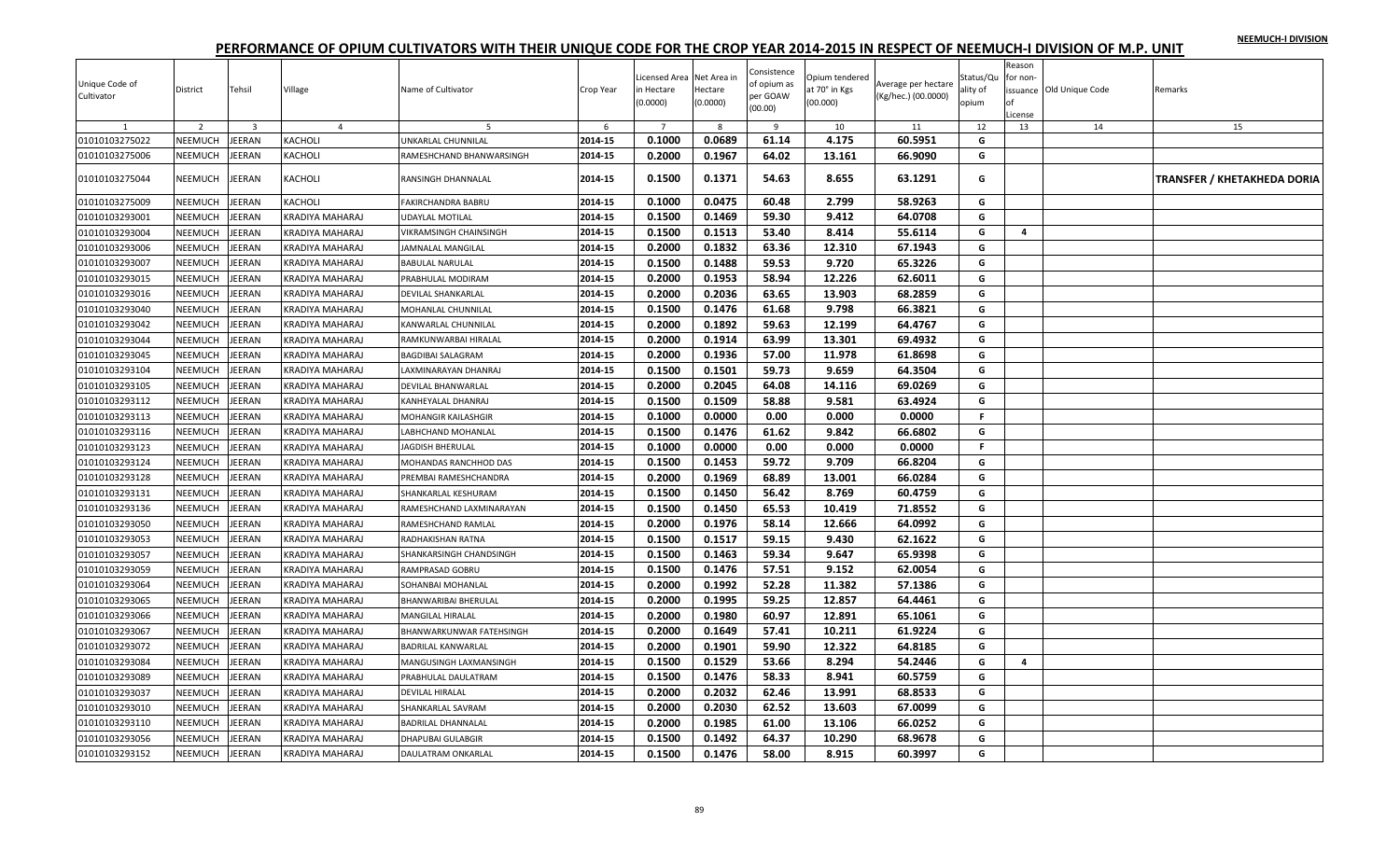|  |  | NEEMUCH-I DIVISION |
|--|--|--------------------|
|  |  |                    |

| Unique Code of<br>Cultivator | <b>District</b> | Tehsil                  | Village         | Name of Cultivator             | Crop Year | Licensed Area Net Area in<br>in Hectare<br>(0.0000) | Hectare<br>(0.0000) | Consistence<br>of opium as<br>per GOAW<br>(00.00) | Opium tendered<br>at 70° in Kgs<br>(00.000) | Average per hectare<br>(Kg/hec.) (00.0000) | Status/Qu<br>ality of<br>opium | Reason<br>for non-<br>nf<br>.icense | issuance Old Unique Code | Remarks            |
|------------------------------|-----------------|-------------------------|-----------------|--------------------------------|-----------|-----------------------------------------------------|---------------------|---------------------------------------------------|---------------------------------------------|--------------------------------------------|--------------------------------|-------------------------------------|--------------------------|--------------------|
| 1                            | 2               | $\overline{\mathbf{3}}$ | $\overline{4}$  | 5                              | 6         | $\overline{7}$                                      | 8                   | 9                                                 | 10                                          | 11                                         | 12                             | 13                                  | 14                       | 15                 |
| 01010103293060               | NEEMUCH         | EERAN                   | KRADIYA MAHARAJ | ASHOKEKUMAR LAXMICHAND         | 2014-15   | 0.1500                                              | 0.1474              | 63.21                                             | 9.834                                       | 66.7164                                    | G                              |                                     |                          |                    |
| 01010103293014               | NEEMUCH         | EERAN                   | KRADIYA MAHARAJ | GENDKUNWAR SHAMBHUSINGH        | 2014-15   | 0.1500                                              | 0.1382              | 60.73                                             | 8.997                                       | 65.1013                                    | G                              |                                     |                          |                    |
| 01010103293039               | NEEMUCH         | EERAN                   | KRADIYA MAHARAJ | SATYANARAYAN BAGDIRAM          | 2014-15   | 0.2000                                              | 0.2008              | 57.53                                             | 12.451                                      | 62.0070                                    | G                              |                                     |                          |                    |
| 01010103293041               | NEEMUCH         | EERAN                   | KRADIYA MAHARAJ | HIRALAL KANA                   | 2014-15   | 0.1500                                              | 0.1501              | 58.20                                             | 9.428                                       | 62.8115                                    | G                              |                                     |                          |                    |
| 01010103293008               | NEEMUCH         | EERAN                   | KRADIYA MAHARAJ | GOVARDHANLAL PRATHVIRAJ        | 2014-15   | 0.2000                                              | 0.2024              | 57.19                                             | 12.451                                      | 61.5168                                    | G                              |                                     |                          |                    |
| 01010103293034               | NEEMUCH         | EERAN                   | KRADIYA MAHARAJ | MANJUBAI RAMCHANDRA            | 2014-15   | 0.2000                                              | 0.1959              | 62.05                                             | 13.119                                      | 66.9678                                    | G                              |                                     |                          |                    |
| 01010103293038               | NEEMUCH         | EERAN                   | KRADIYA MAHARAJ | RAMIBAI GOBAR                  | 2014-15   | 0.1500                                              | 0.1488              | 53.02                                             | 8.445                                       | 56.7540                                    | G                              |                                     |                          |                    |
| 01010103293126               | NEEMUCH         | EERAN                   | KRADIYA MAHARAJ | RUKMANIBAI ONKARLAL            | 2014-15   | 0.1500                                              | 0.1473              | 58.13                                             | 8.877                                       | 60.2648                                    | G                              |                                     |                          |                    |
| 01010103293074               | NEEMUCH         | EERAN                   | KRADIYA MAHARAJ | BHAGAWATI BAI PRITHVIRAJ       | 2014-15   | 0.1500                                              | 0.1433              | 53.38                                             | 8.792                                       | 61.3538                                    | G                              |                                     |                          | <b>NAME CHANGE</b> |
| 01010103293052               | NEEMUCH         | EERAN                   | KRADIYA MAHARAJ | <b>BHERU BHAGWAN</b>           | 2014-15   | 0.2000                                              | 0.1981              | 55.74                                             | 11.570                                      | 58.4048                                    | G                              |                                     |                          |                    |
| 01010103293157               | NEEMUCH         | EERAN                   | KRADIYA MAHARAJ | RAMLAL KALU                    | 2014-15   | 0.1000                                              | 0.0000              | 0.00                                              | 0.000                                       | 0.0000                                     | $\mathbf N$                    |                                     |                          | <b>NAME CHANGE</b> |
| 01010103293076               | NEEMUCH         | EERAN                   | KRADIYA MAHARAJ | <b>BHULIBAI NARAYAN</b>        | 2014-15   | 0.1500                                              | 0.1495              | 59.48                                             | 9.474                                       | 63.3712                                    | G                              |                                     |                          | <b>NAME CHANGE</b> |
| 01010103293133               | NEEMUCH         | EERAN                   | KRADIYA MAHARAJ | DAULATRAM RAJARAM              | 2014-15   | 0.2000                                              | 0.2002              | 61.02                                             | 12.282                                      | 61.3487                                    | G                              |                                     | 01010103294015           |                    |
| 01010103261002               | NEEMUCH         | EERAN                   | KUCHROD         | <b>HALIMAN BI ABDUL SAMAD</b>  | 2014-15   | 0.1500                                              | 0.1460              | 59.65                                             | 9.322                                       | 63.8493                                    | G                              |                                     |                          |                    |
| 01010103261004               | NEEMUCH         | EERAN                   | <b>KUCHROD</b>  | CHANDRAPALSINGH KARANSINGH     | 2014-15   | 0.1500                                              | 0.1461              | 56.80                                             | 9.477                                       | 64.8665                                    | G                              |                                     |                          |                    |
| 01010103261005               | NEEMUCH         | EERAN                   | <b>KUCHROD</b>  | MULCHAND BIHARILAL             | 2014-15   | 0.1500                                              | 0.1446              | 54.30                                             | 8.657                                       | 59.8686                                    | G                              |                                     |                          |                    |
| 01010103261008               | NEEMUCH         | EERAN                   | KUCHROD         | KANIRAM RAMNARAYAN             | 2014-15   | 0.2000                                              | 0.1978              | 59.91                                             | 12.256                                      | 61.9616                                    | G                              |                                     |                          |                    |
| 01010103261015               | NEEMUCH         | EERAN                   | <b>KUCHROD</b>  | RATANGIR BHUWANGIR             | 2014-15   | 0.2000                                              | 0.1920              | 66.50                                             | 12.664                                      | 65.9583                                    | G                              |                                     |                          |                    |
| 01010103261021               | NEEMUCH         | EERAN                   | <b>KUCHROD</b>  | RAMNARAYAN HARLAL              | 2014-15   | 0.2000                                              | 0.1923              | 60.07                                             | 11.628                                      | 60.4680                                    | G                              |                                     |                          |                    |
| 01010103261029               | NEEMUCH         | EERAN                   | <b>KUCHROD</b>  | SAYARA BI ABDUL HAKIM          | 2014-15   | 0.1500                                              | 0.1492              | 59.70                                             | 9.083                                       | 60.8780                                    | G                              |                                     |                          |                    |
| 01010103261031               | NEEMUCH         | EERAN                   | <b>KUCHROD</b>  | GOVARDHANLAL NARAYAN           | 2014-15   | 0.1500                                              | 0.1316              | 50.55                                             | 6.759                                       | 51.3602                                    | G                              | 4                                   |                          |                    |
| 01010103261033               | <b>NEEMUCH</b>  | EERAN                   | <b>KUCHROD</b>  | SAIDA BI MAMMU KHAN            | 2014-15   | 0.1000                                              | 0.0000              | 0.00                                              | 0.000                                       | 0.0000                                     | N                              |                                     |                          |                    |
| 01010103261034               | NEEMUCH         | EERAN                   | <b>KUCHROD</b>  | BHANWARLAL KALURAM             | 2014-15   | 0.1500                                              | 0.1454              | 52.86                                             | 7.861                                       | 54.0646                                    | G                              | 4                                   |                          |                    |
| 01010103261041               | NEEMUCH         | EERAN                   | <b>KUCHROD</b>  | <b>BABULAL NANDRAM</b>         | 2014-15   | 0.1500                                              | 0.1483              | 59.74                                             | 9.268                                       | 62.4949                                    | G                              |                                     |                          |                    |
| 01010103261043               | NEEMUCH         | EERAN                   | KUCHROD         | MANGILAL UDAYRAM               | 2014-15   | 0.1000                                              | 0.0000              | 0.00                                              | 0.000                                       | 0.0000                                     | F.                             |                                     |                          |                    |
| 01010103261046               | NEEMUCH         | EERAN                   | <b>KUCHROD</b>  | BHANWARIBAI CHAMPALAL          | 2014-15   | 0.1500                                              | 0.1328              | 42.47                                             | 6.110                                       | 46.0090                                    | G                              | $\overline{4}$                      |                          |                    |
| 01010103261050               | NEEMUCH         | EERAN                   | <b>KUCHROD</b>  | VAJERAM CHHOGALAL              | 2014-15   | 0.2000                                              | 0.1914              | 59.51                                             | 12.191                                      | 63.6938                                    | G                              |                                     |                          |                    |
| 01010103261060               | NEEMUCH         | EERAN                   | KUCHROD         | KAUJI BHERULAL                 | 2014-15   | 0.1500                                              | 0.1412              | 56.09                                             | 8.301                                       | 58.7890                                    | G                              |                                     |                          |                    |
| 01010103261066               | NEEMUCH         | EERAN                   | <b>KUCHROD</b>  | RADHIBAI PRABHULAL             | 2014-15   | 0.1000                                              | 0.0000              | 0.00                                              | 0.000                                       | 0.0000                                     | F.                             |                                     |                          |                    |
| 01010103261069               | NEEMUCH         | EERAN                   | <b>KUCHROD</b>  | KUTUBUDDIN MOHAMMAD KHAN       | 2014-15   | 0.1500                                              | 0.1357              | 54.65                                             | 7.698                                       | 56.7281                                    | G                              |                                     |                          |                    |
| 01010103261074               | NEEMUCH         | EERAN                   | <b>KUCHROD</b>  | MAHESHRAV LAXMANRAV            | 2014-15   | 0.2000                                              | 0.1965              | 54.56                                             | 12.182                                      | 61.9949                                    | G                              |                                     |                          |                    |
|                              |                 |                         |                 | VARDICHAND PRABHULAL           | 2014-15   | 0.1500                                              | 0.1425              | 59.18                                             | 9.012                                       | 63.2421                                    | G                              |                                     |                          |                    |
| 01010103261081               | NEEMUCH         | EERAN                   | KUCHROD         |                                |           |                                                     |                     |                                                   |                                             |                                            | G                              |                                     |                          |                    |
| 01010103261091               | NEEMUCH         | EERAN                   | <b>KUCHROD</b>  | RADHESHYAM KALURAM             | 2014-15   | 0.1500                                              | 0.1441              | 61.06                                             | 8.862                                       | 61.4990                                    |                                |                                     |                          |                    |
| 01010103261084               | NEEMUCH         | EERAN                   | <b>KUCHROD</b>  | SHAMBHUSINGH BHIMSINGH         | 2014-15   | 0.1000                                              | 0.0000              | 0.00                                              | 0.000                                       | 0.0000                                     | N                              |                                     |                          |                    |
| 01010103261017               | NEEMUCH         | EERAN                   | <b>KUCHROD</b>  | PRASADIBAI KANWARLAL           | 2014-15   | 0.1500                                              | 0.1455              | 59.05                                             | 8.731                                       | 60.0069                                    | G                              |                                     |                          |                    |
| 01010103261109               | NEEMUCH         | EERAN                   | KUCHROD         | <b>GHANSHYAMDAS BHANWARDAS</b> | 2014-15   | 0.1000                                              | 0.0000              | 0.00                                              | 0.000                                       | 0.0000                                     | N                              |                                     |                          |                    |
| 01010103261006               | NEEMUCH         | EERAN                   | <b>KUCHROD</b>  | <b>BADRILAL KAILASH</b>        | 2014-15   | 0.1500                                              | 0.1431              | 53.54                                             | 8.077                                       | 56.4430                                    | G                              |                                     |                          |                    |
| 01010103261027               | NEEMUCH         | EERAN                   | <b>KUCHROD</b>  | NAHARSINGH BHIMSINGH           | 2014-15   | 0.1500                                              | 0.1470              | 50.00                                             | 7.643                                       | 51.9932                                    | G                              | 4                                   |                          |                    |
| 01010103261070               | <b>NEEMUCH</b>  | EERAN                   | KUCHROD         | RUKMANIBAI MOHANLAL            | 2014-15   | 0.1500                                              | 0.1402              | 58.29                                             | 7.753                                       | 55.2996                                    | G                              | 4                                   |                          |                    |
| 01010103261116               | NEEMUCH         | EERAN                   | KUCHROD         | SHOBHARAM HAJARI               | 2014-15   | 0.1500                                              | 0.1490              | 55.61                                             | 9.049                                       | 60.7315                                    | G                              |                                     |                          |                    |
| 01010103261118               | NEEMUCH         | <b>JEERAN</b>           | <b>KUCHROD</b>  | PURANSINGH KALUSINGH           | 2014-15   | 0.2000                                              | 0.1944              | 56.47                                             | 11.778                                      | 60.5864                                    | G                              |                                     |                          |                    |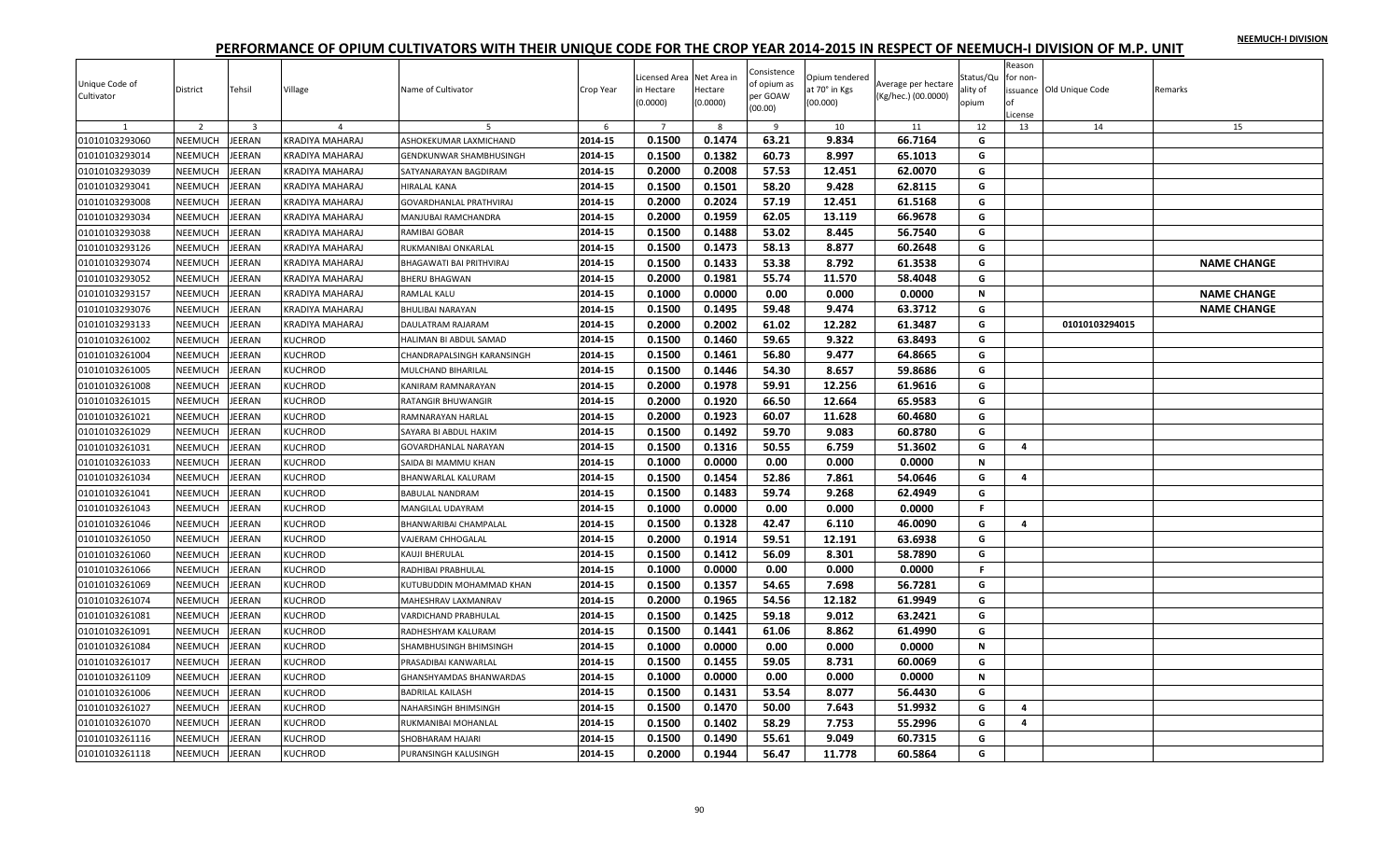|  |  | NEEMUCH-I DIVISION |
|--|--|--------------------|
|  |  |                    |

| Unique Code of<br>Cultivator | District       | Tehsil                  | Village        | Name of Cultivator         | Crop Year | Licensed Area Net Area in<br>in Hectare<br>(0.0000) | Hectare<br>(0.0000) | Consistence<br>of opium as<br>per GOAW<br>(00.00) | Opium tendered<br>at 70° in Kgs<br>(00.000) | Average per hectare<br>(Kg/hec.) (00.0000) | Status/Qu<br>ality of<br>opium | Reason<br>for non-<br>оf<br>License | issuance Old Unique Code | Remarks |
|------------------------------|----------------|-------------------------|----------------|----------------------------|-----------|-----------------------------------------------------|---------------------|---------------------------------------------------|---------------------------------------------|--------------------------------------------|--------------------------------|-------------------------------------|--------------------------|---------|
|                              | $\overline{z}$ | $\overline{\mathbf{3}}$ | $\overline{4}$ | 5                          | 6         | $\overline{7}$                                      | -8                  | - 9                                               | 10                                          | 11                                         | 12                             | 13                                  | 14                       | 15      |
| 01010103261119               | NEEMUCH        | EERAN                   | <b>KUCHROD</b> | KANSINGH RANSINGH          | 2014-15   | 0.1500                                              | 0.1493              | 58.09                                             | 9.344                                       | 62.5854                                    | G                              |                                     |                          |         |
| 01010103261121               | NEEMUCH        | <b>JEERAN</b>           | <b>KUCHROD</b> | <b>BANSHILAL RATANLAL</b>  | 2014-15   | 0.1500                                              | 0.1496              | 61.62                                             | 9.630                                       | 64.3717                                    | G                              |                                     |                          |         |
| 01010103261122               | NEEMUCH        | EERAN                   | <b>KUCHROD</b> | GOPAL LAXMAN               | 2014-15   | 0.1500                                              | 0.1487              | 61.19                                             | 9.843                                       | 66.1937                                    | G                              |                                     |                          |         |
| 01010103261123               | <b>NEEMUCH</b> | EERAN                   | <b>KUCHROD</b> | AMBALAL BHERA              | 2014-15   | 0.2000                                              | 0.1902              | 61.72                                             | 12.750                                      | 67.0347                                    | G                              |                                     |                          |         |
| 01010103261124               | <b>NEEMUCH</b> | <b>JEERAN</b>           | <b>KUCHROD</b> | BHAGVANTIBAI RAJARAM       | 2014-15   | 0.2000                                              | 0.2000              | 63.99                                             | 13.721                                      | 68.6050                                    | G                              |                                     |                          |         |
| 01010103261125               | NEEMUCH        | <b>JEERAN</b>           | <b>KUCHROD</b> | OMPRAKASH GOPILAL          | 2014-15   | 0.2000                                              | 0.1981              | 64.97                                             | 14.052                                      | 70.9339                                    | G                              |                                     |                          |         |
| 01010103261126               | NEEMUCH        | EERAN                   | <b>KUCHROD</b> | KANHEYALAL BHANWARLAL      | 2014-15   | 0.2000                                              | 0.1947              | 64.99                                             | 13.351                                      | 68.5722                                    | G                              |                                     |                          |         |
| 01010103261127               | NEEMUCH        | EERAN                   | <b>KUCHROD</b> | DINESHKUMAR CHHAGANLAL     | 2014-15   | 0.1500                                              | 0.1366              | 55.58                                             | 8.083                                       | 59.1728                                    | G                              |                                     |                          |         |
| 01010103261128               | <b>NEEMUCH</b> | EERAN                   | <b>KUCHROD</b> | <b>GAMERBAI NANDRAM</b>    | 2014-15   | 0.2000                                              | 0.2039              | 68.53                                             | 14.988                                      | 73.5066                                    | G                              |                                     |                          |         |
| 01010103261129               | NEEMUCH        | EERAN                   | <b>KUCHROD</b> | AXMICHAND BHANWARLAL       | 2014-15   | 0.2000                                              | 0.1985              | 65.42                                             | 13.962                                      | 70.3375                                    | G                              |                                     |                          |         |
| 01010103261130               | NEEMUCH        | EERAN                   | <b>KUCHROD</b> | RAMESHWAR MAGNIRAM         | 2014-15   | 0.2000                                              | 0.2003              | 65.86                                             | 14.301                                      | 71.3979                                    | G                              |                                     |                          |         |
| 01010103261131               | <b>NEEMUCH</b> | EERAN                   | <b>KUCHROD</b> | <b>BANSHILAL KISHANLAL</b> | 2014-15   | 0.2000                                              | 0.2016              | 64.12                                             | 12.980                                      | 64.3849                                    | G                              |                                     |                          |         |
| 01010103261132               | NEEMUCH        | <b>JEERAN</b>           | <b>KUCHROD</b> | <b>GANPATLAL VENIRAM</b>   | 2014-15   | 0.2000                                              | 0.1904              | 62.23                                             | 12.642                                      | 66.3971                                    | G                              |                                     |                          |         |
| 01010103261133               | NEEMUCH        | EERAN                   | <b>KUCHROD</b> | TULSIRAM BANSHILAL         | 2014-15   | 0.1000                                              | 0.0985              | 61.77                                             | 6.318                                       | 64.1421                                    | G                              |                                     |                          |         |
| 01010103261134               | NEEMUCH        | <b>JEERAN</b>           | <b>KUCHROD</b> | <b>HEMRAJ LAXMAN</b>       | 2014-15   | 0.2000                                              | 0.1947              | 66.14                                             | 13.795                                      | 70.8526                                    | G                              |                                     |                          |         |
| 01010103261135               | <b>NEEMUCH</b> | EERAN                   | <b>KUCHROD</b> | DASHRATH VARDICHAND        | 2014-15   | 0.1500                                              | 0.1452              | 61.48                                             | 9.837                                       | 67.7479                                    | G                              |                                     |                          |         |
| 01010103261136               | NEEMUCH        | EERAN                   | KUCHROD        | BHERULAL PYARCHAND         | 2014-15   | 0.1500                                              | 0.1456              | 65.30                                             | 10.439                                      | 71.6964                                    | G                              |                                     |                          |         |
| 01010103261137               | NEEMUCH        | EERAN                   | <b>KUCHROD</b> | NATHULAL MAGNIRAM          | 2014-15   | 0.2000                                              | 0.1805              | 64.91                                             | 12.537                                      | 69.4571                                    | G                              |                                     |                          |         |
| 01010103261138               | NEEMUCH        | EERAN                   | <b>KUCHROD</b> | HUKMICHAND HIRALAL         | 2014-15   | 0.2000                                              | 0.1968              | 62.34                                             | 12.655                                      | 64.3039                                    | G                              |                                     |                          |         |
| 01010103261140               | <b>NEEMUCH</b> | <b>JEERAN</b>           | <b>KUCHROD</b> | RAMESHWAR MANNALAL         | 2014-15   | 0.2000                                              | 0.1996              | 69.01                                             | 14.137                                      | 70.8267                                    | G                              |                                     |                          |         |
| 01010103261142               | NEEMUCH        | EERAN                   | <b>KUCHROD</b> | DAULATRAM BHANWARLAL       | 2014-15   | 0.1500                                              | 0.1404              | 62.56                                             | 9.348                                       | 66.5812                                    | G                              |                                     |                          |         |
| 01010103261143               | <b>NEEMUCH</b> | EERAN                   | <b>KUCHROD</b> | RAMKISHANA AMBALAL         | 2014-15   | 0.2000                                              | 0.1899              | 64.34                                             | 13.401                                      | 70.5687                                    | G                              |                                     |                          |         |
| 01010103261144               | <b>NEEMUCH</b> | EERAN                   | <b>KUCHROD</b> | SHIVEKANYA RAMCHANDRA      | 2014-15   | 0.2000                                              | 0.1938              | 66.15                                             | 13.636                                      | 70.3612                                    | G                              |                                     |                          |         |
| 01010103261145               | NEEMUCH        | <b>JEERAN</b>           | <b>KUCHROD</b> | DHANRAJ KESHURAM           | 2014-15   | 0.2000                                              | 0.2003              | 63.12                                             | 13.868                                      | 69.2361                                    | G                              |                                     |                          |         |
| 01010103261146               | NEEMUCH        | EERAN                   | <b>KUCHROD</b> | MADANLAL GANGARAM          | 2014-15   | 0.2000                                              | 0.2024              | 66.04                                             | 13.689                                      | 67.6334                                    | G                              |                                     |                          |         |
| 01010103261147               | NEEMUCH        | EERAN                   | <b>KUCHROD</b> | RAMESHCHAND KACHARULAL     | 2014-15   | 0.2000                                              | 0.1990              | 62.71                                             | 13.465                                      | 67.6633                                    | G                              |                                     |                          |         |
| 01010103277011               | NEEMUCH        | <b>JEERAN</b>           | LAKHAMI        | SHAMBHULAL ONKARLAL        | 2014-15   | 0.1500                                              | 0.1458              | 55.57                                             | 8.709                                       | 59.7325                                    | G                              |                                     |                          |         |
| 01010103277026               | NEEMUCH        | EERAN                   | LAKHAMI        | KHEMRAJ VARDA              | 2014-15   | 0.1500                                              | 0.1449              | 60.02                                             | 9.269                                       | 63.9683                                    | - 1                            | $\overline{2}$                      |                          |         |
| 01010103277038               | NEEMUCH        | EERAN                   | LAKHAMI        | <b>GHEESIBAI BHERULAL</b>  | 2014-15   | 0.1500                                              | 0.1386              | 51.52                                             | 7.721                                       | 55.7071                                    | G                              | 4                                   |                          |         |
| 01010103277006               | NEEMUCH        | EERAN                   | LAKHAMI        | RATANIBAI SAGRAM           | 2014-15   | 0.1500                                              | 0.1482              | 60.27                                             | 9.635                                       | 65.0135                                    | G                              |                                     |                          |         |
| 01010103277013               | <b>NEEMUCH</b> | <b>JEERAN</b>           | LAKHAMI        | RAMESHWARLAL CHHAGANLAL    | 2014-15   | 0.1000                                              | 0.0000              | 0.00                                              | 0.000                                       | 0.0000                                     | F.                             |                                     |                          |         |
| 01010103277014               | NEEMUCH        | EERAN                   | LAKHAMI        | JAGDISH DULICHANDRA        | 2014-15   | 0.1500                                              | 0.1495              | 55.63                                             | 8.400                                       | 56.1873                                    | $\blacksquare$                 | $\overline{2}$                      |                          |         |
| 01010103277043               | NEEMUCH        | EERAN                   | LAKHAMI        | NANDKISHORE BIHARILAL      | 2014-15   | 0.1500                                              | 0.1400              | 51.32                                             | 7.317                                       | 52.2643                                    | G                              | 4                                   |                          |         |
| 01010103277016               | NEEMUCH        | EERAN                   | LAKHAMI        | HULASIBAI GAUTAMLAL        | 2014-15   | 0.1500                                              | 0.1518              | 50.31                                             | 8.215                                       | 54.1173                                    | G                              | $\overline{4}$                      |                          |         |
| 01010103277007               | NEEMUCH        | <b>JEERAN</b>           | LAKHAMI        | SHANTIBAI SHANKARLAL       | 2014-15   | 0.1500                                              | 0.1463              | 61.38                                             | 9.216                                       | 62.9938                                    | G                              |                                     |                          |         |
| 01010103277028               | NEEMUCH        | EERAN                   | LAKHAMI        | AMBALAL VARDA              | 2014-15   | 0.2000                                              | 0.1896              | 55.63                                             | 11.134                                      | 58.7236                                    | G                              |                                     |                          |         |
| 01010103277015               | NEEMUCH        | <b>JEERAN</b>           | LAKHAMI        | GANGABAI MOHANLAL          | 2014-15   | 0.1500                                              | 0.1452              | 55.05                                             | 8.902                                       | 61.3085                                    | G                              |                                     |                          |         |
| 01010103277058               | NEEMUCH        | EERAN                   | LAKHAMI        | RANSINGH DULESINGH         | 2014-15   | 0.1000                                              | 0.0000              | 0.00                                              | 0.000                                       | 0.0000                                     | F.                             |                                     |                          |         |
| 01010103270001               | NEEMUCH        | EERAN                   | NAVANKHEDI     | DAYARAM RAMPRATAP          | 2014-15   | 0.1500                                              | 0.1476              | 51.07                                             | 7.697                                       | 52.1477                                    | G                              | 4                                   |                          |         |
| 01010103270003               | NEEMUCH        | EERAN                   | NAVANKHEDI     | PRAKASHCHAND RAMRATAN      | 2014-15   | 0.1500                                              | 0.1467              | 62.33                                             | 9.323                                       | 63.5515                                    | G                              |                                     |                          |         |
| 01010103270009               | NEEMUCH        | <b>JEERAN</b>           | NAVANKHEDI     | <b>RAMPRATAP GOPAL</b>     | 2014-15   | 0.1500                                              | 0.1458              | 53.14                                             | 8.009                                       | 54.9314                                    | G                              | $\overline{a}$                      |                          |         |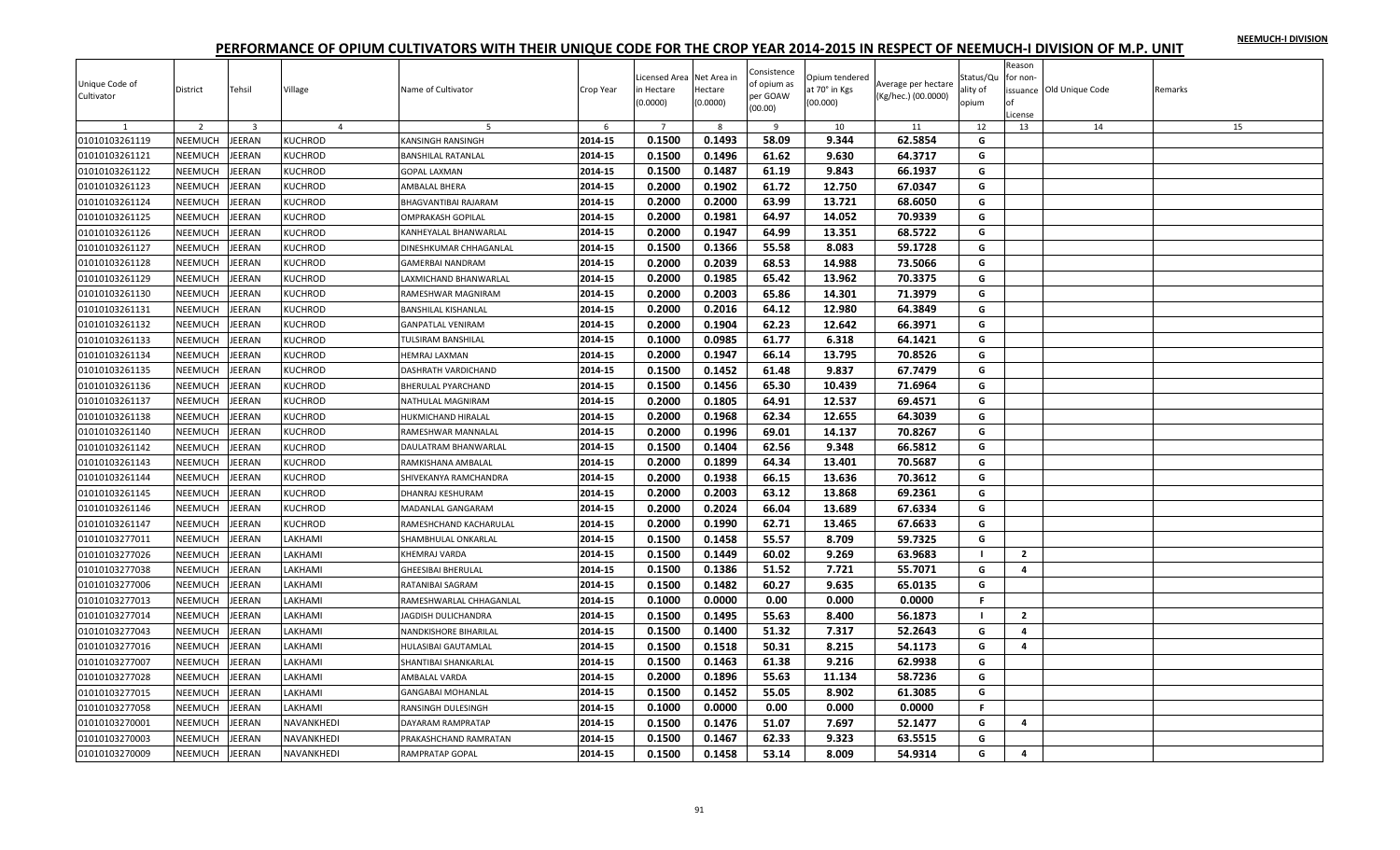|  |  | NEEMUCH-I DIVISION |
|--|--|--------------------|
|  |  |                    |

| Unique Code of<br>Cultivator | District       | Tehsil                  | Village              | Name of Cultivator         | Crop Year | Licensed Area Net Area in<br>in Hectare<br>(0.0000) | Hectare<br>(0.0000) | Consistence<br>of opium as<br>per GOAW<br>(00.00) | Opium tendered<br>at 70° in Kgs<br>(00.000) | Average per hectare<br>(Kg/hec.) (00.0000) | Status/Qu<br>ality of<br>opium | Reason<br>for non-<br>nf<br>License | issuance Old Unique Code | Remarks |
|------------------------------|----------------|-------------------------|----------------------|----------------------------|-----------|-----------------------------------------------------|---------------------|---------------------------------------------------|---------------------------------------------|--------------------------------------------|--------------------------------|-------------------------------------|--------------------------|---------|
|                              | $\overline{2}$ | $\overline{\mathbf{3}}$ | $\overline{a}$       |                            | -6        | $\overline{7}$                                      | -8                  | <sup>9</sup>                                      | 10                                          | 11                                         | 12                             | 13                                  | 14                       | 15      |
| 01010103270010               | NEEMUCH        | JEERAN                  | NAVANKHEDI           | MOHANBAI RAMRATAN          | 2014-15   | 0.1500                                              | 0.1424              | 58.10                                             | 8.541                                       | 59.9789                                    | G                              |                                     |                          |         |
| 01010103270012               | NEEMUCH        | JEERAN                  | NAVANKHEDI           | RAMLAL RAMRATAN            | 2014-15   | 0.1500                                              | 0.1455              | 52.51                                             | 7.952                                       | 54.6529                                    | G                              | 4                                   |                          |         |
| 01010103270013               | NEEMUCH        | JEERAN                  | NAVANKHEDI           | JAGDISH RAMRATAN           | 2014-15   | 0.2000                                              | 0.1955              | 56.05                                             | 10.561                                      | 54.0205                                    | G                              | 4                                   |                          |         |
| 01010103270006               | NEEMUCH        | JEERAN                  | NAVANKHEDI           | RAMCHANDRA RADHAKISHAN     | 2014-15   | 0.2000                                              | 0.1976              | 52.28                                             | 10.098                                      | 51.1032                                    | G                              | 4                                   |                          |         |
| 01010103270015               | NEEMUCH        | JEERAN                  | NAVANKHEDI           | DAULATRAM GAUTAM           | 2014-15   | 0.2000                                              | 0.1968              | 56.95                                             | 10.861                                      | 55.1880                                    | G                              | 4                                   |                          |         |
| 01010103267025               | NEEMUCH        | JEERAN                  | PIRANA               | DULLUCHAND PHOOLCHAND      | 2014-15   | 0.1500                                              | 0.1479              | 49.86                                             | 7.949                                       | 53.7458                                    | G                              | 4                                   | 01010103294027           |         |
| 01010103267014               | NEEMUCH        | <b>JEERAN</b>           | PIRANA               | RADHESHYAM MANGILAL        | 2014-15   | 0.1500                                              | 0.1557              | 59.10                                             | 10.613                                      | 68.1631                                    | G                              |                                     | 01010103289080           |         |
| 01010103290001               | NEEMUCH        | JEERAN                  | RABDIA               | PREMSUKH MOTILAL           | 2014-15   | 0.2000                                              | 0.1973              | 54.93                                             | 11.739                                      | 59.4982                                    | G                              |                                     |                          |         |
| 01010103290002               | NEEMUCH        | JEERAN                  | RABDIA               | CHATAR KUNWAR BHAWANISINGH | 2014-15   | 0.1500                                              | 0.1507              | 53.39                                             | 8.199                                       | 54.4061                                    | G                              | 4                                   |                          |         |
| 01010103290003               | NEEMUCH        | JEERAN                  | RABDIA               | KAMLABAI ONKARLAL          | 2014-15   | 0.1500                                              | 0.1501              | 59.61                                             | 8.933                                       | 59.5137                                    | G                              |                                     |                          |         |
| 01010103290013               | NEEMUCH        | JEERAN                  | RABDIA               | <b>BANSHILAL DHURILAL</b>  | 2014-15   | 0.2000                                              | 0.1960              | 60.57                                             | 12.209                                      | 62.2908                                    | G                              |                                     |                          |         |
| 01010103290016               | NEEMUCH        | JEERAN                  | RABDIA               | HARISHANKAR MOHANLAL       | 2014-15   | 0.2000                                              | 0.2014              | 58.76                                             | 11.509                                      | 57.1450                                    | G                              |                                     |                          |         |
| 01010103290018               | NEEMUCH        | JEERAN                  | RABDIA               | <b>MADANLAL BAPULAL</b>    | 2014-15   | 0.2000                                              | 0.2027              | 61.03                                             | 12.476                                      | 61.5491                                    | G                              |                                     |                          |         |
| 01010103290020               | NEEMUCH        | JEERAN                  | RABDIA               | SHOBHARAM HAJARILAL        | 2014-15   | 0.1500                                              | 0.0857              | 58.17                                             | 5.169                                       | 60.3151                                    | G                              |                                     |                          |         |
| 01010103290021               | NEEMUCH        | JEERAN                  | RABDIA               | NANDLAL RUPLAL             | 2014-15   | 0.1500                                              | 0.1486              | 64.08                                             | 10.125                                      | 68.1359                                    | G                              |                                     |                          |         |
| 01010103290023               | NEEMUCH        | JEERAN                  | RABDIA               | <b>GOPAL SALAGRAM</b>      | 2014-15   | 0.1500                                              | 0.1495              | 57.62                                             | 8.544                                       | 57.1505                                    | G                              |                                     |                          |         |
| 01010103290025               | NEEMUCH        | JEERAN                  | RABDIA               | HARKULAL GAUTAMLAL         | 2014-15   | 0.1500                                              | 0.1507              | 57.81                                             | 9.117                                       | 60.4977                                    | G                              |                                     |                          |         |
| 01010103290026               | NEEMUCH        | JEERAN                  | RABDIA               | RAMPRASAD HAJARILAL        | 2014-15   | 0.2000                                              | 0.2061              | 59.21                                             | 12.426                                      | 60.2911                                    | G                              |                                     |                          |         |
| 01010103290027               | NEEMUCH        | JEERAN                  | RABDIA               | <b>BHAGATRAM MNGILAL</b>   | 2014-15   | 0.2000                                              | 0.2013              | 63.07                                             | 12.758                                      | 63.3780                                    | G                              |                                     |                          |         |
| 01010103290014               | NEEMUCH        | JEERAN                  | <b>RABDIA</b>        | SUNDERLAL BHAGATRAM        | 2014-15   | 0.2000                                              | 0.1948              | 61.47                                             | 12.031                                      | 61.7608                                    | G                              |                                     |                          |         |
| 01010103290030               | NEEMUCH        | JEERAN                  | RABDIA               | GANSHYAM PHOOLCHAND        | 2014-15   | 0.1500                                              | 0.1480              | 61.74                                             | 9.243                                       | 62.4527                                    | G                              |                                     |                          |         |
| 01010103290031               | NEEMUCH        | JEERAN                  | RABDIA               | DIPKUNWAR JARESINGH        | 2014-15   | 0.1500                                              | 0.1503              | 61.22                                             | 9.795                                       | 65.1697                                    | G                              |                                     |                          |         |
| 01010103290019               | NEEMUCH        | JEERAN                  | RABDIA               | <b>GANGARAM HAJARILAL</b>  | 2014-15   | 0.1500                                              | 0.1507              | 60.89                                             | 9.255                                       | 61.4134                                    | G                              |                                     |                          |         |
| 01010103290035               | NEEMUCH        | JEERAN                  | RABDIA               | MULCHAND HIRALAL           | 2014-15   | 0.2000                                              | 0.2020              | 60.92                                             | 12.323                                      | 61.0050                                    | G                              |                                     |                          |         |
| 01010103290036               | NEEMUCH        | <b>JEERAN</b>           | RABDIA               | MANGILAL KANIRAM           | 2014-15   | 0.2000                                              | 0.1978              | 59.12                                             | 12.111                                      | 61.2285                                    | G                              |                                     |                          |         |
| 01010103290024               | NEEMUCH        | JEERAN                  | RABDIA               | <b>GHEESALAL HARIRAM</b>   | 2014-15   | 0.1500                                              | 0.1484              | 60.34                                             | 9.094                                       | 61.2803                                    | G                              |                                     |                          |         |
| 01010103290015               | NEEMUCH        | JEERAN                  | RABDIA               | CHAINRAM HAJARILAL         | 2014-15   | 0.2000                                              | 0.2020              | 61.63                                             | 12.731                                      | 63.0248                                    | G                              |                                     |                          |         |
| 01010103290029               | NEEMUCH        | JEERAN                  | RABDIA               | HIMMATSINGH BAHADURSINGH   | 2014-15   | 0.2000                                              | 0.2000              | 66.62                                             | 13.638                                      | 68.1900                                    | G                              |                                     |                          |         |
| 01010103290037               | NEEMUCH        | <b>JEERAN</b>           | RABDIA               | <b>KESHURAM MOTI</b>       | 2014-15   | 0.2000                                              | 0.2030              | 58.33                                             | 11.799                                      | 58.1232                                    | G                              |                                     |                          |         |
| 01010103290038               | NEEMUCH        | <b>JEERAN</b>           | RABDIA               | NANALAL MOTILAL            | 2014-15   | 0.1500                                              | 0.1510              | 54.35                                             | 8.812                                       | 58.3576                                    | G                              |                                     |                          |         |
| 01010103290039               | NEEMUCH        | JEERAN                  | RABDIA               | SUNDERBAI SHAMBHULAL       | 2014-15   | 0.1500                                              | 0.1474              | 55.40                                             | 8.373                                       | 56.8046                                    | G                              |                                     |                          |         |
| 01010103290040               | NEEMUCH        | <b>JEERAN</b>           | RABDIA               | BHANWARIBAI RAMCHANDRA     | 2014-15   | 0.2000                                              | 0.1890              | 61.02                                             | 12.178                                      | 64.4339                                    | G                              |                                     |                          |         |
| 01010103290041               | NEEMUCH        | JEERAN                  | RABDIA               | CHAMPALAL PRATHVIRAJ       | 2014-15   | 0.1500                                              | 0.1493              | 59.61                                             | 9.146                                       | 61.2592                                    | G                              |                                     |                          |         |
| 01010103279001               | NEEMUCH        | JEERAN                  | SAKRANI JAGIR        | GHEESALAL SHOBHARAM        | 2014-15   | 0.2000                                              | 0.2002              | 60.03                                             | 11.920                                      | 59.5405                                    | G                              |                                     |                          |         |
| 01010103279002               | <b>NEEMUCH</b> | <b>JEERAN</b>           | SAKRANI JAGIR        | <b>SUNDARLAL SITARAM</b>   | 2014-15   | 0.1500                                              | 0.1447              | 61.35                                             | 8.975                                       | 62.0249                                    | G                              |                                     |                          |         |
| 01010103279003               | NEEMUCH        | JEERAN                  | SAKRANI JAGIR        | BULAKBAI RAMNARAYAN        | 2014-15   | 0.1500                                              | 0.1496              | 57.13                                             | 9.084                                       | 60.7219                                    | G                              |                                     |                          |         |
| 01010103279006               | NEEMUCH        | JEERAN                  | SAKRANI JAGIR        | RAMDAYAL CHHAGANLAL        | 2014-15   | 0.2000                                              | 0.1953              | 57.97                                             | 10.832                                      | 55.4634                                    | G                              | 4                                   |                          |         |
| 01010103279011               | NEEMUCH        | JEERAN                  | SAKRANI JAGIR        | MOHANBAI KISHANLAL         | 2014-15   | 0.2000                                              | 0.1985              | 63.95                                             | 13.347                                      | 67.2393                                    | G                              |                                     |                          |         |
| 01010103279013               | NEEMUCH        | JEERAN                  | SAKRANI JAGIR        | JAYSHANKAR SHANKARLAL      | 2014-15   | 0.1000                                              | 0.0000              | 0.00                                              | 0.000                                       | 0.0000                                     | F.                             |                                     |                          |         |
| 01010103279015               | NEEMUCH        | JEERAN                  | SAKRANI JAGIR        | <b>BALURAM RAMPRATAP</b>   | 2014-15   | 0.1500                                              | 0.1418              | 57.14                                             | 8.359                                       | 58.9492                                    | G                              |                                     |                          |         |
| 01010103279018               | NEEMUCH        | <b>JEERAN</b>           | <b>SAKRANI JAGIR</b> | CHANDARBAI LAXMINARAYAN    | 2014-15   | 0.2000                                              | 0.1974              | 57.55                                             | 11.855                                      | 60.0557                                    | G                              |                                     |                          |         |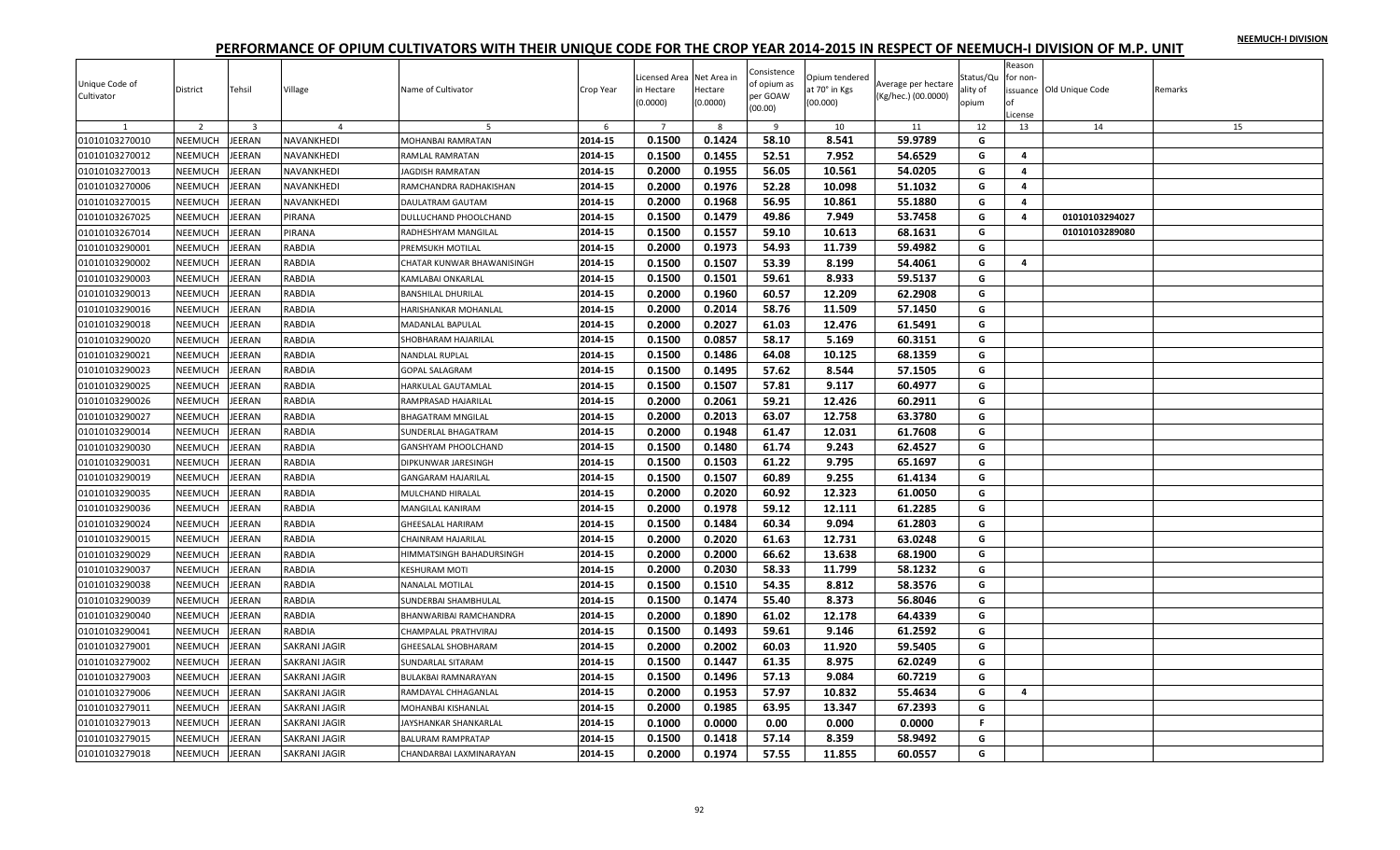| <b>NEEMUCH-I DIVISION</b> |  |
|---------------------------|--|
|---------------------------|--|

| Unique Code of<br>Cultivator<br>$\mathbf{1}$ | District<br>$\overline{2}$ | Tehsil<br>$\overline{\mathbf{3}}$ | Village<br>$\overline{4}$ | Name of Cultivator<br>-5       | Crop Year<br>6 | icensed Area Net Area in<br>in Hectare<br>(0.0000)<br>$\overline{7}$ | Hectare<br>(0.0000)<br>8 | Consistence<br>of opium as<br>per GOAW<br>(00.00)<br>9 | Opium tendered<br>at 70° in Kgs<br>(00.000)<br>10 | Average per hectare<br>(Kg/hec.) (00.0000)<br>11 | Status/Qu<br>ality of<br>opium<br>12 | Reason<br>for non-<br>of<br>License<br>13 | issuance Old Unique Code<br>14 | Remarks<br>15                                |
|----------------------------------------------|----------------------------|-----------------------------------|---------------------------|--------------------------------|----------------|----------------------------------------------------------------------|--------------------------|--------------------------------------------------------|---------------------------------------------------|--------------------------------------------------|--------------------------------------|-------------------------------------------|--------------------------------|----------------------------------------------|
| 01010103279023                               | NEEMUCH                    | JEERAN                            | <b>SAKRANI JAGIR</b>      | KACHARMAL LAKHMICHAND          | 2014-15        | 0.2000                                                               | 0.1984                   | 55.70                                                  | 11.132                                            | 56.1089                                          | G                                    |                                           |                                |                                              |
| 01010103279025                               | NEEMUCH                    | JEERAN                            | SAKRANI JAGIR             | <b>OMPRAKASH SITABAI</b>       | 2014-15        | 0.1000                                                               | 0.0000                   | 0.00                                                   | 0.000                                             | 0.0000                                           | F.                                   |                                           |                                |                                              |
| 01010103279027                               | NEEMUCH                    | <b>IEERAN</b>                     | <b>SAKRANI JAGIR</b>      | RAMSINGH FATESINGH             | 2014-15        | 0.1500                                                               | 0.1456                   | 51.96                                                  | 7.757                                             | 53.2761                                          | G                                    | 4                                         |                                |                                              |
| 01010103279004                               | NEEMUCH                    | <b>IEERAN</b>                     | SAKRANI JAGIR             | BHANWARBAI JAGDISH             | 2014-15        | 0.1500                                                               | 0.1494                   | 58.57                                                  | 9.363                                             | 62.6707                                          | G                                    |                                           |                                |                                              |
| 01010103279010                               | NEEMUCH                    | <b>EERAN</b>                      | SAKRANI JAGIR             | <b>GOPAL BHANWARLAL</b>        | 2014-15        | 0.1000                                                               | 0.0000                   | 0.00                                                   | 0.000                                             | 0.0000                                           | F.                                   |                                           |                                |                                              |
| 01010103279022                               | <b>NEEMUCH</b>             | <b>EERAN</b>                      | <b>SAKRANI JAGIR</b>      | <b>BALURAM RUGHNATH</b>        | 2014-15        | 0.1500                                                               | 0.1469                   | 60.73                                                  | 8.893                                             | 60.5378                                          | G                                    |                                           |                                |                                              |
| 01010103279019                               | NEEMUCH                    | EERAN                             | SAKRANI JAGIR             | SATYANARAYAN GHISA             | 2014-15        | 0.2000                                                               | 0.1919                   | 60.12                                                  | 12.041                                            | 62.7462                                          | G                                    |                                           |                                |                                              |
| 01010103279028                               | NEEMUCH                    | <b>EERAN</b>                      | SAKRANI JAGIR             | BAHADURSINGH GORDHAN           | 2014-15        | 0.1500                                                               | 0.1472                   | 53.08                                                  | 8.000                                             | 54.3478                                          | G                                    | 4                                         |                                |                                              |
| 01010103279030                               | <b>NEEMUCH</b>             | EERAN                             | <b>SAKRANI JAGIR</b>      | KISHAN RATAN                   | 2014-15        | 0.1000                                                               | 0.0000                   | 0.00                                                   | 0.000                                             | 0.0000                                           | F.                                   |                                           |                                |                                              |
| 01010103279031                               | NEEMUCH                    | JEERAN                            | <b>SAKRANI JAGIR</b>      | BHAGATRAM BALKISHAN            | 2014-15        | 0.1500                                                               | 0.1443                   | 57.77                                                  | 8.302                                             | 57.5329                                          | G                                    |                                           |                                |                                              |
| 01010103279026                               | NEEMUCH                    | <b>IEERAN</b>                     | <b>SAKRANI JAGIR</b>      | NANURAM SITARAM                | 2014-15        | 0.2000                                                               | 0.2009                   | 60.86                                                  | 12.311                                            | 61.2792                                          | G                                    |                                           |                                |                                              |
| 01010103279032                               | NEEMUCH                    | <b>EERAN</b>                      | <b>SAKRANI JAGIR</b>      | KISHANLAL LAXMAN               | 2014-15        | 0.1000                                                               | 0.0000                   | 0.00                                                   | 0.000                                             | 0.0000                                           | $\mathsf F$                          |                                           |                                |                                              |
| 01010103279033                               | <b>NEEMUCH</b>             | JEERAN                            | SAKRANI JAGIR             | ARJUNLAL JAYCHAND              | 2014-15        | 0.1500                                                               | 0.1457                   | 61.27                                                  | 9.155                                             | 62.8346                                          | G                                    |                                           | 01010103313002                 |                                              |
| 01010103288006                               | NEEMUCH                    | <b>EERAN</b>                      | SONIYANA                  | RANGLAL RODMAL                 | 2014-15        | 0.1500                                                               | 0.1489                   | 65.46                                                  | 10.268                                            | 68.9590                                          | G                                    |                                           |                                |                                              |
| 01010103288004                               | NEEMUCH                    | <b>IEERAN</b>                     | SONIYANA                  | JAGDISH MANSHARAM              | 2014-15        | 0.2000                                                               | 0.1938                   | 59.58                                                  | 12.316                                            | 63.5501                                          | G                                    |                                           |                                |                                              |
| 01010103288016                               | <b>NEEMUCH</b>             | <b>EERAN</b>                      | SONIYANA                  | KARUDAS JANKIDAS               | 2014-15        | 0.1500                                                               | 0.1490                   | 58.30                                                  | 8.370                                             | 56.1745                                          | G                                    |                                           |                                |                                              |
| 01010103288020                               | <b>NEEMUCH</b>             | JEERAN                            | SONIYANA                  | ISHWARDAS SALAGRAM DAS         | 2014-15        | 0.1500                                                               | 0.0000                   | 0.00                                                   | 0.000                                             | 0.0000                                           | F.                                   |                                           |                                |                                              |
| 01010103288021                               | NEEMUCH                    | EERAN                             | SONIYANA                  | PRABHULAL BHERULAL             | 2014-15        | 0.2000                                                               | 0.1970                   | 52.17                                                  | 5.359                                             | 27.2030                                          | G                                    | 4                                         |                                |                                              |
| 01010103288022                               | NEEMUCH                    | <b>EERAN</b>                      | SONIYANA                  | MANGILAL KISHANLAL             | 2014-15        | 0.2000                                                               | 0.1932                   | 60.53                                                  | 12.192                                            | 63.1056                                          | G                                    |                                           |                                |                                              |
| 01010103288026                               | NEEMUCH                    | EERAN                             | SONIYANA                  | LAXMINARAYAN DEVRAM            | 2014-15        | 0.2000                                                               | 0.1904                   | 63.03                                                  | 11.976                                            | 62.8992                                          | G                                    |                                           |                                |                                              |
| 01010103288032                               | NEEMUCH                    | JEERAN                            | SONIYANA                  | CHANDANMAL MANGILAL            | 2014-15        | 0.1500                                                               | 0.1511                   | 59.40                                                  | 8.579                                             | 56.7770                                          | G                                    |                                           |                                |                                              |
| 01010103288034                               | NEEMUCH                    | <b>EERAN</b>                      | SONIYANA                  | MANGIBAI NARSINGHLAL           | 2014-15        | 0.2000                                                               | 0.1964                   | 62.14                                                  | 12.827                                            | 65.3106                                          | G                                    |                                           |                                |                                              |
| 01010103288035                               | <b>NEEMUCH</b>             | <b>EERAN</b>                      | SONIYANA                  | KANWARLAL BHANWARLAL           | 2014-15        | 0.2000                                                               | 0.1930                   | 57.82                                                  | 11.358                                            | 58.8497                                          | G                                    |                                           |                                |                                              |
| 01010103288037                               | NEEMUCH                    | <b>IEERAN</b>                     | SONIYANA                  | SHOBHARAM PREMCHANDRA          | 2014-15        | 0.2000                                                               | 0.1759                   | 66.22                                                  | 12.894                                            | 73.3030                                          | G                                    |                                           |                                |                                              |
| 01010103288040                               | NEEMUCH                    | <b>EERAN</b>                      | SONIYANA                  | <b>GHEESALAL MODAJI</b>        | 2014-15        | 0.1500                                                               | 0.1475                   | 58.09                                                  | 8.830                                             | 59.8644                                          | G                                    |                                           |                                |                                              |
| 01010103288047                               | NEEMUCH                    | JEERAN                            | SONIYANA                  | SHANTIBAI AMRITRAM             | 2014-15        | 0.2000                                                               | 0.1555                   | 64.88                                                  | 10.372                                            | 66.7010                                          | G                                    |                                           |                                |                                              |
| 01010103288019                               | <b>NEEMUCH</b>             | JEERAN                            | SONIYANA                  | ASHOKE KUMAR VARDICHAND        | 2014-15        | 0.2000                                                               | 0.1887                   | 62.20                                                  | 10.396                                            | 55.0927                                          | G                                    | $\overline{a}$                            |                                |                                              |
| 01010103288076                               | NEEMUCH                    | <b>IEERAN</b>                     | SONIYANA                  | TULSIRAM BHANWARLAL            | 2014-15        | 0.2000                                                               | 0.1768                   | 68.03                                                  | 11.283                                            | 63.8179                                          | G                                    |                                           |                                |                                              |
| 01010103288079                               | NEEMUCH                    | EERAN                             | SONIYANA                  | RAMESHWARIBAI NONDRAM          | 2014-15        | 0.1500                                                               | 0.1470                   | 51.18                                                  | 7.648                                             | 52.0272                                          | G                                    | 4                                         |                                |                                              |
| 01010103288008                               | NEEMUCH                    | <b>EERAN</b>                      | SONIYANA                  | SATYANARAYAN RODMAL            | 2014-15        | 0.1500                                                               | 0.1505                   | 61.05                                                  | 9.533                                             | 63.3422                                          | G                                    |                                           |                                |                                              |
| 01010103288039                               | <b>NEEMUCH</b>             | EERAN                             | SONIYANA                  | DAULATRAM RODMAL               | 2014-15        | 0.1500                                                               | 0.1528                   | 61.67                                                  | 9.682                                             | 63.3639                                          | G                                    |                                           |                                |                                              |
| 01010103288043                               | NEEMUCH                    | JEERAN                            | SONIYANA                  | KANWARLAL KISHANLAL            | 2014-15        | 0.1500                                                               | 0.1431                   | 60.43                                                  | 8.952                                             | 62.5577                                          | G                                    |                                           |                                |                                              |
| 01010103288056                               | NEEMUCH                    | <b>EERAN</b>                      | SONIYANA                  | RADHIBAI KALURAM               | 2014-15        | 0.2000                                                               | 0.1968                   | 60.75                                                  | 11.629                                            | 59.0904                                          | G                                    |                                           |                                |                                              |
| 01010103288061                               | NEEMUCH                    | <b>IEERAN</b>                     | SONIYANA                  | OMPRAKASH SALAGRAM             | 2014-15        | 0.1500                                                               | 0.1500                   | 61.60                                                  | 9.592                                             | 63.9467                                          | G                                    |                                           |                                |                                              |
| 01010103288078                               | NEEMUCH                    | JEERAN                            | SONIYANA                  | CHANDANMAL RODAJI              | 2014-15        | 0.1500                                                               | 0.1469                   | 61.08                                                  | 9.546                                             | 64.9830                                          | G                                    |                                           |                                | <b>TRANSFER / DHAMNIYA</b><br><b>NEEMUCH</b> |
| 01010103288080                               | <b>NEEMUCH</b>             | JEERAN                            | SONIYANA                  | KANWARLAL MANGILAL             | 2014-15        | 0.1500                                                               | 0.1463                   | 61.34                                                  | 9.078                                             | 62.0506                                          | G                                    |                                           |                                | <b>TRANSFER / SEGWA</b>                      |
| 01010103272002                               | NEEMUCH                    | JEERAN                            | <b>TALKHEDA</b>           | NARAYANBAI BHANWARLAL          | 2014-15        | 0.2000                                                               | 0.1973                   | 69.57                                                  | 14.143                                            | 71.6827                                          | G                                    |                                           |                                |                                              |
| 01010103272003                               | NEEMUCH                    | <b>EERAN</b>                      | TALKHEDA                  | <b>BADRILAL HIRALAL</b>        | 2014-15        | 0.1500                                                               | 0.1439                   | 63.83                                                  | 9.374                                             | 65.1425                                          | G                                    |                                           |                                |                                              |
| 01010103272006                               | NEEMUCH                    | EERAN                             | <b>TALKHEDA</b>           | NANDRAM SHANKARLAL             | 2014-15        | 0.1000                                                               | 0.0920                   | 59.64                                                  | 5.495                                             | 59.7283                                          | G                                    |                                           |                                |                                              |
| 01010103272001                               | NEEMUCH                    | JEERAN                            | <b>TALKHEDA</b>           | SHALIGRAM BHUWANIRAM KANWARLAL | 2014-15        | 0.1500                                                               | 0.1422                   | 62.86                                                  | 9.438                                             | 66.3713                                          | G                                    |                                           |                                |                                              |